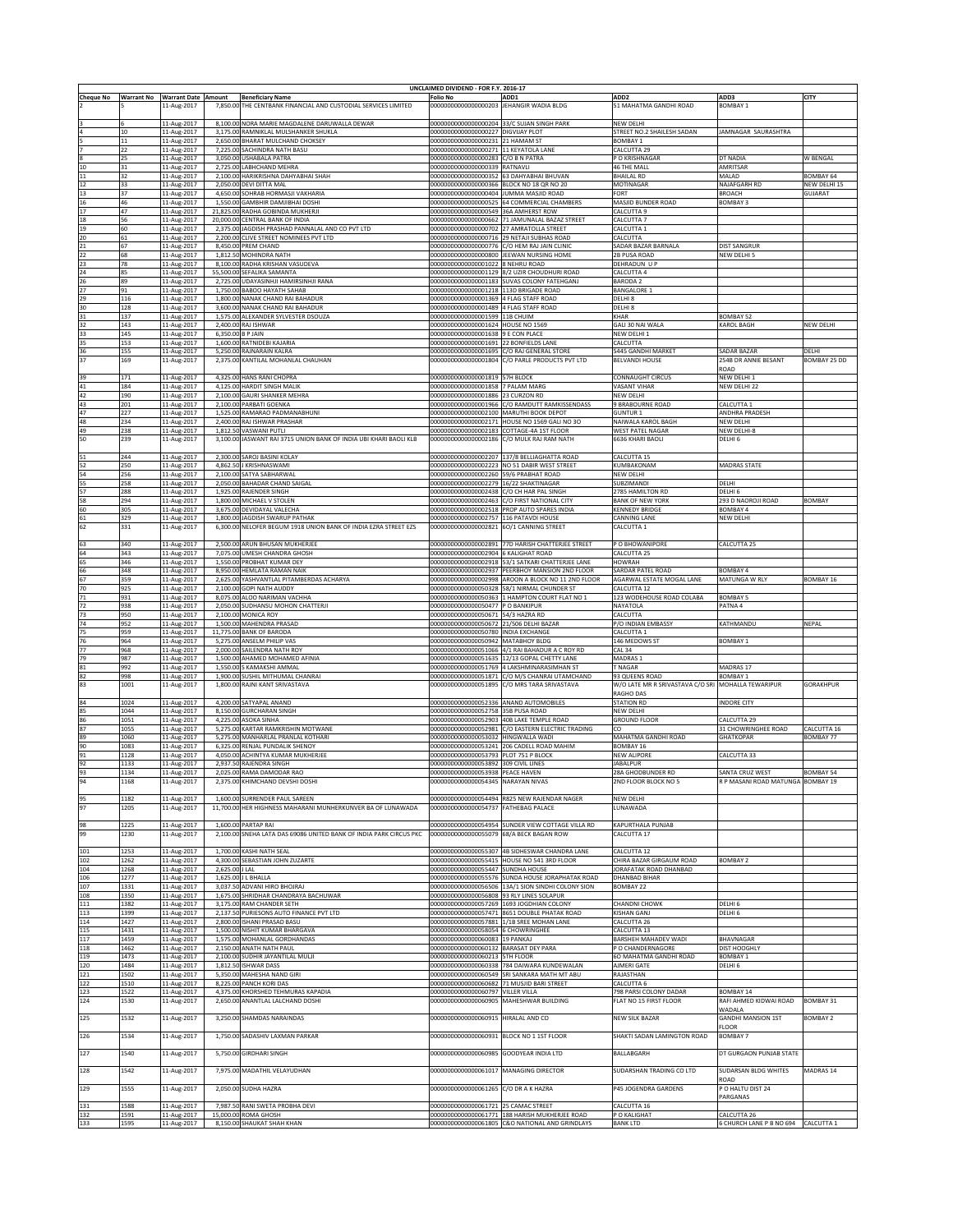| 134               | 1609                 | 11-Aug-2017                | 5,200.00 UNIT TRUST OF INDIA                                                                           |                                                                                   | 00000000000000062033 INVESTMENT ACCOUNTS SECTION                                                | DEPARTMENT OF ACCOUNTS 41                               | SIR VITHALDAS THACKERSEY                       | <b>NEW MARINE</b>             |
|-------------------|----------------------|----------------------------|--------------------------------------------------------------------------------------------------------|-----------------------------------------------------------------------------------|-------------------------------------------------------------------------------------------------|---------------------------------------------------------|------------------------------------------------|-------------------------------|
|                   |                      |                            |                                                                                                        |                                                                                   |                                                                                                 | MERCHANT CHAMBERS                                       | MARG                                           | INES BOMBAY 20                |
|                   |                      |                            |                                                                                                        |                                                                                   |                                                                                                 |                                                         |                                                |                               |
| 136               | 1620                 | 11-Aug-2017                | 2,375.00 VASUDEVANANDA SARASWATHI                                                                      |                                                                                   | 00000000000000062139 SANDEEPANY SADHANALAYA                                                     | SAKHI VIHAR ROAD SAKINAKA                               | <b>BOMBAY 72 AS</b>                            |                               |
| 137<br>139        | 1640<br>1666         | 11-Aug-2017<br>11-Aug-2017 | 2,025.00<br><b>BHABATARAN PAUL</b><br>SANTRA DEVI<br>3.975.00                                          |                                                                                   | 00000000000000062522 13 RAMANATH KAVIRAJ LANE<br>00000000000000062821 4 BABAR LANE NEW DELHI    | <b>ALCUTTA 12</b>                                       |                                                |                               |
| 140               | 1673                 | 11-Aug-2017                | 8,100.00<br><b>BANGSHI DHAR SHAW</b>                                                                   |                                                                                   | 000000000000000062887 59B DURGA CHARAN DOCTOR ROAD                                              | ALCUTTA 14                                              |                                                |                               |
| 143               | 1691                 | 11-Aug-2017                | 3,500.00<br>UMMEZER GULAMABBAS ROOHI                                                                   |                                                                                   | 000000000000000063022 IDD GAH GINNING & PRESSING                                                | FACTORY                                                 | <b>STATION ROAD BURHANPUR</b>                  |                               |
|                   |                      |                            |                                                                                                        |                                                                                   |                                                                                                 |                                                         | M <sub>P</sub>                                 |                               |
| 144               | 1692                 | 11-Aug-2017                | 2,650.00 PUNJAB NATIONAL BANK                                                                          | 00000000000000063057 8 LYONS RANGE                                                |                                                                                                 | CALCUTTA 1                                              |                                                |                               |
| 145<br>148        | 1701<br>1716         | 11-Aug-2017<br>11-Aug-2017 | 1,575.00 FRENY EDULJI DADACHANJI<br>5,075.00<br>V AKKAMMA HEGGADTHI                                    |                                                                                   | 00000000000000063265 MUNCHERJI SETH BUILDING<br>00000000000000063489 HANUMAN BUILDINGS AJJARKAD | 262 TARDEO ROAD<br>JDIPI SOUTH KANARA                   | BOMBAY 7                                       |                               |
| 152               | 1767                 | 11-Aug-2017                | 2,725.00<br>TARLA NANDLAL SHETH                                                                        |                                                                                   | 00000000000000064193 V C VANIK NIVAS 2ND FLOOR                                                  | <b>JURUKUL LANE GHATKOPAR</b>                           | BOMBAY 77 AS                                   |                               |
| 153               | 1787                 | 11-Aug-2017                | ARAMAITI B VACHHA<br>1,625.00                                                                          |                                                                                   | 00000000000000064391 143/1 MACINTYRE ROAD                                                       | ECUNDERABAD                                             |                                                |                               |
| 156               | 1803                 | 11-Aug-2017                | 2,700.00<br>OOVI FARHAD IRANI                                                                          |                                                                                   | 00000000000000064560 MASTER CHAMBER 5TH FLOOR                                                   | INEMA ROAD DHOBI TALAO                                  | BOMBAY 1                                       |                               |
| 157               | 1812                 | 11-Aug-2017                | 5,900.00<br>RANGLAL RUTHLA                                                                             |                                                                                   | 00000000000000064622 C/O RAMDAYAL RUTHLA LUHARO KA                                              | P O KUCHAMAN CITY                                       | <b>DIST NAGAUR</b>                             | RAJASTHAN                     |
| 160               | 1826                 | 11-Aug-2017                | LAXMIBAI MAHARUDRA NADKARNI<br>1,587.5                                                                 | 00000000000000064880                                                              | MOOHLA<br>A/6 EAST AND WEST VILLA                                                               | NOWROJI VAKIL STREET GRANT RD                           | BOMBAY 7                                       |                               |
|                   |                      |                            |                                                                                                        |                                                                                   |                                                                                                 |                                                         |                                                |                               |
| 162               | 1856                 | 11-Aug-2017                | PURSHOTTAMDAS<br>4,050.00                                                                              | 00000000000000065324 S/O LATE TARACHAND                                           |                                                                                                 | C/O M/S R TARACHAND                                     | PATEL MARKET                                   | HYDERABAD 2                   |
| 166               | 1880                 | 11-Aug-2017                | 1,575.00<br>RAMAN DEVI                                                                                 |                                                                                   | 000000000000000065562 C/O DR S D SINGH 16/B MADAN                                               | THIRD FLOOR SINGHEE BAGAN                               | O BARA BAZAR                                   | CALCUTTA 7                    |
|                   |                      |                            |                                                                                                        |                                                                                   | <b>HATTERJEE LANE</b>                                                                           |                                                         |                                                |                               |
| 167<br>169        | 1904<br>1924         | 11-Aug-2017<br>11-Aug-2017 | 2,025.00 ANNAJI BABAJI BHOSALE<br>2,100.00<br>ROSHAN GUSTAD LAKDAWALLA                                 | 000000000000000065707 MUDDEBIHAL                                                  | 00000000000000065921 24 VACHHA GANDHI ROAD                                                      | <b>DIST BIJAPUR</b><br><b>NEW GAMDEVI</b>               | <b>MYSORE</b><br><b>BOMBAY 7</b>               |                               |
| 170               | 1941                 | 11-Aug-2017                | 2,100.0<br>RAM SHERSING ADVANI                                                                         | 00000000000000066119 D6 CHOTTU TERRACE                                            |                                                                                                 | VICTORIA BUNDER ROAD COLABA                             | <b>BOMBAY 5</b>                                |                               |
| 174               | 1986                 | 11-Aug-2017                | 5,037.50<br>RITA DE                                                                                    |                                                                                   | 000000000000000066636 P 569 LAKE TERRACE EXTENSION                                              | CALCUTTA 29                                             |                                                |                               |
| 175               | 1996                 | 11-Aug-2017                | <b>B S JAYALAKSHMI MURTHY</b><br>2,050.00                                                              |                                                                                   | 00000000000000066703 269 VIYALIKAVAL 6TH MAIN                                                   | BANGALORE 3                                             |                                                |                               |
| 176               | 2004                 | 11-Aug-2017                | 1,975.00 KHAMBATKONE MURALIDHAR RAO                                                                    | 00000000000000066749 3/14A JAMAL MANSION                                          |                                                                                                 | <b>SLEATER ROAD</b>                                     | <b>BOMBAY 7</b>                                |                               |
| 186               | 2170                 | 11-Aug-2017                | SHILKUMAR AMERSINHJI CHAUHAN<br>2,950.00                                                               | 00000000000000068234 252 STATION ROAD                                             |                                                                                                 | FLAT NO 16 3RD FLOOR                                    | WADALA BOMBAY 400 031                          |                               |
| 187               | 2171                 | 11-Aug-2017                | 1,850.00 TAMENA RUSTOMJI FITTER                                                                        | 00000000000000068235 4 MODY COLONY                                                |                                                                                                 | SYNAGOGUE STREET                                        | POONA 1                                        |                               |
| 188               | 2176                 | 11-Aug-2017                | 1,750.00 NIKHIL BANDHU MITRA                                                                           |                                                                                   | 00000000000000068315 36/2 SAMBHU NATH PANDIT ST                                                 | CALCUTTA 700 025                                        |                                                |                               |
| 189               | 2177                 | 11-Aug-2017                | 3.000.00<br>PRAVIN SUTARIA                                                                             | 00000000000000068323 72 FARM LAND                                                 |                                                                                                 | OPP RAMDASPETH PARK                                     | NAGPUR                                         |                               |
| 191               | 2183                 | 11-Aug-2017                | 2,000.00<br>GAUTAM NARHARI OZA                                                                         | 00000000000000068379 130, NEW ROAD, #K-18                                         |                                                                                                 | PARSIPPANY, NJ-07054                                    | <b>USA</b>                                     |                               |
| 192<br>193        | 2219<br>2220         | 11-Aug-2017                | 2,300.00 JAL DINSHAW SUTARIA<br>7,000.00 KEWAL KRISHAN AURORA                                          | 00000000000000068743 161 LENIN SARANI                                             | 00000000000000068747 NAGPUR JABALPORE ROADWAYS                                                  | OLD DHARAMTALA STREET<br><b>GANDHI BAGH</b>             | CALCUTTA-13<br>NAGPUR-2                        |                               |
| 194               | 2239                 | 11-Aug-2017<br>11-Aug-2017 | 4,650.00<br>SYED ALI ZAHEER                                                                            |                                                                                   | 00000000000000068980 9 A RANA PRATAP MARG                                                       | LUCKNOW                                                 |                                                |                               |
| 195               | 2266                 | 11-Aug-2017                | 2,500.00<br>NILIMA CHATTERJEE                                                                          | 00000000000000069173 84 SA/1B BLOCK E                                             |                                                                                                 | NEW ALIPUR CALCUTTA 53                                  |                                                |                               |
| 196               | 2268                 | 11-Aug-2017                | 2,200.00<br>SANTI KUMAR CHATTERJEE                                                                     |                                                                                   | 00000000000000069181 18/2 MUKTARAM DEY LANE                                                     | <b>IOWRAH WEST BENGAL</b>                               |                                                |                               |
| 197               | 2303                 | 11-Aug-2017                | 3,525.00<br>CHATURIKA KUMARI                                                                           | 00000000000000069445 34 ALIPORE ROAD                                              |                                                                                                 | DELHI 110 006                                           |                                                |                               |
| 198<br>199        | 2342<br>2365         | 11-Aug-2017<br>11-Aug-2017 | 1,750.00<br>TARAPADA MUKHERJEE<br>13,000.00<br>PASUPATI SRIMANI                                        | 00000000000000070019 2 FERN PLACE                                                 | 00000000000000070313 7/1 PANDIT PURSOTTOM ROY ST                                                | CALCUTTA 19<br>CALCUTTA 7                               |                                                |                               |
| 200               | 2371                 | 11-Aug-2017                | 3,637.50<br>HARCHARAN SINGH DUGAL                                                                      | 00000000000000070364 11 MARINA ARCADE                                             |                                                                                                 | NEW DELHI                                               |                                                |                               |
| 202               | 2392                 | 11-Aug-2017                | 1,800.00 LUCY MATHEW                                                                                   |                                                                                   | 00000000000000070645 ERALIL HOUSE CHULLIKKAL                                                    | COCHIN-5                                                |                                                |                               |
| 205               | 2423                 | 11-Aug-2017                | 14,550.00<br>MAKHAN BALA GANGULI                                                                       |                                                                                   | 000000000000000070975 41/A SOUTHERN AVENUE                                                      | ALCUTTA-29                                              |                                                |                               |
| 206               | 2424                 | 11-Aug-2017                | 8,350.00 TEHMI DOSSABHOY KAPADIA                                                                       | 00000000000000070983 SOONA ESTATE                                                 |                                                                                                 | 1ST FLOOR 86 HILL ROAD                                  | BEHIND DENA BANK                               | <b>BANDRA BOMBAY</b>          |
|                   |                      |                            |                                                                                                        |                                                                                   |                                                                                                 |                                                         |                                                |                               |
| 208<br>209        | 2470<br>2518         | 11-Aug-2017<br>11-Aug-2017 | 2,250.00 PROFULLA GANGULY<br><b>VEENA BHASIN</b><br>2.100.00                                           | 00000000000000071334 KARTABATI                                                    | 00000000000000071826 REFINERY VIEW CO-OP H SOC                                                  | PO & VILLAGE JANAI<br>FLAT NO F/5 PLOT 62/63            | DIST HOOGHLY<br><b>MAROLI CHURCH</b>           | <b>WEST BENGAL</b><br>CHEMBUR |
|                   |                      |                            |                                                                                                        |                                                                                   |                                                                                                 |                                                         |                                                | <b>BOMBAY 74</b>              |
| 210               | 2519                 | 11-Aug-2017                | 1,850.00 S K CHERIAN                                                                                   | 00000000000000071827 B-4 GREEN PARK EXTN                                          |                                                                                                 | NEW DELHI 16                                            |                                                |                               |
| 212               | 2560                 | 11-Aug-2017                | 2.100.00<br>JASWANT KAUR REKHI                                                                         | 00000000000000072247 6 NEMI ROAD                                                  |                                                                                                 | DEHRADUN                                                |                                                |                               |
| 213               | 2564                 | 11-Aug-2017                | 2,800.00 SULOCHANA BABURAO PRADHAN                                                                     |                                                                                   | 00000000000000072285 1271/4 WRIGHT TOWN PATEL BLDG                                              | NEAR MAHARASHTRA VIDYALAYA                              | JABALPUR M P                                   |                               |
| 219<br>225        | 2645<br>2720         | 11-Aug-2017<br>11-Aug-2017 | KALAIKATTIL THOMAS VARGHESE<br>5,600.00<br>2,500.00<br>KRISHNA DUTT DWIVEDI                            | 00000000000000072935 KALAIKATTIL HOUSE<br>00000000000000073673 SADAR ALAKA PHATAK |                                                                                                 | VALLAMKULAM EAST PO<br>17 ATTARSUIA GUJARATI MOHALLA    | TIRUVALLA KERALA<br><b>ALLAHABAD</b>           |                               |
|                   |                      |                            |                                                                                                        |                                                                                   |                                                                                                 |                                                         |                                                |                               |
| 227               | 2762                 | 11-Aug-2017                | 1,800.00 K D MUNRO                                                                                     |                                                                                   | 00000000000000074139 39 MANTHOTTAM 1ST STREET                                                   | MADUVIN KARAI                                           | <b>GUINDY MADRAS 32</b>                        |                               |
| 233               | 3001                 | 11-Aug-2017                | 3,175.00<br>VASANTLAL CHHOTALAL KHANDWALLA                                                             |                                                                                   | 00000000000000077017 WADIFALIA KHANDWALLA STREET                                                | SURAT                                                   |                                                |                               |
| 238               | 3243                 | 11-Aug-2017                | 2,500.00<br>C GOPALAKRISHNA                                                                            |                                                                                   | 00000000000000079715 11 BRANSON GARDEN ROAD                                                     | <b>ILPAUK MADRAS 10</b>                                 |                                                |                               |
| 239<br>242        | 3284<br>3458         | 11-Aug-2017<br>11-Aug-2017 | 15,000.00<br><b>RAM PAT</b>                                                                            |                                                                                   | 000000000000000080173 G-1/3 MODEL TOWN DELHI 9                                                  |                                                         |                                                |                               |
|                   |                      |                            |                                                                                                        |                                                                                   |                                                                                                 |                                                         |                                                |                               |
|                   |                      |                            | 3,100.00 BHAGIRATHPRASAD PURSHOTTAMDAS KEDIA                                                           |                                                                                   | 000000000000000082194 81-85 MITTALTOWER A WING                                                  | NARIMAN POINT BOMBAY 21                                 |                                                |                               |
| 243<br>245        | 3461<br>3576         | 11-Aug-2017                | NIRMAL KUMAR CHOWDHARY<br>3,500.00<br>5,750.00<br>ARUN BANERJEE                                        | 00000000000000083470 GOPALMATH                                                    | 00000000000000082207 C/O SURAJMULL HARMUKHROY                                                   | 192 JAMUNALAL BAZAZ STREET<br>O OYARIA                  | 3RD FLOOR CALCUTTA 7<br><b>OT BURDWAN</b>      |                               |
| 248               | 3627                 | 11-Aug-2017<br>11-Aug-2017 | MAYADEBI KHANDELWAL<br>5,000.00                                                                        |                                                                                   | 000000000000000084107 49 MAHARSI DEBENDRA ROAD                                                  | ALCUTTA 6                                               |                                                |                               |
| 249               | 3737                 | 11-Aug-2017                | 2,400.00<br>JOYAVADAN C BHATT                                                                          | 000000000000000086498 17 KRISHNA BAUG                                             |                                                                                                 | UNC. OF 8TH & 11TH ROADS                                | KHAR BOMBAY 52 AS                              |                               |
| 251               | 3845                 | 11-Aug-2017                | 1,850.00<br>SAVITRI GULATI                                                                             | 00000000000000087972 F-14 MODEL TOWN                                              |                                                                                                 | DELHI                                                   |                                                |                               |
|                   | 3894                 | 11-Aug-2017                | 2,500.00<br>JAMINI DE                                                                                  |                                                                                   | 00000000000000088581 TRIMOHINI P O BASIRHAT                                                     | DIST NORTH 24 PARGANAS                                  | <b>WEST BENGAL</b>                             |                               |
| 254               | 3944                 | 11-Aug-2017                | DHOND DEO VITHAL PRABHU<br>2.100.00                                                                    | 00000000000000089232 AT & POST SHIRODA                                            |                                                                                                 | VIA SHCOANT WADI                                        | DIST SINDHUDURGA<br>MAHARASHTRA                |                               |
| 257               | 4088                 | 11-Aug-2017                | 2,800.00<br>SUSHIL CHANDRA DAS                                                                         |                                                                                   | 00000000000000090657 49A KABI SUKANTA SARANI                                                    | P O BELIAGHATA CALCUTTA 85                              |                                                |                               |
| 259               | 4137                 | 11-Aug-2017                | 1,800.00 HANS RAJ LAMBA                                                                                |                                                                                   | 00000000000000091020 B-V-10 CHOWK KHWAJA AZAM                                                   | LUDHIANA                                                |                                                |                               |
| 260               | 4567                 | 11-Aug-2017                | 2,650.00<br>RAJESH KUMAR                                                                               | 00000000000000095094 "LITTLE FLOWER"                                              |                                                                                                 | 314 RAM NAGAR                                           | <b>GHAZIABAD U.P.</b>                          |                               |
| 261               | 4679                 | 11-Aug-2017                | 1,700.00 BRAHM DATT SHARMA                                                                             | 00000000000000096240 907/4 URBAN ESTATE                                           |                                                                                                 | <b>GURGAON (HARYANA)</b>                                |                                                |                               |
|                   | 5111                 | 11-Aug-2017                | 1,800.00<br><b>BIMAN BIHARI ACHARYA</b>                                                                | 000000000000000100720 BINODE BIHARI ROAD                                          |                                                                                                 | CUTTACK 2                                               |                                                |                               |
| 265<br>266        | 5118<br>5148         | 11-Aug-2017<br>11-Aug-2017 | 1,800.0<br>UTTAM CHAND JUNEJA<br>5,700.0<br>AGAT SINGH CHAWLA                                          | 000000000000000101245 PROP M/S THE VARIETY                                        | 000000000000000100814 C/O M/S HINDUSTHAN MOTOR CO                                               | GOLE BAZAR<br>URNISHERS                                 | SAMBALPUR<br>SAMBALPUR                         | ORISSA<br>ORISSA              |
| 267               | 5150                 | 11-Aug-2017                | 1,625.00<br>KRISHNA CHANDRA AGRAWALLA                                                                  | 000000000000000101250 5 TILAK ROAD                                                |                                                                                                 | <b>CALCUTTA 29</b>                                      |                                                |                               |
| 269               | 5161                 | 11-Aug-2017                | 1,512.50 SHIVIRENDRA PRASAD                                                                            | 000000000000000101541 21/506 DILLI BAZAR                                          |                                                                                                 | KATMANDU                                                | NEPAL                                          |                               |
| 270               | 5177                 | 11-Aug-2017                | 2,300.00 JAL DINSHAW SUTARIA                                                                           |                                                                                   | 000000000000000101852 161 DHARAMTALA STREET                                                     | CALCUTTA 13                                             |                                                |                               |
| 271               | 5178                 | 11-Aug-2017                | 1,550.00 MAHADEB BANERJI                                                                               |                                                                                   | 000000000000000101861  91/A BAKUL BAGAN ROAD                                                    | <b><i>RHOWANIPUR</i></b>                                | CALCUTTA 25                                    |                               |
| 272<br>275        | 5182<br>5192         | 11-Aug-2017<br>11-Aug-2017 | 2,100.00 GANENDRA NATH GHOSH<br>2,050.00 SAROJ DHIREN                                                  | 00000000000000101979 SALT LAKE CITY<br>000000000000000102063 28 CHITRANJAN AVENUE |                                                                                                 | PLOT NO AB191<br>CALCUTTA 12                            | SECTOR 1                                       | CALCUTTA 64                   |
| 276               | 5204                 | 11-Aug-2017                | 1,975.00<br>ASARFI MAHASETH                                                                            | 000000000000000102271 AT BAKARGANJ                                                |                                                                                                 | P O LAHERIA SARAI                                       | DIST DARBHANGA                                 |                               |
| 277               | 5231                 | 11-Aug-2017                | 1,987.50<br>KAMALA DEVI BHATTACHARJI                                                                   |                                                                                   | 000000000000000102999 SCIENCIA INDUSTRIES I PVT LTD                                             | 2 DHARMATALLA ROAD                                      | <b>BELUR HOWRAH</b>                            |                               |
| 278               | 5277                 | 11-Aug-2017                | <b>GOURI SANKAR RAY CHOUDHURI</b><br>1.850.00                                                          | 000000000000000103740 13 HEM KAR LANE                                             |                                                                                                 | CALCUTTA 5                                              |                                                |                               |
| 279               | 5296                 | 11-Aug-2017                | 1,675.00 RANUKA BASU                                                                                   |                                                                                   | 00000000000000104116 10 MOHAN CHAND ROAD                                                        | CALCUTTA 23                                             |                                                |                               |
| 280<br>281        | 5304<br>5327         | 11-Aug-2017<br>11-Aug-2017 | 1,800.00<br><b>TUSHAR KANTI GHOSH</b><br>5,000.00<br>DAMYANTI DEVI NAWALGARIA                          |                                                                                   | 00000000000000104243 KUTHIRMATH WEST ROAD<br>000000000000000104573 26 ERRABALU CHETTY STREET    | P O CHANDERNAGORE<br><b>1ST FLOOR</b>                   | DIST HOOGHLY<br>MADRAS 1                       |                               |
| 283               | 5440                 | 11-Aug-2017                | 1,600.00<br>KANAI LAL DEY                                                                              | 000000000000000106011 SHYAM BABUS GHAT                                            |                                                                                                 | SEALS GHAT LANE                                         | <b>CHINSURAH HOOGHLY</b>                       |                               |
| 284               | 5441                 | 11-Aug-2017                | 1,700.00 SNAHOLATA DEY                                                                                 | 000000000000000106013 SHYAM BABU S GHAT                                           |                                                                                                 | SEAL S GHAT LANE                                        | CHINSURAH                                      | <b>HOOGHLY</b>                |
| 285               | 5533                 | 11-Aug-2017                | AMARENDRA NATH BOSE<br>5,125.00                                                                        |                                                                                   | 000000000000000107435 22/1 BALLYGUNGE CIRCULAR ROAD                                             | CALCUTTA 19                                             |                                                |                               |
| 286               | 5582                 | 11-Aug-2017                | 2,100.00<br>SUDHIR KUMAR GHOSE                                                                         |                                                                                   | 000000000000000108279 79/4/3A RAJA NABO KISSEN ST                                               | CALCUTTA <sub>5</sub>                                   |                                                |                               |
| 287<br>288        | 5584<br>5597         | 11-Aug-2017<br>11-Aug-2017 | 4,025.00 AJIT KUMAR CHAKRABORTY<br>4,612.50 MADHAB PRASAD                                              | 00000000000000108370 NANDI NIKETAN                                                | 000000000000000108292 15 JADU BHATTACHERJEE LANE                                                | CALCUTTA 26<br>POST BOX NO 53                           | 21/506 DILLI BAZAR                             | KATHMANDU                     |
|                   |                      |                            |                                                                                                        |                                                                                   |                                                                                                 |                                                         |                                                | NEPAL                         |
| 289               | 5676                 | 11-Aug-2017                | 2,025.00<br>KALYAN KUMAR BANERJEE                                                                      | 00000000000000110785 C/O RUBY PRESS                                               |                                                                                                 | 25 SWALLOW LANE                                         | CAL <sub>1</sub>                               |                               |
| 290               | 5730                 | 11-Aug-2017                | 1.600.00<br>MANICKLAL BHAWSINGHKA                                                                      | 00000000000000111597                                                              | C/O SATYANARAYAN CYCLE STORE                                                                    | O SURI                                                  | BIRBHUM                                        |                               |
| 291               | 5750                 | 11-Aug-2017                | 1,850.00<br>KAMAL BASU MULLICK                                                                         | 00000000000000111818 37 SERPENTINE LANE                                           |                                                                                                 | ALCUTTA 14                                              |                                                |                               |
| 292<br>293        | 5780<br>5831         | 11-Aug-2017<br>11-Aug-2017 | SUSHIL KRISHNA PAUL CHOWDURY<br>1,850.00<br>KANWAL MEHRA 3048 ORIENTAL BANK OF COMMERCE NEW<br>9,200.0 | 00000000000000112458 177 DUM DUM PARK                                             | 00000000000000113198 NO 2A ST GEORGE TERRACE                                                    | <b>JESSORE ROAD</b><br><b>HASTINGS</b>                  | CALCUTTA 28<br>CALCUTTA 22                     |                               |
|                   |                      |                            | ALIPORE NAL                                                                                            |                                                                                   |                                                                                                 |                                                         |                                                |                               |
| 294               | 5874                 | 11-Aug-2017                | 2,025.00<br>ARUNA BOSE                                                                                 |                                                                                   | 00000000000000114232 22B CHACKRA BERIA LANE                                                     | CALCUTTA 20                                             |                                                |                               |
| 295               | 5877                 | 11-Aug-2017                | 2,025.00 MINOTI MAZUMDAR                                                                               |                                                                                   | 00000000000000114251 1 MULLICK DISPENSARY LANE                                                  | P O BOWBAZAR                                            | CALCUTTA 12                                    |                               |
| 296               | 5885                 | 11-Aug-2017                | 1,700.00<br>ANIMA BANERJEE                                                                             | 00000000000000114508 36/A AMHERST ROW                                             |                                                                                                 | CALCUTTA 9                                              |                                                |                               |
| 297               | 5890                 | 11-Aug-2017                | 1,800.00 DEBI CHORONE ROQUITTE                                                                         | 00000000000000114670 13 GRANT LANE                                                |                                                                                                 | CALCUTTA 12                                             |                                                |                               |
| 298<br>300        | 5902<br>6070         | 11-Aug-2017<br>11-Aug-2017 | 2,837.50<br>SUNIL KUMAR GHOSE<br>3,175.00 HANUMAN PRASHAD CHOWKHANI                                    |                                                                                   | 00000000000000114796 79/4/3A RAJA NABA KISSEN<br>00000000000000116678 C/O M/S RAMLALL ONKARMALL | STREET<br>AND CO                                        | ALCUTTA <sub>5</sub><br>P O REHABARI DIBRUGARH | <b>UPPER ASSAM</b>            |
| 302               | 6124                 | 11-Aug-2017                | 1,500.00<br>SABITA GUPTA                                                                               | 00000000000000117352 87A LANSDOWNE ROAD                                           |                                                                                                 | CALCUTTA 26                                             |                                                |                               |
| 303               | 6128                 | 11-Aug-2017                | 2,687.5<br>TIMIR BARAN GHOSAL                                                                          | 00000000000000117395 2E GHOSAL STREET                                             |                                                                                                 | FLAT NO 1                                               | CALCUTTA 19                                    |                               |
| 304               | 6180                 | 11-Aug-2017                | 1,800.0<br>RAMBHA DEVI DUTIA                                                                           | 00000000000000118168 SEVA SAMITI                                                  |                                                                                                 | OST HARIDAS PUR                                         | <b>DIST CUTTACK</b>                            | ORISSA                        |
| 306               | 6194                 | 11-Aug-2017                | 1,512.50<br><b>HELEN JOY SENGUPTA</b>                                                                  |                                                                                   | 00000000000000118406 20 PARK STREET FLAT NO 6                                                   | CALCUTTA 16                                             | VIZIANAGARAM                                   |                               |
| 307               | 6199                 | 11-Aug-2017                | 3,400.00<br>KURELLA VENKATA SASTRY                                                                     | 00000000000000118480 KURELLA VARI STREET                                          |                                                                                                 | KOTHAPETA                                               |                                                | ANDHRA PRADESH                |
| 308               | 6207                 | 11-Aug-2017                | CHANDRA DUTT DAING<br>1.675.00                                                                         |                                                                                   | 00000000000000118645 C/O COMMERCIAL MOTOR STORE                                                 | 72 MERIDITH ST                                          | CALCUTTA 13                                    |                               |
| 309               | 6228                 | 11-Aug-2017                | AMARNATH DAING<br>2.537.50                                                                             |                                                                                   | 00000000000000118800 C/O G M C BROTHERS AND CO                                                  | 72 MEREDITH STREET                                      | CALCUTTA 13                                    |                               |
| 310               | 6259                 | 11-Aug-2017                | 2.000.00<br>SAVITRI DEBI S DAGA                                                                        |                                                                                   | 000000000000000119231 25/1 BALLYGUNGE CIRCULAR ROAD                                             | CALCUTTA 19                                             |                                                |                               |
| 252<br>264<br>311 | 6261                 | 11-Aug-2017                | 4,200.00<br><b>KEDARNATH GUPTA</b>                                                                     |                                                                                   | 00000000000000119274 C/O KEDARNATH GUPTA AND CO                                                 | 7A CLIVE ROW                                            | CALCUTTA 1                                     |                               |
| 313               | 6273                 | 11-Aug-2017                | 2,575.00 MONGIBAI M JOSHI                                                                              | 00000000000000119554 22 AMRATOLLA STREET,                                         |                                                                                                 | 4th FLOOR                                               | CALCUTTA 1                                     |                               |
| 314<br>315<br>316 | 6279<br>6286<br>6301 | 11-Aug-2017<br>11-Aug-2017 | 5,125.00 SIRDAR PARAMJIT SINGH<br>5,125.00 SATYA GOPAL BANIK<br>4,200.00 JIWANLAL MAHESWRI             | 00000000000000119609 PARAM SUKH<br>000000000000000119659 47/1A JHOWTALA ROAD      | 00000000000000119815 C/O M/S JETHMAL GOPALDAS                                                   | SANT NAGAR NEW PATIALA<br>CALCUTTA 19<br>15 PAGIYAPUTTY | PATIALA 2 PUNJAB<br>CALCUTTA 7                 |                               |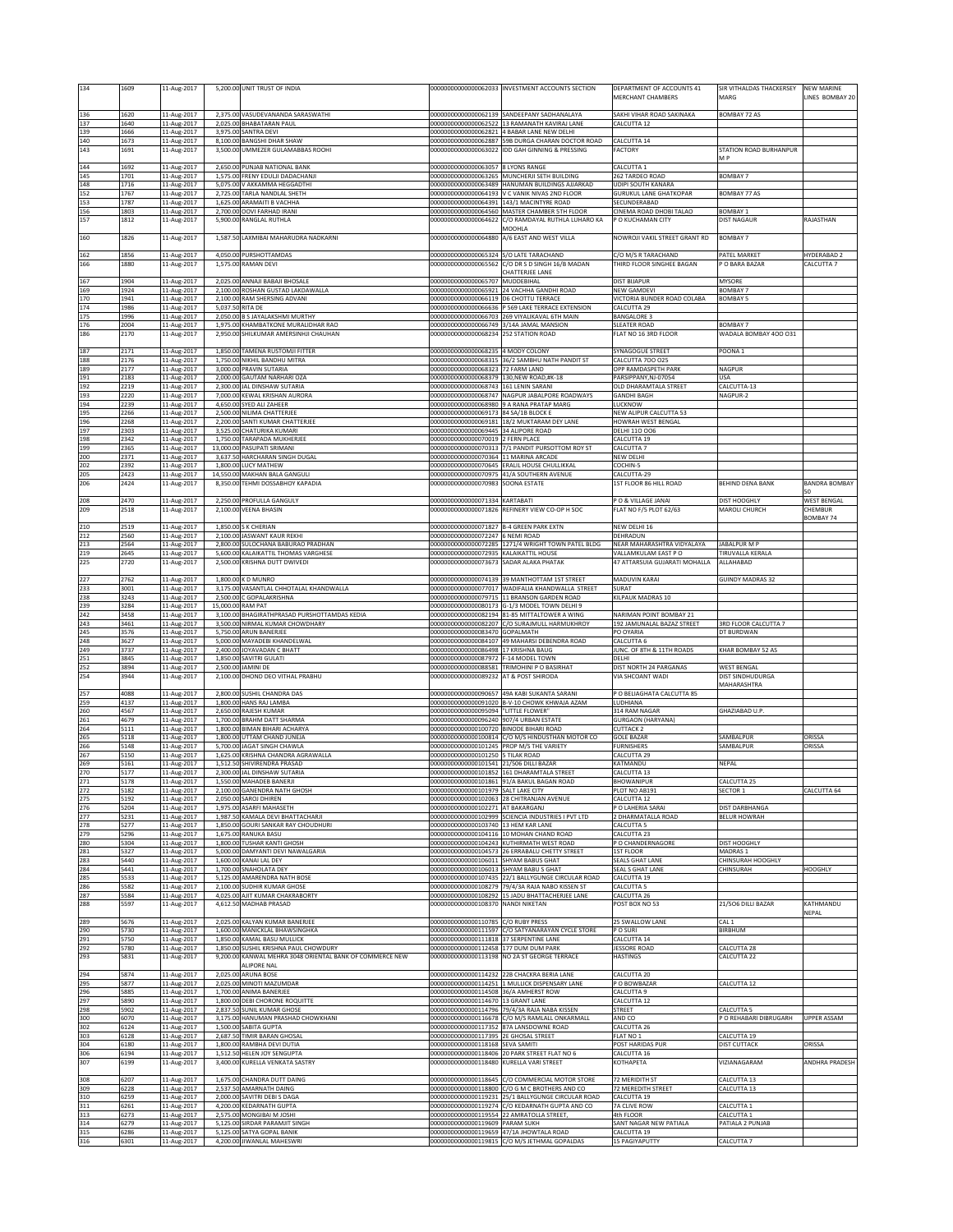|                   | 6335                    | 11-Aug-2017                               |                      | 3,175.00 ARJAN TECKCHAN VASWANI                                                              | 00000000000000120104                                                                | THE WESMAN ENGINEERING CO PVT<br>LTD                                                                                                               | ALLENBY COURT                                                 | 1/2 ALLENBY ROAD                         | CALCUTTA 20                                  |
|-------------------|-------------------------|-------------------------------------------|----------------------|----------------------------------------------------------------------------------------------|-------------------------------------------------------------------------------------|----------------------------------------------------------------------------------------------------------------------------------------------------|---------------------------------------------------------------|------------------------------------------|----------------------------------------------|
| 319               | 6348                    | 11-Aug-2017                               |                      | 2.100.00 REKHA ARJAN VASWANI                                                                 | 00000000000000120281                                                                | THE WESMAN ENGINEERING CO PVT                                                                                                                      | ALLENBY COURT                                                 | 1/2 ALLENBY ROAD                         | CALCUTTA 20                                  |
| 320               | 6598                    | 11-Aug-2017                               |                      | 1,600.00 NAFISA HUSSAIN                                                                      | 00000000000000200812 C/O S AKBAR HUSAIN                                             | LTD                                                                                                                                                | <b>BANK ROAD</b>                                              | PATNA <sub>1</sub>                       |                                              |
| 321<br>322        | 6600                    | 11-Aug-2017                               |                      | 1,700.00 KISHORI MOHAN BANERJEE<br>SUKUMAR BASU                                              | 00000000000000200886 36/A AMHERST ROW                                               |                                                                                                                                                    | CALCUTTA 9<br>CALCUTTA 20                                     |                                          |                                              |
| 323               | 6688<br>6698            | 11-Aug-2017<br>11-Aug-2017                | 1,912.50<br>2,800.00 | BANSIDHAR AGARWALLA AND CO LIMITED                                                           | 00000000000000202059 BICHALIPATTY                                                   | 000000000000000201962 22A CHACKRABERIA LANE                                                                                                        | RAMRICHHPAL MARWARI ROAD                                      | CHANDERNAGORE (W.B)                      |                                              |
| 324<br>325        | 6729<br>6772            | 11-Aug-2017<br>11-Aug-2017                | 2,987.50             | SHAKUNTALA ROHATGI<br>1,700.00 JAMNA BHOPATRAI ADVANI                                        | 00000000000000202297 45 ARMENIAN STREET<br>000000000000000300257 5B/3B SHYAM NIVAS  |                                                                                                                                                    | CALCUTTA 1<br><b>GROUND FLOOR</b>                             | BOMBAY 26                                |                                              |
| 326               | 6773                    | 11-Aug-2017                               |                      | 1,700.00 ANAND BHIKAJI MOGHE                                                                 | 000000000000000300271 SATYABHAMA NIVAS                                              |                                                                                                                                                    | <b>BLOCK NO 8</b>                                             | 369 VITHALBHAI PATEL ROAD BOMBAY 4       |                                              |
| 327               | 6783                    | 11-Aug-2017                               |                      | 1,800.00 THAKOR BHAI                                                                         |                                                                                     | 000000000000000300534 SARDAR VALLABHBHAI PATEL ROAD                                                                                                | VALLABH TERRACE 3RD FLOOR                                     | <b>BOMBAY 4</b>                          |                                              |
| 330<br>331        | 6831<br>6875            | 11-Aug-2017                               |                      | 1,550.00 SWARAN SETH                                                                         | 00000000000000301295 C/O 2 SILVER FOIL                                              |                                                                                                                                                    | NAROWJI GAMADIA ROAD                                          | BOMBAY 26<br><b>NEW SILK BAZAR</b>       | <b>BOMBAY 2</b>                              |
|                   |                         | 11-Aug-2017                               |                      | 3,250.00 SHAMDASS N ARORA                                                                    |                                                                                     | 00000000000000302088 C/O M/S HIRALAL AND CO GANDHI<br>MANSION                                                                                      | <b>1ST FLOOR</b>                                              |                                          |                                              |
| 332<br>333        | 6877<br>6880            | 11-Aug-2017<br>11-Aug-2017                |                      | 1,812.50 DHARAMDAS TULSIDAS GURNANI<br>1,600.00 MANILAL BHICKHUBHAI MITRA                    | 00000000000000302099                                                                | 4 MAHATMA GANDHI RD<br>00000000000000302146 57 WALCHAND TERRACES                                                                                   | POONA <sub>1</sub><br>OPP CENTRAL STUDIO TARDEO               | BOMBAY 34                                |                                              |
| 334               | 6946                    | 11-Aug-2017                               |                      | 3,175.00 MEHRA RAMMURTI MAGHARMAL                                                            |                                                                                     | 00000000000000303158 C/O UNIVERSAL TRADING AGENCY                                                                                                  | 69 DE SOUZA ST                                                | BOMBAY 3                                 |                                              |
| 336<br>337        | 7065<br>7080            | 11-Aug-2017<br>11-Aug-2017                | 2,425.00             | 2,500.00 ANILKUMAR HARILAL MEHTA<br><b>RANCIS XAVIER MENEZES</b>                             | 000000000000000305434 4. MANHAR PLOT<br>00000000000000305705 MOUNT VIEW             |                                                                                                                                                    | MANGLA ROAD<br>LADY JAMSHEDJI ROAD                            | PANCHVATI APP. - A-1<br>MAHIM            | RAJKOT<br>BOMBAY 16                          |
| 338<br>339        | 7101<br>7102            | 11-Aug-2017                               | 2,162.50             | CHHOTABHAI LAXMIDAS PATEL<br>2,275.00 KATY ERUCH BHABHA                                      | 00000000000000306103 AT POST BHAYLI                                                 | 00000000000000306133 12 ILLAVA BLDG 1ST FLOOR                                                                                                      | TALUKA<br>MORI ROAD MAHIM                                     | <b>DIST BARODA</b>                       | BARODA                                       |
| 340               | 7103                    | 11-Aug-2017<br>11-Aug-2017                |                      | 2,025.00 ARDAEVIRAF D EDAL BEHRAM                                                            |                                                                                     | 000000000000000306146 STERLING APPARTMENTS                                                                                                         | FLAT NO A/5 3RD FLOOR                                         | BOMBAY 16 DD<br>PEDDER ROAD DR           | <b>BOMBAY 26</b>                             |
| 341               | 7130                    | 11-Aug-2017                               |                      | 1,675.00 JAGJIVANDAS KALYANJI MISTRY                                                         | 00000000000000306902 PARAS                                                          |                                                                                                                                                    | LITTLE GIBBS ROAD                                             | DESHMUKH MARG<br>MALABAR HILL            | <b>BOMBAY 6</b>                              |
| 342               | 7138                    | 11-Aug-2017                               |                      | 2,050.00 MOHAN VITHAL WAGLE                                                                  | 00000000000000307007                                                                | C/O V K WAGLE BLOCK NO 13 3RD                                                                                                                      | SHAH BLDG NO 5                                                | LADY HARDINGE RD MAHIM                   | <b>BOMBAY 16</b>                             |
| 343               | 7148                    | 11-Aug-2017                               |                      | 1,800.00 XAVIER FLORIANO FERNANDES                                                           | 00000000000000307611                                                                | <b>FLOOR</b><br>VELIM NAIKAM VADO                                                                                                                  | SALCETTE GOA                                                  |                                          |                                              |
| 344               | 7187                    | 11-Aug-2017                               | 1.600.00             | TANMANISHANKER ITCHHASHANKER                                                                 | 00000000000000309054                                                                | HAMAM HOUSE                                                                                                                                        | <b>HAMAM STREET</b>                                           | ORT                                      | BOMBAY                                       |
| 350<br>353        | 7245<br>7300            | 11-Aug-2017<br>11-Aug-2017                | 3,062.50             | 2,500.00 KHORSHED SORAB DOLASA<br>SHEHROO KAIKI FRAMJEE                                      | 00000000000000310125  VANHOE<br>00000000000000311520 STATE BANK OF INDIA            |                                                                                                                                                    | 139 BACKBAY RECLAMATION<br>DADAR                              | <b>BOMBAY 1</b><br>BOMBAY 14             |                                              |
| 354<br>355        | 7333<br>7372            | 11-Aug-2017<br>11-Aug-2017                |                      | 1,575.00 SUDHA DATTARAM PAKHADE<br>1,600.00 DHIRAJLAL CHHAGANLAL PATHAK                      | 00000000000000312074 PAKHADE BLDG<br>00000000000000312656                           | PLOT NO 71/A/2 RASHMI FIRST FLOOR                                                                                                                  | 8 NEHRU RD<br>SIR LALLUBHAI SHAMALDAS ROAD                    | <b>VILE PARLE</b><br><b>ANDHERI WEST</b> | <b>BOMBAY 57</b><br><b>BOMBAY 58 AS</b>      |
|                   |                         |                                           |                      |                                                                                              |                                                                                     | FLAT NO 5                                                                                                                                          |                                                               |                                          |                                              |
| 356<br>358        | 7373<br>7401            | 11-Aug-2017<br>11-Aug-2017                |                      | 2,837.50 CHAMANLAL KANJIBHAI THAKKER<br>2,850.00 TANSUKHLAL MAGANLAL SHAH                    | 00000000000000313075 5 AMRAPALI FLAT 2                                              | 00000000000000312690 C/O M/S KANJI RANCHHOD AND                                                                                                    | SONS<br>OPP JAIN TEMPLE MAJURA GATE                           | <b>MORVI</b><br>SURAT                    | GUJARAT                                      |
| 359<br>361        | 7410<br>7479            | 11-Aug-2017<br>11-Aug-2017                |                      | 2,050.00 CASSIM AHMED MOREEA<br>3,375.00 SUSHILA RAMANIKLAL JHAVERI                          | 000000000000000313202 CHHA CHHA STREET<br>000000000000000314733 477 SARDAR PATEL RD |                                                                                                                                                    | RANDER SURAT-5<br>MANU MANSION                                | <b>BOMBAY 4</b>                          |                                              |
| 362               | 7497                    | 11-Aug-2017                               | 2,987.50             | CHUNILAL TALREJA                                                                             | 00000000000000315302 JALKIRAN FLAT NO 15                                            |                                                                                                                                                    | <b>CUFFE PARADE COLABA</b>                                    | <b>BOMBAY</b>                            |                                              |
| 363<br>364        | 7501<br>7547            | 11-Aug-2017<br>11-Aug-2017                | 1,975.00<br>4,200.00 | JAMSHED DARABSHAW KATRAK<br>THAKORLAL AMBALAL SHAH                                           | 00000000000000315576 RATI HOUSE<br>00000000000000316828 SUTARWADA                   |                                                                                                                                                    | 17 GOLA LANE<br><b>GANDHI RD</b>                              | FORT<br>CAMBAY                           | <b>BOMBAY 1</b>                              |
| 365               | 7551                    | 11-Aug-2017                               |                      | 2,050.00 IRENE CASTELINO                                                                     | 00000000000000317212 10 BOSCO MANSION                                               |                                                                                                                                                    | 248 WADALA                                                    | BOMBAY 31                                |                                              |
| 369               | 7599                    | 11-Aug-2017                               |                      | 2,100.00 SAM MINOCHEHER VAKIL                                                                | 00000000000000318300                                                                | AUGUSTUS VILLA 21 NYAYAMURTI<br>SITARAM                                                                                                            | PATKAR MARG                                                   | <b>HUGHES ROAD</b>                       | <b>BOMBAY 7</b>                              |
| 370<br>371        | 7604<br>7611            | 11-Aug-2017<br>11-Aug-2017                | 1,550.00             | 2,100.00 LABH SINGH CHADHA<br>AMINABAI MOHAMED ISMAIL KHATKHATAY                             | 00000000000000318391<br>000000000000000318443 SHABBIR VILLA                         | 380 VITHALBHAI PATEL ROAD                                                                                                                          | <b>BOMBAY 4</b><br>FLAT NO 3 GROUND FLOOR                     | 80 DR A NAIR ROAD                        | MUMBAI                                       |
| 372               | 7628                    | 11-Aug-2017                               |                      | 3,487.50 PRABHAKAR MALLYA                                                                    |                                                                                     | 00000000000000318763 C/O M G MALLYA JAGDISH KUNJ                                                                                                   | R A KIDWAI ROAD                                               | WADALA                                   | <b>BOMBAY 31</b>                             |
| 374<br>376        | 7644<br>7703            | 11-Aug-2017<br>11-Aug-2017                | 1,925.00             | 1,925.00 NEELA MANILAL SHAH<br>ZENITH CHEMICAL WORKS PVT LTD                                 | 00000000000000318989 MEERA BLOCK NO 10<br>000000000000000320031 4 FRENCH BRIDGE     |                                                                                                                                                    | 18 NEPEAN RD<br>OPERA HOUSE                                   | <b>BOMBAY 6</b><br><b>BOMBAY</b>         |                                              |
| 377               | 7750                    | 11-Aug-2017                               |                      | 2,300.00 AMERSHI BHURABHAI SHAH                                                              | 00000000000000321007 64 NEW BARDAN LANE                                             |                                                                                                                                                    | BOMBAY 3                                                      |                                          |                                              |
| 378<br>379        | 7751<br>7761            | 11-Aug-2017<br>11-Aug-2017                |                      | 1,925.00 JASWANTSINGH SAHNI<br>1,525.00 ISMAIL HASEN                                         | 000000000000000321103 PLOT NO 3 II LANE                                             | 00000000000000321008 C/O THE UNITED CYCLE CO                                                                                                       | 453 KALBADEVI RD<br>DARUKHANA                                 | <b>BOMBAY 2</b><br>MAZGAON               | <b>BOMBAY 10</b>                             |
| 380<br>382        | 7801<br>7850            | 11-Aug-2017<br>11-Aug-2017                |                      | 1,925.00 PHEROZE JEHANGIR JAMSETJI CURSETJI<br>1,925.00 MANILAL CHHOTALAL SHAH               | 00000000000000321602 MON REPOS<br>00000000000000322041 MEERA BLOCK NO 10            |                                                                                                                                                    | 55 WORLI SEA FACE<br><b>18 NEPEAN ROAD</b>                    | <b>BOMBAY 18</b><br>BOMBAY 6             |                                              |
| 383               | 7954                    | 11-Aug-2017                               |                      | 1,750.00 BASHOMAL PUKHOMAL MASAND                                                            | 000000000000000323968 194 ZAVERI BAZAR                                              |                                                                                                                                                    | 4TH FLOOR                                                     | BOMBAY 2                                 |                                              |
| 384               | 7955                    | 11-Aug-2017                               |                      | 4,750.00 JAL RUSTOMJI PALKHIWALA                                                             |                                                                                     | 00000000000000323978 FLAT 38 E BLOCK JERBAI BAG                                                                                                    | VICTORIA GARDENS ROAD BYCULLA                                 | BOMBAY 27 DD                             |                                              |
| 386               | 8004                    | 11-Aug-2017                               |                      | 1,600.00 SUBHADRABEN HARIDAS BADIANI                                                         |                                                                                     | 00000000000000325136 C/O BABUBHAI CLOTH STORES                                                                                                     | 1093 MAIN RD                                                  | <b>NASIK CITY</b>                        |                                              |
| 387<br>388        | 8009<br>8031            | 11-Aug-2017<br>11-Aug-2017                | 1,787.50             | 4,425.00 K PUNDLIK PRABHU<br>JULLU S VALI                                                    | 00000000000000325191 BOLWAR<br>00000000000000325766 6 MOUNT ROAD                    |                                                                                                                                                    | PUTTUR<br>NAGPUR-1                                            | S K                                      |                                              |
| 389<br>390        | 8089<br>8198            | 11-Aug-2017<br>11-Aug-2017                | 1.600.00<br>2,787.50 | GANPAT DATTARAM NERURKAR<br>NANKI NARAINDAS THADANI                                          |                                                                                     | 00000000000000327162 62 DATTASHRAM 1ST LANE<br>00000000000000328826 10 MAHINDRA MANSION                                                            | HINDOO COLONY<br>75 LADY JAMSHEDJI ROAD                       | DADAR<br>BOMBAY 28                       | BOMBAY 14                                    |
| 391               | 8204                    | 11-Aug-2017                               | 1,512.5              | AMPAT NAROTTAMDAS RANCHHODDAS                                                                | 00000000000000328866 176A 1ST FLOOR                                                 |                                                                                                                                                    | CAVEL STREET NO 7                                             | BOMBAY 2                                 |                                              |
| 394<br>396        | 8308                    |                                           |                      |                                                                                              |                                                                                     |                                                                                                                                                    |                                                               |                                          | BOMBAY 16                                    |
|                   |                         | 11-Aug-2017                               |                      | 1,750.00 BHAGWAN PITUMAL POHANI                                                              |                                                                                     | 00000000000000330643 1/2 MAHALAXMI CO OPERATIVE                                                                                                    | HOUSING SOCIETY LTD                                           | 120 MANMALLA TANK RD                     |                                              |
| 398               | 8431<br>8727            | 11-Aug-2017<br>11-Aug-2017                |                      | 1,750.00 K GOVERDHANDAS<br>2,025.00 LEELA MATHEW                                             | 00000000000000336427 17 POSTAL COLONY                                               | 00000000000000333066 C/O DECCAN SEWING MACHINE                                                                                                     | AND CYCLE CO<br>CHEMBUR                                       | <b>SULTAN BAZAR</b><br>BOMBAY 71         | HYDERABAD                                    |
| 399               | 8758                    | 11-Aug-2017                               |                      | 1,750.00 VASSUDEO SHANTARAM KENI 19140 BANK OF MAHARASHTRA<br><b>BOM SHRAM SADHANA TRUST</b> | 00000000000000336757 43 "VIBHA" 4TH FLOOR                                           |                                                                                                                                                    | VIDNYAN BHARATI CO-OP HSG.SOC                                 | OPP. CARDINAL GRACIAS                    | HIGH SCHOOL                                  |
|                   |                         |                                           |                      |                                                                                              |                                                                                     |                                                                                                                                                    |                                                               |                                          | <b>BANDRA (EAST)</b><br><b>BOMBAY 400051</b> |
| 400<br>402        | 8869<br>8964            | 11-Aug-2017<br>11-Aug-2017                |                      | 2,025.00 MUSHINI MANGANNA<br>1,612.50 RAJAMMAL                                               |                                                                                     | 000000000000000401010 278/M2 SANJEEVAREDDY NAGAR<br>000000000000000402152 61 MAIN ROAD THOTTIAM P O                                                | HYDERABAD<br>TRICHINAPALLI DT                                 | MADRAS STATE                             |                                              |
| 404               | 9124                    | 11-Aug-2017                               |                      | 2,025.00 PAPANNAH HANUMANTHIAH CHANNARAJ                                                     | 00000000000000403780 52 PROMENADE ROAD                                              |                                                                                                                                                    | <b>BANGALORE 5</b>                                            |                                          |                                              |
| 405<br>406        | 9205<br>9209            | 11-Aug-2017<br>11-Aug-2017                | 3,312.5<br>1,587.5   | T K PATTABHI RAMAN<br><b>KA SHANMUGA MUDALIAR</b>                                            | 00000000000000404529<br>0000000000000404558                                         | 22/632 RANGAI GOWDER STREET<br><b>5 SENGUNTHAR STREET</b>                                                                                          | COIMBATORE<br>TIRUPATTUR NORTH ARCOT DIST                     | <b>MADRAS STATE</b>                      |                                              |
| 407<br>408        | 9214<br>9344            | 11-Aug-2017                               |                      | 1,975.00 BALWANT SINGH SEBLE<br>2,650.00 MADAN LAL JAIN                                      | 00000000000000500018 19 JEHANGIR MANZIL                                             | 000000000000000501305 C/O M/S MUNILAL MOTILAL JAIN                                                                                                 | NICHOLSON ROAD<br>KATRA CHOBAN CHANDNI CHOWK                  | DELHI 6<br>DELHI                         |                                              |
|                   |                         | 11-Aug-2017                               |                      |                                                                                              |                                                                                     |                                                                                                                                                    |                                                               |                                          |                                              |
| 409               | 9345                    | 11-Aug-2017                               |                      | 2,650.00 BIMLA JAIN                                                                          |                                                                                     | 00000000000000501307 C/O M/S MUNILAL MOTILAL JAIN                                                                                                  | KATRA CHOBAN CHANDNI CHOWK                                    | DELHI                                    |                                              |
| 410               | 9410                    | 11-Aug-2017                               |                      | 1,925.00 IQBAL SINGH                                                                         | 00000000000000502075                                                                | 00000000000000502059 C/O IQBAL MOTOR STORES<br>ADVOCATE                                                                                            | SADDAR BAZAR RD<br><b>SUPREME COURT</b>                       | AMBALA CANTT                             | PUNJAB                                       |
| 411               | 9414                    | 11-Aug-2017                               |                      | 2,275.00 PURSHOTAM NATH CHOPRA                                                               |                                                                                     |                                                                                                                                                    |                                                               | 57 H BLOCK CONNAUGHT<br><b>CIRCUS</b>    | NEW DELHI 1                                  |
| 412               | 9418                    | 11-Aug-2017                               |                      | 2,050.00 BAN WARI LAL                                                                        |                                                                                     | 00000000000000502109 C/O M/S PRAHLAD RAM BANWARI LAL MAIN BAZAR<br><b>IRON MERCHANT</b>                                                            |                                                               | FEROZEPORE CITY                          | U P                                          |
| 413               | 9432                    | 11-Aug-2017                               |                      | 1,700.00 RAM LAL SAHNEY                                                                      |                                                                                     | 000000000000000502208 1/25B NORTHERN EXTN AREA                                                                                                     | PUSA RD                                                       | NEW DELHI 5                              |                                              |
| 414<br>416        | 9534<br>9591            | 11-Aug-2017<br>11-Aug-2017                | 1.800.00             | 1,750.00 CHANDRA ANAND<br><b>CHAMAN LAL SETHI</b>                                            | 00000000000000503627                                                                | 000000000000000503180 N237 GREATER KAILASH<br>HOUSE NO.5629 (DUPLEX)                                                                               | NEW DELHI<br>CHANDIGARH MODERN HSG                            | <b>MANI MAZRA</b>                        | CHANDIGARH                                   |
| 417               | 9596                    | 11-Aug-2017                               | 1,587.50             | <b>JAGJIT SINGH SURI</b>                                                                     | 00000000000000503664 11/3 PUSA ROAD                                                 |                                                                                                                                                    | COMPLEX<br>NEW DELHI                                          |                                          |                                              |
| 418               | 9602                    | 11-Aug-2017                               | 1,600.00             | NARESH CHANDER SAXENA                                                                        | 00000000000000503872 58 RAM NAGAR                                                   |                                                                                                                                                    | NEW DELHI 55                                                  |                                          |                                              |
| 419<br>420        | 9652<br>9719            | 11-Aug-2017<br>11-Aug-2017                |                      | 3,175.00 SHIV DAS SEHGAL<br>2,900.00 GURDAS RAM MADAN                                        | 00000000000000504264 883/884 EAST PARK RD                                           | 00000000000000504705 C/O NATIONAL MACHINERY STORES                                                                                                 | KAROL BAGH<br>79 G B ROAD                                     | DELHI <sub>5</sub><br>DELHI 6            |                                              |
| 421               | 9740                    | 11-Aug-2017                               |                      | 2,300.00 KRISHAN CHANDER                                                                     | 00000000000000504789 E-144 SAKET                                                    |                                                                                                                                                    | NEW DELHI                                                     |                                          |                                              |
| 423<br>424        | 9854<br>9856            | 11-Aug-2017<br>11-Aug-2017                | 1,925.00<br>1,975.00 | <b>ABDUL GHAFFAR</b><br>UTTAM CHAND CHAWLA                                                   | 00000000000000505513 43 GANDHI ROAD                                                 | 000000000000000505501 3305 BAGHICHI ACHHAJI                                                                                                        | BARAHINDU RAO<br>O DEHRA DUN                                  | DELHI 6<br>U P                           |                                              |
| 425<br>426        | 9866<br>9867            | 11-Aug-2017                               |                      | 3,950.00 KARAM CHAND PUJARA                                                                  |                                                                                     | 00000000000000505562 355 NEW LAJPAT RAI MARKET<br>000000000000000505568 6 CAVALRY LINES MALL ROAD                                                  | DELHI<br>DELHI 7                                              |                                          |                                              |
| 427               | 9900                    | 11-Aug-2017<br>11-Aug-2017                | 1,925.00             | 3,175.00 SUCHA SINGH ANAND<br>SATWANT KAUR                                                   |                                                                                     | 00000000000000505872 C/O RAJA SHIVDIAL SINGH                                                                                                       | RAJINDRA GARDENS                                              | PATIALA                                  | PUNJAB                                       |
| 428<br>429        | 9902<br>9904            | 11-Aug-2017<br>11-Aug-2017                | 1,925.00             | AJEETINDER SINGH<br>1,550.00 RAJA SHIVDIAL SINGH                                             | 00000000000000505873<br>00000000000000505874 RAJINDRA GANDENS                       | RAJENDRA GARDENS                                                                                                                                   | STADIUM ROAD<br>PATIALA                                       | PATIALA 3 PUNJAB<br>PUNJAB               |                                              |
| 430               | 9915                    | 11-Aug-2017                               |                      | 1,850.00 SAVITRI DEVI                                                                        | 000000000000000505914 F/14 MODEL TOWN                                               |                                                                                                                                                    | DELHI 9                                                       |                                          |                                              |
| 431<br>432        | 10010<br>10027          | 11-Aug-2017<br>11-Aug-2017                |                      | 1,600.00 VED PARKASH<br>2,025.00 KAMALIT SINGH                                               | 00000000000000600634 F 2 JAWAHAR LAL QRS                                            | 00000000000000600348 C/O M/S PREM NATH AGGARWAL                                                                                                    | AND SONS<br>MEERUT                                            | <b>IRON MERCHANTS</b><br>UTTAR PRADESH   | KARNAL                                       |
| 433<br>436        | 10057<br>10118          | 11-Aug-2017<br>11-Aug-2017                |                      | 10,500.00 RAJ BANS BAHADUR<br>2,650.00 VIMLA PREM KRISHEN                                    | 00000000000000601855 2A KAUTILYA MARG                                               | 00000000000000600911 5 COMMISSIONERS LANE                                                                                                          | CIVIL LINES<br>NEW DELHI 21                                   | DELHI 6                                  |                                              |
| 437               | 10172                   | 11-Aug-2017                               | 2,987.50             | <b>KESRI DASS JAIN</b>                                                                       | 00000000000000602554 PROPRIETOR                                                     |                                                                                                                                                    | KAMAL THEATRE                                                 | MALERKOTLA                               | F <sub>P</sub>                               |
| 438<br>439        | 10173<br>10192          | 11-Aug-2017<br>11-Aug-2017                | 1,600.00<br>1,512.50 | SUNDARI K SHRIDHARANI<br><b>DURGA DEVI</b>                                                   | 00000000000000602609 TRIVENIKALA SANGAM                                             | 00000000000000602906 32/9 EAST PATEL NAGAR                                                                                                         | 205 TANSEN MARG<br>DELHI 8                                    | <b>NEW DELHI</b>                         |                                              |
| 440               | 10206<br>10234          | 11-Aug-2017                               | 1,612.50             | <b>AMARJIT RANI</b>                                                                          | 00000000000000603186 17/1 GOBIND NAGAR                                              |                                                                                                                                                    | DEHRADUN                                                      |                                          |                                              |
| 441<br>442        | 10274                   | 11-Aug-2017<br>11-Aug-2017                | 1,537.50             | MEHAR SINGH<br>1,700.00 DEVI DATT                                                            | 00000000000000603559 9B NIZAMUDDIN WEST                                             | 00000000000000604235 E/2/6 EAST PATEL NAGAR                                                                                                        | NEW DELHI<br>DELHI 12                                         |                                          |                                              |
| 443<br>444        | 10278<br>10346          | 11-Aug-2017<br>11-Aug-2017                |                      | 2,025.00 BIMLA WATI<br>1,600.00 SHIV LAL CHAWLA                                              | 00000000000000605646 30F KAMLANAGAR                                                 | 00000000000000604439 311/H NEW RAJINDER NAGER                                                                                                      | NEW DELHI 5<br>SABZIMANDI                                     | DELHI 6                                  |                                              |
| 445               | 10391                   | 11-Aug-2017                               |                      | 2,650.00 MIRAN GUPTA                                                                         |                                                                                     | 00000000000000606253 3/14 WEST PATEL NAGAR                                                                                                         | <b>NEW DELHI 110 008</b>                                      |                                          |                                              |
| 446<br>447        | 10393<br>10467          | 11-Aug-2017<br>11-Aug-2017                |                      | 2,325.00 KRISHAN CHANDRA SHARMA<br>1,625.00 SAWRAJ CHAUDHRY                                  | 00000000000000606265 23 BEERU WELL<br>00000000000000607316 KALPNA AHSAN RD          |                                                                                                                                                    | <b>NEAR SUBHAS NAGAR</b><br>CIVIL LINES                       | MEERUT CITY<br>LUDHIANA                  | PUNJAB                                       |
| 448               | 10506                   | 11-Aug-2017                               |                      | 2,025.00 RAM PARKASH BAJAJ                                                                   |                                                                                     | 00000000000000607807 C 166 DEFENCE COLONY                                                                                                          | NEW DELHI                                                     | KAROL BAGH NEW DELHI 5                   |                                              |
| 449<br>451<br>452 | 10526<br>10554<br>10557 | 11-Aug-2017<br>11-Aug-2017<br>11-Aug-2017 |                      | 2,100.00 PREM NATH THUKRAL<br>1,775.00 ISHWAR DAS GUPTA<br>2,325.00 PRAMILA RANI VEDI        |                                                                                     | 00000000000000607988 3026/27 HARDIAN SINGH ROAD<br>00000000000000608367 QUARTER NO 172A NEW COLONY<br>00000000000000608385 24/1468 NAI WALA STREET | <b>3F BEADEN PURA</b><br><b>GURGOAN HARYANA</b><br>KAROL BAGH | NEW DELHI 5                              |                                              |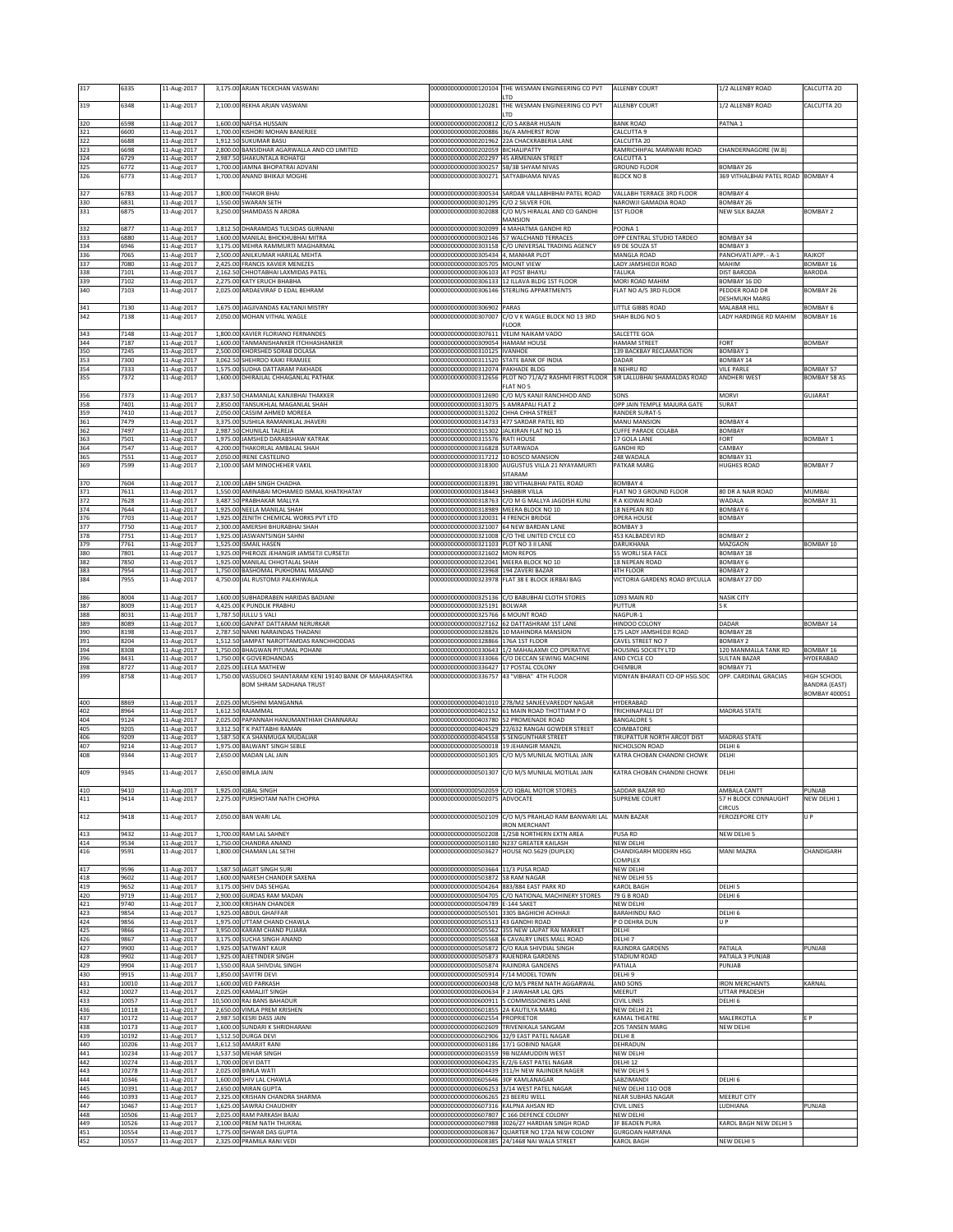| 453        | 10630          | 11-Aug-2017                |                  | 2,100.00 PARMA VATI SOOD                                                                                |                                                                               | 00000000000000608796 9G CONNAUGHT CIRCUS                                                             | NEW DELHI                                     |                                          |                             |
|------------|----------------|----------------------------|------------------|---------------------------------------------------------------------------------------------------------|-------------------------------------------------------------------------------|------------------------------------------------------------------------------------------------------|-----------------------------------------------|------------------------------------------|-----------------------------|
| 454        | 10632          | 11-Aug-2017                |                  | 1,675.00 BALAND RAJ JAINI                                                                               | 0000000000000608798                                                           | 10 JHABBOOMAL COLONY                                                                                 | MODEL BASTI BEHIND FILMISTAN                  | DELHI <sub>5</sub>                       |                             |
| 455<br>456 | 10645<br>10667 | 11-Aug-2017<br>11-Aug-2017 |                  | 2,050.00 SHUSHILLA KAPUR<br>1,675.00 JAGDISH CHANDRA                                                    | 00000000000000608865<br>00000000000000609013 SHANTI BHAWAN                    | 19 RAJDOOT MARG                                                                                      | DIPLOMATIC ENCLAVE<br>PATHERWALA              | <b>NEW DELHI</b><br>MEERUT CITY          | U P                         |
| 457        | 10672          | 11-Aug-2017                |                  | 2,050.00 AMRIT KAUR                                                                                     | 00000000000000609046 HOUSE NO 16/1344                                         |                                                                                                      | NAIWALA GALI NO 19                            | KAROL BAGH                               | NEW DELHI 5                 |
| 458        | 10675          | 11-Aug-2017                |                  | 2,400.00 TILKA JAIN                                                                                     | 00000000000000609054                                                          | 52/58 W E A                                                                                          | KAROL BAGH                                    | NEW DELHI 5                              |                             |
| 459<br>460 | 10679<br>10682 | 11-Aug-2017<br>11-Aug-2017 |                  | 4,200.00 GURDIAL KAPUR<br>1,575.00 HER HIGHNESS MAHARANI SAROJINI DEVI                                  | 0000000000000609084<br>00000000000000609181                                   | <b>B3/37 SAFDAR JANG ENCLAVE</b><br>34 ALIPORE RD                                                    | NEW DELHI<br>DELHI 6                          |                                          |                             |
| 462        | 10903          | 11-Aug-2017                |                  | 1.925.00 GYARSI DEVI                                                                                    | 00000000000000611107 2750 SHARAN KUTIR                                        |                                                                                                      | <b>BEHIND POLICE STATION</b>                  | KASHMERE GATE                            | DELHI                       |
| 463        | 10906          | 11-Aug-2017                |                  | 1,800.00 RAJINDAR PAL PURI 1215 CATHOLIC SYRIAN BANK LTD CSB                                            |                                                                               | 00000000000000611118 C/O CENTRAL NEWS AGENCY                                                         | 23/90 CONNAUGHT CIRCUS                        | NEW DELHI                                |                             |
| 464        | 10910          | 11-Aug-2017                |                  | <b>CONNAUGHT CIRC</b><br>2,050.00 GHAN SHAMNARAIN GARG                                                  |                                                                               | 00000000000000611154 G NARTON AND CO ADAVGARG BLDG                                                   | 5 BEDARPURA                                   | KAROLBAGH                                | DELHI 5                     |
|            |                |                            |                  |                                                                                                         |                                                                               |                                                                                                      |                                               |                                          |                             |
| 466        | 10927          | 11-Aug-2017                |                  | 3,175.00 SAVITRI DEVI ASOPA                                                                             | 00000000000000611221 ASOPA BHAWAN                                             |                                                                                                      | <b>RANI BAZAR</b>                             | <b>BIKANER</b>                           | RAJASTHAN                   |
| 467        | 1060           | 11-Aug-2017                | 1.825.00 KARNA   |                                                                                                         | 00000000000000700976 KATRA SUFAID                                             |                                                                                                      | KUCHA TEHNIWALA                               | H NO 1940/10                             | AMRITSAR                    |
| 468<br>469 | 1086<br>11094  | 11-Aug-2017<br>11-Aug-2017 |                  | 1,537.50 DARSHAN SINGH SUCHDEVA<br>2,025.00 PERDUMAN SINGH                                              | 00000000000000701082<br>00000000000000701126 THE PUNJAB AND SIND              | 13 RANI KA BAGH                                                                                      | BEHIND STATE BANK OF INDIA<br><b>BANK LTD</b> | AMRITSAR<br>AMRITSAR                     |                             |
| 470        | 11129          | 11-Aug-2017                |                  | 2,650.00 CHAMAN LAL S GUPTA                                                                             |                                                                               | 00000000000000703072 NO 1/23B ASAF ALI ROAD                                                          | 1ST FLOOR                                     | NEW DELHI 1                              |                             |
| 471        | 11145          | 11-Aug-2017                |                  | 3,075.00 BRIJ RANI GUPTA                                                                                | 00000000000000703146                                                          | C/O CHAMAN LAL S GUPTA                                                                               | 1/23B ASAFALI ROAD 1ST FLOOR                  | NEW DELHI 1                              |                             |
| 472<br>473 | 11153<br>11171 | 11-Aug-2017<br>11-Aug-2017 |                  | 1,800.00 JAGJIT KAUR<br>4,125.00 BRAHMA NAND SINGHAL                                                    |                                                                               | 00000000000000704005 339 COOPER ROAD AMRITSAR<br>00000000000000706027 40 R B DUNI CHAND ROAD         | AMRITSAR                                      |                                          |                             |
| 474        | 11172          | 11-Aug-2017                |                  | 1,800.00 PARMA NAND MEHRA                                                                               |                                                                               | 00000000000000706031 C/O M/S H D MEHRA CHEMICAL                                                      | <b>WORKS</b>                                  | O/S LAHORI GATE                          | AMRITSAR                    |
|            |                |                            |                  |                                                                                                         |                                                                               |                                                                                                      |                                               |                                          | PUNJAB                      |
| 477        | 11231          | 11-Aug-2017                |                  | 3,637.50 ALYA KHATOON ZAHEER                                                                            | 00000000000000900056                                                          | 9 RANA PERTAB MARG<br>SRINIEWAS                                                                      | <b>UCKNOW</b>                                 |                                          |                             |
| 478<br>479 | 11238<br>11285 | 11-Aug-2017<br>11-Aug-2017 |                  | 2,650.00 SUTTEE NAG<br>1,875.00 NALINI KUMAR DEY                                                        | 00000000000000900127<br>00000000000000900578                                  | C/O THE CENTRAL BANK OF INDIA LTD                                                                    | RAMTIRTH MARGH<br>HAZARATGANJ                 | LUCKNOW<br>LUCK5OW                       | U P                         |
|            |                |                            |                  |                                                                                                         |                                                                               |                                                                                                      |                                               |                                          |                             |
| 480        | 11309          | 11-Aug-2017                |                  | 2,100.00 SURYA NARAIN MISRA                                                                             | 00000000000000900761                                                          | RETD INCOME TAX OFFICER                                                                              | 7/115A SWARUP NAGAR                           | KANPUR 2 U P                             |                             |
| 481<br>482 | 1340<br>11349  | 11-Aug-2017<br>11-Aug-2017 |                  | 3,812.50 CHAND CHOPRA<br>1,600.00 BIMAL CHAND BHANDARI                                                  | 00000000000000901103 C/O RAJESH SAWHNEY<br>00000000000000901170 33/19O CHOWK  |                                                                                                      | 35 PARADE ROAD<br>KANPUR-1                    | JAMMU (J & K)                            |                             |
| 483        | 11474          | 11-Aug-2017                |                  | 1,800.00 SETHUMADHAVRAO                                                                                 | 000000000000001101331 LIVING SOUND                                            |                                                                                                      | DR LAXMISHANKAR RAWAL BLDG                    | 5206A RELIEF RD                          | AHMEDABAD                   |
| 484        | 11479          | 11-Aug-2017                |                  | 2,025.00 SADIOMIAN KARIMMAN SONIWALA                                                                    | 00000000000001101397                                                          | CHINA AND GLASSWARE CO                                                                               | 1625/1 CHODIOLE PANKOR NAKA                   | AHMEDABAD 1                              |                             |
| 488        | 11549          | 11-Aug-2017                |                  | 2,137.50 MANGALDAS CHHOTALAL CHOKSHI                                                                    | 00000000000001102323                                                          | CHOKSHI BAZAR                                                                                        | VISNAGAR                                      |                                          |                             |
| 489<br>490 | 11813<br>11876 | 11-Aug-2017<br>11-Aug-2017 |                  | 2,312.50 AMIT SATISHKUMAR PANDIT<br>1,575.00 KRISHNA LAL SEN                                            | 00000000000001201916                                                          | TEMPLE ROAD, CIVIL LINES<br>00000000000001202210 10/1,DR. K K GHOSH ROAD                             | NAGPUR<br>BHADRAKALI                          | HOOGHLY                                  |                             |
| 492        | 12108          | 11-Aug-2017                |                  | 2,700.00 SHREEMITA MUKHERJEE MITRA                                                                      |                                                                               | 00000000000001203520 16/3 BOSE PUKUR ROAD,                                                           | ANANDAMOYEE APARTMENTS.                       | BLOCK - 1, FLAT NO: A1,                  | KOLKATA - 42                |
| 494        | 12474          | 11-Aug-2017                |                  | 2,500.00 SANJANA JAIN                                                                                   | 00000000000001204484 H NO - 473                                               |                                                                                                      | SECTOR - 17                                   | FARIDABAD                                | HARYANA                     |
| 495<br>497 | 134            | 11-Aug-2017                |                  | 3,737.50 RUKMINI DEVI<br>3,350.00 KIRON SHARMA                                                          | 00000000000000001564 C/O S.R.KAPUR & CO.                                      |                                                                                                      | CHARTERED ACCOUNTANTS                         | 58-F CONNAUGHT PLACE                     | NEW DELHI                   |
| 498        | 279<br>2756    | 11-Aug-2017<br>11-Aug-2017 |                  | 2,275.00 HEMKUNT INVESTMENT LTD                                                                         | 00000000000000002389<br>0000000000000074060                                   | -76 BHAGAT SINGH MARKET<br>-40 CONNAUGHT PLACE                                                       | <b>BHAGAT SINGH MARG</b><br>NEW DELHI         | NEW DELHI                                |                             |
| 499        | 3295           | 11-Aug-2017                |                  | 2,500.00 MOHD OVAIS JAMIL FAROOQI                                                                       | 00000000000000080338                                                          | C/O INDIAN OIL CORPORATION LTD                                                                       | 808 KAILASH                                   | 26 KASTURBA GANDHI MARG                  | <b>NEW DELHI</b>            |
|            |                |                            |                  |                                                                                                         |                                                                               |                                                                                                      |                                               |                                          |                             |
| 500<br>501 | 4898<br>5209   | 11-Aug-2017                |                  | 13,750.00 ST HELEN S NOMINEES INDIA PVT LTD<br>1,775.00 SHIV KUMAR SEHGAL                               | 00000000000000098382<br>00000000000000118646                                  | C/O STANDARD CHARTERED BANK<br>JEEVAN DEEP (5TH FLOOR)                                               | 17 SANSAD MARG<br>PARLIAMENT STREET           | NEW DELHI<br>NEW DELHI                   |                             |
| 502        | 10382          | 11-Aug-2017<br>11-Aug-2017 |                  | 5,125.00 RANI MALHOTRA                                                                                  | 00000000000000606136 34 HANUMAN ROAD                                          |                                                                                                      | NEW DELHI                                     |                                          |                             |
| 503        | 10525          | 11-Aug-2017                |                  | 2,050.00 RAGHAV NATH BHARGAVA                                                                           |                                                                               | 00000000000000607984 C/O M/S NOVEX PVT. LIMITED                                                      | 12-C CONNAUGHT PLACE                          | NEW DELHI                                |                             |
| 504        | 10637          | 11-Aug-2017                |                  | 1,625.00 SHAM SUNDAR BHAGAT                                                                             |                                                                               | 00000000000000608846 C/O ALL INDIA FINE ARTS<br>C/O MR D K ARIA INTERNATIONAL                        | AND CRAFTS SOCIETY                            | RAFI MARG                                | NEW DELHI                   |
| 506        | 3463           | 11-Aug-2017                |                  | 3,750.00 SARA KEKI ARYA                                                                                 | 0000000000000082286                                                           | <b>DATA MANAGEMENT</b>                                                                               | PVT LTD                                       | NEHRU HOUSE 4 BSZ MARG                   | NEW DELH                    |
| 507        | 3824           | 11-Aug-2017                |                  | 2,500.00 BANK OF INDIA                                                                                  |                                                                               | 000000000000000087848 4/8 ASAF ALI ROAD BRANCH                                                       | NEW DELHI                                     |                                          |                             |
| 509        | 10629          | 11-Aug-2017                |                  | 2,100.00 HARBANS KAUR                                                                                   | 00000000000000608791                                                          | C/O MR S.J.S.CHHATWAL                                                                                | C-I/14 HUMAYUN ROAD                           | NEW DELHI                                |                             |
| 510        | 1223           | 11-Aug-2017                |                  | 2,100.00 PREM NATH                                                                                      | 00000000000000054949                                                          | 3026/27 HARDIAN                                                                                      | 38 BEADON PURA KAROL BAGH                     | <b>NEW DELHI</b>                         |                             |
| 511<br>512 | 3022<br>3036   | 11-Aug-2017<br>11-Aug-2017 |                  | 1,587.50 CHAMPAWATI<br>2,475.00 RAVINDER CHADHA                                                         | 00000000000000077195 HOUSE NO 1102-4<br>00000000000000077481 6/6280 DEV NAGAR |                                                                                                      | NAIWALA GALI NO 12-13<br>NEW DELHI            | ABDUL REHMAN ROAD                        | NEW DELHI                   |
| 513        | 4363           | 11-Aug-2017                |                  | 2,800.00 KAUSHALYA RANI                                                                                 |                                                                               | 00000000000000093048 12/20 ARYA SAMAJ ROAD                                                           | KAROL BAGH                                    | NEW DELHI                                |                             |
| 514        | 9290           | 11-Aug-2017                |                  | 7,275.00 KHUB CHAND                                                                                     | 00000000000000500635                                                          | C/O M R JAIN BROS                                                                                    | 16/757 FAIZ ROAD                              | KAROL BAGH NEW DELHI                     |                             |
| 515        | 10360          | 11-Aug-2017                |                  | 2,100.00 MADHUSUDAN LAL PURI                                                                            | 0000000000000605769                                                           | C/O SUPER SALES CORPORATION                                                                          | 80-81 D B GUPTA ROAD MARKET                   | KAROL BAGH NEW DELHI                     |                             |
| 518<br>521 | 276<br>5944    | 11-Aug-2017<br>11-Aug-2017 |                  | 2,987.50 SATYENDRA NATH SETH<br>2,025.00 SUBHKARAN CHOUDHURY                                            | 00000000000000002332<br>00000000000000115234                                  | <b>BHARAT MOTOR CO</b><br>C/O SUBHKARAN BENIPRASAD                                                   | QUEENS RD<br>1124 KUCHA NATWAN                | POST BOX 1147<br>CHANDNI CHOWK           | DELHI <sub>6</sub><br>DELHI |
| 522        | 10692          | 11-Aug-2017                |                  | 1,600.00 AMRAVATI BERI                                                                                  | 00000000000000609275 316 KUCHA GHASI RAM                                      |                                                                                                      | <b>CHANDNI CHOWK</b>                          | <b>NEW DELHI</b>                         |                             |
| 523        | 10901          | 11-Aug-2017                |                  | 1.925.00 ATUL KRISHAN GUPTA                                                                             | 00000000000000611106 SHARAN KUTIR                                             |                                                                                                      | BEHIND MINERVA CINEMA                         | <b>KASHMERE GATE</b>                     | DELHI <sub>6</sub>          |
| 524        | 10905          | 11-Aug-2017                |                  | 1,925.00 KAMAL KRISHAN GUPTA                                                                            | 00000000000000611108 P SHARAN AND CO                                          |                                                                                                      | P B 1145                                      | KASHMERE GATE                            | DELHI 6                     |
| 527<br>528 | 2655<br>3231   | 11-Aug-2017<br>11-Aug-2017 |                  | 2,125.00 HANS RAJ JAIN<br>2,500.00 LALIT MOHAN JOHRI                                                    |                                                                               | 00000000000000073048 159 VIR NAGAR JAIN COLONY<br>00000000000000079649 FLAT 29 NORTH 6TH FLOOR       | DELHI<br>RIVIERA APARTMENTS                   | 45 MALL ROAD DELHI                       |                             |
| 530        | 54             | 11-Aug-2017                |                  | 3,975.00 KUNDAN LAL KOHLI                                                                               |                                                                               | 00000000000000000623 10/29 EAST PATEL NAGAR                                                          | NEW DELHI                                     |                                          |                             |
| 533        | 2804           | 11-Aug-2017                |                  | 1,975.00 PUNITA KUMARI                                                                                  | 00000000000000074615 14E/18 PATEL NAGAR                                       |                                                                                                      | NEW DELHI                                     |                                          |                             |
| 534<br>537 | 3843<br>1447   | 11-Aug-2017<br>11-Aug-2017 |                  | 1,525.00 KEWAL CHOPRA<br>1,525.00 NIRANJAN SINGH SEKHON                                                 | 00000000000000060024 DAKHA HOUSE                                              | 00000000000000087963 17 SOUTH PATEL NAGAR                                                            | MAIN ROAD NEW DELHI<br>F 5 MODEL TOWN         | DELHI                                    |                             |
| 540        | 10174          | 11-Aug-2017                | 6,400,00 A S DUA |                                                                                                         | 00000000000000602651                                                          | 59-C NIZAMUDDIN FAST                                                                                 | NEW DELHI                                     |                                          |                             |
| 541        | 1096           | 11-Aug-2017                |                  | 3,500.00 L C MALHOTRA                                                                                   | 00000000000000053444 POCKET-B, 34/B                                           |                                                                                                      | SIDDHARTHA EXTENSION                          | NEW DELHI                                |                             |
| 542        | 6267           | 11-Aug-2017                |                  | 2,050.00 J M KAPUR                                                                                      |                                                                               | 00000000000000119315 K-19, JANGPURA EXTENSION                                                        | NEW DELHI                                     |                                          |                             |
| 544<br>545 | 10627<br>2120  | 11-Aug-2017<br>11-Aug-2017 |                  | 1,975.00 R S MAMIK<br>6,050.00 NEERA SETH                                                               | 00000000000000608789<br>00000000000000067833                                  | C 5/30 SAFDARJANG<br>S-306 PANCHSHEEL PARK                                                           | RESIDENTIAL AREA<br>NEW DELHI                 | NEW DELHI                                |                             |
| 546        | 5927           | 11-Aug-2017                |                  | 9,200.00 KANCHAN LATA                                                                                   | 00000000000000115051                                                          | /O MR.KEWAL KHULLAR                                                                                  | 80/18B MALVIYA NAGAR                          | NEW DELHI                                |                             |
| 549        | 4605           | 11-Aug-2017                |                  | 5,825.00 NISHA CHATURVEDI                                                                               | 00000000000000095500                                                          | D-I/5 SATYA MARG                                                                                     | CHANKAYA PURI                                 | NEW DELHI                                |                             |
| 554        | 5972           | 11-Aug-2017                |                  | 1,800.00 BIMLA AGARWAL                                                                                  | 00000000000000115565                                                          | A 36 LAJPAT NAGAR                                                                                    | NEW DELHI                                     |                                          |                             |
| 555<br>556 | 10380<br>11626 | 11-Aug-2017<br>11-Aug-2017 |                  | 5,125.00 TRILOCHAN SINGH HAZOORIA<br>3,750.00 AMARJIT SINGH PURI 519026 BANK OF TOKYO LTD BOT DELHI BOT |                                                                               | 00000000000000606072 60 RING ROAD LAJPAT NAGAR III<br>00000000000001200425 A-251 NEW FRIENDS COLONY. | NEW DELHI<br>MATHURA ROAD                     | NEW DELHI                                |                             |
|            |                |                            |                  |                                                                                                         |                                                                               |                                                                                                      |                                               |                                          |                             |
| 557        | 72             | 11-Aug-2017                |                  | 6,650,00 DES RAJ ANAND                                                                                  |                                                                               | 00000000000000000905 ROAD NO 33 HOUSE NO 10                                                          | PUNJABI BAGH EXT                              | NEW DELH                                 |                             |
| 558<br>563 | 2837<br>2292   | 11-Aug-2017<br>11-Aug-2017 |                  | 1,725.00 SANJAYA MATHUR<br>10.425.00 NARINDER KAUR                                                      | 00000000000000075147 22/78 PUNJABI BAGH                                       | 00000000000000069383 14/42 SUBHASH NAGAR                                                             | DELHI<br>NEW DELHI                            |                                          |                             |
| 567        | 9341           | 11-Aug-2017                |                  | 1,600.00 JANKI PRASAD SHARMA                                                                            | 00000000000000501164                                                          | HOUSE NO 596/33 OLD IX/6345 NEW                                                                      | GALI SAVITRI MOHALLA SUBHASH                  | GANDHINAGAR                              | DELHI                       |
| 570        |                | 11-Aug-2017                |                  | 1,600.00 JASWANT KUMAR                                                                                  | 00000000000000000065 155 HARSH VIHAR                                          |                                                                                                      | PITAMPURA                                     | DELHI                                    |                             |
| 571<br>572 | 3140<br>9256   | 11-Aug-2017<br>11-Aug-2017 |                  | 4,125.00 SURINDER MOHAN VU<br>1,700.00 BRIJ GOPAL BERI                                                  | 0000000000000078605<br>00000000000000500359                                   | C/O H.K.MUTREJA<br>DU-107 PITAMPURA (UTTRI)                                                          | E-932 SARASWATI VIHAR<br>DELHI                | NEW DELHI                                |                             |
| 575        | 516            | 11-Aug-2017                |                  | 2,200.00 PURVEZ JAL BILIMORIA                                                                           |                                                                               | 00000000000000005560 M-92 GREATER KAILASH PART-I                                                     | NEW DELHI                                     |                                          |                             |
| 576        | 3486           | 11-Aug-2017                |                  | 2,000.00 PREM LATA DAWAR                                                                                | 00000000000000082509 E-133, MASJID MOTH,                                      |                                                                                                      | <b>GREATER KAILASH III,</b>                   | NEW DELHI                                |                             |
| 577        | 3511           | 11-Aug-2017                |                  | 5,000.00 R P SRIVASTAVA<br>3.000.00 MOHINI DHAR                                                         | 000000000000000082810 STAR VILLA M100A<br>00000000000000101167                |                                                                                                      | <b>GREATER KAILASH I</b>                      | NEW DELHI<br>LALA LAJPATRAI MARG         | NEW DELHI                   |
| 580        | 5143           | 11-Aug-2017                |                  |                                                                                                         |                                                                               | C/O MANMOHAN DHAR FLAT NO 56 E-                                                                      | KAILASH APARTMENTS                            |                                          |                             |
| 582        | 9857           | 11-Aug-2017                |                  | 2,100.00 JANAK RAJ KHULLAR                                                                              |                                                                               | 00000000000000505515 C-216 GREATER KAILASH-I                                                         | NEW DELHI                                     |                                          |                             |
| 589        | 10209          | 11-Aug-2017                |                  | 1,800.00 SATYENDRA SHYAM                                                                                |                                                                               | 00000000000000603224 A-63 GULMOHAR PARK 1ST FLOOR                                                    | <b>NEW DELHI</b>                              |                                          |                             |
| 592<br>593 | 1505           | 11-Aug-2017                |                  | 1,800.00 SATISH KAPOOR<br>2,500.00 DEEPAK KUMAR                                                         | 00000000000000060578<br>00000000000000083306 19A GOPAL PARK                   | B-8/19 KRISHNA NAGAR                                                                                 | DELHI                                         |                                          |                             |
| 594        | 3563<br>10096  | 11-Aug-2017<br>11-Aug-2017 |                  | 2,025.00 HARI CHANDRA KHANNA                                                                            | 00000000000000601586 288 RAMNAGAR                                             |                                                                                                      | <b>CHANDER NAGAR</b><br>KRISHNA NAGAR         | DELHI<br>DELHI                           | <b>NEW DELHI</b>            |
| 595        | 10787          | 11-Aug-2017                |                  | 2,100.00 SITA RAM DUA                                                                                   | 000000000000000610495 A 3/5 KRISHNA NAGAR                                     |                                                                                                      | <b>DELHI</b>                                  |                                          |                             |
| 598        | 3398           | 11-Aug-2017                |                  | 1,700.00 SHEEL SWARUP KHANDELWAL                                                                        | 00000000000000081708                                                          | C/O SUNIL KHANDELWAL                                                                                 | 88-D ARAM BAGH                                | <b>NEW DELHI</b>                         |                             |
| 602<br>603 | 10628<br>20343 | 11-Aug-2017<br>11-Aug-2017 |                  | 2,100.00 BHAGWANT SINGH<br>2,500.00 SHAKUNT NANDA 2953 SYNDICATE BANK                                   | 00000000000000608790<br>0000IN30046810050534                                  | 86 PASCHIMI MARG                                                                                     | <b>/ASANT VIHAR</b><br>VASANT MARG            | NEW DELHI<br><b>VASANT VIHAR</b>         | NEW DELHI                   |
| 604        | 9346           | 11-Aug-2017                |                  | 1,850.00 DHARAM PAL SURI                                                                                |                                                                               | 000000000000000501311 P-96 VIJAY VIHAR UTTAM NAGAR                                                   | NEW DELHI                                     |                                          |                             |
| 606        | 9630           | 11-Aug-2017                |                  | 1,850.00 SHANTI RAJ                                                                                     | 00000000000000504123                                                          | R-901 NEW RAJINDER NAGAR                                                                             | NEW DELHI                                     |                                          |                             |
| 607        | 10756          | 11-Aug-2017                |                  | 1,850.00 LILA RAJ                                                                                       | 00000000000000610177                                                          | <b>569 DOUBLE STOREY</b>                                                                             | NEW RAJINDER NAGAR                            | NEW DELHI                                |                             |
| 612<br>614 | 1703<br>3566   | 11-Aug-2017<br>11-Aug-2017 |                  | 2,625.00 KEWAL KRISHNA THAKAR<br>3,175.00 SAVITRI PURI                                                  | 00000000000000063287 B-90/2 EAST OF KAILASH                                   | 00000000000000083321 D-1053 NEW FRIENDS COLONY                                                       | NEW DELHI<br>NEW DELHI                        |                                          |                             |
| 615        | 3802           | 11-Aug-2017                |                  | 2,212.50 DALIP KUMAR KAPUR                                                                              |                                                                               | 00000000000000087613 D-956 NEW FRIENDS COLONY                                                        | NEW DELHI                                     |                                          |                             |
| 616        | 4699           | 11-Aug-2017                |                  | 2,400.00 BULBUL RANI                                                                                    | 00000000000000096391 C/O MR SUSHIL KUMAR                                      |                                                                                                      | 21 NEW CAMPUS, JNU                            | NEW DELHI                                |                             |
| 617        | 10538          | 11-Aug-2017                |                  | 1,600.00 VIJAY KUMAR                                                                                    | 00000000000000608119                                                          | 3276, SECTOR-B, POCKET 3                                                                             | VASANT KUNJ                                   | NEW DELHI                                |                             |
| 622<br>623 | 25707<br>23096 | 11-Aug-2017<br>11-Aug-2017 |                  | 1,700.00 SHMA MALHOTRA 5827 SYNDICATE BANK<br>11,600.00 LAJWANTI JAIN 13960 INDIAN BANK                 | 0000IN30159010031075 AC IV, 77B<br>0000IN30114310102984 A 601                 |                                                                                                      | SHALIMAR BAGH<br>ROSEWOOD APTTS               | MAYUR VIHAR I                            | NEW DELHI<br>DELHI          |
| 624        | 3626           | 11-Aug-2017                |                  | 1,600.00 SATISHWAR DAYAL                                                                                | 00000000000000084091                                                          | <b>B-407 NIRMAN VIHAR</b>                                                                            | DELHI                                         |                                          |                             |
| 625        | 4202           | 11-Aug-2017                |                  | 2,500.00 MAYURI RAY                                                                                     | 00000000000000091591 306 PARIVAR                                              |                                                                                                      | 30 PATPARGANJ                                 | P.O: LAXMINAGAR                          | DELHI                       |
| 630        | 9771           | 11-Aug-2017                |                  | 2,337.50 SUSHIL CHAND                                                                                   |                                                                               | 000000000000000505007 M/S. KANSHI RAM KISHANLAL                                                      | K K BOOK DEPOT                                | NEAR AGGARSAIN CHOWK,<br>MAIN BAZAR      | BALLABGARH<br>FARIDABAD     |
| 631        | 3853           | 11-Aug-2017                |                  | 4,200.00 RAFIQ JAHAN BEGUM                                                                              | 00000000000000088105                                                          | FLAT NO 318, SOUTH CITY HEIGHTS                                                                      | SOUTH CITY, OFF DELHI-JAIPUR ROAD GURGAON     |                                          | HARYANA                     |
|            |                |                            |                  |                                                                                                         |                                                                               |                                                                                                      |                                               |                                          |                             |
| 633        | 10755          | 11-Aug-2017                |                  | 3,075.00 HARBANS KAUR<br>4,925.00 DHANI RAM KHANNAH                                                     | 00000000000000610167 HOUSE NO.187                                             |                                                                                                      | WAN VILLA, SECTOR-14 (HUDA)                   | <b>GURGAON</b>                           | HARYANA                     |
| 635<br>637 | 4197<br>381    | 11-Aug-2017<br>11-Aug-2017 |                  | 1,650.00 INDU SEN                                                                                       |                                                                               | 00000000000000091553 D-141, WESTEND HEIGHTS<br>00000000000000004194 A-55/24 QUTAB ENCLAVE            | GOLF COURSE ROAD,<br><b>DLF PHASE-I</b>       | DLF CITY-5 SECTOR - 56<br><b>GURGAON</b> | <b>GURGAON</b>              |
| 639        | 1212           | 11-Aug-2017                |                  | 1,575.00 SADHNA NAHAN                                                                                   | 00000000000000054804 C/O MR P K NAHAN                                         |                                                                                                      | 276 MODEL TOWN                                | LUDHIANA                                 |                             |
| 651        | 11091          | 11-Aug-2017                |                  | 2,300.00 BAL RAJ VACHER                                                                                 | 00000000000000701098 578, SECTOR 10D                                          |                                                                                                      | CHANDIGARH                                    |                                          |                             |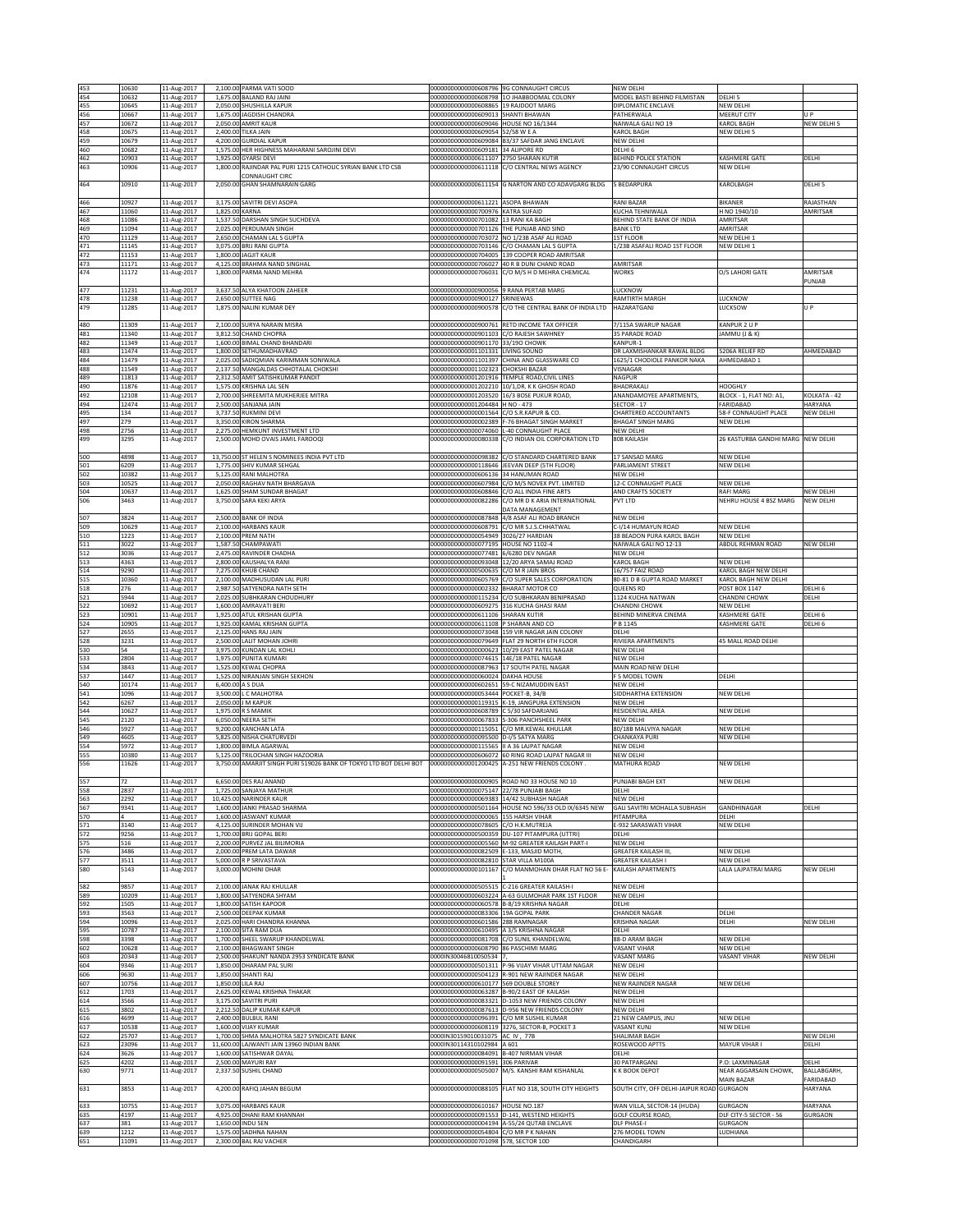| 652        | 1887           |                            | 3,750.00 PARAMJIT SINGH                                                                      | 00000000000000065608 120 SECTOR 8-A                                                  |                                                                                                        | CHANDIGARH                                                   |                                                      |                         |
|------------|----------------|----------------------------|----------------------------------------------------------------------------------------------|--------------------------------------------------------------------------------------|--------------------------------------------------------------------------------------------------------|--------------------------------------------------------------|------------------------------------------------------|-------------------------|
| 654        | 5050           | 11-Aug-2017<br>11-Aug-2017 | 2,500.00 P K AGGARWAL                                                                        |                                                                                      | 00000000000000099755 H.NO-3162 SECTOR-21/D                                                             | CHANDIGARH                                                   |                                                      |                         |
| 655        | 27034          | 11-Aug-2017                | 2,500.00 GURJEET SINGH 5621 PUNJAB SIND BANK                                                 | 0000IN30267930149063 1119 SECTOR 33C                                                 |                                                                                                        |                                                              |                                                      | CHANDIGARH              |
| 656        | 710            | 11-Aug-2017                | 2,500.00 KULBIR SINGH DHADWAL                                                                | 0000000000000007782 H NO-1119 SECTOR-33-C                                            |                                                                                                        | CHANDIGARH                                                   |                                                      |                         |
| 657<br>660 | 10002<br>17095 | 11-Aug-2017<br>11-Aug-2017 | 1,550.00 PREM LATA MALHOTRA<br>6,250.00 SARBARI CHATTERJEE                                   |                                                                                      | 00000000000000600270 649 PHASE IV S A S NAGAR<br>00000000000001210023 FLAT 601, SRIRAM RESIDENCY       | (MOHALI)<br>AHINSHA KHAND-II                                 | <b>VEAR CHANDIGARH</b><br>LOT-1, INDIRAPURAM         | GHAZIABAD               |
| 662        | 11304          | 11-Aug-2017                | 4,100.00 VASUDEO PANDEY                                                                      | 00000000000000900736 J-26 SECTOR 11                                                  |                                                                                                        | NOIDA GHAZIABAD                                              |                                                      |                         |
| 665<br>667 | 3582<br>1161   | 11-Aug-2017                | 1,600.00 MAMTA BHALLA<br>2,925.00 LALITA DEVI DHANDHANIA                                     | 000000000000000083528 24/15 KARACHI KHANA<br>00000000000000054264 C/O MR M K JALAN   |                                                                                                        | OPP KWALITY THE MALL<br>7/127 SWARUP NAGAR                   | <b>CANPUR</b><br>UP<br><b>KANPUR UP</b>              |                         |
| 668        | 4349           | 11-Aug-2017<br>11-Aug-2017 | 2,025.00 CHITRA BASU                                                                         | 00000000000000092909 C/O DR R N BASU                                                 |                                                                                                        | 103 CHANDRALOK APPTS                                         | 4/284 PARVATI BAGLA ROAD                             | <b>KANPUR</b>           |
|            |                |                            |                                                                                              |                                                                                      |                                                                                                        |                                                              |                                                      |                         |
| 671<br>674 | 1416<br>4875   | 11-Aug-2017<br>11-Aug-2017 | 2,925.00 AMAR NATH BANERJEE<br>8.287.50 S KAZIM ZAHEER                                       |                                                                                      | 00000000000000057665 146/1 VIVEKANAND MARG<br>000000000000000098049 9-A RANA PRATAP MARG               | ALLAHABAD<br><b>LUCKNOW</b>                                  |                                                      |                         |
| 676        | 1629           | 11-Aug-2017                | 2,400.00 RANVIR SARAN LAL SRIVASTAVA                                                         | 00000000000000062334                                                                 | C-56 MANDIR PARK ROAD                                                                                  | MAHANAGAR EXTENSION                                          | <b>UCKNOW</b>                                        |                         |
| 677        | 907            | 11-Aug-2017                | 10,025.00 MEERA ROY                                                                          | 00000000000000010186 B-142 NIRALA NAGAR                                              |                                                                                                        | LUCKNOW                                                      |                                                      |                         |
| 679<br>680 | 6588<br>205    | 11-Aug-2017<br>11-Aug-2017 | 5,125.00 BALRAJ CHADHA<br>2,375.00 P N MEHTA                                                 | 00000000000000200599 C/O GANDER AND CO                                               | 00000000000000002017 ESCORTS FARMS (RAMGARH) LTD                                                       | <b>B.I.BAZAR BAREILLY</b><br><b>KASHIPUR</b>                 | CANTT<br>DIST: NAINITAL                              | U.P.                    |
| 685        | 3249           | 11-Aug-2017                | 4,812.50 RAMESH KHANNA                                                                       |                                                                                      | 00000000000000079745 C/O MRS KAMLA KHANNA                                                              | <b>BAHARISTAN COTTAGE</b>                                    | THE MALL MUSSOORIE                                   |                         |
|            |                |                            |                                                                                              |                                                                                      |                                                                                                        |                                                              |                                                      |                         |
| 694<br>701 | 7995<br>728    | 11-Aug-2017<br>11-Aug-2017 | 1,800.00 BHANWAR LAL NANAVATY<br>8.050.00 KUMUDGAURI NAGINDAS AJMERA                         | 00000000000000324737<br>00000000000000007998                                         | 2/9 HOUSING BOARD SCHEME<br>C/O EPITOME FINANCE PVT LTD                                                | <b>GOVERDHAN VILAS</b><br>206 STERLING APTS                  | UDAIPUR<br><b>AWAHAR ROAD RAJKOT</b>                 | RAJASTHAN               |
| 703        | 7390           | 11-Aug-2017                | 2,050.00 MANDHRA BEGUM MAHERUNNISA                                                           | 00000000000000312927                                                                 | C/O M/S SEASON STORES DR.YAGNIK                                                                        | 3 JAGNATH PLOT CORNER                                        | <b>VEAR RAMKRISHNA ASHRAM</b>                        | RAJKOT                  |
| 705        | 33816          | 11-Aug-2017                | 2,650.00 DURGAPRASAD TRIKAMJI UPADHYAY 31690 RAJKOT NAGARIK                                  | 00001301990000100065 SHIVA-KRUPA                                                     | ROAD                                                                                                   | 03-GAYAKWADI PLOT,                                           |                                                      | RAJKOT                  |
|            |                |                            | SAHAKARI BANK LIMITED PARABAZAR NAGARIK BHAVAN 1                                             |                                                                                      |                                                                                                        |                                                              |                                                      |                         |
|            |                |                            | DHEBARBHAI ROAD RAIKOT                                                                       |                                                                                      |                                                                                                        |                                                              |                                                      |                         |
| 708        | 22699          | 11-Aug-2017                | 6,250.00 RAMESHBHAI MEPABHAI KALARIA 2696 JUNAGADH AMRELI<br><b>GRAMIN BANK</b>              |                                                                                      | 0000IN30097410052416 NAVRANG APPARTMENT,                                                               | BLOCK NO. 303,                                               | <b>IITENDRA PARK,</b><br>DHANDHUSAR ROAD,            | JUNAGADH.               |
| 709        | 7034           | 11-Aug-2017                | 29,900.00 HIS HIGHNESS MAHARANA                                                              | 00000000000000304761 AJITNIWAS PALACE                                                |                                                                                                        | DHRANGADHRA                                                  | DIST: SURENDRA NAGAR                                 | GUJRAT                  |
| 711        | 2426           | 11-Aug-2017                | 3,500.00 NAROTTAMDAS HARAKHCHAND PAREKH                                                      | 00000000000000070998 CHAMPOO NIVAS                                                   |                                                                                                        | VAGHAWADI ROAD                                               | BHAVNAGAR                                            |                         |
| 717<br>719 | 3961<br>338    | 11-Aug-2017<br>11-Aug-2017 | 2,500.00 DINESH WADHELA<br>2,800.00 NANALAL BHOGILAL CHOKSI                                  | 00000000000000089421<br>00000000000000002886 4TH CLOOR, PUSHPAK                      | <b>SUNDAR STORES</b>                                                                                   | FUWARA KAPAD BAZAR<br>PANCHVATI CROSS ROADS                  | AHMEDABAD<br>C G ROAD, ELLISBRIDGE                   | AHMEDABAD               |
| 721        | 7560           | 11-Aug-2017                | 2,050.00 NILAM GORDHANDAS SHETH                                                              |                                                                                      | 00000000000000317585 NIRANT OPP LAL BANGLOW                                                            | SHRI ARVIND MARG ELLISBRIDGE                                 | AHMEDABAD                                            |                         |
| 722        | 24713          | 11-Aug-2017                | 9,325.00 SULOCHANA DHANSUKHLAL PATOLAWALA 4315 KALUPUR COM CO                                | 0000IN30154914326642                                                                 | A/9 AMIJYOT APTS                                                                                       | NR CORE BUILDING                                             | AMBAWADI ELLISBRIDGE                                 | AHMEDABAD               |
| 724        | 3226           | 11-Aug-2017                | OP BANK LTD<br>2,050.00 PURUSHOTTAM VALLAVDAS BHAVSAR                                        | 00000000000000079598 JANPAD SOCIETY                                                  |                                                                                                        | NEAR P T COLLEGE PALDI                                       | AHMEDABAD                                            |                         |
| 727        | 11537          | 11-Aug-2017                | 1,575.00 RAKSHA SHANTILAL PATEL                                                              |                                                                                      | 00000000000001102209 509 HARIDARSHAN APARTMENT                                                         | CHIMANLAL GIRDHARLAL MARG                                    | BESIDE WESTERN RLY                                   | PALDI                   |
|            |                |                            |                                                                                              |                                                                                      | 6/A MOONBAKER 2 ND FLOOR                                                                               |                                                              | <b>ROSSING</b>                                       | AHMEDABAD               |
| 729        | 26539          | 11-Aug-2017                | 4,075.00 SHAKINABEN HONADBHAI LOKHANDWALA 03280100024799 BANK<br>OF BARODA                   | 0000IN30220111636675                                                                 |                                                                                                        | NR KASHMIRA SOC                                              | <b>ALDI</b>                                          | AHMEDABAD               |
| 730        | 2832           | 11-Aug-2017                | 1,600.00 SUSHILA LALBHAI SAHEBA                                                              |                                                                                      | 00000000000000075120 E-15 JALDARSHAN CO-OP-HOU-SOC                                                     | LTD                                                          | OPP NATRAJ CINEMA                                    | AHMEDABAD               |
|            |                |                            |                                                                                              |                                                                                      |                                                                                                        |                                                              | ASHRAM ROAD                                          |                         |
| 731<br>732 | 4823<br>5063   | 11-Aug-2017<br>11-Aug-2017 | 2,100.00 PINAXI PRABHAKAR DESAI<br>2,500.00 ANIL KUMAR SHANTILAL VORA                        |                                                                                      | 00000000000000097595 8-B SWASTIK SOCIETY NAVRANG<br>00000000000000099939 41 SHALIMAR FLATS ASHRAM ROAD | PURA AHMEDABAD<br>AHMEDABAD                                  |                                                      |                         |
| 734        | 4377           | 11-Aug-2017                | 2,025.00 SUMITRA ANUBHAI SHAH                                                                |                                                                                      | 00000000000000093103 B-5 LAZMINARAYAN SOCIETY                                                          | OPP. CHAMPANER SOCIETY                                       | VADAJ                                                | AHMEDABAD               |
| 735        | 680            | 11-Aug-2017                | 1,850.00 ARMIN V DUTIA                                                                       |                                                                                      | 00000000000000007102 C/O BLIND MEN'S ASSOCIATION                                                       | VASTRAPUR                                                    | DR VIKRAM SARABHAI ROAD                              | AHMEDABAD               |
| 742        | 26869          | 11-Aug-2017                | 6,250.00 ASHABEN YOGESHKUMAR PATEL 6778 THE BHAGYODAY CO OP                                  | 0000IN30246110203323 7, ASHA SOCIETY                                                 |                                                                                                        | KALOL                                                        | DIST- GADHINAGAR                                     | KALOL                   |
|            |                |                            | <b>BANK LTD</b>                                                                              |                                                                                      |                                                                                                        |                                                              |                                                      |                         |
| 743<br>749 | 11605<br>1590  | 11-Aug-2017<br>11-Aug-2017 | 1,612.50 S SATNAM SINGH<br>2.975.00 TARABEN CHHOTABHAI PATEL                                 | 00000000000000061741 KHARI KUI                                                       | 00000000000001102848 C/O RANIIT TEXTUE MILLS                                                           | 61 G.I.D.C. ESTATE<br>SOJITRA                                | KALOL<br>DIST: MEHSANA<br>VIA: ANAND                 | NORTH GUJARAT           |
| 757        | 3365           | 11-Aug-2017                | 2,050.00 PRANLAL MAHASUKHBHAI MEHTA                                                          |                                                                                      | 000000000000000081184 KOTHARIWAD LUNAVADA                                                              |                                                              |                                                      |                         |
| 758        | 3897           | 11-Aug-2017                | 6,500.00 MAHARANI MUNHERKUNVERBA                                                             | 00000000000000088616 OLD PALACE                                                      |                                                                                                        | <b>NEAR FUVARA</b>                                           | LUNAWADA                                             |                         |
| 763<br>765 | 1157<br>8131   | 11-Aug-2017<br>11-Aug-2017 | 2,350.00 BANSILAL CHUNILAL SHAH<br>2,500.00 GORDHANBHAI P PATEL                              | 00000000000000327804 G.P.HOUSE                                                       | 00000000000000054215 14A SHRI RAM HOUSING SOCIETY                                                      | ODHAVPURA GOTRI ROAD<br>OPP: BANK OF INDIA                   | BARODA<br>RACE COURSE ROAD                           | BARODA                  |
| 775        | 777            | 11-Aug-2017                | 2,500.00 GANPATBHAI MORARBHAI PATEL                                                          | 0000000000000008463                                                                  | A/33 ABHIRAM NAGAR                                                                                     | NR JANTA NAGAR SOCIETY                                       | <b>STATION ROAD BARDOLI</b>                          |                         |
| 776        | 704            | 11-Aug-2017                | 2,500.00 KIRTI ASHOK SHAH                                                                    |                                                                                      | 000000000000000007639 RAMJI OIL MILL COMPOUND                                                          | JUNAGAM FORT SONGADH                                         | DIST SURAT GUJARAT                                   |                         |
| 777<br>784 | 4116<br>2869   | 11-Aug-2017<br>11-Aug-2017 | 2,600.00 BABULAL RATILAL SHAH<br>1,850.00 MOOSA EBRAHIM PATEL                                |                                                                                      | 00000000000000090878 C/O PARAS INVESTER CLUB<br>00000000000000075564 AT & P O ASNA VIA DABHEL          | 1/3421 JAIN AYEMBIL BHAVAN<br>DIST BULSAR W RLY              | <b>GOPI PURA SURAT</b>                               |                         |
| 786        | 759            | 11-Aug-2017                | 1,700.00 DAHIBEN DOLATRAI DESAI                                                              |                                                                                      | 00000000000000008347 C/O M/S DESAI DESAI & CO SOLICITORS 70 MEDOWS STREET FORT                         |                                                              | MUMBAI                                               |                         |
|            |                |                            |                                                                                              |                                                                                      |                                                                                                        | 4TH FLOOR                                                    |                                                      |                         |
| 788        | 2861<br>3466   | 11-Aug-2017<br>11-Aug-2017 | 1,550.00 MADHUSUDAN JERAM HALAI<br>2,125.00 JAL JUMSHEDJI JUSSAWALLA                         | 00000000000000075489 107 BAZAR GATE STREET<br>000000000000000082304 UCO BANK BLDG    |                                                                                                        | 359 DADABHAI NAOROJI ROAD                                    | BOMBAY<br><b>SOMBAY</b>                              |                         |
|            |                |                            |                                                                                              |                                                                                      |                                                                                                        |                                                              |                                                      |                         |
| 789<br>790 | 3818           | 11-Aug-2017                | 1,575.00 DURGESHWAR K DAVE                                                                   | 00000000000000087795                                                                 | S N KARANI & CO., CHARTERED                                                                            | BEHRAMJI MANSION, 4TH FLOOR                                  | SIR P.M.ROAD, FORT                                   | MUMBAI                  |
|            |                |                            |                                                                                              |                                                                                      | ACCOUNTANTS                                                                                            |                                                              |                                                      |                         |
| 791        | 6939           | 11-Aug-2017                | 2.537.50 JAIRAMSINGH SOBHA SINGH                                                             |                                                                                      | 00000000000000303145 C/O SOBHA SINGH JAIRAM SINGH                                                      | TULSI NIWAS 3RD FLOOR BLOCK NO<br>29 D ROAD                  | CHURCHGATE                                           | <b>BOMBAY</b>           |
| 793        | 22429          | 11-Aug-2017                | 2,500.00 CENTBANK FINANCIAL SERVICES LTD 1787420987 CENTRAL BANK                             | 0000IN30088813621815                                                                 | MMO BUILDING                                                                                           | 3RD FLOOR 55 M G ROAD                                        | ORT                                                  | MUMBAI                  |
|            |                |                            | OF INDIA                                                                                     |                                                                                      |                                                                                                        |                                                              |                                                      |                         |
| 798        | 1670           | 11-Aug-2017                | 1,850.00 HANSA L HIRANI                                                                      |                                                                                      | 00000000000000062866 C/O KUSHALCHAND SONS                                                              | DEVKARAN MANSION ROOM<br>NO.07/3                             | 2ND FLOOR BLOCK NO.1 79<br><b>PRINCESS STREET</b>    | <b>BOMBAY</b>           |
| 799        | 2452           | 11-Aug-2017                | 1,600.00 DWARKADAS HARIDAS                                                                   |                                                                                      | 00000000000000071216 C/O GHELLA DAYAL & CO                                                             | MULJI JETHA MARKET                                           | 111 GHADIAL GALLY                                    | BOMBAY                  |
| 801        | 3136           | 11-Aug-2017                | 1,600.00 HANSA L HIRANI                                                                      |                                                                                      | 00000000000000078544 C/O M/S KUSHALCHAND SONS                                                          | DEVKARAN MANSION, ROOM                                       | IIND FLOOR BLOCK NO.1 79                             | <b>BOMBAY</b>           |
| 802        | 3764           | 11-Aug-2017                | 3,175.00 KUMUD CHHABILDAS SHETH                                                              | 00000000000000087013 49/51 SUTAR CHAWL                                               |                                                                                                        | NO.07/3<br><b>BOMBAY</b>                                     | PRINCESS STREET                                      |                         |
| 803        | 3940           | 11-Aug-2017                | 2,800.00 FRAMROZE JEHANBUX SETHNA                                                            | 000000000000000089185 CHANDRA MAHAI                                                  |                                                                                                        | 241 SHAMALDAS GANDHI MARG                                    | BOMBAY                                               |                         |
| 805        | 7248           | 11-Aug-2017                | 2,800.00 KHORSHED JEHANBUX SETHNA<br>2,025.00 RISHIKANT BALMUKUNDDAS NALLAWALLA              | 000000000000000310215 CHANDRA MAHAL                                                  |                                                                                                        | 241 SHAMALDAS GANDHI MARG                                    | <b>SOMBAY</b>                                        |                         |
| 806<br>809 | 12482<br>2680  | 11-Aug-2017<br>11-Aug-2017 | 1,550.00 MEMUNA ASHFAK                                                                       | 00000000000001204501 12, BHAI JIWANJI LANE,<br>00000000000000073264 33 SARANG STREET |                                                                                                        | 2ND FLOOR, J. S. ROAD<br><b>3RD FLOOR</b>                    | MUMBAI<br>BOMBAY                                     |                         |
| 813        | 512            | 11-Aug-2017                | 2.600.00 ROSHAN ARDESHIR BHARUCHA                                                            | 000000000000000005517 IA-7 SHAPUR BAUG                                               |                                                                                                        | V PATEL ROAD BOMBAY                                          |                                                      |                         |
| 818        | 544<br>2200    | 11-Aug-2017<br>11-Aug-2017 | 2,537.50 NAVTEJSINGH MOHANSINGH<br>5,775.00 MERA PHIROZE SHROFF                              | 00000000000000068547 ADVOCATE & SOLICITOR                                            | 000000000000000005836 52-A JOLLY MAKER APARTMENTS                                                      | <b>CUFFE PARADE</b><br>273, VENUS APARTMENT                  | MUMBAI<br><b>CUFFE PARADE</b>                        | MUMBAI                  |
| 820<br>821 | 2632           | 11-Aug-2017                | 1,550.00 FEROZ RUSTAMJI KAVARANA                                                             | 00000000000000072831 DOULATRAM MANSION                                               |                                                                                                        | 3RD FLOOR 6 KITTRIDGE RD                                     | COLABA BOMBAY                                        |                         |
| 823        | 2836           | 11-Aug-2017                | 2,050.00 FRENY SHARAD GOTHOSKAR                                                              |                                                                                      | 00000000000000075139 211 PILOT BUNDER ROAD                                                             | COLABA BOMBAY                                                |                                                      |                         |
| 825<br>830 | 3056<br>6937   | 11-Aug-2017<br>11-Aug-2017 | 1,600.00 SOONA JEHANGIR IRANI<br>3,100.00 JOGINDER SINGH JAIRAM SINGH                        | 00000000000000303144 222-B MAKER TOWERS                                              | 00000000000000077734 CHAWLA HOUSE 1ST FLOOR                                                            | 62 WODE HOUSE ROAD<br><b>CUFFE PARADE</b>                    | COLABA BOMBAY<br>MUMBAI                              |                         |
| 831        | 7526           | 11-Aug-2017                | 1,800.00 LADY JERBAI BYRAMJEE JEEJEEBHOY                                                     |                                                                                      | 00000000000000316371 'CORINTHIAN' (C-2) IIND FLOOR                                                     | 17 OFF ARTHUR BUNDER ROAD                                    | COLABA BOMBAY                                        |                         |
| 833        | 18943          | 11-Aug-2017                | 2,100.00 VENANCIA NAZARETH 10501 CITIZENCREDIT CO OP BANK LTD                                | 0000IN30021414630967 5/1 COLABA MILL FLATS                                           |                                                                                                        | SORAB BHARUCHA ROAD                                          | OLABA                                                | MUMBAI<br>MUMBAI        |
| 836        | 24181          | 11-Aug-2017                | 4,375.00 YASMIN SHAVAK KAPADIA 20284 STATE BANK OF BIKANER AND<br><b>JAIPUR</b>              | 0000IN30133019012486 FLAT NO 284 JUPITER                                             |                                                                                                        |                                                              | <b>LUFFE PARADE</b>                                  |                         |
| 837        | 655            | 11-Aug-2017                | 12,500.00 SHIRAZ POONEVALA                                                                   | 00000000000000006948 1-D COSMOPOLIS                                                  |                                                                                                        | 21 NAPEAN ROAD                                               | MUMBAI                                               |                         |
| 840<br>841 | 4890<br>7298   | 11-Aug-2017                | 5,000.00 OM PARKASH KAKAR<br>3,687.50 SHEHROO KAIKI FRAMJEE                                  | 00000000000000311519 61 ANITA                                                        | 00000000000000098303 2 SANGAM LITTLE GIBBS ROAD                                                        | MALABAR HILL BOMBAY<br>MOUNT PLEASANT ROAD                   | BOMBAY                                               |                         |
| 850        | 2106           | 11-Aug-2017<br>11-Aug-2017 | 6,325.00 JEHANGIR SORABSHAH COMMISSARIAT                                                     | 00000000000000067623 C/O SHERA L P DALAL                                             |                                                                                                        | 239 BOTAWALA BLDG TARDEO ROAD                                | <b>BOMBAY</b>                                        |                         |
|            |                |                            |                                                                                              |                                                                                      |                                                                                                        |                                                              |                                                      |                         |
| 856<br>861 | 4589<br>321    | 11-Aug-2017<br>11-Aug-2017 | 7.300.00 NARGESH JEHANGIR RANDELIA<br>2.100.00 NADUTHODI PRABHAKARAN                         | 00000000000000095328 CHHOTANI BLDG<br>0000000000000002714                            | C/O PRECISION AUTO-MECHANICALS                                                                         | 2ND FLOOR, 52/C PROCTER ROAD<br>PRIVATE LIMITED              | <b>GRANT ROAD, BOMBAY</b><br>16 MUNICIPAL INDUSTRIAL | <b>BAPTY ROAD</b>       |
|            |                |                            |                                                                                              |                                                                                      |                                                                                                        |                                                              | <b>STATE</b>                                         | <b>BOMBAY</b>           |
| 864        | 7562           | 11-Aug-2017                | 4,125.00 HOMI NOWROJI BHARUCHA<br>2.500.00 RUBABBAI ABDULLA                                  |                                                                                      | 00000000000000317698 HANIF MANSION 1ST FLOOR<br>00000000000000091401 C/O ABDULLA TAIYEBALI KAPADIA     | 4 MARATHA MANDIR MARG                                        | BYCULLA BOMBAY                                       |                         |
| 868        | 4189           | 11-Aug-2017                |                                                                                              |                                                                                      |                                                                                                        | JASMINE APARTMENT B/BUILDING<br>10TH FLOOR                   | FLAT NO.1001 65/B<br>DOCKYARD ROAD                   | <b>BOMBAY</b>           |
|            |                |                            |                                                                                              |                                                                                      |                                                                                                        |                                                              | MAZAGAON                                             |                         |
| 871        | 731            | 11-Aug-2017                | 1,987.50 VIRMATI JETHMAL VITHANI                                                             |                                                                                      | 00000000000000008026 JAYMAHAL R NO-15 2ND FLOOR                                                        | JIJEEBHOY LANE NR PAREL PO                                   | LALBAUG PAREL MUMBAI                                 |                         |
| 872<br>873 | 4175<br>21957  | 11-Aug-2017<br>11-Aug-2017 | 2,500.00 DIANA R MACHHINA<br>1,600.00 BAKHTAWAR KAIKI ENGINEER 004210100022274 BANK OF INDIA | 0000IN30074911080657                                                                 | 00000000000000091257 2A/21 TATA MILLS CO-OP HSG<br>FLAT NO. 701, 7TH FLOOR,                            | SOCIETY<br>HILLA TOWERS,                                     | PAREL BOMBAY<br>DR. S. S. RAO ROAD,                  | MUMBAI                  |
|            |                |                            |                                                                                              |                                                                                      |                                                                                                        |                                                              | ALBAUG,                                              |                         |
| 881        | 3722           | 11-Aug-2017                | 3,625.00 KHORSHED KAIKHUSHROO DOODHMAL                                                       | 00000000000000086224 C/O A F DOCTOR                                                  |                                                                                                        | 803-C, DR B AMBEDKAR ROAD                                    | DADAR, MUMBAI                                        |                         |
| 888<br>894 | 873<br>864     | 11-Aug-2017<br>11-Aug-2017 | 2,025.00 SHIRIN N GUZDER<br>2,500.00 AGF FUNDS INC                                           | 00000000000000009686 12 BANAJI HOUSE                                                 | 00000000000000009614 CITIBANK N.A.(CUSTODY SERVICES                                                    | CONTRACTOR BAUG MORI ROAD<br>C/O RAMNORD HOUSE 77, DR. ANNIE | MAHIM MUMBAI<br>WORLI, MUMBAI                        |                         |
|            |                |                            |                                                                                              |                                                                                      |                                                                                                        | <b>BESANT ROAD</b>                                           |                                                      |                         |
| 896        | 3807           | 11-Aug-2017                | 2,500.00 SUSHILA K NAYAK                                                                     | 00000000000000087657 CASINO                                                          |                                                                                                        | KING'S CIRCLE BOMBAY                                         | 3 VASANT BREEZY CHAMBERS                             |                         |
| 899        | 5029           | 11-Aug-2017                | 2,500.00 RAJ BHALLA                                                                          | 00000000000000099476 BARAT BHALLA                                                    |                                                                                                        | 73 TIMBER TERRACE                                            | KAS MARG, MATUNGA CR                                 | MUMBAI                  |
| 901        | 1680           | 11-Aug-2017                | 3,500.00 TEHMINA FAREDOON PAREKH                                                             | 00000000000000062917                                                                 | CHAMAN CHAMBERS CINEMA RD                                                                              | MARINE LINES BOMBAY                                          |                                                      |                         |
| 902<br>906 | 2013<br>11671  | 11-Aug-2017<br>11-Aug-2017 | 7,000.00 JAGDISH HIMATSINGH UTAMSINGH<br>7,225.00 VERKHA R THADHANI                          | 00000000000000066838 22 LOTUS COURT<br>00000000000001201110 36 VISHNU MAHAL          |                                                                                                        | OPPOSITE SAMRAT HOTEL<br><b>5TH FLOOR</b>                    | JAMSHEDJI TATA ROAD<br>"D" ROAD, CHURCHGATE          | <b>BOMBAY</b><br>MUMBAI |
| 919        | 7700           | 11-Aug-2017                | 6,775.00 RAMANLAL NAGARDAS GOSALIA                                                           | 00000000000000319904 C/O GOSALIAS'                                                   |                                                                                                        | A-12, KRISHNALAYA SOC.,                                      | N S MANKIKAR MARG                                    | SION, P.O.              |
|            |                |                            |                                                                                              |                                                                                      |                                                                                                        |                                                              |                                                      | CHUNABHATTI,<br>MUMBAI  |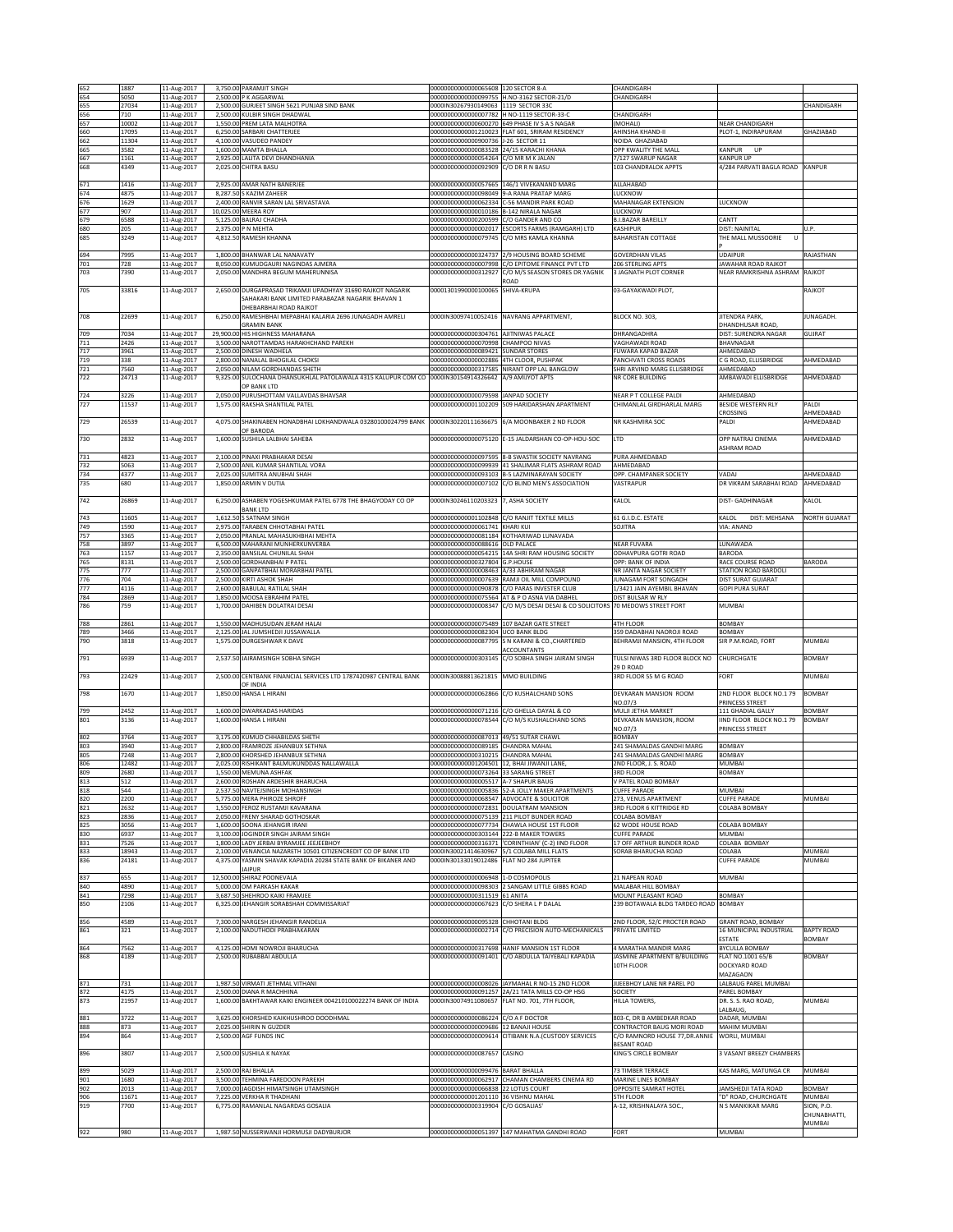| 924          | 1978          | 11-Aug-2017                |                 | 3,462.50 KRISHNA MOHON GHOSH                                                         |                                                                    | 00000000000000066536 ROOM NO-11 APOLLO HOUSE                             | 84, 2ND FLOOR BOMBAY SAMACHAR FORT MUMBAI               |                                                         |                                       |
|--------------|---------------|----------------------------|-----------------|--------------------------------------------------------------------------------------|--------------------------------------------------------------------|--------------------------------------------------------------------------|---------------------------------------------------------|---------------------------------------------------------|---------------------------------------|
| 925          | 3868          | 11-Aug-2017                |                 | 1,875.00 THE CENTRAL BANK EXECUTOR AND TRUSTEE CO LTD                                | 00000000000000088204                                               | JEHANGIR WADIA BLDG                                                      | MARG<br>51 MAHATMA GANDHI ROAD                          | BOMBAY                                                  |                                       |
| 926          | 3869          | 11-Aug-2017                |                 | 1,875.00 THE CENTRAL BANK EXECUTOR AND TRUSTEE CO LTD                                | 00000000000000088206                                               | JEHANGIR WADIA BLDG                                                      | 1 MAHATMA GANDHI ROAD                                   | BOMBAY                                                  |                                       |
| 928          | 4874          | 11-Aug-2017                |                 | 1,675.00 NADIR S TYABJI                                                              | 00000000000000098048 C/OSFB&CO.                                    |                                                                          | CENTRAL BANK BLDG. 4TH FLOOR                            | 55 M G ROAD BOMBAY                                      |                                       |
| 929          | 7449          | 11-Aug-2017                |                 | 1,600.00 SOHRAB JEEJEEBHOY DIVECHA<br>1,875.00 ARCHANA M KAMPANI 019 162437 001 HSBC | 00000000000000313897 84/11, APOLLO HOUSE<br>0000IN30088814665295   |                                                                          | 2ND FLOOR, B S MARG                                     | FORT, MUMBAI<br>DALAL STREET FORT                       | MUMBAI                                |
| 931          | 22510         | 11-Aug-2017                |                 |                                                                                      |                                                                    | JAMNADAS MORARJEE SECURITIES LTD 204 STOCK EXCHANGE PLAZA                |                                                         |                                                         |                                       |
| 932          | 478           | 11-Aug-2017                |                 | 6,250.00 NADIR J MUNCHERJEE                                                          |                                                                    | 00000000000000005139 C/O MRS ZENOBIA P BANAJI                            | THE CLIFF                                               | 27 POCHKHANAWALLA ROAD WORLI BOMBAY                     |                                       |
|              |               | 11-Aug-2017                |                 |                                                                                      |                                                                    |                                                                          |                                                         |                                                         |                                       |
| 933          | 4530          |                            |                 | 4,750.00 BHAVANIBHAI PITAMBER                                                        | 00000000000000094512                                               | PARLE PRODUCTS LTD.                                                      | VIRLON HOUSE, 254-B, DR.A.B.ROAD                        | <b>BOMBAY</b>                                           |                                       |
| 934          | 699           | 11-Aug-2017                |                 | 3,750.00 KAMLA MEENA                                                                 |                                                                    | 00000000000000007557 E-31 DARBHANGA HOUSE                                | 5TH FLOOR PEDDER ROAD                                   | <b>MUMBAI</b>                                           |                                       |
| 935          | 901           | 11-Aug-2017                |                 | 1,600.00 SORAB BEHRAMJI BHAYA                                                        | 000000000000000010171 SHYAM NIVAS                                  |                                                                          | BLOCK 7, FLAT NO 42                                     | 51 BHULABHAI DESAI ROAD                                 | MUMBAL                                |
| 936<br>939   | 979<br>4774   | 11-Aug-2017<br>11-Aug-2017 |                 | 8,750.00 PRABHA TANEJA<br>1,550.00 SHANTABAI GOPALII LAKHPATI                        | 00000000000000051393<br>00000000000000097182 D-204, POORNIMA APTS. | C/O MR C.TANEJA                                                          | 5 RUSHILLA<br><b>3RD FLOOR</b>                          | 17-C CARMICHAEL ROAD<br>PEDDAR ROAD                     | <b>BOMBAY</b><br><b>BOMBAY</b>        |
| 945          | 2441          | 11-Aug-2017                |                 | 1,750.00 FAREDOON GUSTADJI KARKARIA                                                  | 00000000000000071129 B-5 RUSTOM BAUG                               |                                                                          | VICTORIA ROAD                                           | <b>BOMBAY</b>                                           |                                       |
| 949          | 1914          | 11-Aug-2017                |                 | 3,000.00 TEHMINA MEHERJIBHAI PALIA                                                   | 00000000000000065781                                               | C/O K M PALIA                                                            | 121-A PASCHIM APARTMENTS                                | K.D.ROAD, DADAR                                         | MUMBAI                                |
| 950<br>951   | 2863<br>2864  | 11-Aug-2017<br>11-Aug-2017 |                 | 1.525.00 HAROLD DOMINIC RODRIGUES<br>2,200.00 HAROLD DOMINIC RODRIGUES               | 00000000000000075500<br>00000000000000075501                       | GREEN VILLA 1ST FLOOR<br>GREEN VILLA 1ST FLOOR                           | 2 BHAVANI SHANKER ROAD<br>2 BHAVANI SHANKER ROAD        | DADAR BOMBAY<br>DADAR BOMBAY                            |                                       |
| 952          | 3171          | 11-Aug-2017                |                 | 3,225.00 PRAKASH RAMCHAND KRIPALANI                                                  |                                                                    | 00000000000000078847 SUSHILA KELUSKAR ROAD                               | 57 SHIVAJI PARK BOMBAY                                  |                                                         |                                       |
| 960          | 18645         | 11-Aug-2017                |                 | 2,050.00 KHURSHID BEHRAM GANDHI 29575 BANK OF INDIA                                  |                                                                    | 0000IN30018311928988 FLAT NO 2 B BLOCK GROUND FLOOR                      | <b>GINWALA BUILDING CAPTAIN</b>                         | COLONY TARDEO MAIN ROAD MUMBAI                          |                                       |
| 962          | 2774          | 11-Aug-2017                |                 | 2,050.00 ARUN MAGANBHAI PARIKH                                                       | 0000000000000074300                                                | 112 MONALISA                                                             | <b>BOMANJI PETIT ROAD</b>                               | <b>BOMBAY</b>                                           |                                       |
| 963          | 8005          | 11-Aug-2017                |                 | 3,175.00 BEHRAMJI ARDESHIR PATELL                                                    | 00000000000000325143 MAHA CHAMBERS                                 |                                                                          | 93 A KRANTI MARG                                        | <b>BOMBAY</b>                                           |                                       |
| 965          | 30623         | 11-Aug-2017                |                 | 6,550.00 KHURSHED NARIMAN PATEL 244 CENTRAL BANK OF INDIA                            |                                                                    | 00001202900000006821 ATMAJ APT., FLAT NO.1404                            | 94-C, AUGUST KRANTI MARG                                | <b>CUMBALLA HILL</b>                                    | <b>MUMBAI</b>                         |
| 970          | 476           |                            |                 | NARIMAN POINT BRANCH<br>2,875.00 MADHU KEJRIWAL                                      |                                                                    | 000000000000000005132 302 BHARAT GANDHIGRAM ROAD                         | BOMBAY                                                  |                                                         |                                       |
| 972          | 24276         | 11-Aug-2017<br>11-Aug-2017 | 3.750.00        | GOPI KISHAN DAMANI 105104000242257 IDBI BANK                                         | 0000IN30133020824162                                               | 403 USHA KUNJ                                                            | 30 D JUHU TARA ROAD                                     |                                                         | MUMBAI                                |
| 974          | 425           | 11-Aug-2017                |                 | 1,975.00 NOSHIR JEHANBUX DASTUR                                                      | 00000000000000004660 31 ST.PAUL ROAD                               |                                                                          | <b>BANDRA BOMBAY</b>                                    |                                                         |                                       |
| 975          | 1664          | 11-Aug-2017                |                 | 1.600.00 UMABAI VINAYAK SHETGIRI                                                     | 00000000000000062758                                               | <b>FLORENCIA</b>                                                         | BLOCK NO.12 IST FLOOR                                   | PALI MALA ROAD                                          | <b>BANDRA (WEST)</b>                  |
| 976          | 2317          | 11-Aug-2017                |                 | 2,150.00 SHANTAPRASAD DEVIDAS KOWSHIK                                                | 00000000000000069668 23 HARESH BHUVAN                              |                                                                          | 30TH ROAD BANDRA                                        | <b>BOMBAY</b>                                           | BOMBAY                                |
| 977          | 2570          | 11-Aug-2017                |                 | 4,050.00 KUSAM BHATIA                                                                |                                                                    | 00000000000000072352 SIDDHARTH FLAT NO 302                               | PLOT NO 414 TPS III SCHEME                              | 15TH ROAD BANDRA                                        | <b>BOMBAY</b>                         |
| 979          | 4215          | 11-Aug-2017                |                 | 7.450.00 SHAHID ASAD                                                                 | 0000000000000091779                                                | TARADEEP                                                                 | 1ST FLOOR, FLAT NO. 3, PLOT NO.                         | 28TH ROAD, TPS III, BANDRA                              | MUMBAI                                |
| 985          | 20163         | 11-Aug-2017                |                 | 2,712.50 KAPUR AYODHYA MADHURAM 014104000159449 IDBI BANK LTD                        | 0000IN30045013263479                                               | 5 W APSARA 61 B PALI HILL                                                | 118                                                     | <b>BANDRA (WEST)</b>                                    | MUMBAI                                |
|              |               |                            |                 |                                                                                      |                                                                    |                                                                          |                                                         |                                                         |                                       |
| 990          | 1019          | 11-Aug-2017                |                 | 1,800.00 ROSE AGNES FONSECA                                                          |                                                                    | 00000000000000052219 22D, ABDUL REHMAN BLDG.                             | <b>NAVPADA</b>                                          | <b>BANDRA EAST</b>                                      | MUMBAI                                |
| 992          | 1263          | 11-Aug-2017                |                 | 2,500.00 RATANGAURI CHANDULAL KAPADIA                                                | 00000000000000055418                                               | C/O DR.P.C.KAPADIA                                                       | SUMAN VIHAR IST FLOOR                                   | CROSSING OF 8TH & 11TH<br>ROAD                          | KHAR (WEST)<br>BOMBAY                 |
| 993          | 3702          | 11-Aug-2017                |                 | 2,500.00 KAVITA ASHOK GABA                                                           | 00000000000000085964 901, PACIFIC ENCLAVE                          |                                                                          | JALDHARA CHS LTD                                        | 15TH ROAD, KHAR WEST                                    | MUMBAI                                |
| 995          | 598           | 11-Aug-2017                |                 | 1.587.50 SHANTA MOHAN BORKAR                                                         | 0000000000000006437                                                | C/O S V PIKLE                                                            | 302 TASHKENT BLDG., PRATHAMESH                          | COMPLEX, VEERA DESAI                                    | ANDHERI WEST                          |
|              | 12043         |                            |                 |                                                                                      |                                                                    |                                                                          |                                                         | <b>CAD</b>                                              | MUMBAI                                |
| 997<br>998   | 17099         | 11-Aug-2017<br>11-Aug-2017 |                 | 12,500.00 ANITA SEN<br>3,750.00 NEHA SUBIMAL SEN                                     | 00000000000001203197 601/B, RED ROSE,<br>00000000000001210037      | 601 B REDROSE                                                            | NEW LINK ROAD,<br>NEW LINK ROAD                         | ANDHERI (W),<br><b>ANDHERI WEST</b>                     | MUMBAI<br>MUMBAI                      |
| 1002         | 7304          | 11-Aug-2017                |                 | 2.925.00 AJITSINH CHATRABHUJ SARAIYA                                                 | 00000000000000311563                                               | FLAT NO C-3 SHARAN CO-OP HSG                                             | SOCIETY                                                 | 2 TAGORE ROAD SANTACRUZ BOMBAY                          |                                       |
|              |               |                            |                 |                                                                                      |                                                                    |                                                                          |                                                         | WEST                                                    |                                       |
| 1009         | 4654          | 11-Aug-2017                |                 | 3,075.00 MALINEE VIJAY DESAI 818 INDIAN OVERSEAS BANK IOB VILE PARLE<br>VLP          | 0000000000000095968                                                | 5/80 PARI ESHWAR SOCIETY                                                 | M G ROAD, NR LAXMI TALKIES                              | <b>VILE PARLE EAST</b>                                  | <b>BOMBAY</b>                         |
| 1010         | 4769          | 11-Aug-2017                |                 | 2,025.00 BINA BHAVESH AMIN                                                           |                                                                    | 00000000000000097160 C/O JAMNADAS M TANNA                                | A/13 JAYSHREE APARTMENTS                                | PRATHNA SAMAJ ROAD                                      | VILE PARLE (E)                        |
|              |               |                            |                 |                                                                                      |                                                                    |                                                                          |                                                         |                                                         | BOMBAY                                |
| 1011<br>1012 | 418<br>1961   | 11-Aug-2017<br>11-Aug-2017 |                 | 3,650.00 DARA MANEKSHA ENGINEER<br>4,200.00 MUDUMBI PADMANABHAN                      | 00000000000000004567<br>00000000000000066406                       | B/7 USHA KIRAN<br>FLAT NO-113-B 1ST FLOOR                                | OPP. LALLUBHAI PARK<br>ANAND JUHU LANE CO-OP HSG        | ANDHERI WEST<br>17 JUHU LANE ANDHERI                    | <b>BOMBAY</b><br>BOMBAY               |
|              |               |                            |                 |                                                                                      |                                                                    |                                                                          | SOCIETY                                                 | WEST                                                    |                                       |
| 1013         | 11854         | 11-Aug-2017                |                 | 1,800.00 LAXMICHAND LALJI RAMJI                                                      | 00000000000001202109                                               | LARAM CENTRE, SV ROAD                                                    | ANDHERI WEST                                            | <b>MUMBAI</b>                                           |                                       |
| 1014         | 3115          | 11-Aug-2017                |                 | 5,000.00 ASGHAR KARIM KHAN                                                           | 0000000000000078332                                                | 174 TALIBALI SUJATALI CHAWLL                                             | MAROL VILLAGE P O J B NAGAR                             | <b>BOMBAY</b>                                           |                                       |
| 1015<br>1017 | 8668<br>3128  | 11-Aug-2017<br>11-Aug-2017 |                 | 1,800.00 SYBIL CREADO<br>2,800.00 URMILAWATI BEHAL                                   | 00000000000000078437 C/O PARAS INDUSTRIES                          | 00000000000000335695 LAKE VIEW APTS. 6TH FLOOR                           | MAROL<br>5 PREM INDUSTRIAL ESTATE                       | ANDHERI(EAST)<br>SUBHASH ROAD JOGESHWARI BOMBAY         | <b>BOMBAY</b>                         |
|              |               |                            |                 |                                                                                      |                                                                    |                                                                          |                                                         |                                                         |                                       |
| 1019         | 688           | 11-Aug-2017                |                 | 3,750.00 KAMAKSHI KRISHNAMURTHI                                                      | 00000000000000007235                                               | 503-B BEACH QUEEN APTS                                                   | P ROAD VERSOVA                                          | MUMBAI                                                  |                                       |
| 1020<br>1022 | 917<br>173    | 11-Aug-2017<br>11-Aug-2017 | 2.675.00        | SHARAYU MANGESH WAGLE<br>1,750.00 GEORGE LOUIS MACHADO                               | 00000000000000050260                                               | SILVER VIEW FLAT A-1<br>00000000000000001831 ASSISI BHAVAN ROOM NO.12    | <b>35 JAY PRAKASH ROAD</b><br>C/O ST.JOSEPH TRAINING    | ANDHERI WEST BOMBAY<br>INSTITUTE CIBA-GEIGY ROAD BOMBAY |                                       |
|              |               |                            |                 |                                                                                      |                                                                    |                                                                          |                                                         | <b>GOREGAON EAST</b>                                    |                                       |
| 1023         | 1170          | 11-Aug-2017                |                 | 4,200.00 CHAKKINGAL KRISHNAN NAIR                                                    | 00000000000000054366 1/20 PARKHAUS                                 |                                                                          | J.P.NAGAR ROAD NO.4                                     | <b>GOREGAON EAST</b>                                    | BOMBAY                                |
| 1024         | 1306          | 11-Aug-2017                |                 | 2,800.00 GEORGE LOUIS MACHADO                                                        | 00000000000000056034                                               | ASSISI BHAVAN ROOM NO.12                                                 | C/O ST.JOSEPH TRAINING INST. CIBA-<br><b>GEIGY ROAD</b> | <b>GOREGAON EAST</b>                                    | BOMBAY                                |
| 1030         | 714           | 11-Aug-2017                |                 | 6,250.00 ASHOK KUMAR JAIN                                                            |                                                                    | 00000000000000007820 2A/10 ASHANAGAR W E HIGHWAY                         | BORIVALI EAST MUMBAI                                    |                                                         |                                       |
| 1035         | 3908          | 11-Aug-2017                |                 | 1.525.00 KANAK K BHOJAK                                                              | 00000000000000088792                                               | VANDANA, BLDG.NO.7                                                       | BLOCK NO.12 2ND FLOOR                                   | PARBAT NAGAR S.V.ROAD                                   | DAHISAR (E)                           |
|              |               |                            |                 | 2,500.00 A BALASUBRAMANIAN                                                           |                                                                    |                                                                          |                                                         |                                                         | <b>BOMBAY</b>                         |
| 1036         | 523           | 11-Aug-2017                |                 |                                                                                      |                                                                    | 00000000000000005597 BUNGALOW NO. 18, LAKSHMI NIWAS                      | ATUR PARK CO-<br>OP, HSG.SOCIETY, SION TROMBAY          | BEHIND GANESH SAGAR<br>HOTEL, CHEMBUR                   | MUMBAI                                |
|              |               |                            |                 |                                                                                      |                                                                    |                                                                          | ROAD                                                    |                                                         |                                       |
| 1037         | 5023          | 11-Aug-2017                |                 | 1,750.00 DRAUPADI VASSONMAL SHAHANI                                                  |                                                                    | 00000000000000099398 ASHIRVAD 156 SINDHI SOCIETY                         | CHEMBUR BOMBAY                                          |                                                         |                                       |
| 1038         | 24120         | 11-Aug-2017                |                 | 2,500.00 ARJUN KUMAR GUPTA 4987 LAXMI VILAS BANK LTD                                 |                                                                    | 0000IN30133017441330 ARUN ENGINEERING WORKS                              | BHARAT VELUET COMPOUND                                  | SAFED POOL KURLA ANDHERI MUMBAI<br>ROAD                 |                                       |
| 1041         | 31256         | 11-Aug-2017                |                 | 6,250.00 JINISHA HASMUKH DAFTARY 11933 ALLAHABAD BANK                                | 00001203320001575126 B-404 FLORINTINE                              |                                                                          | HIRANANDANI GARDENS                                     | POWAI                                                   | MUMBAI                                |
| 1046         | 66            | 11-Aug-2017                |                 | 7,000.00 BANTVAL SIVA RAO                                                            |                                                                    | 00000000000000000759 B-707 USHANAGAR HSG SOCTY                           | <b>BHANDUP(W) BOMBAY</b>                                |                                                         |                                       |
| 1050         | 392           | 11-Aug-2017                |                 | 2,025.00 STEPHEN DOMINIC REMEDIOS 39210 BANK OF INDIA BOI                            | 00000000000000004295 POLICE PATEL HOUSE                            |                                                                          |                                                         |                                                         |                                       |
| 1051         | 4412          | 11-Aug-2017                |                 |                                                                                      |                                                                    |                                                                          | <b>GHATKOPAR BOMBAY</b>                                 |                                                         |                                       |
|              |               |                            |                 | 5,125.00 TRIBHOVANDAS DAMODARDAS MEHTA                                               |                                                                    |                                                                          | <b>GANDHI NAGAR</b>                                     | L.B.S. MARG                                             |                                       |
| 1052         |               |                            |                 |                                                                                      | 00000000000000093302 SHIVE SADAN                                   |                                                                          |                                                         |                                                         | <b>GHATKOPAR (W)</b><br><b>BOMBAY</b> |
| 1054<br>1057 | 8110          | 11-Aug-2017                |                 | 1,512.50 CHANDRAKALA KANTILAL SHAH                                                   |                                                                    | 00000000000000327512 A-3 MUNISUVRAT DARSHAN                              | NAVROJEE LANE                                           | <b>GHATKOPAR (W)</b>                                    | <b>BOMBAY</b>                         |
|              | 8114          | 11-Aug-2017                |                 | 2,025.00 RAJESHWARI PRASAD SHARMA                                                    | 00000000000000327525 52 ACHARYA NAGAR                              |                                                                          | <b>DEONAR BOMBAY</b>                                    |                                                         | <b>BOMBAY</b>                         |
|              | 1280          | 11-Aug-2017                |                 | 1,975.00 JAYSUKHLAL JAGANNATH DAVE                                                   |                                                                    | 00000000000000055612 B-503 RAMESHWAR TOWER                               | NEAR GOKHALE HIGH SCHOOL                                | SIMPOLI ROAD BORIVALI<br>WEST)                          |                                       |
| 1058         | 10882         | 11-Aug-2017                |                 | 2,700.00 CHAND NARAIN SAXENA                                                         | 00000000000000610976                                               | YOGI NAGAR,                                                              | YOGI AVENUE 501/A,                                      | EKASR ROAD, BORIVALI WEST MUMBAI                        |                                       |
|              |               |                            |                 | 2,175.00 ARMAND DE SOUZA                                                             |                                                                    |                                                                          |                                                         | <b>BOMBAY</b>                                           |                                       |
| 1059<br>1061 | 4165<br>6867  | 11-Aug-2017<br>11-Aug-2017 |                 | 2,050.00 VAIDYANATHA SWAMY GANESAN                                                   | 00000000000000091199<br>00000000000000301957 A 25 HASTINAPUR       | C/O EVANS ELECTRIC P LTD                                                 | 3 MAHAKALI ROAD ANDHERI EAST<br>ANUSHAKTI NAGAR BOMBAY  |                                                         |                                       |
| 1063         | 31169         | 11-Aug-2017                |                 | 1,562.50 PARAGINI C MEHTA 5049 BANK OF MAHARASHTRA MALAD EAST                        |                                                                    | 00001203300000002158 510/1-C, INDRA PRASTHA                              | JITENDRA ROAD                                           | MALAD (EAST)                                            | MUMBAI                                |
|              |               |                            |                 | <b>MUMBAI</b>                                                                        |                                                                    |                                                                          | OPP VIDYANAGARI P O KALINA                              |                                                         | <b>MUMBAI</b>                         |
| 1065         | 24740         | 11-Aug-2017                |                 | 2,650.00 KADAYAM RAMASUBBAIYER MEENAKSHISUNDARAM 19580 BANK<br>OF BARODA             | 0000IN30154914548505                                               | B/4 SHREE KIRTI CHS LTD                                                  |                                                         | SANTACRUZ EAST                                          |                                       |
| 1066         | 2474          | 11-Aug-2017                |                 | 1,600.00 CELINE ROSE ANDRADE                                                         | 00000000000000071370                                               | B-401, TRIVENI C.H.S. LIMITED                                            | NEAR SIDDHARTH HOSPITAL                                 | GOREGAON (WEST)                                         | MUMBAI                                |
| 1067         | 3509          | 11-Aug-2017                |                 | 1,975.00 GANGADHAR VISHNU BODAS                                                      | 00000000000000082777                                               | VAISHAMPAYAN WADI                                                        | KHARKAR ALI THANE                                       | MAHARASHTRA                                             |                                       |
| 1072         | 2705          | 11-Aug-2017                |                 | 3.750.00 DHANANJAY MADHUKAR CHITNIS                                                  | 00000000000000073500                                               | 21 RAMESHWER NAGAR 1ST FLOOR<br>NAVGHUR ROAD                             | SARVE NO 91 HISSA 4                                     | NAVGHUR ROAD BHAYNDER<br><b>FAST</b>                    | <b>BOMBAY</b>                         |
| 1077         | 1397          | 11-Aug-2017                |                 | 1,600.00 E J C D COSTA                                                               | 00000000000000057456                                               | HOUSE NO. 144, VELSAO                                                    | P.O. CANSANLIM GOA                                      |                                                         |                                       |
| 1078         | 7748          | 11-Aug-2017                |                 | 5,975.00 SATYA PARKASH KHOSLA                                                        |                                                                    | 00000000000000320981 MIT- OLYMPUS-II FLAT NO.1 & 2,                      | 318/2 NORTH MAIN ROAD                                   | <b>KOREGAON PARK</b>                                    | PUNE                                  |
|              |               |                            |                 |                                                                                      |                                                                    | <b>GROUND FLOOR</b>                                                      |                                                         |                                                         |                                       |
| 1079         | 15114         | 11-Aug-2017                |                 | 3.700.00 SABRINA PERCY SHROFF                                                        | 00000000000001207716                                               | GITA CO-OP HSG SOCIETY                                                   | <b>BUILDING B-8</b>                                     | 10 SYNAGOGUE STREET<br>CAMP                             | PUNE                                  |
| 1082         | 12132         | 11-Aug-2017                |                 | 3,175.00 INDIRABAI SHRIPAD WAGLE                                                     | 00000000000001203669                                               | "WATSALYA"                                                               | 1194/19-A, SHIVAJINAGAR,                                | PUNE                                                    |                                       |
| 1083         | 3287          | 11-Aug-2017                |                 | 1,575.00 VEENA VANRAJ                                                                |                                                                    | 00000000000000080230 HERMES PARAS, BLDG NO.39                            | BLOCK NO.4, GR.FLOOR                                    | KALYANI NAGAR                                           | PUNE                                  |
| 1088<br>1091 | 354<br>3381   | 11-Aug-2017                |                 | 2,275.00 ASHOK GAJANAN MOGHE<br>2,025.00 FARROKH DHUNJISHA BHATHENA                  | 00000000000000002970 41 PRASHANT SOCIETY                           | 000000000000000081370 KUBERA PARK, BLDG NO C 10,                         | PAUD ROAD<br>FLAT NO. 11-12, LULANAGAR,                 | KOTHRUD, PUNE<br>KONDWA ROAD, PUNE                      |                                       |
| 1096         | 3661          | 11-Aug-2017<br>11-Aug-2017 |                 | 2,100.00 DINANATH RAGHUNATH TENDULKAR                                                |                                                                    | 00000000000000085190 8/1 VAISHALI GUPTE ROAD                             | JAIHIND COLONY VISHNU NAGAR                             | DOMBIVLI W                                              |                                       |
| 1098         | 6174          | 11-Aug-2017                |                 | 2,025.00 RAMANI MOHAN BASU                                                           |                                                                    | 00000000000000118038 NO-37 JADAV COLONY BELAVILE                         | PO KULGAON DIST THANE                                   | MAHARASHTRA                                             |                                       |
| 1101<br>1114 | 1821<br>29476 | 11-Aug-2017                | 3,975.00 V JAIN | 1,600.00 SHAIL FAQIR CHAND 1010780769 0 STATE BANK OF INDIA                          | 00001201320000647971                                               | 00000000000000064802 MOTILAL HIRAKHAN GINNING AND<br>-4/135 ARERA COLONY | PRESSING FACTORY                                        | STATION RD AURANGABAD                                   | MAHARASHTRA<br>BHOPAL                 |
| 1115         | 3438          | 11-Aug-2017<br>11-Aug-2017 |                 | 2,500.00 SANJAY KUMAR SETHI                                                          | 00000000000000081992                                               | <b>6- ANUPAM NAGAR</b>                                                   | NEAR T.V.TOWER                                          | RAIPUR                                                  |                                       |
| 1121         | 4448          | 11-Aug-2017                |                 | 2,025.00 K S VISWANATHAN                                                             | 00000000000000093591 #302,"SAI CHALAM"                             |                                                                          | 2-2-647/107, CENTRAL EXCISE                             | <b>BAGH AMBERPET</b>                                    | HYDERABAD                             |
|              |               |                            |                 |                                                                                      |                                                                    |                                                                          | COLONY                                                  |                                                         | A <sub>P</sub>                        |
| 1122<br>1125 | 1881<br>947   | 11-Aug-2017<br>11-Aug-2017 |                 | 4,087.50 MALLI MANTRA VADI<br>1,600.00 JANAKY RAGHUNANDAN                            | 00000000000000050613                                               | 00000000000000065567 1-11-221 SUNDER COTTAGE<br>"SHUBA SHRI"             | <b>BEGUMPET</b><br>16-11-20-22 MALEKPET                 | <b>HYDERABAD</b><br>SALIMNAGAR COLONY                   | HYDERABAD                             |
| 1127         | 3649          | 11-Aug-2017                |                 | 2,500.00 SARITA SHAH                                                                 | 00000000000000084874 C/O SHRI P C SHAH                             |                                                                          | THE ANDHRA OXYGEN P LTD                                 | <b>INDUSTRIAL DEV AREA</b>                              | VISAKHAPATNAM                         |
|              |               |                            |                 |                                                                                      |                                                                    |                                                                          |                                                         |                                                         | ۱Р                                    |
| 1132<br>1133 | 3602<br>6622  | 11-Aug-2017<br>11-Aug-2017 |                 | 5,125.00 KEIKI J KAVASJI<br>1,800.00 ANGELA CORDEIRO                                 | 00000000000000201102 VIRLOS NIVAS                                  | 00000000000000083807 C/O MRS GOOL M MASTERS                              | 64/B LEVELLE ROAD<br>21/4-A MAHATMA GANDHI ROAD         | BANGALORE<br><b>CRAIG PARK LAYOUT</b>                   | BANGALORE                             |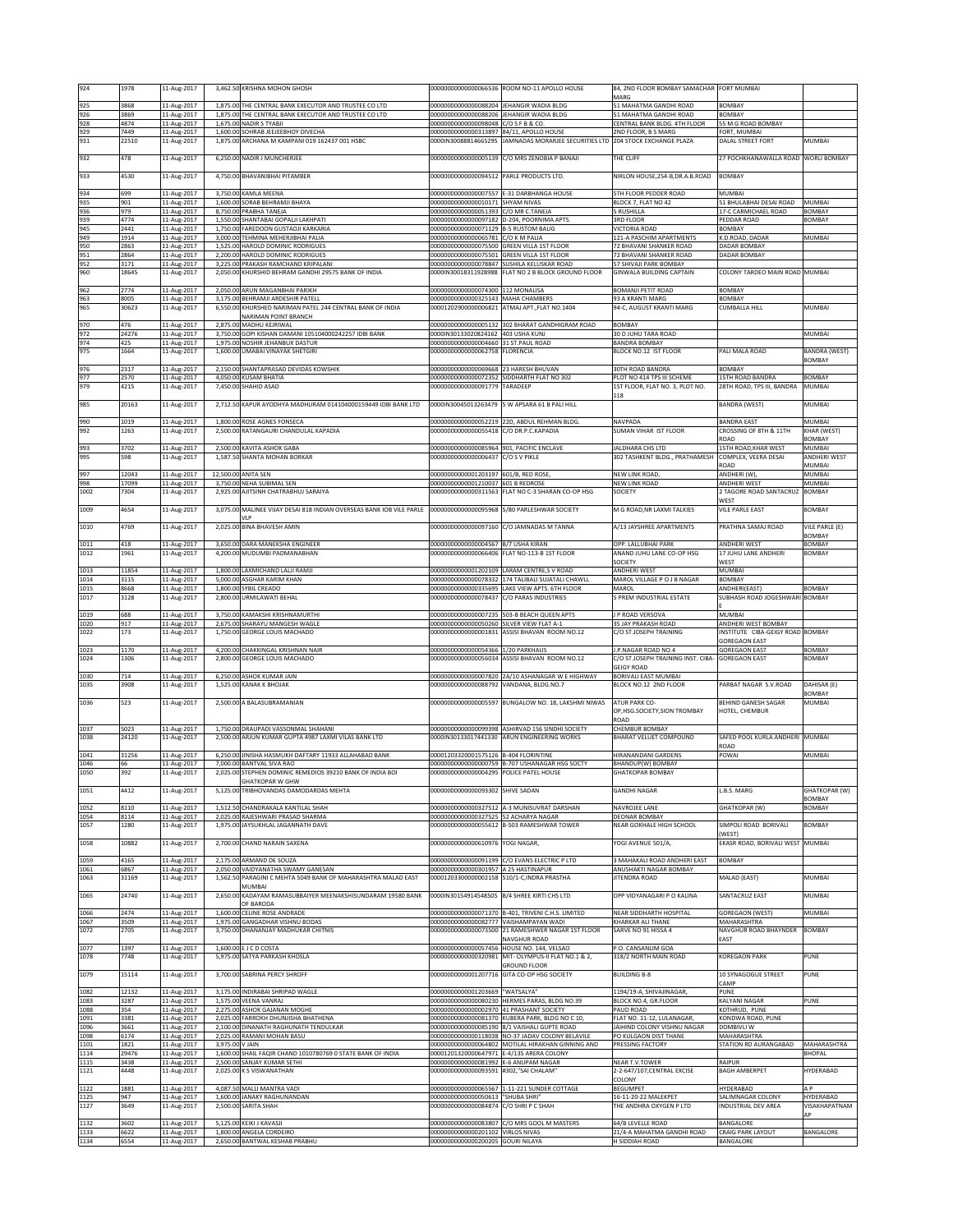| 1137                 | 26446                | 11-Aug-2017                               |          | 1,700.00 SANDHYA NAYAK 12230 INDIAN OVERSEAS BANK                                                                        | 0000IN30214810733364 RASHMI NO 37                                                |                                                                                                    | IST CROSS M T LAYOUT OFF                              | 13TH CROSS MALLESWARAM                               | BANGALORE              |
|----------------------|----------------------|-------------------------------------------|----------|--------------------------------------------------------------------------------------------------------------------------|----------------------------------------------------------------------------------|----------------------------------------------------------------------------------------------------|-------------------------------------------------------|------------------------------------------------------|------------------------|
| 1138                 | 1874                 | 11-Aug-2017                               |          | 2,325.00 TALLAM N RATHANAM                                                                                               | 0000000000000065492                                                              | 32 VANI VII ASA ROAD                                                                               | <b>BASAVANAGUDI</b>                                   | BANGALORE                                            |                        |
| 1139<br>1143         | 23034<br>2789        | 11-Aug-2017<br>11-Aug-2017                | 2.225.00 | C S NARASIMHA MURTHY 16001 STATE BANK OF MYSORE<br>3.500.00 K N ALAMELAMMA                                               | 000IN30113513625046                                                              | NO 76 KRISHNARAJENDRA ROAD<br>00000000000000074401 C/O MRS A.R.LEELA 239/1 BULLTEMPLE              | <b>BASAVANGUDI</b><br>(NEXT TO UMA CINEMA)            | BANGALORE<br><b>HAMARAIPET</b>                       | BANGALORE              |
| 1144                 | 8958                 | 11-Aug-2017                               |          | 1,850.00 G N MURTHY                                                                                                      |                                                                                  | ROAD<br>00000000000000402088 12 GORUR HOUSE 1ST CROSS                                              | NEHRU NAGAR                                           | BANGALORE                                            |                        |
| 1146                 | 3248                 | 11-Aug-2017                               |          | 1,875.00 RAGHAVACHARI NARASIMHAN                                                                                         |                                                                                  | 00000000000000079723 D-22, CLARANCE HOUSE                                                          | 2ND FLOOR, 3 LANGFORD ROAD,                           | LANGFORD TOWN,                                       | BANGALORE              |
| 1149<br>1151         | 7603<br>12100        | 11-Aug-2017<br>11-Aug-2017                |          | 2,100.00 MYRTLE GONSALVES<br>2,400.00 BELUR KRISHNA IYENGAR KESHAVAN                                                     | 00000000000000318390 G-4 PEACE HEAVEN<br>00000000000001203474 C/O. ANITA VASANTH |                                                                                                    | 60-51 LANGFORD ROAD<br>VASANT COLOUR LABS.            | BANGALORE<br>110, K.H. ROAD                          | BANGALORE              |
| 1152                 | 4183                 | 11-Aug-2017                               |          | 1,575.00 KUSUM RADHAKRISHNAN                                                                                             | 00000000000000091343 ANKUR' PLOT NO.69                                           |                                                                                                    | RD CROSS MUNINANJAPPA LAYOUT DINNUR, P.O: R.T.NAGAR   |                                                      | BANGALORE              |
| 1153                 | 4054                 | 11-Aug-2017                               |          | 1,900.00 UMESH KRISHNA SHENOY                                                                                            |                                                                                  | 00000000000000090280 NO-222 'SHIV KRIPA' 5TH CROSS                                                 | <b>ISTH MAIN IV BLOCK</b>                             | BANGALORE                                            |                        |
| 1154                 | 3549                 | 11-Aug-2017                               |          | 1,550.00 JEANNE AGNES ALOYSIUS 14847 CANARA BANK CAB FRASER TOWN                                                         |                                                                                  | 000000000000000083118 C/O LEELAVATHI BHUJANGA                                                      | <b>CORAMANGALA</b><br>RAJESHWARI KRUPA                | 781, 22 MAIN,                                        | MARATHAHALLI.          |
| 1157                 | 21527                | 11-Aug-2017                               | 9,375.00 | FRT<br>ANIL RASIKRAI MANKAD 204010419809 KOTAK MAHINDRA BANK                                                             | 0000IN30061011121271                                                             | 435 6TH MAIN RAILWAY LINE ROAD                                                                     | <b>SADANANDNAGAR NGEF LAYOUT</b>                      | CHOWDESHWARI LAYOUT<br>BANGALORE                     | BANGALORE<br>BANGALORE |
|                      |                      |                                           |          | LTD                                                                                                                      |                                                                                  |                                                                                                    |                                                       |                                                      |                        |
| 1160<br>1163         | 1038<br>15425        | 11-Aug-2017<br>11-Aug-2017                |          | 2,700.00 RAMCHANDRA JAIRAM<br>1,712.50 RAJ IYER                                                                          | 0000000000000052586<br>00000000000001208086                                      | 19 JALADARSANI LAYOUT<br>732, 9TH B CROSS                                                          | NEW REL ROAD<br><b>BRD B MAIN</b>                     | BANGALORE<br>ISRO LAYOUT, JP NAGAR P.O               | BANGALORE              |
|                      |                      |                                           |          |                                                                                                                          |                                                                                  |                                                                                                    |                                                       |                                                      |                        |
| 1167<br>1169         | 291<br>8516          | 11-Aug-2017<br>11-Aug-2017                |          | 8,275.00 DODAMANE SIVAPPA<br>2,650.00 B KRISHNAN                                                                         | 00000000000000002451 BETTAGERE ESTATE<br>00000000000000334125 C/O MRS. E.J. D'SA |                                                                                                    | <b>SUNTIKOPPA</b><br><b>FIELD VIEW PUMP WELL</b>      | KODAGU<br>KANKANADY POST                             | KARNATAKA<br>MANGALORE |
| 1171<br>1172         | 2912<br>2950         | 11-Aug-2017<br>11-Aug-2017                | 1,750.00 | 4.650.00 ASHA RAVINDRA PAI<br>SYNDICATE BANK                                                                             |                                                                                  | 00000000000000075994 M/S RAVINDRA PAI & CO B H<br>00000000000000076350 RECOVERIES ESTATES & AGENCY | ASHOKNAGAR MANGALORE<br><b>DIVISION</b>               | <b>HEAD OFFICE MANIPAL</b>                           |                        |
| 1179                 | 8849                 | 11-Aug-2017                               |          | 4,050.00 RAM PL NACHAMMAIACHI                                                                                            |                                                                                  | 00000000000000400762 108 THAMBU CHETTY STREET                                                      | MADRAS                                                |                                                      |                        |
| 1180<br>1181         | 9180<br>1052         | 11-Aug-2017<br>11-Aug-2017                |          | 2,050.00 POPATLAL TALAKSHI MEHTA<br>16,625.00 BHASKAR MENON                                                              | 00000000000000404283 C/O V N MEHTA & CO                                          | 00000000000000052931 C/O SIVAGAMI FINANCE &                                                        | 79 SEMBUDOSS STREET<br>202 (OLD NO. 742), ANNA SALAI  | <b>MADRAS</b><br>CHENNAI                             |                        |
|                      |                      |                                           |          |                                                                                                                          |                                                                                  | <b>INVESTMENTS LTD.</b>                                                                            |                                                       |                                                      |                        |
| 1182<br>1183         | 2221<br>3049         | 11-Aug-2017<br>11-Aug-2017                |          | 3,500.00 RAMASWAMI BALAKRISHNAN<br>8,100.00 M BALASUBRAMANIAN                                                            | 0000000000000068749<br>0000000000000077638                                       | JAYASHREE<br>A 3, J J TERRACE                                                                      | 1/2 D SILVA ROAD<br>14, JUDGE JAMBULINGAM ST          | MYLAPORE<br>MYLAPORE                                 | MADRAS<br>CHENNAI      |
| 1184<br>1185         | 8825<br>11637        | 11-Aug-2017<br>11-Aug-2017                |          | 2,250.00 K R RAMACHANDRA IYER<br>3,975.00 T V VENKATASUBRAMANIAN                                                         | 00000000000000400622<br>00000000000001200734                                     | 'VENKATESA NILAYAM'<br>NEW NO 22, OLD NO 4/2.                                                      | 10 LOGANATHAN COLONY<br>MYLPORE                       | MYLAPORE<br>CHENNAI                                  | MADRAS                 |
|                      |                      |                                           |          |                                                                                                                          |                                                                                  | SUNDARESWARASWAMI STR                                                                              |                                                       |                                                      |                        |
| 1186<br>1188         | 3918<br>11618        | 11-Aug-2017<br>11-Aug-2017                |          | 1,525.00 BANTWAL ANANDA MALLYA<br>3,500.00 S D SUBBULAKSHMI 3427 PUNJAB NATIONAL BANK NEW AVADI                          | 00000000000000088873                                                             | 7 RUTHLAND GATE 5TH STREET<br>00000000000001200284 FLAT NO 2, DEVASHREE APARTMENTS                 | MADRAS<br>14 VALLIAMMAL STREET                        | KILPAUK                                              | CHENNAI                |
|                      |                      |                                           |          | ROAD NAR<br>5,000.00 GOWRI VISVANATHAN                                                                                   |                                                                                  |                                                                                                    |                                                       | MOWBRAY'S ROAD                                       |                        |
| 1190                 | 309                  | 11-Aug-2017                               |          |                                                                                                                          | 00000000000000002539 CHANDRA VILAS                                               |                                                                                                    | 18 DAIVASIGA MANI MUDALI ST.                          | ROYEPETA                                             | MADRAS                 |
| 1191<br>1193         | 2133<br>330          | 11-Aug-2017<br>11-Aug-2017                |          | 3,500.00 R RADHAKRISHNAN<br>2,062.50 HARINDRA MANILAL MEHTA                                                              |                                                                                  | 00000000000000067906 C/O THE UNITED INDIA FIRE &<br>00000000000000002787 C/O M/S MEHTA JEWELLERY   | GENERAL INSURANCE CO LTD<br>40 THIRUMALAI PILLAI ROAD | 24 WHITES ROAD MADRAS<br>T.NAGAR MADRAS              |                        |
| 1194                 | 1154                 | 11-Aug-2017                               |          | 16,750.00 SHANTHA KRISHNA MOORTHY                                                                                        |                                                                                  | 00000000000000054164 53 GOPATHY NARAYANASWAMY ROAD                                                 | THYAGARAYANAGAR                                       | MADRAS                                               |                        |
| 1195                 | 3612                 | 11-Aug-2017                               |          | 2,150.00 SEETHALAKSHMI SUNDARAM                                                                                          |                                                                                  | 00000000000000083922 52 SARANGAPANY STREET                                                         | NAGAR MADRAS                                          |                                                      |                        |
| 1196<br>1198         | 8848<br>2420         | 11-Aug-2017<br>11-Aug-2017                |          | 8,100.00 AL MEENAKSHI<br>2,025.00 S KRISHNAN                                                                             |                                                                                  | 00000000000000400760 18 RAMAN STREET 1ST FLOOR<br>0000000000000070934 16 C.P.RAMASWAMI STREET      | NAGAR MADRAS<br>ABHIRAMAPURAM                         | CHENNAI                                              |                        |
| 1202                 | 3956                 | 11-Aug-2017                               |          | 1,600.00 M S AMBUJAM                                                                                                     | 00000000000000089379 83, 2ND MAIN ROAD                                           |                                                                                                    | <b>GANDHI NAGAR</b>                                   | ADYAR MADRAS                                         |                        |
| 1203                 | 863                  | 11-Aug-2017                               |          | 2.500.00 SUBRAMANIAM RAJAGOPALAN                                                                                         |                                                                                  | 00000000000000009602 1A.RAHUL MANOR. 78 CHAMIERS RD                                                | R.A.PURAM. CHENNAI                                    |                                                      |                        |
| 1206                 | 2017                 | 11-Aug-2017                               |          | 2.500.00 KESHAV BHOIRAL                                                                                                  | 2233300000000000000000                                                           | <b>36 CLUB ROAD</b>                                                                                | CHETPET                                               | MADRAS                                               |                        |
| 1207<br>1208         | 4814<br>1406         | 11-Aug-2017<br>11-Aug-2017                |          | 2,062.50 TUSHAR S MEHTA<br>1,875.00 N N RM L RM ALAGAMMAI ACHI                                                           | 0000000000000097544<br>0000000000000057558                                       | 57 MC.NICHOLS ROAD<br>"SRI BALAJI"                                                                 | MADRAS<br>SRI VIJAYALAKSHMI FLATS                     | 21/D-2 SAKKARAPANI                                   | MADRAS                 |
|                      |                      |                                           |          |                                                                                                                          |                                                                                  |                                                                                                    |                                                       | ST.EXTN.                                             |                        |
| 1209<br>1211         | 2515<br>23961        | 11-Aug-2017<br>11-Aug-2017                | 4,050.00 | K K NATARAJAN<br>1,700.00 LAXMANA RAO T 196 INDIN OVERSEAS BANK                                                          | 0000IN30131320912572 OLD 26 NEW 10                                               | 00000000000000071812 13 MAHALINGAM CHETTY ROAD                                                     | MAHALINGAPURAM<br><b>IE CRAFT GARDEN</b>              | MADRAS                                               | CHENNA                 |
| 1212<br>1213         | 1508<br>5045         | 11-Aug-2017<br>11-Aug-2017                |          | 5,600.00 KT CHIDAMBARAM<br>2,500.00 V T MANICKAM                                                                         | 0000000000000060643 PLOT NO 2913<br>00000000000000099695 AI-141 PLOT NO-5022     |                                                                                                    | 14TH MAIN ROAD<br>ANNANAGAR MADRAS                    | ANNANAGAR                                            | MADRAS                 |
| 1215                 | 8831                 | 11-Aug-2017                               |          | 1,700.00 G MOHAMED OOMAR                                                                                                 | 00000000000000400656 H-24B SOUTH AVENUE                                          |                                                                                                    | KAMARAJ NAGAR                                         | TIRUVANMIYUR MADRAS                                  |                        |
| 1220                 | 9200                 | 11-Aug-2017                               |          | 1,600.00 RM KANNATHAL ACHI                                                                                               |                                                                                  | 00000000000000404513 5/1 LAL BAHADUR SHASTRI STREET                                                | VATTARASAN KOTTAI DIST RAMNAD                         | TAMIL NADU                                           |                        |
| 1221                 | 9210                 | 11-Aug-2017                               |          | 1.600.00 M RAMANATHAN CHETTIAR                                                                                           |                                                                                  | 00000000000000404569 5/1 LAL BAHADUR SHASTRI STREET                                                | NATTARASAN KOTTAI DIST RAMNAD                         | <b>TAMIL NADU</b>                                    |                        |
|                      |                      |                                           |          |                                                                                                                          |                                                                                  |                                                                                                    |                                                       |                                                      |                        |
| 1230                 | 18975                | 11-Aug-2017                               |          | 1,575.00 RAJ JAIDEVDAS GWALANI 04910110001764 KOTAK MAHINDRA                                                             | 0000IN30021415274890                                                             | 47 NEW NO 30 BHARATHI PARK ROAD                                                                    | <b>CROSS</b>                                          |                                                      | COIMBATORE             |
|                      |                      |                                           |          | <b>BANK LTD</b>                                                                                                          |                                                                                  | 2ND                                                                                                |                                                       |                                                      | TAMILNADU              |
| 1232<br>1233         | 7481<br>849          | 11-Aug-2017<br>11-Aug-2017                |          | 1,575.00 LAKHMICHAND BULCHAND GWALANI<br>2,000.00 GOPAL MUTHUSAMI                                                        | 00000000000000314832<br>00000000000000009274 143/A, DUNMERE                      | 17 BHARATHI PARK ROAD                                                                              | COIMBATORE<br>FERNHILL                                | TAMILNADU<br>OOTACAMUND                              | OOTACAMUND             |
| 1234                 | 11355                | 11-Aug-2017                               |          | 1,750.00 K P CHANDRAN                                                                                                    | 00000000000001000003 POST BOX NO.167                                             |                                                                                                    | ANNANORE ROAD                                         | CALICUT                                              |                        |
| 1239                 | 2662                 | 11-Aug-2017                               |          | 7,500.00 MEENA VISWANATHAN                                                                                               |                                                                                  | 00000000000000073111 C/O SHRI G VISWANATHAN                                                        | SREEKANDATH SREEKANDATH ROAD                          | COCHIN                                               |                        |
| 1240<br>1241         | 10898<br>1033        | 11-Aug-2017<br>11-Aug-2017                |          | 1,700.00 T P SAROJINI<br>1,750.00 PULLOLICKAL CHACKO ZACHARIAH                                                           | 00000000000000052552 PULLOLICKAL HOUSE                                           | 00000000000000611080 32/2157 SAROJA BHAWAN                                                         | P.J.ANTHONY ROAD<br>.O: KOTHALA                       | EDAPALLY P.O.<br>DIST: KOTTAYAM                      | COCHIN<br>PIN          |
| 1244                 | 483                  | 11-Aug-2017                               |          | 2,500.00 ANIL KUMAR JAIN                                                                                                 |                                                                                  | 00000000000000005174 MACHINERY & EQUIPMENTS                                                        | 21/E CANNING ST.                                      | CALCUTTA                                             |                        |
| 1245<br>1246         | 494<br>636           | 11-Aug-2017<br>11-Aug-2017                | 1,850.00 | 2,500.00 GANESH CHANDRA PAUL<br>UMA SHANKER JALAN                                                                        |                                                                                  | 00000000000000005341 11 OLD POST OFFICE STREET<br>00000000000000006763 C/O SHANKAR ELECTRONICS     | CALCUTTA<br>11 AMRATOLLA LANE                         | CALCUTTA                                             |                        |
| 1249                 | 1569                 | 11-Aug-2017                               | 4,050.00 | <b>DWIJENDRA LAL DUTTA</b>                                                                                               |                                                                                  | 0000000000000061474 C/O GRINDLAYS BANK LTD<br>00000000000000085976 C/O MODERN ENGINEERING          | <b>CHURCH LANE</b>                                    | CALCUTTA                                             |                        |
| 1253<br>1254         | 3704<br>4101         | 11-Aug-2017<br>11-Aug-2017                |          | 4,425.00 NAWALBEN CHIMANLAL MEHTA<br>1,875.00 GUNNY DEALERS LTD                                                          |                                                                                  | 00000000000000090745 C/O ALGEMENE BANK NEDERLAND NV                                                | 38 CANNING STREET P B NO 338<br>18A BRABOURNE ROAD    | CALCUTTA<br>CALCUTTA                                 |                        |
| 1255                 | 4585                 | 11-Aug-2017                               |          | 3,750.00 RUPA A MEHTA                                                                                                    | 00000000000000095294 C/O VINA TEXTILES                                           |                                                                                                    | 38 ARMENIAN STREET                                    | CALCUTTA                                             |                        |
| 1256                 | 4711                 | 11-Aug-2017                               |          | 2.475.00ITASNIM HATIMBHAI                                                                                                | 00000000000000096578 IC/O HATIM & SONS                                           |                                                                                                    | U,NETAJI SUBHAS ROAD                                  | KULKAIA                                              |                        |
| 1257<br>1259         | 4866<br>5114         | 11-Aug-2017<br>11-Aug-2017                |          | 7,912.50 VIJAY KUMAR CHORARIA<br>2,050.00 B B BHAGAT AND SON PVT LTD                                                     |                                                                                  | 00000000000000097988 5 SYNAGOGUE ST 8TH FLOOR<br>00000000000000100804 13/1A GOVT PLACE EAST        | CALCUTTA<br>CALCUTTA                                  |                                                      |                        |
| 1260                 | 5898                 | 11-Aug-2017                               |          | 1,762.50 BABULAL TOLASARIA                                                                                               |                                                                                  | 00000000000000114785 C/O TOLASARIA TRADING COMPANY                                                 | P LTD                                                 | 2 KARBALA MOHAMMED<br><b>STREET</b>                  | CALCUTTA               |
| 1266                 | 4792                 | 11-Aug-2017                               |          | 1,950.00 SUDIPTA BARMAN                                                                                                  | 00000000000000097287 37A, BAGBAZAR STREET                                        |                                                                                                    | CALCUTTA                                              |                                                      |                        |
| 1268<br>1269         | 3813<br>2551         | 11-Aug-2017<br>11-Aug-2017                |          | 1,575.00 RATHIN MUKHERJEE<br>5,125.00 SUBODH KUMAR GHOSE                                                                 | 00000000000000087710 18 GALIFF STREET                                            | 00000000000000072179 79/4/3A RAJA NABA KISSEN                                                      | CALCUTTA<br>STREET                                    | CALCUTTA                                             |                        |
| 1270<br>1272         | 2860<br>5042         | 11-Aug-2017                               |          | 8,812.50 RUPI GHOSE<br>2,400.00 SUVRA BASAK                                                                              | 00000000000000099677 75-B ARABINDA SARANI                                        | 00000000000000075487 79/4/3A RAJA NABA KISSEN                                                      | TREET<br>CALCUTTA                                     | CALCUTTA                                             |                        |
| 1273                 | 5281                 | 11-Aug-2017<br>11-Aug-2017                |          | 5,012.50 MURLI MANOHAR PAREEK                                                                                            | 00000000000000103786 STUDIO PANORAMA                                             |                                                                                                    | 476 RABINDRA SARANI                                   | CALCUTTA                                             |                        |
| 1274<br>1275         | 5595<br>5722         | 11-Aug-2017<br>11-Aug-2017                |          | 3,175.00 JAGADISH PRASAD SARAFF<br>8,750.00 GUPI GHOSE                                                                   |                                                                                  | 00000000000000108368 24 MADAN MOHAN TOLLA STREET<br>00000000000000111493 79/4/3A RAJA NABA KISSEN  | CALCUTTA<br>STREET                                    | CALCUTTA                                             |                        |
| 1277                 | 2580                 | 11-Aug-2017                               |          | 2,025.00 BANI ADDY                                                                                                       | 00000000000000072434 C/O T N DUTT M A                                            |                                                                                                    | <b>BIDHAN SARANI</b>                                  | CALCUTTA                                             |                        |
| 1280<br>1282         | 5018<br>7115         | 11-Aug-2017<br>11-Aug-2017                |          | 2,125.00 SOVANA BASU<br>5.125.00 RAMNIRANJAN JOSHI                                                                       |                                                                                  | 00000000000000099378 17 RAJENDRA LAL STREET<br>00000000000000306469 187 MAHARSHI DEVENDRA ROAD     | CALCUTTA<br>CALCUTTA                                  |                                                      |                        |
| 1287<br>1288         | 1094<br>2399         | 11-Aug-2017                               |          | 60,375.00 TIRTHA PADA TAT<br>3,750.00 KALA PRABHUDAS SHAH                                                                |                                                                                  | 00000000000000053442 161 NETAJI SUBHASH ROAD<br>00000000000000070698 17 MANOHARDAS STREET          | RAJAKATRA<br>CALCUTTA                                 | O BARABAZAR                                          | CALCUTTA               |
| 1289                 | 3643                 | 11-Aug-2017<br>11-Aug-2017                |          | 25,000.00 BRIJ MOHAN BANGUR                                                                                              |                                                                                  | 00000000000000084630 12 INDIA EXCHANGE PLACE                                                       | CALCUTTA                                              |                                                      |                        |
| 1290<br>1293         | 3785<br>4481         | 11-Aug-2017<br>11-Aug-2017                |          | 2,500.00 LALIT LATHIA<br>2,500.00 B P SINGHANIA                                                                          |                                                                                  | 00000000000000087491 C/O M/S B VASANJI & SONS<br>00000000000000093921 C/O M/S B K TRADING COMPANY  | 196 JAMNALAL BAJAJ ST<br>13 BASANT LAL MURARKA ROAD   | <b>BILASRAI KATRA)</b><br><b>5TH FLOOR) CALCUTTA</b> | CALCUTTA               |
| 1297                 | 5263                 | 11-Aug-2017                               |          | 1,862.50 RAMDEV AND SONS PRIVATE LTD                                                                                     |                                                                                  | 000000000000000103523 61 SANTOSH ROY ROAD                                                          | CALCUTTA                                              |                                                      |                        |
| 1299                 | 33782                | 11-Aug-2017                               |          | 1,700.00 ANITA BANERJEE DUTTA 695001417723 ICICI BANK LIMITED<br>BIDHANNAGAR SALT LAKE CITY PARGANAS KOLKATA WEST BENGAL | 00001301760000453821 36A, AMHERST ROW                                            |                                                                                                    |                                                       |                                                      | KOLKATA                |
| 1300                 | 2274                 |                                           |          | 8,550.00 SHYAMA CHARAN ROY                                                                                               |                                                                                  | 000000000000000069188 86 BEPIN BEHARY GANGULY ST                                                   | CALCUTTA                                              |                                                      |                        |
| 1301                 | 4652                 | 11-Aug-2017<br>11-Aug-2017                |          | 3,150.00 ARATI SEN                                                                                                       | 00000000000000095957 6 MADAN DUTT LANE                                           |                                                                                                    | CALCUTTA                                              |                                                      |                        |
| 1304<br>1305         | 2407<br>3075         | 11-Aug-2017<br>11-Aug-2017                |          | 7,000.00 HIRALAXMI MEHTA<br>5,000.00 CHANDRALEKHA BANERJEE                                                               | 00000000000000077997 C/O CALOTYPE INDIA                                          | 00000000000000070808 42 GANESH CHANDRA AVENUE                                                      | CALCUTTA<br><b>INDIAN MIRROR STREET</b>               | CALCUTTA                                             |                        |
| 1306                 | 3766                 | 11-Aug-2017                               |          | 5,000.00 DINESH BAGARIA                                                                                                  |                                                                                  | 00000000000000087038 C/O BAGARIA DEVELOPMENT                                                       | 17 GANESH CHANDRA AVENUE                              | CALCUTTA                                             |                        |
| 1308<br>1310         | 4560<br>1167         | 11-Aug-2017<br>11-Aug-2017                |          | 2,500.00 RAJENDRA KUMAR AGRAWAL<br>10,400.00 MARIEADEL BENNETT                                                           | 00000000000000094992 47 MOTT LANE<br>00000000000000054336 4/1 CAMAC STREET       |                                                                                                    | CALCUTTA<br>CALCUTTA                                  |                                                      |                        |
| 1311<br>1312         | 2699<br>3654         | 11-Aug-2017<br>11-Aug-2017                |          | 10,000.00 DHUNJISHA RUSTOMJI MUNSIF<br>2,500.00 PRADIP JAIN                                                              | 00000000000000073460 20 ROYAL COURT<br>0000000000000085036                       | C/O SATRANG                                                                                        | 5/1 RUSSEL STREET<br>4/2A RIPPON STREET               | CALCUTTA<br>CALCUTTA                                 |                        |
| 1315                 | 1700                 | 11-Aug-2017                               |          | 3,850.00 EISHU RAM CHUGANI                                                                                               | 00000000000000063240 12-B RAWDON STREET                                          |                                                                                                    | CALCUTTA                                              |                                                      |                        |
| 1316<br>1317         | 2042<br>3483         | 11-Aug-2017<br>11-Aug-2017                |          | 4,050.00 HARI SINGH<br>1,700.00 SANTOSH KUMAR DAS 69086 UNITED BANK OF INDIA PARK CIRCUS                                 | 00000000000000067065 C/O B.B.GUPTA<br>000000000000000082468 68/A BECK BAGAN ROW  |                                                                                                    | 220 A.J.C.BOSE ROAD<br>CALCUTTA                       | FLAT NO.8                                            | CALCUTTA               |
|                      |                      |                                           |          | PKC                                                                                                                      |                                                                                  |                                                                                                    |                                                       |                                                      |                        |
| 1318<br>1319<br>1320 | 4098<br>4971<br>6456 | 11-Aug-2017<br>11-Aug-2017<br>11-Aug-2017 |          | 5,000.00 NALINI P MISTRY<br>2,500.00 SONALI NATH GEO<br>1,600.00 SHYAM SARUP CHAUDHRY                                    | 00000000000000090709 5 VICTORIA TERRACE<br>00000000000000121925 2 AUCKLAND PLACE | 00000000000000098957 SUITE NO-6 26 LOWER RANGE                                                     | CALCUTTA<br>CALCUTTA<br>CALCUTTA                      |                                                      |                        |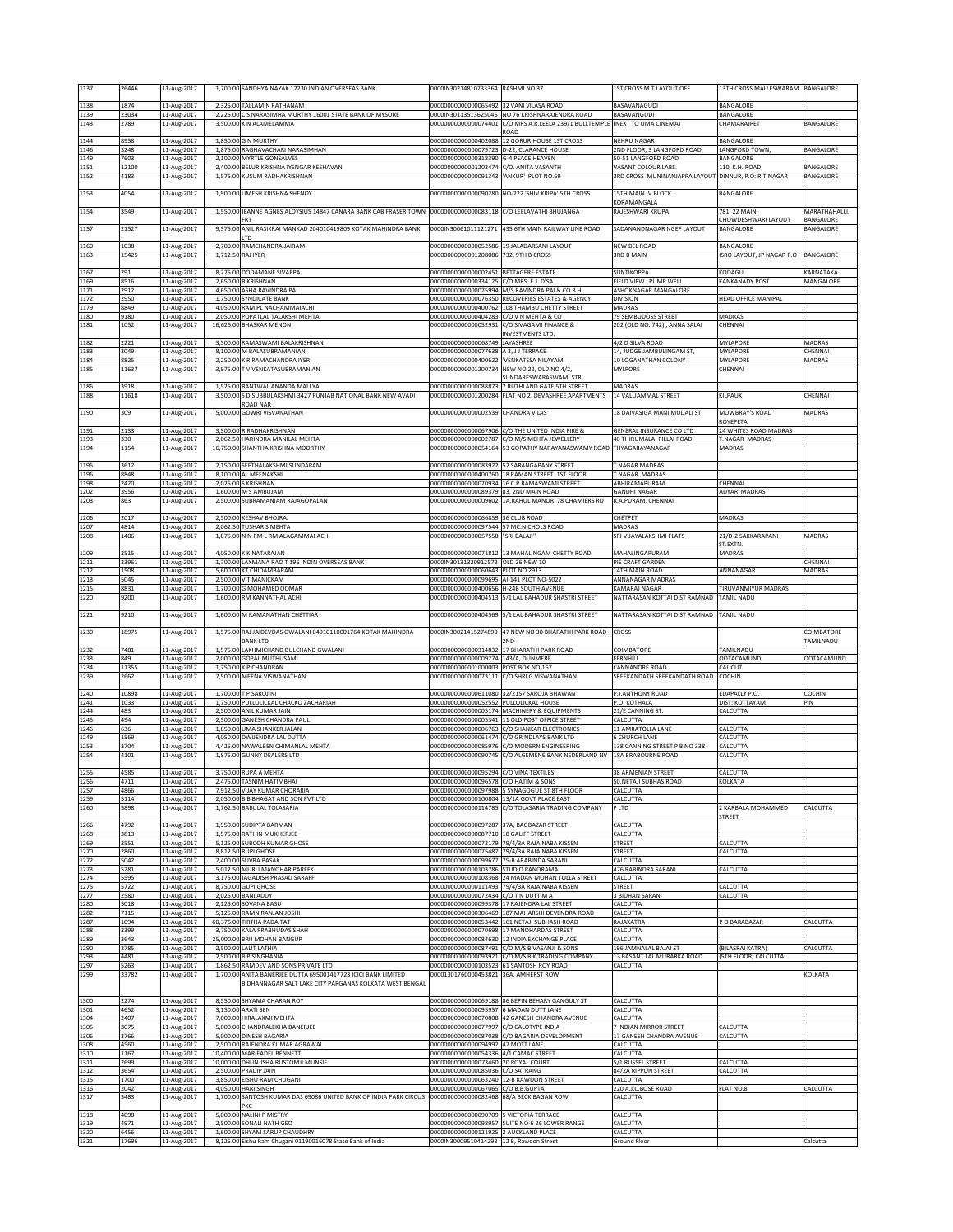| 1323         | 2490           | 11-Aug-2017                | 8,750.00 RAM KRISHNA BOSE                                                           |                                                                                           | 00000000000000071484 18/32A BALLYGUNGE PLACE EAST                                                | CALCUTTA                                                |                                           |                            |
|--------------|----------------|----------------------------|-------------------------------------------------------------------------------------|-------------------------------------------------------------------------------------------|--------------------------------------------------------------------------------------------------|---------------------------------------------------------|-------------------------------------------|----------------------------|
| 1325         | 3227           | 11-Aug-2017                | 2,500.00 PUSPA KOLAY                                                                |                                                                                           | 00000000000000079616 52/1 BALLYGUNGE CIRCULAR ROAD                                               | CALCUTTA                                                |                                           |                            |
| 1326         | 3308           | 11-Aug-2017                | 3,100.00 TARUNIMA DUTTA                                                             |                                                                                           | 000000000000000080618 FLAT NO.5-A TEMPLE TOWER                                                   | P-17A ASUTOSH CHOUDHURY                                 | CALCUTTA                                  |                            |
| 1327         | 4793           | 11-Aug-2017                | 1,700.00 AMARENDRA NATH BOSE                                                        |                                                                                           | 00000000000000097292 22/1 BALLYGUNGE CIRCULAR ROAD                                               | <b>NVENUE</b><br>CALCUTTA                               |                                           |                            |
| 1329         | 11987          | 11-Aug-2017                | 2.600.00 SANGEET JAIRATH                                                            | 00000000000001202932                                                                      | FLAT NO-1C                                                                                       | 52/4/1/BALLYGUNGE CIRCULAR                              | <b>KOLKATA</b>                            |                            |
|              |                |                            |                                                                                     |                                                                                           |                                                                                                  | ROAD                                                    |                                           |                            |
| 1331<br>1332 | 2305<br>2488   | 11-Aug-2017<br>11-Aug-2017 | 2,500.00 ARUN KUMAR MITRA<br>2.100.00 NITA SHAH                                     | 00000000000000069512 "ANNAPOORNA"                                                         | 00000000000000071467 C/O INDRAVADAN KANAIALAL                                                    | 23 SARAT BOSE ROAD<br>3B, LALA LAJPATRAI SARANI         | FLAT-4B<br>CALCUTTA                       | CALCUTTA                   |
| 1335         | 3790           | 11-Aug-2017                | 2,500.00 NAVRANG AGARWAL                                                            |                                                                                           | 00000000000000087519 15/C RAM MOHAN DUTTA ROAD                                                   | IST FLOOR CALCUTTA                                      |                                           |                            |
| 1336<br>1337 | 6197<br>6637   | 11-Aug-2017<br>11-Aug-2017 | 2,100.00 NIRMALA SHAH<br>2,587.50 SURINDER KOUR                                     |                                                                                           | 000000000000000118460 C/O INDRAVADAN KANAIALAL<br>00000000000000201277 C/O PUNJAB MOTOR TRADERS  | 3B, LALA LAJPATRAI SARANI<br>5A ASHUTOSH MUKHERJEE ROAD | CALCUTTA<br>CALCUTTA                      |                            |
| 1342         | 4158           | 11-Aug-2017                | 2,400.00 ANANTA KUMAR MITRA                                                         | 00000000000000091163 80 MANSATALA LANE                                                    |                                                                                                  | CALCUTTA                                                |                                           |                            |
| 1343         | 529            | 11-Aug-2017                | 2,500.00 BANI GHOSH                                                                 | 00000000000000005692 6 KALIGHAT ROAD                                                      |                                                                                                  | CALCUTTA                                                |                                           |                            |
| 1344<br>1345 | 572<br>4148    | 11-Aug-2017<br>11-Aug-2017 | 3,475.00 JAYA GHOSH<br>1,750.00 PRITI N GHELANI 610773 BANK OF INDIA BHOWANIPUR BAW | 00000000000000006120 6 KALIGHAT ROAD                                                      | 00000000000000091104 40B BAKUL BAGAN ROAD                                                        | CALCUTTA<br>CALCUTTA                                    |                                           |                            |
| 1350         | 532            | 11-Aug-2017                | 2,500.00 DEBDAS BANERJEE                                                            | 00000000000000005722 16/B HAZRA ROAD                                                      |                                                                                                  | CALCUTTA                                                |                                           |                            |
| 1353         | 4546           | 11-Aug-2017                | 1,925.00 SNEH LATA GOEL                                                             | 00000000000000094779 23 SOUTHERN AVENUE                                                   |                                                                                                  | <b>GROUND FLOOR</b>                                     | CALCUTTA                                  |                            |
| 1354<br>1355 | 5837<br>5899   | 11-Aug-2017<br>11-Aug-2017 | 2,025.00 GOPAL CHANDRA DUTTA<br>3,250.00 SUDHIR KUMAR MUKERJI                       | 00000000000000113383 C/O SUNITI GHOSH                                                     | 000000000000000114790 C/O DR ISHAN MUKHOPADHYAY                                                  | 113/4 HAZRA ROAD<br><b>60 LAKE AVENUE</b>               | <b>IST FLOOR</b><br>KOLKATA               | CALCUTTA                   |
| 1362         | 525            | 11-Aug-2017                | 2,100.00 SUBHADRA CHANDRAN                                                          | 000000000000000005637 390 KEYATALLA LANE                                                  |                                                                                                  | CALCUTTA                                                |                                           |                            |
| 1364         | 2593           | 11-Aug-2017                | 4,225.00 T P S LAKSHMI                                                              | 00000000000000072554 60 LAKE PLACE                                                        |                                                                                                  | CALCUTTA                                                |                                           |                            |
| 1365<br>1369 | 2744<br>4395   | 11-Aug-2017<br>11-Aug-2017 | 6,750.00 JAYASRI DUTTA<br>2,500.00 NAMITA SARKAR                                    | 00000000000000073928 18-D LAKE VIEW ROAD<br>00000000000000093206 52B HINDUSTAN PARK       |                                                                                                  | CALCUTTA<br>CALCUTTA                                    |                                           |                            |
| 1375         | 23822          | 11-Aug-2017                | 2,500.00 MR SHYAMAL ROY 23108 CANARA BANK                                           | 0000IN30125028194686 12 LAKE TERRACE                                                      |                                                                                                  | CALCUTTA                                                |                                           |                            |
| 1380<br>1383 | 4308<br>5811   | 11-Aug-2017<br>11-Aug-2017 | 1.850.00 HIMANSU BHUSAN DE<br>1,575.00 PRASANTA KUMAR MITRA                         | 00000000000000092595 46/2 CENTRAL ROAD<br>00000000000000112905 PRAFULLA BHAWAN            |                                                                                                  | CALCUTTA<br>I RUSSA ROAD SOUTH 2ND LANE                 | PO TOLLY GUNGE                            | CALCUTTA                   |
| 1384         | 6533           | 11-Aug-2017                | 1,600.00 AMALENDU BHATTACHERJEE                                                     | 00000000000000123024 91/48 TOLLYGUNJ ROAD                                                 |                                                                                                  | 1ST FLOOR                                               | CALCUTTA                                  |                            |
| 1386         | 19712          | 11-Aug-2017                | 2,875.00 SHANTI PADO BANERJEE 506 ALLAHABAD BANK                                    | 0000IN30036022436332 140 B T ROAD                                                         |                                                                                                  | VIKRANT SUPER MARKET                                    |                                           | CALCUTTA                   |
| 1387<br>1388 | 368<br>2443    | 11-Aug-2017<br>11-Aug-2017 | 1,500.00 BISESWAR PROSAD MOITRA<br>3,100.00 AJIT RANJAN GHOSH                       | 00000000000000071171 BLOCK- N FLAT NO.4                                                   | 000000000000000003047 33 JOYNARAYAN BANERJEE LANE                                                | BARANAGORE<br>I.G. HOUSING ESTATE                       | CALCUTTA<br>7 BELGACHIA ROAD              | CALCUTTA                   |
| 1391         | 2803           | 11-Aug-2017                | 2,500.00 NITIKA GHOSH                                                               | 00000000000000074610 C/O MR.S.K.GHOSH                                                     |                                                                                                  | 33-H C.N.ROY ROAD                                       | CALCUTTA                                  |                            |
| 1392<br>1393 | 77<br>2436     | 11-Aug-2017                | 3,575.00 PRAPHULLA KUMAR SEN<br>5,250.00 MOLINA DEBI                                | 00000000000000001010 8, MOORE AVENUE<br>0000000000000071067                               | "SRINIVAS"                                                                                       | NR VIVEKANAND STATUE<br>135-D, N.S.C.BOSE ROAD          | TOLLYGUNJ<br>FLAT, GROUND FLOOR           | KOLKATA<br>CALCUTTA        |
| 1394         | 4348           | 11-Aug-2017<br>11-Aug-2017 | 2,500.00 BASANA CHOUDHURY                                                           |                                                                                           | 00000000000000092908 3/42 R.K.CHATTERJEE ROAD                                                    | CALCUTTA                                                |                                           |                            |
| 1397         | 11243          | 11-Aug-2017                | 1,600.00 CHANDRA GANGULY                                                            | 00000000000000900217                                                                      | C/O MR A GANGULY 28-F RAHIM                                                                      | 2ND FLOOR                                               | NEAR JODHPUR PARK                         | CALCUTTA                   |
| 1398         | 23816          | 11-Aug-2017                | 7,500.00 DR MRS SWAPNA BHATTACHARYA C 2117 STATE BANK OF INDIA                      | 0000IN30125028017794                                                                      | OSTAGAR ROAD<br>40A KALI CHARAN GHOSH ROAD                                                       | O SINTHI                                                | MARKET<br>CALCUTTA                        |                            |
|              |                |                            |                                                                                     |                                                                                           |                                                                                                  |                                                         |                                           |                            |
| 1399         | 3774           | 11-Aug-2017                | 2,500.00 AJAY KUMAR RAY                                                             | 00000000000000087342 106 B BLOCK F                                                        |                                                                                                  | NEW ALIPORE                                             | CALCUTTA                                  |                            |
| 1400<br>1401 | 3888<br>4057   | 11-Aug-2017<br>11-Aug-2017 | 1,800.00 PRATUL CHANDRA LAHIRI<br>5,000.00 RAJ SINGH MAROTI                         | 00000000000000090316 C/O D R NAHATA                                                       | 00000000000000088465 108/C BLOCK F NEW ALIPORE                                                   | CALCUTTA<br>128B NEW ALIPORE 'G' BLOCK                  | CALCUTTA                                  |                            |
| 1402         | 130            | 11-Aug-2017                | 6,075.00 KALI KINKAR DAS                                                            | 00000000000000001521 P-38, C.I.T.ROAD                                                     |                                                                                                  | SCH.NO.VIM (S)                                          | <b>ALCUTTA</b>                            |                            |
| 1404<br>1406 | 5082<br>3432   | 11-Aug-2017<br>11-Aug-2017 | 2,025.00 CHAYA LATA DAS<br>1,575.00 SARASWATI CHAKRABARTI                           | 000000000000000100286 P-38, C I T ROAD,                                                   | 000000000000000081954 FLAT NO.L-4 SHIBSANKAR BLDG.                                               | SCH NO. VI M (SUP)<br>497 NARAYANTALA (WEST)            | KOLKATA<br>CALCUTTA                       |                            |
| 1410         | 302            | 11-Aug-2017                | 3,112.50 RAMSWARUP DEOTADIN TIWARI                                                  |                                                                                           | 00000000000000002503 CF 397 SALT LAKE CITY EXTN                                                  | CALCUTTA                                                |                                           |                            |
| 1411         | 653            | 11-Aug-2017                | 2.400.00<br>PANNA DEVI                                                              | 0000000000000006930                                                                       | C/O MR B N BHADURI                                                                               | BF-265 SECTOR-1 SALT LAKE                               | CALCUTTA                                  |                            |
| 1412<br>1414 | 878<br>3742    | 11-Aug-2017<br>11-Aug-2017 | 3,750.00 PRAKASH GANDHI<br>2,100.00 BELA DHAR                                       | 00000000000000009758 CF-305 SALT LAKE CITY<br>000000000000000086544 AE 166 SALT LAKE CITY |                                                                                                  | CALCUTTA<br>CALCUTTA                                    |                                           |                            |
| 1415         | 6555           | 11-Aug-2017                | 2.650.00 SURESH CHANDRA RAY                                                         | 00000000000000200209 DA-44, SECTOR-I                                                      |                                                                                                  | SALT LAKE CITY                                          | CALCUTTA                                  |                            |
| 1421         | 3910           | 11-Aug-2017                | 2.025.00 MANJU LALL                                                                 |                                                                                           | 00000000000000088803 23 ESPLANADE MANSIONS                                                       | CALCUTTA                                                |                                           |                            |
| 1426<br>1427 | 2715<br>4301   | 11-Aug-2017<br>11-Aug-2017 | 1,775.00 SAM NARIMAN MEDORA<br>2,575.00 PESTON PADAMJI GINWALA                      | 00000000000000092547 9 MIDDLETON ROW                                                      | 00000000000000073614 C/O TATA IRON & STEEL CO LTD                                                | 43 CHOWRINGHEE ROAD<br>CALCUTTA                         | CALCUTTA                                  |                            |
| 1433         | 912            | 11-Aug-2017                | 6,925.00 KARSANDAS MEGHJI CHAVDA                                                    | 00000000000000050099 GOLF GREEN PHASE V                                                   |                                                                                                  | BLDG.NO.3 FLAT NO.3                                     | W2C(R)1-3/3 FOURTH STREET CALCUTTA        |                            |
| 1434         | 413            | 11-Aug-2017                | 2,500.00 SANTOSH SHARMA                                                             |                                                                                           | 00000000000000004500 9 HARDUTT ROY CHAMARIA ROAD                                                 | 3RD FLOOR, FLAT NO-304                                  | HOWRAH                                    |                            |
| 1435         | 3418           | 11-Aug-2017                | 8,050.00 BALKRISHNA JALAN                                                           |                                                                                           | 00000000000000081856 2/2 SALKIA SCHOOL ROAD                                                      | <b>HOWRAH</b>                                           |                                           |                            |
| 1436         | 4707           | 11-Aug-2017                | 1,600.00 ANANTO KUMAR CHATTERJEE                                                    | 00000000000000096489 41/1 MAKARDA ROAD                                                    |                                                                                                  | <b>HOWRAH</b>                                           |                                           |                            |
| 1437<br>1439 | 6391<br>12019  | 11-Aug-2017<br>11-Aug-2017 | 7,950.00 VEER BALA DEVI<br>2,500.00 ASIT KUNDU                                      | 000000000000000120759 20 ROSE MARY LANE<br>000000000000001203062 30, MAHNATH POREL        |                                                                                                  | <b>HOWRAH</b><br>PO-SALKIA                              | HOWRAH                                    | <b>WEST BENGAL</b>         |
|              |                |                            |                                                                                     |                                                                                           |                                                                                                  |                                                         |                                           |                            |
| 1441         | 2689           | 11-Aug-2017                | 2,700.00 HARERAM KUNDU                                                              | 00000000000000073366 DHARMARAJ TALA ROAD                                                  |                                                                                                  | NARUA, BOSE PARA                                        | P.O: CHANDANNAGAR                         | HOOGHLY (W.B)              |
| 1442         | 3138           | 11-Aug-2017                | 2,400.00 SANKARI CHANDRA                                                            | 00000000000000078575 JADU GHOSE LANE BORO                                                 |                                                                                                  | P O CHANDAN NAGAR PIN                                   | WEST BENGAL                               |                            |
| 1443<br>1445 | 4304<br>4498   | 11-Aug-2017<br>11-Aug-2017 | 5.550.00 SOM NATH PAUL<br>2,925.00 KRISHNA LAL SEN                                  | 00000000000000092577 BARASAT DEYPARA<br>00000000000000094061                              | 10/1 DR K K GHOSE ROAD                                                                           | PO CHANDAN NAGAR<br>O BHADRAKALI                        | DIST-HOOGLY (W.B.)<br><b>JIST.HOOGHLY</b> | <b>WEST BENGAL</b>         |
| 1449         | 7391           | 11-Aug-2017                | 1,750.00 BIDYUT KUMAR CHAUDRI                                                       | 00000000000000312964 "CHAUDHURI BATI"                                                     |                                                                                                  | P.O: BAKSHA                                             | DIST: HOOGHLY                             | <b>WEST BENGAL</b>         |
| 1455         | 1750           | 11-Aug-2017                | 8.950.00 MAHESH KUMAR AGARWAL                                                       | 00000000000000064023                                                                      | C/O LAXMI STORES MAHATMA                                                                         | (OLD MARKET)                                            | GANGTOK                                   | <b>SIKKIM</b>              |
| 1457         | 3482           | 11-Aug-2017                | 2,300.00 KISHORI MOHAN MOHANTY                                                      | 00000000000000082451                                                                      | <b>GANDHI MARG</b><br><b>62 CUTTACK ROAD</b>                                                     | BHUBANESWAR                                             |                                           |                            |
| 1458         | 32654          | 11-Aug-2017                | 2,500.00 DEVAKI NANDAN TRIPATHY 11083566885 STATE BANK OF INDIA                     | 00001204720009665538 MALIPADA                                                             |                                                                                                  | AT/PO- BHAWANIPATNA                                     | DIST-KALAHANDI                            | BHAWANIPATNA               |
| 1459         | 373            | 11-Aug-2017                | 2,500.00 MADANLAL BAFNA                                                             | 00000000000000004051                                                                      | C/O SHARE DEPARTMENT                                                                             | THE GAUHATI STOCK EXCHANGE LTD SARAF BUILDING ANNEXE    |                                           | A T ROAD                   |
|              |                |                            |                                                                                     |                                                                                           |                                                                                                  |                                                         |                                           | <b>GAUHATI</b>             |
| 1460         | 6071           | 11-Aug-2017                | 3,175.00 GITA DEVI CHOWKHANI                                                        |                                                                                           | 00000000000000116679 C/O RAMLALL ONKARMALL & CO                                                  | H S ROAD P O DIBRUGARH                                  | ASSAM                                     |                            |
| 1463<br>1464 | 2236<br>6599   | 11-Aug-2017<br>11-Aug-2017 | 3,775.00 RENUKA CHATTERJEE<br>1,600.00 HASINA KHATOON                               | 00000000000000068938 WEST OF PARK<br>00000000000000200815 C/O S.RAZI HAIDER               |                                                                                                  | P.O: KADAMKUAN<br>ROAD NO.8                             | PATNA<br>RAJENDRA NAGAR                   | PATNA                      |
| 1466         | 2897           | 11-Aug-2017                | 2,500.00 NATARAJAN RAVISHANKER                                                      | 0000000000000075863                                                                       | ASSTT CONTROLLER OF ACCOUNTS                                                                     | THE TATA IRON & STEEL CO LTD                            | <b>JAMSHEDPUR</b>                         |                            |
| 1467<br>1468 | 181<br>4617    | 11-Aug-2017                | 2,050.00 SUJIT GHOSE MAJUMDER<br>2,500.00 ANAND KUMAR AGARWAL                       | 00000000000000001848 F-11,LILAC<br>00000000000000095692 C/O SHANTI STEEL                  |                                                                                                  | ASHIANA GARDENS<br>MUNSHI MOHALLA                       | <b>ONARI</b><br>.O. MANGO                 | JAMSHEDPUR<br>JAMSHEDPUR   |
| 1469         | 2061           | 11-Aug-2017<br>11-Aug-2017 | 2.800.00 AMARJIT WADHWA                                                             | 00000000000000067200 C/O AJINDER SINGH                                                    |                                                                                                  | <b>LAKE AVENUE</b>                                      | KANKE ROAD HOUSE NO.36                    | RANCHI                     |
|              |                |                            |                                                                                     |                                                                                           |                                                                                                  |                                                         |                                           |                            |
| 1470<br>1471 | 5319           | 11-Aug-2017<br>11-Aug-2017 | 5,125.00 SATYA NARAIN MAHASETH<br>250.00 K VISWANATHAN                              | 00000000000000104401<br>00000000000000000019 6 CHOWRINGHEE ROAD                           | AT BAKARGANJ                                                                                     | P O LAHERIASARAI<br>CALCUTTA 13                         | DIST DARBHANGA                            | DARBHANGA                  |
| 1472         | $\overline{7}$ | 11-Aug-2017                | 1,225.00 SURESH CHANDRA ROY                                                         | 00000000000000000211 B11/114 LAKE ROAD                                                    |                                                                                                  | P O KALYANI DT NADIA                                    |                                           |                            |
| 1473<br>1474 | q<br>13        | 11-Aug-2017                | 562.50 CHADHA SOSHIL<br>250.00 PRAN KRISHANA MUKHERJEE                              |                                                                                           | 00000000000000000223 337A KHURBARA MOHALLA<br>00000000000000000234 200/V SHYAMA PRASAD MUKHERJEE | <b>DEHRA DUN</b><br>ROAD                                | <b>UP</b><br>CALCUTTA 26                  |                            |
|              |                | 11-Aug-2017                |                                                                                     |                                                                                           |                                                                                                  |                                                         |                                           |                            |
| 1475         | 14             | 11-Aug-2017                | 700.00 TARACHAND MALHOTRA                                                           |                                                                                           | 00000000000000000245 VICTORY BAR AND RESTAURENT                                                  | <b>COURT ROAD</b><br>PUNJAB MOTOR STORE                 | <b>SAHARANPUR U P</b>                     |                            |
| 1476<br>1478 | 15<br>30       | 11-Aug-2017<br>11-Aug-2017 | 700.00 KARTAR SINGH<br>700.00 JUHARMAL BHABUTMAL KHICHA                             | 00000000000000000246 PARTNER<br>00000000000000000331                                      | C/O JUHARMAL MOTILAL                                                                             | 299 KALBADEVI ROAD                                      | DARESI NO 3<br>BOMBAY <sub>2</sub>        | AGRA                       |
| 1479         | 34             | 11-Aug-2017                | 375.00 K S CHOUDHARI                                                                | 00000000000000000375 B-36, 1ST FLOOR                                                      |                                                                                                  | DEFENCE COLONY                                          | NEW DELHI 110 024                         |                            |
| 1481<br>1482 | 41<br>43       | 11-Aug-2017<br>11-Aug-2017 | 1,050.00 INDAR PARKASH<br>600.00 PRITHVIRAJ BHASIN                                  | 00000000000000000440 NO 1277 SECTOR 15                                                    | 00000000000000000459 SUP THE PUNJAB NATIONAL                                                     | FARIDABAD<br><b>BANK LTD</b>                            | THE MALL PATIALA                          |                            |
| 1483         | 44             | 11-Aug-2017                | 25.00 RAJENDRA KISHORE BAIJAL                                                       | 00000000000000000490 1 CENTRAL LANE                                                       |                                                                                                  | <b>BABAR RD</b>                                         | NEW DELHI                                 |                            |
| 1484         | 49             | 11-Aug-2017                | 1,012.50 N SENAPATI                                                                 | 00000000000000000560 BHUBANESWAR 2                                                        |                                                                                                  | ORISSA                                                  |                                           |                            |
| 1485<br>1486 | 51<br>53       | 11-Aug-2017<br>11-Aug-2017 | 250.00 SHANTI RAMESH PAI<br>1,087.50 HARNAM SINGH AZAD                              | 00000000000000000575 CHITRAKALA MANSIONS                                                  | 00000000000000000612 337 A KHURBARA MOHALLA                                                      | MANIPAL<br>DEHRADUN                                     | KANARA<br>J P                             |                            |
| 1490         | 63             | 11-Aug-2017                | 525.00 K B RAI                                                                      | 000000000000000000729 9 NEHRU CURZON ROAD                                                 |                                                                                                  | <b>DEHRA DUN</b>                                        |                                           |                            |
| 1491<br>1492 | 65<br>71       | 11-Aug-2017<br>11-Aug-2017 | 875.00 MOTI LOKUMAL JHANGIANI<br>825.00 BAL KRISHAN                                 | 00000000000000000750 15 COLLIN LANE<br>00000000000000000853 IA/12C D D A FLATS            |                                                                                                  | CALCUTTA 16<br>PHASE I ASHOK VIHAR                      | DELHI 52                                  |                            |
| 1493         | 73             | 11-Aug-2017                | 325.00 AMAR KRISHNA PODDER                                                          |                                                                                           | 00000000000000000916 78 RAJA BASANTA ROY ROAD                                                    | CALCUTTA 29                                             |                                           |                            |
| 1494         | 79             | 11-Aug-2017                | 675.00 NRIPENDRA NATH BAGCH                                                         | 00000000000000001038 167 JODHPUR PARK                                                     |                                                                                                  | CALCUTTA 31                                             |                                           |                            |
| 1495<br>1496 | 81<br>83       | 11-Aug-2017<br>11-Aug-2017 | 250.00 MADHUKANTA T GANDHI<br>125.00 SITA BHAGAT                                    | 00000000000000001069 HARI BHAVAN<br>000000000000000001091 3/1 LOUDON STREET               |                                                                                                  | 64 PEDDAR ROAD<br>CALCUTTA 16                           | BOMBAY 26                                 |                            |
| 1497         | 88             | 11-Aug-2017                | 475.00 ARVIND VENKATESH HEBLE                                                       | 00000000000000001172 C/O RATNAKAR PRASAD                                                  |                                                                                                  | 3360 GOUDHALI GALI BELGAUM                              | BOMBAY                                    |                            |
| 1499         | 92             | 11-Aug-2017                | 125.00 SADHU RAM DINODIA                                                            | 000000000000000001256 C37 CANNAUGHT PLACE                                                 |                                                                                                  | NEW DELHI                                               |                                           |                            |
| 1500<br>1501 | 93<br>96       | 11-Aug-2017<br>11-Aug-2017 | 125.00 PADMA DINODIA<br>900.00 SURATH CHANDRA ROY                                   | 00000000000000001257                                                                      | C/O S R DINODIA<br>00000000000000001273 56 CHOWRINGHEE RD IST FLOOR                              | C37 CANNAUGHT PLACE<br>CALCUTTA                         | <b>VEW DELHI</b>                          |                            |
| 1502         | 97             | 11-Aug-2017                | 975.00 VIDYA PRAKASH SARNA                                                          | 00000000000000001274 148 JOR BAGH                                                         |                                                                                                  | NEW DELHI 3                                             |                                           |                            |
| 1504<br>1505 | 100<br>102     | 11-Aug-2017<br>11-Aug-2017 | 1,050.00 HAZARI LAL AGARWALA<br>200.00 JUGAL KISHORE AGGARWAL                       | 00000000000000001295 P O CHANDERNAGORE<br>000000000000000001304 8 BANK COLONY             |                                                                                                  | DIST HOOGHLY<br>MODEL HOUSE                             | <b>ALANDHAR</b>                           |                            |
| 1507         | 108            | 11-Aug-2017                | 700.00 HIRA LAL ARORA                                                               | 00000000000000001349 8/14 W E A                                                           |                                                                                                  | KAROL BAGH                                              | NEW DELHI                                 |                            |
| 1508         | 110            | 11-Aug-2017                | 350.00 ROSHAN LAL ARORA                                                             |                                                                                           | 000000000000000001351 C/O M/S R L HIRA EMBROIDERY MILLS                                          | BARA HINDU RAO ALHAZ BLDG                               | O BOX 1604                                | DELHI                      |
| 1509         | 112            | 11-Aug-2017                | 575.00 JANAK AWASTI                                                                 | 00000000000000001358 C/O DR PANNALAL                                                      |                                                                                                  | 4841 SADAR BAZAR                                        | DELHI 6                                   |                            |
| 1510         | 114            | 11-Aug-2017                | 225.00 GULAMALI MOHMED BABVANI                                                      | 00000000000000001359 30/32 TANTANPURA ST                                                  |                                                                                                  | II FL ROOM NO 8                                         | BOMBAY 9                                  |                            |
| 1511<br>1513 | 119<br>125     | 11-Aug-2017<br>11-Aug-2017 | 700.00 SUDARSHAN BAJAJ<br>900.00 SATHANALA BHULOKAMU DWARAKA                        | 00000000000000001380 G S BHAWAN<br>00000000000000001454 DWARAKA                           |                                                                                                  | 4 OLD JAIL ROAD<br>26 PALACE LOWER ORCHARDS             | AMRITSAR<br>BANGALORE 3                   |                            |
| 1514         | 131            | 11-Aug-2017                | 750.00 NANI GOPAL DAS                                                               |                                                                                           | 00000000000000001523 188A/238 PRINCE ANWAR SHAH RD                                               | CALCUTTA 45                                             |                                           |                            |
| 1515         | 136            | 11-Aug-2017                | 12.50 SITA DEVI                                                                     | 00000000000000001568 C/O DR A K SHARMA                                                    |                                                                                                  | M O 9/C GOVT DISPENSARY                                 | PURANI BASTI GANGARI<br>BAZAR             | <b>JAIPUR</b><br>RAJASTHAN |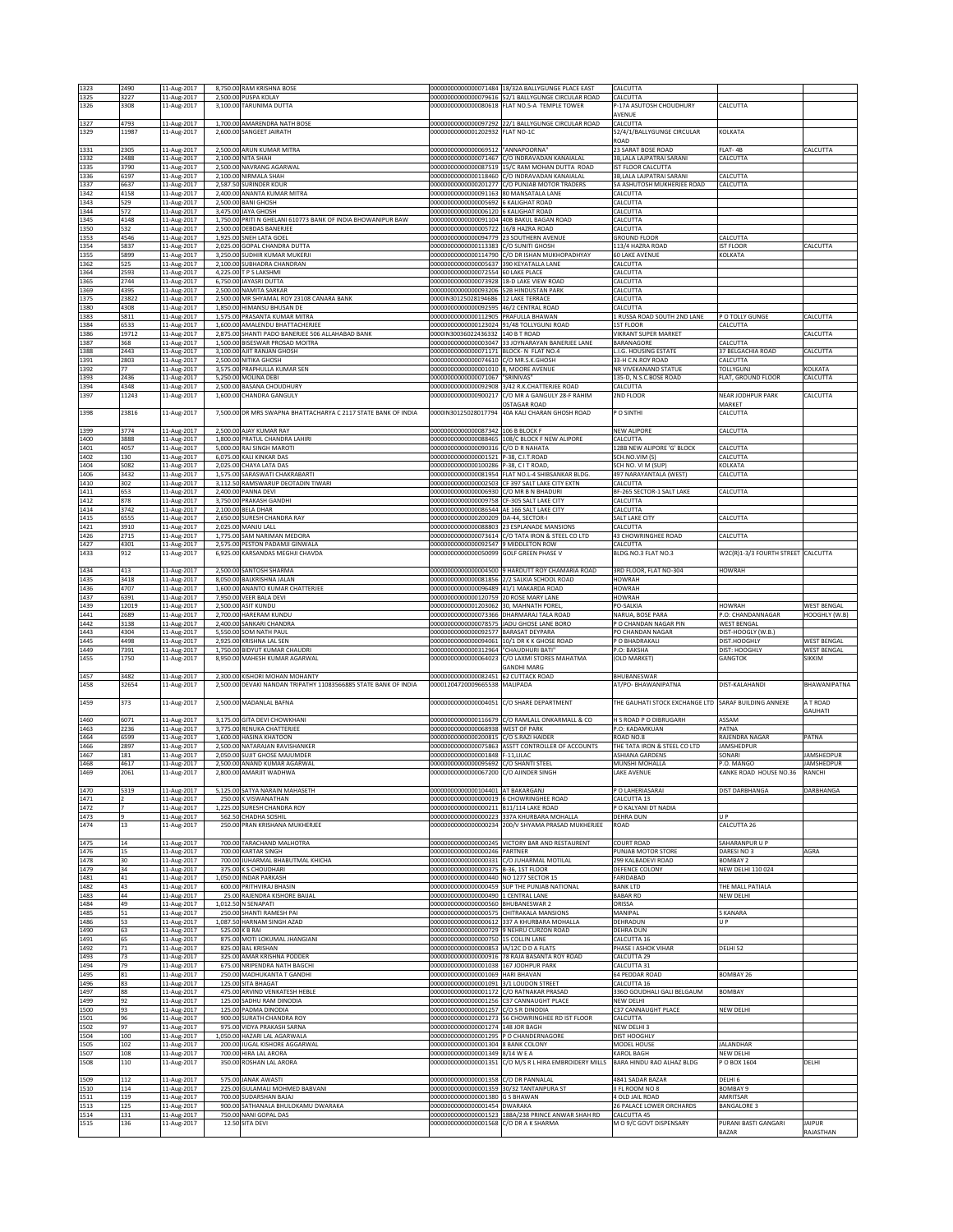| 1516         | 141          | 11-Aug-2017                |       | 150.00 C P HARBHAGWANDAS                                                | 00000000000000001605                                                            | PARTNER HARBHAGWANDAS<br>PARSRAM AND CO                                                             | 15 MAMULPET                                    | BANGALORE 2                                | MYSORE                          |
|--------------|--------------|----------------------------|-------|-------------------------------------------------------------------------|---------------------------------------------------------------------------------|-----------------------------------------------------------------------------------------------------|------------------------------------------------|--------------------------------------------|---------------------------------|
| 1518         | 144          | 11-Aug-2017                |       | 250.00 AIMAI JAMSHED ITALIA                                             | 000000000000000001625 ANAND BHAVAN                                              |                                                                                                     | 223 B MARREDPALLI                              | SECUNDERABAD                               | <b>ANDHRA PRADESH</b>           |
| 1519         | 150          | 11-Aug-2017                |       | 900.00 RANDHIR SINGH JAMWAL                                             | 000000000000000001673 MAGHARMULL BAGH                                           |                                                                                                     | SRINAGAR J & K                                 |                                            |                                 |
| 1520<br>1521 | 152<br>154   | 11-Aug-2017<br>11-Aug-2017 |       | 1,225.00 MAHADEO LALL KAJARIA<br>275.00 LAJPATRAI KAKKAR                | 00000000000000001690 22 BONFIELDS LANE<br>00000000000000001692 C/O ALLIED TYRES |                                                                                                     | CALCUTTA<br>3967 ROSHANARA ROAD                | DELHL7                                     |                                 |
| 1523<br>1524 | 158<br>159   | 11-Aug-2017<br>11-Aug-2017 |       | 975.00 RAJ KANTA<br>1,050.00 CHUNILAL KAPUR                             | 00000000000000001703 36A NIZAMUDIN EAST<br>000000000000000001722 LAJ BHAWAN     |                                                                                                     | NEW DELHI<br>BAGH JALLIANWALA                  | AMRITSAR                                   | PUNJAB                          |
| 1525         | 160          | 11-Aug-2017                |       | 700.00 RAMPRAKASH KAPUR                                                 | 00000000000000001731 SUITE NO 3                                                 |                                                                                                     | 7B CONGRESS EXHIBITION ROAD                    | P O PARKCIRCUS                             | CALCUTTA 17                     |
| 1527<br>1528 | 162<br>163   | 11-Aug-2017<br>11-Aug-2017 |       | 700.00 SHANKARLAL KEDIA<br>250.00 MADANLAL KHANNA                       | 00000000000000001766 HOMEOPATHIC                                                | 00000000000000001748 NO 2 SURTI BAGAN STREET                                                        | CALCUTTA 7<br><b>HALL BAZAR</b>                | MRITSAR                                    |                                 |
| 1529<br>1530 | 168<br>175   | 11-Aug-2017<br>11-Aug-2017 |       | 900.00 AUTAR KRISHEN KHOSLA<br>62.50 MRS RAJ MADAN                      | 00000000000000001791                                                            | C/O MR B K KHOSLA<br>00000000000000001832 DR GR MADAN B SC B D S                                    | 3/32 PUNJAB AGRICULTURAL<br>KOTWALI RD         | <b>JNIVERSITY CAMPUS</b><br>BAREILLY       | <b>UDHIANA</b><br>UTTAR PRADESH |
| 1531         | 178          | 11-Aug-2017                |       | 375.00 TATTAMANGALAM KRISHNAMAHADEVAN                                   |                                                                                 | 00000000000000001839 26 FOURTH CROSS STREET                                                         | MAHADEVAN MANDAVALLI PAKKAM                    | <b>MADRAS 28</b>                           |                                 |
| 1532         | 180          | 11-Aug-2017                |       | 350.00 BUTA RAM MAINI                                                   |                                                                                 | 00000000000000001847 HOUSE NO 3422 GALI NO 1                                                        | REHGARPURA KAROL BAGH                          | NEW DELHI                                  |                                 |
| 1533<br>1534 | 192<br>193   | 11-Aug-2017<br>11-Aug-2017 |       | 1,050.00 USHA MEHRA<br>375.00 KESHRI CHAND DUGAR                        | 00000000000000001893 23 CURZON RD<br>00000000000000001902 7/1 DEODAR STREET     |                                                                                                     | NEW DELHI<br>CALCUTTA 19                       |                                            |                                 |
| 1535<br>1536 | 198<br>199   | 11-Aug-2017<br>11-Aug-2017 |       | 575.00 PRATAPCHANDRA GARGH<br>1,325.00 MOHIT MOHAN GHOSH                | 00000000000000001941 GARGHS BLDG                                                | 000000000000000001951 55 CHAKRABERIA ROAD NORTH                                                     | <b>HING KI MANDI</b><br>CALCUTTA 20            | AGRA                                       |                                 |
| 1538         | 209          | 11-Aug-2017                |       | 475.00 SHIRLEY MEYERS                                                   |                                                                                 | 00000000000000002029 KUVAR HOUSE GROUND FLOOR                                                       | 112 LOWER COLABA ROAD COLABA                   | <b>BOMBAY 5</b>                            |                                 |
| 1539         | 211          | 11-Aug-2017                |       | 250.00 NARGIS KHURSETJI MISTRY                                          | 00000000000000002038 10 WELLESLEY SQUARE                                        |                                                                                                     | AMOLIA MANSION                                 | <b>CALCUTTA 16</b>                         |                                 |
| 1540<br>1541 | 213<br>217   | 11-Aug-2017<br>11-Aug-2017 |       | 1,212.50 ANANTA MOHON MUKERJEE<br>987.50 LAL MOHAN MUKERJEE             | 00000000000000002050<br>00000000000000002052                                    | <b>18 GALLIF STREET</b><br><b>18 GALIFF STREET</b>                                                  | CALCUTTA 4<br>CAL <sub>4</sub>                 |                                            |                                 |
| 1542<br>1543 | 218<br>223   | 11-Aug-2017<br>11-Aug-2017 |       | 1,425.00 LILA BATI MUKHERJI<br>1,200.00 MOHINDER NATH                   |                                                                                 | 00000000000000002054 21 KALI PR CHAKRABURTTY ST<br>00000000000000002084 17B GANGA RAM HOSPITAL MARG | CALCUTTA 3<br>NEW DELHI 60                     |                                            |                                 |
| 1544<br>1545 | 230<br>236   | 11-Aug-2017<br>11-Aug-2017 |       | 150.00 SAT PAUL<br>225.00 SEWA DEVI PURI                                | 00000000000000002182 B/16 MAHARANI BAGH                                         | 00000000000000002149 569 SHARDA NAND MARKET                                                         | <b>AHORI GATE</b><br><b>NEW DELHI 14</b>       | DELHI                                      |                                 |
| 1546         | 240          | 11-Aug-2017                |       | 162.50 SOHANLALL RAJGARHIA                                              | 00000000000000002193 RAJGARHIA MANSION                                          |                                                                                                     | 11/1A SAROJINI NAIDU SARANI                    | CALCUTTA 700 017                           |                                 |
| 1547<br>1548 | 242<br>248   | 11-Aug-2017<br>11-Aug-2017 |       | 100.00 BARUN KUMAR CHATTERJEE<br>475.00 A KRISHAN                       | 0000000000000002214                                                             | 00000000000000002199 8OA JATINDRA MOHON AVENUE<br>FLAT 42 ZENIA ABAD                                | CALCUTTA 5<br>LITTLE GIBBS ROAD                | MALABAR HILL                               | <b>BOMBAY 6</b>                 |
| 1549<br>1550 | 251<br>255   | 11-Aug-2017<br>11-Aug-2017 |       | 700.00 GOVINDAPPA TIPPANNA KSHATRIYA<br>75.00 DEV INDAR LALL            | 00000000000000002225                                                            | C/O M/S TIPPANNA KSHATRIYA<br>00000000000000002246 H19 GREEN PARK EXTENSION                         | <b>BHUS PET</b><br>NEW DELHI 16                | HUBLI                                      | MYSORE                          |
| 1551<br>1552 | 260<br>262   | 11-Aug-2017<br>11-Aug-2017 |       | 125.00 EDITH SALDANHA<br>450.00 KASHI PRASAD SARAF                      | 00000000000000002282 COURT ROYAL<br>00000000000000002298 44 BOURTOLLA STREET    |                                                                                                     | CHRIST CHURCH ROAD<br>CALCUTTA 7               | BYCULLA                                    | <b>BOMBAY</b>                   |
| 1553         | 263          | 11-Aug-2017                |       | 700.00 MAHABIR PRASAD SARAOGI                                           | 00000000000000002299                                                            | P 25 KALAKAR STREET                                                                                 | CALCUTTA                                       |                                            |                                 |
| 1557<br>1558 | 269<br>271   | 11-Aug-2017<br>11-Aug-2017 |       | 125.00 INDER DEV SAWHNEY<br>525.00 JAWAND LAL SEHGAL                    | 00000000000000002311 A15 DEFENCE COLONY                                         | 00000000000000002318 9/21 SOUTH PATEL NAGAR                                                         | NEW DELHI 3<br>NEW DELHI                       |                                            |                                 |
| 1559<br>1560 | 272<br>274   | 11-Aug-2017<br>11-Aug-2017 |       | 700.00 MIRA SEN<br>625.00 MITTER SEN                                    | 00000000000000002324 16 PALM AVENUE                                             | 00000000000000002325 C/O M/S ASA RAM MITTER SEN                                                     | CALCUTTA 19<br>S S RLY                         | SHAMLI                                     | UTTAR PRADESH                   |
| 1561<br>1562 | 281<br>282   | 11-Aug-2017<br>11-Aug-2017 |       | 250.00 P CHANDU SHETTY<br>250.00 RAMDAS PANDURANG SHIRALI               | 00000000000000002402 P O VITTAL S K<br>00000000000000002403 1/25 KESHAV BHUVAN  |                                                                                                     | ADY JAMSHEDJI ROAD MAHIM                       | BOMBAY 10                                  |                                 |
| 1563         | 283          | 11-Aug-2017                |       | 875.00 CHANDRA BAHADUR SINGH                                            | 00000000000000002420 STUD FARM<br>0000000000000002423                           |                                                                                                     | O NEHRU GRAM                                   | DEHRA DUN                                  | U P                             |
| 1564<br>1566 | 285<br>292   | 11-Aug-2017<br>11-Aug-2017 |       | 125.00 GIRDHARI SINGH<br>375.00 HANS RAJ SOOD                           | 00000000000000002453 C/O J K SOOD                                               | VILLAGE BADRAULA                                                                                    | C/O POSTMASTER TIGAON<br>1124/13, URBAN ESTATE | DIST GURGAON<br>KARNAL HARYANA             |                                 |
| 1567<br>1568 | 297<br>299   | 11-Aug-2017<br>11-Aug-2017 |       | 525.00 H L SURI<br>337.50 S L SYALL                                     | 00000000000000002473 QR NO A 52<br>00000000000000002478 NO 1 RAJINDER PARK      |                                                                                                     | JANGPURA B<br>PUSSA RD                         | NEW DELHI<br>NEW DELHI                     |                                 |
| 1569<br>1570 | 304<br>308   | 11-Aug-2017<br>11-Aug-2017 |       | 125.00 NARENDRAKUMAR MOHANLAL TOLIA<br>262.50 JANAK VATI                | 00000000000000002505<br>00000000000000002527                                    | 3 LAXMI COLONY<br>HOUSE NO 3161/10                                                                  | <b>TNAGAR</b><br>KUCHA MURLIWALA               | MADRAS 17<br>KATRA DULO                    | AMRITSAR                        |
| 1571         | 312          | 11-Aug-2017                |       | 75.00 BANWARI LAL                                                       | 00000000000000002562                                                            | C/O M/S GULZARI MALL                                                                                | AND SONS                                       | TIMBER MERCHANTS PAHAR                     | <b>NEW DELHI</b>                |
| 1572         | 314          | 11-Aug-2017                |       | 62.50 AGARWALA SHREENARAYAN                                             | 00000000000000002572 22 BRABOURNE ROAD                                          |                                                                                                     | CALCUTTA 1                                     | GANJ                                       |                                 |
| 1574<br>1576 | 325<br>328   | 11-Aug-2017<br>11-Aug-2017 |       | 200.00 BHAGWATI DEVI<br>225.00 HERBERT EDWARD BROOKS                    | 00000000000000002742 KANORIA HOUSE<br>00000000000000002755 C/O MR R LEWIS       |                                                                                                     | 79 VIVEKANAND ROAD<br><b>8 PARK LANE</b>       | CALCUTTA 6<br>CALCUTTA 16                  |                                 |
| 1578<br>1579 | 334<br>342   | 11-Aug-2017<br>11-Aug-2017 |       | 1,175.00 PADMA BAKHSHIRAM MEHRA<br>62.50 MANAK DEVI BENGANI             | 00000000000000002870 62 WOODHOUSE ROAD<br>00000000000000002894                  | C/O SRI JASKARANJI BENGANI                                                                          | BLOCK NO 4 COLABA<br>NO 1/4B K C ROAD          | BOMBAY 5<br>CALCUTTA <sub>2</sub>          |                                 |
| 1580         | 349          | 11-Aug-2017                |       | 100.00 LAL GOPAL DUTTA                                                  | 00000000000000002941                                                            | 86 SITA RAM GHOSE STREET                                                                            | CALCUTTA 9                                     |                                            |                                 |
| 1582<br>1583 | 353<br>355   | 11-Aug-2017<br>11-Aug-2017 |       | 62.50 BALASHANKER P SHUKLA<br>375.00 VINEY MEHTA                        |                                                                                 | 00000000000000002959 41 AMBIKA NAGAR CO OP HOUSING<br>00000000000000002972 C/O MADAN MOHAN RODE     | SOCIETY<br>21B BAZAR MARG                      | <b>BAPU NAGAR</b><br>NEW DELHI 60          | AHMEDABAD                       |
| 1585<br>1586 | 363<br>366   | 11-Aug-2017<br>11-Aug-2017 |       | 375.00 R R AHUJA<br>787.50 JYOTIRMOYEE CHAUDRI                          | 00000000000000003041 C/O S C CHAUDRI                                            | 00000000000000003013 2286 ARYA SAMAJ ROAD                                                           | <b>CAROL BAGH</b><br><b>MATHEW ROAD</b>        | NEW DELHI 5<br>BOMBAY 400 004              |                                 |
| 1587<br>1589 | 367<br>407   | 11-Aug-2017<br>11-Aug-2017 |       | 12.50 KALA T SANGHVI<br>625.00 RITU CHANDRA                             | 00000000000000003044 21 FIRDAUS 5TH FLOOR<br>00000000000000004463 D-96          |                                                                                                     | 56 MARINE DRIVE<br>SECTOR - 36                 | BOMBAY 400 020<br>NOIDA                    |                                 |
| 1590<br>1591 | 467<br>497   | 11-Aug-2017<br>11-Aug-2017 |       | 750.00 TRILOK SINGH<br>200.00 LAJWANTI JOLLY                            | 00000000000000005067<br>00000000000000005357                                    | 111A/18 ASHOK NAGAR G T ROAD<br>106-D RACE COURSE                                                   | KANPUR-12<br>NR RITA ICE CREAM                 | DEHRADUN                                   |                                 |
| 1592         | 519          | 11-Aug-2017                |       | 50.00 VIJAY OBEROI                                                      |                                                                                 | 00000000000000005574 HQ-1 CORPS C/O 56 APO                                                          |                                                | HIMACHAL PRADESH                           |                                 |
| 1593<br>1595 | 524<br>558   | 11-Aug-2017<br>11-Aug-2017 |       | 100.00 RAJAT JOSEPH<br>700.00 SARABJIT SINGH BAJAJ                      | 00000000000000005608 RETREAT COTTAGE<br>00000000000000005970 92-C THE MALL      |                                                                                                     | SUBATHU DISTT. SOLAN<br>MRITSAR                |                                            |                                 |
| 1596<br>1597 | 616<br>641   | 11-Aug-2017<br>11-Aug-2017 |       | 50.00 ANIL KUMAR DAS<br>187.50 GADHALE ANAND                            | 00000000000000006793                                                            | 00000000000000006624 290/2 PRINCE ANWARSHA ROAD<br>43/262 SANKAL BAGH                               | CALCUTTA-33<br>NARSINGA RAO PETA               | KURNOOL-4 (AP)                             |                                 |
| 1598<br>1599 | 657<br>664   | 11-Aug-2017<br>11-Aug-2017 |       | 1,050.00 ARVIND ARORA<br>350.00 KAMLA SETH                              | 00000000000000006961                                                            | A-15 NIZAMUDDIN EAST<br>00000000000000006998 36-CHANDRALOK COLONY                                   | NEW DELHI<br>NATRAJ BLDG ALIGANJ               | <b>LUCKNOW</b>                             |                                 |
| 1601<br>1602 | 578<br>679   | 11-Aug-2017<br>11-Aug-2017 |       | 975.00 DHONONJOY DEY<br>1,050.00 JANAMEJOY DEY                          | 0000000000000007099                                                             | 5&7 MADAN GOPAL LANE<br>00000000000000007100 5&7 MADAN GOPAL LANE                                   | CALCUTTA-12<br>CALCUTTA-12                     |                                            |                                 |
| 1603         | 909          | 11-Aug-2017                |       | 300.00 SAILENDRA NATH PAUL                                              |                                                                                 | 000000000000000050019 P64 TOLLYGUNJ CIRCULAR RD                                                     | CALCUTTA 33                                    |                                            |                                 |
| 1604<br>1607 | 913<br>924   | 11-Aug-2017<br>11-Aug-2017 |       | 1,100.00 SNEHA ROY<br>375.00 DHUN KAIKHUSHROO SORABJEE MODY             | 00000000000000050323 41C MEHERINA                                               | 000000000000000050104 91B HARISH MUKHERJEE RD                                                       | CALCUTTA<br>51C NEPEAN SEA ROAD                | BOMBAY 6                                   |                                 |
| 1608         | 926          | 11-Aug-2017                | 87.50 | SUBHASH CHANDRA BATRA                                                   | 10000000000000050331                                                            | <b>C/O DR K PRAHLAL</b>                                                                             | 7733 SHAM VIWAS                                | WARDEN ROAD BOMBAY 26                      |                                 |
| 1610<br>1611 | 933<br>936   | 11-Aug-2017<br>11-Aug-2017 |       | 125.00 KANTILAL CHHAGANLAL<br>500.00 MADHAV SHIWRAM MONE                | 00000000000000050449 ROOWALA                                                    | 00000000000000050469 BANK OF MAHARASHTRA                                                            | TEKRA<br>KAKANI BUILDING MAIN ROAD             | <b>SURAT</b><br>DHARMABAD                  | DIST NANDED                     |
| 1612         | 939          | 11-Aug-2017                |       | 1,050.00 GAJANAN TATO KULKARNI                                          | 00000000000000050489 75 ASHIRABAD                                               |                                                                                                     | SHIVAJINAGAR SANGLI                            | MAHARASHTRA                                |                                 |
| 1613<br>1614 | 940<br>942   | 11-Aug-2017<br>11-Aug-2017 |       | 350.00 MOTILAL ROOPCHAND KHICHA<br>1,200.00 POONA RAMDAS                |                                                                                 | 00000000000000050506 C/O JUHURMAL MOTILAL<br>00000000000000050537 33E/15 EAST PATEL NAGAR           | 299 KALBADEVI RD                               | BOMBAY 2                                   |                                 |
| 1615<br>1616 | 953<br>955   | 11-Aug-2017<br>11-Aug-2017 |       | 350.00 TIRATH SINGH SODHI<br>125.00 LILA VATI                           | 00000000000000050677 THE PANTH WEEKLY<br>00000000000000050707 54 JOR BAGH       |                                                                                                     | A/56 HAUZ KHAS<br>NEW DELHI                    | NEW DELHI 16                               |                                 |
| 1617<br>1618 | 961<br>962   | 11-Aug-2017<br>11-Aug-2017 |       | 200.00 A SHAHBAZ<br>375.00 DINKAR VENKATESH SOVANI                      | 00000000000000050884 264 BUDHWAR PETH                                           | 00000000000000050814 C/O DEPTT OF ECONOMIC AFFAIRS                                                  | <b>CURZON RD</b><br>POONA <sub>2</sub>         | <b>NEW DELHI</b>                           |                                 |
| 1619         | 963          | 11-Aug-2017                |       | 700.00 SHARDA                                                           | 00000000000000050938 W/O MR S K SINGH                                           |                                                                                                     | DY S P RETD                                    | 8 ZAHID ALI BUILDING                       | GOLGHAR<br><b>GORAKHPUR</b>     |
| 1620         | 965          | 11-Aug-2017                |       | 1,050.00 RAJENDRA NATH SHUKLA                                           | 00000000000000050955 C/O BANK OF BARODA                                         |                                                                                                     | CHURBAGH BRANCH                                | LUCKNOW                                    |                                 |
| 1621         | 966          | 11-Aug-2017                |       | 400.00 KALYANI SEN                                                      |                                                                                 | 00000000000000050962 C/O DR NIROD CHANDRA SEN                                                       | <b>G T ROAD GOPALPUR</b>                       | P O ASANSOL DIST BURDWAN<br>W <sub>B</sub> |                                 |
| 1622         | 969          | 11-Aug-2017                |       | 350.00 UMRAO MAL PALECHA                                                |                                                                                 | 00000000000000051234 C/O BIJAI SINGH KESHRI SINGH                                                   | PALACHA                                        | MOTI SINGH BHOMIYA KA<br>RASTA             | AIPUR <sub>3</sub>              |
| 1623<br>1624 | 971<br>973   | 11-Aug-2017<br>11-Aug-2017 |       | 175.00 JAYANTILAL VITHALDAS MODY<br>62.50 HIRALAL MAGANLAL DALAL        |                                                                                 | 00000000000000051253 TILAK ROAD BHARAT KUNJ<br>00000000000000051259 18&223 GOVERNMENT COLONY        | PLOT NO 2 BLOCK NO 4<br>KHAR                   | <b>GHATKOPAR</b><br><b>BOMBAY 52</b>       | BOMBAY 77                       |
| 1625         | 975          | 11-Aug-2017                |       | 500.00 VISHWANATH DINKER ANAOKER                                        | 00000000000000051324 6 KALYANPUR HOUSE                                          |                                                                                                     | DIXIT ROAD EXTENSION                           | <b>VILE PARLE EAST</b>                     | BOMBAY 57                       |
| 1626<br>1627 | 976<br>977   | 11-Aug-2017<br>11-Aug-2017 |       | 1,175.00 DHANJIBHAI NATHABHAI SHAH<br>375.00 RASNA D SHUKLA             |                                                                                 | 00000000000000051328 CHANDRA BHAVAN RM NO 9<br>00000000000000051353 C/O MANEKLAL M PANDYA           | HIRJI NENSEY COMPOUND<br>RAVAL BUILDING 4      | M G ROAD GOREGAON<br>NANI HAMAM            | BOMBAY 62<br>AHMEDABAD 1        |
| 1628<br>1630 | 986<br>1002  | 11-Aug-2017<br>11-Aug-2017 |       | 62.50 KANWALJIT SILAICHIA<br>375.00 RADHABAI VASUDEO                    | 00000000000000051619 61-B MEHERINA<br>00000000000000051905 23 PEDAR ROAD        |                                                                                                     | OFF NEPEAN SEA ROAD<br><b>GOPAL BHUVAN</b>     | BOMBAY<br>BOMBAY 26                        |                                 |
| 1631<br>1634 | 1004<br>1017 | 11-Aug-2017<br>11-Aug-2017 |       | 1,050.00 ASHOKE KUMAR BANERJEE<br>375.00 JAYANTILAL MANJARLAL PATEL     | 000000000000000051929 24E SANKARIPARA RD                                        | 00000000000000052177 THE ROYAL CYCLE IMPORTING CO                                                   | CALCUTTA 25<br>1961 PANCH KUVA                 | AHMEDABAD                                  |                                 |
| 1635         | 1018         | 11-Aug-2017                |       | 50.00 SUDARSHAN SACHDEVA                                                |                                                                                 | 00000000000000052201 HOUSE NO. 624, SECTOR- 21                                                      | HUDA, DELHI GURGAON ROAD                       | <b>GURGAON (HARYANA)</b>                   |                                 |
| 1636         | 1020         | 11-Aug-2017                |       | 200.00 CONCEICAO MARIA LOBO                                             | 00000000000000052228 SKYSCRAPER B                                               |                                                                                                     | <b>STH FLOOR FLAT NO 2</b>                     | BHULABAI DESAI ROAD                        | <b>BOMBAY 400 026</b>           |
| 1637<br>1639 | 1022<br>1029 | 11-Aug-2017<br>11-Aug-2017 |       | 375.00 PRAMILABAI NILKANTA GADGIL<br>1,000.00 SHANTI SWARUP JHA         | 00000000000000052325 ENGINEER<br>00000000000000052487 CIVIL COURT               |                                                                                                     | JOSHI BUNGLOW<br>MEERUT                        | KACHAREWADI                                | POONA4                          |
| 1640<br>1641 | 1031<br>1039 | 11-Aug-2017<br>11-Aug-2017 |       | 350.00 UPENDRA JYOTINDRA MEHTA<br>12.50 BACHUBAI VIDYAKANT VAIDYA       | 00000000000000052643 24 NEW QUEENS RD                                           | 000000000000000052524 C/O JYOTINDRA LALLUBHAI MEHTA                                                 | SIR LALLUBHAI PARK<br>OPP ROXY TAKIES          | ANDHERI<br>BOMBAY 4                        | <b>BOMBAY 58</b>                |
| 1642         | 1042         | 11-Aug-2017                |       | 350.00 PARKASH CHAND KASHYAP<br>200.00 PANDYA LILAVATI BHAGVATIPRASAD   | 00000000000000052734 PATUDI HOUSE<br>00000000000000052738 201 VIMAL SOCIETY     |                                                                                                     | DARYA GUNJ<br>91L BANGANGA ROAD                | DELHI 6<br>MALBAR HILL, WALKESHWAR         | BOMBAY 400                      |
| 1643         | 1043         | 11-Aug-2017                |       |                                                                         |                                                                                 |                                                                                                     |                                                |                                            | 006                             |
| 1645<br>1646 | 1046<br>1049 | 11-Aug-2017<br>11-Aug-2017 |       | 350.00 SURAJ PARKASH GUPTA<br>350.00 HABIBA SULTAN BEGUM                | 00000000000000052869 SUROOR KHAN                                                | 00000000000000052803 C/O MR MUKESH SWARUP                                                           | L-319, L-BLOCK<br>DARUS SUROOR                 | SHASTRI NAGAR<br>SACHIM                    | MEERUT (U.P)<br>W RLY           |
| 1647<br>1648 | 1053<br>1054 | 11-Aug-2017<br>11-Aug-2017 |       | 325.00 ABDUL HAMID GULAMHUSAN SHAIKH<br>750.00 RASILA MANUBHAI VADIVALA | 00000000000000052936 ASTODIA GATE<br>00000000000000052947                       | 55 STAR APARTMENT                                                                                   | AHMEDABAD<br><b>SECOND FLOOR</b>               | OPP SIMPOLI NAKA S V ROAD                  | <b>BORIVLI WEST</b>             |
|              |              |                            |       |                                                                         |                                                                                 |                                                                                                     |                                                |                                            | <b>BOMBAY 92</b>                |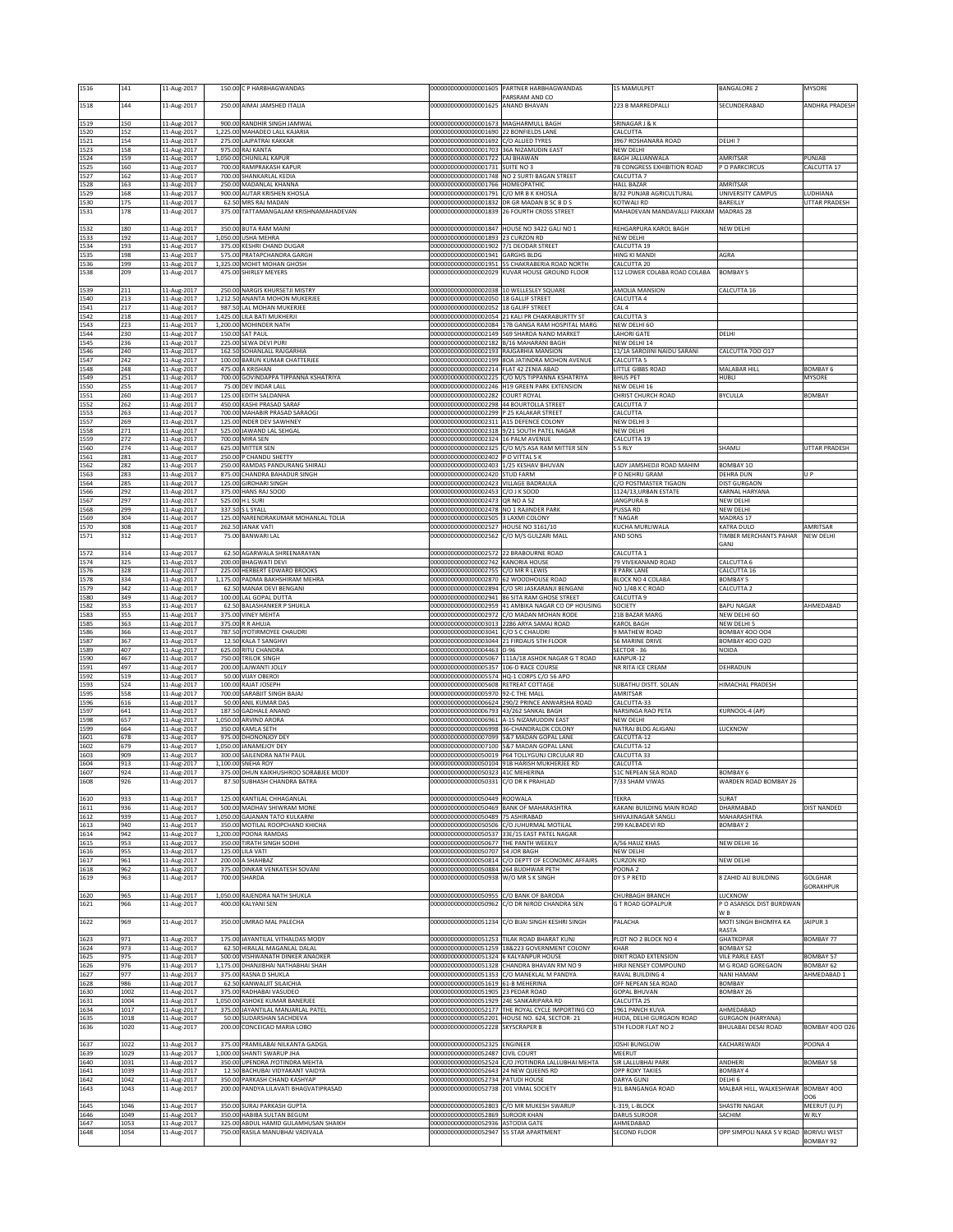| 1649         | 1057         | 11-Aug-2017                |        | 1,050.00 KRISHNA DITTATRAY PONKSHE                                                  | 00000000000000053009 PARIJAT                                               |                                                                                                   | TILAKNAGAR HIGH SCHOOL ROAD                  | DOMBIVALI EAST C RLY                       |                       |
|--------------|--------------|----------------------------|--------|-------------------------------------------------------------------------------------|----------------------------------------------------------------------------|---------------------------------------------------------------------------------------------------|----------------------------------------------|--------------------------------------------|-----------------------|
| 1650         | 1062         | 11-Aug-2017                |        | 362.50 VR LAKSHMI ACHI                                                              | 00000000000000053039 RAMA VILAS                                            |                                                                                                   | DHARMA NARAYANAN CHETTIAR ST                 | KARAIKUDI 1                                |                       |
|              |              |                            |        |                                                                                     |                                                                            |                                                                                                   |                                              |                                            |                       |
| 1651         | 1064         | 11-Aug-2017                |        | 650.00 SAWITRI MISHRA                                                               | 000000000000000053051 C/O DR R C MISHRA                                    |                                                                                                   | 13 SUBHASH NAGAR                             | NEAR GIRDHAR NAGAR                         | AHMEDABAD<br>38010    |
| 1652         | 1066         | 11-Aug-2017                |        | 362.50 KRISHAN LALL                                                                 | 00000000000000053070 343-A KRISHNA SQUARE                                  |                                                                                                   | SHIVALA ROAD AMRITSAR                        |                                            |                       |
| 1653         | 1069         | 11-Aug-2017                |        | 375.00 RUKMANIKANT NARAYAN ARWARI                                                   | 000000000000000053124 12/145 T D ROAD                                      |                                                                                                   | COCHIN <sub>2</sub>                          |                                            |                       |
| 1654         | 1080         | 11-Aug-2017                |        | 1,250.00 GOPAL CHANDRA PANJA                                                        | 00000000000000053223 C/O ISWARI RICE MILLS                                 |                                                                                                   | ALAMGANJ P O BURDWAN                         | <b>BURDWAN</b>                             |                       |
| 1655         | 1082         | 11-Aug-2017                |        | 750.00 CHANDRAKANT NAMDEO GORE                                                      |                                                                            | 000000000000000053234 RAMCHANDRA BLDG 2ND FLOOR                                                   | A19 GIRGAUM                                  | <b>BOMBAY 4</b>                            |                       |
| 1656<br>1657 | 1084<br>1085 | 11-Aug-2017<br>11-Aug-2017 |        | 25.00 WISHANDAS KALRA<br>350.00 SOMCHAND KACHARABHAI KHUMAR                         | 00000000000000053327 RAJNAGAR MARKET                                       | 00000000000000053255 HOUSE NO 9 ROAD NO 5                                                         | PUNJABI BAGH<br>AHMEDABAD                    | DELHI 26                                   |                       |
| 1658         | 1086         | 11-Aug-2017                |        | 350.00 NARSHIJI VANAJI                                                              | 000000000000000053344 5 RAJNAGAR MARKET                                    |                                                                                                   | AHMEDABAD                                    |                                            |                       |
| 1659         | 1087         | 11-Aug-2017                |        | 637.50 GYAN CHAND PALLIWAL                                                          | 0000000000000053352                                                        | LAL HAVELI                                                                                        | W RLY                                        | <b>GANGAPUR CITY</b>                       |                       |
| 1660         | 1089         | 11-Aug-2017                |        | 25.00 ANANTH THIMMAPPA KAMATH                                                       | 0000000000000053376                                                        | 10/215 BHALCHANDRA RD MATUNGA                                                                     | BOMBAY 19                                    |                                            |                       |
|              |              |                            |        |                                                                                     |                                                                            |                                                                                                   |                                              |                                            |                       |
| 1661<br>1662 | 1091<br>1093 | 11-Aug-2017<br>11-Aug-2017 |        | 125.00 NARIMAN NAVROJI MOTIWALLA<br>12.50 INDIRA HIMATLAL MEHTA                     | 00000000000000053393 ROSHAN CHERAG<br>00000000000000053425 JAYASHREE SADAN |                                                                                                   | 20 NEPEAN SEA RD<br>1ST FLOOR                | <b>BOMBAY 6</b><br>OLD NAGARDAS RD ANDHERI | <b>BOMBAY 58</b>      |
|              |              |                            |        |                                                                                     |                                                                            |                                                                                                   |                                              | EAST                                       |                       |
| 1663         | 1098         | 11-Aug-2017                |        | 325.00 REV FR AUGUSTINE ALVARES                                                     |                                                                            | 00000000000000053448 C/O INDSALES INDIA PVT LTD                                                   | 2 UNION CO OP INSURANCE BLDG                 | PHIROZ SHAH MEHTA ROAD                     | BOMBAY 1              |
|              |              |                            |        |                                                                                     |                                                                            |                                                                                                   |                                              |                                            |                       |
| 1664         | 1100         | 11-Aug-2017                |        | 750.00 KAILASH CHAND                                                                | 00000000000000053487                                                       | 221D GYMKHANA ROAD                                                                                | SECUNDERABAD 3 A P                           |                                            |                       |
| 1665         | 1103         | 11-Aug-2017                |        | 1,050.00 MANSUKHLAL BHAVANIDAS VORA                                                 | 00000000000000053514                                                       | NEW AASHISH CO OP H SOCIETY                                                                       | <b>LAT NO Q3 3RD FLOOR</b>                   | <b>N R MAHAVIR JAIN</b><br>VIDHYALAYA      | <b>HMEDABAD 6</b>     |
| 1667         | 1111         | 11-Aug-2017                |        | 300.00 PRABHASHANKER GHELABHAI SMART                                                |                                                                            | 000000000000000053591 275 TELANG RD MATUNGA                                                       | BOMBAY 19                                    |                                            |                       |
| 1668         | 1113         | 11-Aug-2017                |        | 300.00 PATEL GOVINDLAL LALBHAI                                                      |                                                                            | 000000000000000053633 DWARKESH LAKSHMI NARAYAN                                                    | OPP CHAMPANER SOCIETY                        | ASHRAM ROAD                                | AHMEDABAD 13          |
|              |              |                            |        |                                                                                     |                                                                            | SOCIETY                                                                                           |                                              |                                            |                       |
| 1669         | 1114         | 11-Aug-2017                |        | 750.00 KAMLA DEVI DEVIPRASAD                                                        | 00000000000000053635                                                       | C/O M/S KEDARNATH HANUMANDAS                                                                      | <b>BULLION ASSOCIATION BLDG</b>              | SK MEMON ST                                | <b>BOMBAY 2</b>       |
|              |              |                            |        |                                                                                     |                                                                            | CO<br>00000000000000053660 365 MAHATMA GANDHI MARG                                                | INDORE CITY 2 MADHYA PRADESH                 |                                            |                       |
| 1670<br>1671 | 1116<br>1118 | 11-Aug-2017<br>11-Aug-2017 |        | 1,050.00 SOBHAGMAL JAIN<br>62.50 MANILAL RANCHHODLAL DANI                           | 00000000000000053684 LAL DARVAJA                                           |                                                                                                   | A P RLY                                      | <b>RANTIJ</b>                              |                       |
| 1672         | 1121         | 11-Aug-2017                |        | 125.00 TARAMATI SINU RAIKAR                                                         | 0000000000000053705                                                        | C/O MR SINU ANANT RAIKAR                                                                          | HOUSE NO 23 KHARDANDA                        | OMBAY <sub>52</sub>                        |                       |
| 1674         | 1127         | 11-Aug-2017                |        | 175.00 VIMLABEN POPATLAL MODI                                                       | 00000000000000053790 SURYA DARSHAN                                         |                                                                                                   | FLAT NO 14 7TH FLOOR                         | 44/50 WALKESHWAR ROAD                      | <b>BOMBAY 6</b>       |
|              |              |                            |        |                                                                                     |                                                                            |                                                                                                   |                                              |                                            |                       |
| 1675         | 1129         | 11-Aug-2017                |        | 175.00 PRAVINCHANDRA JOSHI                                                          | 00000000000000053821 C/O JOSHI BROTHERS                                    | 00000000000000053834 87F PURBA SINTHI ROAD                                                        | 12 AND 3 STRINGERS ROAD                      | PERIAMET                                   | MADRAS <sub>3</sub>   |
| 1676<br>1677 | 1130<br>1132 | 11-Aug-2017<br>11-Aug-2017 |        | 125.00 RAMESH CHANDRA GHOSH<br>700.00 OURMILLA DEVI                                 | 00000000000000053891 WOODVILLE                                             |                                                                                                   | CALCUTTA 30<br>SIMLA <sub>2</sub>            |                                            |                       |
| 1678         | 1136         | 11-Aug-2017                |        | 737.50 AJIT KUMAR BOSE                                                              | 00000000000000053944 6 FERN ROAD                                           |                                                                                                   | CALCUTTA 19                                  |                                            |                       |
| 1679         | 1139         | 11-Aug-2017                |        | 125.00 MADHUSUDAN GORDHANDAS                                                        |                                                                            | 00000000000000054007 C/O RADIO ELECTRIC STORES                                                    | SHIRIN MANZIL STATION ROAD                   | SIDHPUR N GUJARAT                          |                       |
| 1681         | 1143         | 11-Aug-2017                |        | 75.00 DAMODAR NARAYAN JOSHI                                                         | 00000000000000054060 SHANTI SADAN                                          |                                                                                                   | <b>SAKHARAM KIR ROAD MAHIM</b>               | BOMBAY 16                                  |                       |
| 1683         | 1149         | 11-Aug-2017                |        | 712.50 JASWANT SINGH BHALLA                                                         | 00000000000000054079 H NO 652 PHASE 6                                      |                                                                                                   | S A S NAGAR (MOHALI)                         | DISTT ROOP NAGAR PUNJAB                    |                       |
| 1684         | 1152         | 11-Aug-2017                |        | 262.50 M PARSAD AWASTHI                                                             | 00000000000000054121 18 N D S E PART 1                                     |                                                                                                   | NEW DELHI 3                                  |                                            |                       |
| 1685         | 1155         | 11-Aug-2017                |        | 700.00 SHASHIKANT MUGATLAL MUNIM                                                    |                                                                            | 00000000000000054184 49 RIDGE RD MALABAR HILL                                                     | <b>BOMBAY 6</b>                              |                                            |                       |
| 1686         | 1156         | 11-Aug-2017                |        | 700.00 JASVANTI GUNVANTRAI DAFTARY                                                  |                                                                            | 00000000000000054202 PALAN SAJPAL BLDG C BLOCK                                                    | 3RD FLOOR                                    | PORTUGUESE CHURCH ST                       | <b>BOMBAY 28</b>      |
|              |              |                            |        |                                                                                     |                                                                            |                                                                                                   |                                              | <b>DADAR</b>                               |                       |
| 1687         | 1164         | 11-Aug-2017                |        | 500.00 INDIRA KUMARI MATHUR                                                         | 00000000000000054287                                                       | C/O MR B P MATHUR BHARATINDIRA                                                                    | HOUSE NO 19 STREET B2                        | <b>VASANT VIHAR</b>                        | NEW DELHI 100         |
|              |              |                            |        |                                                                                     |                                                                            |                                                                                                   |                                              |                                            | 057                   |
| 1688<br>1689 | 1172<br>1173 | 11-Aug-2017<br>11-Aug-2017 |        | 1,312.50 ROHINTON DINSHAW SURTI<br>750.00 PURSHOTAM DASS BAIAI                      | 000000000000000054391 BAJAJ BHAVAN                                         | 00000000000000054382 FLAT NO 19 SEETA MAHAL                                                       | <b>B D PETIT ROAD</b><br>2ND FLOOR FLAT NO 9 | BOMBAY 4<br>18/5 RAFI AHMED KIDWAI         | <b>BOMBAY 31</b>      |
|              |              |                            |        |                                                                                     |                                                                            |                                                                                                   |                                              | ROAD                                       |                       |
| 1690         | 1175         | 11-Aug-2017                |        | 850.00 NARAYAN CHANDRA SAHA                                                         | 00000000000000054433 10 GALIFF STREET                                      |                                                                                                   | <b>BLOCK 1 SUITE 6</b>                       | CALCUTTA 3                                 |                       |
| 1691         | 1178         | 11-Aug-2017                |        | 75.00 JYOTISH CHANDRA BHATTACHARYA                                                  |                                                                            | 00000000000000054450 10 RAM KISHORE RD CIVIL LINES                                                | DELHI 6                                      |                                            |                       |
| 1692         | 1180         | 11-Aug-2017                |        | 125.00 KOLAR RAMIAH SRINIVASAN                                                      | 00000000000000054464 C/O M/S B V NARAYANA                                  |                                                                                                   | SWAMY AND CO                                 | ARCOT SRINIVASACHAR                        | <b>BANGALORE 2</b>    |
| 1693         | 1184         |                            |        | 112.50 USHA KIRAN GUPTA                                                             |                                                                            | 000000000000000054502 SOUTH EASTERN CARRIERS                                                      | JINDAL TRUST BLDG                            | TREET                                      | NEW DELHI             |
| 1694         | 1187         | 11-Aug-2017<br>11-Aug-2017 | 700.00 | RANADHIR SINGH GUPTA                                                                | 0000000000000054534                                                        | RAMKUTIR 108 RUEWALA RD                                                                           | SANTACRUZ EAST                               | <b>SAF ALI ROAD</b><br><b>BOMBAY 55</b>    |                       |
| 1695         | 1188         | 11-Aug-2017                |        | 1,050.00 MANOHAR DATTATRAYA CHIRPUTKAR                                              | 00000000000000054572 395/4 SADASHIV PETH                                   |                                                                                                   | POONA <sub>2</sub>                           |                                            |                       |
| 1696         | 1191         | 11-Aug-2017                |        | 500.00 PADMABATI SHAH                                                               |                                                                            | 00000000000000054602 C/O BHARAT COAL TAR SUPPLYING CO                                             | THE BOMBAY GAS CO LTD                        | UNION BANK BLDG 4TH                        | <b>BOMBAY 1</b>       |
|              |              |                            |        |                                                                                     |                                                                            | <b>SOLE AGENTS</b>                                                                                |                                              | LOOR DALAL STREET                          |                       |
| 1697         | 1193         | 11-Aug-2017                |        | 1,050.00 DAMODAR BAPU WANI                                                          | 00000000000000054650 CONTROLLER                                            |                                                                                                   | <b>BROOK BOND INDIA LTD</b>                  | DEOPUR AGRA ROAD                           | DHULIA W              |
| 1698         | 1194         | 11-Aug-2017                |        | 525.00 LILA WATI                                                                    |                                                                            | 00000000000000054662 C/O M/S HIRA ELECTRIC STORES                                                 | ELECTRICAL MARKET                            | DELHI 6                                    | KHANDESH              |
| 1699         | 1196         | 11-Aug-2017                |        | 25.00 MEENA RANI                                                                    | 00000000000000054681 44/53 W E A                                           |                                                                                                   | NEW DELHI 5                                  |                                            |                       |
| 1700         | 1200         | 11-Aug-2017                |        | 187.50 ANAND GANGADHAR PURANIK                                                      | 0000000000000054715                                                        | SUYOG PLOT NO 54                                                                                  | M C H SOCIETY                                | ANVEL KOLABA                               | MAHARASHTRA           |
| 1701         | 1202         | 11-Aug-2017                |        | 50.00 MOTILAL NANALAL DOSHI                                                         |                                                                            | 00000000000000054717 C/O MR BATUKLAL NANALAL DOSHI                                                | MOTI BAZAR                                   | BOTAD SAURASHTRA                           |                       |
| 1702         | 1204         | 11-Aug-2017                |        | 125.00 SAROOP CHAND BACKLIWAL                                                       |                                                                            | 00000000000000054733 39/E CONNAUGHT PLACE                                                         | NEW DELHI                                    |                                            |                       |
| 1703         | 1207         | 11-Aug-2017                |        | 1,462.50 RAJ KUMARI                                                                 | 00000000000000054742 4/20 BALUGANJ                                         |                                                                                                   | AGRA (U.P)                                   |                                            |                       |
| 1704<br>1705 | 1208<br>1209 | 11-Aug-2017<br>11-Aug-2017 |        | 1,250.00 INDER SINGH BINDRA<br>100.00 PERSIS SAPAL MEHTA                            | 00000000000000054744 217 SECTOR 36-A                                       | 00000000000000054756 C/O MRS PILOO SAPAL MEHTA                                                    | CHANDIGARH<br>SANJANA MANSION SANJANA LANE   | 1ST CARTER ROAD BANDRA                     | <b>BOMBAY 50</b>      |
|              |              |                            |        |                                                                                     |                                                                            |                                                                                                   |                                              |                                            |                       |
| 1706         | 1213         | 11-Aug-2017                |        | 25.00 RAMA VRAJLAL                                                                  | 00000000000000054808                                                       | SATYA SADAN PLOT 6A MATUNGA                                                                       | BOMBAY 19                                    |                                            |                       |
| 1707         | 1214         | 11-Aug-2017                |        | 25.00 VRAJLAL RATILAL VORA                                                          | 00000000000000054809 315 GHORAPDEO ROAD                                    |                                                                                                   | BOMBAY 10                                    |                                            |                       |
| 1708         | 1216         | 11-Aug-2017                |        | 125.00 BASUDEB SINHA ROY                                                            | 00000000000000054827 P O AND VILL MANDRA                                   |                                                                                                   | DIST HOOGHLY                                 |                                            |                       |
| 1709<br>1710 | 1217<br>1218 | 11-Aug-2017<br>11-Aug-2017 |        | 125.00 USHA DUTT<br>175.00 HARSH WARDHAN                                            | 00000000000000054835 383 DUM DUM PARK                                      | 00000000000000054857 C/O M/S MACTOOL INDUSTRIES                                                   | CALCUTTA 55<br>21 LATOUCHE ROAD              | UCKNOW <sub>1</sub>                        |                       |
| 1711         | 1220         | 11-Aug-2017                |        | 450.00 SHA PREMJI MONSHI                                                            | 00000000000000054896 NEAR DENA BANK                                        |                                                                                                   | GHOD BUNDER ROAD BORIVALI                    | OMBAY <sub>66</sub>                        |                       |
| 1712         | 1222         | 11-Aug-2017                |        | 100.00 SURESHCHANDRA CHUNILAL SHAH                                                  |                                                                            | 00000000000000054934 53 SAMPAT ROW COLLONY                                                        | RACE COURSE ROAD                             | ARODA <sub>5</sub>                         |                       |
| 1713         | 1224         | 11-Aug-2017                |        | 375.00 SOLIL KUMAR HALDER                                                           |                                                                            | 000000000000000054953 15 RAMANATH KAVIRAJ LANE                                                    | CALCUTTA 12                                  |                                            |                       |
| 1714         | 1227         | 11-Aug-2017                |        | 1,100.00 KANTA SINGH                                                                | 000000000000000055069 C/O COL B H SINGH                                    |                                                                                                   | <b>AMAR BATI</b>                             | P O CLEMENT TOWN                           | <b>DEHRA DUN</b>      |
| 1715         | 1229         | 11-Aug-2017                |        | 125.00 HORMAZDYAR KUTAR                                                             | )00000000000000055078 1 B C ROAD                                           |                                                                                                   | JAMSHEDPUR 1                                 | BIHAR                                      |                       |
| 1716<br>1717 | 1232<br>1233 | 11-Aug-2017<br>11-Aug-2017 |        | 175.00 MIRZA MOHAMMAD ABID<br>750.00 SULOCHANA KRISHNAKANT MAKIM                    | 00000000000000055105 C/O M/S KAZIM AND CO                                  | 000000000000000055127 81A ATLAS APARTMENTS                                                        | HAZRATGANJ<br>11 HARKNESS ROAD               | <b>UCKNOW</b><br><b>BOMBAY 6</b>           |                       |
| 1718         | 1235         | 11-Aug-2017                |        | 112.50 BAKHATAVERMAL LALBHAI MEHTA                                                  | 00000000000000055138 97 JASWANT BHUVAN                                     |                                                                                                   | JODHPUR RAJASTHAN                            |                                            |                       |
| 1719         | 1236         | 11-Aug-2017                |        | 50.00 PROHLAD CHANDRA DUTTA                                                         |                                                                            | 00000000000000055142 4H NANDA RAM SEN STREET                                                      | CALCUTTA 5                                   |                                            |                       |
| 1720         | 1237         | 11-Aug-2017                |        | 350.00 MURARI MOHAN MUKHERJEE                                                       |                                                                            | 00000000000000055143 60 RISHI BANKIM STREET                                                       | P O KONNAGAR DIST HOOGHLY                    |                                            |                       |
| 1721         | 1239         | 11-Aug-2017                |        | 50.00 HIRABAI SORABJI RUPA                                                          | 00000000000000055173 C/O CAPT D S RUPA                                     |                                                                                                   | NO 2/2 RUSTOM BAUG                           | VICTORIA GARDEN RD                         | <b>BOMBAY 27</b>      |
| 1722         | 1241         | 11-Aug-2017                |        | 350.00 SHANKAR LAL GUPTA                                                            |                                                                            | 00000000000000055193 C/O SHANKAR LAL AND SONS                                                     | <b>BAULIA LAHARTARA</b>                      | 3YCULLA<br>VARANASI 2                      |                       |
| 1723         | 1242         | 11-Aug-2017                |        | 325.00 AHMEDBHAI KADERBHAI ZAINI                                                    | 00000000000000055201 4 MURTUZVI COLONY                                     |                                                                                                   | 363 BHAVANI PETH                             | OONA <sub>2</sub>                          |                       |
| 1724         | 1244         | 11-Aug-2017                |        | 350.00 YUSUFBHAI AHMEDBHAI ZAINI                                                    | 00000000000000055202 4 MURTUZVI COLONY                                     |                                                                                                   | 363 BHAVANI PETH                             | OONA <sub>2</sub>                          |                       |
| 1725         | 1245         | 11-Aug-2017                |        | 375.00 SARASWATI GHOSE                                                              | 000000000000000055241 12 BANERJEEPARA LANE                                 |                                                                                                   | P O SERAMPORE DT HOOGHLY W B                 |                                            |                       |
|              |              |                            |        |                                                                                     |                                                                            |                                                                                                   |                                              |                                            |                       |
| 1726<br>1727 | 1247<br>1249 | 11-Aug-2017<br>11-Aug-2017 |        | 450.00 SHIB NATH CHATTERJEA<br>225.00 DINA ARDESHIR DASTOOR                         |                                                                            | 000000000000000055254 15 NANDA LAL BOSE LANE<br>00000000000000055263 229 COOPER BLDG 4TH FLOOR    | CALCUTTA 3<br>PRINCESS STREET                | BOMBAY 2                                   |                       |
| 1728         | 1250         | 11-Aug-2017                |        | 125.00 ONKAR NATH JAJODIA                                                           |                                                                            | 00000000000000055265 13 MANDEVILLE GARDENS                                                        | CALCUTTA 19                                  |                                            |                       |
| 1729         | 1255         | 11-Aug-2017                |        | 325.00 P K PADMA BAI                                                                | 00000000000000055317 C/O P K SESHAGIRI RAO                                 |                                                                                                   | KRISHNA KRIPA                                | <b>JJARKAD UDIPI</b>                       |                       |
| 1730         | 1256         | 11-Aug-2017                |        | 125.00 FLORENCE PALKHIVALA                                                          |                                                                            | 000000000000000055331 PANDAY HOUSE CUMBALLA HILL                                                  | BOMBAY 26                                    |                                            |                       |
| 1732         | 1261         | 11-Aug-2017                |        | 25.00 MOTARAM CHANDIRAM NIHALANI                                                    | 00000000000000055411 C/O MR G M KALVANI                                    |                                                                                                   | UNITED COMMERCIAL BANK                       | 45 DHARAMTALLA STREET                      | CALCUTTA 13           |
| 1733<br>1734 | 1264<br>1269 | 11-Aug-2017                |        | 375.00 FRENY DARA MEHTA<br>12.50 NAHEED MEHTA                                       |                                                                            | 000000000000000055428 KEKI COURT CUMBALLA HILL RD<br>00000000000000055448 C/O STATE BANK OF INDIA | BOMBAY 26<br>SECURITIES DEPARTMENT           | NEW DELHI                                  |                       |
| 1735         | 1271         | 11-Aug-2017<br>11-Aug-2017 |        | 62.50 HARILAL BHAGWANDAS                                                            |                                                                            | 00000000000000055496 C/O BHAGWANDAS KIKABHOY                                                      | <b>BRASS WORK SHOP</b>                       | <b>SHOP NO 127 KIKA STREET</b>             | <b>BOMBAY 4</b>       |
| 1736         | 1272         | 11-Aug-2017                |        | 25.00 MADAN MOHAN MARWAH                                                            |                                                                            | 00000000000000055499 69 6/B OLD GUPTA COLONY                                                      | P O VIJAY NAGAR                              | DELHI 9                                    |                       |
| 1737         | 1273         | 11-Aug-2017                |        | 800.00 NANI GOPAL RAY                                                               | 00000000000000055512 53C SOUTHERN AVENUE                                   |                                                                                                   | CALCUTTA 29                                  |                                            |                       |
| 1738         | 1275         | 11-Aug-2017                |        | 1,050.00 MEENA RAMESHCHANDRA JARIWALA                                               | 00000000000000055536 104 NUTAN NIVAS                                       |                                                                                                   | NEAR RUPALI NAHAR                            | <b>HATAR ROAD</b>                          | SURAT                 |
| 1739         | 1279         | 11-Aug-2017                |        | 75.00 HARI SHANKER PALOD                                                            |                                                                            | 00000000000000055608 C/O MEGNA JUTE MILLS LTD                                                     | P O JAGATDAL BHATPARA                        | 24 PARGANAS                                |                       |
| 1740         | 1282         | 11-Aug-2017                |        | 125.00 BIMAL KRISHNA NAG                                                            |                                                                            | 00000000000000055615 14/2 OLD CHINA BAZAR STREET                                                  | CALCUTTA                                     |                                            |                       |
| 1741<br>1742 | 1283<br>1284 | 11-Aug-2017<br>11-Aug-2017 |        | 575.00 SHARDA PURI<br>1,050.00 JEHANGIR BURJORJI TREASURYVALA                       | 000000000000000055686 5A PALI ROAD BANDRA                                  | 00000000000000055679 C158 GREATER KAILASH 1                                                       | NEW DELHI 48<br>BOMBAY 50                    |                                            |                       |
| 1743         | 1286         | 11-Aug-2017                |        | 12.50 RANJAN NARENDRA KUMAR SHETH                                                   |                                                                            | 00000000000000055730 C/O NAROTAMDAS MAJABHAI                                                      | 486 HAJAPATELS POLE                          | AHMEDABAD                                  |                       |
| 1744         | 1288         | 11-Aug-2017                |        | 375.00 ARABINDA NATH BHATTACHARJEE                                                  | 00000000000000055751 16A MOORE AVENUE                                      |                                                                                                   | CALCUTTA 40                                  |                                            |                       |
| 1745         | 1289         | 11-Aug-2017                |        | 375.00 NARAYAN BHATTACHARJEE                                                        | 00000000000000055752 16A MOORE AVENUE                                      |                                                                                                   | CALCUTTA 40                                  |                                            |                       |
| 1746         | 1292         | 11-Aug-2017                |        | 62.50 VINAYAK RANGANATH SUKHATHANKAR<br>325.00 LILAVATI CHUNILAL SHAH               | 000000000000000055794 9 KELEWADI GIRGAUM                                   |                                                                                                   | BOMBAY 4                                     |                                            |                       |
| 1747         | 1293         | 11-Aug-2017                |        |                                                                                     | 00000000000000055829 C/O C M SHAH                                          |                                                                                                   | ARUNODAY                                     | 21 PATRAKAR SOCIETY                        | FATEHGANJ<br>BARODA-2 |
| 1748         | 1297         | 11-Aug-2017                |        | 800.00 MANGHARAM AILMAL THADHANI                                                    |                                                                            | 000000000000000055867 C/O NEW IMPERIAL CYCLE WORKS                                                | INSIDE PANCHKUVA                             | AHMEDABAD 1                                |                       |
| 1749         | 1299         | 11-Aug-2017                |        | 1,050.00 PRITHWI RAJ MAHAJAN                                                        |                                                                            | 000000000000000055901 H NO 19 NARAT COLONY                                                        | MODEL TOWN PATHANKOT                         |                                            |                       |
| 1750         | 1301         | 11-Aug-2017                |        | 550.00 K P MOHANAN                                                                  | 00000000000000055929 S/O K P KANDAYI                                       |                                                                                                   | PANCHAMA SCHOOL ROAD                         | CALICUT                                    |                       |
| 1751         | 1302         | 11-Aug-2017                |        | 625.00 SRINIVAS VEDANTHA RAMANUJAN                                                  | 000000000000000055953 12/278 LATA KUNJ                                     |                                                                                                   | <b>SION EAST</b>                             | <b>BOMBAY 22</b>                           |                       |
|              | 1304         | 11-Aug-2017                |        | 200.00 VED PRAKASH ROCHWANI<br>275.00 LILA T WADHWANI 4408 DENA BANK DEB COLABA CLA |                                                                            | 000000000000000056012 6 PARK VIEW LITTLE GIBBS ROAD                                               | MALABAR HILL<br>COLABA ROAD                  | BOMBAY 6<br>BOMBAY 5                       |                       |
| 1752<br>1753 | 1305         | 11-Aug-2017                |        |                                                                                     |                                                                            | 000000000000000056025 B/44 PEER MOHAMED MANZIL                                                    |                                              |                                            |                       |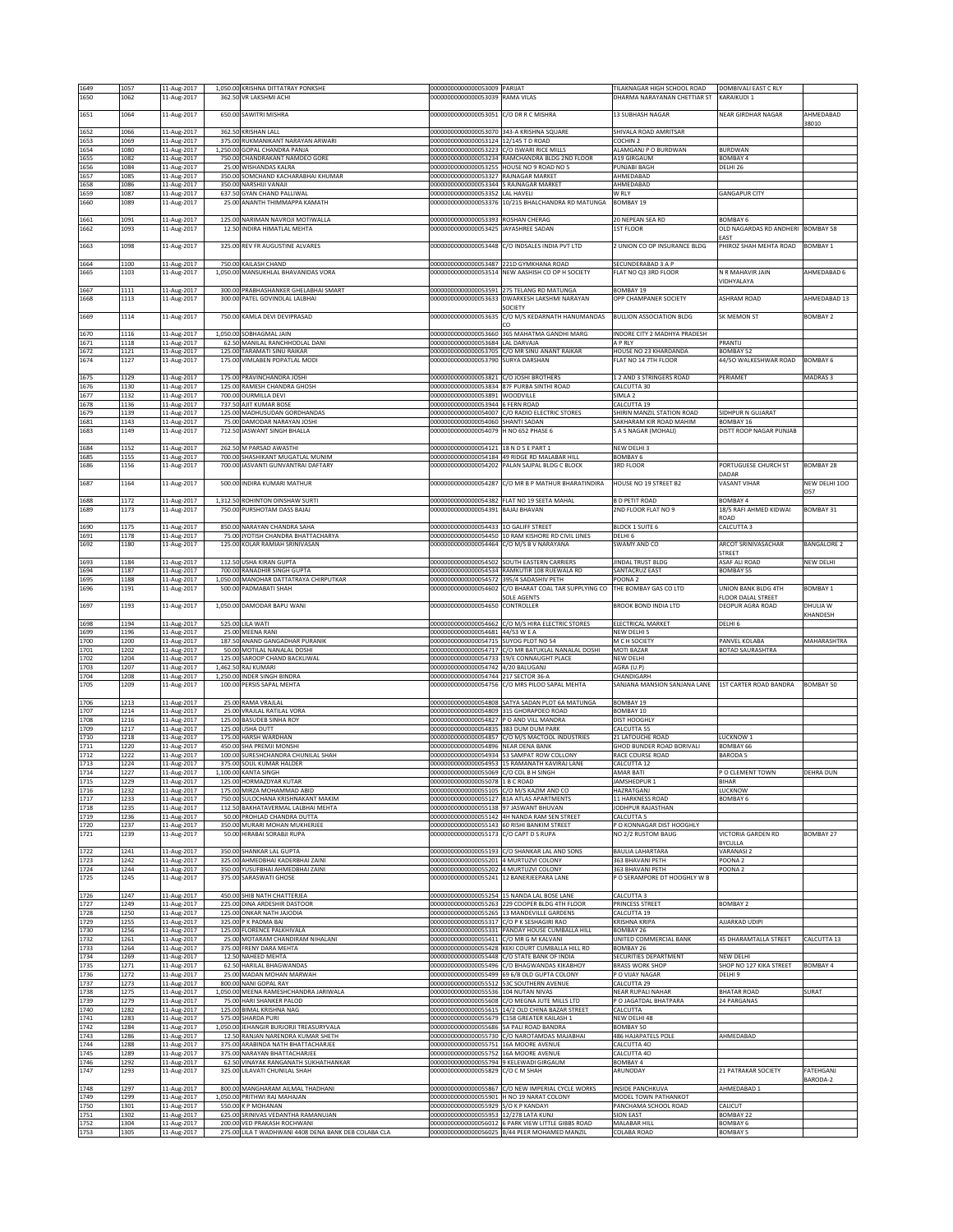| 1754         | 1310         | 11-Aug-2017                | 150.00 KRISHAN LAL GERA                                                   | 00000000000000056104                                                                 | 83/28 REKHA BLDG                                                                                  | RAFI AHMED KIDWAI ROAD WADALA                            | <b>BOMBAY 31</b>                      |                                |
|--------------|--------------|----------------------------|---------------------------------------------------------------------------|--------------------------------------------------------------------------------------|---------------------------------------------------------------------------------------------------|----------------------------------------------------------|---------------------------------------|--------------------------------|
| 1755         | 1311         | 11-Aug-2017                | 350.00 SUSHILADEVI JIWANLAL AILAWADI                                      | 00000000000000056160 JIWANDHAM                                                       |                                                                                                   | 46B COLLECTORS COLONY CHEMBUR BOMBAY 74 AS               |                                       |                                |
|              | 1321         |                            | 275.00 SARLA HIRU MALKANI                                                 |                                                                                      |                                                                                                   |                                                          |                                       |                                |
| 1760<br>1762 | 1323         | 11-Aug-2017<br>11-Aug-2017 | 175.00 JETHALAL BHURALAL MEHTA                                            | 00000000000000056347                                                                 | 00000000000000056340 18 ROYAL COURT 5/1 RUSSEL ST<br>64 PEDDER ROAD                               | CALCUTTA 16<br>HARI BHUVAN ANNEX                         | <b>BOMBAY 26</b>                      |                                |
| 1763         | 1327         | 11-Aug-2017                | 650.00 ANANTHARAMAIYER RAMAN                                              | 00000000000000056460 NO 6 KAILAS PLOT NO 83                                          |                                                                                                   | PESTOM SAGAR CHEMBUR                                     | BOMBAY 89                             |                                |
| 1764<br>1765 | 1328<br>1329 | 11-Aug-2017<br>11-Aug-2017 | 350.00 SOSAMMA THOMAS<br>275.00 RANJITSINH JAGJIVANDAS ASHER              | 00000000000000056499 GITAGRIHA ROOM NO 3                                             | 000000000000000056464 8 FRIENDSHIP 54B 23RD ROAD                                                  | T P S III BANDRA<br>4 PICKET ROAD                        | BOMBAY 50<br><b>BOMBAY 2 BR</b>       |                                |
| 1766         | 1332         | 11-Aug-2017                | 625.00 BIHARILAL MANILAL PATEL                                            | 00000000000000056508 ADVOCATE                                                        |                                                                                                   | 405B SIMLA HOUSE                                         | 51B NAPEAN SEA ROAD                   | BOMBAY 400<br>006              |
| 1767         | 1334         | 11-Aug-2017                | 175.00 GUJARATHI SHANTA SHANKARRAO                                        | 00000000000000056535 72 C P TANK ROAD                                                |                                                                                                   | <b>BOMBAY 4</b>                                          |                                       |                                |
| 1768<br>1769 | 1341<br>1342 | 11-Aug-2017<br>11-Aug-2017 | 550.00 SUNANDA WAMANRAO RELE<br>12.50 MANDAKINI VASANT BORKAR             | 00000000000000056679 PLOT NO 38<br>00000000000000056680                              | 131 KAIVALYADHAM                                                                                  | JAYPRAKASH NAGAR<br>DR M B RAUT ROAD                     | <b>GOREGAON EAST</b><br>OMBAY 28 DD   | BOMBAY 62                      |
| 1771         | 1345         | 11-Aug-2017                | 1,275.00 MANECK SURENDRA SHIVDAS                                          |                                                                                      | 00000000000000056715 7 SUYOG PURANDARE WADI                                                       | GOKHALE ROAD NORTH DADAR                                 | BOMBAY 28                             |                                |
| 1772<br>1773 | 1352<br>1358 | 11-Aug-2017<br>11-Aug-2017 | 12.50 INDERJIT KAPUR<br>462.50 SAVITRIBAI TIKAMDAS BAJAJ                  | 000000000000000056856 5O1/D NIRANJAN                                                 | 00000000000000057005 19 SINDHU 87 MARINE DRIVE                                                    | 99 MARINE DRIVE<br><b>BOMBAY 2</b>                       | BOMBAY 2                              |                                |
| 1774         | 1359         | 11-Aug-2017                | 312.50 DAMODAR NARAYAN GANDEKAR                                           | 00000000000000057008 TINMURTI PLOT NO 43                                             |                                                                                                   | MITRA MANDAL CO OP HOSG SOCY                             | OONA 9                                |                                |
| 1776         | 1364         | 11-Aug-2017                | 312.50 SAURENDRA SHANKERLAL SHAH                                          |                                                                                      | 00000000000000057039 C/O B S SHAH AND CO CHARTERED                                                | VADA POLE OPP MISSION DAIRY                              | SIR CHINUBHAI ROAD KHADIA AHMEDABAD 1 |                                |
| 1777         | 1366         | 11-Aug-2017                | 125.00 SUSHILKUMAR RUNGTA                                                 | 00000000000000057111 C/O DALURAM RUNGTA                                              | ACCOUNTANTS                                                                                       | 1 DOCTORS LANE                                           | <b>VEW DELHI</b>                      |                                |
| 1778         | 1367         | 11-Aug-2017                | 62.50 SARUP SINGH JUNEJA                                                  |                                                                                      | 00000000000000057112 J 368 NEW RAJINDAR NAGAR                                                     | NEW DELHI 5                                              |                                       |                                |
| 1779<br>1780 | 1369<br>1372 | 11-Aug-2017<br>11-Aug-2017 | 112.50 BRIJ LAL JAIN<br>275.00 GOPI CHAND BHATIA                          | 00000000000000057135 PAHARI DHIRAJ                                                   | 00000000000000057143 C/O M/S GURDITTA RAM MOHANLAL                                                | DELHI<br>136 TILAK BAZAR                                 | DELHI 6                               |                                |
|              |              |                            |                                                                           |                                                                                      |                                                                                                   |                                                          |                                       |                                |
| 1781<br>1782 | 1373<br>1374 | 11-Aug-2017<br>11-Aug-2017 | 125.00 SHIV CHARAN DASS<br>1,450.00 JAYANT KATHJU                         | 00000000000000057169 C151 DOUBLE STOREY<br>00000000000000057171 8, BLACKWELL AVE     |                                                                                                   | RAMESH NAGAR<br><b>MORRIS TOWN</b>                       | NEW DELHI 15<br>N J 07960             | U.S.A                          |
| 1784         | 1384         | 11-Aug-2017                | 425.00 SURINDER KUMAR SOIN                                                |                                                                                      | 00000000000000057387 NO 3 RAM KISHORE ROAD                                                        | <b>CIVIL LINES</b>                                       | DELHI 6                               |                                |
| 1785<br>1786 | 1385<br>1386 | 11-Aug-2017<br>11-Aug-2017 | 625.00 SH CHANDER MOHAN SOIN<br>1,050.00 RAM NATH SOIN                    |                                                                                      | 00000000000000057388 NO 3 RAM KISHORE ROAD<br>00000000000000057389 NO 3 RAM KISHORE ROAD          | CIVIL LINES<br>CIVIL LINES                               | DELHI <sub>6</sub><br>ELHI 6          |                                |
| 1787         | 1390         | 11-Aug-2017                | 850.00 DAULAT RAM KAICKER                                                 |                                                                                      | 00000000000000057427 C124 A GREATER KAILASH NO 1                                                  | NEW DELHI 14                                             |                                       |                                |
| 1788<br>1789 | 1392<br>1394 | 11-Aug-2017<br>11-Aug-2017 | 612.50 RAM TIRATH KURAL<br>100.00 KANWAR SAIN JAIN                        | 0000000000000057432                                                                  | 00000000000000057429 P N BANK LTD DARYA GUNJ<br>C/O GOODYEAR INDIA LIMITED                        | DELHI<br>GT ROA4                                         | ULLUNDUR CITY                         | PUNJAB                         |
| 1790         | 1396         | 11-Aug-2017                | 200.00 Y P MINOCHA                                                        | 00000000000000057433 C/O DR K K PATHAK                                               |                                                                                                   | HOUSE NO.427 SECTOR 15-A                                 | CHANDIGARH                            |                                |
| 1791<br>1793 | 1398<br>1404 | 11-Aug-2017<br>11-Aug-2017 | 125.00 RAJ KUMARI SINGHAL<br>312.50 D RAMACHANDRA REDDY                   |                                                                                      | 00000000000000057459 152 GANDHI NAGAR GHAZIABAD<br>00000000000000057536 2O BUDDHA VIHARA ROAD     | DIST MEERUT U P<br><b>FRASER TOWN</b>                    | BANGALORE 5                           |                                |
| 1795         | 1409         | 11-Aug-2017                | 100.00 JISHNU MISRA                                                       |                                                                                      | 00000000000000057578 C/O THE METAL BOX CO OF                                                      | INDIA LTD                                                | 59C CHOWRINGHEE                       | CALCUTTA                       |
| 1797<br>1798 | 1411<br>1414 | 11-Aug-2017<br>11-Aug-2017 | 550.00 MEENA ARYA<br>500.00 SODANANDO ROTHO                               | 00000000000000057649 22A SOUTHERN AVENUE                                             | 00000000000000057597 C/O GAYAPRASAD MISHRILAL                                                     | <b>160 CROSS STREET</b><br>CALCUTTA 26                   | CALCUTTA 7                            |                                |
| 1799         | 1420         | 11-Aug-2017                | 625.00 SAILENDRA NATH NATH                                                |                                                                                      | 00000000000000057747 VILL AND P O CHHOTA JAGULIA                                                  | DIST 24 PARGANAS                                         |                                       |                                |
| 1800         | 1421         | 11-Aug-2017                | 100.00 LIELA ANAND                                                        |                                                                                      | 00000000000000057793 C/O M/S SUGAR MARKETING                                                      | SYNDICATE                                                | 109B NEW MANDI                        | MUZAFFARNAGAR<br>U P           |
| 1801         | 1423         | 11-Aug-2017                | 612.50 PINMALL BOTHRA                                                     |                                                                                      | 00000000000000057829 C/O PANMALL BOTHRA AND CO                                                    | <b>20 MULLICK STREET</b>                                 | CALCUTTA 7                            |                                |
| 1802<br>1804 | 1425<br>1429 | 11-Aug-2017<br>11-Aug-2017 | 625.00 VIJOY KUMAR BASANIWAL<br>625.00 SWARNLATA ROHATGI                  | 00000000000000057861<br>00000000000000058050                                         | C/O EAST INDIA AGENCIES<br>C/O BISHWAMBHER NATH ROHATGI                                           | 309 BEPIN BEHARI GANGULY ST<br>6/1 SHAMBHUNATH PANDIT ST | CALCUTTA 12<br>CALCUTTA 25            |                                |
| 1805         | 1430         | 11-Aug-2017                | 775.00 SUNIRMAL KUMAR GUHA                                                | 0000000000000058053                                                                  | <b>6A ISMAIL STREET</b>                                                                           | CALCUTTA 14                                              |                                       |                                |
| 1806<br>1807 | 1434<br>1435 | 11-Aug-2017<br>11-Aug-2017 | 550.00 RAMENDRA NATH GANGOOLY<br>625.00 ARATI ROY CHOWDHURY               | 00000000000000058159<br>00000000000000058172                                         | 21 JOGINDRA NATH GHOSAL ROAD<br>7 ASWINI DUTTA ROAD                                               | P O ARIADAH 24 PARGANAS<br>CALCUTTA 29                   |                                       |                                |
| 1808         | 1438         | 11-Aug-2017                | 125.00 GULAB CHAND BANGUR                                                 |                                                                                      | 00000000000000058288 16 INDIA EXCHANGE PLACE                                                      | 2ND FLOOR ROOM NO 5                                      | CALCUTTA                              |                                |
| 1809         | 1440         | 11-Aug-2017                | 12.50 RANENDRA NATH DATTA                                                 | 00000000000000058302 4 PAUL MANSIONS                                                 |                                                                                                   | <b>6 BISHOP LEFROY ROAD</b>                              | CALCUTTA 20                           |                                |
| 1810<br>1811 | 1441<br>1443 | 11-Aug-2017<br>11-Aug-2017 | 1,250.00 BHUPATI KUMAR BASU<br>537.50 T R BALASUBRAMANIAM                 | 00000000000000058347                                                                 | 00000000000000058346 17 RAJENDRA LALA STREET<br>TECHNICAL SECRETARY SRIRAM                        | CALCUTTA 6<br>INDUSTRIAL RESEARCH                        | NO 19 UNIVERSITY ROAD                 | DELHI 7                        |
| 1813         | 1449         | 11-Aug-2017                | 525.00 ARUNDHATHY HARIHARAN                                               | 00000000000000060029                                                                 | <b>NSTITUTE FOR</b><br>NO 6 CASA MAJOR ROAD EGMORE                                                | MADRAS 8                                                 |                                       |                                |
| 1814         | 1451         | 11-Aug-2017                | 1,225.00 K PRATAP SINGH                                                   | 00000000000000060050                                                                 | 20/1 RAY STREET                                                                                   | CALCUTTA 20                                              |                                       |                                |
| 1816         | 1454         | 11-Aug-2017                | 187.50 BEJOY KRISHNA PAUL<br>1,062.50 GIAN KAUR                           |                                                                                      | 000000000000000060066 3/4 NANDA RAM SEN STREET                                                    | CALCUTTA <sub>5</sub>                                    |                                       |                                |
| 1817<br>1818 | 1458<br>1463 | 11-Aug-2017<br>11-Aug-2017 | 100.00 LAL CHAND SHAW                                                     | 00000000000000060077 1O2 RABINDRA NAGAR<br>00000000000000060133 22 SIKDARPARA STREET |                                                                                                   | NEW DELHI<br>CALCUTTA 7                                  |                                       |                                |
| 1819         | 1464         | 11-Aug-2017                | 375.00 ARCHANA DUTT                                                       |                                                                                      | 00000000000000060139 C/O MR GOPAL CHANDRA DUTTA                                                   | P O & VILL DOMJUR BANDAR                                 | DIST HOWRAH W B                       |                                |
| 1820<br>1821 | 1467<br>1468 | 11-Aug-2017<br>11-Aug-2017 | 100.00 C C PINTO<br>525.00 RAJKUMAR YAJNESHWAR SINGH                      | 00000000000000060190 BELA PALACE                                                     | 00000000000000060149 RATNA HOUSING CO OPERATIVE                                                   | SOCIETY<br>DARBHANGA                                     | 186 CADELL ROAD MAHIM                 | <b>BOMBAY 16</b>               |
| 1822         | 1469         | 11-Aug-2017                | 25.00 SUSHILA ARORA                                                       |                                                                                      | 000000000000000060195 61 SANTOSH ROY ROAD BARISHA                                                 | CALCUTTA 8                                               |                                       |                                |
| 1823<br>1824 | 1471<br>1475 | 11-Aug-2017<br>11-Aug-2017 | 62.50 JHARNA DAS<br>187.50 SOSALE SRIRANGARAJAN                           | 00000000000000060198<br>00000000000000060218                                         | C/O PRABIR BOSE<br>4/5 GROUND FLOOR                                                               | 123B RASHBEHARI AVENUE<br>WESTERN EXTENSION AREA         | ALCUTTA 29<br><b>CAROL BAGH</b>       | NEW DELHI 5                    |
| 1825<br>1827 | 1478         | 11-Aug-2017                | 175.00 LANCE DANE                                                         | 00000000000000060244 DIAMOND HEAD                                                    |                                                                                                   | 46/C WARDEN ROAD                                         | BOMBAY 26                             | <b>DIST</b>                    |
|              | 1480         | 11-Aug-2017                | 350.00 DEWAN CHAND SHARMA                                                 | 00000000000000060257                                                                 | 177 NEHRU MARG                                                                                    | NEAR GAU SHALA                                           | ROORKEE                               | SAHARANPUR U P                 |
| 1828         | 1481         | 11-Aug-2017                | 350.00 AMY FEROZE CAMA                                                    | 00000000000000060267 EL CID APPARTMENT 82                                            |                                                                                                   | RIDGE ROAD MALABAR HILL                                  | <b>BOMBAY 6</b>                       |                                |
| 1829         | 1482         | 11-Aug-2017                | 250.00 AROONKUMAR SHANTILAL SHAH                                          | 00000000000000060287                                                                 | 3RD FLOOR SHYAM BHUVAN                                                                            | <b>GAZDER STREET CHIRA BAZAR</b>                         | BOMBAY 2 BR                           |                                |
| 1830<br>1831 | 1483<br>1486 | 11-Aug-2017<br>11-Aug-2017 | 1,400.00 DHYAN CHANDRA GUPTA<br>375.00 BUKKAPATNAM TIRUMALA KRISHNASWAMY  | 000000000000000060330 39 KAILASH MANDIR<br>00000000000000060344 19 PARK SIDE ROAD    |                                                                                                   | KANPUR<br>P O KALIGHAT                                   | ALCUTTA 26                            |                                |
| 1832         | 1489         | 11-Aug-2017                | 625.00 KAMLA DEVI                                                         | 00000000000000060385 C/O SH RAMESH CHAND                                             |                                                                                                   | M/S R RAMESH AND CO                                      | R K CLOTH MARKET MOTI                 | <b>AMRITSAR</b>                |
| 1833         | 1492         | 11-Aug-2017                | 1,375.00 BIMLA NANDA BISSELL                                              | 0000000000000060399                                                                  | D/387 DEFENCE COLONY                                                                              | NEW DELHI 3                                              | <b>BAZAR</b>                          |                                |
| 1834         | 1493         | 11-Aug-2017                | 25.00 SUBHAS KUMAR BANERJEE                                               |                                                                                      | 000000000000000060413 8/9 DIGLA ROAD DUM DUM PO                                                   | CALCUTTA 28                                              |                                       |                                |
| 1835<br>1836 | 1494<br>1498 | 11-Aug-2017                | 1,175.00 BIMLA DEVI BANSAL                                                |                                                                                      | 00000000000000060438 C/O INDIAN IRON INDUSTRIES<br>00000000000000060519 C/O M/S GUPTA ELECTRIC CO | SIYAGANJ GALI NO 2                                       | NDORE CITY M P<br>NEW DELHI           |                                |
| 1838         | 1501         | 11-Aug-2017<br>11-Aug-2017 | 1,050.00 URMIL GUPTA<br>287.50 RAMA CHHABILDAS DOSHI                      |                                                                                      | 000000000000000060542  C/O CHHABILDAS MAGANLAL DOSHI                                              | 4/1 REGAL BUILDING<br>ADVOCATE                           | ' O JHARIA DIST DHANBAD               | JHARIA                         |
| 1841         | 1512         | 11-Aug-2017                | 125.00 AMRATLAL HARKISON DASS                                             | 00000000000000060704 C/O SRI HARKISONDASS                                            |                                                                                                   | LILLADHER                                                | <b>3B ROY STREET</b>                  | CALCUTTA 20                    |
| 1843         | 1516         | 11-Aug-2017                | 750.00 RAJESH NARAIN                                                      |                                                                                      | 00000000000000060731 982 SHIVAJI STREET KAROL BAGH                                                | NEW DELHI 5                                              |                                       |                                |
| 1845<br>1846 | 1521<br>1529 | 11-Aug-2017<br>11-Aug-2017 | 25.00 TEHMURAS DINSHAW KAPADIA<br>212.50 RAMNATHA PANDHARINATHA BANDARKAR | 00000000000000060794                                                                 | <b>VILLER VILLA</b><br>00000000000000060891 2ND FLOOR SUKANYA NIWAS                               | 798 PARSI COLONY DADAR<br>NANA SHANKER SHETH ROAD        | BOMBAY 14<br>NEAR NAVIWADI            | BOMBAY 3                       |
| 1847         | 1533         | 11-Aug-2017                | 500.00 NASIR ALI SALEEM                                                   | 000000000000000060923 C/O NADIR ALI AND CO                                           |                                                                                                   | KOTHI ATANOS                                             | MEERUT                                |                                |
| 1848<br>1850 | 1535<br>1544 | 11-Aug-2017<br>11-Aug-2017 | 1,000.00 PAMELA MEHRA<br>1,250.00 SMARAJIT SEN                            |                                                                                      | 000000000000000060952 H/64 CONNAUGHT CIRCUS<br>00000000000000061067 67 BEPIN BIHARI GANGULY ST    | NEW DELHI 1<br>CALCUTTA 12                               |                                       |                                |
| 1851         | 1548         | 11-Aug-2017                | 175.00 SURAJ SHANTILAL SHAH                                               |                                                                                      | 00000000000000061113 6O 3RD BHOIWADA BHULESWAR                                                    | BOMBAY 2                                                 |                                       |                                |
| 1852         | 1550         | 11-Aug-2017                | 250.00 TOUQUIER AHMED                                                     |                                                                                      | 00000000000000061133 C/O DR SYED VAHIDUDDIN                                                       | INSTITUTE OF HISTORY OF                                  | MEDICINE AND MEDICAL<br>RESEARCH      | TUGHLAQBAD P O<br>MADANGIR NEW |
|              |              |                            |                                                                           |                                                                                      |                                                                                                   |                                                          |                                       | <b>DELHI 110062</b>            |
| 1853         | 1553         | 11-Aug-2017                | 225.00 YASVANT VASUDEO KHADPEY                                            |                                                                                      | 00000000000000061161 THE YASHVANT ART PRINTERY PVT LTD SHARDA SADAN                               |                                                          | <b>GUNBOW STREET FORT</b>             | <b>BOMBAY 1</b>                |
|              |              |                            |                                                                           |                                                                                      |                                                                                                   |                                                          |                                       |                                |
| 1854<br>1855 | 1557<br>1558 | 11-Aug-2017<br>11-Aug-2017 | 187.50 DHUNDIRAJA MAHADEO GHARPURE<br>187.50 ADARSH KRISHAN GUPTA         | 0000000000000061300                                                                  | 00000000000000061299 P36 INDIA EXCHANGE PLACE EXT<br>C/O G NORTON AND CO                          | CALCUTTA 1<br>ADARSH BLDG                                | <b>BEADON PURA KAROL</b>              | NEW DELHI 5                    |
|              |              |                            |                                                                           |                                                                                      |                                                                                                   |                                                          | <b>BAGH</b>                           |                                |
| 1856<br>1858 | 1559<br>1561 | 11-Aug-2017<br>11-Aug-2017 | 800.00 POONA KRISHNADAS<br>700.00 SUBODH CHANDRA DE ROY                   | 00000000000000061303 99 WILSON GARDENS<br>00000000000000061360 15 LANSDOWN TERRACE   |                                                                                                   | <b>8TH CROSS ROAD</b><br>CALCUTTA 26                     | BANGALORE 27                          |                                |
| 1859         | 1563         | 11-Aug-2017                | 300.00 MIRA ROY                                                           |                                                                                      | 00000000000000061418 1/27 RUPCHAND MUKHERJEE LANE                                                 | <b>BHOWANIPORE CALCUTTA 25</b>                           |                                       |                                |
| 1860<br>1861 | 1566<br>1570 | 11-Aug-2017                | 700.00 MANSUR JAFFERBHOY JANI<br>50.00 THE NEW BANK OF INDIA LTD          | 00000000000000061441 C/O JEEWAJEE ESSAJEE                                            | 000000000000000061481 N BLOCK JIWAN LAL BLDG                                                      | LOHAR CHAWL<br>CONNAUGHT CIRCUS JANPATH                  | <b>BOMBAY 2</b><br>NEW DELHI          |                                |
| 1862         | 1572         | 11-Aug-2017<br>11-Aug-2017 | 350.00 YOGESHWAR DUTT VASHISHTHA                                          | 000000000000000061490 17O2 KUCHA JET MAL                                             |                                                                                                   | DARIBA KALAN                                             | DELHI 6                               |                                |
| 1863         | 1578         | 11-Aug-2017                | 375.00 NIRMALABEN SHANABHAI                                               | 00000000000000061562                                                                 | C/O ANUBHAI SHENABHAI SHAH                                                                        | SAURASHTRA SOCIETY                                       | ELISE BRIDGE                          | AHMEDABAD 7                    |
| 1864         | 1580         | 11-Aug-2017                | 375.00 PARANJPE VASANT KESHAV                                             | 00000000000000061615                                                                 | <b>BANGLA NO 11</b><br>YASHODA PADMAREKHA                                                         | SANSTHA NIYAMIT                                          | <b>S NO 25/18 HINGNE</b>              | POONA4                         |
|              | 1586         |                            | 100.00 MAHENDRA TRIKAMLAL CONTRACTOR                                      | 00000000000000061717                                                                 | GRIHARACHANA SAHAKARI<br>14 DASHA PORWARD SOCIETY                                                 | PALDI ELLIS BRIDGE                                       | AHMEDABAD 7                           |                                |
| 1866<br>1867 | 1593         | 11-Aug-2017<br>11-Aug-2017 | 1,150.00 VIJAY KRISHNAJI KOTIBHASKAR                                      |                                                                                      | 00000000000000061776 BLOCK NO 36 SWAPNANAGARI                                                     | NEAR ABASAHEB GARWARE COLLEGE KARVE ROAD                 |                                       | POONA 411 004                  |
|              |              |                            |                                                                           |                                                                                      |                                                                                                   |                                                          |                                       |                                |
| 1868<br>1869 | 1599<br>1601 | 11-Aug-2017<br>11-Aug-2017 | 25.00 BIJOY KUMAR BANERJEE<br>250.00 VIJAY VASANT NERURKAR                | 00000000000000061889 SHANTA NIVAS                                                    | 00000000000000061882 13O N K BANERJEE STREET                                                      | RISHRA DIST HOOGHLY<br>586 ADENWALLA RD MATUNGA          | BOMBAY 19                             |                                |
| 1870         | 1602         | 11-Aug-2017                | 1,225.00 K S SUBBALAKSHMI                                                 | 00000000000000061931                                                                 | 8 NEW AVADI ROAD                                                                                  | ALAGAPPANAGAR KILPAUK                                    | MADRAS 10                             |                                |
| 1871<br>1872 | 1603<br>1606 | 11-Aug-2017<br>11-Aug-2017 | 350.00 RAJ DULARI<br>375.00 ATMARAM TALAKSHI SHAH                         |                                                                                      | 00000000000000061979 1739 CHEERA KHANA NAI SARAK<br>00000000000000061998 KAUSHIK NIWAS ROOM NO 27 | DELHI 6<br>LAKHAMSHI NAPOO ROAD                          | MATUNGA C RLY                         | BOMBAY 19                      |
| 1873         | 1607         | 11-Aug-2017                | 325.00 CHANDRAKALA HANSARAJ SAMPAT                                        | 00000000000000062013 ANJARIA WADI                                                    |                                                                                                   | MAHATMA GANDHI ROAD                                      | <b>GHATKOPAR</b>                      | BOMBAY 77                      |
| 1874<br>1875 | 1610<br>1613 | 11-Aug-2017<br>11-Aug-2017 | 350.00 ASOKE KUMAR GHOSE<br>575.00 VISHWANATH HANUMANTHRAO MAHINDRAKAR    | 00000000000000062038 VILL MONOHARPUR                                                 | 000000000000000062091 MAHINDRAKAR CHAWL DHARWAR                                                   | P O DANKUNI DIST HOOGHLY<br><b>MYSORE STATE</b>          |                                       |                                |
| 1876         | 1621<br>1624 | 11-Aug-2017<br>11-Aug-2017 | 337.50 PRAKASH NARAIN KARNANI<br>237.50 GOURI SHANKAR CHOUBAY             |                                                                                      | 00000000000000062220 161/1 MAHATMA GANDHI ROAD<br>00000000000000062286 131 MUKTARAM BABU STREET   | ROOM NO 52<br>CALCUTTA 7                                 | CALCUTTA 7                            |                                |
| 1877         |              |                            |                                                                           |                                                                                      |                                                                                                   |                                                          |                                       |                                |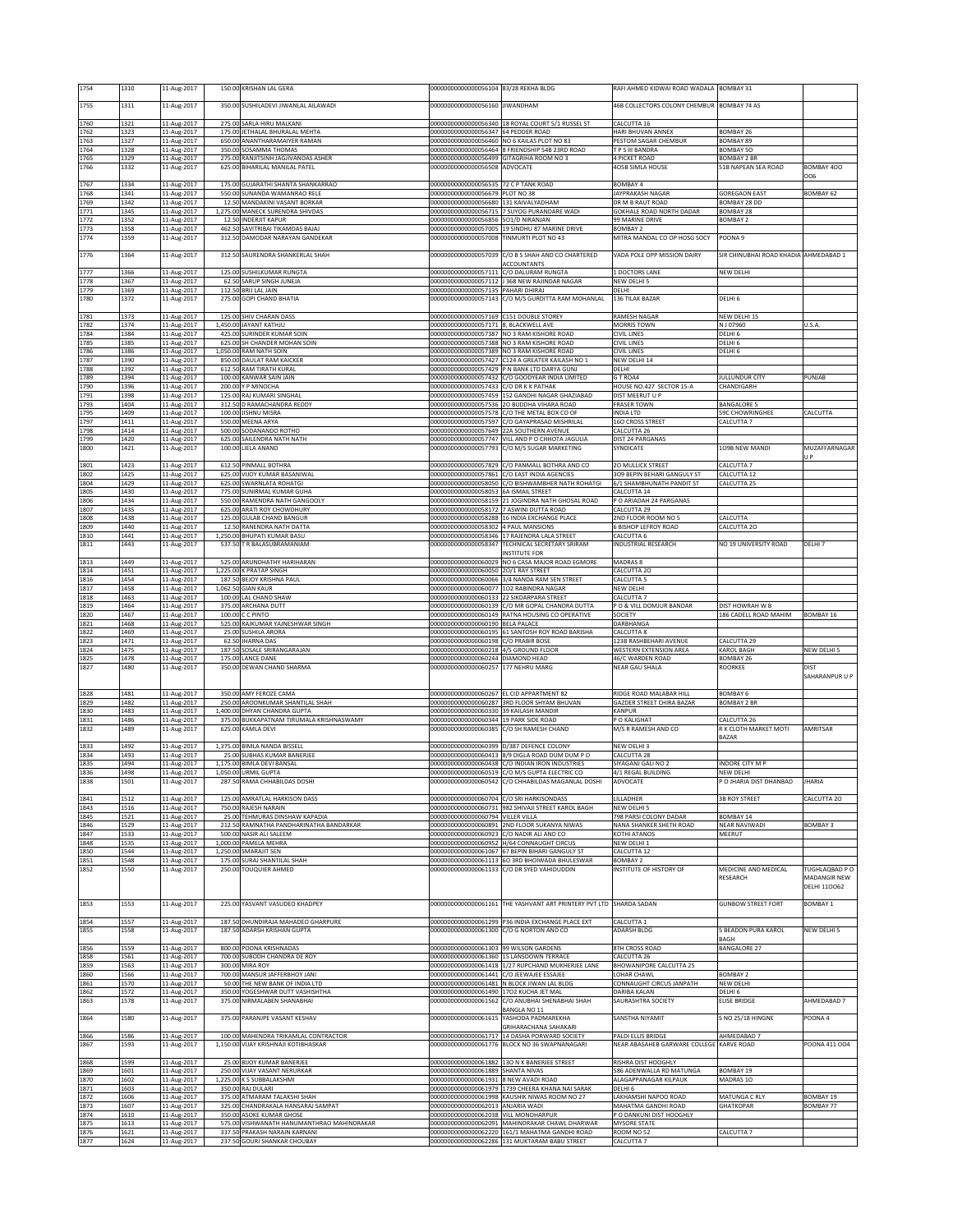| 1878         | 1628         | 11-Aug-2017                | 325.00 SARASTI DEVI                                                   |                                                                                     | 00000000000000062319 C1/112/113 LAJPAT NAGAR                                                        | NEW DELHI                                               |                                            |                                     |
|--------------|--------------|----------------------------|-----------------------------------------------------------------------|-------------------------------------------------------------------------------------|-----------------------------------------------------------------------------------------------------|---------------------------------------------------------|--------------------------------------------|-------------------------------------|
| 1880<br>1881 | 1637<br>1638 | 11-Aug-2017<br>11-Aug-2017 | 25.00 VIMAL RAJARAM LIMAYE<br>375.00 ISHAR SINGH BAJAJ                |                                                                                     | 000000000000000062438 12O6B/19 DECCAN GYMKHANA<br>00000000000000062446 FLAT NO.8 UTKARSH APARTMENTS | POONA 4<br>RAM NIWAS ROAD                               | <b>CIVIL LINES</b>                         | DELHI                               |
| 1882         | 1639         | 11-Aug-2017                | 12.50 SANKAR KUMAR CHOWBEY                                            |                                                                                     | 00000000000000062485 16O/2 RABINDRA SARANI                                                          | CALCUTTA <sub>5</sub>                                   |                                            |                                     |
| 1883<br>1884 | 1641         | 11-Aug-2017<br>11-Aug-2017 | 12.50 SUDESH KUMARI<br>300.00 BABULAL RATILAL SHAH                    | 00000000000000062536 D/4 KRISHAN NAGAR                                              | 00000000000000062544 11/202 NEAR POST OFFICE                                                        | DELHI 31                                                | <b>SURAT 1 GUJARAT</b>                     |                                     |
| 1885         | 1642<br>1644 | 11-Aug-2017                | 25.00 KAMAL KUMAR DHUR                                                | 00000000000000062555 11/1 BABURAM SIL LANE                                          |                                                                                                     | BHAGATALAV<br>CALCUTTA 12                               |                                            |                                     |
| 1886<br>1887 | 1645<br>1648 | 11-Aug-2017<br>11-Aug-2017 | 287.50 DHIRENDRA MULLICK<br>375.00 NUGGEHALLI DHEERBHOJ               | 00000000000000062575 MARBLE PALACE                                                  | 00000000000000062591 9 12TH MAIN MALLESWARAM                                                        | 46 MUKTARAM BABU STREET<br><b>BANGALORE 3</b>           | CALCUTTA 7                                 |                                     |
| 1889         | 1654         | 11-Aug-2017                | 175.00 KUMUD KANCHANLAL BHANSALI                                      | 00000000000000062653 SUMAN HOUSE                                                    |                                                                                                     | CHOWPATI SEA FACE                                       | BOMBAY 7                                   |                                     |
| 1890<br>1891 | 1655<br>1658 | 11-Aug-2017<br>11-Aug-2017 | 187.50 GORDHANDAS LILADHER<br>350.00 BACHOOBAI SHIAVUX DALAL          | 00000000000000062666 169 DR VHIGAS STREET                                           | 00000000000000062697 SOONAMAI HOUSE 2ND FLOOR                                                       | DHANJI MULJI HOUSE<br>7OC GOWALIA TANK ROAD             | BOMBAY 2 BF<br>BOMBAY 26                   |                                     |
| 1892         | 1660         | 11-Aug-2017                | 25.00 DINSHAW JAMSHED SETHNA                                          | 00000000000000062739 C/O B N RANA                                                   |                                                                                                     | DASTUR BLOCKS                                           | NAIGAUM CROSS ROAD                         | BOMBAY 14 DD                        |
| 1893         | 1661         | 11-Aug-2017                | 1,150.00 BAIDYA NATH PRASAD SINHA                                     | 00000000000000062742 POST BOX NO 66                                                 |                                                                                                     | MUZAFFARPUR BIHAR                                       | )ADAR                                      |                                     |
| 1894         | 1663         | 11-Aug-2017                | 62.50 CONCEICAO MARIA LOBO                                            | 00000000000000062749 SKYSCRAPER B                                                   |                                                                                                     | 5TH FLOOR FLAT NO 2                                     | BHULABAI DESAI ROAD                        | <b>BOMBAY 400 026</b>               |
| 1896         | 1669         | 11-Aug-2017                | 1,250.00 LAXMANRAO MADHAVRAO PATIL                                    | 00000000000000062854 22 MASKATI COURT                                               |                                                                                                     | QUEENS ROAD                                             | BOMBAY 1                                   |                                     |
| 1897         | 1672         | 11-Aug-2017                | 1,025.00 HARINDRA MANILAL MEHTA                                       | 0000000000000062867                                                                 | 47/50 RATTAN BAZAAR                                                                                 | <b>MADRAS3</b>                                          |                                            |                                     |
| 1898<br>1899 | 1675<br>1678 | 11-Aug-2017<br>11-Aug-2017 | 375.00 PADMA SRINIVASAN<br>712.50 RUSTOM RUTTONSHAW DADACHANJI        | 00000000000000062893<br>00000000000000062899 DHUN BLDG                              | 3 VEERA BADRA IYER STREET                                                                           | NUNGAMBAKKAM<br>23/25 GHOGA STREET FORT                 | MADRAS 34<br>BOMBAY 1                      |                                     |
| 1900         | 1681         | 11-Aug-2017                | 700.00 JUJESTI CHANDRA BISWAL                                         |                                                                                     | 00000000000000062949 112/237 SWAROOP NAGAR                                                          | <b>KANPUR U P</b>                                       |                                            |                                     |
| 1901<br>1902 | 1684<br>1686 | 11-Aug-2017<br>11-Aug-2017 | 100.00 PREMKOREBAI PREMJI<br>12.50 NARANJI NENSHI VORA                | 00000000000000062988<br>00000000000000062999                                        | PRAKASH 3RD AND 4TH FLOORS<br>A/11 BHAWESHWAR SMRUTI 2ND                                            | 11 BANGANGA CROSS ROAD<br>PHIROZSHAH ROAD               | MALBAR HILLS<br>ANTA CRUZ WEST             | <b>BOMBAY 6</b><br><b>BOMBAY 54</b> |
|              |              |                            |                                                                       |                                                                                     | <b>LOOR</b>                                                                                         |                                                         |                                            |                                     |
| 1903<br>1904 | 1687<br>1688 | 11-Aug-2017<br>11-Aug-2017 | 25.00 SHIVRAJ KASHYAP<br>125.00 NATHOO RAM                            | 00000000000000063001                                                                | C/O THE NEW BANK OF INDIA LTD<br>000000000000000063008 3/5 OLD RAJINDER NAGAR                       | RAJINDAR NAGAR BRANCH<br>NEW DELHI 60                   | NEW DELHI                                  |                                     |
| 1906         | 1693         | 11-Aug-2017                | 387.50 BHIKHAJI BARJORJI                                              |                                                                                     | 00000000000000063073 SOHRAB HOUSE FLAT NO 3                                                         | 43 GARDEN ROAD COLABA                                   | BOMBAY                                     |                                     |
| 1907<br>1908 | 1694<br>1695 | 11-Aug-2017<br>11-Aug-2017 | 900.00 ELIZABETH BASTIAN<br>62.50 BHAGWATI PRASAD SEKSARIA            |                                                                                     | 00000000000000063077 C/O THE BANK OF INDIA LTD<br>00000000000000063152 219 CHITTARANJAN AVENUE      | 70/80 MAHATMA GANDHI ROAD<br>CALCUTTA 6                 | BOMBAY 1                                   |                                     |
| 1909<br>1910 | 1696<br>1697 | 11-Aug-2017                | 350.00 SHYAM BABU DUBEY<br>500.00 KISHAN LAL MAHESWARY                |                                                                                     | 00000000000000063155 H N 35/79 BENGALI MOHAL<br>00000000000000063217 C/O CHHOGMAL LABHCHAND         | KANPUR<br>74 JAMUNALAL BAJAJ STREET                     | ALCUTTA <sub>7</sub>                       |                                     |
| 1911         | 1699         | 11-Aug-2017<br>11-Aug-2017 | 450.00 KAMALA GHOSH                                                   | 00000000000000063234                                                                | 290 CIRCULAR ROAD                                                                                   | P O SIBPUR DIST HOWRAH                                  |                                            |                                     |
| 1912         | 1710         | 11-Aug-2017                | 12.50 BANI BASU<br>1,225.00 K S JAYARAMAN                             | 00000000000000063357 8/17 FERN ROAD<br>00000000000000063367 164 VARIETY HALL ROAD   |                                                                                                     | CALCUTTA 19                                             |                                            |                                     |
| 1913<br>1916 | 1712<br>1721 | 11-Aug-2017<br>11-Aug-2017 | 187.50 SHRISH CHANDRA CHAKRAVARTI                                     | 00000000000000063576 2 MARQUIS STREET                                               |                                                                                                     | <b>COIMBATORE 1</b><br>CALCUTTA 16                      |                                            |                                     |
| 1917         | 1724         | 11-Aug-2017                | 612.50 MOHINDER SAHAI                                                 |                                                                                     | 00000000000000063608 C/O MR N K BALI MANAGER                                                        | CAREW AND CO LTD                                        | G T ROAD                                   | ASANSOL WEST<br>BENGAL              |
| 1918         | 1726         | 11-Aug-2017                | 12.50 BAHADUR RUSTOMJI BALIWALA                                       |                                                                                     | 00000000000000063614  IRANI MANSION 2ND FLOOR                                                       | 174 BABA SAHEB AMBEDKAR ROAD                            | NEXT TO P O DADAR                          | BOMBAY 14                           |
| 1919         | 1727         | 11-Aug-2017                | 350.00 BALWANT KUMARI                                                 | 00000000000000063627 F1/8 MODEL TOWN                                                |                                                                                                     | THE MALL                                                | ELHI 9                                     |                                     |
| 1920         | 1728         | 11-Aug-2017                | 137.50 PURNIMA MANHARLAL PARIKH                                       | 00000000000000063667 C/O M A PARIKH                                                 |                                                                                                     | 9 TEENMURTY SOCIETY                                     | PANCHWATI                                  | AHMEDABAD 6                         |
| 1921<br>1924 | 1729<br>1740 | 11-Aug-2017<br>11-Aug-2017 | 975.00 NOSHIR HIRJIBHAI KARANI<br>25.00 MAHENDRAKUMAR NAVINCHANDRA    |                                                                                     | 00000000000000063677 C/O BATLIVALA AND KARANI<br>00000000000000063741 C/O JAMNADAS MORARJI AND CO   | DALAL STREET FORT<br>8/10 DALAL STREET FORT             | BOMBAY 1<br><b>BOMBAY 1</b>                |                                     |
| 1925         | 1741         | 11-Aug-2017                | 187.50 DURGU SHAMDAS GIDWANI                                          | 00000000000000063743 56A GITANJALI                                                  |                                                                                                     | BEHIND RADIO CLUB COLABA                                | <b>BOMBAY 5</b>                            |                                     |
| 1927<br>1928 | 1744<br>1745 | 11-Aug-2017<br>11-Aug-2017 | 12.50 SHIRIN NOSHIRWAN AGA<br>625.00 T R GAUR                         | 00000000000000063848 RAJJAB MAHAL                                                   | 000000000000000063861 H NO 400 MOHALLA QUATABPUR                                                    | QUEENS ROAD EXTENSION<br>REWARI HARYANA                 | JPP OVAL                                   | <b>BOMBAY 20 BR</b>                 |
| 1929         | 1746         | 11-Aug-2017                | 350.00 KIRTI KUMAR HARKISONDAS KAPADIA                                |                                                                                     | 00000000000000063880 90 MARINE DRIVE 4TH FLOOR                                                      | <b>BOMBAY 20</b>                                        | <b>ATPARGANI</b>                           |                                     |
| 1930<br>1931 | 1747<br>1751 | 11-Aug-2017<br>11-Aug-2017 | 1,450.00 KRISHAN KUMAR RAJPAL<br>125.00 MAHENDRAKUMAR KANTILAL        |                                                                                     | 00000000000000063886 701, DHARMA APPARTMENTS<br>00000000000000064028 C/O MAHENDRA KUMAR KANTILAL    | PLOT NO. 2, I.P.EXTN.<br>MAHATMA GANDHI ROAD            | ANAVEL DIST KOLABA                         | DELHI 110 092<br>MAHARASHTRA        |
|              |              |                            |                                                                       |                                                                                     | AND CO                                                                                              |                                                         |                                            |                                     |
| 1932<br>1933 | 1755<br>1759 | 11-Aug-2017<br>11-Aug-2017 | 900.00 P SUBHASHINI DEVI<br>75.00 GANESH DAS DAGA                     | 00000000000000064115<br>0000000000000064133                                         | 27/1/1 PERRAJU STREET<br>14/2 SIR HARIRAM GOENKA ST                                                 | KAKINADA<br>CALCUTTA <sub>7</sub>                       |                                            |                                     |
| 1936         | 1769         | 11-Aug-2017                | 300.00 SHAKUNTALA SHARMA                                              | 00000000000000064228 G 111 ASHOK VIHAR                                              |                                                                                                     | DELHI 52                                                |                                            |                                     |
| 1937<br>1938 | 1770<br>1772 | 11-Aug-2017<br>11-Aug-2017 | 350.00 SWARUP BIKASH SETT<br>375.00 MAHADEO PRASAD                    |                                                                                     | 00000000000000064230 7/1 MAHARSHI DEBENDRA ROAD<br>00000000000000064257 133B S P MUKHERJEE ROAD     | CALCUTTA 7<br>CALCUTTA 26                               |                                            |                                     |
| 1939         | 1773         | 11-Aug-2017                | 375.00 SEWAK SINGH                                                    |                                                                                     | 00000000000000064262 C/O LAMBA TRADING CO                                                           | 9/2 ASHUTOSH MUKHERJEE ROAD                             | CALCUTTA 20                                |                                     |
| 1941<br>1942 | 1784<br>1785 | 11-Aug-2017<br>11-Aug-2017 | 375.00 SUDHIR CHANDRA KONAR<br>750.00 SHIB NARAYAN BASAK              | 00000000000000064366 1 RAM PAL LANE                                                 | 00000000000000064355 3 RADHANAGAR SOUTH ROAD                                                        | BURDWAN<br>P O HATKHOLA                                 | CALCUTTA <sub>5</sub>                      |                                     |
| 1943<br>1944 | 1791<br>1797 | 11-Aug-2017                | 800.00 SARAH RAYMOND<br>300.00 BALKRISHNA SONEE                       | 00000000000000064433 4 CLUB ROAD BYCULLA<br>00000000000000064491 21 SIRCAR BYE LANE |                                                                                                     | <b>BOMBAY 8</b><br>CALCUTTA 7                           |                                            |                                     |
| 1945         | 1804         | 11-Aug-2017<br>11-Aug-2017 | 25.00 RAJ KUMARI                                                      | 00000000000000064562 147 SHANTI NAGAR                                               |                                                                                                     | DELHI 35                                                |                                            |                                     |
| 1946<br>1947 | 1806<br>1807 | 11-Aug-2017<br>11-Aug-2017 | 187.50 SHREEMATI R HARITE<br>100.00 SUDHAKER NISHKERRAY MEHTA         |                                                                                     | 00000000000000064576 6 SAINAK S LAXMI DEVI BLDG<br>00000000000000064578 C/O HARJIVANDAS NEMIDAS     | NEHRU ROAD ANGOLMAL<br>AND SONS                         | TILAKWADI BELGAUM 6<br>134 STOCK EXCH BLDG | <b>BOMBAY 1</b>                     |
|              |              |                            |                                                                       |                                                                                     |                                                                                                     |                                                         | <b>APOLLO ST</b>                           |                                     |
| 1948<br>1950 | 1808<br>1810 | 11-Aug-2017<br>11-Aug-2017 | 187.50 VIMLA RANI AGGARWAL<br>350.00 ANNANT PARKASH                   | 00000000000000064590 37E KAMLA NAGAR<br>00000000000000064606 RON MERCHANT           |                                                                                                     | DELHI 7<br>CHAURABAZAR KARNAL                           |                                            |                                     |
| 1951         | 1813         | 11-Aug-2017                | 25.00 RAJ KISHORE HAMIRWASIA<br>25.00 BABU LAI                        |                                                                                     | 000000000000000064635 21/10 MAHENDRA GOSSAIN LANE                                                   | CALCUTTA 6                                              |                                            |                                     |
| 1952<br>1953 | 1816<br>1818 | 11-Aug-2017<br>11-Aug-2017 | 175.00 KHATIJA ISMAIL RAJAKAJEE                                       | 00000000000000064728 B84 DEFENCE COLONY                                             | 00000000000000064779 AT AND POST MOTA VARACHHA                                                      | NEW DELHI<br>DIST SURAT GUJARAT STATE                   |                                            |                                     |
| 1954         | 1820         | 11-Aug-2017                | 25.00 JAMBAKALAKSHMI KRISHNASWAMY<br>350.00 SAT NARAIN GURWALA        | 00000000000000064788 6/75 SREE RAM PRASAD                                           |                                                                                                     | BHAUDAJI ROAD MATUNGA                                   | BOMBAY 400019<br>DELHI                     |                                     |
| 1955<br>1957 | 1822<br>1829 | 11-Aug-2017<br>11-Aug-2017 | 525.00 BISWANATH CHATTERJEE                                           | 00000000000000064818 GURWALA HOUSE                                                  | 00000000000000064921 1 JADUNATH MUKHERJEE STREET                                                    | 1024 MALIWARA STREET<br>VILL AND P O ARIADOHA           | 24 PARGANAS                                |                                     |
| 1958<br>1960 | 1832<br>1835 | 11-Aug-2017<br>11-Aug-2017 | 50.00 KARUNASHANKER VASUDEV JOSHI<br>450.00 SUBHASH CHANDER MAHINDRU  | 00000000000000064933<br>00000000000000064944                                        | VIJAYA BHAVAN<br>797/11 CHOWK PASSIAN                                                               | DADY SETH ROAD MALAD<br>AMRITSAR                        | OMBAY <sub>64</sub>                        |                                     |
| 1961         | 1837         | 11-Aug-2017                | 350.00 PREM NARAYEN SETH                                              | 00000000000000064958 14/116D CIVIL LINES                                            |                                                                                                     | <b>KANPUR 208001</b>                                    |                                            |                                     |
| 1962<br>1963 | 1842<br>1844 | 11-Aug-2017<br>11-Aug-2017 | 175.00 PADAM CHAND MOHTA<br>975.00 RAGHUBIR SINGH                     | 00000000000000065146 THE PALACE                                                     | 00000000000000065136 41 SIR HARIRAM GOENKA STREET                                                   | CALCUTTA 7<br><b>SIROHI</b>                             | RAJASTHAN                                  |                                     |
| 1965         | 1848         | 11-Aug-2017                | 575.00 SUDHABEN PRAVINCHANDRA KOTHARI                                 | 00000000000000065186 3 NEPEAN SEA ROAD                                              |                                                                                                     | 34B MIRA MAR                                            | BOMBAY 26                                  |                                     |
| 1966<br>1967 | 1850<br>1853 | 11-Aug-2017<br>11-Aug-2017 | 375.00 MANJU DEVI BAGARIA<br>375.00 MACCA MURZBAN CHOKSI              |                                                                                     | 000000000000000065199 165 CHITTARANJAN AVENUE<br>00000000000000065249 GOOL MAHAL 5TH FLOOR          | CALCUTTA 7<br>SLEATER ROAD GRANT ROAD                   | BOMBAY 7 W B                               |                                     |
| 1969         | 1859         | 11-Aug-2017                | 125.00 SUDHAKAR NISHKERRAY MEHTA                                      | 00000000000000065344 C/O MR D N MEHTA                                               |                                                                                                     | 39A INDRAPURI HARNI ROAD                                | BARODA 6                                   |                                     |
| 1970<br>1971 | 1865<br>1866 | 11-Aug-2017<br>11-Aug-2017 | 725.00 SAMIR KUMAR SWAR<br>150.00 ANU SHANKAR                         | 00000000000000065372                                                                | 1/3/1 HEM KAR LANE<br>00000000000000065373 C/O NATIONAL AND GRINDLAYS                               | CALCUTTA 5<br><b>BANK LTD</b>                           | BLOCK CONNAUGHT PLACE                      | <b>NEW DELHI</b>                    |
|              |              |                            |                                                                       | 00000000000000065377                                                                |                                                                                                     |                                                         |                                            | AUNDH POONA 7                       |
| 1972         | 1867         | 11-Aug-2017                | 375.00 VITHAL NARHAR AMARAPURKAR                                      |                                                                                     | VIDYA VILAS COLONY                                                                                  | S-NO 137/2 PLOT NO 11                                   | AUNDH IT I ROAD                            |                                     |
| 1973<br>1975 | 1868<br>1872 | 11-Aug-2017<br>11-Aug-2017 | 500.00 ATEKA ABBAS CHINWALA<br>400.00 HOMI MINOCHER COMMISSARIAT      | 00000000000000065456 35 HOMI HOUSE                                                  | 00000000000000065404 13O CUMBALLA HILL ROAD                                                         | <b>BANOO MANSIONS C BLOCK</b><br>POLICE COURT LANE FORT | 2ND FLOOR<br>BOMBAY 1                      | BOMBAY 26                           |
| 1976         | 1873         | 11-Aug-2017                | 1,000.00 RUBABBAI ABDULHUSEN KAKA                                     | 00000000000000065457 18 PRINCESS STREET                                             |                                                                                                     | FIDA BLDG 3RD FLOOR                                     | BOMBAY <sub>2</sub>                        |                                     |
| 1977<br>1978 | 1875<br>1877 | 11-Aug-2017<br>11-Aug-2017 | 200.00 RAVINDRA VITHAL AGRAWAL<br>600.00 KESHAB CHANDR MUNJAL         | 00000000000000065499<br>00000000000000065513 4141 DINKARA BLDGS                     | C/O DR V D AGRAWAL                                                                                  | 155 NAVI PETH<br>NAYA BAZAR                             | ALGAON<br>DELHI 6                          |                                     |
| 1979         | 1879         | 11-Aug-2017                | 12.50 MANJU MUKHERJEE                                                 |                                                                                     | 00000000000000065544 MASTERPARA P O KONNAGAR                                                        | DIST HOOGHLY WEST BENGAL                                |                                            |                                     |
| 1980<br>1981 | 1884<br>1894 | 11-Aug-2017<br>11-Aug-2017 | 350.00 KRISHNA RAM JHA<br>575.00 GORDHAN LAL OJHA                     | 0000000000000065596<br>00000000000000065659                                         | 310 BHARTI BHAVAN STREET<br>PUNJAB NATIONAL BANK                                                    | ALLAHABAD 3 U P<br><b>UDAIPUR RAJASTHAN</b>             |                                            |                                     |
| 1982         | 1896         | 11-Aug-2017                | 250.00 GHANSHAYAM BALARAM THAKUR                                      | 00000000000000065666                                                                | C/O BALARAM DUGANDAS                                                                                | THAKUR                                                  | <b>THAKUR NAGAR</b>                        | BOMBAY 81 N B                       |
| 1983<br>1984 | 1897<br>1898 | 11-Aug-2017<br>11-Aug-2017 | 200.00 HARIPRASAD D LASKARI<br>350.00 HARI RAM                        | 00000000000000065675 SHAHIBAG<br>00000000000000065683                               | C/O M/S FRONTIER BAKERY                                                                             | AHMEDABAD 4<br>124 D B GUPTA MARKET                     | KAROL BAGH                                 | <b>NEW DELHI 5</b>                  |
| 1985         | 1900         | 11-Aug-2017                | 175.00 KANHAIYALALL KAPUR                                             | 00000000000000065692                                                                | 38/3/1 RAM TANU BOSE LANE                                                                           | CALCUTTA 6                                              |                                            |                                     |
| 1986<br>1987 | 1901<br>1903 | 11-Aug-2017<br>11-Aug-2017 | 1,000.00 AJIT SINGH KUKREJA<br>1,275.00 AKBARALI BHAIJIBHAI           | 0000000000000065693<br>00000000000000065700 T HASANALLY AND CO                      | C/O AMAR HOTEL                                                                                      | <b>FRASER ROAD</b><br>HARDWARE MERCHANTS                | ATNA 1<br>189 JANJIKAR STREET              | <b>BOMBAY 3</b>                     |
| 1988<br>1989 | 1905<br>1909 | 11-Aug-2017                | 375.00 HATAM NOMANBHOY<br>125.00 NURGIS BOMI SHROFF                   | 00000000000000065762 MAISON BELVEDERE                                               | 00000000000000065733 TAJ MANSION 2ND FLOOR                                                          | <b>31B CIRCUS AVENUE</b><br>QUEENS ROAD FORT            | CALCUTTA 17<br>BOMBAY 1                    |                                     |
| 1991         | 1912         | 11-Aug-2017<br>11-Aug-2017 | 900.00 HARSHAD PURSHOTTAMDAS PATEL                                    | 00000000000000065777 SHRI RAM NIWAS                                                 |                                                                                                     | SANTRAM SOCIETY                                         | <b>JADIAD W RLY</b>                        |                                     |
| 1992<br>1993 | 1913<br>1915 | 11-Aug-2017<br>11-Aug-2017 | 100.00 MADHAV PRABHAKAR PURANDARE<br>25.00 RANCHHODDAS DAMODER BHIMJI | 00000000000000065789                                                                | 00000000000000065780 802 ST ANNES APARTMENTS<br>C/O NARANDAS DAMODER 4TH FLOOR 19 MATHEW ROAD       | 329 OFF PALI MALA ROAD                                  | <b>BANDRA WEST</b><br>HARI NIWAS           | BOMBAY-50 AS<br>BOMBAY 4            |
|              |              |                            |                                                                       |                                                                                     |                                                                                                     |                                                         |                                            |                                     |
| 1994<br>1995 | 1917<br>1919 | 11-Aug-2017<br>11-Aug-2017 | 75.00 UTPAL CHANDRA GUHA<br>775.00 NESSERWANJI NAVROJI GOAWALLA       | 00000000000000065803                                                                | 57 JODHPUR PARK<br>00000000000000065876 GOAWALLA BLDG HOWSON ROAD                                   | CALCUTTA 31<br>CAMP DEVLALI DIST NASIK                  |                                            |                                     |
| 1996         | 1920         | 11-Aug-2017                | 187.50 THE ORIENTAL BANK OF COMMERCE LTD                              | 000000000000000065902 25 BRABOURNE ROAD                                             |                                                                                                     | CALCUTTA 1                                              |                                            |                                     |
| 1997<br>1999 | 1922<br>1927 | 11-Aug-2017<br>11-Aug-2017 | 375.00 BHAVADEO BHATTACHARYYA<br>12.50 NALIN JESHANGLAL ZAVERI        | 00000000000000065913 RAJLAKSHMI<br>00000000000000065984 GITANJALI 6TH FLOOR         |                                                                                                     | NEW AREA PO DALMIANAGAR<br>73 WALKESHWAR ROAD           | SHAHABAD DIST BEHAR<br>BOMBAY <sub>6</sub> |                                     |
| 2000         | 1928         | 11-Aug-2017                | 450.00 MAN MOHAN LAL                                                  | 000000000000000066005 4287 SUNDER BUILDING                                          |                                                                                                     | <b>GALI BAHUJEE</b>                                     | SADAR BAZAR                                | DELHI                               |
| 2001<br>2002 | 1929<br>1931 | 11-Aug-2017<br>11-Aug-2017 | 900.00 VIRENDRA VISHNUPRASAD DESAI<br>175.00 MAGDALENE XAVIER TELLIS  | 00000000000000066017 MANGAL BHUVAN                                                  | 00000000000000066026 135 GREAT WESTERN BUILDING                                                     | MORVI GUJARAT<br>BAKEHOUSE LANE FORT                    | OMBAY 1                                    |                                     |
| 2003         | 1933         | 11-Aug-2017                | 1,275.00 SANTOSH KUMAR DUTTA                                          | 00000000000000066068 12 KALABAGAN LANE                                              |                                                                                                     | CALCUTTA 33                                             |                                            |                                     |
| 2004         | 1935         | 11-Aug-2017                | 162.50 THE CENTRAL BANK EXECUTOR AND TRUSTEE CO LTD                   |                                                                                     | 00000000000000066089 JEHANGIR WADIA BUILDING                                                        | 51 MAHATMA GANDHI ROAD FORT                             | BOMBAY 1                                   |                                     |
| 2005         | 1939<br>1948 | 11-Aug-2017                | 225.00 BHALCHANDRARAO CHINTAMANRAO PATWARDHAN                         | 00000000000000066107 10A MANGALDAS ROAD                                             |                                                                                                     | POONA <sub>1</sub>                                      |                                            |                                     |
| 2006<br>2007 | 1949         | 11-Aug-2017<br>11-Aug-2017 | 612.50 JAGDISH BAHADUR MITROO<br>375.00 MANSUKHLAL GULABCHAND SHAH    | 00000000000000066234 2O3 ARMY ENGR REGT                                             | 00000000000000066298 SHIV DARSHAN FLAT NO 1                                                         | SHUMRAN LINES<br>S V ROAD NEAR UNION I S K              | DELHI CANTT 10<br><b>BORIVLI WEST</b>      | BOMBAY 92 NB                        |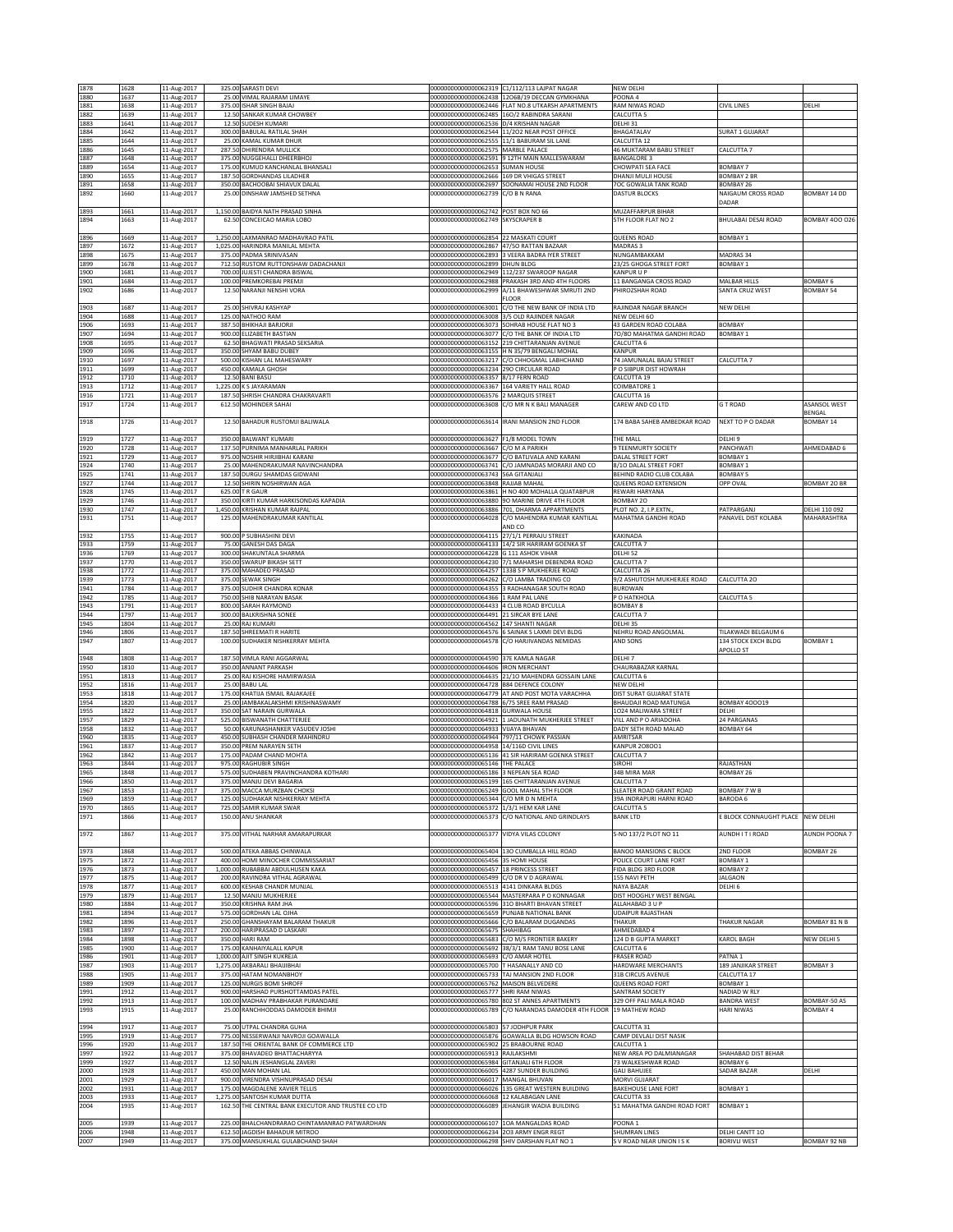| 2008         | 1950         | 11-Aug-2017                |                    | 375.00 MADHUKANTA BHAGWANDAS SHAH                                                                        |                                                                                   | 00000000000000066299 LADIWALA APPARTMENTS                                                             | <b>BLOCK NO 64</b>                                   | 23 DUNGARSHI ROAD                       | <b>BOMBAY 6</b>                        |
|--------------|--------------|----------------------------|--------------------|----------------------------------------------------------------------------------------------------------|-----------------------------------------------------------------------------------|-------------------------------------------------------------------------------------------------------|------------------------------------------------------|-----------------------------------------|----------------------------------------|
| 2009         | 1952         | 11-Aug-2017                |                    | 50.00 NARENDRA SINGH                                                                                     | 000000000000000066300 NARPAT NIWAS                                                |                                                                                                       | OLD PALI ROAD<br>LAJPAT NAGAR                        | JODHPUR RAJASTHAN                       |                                        |
| 2011<br>2012 | 1954<br>1956 | 11-Aug-2017<br>11-Aug-2017 |                    | 25.00 JEEWAN PAL SETHI<br>325.00 GORDHANDAS LILADHER                                                     |                                                                                   | 00000000000000066331 IV/A/34 DOUBLE STOREY<br>00000000000000066370 167/171 DR VIEGAS STREET           | DHANJI MULJI HOUSE                                   | NEW DELHI 24<br>BOMBAY 2                |                                        |
| 2013         | 1960         | 11-Aug-2017                |                    | 450.00 PANNA DEBI MISHRA                                                                                 |                                                                                   | 00000000000000066403 C/O MAHABIR PRASAD SHARMA                                                        | <b>42 SHIBTOLLA STREET</b>                           | CALCUTTA 7                              |                                        |
| 2014<br>2015 | 1963<br>1964 | 11-Aug-2017                |                    | 475.00 ANNE GEORGE<br>700.00 HARKISHAN SINGH GOEL                                                        | 00000000000000066420 FLAT NO 6                                                    |                                                                                                       | 33/2A WELLESLEY STREET                               | CALCUTTA 16                             |                                        |
| 2016         | 1970         | 11-Aug-2017<br>11-Aug-2017 | 350.00             | CHINMOYEE GUHA THAKURTA                                                                                  | 00000000000000066462 C/O GOEL BOOK DEPOT                                          | 000000000000000066491 54 CHANDITALA BRANCH ROAD                                                       | PALAMPUL K U H P<br>CALCUTTA 53                      |                                         |                                        |
| 2017         | 1971         | 11-Aug-2017                |                    | 550.00 DHRUVA KUMAR RATILAL MEHTA                                                                        |                                                                                   | 00000000000000066502 8/1975 SETAN FALIA GOPIPURA                                                      | SURAT <sub>2</sub>                                   |                                         |                                        |
| 2018<br>2020 | 1972<br>1976 | 11-Aug-2017<br>11-Aug-2017 | 1,050.00<br>450.00 | SEBASTIAN JOHN ZUZARTE<br>GANGA BAI                                                                      | 00000000000000066512 HOUSE NO 541<br>000000000000000066529 DUTT KUTIR             |                                                                                                       | 3RD FLOOR CHIRA BAZAR<br>LAT 9 PLOT 20&12            | <b>GIRGAUM ROAD</b><br>WADALA           | <b>BOMBAY 2</b><br>BOMBAY 31           |
| 2021         | 1982         | 11-Aug-2017                |                    | 575.00 BHANUMATI C HANSOTI                                                                               | 00000000000000066579 HANSOTI VILLA                                                |                                                                                                       | HANSOTI ROAD GHATKOPAR                               | BOMBAY 86                               |                                        |
| 2022         | 1985         | 11-Aug-2017                |                    | 600.00 GULAB SINGH                                                                                       |                                                                                   | 00000000000000066631 C/O COMMERCIAL TYRES                                                             | 43 KALI KRISHNA TAGORE STREET                        | CALCUTTA 7                              |                                        |
| 2023<br>2026 | 1988<br>2000 | 11-Aug-2017<br>11-Aug-2017 | 50.00              | 50.00 V JAYAPRAKASH<br>KASTURBAI JAGJIVAN KOOVERJI                                                       | 000000000000000066644 CANARA BANK                                                 | 00000000000000066720 C/O SHANTILAL LALJI SATARA                                                       | ADV AND DV SEC II<br>NALIN NIWAS GROUND FLOOR        | CZHOPBNO 6648<br>DADAR W R              | <b>BANGALORE 2</b><br><b>BOMBAY 28</b> |
|              |              |                            |                    |                                                                                                          |                                                                                   |                                                                                                       | <b>HHABILDAS ROAD</b>                                |                                         |                                        |
| 2027         | 2003         | 11-Aug-2017                |                    | 237.50 TEHMURASP ADERJI KOTWAL                                                                           | 00000000000000066737 598 C WADIA BLDG                                             |                                                                                                       | 1ST FLOOR                                            | JAGANNATH SHANKAR SHETH BOMBAY 2        |                                        |
| 2028         | 2005         | 11-Aug-2017                |                    | 525.00 SARALABAI HANAMANT RISBUD                                                                         | 00000000000000066750 PATWARDHAN BAUG                                              |                                                                                                       | PATWARDHAN HOUSING SOCIETY                           | ROAD<br>ERANDWANA                       | POONA4                                 |
| 2029         | 2008         | 11-Aug-2017                |                    | 475.00 S SOHAN SINGH                                                                                     | 00000000000000066757 G-1 MAHARANI BAGH                                            |                                                                                                       | NEW DELHI 14                                         |                                         |                                        |
| 2030         | 2014         | 11-Aug-2017                |                    | 37.50 KALAVATI MAGNIRAM PATEL                                                                            | 00000000000000066843 9 ALKAPURI                                                   |                                                                                                       | <b>BARODA 5</b><br>CALCUTTA 12                       |                                         |                                        |
| 2031<br>2032 | 2016<br>2018 | 11-Aug-2017<br>11-Aug-2017 |                    | 300.00 MRITYUNJOY DEY<br>100.00 NARAYAN PRASAD GOENKA                                                    |                                                                                   | 000000000000000066854 5 AND 7 MADAN GOPAL LANE<br>000000000000000066860 45 SIR HARI RAM GOENKA STREET | CALCUTTA 7                                           |                                         |                                        |
| 2033         | 2019         | 11-Aug-2017                | 350.00             | MADHUKAR PANDHARINATH KULKARNI                                                                           |                                                                                   | 00000000000000066861 BECHARDAS MILLS MECHANIC                                                         | COMPOUND                                             | AIKHAD AHMEDABAD 1                      |                                        |
| 2035<br>2036 | 2023         | 11-Aug-2017                | 250.00             | SULABHA HARI BHIDE                                                                                       | 00000000000000066870 275 BUDHWAR PETH                                             |                                                                                                       | POONA <sub>2</sub>                                   |                                         |                                        |
| 2037         | 2025<br>2026 | 11-Aug-2017<br>11-Aug-2017 | 950.0              | 525.00 SHASHIKALA MOHAN SAMSI<br>VIJAY KUMAR WADHWANI                                                    | 00000000000000066886 4 THE SUMMIT<br>000000000000000066936 E7/8 KRISHAN NAGAR     |                                                                                                       | FORJET HILL ROAD<br><b>DELHI 110051</b>              | <b>BOMBAY 400026</b>                    |                                        |
| 2038         | 2027         | 11-Aug-2017                | 500.00             | INDRA DEVI WADHWANI                                                                                      | 00000000000000066937 E7/8 KRISHAN NAGAR                                           |                                                                                                       | <b>DELHI 110051</b>                                  |                                         |                                        |
| 2039<br>2041 | 2028<br>2031 | 11-Aug-2017<br>11-Aug-2017 | 375.00             | SHEILA GUHA<br>900.00 MAHENDRA RASIKLAL TRIVEDI                                                          | 00000000000000066953 12 LAKE TERRACE<br>00000000000000066997 C/O BANK OF BARODA   |                                                                                                       | CALCUTTA 29<br>BHAGATALAV KANPITH                    | SURAT                                   |                                        |
| 2042         | 2033         | 11-Aug-2017                |                    | 1,250.00 PRESHY RAI                                                                                      | 00000000000000067014 148 SUNDER NAGAR                                             |                                                                                                       | NEW DELHI                                            |                                         |                                        |
| 2043         | 2034         | 11-Aug-2017                | 25.00              | RANJITLAL CHHOTALAL DALAL                                                                                | 00000000000000067016 MUKTA COTTAGE                                                |                                                                                                       | LINKING ROAD KHAR                                    | BOMBAY 52                               |                                        |
| 2044<br>2045 | 2035<br>2040 | 11-Aug-2017<br>11-Aug-2017 |                    | 1,000.00 PANCHI DEVI SHARMA<br>1,050.00 SUSHIL RAMKRISHNA GORE                                           | 00000000000000067049 HOUSE NO 93                                                  | 00000000000000067023 5 SYNAGOGUE STREET 7TH FLOOR                                                     | CALCUTTA 1<br>82 SWAMI VIVEKANAND ROAD               | KHAR BOMBAY 400052                      |                                        |
| 2046         | 2043         | 11-Aug-2017                | 50.00              | KISHORCHANDRA NAGINDAS CHOKSI                                                                            | 00000000000000067072 MOTA BAZAR                                                   |                                                                                                       | AT AND POST NAVSARI W RLY                            | <b>DIST BULSAR</b>                      |                                        |
| 2048         | 2046         | 11-Aug-2017                | 750.00             | PRAKASHKAUR TILAKRAJ AHLUWALIA                                                                           | 00000000000000067099 SONVILA                                                      |                                                                                                       | SATELLITE ROAD AHMEDABAD 15                          |                                         |                                        |
| 2049         | 2049         | 11-Aug-2017                |                    | 375.00 INDU DEVI                                                                                         | 00000000000000067103                                                              | C/O DEVESH PRATAP SINGH                                                                               | SHEOHAR SADAN                                        | KATCHI SARAI HATHI CHOWK                | MUZAFFARPUR                            |
| 2051         | 2052         | 11-Aug-2017                |                    | 12.50 SHANTILAL MOHANLAL POOJARA                                                                         |                                                                                   | 00000000000000067122 VRAJLAL PURSHOTAM AND BROS                                                       | YUSUF BUILDING 4TH FLOOR                             | MAHATMA GANDHI ROAD                     | <b>BOMBAY 1</b>                        |
|              |              |                            |                    |                                                                                                          |                                                                                   |                                                                                                       |                                                      | ORT                                     |                                        |
| 2052<br>2053 | 2055<br>2057 | 11-Aug-2017<br>11-Aug-2017 |                    | 100.00 RATILAL BHAGWANJI PATELIA<br>1,000.00 CHATURBHAI BHIKHABHAI PATEL                                 | 00000000000000067169 C/O DALAL BHAGWANJI<br>00000000000000067194 9 NEHRU PARK     |                                                                                                       | BECHARBHAI<br><b>BHAIRAVNATH ROAD</b>                | <b>BAHARKOT VERAVAL</b><br>AHMEDABAD 22 | SAURASHTRA                             |
| 2054         | 2062         | 11-Aug-2017                | 12.50              | <b>GORDHANDAS DEVJI ANJARIA</b>                                                                          | 00000000000000067214 KRISHNA KUNJ                                                 |                                                                                                       | MARIGOLD ROAD                                        | RAJKOT 2                                |                                        |
| 2055         | 2063         | 11-Aug-2017                |                    | 700.00 M J MIRANDA 8519 BANK OF MAHARASHTRA BOM GOKHALE ROAD 000000000000000057224 JOSEPH MANSION<br>GOR |                                                                                   |                                                                                                       | OPP PORTUGUESE CHURCH DADAR                          | <b>BOMBAY 400028</b>                    |                                        |
| 2056         | 2065         | 11-Aug-2017                |                    | 1,050.00 PUSHPALATA GOPAL DHARNE                                                                         | 00000000000000067276 3O4 SAHAKAR NAGAR                                            |                                                                                                       | POONA 9                                              |                                         |                                        |
| 2057         | 2066         | 11-Aug-2017                |                    | 200.00 R KALYANAM                                                                                        |                                                                                   | 00000000000000067278 DEPARTMENT OF ECONOMICS                                                          | ALAGAPPA COLLEGE                                     | KARAIKUDI 3 TAMIL NADU                  |                                        |
| 2058<br>2059 | 2069<br>2073 | 11-Aug-2017<br>11-Aug-2017 | 200.00<br>1,425.00 | PARAKRAM SINGH BHANDARI<br>AJ KUMAR PAUL                                                                 | 00000000000000067334 171/1 SIBPUR ROAD                                            | 00000000000000067308 17O/5/1 LAKE GARDENS                                                             | CALCUTTA 45<br><b>IOWRAH 2</b>                       |                                         |                                        |
| 2061         | 2075         | 11-Aug-2017                | 350.00             | SAVAK JEHANGIRJI ANJIRBAG                                                                                | 00000000000000067347 95 ERUCH VILLA                                               |                                                                                                       | PROF ALMEIDA ROAD BANDRA                             | BOMBAY 50 AS                            |                                        |
| 2063         | 2079         | 11-Aug-2017                | 225.00             | CHAMPABEN POPATLAL SHAH                                                                                  |                                                                                   | 00000000000000067409 16 SHREE RANG BUILDING                                                           | CHANDAWARKAR ROAD                                    | MATUNGA BOMBAY 19 DD                    |                                        |
| 2065<br>2066 | 2085<br>2086 | 11-Aug-2017                | 400.00             | PRABHAKAR MAHADEO GANU<br>25.00 LILAVATI KIRTANLAL DOSHI                                                 | 00000000000000067431 MODERN OPTICIANS                                             | 00000000000000067457 MAHARASHTRA BOLT NUT CO                                                          | KUNTE CHOWK LAXMI ROAD<br>3 NARAYAN DHURU CROSS LANE | POONA 30<br><b>BOMBAY 400 003</b>       |                                        |
| 2067         | 2088         | 11-Aug-2017<br>11-Aug-2017 |                    | 25.00 BHAJAN GERIMAL MAKHIJA                                                                             | 00000000000000067461                                                              | E-6 SUKHDAYAK CO OP HSG SOC LTD                                                                       | BOMANPURI RD J B NAGAR                               | <b>ANDHERI EAST</b>                     | <b>BOMBAY 59</b>                       |
|              |              |                            |                    |                                                                                                          |                                                                                   |                                                                                                       |                                                      |                                         |                                        |
| 2068<br>2069 | 2089<br>2090 | 11-Aug-2017<br>11-Aug-2017 |                    | 350.00 WALAITI RAM AMARNATH AGGARWAL<br>375.00 DARSHAN AGRAWAL                                           | 00000000000000067488 B 6A KAILASH COLONY                                          | 00000000000000067475 C/O AMAR TRADING CORPORATION                                                     | 4 BIBIJAN STREET<br><b>NEW DELHI 48</b>              | <b>BOMBAY 3</b>                         |                                        |
| 2070         | 2091         | 11-Aug-2017                |                    | 1,225.00 VENKATESWAR KAILASNATH SHARMA                                                                   |                                                                                   | 00000000000000067502 NO 7 BHAVESHWAR VIJAY                                                            | PLOT 91 WADALA                                       | BOMBAY 400031                           |                                        |
| 2072         | 2093         | 11-Aug-2017                | 625.00             | ANITA JAGGI                                                                                              |                                                                                   | 00000000000000067523 3722 TO 3725 SUBHASH MARG                                                        | DARYAGANJ                                            | DELHI 6                                 |                                        |
| 2074<br>2075 | 2098<br>2102 | 11-Aug-2017<br>11-Aug-2017 | 225.00<br>225.00   | CHANDRAKANT MULCHAND JHAVERI<br>BHIKHALAL NANJI ONDHIA                                                   | 00000000000000067556 1692 SURAIYA POLE<br>00000000000000067574 9 GOYAGATE SOCIETY |                                                                                                       | NEAR DHIKVA CHOWKEY<br>PRATAP NAGAR                  | KALUPUR AHMEDABAD 1<br><b>BARODA4</b>   |                                        |
| 2077         | 2105         | 11-Aug-2017                |                    | 375.00 BACHUBAI FARIDOON CHENOY                                                                          |                                                                                   | 00000000000000067619 26/1 SARDAR PATEL ROAD                                                           | SECUNDERABAD 500 003                                 |                                         |                                        |
| 2078         | 2110         | 11-Aug-2017                |                    | 12.50 KISHAN JAMNADAS                                                                                    |                                                                                   | 00000000000000067689 THANAWALLA BUILDING                                                              | 2ND FLOOR ROOM NO 9                                  | 4 BHAJIPALA LANE BOMBAY 3               |                                        |
| 2081         | 2116         | 11-Aug-2017                |                    | 1,050.00 THOTA SATYA SAYI MANIDHAR                                                                       | 00000000000000067775                                                              | C/O T BHAVANARAYANA                                                                                   | <b>GANDHAM HOUSE</b>                                 | CHANDRAMOULIPURAM                       | VIJAYAWADA 10 A                        |
|              |              |                            |                    |                                                                                                          |                                                                                   | SUPERINTENDING ENGINEER                                                                               |                                                      |                                         |                                        |
| 2082         | 2118         | 11-Aug-2017                |                    | 175.00 SURESH SHANTILAL MEHTA                                                                            |                                                                                   | 00000000000000067816 R B MEHTA ROAD PARAS BLDG                                                        | BLOCK NO 3 2ND FLOOR                                 | <b>GHATKOPAR EAST</b>                   | BOMBAY 77                              |
| 2083<br>2084 | 2119<br>2122 | 11-Aug-2017<br>11-Aug-2017 |                    | 750.00 NAKUL NARHARI OZA<br>500.00 CHANDRAKANTA THAKORBHAI DESAI                                         | 00000000000000067819 199A ANANT NIVAS                                             | 00000000000000067841 67 10TH KHETWADI LANE                                                            | <b>GUJARAT SOCIETY SION</b><br><b>BOMBAY 400 004</b> | BOMBAY 22                               |                                        |
| 2086         | 2124         | 11-Aug-2017                |                    | 350.00 RATNA MITRA                                                                                       |                                                                                   | 00000000000000067861 1/C ABINASH MITRA LANE                                                           | CALCUTTA 700 006                                     |                                         |                                        |
| 2087<br>2088 | 2131<br>2132 | 11-Aug-2017<br>11-Aug-2017 |                    | 137.50 HIREN KUMAR MOOKERJEE<br>375.00 CHANDRA DAYAL PUNWANI                                             | 00000000000000067903 51 PREM BHAVAN                                               | 00000000000000067899 79B RASHBEHARI AVENUE                                                            | CALCUTTA 700 026<br>BEHIND BURMA SHELL PETROL        | PUMP                                    | COLABA BOMBAY                          |
|              |              |                            |                    |                                                                                                          |                                                                                   |                                                                                                       |                                                      |                                         | 400 005                                |
|              |              |                            |                    |                                                                                                          |                                                                                   |                                                                                                       |                                                      |                                         |                                        |
| 2089<br>2091 | 2136<br>2139 | 11-Aug-2017<br>11-Aug-2017 | 375.00             | 575.00 NIRANJAN JEEWANLAL SHAH<br><b>JUBHA ROY</b>                                                       | 00000000000000067947 CURRIMBHOY MANOR<br>00000000000000067970 7A AKRUR DUTT LANE  |                                                                                                       | 41 BHULABHAI DESAI ROAD<br>CALCUTTA 12               | <b>BOMBAY 400 026</b>                   |                                        |
| 2092         | 2141         | 11-Aug-2017                | 550.00             | SUDHA DIGAMBER JOSHI                                                                                     | 000000000000000067981 MATRUSMRUTI                                                 |                                                                                                       | BEHIND MARATHI SCHOOL                                | ANGOL DIST BELGAUM                      |                                        |
| 2093         | 2146         | 11-Aug-2017                | 175.00             | PRAJIT KUMAR CHATTERJEE                                                                                  |                                                                                   | 00000000000000068047 79/1 BAKUL BAGAN ROAD                                                            | CALCUTTA 25                                          |                                         |                                        |
| 2096<br>2097 | 2155<br>2156 | 11-Aug-2017<br>11-Aug-2017 |                    | 1,100.00 MAHABIR SINGH<br>350.00 NAND KISHORE SETH                                                       | 000000000000000068109 H5/10 KRISHAN NAGAR                                         | 00000000000000068102 P4O INDIA EXCHANGE PLACE                                                         | CALCUTTA 1<br>DELHI 51                               |                                         |                                        |
| 2098         | 2157         | 11-Aug-2017                |                    | 375.00 SARLA DEVI BAGRI                                                                                  |                                                                                   | 00000000000000068114 17/3&1 DARPONARAIN TAGORE ST                                                     | CALCUTTA 7                                           |                                         |                                        |
| 2099         | 2159         | 11-Aug-2017                |                    | 350.00 MAHABIR SINGH<br>RAJENDRA BOOBNA                                                                  |                                                                                   | 00000000000000068160 P4O INDIA EXCHANGE PLACE                                                         | <b>TOP FLOOR</b>                                     | CALCUTTA 1                              |                                        |
| 2100<br>2101 | 2167<br>2169 | 11-Aug-2017<br>11-Aug-2017 | 12.50<br>875.00    | GOPAL KRISHNA TANDON                                                                                     | 00000000000000068227                                                              | 00000000000000068186 798 BLOCK P NEW ALIPORE<br>C/O ALLAHABAD BANK DAULATPUR                          | CALCUTTA<br>VILLAGE: AURADEEH                        | P.O: SITARAMPURGRANT                    | DIST: GONDA (U.P)                      |
|              |              |                            |                    |                                                                                                          |                                                                                   | <b>BRANCH</b>                                                                                         |                                                      |                                         |                                        |
| 2102<br>2103 | 2173<br>2174 | 11-Aug-2017<br>11-Aug-2017 |                    | 1.250.00 PRASANTA BANERJEE<br>875.00 RAMENDRA KUMAR GHOSE                                                |                                                                                   | 00000000000000068286 C/O BARODA PHARMACY<br>00000000000000068294 53/13/B MEGHNATH SAHA                | 93 GREY STREET<br>SARANI (IST LANE)                  | CALCUTTA 5<br>.O: MOREPUKUR, RISHRA     | DIST: HOOGHLY                          |
|              |              |                            |                    |                                                                                                          |                                                                                   |                                                                                                       |                                                      |                                         | (W.B)                                  |
| 2104         | 2178         | 11-Aug-2017                |                    | 100.00 KANWAL AMEER                                                                                      | 00000000000000068324 61 B MEHERINA                                                |                                                                                                       | OFF NEPEAN ROAD                                      | <b>BOMBAY 400 006</b>                   |                                        |
| 2105<br>2106 | 2181<br>2182 | 11-Aug-2017<br>11-Aug-2017 | 125.00<br>250.00   | JAMSHED PESTONJI KHARAS<br>AMIR KUMAR BANERJEE                                                           | 00000000000000068333 D-3 DAISYLEA                                                 | 00000000000000068348 8/9 DIGLA ROAD P O DUM DUM                                                       | 17 MOUNT PLEASANT ROAD<br>CALCUTTA 700 028           | <b>BOMBAY 400 006</b>                   |                                        |
| 2107         | 2187         | 11-Aug-2017                | 225.00             | GAJENDRA KUMAR KARNANI                                                                                   | 00000000000000068409 3 SYNAGOGUE ST                                               |                                                                                                       | CALCUTTA 700 001                                     |                                         |                                        |
| 2109<br>2110 | 2189<br>2190 | 11-Aug-2017                | 1,050.00<br>137.5  | PESTON PADAMJI GINWALA<br>CHAMAN LAL MEHRA                                                               | 00000000000000068425 9 MIDDLETON ROW<br>00000000000000068426 C/O SHAWL MUSEUM     |                                                                                                       | CALCUTTA 700 016<br>C1 COLLEGE STREET MARKET         | CALCUTTA 700 012                        |                                        |
| 2113         | 2199         | 11-Aug-2017<br>11-Aug-2017 |                    | 137.50 MAHESHCHANDRA CHHOTALAL VORA                                                                      | 00000000000000068543 RADHANPURI BAZAR                                             |                                                                                                       | BHAVNAGAR                                            |                                         |                                        |
| 2114         | 2204         | 11-Aug-2017                |                    | 175.00 V RAMACHANDRAN                                                                                    | 00000000000000068593 FIELD OFFICER                                                |                                                                                                       | STATE BANK OF INDIA                                  | POLLACHI                                | <b>COIMBATORE DIST</b>                 |
| 2115         | 2205         | 11-Aug-2017                |                    | 25.00 KAILASH RANI                                                                                       | 00000000000000068594   116 KIRTI NAGAR                                            |                                                                                                       | NEW DELHI 15                                         |                                         | TAMILNADU                              |
| 2116         | 2210         | 11-Aug-2017                | 200.00             | <b>SAVITRI DEVI</b>                                                                                      | 0000000000000068660                                                               | P 66 KAKKARGANJ                                                                                       | SAHARANPUR                                           |                                         |                                        |
| 2118         | 2213         | 11-Aug-2017                | 500.00             | SUDHANSHU KUMAR ROY                                                                                      | 00000000000000068691 106 B BLOCK F                                                |                                                                                                       | <b>NEW ALIPORE</b>                                   | CALCUTTA 53                             |                                        |
| 2119<br>2120 | 2217<br>2222 | 11-Aug-2017<br>11-Aug-2017 | 362.50<br>350.00   | PREM NARAIN MEHROTRA<br>TRIMBAK VISHNU DANDEKAR                                                          | 00000000000000068726 18/258 MAITHAN<br>00000000000000068761                       | 210 LADY JAMSHEDJI ROAD                                                                               | AGRA<br>MAHIM                                        | BOMBAY 16                               |                                        |
| 2122         | 2224         | 11-Aug-2017                | 187.5              | DARAB HORMASJI KAPADIA                                                                                   | 00000000000000068771 35 HAMPTON COURT                                             |                                                                                                       | 154 LOWER COLABA ROAD                                | <b>BOMBAY 5</b>                         |                                        |
| 2123         | 2229         | 11-Aug-2017                |                    | 300.00 RAJKUMAR SOMERCHAND JAIN                                                                          | 00000000000000068839 J/137 GUJRATI SOCIETY                                        |                                                                                                       | <b>NEHRU ROAD</b>                                    | <b>VILE-PARLE EAST</b>                  | BOMBAY-57 AS                           |
| 2124<br>2125 | 2230<br>2234 | 11-Aug-2017<br>11-Aug-2017 |                    | 1,000.00 THERESA ANGELA MISQUITTA<br>875.00 BIMAL BHUSHAN SANYAL                                         |                                                                                   | 00000000000000068843 5B RAVI DARSHAN IIND FLOOR<br>00000000000000068891 ADVOCATE MAHATTA RUIDHASA     | <b>CARTER ROAD</b><br>P O KESHANGUNJ                 | BANDRA<br><b>DIST PURNEA</b>            | BOMBAY 50<br><b>BIHAR</b>              |
| 2126         | 2235         | 11-Aug-2017                |                    | 500.00 VISHWANATH DINKER ANAOKER                                                                         | 00000000000000068932 6 KALYANPUR HOUSE                                            |                                                                                                       | DIXIT ROAD EXTENSION                                 | <b>VILE PARLE EAST</b>                  | BOMBAY 57                              |
| 2127         | 2237         | 11-Aug-2017                |                    | 1,275.00 BISWANATH DAS                                                                                   | 00000000000000068941 31 BEADON STREET                                             |                                                                                                       | CALCUTTA 6                                           |                                         |                                        |
| 2128<br>2130 | 2238<br>2244 | 11-Aug-2017<br>11-Aug-2017 | 375.00             | 62.50 DHARM PAL GUPTA<br>MANJU RANI BANERJEE                                                             | 00000000000000068947 579 SECTOR 18B                                               | 000000000000000069027 NO 14 PREO NATH MALLIK ROAD                                                     | CHANDIGARH<br>CALCUTTA 25                            |                                         |                                        |
| 2131         | 2248         | 11-Aug-2017                | 62.50              | DEVIREDDY VENKATESWARA RAO                                                                               |                                                                                   | 000000000000000069064 INSPECTORS QUARTERS NO 16                                                       | NEAR SHANTINAGAR                                     | HYDERABAD 500 028                       |                                        |
| 2132         | 2249         | 11-Aug-2017                |                    | 25.00 SUBHADRA CHHAGANLAL PATEL                                                                          |                                                                                   | 00000000000000069075 1451 MAMUNAYAKS POLE                                                             | KALUPUR WARD                                         | AHMEDABAD 380 001<br>GUJARAT            |                                        |
| 2133         | 2250         | 11-Aug-2017                |                    | 100.00 ISMAILBHAI                                                                                        | 00000000000000069078 KATARWADA                                                    |                                                                                                       | <b>VIRAMGAM GUJARAT STATE</b>                        |                                         |                                        |
| 2134         | 2251         | 11-Aug-2017                | 12.50              | BHUPENDRA CHINUBHAI SHROFF                                                                               | 00000000000000069085 2217/2 MANEKCHOWK                                            |                                                                                                       | AHMEDABAD                                            |                                         |                                        |
| 2136<br>2137 | 2253<br>2254 | 11-Aug-2017<br>11-Aug-2017 | 37.50              | PRABIR KUMAR MANNA<br>200.00 UMA LAHIRI                                                                  | 00000000000000069117 175 JODHPUR PARK                                             | 00000000000000069118 1O8C BLOCK F NEW ALIPUR                                                          | CALCUTTA 700 031<br>CALCUTTA 53                      |                                         |                                        |
| 2138         | 2255         | 11-Aug-2017                | 25.00              | ASH NARAYAN SARAF                                                                                        |                                                                                   | 00000000000000069120 C/O BANWARILAL GIRDHARILAL                                                       | 158 CROSS STREET                                     | CALCUTTA 700 007                        |                                        |
| 2139<br>2140 | 2264         | 11-Aug-2017                | 25.00              | <b>CHAND MOHAN SEAL</b>                                                                                  |                                                                                   | 00000000000000069151 68 RAJA NABA KISSEN STREET                                                       | CALCUTTA <sub>5</sub>                                |                                         |                                        |
|              | 2265         | 11-Aug-2017<br>11-Aug-2017 |                    | 50.00 RAJKUMARI DASI<br>12.50 AMIYA BHUSON NANDIMAJUMDAR                                                 |                                                                                   | 000000000000000069160 NO 26E RAMDHAN MITTER LANE<br>000000000000000069182 1/1 CHAKROBERIA LANE        | SHAMPUKUR<br>CALCUTTA 20                             | CALCUTTA 4                              |                                        |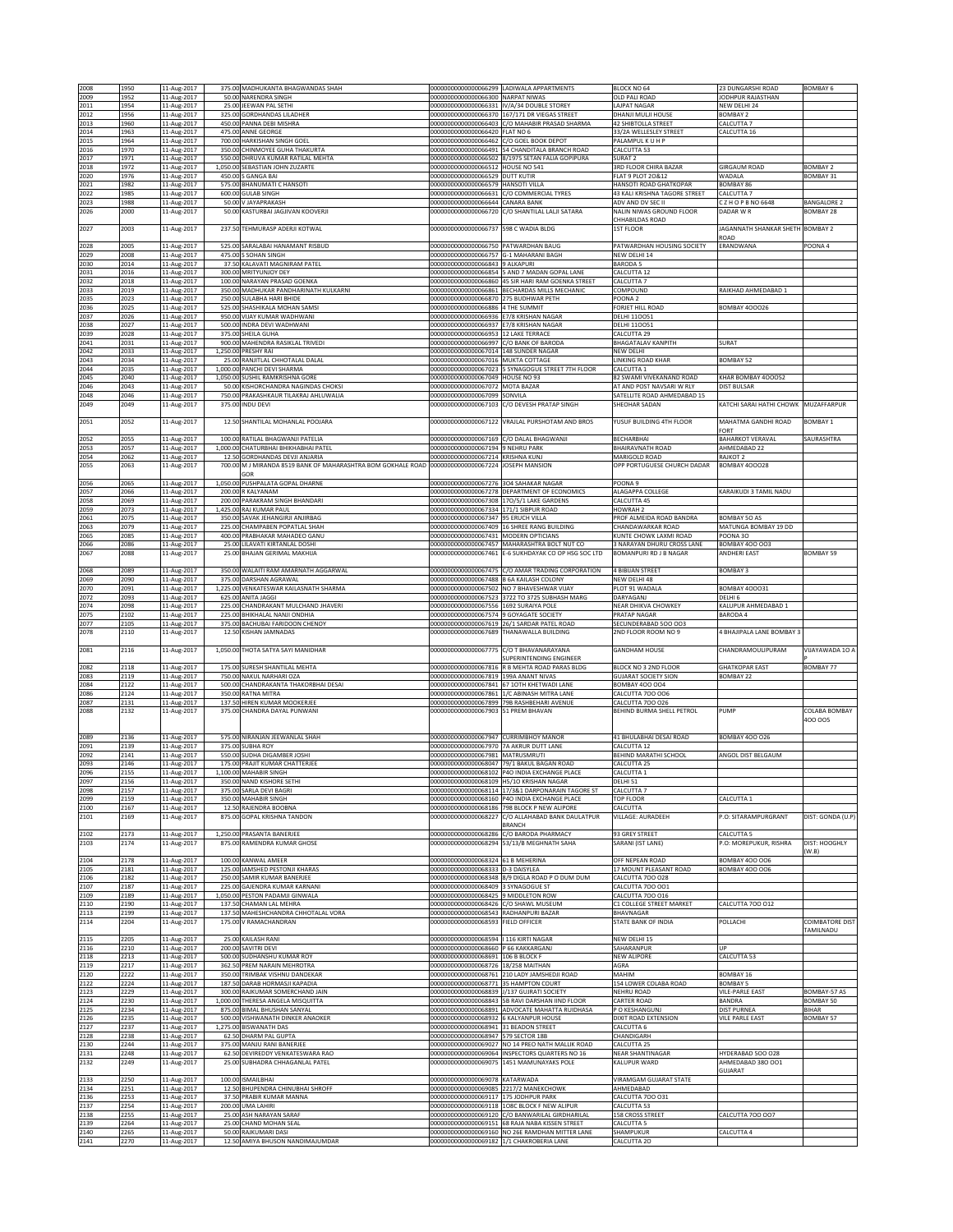| 2142         | 2272         | 11-Aug-2017                | 50.00 RAJ KUMAR PAUL                                                      | 00000000000000069183 171/1 SIBPUR ROAD                                              |                                                                                                            | HOWRAH <sub>2</sub>                                    |                                                |                               |
|--------------|--------------|----------------------------|---------------------------------------------------------------------------|-------------------------------------------------------------------------------------|------------------------------------------------------------------------------------------------------------|--------------------------------------------------------|------------------------------------------------|-------------------------------|
| 2143         | 2275         | 11-Aug-2017                | 25.00 HARI RAM BANSAL                                                     |                                                                                     | 00000000000000069200 1444 GALI RAJA UGGAR SAIN                                                             | <b>BAZAR SITARAM</b>                                   | DELHI-6                                        |                               |
| 2144<br>2145 | 2277<br>2278 | 11-Aug-2017<br>11-Aug-2017 | 87.50 RAJAGOPALAN SUBRAMANIAN<br>25.00 ASHOK KUMAR SHARMA                 |                                                                                     | 000000000000000069201 12/1 WESTERN EXTENSION AREA<br>00000000000000069213 213-HOUSNG BOARD COLONY          | <b>KAROL BAGH</b><br>SONEPAT                           | NEW DELHI 5                                    |                               |
| 2146         | 2279         | 11-Aug-2017                | 1,275.00 SHAMBHOO NATH                                                    | 00000000000000069215 CHAH INCHHA                                                    |                                                                                                            | RAMPUR U P                                             |                                                |                               |
| 2147         | 2281         | 11-Aug-2017                | 50.00 INVESTMENT AND COMMERCIAL CORPORATION PVT LTD                       |                                                                                     | 000000000000000069229 131 CORAL MERCHANT STREET                                                            | MADRAS 600 001                                         |                                                |                               |
| 2150<br>2151 | 2284<br>2285 | 11-Aug-2017<br>11-Aug-2017 | 75.00 GAJANAN PURUSHOTTAM PHONDKE<br>100.00 NARAYAN ATAL                  | 00000000000000069295                                                                | 5 RAGINI<br>00000000000000069313 27A/6 K A SUBRAMANIAM ROAD                                                | SAHITYA SAHAWAS BANDRA EAST<br>SHRI VISHNU BHAWAN      | BOMBAY 51<br><b>KINGS CIRCLE</b>               | BOMBAY 19                     |
| 2152         | 2287         | 11-Aug-2017                | 575.00 SHIREEN R IRANI                                                    |                                                                                     | 00000000000000069339 GAZDER HOUSE 2ND FLOOR                                                                | <b>WARDEN ROAD</b>                                     | BOMBAY 26                                      |                               |
| 2155         | 2290         | 11-Aug-2017                | 12.50 SARSWATI GAIANAN KULKARNI                                           | 00000000000000069361 C/O G T KULKARNI                                               |                                                                                                            | <b>ASHIRWAD</b>                                        | 75 SHIVAJI NAGAR                               | SANGLI                        |
| 2156         | 2294         | 11-Aug-2017                | 25.00 ARTI PURI                                                           |                                                                                     | 00000000000000069401 1114 CHHATTA MADAN GOPAL                                                              | MALIWARA                                               | DELHI                                          | MAHARASHTRA                   |
| 2159         | 2302         | 11-Aug-2017                | 12.50 BALRAJ GHAI                                                         |                                                                                     | 00000000000000069428 C/O THE BOOK CORNER                                                                   | 10B CONNAUGHT PLACE                                    | NEW DELHI                                      |                               |
| 2160         | 2304         | 11-Aug-2017                | 50.00 PANNALAL                                                            | 00000000000000069448 4841 SADAR BAZAR                                               |                                                                                                            | DELHI 6                                                |                                                |                               |
| 2163<br>2164 | 2310<br>2312 | 11-Aug-2017<br>11-Aug-2017 | 12.50 LALITA KUMARI<br>100.00 GAURANG BHATNAGAR                           | 00000000000000069572 72 NUTAN NAGAR                                                 | 00000000000000069560 4/3A KRISHNARAM BOSE STREET                                                           | CALCUTTA 4<br>RAJKOT GUJARAT                           |                                                |                               |
| 2165         | 2315         | 11-Aug-2017                | 12.50 NANDLAL KESHAVLAL GOSHALIA                                          | 00000000000000069627 C/O M/S G K FOZDAR                                             |                                                                                                            | 85 STOCK EXCHANGE NEW BLDG                             | APOLLO STREET FORT                             | <b>BOMBAY 1</b>               |
| 2167         | 2320         | 11-Aug-2017                | 1,075.00 ANIL BEDI                                                        | 00000000000000069774 HOUSE NO. 507                                                  |                                                                                                            | SECTOR-7                                               | PANCHKULA (HARYANA)                            |                               |
| 2168         | 2325         | 11-Aug-2017                | 25.00 SHARAD BABURAO SHAH                                                 |                                                                                     | 00000000000000069791 CRESCENT MANSION FIRST FLOOR                                                          | 3 PANDITA RAMABAI ROAD                                 | GAMDEVI BOMBAY 400 007                         |                               |
| 2169         | 2326         | 11-Aug-2017                | 25.00 GULNAAZ I CHINOY                                                    |                                                                                     | 000000000000000069799 FLAT NO 2 MEHER BUILDING                                                             | CHOWPATTY                                              | <b>BOMBAY 400 007</b>                          |                               |
| 2170         | 2327         | 11-Aug-2017                | 25.00 VASANT SHESHGIRI KALBAG                                             | 00000000000000069811 SHRI KUNJ                                                      |                                                                                                            | 24 HANUMAN ROAD VILE PARLE E                           | <b>BOMBAY 400 057</b>                          |                               |
| 2171         | 2329         | 11-Aug-2017                | 487.50 ALBERT D SOUZA                                                     | 0000000000000069818                                                                 | 5TH FLOOR FLAT NO 10 BRIJ BHAVAN                                                                           | OPP VILLA THERESA SCHOOL                               | <b>EDDER ROAD</b>                              | <b>BOMBAY 26</b>              |
| 2175         | 2338         | 11-Aug-2017                | 12.50 HIRO BHOJRAJ ADVANI                                                 |                                                                                     | 00000000000000069895 13A&1 SION SINDHI COLONY SION                                                         | BOMBAY 22 DD                                           |                                                |                               |
| 2177         | 2345         | 11-Aug-2017                | 350.00 ASIMA BANERJEE                                                     | 00000000000000070048 8/9 DIGLA ROAD                                                 |                                                                                                            | P O DUM DUM                                            | CALCUTTA 28                                    |                               |
| 2178<br>2179 | 2348<br>2352 | 11-Aug-2017<br>11-Aug-2017 | 625.00 HARAKHCHAND HIRACHAND MEHTA<br>200.00 URMILA DEBI                  | 00000000000000070074 C-15 KAKAD NIKETAN<br>00000000000000070119 21 SOUTHERN AVENUE  |                                                                                                            | DERASAR LANE<br>CALCUTTA 26                            | <b>GHATKOPAR EAST</b>                          | BOMBAY 77                     |
| 2181         | 2359         | 11-Aug-2017                | 25.00 ZAKIR NAJMUDDIN NAJMI                                               | 00000000000000070236 29 KALPATAROO                                                  |                                                                                                            | 472 A S V P ROAD                                       | <b>BORIVLI WEST</b>                            | <b>BOMBAY 92</b>              |
| 2182         | 2361         | 11-Aug-2017                | 175.00 MAHARUKH FAROKH KHAMBATTA                                          |                                                                                     | 00000000000000070287 C/O MRS FRENY M KEKABAD                                                               | 6 KHARE GHAT COLONY                                    | <b>HUGHES ROAD</b>                             | BOMBAY                        |
| 2184<br>2186 | 2364<br>2368 | 11-Aug-2017<br>11-Aug-2017 | 125.00 RASIKMANI LALLUBHAI SHAH<br>25.00 ANIL KRISHNA KUNDU               | 000000000000000070310 B-4/1 BACHANI NAGAR                                           | 00000000000000070333 ADIBARTMA ROAD P O NABAGRAM                                                           | GROUND FLOOR DAFTARY ROAD<br>DISTT HOOGHLY WEST BENGAL | MALAD                                          | <b>BOMBAY 64</b>              |
| 2187         | 2374         | 11-Aug-2017                | 350.00 MADHAV PRABHAKAR PURANDARE                                         |                                                                                     | 00000000000000070380 802 ST ANNES APARTMENTS                                                               | 329 OFF PALI MALA ROAD                                 | BANDRA WEST BOMBAY-50                          |                               |
|              |              |                            | 175.00 SATYANARAIN JALAN                                                  |                                                                                     |                                                                                                            | STOCK EXCHANGE BUILDING                                | A۹<br>ASAF ALI ROAD                            |                               |
| 2188<br>2189 | 2377<br>2380 | 11-Aug-2017<br>11-Aug-2017 | 1,050.00 KANTILAL NATHALAL SHAH                                           | 00000000000000070454 C/O JALAN & CO                                                 | 00000000000000070486 14 KUMBHAR TUKDA 3RD FLOOR                                                            | BOMBAY 4                                               |                                                | NEW DELHI 1                   |
| 2191         | 2383         | 11-Aug-2017                | 1,250.00 SANTI KUMAR MOOKHERJEE                                           |                                                                                     | 00000000000000070539 5/1 SHAMA CHARAN CHOWDHURY                                                            | LANE PO SALKIA                                         | <b>DIST HOWRAH</b>                             |                               |
| 2192<br>2195 | 2385<br>2397 | 11-Aug-2017                | 50.00 RAIMONI CHANDRA<br>1,012.50 SANTLAL SILCHAND JAIN                   |                                                                                     | 00000000000000070563 63A AHIREETOLA STREET<br>00000000000000070681 5 R K BLDG T H KATARIA MARG             | CALCUTTA-5<br>MAHIM                                    | BOMBAY-16                                      |                               |
| 2196         | 2398         | 11-Aug-2017<br>11-Aug-2017 | 350.00 ANANTHARAMAIYER RAMAN                                              |                                                                                     | 00000000000000070692 NO 6 KAILAS PLOT NO 83                                                                | PESTOMSAGAR CHEMBUR                                    | BOMBAY 89                                      |                               |
| 2197         | 2405         | 11-Aug-2017                | 112.50 SULOCHANA DEVI SARAF                                               |                                                                                     | 00000000000000070766 3 NETAI HALDER STREET                                                                 | CALCUTTA-7                                             |                                                |                               |
| 2198<br>2199 | 2408<br>2413 | 11-Aug-2017                | 25.00 SULOCHANA DEVI SARAF<br>1,050.00 SISIR KUMAR PATRANABISH            |                                                                                     | 00000000000000070832 3 NETAI HALDAR STREET                                                                 | CALCUTTA-7                                             |                                                |                               |
| 2200         | 2414         | 11-Aug-2017<br>11-Aug-2017 | 400.00 SUDHA KUMUD CHANDRA SANGHVI                                        |                                                                                     | 00000000000000070877 6A JADAV GHOSE ROAD<br>00000000000000070879 NIRMAL BHUVAN CO-OP HOUSING               | SARSOONA CALCUTTA 61<br>3RD FLOOR NO 31                | BAPUBHAIVASI ROAD                              | VILEPARLE WEST                |
|              |              |                            |                                                                           |                                                                                     | SOCIETY                                                                                                    |                                                        |                                                | <b>BOMBAY 56</b>              |
| 2202         | 2419         | 11-Aug-2017                | 25.00 KERSEE RUSTOM IRANI                                                 | 00000000000000070929 POWWALLA BUILDING                                              |                                                                                                            | <b>B BLOCK ROOM NO 16</b>                              | OPP WASSIAMAL BLDG<br><b>GRANT ROAD</b>        | <b>BOMBAY 7</b>               |
| 2204         | 2430         | 11-Aug-2017                | 350.00 SNEHA GUHA                                                         |                                                                                     | 00000000000000071033 1/3 CHITTARANJAN COLONY                                                               | P S JADAVPUR                                           | CALCUTTA-32                                    |                               |
| 2205         | 2435         | 11-Aug-2017                | 1,000.00 JAHAR LALL CHANDRA                                               |                                                                                     | 00000000000000071064 C/O UNITED BANK OF INDIA                                                              | ROYAL EXCHANGE BRANCH                                  | 10 NETAJI SUBHAS ROAD                          | CALCUTTA 1                    |
| 2208         | 2450         | 11-Aug-2017                | 187.50 CENTRAL BANK OF INDIA                                              | 00000000000000071201 3 NETAJI SUBHAS RD                                             |                                                                                                            | CALCUTTA                                               |                                                |                               |
| 2210<br>2211 | 2467<br>2469 | 11-Aug-2017<br>11-Aug-2017 | 350.00 SHAIK SHARFUDDIN<br>250.00 SOLOMON EZEKIEL                         | 00000000000000071279 15 DAMZEN LANE                                                 | 00000000000000071327 5 HARRINGTON MANSIONS                                                                 | CALCUTTA 12<br>8 HO CHIMINH SARANI                     | CALCUTTA 16                                    |                               |
| 2212         | 2480         | 11-Aug-2017                | 250.00 SHAMBHU PRASAD                                                     | 00000000000000071412 515 G T ROAD SOUTH                                             |                                                                                                            | ABOVE SANDHYA BAZAR                                    | 1ST FLOOR                                      | HOWRAH 1                      |
| 2213         | 2482         | 11-Aug-2017                | 375.00 M V L S PRASAD RAO                                                 | 00000000000000071417 C/O A/C NO 4460                                                |                                                                                                            | <b>INDIAN BANK</b>                                     | <b>BRODIPET GUNTUR 2</b>                       |                               |
| 2214<br>2215 | 2483<br>2498 | 11-Aug-2017<br>11-Aug-2017 | 200.00 DEWAN GANGA SAHAI<br>25.00 STATE BANK OF MYSORE                    | 00000000000000071625 377 N S C BOSE RD                                              | 00000000000000071419 B 442 NEW FRIENDS COLONY                                                              | NEW DELHI<br>MADRAS 1                                  |                                                |                               |
| 2216         | 2502         | 11-Aug-2017                | 150.00 KALEPALLI RATNAVATHI                                               |                                                                                     | 00000000000000071677 C/O KALEPALLI VENKATESWARA RAO                                                        | WATER TANK ROAD                                        | OPP GIRLS HIGH SCHOOL                          | KHAMMAM A P                   |
|              |              |                            |                                                                           |                                                                                     |                                                                                                            |                                                        |                                                |                               |
| 2217<br>2218 | 2509<br>2510 | 11-Aug-2017<br>11-Aug-2017 | 500.00 JAGANNATH DAS<br>350.00 TAPABRATA RAYMAHASAY                       | 00000000000000071779 13 HINDUSTHAN ROAD                                             | 00000000000000071739 C/O GRINDLAYS BANK LTD                                                                | 41 CHOWRINGHEE CALCUTTA<br>CALCUTTA 29                 |                                                |                               |
| 2219         | 2511         | 11-Aug-2017                | 375.00 SUDARSHAN KUMAR SACHDEV                                            |                                                                                     | 00000000000000071780 C/O SACHDEV CYCLE MART                                                                | MAIN ROAD JAMSHEDPUR                                   |                                                |                               |
| 2220         | 2512         | 11-Aug-2017                | 375.00 KARTAR SINGH ARORA                                                 | 00000000000000071788 C/OLICOF INDIA                                                 |                                                                                                            | P BOX NO 117                                           | <b>HALL BAZAR</b>                              | <b>I B O ORIENTAL</b>         |
| 2223         | 2526         | 11-Aug-2017                | 12.50 R K RUIA                                                            | 00000000000000071865 13 RAJA SANTOSH RD                                             |                                                                                                            | CALCUTTA 27                                            |                                                | AMRITSAR                      |
| 2224         | 2528         | 11-Aug-2017                | 525.00 SHANTABEN DAHYABHAI                                                |                                                                                     | 00000000000000071903 24 GOVT SERVANTS HSG SOC                                                              | NAVRANGPURA                                            | AHEMDABAD                                      |                               |
| 2225         | 2529         | 11-Aug-2017                | 100.00 LILAWATI                                                           |                                                                                     | 00000000000000071910 HOUSE NO 3422 ST NO 1                                                                 | REHGAR PURA KAROL BAGH                                 | NEW DELHI 5                                    |                               |
| 2226<br>2227 | 2531<br>2534 | 11-Aug-2017<br>11-Aug-2017 | 1,225.00 KISANLAL SHRICHAND<br>350.00 MOHINI GHANSHYAMDAS AHUJA           |                                                                                     | 00000000000000071921 M/S VARDHAMAN TEA CO<br>00000000000000071952 E-1 BLDG BLOCK NO 308 3RD FLR            | MALEGAON NASIK<br><b>BHARAT NAGAR</b>                  | GRANT ROAD BOMBAY 7                            |                               |
| 2228         | 2536         | 11-Aug-2017                | 225.00 BHABANI RANI DEVI                                                  |                                                                                     | 000000000000000071963 174/B RASH BEHARI AVENUE                                                             | CALCUTTA 29                                            |                                                |                               |
| 2229<br>2230 | 2539<br>2543 | 11-Aug-2017                | 650.00 BACHHRAJ BOHRA<br>25.00 DILIP CHAKROBORTY                          |                                                                                     | 00000000000000072037 167 OLD CHINA BAZAR STREET<br>00000000000000072073 5/1 RAM MOHAN SAHA LANE            | CALCUTTA-1                                             |                                                |                               |
| 2231         | 2547         | 11-Aug-2017<br>11-Aug-2017 | 375.00 SANTI RUDRA                                                        | 0000000000000072095                                                                 | C/O S K RUDRA                                                                                              | CALCUTTA 6<br><b>USHAGRAM</b>                          | PO ASANSOL                                     | DT BURDWAN                    |
| 2232         | 2549         | 11-Aug-2017                | 1,250.00 NANIK KEWALRAM MALKANI                                           | 0000000000000072139                                                                 | 22-C MEHERZIN                                                                                              | COLABA BUS STATION                                     | <b>BOMBAY 5</b>                                |                               |
| 2235         | 2561         | 11-Aug-2017                | 1,050.00 KAUSHIK KRISHNAMOHAN SHAH<br>375.00 INDER MOHAN BHATIA           | 00000000000000072252 SIDDHESHWAR LANE                                               |                                                                                                            | BARAMATI DIST POONA                                    |                                                |                               |
| 2236<br>2239 | 2572<br>2579 | 11-Aug-2017<br>11-Aug-2017 | 525.00 NARANDAS GHANSHAMDAS BETAI                                         | 00000000000000072377 C/O M/S BHATIA BROS<br>00000000000000072413 KASHIVISWNATH PLOT |                                                                                                            | 70 MOHAN SINGH PLACE<br>OPP. SAYLA UTARO               | IRWIN ROAD NEW DELHI<br>SAURASHTRA SCHOOL ROAD | RAJKOT                        |
|              |              |                            |                                                                           |                                                                                     |                                                                                                            |                                                        |                                                | GUJARAT)                      |
| 2240         | 2582         | 11-Aug-2017                | 525.00 RAMESHCHANDRA CHUNILAL PARIKH                                      | 00000000000000072445 BAZAR                                                          |                                                                                                            | OPP LIBRARY ADAS                                       | TALUKA ANAND                                   |                               |
| 2241<br>2242 | 2583<br>2588 | 11-Aug-2017<br>11-Aug-2017 | 525.00 SANKALCHAND CHIMANLAL PARIKH<br>200.00 INDRAVADAN TRAMBAKLAL DOSHI | 00000000000000072446 BAZAR                                                          | 00000000000000072500 198 A/4 GUJARAT SOCIETY                                                               | ADAS<br>SION WEST BOMBAY 22                            | TALUKA ANAND                                   |                               |
| 2244         | 2612         | 11-Aug-2017                | 175.00 DASHRATHBHAI RAMBHAI DESAI                                         | 00000000000000072694 DESAI WAGO                                                     |                                                                                                            | NAWAGHARA NATIAD DIST KHAIRA                           | <b>GUJARAT STATE</b>                           |                               |
|              |              |                            |                                                                           |                                                                                     |                                                                                                            |                                                        |                                                |                               |
| 2245<br>2246 | 2614<br>2617 | 11-Aug-2017<br>11-Aug-2017 | 62.50 BATUKLAL NANALAL DOSHI<br>25.00 NARINDER NATH KAPUR                 | 00000000000000072696 MOTI BAZAR BOTAD                                               | 00000000000000072738 33/3A W E A KAROL BAGH                                                                | SAURASHTRA<br>NEW DELHI                                |                                                |                               |
| 2247         | 2618         | 11-Aug-2017                | 625.00 RAJ KISHORE TANDON                                                 | 00000000000000072760 TANDON HOUSE 4764                                              |                                                                                                            | 23 DARYAGANJ                                           | DELHI <sub>2</sub>                             |                               |
| 2248         | 2626         | 11-Aug-2017                | 1,050.00 ASOKE KUMAR SEAL                                                 |                                                                                     |                                                                                                            |                                                        |                                                |                               |
| 2249<br>2250 |              |                            |                                                                           |                                                                                     | 000000000000000072802 MOGALPURA CHALK BAZAR                                                                | PO & DIST HOOGHLY                                      | W BENGAL                                       |                               |
|              | 2627         | 11-Aug-2017                | 350.00 VIJAY KUMAR RANCHHODDAS SHAH                                       |                                                                                     | 00000000000000072803 21-23 KUMBHAR TUKDA                                                                   | <b>NEW BHAGHATS BLDG</b>                               | FIRST FLOOR BOMBAY 4                           |                               |
| 2255         | 2630<br>2670 | 11-Aug-2017<br>11-Aug-2017 | 625.00 SURINDER KUMAR JAIN<br>375.00 JAYANTILAL AMBA LAL SHAH             |                                                                                     | 00000000000000072827 SKYWOOD TRADING CO<br>00000000000000073177 METAL BROKERS RIDROLWALA                   | C-178 NARAINA IND AREA<br>VILEGE RD B SAI NAGAR        | PHASE-I NEW DELHI<br>KANDIVALI WEST BOMBAY 67  |                               |
|              |              |                            |                                                                           |                                                                                     |                                                                                                            |                                                        |                                                |                               |
| 2256         | 2672         | 11-Aug-2017                | 25.00 RODA KERSI PANTHAKI                                                 | 00000000000000073204 1/342 POPAT STREET                                             |                                                                                                            | 1ST FLOOR NANPURA                                      | SURAT                                          |                               |
| 2257<br>2259 | 2674<br>2684 | 11-Aug-2017<br>11-Aug-2017 | 12.50 SREERUPA BOSE<br>50.00 NARAYAN GHOSH                                | 00000000000000073218 95 TRIVOLI COURT<br>00000000000000073322 309 GUNGULI BAGAN     |                                                                                                            | CALCUTTA 19<br><b>CAL 47</b>                           |                                                |                               |
| 2260         | 2694         | 11-Aug-2017                | 325.00 THE CENTRAL BANK EXECUTOR AND TRUSTEE CO LTD                       |                                                                                     | 00000000000000073418 JEHANGIR WADIA BUILDING                                                               | 51 MAHATMA GANDHI ROAD                                 | BOMBAY 1                                       |                               |
| 2261         | 2706         | 11-Aug-2017                | 100.00 R K SABHARWAL                                                      |                                                                                     | 00000000000000073542 F93 MANSAROVER GARDEN                                                                 | NEW DELHI 15                                           |                                                |                               |
| 2263<br>2264 | 2714<br>2717 | 11-Aug-2017<br>11-Aug-2017 | 25.00 ASHWINKUMAR BATUKLAL DOSHI<br>550.00 HEMANTA NALINI NAN             | 00000000000000073619 TANTIPARA                                                      | 00000000000000073590 MOTI BAZAR BOTAD SAURASHTRA                                                           | <b>HOOGHLY PO</b>                                      | <b>W BENGAL</b>                                |                               |
| 2266         | 2719         | 11-Aug-2017                | 225.00 UDAYKANT GAMANLAL VAKILWALA                                        | 0000000000000073656                                                                 | SHAHPORE                                                                                                   | SURAT                                                  |                                                |                               |
| 2267         | 2721         | 11-Aug-2017                | 375.00 SUJIT KUMAR GHOSH                                                  |                                                                                     | 00000000000000073679 P 680 BLOCK O NEW ALIPORE                                                             | CALCUTTA 53                                            |                                                |                               |
| 2270<br>2271 | 2736<br>2738 | 11-Aug-2017<br>11-Aug-2017 | 125.00 JYOTSNA CHATTERJEE<br>1,050.00 CHAMELI GHOSH                       |                                                                                     | 00000000000000073810 24 BONOMALI CHATTERJEE ST<br>00000000000000073817 20 UTTAM GHOSH LANE                 | TALA CAL 2<br>P O SALKIA HOWRAH                        |                                                |                               |
| 2272         | 2739         | 11-Aug-2017                | 625.00 PARAG CHINUBHAI SHAH                                               | 00000000000000073862 C/O DR C T SHAH                                                |                                                                                                            | DAUND DIST POONA                                       |                                                |                               |
| 2274         | 2745         | 11-Aug-2017                | 750.00 KANHAIYA LALL KAPUR                                                |                                                                                     | 00000000000000073943 38/3/1 RAM TARUN BOSE LANE                                                            | CALCUTTA 6                                             |                                                |                               |
| 2275         | 2748         | 11-Aug-2017                | 62.50 PAWAN KUMAR PARAS RAMPURIA<br>375.00 HARIDAS CHOUDHURY              | 00000000000000073976 64 BURTOLLA STREET                                             |                                                                                                            | 2ND FLOOR CAL 7<br>129 RADHABAZAR STR                  | CALCUTTA 1                                     |                               |
| 2276<br>2278 | 2754<br>2765 | 11-Aug-2017<br>11-Aug-2017 | 1,025.00 SULA MAHESH JHAVERI                                              | 00000000000000074032 C/O RUBY WATCH CO<br>00000000000000074194 C/O M G PARIKH       |                                                                                                            | PALMERA 3A ALTAMOUNT ROAD                              | BOMBAY 26                                      |                               |
| 2279         | 2767         | 11-Aug-2017                | 450.00 KISHORE RAMCHAND PUNJABI                                           | 00000000000000074223 13 VANDANA                                                     |                                                                                                            | PLOT 36 B                                              | 9TH LANE PROF ALMEDA                           | BANDRA BOM 50                 |
| 2281         | 2782         | 11-Aug-2017                | 12.50 MILAP CHAND CHORARIA                                                | 00000000000000074358 16 BONEFIELD LANE                                              |                                                                                                            | CALCUTTA 1                                             | ROAD                                           |                               |
| 2282         | 2784         | 11-Aug-2017                | 800.00 KANTABEN VINAYKANT DESAI                                           |                                                                                     | 00000000000000074361 113 WALKESHWAR ROAD                                                                   | DANI SADAN III FLOOR                                   | BLOCK NO 12 BOMBAY 6                           |                               |
| 2283         | 2785         | 11-Aug-2017                | 625.00 BRIJ MOHAN MALHOTRA                                                |                                                                                     | 00000000000000074371 2075 CHUNAMANDI GALI NO 5                                                             | RAJ GURU ROAD                                          | PAHAR GANJ                                     | NEW DELHI                     |
| 2284         | 2797         | 11-Aug-2017                | 525.00 AMARENDU MUKHERJEE                                                 |                                                                                     | 00000000000000074586 5A/1C NEPAL BHATTACHARJEE                                                             | <b>STREET</b><br>8 LYONS RANGE                         | CALCUTTA 26                                    |                               |
| 2286<br>2287 | 2813<br>2815 | 11-Aug-2017<br>11-Aug-2017 | 1,250.00 JAMNADAS LAXMIDAS<br>12.50 SANTOSH KUMAR GUJRATI                 |                                                                                     | 00000000000000074878 C/O CHUNILAL T MEHTA<br>00000000000000074913 C/O HIRALAL BHUKHAN DAS                  | 29A SIR HARI RAM GOENKA                                | CALCUTTA 1<br>STREET                           | CALCUTTA 70                   |
| 2289         | 2821         | 11-Aug-2017                | 1,225.00 KIRIT BIKRAM KISHORE DEV BARMAN                                  | 00000000000000075035 UJJAYANTA PALACE                                               |                                                                                                            | AGARTALA TRIPURA                                       |                                                |                               |
| 2290         | 2823<br>2829 | 11-Aug-2017                | <b>25.00 H S MALIK</b>                                                    | 00000000000000075043 7 PALAM MARG                                                   |                                                                                                            | VASANT VIHAR<br>MOTI BAZAR                             | NEW DELHI<br><b>BOTAD WEST GUJARAT</b>         |                               |
| 2292<br>2293 | 2830         | 11-Aug-2017<br>11-Aug-2017 | 37.50 RASHMIKANT NANALAL DOSHI<br>375.00 KAMLAVANTI JAGMOHANDAS           |                                                                                     | 00000000000000075074 C/O MR BATUKLAL NANALAL DOSHI<br>00000000000000075077 BLOCK NO J/127 GUJARATI SOCIETY | NEHRU ROAD                                             | <b>VILE PARLE EAST</b>                         | <b>BOMBAY 57</b>              |
| 2294         | 2831         | 11-Aug-2017                | 62.50 S RAMASWAMI                                                         |                                                                                     | 00000000000000075089 C/O SUBRAMANIAM & CO                                                                  | STOCK SHARE & FINANCE BROKERS                          | P B NO 1641 GROUND FLOOR                       | 13/14 SECOND                  |
|              |              |                            |                                                                           |                                                                                     |                                                                                                            |                                                        |                                                | <b>LINE BEACH</b><br>MADRAS-1 |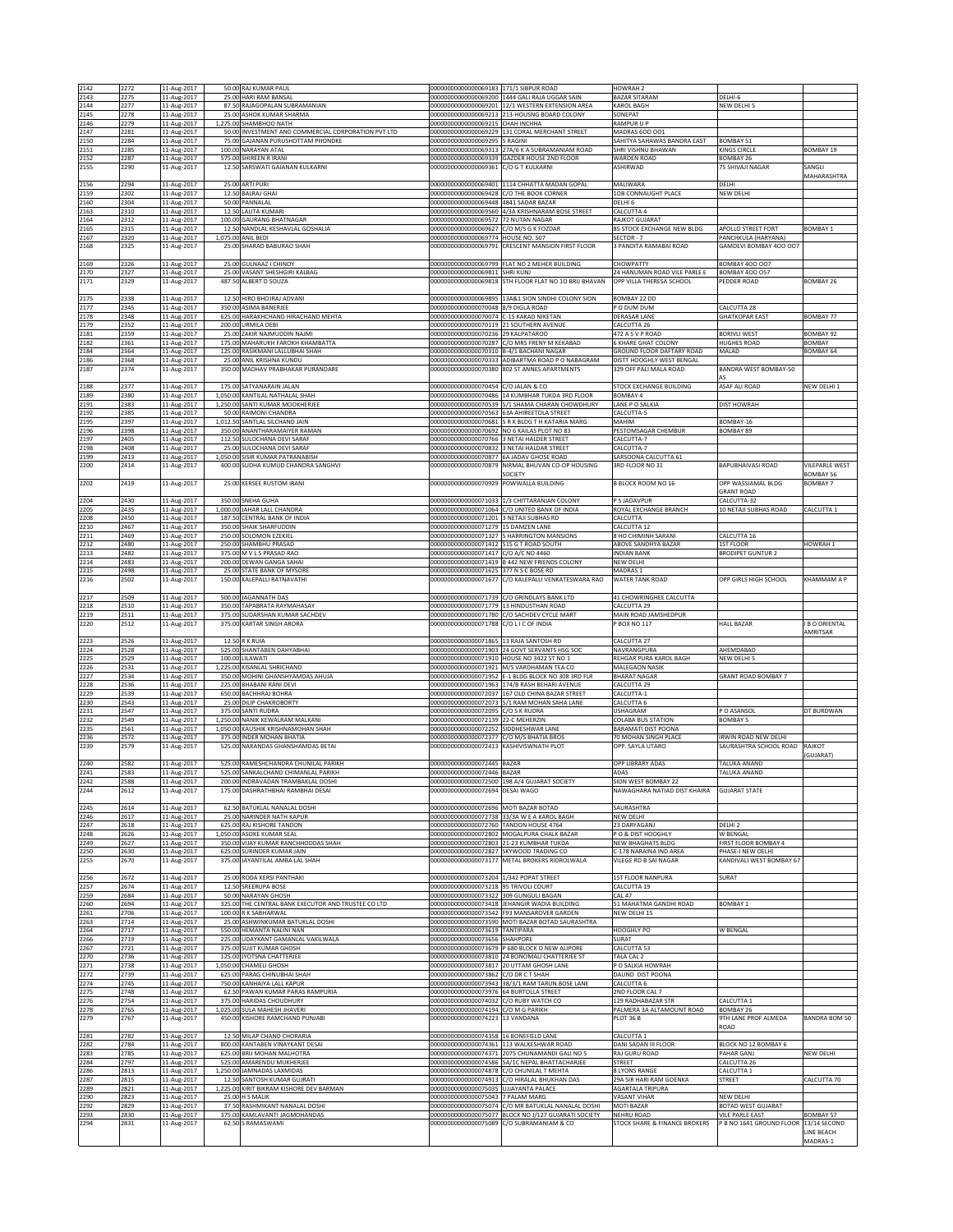| 2295         | 2833         | 11-Aug-2017                | 250.00 RUSTOMJI NAVROJI VAZIFDAR                              | 00000000000000075124 KELANI VAKHAR STREET                                          |                                                                                                        | <b>NEAR LALGATE SURAT 3</b>                              |                                                      |                                       |
|--------------|--------------|----------------------------|---------------------------------------------------------------|------------------------------------------------------------------------------------|--------------------------------------------------------------------------------------------------------|----------------------------------------------------------|------------------------------------------------------|---------------------------------------|
| 2297         | 2867         | 11-Aug-2017                | 950.00 BALAI CHANDRA SADHUKHAN                                | 00000000000000075530 K N MUKHERJEE ROAD                                            |                                                                                                        | P O TALPUKUR                                             | DIST 24 PARGANAS                                     |                                       |
| 2298         | 2883         | 11-Aug-2017                | 25.00 NITYA NANDA DAS                                         |                                                                                    | 00000000000000075710 NAM BRAMHA GALI P O KALNA                                                         | DIST BURDWAN WEST BENGAL                                 |                                                      |                                       |
| 2301         | 2904         | 11-Aug-2017                | 500.00 BISWANATH DUTT                                         | 0000000000000075891                                                                | 79/5/1E RAJA NABA KISSEN ST                                                                            | CALCUTTA 5                                               |                                                      |                                       |
| 2302         | 2906         | 11-Aug-2017                | 1.250.00 GANESH CHAND ROY<br>1,250.00 DILIP KUMAR GANERIWALA  | 00000000000000075908<br>00000000000000075929                                       | GOPAL CHANDRA LANE                                                                                     | CALCUTTA 73                                              |                                                      |                                       |
| 2303<br>2304 | 2910<br>2922 | 11-Aug-2017<br>11-Aug-2017 | 175.00 L AMLA POORNI                                          |                                                                                    | 3 INDIA EXCHANGE PLACE<br>00000000000000076095 SUNVIEW GARDEN ROAD                                     | CALCUTTA 1<br>OOTACAMUND                                 |                                                      |                                       |
| 2305         | 2923         | 11-Aug-2017                | 525.00 KAPILABEN JAYANTIBHAI AMIN                             |                                                                                    | 00000000000000076104 14 KUNJ SOCIETY BARODA 5                                                          |                                                          |                                                      |                                       |
| 2306         | 2925         | 11-Aug-2017                | 250.00 SHIV KUMAR BAHRY                                       |                                                                                    | 00000000000000076108 MARIAN HOUSE 29TH ROAD                                                            | <b>BANDRA BOMBAY 50</b>                                  |                                                      |                                       |
| 2307         | 2946         | 11-Aug-2017                | 150.00 VEENA SHARMA                                           | 00000000000000076305 7D-2169 FARIDABAD                                             |                                                                                                        |                                                          |                                                      |                                       |
| 2308         | 2949         | 11-Aug-2017                | 725.00 JANAK DUA                                              |                                                                                    | 00000000000000076323 MIG 22 W BLOCK JUHI GAUSHALA                                                      | <b>KANPUR</b>                                            |                                                      |                                       |
| 2309<br>2311 | 2953<br>2973 | 11-Aug-2017<br>11-Aug-2017 | 350.00 ABHIJIT GHOSH<br>350.00 PRADEEP KUMAR SANGAL           | 0000000000000076396<br>00000000000000076623                                        | 175-A PARK STREET SUITE NO 5<br>C/O THE UPPER DOAB SUGAR                                               | CALCUTTA 17<br>MILLS LTD                                 | <b>SHAMLI DISTT</b>                                  |                                       |
|              |              |                            |                                                               |                                                                                    |                                                                                                        |                                                          | <b>MUZAFFARNAGAR</b>                                 |                                       |
| 2313         | 2979         | 11-Aug-2017                | 650.00 RATILAL KHIMJI                                         |                                                                                    | 00000000000000076709 28 CHITTARANJAN AVENUE                                                            | CALCUTTA 12                                              |                                                      |                                       |
| 2314         | 3007         | 11-Aug-2017                | 100.00 NIMAI CHANDRA KAPAS                                    | 00000000000000077053                                                               | C/O BENGAL CHEMICAL                                                                                    | 168 MANICKTALA MAIN ROAD                                 | CALCUTTA 54                                          |                                       |
| 2315         | 3008         | 11-Aug-2017                | 125.00 RABINDRA NATH MANDAL                                   | 0000000000000077060                                                                | C/O ECHO TRADING CO                                                                                    | MAKERDA ROAD DESNAGAR                                    | <b>HOWRAH 5</b>                                      |                                       |
| 2316         | 3013         | 11-Aug-2017                | 250.00 VINAYAK VISHNU KIRTNE                                  |                                                                                    | 00000000000000077106 20/290 LOKMANYA NAGAR                                                             | NAVIPETH POONA 13                                        |                                                      |                                       |
| 2317<br>2320 | 3017<br>3023 | 11-Aug-2017<br>11-Aug-2017 | 350.00 SAROJA HARIHARAN<br>225.00 USHA SHANTARAM DESAI        | 00000000000000077200                                                               | 00000000000000077149 HOUSE NO.835 BLOCK 'C'<br>393 BHARATNAGAR BHAVNAGAR                               | SECTOR 7                                                 | FARIDABAD (HARYANA)                                  |                                       |
| 2323         | 3037         | 11-Aug-2017                | 500.00 SHANTI NARAIN                                          | 0000000000000077519                                                                | <b>BHARAT BHUSHAN &amp; CO</b>                                                                         | 107 ROHIT HOUSE                                          | 3 TOLSTOY MARG NEW DELHI                             |                                       |
|              |              |                            |                                                               |                                                                                    |                                                                                                        |                                                          |                                                      |                                       |
| 2324         | 3045         | 11-Aug-2017                | 50.00 JAI DAYAL MEHRA                                         |                                                                                    | 00000000000000077618 34/3 HANUMAN LANE NEW DELHI                                                       |                                                          |                                                      |                                       |
| 2325         | 3047         | 11-Aug-2017                | 250.00 KARTAR SINGH                                           |                                                                                    | 00000000000000077633 C/O BUDH SINGH KARTAR SINGH                                                       | 2406 HARDYAN SINGH RD                                    | KAROL BAGH NEW DELHI                                 |                                       |
| 2327<br>2328 | 3073<br>3074 | 11-Aug-2017                | 50.00 SHANTI MAZUMDER<br>1,050.00 KANAIYALAL MITHALAL PANDYA  | 00000000000000077915 3 SWINHOE STREET<br>00000000000000077982                      | 11/567 NANAVAT                                                                                         | CALCUTTA 19<br>TULANALANI POLE SURAT                     |                                                      |                                       |
| 2330         | 3085         | 11-Aug-2017<br>11-Aug-2017 | 375.00 SANJAY SARDA                                           |                                                                                    | 00000000000000078028 65 RAJA BASANT ROY ROAD                                                           | CALCUTTA 29                                              |                                                      |                                       |
| 2331         | 3090         | 11-Aug-2017                | 25.00 DEBASISH NANDI                                          | 00000000000000078053 KONA ROAD SASTI TALA                                          |                                                                                                        | P O SANTRAGACHI HOWRAH-4                                 |                                                      |                                       |
| 2332         | 3101         | 11-Aug-2017                | 25.00 RANI                                                    | 00000000000000078199 F-192 MANGAL BAZAR                                            |                                                                                                        | LUXMI NGR DELHI 92                                       |                                                      |                                       |
| 2334         | 3139         | 11-Aug-2017                | 250.00 AJAY KUMAR JOSHI                                       | 0000000000000078584                                                                | 3 JAVERI COLONY                                                                                        | MANIK BAGH ROAD                                          | <b>INDORE MP</b>                                     |                                       |
| 2335         | 3141         | 11-Aug-2017                | 25.00 R S AURORA                                              | 00000000000000078654                                                               | 39/A AMRIT NAGAR NEW DELHI 3                                                                           |                                                          |                                                      |                                       |
| 2336         | 3163         | 11-Aug-2017                | 50.00 INDIRA GANGULY                                          | 00000000000000078766                                                               | 84/1 KALIBARI ROAD                                                                                     | O NEW BARRACKPUR                                         | DIST 24-PARGANAS WEST<br>BENGAL                      |                                       |
| 2338         | 3181         | 11-Aug-2017                | 187.50 RAJENDRA VINODCHANDRA PACHCHIGAR                       | 00000000000000079095                                                               | 113 AMRAPALI FLATS                                                                                     | MAJURA GATE                                              | <b>NEAR PUMPING STATION</b>                          |                                       |
|              |              |                            |                                                               |                                                                                    |                                                                                                        |                                                          | SURAT                                                |                                       |
| 2339         | 3182         | 11-Aug-2017                | 500.00 KANCHAN PUTTUCK                                        |                                                                                    | 00000000000000079097 BAHAR GRAM P O PANSKURA                                                           | DIST MIDNAPORE                                           |                                                      |                                       |
| 2340         | 3184         | 11-Aug-2017                | 200.00 SILLOO SOLI MAHIMWALA                                  |                                                                                    | 00000000000000079116 DALAL HOUSE 6 HARVEY ROAD                                                         | <b>BOMBAY</b>                                            |                                                      |                                       |
| 2342<br>2343 | 3197<br>3207 | 11-Aug-2017                | 25.00 ANITA SEN<br>1,250.00 DHARMESH PARSOTTAMBHAI PATEL      | 00000000000000079284<br>00000000000000079370 SITA APPARTMENT                       | C/O C C SEN                                                                                            | LYONS RANGE CALCUTTA 1<br>NANPURA SURAT GUJARAT STATE    | 3RD FLOOR                                            |                                       |
| 2344         | 3215         | 11-Aug-2017<br>11-Aug-2017 | 1,050.00 LALIT MOHAN BIJLANI                                  | 00000000000000079446 BLAZE ADV PVT LTD                                             |                                                                                                        | LALJI NARANJI MEMORIAL BLDG                              | CHURCHGATE BOMBAY 20                                 |                                       |
| 2345         | 3221         | 11-Aug-2017                | 275.00 SUSHIL KUMAR DASGUPTA                                  | 0000000000000079538                                                                | C/O SRI ARUN KUMAR GUPTA                                                                               | 29 MILAN PARK P O GARIA                                  | CALCUTTA 84                                          |                                       |
| 2346         | 3239         | 11-Aug-2017                | 75.00 AGAMANI DEY BINDU                                       | 00000000000000079705                                                               | 53 RAMKRISHNA SARANI CAL-60                                                                            |                                                          |                                                      |                                       |
| 2347         | 3240         | 11-Aug-2017                | 350.00 BHASKAR CHAKRABORTY                                    | 00000000000000079706                                                               | 12/C NANDAN ROAD                                                                                       | <b>BHOWANIPUR CALCUTTA-25</b>                            |                                                      |                                       |
| 2348         | 3259         | 11-Aug-2017                | 25.00 ESWAR CHANDRA VIDYA SAGAR                               | 00000000000000079827 PATEL & CO                                                    |                                                                                                        | NO 68/20 V CROSS H NAGAR                                 | <b>BANGALORE 19</b>                                  |                                       |
| 2351<br>2352 | 3278<br>3283 | 11-Aug-2017<br>11-Aug-2017 | 125.00 ALOKA DUTTA<br>1,000.00 DARA BOMANSHA KHAN             | 00000000000000080103<br>00000000000000080160                                       | 30 KALI KUMAR MUKHERJEE ROAD<br>TIRUPATI APARTMENT ANAND                                               | SHIBPUR HOWRAH<br><b>BLOCK 4TH FLOOR WARDEN ROAD</b>     | <b>BOMBAY 26</b>                                     |                                       |
|              |              |                            |                                                               |                                                                                    |                                                                                                        |                                                          |                                                      |                                       |
| 2353         | 3301         | 11-Aug-2017                | 800.00 JOSEPH PATRICK LEE                                     |                                                                                    | 000000000000000080507 1 BOW STREET CALCUTTA 12                                                         |                                                          |                                                      |                                       |
| 2354         | 3305         | 11-Aug-2017                | 825.00 SHYAMALI DAS MAJUMDAR                                  | 00000000000000080559                                                               | <b>BALAKA WEST RAJAPUR</b>                                                                             | 2 SWAMI VIVEKANANDA ROAD                                 | CALCUTTA 32                                          |                                       |
| 2355         | 3313         | 11-Aug-2017                | 375.00 V SRINIVASAN                                           | 00000000000000080662                                                               | NO 1 RAMA RAO ROAD                                                                                     | MYLAPORE MADRAS-4                                        |                                                      |                                       |
| 2356         | 3316         | 11-Aug-2017                | 375.00 S THAILAMBAL                                           | 00000000000000080668                                                               | NO 1 RAMA RAO ROAD<br>C/O P D MATHUR & CO                                                              | MYLAPORE MADRAS-4                                        |                                                      |                                       |
| 2357         | 3334         | 11-Aug-2017                | 875.00 VIRENDRA KUMAR                                         | 00000000000000080817                                                               |                                                                                                        | CHARTERED ACCOUNTANTS                                    | 3834 PATUDI HOUSE ROAD                               | DARYA GANJ, NEW<br>DELHI <sub>2</sub> |
| 2359         | 3373         | 11-Aug-2017                | 275.00 RAM SAKHI DEVI                                         | 00000000000000081309                                                               | 25/138 SHAKTI NAGAR DELHI 7                                                                            |                                                          |                                                      |                                       |
| 2360         | 3376         | 11-Aug-2017                | 75.00 GIRA BACHUBHAI SHAH                                     | 00000000000000081342                                                               | 6/1 BINA PARK SOCIETY                                                                                  | <b>GHATLODIA AHMEDABAD 61</b>                            |                                                      |                                       |
| 2362         | 3390         | 11-Aug-2017                | 12.50 PREMLATA KADEL                                          | 00000000000000081548                                                               | C/O KISHANCHAND JHUNJHUNWALA                                                                           | 16 INDIA EXCHANGE PLACE                                  | CALCUTTA 1                                           |                                       |
|              |              |                            |                                                               |                                                                                    |                                                                                                        |                                                          |                                                      |                                       |
| 2364<br>2365 | 3406<br>3419 | 11-Aug-2017<br>11-Aug-2017 | 100.00 SOUBHAGYA MAL JAIN<br>1,000.00 SURENDRA KAPOOR         | 0000000000000081857                                                                | 00000000000000081786 16/2C ARMENIAN ST CALCUTTA 1<br>C/O MR B B L KAPOOR                               | 191 PARK STREET                                          | MARINA GARDEN COURT                                  | CALCUTTA 17                           |
| 2366         | 3424         | 11-Aug-2017                | 325.00 KAMLESH ARORA                                          |                                                                                    | 00000000000000081876 MS II/18, ATUL GROVE ROAD                                                         | <b>JANPATH</b>                                           | <b>NEW DELHI</b>                                     |                                       |
| 2367         | 3454         | 11-Aug-2017                | 12.50 SHYAM SUNDAR GUPTA                                      |                                                                                    | 00000000000000082151 134 MAHATMA GANDHI ROAD                                                           | CALCUTTA 7                                               |                                                      |                                       |
| 2368         | 3459         | 11-Aug-2017                | 125.00 GIAN CHAND KHANNA                                      |                                                                                    | 00000000000000082195 W-103 GREATER KAILASH PT-I                                                        | NEW DELHI 48                                             |                                                      |                                       |
| 2369         | 3470         | 11-Aug-2017                | 100.00 BHISHMA N VORA                                         |                                                                                    | 000000000000000082375 10-B CHAROTAR PATEL SOCIETY                                                      | MANINAGAR                                                | AHMEDABAD                                            |                                       |
| 2370         | 3485         | 11-Aug-2017                | 500.00 JEHANGIR PESTONJI MUGASHETH                            | 00000000000000082486                                                               | 111 MONA LISA                                                                                          | ST JOHN BAPTISTA RD                                      | BANDRA P O (W)                                       | BOMBAY 50                             |
| 2371<br>2372 | 3495<br>3497 | 11-Aug-2017<br>11-Aug-2017 | 12.50 NIRMALA VASAL<br>550.00 KHORSHED SORABJI GOIPORIA       | 00000000000000082581 C/O PROF BALDEV RAJ<br>00000000000000082600 FLAT NO 1 B-BLOCK |                                                                                                        | 2081 SECTOR 15/C CHANDIGARH<br>INDUSTRIAL ASSURANCE BLDG | CHURCHGATE BOMBAY 20                                 |                                       |
| 2373         | 3498         | 11-Aug-2017                | 950.00 ALAPARTI MALATI                                        | 00000000000000082607                                                               | D/O MUSUNURU SUBBARAO                                                                                  | PERAKALAPUDI (PO)                                        | <b>EMANI TALUK DIST GUNTUR</b>                       | ANDHRA PRAESH                         |
|              |              |                            |                                                               |                                                                                    |                                                                                                        |                                                          |                                                      |                                       |
| 2374         | 3504         | 11-Aug-2017                | 12.50 GIRISH SAKARLAL PARIKH                                  | 00000000000000082707 SHAH BLDG NO 6                                                |                                                                                                        | T H KATARIA ROAD                                         | MAHEM BOMBAY 16                                      |                                       |
| 2377         | 3514         | 11-Aug-2017                | 25.00 L D CHOUDHARY                                           | 00000000000000082828<br>00000000000000082845                                       | C-402 DEFENCE COLONY                                                                                   | NEW DELHI<br>DEVKI NANDAN & CO                           |                                                      |                                       |
| 2378         | 3516         | 11-Aug-2017                | 925.00 DEVKINANDAN SACHDEV                                    |                                                                                    | C/O M/S HIRALAL                                                                                        |                                                          | KATRA HARI SINGH<br>AMRITSAF                         |                                       |
| 2381         | 3531         | 11-Aug-2017                | 625.00 KAMLA NEVTIA                                           | 00000000000000082910 C/O SH RAMESH NEVTIA                                          |                                                                                                        | 17 PATEL CHOWK CHORASTI ATARI                            | <b>AMRITSER</b>                                      |                                       |
|              |              |                            |                                                               |                                                                                    |                                                                                                        |                                                          |                                                      |                                       |
| 2382         | 3534         | 11-Aug-2017                | 350.00 AVINASH CHANDRA MATHUR                                 | 00000000000000082944 6 LALBAGH ROAD                                                |                                                                                                        | HAZRATGUNJ LUCKNOW                                       |                                                      |                                       |
| 2383         | 3535         | 11-Aug-2017                | 350.00 SABITA BANERJEE                                        | 00000000000000082957                                                               | ST-J. HOUSE-2 I.I.T NEWDELHI16                                                                         |                                                          |                                                      |                                       |
| 2384         | 3537         | 11-Aug-2017                | 500.00 KURBANHUSEIN FAKHRUDDIN KHAMBATI                       |                                                                                    | 00000000000000082973 B/4 BREACH CANDY APTS                                                             | WARDEN ROAD BOMBAY 26<br>298 SARDAR PATEL ROAD           |                                                      |                                       |
| 2385<br>2386 | 3541<br>3550 | 11-Aug-2017<br>11-Aug-2017 | 112.50 JIVANJI GOVINDJI PATEL<br>25.00 BRIJ MOHAN SHARMA      | 00000000000000083022 MAHARAJ MANSION<br>000000000000000083149 C/O ANUSUYA BHAWAN   |                                                                                                        | SAPUIPARA BALLY HOWRAH                                   | BOMBAY 4                                             |                                       |
| 2387         | 3558         | 11-Aug-2017                | 1,225.00 SUMATIBAI KISANLAL SHAH                              | 000000000000000083234 VARDHAMAN TEA CO                                             |                                                                                                        | TILAK ROAD MALEGAON DIST NASIK                           |                                                      |                                       |
|              |              |                            |                                                               |                                                                                    |                                                                                                        |                                                          |                                                      |                                       |
| 2389         | 3574         | 11-Aug-2017                | 1,250.00 SHEELA KAPILA                                        | 00000000000000083432 37/9 CENTRAL TOWN                                             |                                                                                                        | JULLUNDUR CITY PUNJAB                                    |                                                      |                                       |
| 2392         | 3590         | 11-Aug-2017                | 1,000.00 GURDIP SINGH                                         | 00000000000000083666                                                               | C/O M/S MAKHAN SINGH & SONS                                                                            | 7/A NEW MANDI MUZAFFAR NAGAR                             |                                                      |                                       |
| 2393         | 3591         | 11-Aug-2017                | 412.50 SURYAPRAKASH TIBREWALA                                 | 00000000000000083672                                                               | HIGHWAY ROSE BUILDING                                                                                  | FLAT NO 10 III FLOOR                                     | 92 DIXIT ROAD VILE PARLE E                           | <b>BOMBAY 57</b>                      |
|              |              |                            |                                                               |                                                                                    |                                                                                                        |                                                          |                                                      |                                       |
| 2394         | 3601         | 11-Aug-2017                | 50.00 DEBABRATA GANGULY                                       |                                                                                    | 00000000000000083803 46A-12-1 SHIBPUR ROAD SHIBPUR                                                     | HOWRAH <sub>2</sub>                                      |                                                      |                                       |
| 2395         | 3608         | 11-Aug-2017                | 375.00 P VIJAY CHORDIA                                        |                                                                                    | 000000000000000083887 48 GENERAL MUTHIA MUDALI ST                                                      | MADRAS 79                                                |                                                      |                                       |
| 2397         | 3610         | 11-Aug-2017                | 375.00 H L MEHTA                                              | 00000000000000083902 ST NO 3 KAMALPUR                                              |                                                                                                        | <b>HOSHIARPUR PB</b>                                     |                                                      |                                       |
| 2398<br>2400 | 3613<br>3618 | 11-Aug-2017<br>11-Aug-2017 | 100.00 SUDHA RANCHHODLAL TALATI<br>112.50 ASHWANI KUMAR       | 00000000000000083924 HOUSE NO RA-7/272                                             | 00000000000000083989 NAVEEN PHARMACEUTICALS                                                            | KADWA SHERI AMDAWADI POLE<br><b>DISTRIBUTORS</b>         | RAOPURA VADODARA<br>ANAND MARKET KATRA SHER AMRITSAR | <b>GUJARAT STATE</b>                  |
|              |              |                            |                                                               |                                                                                    |                                                                                                        |                                                          | SINGH                                                |                                       |
| 2401         | 3625         | 11-Aug-2017                | 400.00 PREM LATA CHADHA                                       |                                                                                    | 00000000000000084089 A-1/33-B LAWRENCE ROAD                                                            | DELHI 35                                                 |                                                      |                                       |
| 2406         | 3647         | 11-Aug-2017                | 625.00 DHARAM PAL ARORA                                       |                                                                                    | 00000000000000084835 C-34 CONNAUGHT PLACE                                                              | NEW DELHI 1                                              |                                                      |                                       |
| 2408         | 3671         | 11-Aug-2017                | 1,000.00 RAJ KUMAR<br>350.00 USHA BHAN                        |                                                                                    | 000000000000000085305 D-137 ANAND NIKETAN ROAD NO 1<br>00000000000000085350 10/431 KHALASI LINE KANPUR | NEW DELHI 21                                             |                                                      |                                       |
| 2409<br>2410 | 3673<br>3674 | 11-Aug-2017<br>11-Aug-2017 | 225.00 B RAMACHANDRAN                                         | 00000000000000085374                                                               | 77 VYSIAL STREET                                                                                       | COIMBATORE 1                                             |                                                      |                                       |
| 2412         | 3681         | 11-Aug-2017                | 750.00 SUDHAKAR K NAYAK                                       | 00000000000000085512                                                               | CASINO                                                                                                 | 3 VASANT BREEZY CHAMBERS                                 | KING'S CIRCLE BOMBAY 19                              |                                       |
| 2414         | 3696         | 11-Aug-2017                | 250.00 MANJU HATI                                             |                                                                                    | 00000000000000085885 SASHI BHUSAN BOSE ROAD                                                            | PO & DIST BURDWAN                                        | <b>WEST BENGAL</b>                                   |                                       |
| 2415         | 3698         | 11-Aug-2017                | 25.00 ALOKA RANI MANNA                                        | 00000000000000085904 120/1A SWINHOE LANE                                           |                                                                                                        | CALCUTTA 42                                              |                                                      |                                       |
| 2416         | 3708         | 11-Aug-2017                | 900.00 BALWANT RAM JHA                                        | 00000000000000086020                                                               | C/O VIDYA & CO                                                                                         | ROOM NO 758 MARSHALL HOUSE                               | 25 STRAND RD CALCUTTA                                |                                       |
| 2417         | 3716<br>3723 | 11-Aug-2017                | 50.00 GAMANLAL RANCHHODDAS GOLWALA<br>1,250.00 O P GOEL       | 00000000000000086135 C/O HEMIS TEXTILE<br>00000000000000086229 61/11 RAMJAS ROAD   |                                                                                                        | 4/735 DT PAIKI<br>NEW DELHI                              | ALAYNIWADI SURAT                                     |                                       |
| 2418<br>2419 | 3728         | 11-Aug-2017<br>11-Aug-2017 | 25.00 SATISH CHAND GOEL                                       | 000000000000000086351 N-14B VIJAY VIHAR                                            |                                                                                                        | UTTAM NAGAR NEW DELHI 59                                 |                                                      |                                       |
| 2421         | 3745         | 11-Aug-2017                | 525.00 MOHINI BALA PANDE                                      | 00000000000000086582                                                               | C-7/120 S.D.A                                                                                          | NEW DELHI 11016                                          |                                                      |                                       |
| 2422         | 3747         | 11-Aug-2017                | 350.00 SHYAM SUNDER GUPTA                                     | 00000000000000086603 69E KAMLA NAGAR                                               |                                                                                                        | DELHI 7                                                  |                                                      |                                       |
| 2426         | 3756         | 11-Aug-2017                | 1,250.00 CHANDAN VISHINDAS KATIRA                             |                                                                                    | 00000000000000086764 BLDG A/4 403 VEENA NAGAR                                                          | OPP GABRIEL MULAND W                                     | BOMBAY 80                                            |                                       |
| 2427         | 3761         | 11-Aug-2017                | 1,250.00 TAROK NATH NANDY                                     |                                                                                    | 000000000000000086990 VILL & PO LAKSHMANPUR                                                            | DT HOOGHLY WEST BENGAL                                   |                                                      |                                       |
| 2428         |              | 11-Aug-2017                | 1,250.00 ANURADHA NANDA<br>1,250.00 TUSHAR DAMARSHIBHAI SHETH | 00000000000000087122 E-34 TARA APARTMENTS                                          | 00000000000000087251 19/20 NAVIN NAGAR NO 2                                                            | KALKAJEE NEW DELHI<br>CHEPLE LANE SANTACRUZ (W)          | <b>BOMBAY 54</b>                                     |                                       |
|              | 3769         |                            |                                                               | 00000000000000087325 45 JAIN NAGAR                                                 |                                                                                                        | NEAR RANI BAGH                                           | AMBALA CANTT                                         |                                       |
| 2429<br>2430 | 3771<br>3772 | 11-Aug-2017                | 625.00 HAR DEVI DHINGRA                                       |                                                                                    |                                                                                                        |                                                          |                                                      |                                       |
| 2431         | 3775         | 11-Aug-2017<br>11-Aug-2017 | 625.00 INDRAJIT SHANTASARUP SABHARWAL                         | 00000000000000087344 C-105 CHANDER NAGAR                                           |                                                                                                        | DELHI - U.P.BORDER                                       | GHAZIABAD                                            |                                       |
| 2432         | 3777         | 11-Aug-2017                | 675.00 KANAN DIWAN                                            |                                                                                    | 00000000000000087363 C/O CHANDIGARH SALES CORPN                                                        | CF5 SECTOR 27-C                                          | CHANDIGARH                                           |                                       |
| 2433         | 3788         | 11-Aug-2017                | 800.00 SITA BHARAT VAKIL                                      |                                                                                    | 00000000000000087507 8 GIRICHHAYYA SUBHASH CHOWK                                                       | <b>GOPIPURA SURAT</b>                                    |                                                      |                                       |
| 2434         | 3789         | 11-Aug-2017                | 62.50 AJOY KUMAR SARKAR                                       | 00000000000000087511 31 D GUPTA LANE                                               |                                                                                                        | CALCUTTA 50                                              |                                                      |                                       |
| 2435<br>2436 | 3791<br>3793 | 11-Aug-2017                | 12.50 ASHOK KUMAR DOGRA                                       |                                                                                    | 00000000000000087525 A2/114 SAFDARJANG ENCLAVE<br>00000000000000087562 58 D ROAD LAXMI BHAVAN          | NEW DELHI 29                                             |                                                      |                                       |
| 2438         | 3798         | 11-Aug-2017<br>11-Aug-2017 | 375.00 GULABBAI P BUBNA<br>700.00 ARJUN BANSAL                |                                                                                    | 00000000000000087592 24 SRI RAM ROAD CIVIL LINES                                                       | MARINE DRIVE BOMBAY 20<br>DELHI                          |                                                      |                                       |
| 2439         | 3816         | 11-Aug-2017                | 450.00 NITYA RANJAN GUPTA                                     |                                                                                    | 00000000000000087756 H NO 510 POCKET 3 JANATA QTRS                                                     | PASCHIMPURI NEW DELHI 63                                 |                                                      |                                       |
| 2442         | 3844         | 11-Aug-2017                | 237.50 PRAKASH JAYAKRISHNA GADEKAR                            |                                                                                    | 00000000000000087970 GANESH BHAVAN 1ST FLR                                                             | 12 SHAMRAO VITKAL RD                                     | DR BHADKAMKAR MARG<br><b>BOMBAY 7</b>                |                                       |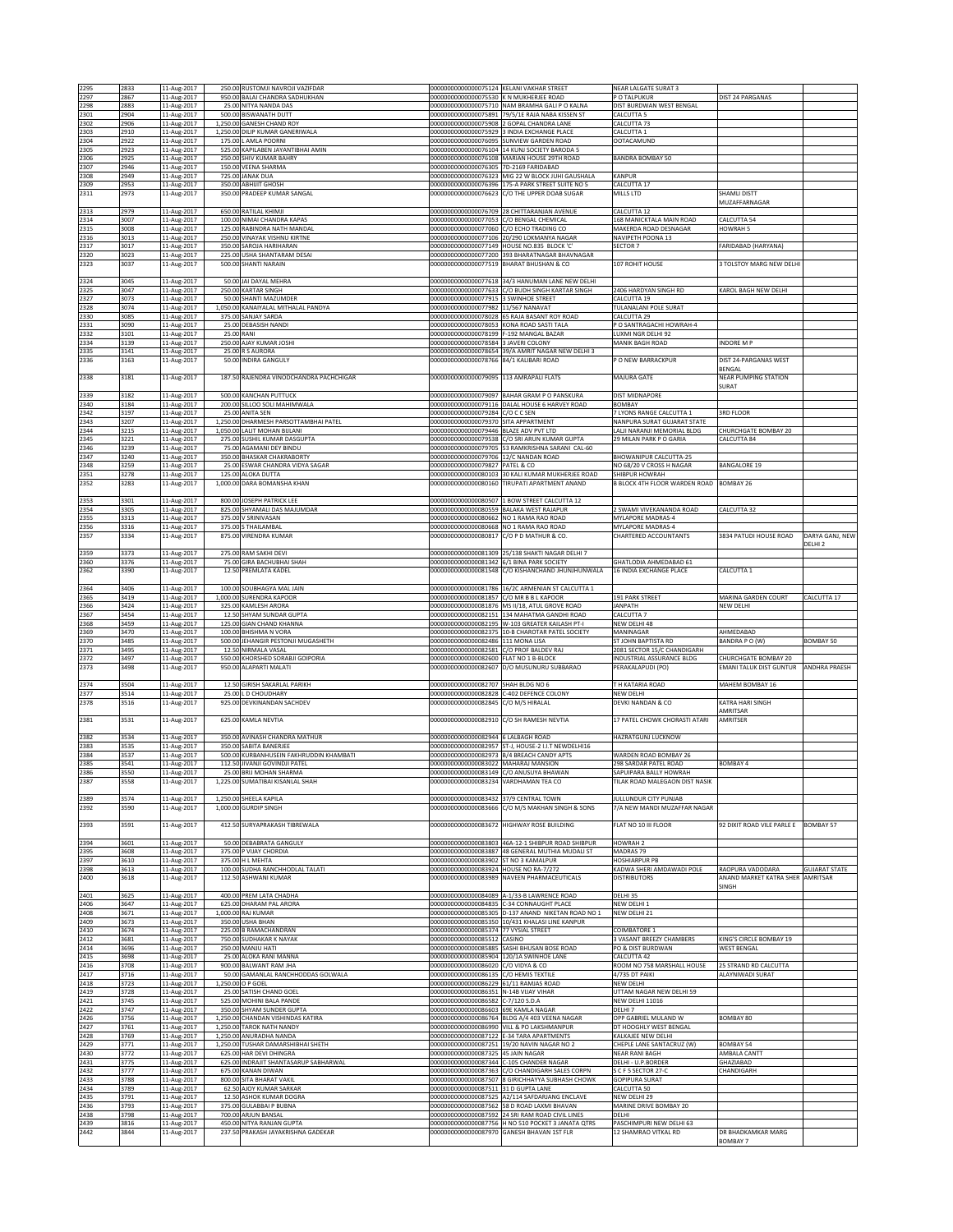| 2443         | 3849         | 11-Aug-2017                | 750.00 R K BAIJAL                                                                              |                                                                                    | 00000000000000088066 1 CENTRAL LANE BABAR ROAD                                                         | NEW DELHI 1                                  |                                         |                         |
|--------------|--------------|----------------------------|------------------------------------------------------------------------------------------------|------------------------------------------------------------------------------------|--------------------------------------------------------------------------------------------------------|----------------------------------------------|-----------------------------------------|-------------------------|
| 2445         | 3876         | 11-Aug-2017                | 900.00 RAMESH SHARMA                                                                           | 000000000000000088293 H NO 600 CHIRAG DELHI                                        |                                                                                                        | NEW DELHI 17                                 |                                         |                         |
| 2446         | 3885         | 11-Aug-2017                | 500.00 DEV SAIGAL                                                                              | 00000000000000088414 C/O DEV SAIGAL & CO                                           |                                                                                                        | <b>SHARE BROKERS</b>                         | 30 SUBHASH MARG NEW<br>DELHI 2          |                         |
| 2447         | 3891         | 11-Aug-2017                | 100.00 TOLRATAN KARNANI                                                                        |                                                                                    | 000000000000000088532 16/3 JAWAHARLALL NEHRU ROAD                                                      | CALCUTTA 13                                  |                                         |                         |
| 2448         | 3893         | 11-Aug-2017                | 125.00 PROTIMA CHUNDER                                                                         | 00000000000000088577 10B ABDUL HAMID ST                                            |                                                                                                        | CALCUTTA 69                                  |                                         |                         |
| 2449         | 3924         | 11-Aug-2017                | 375.00 INDRAJIT GHOSH                                                                          |                                                                                    | 000000000000000088963 28/1A RADHA NATH BANERJEE LANE                                                   | BALLY HOWRAH WEST BENGAL                     |                                         |                         |
| 2450         | 3933         | 11-Aug-2017                | 650.00 GIRISH CHAND TANDON                                                                     |                                                                                    | 00000000000000089060 9A GANGA NARAYAN DUTT LANE                                                        | CALCUTTA 6                                   |                                         |                         |
| 2451         | 3942         | 11-Aug-2017                | 50.00 PREM KISHORE KAPOOR                                                                      | 00000000000000089213 C-7 SOAMI NAGAR                                               |                                                                                                        | NFW DELHL17                                  |                                         |                         |
| 2452         | 3945         | 11-Aug-2017                | 1,425.00 PROMODE KUMAR LODHA<br>350.00 MASTER ARUN KUMAR MEHROTRA MINOR THRU MRS BIMLA DEVI    | 00000000000000089299 32 MISSION COMPOUND                                           | 00000000000000089257 C/O UDAYAN, STATION ROAD                                                          | NEW MARKET PO DURGAPUR 1                     | W BENGAL                                |                         |
| 2453         | 3950         | 11-Aug-2017                | AS M AND N G                                                                                   |                                                                                    |                                                                                                        | SAHARANPUR U.P.                              |                                         |                         |
| 2454         | 3953         | 11-Aug-2017                | 375.00 MANOHAR LAL BALIA                                                                       | 00000000000000089334 KAPRA BAZAR                                                   |                                                                                                        | BEAWAR RAJASTHAN                             |                                         |                         |
| 2455         | 3959         | 11-Aug-2017                | 600.00 RAJDEVINDER SINGH SAMRA                                                                 | 00000000000000089411                                                               | VILL BIRBARPURA (BIRBAL)                                                                               | PO BAL KHURD VIA.MAJITHA                     | ISTT AMRITSAR PB.                       |                         |
| 2456         | 3967         | 11-Aug-2017                | 700.00 HASMUKHLAL CHHOTALAL DHRUVA                                                             |                                                                                    | 000000000000000089498 PRIYADARSHINI CO-OP HOUSING<br>SOCIETY                                           | BLOCK NO 10                                  | BEHIND PATEL SANITORIUM                 | SHAHIBAG<br>AHMEDABAD 4 |
| 2458         | 3971         | 11-Aug-2017                | 350.00 VIDYA MEHROTRA                                                                          | 00000000000000089520                                                               | C/O SRI V K MEHROTRA                                                                                   | CHEIF MANAGER ZONAL OFFICE                   | AI LAHARAD RANK                         | TAKSAL CINEMA           |
|              |              |                            |                                                                                                |                                                                                    |                                                                                                        |                                              |                                         | <b>BLDG VARANASI</b>    |
| 2459<br>2461 | 3976<br>3986 | 11-Aug-2017<br>11-Aug-2017 | 1,175.00 MAHENDRA K VIKAMSEY<br>375.00 RACHNA KHANNA                                           | 000000000000000089630 53B DAYANAND NAGAR                                           | 00000000000000089554 4/44 BOMBAY SHOPPING CENTRE                                                       | RACE COURSE ROAD ALKAPURI<br>AMRITSAR        | <b>BARODA (GUJRAT)</b>                  |                         |
| 2463         | 3990         | 11-Aug-2017                | 1,050.00 TAPAN SOM                                                                             | 00000000000000089663                                                               | CE 117, SECTOR-I                                                                                       | SALT LAKE CITY CALCUTTA-64                   |                                         |                         |
| 2464         | 3999         | 11-Aug-2017                | 925.00 SURESH CHANDRA                                                                          | 0000000000000089709                                                                | HARNIVAS                                                                                               | 10 HAVELOCK ROAD                             | UCKNOW (U.P.)                           |                         |
| 2465<br>2466 | 4000<br>4003 | 11-Aug-2017<br>11-Aug-2017 | 350.00 LILAVATI DAVAR<br>12.50 S SESHADRI                                                      | 000000000000000089811 3 GIRIJA BHAVAN                                              | 000000000000000089714 B-32 CONNAUGHT PLACE                                                             | NEW DELHI 1<br><b>BHONDAJI ROAD</b>          | MATUNGA BOMBAY 19                       |                         |
| 2467         | 4009         | 11-Aug-2017                | 250.00 ASHMA NASIR KHUMARI                                                                     |                                                                                    | 000000000000000089896 IIIRD FLOOR NANAWALA BUILDING                                                    | KHANDERAV NANPURA                            | SURAT                                   |                         |
| 2468         | 4010         | 11-Aug-2017                | 100.00 MAYUR VANECHAND KOTHARI                                                                 | 00000000000000089898 M V ENTERPRISE                                                |                                                                                                        | <b>VORAVAD RAJKOT 1</b>                      |                                         |                         |
| 2470         | 4022         | 11-Aug-2017                | 125.00 ASHOK KUMAR PANDEY                                                                      |                                                                                    | 00000000000000090049 C/O JHUNJHUNWALA VANASPATI LTD                                                    | ASHAPUR, SARNATH                             | VARANASI (U.P)                          |                         |
| 2471         | 4023         | 11-Aug-2017                | 12.50 BHARAT SHASHIKANT                                                                        |                                                                                    | 00000000000000090058 C/O PANACHAND P SHAH                                                              | J-17 NAVJYOTI CO-OP SOCIETY                  | 2ND FLOOR SAI NATH NAGAR GHATKOPAR      |                         |
|              |              |                            |                                                                                                |                                                                                    |                                                                                                        |                                              |                                         | <b>SOMBAY 86</b>        |
| 2472         | 4033         | 11-Aug-2017                | 1,250.00 TARA MATI KOHLI                                                                       |                                                                                    | 00000000000000090140 PARTNER-THE PREMIER MILL                                                          | STORES SUPPLY CO.                            | <b>IEW RLY. ROAD</b>                    | JALANDHAR CITY          |
| 2473<br>2474 | 4043<br>4075 | 11-Aug-2017<br>11-Aug-2017 | 112.50 LAJPAT RAI<br>450.00 SAMITA CHOUDHURY                                                   | 0000000000000090199<br>00000000000000090481 C/O J P C                              | 33/10 EAST PATEL NAGAR                                                                                 | NEW DELHI 8<br>9TH FLOOR BASUNDHARA BUILDING | 2/7 SARAT BOSE ROAD                     | CALCUTTA 20             |
|              |              |                            |                                                                                                |                                                                                    |                                                                                                        |                                              |                                         |                         |
| 2475         | 4086         | 11-Aug-2017                | 900.00 LILY SINGH                                                                              | 00000000000000090643 HOUSE NO.1062                                                 |                                                                                                        | SECTOR 44-B                                  | <b>CHANDIGARH</b>                       |                         |
| 2478         | 4122         | 11-Aug-2017                | 525.00 LALITABEN GOVINDLAL PATEL                                                               |                                                                                    | 00000000000000090907 B NO 8 NAVIN PARK SOCIETY                                                         | NR NARANPURA RAILWAY CROSSING                | NARANPURA AHMEDABAD 13                  |                         |
| 2479         | 4153         | 11-Aug-2017                | 450.00 TAPENDRA KRISTO DUTT                                                                    | 00000000000000091141 GOSTO BHABAN                                                  |                                                                                                        | 2 MITTER LANE                                | CALCUTTA 7                              |                         |
| 2480         | 4161         | 11-Aug-2017                | 1,050.00 VEENA SHARMA                                                                          | 0000000000000091185                                                                | 298-L MODEL TOWN                                                                                       | JALANDHAR PUNJAB                             |                                         |                         |
| 2482         | 4199         | 11-Aug-2017                | 25.00 SUBHASH RAMNIKLAL PASAWALA                                                               |                                                                                    | 00000000000000091584 D-10/1 INDRAPASTHA TOWERS NEAR<br>GURUKUL                                         | B/H SARAKARI VASAHAT                         | VASTRAPUR DRIVE-IN-ROAD AHMEDABAD       |                         |
| 2483         | 4208         | 11-Aug-2017                | 1,250.00 SATYA PRAKASH LILA                                                                    |                                                                                    | 00000000000000091693 200 A SARASWATI NAGAR                                                             | JODHPUR (RAJ)                                |                                         |                         |
| 2485         | 4235         | 11-Aug-2017                | 62.50 SUBHEN ROY                                                                               | 00000000000000091908 C/O LATE D N ROY                                              |                                                                                                        | UKILPARA (M. G. ROAD)                        | .O. & DIST.JALPAIGURI                   |                         |
| 2486         | 4255         |                            | 900.00 SHIVKUMAR PARWAL                                                                        | 00000000000000092102 MIRZA ISMAIL ROAD                                             |                                                                                                        | PILANI RHAVAN                                | W.B.)<br>AIPUR RAJASTHAN                |                         |
| 2487         | 4289         | 11-Aug-2017<br>11-Aug-2017 | 1,250.00 POONAM AGARWAL                                                                        |                                                                                    | 00000000000000092432 C-107, VIDYUT APARTMENTS                                                          | 9th AVENUE, I.P.EXTN                         | <b>31. PATPADGANG.</b>                  | DELHI-92                |
| 2491         | 4329         | 11-Aug-2017                | 1,000.00 VICTORIA MARY COELHO                                                                  | 0000000000000092781                                                                | 105 EVERGREEN APTS                                                                                     | 1ST FLOOR 7 BELVEDERE ROAD                   | <b>MAZAGAON BOMBAY</b>                  |                         |
| 2495         | 4426         | 11-Aug-2017                | 1,000.00 BIPIN KOHLI                                                                           |                                                                                    | 00000000000000093424 A-1 NEW FRIENDS COLONY<br>00000000000000093681 NEAR VISHWAKARMA TEMPLE            | NEW DELHI<br><b>NANI BAZAR</b>               |                                         |                         |
| 2496<br>2497 | 4461<br>4462 | 11-Aug-2017<br>11-Aug-2017 | 175.00 LILAVATI J DAVE<br>375.00 D K JAIN                                                      | 00000000000000093704                                                               | 2A JHANDA BAZAR                                                                                        | DEHRADUN                                     | MORBI (GUJARAT)                         |                         |
| 2499         | 4485         | 11-Aug-2017                | 100.00 SANKAR DATTA                                                                            |                                                                                    | 00000000000000093948 VILL. & P.O. BUD-BUD CHATTI                                                       | DIST, BURDWAN (W.B.                          |                                         |                         |
| 2500         | 4508         | 11-Aug-2017                | 150.00 MANJIT KAUR                                                                             | 00000000000000094212 GALI KAMBOAN                                                  |                                                                                                        | CHOWK LACHMANSHAR                            | AMRITSAR                                |                         |
| 2501<br>2505 | 4529<br>4593 | 11-Aug-2017<br>11-Aug-2017 | 1,250.00 SANJIVANI SHREEKANT PENDSE<br>1,225.00 MAYA DEVI                                      |                                                                                    | 00000000000000094511 1182 BUDHWAR PETH, POONA 2<br>00000000000000095403 75 RAMGOPAL VIDHYANT ROAD      | MAQBOOL GANJ                                 | LUCKNOW                                 |                         |
| 2507         | 4682         | 11-Aug-2017                | 375.00 KAMLA DOGRA                                                                             |                                                                                    | 00000000000000096262 C/O NAV BHARAT AYURVEDIC                                                          | PHARMACY                                     | CHOWK CHABUTRA                          | AMRITSAR                |
| 2509         | 4752         | 11-Aug-2017                | 162.50 BINOD KUMAR AGARWAL                                                                     |                                                                                    | 00000000000000096946 M/S MEGHARAJJI SRINIWASJI                                                         | AGARWAL                                      | .O.-BARAKAR                             | DIST.-BURDWAN           |
| 2510         | 4753         | 11-Aug-2017                | 1,050.00 GANGA PRASAD DHURKA                                                                   | 00000000000000096957 PUSHPANJALI PLAZA                                             |                                                                                                        | <b>BASANT VIHAR</b>                          | BORING ROAD                             | (W.B.)<br>PATNA (BIHAR) |
| 2511         | 4762         | 11-Aug-2017                | 375.00 KHUSHWINDER KAUR                                                                        | 00000000000000097079 4543, RANJIT PURA                                             |                                                                                                        | P.O. KHALSA COLLEGE                          | AMRITSAR                                |                         |
| 2512         | 4791         | 11-Aug-2017                | 900.00 BELA NAHA                                                                               |                                                                                    | 00000000000000097285 C/O LATE SACHINDRA KUMAR NAHA                                                     | SUKLESWAR GHAT                               | ANBAZAR, GUWAHATI-1                     |                         |
|              |              |                            |                                                                                                |                                                                                    |                                                                                                        |                                              |                                         |                         |
| 2513<br>2515 | 4839<br>4862 | 11-Aug-2017<br>11-Aug-2017 | 12.50 AJAY RARA<br>750.00 KANTA BALERA                                                         | 00000000000000097735 25 RATAN SARKAR                                               | 00000000000000097980 B1-78 SAFDERJUNG ENCLAVE                                                          | <b>GARDEN STREET</b><br>NEW DELHI-29         | CALCUTTA                                |                         |
| 2516         | 4869         | 11-Aug-2017                | 1,250.00 TARULATA J GANDHI                                                                     | 00000000000000098001                                                               | C/5 PARAS SOCIETY                                                                                      | NEAR ELBEE CINEMA                            | BHATAR ROAD SURAT                       |                         |
| 2517         | 4871         | 11-Aug-2017                | 225.00 SUSHILABAI B KULKARNI                                                                   |                                                                                    | 00000000000000098018 MURARI HOUSE BASAVAN BAGEWADI                                                     | DIST BIJAPUR KARNATAK STATE                  |                                         |                         |
| 2518         | 4964         | 11-Aug-2017                | 50.00 SHANTI DEVI MURARKA                                                                      |                                                                                    | 00000000000000098867 G-12 ALAKNANDA MANDAKINI                                                          | <b>B/H CIVIL SHALI BAUG</b>                  | AHMEDABAD                               |                         |
| 2519         | 4968         | 11-Aug-2017                | 62.50 HARISH KR JAGGI 51 INDIAN OVERSEAS BANK IOB INDIAN                                       | 00000000000000098895 254 C A APARTMENTS                                            |                                                                                                        | PASCHIM VIHAR                                | NEW DELHI                               |                         |
|              |              |                            | <b>OVERSEAS BA</b>                                                                             |                                                                                    |                                                                                                        |                                              |                                         |                         |
| 2521<br>2522 | 5068<br>5072 | 11-Aug-2017<br>11-Aug-2017 | 900.00 VIMLA MEHROTRA<br>125.00 PRAGYA RANI KAPUR                                              | 00000000000000099996 MOHALLA BAXRIYAN<br>00000000000000100111 C/O JAWAHAR KNITTING |                                                                                                        | SHAHJHANPUR(U.P.)<br><b>MILLS REGD</b>       | COSSIPUR ROAD                           | CALCUTTA 2              |
| 2523         | 5074         | 11-Aug-2017                | 187.50 PRONOB KUMAR BRAHMA                                                                     | 20000000000000100131                                                               | 28 GORACHAND BOSE ROAD                                                                                 | CALCUTTA 6                                   |                                         |                         |
| 2524         | 5077         | 11-Aug-2017                | 325.00 JUTHIKA GHOSH                                                                           |                                                                                    | 000000000000000100166 26D RAM CHAND MUKHERJEE LANE                                                     | CALCUTTA 36                                  |                                         |                         |
| 2525<br>2526 | 5081<br>5083 | 11-Aug-2017                | 1,225.00 KANAI LAL RAKSHIT<br>1,000.00 SAKTI KUMAR BANERJEE 04 UNITED BANK OF INDIA KUMARTOLLY |                                                                                    | 000000000000000100282 27 BONOMALI CHATTERJI STREET<br>000000000000000100292 37 KASI MITTER GHAT STREET | CALCUTTA 2<br>CALCUTTA 3                     |                                         |                         |
|              |              | 11-Aug-2017                | KMT                                                                                            |                                                                                    |                                                                                                        |                                              |                                         |                         |
| 2527         | 5084         | 11-Aug-2017                | 1,050.00 JADAB LAL DUTT                                                                        | 000000000000000100304 33/2 BEADON STREET                                           |                                                                                                        | CALCUTTA 6                                   |                                         |                         |
| 2529         | 5086         | 11-Aug-2017                | 375.00 NITAI LAL DUTT                                                                          | 00000000000000100308 33/2 BEADON STREET                                            |                                                                                                        | CALCUTTA 6                                   |                                         |                         |
| 2530<br>2532 | 5088<br>5093 | 11-Aug-2017<br>11-Aug-2017 | 575,00 VIMALA RAINA<br>575.00 TOOSHAR COOMAR MOOKERJEA                                         | 000000000000000100341 48A MUIR ROAD<br>000000000000000100409 MOOKERJEA HOUSE       |                                                                                                        | ALLAHABAD 1<br>GOSWAMIGHAT ROAD              | PO CHANDERNAGORE                        | DIST HOOGHLY            |
| 2534         | 5099         | 11-Aug-2017                | 262.50 JAICHAND JAIN                                                                           | 00000000000000100511                                                               | 13E SANKARI PARA ROAD                                                                                  | NILKUTI                                      | <b>HAWANIPUR</b>                        | CALCUTTA 25             |
| 2535         | 5102         | 11-Aug-2017                | 225.00 MOHAMMED AQUIL KHAN                                                                     | 000000000000000100539 POORAB MOHALLA                                               |                                                                                                        | P O JAGDISHPUR DIST BHOJPUR                  | ARRAH BIHAR                             |                         |
| 2536<br>2537 | 5104<br>5105 | 11-Aug-2017<br>11-Aug-2017 | 237.50 BANARSI LAL NARULA<br>375.00 SURJA SEKHAR BHATTACHARJEE                                 |                                                                                    | 00000000000000100603 C/O MESSRS SARVE PARKASH<br>000000000000000100609 41 OLD BALLYGUNGE 2ND LANE      | AND CO<br>CALCUTTA 19                        | BASTI NAU                               | JULLUNDUR CITY          |
| 2538         | 5108         | 11-Aug-2017                | 375.00 HAR CHARAN LALL KAPOOR                                                                  | 000000000000000100690 KAPOOR RADIO MART                                            |                                                                                                        | <b>STATION ROAD</b>                          | MORADABAD                               |                         |
| 2539         | 5109         | 11-Aug-2017                | 100.00 VIIAYENDRA DHIMANTI AI PATEL                                                            |                                                                                    | 000000000000000100692 22 SHRADHANJALI 3RD FLOOR SIR                                                    | SAROJANI ROAD                                | SANTA CRUZ WEST                         | <b>BOMBAY 400054</b>    |
| 2540         | 5110         | 11-Aug-2017                | 375.00 JADAVESHWAR CHATTERJI                                                                   | 00000000000000100694                                                               | VITHALDAS NAGAR<br>COMMONWEALTH FLAT NO 15                                                             | <b>NARIMAN POINT</b>                         | BOMBAY 20                               |                         |
| 2541         | 5112         | 11-Aug-2017                | 900.00 HARDEV LAL KHURANA                                                                      | 00000000000000100729                                                               | <b>STHE MALL</b>                                                                                       | AGRA                                         | J P                                     |                         |
| 2542         | 5113         | 11-Aug-2017                | 900.00 JOGINDAR KAUR ARORA                                                                     | 000000000000000100731 C/O M/S NATH SHOE CO                                         |                                                                                                        | 17 AGRA SHOE CENTRE                          | AGRA 3                                  |                         |
| 2543<br>2544 | 5117<br>5119 | 11-Aug-2017<br>11-Aug-2017 | 100.00 ANIL BHUSAN BAGCHI<br>62.50 RAM CHANDRA CHUNEKAR                                        | 000000000000000100810 6/3/21 P W D ROAD                                            | 000000000000000100822 K 18/6/7 RATAN PHATAK                                                            | ASHOKGARH WEST<br>VARANASI 1                 | CALCUTTA 35                             |                         |
| 2545         | 5124         | 11-Aug-2017                | 312.50 PRATAP SINGH                                                                            |                                                                                    | 000000000000000100872 CENTRAL BANK OF INDIA LTD                                                        | <b>INDORE CITY</b>                           | M <sub>P</sub>                          |                         |
| 2546         | 5125         | 11-Aug-2017                | 125.00 GOVINDLAL KUMPAWAT                                                                      |                                                                                    | 00000000000000100880 C/O JAWRIMALJI KUMPAWAT                                                           | DIDWANA                                      | RAJASTHAN                               |                         |
| 2547<br>2548 | 5127<br>5130 | 11-Aug-2017<br>11-Aug-2017 | 837.50 RATILAL BECHARDAS SETH<br>112.50 KASHI NATH JAYSWAL                                     | 000000000000000100890 SARAFABALAR LASHKAR                                          | 000000000000000100923 62/A/2 J N MUKHERJEE ROAD                                                        | GWALIOR<br><b>HOWRAH</b>                     | MADHYA PRADESH                          |                         |
| 2549         | 5132         | 11-Aug-2017                | 225.00 DHAN PAL SHAW                                                                           |                                                                                    | 000000000000000100925 62/A/2 J N MUKHERJEE ROAD                                                        | HOWRAH                                       |                                         |                         |
| 2550         | 5133         | 11-Aug-2017                | 25.00 KALYAN KUMAR BHATTACHARYYA                                                               | 00000000000000100937 3 MOHON LAL STREET                                            |                                                                                                        | <b>CALCUTTA 4</b>                            |                                         |                         |
| 2551<br>2552 | 5137<br>5139 | 11-Aug-2017<br>11-Aug-2017 | 900.00 GURU DAS ADHYA<br>450.00 KAMALINI DEVI                                                  | 00000000000000101051                                                               | 00000000000000101039 C/O THE CHARTERED BANK<br>49 KANTAPUKUR 3RD BYE LANE                              | 4 NETAJI SUBHAS ROAD<br>KADAMTOLA            | CALCUTTA 1<br>HOWRAH                    |                         |
| 2553         | 5140         | 11-Aug-2017                | 1,400.00 BUDH SINGH                                                                            | 00000000000000101115                                                               | <b>VILLAGE SATKOHA</b>                                                                                 | POST OFFICE SATKOHA                          | VIA NOUSHERA MAJA SINGH                 | <b>DISTT</b>            |
|              |              |                            |                                                                                                |                                                                                    |                                                                                                        |                                              |                                         | GURDASPUR               |
|              |              |                            |                                                                                                |                                                                                    |                                                                                                        |                                              |                                         | PUNJAB                  |
| 2554<br>2555 | 5141<br>5142 | 11-Aug-2017<br>11-Aug-2017 | 1,050.00 JEEWANLAL MOT<br>1,000.00 MANJU RANI MOOKHERJEE                                       | 00000000000000101117 PO DIDWANA                                                    | 000000000000000101143 14 PREO NATH MALLIK ROAD                                                         | RAJASTHAN<br>CALCUTTA 25                     |                                         |                         |
| 2556         | 5145         | 11-Aug-2017                | 62.50 BHAGWANT KAUR                                                                            | 00000000000000101173 BIDASAR HOUSE                                                 |                                                                                                        | <b>BIKANER</b>                               | RAJASTHAN                               |                         |
| 2557         | 5146         | 11-Aug-2017                | 112.50 PRIBHDAS PARSRAM LALCHANDANI                                                            |                                                                                    | 00000000000000101200 C/O BLUE SQUARE ENGINEERING                                                       | CORPORATION                                  | 86 GAUTAM BUDH MARG                     | LUCKNOW                 |
| 2558<br>2559 | 5151<br>5152 | 11-Aug-2017<br>11-Aug-2017 | 350.00 DAMAN JIT SINGH<br>62.50 MANJIT D SINGH                                                 |                                                                                    | 000000000000000101290 C/O MOHAN SINH AND SONS<br>000000000000000101302 C/O MOHAN SINGH AND SONS        | <b>BORING ROAD</b><br><b>BORING ROAD</b>     | PATNA <sub>1</sub><br>ATNA <sub>1</sub> |                         |
| 2560         | 5153         | 11-Aug-2017                | 162.50 ANIL KHANNA                                                                             | 00000000000000101324 11 STEFEN COURT                                               |                                                                                                        | <b>18 PARK STREET</b>                        | ALCUTTA 16                              |                         |
| 2561         | 5155         | 11-Aug-2017                | 775.00 PRABODH KUMAR ADHIKARI                                                                  | 000000000000000101401 ROBBIALAC WORKS                                              |                                                                                                        | P O GARIFA                                   | DIST 24 PARGANAS                        | <b>WEST BENGAL</b>      |
| 2562<br>2563 | 5158<br>5159 | 11-Aug-2017                | 350.00 RASIKLAL GULABCHAND VORA<br>1,050.00 SATYENDRA NATH ROY                                 |                                                                                    | 000000000000000101445 17 TARACHAND DUTTA STREET                                                        | CALCUTTA<br>CALCUTTA 14                      |                                         |                         |
| 2564         | 5163         | 11-Aug-2017<br>11-Aug-2017 | 600.00 GANESH KUMARI PANTH                                                                     | 000000000000000101542 21/49O KALIKASTHAN                                           | 000000000000000101505 P 52 C I T SCHEME L11 52                                                         | DILLI BAZAR                                  | <b>ATMANDU NEPAL</b>                    |                         |
| 2565         | 5167         | 11-Aug-2017                | 187.50 HARE KRISHNA SAHOO                                                                      |                                                                                    | 000000000000000101561 NO 1 DARMAHATA 1ST LANE                                                          | CALCUTTA 6                                   |                                         |                         |
| 2566         | 5169         | 11-Aug-2017                | 500.00 BRIJ BHUSHAN LAL VANSHYLLA                                                              | 00000000000000101620 3 TOTTEE LANE                                                 |                                                                                                        | CALCUTTA 16                                  |                                         |                         |
| 2567<br>2568 | 5170<br>5172 | 11-Aug-2017<br>11-Aug-2017 | 650.00 PARITOSH PAUL<br>1,350.00 JUGAL KISHORE ROY                                             | 00000000000000101667 106/1 GREY STREET                                             | 000000000000000101621 378 NETAJI SUBHAS ROAD                                                           | P.O: CHINSURAH<br>CALCUTTA 5                 | <b>HOOGHLY (WB)</b>                     |                         |
| 2569         | 5179         | 11-Aug-2017                | 500.00 JESRAJ SHROFF                                                                           |                                                                                    | 000000000000000101891 C/O KISHANLALL DURGAPRASAD                                                       | 20 AMRATOLLA STREET                          | CALCUTTA 1                              |                         |
| 2570         | 5181         | 11-Aug-2017                | 487.50 LABANYA DEBY                                                                            |                                                                                    | 000000000000000101952 133 VIVEKANANDA ROAD                                                             | CALCUTTA 6                                   |                                         |                         |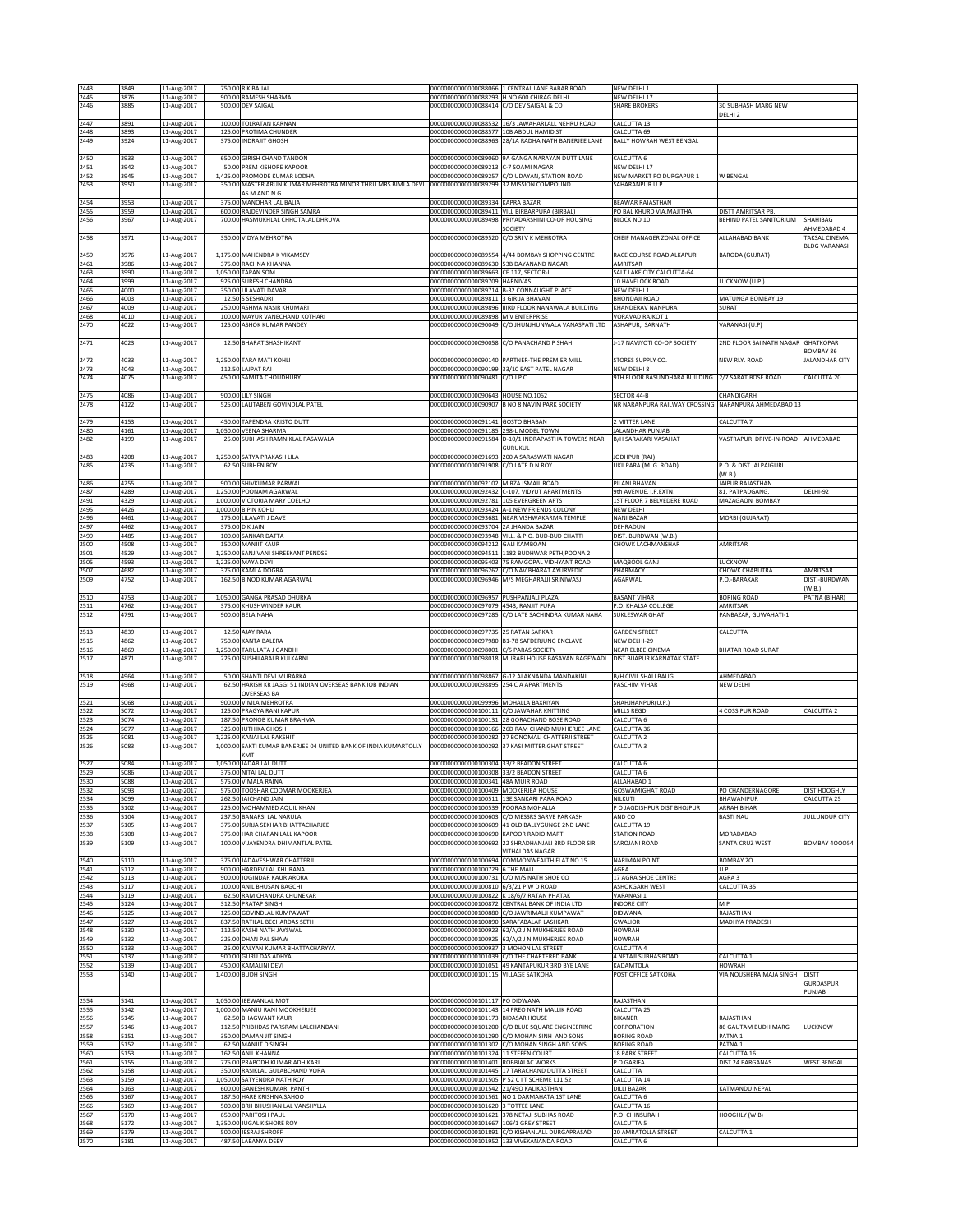| 2571                 | 5184                 | 11-Aug-2017                               | 125.00 ZULFIQAR AHMED                                                                 | 000000000000000101984 25 ZAKARIA STREET                                               |                                                                                                    | CALCUTTA 1                                                    |                                                |                     |
|----------------------|----------------------|-------------------------------------------|---------------------------------------------------------------------------------------|---------------------------------------------------------------------------------------|----------------------------------------------------------------------------------------------------|---------------------------------------------------------------|------------------------------------------------|---------------------|
| 2572                 | 5185                 | 11-Aug-2017                               | 125.00 BHAGATRAM AGARWAL<br>312.50 CHANDRA BHANJ DEO                                  | 00000000000000101997                                                                  | 26/4A ARMENIAN STREET                                                                              | CALCUTTA 1                                                    |                                                |                     |
| 2573<br>2574         | 5187<br>5188         | 11-Aug-2017<br>11-Aug-2017                | 1,200.00 INDUMATI AMRITLAL DHOLAKIA                                                   |                                                                                       | 000000000000000102053 MAHARAJA OF MAYURBHANJ<br>00000000000000102060 33/2 SARAT BOSE ROAD FLAT 1O  | <b>BRAINEY PARK</b><br>CALCUTTA 20                            | CALCUTTA 19                                    |                     |
| 2575                 | 5194                 | 11-Aug-2017                               | 1,050.00 JOGESH CHANDRA SARKAR                                                        |                                                                                       | 000000000000000102111 41/1B RAMKANTA BOSE ST                                                       | CALCUTTA 3                                                    |                                                |                     |
| 2576<br>2577         | 5198<br>5200         | 11-Aug-2017<br>11-Aug-2017                | 750.00 PAMPA DEBI<br>537.50 NAYAN ACHARYA                                             | 00000000000000102262                                                                  | 00000000000000102255 12 HARRINGTON STREET<br>18/6 DOVER LANE                                       | ALCUTTA 16<br>ALCUTTA 29                                      |                                                |                     |
| 2578                 | 5206                 | 11-Aug-2017                               | 425.00 METALLIZING CORPORATION PRIVATE LTD                                            | 00000000000000102333 9 WATERLOO STREET                                                |                                                                                                    | CALCUTTA 1                                                    |                                                |                     |
| 2579<br>2580         | 5208                 | 11-Aug-2017                               | 62.50 MALLIKA BALA DEY<br>375.00 ABHOY CHARAN DUTT                                    | 00000000000000102432                                                                  | 56/1 HRIDAY KRISHNA                                                                                | BANERJEE LANE<br>ALCUTTA 12                                   | <b>HOWRAH</b>                                  |                     |
| 2581                 | 5209<br>5210         | 11-Aug-2017<br>11-Aug-2017                | 100.00 MALTI LATA GUPTA                                                               | 00000000000000102516                                                                  | 000000000000000102458 4 DEBENDRA MULLICK STREET<br>C/O NATIONAL AND GRINDLAYS                      | <b>BANK LTD LLOYDS BRANCH</b>                                 | 41 CHOWRINGHEE ROAD                            | CALCUTTA 700        |
|                      |                      |                                           |                                                                                       |                                                                                       |                                                                                                    |                                                               |                                                | 016                 |
| 2582<br>2583         | 5211<br>5214         | 11-Aug-2017<br>11-Aug-2017                | 125.00 DHIRENDRA NATH MITTER<br>475.00 PATRICK ALOYSIUS AFFIE                         | 00000000000000102520 1/17 GARCHA 1ST LANE<br>00000000000000102596                     | 28/3 DOBSON RD                                                                                     | BALLYGUNGE<br><b>NUMERE MANSIONS</b>                          | CALCUTTA 19<br>HOWRAH                          | W BENGAL            |
| 2584                 | 5216                 | 11-Aug-2017                               | 250.00 SURENDRA KUMARA GUPTA                                                          | 00000000000000102599                                                                  | 11 MARRED PALLY                                                                                    | ECUNDERABAD A P                                               |                                                |                     |
| 2585<br>2586         | 5217<br>5223         | 11-Aug-2017<br>11-Aug-2017                | 375.00 SATCHIT KUMAR GUHATHAKURTA<br>700.00 SANAT KUMAR BANERJEE                      | 00000000000000102865                                                                  | 000000000000000102644 26/C NAGENDRA NATH ROAD<br>8/9 DIGLA ROAD                                    | SOUTH DUM DUM<br>DUM DUM P O                                  | CALCUTTA 28<br>CALCUTTA 28                     |                     |
| 2587                 | 5227                 | 11-Aug-2017                               | 350.00 NARENDRA NARAYAN SEN                                                           | 000000000000000102945 68D PURNADAS ROAD                                               |                                                                                                    | ALCUTTA 29                                                    |                                                |                     |
| 2589                 | 5229                 | 11-Aug-2017                               | 325.00 RAMNATH CHOPRA                                                                 |                                                                                       | 00000000000000102993 PEACE 6 S L M ROAD WEST<br>000000000000000103065 C/O MOHANLAL SHRILAL MOHATTA | KANDIVLI                                                      | BOMBAY 67<br>CALCUTTA 1                        |                     |
| 2590<br>2591         | 5232<br>5234         | 11-Aug-2017<br>11-Aug-2017                | 175.00 SURAJRATAN DARGARH<br>287.50 GUHA MANJU                                        | 00000000000000103069 5 ISMAIL STREET                                                  |                                                                                                    | 85 NETAJI SUBHASH ROAD<br>CALCUTTA 14                         |                                                |                     |
| 2592                 | 5236                 | 11-Aug-2017                               | 62.50 PURUSHOTTAM DASS BURMAN                                                         | 000000000000000103071 51D GARIAHAT ROAD                                               |                                                                                                    | CALCUTTA 19                                                   |                                                |                     |
| 2593<br>2594         | 5237<br>5240         | 11-Aug-2017<br>11-Aug-2017                | 1,000.00 SAVITRI ARORA<br>750.00 NIRMAL KUMAR BARAT                                   | 20000000000000103075                                                                  | 133 KALYAN VIHAR DELHI 9<br>00000000000000103090 12 HARRINGTON STREET                              | ALCUTTA 16                                                    |                                                |                     |
| 2595                 | 5241                 | 11-Aug-2017                               | 750.00 NIRMAL KUMAR BARAT                                                             |                                                                                       | 000000000000000103091 12 HARRINGTON STREET                                                         | CALCUTTA 16                                                   |                                                |                     |
| 2596<br>2597         | 5242<br>5245         | 11-Aug-2017<br>11-Aug-2017                | 350.00 MANOHAR KEWALSINGH LULLA<br>350.00 N SENAPATI                                  | 00000000000000103212<br>00000000000000103307                                          | 4/1 MADAN STREET<br><b>BHUBANESWAR 2</b>                                                           | CALCUTTA 13<br>ORISSA                                         |                                                |                     |
| 2598                 | 5248                 | 11-Aug-2017                               | 225.00 MRIDULA GANGULI                                                                | 00000000000000103362                                                                  | 31 MANOHAR PUKER ROAD                                                                              | CALCUTTA 29                                                   |                                                |                     |
| 2599                 | 5249                 | 11-Aug-2017                               | 750.00 AJIT KUMAR BASU                                                                | 00000000000000103375 BHATPARA PO                                                      |                                                                                                    | BHATPARA                                                      | DIST 24 PARGANAS                               | <b>WEST BENGAL</b>  |
| 2600<br>2601         | 5250<br>5252         | 11-Aug-2017<br>11-Aug-2017                | 750.00 OM PARKASH SONI<br>350.00 NILIMA BANERJEE                                      | 00000000000000103453                                                                  | 000000000000000103440 56/2/A GARIAHAT ROAD<br>P462 C I T SCHEME NO 47                              | CALCUTTA 19<br><b>KEYATALA</b>                                | CALCUTTA 29                                    |                     |
| 2602                 | 5254                 | 11-Aug-2017                               | 300.00 SAILEN GHOSE                                                                   | 00000000000000103459                                                                  | 11 OLD POST OFFICE ST                                                                              | ALCUTTA 1                                                     |                                                |                     |
| 2603<br>2604         | 5256<br>5258         | 11-Aug-2017<br>11-Aug-2017                | 375.00 GOUR CHANDRA SARKER<br>575.00 BHOLANATH MUKHERJEE                              | 000000000000000103491 10 PANDITIA TERRACE                                             | 000000000000000103504 174/1 UPPER CHITPORE ROAD                                                    | O RASH BEHARI AVENUE<br>CALCUTTA 3                            | CALCUTTA 29                                    |                     |
| 2606                 | 5268                 | 11-Aug-2017                               | 1,050.00 KESHAB LAL LASKAR                                                            | 00000000000000103585 PARIJAT APARTMENTS                                               |                                                                                                    | FLAT NO B/2/2                                                 | 24 MANDIVILLEE GARDEN                          | CALCUTTA 19         |
| 2607<br>2608         | 5271<br>5273         | 11-Aug-2017                               | 300.00 RAI BHADUR MOONGTU LALL TAPURIAH<br>87.50 NIRMAL KUMAR BRAHMACHARI             | 000000000000000103615 TAPURIAH HOUSE<br>00000000000000103627 19 LOUDON STREET         |                                                                                                    | 42/1 STRAND ROAD<br>CALCUTTA 16                               | CALCUTTA 7                                     |                     |
| 2609                 | 5275                 | 11-Aug-2017<br>11-Aug-2017                | 350.00 ANIMA CHAKRABORTTY                                                             |                                                                                       | 000000000000000103718 825 NEW ALIPORE BLOCK P                                                      | CALCUTTA 53                                                   |                                                |                     |
| 2610                 | 5278                 | 11-Aug-2017                               | 1,250.00 NIRMAL KUMAR MUKHERJEE<br>162.50 NIRANJAN DE                                 | 00000000000000103792                                                                  | 000000000000000103748 59/2 DHARMATALA LANE                                                         | <b>SIBPUR HOWRAH</b>                                          | WEST BENGAL                                    |                     |
| 2611<br>2612         | 5283<br>5284         | 11-Aug-2017<br>11-Aug-2017                | 350.00 MANILAL SANGHVI                                                                | 00000000000000103798                                                                  | C/O DR D N BHOWMICK<br>C/O M/S INDUSTRIAL MILL                                                     | WELLESLY STREET<br><b>STORES</b>                              | CALCUTTA 13<br>40 NETAJI SUBHAS ROAD           | CALCUTTA 1          |
| 2613                 | 5285                 | 11-Aug-2017                               | 300.00 JYOTSNA CHATTERJEE                                                             |                                                                                       | 00000000000000103806 32/13A BEADON STREET                                                          | CALCUTTA 6                                                    |                                                |                     |
| 2614<br>2615         | 5287<br>5289         | 11-Aug-2017<br>11-Aug-2017                | 62.50 JYOTISH CHANDRA BANERJEE<br>112.50 AMARENDRA NATH MALLIK                        | 000000000000000103881 102G RUSSA ROAD                                                 | 000000000000000103969 2 CHANDRANATH CHATTERJI ST                                                   | FLAT NO 7<br>CALCUTTA 25                                      | CALCUTTA 26                                    |                     |
| 2616                 | 5298                 | 11-Aug-2017                               | 375.00 RANEN MITRA                                                                    | 000000000000000104142 5 SANKER GHOSH LANE                                             |                                                                                                    | CALCUTTA 6                                                    |                                                |                     |
| 2617<br>2618         | 5300<br>5301         | 11-Aug-2017<br>11-Aug-2017                | 837.50 MINATI BANERJEE<br>175.00 SHASHI GOPAL GOKHALE                                 | 00000000000000104166                                                                  | 000000000000000104148 NO 24/E SANKARIPARA ROAD<br><b>UDYAM MODAKS BUNGALOW</b>                     | BHOWANIPORE<br>RANADE ROAD EXTENSION                          | CALCUTTA 25<br>BOMBAY 28                       |                     |
| 2619                 | 302                  | 11-Aug-2017                               | 375.00 MOTI LAL BAGRI                                                                 | 0000000000000104220                                                                   | C/O BAI KISHAN MOTILAI                                                                             | <b>7 PAGIAPATTY</b>                                           | CALCUTTA 7                                     |                     |
| 2620<br>2621         | 303<br>306           | 11-Aug-2017                               | 375.00 SUSHILA BHANDAR                                                                | 00000000000000104235<br>00000000000000104284                                          | C/O MONTESSORI BAL NILAYA<br>2/1 BENOY BALA MUKHERJEE LANE                                         | 170/5/1 PRINCE ANWAR SHAH RD<br><b>JTTARPARA DIST HOOGHLY</b> | CALCUTTA 31                                    |                     |
| 2622                 | 5308                 | 11-Aug-2017<br>11-Aug-2017                | 1,050.00 GURUDAYAL SHOME<br>350.00 MUKHRAM AGARWAL                                    | 00000000000000104339                                                                  | 26/4A ARMENIAN STREET                                                                              | CALCUTTA 1                                                    |                                                |                     |
| 2623                 | 5310                 | 11-Aug-2017                               | 175.00 PRAVIN M WORAH                                                                 | 00000000000000104349                                                                  | EAST BURRAKAR COAL CO                                                                              | LTD                                                           | PO KAJORAGRAM                                  | <b>DIST BURDWAN</b> |
| 2624<br>2625         | 5313<br>5314         | 11-Aug-2017<br>11-Aug-2017                | 175.00 MAHIPATLAL A WORAH<br>350.00 CHHOTAY LALL BAJAJ                                | 00000000000000104355                                                                  | <b>SHANTI BHAWAN</b><br>00000000000000104377 C/O M/S BAJAJ INDUSTRIES                              | O DHANBAD<br>PRIVATE LIMITED                                  | 26/1 BROJODULAL STREET                         | CALCUTTA 6          |
| 2626                 | 5316                 | 11-Aug-2017                               | 187.50 SURENDRA PRAKASH GOEL                                                          | 00000000000000104393                                                                  | BANSMANDI                                                                                          | BAREILLY                                                      |                                                |                     |
| 2627<br>2628         | 5318<br>5321         | 11-Aug-2017<br>11-Aug-2017                | 987.50 RAMCHANDRA MAHASETH<br>900.00 KAMALA BHUR                                      | 000000000000000104399 AT BAKARGANJ<br>00000000000000104451                            | 34/3 BEADON STREET                                                                                 | O LAHERIA SARAI<br>ALCUTTA 6                                  | DIST DARBHANGA                                 |                     |
| 2629                 | 5322                 | 11-Aug-2017                               | 1,000.00 HIRA LAL BASU                                                                | 00000000000000104493                                                                  | 9 CHOWDHURY LANE                                                                                   | ALCUTTA 4                                                     |                                                |                     |
| 2630<br>2631         | 5324<br>5325         | 11-Aug-2017<br>11-Aug-2017                | 62.50 ROMOLA MITRA<br>50.00 ANGELO BARTHOLOMEW DSOUZA                                 | 00000000000000104503<br>0000000000000104553                                           | 69A SATISH MUKHERJEE ROAD<br>23 ROYD STREET                                                        | CALCUTTA 26<br>ALCUTTA                                        |                                                |                     |
| 2632                 | 5328                 | 11-Aug-2017                               | 1,050.00 MOHANLAL BAJAJ                                                               | 00000000000000104575                                                                  |                                                                                                    | 192 JAMUNALAL BAJAJ STREET                                    | CALCUTTA 7                                     |                     |
|                      |                      |                                           |                                                                                       |                                                                                       | C/O M/S GOBINDRAM TILOKCHAND                                                                       |                                                               |                                                |                     |
| 2633                 | 5330                 | 11-Aug-2017                               | 350.00 SNEHALATA DASI                                                                 | 00000000000000104603 2 KUMARTULLY STREET                                              |                                                                                                    | CALCUTTA <sub>5</sub>                                         |                                                |                     |
| 2634<br>2635         | 5331<br>5335         | 11-Aug-2017                               | 1,050.00 BASUDEO LALL KANOI<br>1,050.00 SISIR KUMAR ROY CHOUDHURY                     | 00000000000000104641 4 SOVABAZAR STREET                                               | 00000000000000104611 C/O KASHI PRASAD KANOI                                                        | JPPER BAZAR<br><b>CALCUTTA 5</b>                              | RANCHI BIHAR                                   |                     |
| 2636                 | 5338                 | 11-Aug-2017<br>11-Aug-2017                | 62.50 JNANENDRA LAL BHADURI                                                           | 00000000000000104668                                                                  | 70/1/1 GAURIBARI LANE                                                                              | <b>GREY STREET EXTN</b>                                       | CALCUTTA 4                                     |                     |
| 2637                 | 5339                 | 11-Aug-2017                               | 1,000.00 TARAGAURIK PARKHANI                                                          |                                                                                       | 000000000000000104679 34A DR RAJENDRA ROAD                                                         | ALCUTTA 20                                                    |                                                |                     |
| 2638<br>2639         | 5340<br>5341         | 11-Aug-2017<br>11-Aug-2017                | 900.00 SATYENDRA NATH CHATTERJEE<br>375.00 RAMA MUKHERJI                              | 00000000000000104687<br>0000000000000104693                                           | C/O ANDREW YULE AND CO LTD<br>18/4F FERN ROAD                                                      | <b>FINANCE DEPT</b><br>ALCUTTA 19                             | 8 CLIVE ROW                                    | CALCUTTA 1          |
| 2640                 | 5342                 | 11-Aug-2017                               | 125.00 SHUBH KARAN JHUNJHUNWALA                                                       | 00000000000000104763 RAMDEO MADANLAL                                                  |                                                                                                    | 17 PAGEYAPUTTY STREET                                         | CALCUTTA 7                                     |                     |
| 2641<br>2642         | 5343<br>5345         | 11-Aug-2017<br>11-Aug-2017                | 1,000.00 BIDYUT KUMAR DUTT<br>187.50 BHUPENDRA NATH DUTT                              | 00000000000000104799 49/7 CANAL STREET                                                | 00000000000000104793 12 DHARAMTOLLA STREET                                                         | CALCUTTA 13<br>ARUNALAYA SRIBHUMI                             | CALCUTTA 48                                    |                     |
| 2643                 | 5346                 | 11-Aug-2017                               | 575.00 AJIT KUMAR DAS                                                                 | 00000000000000104819                                                                  | <b>AJIT MANSION</b>                                                                                | 10/1/1C KALAKAR STREET                                        | CALCUTTA 7                                     |                     |
| 2644<br>2645         | 349<br>5351          | 11-Aug-2017<br>11-Aug-2017                | 62.50 SHIO KUMAR GUPTA<br>450.00 INDUBHUSAN CHATTERJEE                                | 00000000000000104877                                                                  | 22 NATHER BAGAN STREET<br>000000000000000104893 18/2 MUKTARAM DEY LANE                             | AL 5<br>HOWRAH                                                | <b>WEST BENGAL</b>                             |                     |
| 2646                 | 5354                 | 11-Aug-2017                               | 425.00 SUBIMAL SOM                                                                    |                                                                                       | 000000000000000104961 85 PURNA MITRA PLACE                                                         | CALCUTTA                                                      |                                                |                     |
| 2647<br>2648         | 5358<br>5362         | 11-Aug-2017<br>11-Aug-2017                | 825.00 DURGA CHARAN SHOR<br>350.00 PANNA LAL KOIRI                                    | 00000000000000104993<br>00000000000000105019                                          | C/O SRI K L SWAR<br>223/1/2 MANIKTOLA MAIN ROAD                                                    | /3/B TELIPARA LANE<br>CALCUTTA 11                             | CALCUTTA                                       |                     |
| 2649                 | 5363                 | 11-Aug-2017                               | 175.00 SUDHANGSU BALA DEBI                                                            | 000000000000000105027 33A EKDALIA PLACE                                               |                                                                                                    | BALLYGUNJ PO                                                  | CALCUTTA 19                                    |                     |
| 2650<br>2651         | 5365<br>5367         | 11-Aug-2017                               | 137.50 ARUNA MOOKERJEE<br>350.00 DEOKI NANDAN SUREKA                                  | 00000000000000105033 POST BOX NO 715                                                  | 000000000000000105029 79B RASH BEHARI AVENUE                                                       | CALCUTTA 26<br>8/330 PYUKHA TOLE                              | NEWROAD                                        | KATHMANDU           |
|                      |                      | 11-Aug-2017                               |                                                                                       |                                                                                       |                                                                                                    |                                                               |                                                | (NEPAL)             |
| 2652                 | 5371                 | 11-Aug-2017                               | 350.00 BINOD KUMAR AGARWALA                                                           |                                                                                       | 000000000000000105075 16 MUKTARAM BABU STREET                                                      | <b>ALCUTTA</b>                                                |                                                |                     |
| 2653<br>2654         | 5373<br>5375         | 11-Aug-2017<br>11-Aug-2017                | 350.00 NANIGOPAL SUR<br>112.50 GANGA NARAYAN SINGHA                                   |                                                                                       | 00000000000000105099 58/4 CHRISTOPHER ROAD<br>000000000000000105107 2/C LAKHI NARAN MUKHERJEE      | ALCUTTA 14<br>ROAD                                            | CAL <sub>6</sub>                               |                     |
| 2655                 | 5378                 | 11-Aug-2017                               | 187.50 KASHI NATH MOOKERJEE                                                           |                                                                                       | 000000000000000105141 C/O NATIONAL AND GRINDLAYS BANK<br>LTD                                       | INWARD BILLS JETTY CLEARING                                   | 19 NETAJI SUBHAS ROAD                          | CALCUTTA 1          |
| 2656                 | 5380                 | 11-Aug-2017                               | 175.00 BEPIN BEHARI DASGUPTA                                                          |                                                                                       | 000000000000000105151 9/6E PEARY MOHAN SUR LANE                                                    | SECTION<br>CALCUTTA 6                                         |                                                |                     |
| 2657                 | 5381                 | 11-Aug-2017                               | 375.00 ALOKE NATH BHAR                                                                |                                                                                       | 000000000000000105201 2/6B SRINATH MUKHERJI LANE                                                   | CALCUTTA 30                                                   |                                                |                     |
| 2658<br>2659         | 5383<br>5386         | 11-Aug-2017<br>11-Aug-2017                | 62.50 SATYENDRA KUMAR BOSE<br>287.50 UMESH CHANDRA SAHA                               | 00000000000000105205 108A BLOCK F                                                     | 000000000000000105213 C/O M/S KALIGANGA BHANDAR                                                    | NEW ALIPORE<br>50 KALI KRISHNA TAGORE STREET                  | CALCUTTA 33<br>CALCUTTA 7                      |                     |
| 2660                 | 5388                 | 11-Aug-2017                               | 1,050.00 AMULYA RATAN PAL                                                             |                                                                                       | 000000000000000105225 23/2 CHOWDHURYPARA                                                           | 1ST BYE LANE P O SANTRAGACHI                                  | <b>HOWRAH</b>                                  |                     |
| 2661<br>2662         | 5390<br>5391         | 11-Aug-2017<br>11-Aug-2017                | 350.00 AMARENDRA NATH GHOSH<br>350.00 BAUNATH MOHTA                                   | 00000000000000105312 P O MOTIHARI                                                     | 000000000000000105288 13 MADHAB BANERJEE LANE                                                      | BALLY<br>DIST CHAMPARAN                                       | DIST HOWRAH                                    |                     |
| 2663                 | 5393                 | 11-Aug-2017                               | 525.00 AMAR NATH MALLIK                                                               | 000000000000000105408 52B MADHU ROY LANE                                              |                                                                                                    | CALCUTTA 6                                                    |                                                |                     |
| 2664<br>2665         | 5396<br>5397         | 11-Aug-2017<br>11-Aug-2017                | 375.00 ANU DEVI MISHRA<br>350.00 SHANKARLAL SHARMA                                    |                                                                                       | 000000000000000105432 5O/3 BENI NANDAN STREET<br>000000000000000105444 C/O PT MAKHANLAL SHANKARLAL | <b>1ST FLOOR</b><br>CHOMALON KA MOHALLA                       | CALCUTTA 25<br>P O & DISTT JHUNJHUNU           | RAJASTHAN           |
|                      |                      |                                           |                                                                                       |                                                                                       | CHOMAL                                                                                             |                                                               |                                                |                     |
| 2667<br>2668         | 5401<br>5403         | 11-Aug-2017<br>11-Aug-2017                | 175.00 ALBERT D SOUZA<br>125.00 RAMJI ROY                                             | 00000000000000105512<br>00000000000000105522                                          | 16 E AND G CANAL STREET<br>C/O S P SHARMA                                                          | <b>CALCUTTA 14</b><br>10 ARMENIAN STREET                      | CALCUTTA 1                                     |                     |
| 2669                 | 5405                 | 11-Aug-2017                               | 25.00 ALIBHAI MOHAMMEDALI PATEL                                                       |                                                                                       | 000000000000000105632 C/O M/S E ABBASBHOY AND CO                                                   | 10 CANNING STREET                                             | CALCUTTA 1                                     |                     |
| 2670                 | 5407                 | 11-Aug-2017                               | 737.50 SANKAR KUMAR CHATTERJEE                                                        |                                                                                       | 000000000000000105636 23/1 KALU PARA LANE SALKIA                                                   | HOWRAH                                                        |                                                |                     |
| 2671<br>2672         | 5414<br>5416         | 11-Aug-2017<br>11-Aug-2017                | 62.50 SARAJU PRASAD ROY<br>200.00 RANUKA SUR                                          | 000000000000000105716 10 ARMENIAN STREET<br>00000000000000105736 58/4 CHIRISTOPHER RD |                                                                                                    | <b>CALCUTTA1</b><br>CALCUTTA 14                               |                                                |                     |
| 2673                 | 5418                 | 11-Aug-2017                               | 425.00 DAULAT KUMAR JAIN                                                              |                                                                                       | 000000000000000105817 C/O HAZARIMAL NEMI CHAND                                                     | N8 AMARTOLLA STREET                                           | CALCUTTA 1                                     |                     |
| 2674<br>2675         | 5419<br>5420         | 11-Aug-2017<br>11-Aug-2017                | 250.00 BROJORANI SEAL<br>1,050.00 MAHENDRA DOSHI                                      |                                                                                       | 000000000000000105863 25/B MUKTARAM BABU STREET<br>00000000000000105879 C/O M/S DOSHI BROTHERS     | CALCUTTA 7<br>I PORTUGUESE CHURCH STREET                      | CALCUTTA 1                                     |                     |
| 2676                 | 5421                 | 11-Aug-2017                               | 50.00 KAMALA DEBI JHUNJHUNWALA                                                        | 00000000000000105897                                                                  | C/O JOYNARAIN JHUNJHUNWALA                                                                         | 65/1 MAHARSHI DEBENDRA ROAD                                   | CALCUTTA 6                                     |                     |
| 2678<br>2679         | 5425<br>5427         | 11-Aug-2017<br>11-Aug-2017                | 112.50 PUNAMCHAND DUGAR                                                               |                                                                                       | 000000000000000105923 C/O JETHMAL KEWALCHAND<br>00000000000000105929 C/O CHUNILAL SUBHKARAN        | DINBAZAR<br>NO 35 ARMENIAN STREET                             | P O AND DIST JALPAIGURI<br>CALCUTTA            |                     |
| 2680                 | 5428                 | 11-Aug-2017                               | 287.50 BACHHRAJ JAIN<br>62.50 SARSWATI DEVI BAJORIA                                   | 000000000000000105938 21 CHAKRABERIA LANE                                             |                                                                                                    | CALCUTTA 20                                                   |                                                |                     |
| 2681<br>2682         | 5433<br>5434         | 11-Aug-2017                               | 175.00 KALI PADA SARKAR<br>175.00 ARUNESH KAR                                         | 000000000000000105969 NORTH OF RAJBATI<br>000000000000000105971 9 BHIM GHOSH LANE     |                                                                                                    | O BURDWAN<br>CALCUTTA 6                                       |                                                |                     |
| 2683                 | 5436                 | 11-Aug-2017<br>11-Aug-2017                | 175.00 GULAB DEVI BARJATIA                                                            |                                                                                       | 000000000000000105989 C/O RAI BAHADUR HURDUTT ROY                                                  | MOTILAL CHAMARIA                                              | <b>68 COTTON STREET</b>                        | CALCUTTA            |
| 2684                 | 5438                 | 11-Aug-2017                               | 287.50 SHREE RAM DHANDHARIA                                                           |                                                                                       | 00000000000000105993 C/O DURGADUTT SHREERAM                                                        | 201 HARISON ROAD                                              | CALCUTTA 7                                     |                     |
| 2685<br>2686         | 5445<br>5447         | 11-Aug-2017<br>11-Aug-2017                | 62.50 SAWALRAM GANERIWALA<br>350.00 ANAND KUMAR ARYA                                  |                                                                                       | 000000000000000106087 C/O M/S JAGANNATH SITARAM<br>000000000000000106115 C/O GAYAPRASAD MISHRILAL  | NOORMAL LOHIA LANE<br>160 CROSS STREET                        | CALCUTTA 7<br>CALCUTTA 7                       |                     |
| 2687                 | 5449                 | 11-Aug-2017                               | 175.00 PHUL CHAND BARJATIYA                                                           |                                                                                       | 000000000000000106129 C/O RAI BAHADUR HURDUTROY                                                    | MOTILAL CHAMARIA                                              | <b>68 COTTON STREET</b>                        | CALCUTTA            |
| 2688<br>2689<br>2690 | 5453<br>5455<br>5456 | 11-Aug-2017<br>11-Aug-2017<br>11-Aug-2017 | 187.50 KALI RANJAN SOMADDER<br>175.00 CHIMANLAL SAMALDAS<br>900.00 CHAMPABAI SHANGHVI | 000000000000000106191 13/D PALIT STREET                                               | 000000000000000106169 11/23 BALAI MISTRY LANE<br>000000000000000106171 KETTLEWELL BULLEN AND       | O B GARDEN<br>COMPANY LTD<br>P O BALLYGUNGE                   | <b>HOWRAH</b><br>21 STRAND ROAD<br>CALCUTTA 19 | CALCUTTA 1          |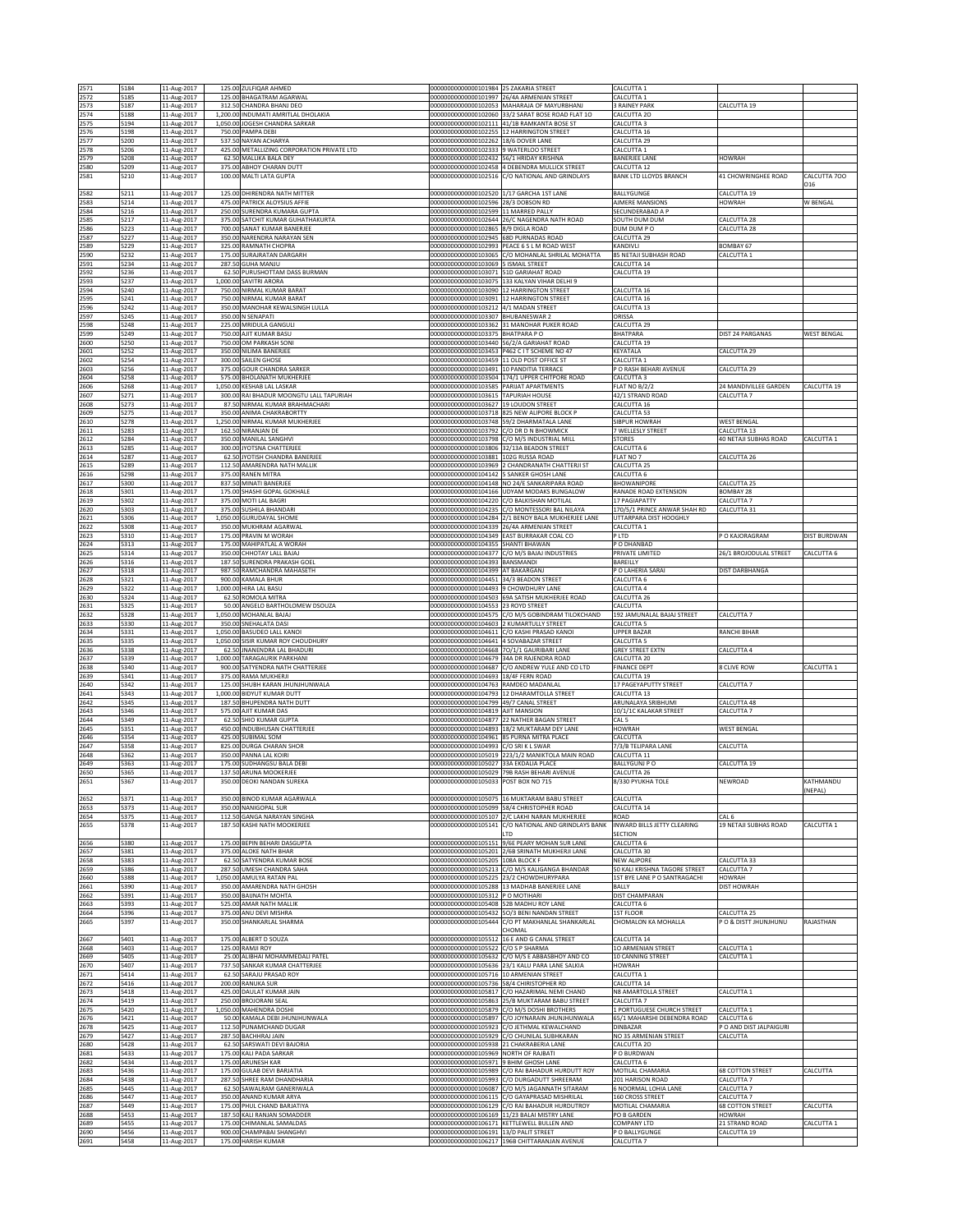| 2693         |              |                            |                                                                    |                                                                    |                                                                                                 |                                                        |                                                |                            |
|--------------|--------------|----------------------------|--------------------------------------------------------------------|--------------------------------------------------------------------|-------------------------------------------------------------------------------------------------|--------------------------------------------------------|------------------------------------------------|----------------------------|
| 2694         | 5461<br>5465 | 11-Aug-2017<br>11-Aug-2017 | 375.00 SAMBHU NATH PAUL<br>125.00 GAYATRI DEBI MAHANSARIA          | 000000000000000106332 34 VIVEKANAND ROAD                           | 00000000000000106293 11/1 GOLOCK DUTTA LANE                                                     | CAL <sub>5</sub><br>CALCUTTA 7                         |                                                |                            |
| 2695         | 5466         | 11-Aug-2017                | 700.00 SUSHILA BAI                                                 | 00000000000000106394                                               | 23 MUKTARAM BABU STREET                                                                         | CALCUTTA                                               |                                                |                            |
| 2696         | 5467         | 11-Aug-2017                | 375.00 KHELA RANI GUHA                                             | 00000000000000106414                                               | 134 OLD NO 116/3 M C GARDEN                                                                     | ROAD                                                   | CALCUTTA 3O                                    |                            |
| 2697         | 5469         | 11-Aug-2017                | 350.00 GEETA BANDYOPADHYAY                                         | 00000000000000106452                                               | 72 RABINDRA NATH TAGORE ROAD                                                                    | SREEPALLEE DAKSHINESWAR                                | DT 24 PARGANAS W BENGAL                        |                            |
| 2698         |              |                            | 237.50 JAI BAI MANE                                                |                                                                    | 000000000000000106454 27/279 SHANTIKUNJ EAST                                                    | KING CIRCLE 31 SION ROAD                               | BOMBAY 22                                      |                            |
| 2699         | 5471<br>5472 | 11-Aug-2017<br>11-Aug-2017 | 375.00 SAMIR KUMAR HALDER                                          | 00000000000000106487                                               | 15 RAMANATH KAVIRAJ LANE                                                                        | CALCUTTA 12                                            |                                                |                            |
| 2700         | 5474         | 11-Aug-2017                | 350.00 SRIMATI ASHA LATA DEVI                                      | 00000000000000106557 NO 7 DUFF STREET                              |                                                                                                 | CALCUTTA 6                                             |                                                |                            |
| 2701         | 5477         | 11-Aug-2017                | 375.00 SUJATA GHOSH                                                | 00000000000000106585 2G NRITYA GOPAL                               |                                                                                                 | <b>CHATTERJEE LANE</b>                                 | CALCUTTA 2                                     |                            |
| 2702<br>2703 | 5479<br>5480 | 11-Aug-2017<br>11-Aug-2017 | 237.50 GORA CHAND DUTT<br>712.50 BENU MULLICK                      | 00000000000000106599                                               | 000000000000000106589 43 BANCHARAM AKRUR LANE<br>58/1 NIRMAL CHUNDER STREET                     | CALCUTTA 12<br>CALCUTTA 12                             |                                                |                            |
| 2704         | 5484         | 11-Aug-2017                | 62.50 TRIBENI PRASAD MISHRA                                        | 00000000000000106758 ROOM NO C114                                  |                                                                                                 | 71 CANNING ST                                          | CALCUTTA                                       |                            |
| 2705         | 5486         | 11-Aug-2017                | 1,325.00 HARADHAN PAL CHOWDHURY                                    |                                                                    | 000000000000000106774 19/8 SRI RAMKRISHNA MANDIR                                                | PATH                                                   | HOWRAH 1                                       |                            |
| 2706<br>2707 | 5489<br>5490 | 11-Aug-2017<br>11-Aug-2017 | 537.50 AJIT KUMAR BHATTACHERJEE<br>350.00 NIRANJAN RAY             | 00000000000000106854<br>000000000000000106864 41/10 'Q' ROAD       | 18 RAMANANDA CHATTERJEE ST                                                                      | <b>WESTERN BLOCK</b><br>HOWRAH 8                       | CALCUTTA 9<br><b>WEST BENGAL</b>               |                            |
| 2708         | 5492         | 11-Aug-2017                | 125.00 HANUMAN PRASAD CHURIWALA                                    | 00000000000000106903                                               | C/O SATYANARAYAN                                                                                | HANUMANPRASAD AND CO                                   | 160 JAMUNALAL BAJAJ                            | CALCUTTA                   |
|              |              |                            |                                                                    |                                                                    |                                                                                                 |                                                        | <b>STREET</b>                                  |                            |
| 2710         | 5496         | 11-Aug-2017                | 312.50 PANNA LAL GANGULY                                           | 00000000000000106909 C/O TARA CYCLE STORES<br>0000000000000106931  |                                                                                                 | 17/19 R G KAR ROAD                                     | SHAMBAZAR                                      | CALCUTTA 4                 |
| 2711<br>2712 | 5498<br>5499 | 11-Aug-2017<br>11-Aug-2017 | 837.50 LALITA SEN<br>1,050.00 SUDHIR CHANDRA CHATTERJEE            | 00000000000000106944                                               | 1A DOVER LANE<br>38/S MAHARAJ TAGORE ROAD                                                       | CALCUTTA 29<br>P O DHAKURIA                            | CALCUTTA 700 031                               |                            |
| 2713         | 5501         | 11-Aug-2017                | 350.00 MANINDRA NATH GHOSHAL                                       |                                                                    | 000000000000000106978 13/2 P N MITRA BRICKFIELD                                                 | CALCUTTA 53                                            |                                                |                            |
| 2714         | 5503         | 11-Aug-2017                | 62.50 PRAFULLA CHANDRA DASGUPTA                                    | 00000000000000106980 105 BLOCK F                                   |                                                                                                 | <b>NEW ALIPORE</b>                                     | CALCUTTA 33                                    |                            |
| 2715<br>2716 | 5505<br>5506 | 11-Aug-2017<br>11-Aug-2017 | 187.50 JIBAN CHANDRA DUTT<br>350.00 JIVANDASS KHIMJEE SURAIYA      | 00000000000000107003<br>00000000000000107007                       | <b>86 SITARAM GHOSE STREET</b><br>165 LOWER CHITPORE ROAD                                       | CAL <sub>9</sub><br>CALCUTTA 1                         |                                                |                            |
| 2717         | 5507         | 11-Aug-2017                | 350.00 ABHA SINGH                                                  | 00000000000000107015                                               | 305 ANUGRAHPURI COLONY                                                                          | <b>GAYA</b> (BIHAR)                                    |                                                |                            |
| 2718         | 5510         | 11-Aug-2017                | 125.00 NIBHA BISWAS                                                |                                                                    | 00000000000000107078 C/O SARAL KUMAR BISWAS                                                     | 26&4&A SASHI BHUSAN DEY ST                             | CALCUTTA 12                                    |                            |
| 2719<br>2720 | 5512<br>5515 | 11-Aug-2017                | 175.00 BISWANATH MAJUMDAR<br>1,050.00 CHITTARANJAN NANDI           | 00000000000000107086<br>00000000000000107183                       | 4 ANIL ROY ROAD                                                                                 | CALCUTTA 29<br>CALCUTTA 9                              |                                                |                            |
| 2721         | 5517         | 11-Aug-2017<br>11-Aug-2017 | 100.00 SIVA DAS GHOSH                                              | 000000000000000107255 46 KARBALA TANK LANE                         | 43 SITARAM GHOSH STREET                                                                         | CALCUTTA 6                                             |                                                |                            |
| 2722         | 5519         | 11-Aug-2017                | 1,212.50 KARTICK CHUNDER BANERJEE                                  |                                                                    | 00000000000000107333 C/O M/S HARAN CHANDER BANERJI                                              | P23/24 RADHA BAZAR STREET                              | CALCUTTA 700001                                |                            |
| 2723         | 5520         | 11-Aug-2017                | 375.00 GOVIND PRASAD GUPTA                                         |                                                                    | 00000000000000107335 C/O M/S PURAN PRASAD                                                       | <b>GOVIND PRASAD</b>                                   | PO ADRA PURULIA DIST S E                       |                            |
| 2724         | 5524         | 11-Aug-2017                | 837.50 SHOVA RANI DEB                                              | 00000000000000107373 3/4 GOURIBARI LANE                            |                                                                                                 | CALCUTTA 4                                             | RLY                                            |                            |
| 2725         | 5527         | 11-Aug-2017                | 1,300.00 KSHITISWAR BANERJEA                                       | 00000000000000107385                                               | 32/J SAHITYA PARISAD STREET                                                                     | CALCUTTA 6                                             |                                                |                            |
| 2726         | 5529         | 11-Aug-2017                | 125.00   J JACOB                                                   | 00000000000000107389                                               | C/O NATIONAL AND GRINDLAYS                                                                      | <b>BANK LTD</b>                                        | 19 NETAJI SUBHAS ROAD                          | CALCUTTA 1                 |
| 2727<br>2729 | 5531<br>5534 | 11-Aug-2017<br>11-Aug-2017 | 237.50 NOGENDRA NATH GHOSH<br>375.00 AMAL SEN                      | 0000000000000107397                                                | 92A DIAMOND HARBOUR ROAD<br>00000000000000107455 79 RAJA BASANTA ROY ROAD                       | CALCUTTA 23<br>CALCUTTA 29                             |                                                |                            |
| 2730         | 5535         | 11-Aug-2017                | 375.00 SANTOSH KUMAR MULLICK                                       |                                                                    | 000000000000000107457 18 MONOHAR PUKUR 2ND LANE                                                 | CALCUTTA 29                                            |                                                |                            |
| 2731         | 5536         | 11-Aug-2017                | 350.00 SUBRATA BASU                                                | 00000000000000107483                                               | 121/1A CORNWALLIS STREET                                                                        | CALCUTTA 4                                             |                                                |                            |
| 2732<br>2733 | 5537<br>5541 | 11-Aug-2017<br>11-Aug-2017 | 900.00 ARCHANA BARICK<br>487.50 JATINDRA NATH BASU                 | 00000000000000107505<br>00000000000000107633                       | 194 VIVEKANANDA ROAD<br>44 ROMA NATH BHATTACHARJEE                                              | CALCUTTA 6<br>STREET                                   | O BELUR MATH                                   | HOWRAH                     |
| 2734         | 5543         | 11-Aug-2017                | 1,012.50 RABINDRA NATH SARKAR                                      | 000000000000000107667 C/O SHRI H N SARKAR                          |                                                                                                 | 24 BABULBONA ROAD                                      | P O BERHAMPORE                                 | <b>DIST</b>                |
|              |              |                            |                                                                    |                                                                    |                                                                                                 |                                                        |                                                | MURSHIDABAD W              |
|              |              |                            | 900.00 MALCHAND MALPANI                                            |                                                                    | 000000000000000107679 MESSRS MAHABAX MALCHAND                                                   |                                                        | ASSAM                                          |                            |
| 2735<br>2736 | 5544<br>5546 | 11-Aug-2017<br>11-Aug-2017 | 187.50 SAILENDRA NATH BANDHU                                       |                                                                    | 00000000000000107683 ROOM NO 6 STEPHEN HOUSE                                                    | LAKHIMPUR NORTH<br>5 DALHOUSIE SQUARE EAST             | CALCUTTA 700 001                               |                            |
| 2737         | 5547         | 11-Aug-2017                | 112.50 BHOLA NATH SIRCAR                                           |                                                                    | 00000000000000107685 37/1/2 KHETRA BANERJI LANE                                                 | <b>SIBPUR</b>                                          | HOWRAH                                         |                            |
| 2738         | 5550         | 11-Aug-2017                | 1,000,00 GOLOK BEHARI PAL                                          | 00000000000000107709                                               | C/O J K PAL AND BROS                                                                            | <b>P39 PRINCEP STREET</b>                              | <b>CAL 13</b>                                  |                            |
| 2739<br>2740 | 5552<br>5555 | 11-Aug-2017<br>11-Aug-2017 | 175.00 RANGLAL SARAF<br>175.00 HEM CHANDRA SAHA                    | 00000000000000107713<br>00000000000000107820                       | C/O SHREE HANUMAN INDUSTRIES<br>7 BAISHNAB SETT STREET                                          | 192 CROSS STREET<br><b>CALCUTTA 6</b>                  | CALCUTTA 7                                     |                            |
| 2741         | 5557         | 11-Aug-2017                | 162.50 KSHIROD KAMAL SEN                                           |                                                                    | 00000000000000107836 8O/B DWARIK JANGAL ROAD                                                    | P O BHADRAKALI HOOGHLY                                 |                                                |                            |
| 2742         | 5559         | 11-Aug-2017                | 62.50 RAMESHWARI DEVI MORE                                         | 000000000000000107867 13/1 KALAKAR STREET                          |                                                                                                 | CALCUTTA 7                                             |                                                |                            |
| 2743<br>2744 | 5561<br>5563 | 11-Aug-2017<br>11-Aug-2017 | 775.00 PARITOSH GANGULIE<br>612.50 ILABATI DEBI                    |                                                                    | 00000000000000107945 19 CHOWRINGHEE ROAD<br>00000000000000107951 43 RAM KANTO BOSE STREET       | CALCUTTA<br>CALCUTTA 3                                 |                                                |                            |
| 2745         | 5565         | 11-Aug-2017                | 325.00 SAMAR NATH ROY                                              |                                                                    | 000000000000000107961 101 SOVA BAZAR STREET                                                     | CALCUTTA 5                                             |                                                |                            |
| 2746         | 5569         | 11-Aug-2017                | 1,250.00 PANCHANON BASU                                            | 00000000000000108008                                               | 1/1 B SREE MOHAN LANE                                                                           | CALCUTTA 26                                            |                                                |                            |
| 2747<br>2748 | 5571<br>5573 | 11-Aug-2017<br>11-Aug-2017 | 312.50 MOHAN LALL BAJORIA<br>37.50 DURGA DEBI                      | 000000000000000108071 21 CHAKRABERIA LANE<br>00000000000000108081  | 133 MAHATMA GANDHI ROAD                                                                         | CALCUTTA 20<br>CALCUTTA 7                              |                                                |                            |
| 2749         | 5574         | 11-Aug-2017                | 350.00 SOVA RANI CHOWDHURANI                                       | 000000000000000108103 109/20 HAZRA ROAD                            |                                                                                                 | CALCUTTA 26                                            |                                                |                            |
| 2750<br>2751 | 5575<br>5579 | 11-Aug-2017<br>11-Aug-2017 | 375.00 RADHKISHAN SULTANIA<br>287.50 SURENDRA NATH DAS             | 00000000000000108119<br>00000000000000108243                       | CHAIBASA<br>29E ANTHONY BAGAN LANE                                                              | DIST SINGHBHUM<br>CALCUTTA 9                           |                                                |                            |
| 2752         | 5581         | 11-Aug-2017                | 1,000.00 PRAKASH CHANDRA SWAIKA                                    | 00000000000000108256                                               | C/O M/S ASANSOL COLLIERY                                                                        | <b>STORES</b>                                          | ASANSOL                                        | USHAGRAM G T               |
|              |              |                            |                                                                    |                                                                    |                                                                                                 |                                                        |                                                | ROAD EAST                  |
| 2753         | 5583<br>5586 | 11-Aug-2017<br>11-Aug-2017 | 350.00 SOVARANI BHATTACHARJEE<br>87.50 ABANTIKA KUNDU              | 00000000000000108290 P 68 LAKE ROAD<br>00000000000000108298        | 13A PALIT STREET                                                                                | CALCUTTA 29<br>CALCUTTA 19                             |                                                |                            |
|              |              |                            |                                                                    |                                                                    | <b>SASHI BHUSAN BOSE ROAD</b>                                                                   | O BURDWAN                                              | <b>DISTRICT BURDWAN</b>                        | WEST BENGAL                |
| 2754<br>2755 | 5588         | 11-Aug-2017                | 62.50 RANAJIT KUMAR HATI                                           | 00000000000000108319                                               |                                                                                                 |                                                        |                                                |                            |
| 2756         | 5590         | 11-Aug-2017                | 137.50 BOSE DURGA DAS                                              | 00000000000000108321                                               | C/O THE CHARTERED BANK                                                                          | 4 NETAJI SUBHAS ROAD                                   | CALCUTTA                                       |                            |
| 2757         | 5592         | 11-Aug-2017                | 250.00 GURPUR SRINIVAS BHAT                                        | 00000000000000108348                                               | CHIEF MAINTENANCE ENGINEER                                                                      | ORE MINES DEPARTMENT                                   | TATA IRON AND STEEL CO                         | JAMSHEDPUR 1               |
| 2758         | 5593         | 11-Aug-2017                | 1,050.00 KALI PRASAD AGARWALLA                                     | 00000000000000108363                                               | C/O NORTH BHAGATDIH COLLIERY                                                                    | P O JHARIA                                             | DHANBAD                                        |                            |
| 2759<br>2760 | 5600<br>5602 | 11-Aug-2017<br>11-Aug-2017 | 62.50 NARAYAN RANJAN MUKERJE<br>175.00 KALI KRISHNA SARKER         | 00000000000000108426<br>00000000000000108455                       | 7 HAZARA ROAD<br>G2-18 LABONY ESTATE                                                            | CALCUTTA 26<br><b>SALT LAKE</b>                        | CALCUTTA 64                                    |                            |
| 2761         | 5605         | 11-Aug-2017                | 350.00 KUNDAN LAL YADAV                                            | 00000000000000108535                                               | <b>VILLAGE KHAR KHARA</b>                                                                       | P O DHARU HERA TAHSIL REWARI                           | DIST GURGAON HARYANA                           |                            |
|              |              |                            |                                                                    |                                                                    |                                                                                                 |                                                        | <b>STATE</b>                                   |                            |
| 2762<br>2763 | 5608<br>5613 | 11-Aug-2017<br>11-Aug-2017 | 175.00 BISALA DEVI GUPTA<br>375.00 BUOLI MUKERJEE                  | 00000000000000108564<br>00000000000000108623                       | C/O MAKHULAL AYODHYA PRASAD<br>32A GIRISH AVENUE                                                | <b>4 B MAZHUR BAZAR STREET</b><br>CALCUTTA 3           | CALCUTTA 7                                     |                            |
| 2764         | 5614         | 11-Aug-2017                | 350.00 MOHAN KANTI SETT                                            |                                                                    | 00000000000000108641 7OB BALLYGUNGE PLACE                                                       | CALCUTTA 19                                            |                                                |                            |
| 2765         | 5615         | 11-Aug-2017                | 375.00 KESHAW PRASAD MANTRI                                        | 00000000000000108669 42/1 STRAND ROAD                              |                                                                                                 | CALCUTTA 7                                             |                                                |                            |
| 2766<br>2767 | 5616<br>5617 | 11-Aug-2017<br>11-Aug-2017 | 62.50 HARAK CHAND JAIN<br>350.00 KEDAR NATH PODDAR                 | 00000000000000108684 P O GUMLA                                     | 000000000000000108682 C/O M/S RATTANLALL SURAJMULL                                              | MAIN ROAD<br>RANCHI                                    | RANCHI                                         | BIHAR                      |
| 2768         | 5619         | 11-Aug-2017                | 100.00 OM PRAKASH SINHA                                            |                                                                    | 00000000000000108688 KHERI FARM MACHINERY CO                                                    | P O PALLIA KALAN                                       | <b>DIST KHERI</b>                              | U P                        |
| 2769<br>2770 | 5620<br>5623 | 11-Aug-2017                | 237.50 RAGHAVENDRA PRASAD AGRAWAL<br>187.50 SAIFUDDIN              | 00000000000000108709 MAHALLA<br>00000000000000108755               | C/O SAIF TOOLS TRADERS                                                                          | CHAMPANAGAR<br><b>SHOP NO 50&amp;52</b>                | P O DARBHANGA<br>40 STRAND ROAD GROUND         | <b>BIHAR</b><br>CALCUTTA 1 |
|              |              | 11-Aug-2017                |                                                                    |                                                                    |                                                                                                 |                                                        | FLOOR                                          |                            |
| 2771         | 5624         | 11-Aug-2017                | 62.50 SHANTILAL SHAH                                               | 000000000000000108801 13A RABINDRA SARANI                          |                                                                                                 | 3RD FLOOR FLAT NO 97                                   | CALCUTTA 1                                     |                            |
| 2772<br>2773 | 5634<br>5635 | 11-Aug-2017                | 100.00 REKHA BHALCHANDRA UDHOJI<br>112.50 SUNANDA MENON            | 00000000000000108922<br>00000000000000108951                       | C/O MR V A UDHOJI<br>CF-6/108 "NANMA" KSHB COLONY                                               | ADVOCATE<br>PO CHEVARAMBALAM                           | 288 PRABHAT DHARAM PET<br>KOZHIKKODE-17 KERALA | <b>NAGPUR</b>              |
| 2774         | 5637         | 11-Aug-2017<br>11-Aug-2017 | 50.00 RAM LAL MEHRA                                                |                                                                    | 00000000000000108989 C1 COLLEGE STREET MARKET                                                   | CALCUTTA 12                                            |                                                |                            |
| 2775         | 5639         | 11-Aug-2017                | 375.00 NARAIN DASS MEHRA                                           |                                                                    | 00000000000000108995 C1 COLLEGE STREET MARKET                                                   | CALCUTTA 12                                            |                                                |                            |
| 2776<br>2777 | 5640<br>5642 | 11-Aug-2017                | 1,012.50 BISWESWAR LAL CHOUDHURY<br>1,037.50 UMA DUTT MISRA        | 00000000000000109039<br>00000000000000109041                       | C/O M/S SUBHKARAN MADANLALL<br>C/O ALLAHABAD BANK LTD                                           | 5 NARAIN PRASAD LANE<br>14 INDIA EXCHANGE PLACE        | CALCUTTA 7<br>CALCUTTA                         |                            |
| 2778         | 5644         | 11-Aug-2017<br>11-Aug-2017 | 1,000.00 OM PRAKASH BANSAI                                         | 00000000000000110206                                               | /O M/S PYARE LALL AND SONS                                                                      | CLOTH MERCHANTS                                        | NAHAN                                          | H P                        |
| 2779         | 5649         | 11-Aug-2017                | 550.00 SANTOSH KUMAR MUKERJEE                                      | 00000000000000110218 17A KEDAR BOSE LANE                           |                                                                                                 | CALCUTTA 25                                            |                                                |                            |
| 2780<br>2781 | 5651<br>5652 | 11-Aug-2017                | 900.00 GOKAL NATH DUBEY<br>1.050.00 SUNIRMOL BANERJIE              | 00000000000000110236 115 FERRY GHAT STREET                         | 00000000000000110224 1O/1A VIVEKANANDA ROAD                                                     | CALCUTTA 7<br>O TELINIPARA                             | DIST HOOGHLY                                   |                            |
| 2782         | 5653         | 11-Aug-2017<br>11-Aug-2017 | 1,050.00 SACHINDRA DATTA                                           |                                                                    | 00000000000000110338 1/A RAKHAL MOOKHERJEE ROAD                                                 | CALCUTTA 25                                            |                                                |                            |
| 2783         | 5654         | 11-Aug-2017                | 350.00 AMULYA DHAN DE                                              | 00000000000000110390 13 ASWINI DUTT ROAD                           |                                                                                                 | CALCUTTA 29                                            |                                                |                            |
| 2784         | 5655         | 11-Aug-2017                | 62.50 RAMESH KUMAR KHANNA                                          |                                                                    | 000000000000000110421 C/O M/S KASHMIR SHAWL BHANDAR                                             | 52 CROSS STREET                                        | CALCUTTA 7                                     |                            |
| 2786         | 5657         | 11-Aug-2017                | 350.00 PANNALAL KAPUR                                              | 00000000000000110487                                               | M/S INTERNATIONAL MACHINES                                                                      | CORPORATION                                            | 16 CANNING STREET                              | CALCUTTA 700               |
|              |              |                            |                                                                    |                                                                    |                                                                                                 |                                                        |                                                | 001                        |
| 2787<br>2789 | 5660<br>5668 | 11-Aug-2017<br>11-Aug-2017 | 50.00 PURUSHOTTAMDASS SHARMA<br>325.00 BAI JATAN                   | 00000000000000110535 BIRLA JUTE MFG CO LTD<br>00000000000000110635 | C/O HIRALALL FATAYCHAND                                                                         | 8 INDIA EXCHANGE PLACE<br>L JAMUNALALL BAZAZ STREET    | CALCUTTA<br>CALCUTTA 7                         |                            |
| 2790         | 5669         | 11-Aug-2017                | 350.00 AYOOB CASSIM PAREKH                                         | 00000000000000110705                                               | C/O M A S SALEHJEE                                                                              | 26 AMRATALLA STREET                                    | CALCUTTA 1                                     |                            |
| 2791         | 5671         | 11-Aug-2017                | 312.50 SHIVNARAYAN JHAWAR                                          |                                                                    | 00000000000000110751 C/O SHIVNARAYAN RAMRATAN                                                   | 196 JAMUNALAL BAZAZ STREET                             | CALCUTTA 7                                     |                            |
| 2792<br>2793 | 5674<br>5675 | 11-Aug-2017<br>11-Aug-2017 | 525.00 SUGAN CHAND SARAOGI<br>375.00 VIJAY KUMAR AGARWALA          | 00000000000000110783                                               | 00000000000000110773 C/O GYANCHAND DHARAMCHAND<br>C/O S S SANGANERIA                            | 68 COTTON STREET 2ND FLOOR<br>20 TARACHAND DUTT STREET | CALCUTTA 7<br>CALCUTTA 1                       |                            |
| 2794         | 5677         | 11-Aug-2017                | 350.00 VEER SINGH JAIN                                             | 00000000000000110807                                               | C/24 BHAGWANDAS ROAD                                                                            | AIPUR <sub>1</sub>                                     |                                                |                            |
| 2795         | 5678         | 11-Aug-2017                | 1,000.00 MAHABIR PRASAD MASKARA                                    | 00000000000000110839                                               | /O SHREE SITARAM TEXTILES                                                                       | 16/224 DAUDPURA                                        | <b>BURHANPUR (M.P)</b>                         |                            |
| 2796<br>2797 | 5680<br>5682 | 11-Aug-2017<br>11-Aug-2017 | 112.50 SAILESH CHUNDRA BHOWMICK<br>112.50 SAILESH CHANDRA BHAUMICK |                                                                    | 00000000000000110855 2/A RADHA PROSAD LANE<br>00000000000000110857 2/A RADHA PROSAD LANE        | CALCUTTA 9<br>CALCUTTA 9                               |                                                |                            |
| 2798         | 5684         | 11-Aug-2017                | 312.50 BIRAJ RATAN RATHI                                           | 00000000000000110921                                               | C/O VIJAY TRADING CO                                                                            | 54 EZRA STREET                                         | CALCUTTA 1                                     |                            |
| 2799<br>2800 | 5688<br>5690 | 11-Aug-2017                | 187.50 BAKHSHI BHAGWAT SWARUP PAREKH<br>350.00 MUNNI DEVI SARAF    |                                                                    | 00000000000000110973 C/O M/S LEON TRADING CORPN<br>00000000000000110983 16 MUKTARAM BABU STREET | 53 NETAJI SUBHAS ROAD<br>CALCUTTA 7                    | CALCUTTA 1                                     |                            |
| 2801         | 5692         | 11-Aug-2017<br>11-Aug-2017 | 725.00 PARMESHWARI DEVI GUPTA                                      |                                                                    | 00000000000000111003 8 AMRIT BANERJEE ROAD                                                      | 2ND FLOOR                                              | CALCUTTA 26                                    |                            |
| 2802         | 5693         | 11-Aug-2017                | 287.50 ANITA GHOSH                                                 | 00000000000000111025                                               | 55 CHAKRABERIA ROAD NORTH                                                                       | CALCUTTA 20                                            |                                                |                            |
| 2803<br>2804 | 5694<br>5696 | 11-Aug-2017<br>11-Aug-2017 | 350.00 CHANDRAKANT GANDHI<br>350.00 NORATMAL BENGANI               | 00000000000000111059<br>00000000000000111091                       | <b>VO 10 BENTICK STREET</b><br>C/O MAHALCHAND BACHHRAJ                                          | <b>ND FLOOR</b><br>NO 20 MULLICK STREET                | CALCUTTA 1<br>CALCUTTA 7                       |                            |
| 2805<br>2806 | 5698<br>5699 | 11-Aug-2017<br>11-Aug-2017 | 187.50 YUGNARAYAN SHARMA<br>1,050.00 PUSHPA DEVI                   | 00000000000000111105<br>00000000000000111107                       | C/O DAGA AND COMPANY<br>C/O KANTILAL P GANDHI                                                   | PRIVATE LIMITED<br>NO. 8, BHAICHAND QUARTER,           | <b>16 HARE STREET</b><br>CONTRACTOR, AREA      | CALCUTTA 1                 |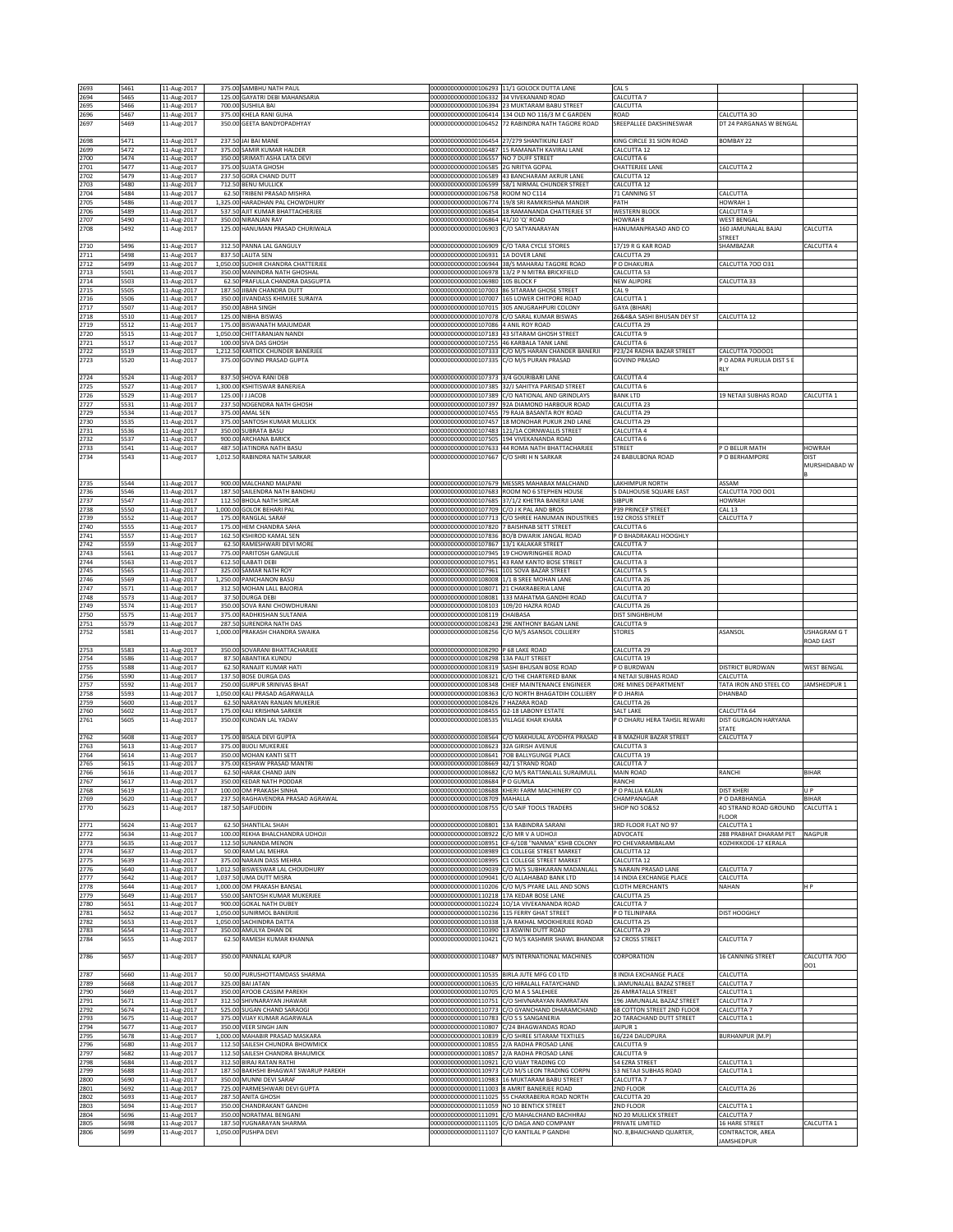| 2807         | 5701         | 11-Aug-2017                | 62.50 SHYAMSUNDER CHOKHANY                                       |                                                                                       | 00000000000000111179 C/O BHUWALKA AND SONS                                                         | 8 INDIA EXCHANGE PLACE                             | CALCUTTA 1                                 |                    |
|--------------|--------------|----------------------------|------------------------------------------------------------------|---------------------------------------------------------------------------------------|----------------------------------------------------------------------------------------------------|----------------------------------------------------|--------------------------------------------|--------------------|
| 2808<br>2809 | 5702<br>5703 | 11-Aug-2017<br>11-Aug-2017 | 350.00 SURAJMAL SARAOGI<br>175.00 RABINDRA NATH DHAR             |                                                                                       | 000000000000000111207 C/O KANAIYALAL SITARAM<br>00000000000000111237 1/5/1C PREMCHAND BORAL STREET | 33 ARMENIAN STREET<br>TOP FLOOR                    | CALCUTTA<br>CALCUTTA 12                    |                    |
| 2810         | 5706         | 11-Aug-2017                | 125.00 IRA GHOSHAL                                               | 00000000000000111290 22N BLOCK A                                                      |                                                                                                    | <b>NEW ALIPORE</b>                                 | ALCUTTA 27                                 |                    |
| 2811         | 5707         | 11-Aug-2017                | 450.00 RATNA CHAKRABORTY                                         |                                                                                       | 00000000000000111310 C/O SRI S K CHAKRABORTY                                                       | 828 JESSORE ROAD GREEN PARK                        | CALCUTTA 55                                |                    |
| 2812         | 5711         | 11-Aug-2017                | 50.00 HUSHAIN                                                    | 00000000000000111316 C/O H K MANJI                                                    |                                                                                                    | 12 WATERLOO STREET                                 | CALCUTTA 1                                 |                    |
| 2813         | 5716         | 11-Aug-2017                | 750.00 DROPADI DEVI JHUNJHUNWALA                                 |                                                                                       | 00000000000000111376 C/O MR RAM SWAROOP KEDIA                                                      | 22 KISHANLAL BURMAN ROAD                           | O SALKIA DIST HOWRAH W                     |                    |
| 2814         | 5717         | 11-Aug-2017                | 175.00 NARSING DASS MIMANI                                       |                                                                                       | 00000000000000111384 C/O NARAYAN DASS NARSING DASS                                                 | 147 COTTON ST                                      | CALCUTTA 7                                 |                    |
| 2816         | 5720         | 11-Aug-2017                | 125.00 BANWARI LAL                                               | 000000000000000111464 5 DOBSON LANE                                                   |                                                                                                    | <b>HOWRAH</b>                                      |                                            |                    |
| 2817         | 5724         | 11-Aug-2017                | 287.50 BONOLATA SENGUPTA                                         | 00000000000000111573 1 DOVER LANE                                                     | 00000000000000111521 86 RAJA BASANTA ROY ROAD                                                      | CALCUTTA 29                                        |                                            |                    |
| 2818<br>2819 | 5727<br>5733 | 11-Aug-2017<br>11-Aug-2017 | 62.50 PRIYA RANJAN SEN<br>312.50 SANTI MOJUMDER                  | 00000000000000111637 136 B T ROAD                                                     |                                                                                                    | CALCUTTA 29<br>CALCUTTA 35                         |                                            |                    |
| 2820         | 5734         | 11-Aug-2017                | 175.00 HARI RAM SHARMA                                           | 00000000000000111659 30 SHIBTOLLA STREET                                              |                                                                                                    | CALCUTTA 7                                         |                                            |                    |
| 2821         | 5736         | 11-Aug-2017                | 375.00 MANORI DEVI                                               | 00000000000000111715 C/O KALURAM MEGHRAJ                                              |                                                                                                    | 91 NETAJI SUBHAS ROAD                              | CALCUTTA                                   |                    |
| 2822         | 5737         | 11-Aug-2017                | 375.00 BAIJ NATH KHETTRY                                         |                                                                                       | 000000000000000111721 12B SHAMBHU MULLICK LANE                                                     | CALCUTTA 7                                         |                                            |                    |
| 2823         | 5738         | 11-Aug-2017                | 625.00 UMEDCHAND DALICHAND SHETH                                 |                                                                                       | 00000000000000111736 C/O HASMUKHLAL JAYSUKHLAL                                                     | <b>BROS</b>                                        | 100 OLD CHINA BAZAR<br>STREET              | CALCUTTA 1         |
| 2824         | 5739         | 11-Aug-2017                | 187.50 PARESH CHANDRA GOSWAMI                                    | 00000000000000111764 18/10 DOVER LANE                                                 |                                                                                                    | CALCUTTA 29                                        |                                            |                    |
| 2825         | 5741         | 11-Aug-2017                | 375.00 RENU KANA DHAR                                            |                                                                                       | 00000000000000111783 37/B PRATAPADITYA PLACE                                                       | CALCUTTA 26                                        |                                            |                    |
| 2826         | 5743         | 11-Aug-2017                | 300.00 DAULATRAM SAIGAL                                          | 00000000000000111794 C/O HARIRAM CHOPRA                                               |                                                                                                    | LAKHDATA STREET                                    |                                            |                    |
| 2827<br>2828 | 5745<br>5747 | 11-Aug-2017<br>11-Aug-2017 | 775.00 RAM KISHORE TANDAN<br>287.50 PROVAT CHANDRA DUTT          | 000000000000000111800 46 VIVEKANAND ROAD                                              | 00000000000000111804 4/1A SEBAK BAIDYA STREET                                                      | CALCUTTA 6<br>CALCUTTA 29                          |                                            |                    |
| 2830         | 5751         | 11-Aug-2017                | 375.00 DURGAPRASAD DHANDHANIA                                    |                                                                                       | 00000000000000111854 242/2D ACHARYA PRAFULLA                                                       | CHANDRA ROAD                                       | CALCUTTA                                   |                    |
| 2831         | 5754         | 11-Aug-2017                | 625.00 CHHANDA HARI BASAK                                        |                                                                                       | 00000000000000111888 67 NANDANNAGAR BASAK PARA                                                     | P O BELGHARIA                                      | CALCUTTA 700056                            |                    |
| 2832         | 5756         | 11-Aug-2017                | 112.50 VENKALAKSHMI                                              |                                                                                       | 00000000000000111922 62/1 RAJA BASANTA ROY ROAD                                                    | CALCUTTA 29                                        |                                            |                    |
| 2833<br>2834 | 5759<br>5760 | 11-Aug-2017<br>11-Aug-2017 | 125.00 SMARAJIT SEN<br>350.00 AJIT KUMAR BANERJEE                | 00000000000000111966 166/C/2 LAKE GARDENS<br>00000000000000111990 C/O DR I B BANERJEE |                                                                                                    | CALCUTTA 45<br>P O AND VILL BALUHATI               | <b>DIST HOWRAH</b>                         |                    |
| 2835         | 5762         | 11-Aug-2017                | 62.50 SUSHIL CHANDRA RAY                                         | 00000000000000111992                                                                  | 24 OLD BALLYGUNJ RD                                                                                | CALCUTTA 19                                        |                                            |                    |
| 2836         | 5763         | 11-Aug-2017                | 525.00 SUDHINDRA KUMAR MITRA                                     | 00000000000000112029 22 SHIBTOLA STREET                                               |                                                                                                    | P O BHADRAKALI                                     | DIST HOOGHLY                               |                    |
| 2837<br>2838 | 5766<br>5768 | 11-Aug-2017                | 125.00 BARIN MUKHERJEE<br>450.00 MOHANLAL KHADOLIA               | 000000000000000112148 POST AMTA VILL AMTA                                             | 00000000000000112224 146/2 OLD CHINA BAZAR ST                                                      | DIST HOWRAH<br>CAL <sub>1</sub>                    |                                            |                    |
| 2839         | 5769         | 11-Aug-2017<br>11-Aug-2017 | 1,000.00 DILIP SEN                                               |                                                                                       | 00000000000000112284 28 RAJA BASANTO ROY ROAD                                                      | CALCUTTA 26                                        |                                            |                    |
| 2840         | 5773         | 11-Aug-2017                | 1,050.00 SOMENDRA NATH BANERJEE                                  | 00000000000000112420 PROKASHALAYA                                                     |                                                                                                    | 18 DR P N MUKHERJEE STREET                         | O SERAMPORE                                | DIST HOOGHLY       |
| 2841         | 5774         | 11-Aug-2017                | 375.00 SUSHIL KRISHNA PAUL CHOWDURY                              | 00000000000000112422 177 DUM DUM PARK                                                 |                                                                                                    | CALCUTTA 55                                        |                                            |                    |
| 2842<br>2843 | 5776<br>5777 | 11-Aug-2017<br>11-Aug-2017 | 237.50 ARUMUPAMUDALIAR NATARAJAN<br>112.50 DIPALI DASGUPTA       | 00000000000000112430 FLAT 13<br>00000000000000112432                                  | 352 JODHPUR PARK                                                                                   | <b>ESPLANADE MANSIONS</b><br>CALCUTTA 31           | ALCUTTA 1                                  |                    |
| 2844         | 5784         | 11-Aug-2017                | 350.00 NAGENDRA NATH SAMANTA                                     |                                                                                       | 00000000000000112464 3 BISALA KSHMI GHAT LANE                                                      | P O KONNAGAR DIST HOOGHLY W B                      |                                            |                    |
|              |              |                            |                                                                  |                                                                                       |                                                                                                    |                                                    |                                            |                    |
| 2845         | 5787         | 11-Aug-2017                | 62.50 MEMUNA MOHAMMED KACHWALLA                                  | 00000000000000112496 6 AMRATOLLA LANE                                                 |                                                                                                    | CALCUTTA 1                                         |                                            |                    |
| 2846<br>2847 | 5789<br>5790 | 11-Aug-2017<br>11-Aug-2017 | 175.00 SHANKERDAYAL SINGH<br>375.00 SRI SRINATH PRASAD DUMKA     | 00000000000000112508 BHOJPUR HOUSE<br>00000000000000112535 DUMKA                      |                                                                                                    | <b>DUMRAON E RLY</b><br>S P                        | BIHAR                                      |                    |
| 2848         | 5794         | 11-Aug-2017                | 125.00 SUSHIL KUMAR AGARWALA                                     | 00000000000000112613 21 SANKARIPARA ROAD                                              |                                                                                                    | BHOWANIPUR                                         | CALCUTTA 25                                |                    |
| 2849         | 5795         | 11-Aug-2017                | 350.00 RAM PRASAD AGARWALA                                       | 00000000000000112615 LAXMI TRADING CO                                                 |                                                                                                    | 192 CROSS STREET                                   | CALCUTTA 7                                 |                    |
| 2850         | 5797         | 11-Aug-2017                | 262.50 RAMGOPAL MUNDHRA                                          | 00000000000000112625                                                                  | 156 RABINDRA SARANI                                                                                | CALCUTTA 7                                         |                                            |                    |
| 2851<br>2852 | 5799<br>5801 | 11-Aug-2017<br>11-Aug-2017 | 112.50 RAJESWARI MAHADEVAN<br>50.00 THANDULAL DHANUKA            | 00000000000000112631 N16O GREATER KAILASH                                             | 00000000000000112677 44 JATINDRA MOHAN AVENUE                                                      | NEW DELHI 48<br>CALCUTTA 6                         |                                            |                    |
| 2853         | 5803         | 11-Aug-2017                | 200.00 RADHA GOVINDA RAY                                         |                                                                                       | 00000000000000112691 32/2 BALARAM MAZUMDER STREET                                                  | <b>CALCUTTA 5</b>                                  |                                            |                    |
| 2854         | 5804         | 11-Aug-2017                | 250.00 SABITA GHOSH                                              | 00000000000000112707                                                                  | 2F CAMAC STREET                                                                                    | CALCUTTA 16                                        |                                            |                    |
| 2855         | 5807         | 11-Aug-2017                | 25.00 ANAND SHANKER                                              | 00000000000000112751                                                                  | 169 MUKTARAM BABU STREET                                                                           | CALCUTTA-7                                         |                                            |                    |
| 2856<br>2857 | 5808<br>5810 | 11-Aug-2017                | 337.50 SITA MITRA<br>375.00 BHIKAMCHAND SETHIA                   | 00000000000000112827 64/59 BELGACHIA ROAD                                             |                                                                                                    | CALCUTTA 37<br>CALCUTTA 7                          |                                            |                    |
| 2858         | 5813         | 11-Aug-2017<br>11-Aug-2017 | 1,362.50 BENOYKUMAR BANERJEE                                     | 00000000000000112913 25 CHORE BAGAN LANE                                              | 000000000000000112893 16 JAMUNALAL BAJAJ STREET                                                    | CAL <sub>7</sub>                                   |                                            |                    |
| 2859         | 5814         | 11-Aug-2017                | 350.00 JAGDISH RAJ MALHOTRA                                      | 00000000000000112939 14 HAZRA ROAD                                                    |                                                                                                    | CALCUTTA 26                                        |                                            |                    |
| 2860         | 5817         | 11-Aug-2017                | 100.00 RAGHUNATH GOVIND BHATAWADEKAR                             | 000000000000000113003 64/11 ERANDAVANA                                                |                                                                                                    | POONA4                                             |                                            |                    |
| 2861<br>2862 | 5819<br>5822 | 11-Aug-2017                | 362.50 DAMODAR PRASAD SWAIKA<br>62.50 BELA DAS                   | 00000000000000113138 C/O BINITH KUMAR DAS                                             | 00000000000000113033 C/O ASANSOL COLLIERY STORES                                                   | USHAGRAM G T ROAD EAST<br>90/2 DR S P MUKHERJEE RD | ASANSOL<br>DUM DUM CANTONMENT              | CALCUTTA-28        |
| 2863         | 5824         | 11-Aug-2017<br>11-Aug-2017 | 212.50 SANTOSH PRASAD GHOSE                                      |                                                                                       | 00000000000000113150 60-B HARAMOHAN GHOSH LANE                                                     | CALCUTTA 10                                        |                                            |                    |
| 2864         | 5826         | 11-Aug-2017                | 187.50 RADHA KINKAR ROY CHAUDHURI                                |                                                                                       | 00000000000000113156 77/1 HARI GHOSH STREET                                                        | CALCUTTA 6                                         |                                            |                    |
| 2865         | 5828         | 11-Aug-2017                | 350.00 SINGANALLUR VENKATESIER NARASIMHAN                        | 00000000000000113170 7 STEPHEN HOUSE                                                  |                                                                                                    | DALHOUSIE SQR EAST                                 | CALCUTTA 1                                 |                    |
| 2866<br>2867 | 5830<br>5836 | 11-Aug-2017<br>11-Aug-2017 | 987.50 MONINDRA KUMAR MITRA<br>12.50 SURESH CHANDRA JAIN         | 00000000000000113180 8 MADAN BORAL LANE<br>00000000000000113327                       | 33 MAHARSHI DEBENDRA ROAD                                                                          | CALCUTTA 12<br>CALCUTTA 6                          |                                            |                    |
| 2868         | 5838         | 11-Aug-2017                | 112.50 DURGADUTT CHAWCHARIA                                      |                                                                                       | 000000000000000113397 1A NANDO MULLICK LANE                                                        | CALCUTTA                                           |                                            |                    |
| 2869         | 5841         | 11-Aug-2017                | 375.00 RAMESH CHANDRA DUTTA                                      | 00000000000000113427 C/O B K ROY & CO P LTD                                           |                                                                                                    | 25 SWALLOW LANE                                    | CALCUTTA 1                                 |                    |
| 2870         | 5844         | 11-Aug-2017                | 500.00 MADAN MOHANI TAKRU                                        | 00000000000000113439 C/O SRI R C TAKRU I A S                                          |                                                                                                    | DEPUTY COMMISSIONER                                | LUCKNOW                                    |                    |
| 2871<br>2872 | 5845<br>5847 | 11-Aug-2017<br>11-Aug-2017 | 350.00 PHULRANI SEN<br>375.00 DEBABRATA GHOSH                    |                                                                                       | 00000000000000113473 49 RAMKANTA BOSE STREET<br>00000000000000113499 3C SARAT CHATTERJEE AVENUE    | CALCUTTA 3<br><b>FIRST FLOOR</b>                   | CALCUTTA 29                                |                    |
| 2873         | 5850         | 11-Aug-2017                | 450.00 SURENDRA NATH COONDOO                                     |                                                                                       | 00000000000000113505 13 JUGAL KISHORE DAS LANE                                                     | CALCUTTA 6                                         |                                            |                    |
| 2874         | 5851         | 11-Aug-2017                | 350.00 BIRENDRA NATH MULLICK                                     |                                                                                       | 000000000000000113527 87B CHITTARANJAN AVENUE                                                      | <b>CAL 12</b>                                      |                                            |                    |
| 2875         | 5853         | 11-Aug-2017                | 237.50 SRI RAMANAGAR                                             | 00000000000000113543                                                                  | C/O ALLAHABAD BANK                                                                                 | LIMITED                                            | 4 INDIA EXCHANGE PLACE                     | CALCUTTA 1         |
| 2876<br>2877 | 5854<br>5856 | 11-Aug-2017<br>11-Aug-2017 | 50.00 ASHOK KUMAR CHURIWALLA<br>512.50 KRISHNADAS LAXMIDAS ASHER | 00000000000000113585<br>000000000000000113705 19 MULLICK STREET                       | 8/1 LOUDON STREET                                                                                  | CALCUTTA 16<br>CALCUTTA 7                          |                                            |                    |
| 2878         | 5857         | 11-Aug-2017                | 900.00 YASHPAL NIJHAWAN 6953 DENA BANK BECK BAGAN BKB            |                                                                                       | 00000000000000113719 80/A NEW THEATER ROAD                                                         | <b>1ST FLOOR</b>                                   | CALCUTTA 17                                |                    |
| 2879         | 5860         | 11-Aug-2017                | 62.50 GOBIND PRASAD KHANDELWAL                                   |                                                                                       | 00000000000000113753 PLOT NO.256 ARYA NAGAR                                                        | SCHEME NO.1 P.O: ALWAR                             | RAJASTHAN                                  |                    |
| 2880         | 5862         | 11-Aug-2017                | 237.50 KISHAN SINGH RAMGARIHA                                    | 00000000000000113759 21 SYED SALI LANE                                                |                                                                                                    | MACHUWA BAZAR                                      | CALCUTTA 7                                 |                    |
| 2881<br>2883 | 5865<br>5867 | 11-Aug-2017<br>11-Aug-2017 | 362.50 MANGTURAM AGARWAL<br>212.50 KAMALA DEVI KARNANI           | 00000000000000113811 C/O SHRI SHIV SHAKTI                                             | 00000000000000113845 C/O COMMISSION AGENTS P LTD                                                   | <b>FLOUR MILL</b><br>161/1 MAHATMA GANDHI RD       | 14 UPPER CHITPUR ROAD<br>CALCUTTA 7        | CALCUTTA 7         |
| 2885         | 5869         | 11-Aug-2017                | 375.00 KUNANMAL DUGAR                                            | 000000000000000113940 91 NETAJI SUBHAS ROAD                                           |                                                                                                    | C&O KALURAM MEGHRAJ                                | CALCUTTA                                   |                    |
| 2886         | 5872         | 11-Aug-2017                | 900.00 GOPI NATH GHOSE                                           |                                                                                       | 00000000000000114137 70B PRATAPADITYA ROAD                                                         | CALCUTTA 26                                        |                                            |                    |
| 2887<br>2888 | 5876<br>5878 | 11-Aug-2017                | 150.00 PURUSHOTTAM LAL DHANUKA                                   | 00000000000000114240 7 LYONS RANGE<br>00000000000000114283 40 PURNA MITRA PLACE       |                                                                                                    | CALCUTTA                                           |                                            |                    |
| 2889         | 5879         | 11-Aug-2017<br>11-Aug-2017 | 100.00 SABITA RANI SAHA<br>350.00 PROTIMA DE ROY                 |                                                                                       | 00000000000000114357 15 LANSDOWNE TERRACE                                                          | CALCUTTA 33<br>CALCUTTA 26                         |                                            |                    |
| 2890         | 5886         | 11-Aug-2017                | 62.50 PROSHANTA KUMAR MITRA                                      | 00000000000000114522 P-247 C I T ROAD                                                 |                                                                                                    | CALCUTTA-54                                        |                                            |                    |
| 2891         | 5888         | 11-Aug-2017                | 162.50 KRISHNA GOPAL BHATTACHARYA                                |                                                                                       | 00000000000000114558 44/C BAGHBAZAR STREET                                                         | CALCUTTA 3                                         |                                            |                    |
| 2893<br>2894 | 5893<br>5895 | 11-Aug-2017<br>11-Aug-2017 | 100.00 RAJKUMAR CHAWLA<br>200.00 KRISHNA KANTA GHOSH             | 00000000000000114692 GAYATRIRAJ                                                       | 000000000000000114700 139 SARAT CHANDRA CHATTOPADHYA                                               | KHURJAWALA MAHALLA<br>ROAD                         | DAULATGANJ LASHKAR<br>SIBPUR HOWRAH 2 WEST | <b>GWALIOR M P</b> |
|              |              |                            |                                                                  |                                                                                       |                                                                                                    |                                                    | BENGAL                                     |                    |
| 2895         | 5896         | 11-Aug-2017                | 375.00 KANJI VED                                                 |                                                                                       | 00000000000000114724 1 KHUDIRAM BOSE ROAD                                                          | CALCUTTA 6                                         |                                            |                    |
| 2896         | 5901         | 11-Aug-2017                | 1,250.00 KASHISHWAR PRASAD                                       | 00000000000000114792 21/506 DILLI BAZAR                                               |                                                                                                    | KATHMANDU                                          | NEPAL                                      |                    |
| 2897<br>2898 | 5903<br>5906 | 11-Aug-2017<br>11-Aug-2017 | 162.50 BHAGWATI DEVI AGARWAL<br>675.00 ANIL KUMAR MITRA          | 00000000000000114840 24/B KUMARTULI ST                                                | 00000000000000114799 C/O M/S DEWATRAM DULICHAND                                                    | P O JHARIA<br>CAL <sub>5</sub>                     | DHANBAD                                    |                    |
| 2899         | 5908         | 11-Aug-2017                | 525.00 SANTI BRATA GHOSH                                         |                                                                                       | 00000000000000114844 SUIT NO 6 CHACHAN MANSION                                                     | LADENLA ROAD                                       | DARJEELING                                 |                    |
| 2900         | 5909         | 11-Aug-2017                | 375.00 RANJIT KUMAR BOSE                                         |                                                                                       | 00000000000000114882 18 RAM KISSEN DAS LANE                                                        | CALCUTTA 9                                         |                                            |                    |
| 2901<br>2902 | 5910<br>5912 | 11-Aug-2017<br>11-Aug-2017 | 900.00 CHANDRA KUMARI AGRAWAL<br>125.00 BIBHABATI CHOWDHURI      | 00000000000000114908 68 SURENDRANATH                                                  | 00000000000000114892 C/O MR LAKSHMAN KUMAR DAS                                                     | NARAYAN DAS ROAD<br><b>BANERJEE ROAD</b>           | <b>MONGHYR</b><br>CALCUTTA                 | <b>BIHAR</b>       |
| 2903         | 5915         | 11-Aug-2017                | 1,050.00 KALPANA SARKAR                                          |                                                                                       | 00000000000000114916 3/2 BROJEN MUKHERJEE ROAD                                                     | BEHALA                                             | CALCUTTA 34                                |                    |
| 2904         | 5918         | 11-Aug-2017                | 112.50 MALAYA KUMAR MUKHERJEE                                    | 00000000000000114932 16/2G DOVER LANE                                                 |                                                                                                    | CALCUTTA 29                                        |                                            |                    |
| 2905         | 5920         | 11-Aug-2017                | 300.00 INDER KAHAI                                               |                                                                                       | 00000000000000114938 64/48 DIPLOMATIC ENCLAVE                                                      | <b>NEW DELHI</b>                                   |                                            |                    |
| 2907<br>2908 | 5925<br>5929 | 11-Aug-2017<br>11-Aug-2017 | 1,050.00 GOPI KRISHAN SARAF<br>625.00 JOGINI KANTA DASGUPTA      | 00000000000000115081 PLOT NO AE43                                                     | 00000000000000115023 ASSOCIATED DYESTUFFS CORPN                                                    | <b>34 ARMENIAN STREET</b><br>P O SALT LAKE         | CALCUTTA 1<br>CALCUTTA 700064              |                    |
| 2909         | 5932         | 11-Aug-2017                | 375.00 SATYANARAIN MURARKA                                       |                                                                                       | 00000000000000115148 BANSHIDHAR SAGARMAL                                                           | 17 PAGIYA PATTY                                    | CALCUTTA 7                                 |                    |
| 2910         | 5935         | 11-Aug-2017                | 362.50 RAMOLA GHOSH                                              | 00000000000000115178 ABHINAV BHARATI                                                  |                                                                                                    | 11 PRETORIA STREET                                 | CALCUTTA 16                                |                    |
| 2911         | 5937         | 11-Aug-2017                | 62.50 SHYAMSUNDAAR MALOO                                         |                                                                                       | 00000000000000115182 C/O MUGNEERAM BANGUR                                                          | AND CO PRIVATE LTD                                 | 65 SIR HARIRAM GOENKA                      | CALCUTTA 7         |
| 2912         | 5939         | 11-Aug-2017                | 375.00 BECHANLAL SARAF                                           | 00000000000000115186 6 KANULAL LANE                                                   |                                                                                                    | <b>BURTALA STREET</b>                              | TREET<br>CALCUTTA 7                        |                    |
| 2913         | 5940         | 11-Aug-2017                | 12.50 UDAYCHAND BAID                                             |                                                                                       | 00000000000000115198 M/S KHETSIDASS UDAYCHAND                                                      | 4 RAJAWOODMUNT STREET                              | CALCUTTA 1                                 |                    |
| 2914         | 5943         | 11-Aug-2017                | 350.00 SHREEKRISHNA SHIWBHAGWAN AND CO LTD                       |                                                                                       | 00000000000000115228 94 LOWER CHITPUR ROAD                                                         | CALCUTTA 7                                         |                                            |                    |
| 2915         | 5945         | 11-Aug-2017                | 900.00 ISHWARI PRASAD SHARMA                                     | 00000000000000115238 J C MILLS LTD                                                    |                                                                                                    | P O BIRLANAGAR                                     | GWALIOR                                    | M P                |
| 2916<br>2917 | 5947<br>5949 | 11-Aug-2017                | 362.50 BENI PRASAD DIDWANIA<br>837.50 KIRAN SHANKAR DEY          |                                                                                       | 00000000000000115262 26/1A ARMENIAN STREET<br>00000000000000115290 84 PARAMANICK GHAT ROAD         | CALCUTTA 1<br>CALCUTTA 36                          |                                            |                    |
| 2918         | 5951         | 11-Aug-2017<br>11-Aug-2017 | 175.00 TILOKCHAND GANDHI                                         | 00000000000000115348 54/5A STRAND ROAD                                                |                                                                                                    | CALCUTTA 6                                         |                                            |                    |
| 2919         | 5953         | 11-Aug-2017                | 50.00 N SUBRAMANIAN                                              | 00000000000000115362 HOUSE NO 73A                                                     |                                                                                                    | 2ND MAIN ROAD                                      | N C B S COLONY                             | NANGANALLUR        |
|              |              |                            |                                                                  |                                                                                       |                                                                                                    |                                                    |                                            | MADRAS 61          |
| 2920<br>2921 | 5954<br>5955 | 11-Aug-2017<br>11-Aug-2017 | 1,050.00 SUNIL KUMAR DAS<br>1,050.00 ARDHENDU SEKHAR ROY         |                                                                                       | 00000000000000115397 C/O NEW SHELLY PHARMACY<br>00000000000000115413 6 ISWAR CHOWDHURY ROAD        | 104A KARAYA ROAD<br>CALCUTTA 29                    | CALCUTTA 17                                |                    |
| 2922         | 5956         | 11-Aug-2017                | 350.00 RAJ KISHORE SETH                                          |                                                                                       | 00000000000000115415 1 GOURDAS BYSACK LANE                                                         | CALCUTTA 7                                         |                                            |                    |
|              |              |                            | 350.00 SHIV RANI SETH                                            |                                                                                       | 00000000000000115417 1 GOURDAS BYSACK LANE                                                         | CALCUTTA 7                                         |                                            |                    |
| 2923         | 5957         | 11-Aug-2017                |                                                                  |                                                                                       |                                                                                                    |                                                    |                                            |                    |
| 2924         | 5958         | 11-Aug-2017                | 350.00 DILIP KUMAR SETH                                          |                                                                                       | 00000000000000115419 1 GOURDAS BYSACK LANE                                                         | CALCUTTA 7                                         |                                            |                    |
| 2925<br>2926 | 5966<br>5969 | 11-Aug-2017<br>11-Aug-2017 | 200.00 NARENDRA NATH KAKATI<br>1,475.00 P K AGARWALA             | 00000000000000115559 ROSAVILLE<br>00000000000000115562                                | 27 STEPHEN HOUSE                                                                                   | NONGTHYMAI<br>5 DALHOUSIE SQ EAST                  | SHILLONG<br>ALCUTTA <sub>1</sub>           | ASSAM              |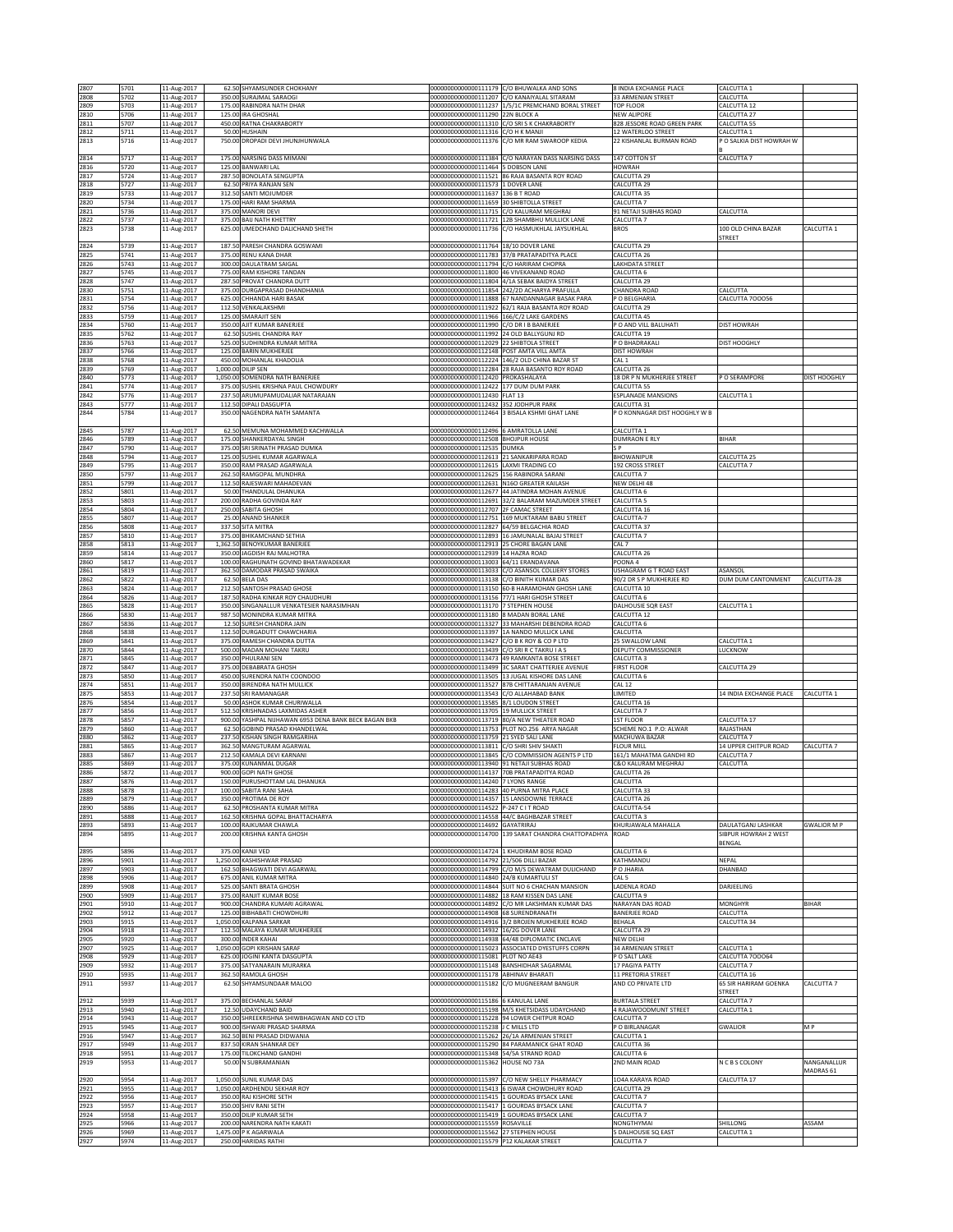|                      | 5975                 | 11-Aug-2017                               |        | 1,050.00 SAMIR RANJAN BANERJEE                                                   |                                                                            | 00000000000000115609 GOPALMATH P O OYARIA                                                            | DT BURDWAN                                               | <b>GOPALMATH VILL</b>                | <b>WEST BENGAL</b>   |
|----------------------|----------------------|-------------------------------------------|--------|----------------------------------------------------------------------------------|----------------------------------------------------------------------------|------------------------------------------------------------------------------------------------------|----------------------------------------------------------|--------------------------------------|----------------------|
| 2929                 | 5977                 | 11-Aug-2017                               |        | 62.50 MADANLAL KOCHER                                                            | 00000000000000115639 25 LANSDOWNE ROAD                                     |                                                                                                      | CALCUTTA 20                                              |                                      |                      |
| 2930                 | 5981                 | 11-Aug-2017                               |        | 125.00 CHIMANLAL V SHAH                                                          |                                                                            | 000000000000000115673 C/O M/S RAMESHCHANDRA                                                          | SURESHCHANDRA SHAH                                       | 192 JAMUNALAL BAJAJ                  | CALCUTTA 7           |
| 2931                 | 5983                 | 11-Aug-2017                               |        | 312.50 ASWIN KUMAR M SHAH                                                        | 0000000000000115675                                                        | C/O M/S RAJNIKANT HIMATLAL                                                                           | 203/1 MAHATMA GANDHI ROAD                                | TREET<br>ALCUTTA <sub>7</sub>        |                      |
| 2932                 | 5986                 | 11-Aug-2017                               | 62.50  | AMENA CASIM FAIZULLABHOY                                                         | 0000000000000115709                                                        | 34 CIRCUS AVENUE                                                                                     | CALCUTTA 17                                              |                                      |                      |
| 2934                 | 5990                 | 11-Aug-2017                               |        | 237.50 RAMRATAN THARD                                                            | 00000000000000115743 KESHAV AGENCIES                                       |                                                                                                      | 208 MAHATMA GANDHI ROAD                                  | ALCUTTA 7                            |                      |
| 2935                 | 5992                 | 11-Aug-2017                               |        | 62.50 MURARI LAL SINGHANIA                                                       | 000000000000000115745 PADMA TRADERS                                        |                                                                                                      | 36 EZRA STREET                                           | ALCUTTA <sub>1</sub>                 |                      |
| 2936                 | 5993                 | 11-Aug-2017                               |        | 900.00 MRITYUNJOY BAGCHI                                                         |                                                                            | 00000000000000115751 C/O NATIONAL AND GRINDLAYS                                                      | <b>BANK LTD LLOYDS BRANCH</b>                            | 29 NETAJI SUBHAS ROAD                | CALCUTTA 1           |
| 2938<br>2939         | 5997<br>5998         | 11-Aug-2017<br>11-Aug-2017                |        | 350.00 KANDO DEVI<br>375.00 MANMAL KANDOI                                        |                                                                            | 00000000000000115761 1 GOUR DASS BYSACK LANE<br>000000000000000115783 124 CHITTARANJAN AVENUE        | CALCUTTA 7<br>CALCUTTA 7                                 |                                      |                      |
| 2940                 | 5999                 | 11-Aug-2017                               |        | 162.50 USHA RANI PAL 2730 UNITED BANK OF INDIA JATINDRA MOHAN                    |                                                                            | 000000000000000115801 18/2B NILMONY MITRA STREET                                                     | CALCUTTA 6                                               |                                      |                      |
|                      |                      |                                           |        | AVENUE J                                                                         |                                                                            |                                                                                                      |                                                          |                                      |                      |
| 2942                 | 6004                 | 11-Aug-2017                               |        | 450.00 MOTILALL KANORIA                                                          | 0000000000000115825                                                        | 10 MUKHRAM KANORIA ROAD                                                                              | <b>HOWRAH</b>                                            |                                      |                      |
| 2943                 | 6005                 | 11-Aug-2017                               |        | 350.00 PANNA DEBI                                                                |                                                                            | 00000000000000115827 10 MUKHRAM KANORIA ROAD                                                         | HOWRAH                                                   | WEST BENGAL                          |                      |
| 2944<br>2945         | 6007<br>6008         | 11-Aug-2017<br>11-Aug-2017                |        | 1,012.50 ADI NATH DEY<br>1,000.00 GURUDEV KHEMANI                                | 00000000000000115862 17 TAMER LANE                                         | 000000000000000115877 26 UPPER CHITPUR ROAD                                                          | CALCUTTA 9<br>CALCUTTA 7                                 |                                      |                      |
| 2946                 | 6009                 | 11-Aug-2017                               |        | 1,050.00 INDER SINGH CHADHA                                                      |                                                                            | 00000000000000115909 J 126 RAJOURI GARDENS                                                           | NEW DELHI                                                |                                      |                      |
| 2947                 | 6010                 | 11-Aug-2017                               |        | 1,000.00 SHIB NATH MUKHERJEE                                                     |                                                                            | 000000000000000115947 39A GANESH CHANDRA AVENUE                                                      | CALCUTTA 13                                              |                                      |                      |
| 2948                 | 6012                 | 11-Aug-2017                               |        | 87.50 SANAT KUMAR DEY                                                            |                                                                            | 00000000000000115961 37 DR ABANI DUTT ROAD                                                           | SALKIA                                                   | <b>IOWRAH</b>                        |                      |
| 2950<br>2952         | 6015<br>6018         | 11-Aug-2017<br>11-Aug-2017                |        | 350.00 BIMAL CHANDRA DAS<br>125.00 BASUDEO KEDIA                                 | 00000000000000116025 71 BINDUBASINI ROAD                                   | 00000000000000116063 C/O BHIMRAJ BANSIDHAR                                                           | P O BHATPARA<br>180 MAHATMA GANDHI ROAD                  | <b>DIST 24 PARGANAS</b><br>ALCUTTA 7 |                      |
| 2953                 | 6020                 | 11-Aug-2017                               |        | 187.50 RAJ KUMAR KAJARIA                                                         | 00000000000000116099 C/O HIND TRADERS                                      |                                                                                                      | 56 NALINI SETT ROAD                                      | ALCUTTA <sub>7</sub>                 |                      |
| 2954                 | 6025                 | 11-Aug-2017                               |        | 62.50 NARENDRA KRISHNA GHOSE                                                     |                                                                            | 00000000000000116129 C/O M/S EASTERN TRADING                                                         | 4A BOW BAZAR                                             | ORPHANAGE LANE                       | CALCUTTA 12          |
|                      |                      |                                           |        |                                                                                  |                                                                            | SYNDICATE                                                                                            |                                                          |                                      |                      |
| 2955                 | 6026                 | 11-Aug-2017                               |        | 350.00 SHAH JITENDRA CHANDULAL                                                   | 0000000000000116157                                                        | C/O KASTURCHAND VIJOYCHAND                                                                           | 155 RADHA BAZAR STREE                                    | ALCUTTA <sub>1</sub>                 |                      |
| 2956<br>2957         | 6027<br>6029         | 11-Aug-2017<br>11-Aug-2017                |        | 375.00 BHAGAWANDAS DIDWANIA<br>62.50 HARI SHANKAR PRASAD GUPTA                   | 00000000000000116175<br>00000000000000116195                               | C/O BHAGWANDAS SRI NEWAS<br>ZONAL SALES OFFICER HYDERABAD                                            | AT AND P O BARHNI DIST BASTI<br>PRODUCTS LTD             | RAJENDRANAGAR                        | PATNA                |
|                      |                      |                                           |        |                                                                                  |                                                                            | ASBESTOS CEMENT                                                                                      |                                                          |                                      |                      |
| 2958                 | 6031                 | 11-Aug-2017                               |        | 12.50 SATYANARAIN PRASAD GUPTA                                                   | 00000000000000116197                                                       | C/O M/S NEW EGERTON WOOLEN                                                                           | MILLS                                                    | BRANCH BRITISH INDIA                 | DHARIWAL             |
|                      |                      |                                           |        |                                                                                  |                                                                            |                                                                                                      |                                                          | ORPN LD                              | PUNJAB               |
| 2960                 | 6034<br>6036         | 11-Aug-2017                               |        | 62.50 PAWANKUMAR AGARWALLA                                                       | 00000000000000116249                                                       | 00000000000000116247 GAJANAND RAGHUNATH PRASAD<br>C/O INDIAN CYCLE STORES                            | 46 STRAND ROAD<br>JESSORE ROAD                           | CALCUTTA 7                           | 24 PARGANAS          |
| 2961<br>2962         | 6038                 | 11-Aug-2017<br>11-Aug-2017                |        | 50.00 NAKULESWAR NAG<br>287.50 KAMAL KUMAR MAITRA                                | 0000000000000116261                                                        | C/O UNION SCIENTIFIC STORES                                                                          | 2 PARTUGUESE CHURCH STREET                               | O TABABERIA<br>ALCUTTA 1             |                      |
| 2963                 | 6039                 | 11-Aug-2017                               |        | 350.00 RAMA KEJRIWAL                                                             | 0000000000000116281                                                        | C/O RAMKUMAR RAMNIWAS                                                                                | 201 KALBADEVI ROAD                                       | <b>SOMBAY</b>                        |                      |
| 2964                 | 6041                 | 11-Aug-2017                               |        | 225.00 BANI SEN                                                                  |                                                                            | 00000000000000116305 5 HARIPADA DUTTA LANE                                                           | CALCUTTA 6                                               |                                      |                      |
| 2965                 | 6044                 | 11-Aug-2017                               |        | 62.50 NILRATAN MAZUMDER                                                          |                                                                            | 00000000000000116309 39A KANKURGACHI SECOND LANE                                                     | CALCUTTA 11                                              |                                      |                      |
| 2966<br>2967         | 6047<br>6051         | 11-Aug-2017<br>11-Aug-2017                |        | 350.00 RAMAN LAL RANGA<br>50.00 PURUSHOTTAM DAS BAJAJ                            | 00000000000000116325 NEAR SONGIRI WELL                                     | 00000000000000116343 C/O GORDHAN DAS MADANLAL                                                        | <b>BIKANER RAJASTHAN</b><br>178 MAHATMA GANDHI ROAD      | <b>ALCUTTA</b>                       |                      |
| 2968                 | 6052                 | 11-Aug-2017                               |        | 350.00 DINABANDHU DUTTA                                                          |                                                                            | 00000000000000116345 100 SUREN SARKAR ROAD                                                           | CALCUTTA 10                                              |                                      |                      |
| 2969                 | 6056                 | 11-Aug-2017                               |        | 900.00 H GHULAM RASOOL                                                           | 00000000000000116395 8 BOLAI DUTT STREET                                   |                                                                                                      | CALCUTTA 1                                               |                                      |                      |
| 2970                 | 6057                 | 11-Aug-2017                               |        | 900.00 G ZAINUL ABDIN                                                            | 2023116397.00000000116                                                     | 8 BOLAI DUTT STREET                                                                                  | CALCUTTA 1                                               |                                      |                      |
| 2971                 | 6061                 | 11-Aug-2017                               |        | 312.50 GOVINDRAM AGARWALA                                                        | 00000000000000116481                                                       | UNIQUE ENTERPRISES<br>000000000000000116501 SANTI KUMAR KAMAL KUMAR                                  | 94 LOWER CHITPUR ROAD<br>3 MULLICK STREET                | CALCUTTA 7                           |                      |
| 2972<br>2973         | 6063<br>6066         | 11-Aug-2017<br>11-Aug-2017                |        | 287.50 KAMAL KUMAR JAIN<br>350.00 RAM JATAN SINHA                                | 00000000000000116569 1O GALIFF STREET                                      |                                                                                                      | BLOCK 7 SUITE 74                                         | CALCUTTA 7<br>CALCUTTA 3             |                      |
| 2974                 | 6068                 | 11-Aug-2017                               | 700.00 | BARUN KUMAR PAUL 28592 UNITED BANK OF INDIA NEW ALIPUR                           |                                                                            | 00000000000000116601 399 BLOCK G NEW ALIPORE                                                         | CALCUTTA 53                                              |                                      |                      |
|                      |                      |                                           |        | NAL                                                                              |                                                                            |                                                                                                      |                                                          |                                      |                      |
| 2975                 | 6069                 | 11-Aug-2017                               |        | 100.00 NIHALCHAND BOHRA                                                          |                                                                            | 00000000000000116608 15 NOORMALL LOHIA LANE                                                          | CALCUTTA 7                                               |                                      |                      |
| 2976<br>2977         | 6072<br>6081         | 11-Aug-2017                               |        | 750.00 BHOLA NATH PAL CHAUDHURY                                                  | 00000000000000116836 C/O M/S PODDAR SONS                                   | 00000000000000116708 P/2OO C I T ROAD SCHEME VI M                                                    | NEW MANICKTALA<br>135 CANNING STREET                     | <b>CALCUTTA 54</b><br>CALCUTTA       |                      |
| 2978                 | 6082                 | 11-Aug-2017<br>11-Aug-2017                |        | 675.00 BALABUX PODDAR<br>200.00 SRI DAYASANKAR MAHAWAR                           | 00000000000000116842 36 EZRA STREET                                        |                                                                                                      | CALCUTTA                                                 |                                      |                      |
| 2979                 | 6085                 | 11-Aug-2017                               |        | 125.00 MADHUSUDAN ACHARYA                                                        |                                                                            | 00000000000000116856 C/O MR M A T IYENGAR I C S                                                      | 96 CONSTITUTION HOUSE                                    | CURZON RD                            | NEW DELHI            |
| 2981                 | 6091                 | 11-Aug-2017                               |        | 225.00 CYRIL ALEXANDER NORMAN SHILLINGFORD                                       | 00000000000000116944 PURNEA PO                                             |                                                                                                      | PURNEA                                                   | BIHAR                                |                      |
| 2982                 | 6094                 | 11-Aug-2017                               |        | 412.50 HARIHAR CHATTERJEE                                                        |                                                                            | 00000000000000116961 15 CHAUDHURY PARA ST                                                            | P O UTTARPARA                                            | <b>HOOGHLY</b>                       |                      |
| 2984                 | 6099                 | 11-Aug-2017                               |        | 62.50 SUBODH CHANDRA MUKHERJEE                                                   | 0000000000000116977                                                        | 4 A BOWBAZAR ORPHANAGE LANE                                                                          | CAL <sub>12</sub>                                        |                                      |                      |
| 2985<br>2986         | 5105<br>6106         | 11-Aug-2017<br>11-Aug-2017                |        | 62.50 SUDHENDU DASGUPTA<br>112.50 SANTI RANJAN SAHA                              | 00000000000000117135 MATNI MANDIR                                          | 00000000000000117133 251/A/48 NETAJI SUBHASH                                                         | CHANDRA BOSE ROAD<br>HOUSE NO 286 WARD NO 9              | ALCUTTA 47<br>SUBHASH PALLI KHARGPUR | <b>DIST MIDNAPUR</b> |
|                      |                      |                                           |        |                                                                                  |                                                                            |                                                                                                      |                                                          |                                      | W BENGAL             |
| 2987                 | 6108                 | 11-Aug-2017                               |        | 350.00 CHANDI CHARAN KUNDU                                                       |                                                                            | 000000000000000117211 13 JUGAL KISHORE DAS LANE                                                      | CALCUTTA-6                                               |                                      |                      |
| 2988                 | 6111                 | 11-Aug-2017                               |        | 575.00 KESHARDEO GOENKA                                                          |                                                                            | 00000000000000117237 DUBRAJPUR AUTO CENTRE                                                           | P O HETAMPUR                                             | <b>JISTT BIRBHUM W BENGAL</b>        |                      |
| 2989<br>2990         | 6113                 | 11-Aug-2017<br>11-Aug-2017                |        | 175.00 JAI GOVIND RAI<br>350.00 NIRMALENDU DATTA                                 | 000000000000000117287 P98 LAKE TERRACE                                     | 00000000000000117263 C/O ALLAHABAD BANK LTD                                                          | 14 INDIA EXCHANGE PLACE<br>CALCUTTA 29                   | CALCUTTA 1                           |                      |
| 2991                 | 6116<br>6117         | 11-Aug-2017                               |        | 350.00 NIRMAL KUMAR GHOSH                                                        |                                                                            | 00000000000000117290 C/O NATIONAL AND GRINDLAYS BANK                                                 | <b>LLOYDS BRANCH</b>                                     | <b>41 CHOWRINGHEE</b>                | CALCUTTA 16          |
|                      |                      |                                           |        |                                                                                  |                                                                            | <b>IMITED</b>                                                                                        |                                                          |                                      |                      |
| 2992                 | 6120                 | 11-Aug-2017                               |        | 1,050.00 GOBINDA LALL PAUL                                                       | 0000000000000117325                                                        | 12 ISWAR THAKUR LANE                                                                                 | CALCUTTA 6                                               |                                      |                      |
| 2993                 | 6122                 | 11-Aug-2017                               |        | 12.50 ASHU TOSH SHAHA                                                            | 00000000000000117331 5/1 RAMKRISHNA LANE                                   |                                                                                                      | CALCUTTA 3                                               |                                      |                      |
| 2994<br>2995         | 6126<br>6132         | 11-Aug-2017<br>11-Aug-2017                |        | 725.00 SURESH CHANDRA SAHA<br>175.00 BINODE CHANDRA ROY                          |                                                                            | 00000000000000117360 211/1 BANGUR AVENUE BLOCK A<br>00000000000000117431 4A RADHA GABINDA SINHA LANE | CALCUTTA 55<br>CALCUTTA 17                               |                                      |                      |
| 2996                 | 6134                 | 11-Aug-2017                               |        | 62.50 RADHAKISHAN PARMANAND                                                      |                                                                            | 00000000000000117483 218A CHITRANJAN AVENUE                                                          | CALCUTTA 6                                               |                                      |                      |
| 2997                 | 6135                 | 11-Aug-2017                               |        | 1,000.00 KANTI BHUSAN LAHIRI                                                     |                                                                            | 00000000000000117517 6/C BHABANATH SEN STREET                                                        | CALCUTTA 4                                               |                                      |                      |
| 2998                 | 6136                 | 11-Aug-2017                               |        | 350.00 RAMAKISHAN LAKHOTIA                                                       | 00000000000000117537                                                       | RAMA HOSIERY                                                                                         | 157 NETAJI SUBHASH ROAD                                  | 2ND FLOOR ROOM NO 113A               | CALCUTTA 1           |
| 2999                 | 6137                 |                                           |        | 375.00 RAMGOPAL SHARMA                                                           |                                                                            |                                                                                                      |                                                          |                                      |                      |
| 3000                 |                      |                                           |        |                                                                                  |                                                                            |                                                                                                      |                                                          |                                      |                      |
| 3001                 |                      | 11-Aug-2017                               |        |                                                                                  |                                                                            | 00000000000000117543 C/O NATHURAM RAMGOPAL                                                           | <b>18 MULLICK STREET</b>                                 | 4TH FLOOR                            | CALCUTTA 7           |
|                      | 6141                 | 11-Aug-2017                               |        | 62.50 SASHI KUMAR KANORIA                                                        | 00000000000000117577 C/O SRI D P KANORIA                                   | 00000000000000117651 178 MAHATMA GANDHI ROAD                                                         | 59 NETAJI SUBHAS RD<br>CALCUTTA 7                        | CALCUTTA                             |                      |
| 3002                 | 6144<br>5145         | 11-Aug-2017<br>11-Aug-2017                |        | 375.00 HARIKISHANDAS JALAN<br>375.00 BHAGWANI DEVI JALAN                         | 0000000000000117653                                                        | C/O JALAN BROTHERS PVT LTD                                                                           | 178 MAHATMA GANDHI ROAD                                  | ALCUTTA <sub>7</sub>                 |                      |
| 3003                 | 5146                 | 11-Aug-2017                               |        | 375.00 MURLIDHAR JALAN                                                           |                                                                            | 00000000000000117655 178 MAHATMA GANDHI ROAD                                                         | CALCUTTA 7                                               |                                      |                      |
| 3004                 | 6151                 | 11-Aug-2017                               |        | 287.50 J L BANERJEE                                                              | 00000000000000117697 47 B JOY MITRA STREET                                 |                                                                                                      | CALCUTTA                                                 |                                      |                      |
| 3006                 | 6156                 | 11-Aug-2017                               |        | 287.50 HANSRAJ BOTHRA                                                            |                                                                            | 00000000000000117790 C/O M/S ASKARAN KISHANLAL                                                       | <b>20 MULLICK STREET</b>                                 | CALCUTTA 7                           |                      |
| 3007<br>3008         | 6161<br>6162         | 11-Aug-2017<br>11-Aug-2017                |        | 125.00 SATISH CHANDRA<br>62.50 MADAN MOHAN SAHAI                                 | 00000000000000117878 FLAT 23                                               | 00000000000000117880 TRIBENI TISSUES PRIVATE LTD                                                     | CORNFIELD ROAD<br>P O TRIBENI                            | CALCUTTA 19<br>DIST HOOGHLY          |                      |
| 3009                 | 6165                 | 11-Aug-2017                               |        | 12.50 CHANDA DEVI LOHIA                                                          | 000000000000000117920 14 SIRCAR LANE                                       |                                                                                                      | CALCUTTA                                                 |                                      |                      |
| 3010                 | 6167                 | 11-Aug-2017                               |        | 350.00 GAJANAND SARAF                                                            |                                                                            | 00000000000000117957 C/O RAMDHANDASS BHAGWAN DASS                                                    | <b>56 NETAJI SUBHAS ROAD</b>                             | CALCUTTA 1                           |                      |
|                      |                      |                                           |        |                                                                                  |                                                                            |                                                                                                      |                                                          |                                      |                      |
| 3011<br>3012         | 6168<br>6170         | 11-Aug-2017<br>11-Aug-2017                |        | 225.00 ASHIT CHANDRA SEN<br>225.00 GULAB BAI BHAICHAND                           | 000000000000000117991 P5 CANNING ST                                        | 00000000000000117969 13A BALARAM GHOSE STREET                                                        | FLAT NO 8<br>4TH FLOOR                                   | 2ND FLOOR<br>CAL 1                   | CALCUTTA 4           |
| 3013                 | 6171                 | 11-Aug-2017                               |        | 225.00 HASMUKHLAL B SHAH                                                         | 00000000000000117993 P 5 CANNING ST                                        |                                                                                                      | 4TH FLOOR                                                | CAL 1                                |                      |
| 3014                 | 6173                 | 11-Aug-2017                               |        | 500.00 HRIDOY RANJAN GHOSE                                                       | 00000000000000117997 NIRMALA SMRITI                                        |                                                                                                      | 23G NAKTALA ROAD                                         | CALCUTTA 47                          |                      |
| 3015                 | 6177                 | 11-Aug-2017                               |        | 62.50 MOMOTA ADHIKARY                                                            |                                                                            | 00000000000000118126 17 RADHA NATH BOSE LANE                                                         | CALCUTTA 6                                               |                                      |                      |
| 3016                 | 6178                 | 11-Aug-2017                               |        | 1,050.00 SANKARI PROSAD GHOSH                                                    |                                                                            | 00000000000000118152 9 NORTH ROAD JADAVPUR                                                           | CALCUTTA 32                                              |                                      |                      |
| 3018<br>3019         | 6181<br>6182         | 11-Aug-2017<br>11-Aug-2017                |        | 125.00 KAMLA SAHAI<br>62.50 BENARSI LAL MOONKA                                   | 00000000000000118194 C/O M M SAHAI<br>000000000000000118198 MOONKA MANSION |                                                                                                      | TRIBENI TISSUES PRIVATE LTD<br>MAIN ROAD                 | P O TRIBENI<br><b>IAMSHEDPUR 1</b>   | DIST HOOGHLY         |
| 3020                 | 6184                 | 11-Aug-2017                               |        | 350.00 SURAJ BHAN MAHAWAR                                                        | 00000000000000118210 8 AMRATOLLA STREET                                    |                                                                                                      | CALCUTTA 1                                               |                                      |                      |
| 3021                 | 6188                 | 11-Aug-2017                               |        | 125.00 NANDLAL RAMCHAND                                                          |                                                                            | 00000000000000118300 31O CHITTARANJAN AVENUE                                                         | CALCUTTA 6                                               |                                      |                      |
| 3022                 | 6191                 | 11-Aug-2017                               |        | 150.00 MATHURA PRASAD SINGH<br>575.00 P C SHARMA                                 | 00000000000000118452                                                       | 00000000000000118360 C/O THE BANK OF BARODA LTD<br>C/O ROLLS PRINT CO PVT LTD                        | INDIA EXCHANGE BUILDING<br>1/2 NEW TARATOLA ROAD         | CALCUTTA 1                           |                      |
| 3023<br>3024         | 5196<br>5202         | 11-Aug-2017<br>11-Aug-2017                |        | 125.00 LAXMI NARAIN BERIWALA                                                     | 0000000000000118548                                                        | CARE MANOHARLAL LAXMI NARAIN                                                                         | 173 MAHATMA GANDHI ROAD                                  | ALCUTTA 53<br>ALCUTTA 7              |                      |
| 3025                 | 6212                 | 11-Aug-2017                               |        | 575.00 JUTHIKA MOOKHERJEA                                                        | 00000000000000118659                                                       | C/O MR SURENDRA NATH MOOKERJEE                                                                       | KUMUDINI                                                 | 37 TURF ROAD BHOWANIPUR CALCUTTA 25  |                      |
|                      |                      |                                           |        |                                                                                  |                                                                            |                                                                                                      |                                                          |                                      |                      |
| 3026                 | 6214                 | 11-Aug-2017                               |        | 125.00 G V KRISHNAMURTHY                                                         |                                                                            | 00000000000000118673 96 LOWER CHITPORE ROAD                                                          | CALCUTTA 7                                               |                                      |                      |
| 3027                 | 6217                 | 11-Aug-2017                               |        | 287.50 BOHITRAM AGARWALLA                                                        |                                                                            | 00000000000000118697 C/O RAMSWAROOP KHEMKA AND CO                                                    | 7 LYONS RANGE                                            | CALCUTTA 1                           |                      |
| 3028                 | 6219                 | 11-Aug-2017                               |        | 325.00 GIANCHAND CHOPRA                                                          | 00000000000000118709 29 ARMENIAN STREET                                    |                                                                                                      | CALCUTTA 1                                               |                                      |                      |
| 3029                 | 6221                 | 11-Aug-2017                               |        | 475.00 GOUR GOPAL SINHA                                                          |                                                                            | 00000000000000118712 102/1 MADHU SUDAN BISWAS LANE                                                   | HOWRAH                                                   |                                      |                      |
| 3030                 | 6222                 | 11-Aug-2017                               |        | 1,400.00 NIHAL KRISHAN SOOD                                                      | 00000000000000118723 POWER COURT                                           |                                                                                                      | 20A CAMAC STREET                                         | ALCUTTA 16                           |                      |
| 3031                 | 6223                 | 11-Aug-2017                               |        | 1,225.00 CHAMPA WATI DEBI                                                        | 00000000000000118725 4/33 FERN ROAD                                        |                                                                                                      | CALCUTTA 19                                              |                                      |                      |
| 3032                 | 6224<br>6225         | 11-Aug-2017                               |        | 1,225.00 AMARENDU PROSAD ROY CHOUDHURY<br>750.00 PRABIR KUMAR BASU RAI CHOUDHURI | 000000000000000118726 4/33 FERN ROAD                                       |                                                                                                      | CALCUTTA 19                                              |                                      |                      |
| 3033<br>3034         | 6226                 | 11-Aug-2017<br>11-Aug-2017                |        | 350.00 SHASHIN REVASHANKER MEHTA                                                 |                                                                            | 00000000000000118750 106C BLOCK F NEW ALIPORE<br>00000000000000118767 8/2A PRANNATH PANDIT STREET    | CALCUTTA 33<br>CALCUTTA 25                               |                                      |                      |
| 3036                 | 6230                 | 11-Aug-2017                               |        | 1,050.00 RASIKLAL VIKAMCHAND SANGHVI                                             |                                                                            | 00000000000000118820 C/O M/S R CHAMPAKLAL AND CO                                                     | NO 25 OLD CHINA BAZAR STREET                             | CALCUTTA                             |                      |
| 3037                 | 6232                 | 11-Aug-2017                               |        | 525.00 SISIR KUMAR GHOSH                                                         | 00000000000000118822 CRIPER ROAD                                           |                                                                                                      | P O KONNAGAR                                             | DIST HOOGHLY                         | W BENGAL             |
| 3038                 | 6236                 | 11-Aug-2017                               |        | 612.50 SUNIL KUMAR BANERJEE                                                      |                                                                            | 00000000000000118879 241 MAHARAJA NANDA KUMAR ROAD                                                   | CALCUTTA 36                                              |                                      |                      |
| 3039                 | 6237                 | 11-Aug-2017                               |        | 375.00 JUGAL KISHORE AGARWAL                                                     |                                                                            | 00000000000000118881 C/O M/S JOSTLE TRADING CO                                                       | 137 CANNING STREET                                       | CALCUTTA 1                           |                      |
| 3040                 | 6239                 | 11-Aug-2017                               |        | 287.50 PRATAP CHANDRA CHUNDER                                                    |                                                                            | 00000000000000118898 23 NIRMAL CHUNDER STREET                                                        | CALCUTTA 12                                              |                                      |                      |
| 3041                 | 6242                 | 11-Aug-2017                               |        | 62.50 RAJKUMAR MANGAL                                                            | 00000000000000118946 126 HAZRA ROAD                                        |                                                                                                      | P O KALIGHAT                                             | CALCUTTA 26                          |                      |
| 3043                 | 6247                 | 11-Aug-2017                               |        | 500.00 HARBANS LALL SIKRI                                                        | 00000000000000119110 44 PALACE COURT                                       |                                                                                                      | 1 KYD STREET                                             | CALCUTTA 16                          |                      |
| 3044                 | 6248                 | 11-Aug-2017                               |        | 125.00 URMIL MOHATA                                                              |                                                                            | 00000000000000119117 35 SIR HARIRAM GOENKA STREET                                                    | CALCUTTA 7                                               |                                      |                      |
| 3045<br>3046<br>3047 | 6250<br>6251<br>6253 | 11-Aug-2017<br>11-Aug-2017<br>11-Aug-2017 |        | 750.00 KANTA SIKRI<br>1,050.00 KANKUBAI HIRACHAND<br>62.50 UMADEBI AGARWAL       | 000000000000000119121 44 PALACE COURT                                      | 000000000000000119146 C/O LILADHAR HIRACHAND<br>00000000000000119177 20 TARACHAND DUTT STREET        | 1 KYD STREET<br>55/6 BIPLABI RASHBEHARI BASU<br>CALCUTTA | CALCUTTA 16<br><b>OAD</b>            | CALCUTTA 1           |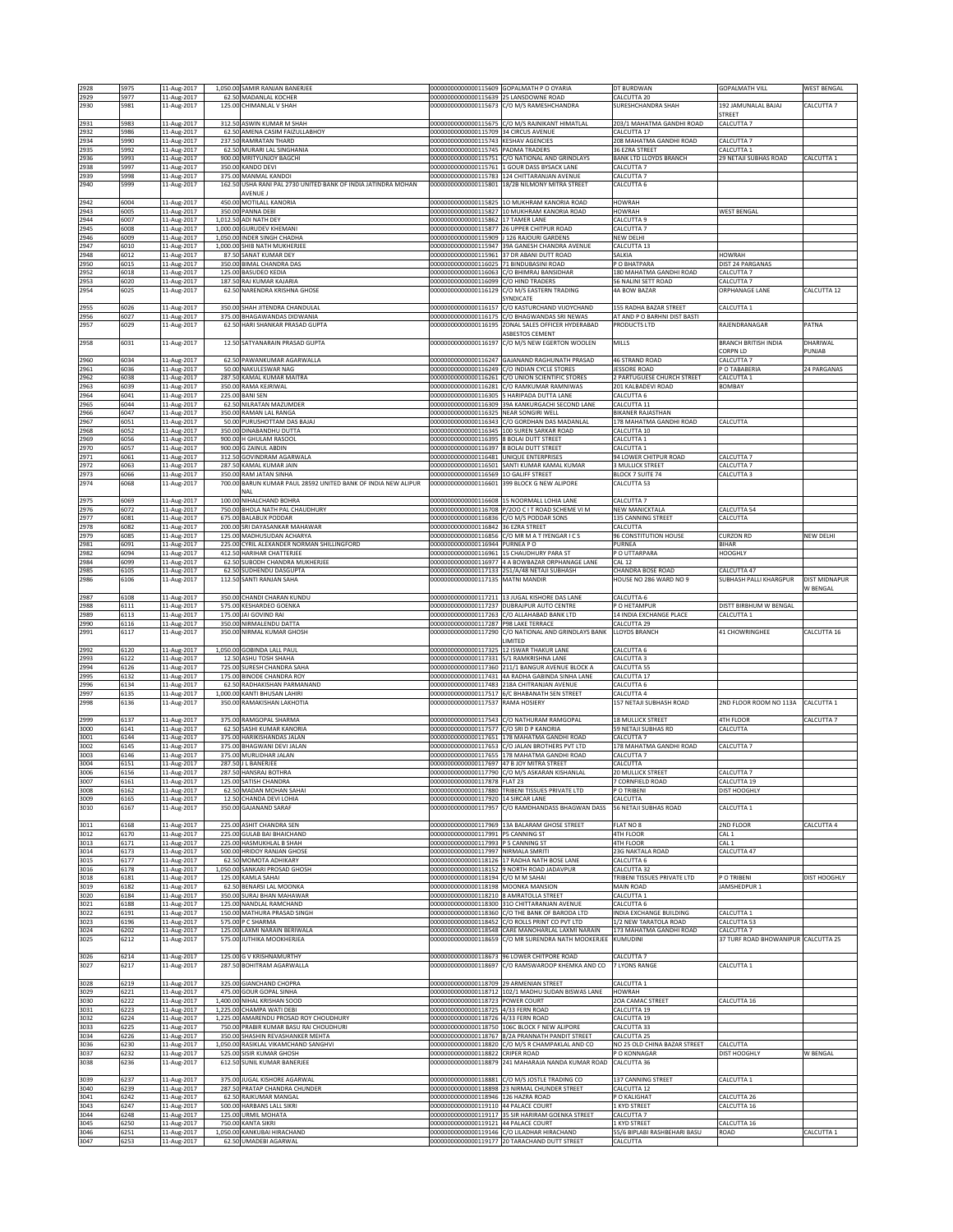| 3048         | 6254         | 11-Aug-2017                | 1,000.00 ASWINI KUMAR GHOSH                                        | 00000000000000119179 55 CHAKRABERIA ROAD                                       |                                                                                                 | <b>NORTH</b>                                      | CALCUTTA 20                     |                                  |
|--------------|--------------|----------------------------|--------------------------------------------------------------------|--------------------------------------------------------------------------------|-------------------------------------------------------------------------------------------------|---------------------------------------------------|---------------------------------|----------------------------------|
| 3049         | 6256         | 11-Aug-2017                | 625.00 TARA BAI MOHTA                                              | 00000000000000119183                                                           | 2 BELVEDERE ROAD                                                                                | ALIPORE                                           | CALCUTTA                        |                                  |
| 3050<br>3051 | 6258<br>6263 | 11-Aug-2017<br>11-Aug-2017 | 125.00 LALA RAM NATH AGARWALA<br>312.50 LAL MOHON MUKERJEE         | 00000000000000119283 18 GALIFF STREET                                          | 00000000000000119192 46 UPPER CHIT PUR ROAD                                                     | CALCUTTA 7<br>CAL <sub>4</sub>                    |                                 |                                  |
| 3053         | 6271         | 11-Aug-2017                | 900.00 PUSPA DUTTA                                                 |                                                                                | 00000000000000119463 1/3/4A/1J DUM DUM ROAD                                                     | CALCUTTA 2                                        |                                 |                                  |
| 3054         | 6276         | 11-Aug-2017                | 175.00 BHUPATI CHARAN LAHA                                         | 00000000000000119580 C/O UNION CYCLE CO                                        |                                                                                                 | <b>62 BENTINCK STREET</b>                         | CALCUTTA 1                      |                                  |
| 3056<br>3057 | 6281<br>6283 | 11-Aug-2017<br>11-Aug-2017 | 712.50 SIRDAR GURBACHAN SINGH<br>62.50 ARUN KUMAR GHOSH            | 00000000000000119610 GOPAL NIWAS<br>00000000000000119621 13 LALIT MITRA LANE   |                                                                                                 | CHAMBA H P<br>IST FLOOR CALCUTTA 4                | VIA PATHANKOT N RLY             |                                  |
| 3058         | 6285         | 11-Aug-2017                | 162.50 RAMBRIKSHA PRASAD                                           | 0000000000000119647                                                            | PROPRIETOR                                                                                      | DALTONGONJ AUTOMOBILES                            | DALTONGANJ                      |                                  |
| 3059<br>3060 | 6288<br>6289 | 11-Aug-2017<br>11-Aug-2017 | 62.50 VEDPRAKASH MUNDRA<br>350.00 KIRPALSINGH CHAWLA               | 00000000000000119662<br>00000000000000119670 7 AMARTOLLA STREET                | DR T N MAZUMDAR STREET                                                                          | CALCUTTA 26<br>CALCUTTA 1                         |                                 |                                  |
| 3061         | 6291         | 11-Aug-2017                | 1,050.00 CHUNNILALL GUPTA                                          | 00000000000000119682                                                           | C/O SEWNARAYAN                                                                                  | LACHHAMINARAYAN                                   | 157 NETAJI SUBHAS ROAD          | CALCUTTA                         |
| 3062<br>3065 | 6293<br>6299 | 11-Aug-2017<br>11-Aug-2017 | 1,050.00 NARAYAN PRASAD KANORIA<br>350.00 JAGDISH PRASAD MAHESWARI | 00000000000000119782<br>00000000000000119798                                   | <b>61 BURTOLLA STREET</b><br>C/O BEARING SALES AGENCY                                           | CALCUTTA 7<br>67A NETAJI SUBHAS ROAD              | CALCUTTA 1                      |                                  |
| 3066         | 6302         | 11-Aug-2017                | 1,000.00 PRASUN KUMAR DE                                           | 00000000000000119846 34 BALLYGUNGE PLACE                                       |                                                                                                 | CALCUTTA 19                                       |                                 |                                  |
| 3067         | 6307         | 11-Aug-2017                | 625.00 SITA RAM SACHDEV                                            | 00000000000000119863                                                           | C/O SACHDEV CYCLE MART                                                                          | MAIN ROAD                                         | JAMSHEDPUR                      |                                  |
| 3068<br>3069 | 6308<br>6309 | 11-Aug-2017<br>11-Aug-2017 | 1,325.00 RAMADEVI BHATTER<br>350.00 USHA KUMARI                    | 00000000000000119877<br>00000000000000119883                                   | S RAMDEO AND CO<br>10 LORD SINHA ROAD                                                           | 23 KALAKAR ST<br>ALCUTTA 16                       | CALCUTTA 7                      |                                  |
| 3070         | 6311         | 11-Aug-2017                | 375.00 JUGNI DEVI DALMIA                                           |                                                                                | 00000000000000119891 C/O BHOJRAJ DALMIA AND SONS                                                | P O DHANSAR                                       | DHANBAD                         |                                  |
| 3071<br>3072 | 6312<br>6314 | 11-Aug-2017<br>11-Aug-2017 | 450.00 JOGINDAR KAUR PURI<br>325.00 KANHAIYA LAL JAIN              | 00000000000000119893<br>00000000000000119955                                   | 152/4 RAJPUR ROAD<br>C/O RANGLAL MAHABIR PRASAD                                                 | DEHRA DUN<br>132 COTTON STREET                    | CALCUTTA 7                      |                                  |
| 3074         | 6318         | 11-Aug-2017                | 350.00 GHASIRAM KEDIA                                              | 00000000000000119969 151 COTTON STREET                                         |                                                                                                 | CAL <sub>7</sub>                                  |                                 |                                  |
| 3075<br>3076 | 6324<br>6326 | 11-Aug-2017<br>11-Aug-2017 | 225.00 NARINDER KAUR DHAUL<br>225.00 RAJ KUMAR DHAUL               | 00000000000000119984 C/O BAGLA AND CO<br>00000000000000119986                  | C/O BAGLA AND CO                                                                                | 8 LYONS RANGE<br><b>8 LYONS RANGE</b>             | CALCUTTA 1<br>CALCUTTA 1        |                                  |
| 3077         | 6329         | 11-Aug-2017                | 112.50 BHAGWATI DEBI KEDIA                                         | 00000000000000120039                                                           | C/O RAMKUMAR MAMIALAL                                                                           | ASANSOL                                           |                                 |                                  |
| 3078         | 6334         | 11-Aug-2017                | 187.50 ADHIR CHANDRA BHATTACHARJEE                                 | 00000000000000120079                                                           | 55/1 PRINCE ANWAR SHA ROAD                                                                      | <b>TOLLYGON</b>                                   | CALCUTTA 33                     |                                  |
| 3079<br>3080 | 6341<br>6343 | 11-Aug-2017<br>11-Aug-2017 | 350.00 JOY NARAYAN BORAL<br>525.00 PUNAM CHAND BATIA               | 00000000000000120185                                                           | 13B ARPULI LANE<br>00000000000000120193 19 CIRCULAR GARDEN REACH                                | CALCUTTA 12<br>ROAD                               | KIDDERPORE                      | CALCUTTA 23                      |
| 3081         | 6344         | 11-Aug-2017                | 375.00 SHANTI DEVI PANDEY                                          | 00000000000000120195                                                           | 177A S P MUKHERJEE ROAD                                                                         | CALCUTTA 26                                       |                                 |                                  |
| 3082<br>3083 | 6346<br>6350 | 11-Aug-2017<br>11-Aug-2017 | 112.50 BASANTI DEVI<br>62.50 DHANABATI MEHRA                       | 00000000000000120201<br>00000000000000120318 11 D L ROY STREET                 | 29 THEATER ROAD                                                                                 | CALCUTTA<br><b>VIVAKANAND ROAD</b>                | CALCUTTA                        |                                  |
| 3085         | 6353         | 11-Aug-2017                | 712.50 SACHINDRA KUMAR DAS                                         | 00000000000000120346                                                           | C/O CONCORD OF INDIA INSURANCE                                                                  | HIMALAYA HOUSE                                    | 38 CHOWRINGHEE ROAD             | CALCUTTA 16                      |
| 3086         | 6354         | 11-Aug-2017                | 350.00 NIRMAL KANTI SAHA                                           | 00000000000000120358                                                           | CO LTD<br>ALLAHABAD BANK LIMITED                                                                | 14 INDIA EXCHANGE PLACE                           | CALCUTTA 1                      |                                  |
| 3087         | 6358         | 11-Aug-2017                | 125.00 NAYAN TARA GOVIL                                            | 00000000000000120421                                                           | C/O MR S K GOVIL                                                                                | CHIEF STORES PURCHASE OFFICER                     | STRAW PRODUCTS LTD              | <b>BAHADUR SHAH</b>              |
|              |              |                            |                                                                    |                                                                                |                                                                                                 |                                                   | <b>NEHRU HOUSE</b>              | ZAFAR MARG<br>NEW DELHI          |
|              |              |                            |                                                                    |                                                                                |                                                                                                 |                                                   |                                 |                                  |
| 3088         | 6363         | 11-Aug-2017                | 125.00 RAM SINGH                                                   |                                                                                | 00000000000000120446 C/O A M JORDAN PRIVATE LTD                                                 | 12 WINDSOR HOUSE                                  | P 14 MISSION ROW EXTN           | CALCUTTA                         |
| 3089<br>3090 | 6364<br>6366 | 11-Aug-2017<br>11-Aug-2017 | 700.00 KRISHNA CHANDRA DAMANI<br>250.00 KANAN BALA HAZRA           | 00000000000000120450 14 KALIDASS LANE                                          | 00000000000000120448 C/O THE BINANI COMMERCIAL                                                  | CO PVT LTD<br>CALCUTTA                            | 42/1 STRAND ROAD                | CALCUTTA 7                       |
| 3091         | 6367         | 11-Aug-2017                | 125.00 KESHAR DEO MAHESWARI                                        | 00000000000000120454                                                           | C/O TAPARIA AND CO                                                                              | 137 CANNING STREET                                | CALCUTTA 1                      |                                  |
| 3092<br>3093 | 6370<br>6372 | 11-Aug-2017<br>11-Aug-2017 | 837.50 HIRA LAL GUPTA<br>312.50 RAJ KUMAR SHARMA                   |                                                                                | 00000000000000120469 203/1 MAHATMA GANDHI ROAD<br>00000000000000120477 VICTORY TRADING COMPANY  | ROOM NO F 23<br>178 MAHATMA GANDHI ROAD           | CALCUTTA<br>CALCUTTA 7          |                                  |
| 3094         | 6374         | 11-Aug-2017                | 350.00 MANILAL SAVAJIBHAI VARAIYA                                  | 00000000000000120485 54 BURTOLA STREET                                         |                                                                                                 | POST BOX NO 6742                                  | CALCUTTA                        |                                  |
| 3095         | 6375         | 11-Aug-2017                | 900.00 GOURISANKAR GHOSE DASTIDAR                                  |                                                                                | 00000000000000120497 11A/4 CHRISTOPHER ROAD<br>54 BURTOLA STREET                                | CALCUTTA 14<br>POST BOX NO 6742                   |                                 |                                  |
| 3096<br>3097 | 6378<br>6380 | 11-Aug-2017<br>11-Aug-2017 | 175.00 DHARMI DEVI VARAIYA<br>175.00 RATILAL SAVAJIBHAI VARAIYA    | 00000000000000120503<br>00000000000000120505 54 BURTOLA STREET                 |                                                                                                 | POST BOX NO 6742                                  | CALCUTTA<br>CALCUTTA            |                                  |
| 3098         | 6381         | 11-Aug-2017                | 62.50 KALURAM LADHANIA                                             |                                                                                | 00000000000000120507 C/O M/S GOLD SILVER ARTS PVT                                               | LTD                                               | 9 JAGOMOHAN MULLICK             | CALCUTTA 7                       |
| 3099         | 6383         | 11-Aug-2017                | 187.50 ASH NARAYAN SARAF                                           |                                                                                | 000000000000000120529 BANWARILAL GIRDHARI LAL                                                   | <b>158 CROSS STREET</b>                           | ANE<br>CALCUTTA 7               |                                  |
| 3100         | 6385         | 11-Aug-2017                | 125.00 SOURENDRA NATH MUKHERJI                                     | 00000000000000120660                                                           | 33 SHYAMA PRASAD MUKHERJEE RD                                                                   | CALCUTTA 25                                       |                                 |                                  |
| 3101<br>3102 | 6386<br>6388 | 11-Aug-2017<br>11-Aug-2017 | 50.00 HIRALAL JAIN<br>375.00 SUNIL BARAN ROY                       | 00000000000000120708                                                           | 00000000000000120674 167 CHITTARANJAN AVENUE<br>C/O SAYAM                                       | CALCUTTA 7<br>P/95 DUM DUM PARK                   | CALCUTTA                        |                                  |
| 3103         | 6389         | 11-Aug-2017                | 112.50 ANAND KUMAR NOPANY                                          | 00000000000000120726                                                           | 8 SOVARAM BYSACK STREET                                                                         | CALCUTTA 7                                        |                                 |                                  |
| 3104         | 6394         | 11-Aug-2017                | 162.50 JAGDISH CHOPRA                                              |                                                                                | 00000000000000120780 E486 GREATER KAILASH NO 2                                                  | NEW DELHI 48                                      |                                 |                                  |
| 3105<br>3106 | 6395<br>6396 | 11-Aug-2017<br>11-Aug-2017 | 350.00 SURYA DEVA MISRA<br>900.00 KELACHATH APPUNNI NAIR           | 00000000000000120819 FATEHPUR TAL<br>00000000000000120821                      | C/O DILEEP AND COMPANY                                                                          | CHANVAR<br>MARUTI STREET                          | P.O: PARSUPUR<br>BELGAUM        | DISTT: MAU (U.P)<br>MYSORE STATE |
| 3107         | 6401         | 11-Aug-2017                | 112.50 JNANENDRANATH BISWAS                                        | 00000000000000120841                                                           | <b>VILL BAGHATI</b>                                                                             | O BHABLA VIA BASIRHAT                             | DIST 24 PARGANAS                |                                  |
| 3108<br>3109 | 6402<br>6408 | 11-Aug-2017<br>11-Aug-2017 | 350.00 SNEHLATA<br>62.50 DURGA PRASAD PANDEY                       | 00000000000000120845<br>00000000000000120937 57 BURTOLLA STREET                | 46 UPPER CHITPUR ROAD                                                                           | CALCUTTA 7<br>CALCUTTA 7                          |                                 |                                  |
| 3111         | 6411         | 11-Aug-2017                | 125.00 SAROJ BALA DEBI                                             | 00000000000000120977 75 LANSDOWNE ROAD                                         |                                                                                                 | CALCUTTA 25                                       |                                 |                                  |
| 3112<br>3113 | 6413<br>6417 | 11-Aug-2017<br>11-Aug-2017 | 112.50 BIJOLI BHUSAN DEY<br>500.00 CHANDRA PRAKASH GOENKA          | 00000000000000121014<br>00000000000000121061 28 BANSTOLLA LANE                 | 21 ANNADA PROSAD BANERJI LANE                                                                   | <b>BANTRA</b><br>CALCUTTA 7                       | <b>HOWRAH</b>                   |                                  |
| 3114         | 6419         | 11-Aug-2017                | 1,050.00 RATHINDRA CHANDRA DEB                                     |                                                                                | 00000000000000121149 13/4 BALLYGUNGE CIRCULAR ROAD                                              | CALCUTTA 19                                       |                                 |                                  |
| 3115<br>3116 | 6421<br>6422 | 11-Aug-2017<br>11-Aug-2017 | 262.50 RUPKUMAR BARICK<br>62.50 RAMLAL MANGAL                      | 00000000000000121192<br>00000000000000121196                                   | 194 VIVEKANANDA ROAD<br>126 HAZRA ROAD                                                          | CALCUTTA 6<br>O KALIGHAT                          | CALCUTTA 26                     |                                  |
| 3117         | 6424         | 11-Aug-2017                | 287.50 RABINDRA KUMAR SEN                                          | 00000000000000121206                                                           | 404/7B GARIAHAT ROAD                                                                            | <b>CALCUTTA 29</b>                                |                                 |                                  |
| 3118         | 6426         | 11-Aug-2017                | 500.00 PANNALAL GOENKA                                             | 00000000000000121251 28 BANSTOLLA LANE                                         |                                                                                                 | CALCUTTA 7                                        |                                 |                                  |
| 3119<br>3120 | 6427<br>6429 | 11-Aug-2017<br>11-Aug-2017 | 375.00 GOPAL CHAND LAHOTY<br>75.00 SURAJ RATAN LAHOTI              | 00000000000000121257 20 RATAN SIRCAR                                           | 00000000000000121259 46 KALIKRISHNA TAGORE STREET                                               | <b>GARDEN STREET</b><br>CALCUTTA 7                | CAL 7                           |                                  |
| 3121         | 6430         | 11-Aug-2017                | 1,050.00 BAJRANG LAL DHANUKA                                       | 00000000000000121263                                                           | C/O M/S G K CYCLE COMPANY                                                                       | <b>GAUTAM BUDHA ROAD</b>                          | P O GAYA                        | BIHAR                            |
| 3122<br>3123 | 6435<br>6439 | 11-Aug-2017<br>11-Aug-2017 | 287.50 ANANTA LAL CHUNDER<br>62.50 INDU BHUSON BISWAS              | 00000000000000121503 VILL AND P O DUILYA                                       | 00000000000000121439 NO 5 CLIVE GHAT STREET                                                     | CALCUTTA 1<br>VIA ANDUL MOURIE DIST HOWRAH        |                                 |                                  |
|              |              |                            |                                                                    |                                                                                |                                                                                                 |                                                   |                                 |                                  |
| 3124<br>3125 | 6443<br>6446 | 11-Aug-2017<br>11-Aug-2017 | 187.50 BITHIKA MUKHERJEE<br>175.00 VENKATA SUBRAMANIAN NARAYAN     | 00000000000000121698 6 FIRST MAIN ROAD                                         | 00000000000000121647 75/2A DURGA CHARAN MITTRA ST                                               | CALCUTTA 6<br>NEHRUNAGAR ADAYAR                   | MADRAS <sub>20</sub>            |                                  |
| 3126         | 6448         | 11-Aug-2017                | 62.50 ARDESHIR PARVIZ DALAL                                        |                                                                                | 00000000000000121758 C/O THE INDIAN CABLE CO LTD                                                | 9 HARE STREET                                     | CALCUTTA                        |                                  |
| 3127         | 6455         | 11-Aug-2017                | 100.00 GOPAL DAS DAMANI                                            |                                                                                | 00000000000000121917 4 RAM KUMAR RAKSHIT LANE                                                   | CALCUTTA 7                                        |                                 |                                  |
| 3128<br>3129 | 6460<br>6462 | 11-Aug-2017<br>11-Aug-2017 | 1,050.00 RADHA DEVI LAHOTY<br>162.50 NANDLALL AGARWALA             | 00000000000000121953 C/O D C LAHOTY                                            | 00000000000000121972 C/O TULSIRAM JANKIDASS                                                     | HINDUSTAN MOTORS LTD<br>26/1 ARMIYAN STREET       | <b>UTTARPARA</b><br>THIRD FLOOR | <b>HOOGHLY</b><br>CALCUTTA 7     |
| 3130         | 6463         | 11-Aug-2017                | 1,050.00 PURSHOTAM LAL MEHROTRA                                    | 00000000000000121984 HOUSE NO.DS-3                                             |                                                                                                 | NEAR NIRALA X-RAY CENTRE                          | NIRALA NAGAR                    | LUCKNOW (UP)                     |
| 3131<br>3134 | 6464<br>6469 | 11-Aug-2017<br>11-Aug-2017 | 375.00 BHOJ RAJ DALMIA<br>62.50 BROJENDRA NATH SEN                 | 00000000000000122021<br>00000000000000122148                                   | C/O BHOJRAJ DALMIA AND SONS<br>77 HARI GHOSE STREET                                             | P O DHANSAR DHANBAD<br>CALCUTTA 6                 |                                 |                                  |
| 3135         | 6472         | 11-Aug-2017                | 112.50 LAKSHMI NIWAS PODDAR                                        | 00000000000000122180                                                           | EXHIBITION ROAD                                                                                 | PATNA 1                                           |                                 |                                  |
| 3136         | 6480<br>6483 | 11-Aug-2017                | 12.50 BHUPENDRA NATH DE<br>225.00 RATANLALL JAIN                   | 00000000000000122379                                                           | 00000000000000122270 C/O M/S S A TORAB AND CO<br>C/O BANSHIDHAR JUGALKISHOR                     | 55 CANNING STREET<br>SARAWGI                      | CALCUTTA<br>196 JAMUNALAL BAZAZ | CALCUTTA 7                       |
| 3137         |              | 11-Aug-2017                |                                                                    |                                                                                |                                                                                                 |                                                   | <b>STREET</b>                   |                                  |
| 3138         | 6485         | 11-Aug-2017                | 525.00 VINOD PERIWAL                                               |                                                                                | 00000000000000122421 C/O M/S JIWANRAM PERIWAL                                                   | 113B MANOHAR DAS KATRA                            | CALCUTTA 7                      |                                  |
| 3139<br>3140 | 6487<br>6488 | 11-Aug-2017<br>11-Aug-2017 | 175.00 MOHANMAL MOHNOT<br>350.00 KAMLA ARORA                       | 00000000000000122441 KHARADIAN STREET<br>00000000000000122447 28/6 DOBSON ROAD |                                                                                                 | <b>JODHPUR</b><br>SUITE NO 6                      | RAJASTHAN<br>2ND FL             | HOWRAH                           |
| 3141         | 6489         | 11-Aug-2017                | 375.00 RAMESHWAR LAL TAPARIA                                       |                                                                                | 00000000000000122453 18 HANSPUKAR IST LANE                                                      | CALCUTTA 7                                        |                                 |                                  |
| 3142<br>3143 | 6492<br>6494 | 11-Aug-2017<br>11-Aug-2017 | 187.50 SUNIL KUMAR LAHIRI<br>837.50 SOHAN LAL DUA                  |                                                                                | 00000000000000122488 P95 BLOCK A BANGUR AVENUE<br>00000000000000122513 M/S MAHABIR CYCLE STORES | CALCUTTA 55<br>MILL AREA                          | SAKCHI                          | JAMSHEDPUR                       |
| 3144         | 6496         | 11-Aug-2017                | 937.50 KRISHAN LAL AHUJA                                           | 00000000000000122515 UNION CYCLE CO                                            |                                                                                                 | <b>STATION ROAD</b>                               | <b>JUGSALAI</b>                 | TATANAGAR                        |
| 3145<br>3146 | 6498<br>6500 | 11-Aug-2017<br>11-Aug-2017 | 450.00 GAURI SHANKAR LOHIA<br>1,075.00 SHIV NATH MOHTA             | 00000000000000122533<br>00000000000000122557                                   | 124/C B K PAUL AVENUE<br>C/O NAIN SUKADAS AGARCHAND                                             | CALCUTTA <sub>5</sub><br>201B MAHATMA GANDHI ROAD | CALCUTTA 7                      |                                  |
| 3147         | 6503         | 11-Aug-2017                | 175.00 GIRDHARI LAL SHROFF                                         |                                                                                | 00000000000000122567 35/1B HARI GHOSH STREET                                                    | CALCUTTA 6                                        |                                 |                                  |
| 3149<br>3150 | 6505<br>6508 | 11-Aug-2017                | 937.50 DILIP CHATTERJEE<br>350.00 SHRIMATI BASANA GUPTA            | 00000000000000122694                                                           | 00000000000000122587 4 MAHARAJA NANDA KUMAR ROAD<br>10/1 TALBAGAN LANE                          | CALCUTTA 700 029<br>CALCUTTA 17                   |                                 |                                  |
| 3151         | 6510         | 11-Aug-2017<br>11-Aug-2017 | 287.50 MANAKCHAND SARAFF                                           | 00000000000000122755                                                           | MANAKCHAND SARAFF                                                                               | 219 CHITTERANJAN AVENUE                           | CALCUTTA 6                      |                                  |
| 3152         | 6511         | 11-Aug-2017                | 375.00 HANSA RAJNI KANT KUMBHANI                                   | 00000000000000122761                                                           | C/O KUMBHANI CONSULTANTS                                                                        | P35 INDIA EXCHANGE PLACE                          | CALCUTTA 1                      |                                  |
| 3153<br>3154 | 6512<br>6513 | 11-Aug-2017<br>11-Aug-2017 | 900.00 PRANAB KUMAR GUPTA<br>125.00 RADHESHYAM BAGARIA             | 00000000000000122769<br>00000000000000122789                                   | C/O MR S K GUPTA I C S<br>C/O RAJKUMAR BROTHERS                                                 | P404/5 GARIAHAT ROAD<br>57 CLIVE STREET           | CALCUTTA 29<br>CALCUTTA 7       |                                  |
| 3155         | 6515         | 11-Aug-2017                | 175.00 RATANLAL SHROFF                                             | 00000000000000122821                                                           | C/O G L SHROFF                                                                                  | 35/1B HARI GHOSH STREET                           | CALCUTTA 6                      |                                  |
| 3156<br>3157 | 6517<br>6519 | 11-Aug-2017<br>11-Aug-2017 | 175.00 RATANI BAI PODDAR<br>312.50 MADAN MOHAN DUTTA               |                                                                                | 00000000000000122827 C/O GIRDHARI LAL SHROFF<br>00000000000000122831 61 HIDARAM BANERJEE LANE   | 35/1B HARI GHOSH STREET<br>P O BOWBAZAR           | CALCUTTA 6<br>CALCUTTA 12       |                                  |
| 3158         | 6523         | 11-Aug-2017                | 112.50 RATHINDRA NATH GHOSE                                        | 0000000000000122909                                                            | DEPARTMENT OF ANTHROPOLOGY                                                                      | <b>GOVERNMENT OF INDIA 27</b>                     | <b>INDIAN MUSEUM</b>            | CALCUTTA 13                      |
|              |              |                            |                                                                    |                                                                                |                                                                                                 | CHOWRINGHEE ROAD                                  |                                 |                                  |
| 3159<br>3160 | 6527<br>6529 | 11-Aug-2017<br>11-Aug-2017 | 62.50 SMRITI KANA DE<br>175.00 SADHANA CHANDA                      | 00000000000000122988                                                           | C/O MR S B DE<br>00000000000000122994 193/2 RASHBEHARI AVENUE                                   | 13/1 GARFA 3RD LANE<br>CALCUTTA 19                | CALCUTTA 32                     |                                  |
| 3161         | 6530         | 11-Aug-2017                | 375.00 RUKMANI DEVI SANGANERIA                                     |                                                                                | 00000000000000123002 20 TARACHAND DUTT STREET                                                   | CALCUTTA 1                                        |                                 |                                  |
| 3162<br>3163 | 6531<br>6532 | 11-Aug-2017<br>11-Aug-2017 | 612.50 TULSIDAS BHATI<br>225.00 BHAWAR LAL MISHAR                  | 00000000000000123006<br>00000000000000123016 C/O M/S BAGLA AND CO              | 76/77 KHANGRAPUTTY ST                                                                           | CAL <sub>7</sub><br>8 LYONS RANGE                 | CALCUTTA 1                      |                                  |
| 3164         | 6534         | 11-Aug-2017                | 375.00 NIRMALA BALA PODDER                                         |                                                                                | 00000000000000123046 78 RAJA BASANTA ROY ROAD                                                   | CALCUTTA 29                                       |                                 |                                  |
| 3165<br>3166 | 6536<br>6537 | 11-Aug-2017<br>11-Aug-2017 | 887.50 SAROJ ANAND<br>700.00 BROJENDRA NATH BOSE                   | 00000000000000123070<br>00000000000000123071                                   | C477 DEFENCE COLONY<br>GOPALPUR                                                                 | NEW DELHI 3<br><b>GT ROAD</b>                     | PO ASANSOL DIST BURDWAN         |                                  |
|              |              |                            |                                                                    |                                                                                |                                                                                                 |                                                   |                                 |                                  |
| 3167         | 6540         | 11-Aug-2017                | 187.50 AMARENDRA NATH SINHA                                        |                                                                                | 00000000000000200032 48A/5 MAHARAJA NANDAKUMAR                                                  | ROAD NORTH                                        | BARANAGAR                       | CALCUTTA 35                      |
| 3168<br>3169 | 6542<br>6544 | 11-Aug-2017<br>11-Aug-2017 | 375.00 SURAJSHANKAR YAGNIK<br>1,350.00 NANDA RANI MAJUMDAR         | 00000000000000200072<br>00000000000000200074 69A PURNADAS ROAD                 | 169 MUKTARAM BABU STREET                                                                        | CALCUTTA<br>CALCUTTA 29                           |                                 |                                  |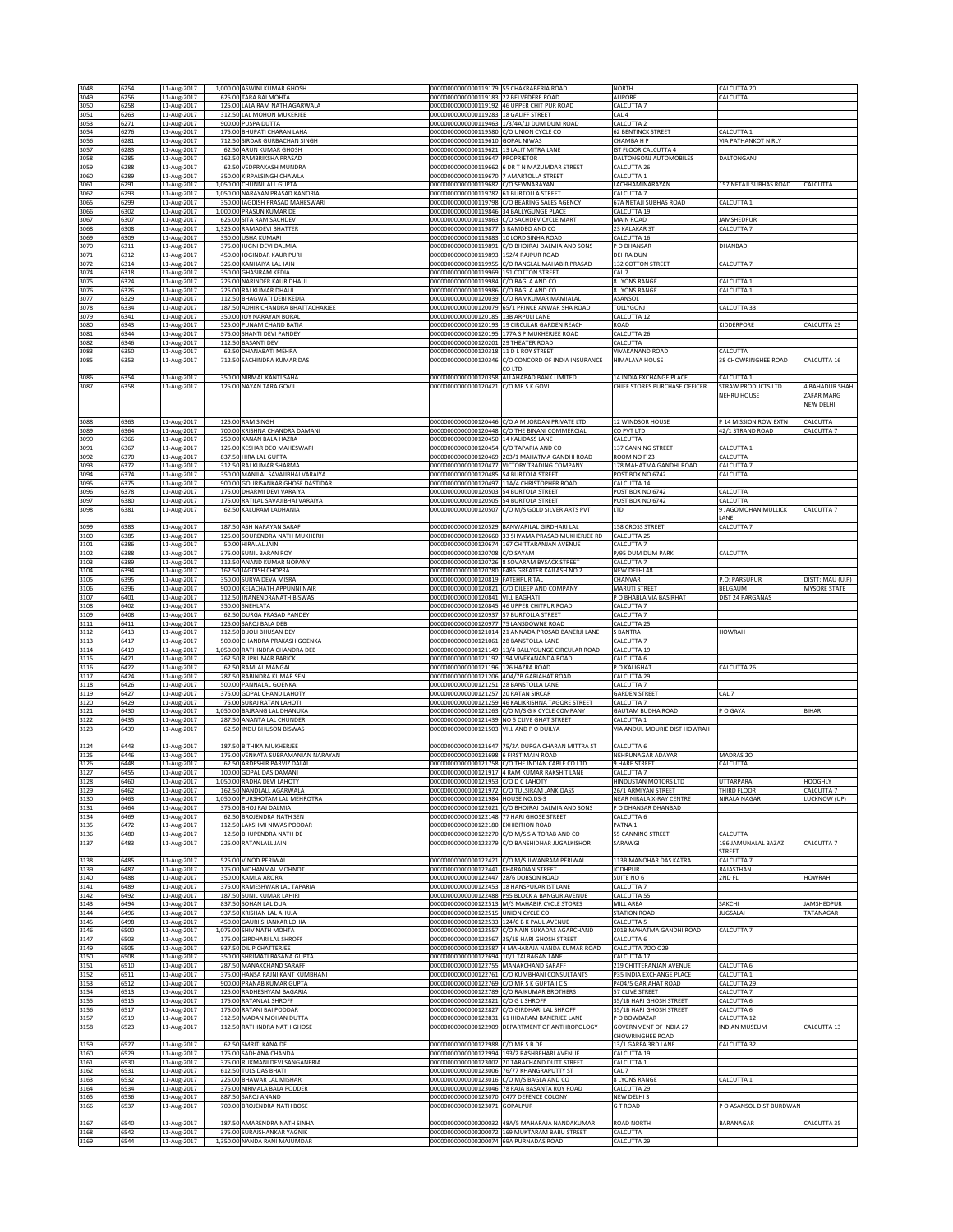| 3170         | 6551         | 11-Aug-2017                |        | 62.50 DARBARA SINGH                                                    | 00000000000000200184                                                                   | ASSTT ENGINEER S S MILLS PRIVATE                                                                          | P O SARDAR NAGAR                                       | <b>DISTT GORAKHPUR</b>             | U P                                 |
|--------------|--------------|----------------------------|--------|------------------------------------------------------------------------|----------------------------------------------------------------------------------------|-----------------------------------------------------------------------------------------------------------|--------------------------------------------------------|------------------------------------|-------------------------------------|
| 3171         | 6553         | 11-Aug-2017                |        | 900.00 RAJENDRA NATH RAKSHIT                                           | 00000000000000200203                                                                   | <b>TD</b><br>NAYAPARA                                                                                     | P O SAMBALPUR                                          | ORISSA                             |                                     |
| 3172         | 6557         | 11-Aug-2017                |        | 350.00 PASUPATI MUKERJEE                                               | 00000000000000200213 11 EKDALIA PLACE                                                  |                                                                                                           | BALLYGUNGE                                             | CALCUTTA 19                        |                                     |
| 3173<br>3174 | 6559<br>6561 | 11-Aug-2017<br>11-Aug-2017 |        | 237.50 BRIJ RANI NIGAM<br>100.00 SHAILI NIGAM                          | 00000000000000200221                                                                   | 00000000000000200219 155 DHARAMTALA STREET<br>C/O MR MAHESHWAR NATH NIGAM                                 | CALCUTTA 13<br>M/S BANARAS CYCLE STORES                | A BENTINCK STREET                  | CALCUTTA 1                          |
| 3175<br>3176 | 6564         | 11-Aug-2017<br>11-Aug-2017 |        | 425.00 PABITRA KUMAR BOSE<br>175.00 JAYANTI VIMALA                     |                                                                                        | 000000000000000200224 47/1 HARISH MUKHERJEE ROAD<br>00000000000000200260 C/O J KRISHNAMURTY FLAT NO 3 2ND | CALCUTTA 25<br><b>BELVEDERE</b>                        | 79 BHULABHAI DESAI ROAD            | <b>BOMBAY</b>                       |
|              | 6566         |                            |        |                                                                        |                                                                                        | FLOOR                                                                                                     |                                                        |                                    |                                     |
| 3177<br>3178 | 6568<br>6571 | 11-Aug-2017<br>11-Aug-2017 |        | 800.00 AMAR NATH AGARWALA<br>575.00 KUMMAYIL NARAYAN THARANATHAN NAIR  | 00000000000000200278                                                                   | 33/1 RUSSA ROAD<br>00000000000000200318 59 D CHOWRINGHEE ROAD                                             | P O KALIGHAT<br>CALCUTTA 20                            | CALCUTTA 26                        |                                     |
| 3179         | 6574         | 11-Aug-2017                |        | 987.50 PRANAB KISHORE CHATTERJEE                                       | 00000000000000200338                                                                   | THE ASRAM                                                                                                 | P O AND DIST HOOGHLY                                   |                                    |                                     |
| 3180<br>3181 | 6578<br>6581 | 11-Aug-2017<br>1-Aug-2017  |        | 25.00 RAM DEVI<br>237.50 A GOPALA KRISHNAN                             | 0000000000000200383<br>00000000000000200390                                            | 22/1/F CHAKRARERE ROAD<br>63/A EKDALIA ROAD                                                               | SOUTH<br>BALLYGUNGE                                    | ALCUTTA 25<br>ALCUTTA 19           |                                     |
| 3182         | 6584         | 11-Aug-2017                |        | 50.00 MAHESH DAS SHARMA                                                | 00000000000000200513                                                                   | 5 RASTRA GURU AVENUE DUM DUM                                                                              | CALCUTTA 28                                            |                                    |                                     |
| 3183<br>3184 | 6585<br>6592 | 11-Aug-2017<br>11-Aug-2017 |        | 525.00 DAMANTI DEVI NANGIA<br>175.00 SATYA PRASANNA DEV                | 00000000000000200523 23 CONVENT ROAD                                                   | 00000000000000200665 11B MOHESH CHOWDHURY LANE                                                            | CALCUTTA 14<br>CALCUTTA 25                             |                                    |                                     |
| 3185         | 6594         | 11-Aug-2017                |        | 287.50 SUSAMA GHOSH<br>287.50 MANINDRA CHANDRA DHAR                    | 00000000000000200682 28 LAKE TEMPLE ROAD                                               |                                                                                                           | P O RASHBEHARI AVENUE<br>C/O FRIENDS VULCANISING WORKS | CALCUTTA 29                        |                                     |
| 3186         | 6597         | 11-Aug-2017                |        |                                                                        |                                                                                        | 00000000000000200755 121A CORNWALIS STREET                                                                |                                                        | CALCUTTA 4                         |                                     |
| 3187<br>3188 | 6602<br>6606 | 11-Aug-2017<br>11-Aug-2017 |        | 212.50 SAILENDRA NATH BASU<br>62.50 DEBABRATA ROY                      | 00000000000000200895<br>00000000000000200912                                           | <b>EASTERN TEA CO</b><br>18/6 FERN ROAD                                                                   | 207/3 MAHATMA GANDHI ROAD<br>CALCUTTA 19               | ALCUTTA <sub>7</sub>               |                                     |
| 3189         | 6608         | 11-Aug-2017                |        | 350.00 GHANSHAMDAS AHUJA                                               | 00000000000000200966                                                                   | C/O SETH JETHANAND                                                                                        | MADHAVDAS                                              | 1/1 MADAN STREET                   | CALCUTTA                            |
| 3190<br>3191 | 6614<br>6616 | 11-Aug-2017<br>11-Aug-2017 |        | 375.00 HARI KRISHAN CHANDRA PASSI<br>237.50 CYNTHIA MAY WIXEY          | 00000000000000201047 3/20 KALKAJI EXTN                                                 | 00000000000000201052 IBM WORLD TRADE CORPORATION                                                          | NEW DELHI 19<br>VULCAN INSURANCE BLDG                  | VEER NARIMAN RD                    | <b>BOMBAY 1</b>                     |
| 3192         | 6623         | 11-Aug-2017                |        | 1,225.00 SAILENDRA NATH BANERJEA                                       | 00000000000000201103                                                                   | 112A RUSSA ROAD                                                                                           | CALCUTTA 26                                            |                                    |                                     |
| 3193<br>3194 | 6627<br>6631 | 11-Aug-2017<br>11-Aug-2017 |        | 125.00 S M AHMAD HOSSAIN<br>1,050.00 NIRMAL CHANDRA GHOSH              | 00000000000000201209 76 IZZATULLAH LANE                                                | 00000000000000201161 NO 17 WELLESLEY STREET                                                               | CALCUTTA 13<br>CALCUTTA 33                             |                                    |                                     |
| 3195         | 6633         | 11-Aug-2017                |        | 300.00 ARYA KUMAR SEN                                                  |                                                                                        | 000000000000000201232 DUNLOP RUBBER CO INDIA LTD                                                          | P O SAHAGANJ                                           | HOOGHLY                            |                                     |
| 3196<br>3197 | 6639<br>6641 | 11-Aug-2017<br>11-Aug-2017 |        | 62.50 SUMERU CHANDRA JAIN<br>100.00 SOLI KHURSHED CHOKSEY              | 00000000000000201318 CHINA KOTHI                                                       | 00000000000000201313 26/5A BALLYGUNJ CIRCULAR ROAD                                                        | <b>UDYAN PARK</b><br>9 NETAJI SUBHAS RD TOLLYGUNGE     | CALCUTTA 19<br>CALCUTTA 40         |                                     |
| 3198         | 6643         | 11-Aug-2017                |        | 12.50 BHAGWATI PRASAD BAGLA                                            |                                                                                        | 00000000000000201437 218/B CHITTARANJAN AVENUE                                                            | CALCUTTA 6                                             |                                    |                                     |
| 3200<br>3201 | 6645<br>6646 | 11-Aug-2017<br>11-Aug-2017 |        | 375.00 SEWA SINGH<br>350.00 SHRINATH U SAVAKOOR                        | 00000000000000201467<br>00000000000000201507                                           | 617 BLOCK O NEW ALIPORE<br>23/42 GARIAHAT ROAD                                                            | CALCUTTA 53<br>CALCUTTA 19                             |                                    |                                     |
| 3202         | 6647         | 11-Aug-2017                |        | 125.00 DESH RAJ AZAD                                                   | 00000000000000201511                                                                   | 2/2 A JUSTICE CHANDRA MADHAV                                                                              | ROAD                                                   | CALCUTTA 20                        | CALCUTTA 20                         |
| 3203<br>3204 | 6648<br>6650 | 11-Aug-2017<br>11-Aug-2017 |        | 312.50 S PAKRASI<br>175.00 KAMALA DEVI PODDAR                          | 000000000000000201527 C/O SRI K P PODDAR                                               | 00000000000000201513 6A PREONATH MALLIK ROAD                                                              | CALCUTTA 25<br>43 SIR HARI RAM GOENKA STREET           | CALCUTTA 7                         |                                     |
| 3205<br>3206 | 6652<br>6655 | 11-Aug-2017<br>11-Aug-2017 |        | 62.50 BALRAMDAS JOHARI<br>112.50 THARIAN PULIKAPARAHBIL JACOB          | 00000000000000201535 C/O V D KAKAD AND CO<br>00000000000000201559 LIAISON OFFICER DGBR |                                                                                                           | 2 PRINCEP STREET<br>128A BLOCK G NEW ALIPORE           | CALCUTTA 13<br>ALCUTTA 53          |                                     |
| 3207         | 6656         | 11-Aug-2017                |        | 350.00 K G KUTTY                                                       | 00000000000000201578 KOLAPULLY HOUSE                                                   |                                                                                                           | P O KODUVAYUR DIST PALGHAT                             | <b>KERALA STATE</b>                |                                     |
| 3208<br>3209 | 6660<br>6662 | 11-Aug-2017<br>11-Aug-2017 |        | 525.00 RALPH CYRIL LEWIS<br>525.00 RALPH LEWIS                         | 00000000000000201592 NO 8 PARK LANE<br>00000000000000201604 NO 8 PARK LANE             |                                                                                                           | CALCUTTA 16<br>CALCUTTA 16                             |                                    |                                     |
| 3210         | 6664         | 11-Aug-2017                |        | 137.50 HERBERT EDWARD BROOKS                                           | 00000000000000201625                                                                   | C/O MR R LEWIS                                                                                            | <b>8 PARK LANE</b>                                     | CALCUTTA 16                        |                                     |
| 3212<br>3214 | 6668<br>6672 | 11-Aug-2017<br>11-Aug-2017 |        | 1,000.00 SAMUJJAL CHAKRABORTY<br>287.50 RAM GOPAL SHARMA               |                                                                                        | 00000000000000201682 62 RAJA BASANTA ROY ROAD<br>000000000000000201706 135B C 90T19ANJAN AVENUE           | CALCUTTA 29<br>CALCUTTA 7                              |                                    |                                     |
| 3215         | 6673         | 11-Aug-2017                |        | 1,050.00 ANIL KUMAR MEHRA                                              | 00000000000000201747                                                                   | 31 MISSION ROW EXTN                                                                                       | CALCUTTA 13                                            |                                    |                                     |
| 3216<br>3217 | 6675<br>6677 | 11-Aug-2017<br>11-Aug-2017 | 100.00 | PATWANT K RANA<br>237.50 RAMNIBAS DALMIYA                              | 0000000000000201793<br>00000000000000201811                                            | <b>W C A ASHOKA ROAD</b><br>76 ASHUTOSH MUKHERJEE ROAD                                                    | NEW DELHI 1<br>BHOWANIPORE                             | ALCUTTA 25                         |                                     |
| 3218         | 6680         | 11-Aug-2017                |        | 112.50 RAMSAHAY BUBNA                                                  | 00000000000000201880<br>00000000000000201895 3 PRINCEP STREET                          | C/O INDIAN TRANSPORT AGENCY                                                                               | 24 GANESH CHANDRA AVENUE                               | CALCUTTA 13                        |                                     |
| 3219<br>3220 | 6684<br>6686 | 11-Aug-2017<br>11-Aug-2017 |        | 475.00 RAMNIKLAL K ATHA<br>1,050.00 JAGDISH DHAWAN                     | 00000000000000201957                                                                   | C1/34 SAFDARJANG DEVELOPMENT                                                                              | CALCUTTA 13<br>AREA                                    | <b>NEW DELHI 110016</b>            |                                     |
| 3221         | 6689         | 11-Aug-2017                |        | 750.00 SATYENDRA NATH CHAKRAVERTY                                      |                                                                                        | 00000000000000202013 30/1/U HARE KRISTO SETT LANE                                                         | CALCUTTA 50                                            |                                    |                                     |
| 3222<br>3223 | 6690<br>6692 | 11-Aug-2017<br>11-Aug-2017 |        | 700.00 RAM SWAROUP PRASAD<br>987.50 DHIRENDRA CHANDRA SINHA            | 00000000000000202016 STANDARD TYRES<br>00000000000000202025                            | 18/30 DOVER LANE                                                                                          | NEW DAKBUNGLOW ROAD<br>CALCUTTA 29                     | PATNA 1                            |                                     |
| 3224<br>3225 | 6694         | 11-Aug-2017                |        | 75.00 HEMPRABHA DEVI                                                   | 000000000000000202032 C/O MR B N SINHA                                                 |                                                                                                           | 7 PATULIPUTRA COLONY                                   | ATNA BIHAR                         |                                     |
| 3226         | 6696<br>6697 | 11-Aug-2017<br>11-Aug-2017 |        | 75.00 BHAIRAWI NANDAN SINHA<br>700.00 RAMESWAR LAL AGARWALA            | 00000000000000202048<br>00000000000000202055 P O CHANDERNAGORE                         | 7 PATULIPUTRA COLONY                                                                                      | PATNA BIHAR<br>DIST HOOGHLY                            | W BENGAL                           |                                     |
| 3227<br>3228 | 6699<br>6701 | 11-Aug-2017<br>11-Aug-2017 |        | 700.00 BANSI DHAR AGARWALA<br>837.50 AJIT JHAVERY                      | 000000000000000202061 P O CHANDERNAGORE                                                | 00000000000000202098 LEFT WING INDRA BHAWAN                                                               | DIST HOOGHLY<br>OPPOSITE GOVT HOUSE                    | W BENGAL<br>NAGPUR                 |                                     |
| 3229         | 6703         | 11-Aug-2017                |        | 250.00 GAUR GOPAL MODAK                                                |                                                                                        | 00000000000000202128 44 GANGULI BAGAN EAST ROAD                                                           | P O GARIA 24 PARGANAS W B                              |                                    |                                     |
| 3230<br>3231 | 6705<br>6707 | 11-Aug-2017<br>11-Aug-2017 |        | 175.00 KATHLEEN JULIA LAURA DAVIS<br>225.00 EDWARD FRANCIS FILBY DAVIS |                                                                                        | 00000000000000202132 C/O I C I INDIA PRIVATE LTD<br>00000000000000202133 C/O I C I INDIA PRIVATE LTD      | 26 JORBAGH<br>26 JORBAGH                               | NEW DELHI 3<br>NEW DELHI 3         |                                     |
| 3232         | 6709         | 11-Aug-2017                |        | 237.50 SAVITRI SIRCAR                                                  | 00000000000000202153 7 SHORT STREET                                                    |                                                                                                           | CALCUTTA 16                                            |                                    |                                     |
| 3233<br>3234 | 6711<br>6714 | 11-Aug-2017<br>11-Aug-2017 |        | 175.00 ABDUR RAHMAN ANSARI<br>1,050.00 SUBRATA KUMAR SAR               | 00000000000000202179                                                                   | RESEARCH DEPARTMENT<br>00000000000000202188 C/O M/S EASTERN COMPANY FANCY                                 | <b>CIHOUSE</b><br>P O GAUHATI                          | 34 CHOWRINGHEE<br>DIST KAMRUP      | CALCUTTA 16<br>ASSAM                |
|              | 6718         |                            |        |                                                                        | 00000000000000202213                                                                   | <b>BAZAR</b><br>C/O ASSAM TRADE AGENCIES                                                                  |                                                        | <b>GAUHATI</b>                     |                                     |
| 3235<br>3236 | 6724         | 11-Aug-2017<br>11-Aug-2017 |        | 350.00 SWARN LATA CHACHRA<br>125.00 NAGENDRA NATH MUKHERJEE            | 00000000000000202277                                                                   | 4 BABU RAM GHOSH ROAD                                                                                     | <b>FANCY BAZAR</b><br>TOLLYGUNGE                       | CALCUTTA 700 040                   |                                     |
| 3237<br>3238 | 6727         | 11-Aug-2017                |        | 350.00 INDRA NATH SARMA<br>625.00 ASHOKE KUMAR GANERIWALA              | 00000000000000202286 KAMAKHYA DHAM<br>00000000000000202310                             |                                                                                                           | KAMRUP                                                 | ASSAM                              |                                     |
| 3239         | 6734<br>6735 | 11-Aug-2017<br>11-Aug-2017 |        | 700.00 LADURAM GANERIWALA                                              | 00000000000000202311                                                                   | 21 BRABOURNE ROAD<br>21 BRABOURNE ROAD                                                                    | CALCUTTA 1<br>CALCUTTA 1                               |                                    |                                     |
| 3240<br>3241 | 6737<br>6741 | 11-Aug-2017<br>11-Aug-2017 |        | 125.00 HARI PRASAD GANERIWALA<br>1,025.00 ASHOKE CHATTERJEE            | 00000000000000202312                                                                   | 64 BALLYGUNGE CIRCULAR ROAD<br>000000000000000202327 C/O NATIONAL AND GRINDLAYS BANK                      | CALCUTTA 19<br>SECURITIES DEPARTMENT                   | 41 CHOWRINGHEE ROAD                | CALCUTTA                            |
|              |              |                            |        |                                                                        |                                                                                        | ITD                                                                                                       |                                                        |                                    |                                     |
| 3242<br>3243 | 6747<br>6751 | 11-Aug-2017<br>11-Aug-2017 |        | 175.00 JOGESH CHANDRA DE<br>287.50 M S GILL                            | 00000000000000202371<br>00000000000000202387                                           | 25 FREE SCHOOL STREET<br>19 CHOTTA TENGRA                                                                 | CALCUTTA 16<br>KHARGPUR S E RLY                        |                                    |                                     |
| 3244         | 6752         | 11-Aug-2017                |        | 1,050.00 SANTOSH KUMAR NEOGI                                           | 00000000000000202391                                                                   | BLOCK CA PLOT 89 SALT LAKE                                                                                | CALCUTTA 64                                            |                                    |                                     |
| 3245<br>3246 | 6754<br>6757 | 11-Aug-2017<br>11-Aug-2017 |        | 187.50 GITA DEVI MORE<br>287.50 RAM TARAK SHAW                         |                                                                                        | 00000000000000202399 C/O UNIQUE ENTERPRISES<br>00000000000000202449 11C MOHINI MOHAN ROAD                 | 94 LOWER CHITPUR ROAD<br>CALCUTTA 20                   | 2ND FLOOR                          | CALCUTTA 7                          |
| 3247         | 6759         | 11-Aug-2017                |        | 525.00 DHANWANT KAUR REKHI                                             |                                                                                        |                                                                                                           | 1 JADAV LANI                                           | CALCUTTA 25                        |                                     |
| 3248<br>3249 | 6763<br>6766 | 11-Aug-2017<br>11-Aug-2017 |        | 650.00 RUKIYABAI ADAMALI<br>312.50 POPATLAL HARAKCHAND GANDHI          | 000000000000000300054 988 RAWIWAR PETH<br>00000000000000300091 ADAT BAZAR              |                                                                                                           | POONA <sub>2</sub><br>AHMEDNAGAR                       |                                    |                                     |
| 3250<br>3251 | 6768<br>6769 | 11-Aug-2017                |        | 12.50 SAKERBAI DEVJI ANJARIA<br>1,050.00 K U GOVINDA PODUVAL           | 000000000000000300097 SHREE KRISHNA KUNJ<br>00000000000000300123 C/O RAVINDRA TYRES    |                                                                                                           | BESIDE DWARKADHIS FLOUR MILL<br>323 NANA PETH          | MANGALA ROAD<br>POONA <sub>2</sub> | RAJKOT                              |
| 3252         | 6775         | 11-Aug-2017<br>11-Aug-2017 |        | 187.50 SHITAL KUMAR                                                    | 00000000000000300281                                                                   | 176 JIWAJI NAGAR                                                                                          | <b>BEHIND MASZID</b>                                   | THATIPUR MOZAR GWALIOR             |                                     |
| 3253         | 6777         | 11-Aug-2017                |        | 1,012.50 PALIRAM LAKHOTIYA                                             | 00000000000000300287 P O BIRLANAGAR                                                    |                                                                                                           | <b>GWALIOR</b>                                         | M <sub>P</sub>                     |                                     |
| 3254         | 6778         | 11-Aug-2017                |        | 175.00 ZUBIN RUINTAN KOTHAVALA                                         | 000000000000000300393 NORTH MAIN ROAD                                                  |                                                                                                           | <b>KOREGAON PARK</b>                                   | POONA                              |                                     |
| 3255<br>3256 | 6779<br>6781 | 11-Aug-2017<br>11-Aug-2017 |        | 50.00 SADGUNBEN MAHENDRALAL KAPADIA<br>62.50 KUMUDBEN P DESAI          | 00000000000000300395 DAYA FALIA<br>00000000000000300435 DESAI BLDGS                    |                                                                                                           | ANKLESVAR<br>DESAIVAGO                                 | DIST BROACH<br>W RLY               | NADIAD                              |
| 3257         | 6782         | 11-Aug-2017                |        | 1,050.00 DIVALIBEN JETHALAL DESAI                                      |                                                                                        | 000000000000000300473 C&O MANILAL JETHALAL AND CO                                                         | OPP RAVIWAR                                            | KARANJA                            | NASIK                               |
| 3259<br>3260 | 6786<br>6788 | 11-Aug-2017<br>11-Aug-2017 |        | 325.00 AUGUSTINE ALVARES<br>1,225.00 GIRIJA SHAH                       | 00000000000000300629 C/O B C SHAH                                                      | 00000000000000300584 NO 7/D WILLINGDON CATHOLIC                                                           | COLONY<br>6 ALOKNANDA SOCIETY ASHRAM RD                | SANTA CRUZ<br>AHMEDABAD 13         | <b>BOMBAY 54</b>                    |
|              |              |                            |        |                                                                        |                                                                                        |                                                                                                           |                                                        |                                    |                                     |
| 3261         | 6790         | 11-Aug-2017                |        | 50.00 RODA JEHANGIR DASTUR                                             | 00000000000000300687 BHIVANDI HOUSE                                                    |                                                                                                           | 92B CUMBALLA HILL 1ST FLOOR                            | OPP GOWALIA TANK POST<br>OFFICE    | <b>BOMBAY 26</b>                    |
| 3262         | 6792         | 11-Aug-2017                |        | 125.00 CHUNILAL GOSWAMI                                                | 000000000000000300751 16/62 PUNJABIBAGH                                                |                                                                                                           | DELHI 26                                               |                                    |                                     |
| 3263<br>3264 | 6793<br>6797 | 11-Aug-2017<br>11-Aug-2017 |        | 100.00 LAXMIBAI VALLABHRAM RAWAL<br>837.50 CHANDRAKANT R SETH          | 00000000000000300761                                                                   | <b>GUNJ GUJJAR GALLI</b><br>00000000000000300785 C/O RATILAL BECHARDAS                                    | AHMEDNAGAR<br>SARAFA                                   | ASHKAR                             | <b>GWALIOR</b>                      |
| 3265         | 6800         | 11-Aug-2017                |        | 287.50 MANECK RATANJEE CURSETJEE                                       | 000000000000000300888 MOUNT NEPEAN                                                     |                                                                                                           | NEPEAN SEA ROAD                                        | BOMBAY                             |                                     |
| 3266<br>3267 | 6801<br>6802 | 11-Aug-2017<br>11-Aug-2017 |        | 25.00 GOPALDAS BULCHAND MAHBUBANI<br>187.50 CHANDRAKANTA               |                                                                                        | 00000000000000300936 M/S K A J CHOTIRMALL AND CO<br>000000000000000300946 505 SARDAR VALLABHBHAI PATEL    | 501 KALBADEVI ROAD<br>VALLABH TERRACE                  | O BOX 2453<br><b>3RD FLOOR</b>     | <b>BOMBAY 2</b><br>BOMBAY 4         |
|              |              |                            |        |                                                                        |                                                                                        | ROAD                                                                                                      |                                                        |                                    |                                     |
| 3268<br>3269 | 6804<br>6807 | 11-Aug-2017<br>11-Aug-2017 |        | 1,050.00 MEHTA BABULAL VACHHRAJ<br>750.00 NANUBHAI DAHYABHAI SHAH      | 00000000000000300978<br>00000000000000301033 34/36 THAKURDWAR RD                       | MALAD COMMERCIAL INSTITUTE                                                                                | <b>STATION ROAD</b><br>DEV NIVAS                       | MALAD<br><b>IRST FLOOR</b>         | <b>BOMBAY 64</b><br><b>BOMBAY 2</b> |
| 3270         | 6812         | 11-Aug-2017                |        | 900.00 ALI MOHMED HASHAM                                               |                                                                                        | 00000000000000301093 C/O POONA KACHHI MOTOR STORES                                                        | 563 NANA PETH                                          | POONA <sub>2</sub>                 |                                     |
| 3271         | 6815         | 11-Aug-2017                |        | 350.00 VIDYA PRAKASH A BHATIA                                          | 00000000000000301110 MEHERINA 62A                                                      |                                                                                                           | NEPEAN SEA ROAD                                        | BOMBAY 36                          |                                     |
| 3272<br>3273 | 6818<br>6820 | 11-Aug-2017<br>11-Aug-2017 |        | 575.00 HEGDE GOPALKRISHNA VITHAL PANDIT<br>12.50 V RAMANANDA SHENOY    | 000000000000000301158 4/192 PUSHPA KUNJ                                                | 00000000000000301137 CHANNAPATTAN BAZAAR                                                                  | SIRSI<br>WADALA STATION ROAD                           | N KANARA<br>BOMBAY 31              |                                     |
| 3275         | 6824         | 11-Aug-2017                |        | 225.00 CHAND RANI                                                      |                                                                                        | 00000000000000301204 M/S HINDUSTAN STEEL CORPN                                                            | 17 SIKARIA BUILDING                                    | A T ROAD                           | GAUHATI 1 ASSAM                     |
| 3277         | 6829         | 11-Aug-2017                |        | 350.00 GEBILAL CHUNILAL TALATI                                         | 00000000000000301277 HATFALIA                                                          |                                                                                                           | SURAT                                                  |                                    |                                     |
| 3278         | 6832         | 11-Aug-2017                |        | 37.50 NAVALRAY BHOGILAL SHAH                                           | 00000000000000301314 TILAK RD                                                          |                                                                                                           | MALEGAON DT                                            | IASIK                              |                                     |
| 3279<br>3280 | 6833<br>6835 | 11-Aug-2017<br>11-Aug-2017 |        | 250.00 SHANTA KANTILAL<br>87.50 CHHOTALAL VITHALDAS VAKHARIA           | 00000000000000301321 LUHARCHAL                                                         | 00000000000000301318 C/O KANTILAL MAGANLAL PAREKH                                                         | 387 RAVIWAR PETH 1ST FLOOR<br>MANIBHUVAN               | POONA <sub>2</sub><br>4TH FLOOR    | <b>BOMBAY 2</b>                     |
| 3281         | 6837         | 11-Aug-2017                |        | 125.00 MANILAL GOPALDAS SHAH                                           | 00000000000000301322 61 TAMBAKANTA                                                     |                                                                                                           | <b>BOMBAY 3</b>                                        |                                    |                                     |
| 3282<br>3283 | 6838<br>6839 | 11-Aug-2017<br>11-Aug-2017 |        | 750.00 ROSHAN N PUNDOLE<br>400.00 PADMA RAMAKRISHNAN                   | 00000000000000301333 20 NEPEAN SEA RD                                                  | 00000000000000301347 BLOCK NO 7 DOOR NO 151                                                               | BOMBAY 6<br><b>GOVERNMENT HOUSING COLONY</b>           | RAJAWADI GHATKOPAR                 | BOMBAY 77                           |
| 3284<br>3285 | 6841         | 11-Aug-2017                |        | 62.50 JAYANI HARIDAS SWALI                                             | 000000000000000301355 102A WARDEN ROAD                                                 |                                                                                                           | BOMBAY 26                                              |                                    |                                     |
|              | 6843         | 11-Aug-2017                |        | 287.50 MADHUKAR BHAGWANLAL OZA                                         | 00000000000000301357 BLOCK D1 3RD FLOOR                                                |                                                                                                           | JAWAN NAGAR S V ROAD                                   | <b>BORIVLI WEST</b>                | BOMBAY 92                           |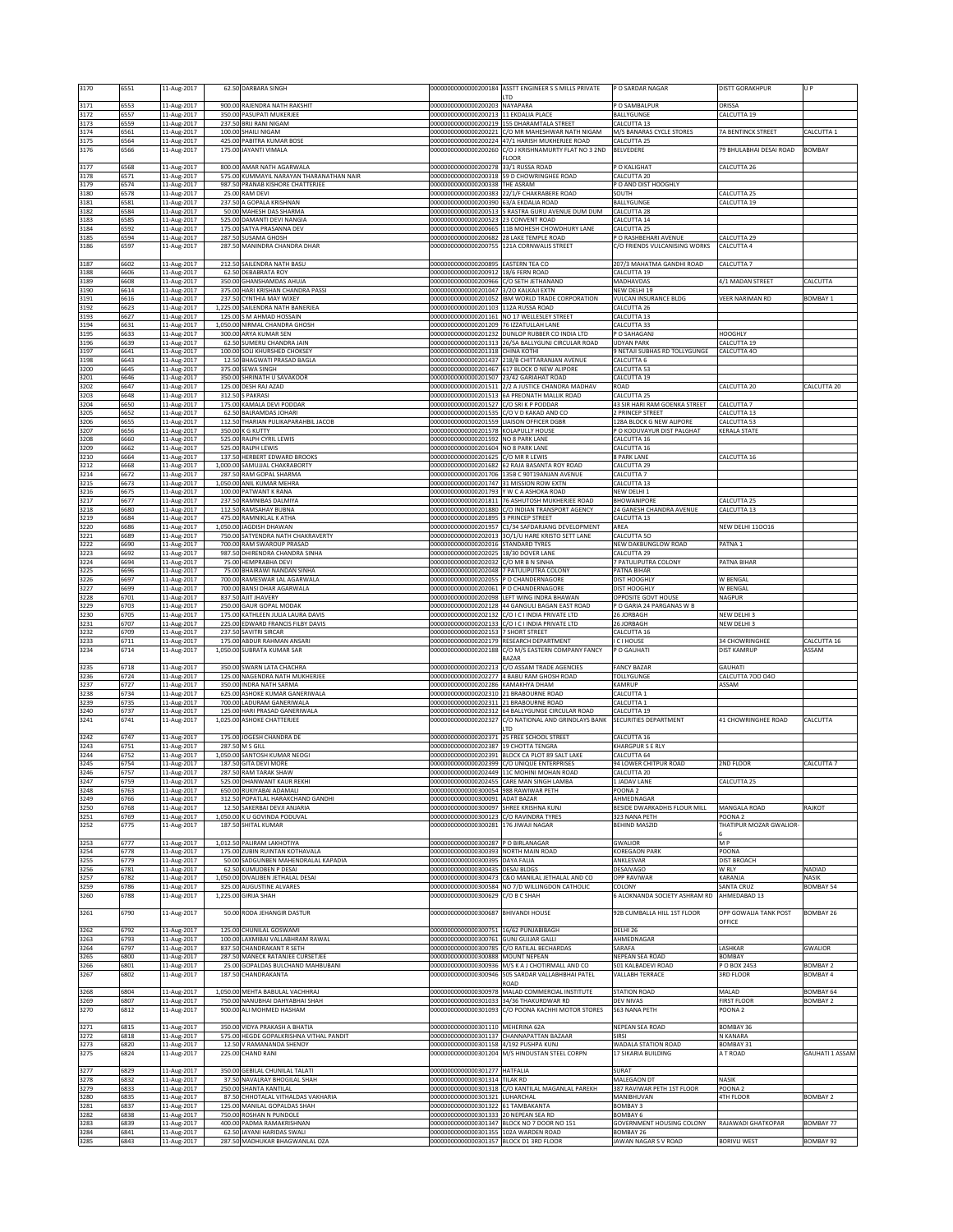| 3286         | 6845         | 11-Aug-2017                |                  | 175.00 SHIRISHKUMAR R MEHTA                                           | 000000000000000301359 NIRMALA NIWAS                                                  |                                                                         | 17 DASHRATHLAL JOSHI ROAD                       | <b>VILE PARLE WEST</b>           | <b>BOMBAY 57</b>                   |
|--------------|--------------|----------------------------|------------------|-----------------------------------------------------------------------|--------------------------------------------------------------------------------------|-------------------------------------------------------------------------|-------------------------------------------------|----------------------------------|------------------------------------|
| 3287         | 6847         | 11-Aug-2017                |                  | 37.50 NAVIN CHHOTALAL VAKARIA                                         | 00000000000000301384 LUHAR CHAL                                                      |                                                                         | MANIBHUVAN                                      | 4TH FLOOR                        | <b>BOMBAY 2</b>                    |
| 3288         | 6848         | 11-Aug-2017                |                  | 1,050.00 ANTHONY XAVIER LOUIS GONSALVES                               | 000000000000000301398 A22 ROSARY HOUSE                                               |                                                                         | 2ND GUNPOWDER CROSS LANE                        | MAZAGON                          | BOMBAY 10                          |
| 3289         | 6851         | 11-Aug-2017                |                  | 375.00 FRANK XAVIER RODRIGUES                                         | 00000000000000301464 COURT ROYAL                                                     |                                                                         | CHRIST CHURCH RD                                | <b>BYCULLA</b>                   | <b>BOMBAY</b>                      |
| 3290         | 6853         | 11-Aug-2017                |                  | 300.00 VALJI RAGHAVJI                                                 | 00000000000000301490 NARENDRA NIVAS                                                  |                                                                         | <b>STH RD</b>                                   | SANTACRUZ EAST                   | <b>BOMBAY 56</b>                   |
| 3291         | 6854         | 11-Aug-2017                |                  | 750.00 NOSHIR N PUNDOLE                                               | 00000000000000301633 20 NEPEAN SEA RD                                                |                                                                         | BOMBAY <sub>6</sub>                             |                                  |                                    |
| 3292         | 6856         | 11-Aug-2017                |                  | 225.00 KANTILAL AMULAKHBHAI SHAH                                      | 00000000000000301654 3 DHANJI ST                                                     |                                                                         | <b>BOMBAY 3</b>                                 |                                  |                                    |
| 3293         | 6859         | 11-Aug-2017                | 112.50           | SUNDRIKUMARI JAIN                                                     |                                                                                      | 00000000000000301778 C/O MUNILAL MOTILAL JAINI<br><b>DWARKESH GALLY</b> | <b>1ST FLOOR</b>                                | M J MARKET                       | <b>BOMBAY</b>                      |
| 3294         | 6862         | 11-Aug-2017                |                  | 1,000.00 CHITTOOR NARAYANAIER HARIHARAN                               | 000000000000000301887 B 19 GANESH BAUG                                               |                                                                         | SIR BHALCHANDRA ROAD                            | MATUNGA                          | <b>BOMBAY 19</b>                   |
| 3295         | 6864         | 11-Aug-2017                |                  | 287.50 MIRA ASSANDAS JAGHSIA                                          | 000000000000000301909 288 M G ROAD                                                   |                                                                         | OONA <sub>1</sub>                               |                                  |                                    |
| 3296         | 6872         | 11-Aug-2017                | 350.00           | CHANDRASEN LAXMIDAS GOKLGANDHI                                        | 00000000000000302065 16 C DATTATRAI LANE                                             |                                                                         | SANTA CRUZ                                      | <b>BOMBAY 54</b>                 |                                    |
| 3297         | 6873         | 11-Aug-2017                | 350.00           | NABIJI SULEMAN KHAMBHATI                                              |                                                                                      | 000000000000000302071 74 NEW NAGPADA ROAD                               | <b>NISHABAI CHAMBERS</b>                        | 1ST FLOOR ROOM NO 26             | <b>BOMBAY 8</b>                    |
| 3298         | 6874         | 11-Aug-2017                | 375.00           | KHATIJA ISMAIL                                                        | 00000000000000302073 5 DOCTOR STREET                                                 |                                                                         | 3RD FLOOR                                       | <b>BOMBAY 3</b>                  |                                    |
| 3301         | 6882         | 11-Aug-2017                | 62.50            | CHIMANLAL TARACHAND SHAH                                              | 00000000000000302152                                                                 | HARKISHANDAS CHIMANLAL AND CO                                           | M J MARKET                                      | <b>DADAR GALLY</b>               | <b>BOMBAY 2</b>                    |
|              |              |                            |                  |                                                                       |                                                                                      |                                                                         |                                                 |                                  |                                    |
| 3303         | 6887         | 11-Aug-2017                |                  | 1,400.00 KISHINCHAND CHANDUMAL KALWANI                                | 00000000000000302264                                                                 | C/O M/S CHANDUMAL REWACHAND                                             | 217 PRINCESS ST                                 | <b>BOMBAY 2</b>                  |                                    |
| 3304         | 6889         |                            |                  | 100.00 KATAYOUN FARAMROJ SHROFF                                       | 00000000000000302353 13 SLEATER ROAD                                                 |                                                                         | BOMBAY 7                                        |                                  |                                    |
| 3305         | 6892         | 11-Aug-2017<br>11-Aug-2017 |                  | 125.00 KAIKHUSHROO SORABJEE MODY                                      | 000000000000000302366 41C MEHERINA                                                   |                                                                         | 51C NEPEAN SEA ROAD                             | BOMBAY 6                         |                                    |
| 3306         | 6895         | 11-Aug-2017                |                  | 100.00 REHMTBAI ADAMJI PEERBHOY                                       | 00000000000000302389 18 ALEXANDRA RD                                                 |                                                                         | BOMBAY <sub>7</sub>                             |                                  |                                    |
| 3307         | 6897         | 11-Aug-2017                | 25.00            | <b>HANDULAL SAKERLAL MEHTA</b>                                        | 00000000000000302447                                                                 | KALYAN BLDG                                                             | NO 7/33 KHADILKER RD                            | <b>BOMBAY 4</b>                  |                                    |
| 3310         | 6908         | 11-Aug-2017                | 250.00           | <b>JAFFERBHOY CURRIMBHOY JANI</b>                                     | 00000000000000302560 LOHAR CHAWL                                                     |                                                                         | <b>BOMBAY 2</b>                                 |                                  |                                    |
| 3311         | 6913         | 11-Aug-2017                | 125.00           | RUSTOMJI JAMSHEDJI SHROFF                                             | 00000000000000302666 7A ORIENT BLDG                                                  |                                                                         | 52 WODEHOUSE RD                                 | COLABA                           | <b>BOMBAY 5</b>                    |
| 3312         | 6917         | 11-Aug-2017                | 287.5            | JAGMOHANDAS MADHAVJI SANGHAVI                                         |                                                                                      | 00000000000000302804 50 RAFI AHMED KIDWAI RD                            | <b>MATUNGA</b>                                  | <b>BOMBAY 19</b>                 |                                    |
| 3313         | 6918         | 11-Aug-2017                | 25.00            | PUSHPA BAGMAL CHODHARY                                                |                                                                                      | 00000000000000302808 ROOM NO 16 1ST FLOOR                               | KRISHNA NIWAS                                   | 58C WALKESHWAR ROAD              | <b>BOMBAY 6</b>                    |
| 3315         | 6925         | 11-Aug-2017                |                  | 25.00 RAMA NAND JAIN                                                  |                                                                                      | 00000000000000303021 S322 PANCHSHILA COLONY                             | NEW DELHI 17                                    |                                  |                                    |
| 3316<br>3317 | 6926<br>6930 | 11-Aug-2017<br>11-Aug-2017 | 112.50           | 1,000.00 BIR SAIN SAREEN<br>NALINI SHANTILAL NANAVATI                 | 000000000000000303031 96 BARBHAI MAHALLA<br>000000000000000303082 C/O NANU KHANDWALA |                                                                         | 3RD FLOOR<br>REKHA BLDG NO 1                    | BOMBAY 3<br>46 RIDGE RD          | BOMBAY 6                           |
| 3318         | 6932         | 11-Aug-2017                | 350.00           | SHIVNATH K SHARMA                                                     |                                                                                      | 00000000000000303113 C/O MESSRS TULSIDAS KHIMJI                         | <b>16 VEER NARIMAN ROAD</b>                     | BOMBAY 1                         |                                    |
| 3320         | 6941         | 11-Aug-2017                | 112.50           | PRABHUDAS BHAILALBHAI PATEL                                           |                                                                                      | 00000000000000303146 JAGDISH BEHIND CHURCH                              | ATEHGUNJ UNIVERSITY ROAD                        | BARODA 390002                    | <b>GUJARAT</b>                     |
| 3321         | 6943         | 11-Aug-2017                | 200.00           | AGDISHCHANDRA PRABHUDAS PATEL                                         |                                                                                      | 000000000000000303147 JAGDISH BEHIND CHURCH                             | FATEGUNJ UNIVERSITY ROAD                        | <b>BARODA 390002</b>             | GUJARAT                            |
| 3322         | 6945         | 11-Aug-2017                | 675.00           | NANDLAL GANDHI                                                        |                                                                                      | 000000000000000303154 FLAT NO 14 1ST FLOOR NAVJIVAN                     | 20 NEPEAN SEA ROAD                              | BOMBAY 6                         |                                    |
| 3325         | 6952         | 11-Aug-2017                | 750.00           | CHANCHAL KANDHARI                                                     |                                                                                      | 00000000000000303398 PLOT NO 257/12 CHAMPA NIWAS                        | WADALA BOMBAY 31                                |                                  |                                    |
| 3326         | 6954         | 11-Aug-2017                |                  | 25.00 PADMA KESHAVLAL DESAI                                           | 000000000000000303433 KABUTAR KHANA                                                  |                                                                         | <b>BROACH</b>                                   | <b>GUJARAT</b>                   |                                    |
| 3327         | 6955         | 11-Aug-2017                |                  | 350.00 ABHAIRAJ LAXMICHAND BEGANI                                     |                                                                                      | 000000000000000303439 SANTILAL SUBHODHKUMAR                             | 342 KALBADEVI ROAD                              | <b>BOMBAY 2</b>                  |                                    |
| 3328         | 6956         | 11-Aug-2017                |                  | 1,200.00 PUSHPAVATI PRATAPRAI                                         |                                                                                      | 00000000000000303442 3 SIDHARTH BLG GROUND FLOOR                        | DORASAR LANE GHATKOPAR                          | BOMBAY 77 AS                     |                                    |
| 3329         | 6958         | 11-Aug-2017<br>11-Aug-2017 |                  | 350.00 JERAMDAS NARAINDAS<br>SAJRAGAURI GAMANLAL VAKILWALA            |                                                                                      | 00000000000000303482 43 NAGDEVI CROSS LANE                              | AXMI BUILDING                                   | 4TH FLOOR                        | <b>BOMBAY 3</b>                    |
| 3330         | 6961         |                            | 62.50            |                                                                       | 0000000000000303507                                                                  | SHAHPORE<br>00000000000000303509 151 JAIN SOCIETY 3RD FLOOR             | SURAT<br>SION WEST SION                         |                                  |                                    |
| 3331<br>3333 | 6962<br>6968 | 11-Aug-2017<br>11-Aug-2017 | 350.00<br>350.00 | RATILAL VADILAL KAPADIA<br>NAND ASUDOMAL SHROFF                       | 000000000000000303609 11 PUSHPA GRIHA                                                |                                                                         | 603 KHAR PALI ROAD                              | <b>BOMBAY 22 DD</b><br>BOMBAY 50 |                                    |
| 3334         | 6970         | 11-Aug-2017                | 50.0             | KISHINDAS TECKCHAND DHANKANI                                          | 000000000000000303612 204 CUTLERY BAZAR                                              |                                                                         | <b>BOMBAY3</b>                                  |                                  |                                    |
| 3335         | 6971         | 11-Aug-2017                |                  | 600.00 CHANDRABHAGA JAGMOHANDAS SANGHAVI                              |                                                                                      | 00000000000000303648 50 RAFI AHMED KIDWAI RD                            | MATUNGA                                         | BOMBAY 19                        |                                    |
| 3336         | 6973         | 11-Aug-2017                |                  | 125.00 SANTU SHEWAKRAM JAGTIANI                                       | 000000000000000303655 35 MOHINI MANSION                                              |                                                                         | NEAR STRAND CINEMA                              | COLABA                           | <b>BOMBAY 5</b>                    |
| 3338         | 6975         | 11-Aug-2017                |                  | 375.00 MUKUND BALKRISHNA KARNIK                                       | 00000000000000303789 DHARMA KUT                                                      |                                                                         | 273 TARDEO ROAD                                 | BOMBAY NO 7                      |                                    |
| 3339         | 6976         | 11-Aug-2017                | 62.50            | ANANT RAY HAKAMCHAND                                                  | 00000000000000303805                                                                 | C/O ANANTRAY AND CO                                                     | 307 NARSHI NATHA STREET                         | KHAREK BAZAR                     | <b>BOMBAY 9</b>                    |
| 3340         | 6979         | 11-Aug-2017                | 137.5            | RAMCHAND JIVATRAM KIRPALANI                                           | 00000000000000303852                                                                 | <b>SUSHILA</b>                                                          | NO 57 SHIVAJI PARK                              | RD NO 2                          | <b>BOMBAY 28</b>                   |
| 3341         | 6980         | 11-Aug-2017                | 1,050.00         | PADMA RAMCHAND KIRPALANI                                              | 00000000000000303853 NO 57 SHIVAJI PARK                                              |                                                                         | RD NO <sub>2</sub>                              | BOMBAY 28                        |                                    |
| 3342         | 6981         | 11-Aug-2017                | 587.50           | RAMNIWAS LOHIA                                                        |                                                                                      | 000000000000000303856 C/O M/S RAMKARAN KANAIYALAL                       | 143D KHEMKA CHAWL                               | FANASWADI                        | <b>BOMBAY 2</b>                    |
| 3344         | 6985         | 11-Aug-2017                | 350.00           | WELLINGTON TIMOTHY CARVALHO                                           |                                                                                      | 000000000000000303943 C/O MERCANTILE BANK LIMITED                       | 52/60 MAHATMA GANDHI ROAD                       | POST BOX NO 128                  | <b>BOMBAY 1</b>                    |
| 3345         | 6988         | 11-Aug-2017                | 375.00           | GANESHLAL BAJAJ                                                       | 00000000000000303969 249 KALBADEVI ROAD                                              |                                                                         | <b>1ST FLOOR</b>                                | <b>BOMBAY 2</b>                  |                                    |
| 3346         | 6989         | 11-Aug-2017                | 1,050.00         | TOPANDAS SADHURAM AHUJA                                               |                                                                                      | 00000000000000303973 2 ROOP MAHAL A PLOT NO 780                         | <b>5TH ROAD KHAR</b>                            | BOMBAY 52                        |                                    |
| 3347         | 6991         | 11-Aug-2017                |                  | 450.00 TAHILRAM HEMANDAS PANJABI                                      | 00000000000000303979                                                                 | C/O MESSRS SUGNOMAL TAHILRAM                                            | JAI HIND BLDG NO 1 ROOM NO 1 1ST<br><b>LOOR</b> | BHULESHWAR                       | <b>BOMBAY 2</b>                    |
| 3348         | 6996         | 11-Aug-2017                |                  | 1,000.00 SHERA PHIROZE DRIVER                                         | 00000000000000304055 BANOO MANSION                                                   |                                                                         | A BLK 4TH FLOOR                                 | CUMBALLA HILL                    | BOMBAY 26                          |
| 3349         | 6997         | 11-Aug-2017                | 350.00           | DHANSUKHLAL CHHOTALAL MEHTA                                           | 00000000000000304065                                                                 | MANI BHUVAN R NO 6 SUBHAS LANE                                          | DAPHATARI ROAD                                  | MALAD                            | BOMBAY 64                          |
|              |              |                            |                  |                                                                       |                                                                                      |                                                                         |                                                 |                                  |                                    |
| 3350         | 6998         | 11-Aug-2017                |                  | 12.50 MEHROO JEHANGIR DRIVER                                          | 00000000000000304154 COTE DAZUR                                                      |                                                                         | 65A BHULABHAI DESAI ROAD                        | BOMBAY 26                        |                                    |
| 3351         | 7000         | 11-Aug-2017                |                  | 250.00 LALITA THAKORLAL SHAH                                          | 00000000000000304158                                                                 | 88B THAKURDWAR ROAD JITEKAR                                             | NEW CHAWL                                       | A BLOCK                          | <b>BOMBAY 2</b>                    |
|              |              |                            |                  |                                                                       |                                                                                      | WADI                                                                    |                                                 |                                  |                                    |
| 3352         | 7001         | 11-Aug-2017                |                  | 750.00 KRISHANA VATI                                                  |                                                                                      | 00000000000000304208 257/12 CHAMPA NIWAS                                | WADALA                                          | BOMBAY 31                        |                                    |
| 3353         | 7002         | 11-Aug-2017                | 12.50            | TAHERBHAI K BAGASRAWALA                                               |                                                                                      | 00000000000000304210 C/O KHANBHAI ESOOFBHAI                             | 1ST LANE DARUKHANA                              | BOMBAY 10                        |                                    |
| 3354         | 7004         | 11-Aug-2017                |                  | 100.00 MOHANLAL GUPTA                                                 | 000000000000000304232 75 BHAJIPALA LANE                                              |                                                                         | BOMBAY <sub>3</sub>                             |                                  |                                    |
| 3355         | 7006         | 11-Aug-2017                | 237.50           | N K SUDHAKARAN PILLAY                                                 | 00000000000000304245                                                                 | C/O M/S DEVIDAYAL SALES PVT LTD I M GUPTA MILLS ESTATE<br>P C DEPTT     |                                                 | REAY ROAD                        | BOMBAY 10                          |
|              | 7009         |                            |                  | 187.50 ARJAN SOBHRAJ MIRCHANDANEY                                     |                                                                                      | 00000000000000304283 JAI HIND COLLEGE HOSTEL                            | 29B ROAD CHURCH GATE                            | BOMBAY 20                        |                                    |
| 3356<br>3357 | 7011         | 11-Aug-2017<br>11-Aug-2017 | 25.00            | CHIMANBHAI BHAGWANDAS PAREKH                                          | 00000000000000304313 KANTAWALA DELA                                                  |                                                                         | BHAVNAGAR                                       |                                  |                                    |
| 3358         | 7013         | 11-Aug-2017                |                  | 725.00 RAGHUNATH DAMODAR KOTWAL                                       | 00000000000000304342 G/3 SHARADASHRAM                                                |                                                                         | BHAVANISHANKAR ROAD                             | BOMBAY 28 DD                     |                                    |
| 3359         | 7015         | 11-Aug-2017                |                  | 62.50 MARIANO MARTINHO COUTINHO                                       |                                                                                      | 00000000000000304358 262 THAKURDWAR ROAD                                | KHANSTATE                                       | <b>BOMBAY</b>                    |                                    |
| 3360         | 7016         | 11-Aug-2017                | 25.00            | KANCHANLAL GOKALDAS PARIKH                                            | 00000000000000304366 CHIEF ENGINEER                                                  |                                                                         | KHATAU MILLS                                    | HAINES ROAD                      | <b>BOMBAY 27</b>                   |
| 3361         | 7017         | 11-Aug-2017                | 1,412.50         | RAMAGAURI KANTILAL BHAYANI                                            | 00000000000000304394                                                                 | C/O K C BHAYANI POST BOX NO 1                                           | <b>BURMAH SHELL AGENTS DHOND</b>                | DHOND DIST                       | POONA                              |
| 3362         | 7019         | 11-Aug-2017                | 987.5            | HOMAS EAPEN ARACKAL                                                   | 00000000000000304414                                                                 | SYLVERN HOME                                                            | 60 AMBOLI                                       | ANDHERI                          | BOMBAY 58                          |
| 3365         | 7022         | 11-Aug-2017                | 1,050.00         | ROSHANLAL G JAIN                                                      |                                                                                      | 00000000000000304458 C/O SUMAT PRASAD ROSHAN LAL                        | 25/27 OLD HANUMAN                               | 1ST CROSS LANE 2ND FLOOR         | <b>BOMBAY 2</b>                    |
|              |              |                            |                  |                                                                       |                                                                                      |                                                                         |                                                 |                                  |                                    |
| 3366         | 7025         | 11-Aug-2017                |                  | 900.00 JAMSHED MANECKJI TATNA                                         | 00000000000000304511 307 FRERE RD                                                    |                                                                         | FORT                                            | <b>BOMBAY 1</b>                  |                                    |
| 3367         | 7027         | 11-Aug-2017                | 287.5            | ADI MANECKSHAW PATEL                                                  | 00000000000000304517 86 CHATEAU WINDSOR                                              |                                                                         | CHURCHGATE RECLAMATION                          | FORT                             | <b>BOMBAY 1</b>                    |
| 3368<br>3369 | 7028<br>7030 | 11-Aug-2017<br>11-Aug-2017 | 750.0            | ADVANI SAJAN JAWHERMAL<br>250.00 BALKRISHNA PANDHARINATH SHIRWAIKAR   | 00000000000000304604 SINDHU HOUSE<br>00000000000000304614 MADHAV NIVAS               |                                                                         | <b>VANABHOY LANE</b><br>8 LABURNUM RD           | <b>BOMBAY</b><br>GAMDEVI         | BOMBAY 7                           |
| 3372         | 7039         | 11-Aug-2017                |                  | 162.50 GYAN SWAROOP KOHLI                                             | 00000000000000304853 C/O BURMAH SHELL                                                |                                                                         | <b>GENERAL MANAGERS OFFICE</b>                  | P O BOX 688                      | <b>BOMBAY</b>                      |
| 3373         | 7040         | 11-Aug-2017                |                  | 325.00 THE CENTRAL BANK EXECUTOR AND TRUSTEE CO PVT LTD               | 000000000000000304866 IJEHANGIR WADIA BLDG                                           |                                                                         | 51 MAHATMA GANDHI ROAD                          | BOMBAY 1                         |                                    |
| 3374         | 7044         | 11-Aug-2017                |                  | 75.00 ASRANI CHHUGOMAL KUDUMAL                                        | 00000000000000305008 114 ABDUL REHMAN ST                                             |                                                                         | <b>BOMBAY 3</b>                                 |                                  |                                    |
| 3375         | 7046         | 11-Aug-2017                |                  | 350.00 AMRATLAL SOMCHAND DOSHI                                        |                                                                                      | 00000000000000305051 22/24 ANANTWADI RATANSHI JIVRAJ                    | <b>1ST FLOOR</b>                                | R NO 31                          | <b>BOMBAY 2</b>                    |
|              |              |                            |                  |                                                                       |                                                                                      | BLDG                                                                    |                                                 |                                  |                                    |
| 3376         | 7047         | 11-Aug-2017                |                  | 375.00 ARUNA MANEKLAL GANDHI                                          | 00000000000000305063                                                                 | RASDHARA CO OP HOUSING SOCY                                             | 385 SARDAR V P ROAD                             | PRATHNA SAMAJ                    | BOMBAY 400                         |
|              |              |                            |                  |                                                                       |                                                                                      |                                                                         |                                                 |                                  | 004                                |
| 3377         | 7048         | 11-Aug-2017                |                  | 125.00 DURGA BANERJI                                                  | 00000000000000305129 12/186 ADARSHNAGAR                                              | 00000000000000305173 C/O M/S BREUL AND CO                               | BOMBAY 25                                       |                                  |                                    |
| 3378<br>3380 | 7049<br>7052 | 11-Aug-2017<br>11-Aug-2017 | 62.50            | 350.00 ZARIN MINOO DASTOOR<br>CHARLES JOSEPH MISQUITTA                | 00000000000000305265 KATARI WADI SANDOR                                              |                                                                         | TAJ BLDG DR D N ROAD P B 27<br>PAPDY            | BOMBAY 1<br>BASSEIN              | <b>DIST THANA</b>                  |
| 3381         | 7054         | 11-Aug-2017                | 62.50            | MUDRIKA KARMENDRA BRAHMACHARI                                         |                                                                                      | 000000000000000305279 BRAHMACHARI AVILLION 3RD FLOOR                    | FLAT NO 10                                      | LITTLE GIBBS ROAD                | <b>BOMBAY 6</b>                    |
|              |              |                            |                  |                                                                       |                                                                                      |                                                                         |                                                 |                                  |                                    |
| 3382         | 7058         | 11-Aug-2017                |                  | 12.50 TEHMURASP R KAVARANA                                            |                                                                                      | 000000000000000305364 BACKBAY HOUSE 2ND FLOOR FLAT NO                   | CUFFE PARADE RECLAIMED LAND                     | PLOT NO 45 COLABA                | <b>BOMBAY 5</b>                    |
|              |              |                            |                  |                                                                       |                                                                                      |                                                                         |                                                 |                                  |                                    |
| 3383         | 7064         | 11-Aug-2017                |                  | 575.00 ABDULGANI HAMED PANKHIDA                                       | 00000000000000305426 MAHATMA GANDHI RD                                               |                                                                         | AMRELI                                          | GUJARAT                          |                                    |
| 3384         | 7067         | 11-Aug-2017                |                  | 200.00 GAJANAN SAVLARAM HALDANKAR                                     | 00000000000000305465 FINE ART INSTITUTE                                              |                                                                         | RAGHAVWADI                                      | <b>FRENCH BRIDGE</b>             | BOMBAY 7                           |
| 3385         | 7077         | 11-Aug-2017                |                  | 637.50 TARACHAND G SANGHVI                                            | 00000000000000305685 2 FLOOR                                                         |                                                                         | MANGALDAS BLDG                                  | 1 PRINCESS STREET                | BOMBAY 2                           |
| 3386         | 7079         | 11-Aug-2017                | 150.00           | <b>FRANCIS XAVIER MENEZES</b>                                         | 00000000000000305703 MOUNT VIEW<br>00000000000000305713                              | 208 ABDUL REHMAN STREET                                                 | ADY JAMSHEDJI ROAD                              | MAHIM                            | BOMBAY 16                          |
| 3387<br>3388 | 7081<br>7082 | 11-Aug-2017<br>11-Aug-2017 | 187.5<br>350.00  | (HTIZA A RANGWALA<br>AMADBHAI ISABHAI BANGDIWALA                      | 00000000000000305719 GHADIALI POLE                                                   |                                                                         | BOMBAY 3<br>OPP SHREE AMBAJI                    | BARODA                           |                                    |
| 3389         | 7084         | 11-Aug-2017                | 1,050.00         | KANTILAL NATHUBHAI DESAI                                              | 00000000000000305779 NEAR JAIN TEMPLE                                                |                                                                         | POST KALIAWADI                                  | VIA NAVSARI W RLY                |                                    |
| 3390         | 7086         | 11-Aug-2017                | 75.00            | <b>VIJEINDRA BHIMA RAO PHADNIS</b>                                    | 00000000000000305799                                                                 | V B PHADNIS B12/192 GOVT CHAWLS                                         | RAJAWADI                                        | <b>GHATKOPAR</b>                 | <b>BOMBAY</b>                      |
|              |              |                            |                  |                                                                       |                                                                                      |                                                                         |                                                 |                                  |                                    |
| 3391         | 7088         | 11-Aug-2017                |                  | 600.00 FREDERIC ALBERT FAVRE                                          |                                                                                      | 00000000000000305828 C/O FAVRE LEUBA AND CO                             | 211/219 DR DADABHOY NAOROJI RD                  | FORT                             | <b>BOMBAY 1</b>                    |
|              |              |                            |                  |                                                                       |                                                                                      |                                                                         |                                                 |                                  |                                    |
| 3392         | 7090         | 11-Aug-2017                |                  | 612.50 HOMI FRAMROZ NALLADARU                                         | 00000000000000305847 G25 CUSROW BAUG                                                 |                                                                         | COLABA CAUSEWAY                                 | FORT                             | <b>BOMBAY 1</b>                    |
| 3393         | 7094         | 11-Aug-2017                | 225.00           | UMARBAI NANJI PHURIYA                                                 | 00000000000000305936                                                                 | SANGAVI BHUWAN ROOM NO 30 1ST                                           | GOLAPDEV                                        | FERBUNBER                        | BOMBAY 10                          |
|              |              |                            |                  |                                                                       |                                                                                      | FLOOR                                                                   |                                                 |                                  |                                    |
| 3394         | 7098         | 11-Aug-2017                |                  | 750.00 BANSIDHAR KHANDELWAL                                           | 00000000000000306065 ADVOCATE                                                        |                                                                         | AGAR M P AGAR                                   |                                  |                                    |
| 3395<br>3396 | 7099<br>7104 | 11-Aug-2017                |                  | 750.00 KAMALABEN RAMANLAL SHAH<br>1,050.00 KAIKHUSHROO ARDESHIR PATCH | 00000000000000306152 24 RIDGE RD                                                     | 000000000000000306072 19/91 BHAWESHWER COTTAGE                          | WADALA<br>MALABAR HILL                          | BOMBAY 31<br>BOMBAY              |                                    |
| 3399         | 7111         | 11-Aug-2017<br>11-Aug-2017 |                  | 175.00 TARACHAND G SANGHVI                                            | 00000000000000306359 2 FLOOR                                                         |                                                                         | MANGALDAS BLDG 1                                | PRINCESS STREET                  | <b>BOMBAY 2</b>                    |
| 3400         | 7116         | 11-Aug-2017                |                  | 350.00 VANLILA MANILAL SHAH                                           | 000000000000000306550 98/1 LOHAR CHAWL                                               |                                                                         | BOMBAY 2                                        |                                  |                                    |
| 3401         | 7117         | 11-Aug-2017                |                  | 350.00 DAMAYANTI MANILAL SHAH                                         | 00000000000000306552 98/1 LOHAR CHAWL                                                |                                                                         | <b>BOMBAY 2</b>                                 |                                  |                                    |
| 3402         | 7118         | 11-Aug-2017                |                  | 350.00 KUSUM MANILAL                                                  | 00000000000000306554 98 LOHAR CHAWL                                                  |                                                                         | BOMBAY <sub>2</sub>                             |                                  |                                    |
| 3403         | 7119         | 11-Aug-2017                |                  | 375.00 KRISHNARAO MARTHANDRAO KULKARNI                                |                                                                                      | 00000000000000306596 ELLORA CO OP HOUSING SOCIETY                       | BLDG NO 2 BLOCK 10                              | DEENDAYAL MARG VISHNU            | P O DOMBIVLI                       |
|              |              |                            |                  |                                                                       |                                                                                      |                                                                         |                                                 | NAGAR                            | DIST THANA                         |
|              |              |                            |                  |                                                                       |                                                                                      |                                                                         |                                                 |                                  |                                    |
|              |              |                            |                  |                                                                       |                                                                                      |                                                                         |                                                 |                                  | MAHARASHTRA                        |
|              |              |                            |                  |                                                                       |                                                                                      |                                                                         |                                                 |                                  | STATE                              |
| 3405         | 7122         | 11-Aug-2017                |                  | 700.00 VIJAYSATYASHRAYA PANANDIKAR                                    |                                                                                      | 00000000000000306789 GANDHI BLDG 4TH FLOOR                              | SANDHURST BRIDGE                                | BOMBAY 7                         |                                    |
| 3406         | 7123         | 11-Aug-2017                |                  | 750.00 MANILAL JEYSING MEHTA                                          | 00000000000000306798 C/O MANILAL AND CO                                              |                                                                         | KIKABHOY BLDG                                   | 290 LAMINGTON RD                 | BOMBAY 7                           |
| 3407<br>3408 | 7124<br>7126 | 11-Aug-2017<br>11-Aug-2017 |                  | 400.00 BHOJRAJ HASSOMAL CHANRAI<br>1,175.00 HARILAL MATHURADAS GANDHI | 000000000000000306838 3 IVANHOE                                                      | 00000000000000306864 SONAWALA BLDG 5 BLOCK C                            | 139 BACKBAY RECLAMATION<br>SECOND FLOOR         | <b>1ST FLOOR</b><br>TARDEO       | <b>BOMBAY 1</b><br><b>BOMBAY 7</b> |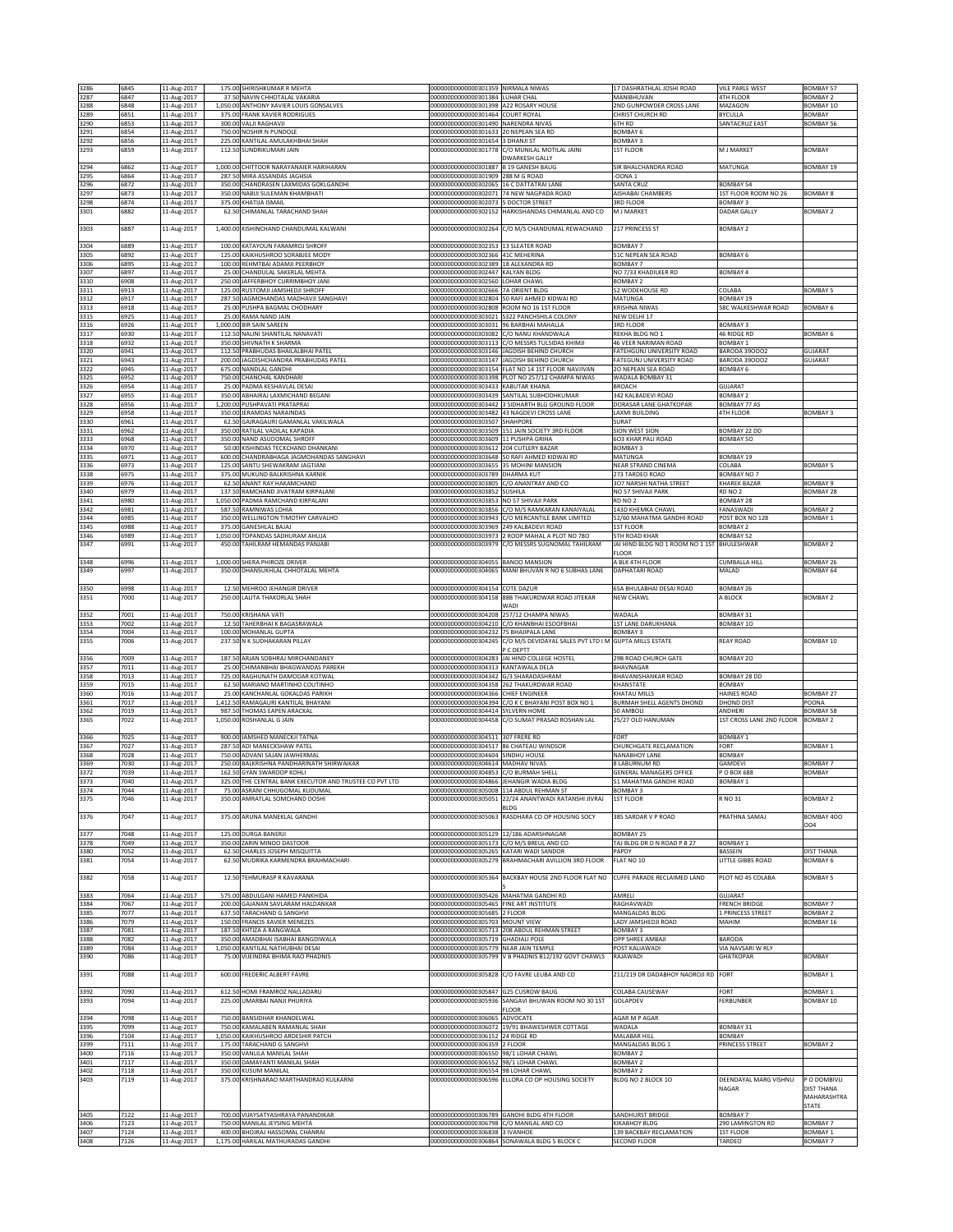| 3409         | 7128         | 11-Aug-2017                |                  | 600.00 INDRAVADAN SHANTILAL SHAH                                                         | 00000000000000306872 E1/405 BHARAT NAGAR                                         |                                                                                             | <b>GRANT RD</b>                                         | <b>BOMBAY 7</b>                    |                          |
|--------------|--------------|----------------------------|------------------|------------------------------------------------------------------------------------------|----------------------------------------------------------------------------------|---------------------------------------------------------------------------------------------|---------------------------------------------------------|------------------------------------|--------------------------|
| 3410         | 7131         | 11-Aug-2017                |                  | 700.00 SATYASHRAYA GOPAL PANANDIKAR                                                      | 00000000000000306909 GANDHI BUILDING                                             |                                                                                             | SANDHURST BRIDGE                                        | BOMBAY 7                           |                          |
| 3411         | 7132         | 11-Aug-2017                |                  | 750.00 JAYKUMAR BHARAMGONDA PATIL                                                        | 00000000000000306946 PARTNER                                                     |                                                                                             | <b>GHATAGE AND PATIL</b>                                | RAJARAM ROAD                       | KOLHAPUR                 |
| 3412         | 7133         | 11-Aug-2017                |                  | 750.00 PRAMILA VASANT GHATAGE                                                            | 000000000000000306947 SYKES EXTENSION                                            |                                                                                             | KOLHAPUR                                                |                                    |                          |
| 3413         | 7134         | 11-Aug-2017                |                  | 800.00 NANDKUVAR JAYANTILAL JOSHI                                                        | 00000000000000306954                                                             | FLAT NO A/3 2ND FLOOR PARIVAR CO                                                            | <b>HOUSING SOCY</b>                                     | 5 DADABHAI ROAD ANDHERI            | BOMBAY 58                |
|              |              |                            |                  |                                                                                          |                                                                                  | OPERATIVE                                                                                   |                                                         | <b>NEST</b>                        |                          |
| 3414         | 7136         | 11-Aug-2017                |                  | 50.00 BEJANJI POCHAJI KHAMBATTA                                                          |                                                                                  | 00000000000000306978 33A PARADISE APARTMENTS                                                | NEPEAN SEA ROAD                                         | <b>BOMBAY 6</b>                    |                          |
| 3415<br>3416 | 7137<br>7140 | 11-Aug-2017<br>11-Aug-2017 | 500.00<br>225.00 | KRISHNA RANGO ASUNDI<br>WENCESLAUS VENTURA D SOUZA                                       | 00000000000000307045 107 ST SEBASTIAN ROAD                                       | 000000000000000306992 OM SHANTI 12 MAIN AVENUE                                              | 16TH ROAD EXTN SANTA CRUZ W<br>BANDRA                   | BOMBAY 54 A S<br>BOMBAY 50         |                          |
| 3417         | 7141         | 11-Aug-2017                |                  | 225.00 MARGARIDA D SOUZA                                                                 |                                                                                  | 00000000000000307046 107 ST SEBASTIAN ROAD                                                  | BANDRA                                                  | BOMBAY 50                          |                          |
| 3418         | 7142         | 11-Aug-2017                |                  | 575.00 VIJAYKUMAR AMRATLAL BHUTA                                                         | 000000000000000307052 20793 E.RIM LANE                                           |                                                                                             | WALNUT                                                  | CA 91789                           | USA                      |
| 3420         | 7145         | 11-Aug-2017                |                  | 50.00 RASIKLAL KARSANLAL PARIKH                                                          |                                                                                  | 000000000000000307557 105 MUKUND MENSION                                                    | VITHALBHAI PATEL ROAD                                   | <b>5TH FLOOR</b>                   | <b>BOMBAY 4</b>          |
| 3421         | 7147         | 11-Aug-2017                | 100.00           | KATIE MANEKJI DALAL                                                                      | 20000000000000307576 SILLA VILLA                                                 |                                                                                             | 21 SOUTER ST                                            | BYCULLA                            | <b>BOMBAY 8</b>          |
| 3422         | 7149         | 11-Aug-2017                | 1,175.00         | DHANSUKHLAL HIMATLAL PAREKH                                                              | 0000000000000307698                                                              | C/O AMTHABHAI BHUKHANDAS                                                                    | PAREKH                                                  | MOTA BAZAR                         | NAVSARI                  |
| 3423         | 7150         | 11-Aug-2017                |                  | 325.00 KUSUM KANTILAL THANAWALA                                                          | 000000000000000307702 SANYOG 2ND FLOOR                                           |                                                                                             | <b>GHANTALI ROAD</b>                                    | THANA C RLY                        |                          |
| 3424<br>3425 | 7152<br>7153 | 11-Aug-2017                | 300.00           | KARESASP ARDESHIR DADABHAI NAOROJI<br>750.00 LILARAM TULSIDAS CHHAPRU                    |                                                                                  | 000000000000000307712 FLAT NO 64 SAGAR MAHAL<br>00000000000000307847 C/O BHARAT MOTOR HOUSE | 65 WALKESHWAR ROAD<br>HIGH COURT ROAD                   | <b>BOMBAY 6</b>                    | SAURASHTRA               |
| 3426         | 7154         | 11-Aug-2017<br>11-Aug-2017 |                  | 700.00 SATYASHRAYA GOPAL PANANDIKAR                                                      | 000000000000000307859 GANDHI BUILDING                                            |                                                                                             | SANDHURST BRIDGE                                        | BHAVNAGAR<br><b>BOMBAY 7</b>       |                          |
| 3427         | 7157         | 11-Aug-2017                |                  | 325.00 P K PADMA BAI                                                                     |                                                                                  | 00000000000000308121 WIFE OF P K SESHAGIRI RAO                                              | LANDHOLDER                                              | AJJARKAD                           | <b>UDIPI</b>             |
| 3429         | 7168         | 11-Aug-2017                |                  | 50.00 BACHA HOMI PATEL                                                                   |                                                                                  | 000000000000000308478 RUSTOM COURT FLAT NO 9                                                | <b>QUARTER GATE</b>                                     | POONA <sub>2</sub>                 |                          |
| 3430         | 7169         | 11-Aug-2017                | 375.00           | NAVNITRAY TRAMBAKLAL VADODARIA                                                           | 2028050000000000000                                                              | C/O THE BOMBAY SHUTTLE MFG CO                                                               | OST BOX NO 9 RUVAPARI ROAD                              | BHAVNAGAR                          |                          |
| 3432         | 7174         | 11-Aug-2017                | 350.00           | AISHA AMADBHAI                                                                           | 00000000000000308741                                                             | C/O AMADBHAI ISABHAI BANGDIWAI A                                                            | <b>GHADIALIPOLE</b>                                     | NEAR CENTRAL BANK                  | BARODA                   |
|              |              |                            |                  |                                                                                          |                                                                                  |                                                                                             |                                                         |                                    |                          |
| 3433         | 7175         | 11-Aug-2017                |                  | 350.00 SHANTA SHASHIKANT MUNIM<br>375.00 MANJULA RATILAL MODY                            | 00000000000000308803 49 RIDGE ROAD                                               |                                                                                             | MALABAR HILL                                            | BOMBAY 6                           |                          |
| 3434         | 7177         | 11-Aug-2017                |                  |                                                                                          | 00000000000000308861                                                             | C/O R C MODY                                                                                | 31 A WOODLANDS                                          | 67 DR G DESHMUKH MARG              | PEDDER ROAD<br>BOMBAY-26 |
| 3435         | 7178         | 11-Aug-2017                |                  | 1,050.00 SEBASTIAN JOHN ZUZARTE                                                          | 00000000000000308881 541 3RD FLOOR                                               |                                                                                             | CHIRA BAZAR                                             | <b>GIRGAUM ROAD</b>                | <b>BOMBAY 2</b>          |
| 3436         | 7179         | 11-Aug-2017                |                  | 175.00 LILY JAMNADAS MERCHANT                                                            | 000000000000000308885 52B SIDDHARTHA                                             |                                                                                             | 21 L JAGMOHANDAS MARG                                   | NEPEANSEA ROAD                     | BOMBAY 400               |
|              |              |                            |                  |                                                                                          |                                                                                  |                                                                                             |                                                         |                                    | 006                      |
| 3437         | 7184         | 11-Aug-2017                | 175.00           | SAVITA VADILAL SHAH                                                                      |                                                                                  | 00000000000000309044 C/O S C MODY LABH NIBWAS                                               | <b>BLOCK NO 2</b>                                       | KHETWADI 4TH LANE                  | <b>BOMBAY 4</b>          |
| 3438         | 7185         | 1-Aug-2017                 | 350.0            | <b>MEHTA KANTILAL GAMBHIRCHAND</b>                                                       | 0000000000000309050                                                              | MIRANI NAGAR BLOCK D                                                                        | 300M NO 11                                              | MULUND                             | BOMBAY 80                |
| 3439         | 7189         | 11-Aug-2017                | 62.5             | <b>/ITHALDAS BHAGVANDAS SHANGHVI</b>                                                     | 00000000000000309070                                                             | C/O RAMANLAL VITHALDAS AND CO                                                               | MEWAWALA                                                | NEAR JUMMA MASJID                  | <b>BOMBAY 2</b>          |
| 3442         | 7196         |                            |                  | 125.00 T RENGARAJAN                                                                      |                                                                                  | 7/72 SARASWAT COLONY NEAR INDIAN GROUNDS                                                    |                                                         | MATUNGA                            | <b>BOMBAY 19</b>         |
|              |              | 11-Aug-2017                |                  |                                                                                          | 00000000000000309187                                                             | <b>GYMKHANA</b>                                                                             |                                                         |                                    |                          |
| 3444         | 7200         | 11-Aug-2017                |                  | 600.00 NATVERLAL UMEDBHAI PATEL                                                          |                                                                                  | 00000000000000309269 C/O M/S GOPAL TALKIES                                                  | <b>STATION RD</b>                                       | W RLY                              | ANAND                    |
| 3445         | 7202         | 11-Aug-2017                |                  | 625.00 PARSHOTTAMDAS SHAMJI                                                              |                                                                                  | 000000000000000309271 34 JAWAHARNAGAR SOCIETY                                               | GOREGAON                                                | BOMBAY 62                          |                          |
| 3446         | 7204         | 11-Aug-2017                | 625.00           | RAJNIKANT SHAMJI GADHIA                                                                  | 00000000000000309277 19 PARAS                                                    |                                                                                             | <b>ITTLE GIBBS ROAD</b>                                 | <b>BOMBAY 6 WB</b>                 |                          |
| 3447         | 7205         | 11-Aug-2017                | 300.00           | HANSA JAGMOHANDAS                                                                        | 00000000000000309281                                                             | 108 JAYPRAKASH ROAD                                                                         | ADHANA BLDG 3RD FLOOR                                   | <b>BLOCK F ANDHERI WEST</b>        | BOMBAY 58                |
| 3448         | 7206         | 11-Aug-2017                |                  | 375.00 NARAIN B THAKUR                                                                   |                                                                                  | 00000000000000309285 A-11 SHIV DARSHAN C RLY CO-                                            | SOCIETY                                                 | NAHUR MULUND WEST                  | BOMBAY 80                |
| 3449         | 7207         |                            |                  | 650.00 CHIMANLAL CHATRABHUJ LUKHI                                                        | 00000000000000309303 64B PAREL ROAD                                              | OPERATIVE HOUSING                                                                           | <b>1ST FLOOR</b>                                        | ROOM NO 17                         | <b>BOMBAY 12</b>         |
| 3450         | 7213         | 11-Aug-2017                |                  | 275.00 DAHIBEN DOLATRAI DESAI                                                            |                                                                                  | 00000000000000309462 C/O M/S DESAI DESAI AND CO                                             | 70 MEDOWS STREET                                        | FORT                               | <b>BOMBAY</b>            |
|              |              | 11-Aug-2017                |                  |                                                                                          |                                                                                  | <b>SOLICITORS</b>                                                                           |                                                         |                                    |                          |
| 3451         | 7214         | 11-Aug-2017                |                  | 350.00 ELNATHAN MIRZOEFF                                                                 | 00000000000000309485 13 GRANTS BUILDINGS                                         |                                                                                             | ARTHER BUNDER ROAD                                      | COLABA                             | <b>BOMBAY 5</b>          |
| 3452         | 7217         | 11-Aug-2017                | 562.50           | BABAJI JAGANNATH CHALKE                                                                  | 0000000000000309497                                                              | 16/17 KASSAM ALLI CHAWL                                                                     | <b><i>FARDEO ARTHUR ROAD</i></b>                        | <b>BOMBAY 7</b>                    |                          |
| 3455         | 7224         | 11-Aug-2017                | 1.050.00         | GOPAL SHANKAR KELKAR                                                                     | 00000000000000309690 SHASTRI HALL                                                |                                                                                             | <b>ARDEO RD</b>                                         | BOMBAY 7                           |                          |
| 3456         | 7227         | 11-Aug-2017                | 1,250.00         | CHRISTIAN BERNARD MILLER                                                                 | 00000000000000309700 13 DAVIS ROAD                                               |                                                                                             | <b>BANGALORE 5</b>                                      | <b>MYSORE STATE</b>                |                          |
| 3457         | 7232         | 11-Aug-2017                | 500.00           | NATVARLAL SHIVLAL SHETH                                                                  | 00000000000000309753 PRATAPRAI AND CO                                            |                                                                                             | 52/54 MUSJID BUNDER RD                                  | <b>BOMBAY 3</b>                    |                          |
| 3458         | 7235         | 11-Aug-2017                | 12.50            | BHANUMATI CHINUBHAI SHAH                                                                 | 00000000000000309839 15 ROHINI SOCIETY                                           |                                                                                             | BEHIND BHUDERPURA VILLAGE                               | AMBAWADI 6 AHMEDABAD               |                          |
| 3460         | 7242         | 11-Aug-2017                | 1.400.00         | ARDESHIR BARJORJI SUTARIA                                                                | 000000000000000309972 COURT VIEW                                                 |                                                                                             | 126 CHURCHGATE RECLAMATION                              | BOMBAY 20                          |                          |
| 3461<br>3462 | 7247<br>7250 | 11-Aug-2017<br>11-Aug-2017 |                  | 1,050.00 MOHAMADBHOY MULLA AKBARALY SURATWALA<br>350.00 SURESH CHANDRA CHUNILAL JARIWALA | 00000000000000310213 95 MOHAMADALI ROAD<br>000000000000000310283 OF MAHIDHARPURA |                                                                                             | 5TH FLOOR TOPIWALA MANSION<br>LIMBUSHERI                | BOMBAY 3<br>SURAT                  | GUJARAT                  |
| 3463         | 7252         | 11-Aug-2017                |                  | 62.50 FATEMA BIBI SULEMAN SIMJI                                                          | 000000000000000310285 OF SIMJI MANZIL                                            |                                                                                             | <b>HARIPURA</b>                                         | SURAT                              |                          |
| 3464         | 7257         | 11-Aug-2017                |                  | 900.00 MANILAL MANEKCHAND DADIA                                                          | 000000000000000310471 9 ANUPAM C BLDG                                            |                                                                                             | <b>KARANI LANE GHATKOPAR</b>                            | BOMBAY 77 AS                       |                          |
| 3465         | 7258         | 11-Aug-2017                | 1,162.50         | MADHAVA GOVIND MALLYA                                                                    |                                                                                  | 00000000000000310498 GOPALASRAM PITHA STREET                                                | BOMBAY 1                                                |                                    |                          |
| 3466         | 7265         | 11-Aug-2017                |                  | 900.00 SAROJ SURESH MODY                                                                 | 00000000000000310748 6/9 KANDHARI COLONY                                         |                                                                                             | CHEMUR                                                  | BOMBAY 71                          |                          |
| 3468         | 7269         | 11-Aug-2017                | 62.50            | SHRIKRISHNA GANESH DEOKULE                                                               |                                                                                  | 00000000000000310854 PARISHRAM 754 DADAR MATUNGA                                            | DR GHANTI ROAD                                          | DADAR                              | <b>BOMBAY 14</b>         |
|              |              |                            |                  |                                                                                          |                                                                                  | <b>ESTATE</b>                                                                               |                                                         |                                    |                          |
| 3470<br>3471 | 7274<br>7276 | 11-Aug-2017                |                  | 375.00 GOBINDRAM J RAMCHANDANI<br>750.00 GOKALDASS AHUJA                                 | 00000000000000310991 8/3 SANDHURST HOUSE                                         | 00000000000000310948 51 PREM BHAVAN COLABA ROAD                                             | <b>BOMBAY 5</b><br>33 MEREWEATHER RD                    | <b>BOMBAY 1</b>                    |                          |
| 3472         | 7278         | 11-Aug-2017<br>11-Aug-2017 |                  | 650.00 ROSHANLAL NARAINDAS                                                               | 000000000000000311062 C/O ADELPHI PRINTERS                                       |                                                                                             | RALLIS INDIA LTD COMPOUND                               | <b>QUAY STREET TANKBUNDER</b>      | <b>BOMBAY 33</b>         |
|              |              |                            |                  |                                                                                          |                                                                                  |                                                                                             |                                                         |                                    |                          |
| 3473         | 7279         | 11-Aug-2017                |                  | 700.00 EUGENE CAJETAN PINTO                                                              | 00000000000000311070 MARIEVILLE                                                  |                                                                                             | EAST AVENUE                                             | SANTA CRUZ                         | <b>BOMBAY 54</b>         |
| 3474         | 7280         | 11-Aug-2017                |                  | 125.00 TARABEN GOPALDAS                                                                  | 00000000000000311084 101 JOSHI LANE                                              |                                                                                             | <b>GHATKOPAR</b>                                        | BOMBAY 77                          |                          |
| 3476         | 7284         | 11-Aug-2017                | 1,225.00         | SHERNAZ NOSHIR SHROFF                                                                    | 00000000000000311154 SHROFF BLDG                                                 |                                                                                             | <b>1ST FLOOR</b>                                        | 280A SOPARIBAG ROAD                | BOMBAY 12                |
| 3477         | 7285         | 11-Aug-2017                | 1.400.00         | SREENIVASAN PANKAJA                                                                      | 00000000000000311160 61 WEST SION                                                |                                                                                             | BOMBAY 22                                               |                                    |                          |
| 3478         | 7286         | 11-Aug-2017                |                  | 50.00 CHIMANLAL DHANJI JARIWALA                                                          | 00000000000000311191 52/54 MINT ROAD FORT                                        | 00000000000000311244 C/O HIRALAL RATANCHAND SHAH                                            | <b>1ST FLOOR</b>                                        | ROOM NO <sub>1</sub>               | BOMBAY 1                 |
| 3479<br>3480 | 7287<br>7290 | 11-Aug-2017<br>11-Aug-2017 |                  | 200.00 CHANDBIBINOORBHAI<br>275.00 MANECK SURENDRA SHIVDAS                               |                                                                                  | 00000000000000311375 7 SUYOG PURANDARE WADI                                                 | <b>GHADIALI POLE</b><br><b>GOKHALE ROAD NORTH DADAR</b> | BARODA<br>BOMBAY 28                |                          |
| 3481         | 7296         | 11-Aug-2017                |                  | 12.50 TEHMINA RUSTOMJI UMRIGAR                                                           | 00000000000000311509 UMRIGAR BLDG                                                |                                                                                             | ORMISTONE RD                                            | BOMBAY 1                           |                          |
| 3482         | 7303         | 11-Aug-2017                | 900.00           | ARNAVAZ RUSI SETHNA                                                                      | 00000000000000311561 27 PALI HILL                                                |                                                                                             | BANDRA                                                  | <b>BOMBAY 50</b>                   |                          |
| 3484         | 7306         | 11-Aug-2017                | 375.00           | SHIKARIPUR NARAYANARAO KRISHNAMURTHY                                                     |                                                                                  | 00000000000000311637 S N K MURTHY BLOCK 11                                                  | 167F AMBEDKAR ROAD                                      | DADAR                              | <b>BOMBAY 14</b>         |
| 3486         | 7311         | 11-Aug-2017                | 350.00           | <b>GUPTA GURUDEO B</b>                                                                   | 00000000000000311673 BLOCK NO 8 1ST FLOOR                                        |                                                                                             | SHERIAR FLATS                                           | <b>5TH ROAD GHATKOPAR</b>          | BOMBAY 86                |
| 3487         | 7315         | 11-Aug-2017                | 125.0            | <b>GANGABAI UMARSHI</b>                                                                  |                                                                                  | 00000000000000311687 C/O MULJI DEVSHI AND C6                                                | 116 KESHAVJI NAYAK ROAD                                 | P BOX 5083                         | <b>BOMBAY 9</b>          |
| 3488         | 7320         | 11-Aug-2017                | 237.5            | KHUSHALI BAI HOTCHAND                                                                    | 00000000000000311852 2ND FLOOR                                                   |                                                                                             | 69 QUEENS ROAD                                          | <b>BOMBAY 2</b>                    |                          |
| 3489         | 7321         | 11-Aug-2017                | 1,000.00         | <b>JOSEPH RODRIGUES</b>                                                                  | 00000000000000311895 29 DIAS JUBILEE BLDG                                        |                                                                                             | KHARSETJEE RANA ST GRANT ROAD                           | BOMBAY 7                           |                          |
| 3490         | 7323         | 11-Aug-2017                |                  | 987.50 CHAMPABEN POPATLAL SHAH                                                           |                                                                                  | 00000000000000311907 16 SHREE RANG BUILDING                                                 | CHANDAVARKAR ROAD                                       | MATUNGA C R                        | BOMBAY 19                |
| 3491         | 7324         | 11-Aug-2017                |                  | 162.50 NANURAM SHRINIWAS KHEMK/                                                          | 00000000000000311927 GIRIKUNJ                                                    |                                                                                             | PALIRAM ROAD ANDHERI                                    | BOMBAY 58                          |                          |
| 3492         | 7326         | 11-Aug-2017                |                  | 100.00 SHAILAJA GOPINATH TELANG                                                          |                                                                                  | 00000000000000311967 16 ABHIJIT CO OP HSG SOCY LTD                                          | COLLEGE LANE                                            | BOMBAY 28                          |                          |
| 3493         | 7328         | 11-Aug-2017                |                  | 312.50 DWARKADAS NARADAS DUTIA                                                           | 00000000000000312036 458/68 CHIRA BAZAR                                          |                                                                                             | <b>GROUND FLOOR</b>                                     | ROOM NO <sub>2</sub>               | <b>BOMBAY 2</b>          |
| 3494         | 7331         | 11-Aug-2017                |                  | 550.00 BABOO BHAI PURUSOTAM                                                              | 000000000000000312071 48 ROUND BUILDING                                          |                                                                                             | PICKET ROAD                                             | <b>BOMBAY 2 BR</b>                 |                          |
| 3495         | 7336         | 11-Aug-2017                | 575.00           | CHAMPAKLAL BHAISHANKER                                                                   | 00000000000000312092 236/38 SAMUEL ST                                            |                                                                                             | <b>BOMBAY 3</b>                                         |                                    |                          |
| 3496<br>3497 | 7337<br>7341 | 11-Aug-2017                |                  | 225.00 ROSARIO ANTHONY FERRAO<br>300.00 VISHNIBAI KHEMCHAD JETHWANI                      | 00000000000000312116 13 VERSOVA ST                                               | 00000000000000312202 C/O M/S NEW LANKA BHARAT                                               | BYCULLA<br>52/54 OLD HANUMAN STREST                     | <b>BOMBAY 8</b><br>KALBADEVI ROAD  | <b>BOMBAY 2</b>          |
|              |              | 11-Aug-2017                |                  |                                                                                          |                                                                                  | TRADING CO                                                                                  |                                                         |                                    |                          |
| 3498         | 7343         | 11-Aug-2017                |                  | 300.00 KHEMCHAND MOTIRAM JETHWANI                                                        | 00000000000000312204                                                             | C/O M/S NEW LANKA BHARAT                                                                    | 52/54 OLD HANUMAN STREET                                | KALBADEVI ROAD                     | <b>BOMBAY 2</b>          |
|              |              |                            |                  |                                                                                          |                                                                                  | TRADING CO                                                                                  |                                                         |                                    |                          |
| 3499         | 7345         | 11-Aug-2017                |                  | 350.00 WALAITIRAM AGGARWAL                                                               |                                                                                  | 00000000000000312218 C/O M/S AMARNATH WALAITIRAM                                            | <b>4 BIBUAN STREET</b>                                  | BOMBAY 3                           |                          |
| 3500         | 7347         | 11-Aug-2017                |                  | 187.50 SURAJMAL KARWA                                                                    | 00000000000000312274 KARWA NIWAS                                                 |                                                                                             | <b>STATION RD</b>                                       | P O SUJANGARH                      | RAJSTHAN                 |
| 3502<br>3503 | 7356<br>7357 | 11-Aug-2017<br>11-Aug-2017 | 62.50            | KALABEN FATEHCHAND PARIKH<br>325.00 NERIOSANG SAVAKSA KHANDHADIA                         | 00000000000000312372 NAGGOL VIA SANJAN                                           | 000000000000000312370 SHUBH SANDESH CO OP SOCY LTD                                          | SCHEME A 7TH FLR FLAT NO 711<br>DIST BULSAR W R         | 16 HANSRAJ LANE BYCULLA            | <b>BOMBAY 27</b>         |
| 3504         | 7359         | 11-Aug-2017                |                  | 1,050.00 BHUPENDRA PRABHASHANKER JOSHI                                                   |                                                                                  | 00000000000000312462 C/O M/S JOSHI AND CO KERMANI BLDG DR DADABHOY NOWROJI ROAD             |                                                         | FORT                               | <b>BOMBAY 1</b>          |
|              |              |                            |                  |                                                                                          |                                                                                  |                                                                                             |                                                         |                                    |                          |
| 3505         | 7361         | 11-Aug-2017                | 87.50            | INAYATALI H STATIONWALA                                                                  |                                                                                  | 00000000000000312469 C/O ADAMJI P PEERBHOY                                                  | 67/69 DADA MANZIL                                       | MOHAMEDALI ROAD                    | BOMBAY 400               |
|              |              |                            |                  |                                                                                          |                                                                                  |                                                                                             |                                                         |                                    | 003                      |
| 3507         | 7367         | 11-Aug-2017                |                  | 175.00 JAYAKUMARI GOKALDAS THAKKER                                                       |                                                                                  | 00000000000000312638 PADAMSHI BHUVAN III FLOOR                                              | KHATTARALI LANE                                         | KANDEWADI                          | BOMBAY 4                 |
| 3508         | 7371         | 11-Aug-2017                |                  | 450.00 ADELINE LOBO                                                                      | 00000000000000312648 C/O D C LOBO                                                |                                                                                             | OTTARBAT ALDONA                                         | <b>BARDEZ GOA</b>                  |                          |
| 3509         | 7375         | 11-Aug-2017                | 62.50            | JEHANGIR FRAMROZ CHINOY                                                                  | 000000000000000312722 MOTIWALA MANSIONS                                          |                                                                                             | <b>GOWALIA TANK</b>                                     | BOMBAY 26                          |                          |
| 3511         | 7379         | 11-Aug-2017                |                  | 425.00 MADHU JAYANTILAL SHAH                                                             | 00000000000000312777                                                             | C/O J J SHAH                                                                                | <b>FAZAL MANSION</b>                                    | 8/14 ABDUL REHMAN STREET BOMBAY 3  |                          |
| 3512         | 7382         | 11-Aug-2017                |                  | 837.50 PARSHOTAMDAS NANCHAND GANDHI                                                      | 00000000000000312799 GREEN CHOWK                                                 |                                                                                             | DHRAN GADHRA                                            | SAURASHTRA                         |                          |
| 3513         | 7383         | 11-Aug-2017                |                  | 25.00 RAMA RATILAL                                                                       | 00000000000000312847 1 SATYA SADAN                                               |                                                                                             | PLOT 6A                                                 | BOMBAY 19                          |                          |
| 3514         | 7387         | 11-Aug-2017                | 900.00           | AYODHYA SINGH                                                                            | 00000000000000312915 STATIONS ROAD                                               |                                                                                             | MAINPURI U P                                            |                                    |                          |
| 3515         | 7389         | 11-Aug-2017                |                  | 750.00 BELA CHAUDRI                                                                      | 00000000000000312925 9 MATHEW ROAD                                               |                                                                                             | BOMBAY 4                                                |                                    |                          |
| 3516         | 7394         | 11-Aug-2017                |                  | 450.00 JOGINDER SINGH                                                                    |                                                                                  | 00000000000000312983 C/O M/S HARI SINGH ISHAR                                               | SINGH                                                   | P O BOX 831 104 MINT ROAD BOMBAY 1 |                          |
|              |              |                            |                  |                                                                                          |                                                                                  |                                                                                             |                                                         |                                    |                          |
| 3517         | 7396         | 11-Aug-2017                |                  | 187.50 RAMCHAND RUPCHAND SUKHIJA                                                         |                                                                                  | 00000000000000313015 SITARAM BHAWAN B BLOCK 3RD                                             | FLAT NO 7 AND 8 178 LADY                                | SHIVAJI PARK DADAR                 | <b>BOMBAY 28</b>         |
| 3518         | 7398         | 11-Aug-2017                |                  | 25.00 NARENDRA CHHAGANLAL SHAH                                                           | 00000000000000313066 SAGRAMPURA                                                  | <b>FLOOR</b>                                                                                | AMSHEDJI ROAD<br>MAIN ROAD                              | <b>SURAT</b>                       |                          |
| 3519         | 7400         | 11-Aug-2017                |                  | 750.00 BHIKHUBHAI RAICHAND SHAH                                                          |                                                                                  | 00000000000000313072 OPPO DENA BANK BAZAR                                                   | BARDOLI                                                 | <b>DIST SURAT</b>                  | GUJRAT                   |
| 3520         | 7405         | 11-Aug-2017                | 125.00           | KUNDANMAL K SHAHANI                                                                      |                                                                                  | 00000000000000313152 313 SECTOR IV R K PURAM                                                | <b>NEW DELHI 22</b>                                     |                                    |                          |
| 3521         | 7411         | 11-Aug-2017                |                  | 250.00 BASANTA KUMAR BANERJI                                                             |                                                                                  | 00000000000000313204 3RD FLOOR INDIA HOUSE NO 1                                             | A K MARG CUMBALLA HILLS                                 | BOMBAY 36                          |                          |
| 3523         | 7414         | 11-Aug-2017                |                  | 187.50 SILAWANTI K SHAHANI                                                               |                                                                                  | 00000000000000313216 313 SECTOR IV R K PURAM                                                | NEW DELHI 22                                            |                                    |                          |
| 3524         | 7416         | 11-Aug-2017                | 287.50           | DAULATRAM BALCHAND JUMANI                                                                |                                                                                  | 00000000000000313241 C/O M/S BALCHAND BHIMANDAS                                             | SIR VITHALDAS LANE                                      | MULJI JETHA MARKET                 | <b>BOMBAY 2</b>          |
| 3525         | 7418         | 11-Aug-2017                |                  | 312.50 RUSTOMJI NAVROJI VAZIFDAR                                                         | 00000000000000313263 F MARZBAN ROAD                                              |                                                                                             | SURAT                                                   |                                    |                          |
| 3526         | 7419         | 11-Aug-2017                |                  | 375.00 SUSHILA MULCHAND MAKHIJA                                                          |                                                                                  | 00000000000000313269 SHIV KRIPA PLOT NO 618 T P S III                                       | 14TH ROAD                                               | KHAR                               | <b>BOMBAY 52</b>         |
| 3527         | 7420         | 11-Aug-2017                |                  | 375.00 SHANTI MULCHAND MAKHIJA                                                           |                                                                                  | BANDRA<br>00000000000000313271 SHIV KRIPA PLOT NO 618 T P S III                             | BANDRA 14TH ROAD                                        | <b>KHAR</b>                        | <b>BOMBAY 52</b>         |
| 3528         | 7421         | 11-Aug-2017                |                  | 375.00 TIRATHDAS MULCHAND MAKHIJA                                                        |                                                                                  | 00000000000000313273 SHIV KRIPA PLOT NO 618 T P S III                                       | BANDRA 14TH ROAD                                        | KHAR                               | <b>BOMBAY 52</b>         |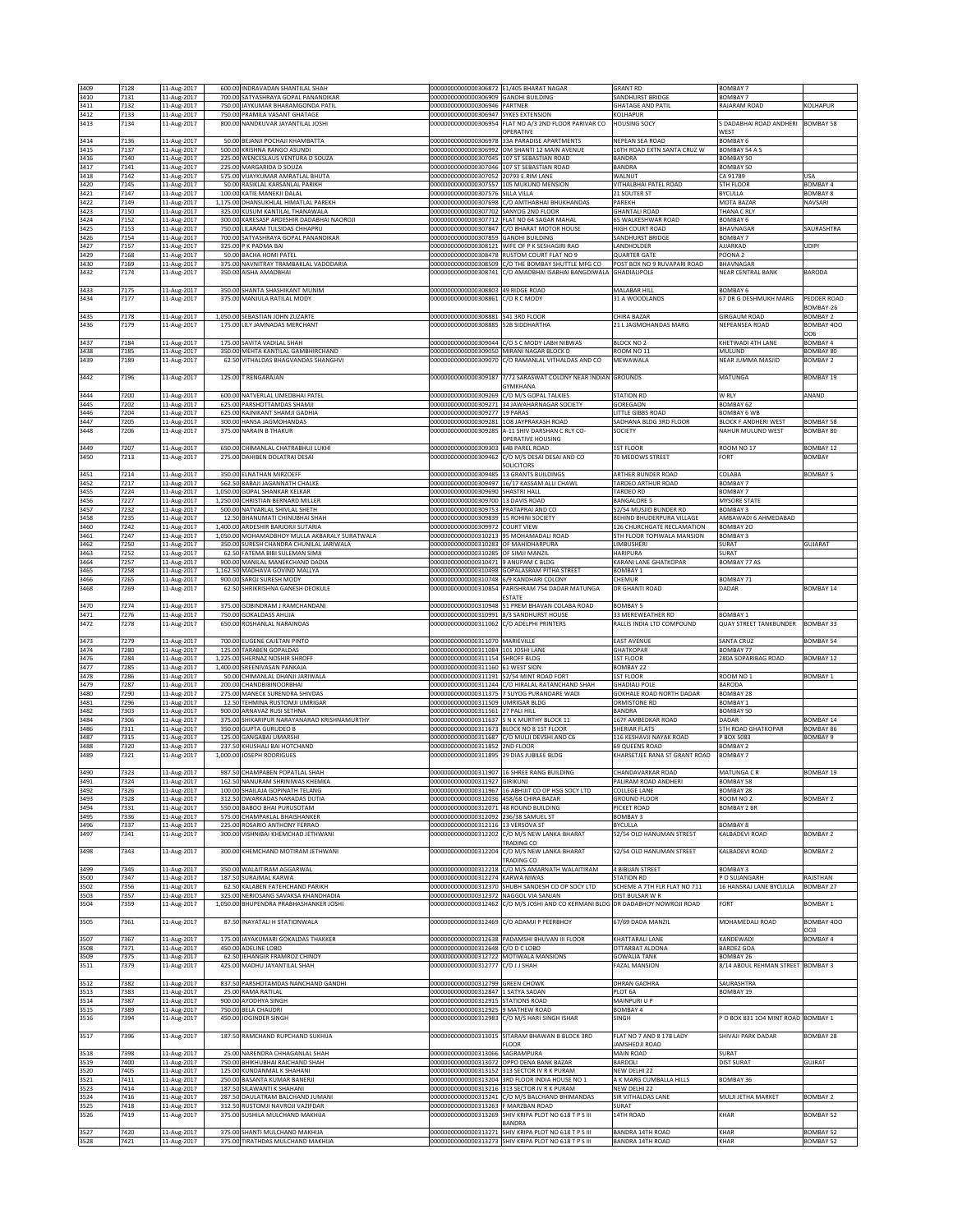| 3529                 | 7426         | 11-Aug-2017                               |                    | 262.50 LEKHA KAMLESH JAIN                                                                 | 0000000000000313319                                                                 | C/O M/S CHIMANLAL CHATARBHUJ<br>SHAH                                                          | COLOUR AND HARDWARE<br>MERCHANT AKOLA TAJNAPETH | VIDARBH                                                   | M S                                 |
|----------------------|--------------|-------------------------------------------|--------------------|-------------------------------------------------------------------------------------------|-------------------------------------------------------------------------------------|-----------------------------------------------------------------------------------------------|-------------------------------------------------|-----------------------------------------------------------|-------------------------------------|
| 3530<br>3531         | 7428<br>7430 | 11-Aug-2017                               | 25.00              | 62.50 SUDHA GAJANAN RANADIVE<br>JAL NADIRSHA PARDIWALA                                    | 00000000000000313349 SAIDU NISHA BUILDING                                           | 00000000000000313323 43C GOODWILL ASSURANCE BLDG                                              | MANMALA TANK ROAD MAHIM<br><b>3RD FLOOR</b>     | BOMBAY 16<br><b>SLEATER ROAD</b>                          | <b>BOMBAY 7</b>                     |
| 3532                 | 7432         | 11-Aug-2017<br>11-Aug-2017                |                    | 175.00 KUSUM BALKRISHNA TADAY                                                             | 00000000000000313361 E17/11 SHAHUNAGAR                                              |                                                                                               | MAHIM EAST                                      | BOMBAY 17                                                 |                                     |
| 3534<br>3535         | 7437<br>7438 | 11-Aug-2017<br>11-Aug-2017                | 1,050.00           | 100.00 VIRMATI GATULAL<br>MORESHWAR BALKRISHNA HAJARE                                     | 00000000000000313545 255/259 HINA HOUSE<br>00000000000000313549 MANGALAYATASI       |                                                                                               | V P ROAD<br>150 SHRIKRISHNA NAGAR               | BOMBAY 4<br><b>BORIVLI EAST</b>                           | BOMBAY 66                           |
| 3536                 | 7440         | 11-Aug-2017                               | 187.5              | LILAVATI BABULAL PATWA                                                                    |                                                                                     | 00000000000000313569 54 DOSSA HOUSE GUNBOW ST                                                 | IV FL                                           | FORT                                                      | <b>BOMBAY</b>                       |
| 3537<br>3539         | 7443<br>7450 | 11-Aug-2017<br>11-Aug-2017                |                    | 100.00 HASHIM ZAINUDDIN<br>250.00 MUGATLAL CHUNILAL SHAH                                  | 00000000000000313709 BEGAMPURA                                                      | 00000000000000313903 C/O NATIONAL ELECTRIC AND                                                | DARUKHANA<br>133 PRINCESS STREET                | SURAT<br><b>GOPAL NIVAS</b>                               | <b>BOMBAY 2</b>                     |
| 3540                 | 7453         | 11-Aug-2017                               |                    | 62.50 TARLA LAXPATI                                                                       |                                                                                     | ENGINEERING CO<br>00000000000000313911 72/74 VITHALBHAI PATEL ROAD                            | BOMBAY 4                                        |                                                           |                                     |
| 3541                 | 7455         | 11-Aug-2017                               | 375.00             | CHANDRAHAS GANGADHAR BHAGWAT                                                              | 00000000000000313947                                                                | ROHINI PLOT NO 36                                                                             | <b>SHOK NAGAR</b>                               | <b>IUBLI DIST DHARWAR</b>                                 |                                     |
| 3542<br>3543         | 7456<br>7457 | 11-Aug-2017<br>11-Aug-2017                | 350.00             | 350.00 SURESH BABURAO PRADHAN<br>ASWINKUMAR POPATLAL PAREKH                               | 00000000000000313955 PATEL BLDG                                                     | 00000000000000314111 28A BRAHAMANWADA ROAD                                                    | 1271/4 WRIGHT TOWN<br><b>ASWIN HOUSE</b>        | JABALPUR M P<br>MATUNGA                                   | BOMBAY 19                           |
| 3544<br>3545         | 7462<br>7465 | 11-Aug-2017<br>11-Aug-2017                | 312.50             | PARSHOTAMDAS SHAMJI BAXI<br>1,050.00 NARAYAN SHANTARAM DIVEKAR 13859 DENA BANK DEB BANDRA |                                                                                     | 00000000000000314190 JAWAHARNAGAR ROAD NO 4<br>00000000000000314246 PARIJAT CO-OP HSG SOCIETY | GOREGAON<br>B-BUILDING BLOCK-36 3RD FLOOR       | <b>BOMBAY 62</b><br>PLOT NO 5 BANDRA                      | <b>BANDRA WEST</b>                  |
|                      |              | 11-Aug-2017                               |                    | BND<br>250.00 HIRABEN GOPALII                                                             |                                                                                     |                                                                                               |                                                 | RECLAMATION                                               | BOMBAY 50                           |
| 3546<br>3547         | 7468<br>7471 | 11-Aug-2017                               | 287.50             | ADERJI KHODABUX IRANI                                                                     | 00000000000000314349 C/O CHETAN TRADERS<br>000000000000000314518 15 MAHESH MAHAL    |                                                                                               | SUTARWAD<br>MAGANLAL NAGAR                      | BHAVNAGAR<br>CHARNI ROAD JUNCTION                         | BOMBAY 7                            |
| 3549<br>3550         | 7484<br>7486 | 11-Aug-2017<br>11-Aug-2017                | 175.00<br>1,050.00 | MADHAV PANDHARINATH SHIKHARE<br>RUBAB BAI VEGDI                                           | 00000000000000314854 D37 LOKMANYA NAGAR                                             | 00000000000000314966 C/O M/S ADVANCE ENGINEERING                                              | MAHIM<br>CORPORATION                            | <b>BOMBAY 16</b><br>12/B CLIVE ROW P B NO 2431 CALCUTTA 1 |                                     |
|                      |              |                                           |                    |                                                                                           | 00000000000000315120 STATION ROAD                                                   |                                                                                               |                                                 |                                                           |                                     |
| 3552<br>3554         | 7489<br>7495 | 11-Aug-2017<br>11-Aug-2017                | 237.5              | 1,000.00 NAVINCHANDRA JAYANTILAL PAREKH<br>SAKHI MOTIRAM BHAVNANI                         | 000000000000000315208 14 PUSHP KUNJ                                                 |                                                                                               | JAMNAGAR<br>50 SION MAIN ROAD                   | BOMBAY 22                                                 |                                     |
| 3556                 | 7503         | 11-Aug-2017                               | 237.50             | OSWALD DOMINIC JOSEPH ARANHA                                                              | 00000000000000315612                                                                | VIRANDRA SAHKARI GRIHA NIRMAN<br>SAMATI LTD                                                   | BLDG C FLAT NO 5                                | <b>BANDRA</b>                                             | BOMBAY                              |
| 3557                 | 7504         | 11-Aug-2017                               |                    | 1,050.00 JAYANTILAL JEKISHANDAS GANDHI                                                    | 000000000000000315652 10/112 SHELL COLONY<br>00000000000000315761 33 SHANTI NO 2    |                                                                                               | CHEMBUR                                         | BOMBAY 71                                                 |                                     |
| 3559<br>3560         | 7512<br>7513 | 11-Aug-2017<br>11-Aug-2017                | 62.50<br>350.00    | PRITAM KAUR<br>KUSUMAVATI SATYENDRARAI DESAI                                              | 0000000000000315791                                                                 | <b>HIRA HOUSE</b>                                                                             | PEDDER ROAD<br><b>IST ROAD</b>                  | BOMBAY 26<br>KHAR                                         | BOMBAY 52                           |
| 3562<br>3563         | 7515<br>7517 | 11-Aug-2017<br>11-Aug-2017                | 25.00              | 750.00 JAMSHED BOMANJI WADIA<br>NATVARLAL MAGANLAL PARIKH                                 | 00000000000000316039 PATEL CHAMBERS<br>00000000000000316072 POORNIMA                |                                                                                               | SANDHURST BRIDGE<br>MAHATMA GANDHI ROAD         | CHAWPATTY<br>VILE PARLE EAST                              | BOMBAY 7<br>BOMBAY 57 AS            |
| 3566                 | 7523         | 11-Aug-2017                               |                    | 375.00 KISHINCHAND MULCHAND MAKHIJA                                                       |                                                                                     | 00000000000000316113 SHIV KRIPA PLOT NO 618                                                   | TPSIII                                          | <b>BANDRA 14TH ROAD</b>                                   | KHAR                                |
| 3569<br>3570         | 7534<br>7535 | 11-Aug-2017<br>11-Aug-2017                |                    | 12.50 GOOLBAI PALLONJI WARDEN<br>350.00 ALOO JAL BARIA                                    | 00000000000000316577 WADIA HOUSE<br>000000000000000316579 KHATTAU BHUVAN            |                                                                                               | 120 WODEHOUSE ROAD<br>96 WODEHOUSE ROAD         | <b>BOMBAY 5</b><br><b>BOMBAY 5</b>                        |                                     |
| 3571<br>3572         | 7538<br>7540 | 11-Aug-2017<br>11-Aug-2017                | 312.50<br>425.00   | VASANT BHAWANISHANKER SASHITAL<br>DINAZ JAMSHED LILAOOWALA                                | 00000000000000316627 D/4 ANANDASHRAM<br>20000000000000216683 602/B CAPTAIN HOUSE    |                                                                                               | PROCTOR RD<br><b>VINCENT ROAD</b>               | <b>BOMBAY 7</b><br>MATUNGA                                | BOMBAY 19                           |
| 3573                 | 7542         | 11-Aug-2017                               | 25.00              | CHAMPAKLAL JAMNADAS MERCHANT                                                              |                                                                                     | 00000000000000316725 3RD FLOOR BLOCK NO 23                                                    | DADISETH LANE BAND STAND                        | CHOWPATY                                                  | <b>BOMBAY 6</b>                     |
| 3574                 | 7543         | 11-Aug-2017                               |                    | 1,000.00 NERGISH JAL DRIVER                                                               | 00000000000000316742                                                                | C/O J N DRIVER                                                                                | PHALGUNI 2ND FLOOR FLAT NO 7                    | SAROJINI ROAD OFF NORTH<br>AVENUE                         | SANTACRUZ W<br>BOMBAY               |
| 3575<br>3577         | 7546<br>7550 | 11-Aug-2017<br>11-Aug-2017                |                    | 25.00 OZA NARHARI CHIMANLAL<br>900.00 KARKAL VISHWANTH VENKATRAMANA RAO                   | 00000000000000316794 199A GUJRAT SOCIETY<br>00000000000000317125 CHANDRABHAGALAYA   |                                                                                               | SAURABH<br>MAINAKWADI MAHIM                     | SION<br>BOMBAY 16 D D                                     | <b>BOMBAY 22</b>                    |
| 3578                 | 7554         | 11-Aug-2017                               |                    | 350.00 CHIRANJILAL TOLARAM NEMANI                                                         | 00000000000000317423 NEMANI CLOTH STORES                                            |                                                                                               | KHAJANEWALON KA RASTA                           | JAIPUR RAJASTHAN                                          |                                     |
| 3579<br>3580         | 7556<br>7557 | 11-Aug-2017<br>11-Aug-2017                | 125.00<br>375.00   | ZULEKHABAI ALIMOHAMED<br>MOHINI RAMCHANDANI                                               | 00000000000000317432 306 ABDUL REHMAN ST                                            | 00000000000000317462 51 PREM BHAVAN COLABA ROAD                                               | 2ND FLOOR<br>BOMBAY <sub>5</sub>                | BOMBAY 3                                                  |                                     |
| 3581<br>3582         | 7559<br>7564 | 11-Aug-2017<br>11-Aug-2017                | 62.5<br>350.00     | NAJA KAIKHUSRU CHINOY<br>SHUKPRASAD PRANSHANKER                                           | 00000000000000317522<br>000000000000000317760 SHUKDEVJI MANDIR                      | PANDAY HOUSE                                                                                  | PANDAY ROAD<br>PAREKH FALIA                     | COLABA<br>W RLY                                           | BOMBAY <sub>5</sub><br>ANKLESHWAR   |
| 3583                 | 7565         | 11-Aug-2017                               | 125.00             | CHANDRIKA DEVCHAND VITHLANI                                                               | 00000000000000317764                                                                | C/O KESHAVLAL N RAJANI                                                                        | SIDDHARTH NAGAR CO-OP SOCIETY                   | <b>DWARKESH BLDG NO-12</b>                                | BHAVNAGAR                           |
| 3584                 | 7567         | 11-Aug-2017                               |                    | 375.00 VITHALDAS VASANJI JARIWALA                                                         | 000000000000000317770 6/1404 MAHIDHARPURA                                           |                                                                                               | PLOT NO 1069-A<br>THOBHA ST                     | AMBAWADI<br>SURAT                                         | GUJARAT                             |
| 3585<br>3586         | 7568<br>7570 | 11-Aug-2017<br>11-Aug-2017                |                    | 375.00 AJITSINGH BAPNA<br>62.50 RAMNARAYAN RAMDHAN KHATOD                                 | 00000000000000317772 593A SNEH NAGAR                                                | 00000000000000317808 AT AND POST SHRIRAMPUR                                                   | NAV LAKHA<br>DISTRICT AHMEDNAGAR                | INDORE M P                                                |                                     |
| 3587                 | 7572         | 11-Aug-2017                               | 375.00             | TUKARAM MAHADEO CHAUDHARY                                                                 |                                                                                     | 00000000000000317852 SHRI GURUPRASHD 416 NAVI PETH                                            | JAIKISANWADI                                    | P O JALGAON                                               | DIST JALGAON                        |
| 3588<br>3589         | 7573<br>7577 | 11-Aug-2017<br>11-Aug-2017                | 375.00<br>112.50   | TUKARAM MAHADEO CHAUDHARY<br>R R PATEL                                                    | 0000000000000317908                                                                 | 00000000000000317854 SHRI GURUPRASAD 416 NAVI PETH<br>C/O RAMANLAL AND BROS                   | AIKISANWADI<br>MOTA BAZAR                       | PO JALGAON<br>NAVSARI                                     | DIST JALGAON                        |
| 3590<br>3591         | 7579<br>7581 | 11-Aug-2017<br>11-Aug-2017                | 725.00<br>1,050.00 | PIYARE LALL SOOD<br>TILAKRAJ JAGGI                                                        | 00000000000000317912 SUDAMAN BUILDING                                               | 000000000000000318074 C/O TILAK RAJ MANMOHAN KUMAR                                            | MOWGARH STREET<br>38 TULZI MARKET               | SIR HIND CITY<br><b>UJJAIN MP</b>                         | PATIALA                             |
| 3592                 | 7584         | 11-Aug-2017                               | 575.0              | PUSHPA DEVI AGARWAI                                                                       | 000000000000000318108 15 MASKATI COURT                                              |                                                                                               | <b>QUEENS ROAD</b>                              | <b>BOMBAY 1</b>                                           |                                     |
| 3593<br>3594         | 7588<br>7595 | 11-Aug-2017<br>11-Aug-2017                |                    | 25.00 LAXMINARAYAN NARAYANDAS GANEDIWALA<br>1,412.50 PUSHPA HARIRAM ADVANI                | 00000000000000318181 TEXTILE MILLS<br>000000000000000318244 86 SINDHU WADI          |                                                                                               | MANDSAUR<br>MAHATMA GANDHI RD GHATKOPAR         | M P<br>BOMBAY 77                                          |                                     |
|                      |              |                                           |                    |                                                                                           |                                                                                     |                                                                                               |                                                 |                                                           |                                     |
|                      | 7597         |                                           |                    |                                                                                           |                                                                                     |                                                                                               |                                                 | FORT                                                      |                                     |
| 3595<br>3596         | 7600         | 11-Aug-2017<br>11-Aug-2017                | 125.00             | 225.00 TAHER S DOCTOR<br><b>JUNDARSINGH SAHNEY</b>                                        | 00000000000000318283 ALLI CHAMBERS<br>00000000000000318341                          | 43 LWLLA NAGAR                                                                                | <b>TAMARIND LANE</b><br><b>CONDWA ROAD</b>      | OONA <sub>2</sub>                                         | <b>BOMBAY 1</b>                     |
| 3597<br>3598         | 7602<br>7605 | 11-Aug-2017<br>11-Aug-2017                | 125.00<br>325.00   | <b>ISTA LAKSHMI SODEMMA</b><br>ILA VRAJLAL SHAH                                           | 00000000000000318389 ARUNODAYA<br>00000000000000318397                              | NYALCHAND LALLUCHAND BUNGLOW                                                                  | OPP NAPOO PARK<br><b>G B ROAD</b>               | BOMBAY 19<br>KANDIVALI WEST                               | <b>BOMBAY 67</b>                    |
| 3599                 | 7607         |                                           |                    | 225.00 BHAGATRAM JALAN                                                                    | 00000000000000318399                                                                | <b>RAM GALI</b><br>212 KALBADEVI RD                                                           | <b>BOMBAY 2</b>                                 |                                                           |                                     |
| 3600                 | 7610         | 11-Aug-2017<br>11-Aug-2017                |                    | 62.50 JAYAVANTI JAMNADAS ASHAR                                                            |                                                                                     | 00000000000000318428 JAMNA NIVAS BLOCK NO 8                                                   | VASANJI LALJI ROAD                              | KANDIVLI WEST                                             | BOMBAY 67                           |
| 3601<br>3602         | 7612<br>7613 | 11-Aug-2017<br>11-Aug-2017                |                    | 1,225.00 VISHANDAS UDHARAM<br>375.00 HIRALAL SHAMDASS ARORA                               | 00000000000000318448 19 SHIRIN BUILDING                                             | 00000000000000318457 C/O M/S HIRALAL AND CO                                                   | NEAR COLABA P O BOMBAY 5<br><b>IST FLOOR</b>    | <b>VEW SILK BAZAR</b>                                     | <b>BOMBAY 2</b>                     |
| 3603<br>3605         | 7617<br>7622 | 11-Aug-2017<br>11-Aug-2017                | 112.50<br>350.00   | AROJ BHUPENDRA PATEL<br>PERMANAND JAMNADAS                                                | 00000000000000318519 KOTHI POLE RAOPURA<br>00000000000000318573 158/60 CAVEL STREET |                                                                                               | <b>BARODA</b><br><b>BOMBAY 2</b>                |                                                           |                                     |
| 3606                 | 7624         | 11-Aug-2017                               | 125.00             | PANDURANG ARJOON RANE                                                                     |                                                                                     | 00000000000000318648 SHIVMANOR 2ND FLOOR                                                      | <b>SUBHAS BOSE ROAD</b>                         | VILE PARLE EAST                                           | <b>BOMBAY 57</b>                    |
| 3607<br>3608         | 7630<br>7632 | 11-Aug-2017<br>11-Aug-2017                | 225.00             | VISHWANATH VENKATRAMIYER<br>350.00 SUSHILA BALDE                                          | 00000000000000318837 12TH ROAD<br>00000000000000318870 C/O D G BALDE                |                                                                                               | KHAR<br>102/1 BHAWANIPUR COLONY                 | <b>BOMBAY 52</b>                                          |                                     |
| 3609                 | 7634         | 11-Aug-2017                               |                    | 187.50 HIRAMAN SAHADU PATIL                                                               | 00000000000000318872 AT BHILALI                                                     |                                                                                               | NDORE<br>P O EKLAHERE TAL AMALNER               | <b>DIST JALGAON</b>                                       |                                     |
| 3610                 | 7636         | 11-Aug-2017                               |                    | 50.00 KAMLABEN NAGINDAS PATEL                                                             |                                                                                     | 00000000000000318887 C/O N JIVANLAL AND CO PVT LTD                                            | NAGINDAS CHAMBERS                               | 167 P D MELLO ROAD                                        | <b>BOMBAY 1 BR</b>                  |
| 3611<br>3612         | 7639<br>644  | 11-Aug-2017<br>.1-Aug-2017                |                    | 412.50 GUNVANTLAL DAHYABHAI MAKIM<br>225.00 NANALAL PANACHAND SHAF                        | 00000000000000318928 16 KAMLA NIVAS<br>10000000000000318987                         | <b>IIIH KHEIWADI BACK KOAD</b>                                                                | <b>BOMBAY 7</b><br>FULSI BUILDING               | SRD FLOOR NO 85                                           | BUMBAY 4                            |
| 3613<br>3614         | 7645<br>7646 | 11-Aug-2017<br>11-Aug-2017                |                    | 450.00 IBHRAHIMBHAI KARIMBHAI<br>750.00 MURLIDHAR NARAYANDAS GANEDIWALA                   | 00000000000000318998 TEXTILE MILLS                                                  | 00000000000000318992 C/O HIRALAL RATANCHAND SHAH                                              | <b>GHADIALIS POLE</b><br>MANDSAUR               | BARODA                                                    |                                     |
| 3615                 | 7647         | 11-Aug-2017                               | 987.50             | VENKTESHPRASAD GANEDIWALA                                                                 |                                                                                     | 00000000000000319000 C/O. RAVINDRA K CHALKE,                                                  | E-401, OLICE APARTMENT,                         | SHRI PRASTHA ROAD,<br>NALASOPARA WEST                     | <b>DIST: THANE</b>                  |
| 3616                 | 7648         | 11-Aug-2017                               |                    | 875.00 HIRALAXMI PRAFULCHANDRA SHAH                                                       |                                                                                     | 00000000000000319006 RATILAL VARDHMAN SHAH                                                    | OPP CAMP STATION                                | SURENDRANAGAR                                             | SAURASHTRA                          |
| 3617                 | 7651         | 11-Aug-2017                               |                    | 187.50 PIROJSHA PESTONJI NARIELWALA                                                       | 00000000000000319026 25 NEPEAN SEA ROAD                                             | BUNGALOW                                                                                      | <b>BOMBAY 6</b>                                 |                                                           |                                     |
| 3618<br>3619         | 7654<br>7656 | 11-Aug-2017                               | 62.50              | IVANJI BOVINDJI PATEL<br>237.50 BHALCHANDRA MAGANLAL TALATI                               | 00000000000000319056 MAHARAJ MANSION<br>00000000000000319074 THANA FALIA            |                                                                                               | SANDHURST ROAD                                  | BOMBAY 4<br>DIST BROACH W RLY                             |                                     |
| 3620                 | 7657         | 11-Aug-2017<br>11-Aug-2017                | 125.00             | PARWATIDEVI RACHAPPA WALI                                                                 | 00000000000000319091 C/O R G WALI                                                   |                                                                                               | <b>JHAGADIA VIA ANKLESHWAR</b><br>54 CLUB ROAD  | HUBLI                                                     | <b>DIST DHARWAR</b>                 |
| 3621<br>3622         | 7659<br>7661 | 11-Aug-2017<br>11-Aug-2017                | 350.00<br>600.00   | ANVAR ABDUL SATTAR KHANANI<br>YUDHISTHIR NARAYAN BHARGAVA                                 | 00000000000000319116 14 BAXI COLONY                                                 | 00000000000000319112 C/O M/S NATIONAL TRADING CO                                              | VAKHARIA BAZAR<br>INDORE                        | VERAVAL                                                   | SAURASHTRA                          |
| 3623<br>3624         | 7662<br>7663 | 11-Aug-2017<br>11-Aug-2017                |                    | 350.00 EVRAHIM MOHAMED HARIFF<br>25.00 JASUMATI HIRALAL                                   | 00000000000000319118 BADAT STREET                                                   | 00000000000000319143 C/O PRABHUDAS LILLADHER SHARE                                            | P O KATHOR<br>STOCK EXCHANGE OLD BLDG           | <b>DIST SURAT</b><br>FORT                                 | <b>BOMBAY</b>                       |
|                      |              |                                           |                    |                                                                                           |                                                                                     | <b>BROKER</b>                                                                                 | ANNEXE DALAL ST                                 |                                                           |                                     |
| 3625<br>3626         | 7666<br>7668 | 11-Aug-2017<br>11-Aug-2017                | 287.50<br>300.00   | PRABHULAL GURDHAR DOSHI<br>MAHESH CHANDRA RATILAL SHAH                                    | 00000000000000319174 24 PRAWAD ROAD                                                 | 00000000000000319219 C/O M/S B R SHAH AND CO TAXATION                                         | P GUL MANSION<br>NEAR CITY POST OFFICE          | RAJKOT<br>BHAGATALAV                                      | SURAT <sub>1</sub>                  |
| 3627                 | 7670         | 11-Aug-2017                               |                    | 750.00 KARIMBHAI ALLIBHAI PRASLA                                                          | 00000000000000319246 ESHAK MANZIL                                                   | CONSULTANTS                                                                                   | 233 LAMINGTON ROAD                              | <b>BOMBAY 7</b>                                           |                                     |
| 3628                 | 7672         | 11-Aug-2017                               | 1,137.50           | <b>BHAGWANDAS PURSHOTTAM ADHIYA</b>                                                       | 00000000000000319359                                                                | <b>GANDHI ROAD</b>                                                                            | DAHANU                                          | W RLY                                                     | <b>DIST THANA</b>                   |
| 3629                 | 7675         | 11-Aug-2017                               | 1,450.00           | ABDULLAH ABDULQUADER KATIB 11287 UNION BANK OF INDIA UB<br>MOHAMED ALI ROAD M             | 00000000000000319392                                                                | FLAT NO 11 2ND FLOOR                                                                          | MAYMOON MANZIL                                  | 7 SPENCE ROAD BYCULLA                                     | <b>BOMBAY 8</b>                     |
| 3630                 | 7676         | 11-Aug-2017                               |                    | 125.00 MADHUKAR SIDHESHWAR PIMPALKHARE 4906 DENA BANK DEB<br>SHIVAJI PARK SJP             | 00000000000000319394                                                                | C/O D T MAHAJAN RATAN VIHAR                                                                   | NORTH KELUSKAR ROAD                             | SHIVAJI PARK                                              | <b>BOMBAY 28</b>                    |
| 3631                 | 7679         | 11-Aug-2017                               | 175.00             | SUBJEALI VALJI SUMNANI                                                                    | 00000000000000319448 SUMNANI TYER SERVICE                                           |                                                                                               | 239 LAMINGTON ROAD                              | BOMBAY 7                                                  |                                     |
| 3632<br>3633         | 7681<br>7682 | 11-Aug-2017<br>11-Aug-2017                | 125.00             | 312.50 PRAMILA RAMNIKLAL GANDHI<br>SAVITA JETALAL                                         | 00000000000000319450 PLOT NO 118<br>00000000000000319462 ANANT BUILDING             |                                                                                               | <b>BAJAJ ROAD</b><br>PRINCESS ST                | <b>VILE PARLE WEST</b><br>THIRD FLOOR                     | <b>BOMBAY 57</b><br><b>BOMBAY 2</b> |
| 3634<br>3635         | 7686<br>7689 | 11-Aug-2017<br>11-Aug-2017                | 375.00<br>262.50   | JOSEPH ANTHONY MATHOS<br>MADHURI PROFULLA MAFATIA                                         | 00000000000000319525 POKHARNI WADI<br>00000000000000319610 R/28 SIKA NAGAR          |                                                                                               | TAMTALAO<br>BOMBAY 4                            | <b>BASSEIN POST OFFICE</b>                                | <b>DIST THANA</b>                   |
| 3637                 | 7691         | 11-Aug-2017                               |                    | 25.00 ZAVERIBEN HARGOVIND SANGHAVI                                                        | 00000000000000319669 C/O ASHOK A SHAH                                               |                                                                                               | <b>GUJRAT HSG BOARD</b>                         | BLOCK NO 4 FLAT NO 44                                     | <b>LAXMI PARK</b>                   |
| 3639                 | 7694         | 11-Aug-2017                               |                    | 287.50 MANI KUVAR VANMALI                                                                 | 00000000000000319685                                                                | C/O V JETHALAL RAMJI 60 STOCK                                                                 | NEW BLDG                                        | APOLLO STREET                                             | RAJKOT 2 GS<br>BOMBAY 1             |
| 3640                 | 7697         | 11-Aug-2017                               |                    | 700.00 ROSHANLAL GUPTA                                                                    |                                                                                     | EXCHANGE<br>00000000000000319886 PLOT NO 145 14TH ROAD                                        | SECOND FLOOR CHEMBUR                            | BOMBAY 71                                                 |                                     |
| 3641                 | 7706         | 11-Aug-2017                               |                    | 375.00 SURAJ BAI JOSHI                                                                    | 00000000000000320150 29 SHRIRAM NAGAR                                               |                                                                                               | (NEAR NAIDUNIYA)                                | <b>KESHARBAG ROAD</b>                                     | INDORE (M.P)                        |
| 3642<br>3643         | 7708<br>7710 | 11-Aug-2017<br>11-Aug-2017                |                    | 1,000.00 KANTILAL GANDALAL SHAH<br>125.00 SADANAND DATTARAM PATGAONKAR                    |                                                                                     | 00000000000000320222 PRADIP HOUSING SOCIETY<br>00000000000000320226 43/75 MANIKBAG ROAD       | DHRANGADHRA<br>BELGAUM                          | SAURASHTRA                                                |                                     |
| 3644                 | 7711<br>7713 | 11-Aug-2017                               |                    | 175.00 GOVIND JIWAGI KALGHATGI<br>112.50 RUKAIYA HASHIM GORA OOMER                        | 00000000000000320228 730 RAWIWAR PETH                                               |                                                                                               | BELGAUM<br>P O KATHOR                           | <b>DIST SURAT</b>                                         |                                     |
| 3645<br>3646<br>3647 | 7715<br>7716 | 11-Aug-2017<br>11-Aug-2017<br>11-Aug-2017 |                    | 162.50 CHANDRAKANT BABUBHAI JHAVERI<br>1,225.00 K S SUNDARAM                              | 00000000000000320234 OOMER TEKRA<br>00000000000000320248 BANKER                     | 000000000000000320238 C/O SHRI KUSUMCHAND M JHAVERI                                           | <b>LAL GATE</b><br>164 VARIETY HALL ROAD        | <b>KAN PITH</b><br>COIMBATORE TAMIL NADU                  | SURAT                               |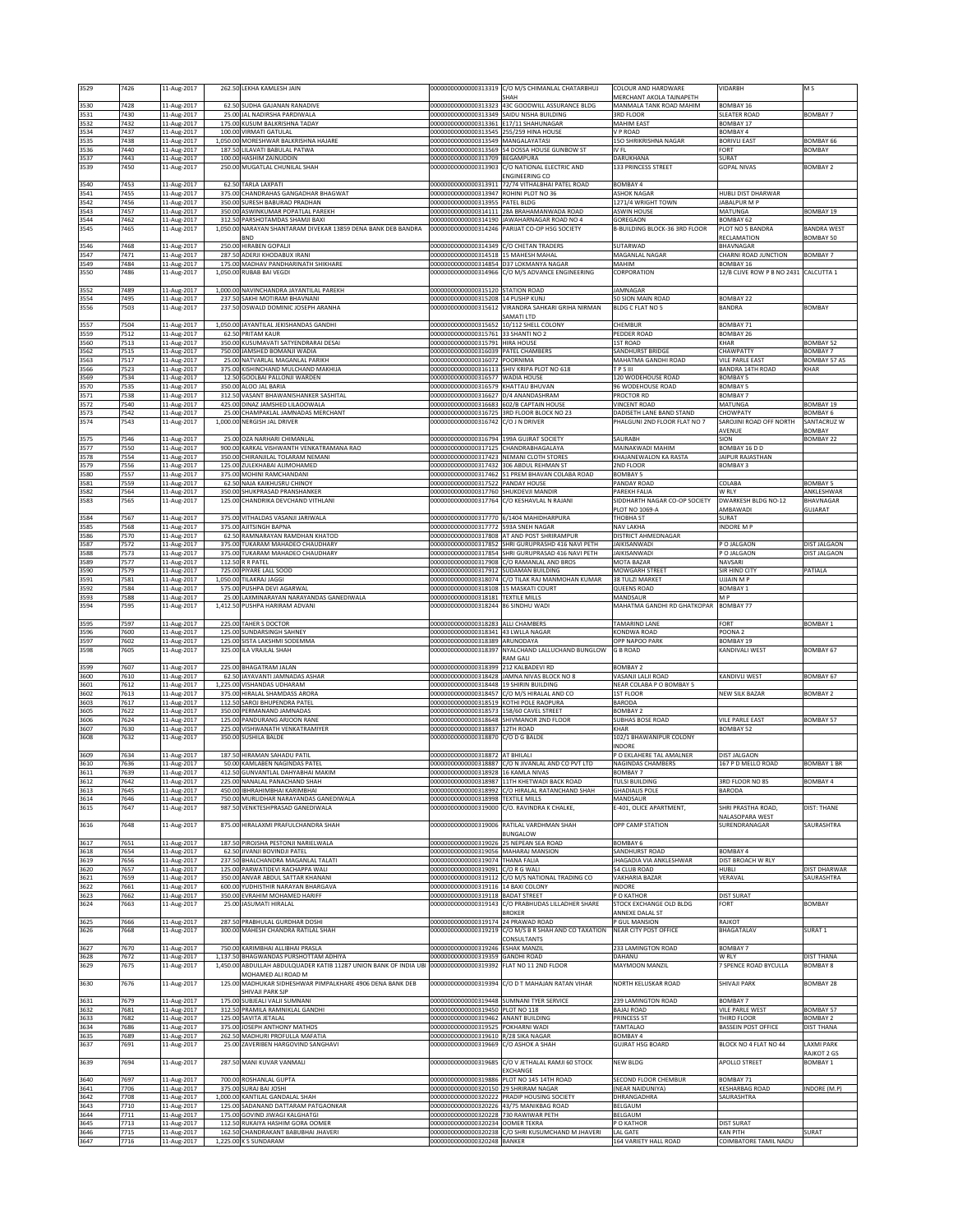| 3648<br>3649 | 7717<br>7728 | 11-Aug-2017                | 25.00 DHANLAXMI NANALAL<br>100.00 CANDIDA CONSTANTINA PINTO                  | 00000000000000320272                                                               | 9/1135 NEAR AMBAJI TEMPLE<br>00000000000000320579 FLAT NO 2B/3A GROUND FLOOR                          | AMBAJI ROAD<br>RATNA CO OPERATIVE HOUSING                  | W RLY<br>186 CADELL ROAD MAHIM          | SURAT<br>BOMBAY 16            |
|--------------|--------------|----------------------------|------------------------------------------------------------------------------|------------------------------------------------------------------------------------|-------------------------------------------------------------------------------------------------------|------------------------------------------------------------|-----------------------------------------|-------------------------------|
|              |              | 11-Aug-2017                |                                                                              |                                                                                    |                                                                                                       | SOCIETY LTD                                                |                                         |                               |
| 3650         | 7730         | 11-Aug-2017                | 700.00 ATMA REWACHAND ADVANI                                                 | 00000000000000320659 BLOCK NO 9 FLAT NO 23                                         |                                                                                                       | <b>SHYAM NIWAS</b>                                         | WARDEN RD                               | <b>BOMBAY 26</b>              |
| 3651         | 7732         | 11-Aug-2017                | 1,225.00 RUSSI JAMSHEDJI ANTIA                                               | 00000000000000320801                                                               | 148 ST ALEXIUS ROAD BANDRA                                                                            | <b>BOMBAY 50</b>                                           |                                         |                               |
| 3652         | 7734         | 11-Aug-2017                | 100.00 E E EICHENBERGER                                                      | 00000000000000320833 BIRLA BUNGLOW                                                 |                                                                                                       | 3 BIRLA LANE                                               | <b>BOMBAY 54</b>                        |                               |
| 3653         | 7735         | 11-Aug-2017                | 350.00 JAL NAOROJI NAZIR                                                     | 00000000000000320840 A1 SHANAZ FIRST FLOOR                                         |                                                                                                       | 90 NEPEAN SEA ROAD                                         | BOMBAY 6                                |                               |
| 3654         | 7737         | 11-Aug-2017                | 250.00 LAKHAMSHI DHARSHI CHEDDA                                              |                                                                                    | 00000000000000320858 C/O NANJI DHARSHI AND CO                                                         | 238 BHAT BAZAR                                             | OMBAY 9                                 |                               |
| 3655         | 7740         | 11-Aug-2017                | 225.00 CHOOHARMAL SADHURAM                                                   | 00000000000000320917<br>00000000000000320949                                       | 24 NAGDEVI ST                                                                                         | <b>XLANE</b><br>BOMBAY 67 BOMBAY 67                        | <b>SOMBAY 3</b>                         | <b>BOMBAY 67</b>              |
| 3656         | 7741         | 11-Aug-2017                | 375.00 TULSABAI TIKAMDAS                                                     |                                                                                    | TIKAMDAS NEW BUNGLOW SHANKER<br>ANE KANDIVLEE                                                         |                                                            | BOMBAY 67                               |                               |
| 3657         | 7745         | 11-Aug-2017                | 1,175.00 SHAMSHER SINGH BRAR                                                 | 00000000000000320978 V P O KUTIAN WALI                                             |                                                                                                       | <b>VIA TAPPA KHERA</b>                                     | DIST FARIDKOT PUNJAB                    |                               |
| 3659         | 7754         | 11-Aug-2017                | 350.00 CHAMPABEN RATANLAL PARIKH                                             |                                                                                    | 00000000000000321037 C/O MANILAL JETHALAL AND CO                                                      | OPP RAVIWAR                                                | KARANJA                                 | <b>NASIK CITY</b>             |
| 3660         | 7756         | 11-Aug-2017                | 37.50 FULVATI SHANTILAL MEHTA                                                |                                                                                    | 00000000000000321044 12 NAVYUG NIKETAN 5TH FLOOR                                                      | 185 WALKESHWAR ROAD                                        | BOMBAY 400006                           |                               |
| 3661         | 7758         | 11-Aug-2017                | 1,037.50 SONBAI DHARSEY VIKAMSEY                                             | 000000000000000321052 JAYANT VILLA                                                 |                                                                                                       | HINGWALA LANE                                              | GHATKOPER                               | BOMBAY 77                     |
| 3662<br>3663 | 7759<br>7764 | 11-Aug-2017                | 1,025.00 NAVINCHANDRA TULJARAM KHANDWALLA<br>1,300.00 RAVILAL LAXMIDAS MEHTA | 00000000000000321102 KESHAV NIVAS                                                  | 00000000000000321110 SANGIT SAGAR BUILDING                                                            | 20A NEPEAN SEA RD<br>LAXMINARAYAN LANE                     | <b>BOMBAY 6</b><br>ROOM NO 12 MATUNGA C | BOMBAY 19                     |
|              |              | 11-Aug-2017                |                                                                              |                                                                                    |                                                                                                       |                                                            |                                         |                               |
| 3664         | 7768         | 11-Aug-2017                | 62.50 PANJOOMAL BHATIA                                                       |                                                                                    | 00000000000000321127 JAI HIND BLDG NO 3 SHOP NO 4                                                     | <b>GROUND FLOOR</b>                                        | BHULESHWAR                              | <b>BOMBAY 2</b>               |
| 3665         | 7770         | 11-Aug-2017                | 62.50 NEWANDRAM UTTAMCHAND BHATIA                                            | 00000000000000321129 SHOP NO 4                                                     |                                                                                                       | JAI HIND BLDG NO 3                                         | BHULESHWAR                              | <b>BOMBAY 2</b>               |
| 3666         | 7772         | 11-Aug-2017                | 350.00 NARMADASHANKER K RAVAL                                                |                                                                                    | 00000000000000321155 262 KRISHNANIKETAN 2ND FLOOR                                                     | KINGSWAY ROAD                                              | SION                                    | <b>BOMBAY 22</b>              |
|              |              |                            |                                                                              |                                                                                    | BLOCK NO 9                                                                                            |                                                            |                                         |                               |
| 3667<br>3668 | 7774<br>7776 | 11-Aug-2017<br>11-Aug-2017 | 1,450.00 PARSO VENSIMAL FATNANI<br>1,225.00 MONA LAXMAN RAIGANGER            |                                                                                    | 00000000000000321180 5/15 VIVEKANAND SOCIETY<br>00000000000000321254 9B TATTA NIWASI COOP HSG SOC LTD | <b>LADY HARDINGE ROAD</b><br><b>OPP BHARAT GLASS WORKS</b> | MAHIM<br>GHATKOPAR MAHUL ROAD           | <b>BOMBAY 16</b><br>CHEMBUR   |
|              |              |                            |                                                                              |                                                                                    |                                                                                                       |                                                            |                                         | BOMBAY 89                     |
| 3669         | 7780         | 11-Aug-2017                | 1,050.00 OSCAR SEBASTIAN VALLES                                              |                                                                                    | 00000000000000321334 17B BANK OF INDIA QRTS OPP                                                       | LALOOBHAI ROAD                                             | ANDHERI WEST                            | BOMBAY                        |
|              |              |                            |                                                                              |                                                                                    | ALOOBHAI PARK                                                                                         |                                                            |                                         |                               |
| 3670         | 7784         | 11-Aug-2017                | 112.50 SHANTABAI MANILAL PATNI                                               | 00000000000000321392 WAVIKAR GALLY                                                 |                                                                                                       | POST MALESAON                                              | <b>DIST NASIK</b>                       |                               |
| 3671         | 7785         | 11-Aug-2017                | 50.00 SHAH JAVAHIR MOTILAL                                                   | 00000000000000321400 107 TILAK ROAD                                                |                                                                                                       | POST BOX 28                                                | POST MALEGAON                           | <b>DIST NASIK</b>             |
| 3672         | 7787         | 11-Aug-2017                | 25.00 K NARENDRA SHENOY                                                      |                                                                                    | 00000000000000321426 1/26 VASUDEVA NAGAR PARSI                                                        | PANCHAYAT ROAD                                             | ANDHERI EAST                            | <b>BOMBAY 58</b>              |
| 3673<br>3674 | 7791<br>7795 | 11-Aug-2017<br>11-Aug-2017 | 1,425.00 GOPALDAS AGGARWAL<br>900.00 SHAH RAJNIKANT DHARAMDAS                | 000000000000000321543 424 RAVIWAR PETH                                             | 00000000000000321491 NORMANS GUEST HOUSE                                                              | <b>FIRDAUS</b><br>MOTI CHOWK                               | 56 MARINE DRIVE<br>OONA 2               | <b>BOMBAY 1</b>               |
| 3675         | 7797         | 11-Aug-2017                | 62.50 SADANAND RAMCHANDRA ADWALPALKAR                                        |                                                                                    | 00000000000000321549 C/O SHRI P L DESHPANDE                                                           | ASHIRWAD 2ND FLOOR                                         | ANNIE BESANT ROAD                       | BOMBAY 25                     |
| 3676         | 7799         | 11-Aug-2017                | 375.00 BHANUMATI CHAMPAKLAL                                                  | 00000000000000321597                                                               | SHAH MANSION AT P O SAYAN                                                                             | DIST SURAT GUJARAT                                         |                                         |                               |
| 3677         | 7804         | 11-Aug-2017                | 750.00 SUSHILA RAMESH BAVDEKAR                                               | 00000000000000321617                                                               | 11 YASHAWANT NAGAR VUAYANAGAR                                                                         | SOCIETY LTD                                                | <b>GANESH KHIND ROAD</b>                | POONA <sub>7</sub>            |
|              |              |                            |                                                                              |                                                                                    | CO OPT HOUSING                                                                                        |                                                            |                                         |                               |
| 3678<br>3679 | 7805<br>7807 | 11-Aug-2017                | 125.00 CHANDANBEN CHANDRASUDAN BAXI<br>50.00 JAYANTILAL JIVRAJ MEHTA         | 0000000000000321620                                                                | <b>73 KAILAS NAGAR</b><br>00000000000000321663 BLOCK NO 26/27 SHRI BUILDING                           | 658 TARDEO ROAD<br>S V ROAD SANTACRUZ                      | BOMBAY 7<br>BOMBAY 54                   |                               |
| 3680         | 7810         | 11-Aug-2017<br>11-Aug-2017 | 50.00 TEJPAL MAVJI VED                                                       | 00000000000000321687 ANANT NIVAS                                                   |                                                                                                       | RAJAWADI ROAD                                              | <b>GHATKOPAR</b>                        | BOMBAY 77                     |
| 3681         | 7811         | 11-Aug-2017                | 62.50 ANTHONY FERREIRA                                                       | 00000000000000321689 THE ARK                                                       |                                                                                                       | ST MARTINS ROAD                                            | BANDRA                                  | BOMBAY 50                     |
| 3682         | 7813         | 11-Aug-2017                | 62.50 CHANDRAVADAN MULCHAND DAS DALIA                                        | 00000000000000321713 MAHIDHARPURA                                                  |                                                                                                       | <b>LIMAOASERI</b>                                          | SURAT                                   |                               |
| 3684         | 7818         | 11-Aug-2017                | 350.00 RAMESH BHIMJI HINGLAJIYA                                              | 00000000000000321767 GREEN VILLA                                                   |                                                                                                       | <b>BHOJESHWER PLOT</b>                                     | ORBANDAR                                | SAURASTRA                     |
| 3685         | 7820         | 11-Aug-2017                | 262.50 MANI DHUNJISHAW FANIBANDA                                             | 00000000000000321779 FANIBANDA LODGE                                               |                                                                                                       | 232 KHETWADI MAIN ROAD                                     | BOMBAY 4                                |                               |
| 3686<br>3687 | 7822<br>7829 | 11-Aug-2017<br>11-Aug-2017 | 1,050.00 KUSUM VISHWESHAR NADKARNI<br>12.50 NARGEZ BOMAN PRINTER             | 00000000000000321795 G10 SHARADASHRAM                                              | 00000000000000321835 NO 4 WALKESHWAR ROAD                                                             | BHAVANISHANKAR ROAD DADAR<br><b>MALABAR HILL</b>           | BOMBAY 28<br>BOMBAY 6                   |                               |
| 3688         | 7831         | 11-Aug-2017                | 75.00 JAMBOOBHAI THAKORLAL GHIA                                              |                                                                                    | 00000000000000321849 ROOM NO 20 RUBY TERRACE                                                          | <b>KURLA ROAD</b>                                          | ANDHERI EAST                            | <b>BOMBAY 58</b>              |
| 3689         | 7833         | 11-Aug-2017                | 350.00 VRAJLAL GIRDHARLAL DOSHI                                              | 00000000000000321872                                                               | C/O VRAJLAL AND CO                                                                                    | 87 BHAJIPALA ST                                            | BOMBAY 3                                |                               |
| 3690         | 7838         | 11-Aug-2017                | 62.50 SULEMAN ALIJI                                                          |                                                                                    | 00000000000000321965 C/O ITTEFAK RESTAURANT                                                           | 283 DELISLE ROAD                                           | BOMBAY 11                               |                               |
| 3691         | 7844         | 11-Aug-2017                | 1,400.00 LALCHAND DHAMANLAL                                                  | 00000000000000322017                                                               | SIKANAGAR C BLOCK                                                                                     | VITHALBHAI PATEL RD                                        | SHWAR NIVAS                             | <b>BOMBAY 4</b>               |
| 3692         | 7846         | 11-Aug-2017                | 675.00 SHRIGOPAL RAWATMAL MOHATTA                                            | 00000000000000322029                                                               | 339/41 KALBADEVI RD                                                                                   | <b>4TH FLOOR</b>                                           | OMBAY <sub>2</sub>                      |                               |
| 3693<br>3694 | 7848<br>7852 | 1-Aug-2017                 | 475.00 HOTCHAND LUNIDARAM<br>575.00 KESHAVDAS DALPATRAI VASWANI              | 00000000000000322032<br>00000000000000322070 ADVOCATE                              | <b>BLOCK NO 12</b>                                                                                    | PLOT NO 235<br>OLD SASSOON BLDG                            | AIJMAHAL<br>18 RAMPART ROW              | <b>BOMBAY 1</b>               |
| 3695         | 7853         | 11-Aug-2017<br>11-Aug-2017 | 362.50 PRADYUMNA NARAIN SINGH                                                | 00000000000000322105 FIRST FLOOR                                                   |                                                                                                       | 28 MAHATMA GANDHI MARG                                     | ALLAHABAD 1                             |                               |
| 3696         | 7858         | 11-Aug-2017                | 350.00 LILA DULAHINOMAL THADHANI                                             | 00000000000000322157                                                               | C/O SUNDRI RAMCHAND CHANDI                                                                            | PLOT NO 217/6 RAVI VILLA                                   | <b>NEAR VADALA STATION</b>              | BOMBAY-31                     |
|              |              |                            |                                                                              |                                                                                    | RAMANI                                                                                                |                                                            |                                         |                               |
| 3697         | 7860         | 11-Aug-2017                | 862.50 P V KAMALAMMA                                                         |                                                                                    | 00000000000000322265 94 MAHATMA GANDHI RD                                                             | SECUNDERABAD                                               |                                         |                               |
| 3699         | 7862         | 11-Aug-2017                | 1,175.00 CHHOTUBHAI NAROTTAM BHAI                                            | 00000000000000322279 P O SARBHON                                                   |                                                                                                       | TALUKA BARDOLI                                             | DIST SURAT                              |                               |
| 3700<br>3701 | 7865<br>7867 | 11-Aug-2017<br>11-Aug-2017 | 475.00 KARL FRIEDRICH SCHUETZ<br>1,025.00 BIKHUBHAI NATHUBHAI DESAI          | 00000000000000322404 MELROSE<br>00000000000000322436 148 GAUTAM NIVAS              |                                                                                                       | 23 PALI HILL<br>ROAD NO 2                                  | BANDRA<br>SHIVAJI PARK                  | BOMBAY 50<br>BOMBAY 28        |
| 3702         | 7869         | 11-Aug-2017                | 375.00 BHAGAT SINGH SETHI                                                    | 00000000000000322504 338A GURDWARA ROAD                                            |                                                                                                       | KOTA JN W R                                                |                                         |                               |
| 3703         | 7871         | 11-Aug-2017                | 375.00 TAKHAT SINGH                                                          |                                                                                    | 00000000000000322509 C/O PUNJAB TIMBER TRADERS                                                        | MOUNT ROAD                                                 | BOMBAY 10                               |                               |
| 3704         | 7872         | 11-Aug-2017                | 375.00 TAKHAT SINGH                                                          |                                                                                    | 00000000000000322515 C/O PUNJAB TIMBER TRADERS                                                        | MOUNT ROAD                                                 | BOMBAY 10                               |                               |
| 3706         | 7875         | 11-Aug-2017                | 312.50 PRATAP KUMAR MUKERJEE                                                 | 00000000000000322537 BULBUL BAGH                                                   |                                                                                                       | 10/A PANNALAL ROAD                                         | ALLAHABAD 2                             |                               |
| 3707         | 7879         | 11-Aug-2017                | 375.00 BHAGAT SINGH                                                          |                                                                                    | 00000000000000322601 C/O PUNJAB TIMBER TRADERS                                                        | MOUNT ROAD                                                 | BOMBAY 10                               |                               |
| 3708<br>3709 | 7880<br>7881 | 11-Aug-2017<br>11-Aug-2017 | 250.00 TAKHAT SINGH SETHI<br>375.00 TAKHAT SINGH SETHI                       | 00000000000000322607 138A GURDWARA ROAD<br>00000000000000322609 138A GURDWARA ROAD |                                                                                                       | KOTA JN W R<br>KOTA JN WR                                  |                                         |                               |
| 3710         | 7883         | 11-Aug-2017                | 375.00 TAKHAT SINGH SETHI                                                    | 00000000000000322613                                                               | 138A GURDWARA ROAD                                                                                    | KOTA JN W R                                                |                                         |                               |
| 3711         | 7884         | 11-Aug-2017                | 375.00 BHAGAT SINGH SETHI                                                    | 00000000000000322625 338A GURDWARA ROAD                                            |                                                                                                       | KOTA JN W R                                                |                                         |                               |
| 3712         | 7885         | 11-Aug-2017                | 375.00 BHAGAT SINGH                                                          |                                                                                    | 00000000000000322633 C/O PUNJAB TIMBER TRADERS                                                        | MOUNT RD                                                   | BOMBAY 10                               |                               |
| 3713         | 7886         | 11-Aug-2017                | 375.00 TAKHAT SINGH SETHI                                                    | 00000000000000322635 138A GURDWARA ROAD                                            |                                                                                                       | KOTA JN W R                                                |                                         |                               |
| 3714         | 7887         | 11-Aug-2017                | 1,050.00 ANSELM PHILIP VAS                                                   | 00000000000000322671 MOTABHOY BUILDING                                             |                                                                                                       | 146 MEDOWS STREET                                          | BOMBAY 1                                |                               |
| 3715<br>3716 | 7889<br>7890 | 11-Aug-2017<br>11-Aug-2017 | 137.50 EDWIN MICHAEL VALLES<br>375.00 VISHNU PRASAD B GUPTA                  | 00000000000000322693 VALLEVILLE<br>00000000000000322707 336B KALBADEVI ROAD        |                                                                                                       | 166 ST CYRILS ROAD<br>R <sub>NO</sub> 1                    | BANDRA<br>4TH FLOOR                     | BOMBAY 50<br><b>BOMBAY 2</b>  |
| 3717         | 7892         | 11-Aug-2017                | 287.50 JAYANTILAL ZUMCHAND BHANSHALI                                         | 00000000000000322729                                                               | GHASWALA BLDG NO 3 1ST FLOOR                                                                          | 493 ARTHUR ROAD                                            | OPP TARDEO                              | <b>BOMBAY 7</b>               |
|              |              |                            |                                                                              |                                                                                    | 100M NO 11                                                                                            |                                                            |                                         |                               |
| 3718         | 7894         | 11-Aug-2017                | 62.50 KALINDI DHANSUKHLAL RANDERY                                            | 00000000000000322731 C/O MR SATISH R SHAH                                          |                                                                                                       | PARNAKUTI POST POLYTECHNIC                                 | NAVRANGPURA                             | AHMEDABAD                     |
|              |              |                            |                                                                              |                                                                                    |                                                                                                       | NEAR SACHIVALAYA                                           |                                         |                               |
| 3719<br>3720 | 7898<br>7900 | 11-Aug-2017                | 287.50 KESHAVLAL CHHAGANLAL RATHOD                                           |                                                                                    | 00000000000000322757 JESTARAM BAUG BLOCK C                                                            | 1ST FLOOR                                                  | DADAR                                   | BOMBAY 14                     |
| 3723         | 7908         | 11-Aug-2017<br>11-Aug-2017 | 350.00 THAKURLAL SHIV PRAKASH PODDAR<br>25.00 BEPIN KRISHNA BANERJI          | 00000000000000322782 HINGANGHAT                                                    | 00000000000000322993 CALCUTTA NURSING HOME                                                            | MAHARASTRA<br>BOMBAY 12                                    |                                         |                               |
| 3724         | 7912         | 11-Aug-2017                | 450.00 NITSURE SUDHA VISHNU                                                  |                                                                                    | 00000000000000323090 146/6 RAMANAND HSG SOCIETY                                                       | SUBHASHA ROAD VILE PARLE EAST                              | <b>BOMBAY 57</b>                        |                               |
|              |              |                            |                                                                              |                                                                                    |                                                                                                       |                                                            |                                         |                               |
| 3725         | 7914         | 11-Aug-2017                | 312.50 K P SACHINDRANATH                                                     |                                                                                    | 000000000000000323096 6 ANDHRA DEVANGA BLDG                                                           | <b>GANDHI NAGAR</b>                                        | BANGALORE                               |                               |
| 3726         | 7919         | 11-Aug-2017                | 287.50 RAMILABEN CHHAGANLAL SHAH                                             | 00000000000000323128 88/B GROUND FLOOR                                             |                                                                                                       | JITEKAR WADI                                               | THAKURDWAR ROAD                         | <b>BOMBAY 2</b>               |
| 3727<br>3728 | 7923<br>7926 | 11-Aug-2017<br>11-Aug-2017 | 375.00 BHAGAT SINGH SETHI<br>525.00 SOBHAGCHAND KOOWERJEE VARAIYA            | 00000000000000323144 138A GURDWARA ROAD                                            | 00000000000000323218 SATGURU NIWAS 1ST FLOOR                                                          | KOTA JN<br>BLOCK NO 4 292A FLANK RD SION                   | W <sub>R</sub><br>BOMBAY 22             |                               |
| 3729         | 7927         | 11-Aug-2017                | 87.50 MOHAMMED ISMAIL KHAN                                                   | 00000000000000323255 SADIOA MANZIL                                                 |                                                                                                       | CHAKALA ANDHERI                                            | BOMBAY 58                               |                               |
| 3730         | 7928         | 11-Aug-2017                | 375.00 FRENY HORMUSJI ARAJANVALA                                             | 00000000000000323274 88 WALKESHWAR ROAD                                            |                                                                                                       | MALABAR HILL                                               | BOMBAY <sub>6</sub>                     |                               |
| 3732         | 7930         | 11-Aug-2017                | 350.00 MANI MERWANJI POSTWALA                                                |                                                                                    | 00000000000000323319 5 RUSTOM BAG VICTORIA ROAD                                                       | BOMBAY 27                                                  |                                         |                               |
| 3733         | 7931         | 11-Aug-2017                | 175.00 BIPINCHANDRA TARACHAND KAMDAR                                         |                                                                                    | 00000000000000323323 91 LIBERTY GARDEN ROAD NO 2                                                      | PARVATI SADAN 1ST FLOOR                                    | MALAD W BOMBAY 64                       |                               |
| 3734         | 7935         | 11-Aug-2017                | 25.00 NIRMALA JAYANTILAL MEHTA<br>62.50 SHANTA RATILAL PATADIA               | 00000000000000323383 VINOD KUNJ                                                    | 00000000000000323379 C/O JAYANTILAL J MEHTA                                                           | BLOCK NO 26&27 SHRI BUILDING                               | S V ROAD SANTACRUZ                      | <b>BOMBAY 54</b><br>BOMBAY 19 |
| 3735<br>3736 | 7937<br>7939 | 11-Aug-2017<br>11-Aug-2017 | 375.00 BHUPATRAI CHHAGANLAL SHAH                                             |                                                                                    | 00000000000000323414 76 USHA DARSHAN 2ND FLOOR                                                        | <b>TELANG RD</b><br>R A KIDWAI ROAD                        | MATUNGA<br>MATUNGA                      | BOMBAY 19                     |
| 3737         | 7945         | 11-Aug-2017                | 62.50 SHAKUNTLA DEVI                                                         | 00000000000000323786 MAHAJAN HOUSE                                                 |                                                                                                       | <b>MALL ROAD</b>                                           | HOSHIARPUR P B N INDIA                  |                               |
| 3738         | 7946         | 11-Aug-2017                | 350.00 CYRIL WILLIAM SEQUEIRA                                                | 00000000000000323802 SHADY NOOK                                                    |                                                                                                       | R29A JUHU ROAD                                             | <b>UHU</b>                              | <b>BOMBAY 54</b>              |
| 3739         | 7949         | 11-Aug-2017                | 187.50 MAGGIE D SILVA E ALVES                                                | 00000000000000323858 HOUSE NO 91                                                   |                                                                                                       | BACBATT SEMINARIODE RACHOL                                 | SALCETTE GOA                            |                               |
| 3740         | 7952         | 11-Aug-2017                | 175.00 KRISHNARAO NARHAR PALEKAR                                             | 00000000000000323878 D35 AMBEWADI                                                  |                                                                                                       | GIRGAUM                                                    | BOMBAY                                  |                               |
| 3741<br>3742 | 7953<br>7957 | 11-Aug-2017<br>11-Aug-2017 | 1,250.00 VINAYAK VISHWANTH GOKHALE<br>25.00 CHAMAN LAL AGARWAL               | 00000000000000323960 14 VIJAYANAGAR                                                | 00000000000000324021 STAFF OFFICER SECURITIES                                                         | 2107 SADASHIV<br>STATE BANK OF INDIA                       | POONA <sub>2</sub><br>APOLLO STREET     | <b>BOMBAY 1</b>               |
|              |              |                            |                                                                              |                                                                                    | DEPARTMENT                                                                                            |                                                            |                                         |                               |
| 3743         | 7960         | 11-Aug-2017                | 125.00 MANIBEN HASMUKHLAL MODY                                               | 00000000000000324076                                                               | PARSI SERI                                                                                            | NAVAPURA                                                   | SURAT                                   |                               |
| 3744         | 7963         | 11-Aug-2017                | 62.50 BRIJNANDAN LAL                                                         | 00000000000000324114                                                               | DISTRICT AND SESSIONS JUDGE RETD                                                                      | NEW AMBPHALLA PLOTS REHARI                                 | <b>JAMMU TAWI</b>                       | KASHMIR STATE                 |
|              |              |                            |                                                                              |                                                                                    |                                                                                                       |                                                            |                                         |                               |
| 3746         | 7971         | 11-Aug-2017                | 350.00 JAYANTILAL BHUPATLAL DOSHI                                            | 00000000000000324211 MORARJI VELJI ESTATE                                          |                                                                                                       | <b>GORAI ROAD</b>                                          | <b>BORIVLI WEST</b>                     | BOMBAY 66                     |
| 3747         | 7973<br>7974 | 11-Aug-2017                | 112.50 VED PRAKASH TARACHAND                                                 | 00000000000000324243 51 ATLAS APARTMENT                                            |                                                                                                       | <b>HARKNESS ROAD</b>                                       | BOMBAY 6                                |                               |
| 3748<br>3749 | 7979         | 11-Aug-2017<br>11-Aug-2017 | 62.50 MANI SAPAL DALAL<br>62.50 DAMAYANTI SHANKARRAO GUJARATHI               | 00000000000000324259 739 WADIA BUILDING<br>00000000000000324342 72 C P TANK ROAD   |                                                                                                       | PARSI COLONY<br>BOMBAY 4                                   | DADAR                                   | BOMBAY 14                     |
| 3751         | 7984         | 11-Aug-2017                | 375.00 LAXMAN KRISHNAJI SUNTHANKAR                                           | 00000000000000324381 677 RAVIWAR PETH                                              |                                                                                                       | BELGAUM                                                    |                                         |                               |
| 3752         | 7986         | 11-Aug-2017                | 125.00 BHAILAL NARAYANJEE JOSHI                                              | 00000000000000324508                                                               | C/O SUNTOOMAL RAVALDAS AND CO                                                                         | 17 BANK ST                                                 | FORT                                    | <b>BOMBAY 1</b>               |
|              |              |                            |                                                                              |                                                                                    |                                                                                                       |                                                            |                                         |                               |
| 3753         | 7991         | 11-Aug-2017                | 900.00 RATANCHAND BHIKAMDAS BANTHIA                                          |                                                                                    | 00000000000000324632 MAHATMA GANDHI ROAD                                                              | PANVEL                                                     | <b>DIST KOLABA</b>                      | MAHARASHTRA                   |
|              |              |                            |                                                                              |                                                                                    |                                                                                                       |                                                            |                                         | <b>STATE</b>                  |
| 3754<br>3755 | 7992<br>7994 | 11-Aug-2017<br>11-Aug-2017 | 100.00 KAMALABEN PURUSHOTTAM PATEL<br>837.50 VYANKTESH GOVIND KAMAT          |                                                                                    | 00000000000000324638 SADHANA 6 ARUNODAYA SOCIETY<br>00000000000000324686 H/10 SARASWAT COLONY         | <b>BARODA 5</b><br>SITALADEVI TEMPLE ROAD                  | MAHIM                                   | BOMBAY 16                     |
| 3756         | 7996         | 11-Aug-2017                | 750.00 ANANT KUMAR CHAUDRI                                                   | 00000000000000324741 9 MATHEW ROAD                                                 |                                                                                                       | BOMBAY 4                                                   |                                         |                               |
| 3757         | 8001         | 11-Aug-2017                | 350.00 KANTILAL DHANJIBHAI RAY                                               |                                                                                    | 00000000000000325046 NAVJIVAN CO OP HOU SOCY LTD                                                      | AJWA ROAD                                                  | BARODA                                  |                               |
| 3758         | 8002         | 11-Aug-2017                | 175.00 CHANDULAL DUNGERDAS SHAH                                              |                                                                                    | 00000000000000325092 A-1/43, HARIGANGA TENAMENT                                                       | WAGHADIA ROAD                                              | NEAR BAPOD JAKAT NAKA                   | VADODARA,                     |
|              |              |                            |                                                                              |                                                                                    |                                                                                                       |                                                            |                                         | GUJARAT                       |
|              | 8003         | 11-Aug-2017                | 375.00 CHANDRAKANT NAMDEO GORE                                               | 00000000000000325104 RAMCHANDRA BLDG                                               |                                                                                                       | 2ND FLOOR                                                  | A/19 GIRGAUM                            | <b>BOMBAY</b>                 |
| 3759<br>3760 | 8008         | 11-Aug-2017                | 587.50 JASVANTI SHANTILAL LADHANI                                            | 00000000000000325188 17/19 MINT RD                                                 |                                                                                                       | FORT                                                       | <b>BOMBAY 1</b>                         |                               |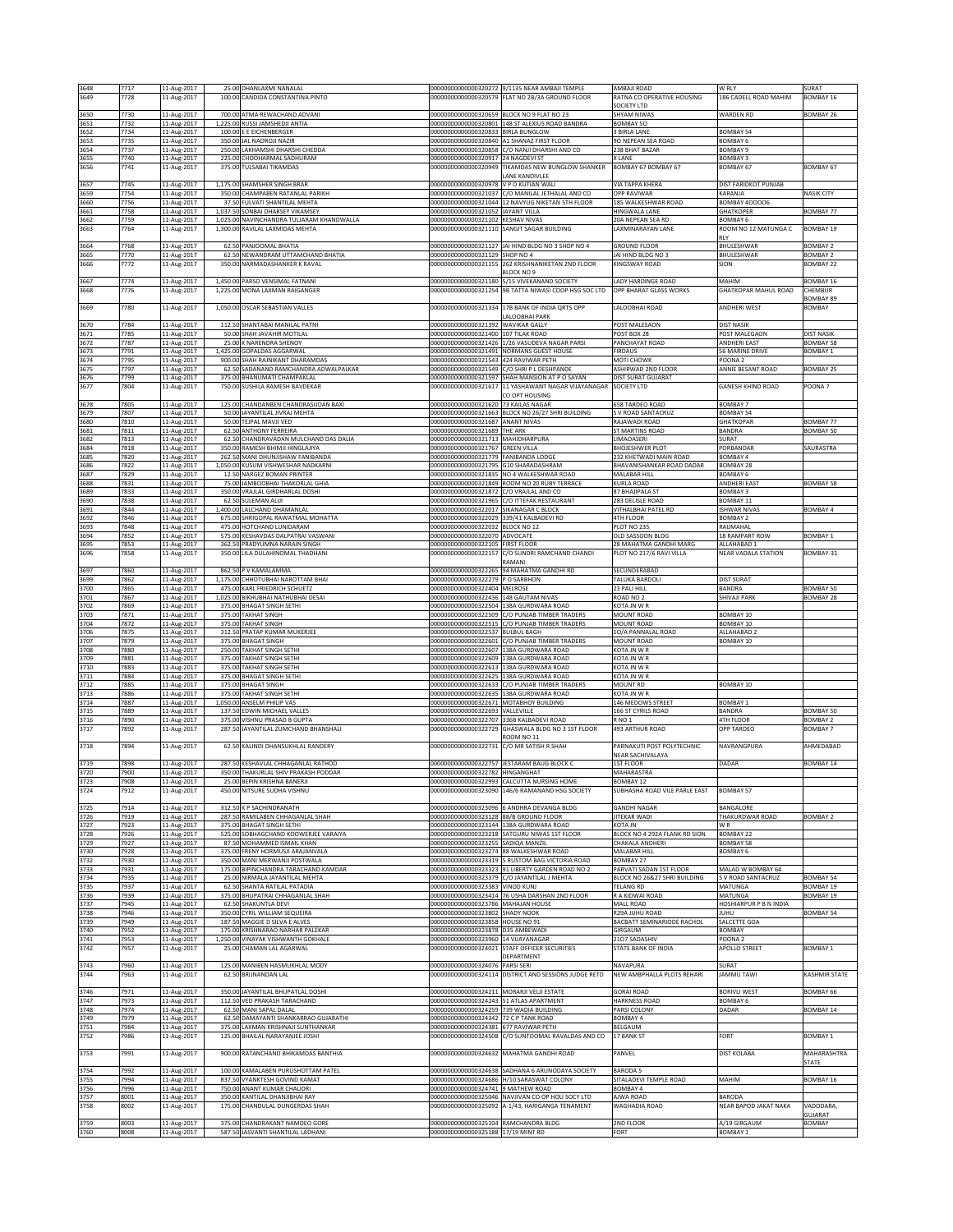| 3761         | 8010         | 11-Aug-2017                |                  | 200.00 LAXMI MANEKLAL                                                    | 00000000000000325200                                                             | MEHER APARTMENT B FLAT NO 63                                                                           | AUSTEY ROAD OFF ALTAMOUNT RD                 | <b>BOMBAY 26</b>                                 |                                     |
|--------------|--------------|----------------------------|------------------|--------------------------------------------------------------------------|----------------------------------------------------------------------------------|--------------------------------------------------------------------------------------------------------|----------------------------------------------|--------------------------------------------------|-------------------------------------|
| 3764         | 8018         | 11-Aug-2017                |                  | 1,350.00 VASANT SHRIDHAR VAIDYA                                          |                                                                                  | 00000000000000325406 LOUKIK 481 SHIWAJI NAGAR                                                          | POONA 16                                     |                                                  |                                     |
| 3765<br>3766 | 8021<br>8024 | 11-Aug-2017<br>11-Aug-2017 | 187.50           | 625.00 PRITAMDAS MULTANI<br>RAMARAO GAJANAN NAYAK                        | 00000000000000325538 55/59 CHAMPA GALLI<br>00000000000000325740 DAWN             |                                                                                                        | BOMBAY <sub>2</sub><br>7TH ROAD              | KHAR                                             | <b>BOMBAY 52</b>                    |
| 3767         | 8026         | 11-Aug-2017                |                  | 900.00 DHARAMDAS MANGILAL JAIN                                           |                                                                                  | 00000000000000325744 562 SACHAPIR STREET PUNE-1                                                        |                                              |                                                  |                                     |
| 3768         | 8034         | 11-Aug-2017                | 37.5             | RADHABAI M BAJAJ                                                         |                                                                                  | 00000000000000325830 C/O PRINCE CORNER MARKET NO I                                                     | P O FARIDABAD N I T                          | DIST GURGAON HARYANA                             |                                     |
| 3769<br>3770 | 8036<br>8038 | 11-Aug-2017<br>11-Aug-2017 | 275.00<br>187.5  | MAHENDRA GULABDAS PAREKH<br>TULSIDAS KHANCHAND LALLA                     |                                                                                  | 00000000000000325923 C/O AMTHABHAI BHUKANDAS<br>00000000000000325989 BLOCK NO B8 HOUSE NO 157          | PAREKH<br>RAJAWADI GOVT QUARTERS             | MOTA BAZAAR<br><b>GHATKOPER</b>                  | <b>NAVSAR</b><br>BOMBAY 77          |
| 3771         | 8039         | 11-Aug-2017                |                  | 350.00 HASMUKHLAL JETHALAL DOSHI                                         |                                                                                  | 00000000000000326012 C/O ALLIED INDUSTRIAL AGENCIES P O                                                | <b>NAV BHUVAN</b>                            | OPP RAJKOT GYMKHANA                              | RAJKOT                              |
| 3773         | 8042         | 11-Aug-2017                |                  | 350.00 VRAJKUNVER JETHALAL DOSHI                                         | 00000000000000326062                                                             | <b>BOX NO 201</b><br>C/O ALLIED INDUSTRIAL AGENCIES P O                                                | <b>NAV BHUVAN</b>                            | <b>CLUB</b><br>OPP RAJKOT GYMKHANA               | RAJKOT                              |
|              |              |                            |                  |                                                                          |                                                                                  | <b>BOX NO 201</b>                                                                                      |                                              | <b>LUB</b>                                       |                                     |
| 3774         | 8043         | 11-Aug-2017                |                  | 375.00 SIRUGUMANI SWAMINATHAN BALA SUBRAMANIAM                           | 00000000000000326072 TECHNICAL EXECUTIVE                                         |                                                                                                        | PENT OCEAN STEAMSHIPS PVT LTD                | FORT HOUSE 2ND FLOOR                             | 221 DR<br>DADABHOY                  |
|              |              |                            |                  |                                                                          |                                                                                  |                                                                                                        |                                              |                                                  | <b>NAOROJI ROAD</b>                 |
|              |              |                            |                  |                                                                          |                                                                                  |                                                                                                        |                                              |                                                  | BOMBAY 400<br>001                   |
| 3775         | 8045         | 11-Aug-2017                |                  | 987.50 SHANTARAM SINAI NETRAVALKAR                                       | 00000000000000326078 1ST FLOOR                                                   | 000000000000000326181 1/9 SHREE VIVEKANAND SOCIETY                                                     | SARASWATI SADAN                              | PAREKH STREET                                    | BOMBAY 4                            |
| 3776<br>3777 | 8046<br>8053 | 11-Aug-2017<br>11-Aug-2017 | 62.50            | 375.00 NARAINDAS BHOJAMAL ADNANI<br>DHANSUKHLAL ISHVERLAL PAREKH         |                                                                                  | 00000000000000326476 KHANDWALAS CHAWL ROOM NO 12                                                       | ADY HARDINGE ROAD<br>DAFTARY ROAD MALAD EAST | MAHIM<br>BOMBAY 64                               | BOMBAY 16                           |
|              |              |                            |                  | 350.00 NAVANITLAL H KHOKHANI                                             | 00000000000000326564 AMRIT BHUVAN                                                |                                                                                                        |                                              |                                                  | BOMBAY 77                           |
| 3778<br>3779 | 8054<br>8056 | 11-Aug-2017<br>11-Aug-2017 |                  | 175.00 VIJAYALAXMI CHHAGANLAL OZA                                        |                                                                                  | 00000000000000326609 C/O CHHAGANLAL MOHANLAL OZA                                                       | KHOKHANI LANE<br>GANGA VIHAR BLOCK NO 9      | <b>GHATKOPAR</b><br>DR RAJENDRA PRASAD RD        | <b>BOMBAY 80</b>                    |
|              |              | 11-Aug-2017                |                  |                                                                          |                                                                                  | 00000000000000326625 C/O M/S NATVARLAL AND CO                                                          | 10/13A BENHAM HALL LANE                      | MULUND                                           |                                     |
| 3780<br>3781 | 8058<br>8063 | 11-Aug-2017                |                  | 25.00 NATAVARLAL<br>625.00 SHASHISHEKHAR RAMKRISHNA PALEKER              |                                                                                  | 00000000000000326777 NO 13B SARASWATI BAUG                                                             | JOGESHWARI                                   | BOMBAY 4<br>BOMBAY 60                            |                                     |
| 3782<br>3784 | 8064<br>8066 | 11-Aug-2017<br>11-Aug-2017 | 162.50           | 350.00 REWASHANKER SHAH<br>PADMA BHATIA                                  | 000000000000000326781 101 SAHKAR NIWAS                                           | 00000000000000326817 NO 100 LAXMI NARAYAN NIVAS                                                        | 3RD FLOOR<br>TH ROAD                         | 20 TARDEO ROAD<br>KHAR                           | <b>BOMBAY 7</b><br><b>BOMBAY 52</b> |
| 3785         | 8070         | 11-Aug-2017                | 175.00           | VIVIAN STANISLAWS D SOUZA                                                | 00000000000000326902                                                             | 36 SHERLY                                                                                              | BANDRA                                       | BOMBAY 50                                        |                                     |
| 3786<br>3787 | 8072<br>8076 | 11-Aug-2017<br>11-Aug-2017 | 350.00<br>62.50  | GULAMABBAS YUSOOFALY KUVAWALLA<br>PATRICK JOHN MEREDITH                  | 000000000000000327041 VILLAGE DHANIV                                             | 00000000000000326943 133 MEHERDAD 13TH FLOOR                                                           | CUFFE PARADE COLABA<br>P O BASSEIN ROAD      | <b>BOMBAY 5</b><br><b>DIST THANA</b>             | MAHARASHTRA                         |
| 3788         | 8079         | 11-Aug-2017                |                  | 350.00 PRALHAD KOPPAR                                                    | 00000000000000327062 PATHARE BUILDING                                            |                                                                                                        | NAUPADA ROAD                                 | THANA                                            |                                     |
| 3789<br>3790 | 8084<br>8090 | 11-Aug-2017<br>11-Aug-2017 |                  | 62.50 RATILAL MOHANLAL PATADIA<br>187.50 BALKISHINDAS D RAHEJA           | 00000000000000327120 VINOD KUNJ                                                  | 00000000000000327164 BUILDING NO 10 FLAT NO 8                                                          | TELANG RD<br>NAVJIVAN SOCIETY                | MATUNGA<br><b>LAMINGTON ROAD</b>                 | BOMBAY 19<br><b>BOMBAY 8</b>        |
| 3791         | 8094         | 11-Aug-2017                |                  | 837.50 MANOHAR NARAYAN PALEKER                                           |                                                                                  | 00000000000000327242 SHERIAR ELATS BLOCK NO 6                                                          | FIFTH ROAD                                   | <b>NEAR UDAY CINEMA</b>                          | <b>GHATKOPAR</b>                    |
| 3792         | 8099         | 11-Aug-2017                |                  | 375.00 MANJULA B THAKKAR                                                 | 00000000000000327322 C/O TIPCO                                                   |                                                                                                        | <b>QUARRY ROAD</b>                           | MALAD EAST                                       | BOMBAY 86<br>BOMBAY 64              |
| 3794         | 8101         | 11-Aug-2017                |                  | 375.00 MOOLCHAND AHUJA                                                   |                                                                                  | 00000000000000327328 PLOT NO 629 FLAT NO 1                                                             | SHYAM KUTTIR                                 | 13 T P S ROAD KHAR                               | <b>BOMBAY 52</b>                    |
| 3796<br>3797 | 8106<br>8107 | 11-Aug-2017<br>11-Aug-2017 | 362.5<br>350.00  | ABDUL SHAKUR ABDUL KARIM<br>CASMIRO JOHN REBELLO                         | 00000000000000327437 106 KAMBEKAR STREET                                         | 00000000000000327439 3/5 NATH MANDIR COLONY                                                            | 2ND FLOOR<br>SOUTH TUKAGANJ                  | BOMBAY 3<br><b>INDORE MP</b>                     |                                     |
| 3798         | 8108         | 11-Aug-2017                | 1,000.00         | SHALINI SHAMBHU SHIRODKAR                                                | 00000000000000327496 DEVOOLWADA                                                  |                                                                                                        | AT NARVEM                                    | POST BICHOLIM-GOA                                |                                     |
| 3799<br>3800 | 8112<br>8115 | 11-Aug-2017<br>11-Aug-2017 |                  | 287.50 NARIMAN BEHRAMJEE CARDMASTER<br>1,000.00 RAM PRASHAD SARRAF       | 00000000000000327517 MOTIWALA MANSION                                            | 00000000000000327533 C/O M/S SITARAM RAM NIWAS                                                         | <b>GOWALIA TANK</b><br>SARRAFF               | BOMBAY 26<br><b>DIXON CHHATRI</b>                | <b>BEAWAR</b>                       |
| 3801         | 8117         | 11-Aug-2017                | 62.50            | AHTESHAM A SAYED                                                         | 00000000000000327537 2ND FLOOR                                                   |                                                                                                        | HAHVIRI                                      | 37 PICKET ROAD                                   | <b>BOMBAY 2</b>                     |
| 3802<br>3803 | 8120<br>8121 | 11-Aug-2017<br>11-Aug-2017 | 50.0<br>350.00   | BRAHMA DATTA LAKHANPAL<br>ARJUN SINGH RANDHAWA                           | 00000000000000327590 HOUSE NO 376<br>00000000000000327650                        | C/O NATIONAL AND GRINDLAYS BANK                                                                        | <b>4TH ROAD</b><br>LLOYDS BRANCH             | KHAR<br>FORT                                     | <b>BOMBAY 52</b><br>BOMBAY          |
|              |              |                            |                  |                                                                          |                                                                                  | I TD                                                                                                   |                                              |                                                  |                                     |
| 3804         | 8122         | 11-Aug-2017                |                  | 350.00 ALEYAMMA JACOB                                                    | 00000000000000327660                                                             | 5 MANJREKAR SADAN DR ANNE<br><b>REASANT ROAD</b>                                                       | NEAR BENGAL CHEMICALS                        | <b>WORLI</b>                                     | <b>BOMBAY 18</b>                    |
| 3805         | 8123         | 11-Aug-2017                |                  | 162.50 JAYANT KATHJU                                                     | 00000000000000327727                                                             | C/O MR G M ASRANI                                                                                      | 94 RABINDRA NAGAR                            | <b>NEW DELHI</b>                                 |                                     |
| 3806<br>3807 | 8125<br>8128 | 11-Aug-2017<br>11-Aug-2017 |                  | 50.00 MADHUKAR NARAYANRAO DHAMDHERE<br>62.50 MADHUSUDAN HARI DALVI       |                                                                                  | 00000000000000327759 7/1/212/6 SHIV BAUG AMEERPET<br>00000000000000327787 51A BHIMDIWALLA BUILDING     | HYDERABAD 16<br>BOMBAY 19                    |                                                  |                                     |
| 3808         | 8129         | 11-Aug-2017                | 25.00            | JYOTIRMOYEE CHAUDRI                                                      | 00000000000000327798 9 MATHEW ROAD                                               |                                                                                                        | BOMBAY 4                                     |                                                  |                                     |
| 3811<br>3812 | 8136<br>8138 | 11-Aug-2017<br>11-Aug-2017 | 387.50<br>775.00 | RENUKA MEHRA<br>JANKI DASS MEHRA                                         | 00000000000000327947 DAULAT VILAS<br>00000000000000327949 DAULAT VILAS           |                                                                                                        | <b>TOP FLOOR</b><br>2ND FLOOR                | 102 WARDEN ROAD<br>102 WARDEN ROAD               | BOMBAY 26<br><b>BOMBAY 26</b>       |
| 3813         | 8141         | 11-Aug-2017                | 350.00           | RADHAKISHANDAS KODUMAL ASRANI                                            | 000000000000000327955 BLOCK 10 ROOM 3                                            |                                                                                                        | SIND SEWA SAMATI NAGAR                       | KOLWADA                                          | BOMBAY 22                           |
| 3815<br>3816 | 8144<br>8145 | 11-Aug-2017<br>11-Aug-2017 | 350.00           | INDRA GIRDHARILAL MASAND<br>350.00 RANI RAMCHAND MASAND                  | 000000000000000327995 394 ZAVERI BAZAR                                           | 00000000000000327993 PLOT 708 PUKHRAJ MAHAL                                                            | LINKING RD<br>4TH FLOOR                      | KHAR<br>BOMBAY 2                                 | <b>BOMBAY 52</b>                    |
| 3817         | 8146         | 11-Aug-2017                |                  | 375.00 TAKHAT SINGH SETHI                                                |                                                                                  | 00000000000000327997 138A GURDWARA ROAD                                                                | KOTA JN W R                                  |                                                  |                                     |
| 3818         | 8148         | 11-Aug-2017                |                  | 350.00 YASHWANT DAMODAR BAMANE                                           |                                                                                  | 000000000000000328024 BLOCK NO 6 VINA VIHAF                                                            | ROSHAN NAGAR CHANDAWARKAR<br>RD              | <b>BORIVLI WEST</b>                              | <b>BOMBAY 92</b>                    |
| 3819         | 8149         | 11-Aug-2017                | 625.00           | SHASHISHEKHAR RAMKRISHNA PALEKAR                                         |                                                                                  | 00000000000000328032 NO 13 B SARASWATI BAUG                                                            | <b>JOGESHWARI</b>                            | BOMBAY 60                                        |                                     |
| 3820<br>3821 | 8150<br>8151 | 11-Aug-2017<br>11-Aug-2017 | 62.5             | <b>KAMALCHAND AJMERA</b><br>125.00 HELEN SAMUEL                          | 00000000000000328044 73 SITLAMATA BAZAR<br>00000000000000328074                  | C/O TATA ENGINEERING AND                                                                               | INDORE (M.P)<br>LOCOMOTIVE COMPANY LTD       | 24 BRUCE STREET FORT                             | <b>BOMBAY</b>                       |
|              |              | 11-Aug-2017                |                  | 100.00 PARMANAND MORARJI                                                 | 00000000000000328157 MULII JETHA BLDG                                            |                                                                                                        | <b>BOMBAY HOUSE</b>                          |                                                  |                                     |
| 3823<br>3824 | 8155<br>8156 | 11-Aug-2017                |                  | 350.00 LALII GANGJI                                                      | 00000000000000328169 C/O DEDHIA STORE                                            |                                                                                                        | 4TH FLOOR<br>L T ROAD SOTTA BHAVAN           | 187 PRINCESS ST<br>MULUND EAST BOMBAY 81         | <b>BOMBAY 2</b>                     |
| 3825<br>3826 | 8160<br>8162 | 11-Aug-2017<br>11-Aug-2017 | 462.50           | 450.00 INDRA JAMNADAS<br>AJIT BHOOPALRAO BAGI                            | 00000000000000328200 23 HORIZON VIEW<br>00000000000000328216 GIBB TOWN           |                                                                                                        | FORESHORE ROAD<br>DHARWAR                    | BOMBAY 1<br><b>MYSORE STATE</b>                  |                                     |
| 3827         | 8163         | 11-Aug-2017                | 1.225.00         | RAJENDRA CHUNILAL SHAH                                                   | 00000000000000328220                                                             | NEAR SHREE NATHJI TEMPLE GORA                                                                          | <b>DIST BROACH</b>                           | RAJPIPLA                                         | GUJRAT                              |
| 3828         | 8165         | 11-Aug-2017                | 287.5            | JAYAKRISHNA SAVALARAM GADEKAR                                            | 00000000000000328228 GANESH BHUVAN                                               | WALA HILL                                                                                              | 12 KILN                                      | <b>LAMINGTON ROAD</b>                            | BOMBAY 7                            |
| 3829         | 8167         | 11-Aug-2017                | 350.00           | <b>EDGAR SALDANHA</b>                                                    | 00000000000000328261 FLAT NO 1 PARK VIEW                                         |                                                                                                        | PROF ALMEIDA ROAD                            | <b>BANDRA</b>                                    | <b>BOMBAY 50</b>                    |
| 3830<br>3831 | 8169<br>8171 | 11-Aug-2017<br>11-Aug-2017 | 50.0<br>350.0    | <b>GHANSHAMDAS SHAMDAS VASWANI</b><br>KRISHNAKANT JHINABHAI DALAL        | 00000000000000328295<br>00000000000000328353                                     | FLAT NO 20 PREM KUNJ<br>10/1171 GOPIPURA                                                               | 43/B SION CIRCLE<br>LALLUJI                  | <b>WEST SION</b><br>KHANACHA                     | <b>BOMBAY</b><br>SURAT              |
| 3832         | 8175         | 11-Aug-2017                | 312.50           | NARAIN CHUHARMAL CHEEJWANEY                                              | 00000000000000328383 BARRACK NO 524                                              |                                                                                                        | CAMP NO 2                                    | ULHASNAGAR                                       | <b>DIST THANA</b>                   |
| 3834<br>3835 | 8182<br>8183 | 11-Aug-2017<br>11-Aug-2017 |                  | 375.00 DIGVIJAY HARIDAS BADIANI<br>375.00 BHAGAT SINGH                   |                                                                                  | 00000000000000328479 C/O BABOBHAI CLOTH STORES<br>00000000000000328493 C/O PUNJAB TIMBER TRADERS       | 1093 MAIN ROAD<br><b>MOUNT ROAD</b>          | <b>NASIK CITY</b><br>BOMBAY 10                   |                                     |
| 3836         | 8186         | .1-Aug-2017                | 112.50           | R D PANTULU                                                              | JUUUUUUUUUUUUU32855/                                                             | K64 GANESH BAL                                                                                         | ZU8 VINCENT KOAD                             | <b>BOMBAY 19</b>                                 |                                     |
| 3839<br>3841 | 8194<br>8205 | 11-Aug-2017<br>11-Aug-2017 |                  | 375.00 DHANRAJ MANAK CHAND KOCHAR<br>1,450.00 ZAVERIBEN GULABCHAND MEHTA | 00000000000000328724 105 M G ROAD                                                | 00000000000000328874 BLOCK NO 3 JALDASHAN                                                              | SECUNDERABAD A P<br><b>GREEN STREET</b>      | SANTACRUZ WEST                                   | BOMBAY 54                           |
| 3842         | 8209         | 11-Aug-2017                | 175.00           | <b>SHANTILAL LALCHAND SHAH</b>                                           | 00000000000000328952 60 3RD BHOIWADA                                             |                                                                                                        | BHULESWAR                                    | <b>BOMBAY 2</b>                                  |                                     |
| 3843<br>3845 | 8211<br>8213 | 11-Aug-2017<br>11-Aug-2017 |                  | 387.50 CHIMANLAL C SHAH<br>1,050.00 PARSRAM CHOITHRAM CHHABRIA           |                                                                                  | 00000000000000328962 C/O C CHAMPAKLAL AND CO<br>00000000000000329012 RAMDAS CHOITHRAM IMPORTERS        | 205 NAGDEVI STREET<br>MERCHANTS              | <b>BOMBAY 400 003</b><br>293 ABDUL REHMAN STREET | <b>BOMBAY 3</b>                     |
|              |              |                            |                  |                                                                          |                                                                                  | AND GENERAL                                                                                            |                                              |                                                  |                                     |
| 3846         | 8214         | 11-Aug-2017                |                  | 1,050.00 DAYA SHIVDAYAL CHHABRIA                                         | 00000000000000329014                                                             | C/O RAMDAS CHOITHRAM IMPORTERS<br>AND GENERAL                                                          | <b>MERCHANTS</b>                             | 293 ABDUL REHMAN STREET                          | <b>BOMBAY 3</b>                     |
| 3847         | 8216         | 11-Aug-2017                |                  | 187.50 NARAINDAS GULABRI                                                 |                                                                                  | 00000000000000329016 SINDHU SOCIETY PLOT 33A B BLDG                                                    | 3RD RD                                       | KHAR                                             | BOMBAY 52                           |
| 3848         | 8218         | 11-Aug-2017                | 62.50            | ZAINUL ABDULLABHAI KACHWALA                                              | 00000000000000329025                                                             | <b>BLOCK NO 6</b><br>C/O FIROZ A KACHWALLA PEOPLE'S                                                    | <b>HOUSING SOCIETY</b>                       | 14TH RD PLOT NO 446 2ND                          | FLAT NO 11                          |
|              |              |                            |                  |                                                                          |                                                                                  | COSMOPOLITAN                                                                                           |                                              | <b>FLOOR</b>                                     | <b>BANDRA BOMBAY</b>                |
| 3849         | 8220         | 11-Aug-2017                |                  | 175.00 RUSTOM DHUNJISHAW BENGALEE                                        | 00000000000000329075 C12 KHUSROW BAUG                                            |                                                                                                        | CAUSEWAY                                     | <b>BOMBAY 1</b>                                  | 50                                  |
| 3850<br>3851 | 8221<br>8226 | 11-Aug-2017<br>11-Aug-2017 |                  | 125.00 SOJAN HORMUSJI MAKABOMAN<br>500.00 DOULAT LILARAM CHHABRIA        |                                                                                  | 000000000000000329083 915 KELANIVAKHAR STREET<br>00000000000000329158 C7 NEEL KAMAL CO-OP HSG          | 2ND FLOOR<br>SOCIETY                         | <b>KANPITH</b><br>2ND HASNABAD LANE              | SURAT<br>SANTACRUZ WEST             |
|              |              |                            |                  |                                                                          |                                                                                  |                                                                                                        |                                              |                                                  | BOMBAY-54                           |
| 3852         | 8227         | 11-Aug-2017                |                  | 350.00 MADHAV SHIVRAM KENKARE                                            | 00000000000000329230 44/4 NAVYUG NAGAR                                           |                                                                                                        | FORJETT HILL ROAD                            | BOMBAY 26                                        |                                     |
| 3853         | 8232         | 11-Aug-2017                |                  | 375.00 SUMATI SADASHIVA MANGALORE                                        | 00000000000000329366 1/154 DATTA BHUVAN                                          |                                                                                                        | <b>HINDU COLONY</b>                          | DADAR CR                                         | <b>BOMBAY 14</b>                    |
| 3854         | 8233         | 11-Aug-2017                |                  | 1,050.00 MOHAMMED EBRAHIMJI LOKHANDWALA                                  |                                                                                  | 00000000000000329370 C/O M/S EBRAHIMJI HAJI                                                            | ESMAILJI LOKHANDWALA AND CO                  | SHROFF BAZAR GODHRA                              | DIST<br>PANCHMAHALS                 |
|              |              |                            |                  |                                                                          |                                                                                  |                                                                                                        |                                              |                                                  | GUJRAT                              |
| 3855<br>3856 | 8234<br>8235 | 11-Aug-2017<br>11-Aug-2017 |                  | 250.00 LALITA SHIVRAM MULKI<br>350.00 ZEHRA KADERBHAI GULFAM             | 00000000000000329452                                                             | 00000000000000329411 4/27 GOVT HOUSING COLONY<br>VALIBHAI FATABHAI CHAWL                               | NEHRU ROAD<br>3RD FLOOR                      | SANTACRUZ<br>130 ABDUL REHMAN STREET             | BOMBAY 55<br><b>BOMBAY 3</b>        |
|              |              |                            |                  |                                                                          |                                                                                  |                                                                                                        |                                              |                                                  |                                     |
| 3857         | 8244         | 11-Aug-2017                |                  | 1,200.00 DIPIKA PRABHUDAS PATEL                                          |                                                                                  | 00000000000000329571 JAGDISH BEHIND CHURCH                                                             | <b>FATEH GANJ</b>                            | UNIVERSITY ROAD                                  | BARODA 390 002                      |
| 3858         | 8247         | 11-Aug-2017                |                  | 62.50 HEMANGINI HARIDAS SWALI                                            | 00000000000000329611 102A WARDEN ROAD                                            |                                                                                                        | BOMBAY 26                                    |                                                  |                                     |
| 3859<br>3860 | 8249<br>8250 | 11-Aug-2017<br>11-Aug-2017 |                  | 112.50 JAYENDRA GIRDHARLAL LAKHIA<br>375.00 HANIFABAI UMERBHAI           | 00000000000000329621 11/45 TAMARIND LANE<br>00000000000000329628 5 DOCTOR STREET |                                                                                                        | FORT<br>3RD FLOOR                            | <b>BOMBAY</b><br><b>BOMBAY 3</b>                 |                                     |
| 3861         | 8252         | 11-Aug-2017                | 362.50           | YOOSUFBHAI UMERBHAI LOKANDWALA                                           | 00000000000000329636 PLOT NO 3 II LANE                                           |                                                                                                        | DARUKHANA                                    | MAZAGAON                                         | BOMBAY 10                           |
| 3862<br>3863 | 8254<br>8255 | 11-Aug-2017<br>11-Aug-2017 |                  | 737.50 GANGADAS H VYAS<br>375.00 CHANDRAKALA RAICHAND SHAH               |                                                                                  | 00000000000000329646 C/O R B BANSILAL ABIRCHAND<br>00000000000000329650 C/O RAICHAND KASTURCHAND 50/54 | 18/22 SK MEMON ST<br><b>5TH FLOOR</b>        | BOMBAY 2<br>MIRZA ST                             | BOMBAY 3                            |
|              |              |                            |                  |                                                                          |                                                                                  | MOHESIN MANZIL                                                                                         |                                              |                                                  |                                     |
| 3864<br>3865 | 8256<br>8258 | 11-Aug-2017<br>11-Aug-2017 |                  | 375.00 RAICHAND KASTURCHAND ZAVERI<br>62.50 ZAKARIA ABDOOL AZIZ NAGANI   | 00000000000000329652 50/54 MIRZA ST<br>00000000000000329678 365 BHENDI BAZAR     |                                                                                                        | MOHESIN MANZIL 5TH FLOOR<br><b>BOMBAY 3</b>  | BOMBAY 3                                         |                                     |
| 3866         | 8261         | 11-Aug-2017                |                  | 112.50 SHASHIKANT M JOSHI                                                |                                                                                  | 00000000000000329704 MANI ANNEXE BUNGLOW CHAPLE                                                        | ROOM NO 4                                    | SANTACRUZ WEST                                   | <b>BOMBAY 54</b>                    |
| 3867         | 8262         | 11-Aug-2017                |                  | 175.00 NARAYANRAO RAMCHANDRARAO GHATGE                                   | 00000000000000329772 JYOTI                                                       | LANE                                                                                                   | SHIYABAUG                                    | BARODA 1                                         |                                     |
| 3868         | 8265         | 11-Aug-2017                |                  | 350.00 RAMANLAL AMRATLAL SHETH                                           |                                                                                  | 00000000000000329820 C/O BHARAT IRON AND STEEL                                                         | <b>INDUSTRIES</b>                            | RUVAPARI ROAD                                    | BHAVNAGAR                           |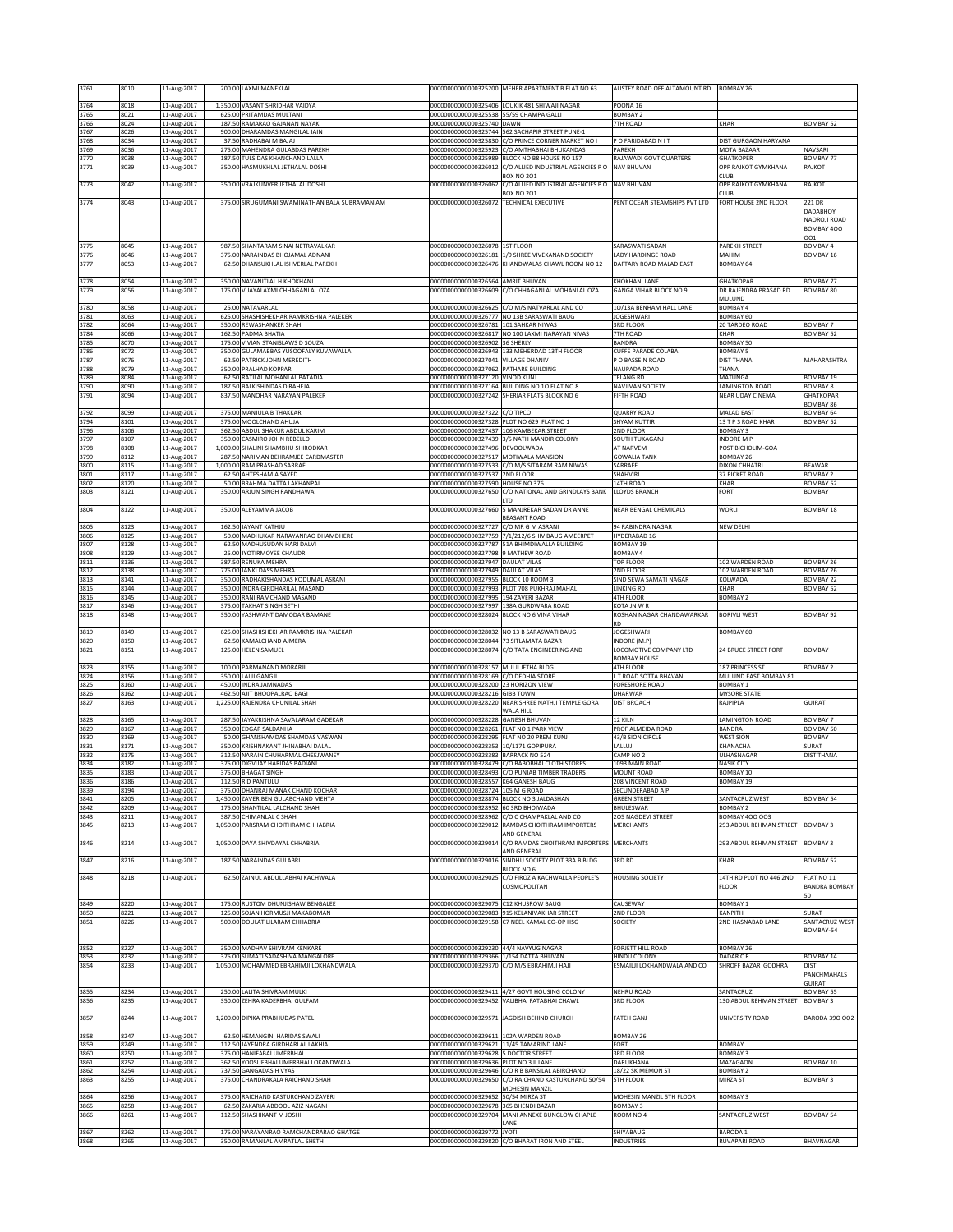|              |              |                            | 1,000.00 OMPARKASH GUPTA                                                |                                                                  |                                                                                                 | 29 MALAVALLI RAMA RAO LANE                       |                                           |                                |
|--------------|--------------|----------------------------|-------------------------------------------------------------------------|------------------------------------------------------------------|-------------------------------------------------------------------------------------------------|--------------------------------------------------|-------------------------------------------|--------------------------------|
| 3869<br>3870 | 8266<br>8269 | 11-Aug-2017<br>11-Aug-2017 | 287.50 RAMNIKLAL MOTILAL PAREKH                                         | 00000000000000329894                                             | 00000000000000329832 C/O M/S MURLIDHAR AND SONS<br>ANIL MEDICAL STORES                          | MAHAL                                            | <b>BANGALORE 2</b><br>NAGPUR <sub>2</sub> |                                |
| 3871         | 8271         | 11-Aug-2017                | 287.50 VIRJI MULJI THACKER                                              | 0000000000000329896                                              | ANIL MEDICAL STORES                                                                             | MAHAL                                            | NAGPUR <sub>2</sub>                       |                                |
| 3872         | 8273         | 11-Aug-2017                | 237.50 PATIL RAMCHANDRA YADAORAO                                        | 00000000000000330013                                             | C/O G S MILLS LTD                                                                               | P O RAGHUNATHNAGAR                               | DIST AURANGABAD                           | MAHARASHTRA                    |
| 3873         | 8275         | 11-Aug-2017                | 25.00 MANECKSHAW DADABHOY MEHTA                                         | 00000000000000330027                                             | <b>G26 CUSROW BAUG</b>                                                                          | COLABA CAUSEWAY                                  | BOMBAY 1                                  |                                |
| 3874         | 8277         | 11-Aug-2017                | 100.00 FRAENY MANECKSHAW MEHTA                                          | 00000000000000330029                                             | <b>G26 CUSROW BAUG</b>                                                                          | COLABA CAUSEWAY                                  | BOMBAY 1                                  |                                |
| 3875         | 8283         | 11-Aug-2017                | 62.50 HARGOVINDDAS JETHABHAI BAROT                                      |                                                                  | 00000000000000330217 NEAR MATRIMATA BAROTWADA                                                   | P O KALOL                                        | MEHSANA DIST                              | N GUJ                          |
| 3876         | 8290         | 11-Aug-2017                | 12.50 ISHVERLAL CHIMANLAL CLERK                                         | 00000000000000330392 G BLOCK SIXTH FLOOR                         |                                                                                                 | NATRAJ APARTMENT                                 | MOTA MANDIR POLE                          | PANINI BHINT                   |
|              |              |                            |                                                                         |                                                                  |                                                                                                 |                                                  |                                           | SURAT                          |
| 3877         | 8292         | 11-Aug-2017                | 87.50 SHARADA M MUNDKUR                                                 | 00000000000000330460                                             | ANANDASHRAM PLOT NO 315                                                                         | SIR BHALCHANDRA ROAD                             | MATUNGA                                   | BOMBAY 19                      |
| 3878         | 8294         | 11-Aug-2017                | 287.50 KHUSHVADAN KRISHNAMUKH DESAI                                     | 00000000000000330517                                             | BALAPRASAD                                                                                      | <b>TULSIPIPE ROAD</b>                            | PO MAHIM                                  | BOMBAY 16                      |
| 3879         | 8296         | 11-Aug-2017                | 312.50 MANMALL KASLIWAL                                                 | 00000000000000330525 14 SITLAMATA BAZAR                          |                                                                                                 | INDORE                                           | MADHYA PRADESH                            |                                |
| 3880         | 8299         | 11-Aug-2017                | 300.00 SAVITA VADILAL SHAH<br>112.50 PADMARANI                          | 00000000000000330539                                             | C/O V M SHAH<br>SOCIETYS BUNGLOW OPPOSITE A I R                                                 | 10 DEVENDRA GHOSH ROAD                           | CALCUTTA 25                               | NAGPUR <sub>1</sub>            |
| 3881         | 8301         | 11-Aug-2017                |                                                                         | 00000000000000330581                                             | PRESS                                                                                           | <b>CONGRESS NAGAR</b>                            | DHANTOLI                                  |                                |
| 3882         | 8304         | 11-Aug-2017                | 837.50 NAGAWARAM DEVAKI DEVI                                            |                                                                  | 00000000000000330587 3/4/695 NARAYANGUDA                                                        | HYDERABAD                                        |                                           |                                |
| 3884         | 8307         | 11-Aug-2017                | 312.50 KARKAL PULKERI SACHINDRANATH                                     | 00000000000000330621                                             | 6 ANDHRA DEVANGA BLDG                                                                           | GANDHINAGAR                                      | <b>BANGALORE 9</b>                        |                                |
| 3886         | 8310         | 11-Aug-2017                | 75.00 NIRMALA SANTILAL SHAH                                             | 00000000000000330707 PLOT NO 26O1                                |                                                                                                 | DIAMOND CHAWK                                    | <b>BHAVNAGAR GUJARAT</b>                  |                                |
| 3887         | 8316         | 11-Aug-2017                | 312.50 JAMNADAS HIRJI KAPADIA                                           | 00000000000000330941                                             | 2 WALKESHWAR RD                                                                                 | <b>BOMBAY 6</b>                                  |                                           |                                |
| 3888         | 8319         | 11-Aug-2017                | 287.50 MANJULABEN HARSHAD JAMBUSARIA                                    | 00000000000000330952 STH FLOOR                                   |                                                                                                 | READY MONEY APARTMENTS                           | 87 WALKESHWAR ROAD                        | <b>BOMBAY 6</b>                |
| 3890         | 8322         | 11-Aug-2017                | 175.00 HARIHARBHAI CHUNIBHAI PATEL                                      | 00000000000000330956                                             | C/O SAGAR COMPLEX                                                                               | HOUSE NO.23/106                                  | OPPOSITE PRESS COMPLEX                    | <b>INDIRA MARKET</b>           |
|              |              |                            |                                                                         |                                                                  |                                                                                                 |                                                  |                                           | DURG (M.P)                     |
| 3891         | 8325         | 11-Aug-2017                | 175.00 KEKI MERWANJI CAPTAIN                                            | 00000000000000331026 12 MOUNT ROAD                               |                                                                                                 | NAGPUR                                           |                                           |                                |
| 3892         | 8326         | 11-Aug-2017                | 237.50 VENKATESH GOVINDAPPA KSHATRIYA                                   |                                                                  | 00000000000000331054 C/O M/S TIPPANNA KSHATRIYA                                                 | <b>BHUS PET</b>                                  | HUBLI                                     |                                |
| 3894         | 8329         | 11-Aug-2017                | 350.00 BASAVANNEPPA BASAVANNEPPA HANAMANAHALLI                          | 00000000000000331106 BASTIGALLI                                  |                                                                                                 | <b>HAVERI</b>                                    | S RY                                      |                                |
| 3895         | 8332         | 11-Aug-2017                | 125.00 RAVIKANT GANERIWAL                                               | 00000000000000331140 B26 INDUSTRIAL ESTATE                       |                                                                                                 | SANAT NAGAR                                      | HYDERABAD A P                             |                                |
| 3896<br>3897 | 8333<br>8334 | 11-Aug-2017                | 375.00 HASHMUKH HIRALAL ZAVERI                                          | 00000000000000331142                                             | 85 BAZZAR GATE ST                                                                               | FORT                                             | BOMBAY 1<br>HYDERABAD A P                 |                                |
| 3898         | 8336         | 11-Aug-2017                | 525.00 RAJENDRA KUMAR GANERIWAL<br>987.50 INDAR SAIN HINGLE             | 00000000000000331162<br>00000000000000331180                     | /26 INDUSTRIAL ESTATE<br>C/O MAHARASHTRA AGENCIES                                               | SANATNAGAR<br>MALAVIYA ROAD SITABULDI            |                                           |                                |
| 3899         | 8338         | 11-Aug-2017<br>11-Aug-2017 | 187.50 PUSHPABAI PARMANAND DOSSA                                        | 00000000000000331184 PUSHPA KUNJ                                 |                                                                                                 | 24 CARMICHAEL RD                                 | NAGPUR 1 M S<br>BOMBAY 26                 |                                |
| 3900         | 8340         | 11-Aug-2017                | 900.00 THE BOMBAY CYCLE STORES CO PVT LTD                               | 00000000000000331272                                             | C/O NARESHCHANDRA & CO                                                                          | DHANWA CHAMBERS                                  | MAIN ROAD SITABULDI                       | <b>NAGPUR</b>                  |
|              |              |                            |                                                                         |                                                                  |                                                                                                 |                                                  |                                           | (MAHARASHTRA)                  |
|              |              |                            |                                                                         |                                                                  |                                                                                                 |                                                  |                                           |                                |
| 3901         | 8341         | 11-Aug-2017                | 62.50 JANMOHAMED ABDULKARIM BANDUKWALA                                  | 00000000000000331290 106/2 HAVELOCK ROAD                         |                                                                                                 | CAMP                                             | BELGAUM                                   |                                |
| 3902         | 8344         | 11-Aug-2017                | 25.00 MADHU VINOD MEHTA                                                 |                                                                  | 00000000000000331449 243 KHETWADI MAIN ROAD                                                     | BOMBAY 4                                         |                                           |                                |
| 3903         | 8348         | 11-Aug-2017                | 1,287.50 MOHAMED MASSIH MOHAMED SHAFFI                                  | 00000000000000331469                                             | C/O M/S M M SHAFFI AND CO                                                                       | DHARAVI                                          | BOMBAY 17                                 |                                |
| 3904         | 8350         | 11-Aug-2017                | 1,087.50 HAFIZUDDIN MOHAMED MASSIH                                      |                                                                  | 00000000000000331471 C/O M/S M M SHAFFI AND CO                                                  | DHARAVI ROAD                                     | DHARAVI                                   | <b>BOMBAY 17</b>               |
| 3905         | 8351         | 11-Aug-2017                | 525.00 HASMUKHLAL THAKORDAS PAREKH                                      |                                                                  | 00000000000000331560 MAHATMA GANDHI ROAD                                                        | <b>BULSAR</b>                                    | <b>DIST SURAT</b>                         |                                |
| 3906         | 8352         | 11-Aug-2017                | 375.00 KISHEN BASHOMAL MENDA                                            |                                                                  | 00000000000000331564 SHIVAM 54/7 SHYAM NIVAS                                                    | CO OP H S LTD                                    | 51 BHULABHAI DESAI ROAD                   | <b>BOMBAY 26</b>               |
| 3907         | 8355         | 11-Aug-2017                | 350.00 NILAM H KHOKHANI                                                 | 00000000000000331704 AMRIT BHUVAN                                |                                                                                                 | KHOKHANI LANE                                    | <b>GHATKOPAR</b>                          | BOMBAY 77                      |
| 3908         | 8356         | 11-Aug-2017                | 25.00 CHANDRAVATI<br>12.50 SUSHAMA HARI ABHYANKAR                       |                                                                  | 00000000000000331706 C/O NATVARLAL AND CO                                                       | 10/13A BENHAM HALL LANE<br>OPP BEECHUM LAB MAHIM | <b>BOMBAY 4 BR</b>                        |                                |
| 3909<br>3910 | 8357<br>8358 | 11-Aug-2017<br>11-Aug-2017 | 350.00 TEHMIE NUSSERWANJI ILAVIA                                        | 00000000000000331765<br>00000000000000331832                     | VIKAS BLOCK NO 8<br>RUSTOM BAUG FLAT NO A/5                                                     | <b>VICTORIA RD</b>                               | BOMBAY 16<br><b>BYCULLA</b>               | BOMBAY 27                      |
| 3911         | 8361         | 11-Aug-2017                | 625.00 BHANU GORDHANBHAI PATEL                                          | 00000000000000331872                                             | MAGANWADI                                                                                       | SAYAJI GUNJ                                      | <b>BARODA</b>                             |                                |
| 3912         | 8363         | 11-Aug-2017                | 375.00 DAMYANTI HASHMUKHLAL                                             | 00000000000000331900 85 BAZZAR GATE ST                           |                                                                                                 | FORT                                             | BOMBAY 1                                  |                                |
| 3913         | 8365         | 11-Aug-2017                | 375.00 RAMANLAL TULSIDAS RESHAMWALA                                     |                                                                  | 00000000000000331910 GITA B 4TH FLOOR BLOCK NO 52                                               | BLOCK NO 52 GAMDEVI                              | PANDIT RAMABAI ROAD                       | BOMBAY 7 W B                   |
|              |              |                            |                                                                         |                                                                  |                                                                                                 |                                                  | <b>HARVEY RD</b>                          |                                |
| 3916         | 8369         | 11-Aug-2017                | 62.50 MARUNNARAKKAL SAVITRI                                             | 00000000000000331955 3 CHOHA BLDG                                |                                                                                                 | <b>SION RD</b>                                   | <b>MATUNGA</b>                            | <b>BOMBAY 19</b>               |
| 3917         | 8370         | 11-Aug-2017                | 900.00 SOHANSINGH ISHERSINGH KOHLI                                      | 00000000000000332021 GUR PRASAD                                  |                                                                                                 | <b>8A PALLI HILL ROAD</b>                        | <b>UNION PARK KHAR</b>                    | <b>BOMBAY 52</b>               |
| 3918         | 8371         | 11-Aug-2017                | 1,375.00 GOBINDRAM PESSUMAL                                             | 00000000000000332076 33 BELLE VIEW                               |                                                                                                 | 85 WARDEN ROAD                                   | BOMBAY 26                                 |                                |
| 3919         | 8372         | 11-Aug-2017                | 1,250.00 CHANDRU GOBINDRAM HIRA                                         | 00000000000000332078                                             | 33 BELLE VIEW                                                                                   | 85 WARDEN ROAD                                   | <b>BOMBAY 26</b>                          |                                |
| 3920         | 8373         | 11-Aug-2017                | 50.00 KESHAVLAL JEVAT MEHTA                                             | 00000000000000332094                                             | 12 AMRAT KUNJ 4TH FLOOR                                                                         | S ROAD                                           | ANDHERI WEST                              | <b>BOMBAY 58</b>               |
| 3921         | 8377         | 11-Aug-2017                | 112.50 SHAH PREMJI MONSHI                                               | 00000000000000332190                                             | <b>JAMBLIGALI</b>                                                                               | AXMIBAG                                          | BORIVLI                                   | BOMBAY 66                      |
| 3923         | 8380         | 11-Aug-2017                | 375.00 ASHOK KANTILAL JOSHI                                             | 00000000000000332239 4/41 A1 APARTMENTS                          |                                                                                                 | 270 WALKESHWAR ROAD                              | BOMBAY 6                                  |                                |
| 3924         | 8382         | 11-Aug-2017                | 62.50 NIRMALA NATVARLAL DALAL                                           | 00000000000000332279 6/16 KALYAN BUILDING                        |                                                                                                 | KHADILKAR ROAD                                   | BOMBAY 4                                  |                                |
| 3925         | 8389         | 11-Aug-2017                | 100.00 SITA LEKHRAJ ADVANI                                              |                                                                  | 00000000000000332456 43 SEA GULL CARMICHAEL ROAD                                                | <b>BOMBAY 26</b>                                 |                                           |                                |
| 3926         | 8393         | 11-Aug-2017                | 375.00 LAKSHMI SIMHA                                                    |                                                                  | 00000000000000332488 C/O DR SRINAGESH SIMHA                                                     | LAKSHMI NIVAS 1105 13TH CROSS                    | OFF CHINMAYA MISSION<br>HOSPITAL          | ROAD/                          |
|              |              |                            |                                                                         |                                                                  |                                                                                                 |                                                  |                                           | INDIRANAGAR<br><b>STAGE II</b> |
|              |              |                            |                                                                         |                                                                  |                                                                                                 |                                                  |                                           | BANGALORE                      |
|              |              |                            |                                                                         |                                                                  |                                                                                                 |                                                  |                                           |                                |
|              |              |                            |                                                                         |                                                                  |                                                                                                 |                                                  |                                           |                                |
|              |              |                            |                                                                         |                                                                  |                                                                                                 |                                                  |                                           | 560038                         |
| 3927         | 8404         | 11-Aug-2017                | 287.50 GHANSYAMBHAI BAROT                                               | 00000000000000332700 JUNA RAOPURA                                |                                                                                                 | NADIAD WR                                        |                                           |                                |
| 3928         | 8407         | 11-Aug-2017                | 237.50 MANGATRAM GAGANDAS ADVANI                                        | 00000000000000332740 2 INDARPURI                                 | <b>INDU BHUVAN</b>                                                                              | 43 A WEST SION SION CIRCLE                       | BOMBAY 22                                 |                                |
| 3930         | 8416         | 11-Aug-2017                | 162.50 WAMAN BHASKAR PANDIT                                             | 00000000000000332778                                             |                                                                                                 | RANADE ROAD                                      | DADAR                                     | <b>BOMBAY 28</b>               |
| 3931<br>3932 | 8418<br>8421 | 11-Aug-2017<br>11-Aug-2017 | 162.50 BHAILALBHAI SOMABHAI PATEL<br>312.50 GOVINDLAL TULSIDAS VAKHARIA |                                                                  | 00000000000000332805 7 VISHVAKUNJ SOCIETY PALDI<br>00000000000000332847 C/O B G VAKHARIA AND CO | AHMEDABAD 7<br>NO 155 NAGDEVI ST                 | BOMBAY 3                                  |                                |
| 3933         | 8424         |                            | 162.50 TAHERALLY MOHAMEDALLY COLOMBOWALA                                |                                                                  | 00000000000000332869 BOTAWALA CHAWL 4TH FLOOR                                                   | <b>RN7</b>                                       | EBRAHIM RAHIMTULLA RD                     | BOMBAY 3                       |
| 3936         | 8429         | 11-Aug-2017<br>11-Aug-2017 | 287.50 AMBARAM TALKCHAND                                                | 00000000000000332949                                             | C/O V JETHALAL RAMJI                                                                            | 60 STOCK EXCHANGE NEW BLDG                       | APOLLO ST                                 | <b>BOMBAY 1</b>                |
| 3938         | 8433         | 11-Aug-2017                | 287.50 JEHANGIR PHIROZSHAW VAZIFDAR                                     | 00000000000000333098                                             | 15 HENRY RD                                                                                     | CAUSEWAY                                         | BOMBAY 1                                  |                                |
| 3939         | 8435         | 11-Aug-2017                | 187.50 ROSHAN SINGH SODHI                                               | 00000000000000333106                                             | CHIRIMAR TOLLA                                                                                  | AGRA                                             | <b>UP</b>                                 |                                |
| 3940         | 8437         | 11-Aug-2017                | 325.00 RAMENDRABALA BACHUBHAI KILABHAI                                  | 00000000000000333131                                             | C/O MR P C BHATT                                                                                | 24 SURYA KIRAN PANGALLI                          | <b>CUMBALLA HILL</b>                      | BOMBAY 26                      |
| 3941         | 8439         | 11-Aug-2017                | 525.00 AMRITLAL HARAKHCHAND VORA                                        | 00000000000000333147 SAMEER BLOCK NO 10                          |                                                                                                 | 47 CHURCH RD VILE PARLE WEST                     | BOMBAY 56 A S                             |                                |
| 3942         | 8440         | 11-Aug-2017                | 350.00 SUSHILKUMAR ANANDRAO BHENDE                                      | 00000000000000333223 C 2 GANESH PRASAD                           |                                                                                                 | <b>SLEATER RD</b>                                | BOMBAY 7                                  |                                |
| 3943         | 8446         | 11-Aug-2017                | 50.00 SHETH RASIKLAL BAUCHAND                                           |                                                                  | 00000000000000333259 C/O M/S RASIKLAL AND CO                                                    | <b>1ST FLOOR</b>                                 | M J MARKET                                | <b>BOMBAY 2</b>                |
|              |              |                            |                                                                         |                                                                  | PRAGRAJGALLY                                                                                    |                                                  |                                           |                                |
| 3944         | 8447         | 11-Aug-2017                | 375.00 LILAVANTI VALLABHDAS MEHTA                                       |                                                                  | 00000000000000333263 ANAND BHUVAN B3 1ST FLOOR                                                  | BAJAJ ROAD VILE PARLE WEST                       | BOMBAY 56                                 |                                |
| 3945         | 8452         | 11-Aug-2017                | 225.00 KANAYO MRTHARAM THAKUR                                           | 00000000000000333295                                             | 32/255 GOVT COLONY                                                                              | AWAHARLAL NEHRU RD                               | SANTACRUZ EAST                            | <b>BOMBAY 55</b>               |
| 3946         | 8454         | 11-Aug-2017                | 350.00 JUDITH MILDRED ALMEIDA                                           |                                                                  | 00000000000000333304 STONERIDGE 2ND FLOOR                                                       | CENTRAL AVENUE CHEMBUR                           | BOMBAY 71                                 |                                |
| 3947         | 8456<br>8461 | 11-Aug-2017                | 12.50 VINCENT LEO MIRANDA                                               | 00000000000000333366 DADI MANSION                                |                                                                                                 | 2ND FLOOR                                        | <b>DLIMA ST</b>                           | BOMBAY 10                      |
| 3948         |              | 11-Aug-2017                | 112.50 A VASUDEVA KAMATH                                                |                                                                  | 00000000000000333406 18 SUNIL SADAN II FLOOR                                                    | 73 CENTRAL AVENUE RD CHEMBUR                     | BOMBAY 71 AS                              |                                |
| 3949         | 8462         | 11-Aug-2017                | 350.00 KAMALAKAR GOVINDRAO EDEKAR                                       |                                                                  | 00000000000000333410 SHREE MANIK ANAND NIVAS PLOT NO                                            | 1ST RD                                           | <b>KHAR</b>                               | <b>BOMBAY 52</b>               |
|              |              |                            |                                                                         |                                                                  | 441                                                                                             |                                                  |                                           |                                |
| 3950         | 8466         | 11-Aug-2017                | 87.50 MADHULAXMI KESHAVLAL DOSHI                                        | 00000000000000333430 480 KALBADEVI RD                            |                                                                                                 | 4 FLOOR                                          | <b>BOMBAY 2</b>                           |                                |
| 3951         | 8471         | 11-Aug-2017                | 187.50 VENKATESH SADANANDA SHIRODKAR                                    | 00000000000000333533                                             | <b>BHATIA BAUG BLDG</b>                                                                         | <b>TOP FLOOR</b>                                 | 121 FORT ST                               | BOMBAY 1                       |
| 3952         | 8474         | 11-Aug-2017                | 112.50 LAXMAN BALVANT PADHYE                                            | 00000000000000333551                                             | 2130 VINOD KRISHNA NAGAR                                                                        | BHAVNAGAR                                        |                                           |                                |
| 3953         | 8476         | 11-Aug-2017                | 237.50 KESHAVJI GOVINDJI DAND                                           |                                                                  | 00000000000000333593 264C MOHANLAL MANSION L N RD                                               | ROOM NO 18                                       | MATUNGA                                   | BOMBAY 19                      |
| 3954         | 8478         | 11-Aug-2017                | 1,000.00 REBA BHATTACHARYA                                              | 00000000000000333605 PLOT NO 557 FLAT NO 8                       |                                                                                                 | 11TH ROAD CHEMBUR                                | BOMBAY 71                                 |                                |
| 3955         | 8479         | 11-Aug-2017                | 62.50 DURU TAHILRAM RAMCHANDANI                                         | 00000000000000333609                                             | <b>ISHWAR BHAWAN</b>                                                                            | A ROAD                                           | <b>MARINE DRIVE</b>                       | <b>BOMBAY 1</b>                |
| 3956         | 8480         | 11-Aug-2017                | 1,050.00 SUNDERDAS                                                      | 00000000000000333633 FLAT NO 1 9TH FLOOR                         |                                                                                                 | KHUSHNUMA                                        | 29A CARMICHAEL ROAD                       | <b>BOMBAY 26</b>               |
| 3957         | 8482         | 11-Aug-2017                | 137.50 VIMLA TIKAMDAS BAJAJ                                             | 00000000000000333643 19 SINDHU<br>0000000000000333657            |                                                                                                 | 87 MARINE DRIVE                                  | BOMBAY 2<br><b>POST BOX 3213</b>          |                                |
| 3958         | 8484         | 11-Aug-2017                | 187.50 SATYAPAL MADHORAM MEHRA                                          |                                                                  | DYES CHEMICALS AND COMMISSION<br><b>AGENTS</b>                                                  | 264/268 SAMUEL STREET MADHAV<br>MANSION VADGADI  |                                           | BOMBAY 3                       |
| 3959         | 8485         | 11-Aug-2017                | 350.00 PRAVINCHANDRA RAMCHANDRA TRIVEDI                                 | 00000000000000333671                                             | SONI APARTMENT, BLOCK NO. 106                                                                   | FIRST FLOOR, B WING, PANCHAL                     | NALA SOPARA, WEST, DIST.                  | MAHARASHTRA                    |
|              |              |                            |                                                                         |                                                                  |                                                                                                 | NAGAR                                            | THANE                                     | STATE (W. RLY)                 |
| 3960         | 8487         | 11-Aug-2017                | 325.00 MIRCHANDANI MOHAN HAKUMATRAI                                     | 00000000000000333685                                             | MATA LACHMI TRUST BLDG                                                                          | 218 EAST SION ROAD SION EAST                     | BOMBAY 22                                 |                                |
| 3961         | 8491         | 11-Aug-2017                | 287.50 SHETH MAHENDRAKUMAR MANSUKHLAL GUARDIAN SHETH                    | 00000000000000333701                                             | C/O SHETH BAUCHAND RAMCHAND                                                                     | 122 B KIKA STREET                                | <b>GULALWADI</b>                          | <b>BOMBAY 4</b>                |
|              |              |                            | BAUCHAND RAMCHAND                                                       |                                                                  |                                                                                                 |                                                  |                                           |                                |
| 3962         | 8493         | 11-Aug-2017                | 287.50 SHETH BAUCHAND RAMCHAND                                          | 00000000000000333703 122B KIKA STREET                            |                                                                                                 | GULALWADI                                        | 2ND FLOOR                                 | BOMBAY 4                       |
| 3963         | 8494         | 11-Aug-2017                | 375.00 KUNJAVIHARI YESHWANTRAO TALPADE                                  |                                                                  | 00000000000000333717 30 D MONTE STREET BANDRA                                                   | <b>BOMBAY 50 A S</b>                             |                                           |                                |
| 3964         | 8495         | 11-Aug-2017                | 175.00 GURUNATH N KOPPAL                                                | 00000000000000333721 LUCKY CHAWL                                 |                                                                                                 | LADY JAMSHEDJI ROAD                              | MAHIM                                     | BOMBAY 16                      |
| 3965         | 8497         | 11-Aug-2017                | 1,050.00 WIL ISAAC JACOBS                                               | 00000000000000333762                                             | <b>BOMBAY EDUCATION SOCIETY</b>                                                                 | CLARE ROAD BYCULLA                               | <b>BOMBAY 8</b>                           |                                |
| 3966         | 8500         | 11-Aug-2017                | 287.50 MARY ISABELLA D MONTE                                            | 00000000000000333897                                             | 479 DMONTE STREET                                                                               | BANDRA                                           | BOMBAY                                    |                                |
| 3967         | 8501         | 11-Aug-2017                | 1,050.00 SHANTILAL NAROTTAMDAS JOVALIA                                  | 00000000000000333913 VELJI SHIVJI BUNGALOW                       |                                                                                                 | HINGWALLA LANE GHATKOPAR                         | BOMBAY 77                                 |                                |
| 3968         | 8502         | 11-Aug-2017                | 225.00 JAGDISH SOMNATH PATEL                                            | 00000000000000333923 17 TAGORE ROAD                              |                                                                                                 | SANTACRUZ WEST                                   | BOMBAY 54                                 |                                |
| 3969         | 8503         | 11-Aug-2017                | 175.00 TULSIDAS NAROOMAL                                                | 00000000000000333946 40 CHAKLA STREET                            |                                                                                                 | <b>BOMBAY 3</b>                                  |                                           |                                |
| 3970         | 8507         | 11-Aug-2017                | 525.00 RATANJINARANJI MISTRY                                            | 00000000000000333991 PANJRAPOL ROAD                              |                                                                                                 | OPP POST OFFICE                                  | HOUSE N99/100                             | BOMBAY 4                       |
| 3971         | 8508         | 11-Aug-2017                | 1,250.00 BHANUPRASAD GIRJASHANKAR SHUKLA                                |                                                                  | 00000000000000333995 NARAYAN MAHADEV FALIA                                                      | ANAND DIST KAIRA                                 | GUJARAT                                   |                                |
| 3972<br>3973 | 8510         | 11-Aug-2017                | 175.00 MANJUNATH PUNDLIK NAYAK<br>287.50 MADANLAL BALMUKUND             | 00000000000000333997 R/4 B/4 NEHRU NAGAR<br>00000000000000334043 | 52 BHULESHWAR RD                                                                                | <b>FERGUSON ROAD</b><br>BOMBAY 2                 | <b>BOMBAY 13</b>                          |                                |
| 3974         | 8512<br>8515 | 11-Aug-2017<br>11-Aug-2017 | 375.00 PUSHPKUMAR MAGANLAL KAKU                                         | 00000000000000334098                                             | BADRI MANZIL ROOM NO 11                                                                         | 1ST FLOOR NADIYADWALA COLONY                     | <b>G B ROAD MALAD WEST</b>                | <b>BOMBAY 64 NB</b>            |
|              |              |                            |                                                                         |                                                                  |                                                                                                 |                                                  |                                           |                                |
| 3975         | 8519         | 11-Aug-2017                | 675.00 KAILASH NARAIN CHAUDHRI                                          | 00000000000000334172                                             | 37 KAILASH MANDIR                                                                               | KANPUR <sub>1</sub>                              |                                           |                                |
| 3976         | 8521         | 11-Aug-2017                | 100.00 TRIKAMDAS GHELABHAI MAVANI                                       | 00000000000000334184                                             | 23 NOBLE CHAMBERS                                                                               | PARSEE BAZAR ST                                  | FORT                                      | BOMBAY 1                       |
| 3978         | 8527         | 11-Aug-2017                | 100.00 RAVINDER KAPOOR                                                  |                                                                  | 00000000000000334259 C/O M/S RAMLALL KAPOOR AND SONS                                            | P LTD                                            | 51 SUTAR CHAWL                            | <b>BOMBAY 2</b>                |
|              |              |                            |                                                                         |                                                                  |                                                                                                 |                                                  |                                           |                                |
| 3979         | 8529         | 11-Aug-2017                | 112.50 ASHOK SRICHAND KEWALRAMANI                                       | 00000000000000334261 9 SILWER NEST                               |                                                                                                 | 12 MATUNGA RD                                    | <b>KINGS CIRCLE</b>                       | BOMBAY 19                      |
| 3980         | 8532         | 11-Aug-2017                | 250.00 LILA SAKHARAM TANAVADE                                           | 00000000000000334288                                             | PRABHAT A 3RD FLOOR BLOCK NO 15                                                                 | TULSIPIPE RD                                     | DADAR                                     | BOMBAY 28                      |
| 3981         | 8535         | 11-Aug-2017                | 112.50 PRADYUMAN KUMAR NANDLAL KHARABANDA                               |                                                                  | 00000000000000334322 M/S PIONEER CHEMICAL CO                                                    | 158 SENAPATI BAPAT MARG                          | MATUNGA W RLY                             | <b>BOMBAY</b>                  |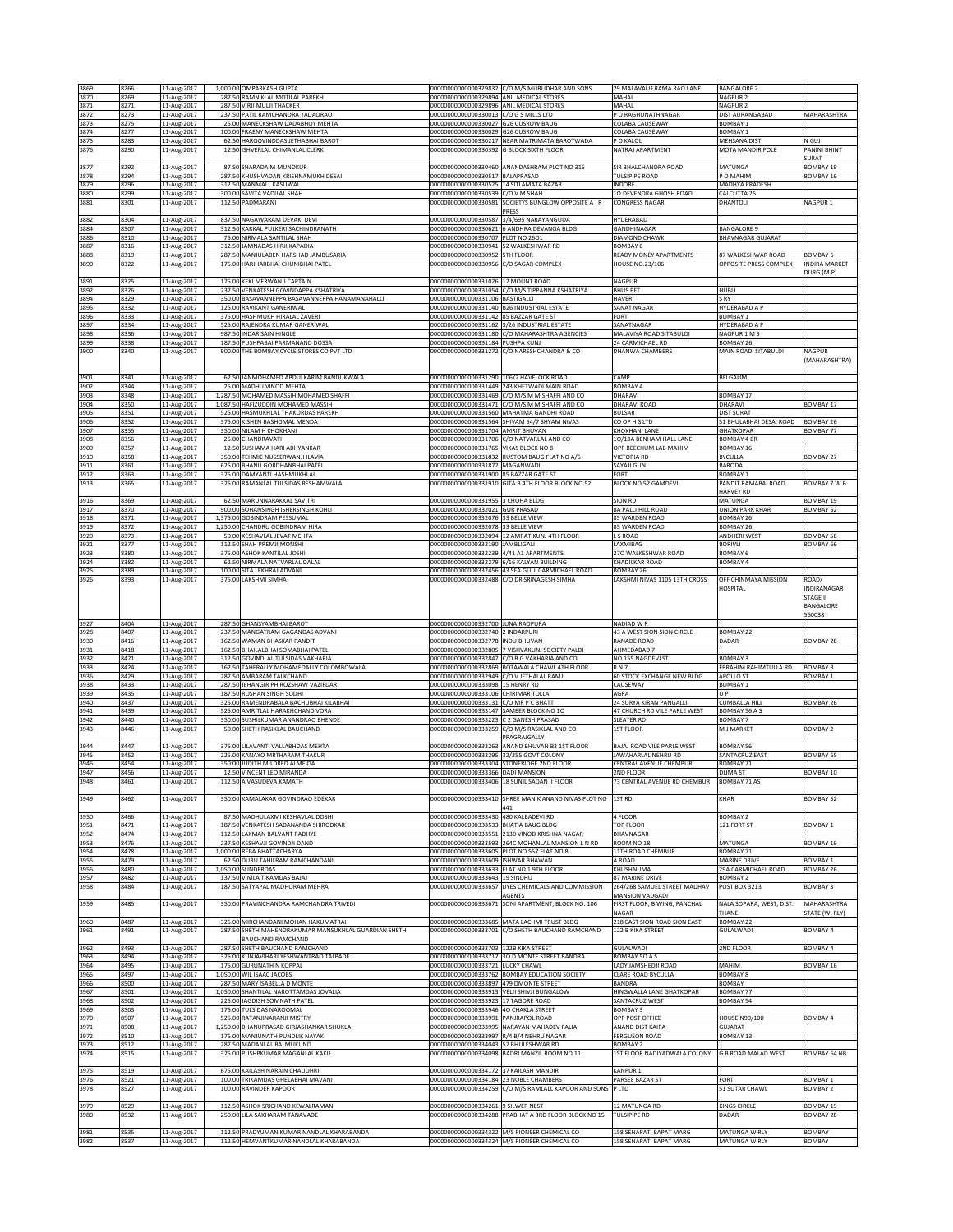| 3984         | 8545         | 11-Aug-2017                |                   | 350.00 KUSUMBEN SEVANTILAL SHAH                                          | 00000000000000334375 35 VERSOVA RD                                                 |                                                                                                  | ROOM NO 12                                                   | <b>ANDHERI</b>                           | BOMBAY 58                              |
|--------------|--------------|----------------------------|-------------------|--------------------------------------------------------------------------|------------------------------------------------------------------------------------|--------------------------------------------------------------------------------------------------|--------------------------------------------------------------|------------------------------------------|----------------------------------------|
| 3985         | 8548         | 11-Aug-2017                |                   | 62.50 PATEL SHANTILAL DAHYABHAI                                          | 00000000000000334416 SAI LILA                                                      |                                                                                                  | NEAR JOSHI HIGH SCHOOL                                       | DOMBIVAL                                 | C RLY                                  |
| 3986<br>3987 | 8552<br>8553 | 11-Aug-2017<br>11-Aug-2017 |                   | 287.50 PRITAM KAUR DHODHI<br>375.00 AJITA NANABHAI BROKER                | 00000000000000334448 23 PUSHPA VIHAR B                                             | 00000000000000334479 C/O MRS LALITA L DAMANIA                                                    | OPP COLABA POST OFFICE<br>37 CHOWPATTY ROAD                  | COLABA<br><b>BOMBAY 7</b>                | <b>BOMBAY 5</b>                        |
| 3988         | 8557         | 11-Aug-2017                |                   | 225.00 SITARAM OSWAL                                                     | 00000000000000334568 KHAMBAY NIVAS                                                 |                                                                                                  | <b>5TH ROAD</b>                                              | <b>KHAR</b>                              | <b>BOMBAY 52</b>                       |
| 3989         | 8559         | 11-Aug-2017                | 900.00            | PREMKUNVER POPATLAL MEHTA                                                |                                                                                    | 00000000000000334582 15 BHRAMANWADA ROAD                                                         | <b>GIRI VIHAR</b>                                            | KINGS CIRCLE                             | BOMBAY 19                              |
| 3990         | 8561         | 11-Aug-2017                | 137.50            | ASKARAN MEGHJI SHAH                                                      | 0000000000000334592                                                                | OLD CHINCHBUNDER                                                                                 | NO 9 KESHAVJI NAIK ROAD                                      | BOMBAY 9                                 |                                        |
| 3991<br>3992 | 8564<br>8566 | 11-Aug-2017<br>11-Aug-2017 | 112.5<br>112.5    | MANORAMA KUMARI NANDLAL JIGYASU<br>KARTARDEVI NANDLAL JIGYASU            |                                                                                    | 00000000000000334636 C/O PIONEER CHEMICAL CO<br>00000000000000334640 C/O PIONEER CHEMICAL CO     | 158 TULSI PIPE ROAD<br>158 TULSI PIPE ROAD                   | MAHIM<br>MAHIM                           | BOMBAY 16<br>BOMBAY 16                 |
| 3993         | 8571         | 11-Aug-2017                | 125.0             | MANIBEN SHANKERBHAI PATEL                                                |                                                                                    | 00000000000000334730 BLOCK NO 19B/246 GOVT HOUSES                                                | RAJAWADI                                                     | <b>GHATKOPER</b>                         | <b>BOMBAY 77</b>                       |
| 3995         | 8573         | 11-Aug-2017                |                   | 350.00 KISHINCHAND JETHANAND                                             |                                                                                    | 00000000000000334824 3/2 THE MAHALAXMI CO OP                                                     | <b>HOUSING SOCIETY LTD</b>                                   | 120 MANMALA TANK ROAD                    | BOMBAY 16                              |
| 3996         | 8575         | 11-Aug-2017                |                   | 125.00 GOPALDAS HASSANAND HANSRAJANI                                     |                                                                                    | 00000000000000334832 C/O M/S NANDLAL GOPALDAS BROS                                               | 213/15 JOLLY BHAWAN NO 1                                     | <b>20 NEW MARINE LINES</b>               | BOMBAY 20                              |
|              |              |                            |                   |                                                                          |                                                                                    |                                                                                                  |                                                              |                                          |                                        |
| 3998         | 8579         | 11-Aug-2017                |                   | 250.00 PESI RUSTOM TOORKEY                                               |                                                                                    | 00000000000000334903 33 PRENDERGAST ROAD                                                         | SECUNDERABAD                                                 | A <sub>P</sub>                           |                                        |
| 3999<br>4000 | 8581<br>8582 | 11-Aug-2017<br>11-Aug-2017 | 312.5<br>187.50   | PUSHPADEVI CHORDIA<br>SHILKUMAR AMERSINHJI CHAWHAN                       | 00000000000000334937                                                               | 65 1ST POLO GROUND PAOTA<br>00000000000000334955 PLOT 252 STATION ROAD                           | MADHU KUNJ<br>WADALA ROAD 3RD FLOOR                          | <b>JODHPUR</b><br>BOMBAY 31              |                                        |
| 4001         | 8584         | 11-Aug-2017                | 62.50             | RAMCHAND ARATMAL AUJHA                                                   | 00000000000000334961 436/9 KIRTI KUNJ                                              |                                                                                                  | 14TH ROAD KHAR                                               | <b>BOMBAY 52</b>                         |                                        |
| 4002         | 8585         | 11-Aug-2017                |                   | 350.00 RAMCHAND T ASRANI                                                 |                                                                                    | 00000000000000334967 VISHNU VILLA PLOT NO 1O1                                                    | <b>10TH ROAD KHAR</b>                                        | BOMBAY 52                                |                                        |
| 4003         | 8588         | 11-Aug-2017                |                   | 350.00 CHOONILAL NEMCHAND DOSHI                                          |                                                                                    | 00000000000000335040 198 PANJRAPOLE ROAD NEW CHAWL                                               | 2ND FLOOR                                                    | ROOM NO 24                               | <b>BOMBAY 4</b>                        |
| 4004         | 8590         | 11-Aug-2017                |                   | 350.00 NAYAK VISHWANATH NARAYAN                                          | 00000000000000335044                                                               | C/O SERVICENTER JUNC TILAK ROAD                                                                  | <b>GHOD BUNDER ROAD</b>                                      | SANTACRUZ                                | <b>BOMBAY 54</b>                       |
|              |              |                            |                   |                                                                          |                                                                                    | AND                                                                                              |                                                              |                                          |                                        |
| 4005<br>4007 | 8593<br>8601 | 11-Aug-2017<br>11-Aug-2017 |                   | 987.50 CHUNDULAL MANILAL SHAH<br>275.00 PREMLAL KISHENCHAND SACHDEVA     | 00000000000000335127<br>00000000000000335197                                       | TAMBAKANTA<br>JIWANDHAM 46B COLLECTORS                                                           | OLD VORAS BLDG<br>WADHAWLI                                   | 2ND FLOOR<br>CHEMBUR                     | <b>BOMBAY 3</b><br><b>BOMBAY 71</b>    |
|              |              |                            |                   |                                                                          |                                                                                    | COLONY                                                                                           |                                                              |                                          |                                        |
| 4008         | 8603         | 11-Aug-2017                | 162.5             | DHUN KAIKHUSHROO SORABJEE MODY                                           | 00000000000000335207                                                               | 41C MEHERINA                                                                                     | 51C NEPEAN SEA ROAD                                          | BOMBAY 6                                 |                                        |
| 4010         | 8606         | 11-Aug-2017                |                   | 175.00 PRAVINCHANDRA J PATEL                                             | 00000000000000335229                                                               | MAHARAJ MANSION                                                                                  | KHETWADI 6TH LANE                                            | BOMBAY 4                                 |                                        |
| 4011<br>4012 | 8607<br>8609 | 11-Aug-2017<br>11-Aug-2017 | 112.50            | 350.00 MUKTABEN CHHOTALAL MANIAR<br>CHARANJIT SINGH                      | 000000000000000335288 23 PUSHPA VIHAR B                                            | 000000000000000335262 C/O JAYANTILAL CHNDRAKANT                                                  | 339 NEW LANE<br>OPP COLABA POST OFFICE                       | MANGALDAS MARKET<br>COLABA               | <b>BOMBAY 2</b><br><b>BOMBAY 5</b>     |
| 4013         | 8611         | 11-Aug-2017                | 850.00            | <b>BAL KRISHNA NANDCHAHAL</b>                                            | 00000000000000335294 SRINAGAR RD                                                   |                                                                                                  | <b>NMER</b>                                                  |                                          |                                        |
| 4014         | 8612         | 11-Aug-2017                | 350.00            | IVIBAI CHANDANMAL RATHOD                                                 | 00000000000000335302                                                               | C/O CHANDANMAL KASTURCHAND                                                                       | MADHAV RAI GALI                                              | MULJI JETHA MARKET                       | <b>BOMBAY 2</b>                        |
| 4015         | 8617         | 11-Aug-2017                |                   | 375.00 TULSIDAS SHIVJI KOTAK                                             | 00000000000000335332                                                               | BLOCK NO 17B/3 NEW SION CO OP                                                                    | SOCIETY LTD SCHEME 6 ROAD NO 24                              | SION                                     | <b>BOMBAY 22</b>                       |
| 4016         | 8618         | 11-Aug-2017                |                   | 175.00 RANJITSINGH JAGJIVANDAS ASHER                                     | 0000000000000335334                                                                | HOUSING<br>4 PICKET RD                                                                           | 1ST FLOOR                                                    | ROOM NO3                                 | <b>BOMBAY 2</b>                        |
| 4018         | 8622         | 11-Aug-2017                |                   | 225.00 KALIDAS FULCHAND SHAH                                             | 00000000000000335349 KERVADA                                                       |                                                                                                  | VIA BROACH                                                   | POST KERVADA                             |                                        |
| 4019         | 8624         | 11-Aug-2017                |                   | 287.50 MOTILAL CHANDAK                                                   |                                                                                    | 00000000000000335351 C/O M/S MUKANDLAL MOTILAL                                                   | INSIDE JASSUSAR GATE                                         | <b>BIKANER RAJASTHAN</b>                 |                                        |
| 4020<br>4021 | 8625<br>8626 | 11-Aug-2017<br>11-Aug-2017 |                   | 1,000.00 SHUBHLAL DHULCHAND MODY<br>187.50 VASANTLAL RATILAL DOSHI       | 00000000000000335369 YUSUF BLDG III FLOOR                                          | 00000000000000335353 B/56/119O AZAD NAGAR                                                        | VEERA DESAI ROAD<br>ROOM NO 57                               | <b>ANDHERI WEST</b><br>PYDHOWNIE         | <b>BOMBAY 58 AS</b><br><b>BOMBAY 3</b> |
| 4022         | 8629         | 11-Aug-2017                | 300.00            | <b>ELIX HEREDIA</b>                                                      |                                                                                    | 00000000000000335389 SUSHILA SADAN FIRST FLOOR                                                   | LINKING RD                                                   | BANDRA                                   | BOMBAY                                 |
| 4023         | 8631         | 11-Aug-2017                |                   | 237.50 NAWAL KISHORE RAICHAND                                            | 000000000000000335393 SUB LT N K RAICHAND                                          |                                                                                                  | IN STRISHUL                                                  | C/OFMO                                   | <b>BOMBAY</b>                          |
| 4024<br>4026 | 8633<br>8636 | 11-Aug-2017<br>11-Aug-2017 | 225.00<br>525.0   | CHHOTALAL KALIDAS<br>MADHURIKA CHITTARANJAN SHAH                         | 00000000000000335405 170 LOHAR ST<br>00000000000000335458 658 TARDEO ROAD          |                                                                                                  | BOMBAY<br><b>47 KAILAS NAGAR</b>                             | <b>BOMBAY 7 WB</b>                       |                                        |
| 4027         | 8637         | 11-Aug-2017                |                   | 350.00 GOVINDLAL NATVERLAL                                               | 00000000000000335474 35 VINCENT COURT                                              |                                                                                                  | VINCENT ROAD DADAR                                           | BOMBAY 14                                |                                        |
| 4030         | 8640         | 11-Aug-2017                |                   | 350.00 OLGA NAZARETH                                                     | 00000000000000335498 PETER MANSION                                                 |                                                                                                  | LADY JAMSHEDJI RD                                            | MAHIM                                    | BOMBAY 16                              |
| 4031         | 8641         | 11-Aug-2017                |                   | 375.00 SETHI BHAGAT SINGH<br><b>BHAGAT SINGH SETHI</b>                   | 00000000000000335508 138A GURDWARA RD                                              |                                                                                                  | KOTA J N                                                     | WR                                       |                                        |
| 4032<br>4033 | 8642<br>8643 | 11-Aug-2017<br>11-Aug-2017 | 375.00<br>375.00  | <b>ETHI BHAGAT SINGH</b>                                                 | 00000000000000335510<br>20000000000000335512                                       | 138A GURDWARA RD<br>138A GURDWARA RD                                                             | KOTA J N<br><b>OTA JN</b>                                    | W <sub>R</sub><br>W <sub>R</sub>         |                                        |
| 4034         | 8644         | 11-Aug-2017                | 375.00            | <b>BHAGAT SINGH</b>                                                      |                                                                                    | 00000000000000335514 C/O PUNJAB TIMBER TRADERS                                                   | MOUNT RD                                                     | BOMBAY 10                                |                                        |
| 4035         | 8645         | 11-Aug-2017                |                   | 375.00 BHAGAT SINGH                                                      |                                                                                    | 00000000000000335516 C/O PUNJAB TIMBER TRADERS                                                   | MOUNT RD                                                     | BOMBAY 10                                |                                        |
| 4036<br>4037 | 8646<br>8647 | 11-Aug-2017<br>11-Aug-2017 | 375.00<br>375.00  | <b>BHAGAT SINGH</b><br><b>SETHI BHAGAT SINGH</b>                         | 00000000000000335518<br>00000000000000335520                                       | C/O PUNJAB TIMBER TRADERS<br>138A GURDWARA RD                                                    | MOUNT RD<br>KOTA J N                                         | BOMBAY 10<br>W <sub>R</sub>              |                                        |
| 4038         | 8648         | 11-Aug-2017                |                   | 375.00 BHAGAT SINGH                                                      |                                                                                    | 00000000000000335536 C/O PUNJAB TIMBER TRADERS                                                   | MOUNT RD                                                     | BOMBAY 10                                |                                        |
| 4039         | 8649         | 11-Aug-2017                |                   | 375.00 SWARN JAGMOHAN KUMAR ARORA                                        | 00000000000000335553 33 DARIYA MAHAL                                               |                                                                                                  | 80 NEPEAN SEA ROAD                                           | BOMBAY 6                                 |                                        |
| 4040<br>4042 | 8650<br>8656 | 11-Aug-2017<br>11-Aug-2017 | 112.50            | 125.00 DINESH CHIMANLAL SHAH<br>VASDEV ASANDAS BHATIA                    | 00000000000000335561 192 GUJRAT SOCIETY<br>00000000000000335584 30 MOTLABAI STREET |                                                                                                  | 2ND FLOOR<br><b>INAVJIVAN BOMBAY CENTRAL</b>                 | SION<br><b>BOMBAY 8</b>                  | <b>BOMBAY 22</b>                       |
| 4043         | 8661         | 11-Aug-2017                | 525.00            | ER ADI DHONDY                                                            | 00000000000000335632 R2 CUSROW BAUG                                                |                                                                                                  | COLABA CAUSEWAY                                              | BOMBAY                                   |                                        |
| 4044         | 8663         | 11-Aug-2017                |                   | 125.00 RAMCHAND RATANCHAND PUNJABI                                       |                                                                                    | 00000000000000335644 25 B/1 BACHANI NAGAR 1ST FLR                                                | OFF DAFTARY ROAD MALAD EAST                                  | <b>BOMBAY 64</b>                         |                                        |
| 4045<br>4046 | 8667<br>8671 | 11-Aug-2017<br>11-Aug-2017 | 137.5<br>1,000.00 | RUXMANI CHIMANLAL MEHTA<br>VISHAN DEVI                                   | 000000000000000335681 PLOT NO 111 GITA<br>00000000000000335763 9 WAKNIS BUILDING   |                                                                                                  | ROAD NO 24<br>TAMBA KANTA                                    | <b>SION WEST</b><br><b>BOMBAY 3</b>      | <b>BOMBAY 22</b>                       |
| 4047         | 8674         | 11-Aug-2017                | 12.50             | RADHAKISHAN SANTRAM SINGHANIA                                            |                                                                                    | 00000000000000335785 C/O M/S DAYACHAND HARDIAL                                                   | JAI HIND BUILDING                                            | BHULESHWAR                               | <b>BOMBAY 2</b>                        |
|              |              |                            |                   |                                                                          |                                                                                    |                                                                                                  |                                                              |                                          |                                        |
| 4050         | 8680         | 11-Aug-2017                | 12.50             | SOMABHAI CHHAGANLAL                                                      | 000000000000000335855 54 KHATARALI LANE                                            |                                                                                                  | THANVI BUILDING                                              | <b>GROUND FLOOR</b>                      | <b>BOMBAY 2</b>                        |
| 4051         | 8682         | 11-Aug-2017                | 1,050.00          | CHANDRAVATI MANSUKHLAL SHAH                                              |                                                                                    | 00000000000000335869 BHARAT NIVAS BLOCK NO 21                                                    | BAPU BHAI VASHI ROAD                                         | <b>VILE PARLE WEST</b>                   | BOMBAY 56 A S                          |
| 4052         | 8686         | 11-Aug-2017                |                   | 900.00 HIRABEN BHAICHAND GANDHI                                          | 0000000000000335887                                                                | 6TH ASH LANE JAIN GYAN MANDIR<br>DIVYA MAHAL                                                     | 300M NO 13                                                   | DADAR                                    | <b>BOMBAY 28</b>                       |
| 4053         | 8689         | 11-Aug-2017                |                   | 125.00 JAMNA T GANWANI                                                   |                                                                                    | 00000000000000335925 ROOM 10 BOMBAY DRUG HOUSE                                                   | TULSI PIPE ROAD                                              | MAHIM                                    | BOMBAY 16                              |
| 4054         | 8693         | 11-Aug-2017                |                   | 1,050.00 TEJANI BHIKHALAL TALAKCHAND                                     | 00000000000000335969 98 LOHAR STREET                                               |                                                                                                  | <b>1ST FLOOR</b>                                             | ROOM NO 8                                | <b>BOMBAY 2</b>                        |
| 4055         | 8694<br>8700 | 11-Aug-2017                | 125.00            | MENGHRAJ HASSANAND CHANDWANI                                             | 00000000000000335971                                                               | C/O K MENGHRAJ AND CO<br>00000000000000336243 C/O J HEMCHAND AND CO                              | <b>618 CHURCH GATE CHAMBERS</b><br>F3 MASJID BUNDER ROAD     | <b>5 NEW MARINE LINES</b>                | BOMBAY 20                              |
| 4056<br>4057 | 8703         | 11-Aug-2017<br>11-Aug-2017 |                   | 50.00 SHETH KANTILAL HEMCHAND<br>1,050.00 JAYANTILAL JATASHANKER TRIVEDI |                                                                                    | 00000000000000336255 38 NANUBHAI DESAI ROAD                                                      | <b>BOMBAY 4 BR</b>                                           | BOMBAY 3                                 |                                        |
| 4058         | 8705         | 11-Aug-2017                |                   | 225.00 VIDYA BHUSHAN OBEROI                                              | 00000000000000336263 3 ELYSIUM MANSION                                             |                                                                                                  | WALTON ROAD                                                  | BOMBAY 1                                 |                                        |
| 4059         | 8710         | 11-Aug-2017                | 125.00            | MOHINI PUNJABI                                                           | 00000000000000336289<br>00000000000000336295                                       | FLAT 9 VIJAY MAHAL                                                                               | D ROAD                                                       | <b>MARINE DRIVE</b>                      | <b>BOMBAY 1</b>                        |
| 4060<br>4062 | 8711<br>8714 | 11-Aug-2017<br>11-Aug-2017 | 375.00<br>287.5   | ABDULHUSEIN KARIMBHAI PRASLA<br><b>IEMLATA GORDHAN MEHTA</b>             | 00000000000000336339                                                               | SHAK MANZIL<br>C/O DIPAK C MASTER                                                                | 233 LAMINGTON RD<br>CHHAYA                                   | BOMBAY 7<br>POCHKHANAWALA ROAD           | <b>BOMBAY 18</b>                       |
|              |              |                            |                   |                                                                          |                                                                                    |                                                                                                  |                                                              | WORLI                                    |                                        |
| 4063<br>4064 | 8716<br>8717 | 11-Aug-2017                | 1,050.00          | HARSHAD MOOLJEEBHAI GORADIA<br>1,050.00 MULJI KALYANJI                   | 00000000000000336349 A301 ANAND BHUVAN<br>00000000000000336363 88/92 DSOUZA STREET |                                                                                                  | V P ROAD<br>IND FLOOR                                        | BOMBAY 4<br><b>BOMBAY 3</b>              |                                        |
| 4066         | 8721         | 11-Aug-2017<br>11-Aug-2017 |                   | 350.00 MAFATLAL FULCHAND SHAH                                            | 00000000000000336397 UNCHO BHATWADO                                                |                                                                                                  | MEHSANA                                                      | AHMEDABAD                                |                                        |
| 4067         | 8723         | 11-Aug-2017                |                   | 837.50 VASANTIKA NARAYANRAO PATIL                                        |                                                                                    | 00000000000000336401 388 N C KELKAR ROAD DADAR                                                   | <b>BOMBAY 28</b>                                             |                                          |                                        |
| 4068<br>4069 | 8725<br>8729 | 11-Aug-2017<br>11-Aug-2017 |                   | 287.50 KANWARLAL NAWALRAI BHATIA<br>175.00 KAMLA DAYARAM VASWANI         | 000000000000000336413 BLOCK NO 528<br>00000000000000336429 9 SILVERFOIL            |                                                                                                  | ROOM NO 2<br>N GAMADIA RD                                    | KALYAN CAMP 2<br>BOMBAY 26               | BOMBAY                                 |
| 4070         | 8730         | 11-Aug-2017                |                   | 375.00 SHANTA VRAJLAL GANDHI                                             |                                                                                    | 00000000000000336431 109/117 C P TANK RD MOTISHAW JAIN                                           | <b>3RD FLOOR</b>                                             | R N 39                                   | <b>BOMBAY 4</b>                        |
|              |              |                            |                   |                                                                          |                                                                                    | BLDG                                                                                             |                                                              |                                          |                                        |
| 4071         | 8734         | 11-Aug-2017                |                   | 175.00 MADHAVDAS S BAJAJ                                                 | 00000000000000336463                                                               | C/O SURATRAM GOPALDAS                                                                            | <b>CLOTH MERCHANTS</b>                                       | 413F VASANT WADI<br>KALBADEVI RD         | <b>BOMBAY 2</b>                        |
| 4072         | 8738         | 11-Aug-2017                |                   | 112.50 CHHOTALAL NARSINGJI SHAH                                          | 00000000000000336471                                                               | C/O NARSINGJI DUNGAJI AND CO 439                                                                 | GOLPITHANAKA                                                 | FALK LAND ROAD                           | <b>BOMBAY 4</b>                        |
|              |              |                            |                   |                                                                          |                                                                                    | SOMJI BLDG                                                                                       |                                                              |                                          |                                        |
| 4073<br>4074 | 8739<br>8740 | 11-Aug-2017<br>11-Aug-2017 |                   | 350.00 DEVIBAI PURSHOTTAM MAHTANI<br>475.00 LILAVATI KIRTANLAL DOSHI     |                                                                                    | 00000000000000336491 501/502 MISTRY CHAMBERS<br>00000000000000336513 C/O MAHARASHTRA BOLT NUT CO | NEAR STRAND CINEMA COLABA<br><b>NARAYAN DHURU CROSS LANE</b> | <b>BOMBAY 5</b><br><b>BOMBAY 400 003</b> |                                        |
| 4075         | 8744         | 11-Aug-2017                |                   | 350.00 CHIMANLAL RADHAKISHAN MEHRA                                       |                                                                                    | 00000000000000336573 769 THAKARDAS BLDG BLOCK NO 9                                               | G B RD                                                       | KHAR                                     | BOMBAY 52                              |
| 4078         | 8750         | 11-Aug-2017                |                   | 112.50 INDRAVADAN TRAMBAKLAL DOSHI                                       |                                                                                    | 00000000000000336655 198A/4 GUJARAT SOCIETY                                                      | <b>SION WEST</b>                                             | BOMBAY 22                                |                                        |
| 4079<br>4080 | 8754<br>8760 | 11-Aug-2017                | 187.50<br>112.5   | TEHMINA HATIM NAKHOODA<br>KUMUD CHIMANLAL MASTER                         | 00000000000000336695 144 ABDULREHMAN ST<br>00000000000000336797 CHHAYA             |                                                                                                  | BOMBAY 3<br>POCHKHANAWALA RD                                 | WORLI                                    | <b>BOMBAY 18</b>                       |
| 4081         | 8762         | 11-Aug-2017<br>11-Aug-2017 |                   | 1,050.00 ANSUYABEN KANTILAL BAKHADA                                      |                                                                                    | 00000000000000336821 10 DEVRAJ PREANA CO OP                                                      | HOUSING SOCIETY 4TH FLOOR                                    | DR RAJENDRA PRASHAD                      | BOMBAY 400                             |
|              |              |                            |                   |                                                                          |                                                                                    |                                                                                                  |                                                              | ROAD MULUND WEST                         | 080                                    |
| 4082<br>4084 | 8766<br>8771 | 11-Aug-2017                | 287.50            | 175.00 JAMES XAVIER NORONHA<br>ADI HOMI GAZDAR                           | 00000000000000336901 GAZDAR HOUSE                                                  | 00000000000000336835 1ST FLOOR FATEH MANSION                                                     | LOVE LANE<br><b>WARDEN ROAD</b>                              | MAZAGON                                  | BOMBAY 10                              |
| 4085         | 8773         | 11-Aug-2017<br>11-Aug-2017 | 837.5             | PRABHUDAS MANILAL                                                        | 000000000000000336924 SARASWATI BHUVAN                                             |                                                                                                  | M GANDHI ROAD                                                | BOMBAY 26<br><b>GHATKOPAR</b>            | BOMBAY 77                              |
| 4086         | 8774         | 11-Aug-2017                |                   | 350.00 UMARSHI PATU                                                      |                                                                                    | 00000000000000336928 108/116 PATU RANDHIR AND CO                                                 | VITHALWADI                                                   | BOMBAY 2                                 |                                        |
| 4088         | 8779         | 11-Aug-2017                |                   | 350.00 RAJ SHARMA                                                        | 00000000000000336980 GOOL SHANAGH                                                  |                                                                                                  | NAVROJI GAMADIA ROAD                                         | BOMBAY 26                                |                                        |
| 4089<br>4091 | 8780<br>8782 | 11-Aug-2017<br>11-Aug-2017 |                   | 1,225.00 MOHANDAS TOTARAM VALECHA<br>700.00 MURTUZAKHAN JORAWARKHAN BABI | 00000000000000337017 PALACE                                                        | 00000000000000336989 67 NAGDEVI CROSS LANE                                                       | <b>BOMBAY 3</b><br>RADHANPUR                                 | DIST BANASKANTHA                         | GUJERAT                                |
| 4092         | 8785         | 11-Aug-2017                |                   | 700.00 CYRIL DHILARE SINGH LAKSHMANAN                                    |                                                                                    | 00000000000000337122 204 DADABHOY NOWROJI RD                                                     | BOMBAY 1                                                     |                                          |                                        |
| 4093         | 8788         | 11-Aug-2017                |                   | 700.00 MOHAMAD HASHIM HUSSEIN SHEIKH                                     | 00000000000000337125 2ND FLOOR                                                     |                                                                                                  | MOHAMADI MANZIL                                              | NO 2 CLUB BACK ROAD                      | <b>BOMBAY 8</b>                        |
| 4095         | 8791         | 11-Aug-2017                |                   | 375.00 GURBUXSINGH MELAPSINGH BEDI                                       |                                                                                    | 00000000000000337130 GENERAL HEAD QUARTERS CAMP NO 3 BARRACK NO 775                              |                                                              | ROOM NO3                                 | ULHASNAGAR                             |
| 4096         | 8792         | 11-Aug-2017                |                   | 375.00 SARADA BALASUBRAMANIAM                                            |                                                                                    | 00000000000000400028 C/O SHRIT R BALASUBRAMANIAN                                                 | SECY SHRI RAM INSTITUTE                                      | FOR INDUSTRIAL RESEARCH                  | DELHI 7                                |
|              |              |                            |                   |                                                                          |                                                                                    |                                                                                                  |                                                              | 19 UNIVERSITY ROAD                       |                                        |
| 4097<br>4098 | 8795<br>8797 | 11-Aug-2017<br>11-Aug-2017 |                   | 112.50 VATSALA RAMAN<br>62.50 DAYASINGH GHANSHAMSINGH                    | 000000000000000400216 147A LLOYD ROAD                                              | 000000000000000400270 18 GENERAL MUTHIA MUDALI ST                                                | MADRAS 6<br>MADRAS 1                                         |                                          |                                        |
| 4099         | 8801         | 11-Aug-2017                |                   | 1,050.00 S GOVINDA RAO                                                   | 00000000000000400350 33 3RD MAIN ROAD                                              |                                                                                                  | KAUSTURBANAGAR                                               | MADRAS 20                                |                                        |
| 4101         | 8805         | 11-Aug-2017                |                   | 325.00 M K SUBBARAO                                                      | 000000000000000400380 ANJALI NO 1                                                  |                                                                                                  | 16TH CROSS 6TH MAIN ROAD                                     | MALLESWARAM                              | <b>BANGALORE 3</b>                     |
| 4102<br>4103 | 8807<br>8808 | 11-Aug-2017<br>11-Aug-2017 | 375.00            | 987.50 MARY KURUVILA<br>PURAN CHAND AGARWAL                              | 00000000000000400422 C/O P V KURUVILA<br>000000000000000400430 KUNDAN SUGAR MILLS  |                                                                                                  | 6 HALL ROAD RICHARDS TOWN<br>MROHA DT MORADABAD              | <b>BANGALORE 5</b>                       |                                        |
| 4104         | 8810         | 11-Aug-2017                | 262.50            | S RAMALINGAM                                                             | 00000000000000400446 33 RITHERDON ROAD                                             |                                                                                                  | MADRAS 7                                                     |                                          |                                        |
| 4105         | 8813         | 11-Aug-2017                |                   | 250.00 V SIVARAMA KRISHNAN                                               |                                                                                    | 00000000000000400496 17/269 OPPANAKARA ST                                                        | COIMBATORE                                                   |                                          |                                        |
| 4106<br>4107 | 8815<br>8822 | 11-Aug-2017                | 750.00            | 287.50 K SANKARAN<br>AMARNATH                                            | 00000000000000400502 1O2 KATCHERI ROAD<br>000000000000000400582 48 DISPENSARY ROAD |                                                                                                  | MYLAPORE MADRAS 600 004<br><b>UP</b>                         |                                          |                                        |
| 4108         | 8827         | 11-Aug-2017<br>11-Aug-2017 |                   | 150.00 R VENKATARAMA IYER                                                |                                                                                    | 000000000000000400626 MANAGER RAJAH SIR ANNAMALAI                                                | ANNAMALAINAGAR                                               | CHIDAMBARAM                              | MADRAS                                 |
| 4109         | 8833         | 11-Aug-2017                |                   | 987.50 T KUSHALCHAND GALADA                                              | 00000000000000400660 74 U S MUDALY STREET                                          | CHETTIAR S TRUST                                                                                 | SAIDAPET                                                     | MADRAS 15                                |                                        |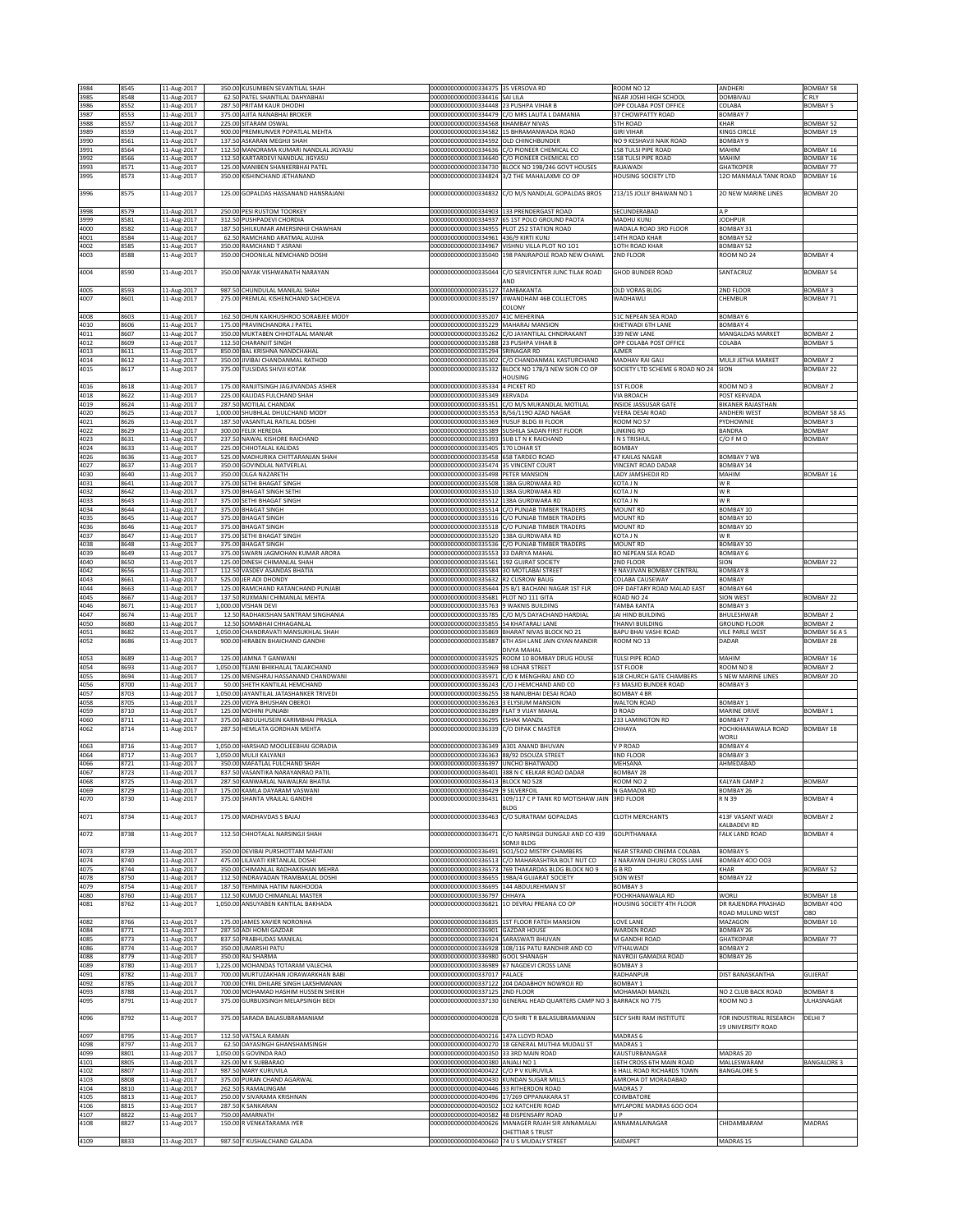| 4110                 | 8836                 | 11-Aug-2017                               |        | 1.050.00 S CHINNASWAMY                                                                      | 00000000000000400668 S C BROS                                                                                              |                                                                                                        | LORRY TRANSPORT SERVICE                          | 71 NARASIMHA CHETTIAR                                  | SALEM <sub>2</sub>    |
|----------------------|----------------------|-------------------------------------------|--------|---------------------------------------------------------------------------------------------|----------------------------------------------------------------------------------------------------------------------------|--------------------------------------------------------------------------------------------------------|--------------------------------------------------|--------------------------------------------------------|-----------------------|
| 4111                 | 8838                 | 11-Aug-2017                               |        | 1,187.50 TRIPLICANE RAMACHANDRA PILLAY                                                      |                                                                                                                            | 00000000000000400676 C/O THE CHARTERED BANK                                                            | MADRAS                                           | ROAD                                                   |                       |
| 4112                 | 8842                 | 11-Aug-2017                               |        | 37.50 DINESHCHANDRA SELAT                                                                   | 00000000000000400740 173/5 WALL TAX ROAD                                                                                   |                                                                                                        | MADRAS 1                                         |                                                        |                       |
| 4116<br>4117         | 8853<br>8859         | 11-Aug-2017<br>11-Aug-2017                |        | 112.50 MYSORO MANJANATHA PREMALEELA SETTY<br>375.00 AMMU PHILIPS                            | 00000000000000400788 NO 5 4TH MAIN ROAD                                                                                    | 000000000000000400902 NO 3 MCPHERSON ROAD                                                              | <b>HAMARAJPET</b><br>ANGALORE 5                  | BANGALORE 18                                           | MYSORE                |
| 4118                 | 8861                 | 11-Aug-2017                               |        | 375.00 VICTORIA THAVASAML JEYAMONEY                                                         |                                                                                                                            | 000000000000000400948 C/O MR G JEYAMONEY NORTH                                                         | <b>SURANGUDY POST OFFICE</b>                     | VIA NAGERCOIL                                          | KANNIAKUMARI          |
| 4119                 | 8862                 | 11-Aug-2017                               |        | 1,450.00 SARAH SEBASTIAN                                                                    | 00000000000000400974 JUBILEE VILLA                                                                                         | SOORANGUDY                                                                                             | 3/10 TANK BUND ROAD                              | MADRAS 34                                              | <b>DISTRICT</b>       |
| 4120                 | 8871                 | 11-Aug-2017                               |        | 350.00 JAYALAKSHMI DEVI                                                                     |                                                                                                                            | 000000000000000401070 149 KRISHNA RAJENDRA ROAD                                                        | BASAVANGUDI                                      | BANGALORE 4                                            | <b>MYSORE</b>         |
| 4121<br>4123         | 8875<br>8879         | 11-Aug-2017<br>11-Aug-2017                |        | 125.00 J M AYSHABIVY<br>675.00 M VENKATASUBBA RAO                                           | 000000000000000401092 KHANSAHIB MANSION                                                                                    | 000000000000000401158 36 TIRUMALAI PILLAI ROAD                                                         | OOTHANALLUR POST<br>MADRAS 17                    | <b>MADRAS STATE</b>                                    |                       |
| 4124                 | 8880                 | 11-Aug-2017                               |        | 1,000.00 R SANTHANAM                                                                        | 00000000000000401174 NO 2B IV STREET                                                                                       |                                                                                                        | OURASHTRA NAGAR                                  | MADRAS 24                                              |                       |
| 4125<br>4126         | 8882<br>8886         | 11-Aug-2017<br>11-Aug-2017                |        | 775.00 DHULEHOLE MUTHADA RUDRAIYA<br>450.00 L MEYYAPPAN                                     | 00000000000000401184 NO 463 IIIRD BLOCK                                                                                    | 00000000000000401266 36 A JAWHAR STREET NEW TOWN                                                       | AYANAGAR BANGALORE 11<br><b><i>CARAIKUDI</i></b> | RAMNAD DIST                                            | MADRAS                |
| 4127                 | 8888                 | 11-Aug-2017                               |        | 300.00 SEWARAM GOBINDRAM CHBRIA                                                             |                                                                                                                            | 00000000000000401296 46 RAGHUNAYAKALU ST                                                               | MADRAS 3                                         |                                                        |                       |
| 4128<br>4129         | 8890<br>8893         | 11-Aug-2017<br>11-Aug-2017                |        | 162.50 RAYMOND GOVIAS<br>325.00 M P SIVAPRAKASAM                                            | 00000000000000401300 3 KONDI CHETTY ST<br>00000000000000401310 37 K V S CHETTY STREET                                      |                                                                                                        | G T MADRAS 1<br>VELLORE N A DT                   | MADRAS                                                 |                       |
| 4130                 | 8898                 | 11-Aug-2017                               |        | 62.50 R P DAVE                                                                              |                                                                                                                            | 000000000000000401334 PARTNER M/S HINDUSTAN TRADING                                                    | 7/105 DR NANJAPPA ROAD                           | <b>JAIL ROAD</b>                                       | COIMBATORE 18         |
| 4131                 | 8900                 | 11-Aug-2017                               |        | 25.00 S P ST UMAYAL ACHI                                                                    | 00000000000000401344 MUTHU VILAS                                                                                           |                                                                                                        | <b>NEW TOWN</b>                                  | KARAIKUDI 1                                            | MADRAS                |
| 4132                 | 8903                 | 11-Aug-2017                               |        | 62.50 GOBICHETTYPALAYAN SUBBARAYON KALPAKAM                                                 | 00000000000000401398 SUNDARI                                                                                               |                                                                                                        | <b>KASTURI ESTATE</b>                            | MADRAS <sub>6</sub>                                    |                       |
| 4133                 | 8905                 | 11-Aug-2017                               |        | 125.00 AYYALASOMAYAJULA KAMESWARA SARMA                                                     | 00000000000000401400 11/5/321 RED HILLS                                                                                    |                                                                                                        | KHAIRATABAD P O                                  | HYDERABAD                                              | ANDHRA PRADESH        |
| 4134                 | 8907                 | 11-Aug-2017                               |        | 287.50 TALLAM R KAMALAMMA                                                                   | 00000000000000401410 32VANI VILASA ROAD                                                                                    |                                                                                                        | BASAVANAGUDI                                     | <b>BANGALORE 4</b>                                     |                       |
| 4135<br>4136         | 8909<br>8912         | 11-Aug-2017<br>11-Aug-2017                |        | 287.50 B PUTTAREVAIAH SETTY<br>1,050.00 ROSHAN MARLENE D SOUZA                              |                                                                                                                            | 000000000000000401414 1/9 NARASIMHA RAJA ROAD<br>000000000000000401468 J6 RAMAKRISHNA NAGAR            | BANGALORE <sub>2</sub><br>MADRAS 28              |                                                        |                       |
| 4137                 | 8913                 | 11-Aug-2017                               |        | 350.00 VINAY KUMARI                                                                         | 000000000000000401474 16 TAYLOR/S ROAD                                                                                     |                                                                                                        | <b>KILPAUK</b>                                   | MADRAS 10                                              |                       |
| 4138<br>4139         | 8916<br>8921         | 11-Aug-2017<br>11-Aug-2017                |        | 375.00 S V PERIASAMY<br>900.00 S VENKATARAMAN                                               |                                                                                                                            | 000000000000000401516 NO 4 APPAKANUM MUDALI STREET<br>00000000000000401526 22 BANADURA SANNADHI ST     | AKSHMIPURAM ROYAPETTAH<br><b>UMBAKONAM</b>       | MADRAS 14                                              |                       |
| 4140                 | 8923                 | 11-Aug-2017                               |        | 225.00 AMRATLAL ATMARAM SONI                                                                |                                                                                                                            | 00000000000000401532 24 R A GRUNAYAKULU STREET                                                         | <b>MADRAS3</b>                                   |                                                        |                       |
| 4141<br>4142         | 8925<br>8927         | 11-Aug-2017<br>11-Aug-2017                |        | 1,000.00 BADARMULL GULAB CHAND BORA<br>375.00 RAJAMSUNDAR                                   |                                                                                                                            | 000000000000000401562 NO 75 VATHEYAR SUBRAYA<br>000000000000000401590 NO 58 65TH STREET 12TH AVENUE    | <b>MUDALI STREET</b><br>ASHOK NAGAR MADRAS-83    | SAIDAPET                                               | MADRAS 15             |
| 4143                 | 8929                 | 11-Aug-2017                               |        | 837.50 DORAISWAMY PANKAJAM                                                                  |                                                                                                                            | 00000000000000401594 1O SYLVIN LODGE COLONY                                                            | KILPAUK                                          | MADRAS 10                                              |                       |
| 4144<br>4145         | 8931<br>8933         | 11-Aug-2017<br>11-Aug-2017                |        | 312.50 HIMATLAL DALICHAND SHETH<br>62.50 KADUVETTI VALLIPURAM SRINIVASAN                    | 000000000000000401626 28/5 CHAMIERS ROAD                                                                                   | 000000000000000401602 104 NAINIAPPA NAICK STREET                                                       | <b>MADRAS3</b><br>MADRAS 28                      |                                                        |                       |
| 4146                 | 8935                 | 11-Aug-2017                               |        | 450.00 JAGADEESAIYER AIYASWAMI IYER                                                         |                                                                                                                            | 00000000000000401640 260 LINGHI CHETTY STREET                                                          | MADRAS 1                                         |                                                        |                       |
| 4147<br>4148         | 8938<br>8940         | 11-Aug-2017<br>11-Aug-2017                |        | 112.50 MOHOMED SULAIMAN ZACKRIA<br>200.00 P NARAYANARAO                                     | 00000000000000401672 ZACKRIA HOUSE                                                                                         | 000000000000000401764 SRI DURGA MOTOR WORKS                                                            | SIR HABIBULLA ROAD<br><b>AVANGERE</b>            | <b>NAGAR</b><br>MYSORE STATE                           | MADRAS 17             |
| 4149                 | 8947                 | 11-Aug-2017                               |        | 62.50 SOMU SRINIVASAN                                                                       |                                                                                                                            | 000000000000000401886 10 RAJARATNAM STREET KILPAUK                                                     | MADRAS 600010                                    |                                                        |                       |
| 4150<br>4151         | 8948<br>8951         | 11-Aug-2017<br>11-Aug-2017                |        | 350.00 A N CHANNIAH<br>450.00 PRABHAKARA GUPTA                                              |                                                                                                                            | 000000000000000401986 PARTNER KARNATA TRADING CO<br>000000000000000402032 C/O M/S RAJA LAKSHMINARAYANA | 293 OLD THARAGUPET<br>SETTY AND SONS             | BANGALORE 2A<br>NARASIMHARAJA ROAD                     | <b>BANGALORE 2</b>    |
| 4152                 | 8953                 | 11-Aug-2017                               |        | 50.00 HIRACHAND HANSAJI SHA                                                                 |                                                                                                                            | 00000000000000402064 1/3 NARAYANA MUDALI STREET                                                        | <b>MADRAS1</b>                                   |                                                        |                       |
| 4153<br>4154         | 8957<br>8961         | 11-Aug-2017<br>11-Aug-2017                |        | 62.50 M ABDUL KHADAR<br>612.50 RUKMINI MADDAMMA                                             | 00000000000000402128 C/O MR P H CHANNRAJ                                                                                   | 000000000000000402084 PADMAGHTTA MULUBAGAL TQ                                                          | <b>COLAR DT</b><br>2 PROMENADE ROAD              | <b>MYSORE</b><br><b>BANGALORE 5</b>                    |                       |
| 4155                 | 8962                 | 11-Aug-2017                               |        | 850.00 P KATHIRESAN                                                                         |                                                                                                                            | 000000000000000402150 61 MAIN ROAD P O THOTTIAM                                                        | <b>IRUCHIRAPALLI DT TAMIL NADU</b>               |                                                        |                       |
| 4156<br>4157         | 8969<br>8970         | 11-Aug-2017<br>11-Aug-2017                | 312.50 | MEDA VARADARAJ KAMAKSHAMMA<br>1,000.00 MADHAVJI J MEHTA                                     | 000000000000000402218 46 SOUTH END ROAD                                                                                    | 00000000000000402248 C/O PANKAJ SWEET MART                                                             | ANGALORE-4<br>THREE NAL CHOWK                    | NAGPUR <sub>2</sub>                                    |                       |
| 4159                 | 8975                 | 11-Aug-2017                               |        | 287.50 PRAYAGA SARADA                                                                       |                                                                                                                            | 00000000000000402274 C/O DR S BHAGAVANTAM                                                              | 17 TEEN MURTI MARG                               | NEW DELHI 11                                           |                       |
| 4160                 | 8976                 | 11-Aug-2017                               |        | 900.00 A P AMRANNA                                                                          |                                                                                                                            | 000000000000000402276 INDIAN VALCUNIZING WORKS                                                         | <b>MAHBOOBGUNJ</b>                               | HYDERABAD                                              | <b>ANDHRA PRADESH</b> |
| 4161                 | 8983                 | 11-Aug-2017                               |        | 450.00 S RAMAIAH CHETTY                                                                     |                                                                                                                            | 00000000000000402362 S L NARAYANA SETTY AND BROS                                                       | <b>BURMAH SHELL DEALERS</b>                      | BANGALORE 2                                            | MYSORE                |
| 4164                 | 8989                 | 11-Aug-2017                               |        | 175.00 AMARLAL G RAHEJA                                                                     |                                                                                                                            | 00000000000000402515 2O8/2O9 MINT STREET 2ND FLOOR                                                     | <b>CALASIPALYAM BUS STAND</b><br>MADRAS 1        |                                                        |                       |
| 4165                 | 8992                 | 11-Aug-2017                               |        | 112.50 PRAVIN CHANDRA RATILAL                                                               |                                                                                                                            | 00000000000000402549 C/O THE MADRAS CYCLE AND                                                          | MOTOR CO                                         | <b>10 SEMBUDOSS STREET</b>                             | MADRAS                |
| 4166<br>4167         | 8994<br>9001         | 11-Aug-2017<br>11-Aug-2017                |        | 287.50 ANALUPPAM KANNIAH NAIDU<br>62.50 SRINIVASANALLOREVEMBAI YER RAJAGOPALAN              | 00000000000000402555 29C NETAJI SUBASH<br>00000000000000402609 RAJAGOPALAN                                                 |                                                                                                        | HANDRA BOSE ROAD<br>19A MURRAYS GATE RD          | MADRAS 1<br>MADRAS 18                                  |                       |
| 4168                 | 9003                 | 11-Aug-2017                               |        | 62.50 ARAVAPALLI SUBBA RAO                                                                  | 000000000000000402615 4/328 RAMNAGAR                                                                                       |                                                                                                        | ANANTAPUR P O                                    | ANDHRA STATE                                           |                       |
| 4169                 | 9006                 | 11-Aug-2017                               |        | 287.50 DAWOOD ABDUL JABBAR                                                                  |                                                                                                                            | 00000000000000402647 C/O C K DAWOOD AND CO                                                             | METTUPALAYAM COIMBATORE DIST                     | MADRAS                                                 |                       |
| 4171                 | 9008                 | 11-Aug-2017                               |        | 700.00 M S VENKATARAMANY                                                                    | 00000000000000402673 15 MUTT STREET                                                                                        |                                                                                                        | KUMBAKONAM                                       |                                                        |                       |
| 4172<br>4173         | 9011<br>9013         | 11-Aug-2017<br>11-Aug-2017                |        | 162.50 RAJAGOPALAN MEENAKSHI AMMAL<br>312.50 TANGATOOR SUBBAIAH CHETTY                      |                                                                                                                            | 000000000000000402713 19A MURRAYS GATE ROAD<br>00000000000000402725 133 AUDIAPPA NAIKEN ST             | MADRAS 18<br><b>MADRAS1</b>                      |                                                        |                       |
| 4174                 | 9015                 | 11-Aug-2017                               |        | 112.50 DAYAKKU HEGSU                                                                        | 00000000000000402753 SUNANGAL HOUSE                                                                                        |                                                                                                        | <b>VORKADY VILLAGE</b>                           | P O VORKADY CANNANORE                                  | KERALA                |
| 4175                 | 9019                 | 11-Aug-2017                               |        | 312.50 LATA SHETTY                                                                          | 00000000000000402757 40 SANKEY ROAD                                                                                        |                                                                                                        | BANGALORE                                        |                                                        |                       |
| 4176                 | 9023                 | 11-Aug-2017                               |        | 62.50 P M SUNDARA MOORTHI                                                                   |                                                                                                                            | 000000000000000402841 C/O E S MUTHUSAMY MIRASDAR                                                       | <b>VIA VYKUNTHAM</b>                             | SALEM DISTRICT                                         | MADRAS                |
| 4177                 | 9026                 | 11-Aug-2017                               |        | 1,262.50 H K MUNI VENKATASWAMAPPA                                                           | 00000000000000402877 MANDY MERCHANT                                                                                        | IRUGALUR P O                                                                                           | NEWTHARAGUPET                                    | <b>BANGALORE 2</b>                                     | <b>MYSORE</b>         |
| 4178<br>4179         | 9028<br>9031         | 11-Aug-2017<br>11-Aug-2017                |        | 112.50 K PUKHRAJ JAIN<br>125.00 PARSHOTAM LEKHRAJ                                           | 00000000000000402913 C/O WELCOME STORES                                                                                    | 000000000000000402879 C/O KASURCHAND KUNDANMAL                                                         | CHIKPET<br>127 OPPANKARA STREET                  | BANGALORE 2<br>COIMBATORE                              | MYSORE<br>MADRAS      |
| 4180                 | 9034                 | 11-Aug-2017                               |        | 112.50 V N BASAVARAJAPPA                                                                    | 00000000000000402921 P O VEMAGAL                                                                                           |                                                                                                        | <b>COLAR DISTRICT</b>                            | MADRAS                                                 |                       |
| 4181<br>4182         | 9036<br>9043         | 11-Aug-2017<br>11-Aug-2017                |        | 175.00 G R AMRUTHAMMA<br>900.00 KALYANI THYAGARAJAN                                         | 000000000000000403046 338/7 VAISYAL STREET                                                                                 | 00000000000000402929 12 THATHA MUTHIAPPAN ST                                                           | MADRAS 1<br>RAMNAD PO                            |                                                        |                       |
| 4183                 | 9045                 | 11-Aug-2017                               |        | 375.00 TV SUNDARARAMAN                                                                      |                                                                                                                            | 00000000000000403080 NO 58 65TH STREET 12TH AVENUE                                                     | <b>ASHOK NAGAR MADRAS-83</b>                     |                                                        |                       |
| 4184                 | 9047                 | 11-Aug-2017                               |        | 87.50 SOURIRAJAN BALASUBRAMANIAN                                                            |                                                                                                                            | 000000000000000403082 MANGALA 13/1 GOPATHY<br>NARAYANASWAMI                                            | CHETTY STREET                                    | MYLAPORE                                               | MADRAS 4              |
| 4185                 | 9049                 | 11-Aug-2017                               |        | 1,375.00 B VISWANATHAN                                                                      | 00000000000000403092 C/O M VISWANATHAN                                                                                     |                                                                                                        | <b>B/2 TIRUNAGAR</b>                             | MADURAI 6                                              | MADRAS STATE          |
| 4186<br>4187         | 9056<br>9062         | 11-Aug-2017                               |        | 1,475.00 KHATUNBAI<br>175.00 PRABHUDAS GURMUKHSINGH                                         | 000000000000000403278  19 NEW BOAG ROAD                                                                                    | 00000000000000403221 A M GOOLAMALLY AND CO                                                             | 20 ERRABALU CHETTY STREET<br>F NAGAR             | MADRAS 1<br>MADRAS 17                                  |                       |
| 4188                 | 9064                 | 11-Aug-2017<br>11-Aug-2017                |        | 162.50 GEORGE HATHERELL                                                                     | 000000000000000403282 12 RUNDALLS ROAD                                                                                     |                                                                                                        | MADRAS 7                                         |                                                        |                       |
| 4189<br>4190         | 9068<br>9070         | 11-Aug-2017<br>11-Aug-2017                |        | 237.50 N RAJAMBAL<br>287.50 LAKSHMI AMMAL                                                   | 000000000000000403318 C/O K V NATARAJAN                                                                                    | 000000000000000403348 W/O MR B N RAMA GOWDER                                                           | 4 UPPARA STREET<br>C/O THE MYSORE FERTILISER CO  | COIMBATORE TAMIL NADU<br>ASH BAZAAR COONOOR R S MADRAS |                       |
|                      |                      |                                           |        |                                                                                             |                                                                                                                            |                                                                                                        |                                                  | O NILGIRIS                                             |                       |
| 4191<br>4192         | 9072<br>9080         | 11-Aug-2017<br>11-Aug-2017                |        | 350.00 ANRAJ CHORDIA<br>350.00 SHASHI BALA                                                  | 00000000000000403362 12 RAMANUJA IYER ST<br>00000000000000403416 7 BELLS ROAD CHEPAUK                                      |                                                                                                        | MADRAS 1<br>MADRAS 5                             |                                                        |                       |
| 4193                 | 9083                 | 11-Aug-2017                               |        | 125.00 PL ARUNACHALAM                                                                       |                                                                                                                            | 00000000000000403432 NO 30 CORAL MERCHANT STREET                                                       | MADRAS 1                                         |                                                        |                       |
| 4194<br>4195         | 9084<br>9085         | 11-Aug-2017<br>11-Aug-2017                |        | 450.00 SAKUNTALA MITTAL<br>125.00 A S NARAYANA SWAMY                                        |                                                                                                                            | 00000000000000403450 HOUSE NO 4/1/2 STREET 2<br>00000000000000403454 39 A SOUTHVELI STREET             | <b>EROZEPORE CANTT</b><br>MADURAI                | PUNJAB<br>MADRAS                                       |                       |
| 4196                 | 9087                 | 11-Aug-2017                               |        | 62.50 MYSORE LACHIA SREENIVASA SETTY                                                        | 000000000000000403468 RUKMALAYA                                                                                            |                                                                                                        | CHIKMAGALUR                                      | MADRAS                                                 |                       |
| 4197<br>4198         | 9089<br>9091         | 11-Aug-2017<br>11-Aug-2017                |        | 62.50 MYSORE SREENIVASA NAGARATHNAMMA<br>350.00 SHAFIA NAZIR HUSAIN                         | 00000000000000403470 RUKMALAYA                                                                                             | 00000000000000403478 11 PERAMBUR HIGH ROAD                                                             | CHIKMAGALUR<br>MADRAS 12                         | MADRAS                                                 |                       |
| 4199                 | 9096                 | 11-Aug-2017                               |        | 287.50 V S MENON                                                                            |                                                                                                                            | 00000000000000403524 C/O M/S SHAW WALLACE                                                              | AND CO LTD P O BOX 14                            | 8&9 THANBU CHETTY STREET MADRAS 1                      |                       |
| 4200                 | 9100                 | 11-Aug-2017                               |        | 312.50 BHAVARI KAVUR                                                                        |                                                                                                                            | 000000000000000403552 36 GENERAL MUTHIA MUDALI ST                                                      | SOWCARPET                                        | MADRAS 1                                               |                       |
| 4202                 | 9108                 | 11-Aug-2017                               |        | 375.00 LAKSHMI KRISHNAMURTI                                                                 | 00000000000000403654 SUNDRA                                                                                                |                                                                                                        | 14 THANIKACHALAM CHETTY RD                       | <b>NAGAR</b>                                           | MADRAS 17             |
| 4204<br>4205         | 9114<br>9117         | 11-Aug-2017<br>11-Aug-2017                |        | 675.00 LADY M VENKATASUBBA RAO<br>375.00 M RATANCHAND CHORDIA                               | 00000000000000403694 NO 103 MINT STREET                                                                                    | 000000000000000403668 36 TIRUMALAI PILLAI ROAD                                                         | <b>MADRAS 17</b><br>MADRAS 1                     |                                                        |                       |
| 4206                 | 9119                 | 11-Aug-2017                               |        | 62.50 M D VEMBU                                                                             |                                                                                                                            | 000000000000000403728 DY TRANSPORTATION MANAGER                                                        | THE FERTILIZER CORPN OF I LTD                    | NAYA NANGAL DIST RUPAR                                 |                       |
| 4207                 | 9121                 | 11-Aug-2017                               |        | 1,050.00 RAJNIKANT J TURAKHIA                                                               |                                                                                                                            | 00000000000000403736 C/O TURAKHIA OPTICAL CO                                                           | P P NO 46                                        | PUNJAB<br>178/9 BROADWAY OPP                           | MADRAS 1              |
|                      |                      |                                           |        |                                                                                             |                                                                                                                            |                                                                                                        |                                                  | AMBIS CAFE                                             |                       |
| 4210<br>4211         | 9131<br>9133         | 11-Aug-2017<br>11-Aug-2017                |        | 125.00 RAMASWAMI GOPALA AIYAR<br>287.50 K NITHYANANDAM                                      | 00000000000000403828 NO 102 LLOYDS ROAD<br>00000000000000403846 PAVALAKADAI STREET                                         |                                                                                                        | MADRAS 6<br>THOTTIYAM POST MUSIRI TALUK          | TRICHY                                                 | MADRAS                |
| 4212                 | 9135                 | 11-Aug-2017                               |        | 287.50 ALEXANDRA THOMAS JOHN                                                                | 00000000000000403852 53 SRINIVASANAGAR                                                                                     |                                                                                                        | MADRAS 31                                        |                                                        |                       |
| 4213<br>4214         | 9137<br>9141         | 11-Aug-2017<br>11-Aug-2017                |        | 425.00 C VENKATACHALAM<br>287.50 DAYARAM LADHU RATHOR                                       | 00000000000000403864 11 CLEMENS ROAD<br>00000000000000403898 S E RLY DIST MANDLA                                           |                                                                                                        | URASAWALKAM<br>POST NAINPUR                      | MADRAS 7<br>MADHYA PRADESH                             |                       |
| 4215<br>4216         | 9143<br>9146         | 11-Aug-2017                               |        | 525.00 R K DORAI SAMY MUDALI<br>62.50 K S V IYER                                            |                                                                                                                            | 00000000000000403902 23 MUTHUNAIDU STREET<br>00000000000000403938 NO 12 MOHANDAS LANE MOUNT RD         | <b>GUDIYATTAM N A</b><br>MADRAS <sub>2</sub>     | PICHANOOR                                              | MADRAS                |
|                      |                      | 11-Aug-2017                               |        |                                                                                             |                                                                                                                            |                                                                                                        |                                                  |                                                        |                       |
| 4220                 | 9152                 | 11-Aug-2017                               |        | 62.50 BOMMANAPALLI LAKSHMIAH VEERABHADRAN<br>1,050.00 A KRISHNAMURTHI                       |                                                                                                                            | 00000000000000404002 PROP DEWARS WINE STORES                                                           | 25 ST MARKS ROAD<br><b>BLOCK 3 JAYANAGAR</b>     | <b>BANGALORE 1</b>                                     |                       |
| 4221<br>4222         | 9153<br>9155         | 11-Aug-2017<br>11-Aug-2017                |        | 1,412.50 M S SREENIVASAN                                                                    |                                                                                                                            | 000000000000000404016 POORNA 9TH MAIN ROAD<br>00000000000000404026 C/O MADHUS MILLS STORES AND         | AUTOMOBILES HANUMANTHARAO                        | BANGALORE 11<br>MYSORE                                 |                       |
| 4223                 | 9157                 |                                           |        | 125.00 CHERUVARI RAGHAVAN                                                                   |                                                                                                                            | 00000000000000404091 RETD DY COMMISSIONER OF EXCISE                                                    | ŚD.<br>52 THIRD MAIN ROAD                        | KASTURBA NAGAR ADYAR                                   | MADRAS 20             |
| 4225                 | 9170                 | 11-Aug-2017<br>11-Aug-2017                |        | 375.00 CHOTTAHBHAI DAVIDOSS                                                                 | 00000000000000404250 DAVIDOSS AND CO                                                                                       |                                                                                                        | CHICKPET                                         | <b>BANGALORE CITY</b>                                  | MYSORE                |
|                      |                      |                                           |        | 25.00 AT SELVAM                                                                             | 00000000000000404263 C/O KR ATHAPPAN                                                                                       |                                                                                                        | OKKUR POST SIVAGANGA TALUK                       | RAMNAD DIST                                            | MADRAS                |
| 4226                 | 9172                 | 11-Aug-2017                               |        |                                                                                             |                                                                                                                            |                                                                                                        |                                                  |                                                        |                       |
| 4227<br>4228<br>4229 | 9174<br>9176<br>9177 | 11-Aug-2017<br>11-Aug-2017<br>11-Aug-2017 |        | 225.00 MINOCHER JAMSHEDJI DASTUR<br>500.00 JERBAI KAIKOSHRU DASTUR<br>700.00 HOLARAM JESMAL | 00000000000000404270 45 INFANTRY ROAD<br>00000000000000404271 15O INFANTRY ROAD<br>00000000000000404272 3RD FLOOR Y H BLDG |                                                                                                        | BANGALORE 1<br><b>BANGALORE 1</b><br>AVENUE ROAD | MYSORE<br>BANGALORE 2                                  | MYSORE                |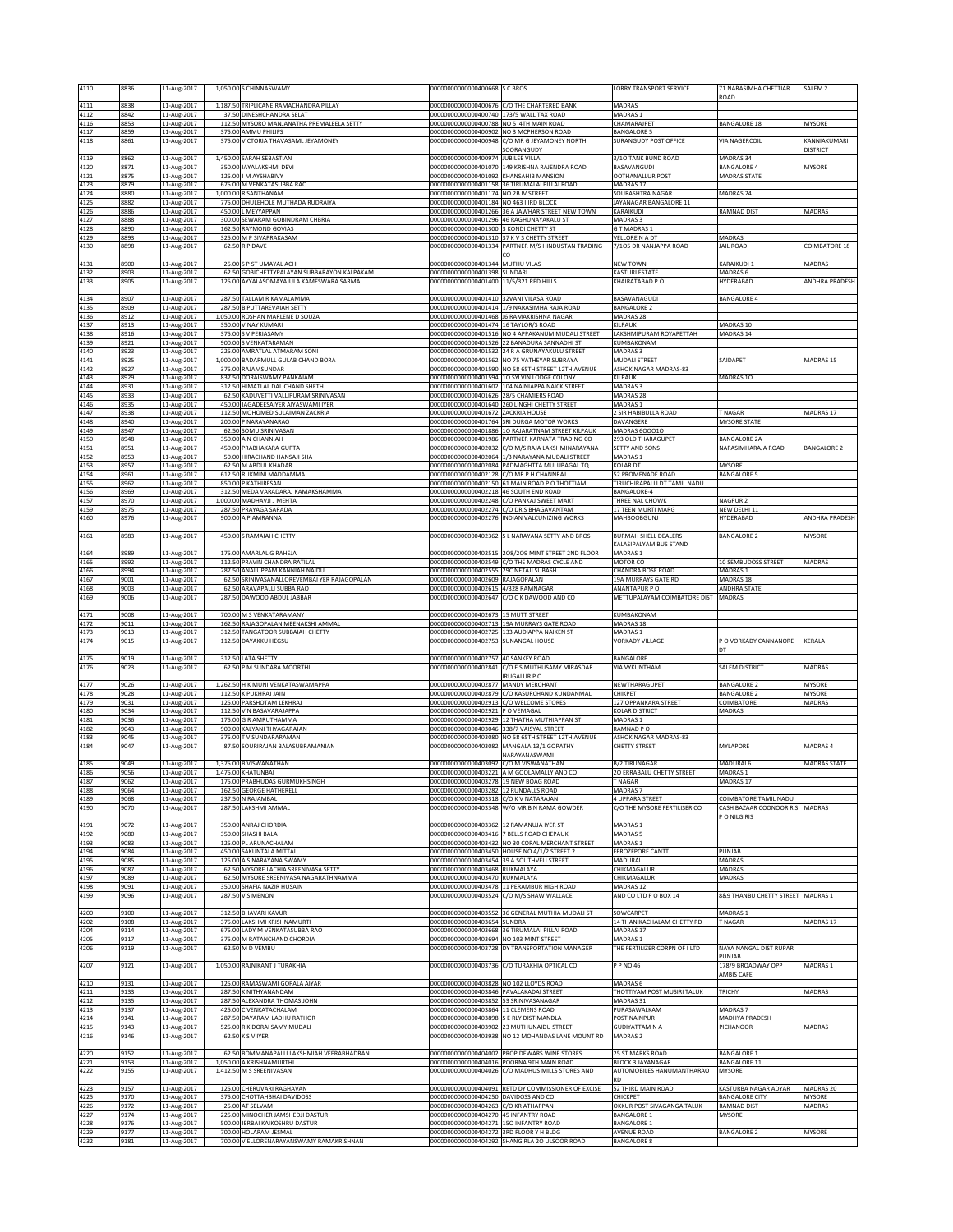| 4233                 | 9182         | 11-Aug-2017                               | 1,050.00 B K BALARAM                                                     |                                                                                      | 00000000000000404334 4/7 MONTIETH ROAD EGMORE                                                  | <b>MADRAS 600 008</b>                                  |                                        |                                   |
|----------------------|--------------|-------------------------------------------|--------------------------------------------------------------------------|--------------------------------------------------------------------------------------|------------------------------------------------------------------------------------------------|--------------------------------------------------------|----------------------------------------|-----------------------------------|
| 4234                 | 9184         | 11-Aug-2017                               | 375.00 MANDALAPPA MUNISWAMAPPA THIMMIAH                                  |                                                                                      | 000000000000000404341 NO 10 11 THOPPA MUDALIAR ST                                              | <b>BANGALORE 1</b>                                     | <b>MYSORE</b>                          |                                   |
| 4235                 | 9188         | 11-Aug-2017                               | 225.00 T A KUPPUSWAMY CHETTIAR                                           |                                                                                      | 00000000000000404360 DHANALAKSHMI TRANSPORT CO                                                 | METTUR ROAD                                            | BHAVANI VIA ERODE                      | MADRAS                            |
| 4236<br>4238         | 9192<br>9199 | 11-Aug-2017                               | 475.00<br>AMBALAL M PATEL<br>575.00                                      | 00000000000000404382 F-7 INDUSTRIAL ESTATE                                           |                                                                                                | AMBATTUR<br><b>COIMBATORE 18</b>                       | MADRAS 58                              |                                   |
| 4239                 | 9201         | 11-Aug-2017<br>11-Aug-2017                | MUTHUGOWANDAR DEWA SIGAMANI B E<br>200.00<br>KARUR SHIVSHANKAR           | 00000000000000404511 6 HUZUR ROAD<br>00000000000000404514                            | PROPRIETOR MESSRS SHANKAR                                                                      | <b>VEHRU ROAD</b>                                      | SHIMOGA                                | MYSORE                            |
|                      |              |                                           |                                                                          |                                                                                      | TRADERS                                                                                        |                                                        |                                        |                                   |
| 4240                 | 9207         | 11-Aug-2017                               | 712.5<br>S A K CHINNATHAMBI CHETTIAR                                     | 00000000000000404533                                                                 | METTUPALAYAM COONOOR                                                                           | SERVICE P LTD                                          | AVANASHI ROAD                          | <b>COIMBATORE 18</b>              |
| 4241                 | 9212         | 11-Aug-2017                               | 900.00<br><b>SHIV RANI KAPOOF</b>                                        | 000000000000000500011 580 KATRA NEE                                                  |                                                                                                | <b>HANDNI CHOWK</b>                                    | DELHI                                  |                                   |
| 4243                 | 9217         | 11-Aug-2017                               | 225.00<br>KANHYA LAL CHAWLA                                              | 000000000000000500060 C/O M L CHAWLA                                                 |                                                                                                | 85 GAUTAM NAGAR                                        | NEW DELHI 49                           |                                   |
| 4244<br>4245         | 9219<br>9220 | 11-Aug-2017<br>11-Aug-2017                | 450.00<br>RAMESHWAR DAS GUPTA<br>1,050.00<br>MALIK SINGH KOHLI           | 000000000000000500072 33-K KEDAR BUILDING<br>00000000000000500078 1O28 HAMILTON ROAD |                                                                                                | <b>CLOCK TOWER SUBZI MANDI</b><br><b>KASHMERE GATE</b> | DELHI<br>DELHI                         |                                   |
| 4246                 | 9221         | 11-Aug-2017                               | 1,225.00<br>GANPATRAI MANGLA                                             | 00000000000000500097                                                                 | <b>SHREE SADAN</b>                                                                             | MOHALLA THAIN PALWAL                                   | <b>DIST GURGAON</b>                    |                                   |
| 4247                 | 9223         | 11-Aug-2017                               | 175.0<br>MAHARAJ KRISHAN BEDI                                            | 00000000000000500103                                                                 | PUNJAB NATIONAL BANK LTD                                                                       | IVIL LINES                                             | ULLUNDUR CITY                          | UNJAB                             |
| 4248                 | 9225         | 11-Aug-2017                               | 837.5<br>BHOGILAL RATILAL SETH                                           |                                                                                      | 000000000000000500113 C/O RATILAL BECHARDAS                                                    | SARAFA                                                 | LASHKAR                                | GWALIOR                           |
| 4249                 | 9229         | 11-Aug-2017                               | 312.5<br>BHAG MAL SHARMA                                                 | 00000000000000500126                                                                 | C/O BHARAT MOTORS                                                                              | NEHRU GARDEN ROAD                                      | <b>IULLUNDUR CITY</b>                  | PUNJAB                            |
| 4250                 | 9230         | 11-Aug-2017                               | 350.00<br>SHIVA GHULAM SRIVASTAVA                                        | 000000000000000500134 SHAHABAD ROAD                                                  |                                                                                                | O JWALA NAGAR                                          | RAMPUR                                 | <b>U P STATE</b>                  |
| 4251                 | 9231         | 11-Aug-2017                               | 350.00<br>SHRI KISHAN SHUKLA                                             | 000000000000000500146 1873 CHIRA KHANA                                               |                                                                                                | DELHI <sub>6</sub>                                     |                                        |                                   |
| 4252<br>4253         | 9233         | 11-Aug-2017                               | 450.00 RAM SINGH<br>DEVI CHAND GUPTA                                     | 00000000000000500160 55 GANDHI ROAD                                                  |                                                                                                | DEHRADUN                                               | U P                                    |                                   |
| 4254                 | 9234<br>9235 | 11-Aug-2017<br>11-Aug-2017                | 275.00<br>375.00<br>ROMESH CHANDER MADAN                                 | 000000000000000500162 AUTO SALES BUILDING<br>88100000000000500168                    | C/O SARVE PARKASH AND CO                                                                       | KANPUR ROAD<br>BASTI NAU                               | ALLAHABAD U P<br>ULLUNDUR CITY         |                                   |
| 4255                 | 9236         | 11-Aug-2017                               | 350.00<br>BRIJ LALL                                                      | 00000000000000500196                                                                 | M/S DINDAYAL MURARILALL                                                                        | VAYABANS                                               | <b>DELHI</b>                           |                                   |
| 4256                 | 9237         | 11-Aug-2017                               | 350.00<br>NIHAL CHAND                                                    |                                                                                      | 000000000000000500198 C/O M/S RAMSARUP MURARILAL                                               | NAYA BAZAR                                             | DELHI                                  |                                   |
| 4257                 | 9238         | 11-Aug-2017                               | 350.00<br>INDER KAUR                                                     | 000000000000000500232 HOUSE NO 1292/3                                                |                                                                                                | <b>NEAR GURDAWARA KAMACON</b>                          | RAGHO MAJRA                            | PATIALA                           |
| 4258                 | 9239         | 11-Aug-2017                               | 375.0<br>SHIV CHARAN DASS                                                |                                                                                      | 00000000000000500234 C/O M/S MATU RAM SHIV                                                     | <b>CHARAN DASS</b>                                     | SAFIDON                                | PUNJAB                            |
| 4259                 | 9242         | 11-Aug-2017                               | 187.5<br>KULWANT KOUR                                                    | 00000000000000500248                                                                 | C/O RAGHUBIR SINGH                                                                             | 303C RAILWAY COLONY                                    | AMBALA CANTT                           |                                   |
| 4260                 | 9243         | 11-Aug-2017                               | 12.5<br>SURENDRA KUMAR                                                   | 0000000000000500252                                                                  | C/O M/S NAND RAM SURAJ MAL                                                                     | <b>HAWRI BAZAR</b>                                     | <b>DELHI6</b>                          |                                   |
| 4261<br>4262         | 9244<br>9245 | 11-Aug-2017<br>11-Aug-2017                | 350.00<br><b>NEM CHAND</b><br>375.00<br>DINA NATH                        | 000000000000000500254 MOTI RAM AND SON<br>00000000000000500281 SADDAR BAZAR          |                                                                                                | 1962 CHANDNI CHOWK                                     | DELHI 6<br>DELHI 6                     |                                   |
| 4263                 | 9246         | 11-Aug-2017                               | 450.00<br>RAGHUVIR SARAN                                                 | 00000000000000500283                                                                 | 39 D KAMLA NAGAR                                                                               | 492 BARTAN MARKET<br>DELHI 6                           |                                        |                                   |
| 4264                 | 9248         | 11-Aug-2017                               | 250.00<br>SETH BALDEO SAHAI MODI                                         | 00000000000000500305                                                                 | POST MODINAGAR                                                                                 | <b>JISTT MEERUT</b>                                    | <b>TTAR PRADESH</b>                    |                                   |
| 4265                 | 9250         | 11-Aug-2017                               | 112.5<br>K L KHOSLA                                                      | 00000000000000500325                                                                 | OFFICE OF THE DG AFMS                                                                          | MINISTRY OF DEFENCE                                    | <b>BLOCK</b>                           | NEW DELHI 11                      |
| 4266                 | 9253         | 11-Aug-2017                               | 62.5<br>GURCHARAN KAUR DHILLON                                           | 00000000000000500349                                                                 | 9A/4 W E A KAROLBAGH                                                                           | NEW DELHI 5                                            |                                        |                                   |
| 4267                 | 9255         | 11-Aug-2017                               | SUKHVINDER KAUR DHILLON<br>125.00                                        |                                                                                      | 000000000000000500353 9A/4 WE A KAROL BAGH                                                     | NEW DELHI 5                                            |                                        |                                   |
| 4268                 | 9257         | 11-Aug-2017                               | 350.00<br>JAGDISH NARAIN KHANNA                                          | 00000000000000500378 SC/65 ROHTAK ROAD                                               |                                                                                                | KAROL BAGH                                             | DELHI                                  |                                   |
| 4269                 | 9258         | 11-Aug-2017                               | 125.00 JAI MALA JAIN                                                     |                                                                                      | 00000000000000500392 C/O SHRI DOCTOR HARIRAM GUPTA                                             | 526 KUNCHA PATI RAM                                    | DELHI <sub>6</sub>                     |                                   |
| 4270<br>4271         | 9259<br>9260 | 11-Aug-2017<br>11-Aug-2017                | 1,000.00<br>KESAR KAUR WAHAN<br>1,000.00<br><b>SURCHARAN SINGH WAHAN</b> | 00000000000000500400                                                                 | 00000000000000500394 W/O SRI GURCHARN SINGH WAHAN<br>U B 37AND 38 JAWAHAR NAGAR                | UB 37AND 38 JAWAHAR NAGAR<br>DELHI                     | DELHI                                  |                                   |
| 4272                 | 9261         | 11-Aug-2017                               | 12.50<br><b>SANT SINGH JOLLY</b>                                         | 00000000000000500408                                                                 | C/O LAKSHMI TRADING AGENCY                                                                     | QUEEN S ROAD                                           | ELHI 6                                 |                                   |
| 4273                 | 9265         | 11-Aug-2017                               | AMAR SEN KHURANA<br>62.5                                                 | 00000000000000500430 23/10 PUNJABI BAGH                                              |                                                                                                | NEW DELHI 26                                           |                                        |                                   |
| 4274                 | 9266         | 11-Aug-2017                               | 1,000.0<br><b>BHAGWAN DASS</b>                                           | 00000000000000500440 C/O DELHI CYCLE CO                                              |                                                                                                | SADAR BAZAR                                            | DELHI <sub>6</sub>                     |                                   |
| 4275                 | 9269         | 11-Aug-2017                               | <b>TIRLOK SINGH</b><br>62.5                                              | 00000000000000500460                                                                 | C/O MR M G MENON                                                                               | <b>A 86 DEFENCE COLONY</b>                             | NEW DELH                               |                                   |
| 4276                 | 9271         | 11-Aug-2017                               | 312.50<br>INDIRA REKHY                                                   |                                                                                      | 00000000000000500466 A-120 GUJRANWALA TOWN PART I                                              | DELHI 33                                               |                                        |                                   |
| 4277                 | 9275         | 11-Aug-2017                               | 287.50<br>CHAMAN LAL HANDA                                               |                                                                                      | 000000000000000500526 8650 SHIDIPURA KAROLBAGH                                                 | DELHI 5                                                |                                        |                                   |
| 4278                 | 9281         | 11-Aug-2017                               | 350.00<br>MANOHAR LAL BHATIA                                             | 00000000000000500562                                                                 | BLOCK NO 38A KAMLANAGER                                                                        | SUBZIMANDI                                             | DELHI 6                                |                                   |
| 4279                 | 9282         | 11-Aug-2017                               | SATISH KUMAR AGGARWAL<br>1,012.50<br>350.0<br>HARI CHAND JAVA            | 00000000000000500566<br>0000000000000500575                                          | PRABHAT BLDG 2ND FLOOR<br>14/A 50 W E A KAROL BAGH                                             | LAT NO 10 76 WARDEN ROAD                               | <b>BOMBAY 26</b>                       |                                   |
| 4280<br>4281         | 9283<br>9285 | 11-Aug-2017<br>11-Aug-2017                | 375.00<br>JAI KRISHANA GUPTA                                             | 00000000000000500615                                                                 | 1D KAMLA NAGAR DELHI-7                                                                         | DELHI 5                                                |                                        |                                   |
| 4282                 | 9287         | 11-Aug-2017                               | 125.00<br>GYAN MALA DEVI                                                 | 00000000000000500616 174 D KAMLA NAGAR                                               |                                                                                                | DELHI                                                  |                                        |                                   |
| 4284                 | 9291         | 11-Aug-2017                               | 350.0<br>PHULA RANI                                                      | 00000000000000500642                                                                 | C/O MR BENARSI LALI                                                                            | 323 CHHOTTI BAZARIA                                    | <b>GHAZIABAD</b>                       | <b>UTTAR PRADESH</b>              |
| 4285                 | 9292         | 11-Aug-2017                               | 350.00<br>BENARSI LALL                                                   | 0000000000000500658                                                                  | HOUSE NO 323                                                                                   | HHOTTI BAZARIA                                         | GHAZIABAD                              | UTTAR PRADESH                     |
| 4286                 | 9294         | 11-Aug-2017                               | 287.5<br>SHIV SHANKAR LAL BHARGAVA                                       | 00000000000000500662                                                                 | 2784 SOCIETY COMPOUND                                                                          | CHIRA KHANA                                            | DELHI 6                                |                                   |
| 4287                 | 9295         | 11-Aug-2017                               | 375.00<br>RAJINDER KUMAR SOIN                                            | 00000000000000500668 46 DARYA GANJ                                                   |                                                                                                | DELHI                                                  |                                        |                                   |
| 4288                 | 9296         | 11-Aug-2017                               | 350.00<br>SIRI RAM SAHAJPAL                                              |                                                                                      | 000000000000000500684 C/O L N GIRDHARI LAL U HR SEC                                            | SCHOOL BAGH DEWAR                                      | DELHI                                  |                                   |
| 4289                 | 9298         | 11-Aug-2017                               | 62.50<br>NEM CHAND JAIN                                                  | 000000000000000500708 28 ROHTAK ROAD                                                 |                                                                                                | <b>ABOOL SADAN</b>                                     | NEW DELHI                              |                                   |
| 4290                 | 9300         | 11-Aug-2017                               | 62.5<br><b>SHANTI DEVI JAIN</b>                                          | 00000000000000500710 28 ROHTAK ROAD                                                  |                                                                                                | <b>ABOOL SADAN</b>                                     | NEW DELHI                              |                                   |
| 4291<br>4292         | 9301<br>9302 | 11-Aug-2017<br>11-Aug-2017                | 350.00<br>GANESH PRASAD SHARMA<br>SANTOSH KUMARI GUPTA<br>350.0          | 00000000000000500730 2948 KUCHA MAI DAS                                              | 000000000000000500718 C/O GIRDHARI LAL K U HR SEC                                              | SCHOOL BAGH DIWAR<br>BAZAR SITA RAM                    | DELHI<br>DELHI <sub>6</sub>            |                                   |
| 4293                 | 9305         | 11-Aug-2017                               | 237.5<br>SARASWATI                                                       | 00000000000000500750 8 DARAYA GANJ                                                   |                                                                                                | DELHI                                                  |                                        |                                   |
| 4294                 | 9306         | 11-Aug-2017                               | 1,050.0<br>MAHABIR PARSHAD HALAN                                         |                                                                                      | 000000000000000500764 1170 CHATTA MADANGOPAL                                                   | MALIWARA                                               | DELHI                                  |                                   |
| 4295                 | 9308         | 11-Aug-2017                               | 775.00 DURGI DEVI JAIN                                                   |                                                                                      | 000000000000000500768 C/O QABOOL SINGH AND SONS                                                | 5189/90 SADAR BAZAR                                    | DELHI                                  |                                   |
|                      | 9311         | 11-Aug-2017                               | 112.50<br>BALRAJ MALHOTRA                                                |                                                                                      | 000000000000000500786 BAHRI SONS ARCADE A AND B                                                | <b>CHAN MARKET</b>                                     | NEW DELHI                              |                                   |
| 4296                 |              |                                           |                                                                          |                                                                                      |                                                                                                |                                                        |                                        |                                   |
| 4297                 | 9314         | 11-Aug-2017                               | 287.5<br><b>RUKMANI DEVI</b>                                             | 00000000000000500822                                                                 | HOUSE NO 2590 KALI MASJID                                                                      | ELHI                                                   |                                        |                                   |
| 4298                 | 9316         | 11-Aug-2017                               | 237.5<br>ARVATI DEVI                                                     | 00000000000000500830                                                                 | 565 GALI LODHAN KUCHA                                                                          | ATI RAM                                                | <b>ELHI</b>                            |                                   |
| 4299                 | 9317         | 11-Aug-2017                               | 1,050.00<br>CHANDER KANTA KAPUR                                          | 000000000000000500902 C/O DR J N KAPUR                                               |                                                                                                | 13 NAVIN SHAHDARA                                      | DELHI 32                               |                                   |
| 4300                 | 9319         | 11-Aug-2017                               | 187.5<br>DWARKANATH JHINGAN                                              | 00000000000000500908 511 KRISHNAGALI                                                 |                                                                                                | KATRA NEEL                                             | DELHI                                  |                                   |
| 4302                 | 9322         | 11-Aug-2017                               | RAM PRASAD MITTRA<br>25.0                                                |                                                                                      | 000000000000000500919 PLOT NO 1O2 KUNTI MARG                                                   | VISHWASH NAGAR SHAHDARA                                | DELHI32                                |                                   |
| 4303<br>4304         | 9325<br>9326 | 11-Aug-2017                               | 375.00<br>BIMLA KHANNA<br>1,050.00 GOPI RAM                              | 00000000000000500979                                                                 | C/O FANCY JEWELLERS<br>000000000000000500985 C/O NATIONAL AND GRINDLAYS                        | 100 DORIBA KALAN<br><b>BANK LTD</b>                    | DELHI 6<br>CON PLACE E BLOCK           | NEW DELHI                         |
| 4305                 | 9327         | 11-Aug-2017<br>11-Aug-2017                | 350.00<br>PRAKASH CHAND JAIN                                             |                                                                                      | 000000000000000500991 C/O SHRI KISHAN CHAND JAIN                                               | 9 B DARYAGANJ                                          | DELHI                                  |                                   |
| 4306                 | 9330         | 11-Aug-2017                               | 50.00<br>NARAYAN PRASAD AGARWAI                                          | 000000000000000501021 289 CENTRE ROAD                                                |                                                                                                | <b>ANTONMENT</b>                                       | MEERUT 15                              | <b>JTTAR PRADESH</b>              |
| 4307                 | 9336         | 11-Aug-2017                               | 25.00<br>MOHAN LALL AGGARWAL                                             | 000000000000000501058 LAL KATRA NAI SARAK                                            |                                                                                                | DELHI <sub>6</sub>                                     |                                        |                                   |
| 4308                 | 9339         | 11-Aug-2017                               | 112.5<br>MANMOHAN BAHADUR SINGH                                          |                                                                                      | 000000000000000501120 39 MOTINAGER ROHTAK ROAD                                                 | KAROL BAGH                                             | DELHI 5                                |                                   |
| 4309                 | 9340         | 11-Aug-2017                               | 350.0<br>MANOHARLAL GOVIL                                                | 000000000000000501130 DWARKA BHAWAN                                                  |                                                                                                | <b>BULAND SHAHR</b>                                    | UTTAR PRADESH                          |                                   |
| 4310                 | 9348         | 11-Aug-2017                               | 950.0<br><b>TERLOK CHAND</b>                                             | 000000000000000501353 BOMBAY MILL STORES<br>0000000000000501377                      |                                                                                                | NEHRU GARDEN ROAD                                      | ULLUNDUR                               | PUNJAB                            |
| 4311<br>4312         | 9350<br>9352 | 11-Aug-2017<br>11-Aug-2017                | 287.5<br>HAKUNTLA JAIN<br>287.5<br>RAJENDRA PRAKASH                      |                                                                                      | C/O SHRI BABU RAM JAIN<br>000000000000000501424 C/O M/S ONKAR NATH AND SONS                    | <b>OLD STATION ROAD</b><br><b>BARA BAZAR</b>           | <b>NEWAR W REY</b><br><b>BAREILLY</b>  | RAJASTHAN<br><b>JTTAR PRADESH</b> |
| 4313                 | 9353         | 11-Aug-2017                               | 175.00 SAINARAIN GUPTA                                                   |                                                                                      | 00000000000000501475 BISHAMBHAR NATH RAM                                                       | SARUP                                                  | KHARI BAOLI                            | DELHI                             |
| 4314                 | 9359         | 11-Aug-2017                               | 350.00<br>OM PARKASH AGGERWAL                                            |                                                                                      | 000000000000000501523 C/O M/S SHIV PARSHAD OM PARKASH                                          | <b>KERYANA MACHANTS</b>                                | PANSARI BAZAR                          | AMBALA CANTT                      |
|                      |              |                                           |                                                                          |                                                                                      |                                                                                                |                                                        |                                        |                                   |
| 4315                 | 9361         | 11-Aug-2017                               | MITTER SAIN JAIN<br>50.00                                                | 00000000000000501533 MAIN BAZAR                                                      |                                                                                                | <b>HANSI</b>                                           | DIST HISSAR                            |                                   |
| 4316                 | 9366         | 11-Aug-2017                               | 312.50 KALASH NERAIN MEHRA                                               |                                                                                      | 000000000000000501611 THE UNION BANK OF INDIA LTD                                              | FETCHPURI                                              | DELHI BRANCH                           | DELHI                             |
| 4317                 | 9367         | 11-Aug-2017                               | <b>BHIMSAIN ANAND</b><br>1,050.00                                        |                                                                                      | 00000000000000501623 C/O HANS RAJ AND SONS<br>000000000000000501635 C/O HANSRAJ AND SONS CYCLE | <b>CYCLE DEALERS</b>                                   | DARESI NO 2                            | AGRA                              |
|                      | 9369         | 11-Aug-2017                               | 987.50<br>TILAK RAJ                                                      |                                                                                      | DEALERS                                                                                        | DARESI NO 2                                            | AGRA                                   | <b>UTTAR PRADESH</b>              |
| 4319                 | 9370         | 11-Aug-2017                               | 375.00 GURPARTAP SINGH SRAO                                              | 00000000000000501671 C/O SINGHAN DI HATTI                                            |                                                                                                | WATER TANKA                                            | PATIALA                                |                                   |
| 4320                 | 9371         | 11-Aug-2017                               | 62.50<br>HARBAKHSH SINGH                                                 | 000000000000000501685 SUNNY VIEW                                                     |                                                                                                | 143 PUNJABI BAGH PATIALA                               |                                        |                                   |
| 4321                 | 9376         | 11-Aug-2017                               | 1,050.00<br>RAI CHAND GARG                                               |                                                                                      | 000000000000000501767 C/O M/S PATARAM DASS SADHU RAM                                           | SARAF                                                  | <b>HANSI HARYANA</b>                   |                                   |
|                      |              |                                           |                                                                          |                                                                                      |                                                                                                |                                                        |                                        |                                   |
| 4322                 | 9378         | 11-Aug-2017                               | 1,050.00 T C JHINGAN                                                     | 00000000000000501787 DDA FLAT NO 176                                                 |                                                                                                | SHEIKH SARAI                                           | NEW DELHI 17                           |                                   |
| 4323                 | 9379         | 11-Aug-2017                               | SADA NAND KHURANA<br>900.00<br>SHIV CHARAN DAS KAPUR                     | 000000000000000501797 11/9 PANT NAGAR                                                | 000000000000000501801 EIV/18O/181 AMAR COLONY                                                  | <b>JANGPURA ROAD NEW DELHI</b>                         |                                        |                                   |
| 4318<br>4324<br>4325 | 9382<br>9385 | 11-Aug-2017<br>11-Aug-2017                | 1,050.00<br>MADAN LAL BAJAJ<br>62.50                                     |                                                                                      | 00000000000000501866 3/5 WEST PATEL NAGAR                                                      | AJPATNAGAR<br>NEW DELHI                                | NEW DELHI                              |                                   |
| 4326                 | 9387         | 11-Aug-2017                               | 1,225.00 RAM SURAT SINHA                                                 |                                                                                      | 00000000000000501880 128/65 H BLOCK KIDWAI NAGAR                                               | KANPUR                                                 |                                        |                                   |
| 4327                 | 9389         | 11-Aug-2017                               | SHAKUNTALA DEVI<br>312.50                                                | 000000000000000501930 16E KAMLA NAGAR                                                |                                                                                                | <b>DESH BHAWAN</b>                                     | DELHI                                  |                                   |
| 4328                 | 9391         | 11-Aug-2017                               | 287.50<br>SANTOSH RANI                                                   |                                                                                      | 000000000000000501932 C/O D R PARKASH AND BROS                                                 | KRISHNA MARKET                                         | <b>SADAR BAZAR</b>                     | DELHI                             |
| 4329                 | 9392         | 11-Aug-2017                               | RAJ KUMARI SINGHAL<br>375.00                                             |                                                                                      | 000000000000000501974 KF/61 NEW KAVI NAGAR                                                     | HAZIABAD DIST MEERUT U P                               |                                        |                                   |
| 4330                 | 9394         | 11-Aug-2017                               | 362.5<br>DINANATH KOHLI                                                  |                                                                                      | 00000000000000501980 C/O PREMIER MILL STORES SUPPLY CO                                         | <b>RLY ROAD</b>                                        | <b>IULLUNDUR CITY</b>                  | PUNJAB                            |
|                      |              |                                           |                                                                          |                                                                                      |                                                                                                |                                                        |                                        |                                   |
| 4331                 | 9397         | 11-Aug-2017                               | 287.50 JOGINDER SINGH                                                    | 000000000000000501998 OF THE NEW MOTORS                                              |                                                                                                | <b>SBROAD</b>                                          | AMBALA CANTT                           | PUNJAB                            |
| 4332<br>4333         | 9400<br>9401 | 11-Aug-2017<br>11-Aug-2017                | 100.00<br>SHUKLA GULATI<br>350.00 MAYA DEVI                              |                                                                                      | 00000000000000502022 46 NORTH AVENUE ROAD<br>000000000000000502028 C/O L BIPEN LAL KUTHIALA    | PUNJABI BAGH<br>COLLEGE ROAD                           | NEW DELHI 26<br>PATHANKOT PUNJAB       |                                   |
| 4334                 | 9403         | 11-Aug-2017                               | 125.00 CHARAN DASS                                                       | 000000000000000502032 4576 MAHABIR BAZAR                                             |                                                                                                | <b>CLOTH MARKET</b>                                    | DELHI 6                                |                                   |
| 4335                 | 9406         | 11-Aug-2017                               | <b>SEWAK SINGH</b><br>575.00                                             | 00000000000000502052 C/O THE NEW MOTORS                                              |                                                                                                | <b>B ROAD</b>                                          | AMBALA CANTT                           | PUNJAB                            |
| 4336                 | 9408         | 11-Aug-2017                               | 150.00 MOHINDER KUMAR                                                    | 00000000000000502056 2269 HINGA BEG GALI                                             |                                                                                                | HATAK HABISH KHAN                                      | DELHI 6                                |                                   |
| 4337                 | 9412         | 11-Aug-2017                               | OM PRAKASH NAYAR<br>125.00                                               | 00000000000000502069 OLD POST OFFICE ROAD                                            |                                                                                                | <b>EROZEPORE CITY</b>                                  |                                        |                                   |
| 4338                 | 9413         | 11-Aug-2017                               | 450.00 BISHAN SWARUP SINGHAL                                             |                                                                                      | 000000000000000502072 KF/61 NEW KAVINA GAR                                                     | GHAZIABAD U P                                          |                                        |                                   |
| 4339                 | 9415         | 11-Aug-2017                               | <b>RISHI RAM GUPTA</b><br>25.00                                          | 00000000000000502077 556 ESPLANADE ROAD                                              |                                                                                                | DELHI <sub>6</sub>                                     |                                        |                                   |
| 4340                 | 9417         | 11-Aug-2017                               | 600.00<br>HAR BHAGWAN SABHARWAL                                          |                                                                                      | 00000000000000502093 C/O KANSHIRAM NARAINDASS                                                  | MAHIDHARPURA                                           | SURAT                                  | GUJRAT                            |
| 4341                 | 9420         | 11-Aug-2017                               | 375.00 SURESH KUMAR                                                      | 00000000000000502138 HOUSE NO 8651                                                   | HAWADA SHERI                                                                                   | DOUBLE PHATAK RD KISHENGANJ                            | DELHI 6                                |                                   |
| 4342                 | 9422         | 11-Aug-2017                               | 87.50 PUSHPA VATI                                                        |                                                                                      | 00000000000000502140 M/S METROPOLITAN FINANCIER                                                | 2 GOPI NATH BLDG                                       | CONNAUGHT PLACE                        | NEW DELHI                         |
|                      |              |                                           |                                                                          |                                                                                      | PRIVATE LIMITED                                                                                |                                                        |                                        |                                   |
| 4343                 | 9424         | 11-Aug-2017                               | <b>GIAN SWARUP PURI</b><br>62.50                                         |                                                                                      | 00000000000000502142 8651 DOUBLE PHATAK ROAD                                                   | <b>ISHENGANJ</b>                                       | <b>DELHI 110 006</b>                   |                                   |
| 4344                 | 9426         | 11-Aug-2017                               | 375.00 VIJAY PURI                                                        |                                                                                      | 000000000000000502146 C/O MR GIAN SWARUP PURI                                                  | 8651 DOUBLE PHATAK ROAD                                | KISHENGANJ                             | DELHI 110 006                     |
| 4345                 | 9427         | 11-Aug-2017                               | MAHESH CHANDRA GARG<br>350.00                                            |                                                                                      | 00000000000000502168 MAHESH CHANDRA GANGA SARAN                                                | NEW GATE                                               | <b>GHAZIABAD DIST</b>                  | <b>UTTAR PRADESH</b>              |
|                      |              |                                           |                                                                          |                                                                                      | <b>BARTAN WALE</b>                                                                             |                                                        |                                        |                                   |
| 4346<br>4347         | 9428<br>9431 | 11-Aug-2017                               | 375.00 VEENA DADOO<br>287.50 RAM DASS PAHWA                              | 00000000000000502174 DADOO BHAWAN<br>00000000000000502194 47A LYTTON RD              |                                                                                                | .O: SIMBHAILI<br>DEHRADUN                              | DIST: GHAZIABAD (U.P)<br>UTTAR PRADESH |                                   |
| 4348<br>4349         | 9435<br>9438 | 11-Aug-2017<br>11-Aug-2017<br>11-Aug-2017 | 287.50<br>MOHAR SINGH<br>125.00 RADHE MOHAN GUPTA                        | 00000000000000502270 J-40 PATEL NAGAR-1                                              | 00000000000000502316 2 BAZAR LANE BENGALI MARKET                                               | <b>GHAZIABAD U P</b><br>NEW DELHI 1                    |                                        |                                   |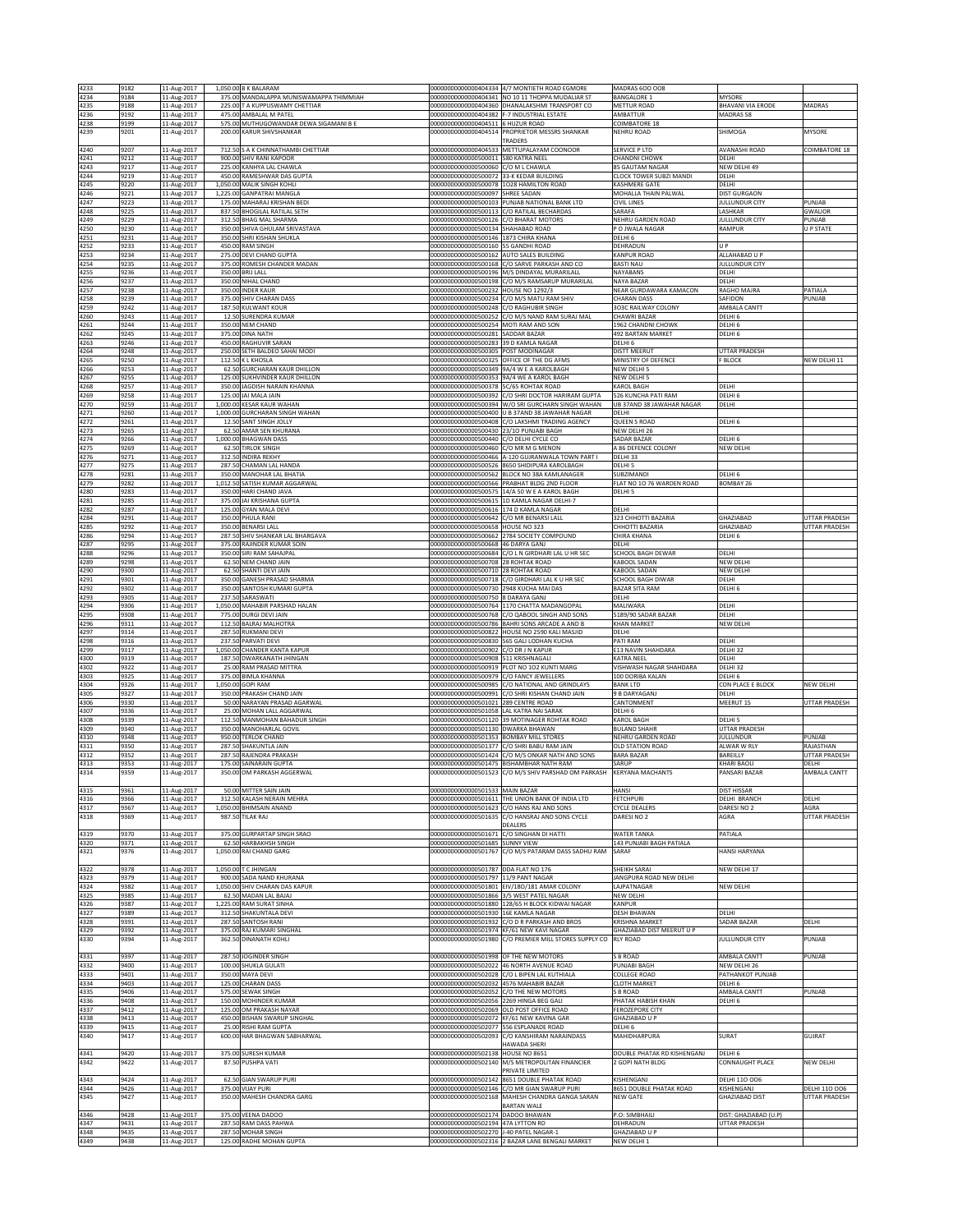| 4350         | 9439         | 11-Aug-2017                          | 325.00 BODH RAJ THAKRAL                                 |                                                                                    | 00000000000000502326 H NO 1356 NAI WALA GALI NO 19                                             | KAROL BAGH                                 | <b>IEW DELHI 5</b>                       |                           |
|--------------|--------------|--------------------------------------|---------------------------------------------------------|------------------------------------------------------------------------------------|------------------------------------------------------------------------------------------------|--------------------------------------------|------------------------------------------|---------------------------|
| 4351         | 9441         | 11-Aug-2017                          | 287.50 KAMLA WATI                                       |                                                                                    | 00000000000000502341 C/O KANHAIYALAL KAKKAR                                                    | KHATRI WARA                                | ARIDABAD OLD TOWN                        | PUNJAB                    |
| 4352         | 9442         | 11-Aug-2017                          | 250.00 SHEWAK NIHCHALDAS DEMBLA                         |                                                                                    | 00000000000000502343 C 468 DEFENCE COLONY                                                      | NEW DELHI                                  |                                          |                           |
| 4353         | 9444         | 11-Aug-2017                          | 150.00 SHRI LAL GOEL                                    | 00000000000000502345 WRIGHT GANJ                                                   |                                                                                                | GHAZIABAD                                  | <b>JTTAR PRADESH</b>                     |                           |
| 4354         | 9448         | 11-Aug-2017                          | 700.00 SUMINTRA                                         | 00000000000000502371                                                               | C/O DR S L GOEI                                                                                | WRIGHT GANJ                                | <b>HAZIABAD</b>                          | UTTAR PRADESH             |
| 4355         | 9455         | 11-Aug-2017                          | 62.50 EISHWOR DASS WIDGE                                | 00000000000000502470 JAMA MUSJID                                                   |                                                                                                | DISPENSARY BUNGALOWS<br>DELHI 6            | DELHI 6                                  |                           |
| 4356<br>4357 | 9456<br>9463 | 11-Aug-2017<br>11-Aug-2017           | 1,050.00 KUNDAN LAL<br>1,050.00 KASHMIRAN SAHAI         |                                                                                    | 00000000000000502518 1976 KATRA KHUSHAL RAI<br>00000000000000502581 1 MAHARAJA LAW WANE        | CIVIL LINES NEW DELHI                      |                                          |                           |
| 4358         | 3464         | 11-Aug-2017                          | 1,050.00 JAGDISH SAHAI MATHUR                           | 0000000000000502583                                                                | 1 MAHARAJA LAL LANE                                                                            | CIVIL LINES NEW DELHI                      |                                          |                           |
| 4359         | 9467         | 11-Aug-2017                          | 450.00 HUKAM CHAND BHATIA                               |                                                                                    | 00000000000000502597 C/O M/S GURDITRAM MOHANLAL                                                | 136 TILAK BAZAR                            | DELHI 6                                  |                           |
| 4360         | 9468         | 11-Aug-2017                          | 350.00 LAL DEVI KAPUR                                   | 00000000000000502624 5/C COURT LANE                                                |                                                                                                | <b>CIVIL LINES</b>                         | DELHI <sub>6</sub>                       |                           |
| 4361         | 9471         | 11-Aug-2017                          | 175.00 CHANDER KUMARI CHOWDHARY                         | 00000000000000502633                                                               | 7/29 SOUTH PATEL NAGAR                                                                         | NEW DELHI 12                               |                                          |                           |
| 4362<br>4363 | 9473<br>9475 | 11-Aug-2017<br>11-Aug-2017           | 450.00 PYARELAL GARG<br>362.50 DINA NATH KHOLI          |                                                                                    | 00000000000000502647 RETIRED MANAGER BANK<br>00000000000000502653 EG 964 MOHALLA GOBINDGARH    | C STREET P O JAGADHRI<br>JULLUNDUR CITY    | <b>IARYANA</b><br>UNJAB                  |                           |
| 4366         | 9480         | 11-Aug-2017                          | 287.50 JEEWAN CHAND JAIN                                | 00000000000000502711 C/O KAMAL & CO                                                |                                                                                                | C-7 KRISHIMANDI                            | <b>VAGAUR RAJASTHAN</b>                  |                           |
| 4368         | 3483         | 11-Aug-2017                          | 112.50 AJIT PRASHAD JAIN                                | 00000000000000502732 DARIBA KALAN                                                  |                                                                                                | DELHI <sub>6</sub>                         |                                          |                           |
| 4369         | 9484         | 11-Aug-2017                          | 525.00 DARBARI LAL                                      |                                                                                    | 00000000000000502742 M/S NARANKARI CYCLE WORKS                                                 | 410 ESPLANDE ROAD                          | ELHI                                     |                           |
| 4370         | 9485         | 11-Aug-2017                          | 1,050.00 SARDAR PRITAM SINGH DARA                       | 00000000000000502746 B 38 MINKU COTTAGE                                            |                                                                                                | <b>GURU NANAK PURA</b>                     | AKSHMI NAGAR                             | DELHI 92                  |
| 4371<br>4372 | 9489<br>9491 | 11-Aug-2017<br>11-Aug-2017           | 287.50 DWARKADAS SEHGAL<br>375.00 KASER KAUR            | 00000000000000502797 8B GOLDEN PARK                                                | 00000000000000502782 C/O SEHGAL JEWELLERS DARIBA                                               | DELHI<br>PAT PAT GANJ ROAD                 | DELHI 31                                 |                           |
| 4373         | 9492         | 11-Aug-2017                          | 350.00 RAGHBEER PERSHAD JAIN                            |                                                                                    | 00000000000000502803 J MAHABEER AND CO PVT LTD                                                 | <b>FAIZ BAZAR</b>                          | <b>DELHI</b>                             |                           |
| 4374         | 9494         | 11-Aug-2017                          | 287.50 BALRAJ KOCHHAR                                   | 00000000000000502840 XI/1565 FAIZ GUNJ                                             |                                                                                                | DARYA GANJ                                 | <b>DELHI</b>                             |                           |
| 4375         | 9496         | 11-Aug-2017                          | 412.50 SHAKUNTALA SHARMA                                |                                                                                    | 00000000000000502842 QRT NO 101 BLOCK NO 21                                                    | LODI COLONY                                | <b>VEW DELHI</b>                         |                           |
| 4376         | 9499         | 11-Aug-2017                          | 1,050.00 RAM CHANDER BAJAJ                              | 00000000000000502872 D/3 VIJAY NAGAR                                               |                                                                                                | DELHI 9                                    |                                          |                           |
| 4377<br>4378 | 3504<br>3505 | 11-Aug-2017<br>11-Aug-2017<br>375.00 | 750.00 SOBH RAJ KALRA<br>VISHWA NATH ARORA              |                                                                                    | 000000000000000502884 M/S DIWANCHAND PARASRAM<br>00000000000000502886 397 NAYA BANS STREET     | 6698 KHARIBOALI<br>DELHI <sub>6</sub>      | ELHI                                     |                           |
| 4379         | 9506         | 11-Aug-2017                          | 375.00 KAMLA DEVI ARORA                                 | 00000000000000502888 397 NAYA BANS STREET                                          |                                                                                                | DELHI 6                                    |                                          |                           |
| 4380         | 9508         | 11-Aug-2017                          | 175.00 VINOD RANI                                       |                                                                                    | 000000000000000502890 SERAE PUKHTA OM BHAWA                                                    | PALWAL                                     | PUNJAB                                   |                           |
| 4381         | 9509         | 11-Aug-2017                          | 175.00 SHRI GOPAL BANSAL                                | 00000000000000502896 85 GADODIA MERKET                                             |                                                                                                | KHARI BAOLI                                | DELHI <sub>6</sub>                       |                           |
| 4382         | 9512         | 11-Aug-2017                          | 350.00 PREMILLA RANI JAIN                               | 00000000000000502906 47 DARYA GANJ                                                 |                                                                                                | DELHI                                      |                                          |                           |
| 4383         | 9513         | 11-Aug-2017                          | 1,000.00 SIDH SARAN JAIN                                | 00000000000000502918 C/O MR ASHOK GUPTA                                            |                                                                                                | 32/2 EAST REST CAMP                        | DEHRADUN UP                              |                           |
| 4384<br>4385 | 9514<br>9515 | 11-Aug-2017<br>11-Aug-2017           | 162.50 CHANDER MOHAN<br>375.00 SAMITRA RANI KAPOOR      | 00000000000000502922<br>00000000000000502956 173/6 ABULANE                         | <b>AUTO SALES BUILDINGS</b>                                                                    | KANPUR ROAD<br>MEERUT CANTT                | ALLAHABAD 211 001<br>U P                 |                           |
| 4386         | 3516         | 11-Aug-2017<br>350.00                | SARLA BHARGAVA                                          | 0000000000000502960                                                                | 3 DARYA GANJ                                                                                   | DELHI                                      |                                          |                           |
| 4387         | 9518         | 11-Aug-2017                          | 300.00 JODHA RAM MAKHIJA                                |                                                                                    | 00000000000000502962 7/29 WEST PATEL NAGAR                                                     | NEW DELHI 12                               |                                          |                           |
| 4388         | 9521         | 11-Aug-2017                          | 62.50 KRISHAN LAL                                       |                                                                                    | 00000000000000502994 285/23 GOPAL MANDIR KISHAN                                                | GANJ                                       | DELHI 6                                  |                           |
| 4389         | 9522         | 11-Aug-2017                          | 350.00 KAILASH PRASAD TIBREWAL                          | 00000000000000502998                                                               | C/O AGARWAL ENTERPRISES                                                                        | PARK ROAD                                  | <b>CORAKHPUR (U.P.</b>                   |                           |
| 4390<br>4391 | 9523<br>9526 | 11-Aug-2017<br>11-Aug-2017           | 375.00 BISHAN SARUP GUPTA<br>350.00 OM PRAKASH          | 00000000000000503022<br>00000000000000503064 G 3/85 MODEL TOWN                     | C/O RAMA MOTOR STORES                                                                          | 4595 QUEENS ROAD<br>DELHI 9                | <b>DELHI 6</b>                           |                           |
| 4392         | 9529         | 11-Aug-2017                          | 112.50 BABOOLAL JAIN                                    | 00000000000000503090 KATRA DHULIA                                                  |                                                                                                | <b>CHANDNI CHOWK</b>                       | <b>DELHI 6</b>                           |                           |
| 4393         | 9531         | 11-Aug-2017                          | 112.50 RAM SARAN                                        |                                                                                    | 00000000000000503143 2732 CHATTA PARTAP SINGH ST                                               | KINARI BAZAR                               | DELHI                                    |                           |
| 4394         | 9533         | 11-Aug-2017                          | 350.00 THAKUR SINGH M SC                                | 00000000000000503174 112 DARYA GANJ                                                |                                                                                                | DELHI 6                                    |                                          |                           |
| 4395         | 9536         | 11-Aug-2017                          | 262.50 NIRMALA KUMARI                                   | 00000000000000503184 DEHRADUN                                                      |                                                                                                | <b>UTTAR PRADESH</b>                       |                                          |                           |
| 4396<br>4397 | 9543<br>9545 | 11-Aug-2017<br>11-Aug-2017           | 450.00 HARBANSLAL SETH<br>450.00 PREM NATH SETH         | 00000000000000503237 ROAD KING CYCLE CO<br>00000000000000503239 ROAD KING CYCLE CO |                                                                                                | A 47 ESPLANADE ROAD<br>A 47 ESPLANADE ROAD | <b>DELHI 6</b><br>DELHI <sub>6</sub>     |                           |
| 4398         | 9547         | 11-Aug-2017                          | 62.50 VASDEV                                            | 00000000000000503257                                                               | SHIVA COTTAGE NO 2 RULDU BHATTA                                                                | <b>NEAR SUBHAS GROUND</b>                  | <b>CART ROAD</b>                         | SIMLA 1                   |
|              |              |                                      |                                                         |                                                                                    |                                                                                                |                                            |                                          |                           |
| 4399         | 9550         | 11-Aug-2017                          | 187.50 OM PARKASH GUGNANI                               |                                                                                    | 000000000000000503298 CLERK STATE BANK OF INDIA                                                | <b>CHANDNI CHOWK</b>                       | DELHI                                    |                           |
| 4400         | 9554         | 11-Aug-2017<br>900.00                | RAKSHA RANI KAPUR                                       | 0000000000000503336                                                                | 9 LUDLOW CASTLE ROAD                                                                           | DELHI                                      |                                          |                           |
| 4401<br>4402 | 3559         | 11-Aug-2017<br>11-Aug-2017           | 900.00 JAGDISH SINGH JUNEJA<br>100.00 MUKAND LAL        | 0000000000000503386<br>0000000000000503406                                         | AJIT ELECTRIC CO                                                                               | DARIBA KALAN                               | ELHI                                     |                           |
| 4403         | 9560<br>9562 | 11-Aug-2017                          | 250.00 VIMLA MEHRA                                      | 00000000000000503408 MAIN DWEEP                                                    | ARYGLE HOUSE CHAMBER                                                                           | 18 THE MALL<br>F1/11 MODEL TOWN            | IMLA 1<br><b>DELHI9</b>                  |                           |
| 4404         | 9563         | 11-Aug-2017                          | 150.00 SURAJ PARKASH                                    |                                                                                    | 00000000000000503410 C/O KISHANCHAND SURAJ PARKASH                                             | KHARI BAULI                                | DELHI 6                                  |                           |
|              |              |                                      |                                                         |                                                                                    |                                                                                                |                                            |                                          |                           |
| 4405         | 9565         | 11-Aug-2017                          | 62.50 HARBANS LAL                                       | 000000000000000503422 7 ESPLANADE ROAD                                             |                                                                                                | DELHI 6                                    |                                          |                           |
| 4406         | 9567         | 11-Aug-2017                          | 175.00 CHANDRA BHAN JAIN                                | 00000000000000503434 WRIGHT GANJ                                                   |                                                                                                | GHAZIABAD                                  | <b>JTTAR PRADESH</b>                     |                           |
| 4407<br>4408 | 9570<br>9571 | 11-Aug-2017<br>11-Aug-2017           | 112.50 SHIV CHARAN DASS<br>12.50 MAHENDRA PAL VERMA     | 00000000000000503452 113 DARYA GANJ<br>00000000000000503475                        | 2820 KUCHA CHELAN                                                                              | DELHI<br><b>DARYA GANJ</b>                 | ELHI <sub>6</sub>                        |                           |
| 4409         | 9573         | 11-Aug-2017                          | 350.00 RAGHUNATH PERSHAD                                | 0000000000000503503                                                                | CHOWK BAZAR                                                                                    | PO KANKHAL HARDWOY                         | <b>ISTT SAHARANPUR</b>                   | U P                       |
| 4410         | 9575         | 11-Aug-2017                          | 62.50 BENI PRASAD AGARWALA                              | 00000000000000503507                                                               | HOUSE NO 2/D SECTOR 8&A                                                                        | CHANDIGARH                                 | PUNJAB                                   |                           |
| 4411         | 9576         | 11-Aug-2017                          | 225.00 DESH BANDHU                                      | 00000000000000503511 CHOWK BAZAR                                                   |                                                                                                | P O KANKHAL HARDWAR                        | <b>DISTT SAHARANPUR</b>                  | $\mathbf{U}$ $\mathbf{P}$ |
| 4412         | 9578         | 11-Aug-2017                          | 37.50 BIBI BHAGWANTI                                    | 0000000000000503527                                                                | 10776 ANDHA MUGHAL                                                                             | DELHI-6                                    |                                          |                           |
| 4413<br>4414 | 9580<br>9582 | 11-Aug-2017<br>11-Aug-2017           | 375.00 RANJIT LAL MARIA<br>175.00 GIAN PARKASH          | 00000000000000503577                                                               | <b>5C/53 ROHTAK ROAD</b><br>000000000000000503589 C/O M/S H P MEHTA AND CO                     | NEW DELHI<br>18 STOCK EXCHANGE ASAFALI RD  | NEW DELHI                                |                           |
| 4415         | 9584         | 11-Aug-2017                          | 125.00 RATTAN LAL                                       | 00000000000000503598                                                               | INCHARGE CIVIL DISPENSARY                                                                      | <b>TARA NAGAR</b>                          | <b>DIST CHURU</b>                        | RAJASTHAN                 |
| 4416         | 9585         | 11-Aug-2017                          | 12.50 RAVINDRA AGARWAL                                  | 00000000000000503606 18 DOCTORS LANE                                               |                                                                                                | <b>GOLE MARKET</b>                         | <b>IEW DELHI 1</b>                       |                           |
| 4417         | 9587         | 11-Aug-2017                          | 512.50 JANKIDEVI AGARWAL                                | 0000000000000503611                                                                | 18 DOCTORS LANE                                                                                | <b>GOLE MARKET</b>                         | <b>JEW DELHI 1</b>                       |                           |
| 4418         | 9590         | 11-Aug-2017                          | 125.00 SAIN DASS TALWAR                                 |                                                                                    | 00000000000000503620 C/O BESTLAY ELECTRIC COMPANY                                              | <b>REDCROSS ROAD</b>                       | SRINAGAR KASHMIR                         |                           |
| 4419<br>4420 | 9592<br>9599 | 11-Aug-2017<br>11-Aug-2017           | 750.00 JAGDISH PERSHAD RAWAT<br>375.00 AMAR NATH KAPOOR |                                                                                    | 00000000000000503632 HOUSE NO 4311 GALI BAHUJI<br>00000000000000503734 A62 SOUTH EXTENSION II  | PAHARI DHIRAJ SADAR BAZAR<br>NEW DELHI 49  | DELHI 6                                  |                           |
| 4421         | 9604         | 11-Aug-2017                          | 62.50 VEENA SIKKA                                       | 00000000000000503878 7FC/18 SECTOR 16 A                                            |                                                                                                | CHANDIGARH                                 | UNJAB                                    |                           |
| 4422         | 9608         | 11-Aug-2017                          | 287.50 ELISABETH GAUBA                                  | 00000000000000503919 8 HAILET ROAD                                                 |                                                                                                | NEW DELHI                                  |                                          |                           |
| 4423         | 9611         | 11-Aug-2017                          | 350.00 CHAMANLAL CHOPRA                                 |                                                                                    | 00000000000000503929 C/O MANOHAR PAINT CO                                                      | 152 INSIDE AJMERI GATE                     | DELHI 6                                  |                           |
| 4424         | 9612         | 11-Aug-2017                          | 125.00 RAI NARAYAN SHARMA                               | 00000000000000503937                                                               | A-173 MEERA BAGH                                                                               | NEW DELHI                                  |                                          |                           |
| 4425         | 9613         | 11-Aug-2017<br>375.00                | KRISHNA KUMAR SHARMA                                    | 0000000000000503939                                                                | 9/6599 DEVNAGAR                                                                                | KAROL BAGH<br><b>DIST MEERUT</b>           | <b>IEW DELHI</b><br><b>ITTAR PRADESH</b> |                           |
| 4426<br>4427 | 3616<br>9617 | 11-Aug-2017<br>287.50<br>11-Aug-2017 | <b>VIJAY PAL</b><br>375.00 PARDUMAN KUMAR SAHNEY        | 0000000000000504022                                                                | VILL AND POST PAKHAR PUR<br>00000000000000504044 B6O FRIENDS COLONY EAST                       | NEW DELHI                                  |                                          |                           |
| 4428         | 9621         | 11-Aug-2017                          | 450.00 LAJ WANTI                                        |                                                                                    | 000000000000000504066 B 29 NORTHERN EXTN AREA                                                  | GANGA RAM HOSPITAL MARG                    | NEW DELHI 5                              |                           |
| 4429         | 9623         | 11-Aug-2017                          | 450.00 RAVINDER CHHABRA                                 |                                                                                    | 00000000000000504068 B/29 NORTHERN EXTN AREA                                                   | <b>GANGA RAM HOSPITAL MARG</b>             | NEW DELHI 5                              |                           |
| 4430         | 9627         | 11-Aug-2017                          | 187.50 BARKAT RAM                                       | 00000000000000504092 C/O PINDI JEWELLERS                                           |                                                                                                | AJMAL KHAN ROAD                            | <b>KAROL BAGH</b>                        | NEW DELHI 5               |
| 4431         | 9632         | 11-Aug-2017                          | 62.50 HIMADRI SEN                                       | 00000000000000504127 13 DARYAGUNJ                                                  |                                                                                                | DELHI 6                                    |                                          |                           |
| 4432<br>4433 | 9635<br>9637 | 11-Aug-2017<br>11-Aug-2017           | 350.00 J B S BIST<br>1,050.00 BHIM SEN MEHTA            | 000000000000000504153 NARSINGBARI<br>000000000000000504170 8A/4 RAJINDER NAGAR     |                                                                                                | ALMORA<br>NEW DELHI 60                     | <b>UTTAR PRADESH</b>                     |                           |
| 4434         | 9641         | 11-Aug-2017                          | 812.50 SOM NATH CHOPRA                                  | 00000000000000504213 8 KEELING ROAD                                                |                                                                                                | NEW DELHI 1                                |                                          |                           |
| 4435         | 9644         | 11-Aug-2017                          | 187.50 SHIV CHANDER LAL BATRA                           |                                                                                    | 00000000000000504221 232/13 WEST END ROAD                                                      | MEERUT CANTT                               |                                          |                           |
| 4436         | 9645         | 11-Aug-2017                          | 900.00 JOGINDER GROVER                                  | 000000000000000504225 S 34 INDUSTRIAL AREA                                         |                                                                                                | <b>JULLUNDUR CITY</b>                      |                                          |                           |
| 4437         | 9647         | 11-Aug-2017                          | 287.50 GIAN CHAND                                       | 00000000000000504227 QUEENSWAY STORES<br>00000000000000504231 7FC 37 SECTOR 16 D   |                                                                                                | 68 JANPATH                                 | NEW DELHI                                |                           |
| 4438<br>4439 | 9649<br>9650 | 11-Aug-2017<br>11-Aug-2017           | 62.50 KRISHNA KUMAR KATYAL<br>350.00 SHUKLA SETH        |                                                                                    | 000000000000000504247 C/O MR JANAK RAJ SETH                                                    | CHANDIGARH<br>MAQBOOL ROAD                 | UNJAB<br>AMRITSAR                        |                           |
| 4440         | 9662         | 11-Aug-2017                          | 287.50 BHISHAM KUMAR                                    | 000000000000000504299 147 KIRTI NAGAR                                              |                                                                                                | NEW DELHI 15                               |                                          |                           |
| 4441         | 9666         | 11-Aug-2017                          | 287.50 DAMYANTI SAHNI                                   | 00000000000000504369 21/2 RAJINDER NAGAR                                           |                                                                                                | BLOCK NO 21 HOUSE NO 2                     | <b>VEW DELHI</b>                         |                           |
| 4442         | 9670         | 11-Aug-2017                          | 37.50 HANS RAJ KAWATRA                                  | 00000000000000504431 F 2/17 MODEL TOWN                                             |                                                                                                | DELHI 9                                    |                                          |                           |
| 4443<br>4444 | 9677<br>9679 | 11-Aug-2017<br>11-Aug-2017           | 100.00 SITA RAM KHER<br>62.50 JAI GOBIND GOEL           | 00000000000000504471 46/52 RAMJAS ROAD<br>00000000000000504485 1238 KACHA BAGH     |                                                                                                | KAROL BAGH<br><b>CHANDNI CHOWK</b>         | DELHI<br>DELHI                           |                           |
| 4445         | 9684         | 11-Aug-2017                          | 75.00 SUNDER KAUR                                       | 00000000000000504515 2269 HINGABEG STREET                                          |                                                                                                | PHATAK HABISHKHAN                          | DELHI <sub>6</sub>                       |                           |
| 4446         | 9686         | 11-Aug-2017                          | 187.50 GOKALCHAND KOHLI                                 |                                                                                    | 000000000000000504526 106 BAGH BHITALI G T ROAD                                                | GHAZIABAD                                  | <b>JTTAR PRADESH</b>                     |                           |
| 4447         | 9687         | 11-Aug-2017                          | 350.00 INDER PAL SIKRI                                  |                                                                                    | 000000000000000504532 H NO 2805 DHOBIWARA                                                      | MORI GATE                                  | <b>DELHI 6</b>                           |                           |
| 4448         | 9690         | 11-Aug-2017                          | 900.00 LAKSHMI CHAND JAIN                               |                                                                                    | 000000000000000504544 C/O ISHWAR CYCLE WORKS REGD                                              | RAILWAY ROAD<br>52 ESPLANADE RD            | <b>OHTAK</b>                             | PUNJAB                    |
| 4449<br>4450 | 9694<br>8696 | 11-Aug-2017<br>11-Aug-2017           | 125.00 SHANTI DEVI<br>125.00 DAWARKA DASS               | 00000000000000504552<br>0000000000000504557                                        | C/O M/S KUNDAN LAL KUKREJA<br>HOUSE NO 2517                                                    | <b>BUSTI PUNJABIAN</b>                     | DELHI 6<br><b>UBZI MANDI</b>             | DELHI                     |
| 4451         | 9697         | 11-Aug-2017                          | 1,050.00 SURJIT SINGH                                   | 0000000000000504568                                                                | D 14A/31 MODEL TOWN                                                                            | DELHI 9                                    |                                          |                           |
| 4452         | 9699         | 11-Aug-2017                          | 1,050.00 KAMLA VATI                                     |                                                                                    | 000000000000000504569 784 KUNDE WALAN AJMERE GATE                                              | DELHI                                      |                                          |                           |
| 4453         | 9701         | 11-Aug-2017                          | 162.50 BAIJ NATH AGGARWAL                               | 00000000000000504582 B2/78 PHASE II                                                |                                                                                                | <b>ASHOK VIHAR</b>                         | DELHI 52                                 |                           |
| 4454<br>4455 | 9703         | 11-Aug-2017                          | 312.50 B S SHEKHAWAT<br>450.00 MAHESH CHANDRA NARULA    | 000000000000000504584 D-59 CHOMUN HOUSE                                            |                                                                                                | SARDAR PATEL MARG                          | <b>AIPUR</b><br><b>JTTAR PRADESH</b>     |                           |
| 4456         | 9705<br>9707 | 11-Aug-2017<br>11-Aug-2017           | 50.00 S D C TANDON                                      | 00000000000000504590 176 NEW GATE                                                  | 000000000000000504615 C/32 EAST KRISHNA NAGAR                                                  | GHAZIABAD<br>DELHI 51                      |                                          |                           |
| 4457         | 9709         | 11-Aug-2017                          | 112.50 SHYAM LAL ANAND                                  |                                                                                    | 00000000000000504621 632 RANG MAHAL DARYA GANG                                                 | DELHI                                      |                                          |                           |
| 4458         | 9711         | 11-Aug-2017                          | 125.00 RAJMAHENDRA DASS JAIN                            | 00000000000000504635 PRAKASH DAWAKHANA                                             |                                                                                                | KABARI BAZAR                               | <b>SAHARANPUR</b>                        | UTTAR PRADESH             |
| 4459         | 9714         | 11-Aug-2017                          | 350.00 BRIJ JIWAN GOSWAMI                               |                                                                                    | 00000000000000504668 MUKAND MADHAV TEMPLE                                                      | MUKAND NAGAR                               | <b>HAZIABAD</b>                          | UTTAR PRADESH             |
| 4460         | 9716         | 11-Aug-2017                          | 287.50 KRISHAN LALL LUTHRA                              | 000000000000000504672 C/O PAL CYCLE CO                                             |                                                                                                | 350 NEW LAJPAT RAIMARKET                   | DELHI 6<br>NEW DELHI                     |                           |
| 4462<br>4463 | 9722<br>9724 | 11-Aug-2017<br>11-Aug-2017           | 287.50 RAWEL SINGH CHADHA<br>62.50 DUNI CHAND SIKKA     |                                                                                    | 000000000000000504717 BLOCK NO 12 HOUSE NO 13<br>000000000000000504719 BLOCK NO 12 HOUSE NO 13 | SUBHASH NAGAR<br><b>SUBHAS NAGAR</b>       | NEW DELHI                                |                           |
| 4464         | 9727         | 11-Aug-2017                          | 287.50 SULTAN SINGH RAWAT                               |                                                                                    | 00000000000000504736 NO 2 SANT BINOWA BHAWA MARG                                               | <b>REST CAMP</b>                           | DEHRA DUN U P                            |                           |
| 4465         | 9729         | 11-Aug-2017                          | 62.50 JASWANT SINGH KOHLI                               |                                                                                    | 00000000000000504754 UB 37AND 38 JAWAHAR NAGAR                                                 | DELHI                                      |                                          |                           |
| 4466         | 9731         | 11-Aug-2017                          | 62.50 HARWANT KAUR                                      | 00000000000000504756 7364/5 GALI NO 1                                              |                                                                                                | PREM NAGAR SUBZI MANDIR                    | DELHI 6                                  |                           |
| 4467<br>4468 | 9733<br>9737 | 11-Aug-2017<br>11-Aug-2017           | 62.50 JAI BABOO ROHATGI<br>62.50 BRIJLAL KEJRIWAL       | 00000000000000504760 1237 MAHAL SARAI                                              | 00000000000000504768 KATRA PIAREYLAL CH CH                                                     | KASHMERE GATE<br>DELHI 6                   | ELHI                                     |                           |
| 4469         | 9739         | 11-Aug-2017                          | 262.50 PADAM BAHADUR SINGH                              | 00000000000000504770 3 DILKUSHA RAJA RD                                            |                                                                                                | DEHRA DUN                                  | <b>UTTAR PRADESH</b>                     |                           |
| 4470         | 9744         | 11-Aug-2017                          | 350.00 OM PRAKASH JAIN                                  | 000000000000000504804 63 DARYA GANJ                                                |                                                                                                | DELHI                                      |                                          |                           |
| 4471         | 9746         | 11-Aug-2017                          | 175.00 VIMAL CHAND BACHHAWAT                            |                                                                                    | 00000000000000504806 C/O SRI KAPOOR CHANDJI SURANA                                             |                                            |                                          |                           |
| 4472         | 9748         | 11-Aug-2017                          | 62.50 JASWANT SINGH CHADHA                              | 00000000000000504812 7364/5 GALI NO 1                                              |                                                                                                | PREM NAGAR SUBZI MANDI                     | DELHI 6                                  |                           |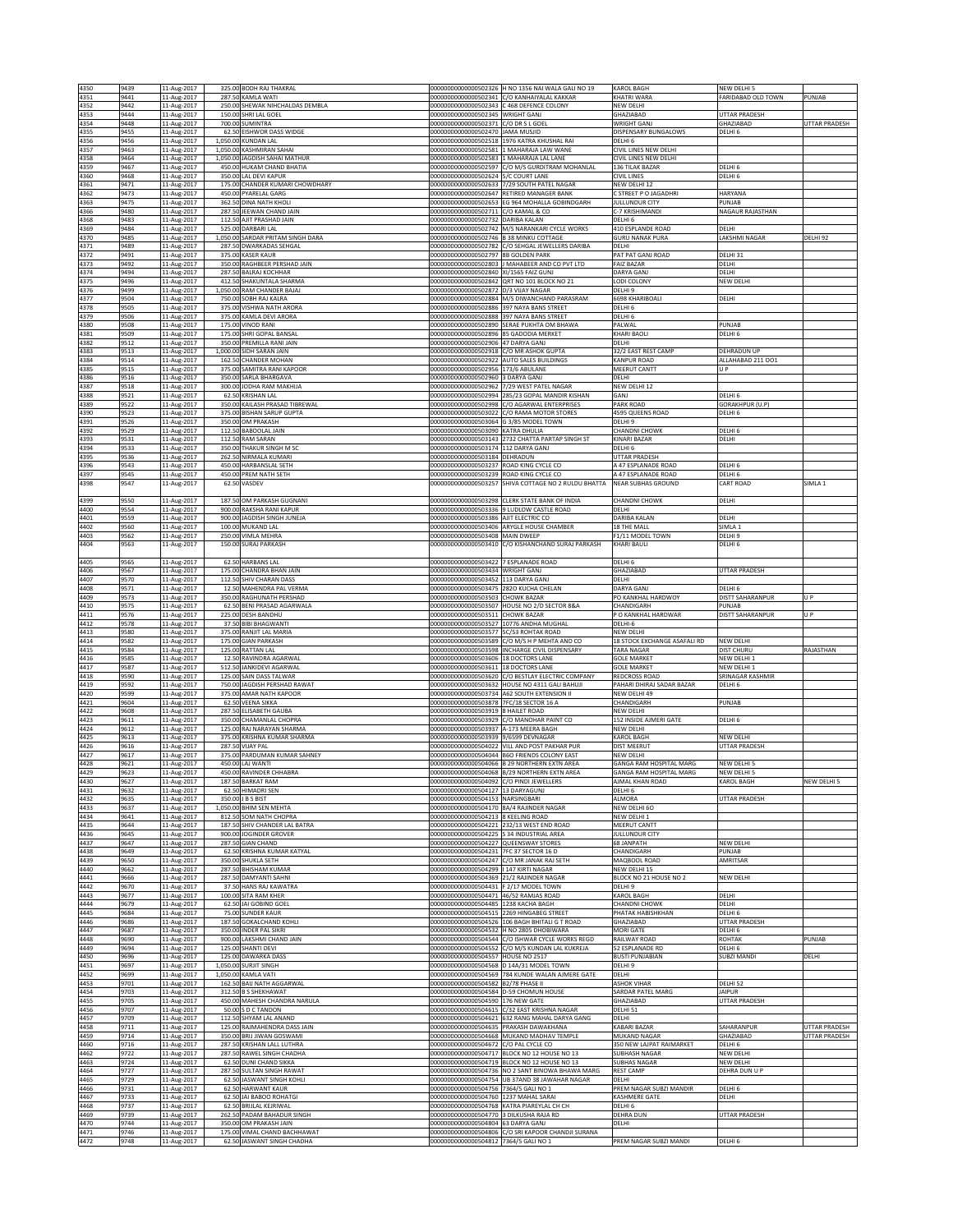| 4473         | 9750           | 11-Aug-2017                | 50.00 DURGA PRASHAD SINGHAL                                   | 000000000000000504818 C/O MODI BHAWAN                                                 |                                                                                                       | 7 LUDLOW CASTLE RD                                  | DELHI                                      |                                 |
|--------------|----------------|----------------------------|---------------------------------------------------------------|---------------------------------------------------------------------------------------|-------------------------------------------------------------------------------------------------------|-----------------------------------------------------|--------------------------------------------|---------------------------------|
| 4474<br>4475 | 9751<br>9753   | 11-Aug-2017<br>11-Aug-2017 | 187.50 SATYAWATI GOYAL<br>287.50 KAILASH CHAND JAIN           | 000000000000000504824 INCOME TAX ADVISER                                              | 00000000000000504820 C/O INDER SAIN ROSHANLAL                                                         | SONEPAT MANDI<br>2 C/30 ROHTAK RD                   | PUNJAB<br>NEW DELHI                        |                                 |
| 4476         | 9754           | 11-Aug-2017                | 350.00 CHANDER KANTA ANAND                                    |                                                                                       | 000000000000000504851 C/O AUTO FRIENDS INDIA                                                          | KASHMERE GATE                                       | DELHI 6                                    |                                 |
| 4477<br>4478 | 9756<br>9758   | 11-Aug-2017<br>11-Aug-2017 | 62.50 RAJKRISHNA KAPUR<br>987.50 HARBANS SINGH ANAND          | 000000000000000504896 1711 SECTOR 16<br>00000000000000504935 CENTRAL TYRES            |                                                                                                       | FARIDABAD HARYANA<br>8436 JAINA BUILDING            | ROSHANARA ROAD                             | DELHI 7                         |
| 4480         | 9761           | 11-Aug-2017                | 1,050.00 PRAKASHLAL BHATIA                                    |                                                                                       | 00000000000000504974 C&O THE PUNJAB NATIONAL BANK                                                     | <b>LTD</b>                                          | <b>JAIPUR</b>                              | RAJASTHAN                       |
| 4481<br>4482 | 9766<br>9769   | 11-Aug-2017<br>11-Aug-2017 | 287.50 PYARE LAL<br>650.00 DARSHAN LAL                        | 000000000000000505005 C/O ANIL BROTHERS                                               | 00000000000000504998 D R PARKASH AND BROS                                                             | <b>KRISHINA MARKET</b><br>BALLABGARH C RLY HARYANA  | SADAR BAZAR                                | DELHI                           |
| 4483         | 9772           | 11-Aug-2017                | 350.00 DAVINDER KUMAR                                         |                                                                                       | 000000000000000505016 25 KAUSHALYA BHAWAN                                                             | SADAR BAZAR                                         | DELHI                                      |                                 |
| 4485         | 9777           | 11-Aug-2017                | 237.50 ROOP CHAND                                             | 000000000000000505025 4 RAM KISHORE ROAD                                              |                                                                                                       | <b>CIVIL LINES</b>                                  | DELHI                                      |                                 |
| 4486<br>4487 | 9779<br>9781   | 11-Aug-2017<br>11-Aug-2017 | 237.50 KANAYA LALL GROVER<br>312.50 SERV DYALL GROVER         | 00000000000000505027 4 RAM KISHORE ROAD<br>00000000000000505029 6 RAM KISHORE ROAD    |                                                                                                       | <b>CIVIL LINES</b><br><b>CIVIL LINES</b>            | DELHI<br>DELHI                             |                                 |
| 4488         | 9783           | 11-Aug-2017                | 237.50 RISHI RAM GROVER                                       | 000000000000000505041 6 RAM KISHORE ROAD                                              |                                                                                                       | <b>CIVIL LINES</b>                                  | DELHI                                      |                                 |
| 4489<br>4490 | 9786<br>9788   | 11-Aug-2017<br>11-Aug-2017 | 350.00 ATMA RAM<br>287.50 NARAIN PARKASH GROVER               | 00000000000000505091 1589 AZIZGANJ<br>0000000000000505093                             | 4 RAM KISHORE ROAD                                                                                    | BAHADAR GARH ROAD<br>CIVIL LINES                    | DELHI 6<br>DELHI                           |                                 |
| 4491         | 9789           | 11-Aug-2017                | 350.00 BRIJ MOHAN CHAWLA                                      | 00000000000000505105                                                                  | 3833 MORI GATE                                                                                        | DELHI <sub>6</sub>                                  |                                            |                                 |
| 4492<br>4493 | 9793<br>9797   | 11-Aug-2017<br>11-Aug-2017 | 450.00 MOHANLAL<br>287.50 SURSH CHAND JAIN                    | 00000000000000505125 C/O HIRALAL AND CO                                               | 00000000000000505117 C/O PAHOOMAL MOHANLAL                                                            | AND SONS<br><b>CHAWRI BAZAR</b>                     | SABZI MANDI<br>DELHI                       | DELHI                           |
| 4494         | 9799           | 11-Aug-2017                | 350.00 PARVATI DEVI                                           | 00000000000000505137 RISHI BHAWAN                                                     |                                                                                                       | 18 JAWAHAR NAGAR                                    | DELHI 6                                    |                                 |
| 4495<br>4496 | 9800<br>9801   | 11-Aug-2017                | 250.00 MOTILAL GUPTA                                          | 000000000000000505164 489 ESPLANADE ROAD<br>00000000000000505174 4A/23 RAJINDER NAGAR |                                                                                                       | DELHI 6<br><b>NEW DELHI</b>                         |                                            |                                 |
| 4497         | 9804           | 11-Aug-2017<br>11-Aug-2017 | 350.00 B D SETHI<br>375.00 ATTAR SINGH GUPTA                  |                                                                                       | 000000000000000505189 C/O PARKASH RUMAL FACTORY                                                       | 5651 BASTI HARPHOOL                                 | SINGH SADAR THANA ROAD                     | DELHI                           |
|              |                |                            |                                                               |                                                                                       |                                                                                                       |                                                     |                                            |                                 |
| 4498         | 9806           | 11-Aug-2017                | 237.50 LEKHRAJ CHAIL                                          |                                                                                       | 000000000000000505193 OFFICER INCHARGE THE CENTRAL<br><b>BANK OF</b>                                  | INDIA LTD MOGA                                      | <b>DISTT FEROZEPORE</b>                    | U P                             |
| 4499         | 9808           | 11-Aug-2017                | 312.50 KALYANJI TAPOO                                         |                                                                                       | 000000000000000505207 2654 SADAR THANA ROAD                                                           | DELHI                                               |                                            |                                 |
| 4500<br>4501 | 9810<br>9812   | 11-Aug-2017<br>11-Aug-2017 | 100.00 SHANTI DEVI CHITLANGIA<br>500.00 PRAKASH WANTI JAIN    | 00000000000000505248 W/O MR HANS RAJ JAIN                                             | 000000000000000505222 JAMNA LAL RAM CHANDER                                                           | CHAND POLE BAZAR<br>159 VIR NAGAR JAIN COLONY       | <b>JAIPUR</b><br><b>GUR MANDI G T ROAD</b> | RAJASTHAN<br>DELHI <sub>7</sub> |
| 4502         | 9813           | 11-Aug-2017                | 387.50 GIANCHAND                                              | 000000000000000505270 15 MAQBOOL ROAD                                                 |                                                                                                       | AMRITSAR                                            |                                            |                                 |
| 4503<br>4504 | 9816<br>9820   | 11-Aug-2017                | 987.50 HEM CHAND GUPTA<br>300.00 RAM PARTAP                   | 00000000000000505303 100 MUKAT RAI NIWAS<br>000000000000000505363 1225 MAHAL SARAI    |                                                                                                       | CHAWRI BAZAR<br>KASHMIRI GATE                       | DELHI<br>DELHI 6                           |                                 |
| 4505         | 9822           | 11-Aug-2017<br>11-Aug-2017 | 287.50 TEJINDER SINGH KALRA                                   | 00000000000000505367 SESSION HOUSE MARG                                               |                                                                                                       | KARNAL HARYANA                                      |                                            |                                 |
| 4506         | 9824           | 11-Aug-2017                | 562.50 NARESH KUMAR BAJAJ                                     | 00000000000000505379 C/O GIRDHARI LALBAJAJ                                            |                                                                                                       | MODEL TOWN                                          | GHAZIABAD                                  | UTTAR PRADESH                   |
| 4509<br>4510 | 9831<br>9836   | 11-Aug-2017<br>11-Aug-2017 | 225.00 JUGAL KISHORE MEHRA<br>287.50 GIAN CHAND ANAND         | 000000000000000505419 424 KUCHA BRIJ NATH<br>000000000000000505438 ANAND CYCLE MART   |                                                                                                       | <b>CHANDNI CHOWK</b><br>DURGA CHARAN ROAD           | DELHI<br>AMBALA CANTT                      | PUNJAB                          |
| 4511         | 9837           | 11-Aug-2017                | 1,050.00 TARACHAND JAIN                                       | 000000000000000505440 DELHI GATE LAMBI GALI                                           |                                                                                                       | HANSI HARYANA                                       |                                            |                                 |
| 4512         | 9839           | 11-Aug-2017                | 287.50 CHARANJIT LAL SETHI                                    |                                                                                       | 00000000000000505446 C/O M/S NARAIN DASS CHARANJIT LAL SEWING MACHINE DEALERS<br>SETHI                |                                                     | NAI SARAK                                  | DELHI                           |
| 4514         | 9844           | 11-Aug-2017                | 100.00 BANSI DHAR CHITLANGIYA                                 |                                                                                       | 000000000000000505466 JAMNA LAL RAM CHANDER                                                           | CHAND POLE BAZAR                                    | <b>JAIPUR</b>                              | RAJASTHAN                       |
| 4515         | 9846           | 11-Aug-2017                | 62.50 CHAMAN LAL<br>375.00 SOMAVATI                           | 00000000000000505474 389 ESPLANADE ROAD                                               |                                                                                                       | DELHI 6                                             |                                            |                                 |
| 4516<br>4517 | 9847<br>9849   | 11-Aug-2017<br>11-Aug-2017 | 162.50 GURDAS MAL ANAND                                       | 000000000000000505476 14/6 SHAKTI NAGAR<br>00000000000000505478 H NO 9679 ISLAM GUNJ  |                                                                                                       | DELHI 7<br>NEAR AZAD MARKET                         | DELHI 6                                    |                                 |
| 4518         | 9851           | 11-Aug-2017                | 100.00 ALAM CHAND KHANDUJA                                    | 000000000000000505482 IRON MERCHANTS                                                  |                                                                                                       | <b>BAZAR SIEKIWALAN</b>                             | DELHI                                      |                                 |
| 4519<br>4520 | 9852<br>9862   | 11-Aug-2017<br>11-Aug-2017 | 700.00 SOBHRAJ<br>862.50 SHAM SUNDER                          | 00000000000000505497 C/O RAJ MOTORS<br>00000000000000505547 7/33 ROOP NAGAR           |                                                                                                       | <b>CITY STATION ROAD</b><br>DELHI 6                 | UDAIPUR                                    |                                 |
| 4521         | 9864           | 11-Aug-2017                | 187.50 CHAMAN LAL SACHDEV                                     | 000000000000000505553 138/2 THAPAR NAGAR                                              |                                                                                                       | MEERUT CITY                                         | <b>UTTAR PRADESH</b>                       |                                 |
| 4522<br>4523 | 9868<br>9873   | 11-Aug-2017<br>11-Aug-2017 | 375.00 AVTAR KRISHAN SHARMA<br>62.50<br>PRIYANATH SAHAI       | 00000000000000505586<br>00000000000000505606                                          | 16/421 JOSHI ROAD<br><b>6/68 A SHAKTI NAGAR</b>                                                       | KAROL BAGH NEW DELHI 5<br>DELHI <sub>6</sub>        |                                            |                                 |
| 4524         | 9874           | 11-Aug-2017                | 450.00 BHAGWNT KISHORE KAPUR                                  | 00000000000000505610                                                                  | C/100 GREATER KAILASH NO 1                                                                            | NEW DELHI 14                                        |                                            |                                 |
| 4525<br>4526 | 9876<br>9879   | 11-Aug-2017<br>11-Aug-2017 | 125.00 SHIV NARAIN BANSAL<br>137.50 PARKASH DEV GANDHI        | 00000000000000505614<br>00000000000000505699                                          | SHOP 1231 MOH IMLI<br>11E/22 EAST PATEL NAGAR                                                         | <b>BAZAR SITARAM</b><br>NEW DELHI 12                | DELHI                                      |                                 |
| 4527         | 9880           | 11-Aug-2017                | 350.00 SURAJ BHAN JAIN                                        | 00000000000000505717 7/26 DARYA GANJ                                                  |                                                                                                       | DELHI                                               |                                            |                                 |
| 4528         | 9885           | 11-Aug-2017                | 425.00 PURSHOTTAM DIESH                                       |                                                                                       | 000000000000000505739 97/AB SHAHJEHAN ROAD                                                            | NEW DELHI                                           |                                            |                                 |
| 4529<br>4530 | 9886<br>9889   | 11-Aug-2017<br>11-Aug-2017 | 375.00 JOTINDRA PAL SINGH SODHI<br>375.00 BACHITTR SINGH GILL | 00000000000000505755 F 70 LAJPAT NAGAR I                                              | 00000000000000505829 C/O TEJUMAL GOPAL DAS AND                                                        | NEW DELHI<br>SONS GOOD YEAR DEALERS MOGA            | <b>DIST FEROZPORE</b>                      | PUNJAB                          |
| 4531         | 9892           | 11-Aug-2017                | 62.50 HARBANS LAL                                             |                                                                                       | 00000000000000505834 M46/2786 NETAJI NAGAR                                                            | NEW DELHI 23                                        |                                            |                                 |
| 4532<br>4533 | 9894<br>9897   | 11-Aug-2017<br>11-Aug-2017 | 1,437.50 NARAIN SINGH<br>1,100.00 RAMLALL JAGGI               | 000000000000000505858 27 CURZON ROAD                                                  | 00000000000000505846 53/80 W E D RAMJAS RD                                                            | KAROL BAGH<br>NEW DELHI                             | NEW DELHI 5                                |                                 |
| 4534         | 9906           | 11-Aug-2017                | 350.00 MAHABIR PARSHAD JAIN                                   | 00000000000000505875 GOVT CONTRACTOR                                                  |                                                                                                       | <b>CIVIL LINES</b>                                  | GURGAON                                    | PUNJAB                          |
| 4535<br>4536 | 9908<br>9910   | 11-Aug-2017<br>11-Aug-2017 | 62.50 M M PURCELL<br>287.50 LILAKRISHAN BATRA                 | 00000000000000505896 41 MODEL TOWN                                                    | 00000000000000505890 C/O MERCANTILE BANK HOUSE                                                        | RAJ NARAIN RD<br>SONEPAT                            | DELHI 6<br>DELHI                           |                                 |
| 4537         | 9911           | 11-Aug-2017                | 1,000.00 SHAIL BALA                                           |                                                                                       | 00000000000000505900 C/O DELHI IRON AND STEEL CO                                                      | <b>GT ROAD</b>                                      | GHAZIABAD                                  | <b>UTTAR PRADESH</b>            |
|              |                |                            |                                                               |                                                                                       | PRIVATE LIMITED                                                                                       |                                                     |                                            |                                 |
| 4538<br>4539 | 9912<br>9918   | 11-Aug-2017<br>11-Aug-2017 | 350.00 SAVITRI DEVI AGARWAL<br>237.50 PATRICIA FITZPALRICK    | 00000000000000505902<br>0000000000000505926                                           | 7/10 DARYA GUNJ<br>C/O MERCANTILE BANK LTD                                                            | 4462 GUPTA LANE<br>CHANDNI CHOWK POST BOX 1005      | DELHI 6<br>DELHI 6                         |                                 |
| 4540         | 9919           | 11-Aug-2017                | 1,000.00 MOHANI DEVI                                          | 000000000000000505928 G 44 JANGPURA EXTN                                              |                                                                                                       | NEW DELHI                                           |                                            |                                 |
| 4541<br>4542 | 9921<br>9923   | 11-Aug-2017<br>11-Aug-2017 | 987.50 BASANTPRABHA<br>837.50 VIDYA WANTI DUGGAL              | 000000000000000505940 2331 KUCHA CHELAN<br>000000000000000505942 5/61 PUNJABI BAGH    |                                                                                                       | DARYA GANJ<br>NEW DELHI                             | DELHI                                      |                                 |
| 4543         | 9924           | 11-Aug-2017                | 350.00 KRISHNA KUMARI                                         | 000000000000000505948 308/8 SHALZADA BAGH                                             |                                                                                                       | SARAI ROHELLA                                       | DELHI <sub>6</sub>                         |                                 |
| 4544<br>4545 | 9926<br>9927   | 11-Aug-2017<br>11-Aug-2017 | 287.50 BABURAM<br>900.00 KRISHAN KUMAR                        |                                                                                       | 00000000000000506008 645 GALI LODHAN AJMERI GATE<br>000000000000000506020 C/O BALDEVDAS NARAINDAS     | DELHI<br>LOCKS MERCHANTS BAZAR KATHIAN AMRITSAR     |                                            |                                 |
|              |                |                            |                                                               |                                                                                       |                                                                                                       |                                                     |                                            |                                 |
| 4546         | 9929           | 11-Aug-2017<br>11-Aug-2017 | 350.00 PURAN CHAND GUPTA<br>837.50 NANDALAL CHAWLA            |                                                                                       | 00000000000000506030 C/O SHRI SHYAM MANOHAR LAL                                                       | 4273 GALI BHAIRONWALI                               | NAI SARAK<br>NEW DELHI 5                   | DELHI                           |
| 4547<br>4548 | 9933<br>9935   | 11-Aug-2017                | 525.00 GOBIND RAM GULATI                                      | 00000000000000506044 1362 CHHAPPAR WALA                                               | 000000000000000506046 C/O MOTOR REPLACEMENT CO                                                        | KAROL BAGH<br>KASHMERE GATE                         | DELHI                                      |                                 |
| 4549         | 9937           | 11-Aug-2017                | 287.50 ATTAR SINGH CHAWLA                                     | 00000000000000506050 SHARDA NAND MARKET                                               |                                                                                                       | A BLOCK SHOP NO A/1                                 | <b>G B ROAD</b>                            | DELHI                           |
| 4550<br>4551 | 9938<br>9941   | 11-Aug-2017<br>11-Aug-2017 | 350.00 DES RAJ BHAMBRI<br>62.50 RAM SARAN DASS GOEL           |                                                                                       | 000000000000000506052 JANGPURA B QUARTER NO 9/10<br>00000000000000506070 C/O M/S RAM SARAN DASS       | NEW DELHI<br><b>GANGA SARAN</b>                     | KABARI BAZAR HAPUR                         |                                 |
| 4552         | 9944           | 11-Aug-2017                | 287.50 SHRI RAM                                               | 000000000000000506082 ALWAR AUTOMOBILES                                               |                                                                                                       | 882 QUEELS RD                                       | DELHI <sub>6</sub>                         |                                 |
| 4553<br>4554 | 9946<br>9947   | 11-Aug-2017<br>11-Aug-2017 | 350.00 JASWANT RAI MUTREJA<br>350.00 GOPAL KRISHAN MALIK      | 00000000000000506090 SHOP NO 1068 TEHRAI                                              | 000000000000000506106 1710 QUEEN ROAD PILE KOTHI                                                      | <b>BEHRAM KHAN</b><br>DELHI 6                       | DARYA GANJ                                 | DELHI                           |
| 4555         | 9948           | 11-Aug-2017                | 350.00 PRITAM LAL MALIK                                       | 00000000000000506108                                                                  | 1710 QUEENS RD PILE KOTHI                                                                             | DELHI 6                                             |                                            |                                 |
| 4556         | 9950<br>9953   | 11-Aug-2017                | 937.50 S SUNDER SINGH SETHI<br>287.50 BHOJ RAJ                |                                                                                       | 00000000000000506110 Q 79 KIDAR BLDG SHORA KOTHI<br>000000000000000506114 SADDAR THANA ROAD ICE DEPOT | SABZI MANDI<br>SHOP NO T 294                        | DELHI                                      |                                 |
| 4557<br>4558 | 9955           | 11-Aug-2017<br>11-Aug-2017 | 112.50 FAKIR CHAND                                            | 000000000000000506118 SADDAR THANA RD                                                 |                                                                                                       | ICE DEPOT SHOP NO 5411                              | DELHI<br>DELHI                             |                                 |
| 4559         | 9957           | 11-Aug-2017                | 287.50 HANS RAJ                                               | 000000000000000506124 C 2/6 KRISHAN NAGAR                                             |                                                                                                       | AREA SHADARA                                        | DELHI                                      |                                 |
| 4560<br>4561 | 9962<br>9964   | 11-Aug-2017<br>11-Aug-2017 | 287.50 CHHABIL DAS DUA<br>287.50 INDER MOHAN GUPTA            | 00000000000000506152 3350 PIPAL MAHADEV                                               | 000000000000000506144 CHOWK BAZAR BALLAB GARH                                                         | <b>DIST GURGAON</b><br>HAUZ QAZI                    | PUNJAB<br>DELHI 6                          |                                 |
| 4562         | 9965           | 11-Aug-2017                | 350.00 NARAYANDAS CHHARIA                                     |                                                                                       | 000000000000000506154 3529 CHHOTANI MANZIL MORIGATE                                                   | DELHI 6                                             |                                            |                                 |
| 4563<br>4564 | 9970<br>9973   | 11-Aug-2017<br>11-Aug-2017 | 175.00 ATMARAM SHARMA<br>175.00 BRIJ MOHAN MITTAL             |                                                                                       | 00000000000000506174 JT SECRETARY MODIVANASPATI<br>000000000000000506178 C/O ALKA PAPER PROJECT       | MFG COMPANY MODINAGAR<br><b>G T ROAD SHAHADRA</b>   | MEERUT<br>DELHI                            |                                 |
| 4565         | 9974           | 11-Aug-2017                | 125.00 SHAMLAL SABHARWAL                                      | 000000000000000506180 R 1 INDRA MARKET                                                |                                                                                                       | <b>SUBZI MANDI</b>                                  | DELHI 6                                    |                                 |
| 4566<br>4567 | 9976<br>9977   | 11-Aug-2017<br>11-Aug-2017 | 50.00 PARTAP SINGH JAIN<br>350.00 RAM AUTAR MITTAL            | 00000000000000506189 KANUGO HANSI                                                     | 00000000000000506193 EVEREST STEEL FABRICATERS                                                        | <b>DIST HISSAR</b><br><b>BALLABH GARH</b>           | PUNJAB<br>PUNJAB                           |                                 |
| 4568         | 9980           | 11-Aug-2017                | 287.50 TRILOK NATH KHURANA                                    | 00000000000000600007 H3/7 MODEL TOWN                                                  |                                                                                                       | DELHI 9                                             |                                            |                                 |
| 4569         | 9985           | 11-Aug-2017                | 1,050.00 KEWAL KRISHAN                                        | 00000000000000600094 1 UGGAR ROAD                                                     |                                                                                                       | DEHRADUN U P                                        |                                            |                                 |
| 4570<br>4571 | 9987<br>9988   | 11-Aug-2017<br>11-Aug-2017 | 375.00 AMBA PRASAD<br><b>SHARAN WHIG</b><br>350.00            | 00000000000000600124 51 ARVIND MARG<br>00000000000000600134                           | C/O LT COL C L WHIG                                                                                   | WEST OF JAI CLUB C SCHEME<br>C/79 GREATER KAILASH I | JAIPUR 1 RAJASTHAN<br><b>NEW DELHI 48</b>  |                                 |
| 4572         | 9989           | 11-Aug-2017                | 350.00 KAILASH CHANDER                                        | 00000000000000600159                                                                  | C/O M/S KAILASH CHANDER                                                                               | PANIPATH                                            |                                            |                                 |
| 4573<br>4574 | 9990<br>9992   | 11-Aug-2017<br>11-Aug-2017 | 350.00 HARGOBIND SINGH<br>337.50 CHANDER KAUR RASWANT         | 00000000000000600166 SUPER EMBROIDERY<br>00000000000000600170 NH ID/2B                |                                                                                                       | 5632 NAI SARAK<br>FARIDABAD N I T HARYANA           | DELHI 6                                    |                                 |
| 4576         | 9996           | 11-Aug-2017                | 575.00 RAM DEV MEHRA                                          |                                                                                       | 00000000000000600225 HOUSE NO 30 ROAD NO 61                                                           | PUNJABI BAGH                                        | DELHI 34                                   |                                 |
| 4577         | 9997<br>9998   | 11-Aug-2017                | 25.00 SOHAN LAL MAINI                                         | 00000000000000600241 4 KALAWATI BHAVAN                                                |                                                                                                       | RAM NAGAR                                           | NEW DELHI 1                                | DELHI                           |
| 4578<br>4579 | 10001          | 11-Aug-2017<br>11-Aug-2017 | 350.00 MADAN MOHAN ANDLEY<br>325.00 A C TALWAR                | 00000000000000600243 ADVOCATE                                                         | 00000000000000600249 C/O U K HIGH COMMISSION                                                          | 4458 EGERTON ROAD<br>CHANKYAPURI                    | NAI SARAK<br><b>NEW DELHI</b>              |                                 |
| 4580         | 10004          | 11-Aug-2017                | 287.50 ARJUN P AGGARWAL                                       | 00000000000000600274 2 EAST PARK ROAD                                                 |                                                                                                       | NEW DELHI 5                                         |                                            |                                 |
| 4581<br>4582 | 10006<br>10007 | 11-Aug-2017<br>11-Aug-2017 | 325.00 SATYA KHOSLA<br>900.00 CHAND KUMAR VALECHA             | 00000000000000600278<br>00000000000000600285 9961 NAWABGANJ                           | 354/29 OLD FARIDABAD                                                                                  | HARYANA<br>PULBANGASH                               | DELHI 6                                    |                                 |
| 4583         | 10011          | 11-Aug-2017                | 350.00 P D JAIN                                               |                                                                                       | 00000000000000000366 C-95 MOHINDRU ENCLAVE                                                            | <b>G T KARNAL ROAD DELHI</b>                        |                                            |                                 |
| 4584<br>4585 | 10013<br>10014 | 11-Aug-2017<br>11-Aug-2017 | 375.00 CHAMAN LAL<br>350.00 VIMLA VERMA                       |                                                                                       | 00000000000000600395 22/24 WEST PATEL NAGAR<br>000000000000000600453 C/O L MANGAL DASS ARORA          | NEW DELHI 110008<br>94 TIMARPUR RD                  | DELHI                                      |                                 |
| 4586         | 10015          | 11-Aug-2017                | 350.00 SUSHIL BAGGA                                           |                                                                                       | 00000000000000600455 105 BANARSI DASS ESTATE                                                          | DELHI 7                                             |                                            |                                 |
| 4587         | 10016          | 11-Aug-2017                | 350.00 TRILOKI NATH                                           | 00000000000000600457                                                                  | 7 JHANDA ROAD                                                                                         | <b>DEHRA DUN</b>                                    | <b>UTTAR PRADESH</b>                       |                                 |
| 4588<br>4589 | 10017<br>10018 | 11-Aug-2017<br>11-Aug-2017 | 350.00 OUDH NARAIN TANDON<br>375.00 INDER SAIN AGGARWAL       | 0000000000000600481<br>0000000000000600515                                            | C/O MR RAM NARAIN TANDON<br>31 LOWER BAZAR                                                            | <b>BEHARIPUR</b><br>SIMLA                           | BAREILLY                                   | UTTAR PRADESH                   |
|              | 10020          | 11-Aug-2017                | 700.00 BHAGWAN CHAND KOHLI                                    | 00000000000000600555                                                                  | <b>7 CROSS ROAD</b>                                                                                   | DEHRA DUN U P                                       |                                            |                                 |
| 4590         |                | 11-Aug-2017                | 700.00 MORE DEVI                                              | 00000000000000600580 7 CROSS ROAD                                                     |                                                                                                       | DEHRADUN                                            |                                            |                                 |
| 4591         | 10021          |                            |                                                               |                                                                                       |                                                                                                       |                                                     |                                            |                                 |
| 4592<br>4594 | 10023<br>10029 | 11-Aug-2017<br>11-Aug-2017 | 900.00 TRILOKI NATH VARMA<br>350.00 LAKHMI DEVI               | 00000000000000600590 KAMLA NEHRU RD<br>00000000000000600654 C/O J.P.SINGH ARORA       |                                                                                                       | CHOWK<br>H.NO.1238/3 NEAR JANGI                     | LUCKNOW<br>JATHA GURDWARA                  | RAGHOMAGRA                      |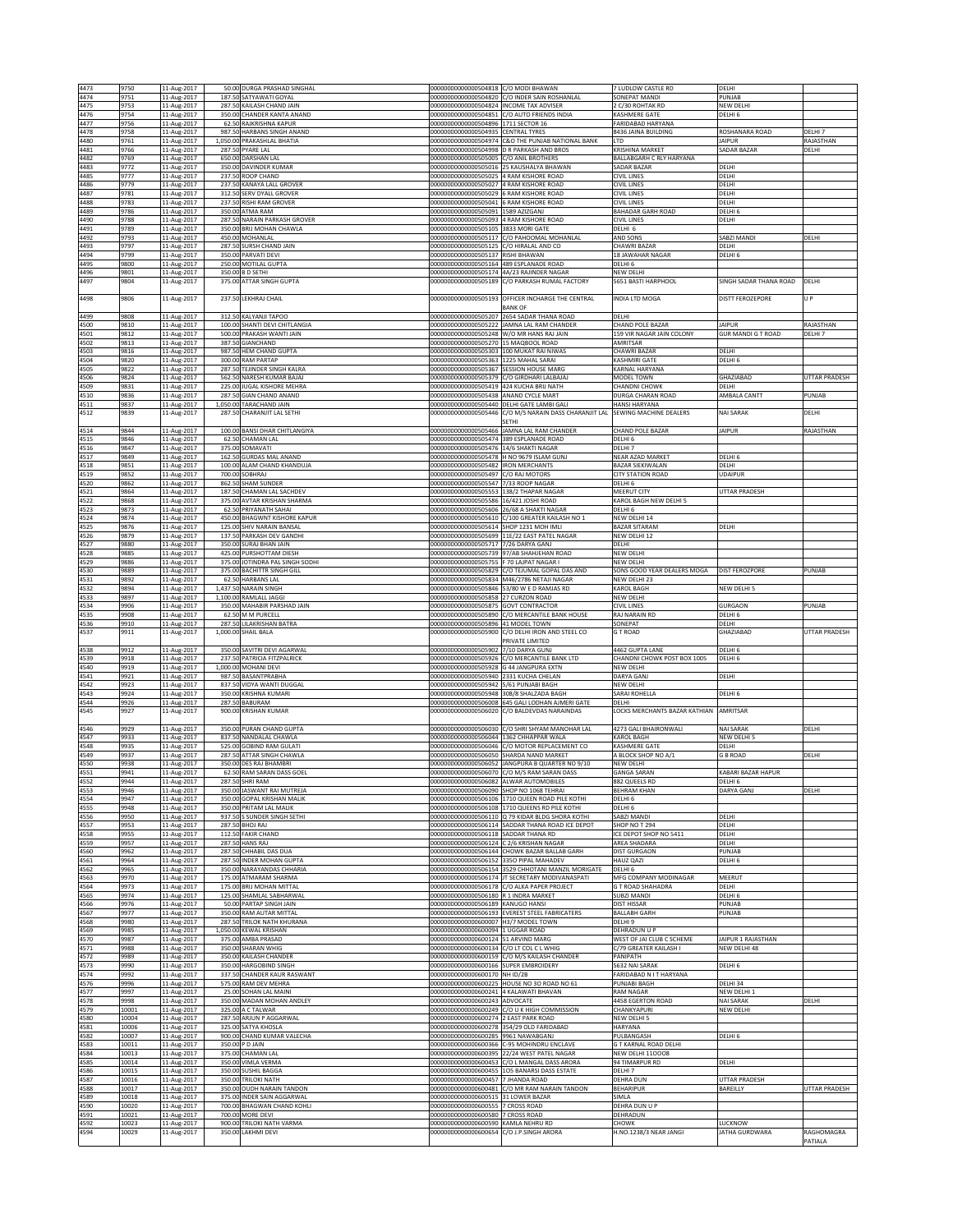| 375.00 PUNAMCHAND MALPANI<br>00000000000000600680 8C JAWAHAR COLONY<br>4597<br>11-Aug-2017<br>837.50 KISHAN SINGH<br>000000000000000600698 P O KHAT KARKALAN<br>DIST JULLUNDUR<br>PUNJAB<br>10034<br><b>VIA BANGA</b><br>8 SMITH SQUARE CIVIL LINES<br>4598<br>10036<br>11-Aug-2017<br>62.50 R AMADHARE SINGH<br>0000000000000600701<br><b>KANPUR</b><br>4599<br>10038<br>11-Aug-2017<br>1,050.00 HARI KRISHAN<br>00000000000000600747 1O8 ANANDLOK<br>NEW DELHI 110 049<br>4600<br>10041<br>11-Aug-2017<br>62.50 RANI SETH<br>0000000000000600795<br>8/26 EAST PATEL NAGAR<br>NEW DELHI 12<br>4601<br>10042<br>11-Aug-2017<br>25.00 BALDEV RAJ KASHYAP<br>00000000000000600805 B1/25 HOUZ KHAS<br>NEW DELHI 16<br>AND K STATE<br>4602<br>10044<br>11-Aug-2017<br>225.00 KEDARNATH NAGPAL<br>0000000000000600831<br>PACCA DANGA<br>POST BOX NO 61<br>AMMUTAWI<br>4603<br>10046<br>11-Aug-2017<br>237.50 JAGDISH RAI<br>00000000000000000845 D G M T STEEL PROJECT<br>PODURGAPUR 3<br><b>RETAIL STORE</b><br>4604<br>10048<br>11-Aug-2017<br>600.00 RATTAN CHAND SHARMA<br>0000000000000600859<br>C/O DELHI CLOTH MILLS<br>KOTAH<br>RAI<br>10049<br>11-Aug-2017<br>162.50 R S OBEROI<br>NEW DELHI<br>4605<br>83800000000000600863<br><b>B-1/72 SAFDARIUNG ENCLAVE</b><br>4606<br>10054<br>11-Aug-2017<br>625.00 TRIPTI DEVI<br>0000000000000600885<br>C/O MRS MEERA SHANKAR<br>DII/11 KAKA NAGAR<br>SUBRAMANIA BHARTI MARG<br>NEW DELHI<br>4607<br>10056<br>11-Aug-2017<br>625.00 GEETA CHOWDHRY<br>C/O MRS MEERA SHANKAR<br>D II/11 KAKA NAGAR<br>SUBRAMANIA BHARTIMARG<br><b>NEW DELHI</b><br>00000000000000600887<br>450.00 DAMYANT KAUR<br>NEW DELHI 14<br>4608<br>10060<br>11-Aug-2017<br>0000000000000600926<br>D 12 MAHARANI BAGH<br>4609<br>11-Aug-2017<br>450.00 DAULAT RAM NARULA<br>0000000000000600943<br>12/20 ARYA SAMAJ RD<br>KAROL BAGH<br>NEW DELHI<br>10061<br>11-Aug-2017<br>287.50 INDAR PAL<br>710 KATRA ABASIAN CHE TOOTI<br>AHAR GANJ<br>4610<br>10064<br>00000000000000601005<br>C/O SUNDARSHAN LAL MALHOTRA<br>NEW DELHI<br>11-Aug-2017<br>225.00 RAM RATTAN BANSAL<br>HARI RAM RAM SARUP<br>PUNJAB<br>4611<br>10066<br>0000000000000601075<br>SIRSA<br><b>IISSAR</b><br>4612<br>10068<br>11-Aug-2017<br>462.50 VISHNU SARUP<br>0000000000000601087<br>C/O TELURAM VISHNU SARUP<br>LADWA DISTT KARNAL<br>AST PUNJAB<br>4613<br>10070<br>11-Aug-2017<br>200.00 VEDPARKASH NANGIA<br>00000000000000601115<br>KOTHI 81 ROAD 7 PUNJABI BAGH<br>DELHI 26<br>4614<br>10072<br>11-Aug-2017<br>737.50 RAM KISHAN GAKHAR<br>000000000000000601149 H/308 NEW RAJINDAR NAGAR<br><b>NEW DELHI</b><br>4615<br>10075<br>11-Aug-2017<br>350.00 SHARDA RANI NAYAR<br><b>KASHMERE GATE</b><br>0000000000000601291<br>THE PIONEER AUTOMOBILE CO<br>ELHI <sub>6</sub><br>4616<br>10076<br>11-Aug-2017<br>350.00<br>HARBANS LAL NAYAR<br>0000000000000601292<br>THE PIONEER AUTOMOBILE CO<br><b>CASHMERE GATE</b><br>ELHI <sub>6</sub><br>QR NO 13 ANSARI NAGAR EXTN<br>4617<br>10078<br>11-Aug-2017<br>325.00 JESSA RAM<br>00000000000000601330<br>C/O P L KHANNA<br><b>NEW DELHI 110 049</b><br>4618<br>10080<br>11-Aug-2017<br>287.50 DHARAMVIR TYAGI<br>0000000000000601338<br>WZ 69 BASAI DARAPUR<br>NEW DELHI 15<br>125.00 R K RAJENDRA KUMARI DEVI<br>4619<br>10084<br>11-Aug-2017<br>00000000000000601401 C/O JYOTI LAL<br>LAURIES HOTEL<br>M G ROAD<br><b>AGRA UF</b><br>4620<br>10087<br>712.50 HARBHAJAN SINGH<br>00000000000000601421 MANAGING DIRECTOR NORTHERN<br>INDIA GOODS TRANSPORT CO<br><b>VAYA BAZAR</b><br>DELHI<br>11-Aug-2017<br>PRIVATE LIMITED<br>4621<br>10089<br>11-Aug-2017<br>287.50 MAHINDER KUMAR KAKKAR<br>00000000000000601475<br>C/O KANHAIYA LAL KAKKAR<br>OLD TOWN<br><b>DIST GURGAON</b><br>PUNJAB<br>KHATRIWARA FARIDABAD<br>4622<br>10091<br>11-Aug-2017<br>325.00 WINNIFRED NAZARETH<br>0000000000000601499<br>C/O THE CHARTERED BANK<br>B NO 344 17 PARLIAMENT ST<br>NEW DELHI 1<br>4623<br>10092<br>11-Aug-2017<br>350.00<br>SUSHIL KUMAR KHOSRA<br>0000000000000601509<br>5/5 PATEL NAGAR EAST<br>NEW DELHI 12<br>4624<br>10093<br>11-Aug-2017<br>62.50 CHAMAN LAL WADHWA<br>0000000000000601533<br>NEW DELHI 14<br>3/51 JANGPURA<br>4625<br>11-Aug-2017<br>987.50 SHIRIN SEN<br>000000000000000601634 C/O NATIONAL AND GRINDLAYS<br>BANK LTD LLOYDS BRANCH<br>ARLIAMENT STREET<br>NFW DFI HI<br>10099<br>10100<br>11-Aug-2017<br>350.00 RUP NARAIN KAPOOR<br>PAHARGANJ<br>NEW DELHI 1<br>4626<br>00000000000000601636 1943 MUITANI DHANDA<br>312.50 DHARAM SARUP CHAWLA<br>4627<br>10105<br>11-Aug-2017<br>00000000000000601690 C/O CHAWA GENERAL STORES<br><b>GALI MATKEWALI</b><br>SADAR BAZAR<br>DELHI<br>4628<br>10107<br>11-Aug-2017<br>87.50 SHANKER DAS DHIR<br>00000000000000601743 2385 TILAK STREET<br>CHUNA MANDI PAHAR GANJ<br>NEW DELHI<br>11-Aug-2017<br>4629<br>10111<br>62.50 HARNAM SINGH KHALSA<br>00000000000000601747 D12/14 MODEL TOWN II<br>DELHI9<br>4630<br>112.50 ROSY DEVI<br>0000000000000601775<br><b>NEW DELHI</b><br>10113<br>11-Aug-2017<br><b>53C ADHCHINI VILLAGE</b><br>4631<br>175.00 KRISHANLAL CHAWLA<br>3120 JHELMIL COLONY<br>DELHI 32<br>10119<br>11-Aug-2017<br>0000000000000601903<br>C/O MRS RAJ KUMARI<br>W/O KRISHANLAL CHAWLA<br>SHAHDRA<br>175.00 SALIGRAM ANAND<br>4632<br>10123<br>11-Aug-2017<br>000000000000000601947 A/21 JUNGPURA EXTN<br>NEW DELHI<br>4633<br>10125<br>675.00 AMRIT LAL SAHNI<br>LUCKNOW<br><b>JTTAR PRADESH</b><br>11-Aug-2017<br>0000000000000601957<br><b>7A VEVIKANAND MARG</b><br><b>JTTAR PRADESH</b><br>4634<br>10127<br>11-Aug-2017<br>837.50 SHAKUNTALA SAHNI<br>0000000000000601959<br>7A VEVIKANAND MARG<br>LUCKNOW<br>4635<br>10130<br>11-Aug-2017<br>737.50 J S LUTHRA<br>00000000000000601967 2C/26 NEW ROHTAK RD<br>KAROL BAGH<br>NEW DELHI 5<br>4636<br>11-Aug-2017<br>1,050.00 OM PARKASH SEHGAL<br>00000000000000601987 G23 BALI NAGAR<br><b>NEW DELHI 110 015</b><br>10131<br>NAJAFGARH ROAD<br>4637<br>350.00 ANAND PRAKASH GOEL<br>00000000000000602004 16/10 DOCTORS LANE<br><b>GOLE MARKET</b><br>VEW DELHI 1<br>10132<br>11-Aug-2017<br>4638<br>11-Aug-2017<br>10137<br>150.00<br>KISHEN DAYAL<br>00000000000000602065 A 44 KAILASH COLONY<br><b>NEW DELHI 48</b><br>4639<br>10139<br>11-Aug-2017<br>725.00 RAJ MOHAN SINGH<br>0000000000000602079<br>W/143 GREATER KAILASH<br>NEW DELHI 48<br>4640<br>10140<br>11-Aug-2017<br>400.00 GOBINDLAL<br>0000000000000602135<br>9/11 SOUTH PATEL NAGAR<br>NEW DELHI 12<br>4641<br>10145<br>11-Aug-2017<br>350.00 PROMILLA BATRA<br>0000000000000602207<br>N65 PANCHSHEEL PARK<br>NEW DELHI<br>4642<br>10146<br>11-Aug-2017<br>125.00 AMAR NATH ANAND<br>C/O SUGAR MARKETING SYNDICATE<br>109B NEW MANDI<br><b>MUZAFFARNAGAR</b><br>0000000000000602213<br>250.00 LAKSHMI KUMAR<br>4643<br>10150<br>11-Aug-2017<br>0000000000000602251<br>12 LINK ROAD JANGPURA EXTN<br>NEW DELHI 14<br>4644<br>10152<br>11-Aug-2017<br>1,050.00 INDRA BHATIA<br>00000000000000602293 60/14 PARBHAT RD<br>KAROL BAGH<br>DELHI 5<br>4645<br>10154<br>11-Aug-2017<br>175.00 RAJ KUMAR BANSAL<br>00000000000000602297 15 TROPICAL BLDG<br><b>CONNAUGHT CIRCUS</b><br>NEW DELHI 1<br>4646<br>11-Aug-2017<br>350.00 VIMLA BARKAT RAM<br>CHANDIGARH<br>10156<br>00000000000000602317 71 SECTOR 9A<br>4647<br>11-Aug-2017<br>10158<br>287.50 SURINDER KUMAR KAKKAR<br>0000000000000602329<br>C/O KANHAIYALAL KAKKAR<br>KHATRI WARA<br>DIST GURGOAN<br>ARIDABAD OLD<br><b>TOWN</b><br>200.00 RANI PADAMJIT SINGH<br>SIMLA <sub>2</sub><br>4648<br>10161<br>11-Aug-2017<br>00000000000000602396 STRAWBERRY HILL<br>4649<br>10162<br>11-Aug-2017<br>750.00 AMAR NATH<br>C/O M/S AMAR PIPE STORES<br>HAUZ QAZI<br>DELHI <sub>6</sub><br>00000000000000602405<br>4650<br>10164<br>11-Aug-2017<br>475.00 JAGAN NATH<br>0000000000000602406<br>B1/4 PUSA RD<br>NEW DELHI<br>4651<br>10166<br>11-Aug-2017<br>900.00 VISHNU DAYAL<br>00000000000000602429 183 KAKA NAGAR<br>NEW DELHI 11<br>4652<br>11-Aug-2017<br>700.00 GOBINDI KHOSLA<br>00000000000000602470 11 PRITHVIRAJ RD<br>10167<br>NEW DELHI<br>4653<br>11-Aug-2017<br>700.00 SURINDER KUMAR ARORA<br>00000000000000602495 R780 NEW RAJINDRA NAGAR<br>NEW DELHI<br>10168<br>4654<br>10176<br>11-Aug-2017<br>600.00 KRISHNA DEVI GOEL<br>0000000000000602655<br>16/10 DOCTORS LANE<br><b>GOLE MARKET</b><br><b>JEW DELHI 1</b><br>4655<br>10178<br>11-Aug-2017<br>600.00 BEHARI LAL<br>00000000000000602693 B1/4 PUSA ROAD<br>NEW DELHI<br>4656<br>10180<br>11-Aug-2017<br>125.00 THAKUR ANAND SINGH<br>00000000000000602728 RAMPUR HOUSE<br>NEAR OBSERVATORY<br>CIVIL LINES<br><b>BIKANER</b><br>RAJASTHAN<br>00000000000000602742 PROP M/S KOHLI AUTOMOBILES<br>4658<br>10182<br>11-Aug-2017<br>225.00 GOPAL SINGH KOHLI<br>67 GANDHI RD<br><b>DEHRA DUN</b><br>4659<br>10183<br>11-Aug-2017<br>225.00 HARBHAJANSINGH KOHLI<br>00000000000000602743 C/O M/S KOHLI AUTOMOBILES<br>67 GANDHI RD<br>DEHRADUN<br>4660<br>10185<br>11-Aug-2017<br>175.00 KAMLA BAHL<br>NEW DELHI 12<br>000000000000000602761 8 SOUTH PATEL NAGAR<br>4661<br>10186<br>11-Aug-2017<br>350.00<br><b>DIN DAYAL</b><br>C/O MADAN MOHAN DAV DAYAL<br><b>ASERAT BAZAR AGRA 3</b><br>0000000000000602773<br><b>SAINIK GATE</b><br>4662<br>10188<br>11-Aug-2017<br>62.50<br><b>HARBANS BAHRY</b><br>0000000000000602864<br>ASHIRWAD 123 GREEN AVENUE<br>AMRITSAR 143 001<br>4663<br>10189<br>11-Aug-2017<br>1,000.00 GIAN PARKASH SAWHNEY<br>0000000000000602878<br>4 KRISHNA QUARTERS<br>KHURBARA MOHALLA<br><b>DEHRA DUN</b><br>UTTAR PRADESH<br>4665<br>10193<br>11-Aug-2017<br>350.00 TEJASWI KUMAR AHUJA<br>00000000000000602930 62 GANDHI RD<br>DEHRA DUN<br><b>UTTAR PRADESH</b><br>4666<br>10195<br>11-Aug-2017<br>400.00 SHANKER LALL<br>00000000000000603024 9/11 SOUTH PATEL NAGAR<br>NEW DELHI 12<br>350.00 SUDESH MURGAI<br><b>EXTENSION PART II</b><br>NEW DELHI 16<br>4667<br>10196<br>11-Aug-2017<br>00000000000000603026 B53 NFW DELHLSOUTH<br>4668<br>10198<br>11-Aug-2017<br>150.00 MADANGOPAL BHATIA<br>00000000000000603070 155 AMRIT KAUR MARKET<br>PAHARGANJ<br>NEW DELHI<br>4669<br>10199<br>11-Aug-2017<br>1,050.00 JAGDISH CHANDRA MAKHIJA<br>00000000000000603080 32 RAJINDER PARK<br>PUSA ROAD<br>NEW DELH<br>4670<br>11-Aug-2017<br>10200<br>350.00 KAMLA CHOPRA<br>00000000000000603093 162 GOLF LINKS<br>NEW DELHI<br>4671<br>11-Aug-2017<br>1,000.00 SITA RAM<br>000000000000000603192 PROP KANHYA LALL KISHORI LALL<br>1340 QUTAB ROAD<br>DELHI 6<br>10207<br>4673<br>11-Aug-2017<br>900.00 SATYA PALL<br>0000000000000603290<br>C/O M/S LACHHMAN DASS SATYAPALL<br>UTTAR PRADESH<br>10218<br>PARAO DUBEY<br>ALIGARH<br>10219<br>11-Aug-2017<br>1,050.00 KRISHNA DEVI<br>00000000000000603332 C/O RAM SARAN LAL SRIVASTAVA<br>STATE BANK OF INDIA<br>MUSSOORI<br>4674<br>UTTAR PRADESH<br>4675<br>10225<br>11-Aug-2017<br>287.50 MOHINDER KAUR<br>00000000000000603455 FLAT NO.A-6 (SFS-80)<br>OPP: GULAB HOUSE<br>MAYAPURI<br>NEW DELHI<br>11-Aug-2017<br>375.00 NEENA SARAF<br>00000000000000603481 7/4O SOUTH PATEL NAGAR<br>4676<br>10226<br>NEW DELHI 8<br>NEW DELHI<br>4677<br>10228<br>11-Aug-2017<br>50.00 MOHAN LAL SEHGAL<br>00000000000000603483 B 1/9O JANAK PURI<br>PUNKHA ROAD<br>11-Aug-2017<br>112.50 MULKH RAJ GAMBHIR<br>SUBZI MANDI<br>4678<br>10231<br>00000000000000603501 19/7 SHAKTI NAGAR<br>DELHI 6<br><b>JTTAR PRADESH</b><br>4679<br>10236<br>11-Aug-2017<br>225.00 ABDUL MAJID KHAN<br>00000000000000603594 KATRA CHAND KHAN<br>BAREILLY<br>11-Aug-2017<br>375.00 BANWARILAL SOMANI<br><b>BAZAR SITA RAM</b><br>4680<br>10237<br>00000000000000603596 3157 LAL DARWAZA<br>ELHI<br>4681<br>10239<br>11-Aug-2017<br>12.50 RANJIT SINGH JAGGI<br>00000000000000603612 A 99 J J COLONY<br>NEW DELHI 18<br>350.00 DHANI RAM PURI<br>00000000000000603657 14 B PURBI MARG GROUND FLOOR<br>4682<br>10240<br>11-Aug-2017<br>NEW DELHI 5<br>4683<br>10244<br>11-Aug-2017<br>175.00 MEENA PURI<br>NEW DELHI 14<br>00000000000000603682 R/16 MAHARANI BAGH<br>4684<br>10246<br>11-Aug-2017<br>50.00 JIA LALL DHAR<br>00000000000000603692 14 GOKHALE MARKET<br>DELHI 6<br>175.00 RAJINDAR KUMAR AHUJA<br><b>UTTAR PRADESH</b><br>4685<br>10250<br>11-Aug-2017<br>00000000000000603778 63 GANDHI ROAD<br><b>DEHRA DUN</b><br>4686<br>350.00 KUMARI SWINDAR AHUJA<br><b>JTTAR PRADESH</b><br>10251<br>11-Aug-2017<br>00000000000000603780 11 NEGI ROAD<br>DEHRA DUN<br>4687<br>11-Aug-2017<br>350.00 KAMLA AHUJA<br>00000000000000603782 11 NEGI ROAD<br><b>DEHRA DUN</b><br><b>JTTAR PRADESH</b><br>10252<br>4688<br>11-Aug-2017<br>MANJULA VYAS<br>0000000000000603788<br>C/O MR R VYAS<br>208 GREATER KAILASH PART I<br><b>IEW DELHI 48</b><br>10254<br>287.50<br>4689<br>10256<br>11-Aug-2017<br>112.50 BASANT RAM ARORA<br>00000000000000603876 S/O SHRI MALA RAM<br>5144/2 KRISHAN NAGAR<br><b>CAROL BAGH</b><br><b>NEW DELHI</b><br>11-Aug-2017<br>4690<br>10257<br>375.00 K BHAJAN<br>00000000000000603878 F NO 564 MANDAKINI ENCLAVE<br><b>GREATER KAILASH PART II</b><br>NEW DELHI<br><b>JTTAR PRADESH</b><br>4691<br>10260<br>11-Aug-2017<br>62.50 VIDYA WATI<br>00000000000000603912<br>25C CIRCULAR RD<br>DEHRA DUN<br>10261<br>11-Aug-2017<br>375.00 RATHY SAWHNY<br>00000000000000603930 C/O NATIONAL NAD GRINDLAYS<br><b>BANK LIMITED</b><br>ONNAUGHT PLACE<br>NEW DELHI<br>4692<br>350.00 BRIJ MOHINI<br>0000000000000603983<br>THE GANGA SUGAR CORPN LTD<br>SAHARANPUR<br>UTTAR PRADESH<br>4693<br>10263<br>11-Aug-2017<br>C/O SHRISS L DUGGAL<br>DEOBAND<br>RAJOURI GARDEN NEW DELHI<br>10264<br>11-Aug-2017<br>200.00 CHANDER MOHANI KAPUR<br>00000000000000603997<br>4694<br>150 A DDA FLATS MIG<br>4695<br>10268<br>11-Aug-2017<br>525.00 CHAMPA VATTI<br>0000000000000604035<br>1104 ABDUL REHMAN ROAD<br>OFF ARYA SAMAJ ROAD<br>KAROL BAGH<br>NEW DELHI 110<br>005<br>11-Aug-2017<br>150.00 RAJ KISHAN KAPOOR<br>00000000000000604185 PUNJAB NATIONAL BANK<br>4696<br>10271<br><b>BANK STREET</b><br>KAROL BAGH<br>NEW DELHI<br>4697<br>11-Aug-2017<br>1,225.00 BRIJ MOHAN SHARMA<br>00000000000000604215 F/293 NEW RAJINDER NAGAR<br>NEW DELHI<br>10273<br>4698<br>10276<br>11-Aug-2017<br>187.50 DURGA DASS MALHOTRA<br>00000000000000604353 D-170, WEST PATEL NAGAR<br>NEW DELHI<br>11-Aug-2017<br>50.00 BABULALL SHARMA<br>00000000000000604470 C/O PHIPSON AND CO LTD<br>CONNAUGHT CIRCUS<br>NEW DELHI<br>4699<br>10280<br>4700<br>10281<br>11-Aug-2017<br>200.00 OM PARKASH MEHRA<br>000000000000000604508 13 BHUPINDER NAGAR ROAD<br>PATIALA PUNJAB<br>900.00 AMARJIT CHADHA<br>4701<br>10283<br>11-Aug-2017<br>00000000000000604581 17/1 GOBIND NAGAR<br>DEHRADUN U P<br>4702<br>10284<br>11-Aug-2017<br>350.00 BANKEY BEHARI LALL MOHESHWRI<br>00000000000000604599 CYCLE DEALER<br>DARESINO <sub>2</sub><br>AGRA 3<br>11-Aug-2017<br>00000000000000604714 10 CURZON RD<br>NEW DELHI<br>4703<br>10285<br>1,050.00 SATYA PAL AGGARWAL<br>4704<br>10286<br>11-Aug-2017<br>350.00 SHANTI RANI MAGO<br>00000000000000604722 65/62 ROHTAK RD<br>NEW DELHI<br>4705<br>10287<br>11-Aug-2017<br>1,050.00 SURENDRA SINGH<br>00000000000000604773 C/O M/S KALYAN SINGH AND CO<br>JANKI DEVI MARKET<br>CHILINT ROAD<br>AGRA<br>10288<br>11-Aug-2017<br>62.50 RAMESHWAR PURI<br>00000000000000604842 13 G SECTOR 4<br>CHANDIGARH<br>4706 | 4595 | 10030 | 11-Aug-2017 | 350.00 VIBHA KUMARI     | 00000000000000600658 C/O LALA TRILOKI NATH | 7 JHANDA RD         | DEHRA DUN | UTTAR PRADESH |
|-----------------------------------------------------------------------------------------------------------------------------------------------------------------------------------------------------------------------------------------------------------------------------------------------------------------------------------------------------------------------------------------------------------------------------------------------------------------------------------------------------------------------------------------------------------------------------------------------------------------------------------------------------------------------------------------------------------------------------------------------------------------------------------------------------------------------------------------------------------------------------------------------------------------------------------------------------------------------------------------------------------------------------------------------------------------------------------------------------------------------------------------------------------------------------------------------------------------------------------------------------------------------------------------------------------------------------------------------------------------------------------------------------------------------------------------------------------------------------------------------------------------------------------------------------------------------------------------------------------------------------------------------------------------------------------------------------------------------------------------------------------------------------------------------------------------------------------------------------------------------------------------------------------------------------------------------------------------------------------------------------------------------------------------------------------------------------------------------------------------------------------------------------------------------------------------------------------------------------------------------------------------------------------------------------------------------------------------------------------------------------------------------------------------------------------------------------------------------------------------------------------------------------------------------------------------------------------------------------------------------------------------------------------------------------------------------------------------------------------------------------------------------------------------------------------------------------------------------------------------------------------------------------------------------------------------------------------------------------------------------------------------------------------------------------------------------------------------------------------------------------------------------------------------------------------------------------------------------------------------------------------------------------------------------------------------------------------------------------------------------------------------------------------------------------------------------------------------------------------------------------------------------------------------------------------------------------------------------------------------------------------------------------------------------------------------------------------------------------------------------------------------------------------------------------------------------------------------------------------------------------------------------------------------------------------------------------------------------------------------------------------------------------------------------------------------------------------------------------------------------------------------------------------------------------------------------------------------------------------------------------------------------------------------------------------------------------------------------------------------------------------------------------------------------------------------------------------------------------------------------------------------------------------------------------------------------------------------------------------------------------------------------------------------------------------------------------------------------------------------------------------------------------------------------------------------------------------------------------------------------------------------------------------------------------------------------------------------------------------------------------------------------------------------------------------------------------------------------------------------------------------------------------------------------------------------------------------------------------------------------------------------------------------------------------------------------------------------------------------------------------------------------------------------------------------------------------------------------------------------------------------------------------------------------------------------------------------------------------------------------------------------------------------------------------------------------------------------------------------------------------------------------------------------------------------------------------------------------------------------------------------------------------------------------------------------------------------------------------------------------------------------------------------------------------------------------------------------------------------------------------------------------------------------------------------------------------------------------------------------------------------------------------------------------------------------------------------------------------------------------------------------------------------------------------------------------------------------------------------------------------------------------------------------------------------------------------------------------------------------------------------------------------------------------------------------------------------------------------------------------------------------------------------------------------------------------------------------------------------------------------------------------------------------------------------------------------------------------------------------------------------------------------------------------------------------------------------------------------------------------------------------------------------------------------------------------------------------------------------------------------------------------------------------------------------------------------------------------------------------------------------------------------------------------------------------------------------------------------------------------------------------------------------------------------------------------------------------------------------------------------------------------------------------------------------------------------------------------------------------------------------------------------------------------------------------------------------------------------------------------------------------------------------------------------------------------------------------------------------------------------------------------------------------------------------------------------------------------------------------------------------------------------------------------------------------------------------------------------------------------------------------------------------------------------------------------------------------------------------------------------------------------------------------------------------------------------------------------------------------------------------------------------------------------------------------------------------------------------------------------------------------------------------------------------------------------------------------------------------------------------------------------------------------------------------------------------------------------------------------------------------------------------------------------------------------------------------------------------------------------------------------------------------------------------------------------------------------------------------------------------------------------------------------------------------------------------------------------------------------------------------------------------------------------------------------------------------------------------------------------------------------------------------------------------------------------------------------------------------------------------------------------------------------------------------------------------------------------------------------------------------------------------------------------------------------------------------------------------------------------------------------------------------------------------------------------------------------------------------------------------------------------------------------------------------------------------------------------------------------------------------------------------------------------------------------------------------------------------------------------------------------------------------------------------------------------------------------------------------------------------------------------------------------------------------------------------------------------------------------------------------------------------------------------------------------------------------------------------------------------------------------------------------------------------------------------------------------------------------------------------------------------------------------------------------------------------------------------------------------------------------------------------------------------------------------------------------------------------------------------------------------------------------------------------------------------------------------------------------------------------------------------------------------------------------------------------------------------------------------------------------------------------------------------------------------------------------------------------------------------------------------------------------------------------------------------------------------------------------------------------------------------------------------------------------------------------------------------------------------------------------------------------------------------------------------------------------------------------------------------------------------------------------------------------------------------------------------------------------------------------------------------------------------------------------------------------------------------------------------------------------------------------------------------------------------------------------------------------------------------------------------------------------------------------------------------------------------------------------------------------------------------------------------------------------------------------------------------------------------------------------------------------------------------------------------------------------------------------------------------------------------------------------------------------------------------------------------------------------------------------------------------------------------------------------------------------------------------------------------------------------------------------------------------------------------------------------------------------------------------------------------------------------------------------------------------------------------------------------------------------------------------------------------------------------------------------------------------------------------------------------------------------------------------------------------------------------------------------------------------------------------------------------------------------------------------------------------------------------------------------------------------------------------------------------------------------------------------------------------------------------------------------------------------------------------------------------------------------------------------------------------------------------------------------------------------------------------------------------------------------------------------------------------------------------------------------------------------------------------------------------------------------------------------------------------------------------------------------------------------------------------------------------------------------------------------------------------------------------------------------------------------------------------------------------------------------------------------------------------------------------------------------------------------------------------------------------------------------------------------------------------------------------------------------------------------------------------------------------------------------------------------------------------------------------------------------------------------------------------------------------------------------------------------------------------------------------------------------------------------------------------------------------------------------------------------------------------------------------------------------------------------------------------------------------------------------------------------------------------------------------------------------------------------------------------------------------------------------------------------------------------------------------------------------------------------------------------------------------------------------------------------------------------------------------------------------------------------------------------------------------------------------------------------------|------|-------|-------------|-------------------------|--------------------------------------------|---------------------|-----------|---------------|
|                                                                                                                                                                                                                                                                                                                                                                                                                                                                                                                                                                                                                                                                                                                                                                                                                                                                                                                                                                                                                                                                                                                                                                                                                                                                                                                                                                                                                                                                                                                                                                                                                                                                                                                                                                                                                                                                                                                                                                                                                                                                                                                                                                                                                                                                                                                                                                                                                                                                                                                                                                                                                                                                                                                                                                                                                                                                                                                                                                                                                                                                                                                                                                                                                                                                                                                                                                                                                                                                                                                                                                                                                                                                                                                                                                                                                                                                                                                                                                                                                                                                                                                                                                                                                                                                                                                                                                                                                                                                                                                                                                                                                                                                                                                                                                                                                                                                                                                                                                                                                                                                                                                                                                                                                                                                                                                                                                                                                                                                                                                                                                                                                                                                                                                                                                                                                                                                                                                                                                                                                                                                                                                                                                                                                                                                                                                                                                                                                                                                                                                                                                                                                                                                                                                                                                                                                                                                                                                                                                                                                                                                                                                                                                                                                                                                                                                                                                                                                                                                                                                                                                                                                                                                                                                                                                                                                                                                                                                                                                                                                                                                                                                                                                                                                                                                                                                                                                                                                                                                                                                                                                                                                                                                                                                                                                                                                                                                                                                                                                                                                                                                                                                                                                                                                                                                                                                                                                                                                                                                                                                                                                                                                                                                                                                                                                                                                                                                                                                                                                                                                                                                                                                                                                                                                                                                                                                                                                                                                                                                                                                                                                                                                                                                                                                                                                                                                                                                                                                                                                                                                                                                                                                                                                                                                                                                                                                                                                                                                                                                                                                                                                                                                                                                                                                                                                                                                                                                                                                                                                                                                                                                                                                                                                                                                                                                                                                                                                                                                                                                                                                                                                                                                                                                                                                                                                                                                                                                                                                                                                                                                                                                                                                                                                                                                                                                                                                                                                                                                                                                                                                                                                                                                                                                                                                                                                                                                                                                                                                                                                                                                                                                                                                                                                                                                                                                                                                                                                                                                                                                                                                                                                                                                                                                                                                                                                                                                                                                                                                                                                                                                                                                                                                                                                                                                                                                                                     | 4596 | 10031 | 11-Aug-2017 |                         |                                            | LASHKAR GWALIOR M P |           |               |
|                                                                                                                                                                                                                                                                                                                                                                                                                                                                                                                                                                                                                                                                                                                                                                                                                                                                                                                                                                                                                                                                                                                                                                                                                                                                                                                                                                                                                                                                                                                                                                                                                                                                                                                                                                                                                                                                                                                                                                                                                                                                                                                                                                                                                                                                                                                                                                                                                                                                                                                                                                                                                                                                                                                                                                                                                                                                                                                                                                                                                                                                                                                                                                                                                                                                                                                                                                                                                                                                                                                                                                                                                                                                                                                                                                                                                                                                                                                                                                                                                                                                                                                                                                                                                                                                                                                                                                                                                                                                                                                                                                                                                                                                                                                                                                                                                                                                                                                                                                                                                                                                                                                                                                                                                                                                                                                                                                                                                                                                                                                                                                                                                                                                                                                                                                                                                                                                                                                                                                                                                                                                                                                                                                                                                                                                                                                                                                                                                                                                                                                                                                                                                                                                                                                                                                                                                                                                                                                                                                                                                                                                                                                                                                                                                                                                                                                                                                                                                                                                                                                                                                                                                                                                                                                                                                                                                                                                                                                                                                                                                                                                                                                                                                                                                                                                                                                                                                                                                                                                                                                                                                                                                                                                                                                                                                                                                                                                                                                                                                                                                                                                                                                                                                                                                                                                                                                                                                                                                                                                                                                                                                                                                                                                                                                                                                                                                                                                                                                                                                                                                                                                                                                                                                                                                                                                                                                                                                                                                                                                                                                                                                                                                                                                                                                                                                                                                                                                                                                                                                                                                                                                                                                                                                                                                                                                                                                                                                                                                                                                                                                                                                                                                                                                                                                                                                                                                                                                                                                                                                                                                                                                                                                                                                                                                                                                                                                                                                                                                                                                                                                                                                                                                                                                                                                                                                                                                                                                                                                                                                                                                                                                                                                                                                                                                                                                                                                                                                                                                                                                                                                                                                                                                                                                                                                                                                                                                                                                                                                                                                                                                                                                                                                                                                                                                                                                                                                                                                                                                                                                                                                                                                                                                                                                                                                                                                                                                                                                                                                                                                                                                                                                                                                                                                                                                                                                                                     |      |       |             |                         |                                            |                     |           |               |
|                                                                                                                                                                                                                                                                                                                                                                                                                                                                                                                                                                                                                                                                                                                                                                                                                                                                                                                                                                                                                                                                                                                                                                                                                                                                                                                                                                                                                                                                                                                                                                                                                                                                                                                                                                                                                                                                                                                                                                                                                                                                                                                                                                                                                                                                                                                                                                                                                                                                                                                                                                                                                                                                                                                                                                                                                                                                                                                                                                                                                                                                                                                                                                                                                                                                                                                                                                                                                                                                                                                                                                                                                                                                                                                                                                                                                                                                                                                                                                                                                                                                                                                                                                                                                                                                                                                                                                                                                                                                                                                                                                                                                                                                                                                                                                                                                                                                                                                                                                                                                                                                                                                                                                                                                                                                                                                                                                                                                                                                                                                                                                                                                                                                                                                                                                                                                                                                                                                                                                                                                                                                                                                                                                                                                                                                                                                                                                                                                                                                                                                                                                                                                                                                                                                                                                                                                                                                                                                                                                                                                                                                                                                                                                                                                                                                                                                                                                                                                                                                                                                                                                                                                                                                                                                                                                                                                                                                                                                                                                                                                                                                                                                                                                                                                                                                                                                                                                                                                                                                                                                                                                                                                                                                                                                                                                                                                                                                                                                                                                                                                                                                                                                                                                                                                                                                                                                                                                                                                                                                                                                                                                                                                                                                                                                                                                                                                                                                                                                                                                                                                                                                                                                                                                                                                                                                                                                                                                                                                                                                                                                                                                                                                                                                                                                                                                                                                                                                                                                                                                                                                                                                                                                                                                                                                                                                                                                                                                                                                                                                                                                                                                                                                                                                                                                                                                                                                                                                                                                                                                                                                                                                                                                                                                                                                                                                                                                                                                                                                                                                                                                                                                                                                                                                                                                                                                                                                                                                                                                                                                                                                                                                                                                                                                                                                                                                                                                                                                                                                                                                                                                                                                                                                                                                                                                                                                                                                                                                                                                                                                                                                                                                                                                                                                                                                                                                                                                                                                                                                                                                                                                                                                                                                                                                                                                                                                                                                                                                                                                                                                                                                                                                                                                                                                                                                                                                                                     |      |       |             |                         |                                            |                     |           |               |
|                                                                                                                                                                                                                                                                                                                                                                                                                                                                                                                                                                                                                                                                                                                                                                                                                                                                                                                                                                                                                                                                                                                                                                                                                                                                                                                                                                                                                                                                                                                                                                                                                                                                                                                                                                                                                                                                                                                                                                                                                                                                                                                                                                                                                                                                                                                                                                                                                                                                                                                                                                                                                                                                                                                                                                                                                                                                                                                                                                                                                                                                                                                                                                                                                                                                                                                                                                                                                                                                                                                                                                                                                                                                                                                                                                                                                                                                                                                                                                                                                                                                                                                                                                                                                                                                                                                                                                                                                                                                                                                                                                                                                                                                                                                                                                                                                                                                                                                                                                                                                                                                                                                                                                                                                                                                                                                                                                                                                                                                                                                                                                                                                                                                                                                                                                                                                                                                                                                                                                                                                                                                                                                                                                                                                                                                                                                                                                                                                                                                                                                                                                                                                                                                                                                                                                                                                                                                                                                                                                                                                                                                                                                                                                                                                                                                                                                                                                                                                                                                                                                                                                                                                                                                                                                                                                                                                                                                                                                                                                                                                                                                                                                                                                                                                                                                                                                                                                                                                                                                                                                                                                                                                                                                                                                                                                                                                                                                                                                                                                                                                                                                                                                                                                                                                                                                                                                                                                                                                                                                                                                                                                                                                                                                                                                                                                                                                                                                                                                                                                                                                                                                                                                                                                                                                                                                                                                                                                                                                                                                                                                                                                                                                                                                                                                                                                                                                                                                                                                                                                                                                                                                                                                                                                                                                                                                                                                                                                                                                                                                                                                                                                                                                                                                                                                                                                                                                                                                                                                                                                                                                                                                                                                                                                                                                                                                                                                                                                                                                                                                                                                                                                                                                                                                                                                                                                                                                                                                                                                                                                                                                                                                                                                                                                                                                                                                                                                                                                                                                                                                                                                                                                                                                                                                                                                                                                                                                                                                                                                                                                                                                                                                                                                                                                                                                                                                                                                                                                                                                                                                                                                                                                                                                                                                                                                                                                                                                                                                                                                                                                                                                                                                                                                                                                                                                                                                                                     |      |       |             |                         |                                            |                     |           |               |
|                                                                                                                                                                                                                                                                                                                                                                                                                                                                                                                                                                                                                                                                                                                                                                                                                                                                                                                                                                                                                                                                                                                                                                                                                                                                                                                                                                                                                                                                                                                                                                                                                                                                                                                                                                                                                                                                                                                                                                                                                                                                                                                                                                                                                                                                                                                                                                                                                                                                                                                                                                                                                                                                                                                                                                                                                                                                                                                                                                                                                                                                                                                                                                                                                                                                                                                                                                                                                                                                                                                                                                                                                                                                                                                                                                                                                                                                                                                                                                                                                                                                                                                                                                                                                                                                                                                                                                                                                                                                                                                                                                                                                                                                                                                                                                                                                                                                                                                                                                                                                                                                                                                                                                                                                                                                                                                                                                                                                                                                                                                                                                                                                                                                                                                                                                                                                                                                                                                                                                                                                                                                                                                                                                                                                                                                                                                                                                                                                                                                                                                                                                                                                                                                                                                                                                                                                                                                                                                                                                                                                                                                                                                                                                                                                                                                                                                                                                                                                                                                                                                                                                                                                                                                                                                                                                                                                                                                                                                                                                                                                                                                                                                                                                                                                                                                                                                                                                                                                                                                                                                                                                                                                                                                                                                                                                                                                                                                                                                                                                                                                                                                                                                                                                                                                                                                                                                                                                                                                                                                                                                                                                                                                                                                                                                                                                                                                                                                                                                                                                                                                                                                                                                                                                                                                                                                                                                                                                                                                                                                                                                                                                                                                                                                                                                                                                                                                                                                                                                                                                                                                                                                                                                                                                                                                                                                                                                                                                                                                                                                                                                                                                                                                                                                                                                                                                                                                                                                                                                                                                                                                                                                                                                                                                                                                                                                                                                                                                                                                                                                                                                                                                                                                                                                                                                                                                                                                                                                                                                                                                                                                                                                                                                                                                                                                                                                                                                                                                                                                                                                                                                                                                                                                                                                                                                                                                                                                                                                                                                                                                                                                                                                                                                                                                                                                                                                                                                                                                                                                                                                                                                                                                                                                                                                                                                                                                                                                                                                                                                                                                                                                                                                                                                                                                                                                                                                                                     |      |       |             |                         |                                            |                     |           |               |
|                                                                                                                                                                                                                                                                                                                                                                                                                                                                                                                                                                                                                                                                                                                                                                                                                                                                                                                                                                                                                                                                                                                                                                                                                                                                                                                                                                                                                                                                                                                                                                                                                                                                                                                                                                                                                                                                                                                                                                                                                                                                                                                                                                                                                                                                                                                                                                                                                                                                                                                                                                                                                                                                                                                                                                                                                                                                                                                                                                                                                                                                                                                                                                                                                                                                                                                                                                                                                                                                                                                                                                                                                                                                                                                                                                                                                                                                                                                                                                                                                                                                                                                                                                                                                                                                                                                                                                                                                                                                                                                                                                                                                                                                                                                                                                                                                                                                                                                                                                                                                                                                                                                                                                                                                                                                                                                                                                                                                                                                                                                                                                                                                                                                                                                                                                                                                                                                                                                                                                                                                                                                                                                                                                                                                                                                                                                                                                                                                                                                                                                                                                                                                                                                                                                                                                                                                                                                                                                                                                                                                                                                                                                                                                                                                                                                                                                                                                                                                                                                                                                                                                                                                                                                                                                                                                                                                                                                                                                                                                                                                                                                                                                                                                                                                                                                                                                                                                                                                                                                                                                                                                                                                                                                                                                                                                                                                                                                                                                                                                                                                                                                                                                                                                                                                                                                                                                                                                                                                                                                                                                                                                                                                                                                                                                                                                                                                                                                                                                                                                                                                                                                                                                                                                                                                                                                                                                                                                                                                                                                                                                                                                                                                                                                                                                                                                                                                                                                                                                                                                                                                                                                                                                                                                                                                                                                                                                                                                                                                                                                                                                                                                                                                                                                                                                                                                                                                                                                                                                                                                                                                                                                                                                                                                                                                                                                                                                                                                                                                                                                                                                                                                                                                                                                                                                                                                                                                                                                                                                                                                                                                                                                                                                                                                                                                                                                                                                                                                                                                                                                                                                                                                                                                                                                                                                                                                                                                                                                                                                                                                                                                                                                                                                                                                                                                                                                                                                                                                                                                                                                                                                                                                                                                                                                                                                                                                                                                                                                                                                                                                                                                                                                                                                                                                                                                                                                                                     |      |       |             |                         |                                            |                     |           |               |
|                                                                                                                                                                                                                                                                                                                                                                                                                                                                                                                                                                                                                                                                                                                                                                                                                                                                                                                                                                                                                                                                                                                                                                                                                                                                                                                                                                                                                                                                                                                                                                                                                                                                                                                                                                                                                                                                                                                                                                                                                                                                                                                                                                                                                                                                                                                                                                                                                                                                                                                                                                                                                                                                                                                                                                                                                                                                                                                                                                                                                                                                                                                                                                                                                                                                                                                                                                                                                                                                                                                                                                                                                                                                                                                                                                                                                                                                                                                                                                                                                                                                                                                                                                                                                                                                                                                                                                                                                                                                                                                                                                                                                                                                                                                                                                                                                                                                                                                                                                                                                                                                                                                                                                                                                                                                                                                                                                                                                                                                                                                                                                                                                                                                                                                                                                                                                                                                                                                                                                                                                                                                                                                                                                                                                                                                                                                                                                                                                                                                                                                                                                                                                                                                                                                                                                                                                                                                                                                                                                                                                                                                                                                                                                                                                                                                                                                                                                                                                                                                                                                                                                                                                                                                                                                                                                                                                                                                                                                                                                                                                                                                                                                                                                                                                                                                                                                                                                                                                                                                                                                                                                                                                                                                                                                                                                                                                                                                                                                                                                                                                                                                                                                                                                                                                                                                                                                                                                                                                                                                                                                                                                                                                                                                                                                                                                                                                                                                                                                                                                                                                                                                                                                                                                                                                                                                                                                                                                                                                                                                                                                                                                                                                                                                                                                                                                                                                                                                                                                                                                                                                                                                                                                                                                                                                                                                                                                                                                                                                                                                                                                                                                                                                                                                                                                                                                                                                                                                                                                                                                                                                                                                                                                                                                                                                                                                                                                                                                                                                                                                                                                                                                                                                                                                                                                                                                                                                                                                                                                                                                                                                                                                                                                                                                                                                                                                                                                                                                                                                                                                                                                                                                                                                                                                                                                                                                                                                                                                                                                                                                                                                                                                                                                                                                                                                                                                                                                                                                                                                                                                                                                                                                                                                                                                                                                                                                                                                                                                                                                                                                                                                                                                                                                                                                                                                                                                                                     |      |       |             |                         |                                            |                     |           |               |
|                                                                                                                                                                                                                                                                                                                                                                                                                                                                                                                                                                                                                                                                                                                                                                                                                                                                                                                                                                                                                                                                                                                                                                                                                                                                                                                                                                                                                                                                                                                                                                                                                                                                                                                                                                                                                                                                                                                                                                                                                                                                                                                                                                                                                                                                                                                                                                                                                                                                                                                                                                                                                                                                                                                                                                                                                                                                                                                                                                                                                                                                                                                                                                                                                                                                                                                                                                                                                                                                                                                                                                                                                                                                                                                                                                                                                                                                                                                                                                                                                                                                                                                                                                                                                                                                                                                                                                                                                                                                                                                                                                                                                                                                                                                                                                                                                                                                                                                                                                                                                                                                                                                                                                                                                                                                                                                                                                                                                                                                                                                                                                                                                                                                                                                                                                                                                                                                                                                                                                                                                                                                                                                                                                                                                                                                                                                                                                                                                                                                                                                                                                                                                                                                                                                                                                                                                                                                                                                                                                                                                                                                                                                                                                                                                                                                                                                                                                                                                                                                                                                                                                                                                                                                                                                                                                                                                                                                                                                                                                                                                                                                                                                                                                                                                                                                                                                                                                                                                                                                                                                                                                                                                                                                                                                                                                                                                                                                                                                                                                                                                                                                                                                                                                                                                                                                                                                                                                                                                                                                                                                                                                                                                                                                                                                                                                                                                                                                                                                                                                                                                                                                                                                                                                                                                                                                                                                                                                                                                                                                                                                                                                                                                                                                                                                                                                                                                                                                                                                                                                                                                                                                                                                                                                                                                                                                                                                                                                                                                                                                                                                                                                                                                                                                                                                                                                                                                                                                                                                                                                                                                                                                                                                                                                                                                                                                                                                                                                                                                                                                                                                                                                                                                                                                                                                                                                                                                                                                                                                                                                                                                                                                                                                                                                                                                                                                                                                                                                                                                                                                                                                                                                                                                                                                                                                                                                                                                                                                                                                                                                                                                                                                                                                                                                                                                                                                                                                                                                                                                                                                                                                                                                                                                                                                                                                                                                                                                                                                                                                                                                                                                                                                                                                                                                                                                                                                                                     |      |       |             |                         |                                            |                     |           |               |
|                                                                                                                                                                                                                                                                                                                                                                                                                                                                                                                                                                                                                                                                                                                                                                                                                                                                                                                                                                                                                                                                                                                                                                                                                                                                                                                                                                                                                                                                                                                                                                                                                                                                                                                                                                                                                                                                                                                                                                                                                                                                                                                                                                                                                                                                                                                                                                                                                                                                                                                                                                                                                                                                                                                                                                                                                                                                                                                                                                                                                                                                                                                                                                                                                                                                                                                                                                                                                                                                                                                                                                                                                                                                                                                                                                                                                                                                                                                                                                                                                                                                                                                                                                                                                                                                                                                                                                                                                                                                                                                                                                                                                                                                                                                                                                                                                                                                                                                                                                                                                                                                                                                                                                                                                                                                                                                                                                                                                                                                                                                                                                                                                                                                                                                                                                                                                                                                                                                                                                                                                                                                                                                                                                                                                                                                                                                                                                                                                                                                                                                                                                                                                                                                                                                                                                                                                                                                                                                                                                                                                                                                                                                                                                                                                                                                                                                                                                                                                                                                                                                                                                                                                                                                                                                                                                                                                                                                                                                                                                                                                                                                                                                                                                                                                                                                                                                                                                                                                                                                                                                                                                                                                                                                                                                                                                                                                                                                                                                                                                                                                                                                                                                                                                                                                                                                                                                                                                                                                                                                                                                                                                                                                                                                                                                                                                                                                                                                                                                                                                                                                                                                                                                                                                                                                                                                                                                                                                                                                                                                                                                                                                                                                                                                                                                                                                                                                                                                                                                                                                                                                                                                                                                                                                                                                                                                                                                                                                                                                                                                                                                                                                                                                                                                                                                                                                                                                                                                                                                                                                                                                                                                                                                                                                                                                                                                                                                                                                                                                                                                                                                                                                                                                                                                                                                                                                                                                                                                                                                                                                                                                                                                                                                                                                                                                                                                                                                                                                                                                                                                                                                                                                                                                                                                                                                                                                                                                                                                                                                                                                                                                                                                                                                                                                                                                                                                                                                                                                                                                                                                                                                                                                                                                                                                                                                                                                                                                                                                                                                                                                                                                                                                                                                                                                                                                                                                                                     |      |       |             |                         |                                            |                     |           |               |
|                                                                                                                                                                                                                                                                                                                                                                                                                                                                                                                                                                                                                                                                                                                                                                                                                                                                                                                                                                                                                                                                                                                                                                                                                                                                                                                                                                                                                                                                                                                                                                                                                                                                                                                                                                                                                                                                                                                                                                                                                                                                                                                                                                                                                                                                                                                                                                                                                                                                                                                                                                                                                                                                                                                                                                                                                                                                                                                                                                                                                                                                                                                                                                                                                                                                                                                                                                                                                                                                                                                                                                                                                                                                                                                                                                                                                                                                                                                                                                                                                                                                                                                                                                                                                                                                                                                                                                                                                                                                                                                                                                                                                                                                                                                                                                                                                                                                                                                                                                                                                                                                                                                                                                                                                                                                                                                                                                                                                                                                                                                                                                                                                                                                                                                                                                                                                                                                                                                                                                                                                                                                                                                                                                                                                                                                                                                                                                                                                                                                                                                                                                                                                                                                                                                                                                                                                                                                                                                                                                                                                                                                                                                                                                                                                                                                                                                                                                                                                                                                                                                                                                                                                                                                                                                                                                                                                                                                                                                                                                                                                                                                                                                                                                                                                                                                                                                                                                                                                                                                                                                                                                                                                                                                                                                                                                                                                                                                                                                                                                                                                                                                                                                                                                                                                                                                                                                                                                                                                                                                                                                                                                                                                                                                                                                                                                                                                                                                                                                                                                                                                                                                                                                                                                                                                                                                                                                                                                                                                                                                                                                                                                                                                                                                                                                                                                                                                                                                                                                                                                                                                                                                                                                                                                                                                                                                                                                                                                                                                                                                                                                                                                                                                                                                                                                                                                                                                                                                                                                                                                                                                                                                                                                                                                                                                                                                                                                                                                                                                                                                                                                                                                                                                                                                                                                                                                                                                                                                                                                                                                                                                                                                                                                                                                                                                                                                                                                                                                                                                                                                                                                                                                                                                                                                                                                                                                                                                                                                                                                                                                                                                                                                                                                                                                                                                                                                                                                                                                                                                                                                                                                                                                                                                                                                                                                                                                                                                                                                                                                                                                                                                                                                                                                                                                                                                                                                                                     |      |       |             |                         |                                            |                     |           |               |
|                                                                                                                                                                                                                                                                                                                                                                                                                                                                                                                                                                                                                                                                                                                                                                                                                                                                                                                                                                                                                                                                                                                                                                                                                                                                                                                                                                                                                                                                                                                                                                                                                                                                                                                                                                                                                                                                                                                                                                                                                                                                                                                                                                                                                                                                                                                                                                                                                                                                                                                                                                                                                                                                                                                                                                                                                                                                                                                                                                                                                                                                                                                                                                                                                                                                                                                                                                                                                                                                                                                                                                                                                                                                                                                                                                                                                                                                                                                                                                                                                                                                                                                                                                                                                                                                                                                                                                                                                                                                                                                                                                                                                                                                                                                                                                                                                                                                                                                                                                                                                                                                                                                                                                                                                                                                                                                                                                                                                                                                                                                                                                                                                                                                                                                                                                                                                                                                                                                                                                                                                                                                                                                                                                                                                                                                                                                                                                                                                                                                                                                                                                                                                                                                                                                                                                                                                                                                                                                                                                                                                                                                                                                                                                                                                                                                                                                                                                                                                                                                                                                                                                                                                                                                                                                                                                                                                                                                                                                                                                                                                                                                                                                                                                                                                                                                                                                                                                                                                                                                                                                                                                                                                                                                                                                                                                                                                                                                                                                                                                                                                                                                                                                                                                                                                                                                                                                                                                                                                                                                                                                                                                                                                                                                                                                                                                                                                                                                                                                                                                                                                                                                                                                                                                                                                                                                                                                                                                                                                                                                                                                                                                                                                                                                                                                                                                                                                                                                                                                                                                                                                                                                                                                                                                                                                                                                                                                                                                                                                                                                                                                                                                                                                                                                                                                                                                                                                                                                                                                                                                                                                                                                                                                                                                                                                                                                                                                                                                                                                                                                                                                                                                                                                                                                                                                                                                                                                                                                                                                                                                                                                                                                                                                                                                                                                                                                                                                                                                                                                                                                                                                                                                                                                                                                                                                                                                                                                                                                                                                                                                                                                                                                                                                                                                                                                                                                                                                                                                                                                                                                                                                                                                                                                                                                                                                                                                                                                                                                                                                                                                                                                                                                                                                                                                                                                                                                                                     |      |       |             |                         |                                            |                     |           |               |
|                                                                                                                                                                                                                                                                                                                                                                                                                                                                                                                                                                                                                                                                                                                                                                                                                                                                                                                                                                                                                                                                                                                                                                                                                                                                                                                                                                                                                                                                                                                                                                                                                                                                                                                                                                                                                                                                                                                                                                                                                                                                                                                                                                                                                                                                                                                                                                                                                                                                                                                                                                                                                                                                                                                                                                                                                                                                                                                                                                                                                                                                                                                                                                                                                                                                                                                                                                                                                                                                                                                                                                                                                                                                                                                                                                                                                                                                                                                                                                                                                                                                                                                                                                                                                                                                                                                                                                                                                                                                                                                                                                                                                                                                                                                                                                                                                                                                                                                                                                                                                                                                                                                                                                                                                                                                                                                                                                                                                                                                                                                                                                                                                                                                                                                                                                                                                                                                                                                                                                                                                                                                                                                                                                                                                                                                                                                                                                                                                                                                                                                                                                                                                                                                                                                                                                                                                                                                                                                                                                                                                                                                                                                                                                                                                                                                                                                                                                                                                                                                                                                                                                                                                                                                                                                                                                                                                                                                                                                                                                                                                                                                                                                                                                                                                                                                                                                                                                                                                                                                                                                                                                                                                                                                                                                                                                                                                                                                                                                                                                                                                                                                                                                                                                                                                                                                                                                                                                                                                                                                                                                                                                                                                                                                                                                                                                                                                                                                                                                                                                                                                                                                                                                                                                                                                                                                                                                                                                                                                                                                                                                                                                                                                                                                                                                                                                                                                                                                                                                                                                                                                                                                                                                                                                                                                                                                                                                                                                                                                                                                                                                                                                                                                                                                                                                                                                                                                                                                                                                                                                                                                                                                                                                                                                                                                                                                                                                                                                                                                                                                                                                                                                                                                                                                                                                                                                                                                                                                                                                                                                                                                                                                                                                                                                                                                                                                                                                                                                                                                                                                                                                                                                                                                                                                                                                                                                                                                                                                                                                                                                                                                                                                                                                                                                                                                                                                                                                                                                                                                                                                                                                                                                                                                                                                                                                                                                                                                                                                                                                                                                                                                                                                                                                                                                                                                                                                                                     |      |       |             |                         |                                            |                     |           |               |
|                                                                                                                                                                                                                                                                                                                                                                                                                                                                                                                                                                                                                                                                                                                                                                                                                                                                                                                                                                                                                                                                                                                                                                                                                                                                                                                                                                                                                                                                                                                                                                                                                                                                                                                                                                                                                                                                                                                                                                                                                                                                                                                                                                                                                                                                                                                                                                                                                                                                                                                                                                                                                                                                                                                                                                                                                                                                                                                                                                                                                                                                                                                                                                                                                                                                                                                                                                                                                                                                                                                                                                                                                                                                                                                                                                                                                                                                                                                                                                                                                                                                                                                                                                                                                                                                                                                                                                                                                                                                                                                                                                                                                                                                                                                                                                                                                                                                                                                                                                                                                                                                                                                                                                                                                                                                                                                                                                                                                                                                                                                                                                                                                                                                                                                                                                                                                                                                                                                                                                                                                                                                                                                                                                                                                                                                                                                                                                                                                                                                                                                                                                                                                                                                                                                                                                                                                                                                                                                                                                                                                                                                                                                                                                                                                                                                                                                                                                                                                                                                                                                                                                                                                                                                                                                                                                                                                                                                                                                                                                                                                                                                                                                                                                                                                                                                                                                                                                                                                                                                                                                                                                                                                                                                                                                                                                                                                                                                                                                                                                                                                                                                                                                                                                                                                                                                                                                                                                                                                                                                                                                                                                                                                                                                                                                                                                                                                                                                                                                                                                                                                                                                                                                                                                                                                                                                                                                                                                                                                                                                                                                                                                                                                                                                                                                                                                                                                                                                                                                                                                                                                                                                                                                                                                                                                                                                                                                                                                                                                                                                                                                                                                                                                                                                                                                                                                                                                                                                                                                                                                                                                                                                                                                                                                                                                                                                                                                                                                                                                                                                                                                                                                                                                                                                                                                                                                                                                                                                                                                                                                                                                                                                                                                                                                                                                                                                                                                                                                                                                                                                                                                                                                                                                                                                                                                                                                                                                                                                                                                                                                                                                                                                                                                                                                                                                                                                                                                                                                                                                                                                                                                                                                                                                                                                                                                                                                                                                                                                                                                                                                                                                                                                                                                                                                                                                                                                                                     |      |       |             |                         |                                            |                     |           |               |
|                                                                                                                                                                                                                                                                                                                                                                                                                                                                                                                                                                                                                                                                                                                                                                                                                                                                                                                                                                                                                                                                                                                                                                                                                                                                                                                                                                                                                                                                                                                                                                                                                                                                                                                                                                                                                                                                                                                                                                                                                                                                                                                                                                                                                                                                                                                                                                                                                                                                                                                                                                                                                                                                                                                                                                                                                                                                                                                                                                                                                                                                                                                                                                                                                                                                                                                                                                                                                                                                                                                                                                                                                                                                                                                                                                                                                                                                                                                                                                                                                                                                                                                                                                                                                                                                                                                                                                                                                                                                                                                                                                                                                                                                                                                                                                                                                                                                                                                                                                                                                                                                                                                                                                                                                                                                                                                                                                                                                                                                                                                                                                                                                                                                                                                                                                                                                                                                                                                                                                                                                                                                                                                                                                                                                                                                                                                                                                                                                                                                                                                                                                                                                                                                                                                                                                                                                                                                                                                                                                                                                                                                                                                                                                                                                                                                                                                                                                                                                                                                                                                                                                                                                                                                                                                                                                                                                                                                                                                                                                                                                                                                                                                                                                                                                                                                                                                                                                                                                                                                                                                                                                                                                                                                                                                                                                                                                                                                                                                                                                                                                                                                                                                                                                                                                                                                                                                                                                                                                                                                                                                                                                                                                                                                                                                                                                                                                                                                                                                                                                                                                                                                                                                                                                                                                                                                                                                                                                                                                                                                                                                                                                                                                                                                                                                                                                                                                                                                                                                                                                                                                                                                                                                                                                                                                                                                                                                                                                                                                                                                                                                                                                                                                                                                                                                                                                                                                                                                                                                                                                                                                                                                                                                                                                                                                                                                                                                                                                                                                                                                                                                                                                                                                                                                                                                                                                                                                                                                                                                                                                                                                                                                                                                                                                                                                                                                                                                                                                                                                                                                                                                                                                                                                                                                                                                                                                                                                                                                                                                                                                                                                                                                                                                                                                                                                                                                                                                                                                                                                                                                                                                                                                                                                                                                                                                                                                                                                                                                                                                                                                                                                                                                                                                                                                                                                                                                                                     |      |       |             |                         |                                            |                     |           |               |
|                                                                                                                                                                                                                                                                                                                                                                                                                                                                                                                                                                                                                                                                                                                                                                                                                                                                                                                                                                                                                                                                                                                                                                                                                                                                                                                                                                                                                                                                                                                                                                                                                                                                                                                                                                                                                                                                                                                                                                                                                                                                                                                                                                                                                                                                                                                                                                                                                                                                                                                                                                                                                                                                                                                                                                                                                                                                                                                                                                                                                                                                                                                                                                                                                                                                                                                                                                                                                                                                                                                                                                                                                                                                                                                                                                                                                                                                                                                                                                                                                                                                                                                                                                                                                                                                                                                                                                                                                                                                                                                                                                                                                                                                                                                                                                                                                                                                                                                                                                                                                                                                                                                                                                                                                                                                                                                                                                                                                                                                                                                                                                                                                                                                                                                                                                                                                                                                                                                                                                                                                                                                                                                                                                                                                                                                                                                                                                                                                                                                                                                                                                                                                                                                                                                                                                                                                                                                                                                                                                                                                                                                                                                                                                                                                                                                                                                                                                                                                                                                                                                                                                                                                                                                                                                                                                                                                                                                                                                                                                                                                                                                                                                                                                                                                                                                                                                                                                                                                                                                                                                                                                                                                                                                                                                                                                                                                                                                                                                                                                                                                                                                                                                                                                                                                                                                                                                                                                                                                                                                                                                                                                                                                                                                                                                                                                                                                                                                                                                                                                                                                                                                                                                                                                                                                                                                                                                                                                                                                                                                                                                                                                                                                                                                                                                                                                                                                                                                                                                                                                                                                                                                                                                                                                                                                                                                                                                                                                                                                                                                                                                                                                                                                                                                                                                                                                                                                                                                                                                                                                                                                                                                                                                                                                                                                                                                                                                                                                                                                                                                                                                                                                                                                                                                                                                                                                                                                                                                                                                                                                                                                                                                                                                                                                                                                                                                                                                                                                                                                                                                                                                                                                                                                                                                                                                                                                                                                                                                                                                                                                                                                                                                                                                                                                                                                                                                                                                                                                                                                                                                                                                                                                                                                                                                                                                                                                                                                                                                                                                                                                                                                                                                                                                                                                                                                                                                                                     |      |       |             |                         |                                            |                     |           |               |
|                                                                                                                                                                                                                                                                                                                                                                                                                                                                                                                                                                                                                                                                                                                                                                                                                                                                                                                                                                                                                                                                                                                                                                                                                                                                                                                                                                                                                                                                                                                                                                                                                                                                                                                                                                                                                                                                                                                                                                                                                                                                                                                                                                                                                                                                                                                                                                                                                                                                                                                                                                                                                                                                                                                                                                                                                                                                                                                                                                                                                                                                                                                                                                                                                                                                                                                                                                                                                                                                                                                                                                                                                                                                                                                                                                                                                                                                                                                                                                                                                                                                                                                                                                                                                                                                                                                                                                                                                                                                                                                                                                                                                                                                                                                                                                                                                                                                                                                                                                                                                                                                                                                                                                                                                                                                                                                                                                                                                                                                                                                                                                                                                                                                                                                                                                                                                                                                                                                                                                                                                                                                                                                                                                                                                                                                                                                                                                                                                                                                                                                                                                                                                                                                                                                                                                                                                                                                                                                                                                                                                                                                                                                                                                                                                                                                                                                                                                                                                                                                                                                                                                                                                                                                                                                                                                                                                                                                                                                                                                                                                                                                                                                                                                                                                                                                                                                                                                                                                                                                                                                                                                                                                                                                                                                                                                                                                                                                                                                                                                                                                                                                                                                                                                                                                                                                                                                                                                                                                                                                                                                                                                                                                                                                                                                                                                                                                                                                                                                                                                                                                                                                                                                                                                                                                                                                                                                                                                                                                                                                                                                                                                                                                                                                                                                                                                                                                                                                                                                                                                                                                                                                                                                                                                                                                                                                                                                                                                                                                                                                                                                                                                                                                                                                                                                                                                                                                                                                                                                                                                                                                                                                                                                                                                                                                                                                                                                                                                                                                                                                                                                                                                                                                                                                                                                                                                                                                                                                                                                                                                                                                                                                                                                                                                                                                                                                                                                                                                                                                                                                                                                                                                                                                                                                                                                                                                                                                                                                                                                                                                                                                                                                                                                                                                                                                                                                                                                                                                                                                                                                                                                                                                                                                                                                                                                                                                                                                                                                                                                                                                                                                                                                                                                                                                                                                                                                                                     |      |       |             |                         |                                            |                     |           |               |
|                                                                                                                                                                                                                                                                                                                                                                                                                                                                                                                                                                                                                                                                                                                                                                                                                                                                                                                                                                                                                                                                                                                                                                                                                                                                                                                                                                                                                                                                                                                                                                                                                                                                                                                                                                                                                                                                                                                                                                                                                                                                                                                                                                                                                                                                                                                                                                                                                                                                                                                                                                                                                                                                                                                                                                                                                                                                                                                                                                                                                                                                                                                                                                                                                                                                                                                                                                                                                                                                                                                                                                                                                                                                                                                                                                                                                                                                                                                                                                                                                                                                                                                                                                                                                                                                                                                                                                                                                                                                                                                                                                                                                                                                                                                                                                                                                                                                                                                                                                                                                                                                                                                                                                                                                                                                                                                                                                                                                                                                                                                                                                                                                                                                                                                                                                                                                                                                                                                                                                                                                                                                                                                                                                                                                                                                                                                                                                                                                                                                                                                                                                                                                                                                                                                                                                                                                                                                                                                                                                                                                                                                                                                                                                                                                                                                                                                                                                                                                                                                                                                                                                                                                                                                                                                                                                                                                                                                                                                                                                                                                                                                                                                                                                                                                                                                                                                                                                                                                                                                                                                                                                                                                                                                                                                                                                                                                                                                                                                                                                                                                                                                                                                                                                                                                                                                                                                                                                                                                                                                                                                                                                                                                                                                                                                                                                                                                                                                                                                                                                                                                                                                                                                                                                                                                                                                                                                                                                                                                                                                                                                                                                                                                                                                                                                                                                                                                                                                                                                                                                                                                                                                                                                                                                                                                                                                                                                                                                                                                                                                                                                                                                                                                                                                                                                                                                                                                                                                                                                                                                                                                                                                                                                                                                                                                                                                                                                                                                                                                                                                                                                                                                                                                                                                                                                                                                                                                                                                                                                                                                                                                                                                                                                                                                                                                                                                                                                                                                                                                                                                                                                                                                                                                                                                                                                                                                                                                                                                                                                                                                                                                                                                                                                                                                                                                                                                                                                                                                                                                                                                                                                                                                                                                                                                                                                                                                                                                                                                                                                                                                                                                                                                                                                                                                                                                                                                                                     |      |       |             |                         |                                            |                     |           |               |
|                                                                                                                                                                                                                                                                                                                                                                                                                                                                                                                                                                                                                                                                                                                                                                                                                                                                                                                                                                                                                                                                                                                                                                                                                                                                                                                                                                                                                                                                                                                                                                                                                                                                                                                                                                                                                                                                                                                                                                                                                                                                                                                                                                                                                                                                                                                                                                                                                                                                                                                                                                                                                                                                                                                                                                                                                                                                                                                                                                                                                                                                                                                                                                                                                                                                                                                                                                                                                                                                                                                                                                                                                                                                                                                                                                                                                                                                                                                                                                                                                                                                                                                                                                                                                                                                                                                                                                                                                                                                                                                                                                                                                                                                                                                                                                                                                                                                                                                                                                                                                                                                                                                                                                                                                                                                                                                                                                                                                                                                                                                                                                                                                                                                                                                                                                                                                                                                                                                                                                                                                                                                                                                                                                                                                                                                                                                                                                                                                                                                                                                                                                                                                                                                                                                                                                                                                                                                                                                                                                                                                                                                                                                                                                                                                                                                                                                                                                                                                                                                                                                                                                                                                                                                                                                                                                                                                                                                                                                                                                                                                                                                                                                                                                                                                                                                                                                                                                                                                                                                                                                                                                                                                                                                                                                                                                                                                                                                                                                                                                                                                                                                                                                                                                                                                                                                                                                                                                                                                                                                                                                                                                                                                                                                                                                                                                                                                                                                                                                                                                                                                                                                                                                                                                                                                                                                                                                                                                                                                                                                                                                                                                                                                                                                                                                                                                                                                                                                                                                                                                                                                                                                                                                                                                                                                                                                                                                                                                                                                                                                                                                                                                                                                                                                                                                                                                                                                                                                                                                                                                                                                                                                                                                                                                                                                                                                                                                                                                                                                                                                                                                                                                                                                                                                                                                                                                                                                                                                                                                                                                                                                                                                                                                                                                                                                                                                                                                                                                                                                                                                                                                                                                                                                                                                                                                                                                                                                                                                                                                                                                                                                                                                                                                                                                                                                                                                                                                                                                                                                                                                                                                                                                                                                                                                                                                                                                                                                                                                                                                                                                                                                                                                                                                                                                                                                                                                                                     |      |       |             |                         |                                            |                     |           |               |
|                                                                                                                                                                                                                                                                                                                                                                                                                                                                                                                                                                                                                                                                                                                                                                                                                                                                                                                                                                                                                                                                                                                                                                                                                                                                                                                                                                                                                                                                                                                                                                                                                                                                                                                                                                                                                                                                                                                                                                                                                                                                                                                                                                                                                                                                                                                                                                                                                                                                                                                                                                                                                                                                                                                                                                                                                                                                                                                                                                                                                                                                                                                                                                                                                                                                                                                                                                                                                                                                                                                                                                                                                                                                                                                                                                                                                                                                                                                                                                                                                                                                                                                                                                                                                                                                                                                                                                                                                                                                                                                                                                                                                                                                                                                                                                                                                                                                                                                                                                                                                                                                                                                                                                                                                                                                                                                                                                                                                                                                                                                                                                                                                                                                                                                                                                                                                                                                                                                                                                                                                                                                                                                                                                                                                                                                                                                                                                                                                                                                                                                                                                                                                                                                                                                                                                                                                                                                                                                                                                                                                                                                                                                                                                                                                                                                                                                                                                                                                                                                                                                                                                                                                                                                                                                                                                                                                                                                                                                                                                                                                                                                                                                                                                                                                                                                                                                                                                                                                                                                                                                                                                                                                                                                                                                                                                                                                                                                                                                                                                                                                                                                                                                                                                                                                                                                                                                                                                                                                                                                                                                                                                                                                                                                                                                                                                                                                                                                                                                                                                                                                                                                                                                                                                                                                                                                                                                                                                                                                                                                                                                                                                                                                                                                                                                                                                                                                                                                                                                                                                                                                                                                                                                                                                                                                                                                                                                                                                                                                                                                                                                                                                                                                                                                                                                                                                                                                                                                                                                                                                                                                                                                                                                                                                                                                                                                                                                                                                                                                                                                                                                                                                                                                                                                                                                                                                                                                                                                                                                                                                                                                                                                                                                                                                                                                                                                                                                                                                                                                                                                                                                                                                                                                                                                                                                                                                                                                                                                                                                                                                                                                                                                                                                                                                                                                                                                                                                                                                                                                                                                                                                                                                                                                                                                                                                                                                                                                                                                                                                                                                                                                                                                                                                                                                                                                                                                                                     |      |       |             |                         |                                            |                     |           |               |
|                                                                                                                                                                                                                                                                                                                                                                                                                                                                                                                                                                                                                                                                                                                                                                                                                                                                                                                                                                                                                                                                                                                                                                                                                                                                                                                                                                                                                                                                                                                                                                                                                                                                                                                                                                                                                                                                                                                                                                                                                                                                                                                                                                                                                                                                                                                                                                                                                                                                                                                                                                                                                                                                                                                                                                                                                                                                                                                                                                                                                                                                                                                                                                                                                                                                                                                                                                                                                                                                                                                                                                                                                                                                                                                                                                                                                                                                                                                                                                                                                                                                                                                                                                                                                                                                                                                                                                                                                                                                                                                                                                                                                                                                                                                                                                                                                                                                                                                                                                                                                                                                                                                                                                                                                                                                                                                                                                                                                                                                                                                                                                                                                                                                                                                                                                                                                                                                                                                                                                                                                                                                                                                                                                                                                                                                                                                                                                                                                                                                                                                                                                                                                                                                                                                                                                                                                                                                                                                                                                                                                                                                                                                                                                                                                                                                                                                                                                                                                                                                                                                                                                                                                                                                                                                                                                                                                                                                                                                                                                                                                                                                                                                                                                                                                                                                                                                                                                                                                                                                                                                                                                                                                                                                                                                                                                                                                                                                                                                                                                                                                                                                                                                                                                                                                                                                                                                                                                                                                                                                                                                                                                                                                                                                                                                                                                                                                                                                                                                                                                                                                                                                                                                                                                                                                                                                                                                                                                                                                                                                                                                                                                                                                                                                                                                                                                                                                                                                                                                                                                                                                                                                                                                                                                                                                                                                                                                                                                                                                                                                                                                                                                                                                                                                                                                                                                                                                                                                                                                                                                                                                                                                                                                                                                                                                                                                                                                                                                                                                                                                                                                                                                                                                                                                                                                                                                                                                                                                                                                                                                                                                                                                                                                                                                                                                                                                                                                                                                                                                                                                                                                                                                                                                                                                                                                                                                                                                                                                                                                                                                                                                                                                                                                                                                                                                                                                                                                                                                                                                                                                                                                                                                                                                                                                                                                                                                                                                                                                                                                                                                                                                                                                                                                                                                                                                                                                                                     |      |       |             |                         |                                            |                     |           |               |
|                                                                                                                                                                                                                                                                                                                                                                                                                                                                                                                                                                                                                                                                                                                                                                                                                                                                                                                                                                                                                                                                                                                                                                                                                                                                                                                                                                                                                                                                                                                                                                                                                                                                                                                                                                                                                                                                                                                                                                                                                                                                                                                                                                                                                                                                                                                                                                                                                                                                                                                                                                                                                                                                                                                                                                                                                                                                                                                                                                                                                                                                                                                                                                                                                                                                                                                                                                                                                                                                                                                                                                                                                                                                                                                                                                                                                                                                                                                                                                                                                                                                                                                                                                                                                                                                                                                                                                                                                                                                                                                                                                                                                                                                                                                                                                                                                                                                                                                                                                                                                                                                                                                                                                                                                                                                                                                                                                                                                                                                                                                                                                                                                                                                                                                                                                                                                                                                                                                                                                                                                                                                                                                                                                                                                                                                                                                                                                                                                                                                                                                                                                                                                                                                                                                                                                                                                                                                                                                                                                                                                                                                                                                                                                                                                                                                                                                                                                                                                                                                                                                                                                                                                                                                                                                                                                                                                                                                                                                                                                                                                                                                                                                                                                                                                                                                                                                                                                                                                                                                                                                                                                                                                                                                                                                                                                                                                                                                                                                                                                                                                                                                                                                                                                                                                                                                                                                                                                                                                                                                                                                                                                                                                                                                                                                                                                                                                                                                                                                                                                                                                                                                                                                                                                                                                                                                                                                                                                                                                                                                                                                                                                                                                                                                                                                                                                                                                                                                                                                                                                                                                                                                                                                                                                                                                                                                                                                                                                                                                                                                                                                                                                                                                                                                                                                                                                                                                                                                                                                                                                                                                                                                                                                                                                                                                                                                                                                                                                                                                                                                                                                                                                                                                                                                                                                                                                                                                                                                                                                                                                                                                                                                                                                                                                                                                                                                                                                                                                                                                                                                                                                                                                                                                                                                                                                                                                                                                                                                                                                                                                                                                                                                                                                                                                                                                                                                                                                                                                                                                                                                                                                                                                                                                                                                                                                                                                                                                                                                                                                                                                                                                                                                                                                                                                                                                                                                                                     |      |       |             |                         |                                            |                     |           |               |
|                                                                                                                                                                                                                                                                                                                                                                                                                                                                                                                                                                                                                                                                                                                                                                                                                                                                                                                                                                                                                                                                                                                                                                                                                                                                                                                                                                                                                                                                                                                                                                                                                                                                                                                                                                                                                                                                                                                                                                                                                                                                                                                                                                                                                                                                                                                                                                                                                                                                                                                                                                                                                                                                                                                                                                                                                                                                                                                                                                                                                                                                                                                                                                                                                                                                                                                                                                                                                                                                                                                                                                                                                                                                                                                                                                                                                                                                                                                                                                                                                                                                                                                                                                                                                                                                                                                                                                                                                                                                                                                                                                                                                                                                                                                                                                                                                                                                                                                                                                                                                                                                                                                                                                                                                                                                                                                                                                                                                                                                                                                                                                                                                                                                                                                                                                                                                                                                                                                                                                                                                                                                                                                                                                                                                                                                                                                                                                                                                                                                                                                                                                                                                                                                                                                                                                                                                                                                                                                                                                                                                                                                                                                                                                                                                                                                                                                                                                                                                                                                                                                                                                                                                                                                                                                                                                                                                                                                                                                                                                                                                                                                                                                                                                                                                                                                                                                                                                                                                                                                                                                                                                                                                                                                                                                                                                                                                                                                                                                                                                                                                                                                                                                                                                                                                                                                                                                                                                                                                                                                                                                                                                                                                                                                                                                                                                                                                                                                                                                                                                                                                                                                                                                                                                                                                                                                                                                                                                                                                                                                                                                                                                                                                                                                                                                                                                                                                                                                                                                                                                                                                                                                                                                                                                                                                                                                                                                                                                                                                                                                                                                                                                                                                                                                                                                                                                                                                                                                                                                                                                                                                                                                                                                                                                                                                                                                                                                                                                                                                                                                                                                                                                                                                                                                                                                                                                                                                                                                                                                                                                                                                                                                                                                                                                                                                                                                                                                                                                                                                                                                                                                                                                                                                                                                                                                                                                                                                                                                                                                                                                                                                                                                                                                                                                                                                                                                                                                                                                                                                                                                                                                                                                                                                                                                                                                                                                                                                                                                                                                                                                                                                                                                                                                                                                                                                                                                                                     |      |       |             |                         |                                            |                     |           |               |
|                                                                                                                                                                                                                                                                                                                                                                                                                                                                                                                                                                                                                                                                                                                                                                                                                                                                                                                                                                                                                                                                                                                                                                                                                                                                                                                                                                                                                                                                                                                                                                                                                                                                                                                                                                                                                                                                                                                                                                                                                                                                                                                                                                                                                                                                                                                                                                                                                                                                                                                                                                                                                                                                                                                                                                                                                                                                                                                                                                                                                                                                                                                                                                                                                                                                                                                                                                                                                                                                                                                                                                                                                                                                                                                                                                                                                                                                                                                                                                                                                                                                                                                                                                                                                                                                                                                                                                                                                                                                                                                                                                                                                                                                                                                                                                                                                                                                                                                                                                                                                                                                                                                                                                                                                                                                                                                                                                                                                                                                                                                                                                                                                                                                                                                                                                                                                                                                                                                                                                                                                                                                                                                                                                                                                                                                                                                                                                                                                                                                                                                                                                                                                                                                                                                                                                                                                                                                                                                                                                                                                                                                                                                                                                                                                                                                                                                                                                                                                                                                                                                                                                                                                                                                                                                                                                                                                                                                                                                                                                                                                                                                                                                                                                                                                                                                                                                                                                                                                                                                                                                                                                                                                                                                                                                                                                                                                                                                                                                                                                                                                                                                                                                                                                                                                                                                                                                                                                                                                                                                                                                                                                                                                                                                                                                                                                                                                                                                                                                                                                                                                                                                                                                                                                                                                                                                                                                                                                                                                                                                                                                                                                                                                                                                                                                                                                                                                                                                                                                                                                                                                                                                                                                                                                                                                                                                                                                                                                                                                                                                                                                                                                                                                                                                                                                                                                                                                                                                                                                                                                                                                                                                                                                                                                                                                                                                                                                                                                                                                                                                                                                                                                                                                                                                                                                                                                                                                                                                                                                                                                                                                                                                                                                                                                                                                                                                                                                                                                                                                                                                                                                                                                                                                                                                                                                                                                                                                                                                                                                                                                                                                                                                                                                                                                                                                                                                                                                                                                                                                                                                                                                                                                                                                                                                                                                                                                                                                                                                                                                                                                                                                                                                                                                                                                                                                                                                                                     |      |       |             |                         |                                            |                     |           |               |
|                                                                                                                                                                                                                                                                                                                                                                                                                                                                                                                                                                                                                                                                                                                                                                                                                                                                                                                                                                                                                                                                                                                                                                                                                                                                                                                                                                                                                                                                                                                                                                                                                                                                                                                                                                                                                                                                                                                                                                                                                                                                                                                                                                                                                                                                                                                                                                                                                                                                                                                                                                                                                                                                                                                                                                                                                                                                                                                                                                                                                                                                                                                                                                                                                                                                                                                                                                                                                                                                                                                                                                                                                                                                                                                                                                                                                                                                                                                                                                                                                                                                                                                                                                                                                                                                                                                                                                                                                                                                                                                                                                                                                                                                                                                                                                                                                                                                                                                                                                                                                                                                                                                                                                                                                                                                                                                                                                                                                                                                                                                                                                                                                                                                                                                                                                                                                                                                                                                                                                                                                                                                                                                                                                                                                                                                                                                                                                                                                                                                                                                                                                                                                                                                                                                                                                                                                                                                                                                                                                                                                                                                                                                                                                                                                                                                                                                                                                                                                                                                                                                                                                                                                                                                                                                                                                                                                                                                                                                                                                                                                                                                                                                                                                                                                                                                                                                                                                                                                                                                                                                                                                                                                                                                                                                                                                                                                                                                                                                                                                                                                                                                                                                                                                                                                                                                                                                                                                                                                                                                                                                                                                                                                                                                                                                                                                                                                                                                                                                                                                                                                                                                                                                                                                                                                                                                                                                                                                                                                                                                                                                                                                                                                                                                                                                                                                                                                                                                                                                                                                                                                                                                                                                                                                                                                                                                                                                                                                                                                                                                                                                                                                                                                                                                                                                                                                                                                                                                                                                                                                                                                                                                                                                                                                                                                                                                                                                                                                                                                                                                                                                                                                                                                                                                                                                                                                                                                                                                                                                                                                                                                                                                                                                                                                                                                                                                                                                                                                                                                                                                                                                                                                                                                                                                                                                                                                                                                                                                                                                                                                                                                                                                                                                                                                                                                                                                                                                                                                                                                                                                                                                                                                                                                                                                                                                                                                                                                                                                                                                                                                                                                                                                                                                                                                                                                                                                                                     |      |       |             |                         |                                            |                     |           |               |
|                                                                                                                                                                                                                                                                                                                                                                                                                                                                                                                                                                                                                                                                                                                                                                                                                                                                                                                                                                                                                                                                                                                                                                                                                                                                                                                                                                                                                                                                                                                                                                                                                                                                                                                                                                                                                                                                                                                                                                                                                                                                                                                                                                                                                                                                                                                                                                                                                                                                                                                                                                                                                                                                                                                                                                                                                                                                                                                                                                                                                                                                                                                                                                                                                                                                                                                                                                                                                                                                                                                                                                                                                                                                                                                                                                                                                                                                                                                                                                                                                                                                                                                                                                                                                                                                                                                                                                                                                                                                                                                                                                                                                                                                                                                                                                                                                                                                                                                                                                                                                                                                                                                                                                                                                                                                                                                                                                                                                                                                                                                                                                                                                                                                                                                                                                                                                                                                                                                                                                                                                                                                                                                                                                                                                                                                                                                                                                                                                                                                                                                                                                                                                                                                                                                                                                                                                                                                                                                                                                                                                                                                                                                                                                                                                                                                                                                                                                                                                                                                                                                                                                                                                                                                                                                                                                                                                                                                                                                                                                                                                                                                                                                                                                                                                                                                                                                                                                                                                                                                                                                                                                                                                                                                                                                                                                                                                                                                                                                                                                                                                                                                                                                                                                                                                                                                                                                                                                                                                                                                                                                                                                                                                                                                                                                                                                                                                                                                                                                                                                                                                                                                                                                                                                                                                                                                                                                                                                                                                                                                                                                                                                                                                                                                                                                                                                                                                                                                                                                                                                                                                                                                                                                                                                                                                                                                                                                                                                                                                                                                                                                                                                                                                                                                                                                                                                                                                                                                                                                                                                                                                                                                                                                                                                                                                                                                                                                                                                                                                                                                                                                                                                                                                                                                                                                                                                                                                                                                                                                                                                                                                                                                                                                                                                                                                                                                                                                                                                                                                                                                                                                                                                                                                                                                                                                                                                                                                                                                                                                                                                                                                                                                                                                                                                                                                                                                                                                                                                                                                                                                                                                                                                                                                                                                                                                                                                                                                                                                                                                                                                                                                                                                                                                                                                                                                                                                                                     |      |       |             |                         |                                            |                     |           |               |
|                                                                                                                                                                                                                                                                                                                                                                                                                                                                                                                                                                                                                                                                                                                                                                                                                                                                                                                                                                                                                                                                                                                                                                                                                                                                                                                                                                                                                                                                                                                                                                                                                                                                                                                                                                                                                                                                                                                                                                                                                                                                                                                                                                                                                                                                                                                                                                                                                                                                                                                                                                                                                                                                                                                                                                                                                                                                                                                                                                                                                                                                                                                                                                                                                                                                                                                                                                                                                                                                                                                                                                                                                                                                                                                                                                                                                                                                                                                                                                                                                                                                                                                                                                                                                                                                                                                                                                                                                                                                                                                                                                                                                                                                                                                                                                                                                                                                                                                                                                                                                                                                                                                                                                                                                                                                                                                                                                                                                                                                                                                                                                                                                                                                                                                                                                                                                                                                                                                                                                                                                                                                                                                                                                                                                                                                                                                                                                                                                                                                                                                                                                                                                                                                                                                                                                                                                                                                                                                                                                                                                                                                                                                                                                                                                                                                                                                                                                                                                                                                                                                                                                                                                                                                                                                                                                                                                                                                                                                                                                                                                                                                                                                                                                                                                                                                                                                                                                                                                                                                                                                                                                                                                                                                                                                                                                                                                                                                                                                                                                                                                                                                                                                                                                                                                                                                                                                                                                                                                                                                                                                                                                                                                                                                                                                                                                                                                                                                                                                                                                                                                                                                                                                                                                                                                                                                                                                                                                                                                                                                                                                                                                                                                                                                                                                                                                                                                                                                                                                                                                                                                                                                                                                                                                                                                                                                                                                                                                                                                                                                                                                                                                                                                                                                                                                                                                                                                                                                                                                                                                                                                                                                                                                                                                                                                                                                                                                                                                                                                                                                                                                                                                                                                                                                                                                                                                                                                                                                                                                                                                                                                                                                                                                                                                                                                                                                                                                                                                                                                                                                                                                                                                                                                                                                                                                                                                                                                                                                                                                                                                                                                                                                                                                                                                                                                                                                                                                                                                                                                                                                                                                                                                                                                                                                                                                                                                                                                                                                                                                                                                                                                                                                                                                                                                                                                                                                                                     |      |       |             |                         |                                            |                     |           |               |
|                                                                                                                                                                                                                                                                                                                                                                                                                                                                                                                                                                                                                                                                                                                                                                                                                                                                                                                                                                                                                                                                                                                                                                                                                                                                                                                                                                                                                                                                                                                                                                                                                                                                                                                                                                                                                                                                                                                                                                                                                                                                                                                                                                                                                                                                                                                                                                                                                                                                                                                                                                                                                                                                                                                                                                                                                                                                                                                                                                                                                                                                                                                                                                                                                                                                                                                                                                                                                                                                                                                                                                                                                                                                                                                                                                                                                                                                                                                                                                                                                                                                                                                                                                                                                                                                                                                                                                                                                                                                                                                                                                                                                                                                                                                                                                                                                                                                                                                                                                                                                                                                                                                                                                                                                                                                                                                                                                                                                                                                                                                                                                                                                                                                                                                                                                                                                                                                                                                                                                                                                                                                                                                                                                                                                                                                                                                                                                                                                                                                                                                                                                                                                                                                                                                                                                                                                                                                                                                                                                                                                                                                                                                                                                                                                                                                                                                                                                                                                                                                                                                                                                                                                                                                                                                                                                                                                                                                                                                                                                                                                                                                                                                                                                                                                                                                                                                                                                                                                                                                                                                                                                                                                                                                                                                                                                                                                                                                                                                                                                                                                                                                                                                                                                                                                                                                                                                                                                                                                                                                                                                                                                                                                                                                                                                                                                                                                                                                                                                                                                                                                                                                                                                                                                                                                                                                                                                                                                                                                                                                                                                                                                                                                                                                                                                                                                                                                                                                                                                                                                                                                                                                                                                                                                                                                                                                                                                                                                                                                                                                                                                                                                                                                                                                                                                                                                                                                                                                                                                                                                                                                                                                                                                                                                                                                                                                                                                                                                                                                                                                                                                                                                                                                                                                                                                                                                                                                                                                                                                                                                                                                                                                                                                                                                                                                                                                                                                                                                                                                                                                                                                                                                                                                                                                                                                                                                                                                                                                                                                                                                                                                                                                                                                                                                                                                                                                                                                                                                                                                                                                                                                                                                                                                                                                                                                                                                                                                                                                                                                                                                                                                                                                                                                                                                                                                                                                                                     |      |       |             |                         |                                            |                     |           |               |
|                                                                                                                                                                                                                                                                                                                                                                                                                                                                                                                                                                                                                                                                                                                                                                                                                                                                                                                                                                                                                                                                                                                                                                                                                                                                                                                                                                                                                                                                                                                                                                                                                                                                                                                                                                                                                                                                                                                                                                                                                                                                                                                                                                                                                                                                                                                                                                                                                                                                                                                                                                                                                                                                                                                                                                                                                                                                                                                                                                                                                                                                                                                                                                                                                                                                                                                                                                                                                                                                                                                                                                                                                                                                                                                                                                                                                                                                                                                                                                                                                                                                                                                                                                                                                                                                                                                                                                                                                                                                                                                                                                                                                                                                                                                                                                                                                                                                                                                                                                                                                                                                                                                                                                                                                                                                                                                                                                                                                                                                                                                                                                                                                                                                                                                                                                                                                                                                                                                                                                                                                                                                                                                                                                                                                                                                                                                                                                                                                                                                                                                                                                                                                                                                                                                                                                                                                                                                                                                                                                                                                                                                                                                                                                                                                                                                                                                                                                                                                                                                                                                                                                                                                                                                                                                                                                                                                                                                                                                                                                                                                                                                                                                                                                                                                                                                                                                                                                                                                                                                                                                                                                                                                                                                                                                                                                                                                                                                                                                                                                                                                                                                                                                                                                                                                                                                                                                                                                                                                                                                                                                                                                                                                                                                                                                                                                                                                                                                                                                                                                                                                                                                                                                                                                                                                                                                                                                                                                                                                                                                                                                                                                                                                                                                                                                                                                                                                                                                                                                                                                                                                                                                                                                                                                                                                                                                                                                                                                                                                                                                                                                                                                                                                                                                                                                                                                                                                                                                                                                                                                                                                                                                                                                                                                                                                                                                                                                                                                                                                                                                                                                                                                                                                                                                                                                                                                                                                                                                                                                                                                                                                                                                                                                                                                                                                                                                                                                                                                                                                                                                                                                                                                                                                                                                                                                                                                                                                                                                                                                                                                                                                                                                                                                                                                                                                                                                                                                                                                                                                                                                                                                                                                                                                                                                                                                                                                                                                                                                                                                                                                                                                                                                                                                                                                                                                                                                                                     |      |       |             |                         |                                            |                     |           |               |
|                                                                                                                                                                                                                                                                                                                                                                                                                                                                                                                                                                                                                                                                                                                                                                                                                                                                                                                                                                                                                                                                                                                                                                                                                                                                                                                                                                                                                                                                                                                                                                                                                                                                                                                                                                                                                                                                                                                                                                                                                                                                                                                                                                                                                                                                                                                                                                                                                                                                                                                                                                                                                                                                                                                                                                                                                                                                                                                                                                                                                                                                                                                                                                                                                                                                                                                                                                                                                                                                                                                                                                                                                                                                                                                                                                                                                                                                                                                                                                                                                                                                                                                                                                                                                                                                                                                                                                                                                                                                                                                                                                                                                                                                                                                                                                                                                                                                                                                                                                                                                                                                                                                                                                                                                                                                                                                                                                                                                                                                                                                                                                                                                                                                                                                                                                                                                                                                                                                                                                                                                                                                                                                                                                                                                                                                                                                                                                                                                                                                                                                                                                                                                                                                                                                                                                                                                                                                                                                                                                                                                                                                                                                                                                                                                                                                                                                                                                                                                                                                                                                                                                                                                                                                                                                                                                                                                                                                                                                                                                                                                                                                                                                                                                                                                                                                                                                                                                                                                                                                                                                                                                                                                                                                                                                                                                                                                                                                                                                                                                                                                                                                                                                                                                                                                                                                                                                                                                                                                                                                                                                                                                                                                                                                                                                                                                                                                                                                                                                                                                                                                                                                                                                                                                                                                                                                                                                                                                                                                                                                                                                                                                                                                                                                                                                                                                                                                                                                                                                                                                                                                                                                                                                                                                                                                                                                                                                                                                                                                                                                                                                                                                                                                                                                                                                                                                                                                                                                                                                                                                                                                                                                                                                                                                                                                                                                                                                                                                                                                                                                                                                                                                                                                                                                                                                                                                                                                                                                                                                                                                                                                                                                                                                                                                                                                                                                                                                                                                                                                                                                                                                                                                                                                                                                                                                                                                                                                                                                                                                                                                                                                                                                                                                                                                                                                                                                                                                                                                                                                                                                                                                                                                                                                                                                                                                                                                                                                                                                                                                                                                                                                                                                                                                                                                                                                                                                                                     |      |       |             |                         |                                            |                     |           |               |
|                                                                                                                                                                                                                                                                                                                                                                                                                                                                                                                                                                                                                                                                                                                                                                                                                                                                                                                                                                                                                                                                                                                                                                                                                                                                                                                                                                                                                                                                                                                                                                                                                                                                                                                                                                                                                                                                                                                                                                                                                                                                                                                                                                                                                                                                                                                                                                                                                                                                                                                                                                                                                                                                                                                                                                                                                                                                                                                                                                                                                                                                                                                                                                                                                                                                                                                                                                                                                                                                                                                                                                                                                                                                                                                                                                                                                                                                                                                                                                                                                                                                                                                                                                                                                                                                                                                                                                                                                                                                                                                                                                                                                                                                                                                                                                                                                                                                                                                                                                                                                                                                                                                                                                                                                                                                                                                                                                                                                                                                                                                                                                                                                                                                                                                                                                                                                                                                                                                                                                                                                                                                                                                                                                                                                                                                                                                                                                                                                                                                                                                                                                                                                                                                                                                                                                                                                                                                                                                                                                                                                                                                                                                                                                                                                                                                                                                                                                                                                                                                                                                                                                                                                                                                                                                                                                                                                                                                                                                                                                                                                                                                                                                                                                                                                                                                                                                                                                                                                                                                                                                                                                                                                                                                                                                                                                                                                                                                                                                                                                                                                                                                                                                                                                                                                                                                                                                                                                                                                                                                                                                                                                                                                                                                                                                                                                                                                                                                                                                                                                                                                                                                                                                                                                                                                                                                                                                                                                                                                                                                                                                                                                                                                                                                                                                                                                                                                                                                                                                                                                                                                                                                                                                                                                                                                                                                                                                                                                                                                                                                                                                                                                                                                                                                                                                                                                                                                                                                                                                                                                                                                                                                                                                                                                                                                                                                                                                                                                                                                                                                                                                                                                                                                                                                                                                                                                                                                                                                                                                                                                                                                                                                                                                                                                                                                                                                                                                                                                                                                                                                                                                                                                                                                                                                                                                                                                                                                                                                                                                                                                                                                                                                                                                                                                                                                                                                                                                                                                                                                                                                                                                                                                                                                                                                                                                                                                                                                                                                                                                                                                                                                                                                                                                                                                                                                                                                                                     |      |       |             |                         |                                            |                     |           |               |
|                                                                                                                                                                                                                                                                                                                                                                                                                                                                                                                                                                                                                                                                                                                                                                                                                                                                                                                                                                                                                                                                                                                                                                                                                                                                                                                                                                                                                                                                                                                                                                                                                                                                                                                                                                                                                                                                                                                                                                                                                                                                                                                                                                                                                                                                                                                                                                                                                                                                                                                                                                                                                                                                                                                                                                                                                                                                                                                                                                                                                                                                                                                                                                                                                                                                                                                                                                                                                                                                                                                                                                                                                                                                                                                                                                                                                                                                                                                                                                                                                                                                                                                                                                                                                                                                                                                                                                                                                                                                                                                                                                                                                                                                                                                                                                                                                                                                                                                                                                                                                                                                                                                                                                                                                                                                                                                                                                                                                                                                                                                                                                                                                                                                                                                                                                                                                                                                                                                                                                                                                                                                                                                                                                                                                                                                                                                                                                                                                                                                                                                                                                                                                                                                                                                                                                                                                                                                                                                                                                                                                                                                                                                                                                                                                                                                                                                                                                                                                                                                                                                                                                                                                                                                                                                                                                                                                                                                                                                                                                                                                                                                                                                                                                                                                                                                                                                                                                                                                                                                                                                                                                                                                                                                                                                                                                                                                                                                                                                                                                                                                                                                                                                                                                                                                                                                                                                                                                                                                                                                                                                                                                                                                                                                                                                                                                                                                                                                                                                                                                                                                                                                                                                                                                                                                                                                                                                                                                                                                                                                                                                                                                                                                                                                                                                                                                                                                                                                                                                                                                                                                                                                                                                                                                                                                                                                                                                                                                                                                                                                                                                                                                                                                                                                                                                                                                                                                                                                                                                                                                                                                                                                                                                                                                                                                                                                                                                                                                                                                                                                                                                                                                                                                                                                                                                                                                                                                                                                                                                                                                                                                                                                                                                                                                                                                                                                                                                                                                                                                                                                                                                                                                                                                                                                                                                                                                                                                                                                                                                                                                                                                                                                                                                                                                                                                                                                                                                                                                                                                                                                                                                                                                                                                                                                                                                                                                                                                                                                                                                                                                                                                                                                                                                                                                                                                                                                                                     |      |       |             |                         |                                            |                     |           |               |
|                                                                                                                                                                                                                                                                                                                                                                                                                                                                                                                                                                                                                                                                                                                                                                                                                                                                                                                                                                                                                                                                                                                                                                                                                                                                                                                                                                                                                                                                                                                                                                                                                                                                                                                                                                                                                                                                                                                                                                                                                                                                                                                                                                                                                                                                                                                                                                                                                                                                                                                                                                                                                                                                                                                                                                                                                                                                                                                                                                                                                                                                                                                                                                                                                                                                                                                                                                                                                                                                                                                                                                                                                                                                                                                                                                                                                                                                                                                                                                                                                                                                                                                                                                                                                                                                                                                                                                                                                                                                                                                                                                                                                                                                                                                                                                                                                                                                                                                                                                                                                                                                                                                                                                                                                                                                                                                                                                                                                                                                                                                                                                                                                                                                                                                                                                                                                                                                                                                                                                                                                                                                                                                                                                                                                                                                                                                                                                                                                                                                                                                                                                                                                                                                                                                                                                                                                                                                                                                                                                                                                                                                                                                                                                                                                                                                                                                                                                                                                                                                                                                                                                                                                                                                                                                                                                                                                                                                                                                                                                                                                                                                                                                                                                                                                                                                                                                                                                                                                                                                                                                                                                                                                                                                                                                                                                                                                                                                                                                                                                                                                                                                                                                                                                                                                                                                                                                                                                                                                                                                                                                                                                                                                                                                                                                                                                                                                                                                                                                                                                                                                                                                                                                                                                                                                                                                                                                                                                                                                                                                                                                                                                                                                                                                                                                                                                                                                                                                                                                                                                                                                                                                                                                                                                                                                                                                                                                                                                                                                                                                                                                                                                                                                                                                                                                                                                                                                                                                                                                                                                                                                                                                                                                                                                                                                                                                                                                                                                                                                                                                                                                                                                                                                                                                                                                                                                                                                                                                                                                                                                                                                                                                                                                                                                                                                                                                                                                                                                                                                                                                                                                                                                                                                                                                                                                                                                                                                                                                                                                                                                                                                                                                                                                                                                                                                                                                                                                                                                                                                                                                                                                                                                                                                                                                                                                                                                                                                                                                                                                                                                                                                                                                                                                                                                                                                                                                                                     |      |       |             |                         |                                            |                     |           |               |
|                                                                                                                                                                                                                                                                                                                                                                                                                                                                                                                                                                                                                                                                                                                                                                                                                                                                                                                                                                                                                                                                                                                                                                                                                                                                                                                                                                                                                                                                                                                                                                                                                                                                                                                                                                                                                                                                                                                                                                                                                                                                                                                                                                                                                                                                                                                                                                                                                                                                                                                                                                                                                                                                                                                                                                                                                                                                                                                                                                                                                                                                                                                                                                                                                                                                                                                                                                                                                                                                                                                                                                                                                                                                                                                                                                                                                                                                                                                                                                                                                                                                                                                                                                                                                                                                                                                                                                                                                                                                                                                                                                                                                                                                                                                                                                                                                                                                                                                                                                                                                                                                                                                                                                                                                                                                                                                                                                                                                                                                                                                                                                                                                                                                                                                                                                                                                                                                                                                                                                                                                                                                                                                                                                                                                                                                                                                                                                                                                                                                                                                                                                                                                                                                                                                                                                                                                                                                                                                                                                                                                                                                                                                                                                                                                                                                                                                                                                                                                                                                                                                                                                                                                                                                                                                                                                                                                                                                                                                                                                                                                                                                                                                                                                                                                                                                                                                                                                                                                                                                                                                                                                                                                                                                                                                                                                                                                                                                                                                                                                                                                                                                                                                                                                                                                                                                                                                                                                                                                                                                                                                                                                                                                                                                                                                                                                                                                                                                                                                                                                                                                                                                                                                                                                                                                                                                                                                                                                                                                                                                                                                                                                                                                                                                                                                                                                                                                                                                                                                                                                                                                                                                                                                                                                                                                                                                                                                                                                                                                                                                                                                                                                                                                                                                                                                                                                                                                                                                                                                                                                                                                                                                                                                                                                                                                                                                                                                                                                                                                                                                                                                                                                                                                                                                                                                                                                                                                                                                                                                                                                                                                                                                                                                                                                                                                                                                                                                                                                                                                                                                                                                                                                                                                                                                                                                                                                                                                                                                                                                                                                                                                                                                                                                                                                                                                                                                                                                                                                                                                                                                                                                                                                                                                                                                                                                                                                                                                                                                                                                                                                                                                                                                                                                                                                                                                                                                                                     |      |       |             |                         |                                            |                     |           |               |
|                                                                                                                                                                                                                                                                                                                                                                                                                                                                                                                                                                                                                                                                                                                                                                                                                                                                                                                                                                                                                                                                                                                                                                                                                                                                                                                                                                                                                                                                                                                                                                                                                                                                                                                                                                                                                                                                                                                                                                                                                                                                                                                                                                                                                                                                                                                                                                                                                                                                                                                                                                                                                                                                                                                                                                                                                                                                                                                                                                                                                                                                                                                                                                                                                                                                                                                                                                                                                                                                                                                                                                                                                                                                                                                                                                                                                                                                                                                                                                                                                                                                                                                                                                                                                                                                                                                                                                                                                                                                                                                                                                                                                                                                                                                                                                                                                                                                                                                                                                                                                                                                                                                                                                                                                                                                                                                                                                                                                                                                                                                                                                                                                                                                                                                                                                                                                                                                                                                                                                                                                                                                                                                                                                                                                                                                                                                                                                                                                                                                                                                                                                                                                                                                                                                                                                                                                                                                                                                                                                                                                                                                                                                                                                                                                                                                                                                                                                                                                                                                                                                                                                                                                                                                                                                                                                                                                                                                                                                                                                                                                                                                                                                                                                                                                                                                                                                                                                                                                                                                                                                                                                                                                                                                                                                                                                                                                                                                                                                                                                                                                                                                                                                                                                                                                                                                                                                                                                                                                                                                                                                                                                                                                                                                                                                                                                                                                                                                                                                                                                                                                                                                                                                                                                                                                                                                                                                                                                                                                                                                                                                                                                                                                                                                                                                                                                                                                                                                                                                                                                                                                                                                                                                                                                                                                                                                                                                                                                                                                                                                                                                                                                                                                                                                                                                                                                                                                                                                                                                                                                                                                                                                                                                                                                                                                                                                                                                                                                                                                                                                                                                                                                                                                                                                                                                                                                                                                                                                                                                                                                                                                                                                                                                                                                                                                                                                                                                                                                                                                                                                                                                                                                                                                                                                                                                                                                                                                                                                                                                                                                                                                                                                                                                                                                                                                                                                                                                                                                                                                                                                                                                                                                                                                                                                                                                                                                                                                                                                                                                                                                                                                                                                                                                                                                                                                                                                                                     |      |       |             |                         |                                            |                     |           |               |
|                                                                                                                                                                                                                                                                                                                                                                                                                                                                                                                                                                                                                                                                                                                                                                                                                                                                                                                                                                                                                                                                                                                                                                                                                                                                                                                                                                                                                                                                                                                                                                                                                                                                                                                                                                                                                                                                                                                                                                                                                                                                                                                                                                                                                                                                                                                                                                                                                                                                                                                                                                                                                                                                                                                                                                                                                                                                                                                                                                                                                                                                                                                                                                                                                                                                                                                                                                                                                                                                                                                                                                                                                                                                                                                                                                                                                                                                                                                                                                                                                                                                                                                                                                                                                                                                                                                                                                                                                                                                                                                                                                                                                                                                                                                                                                                                                                                                                                                                                                                                                                                                                                                                                                                                                                                                                                                                                                                                                                                                                                                                                                                                                                                                                                                                                                                                                                                                                                                                                                                                                                                                                                                                                                                                                                                                                                                                                                                                                                                                                                                                                                                                                                                                                                                                                                                                                                                                                                                                                                                                                                                                                                                                                                                                                                                                                                                                                                                                                                                                                                                                                                                                                                                                                                                                                                                                                                                                                                                                                                                                                                                                                                                                                                                                                                                                                                                                                                                                                                                                                                                                                                                                                                                                                                                                                                                                                                                                                                                                                                                                                                                                                                                                                                                                                                                                                                                                                                                                                                                                                                                                                                                                                                                                                                                                                                                                                                                                                                                                                                                                                                                                                                                                                                                                                                                                                                                                                                                                                                                                                                                                                                                                                                                                                                                                                                                                                                                                                                                                                                                                                                                                                                                                                                                                                                                                                                                                                                                                                                                                                                                                                                                                                                                                                                                                                                                                                                                                                                                                                                                                                                                                                                                                                                                                                                                                                                                                                                                                                                                                                                                                                                                                                                                                                                                                                                                                                                                                                                                                                                                                                                                                                                                                                                                                                                                                                                                                                                                                                                                                                                                                                                                                                                                                                                                                                                                                                                                                                                                                                                                                                                                                                                                                                                                                                                                                                                                                                                                                                                                                                                                                                                                                                                                                                                                                                                                                                                                                                                                                                                                                                                                                                                                                                                                                                                                                                                     |      |       |             |                         |                                            |                     |           |               |
|                                                                                                                                                                                                                                                                                                                                                                                                                                                                                                                                                                                                                                                                                                                                                                                                                                                                                                                                                                                                                                                                                                                                                                                                                                                                                                                                                                                                                                                                                                                                                                                                                                                                                                                                                                                                                                                                                                                                                                                                                                                                                                                                                                                                                                                                                                                                                                                                                                                                                                                                                                                                                                                                                                                                                                                                                                                                                                                                                                                                                                                                                                                                                                                                                                                                                                                                                                                                                                                                                                                                                                                                                                                                                                                                                                                                                                                                                                                                                                                                                                                                                                                                                                                                                                                                                                                                                                                                                                                                                                                                                                                                                                                                                                                                                                                                                                                                                                                                                                                                                                                                                                                                                                                                                                                                                                                                                                                                                                                                                                                                                                                                                                                                                                                                                                                                                                                                                                                                                                                                                                                                                                                                                                                                                                                                                                                                                                                                                                                                                                                                                                                                                                                                                                                                                                                                                                                                                                                                                                                                                                                                                                                                                                                                                                                                                                                                                                                                                                                                                                                                                                                                                                                                                                                                                                                                                                                                                                                                                                                                                                                                                                                                                                                                                                                                                                                                                                                                                                                                                                                                                                                                                                                                                                                                                                                                                                                                                                                                                                                                                                                                                                                                                                                                                                                                                                                                                                                                                                                                                                                                                                                                                                                                                                                                                                                                                                                                                                                                                                                                                                                                                                                                                                                                                                                                                                                                                                                                                                                                                                                                                                                                                                                                                                                                                                                                                                                                                                                                                                                                                                                                                                                                                                                                                                                                                                                                                                                                                                                                                                                                                                                                                                                                                                                                                                                                                                                                                                                                                                                                                                                                                                                                                                                                                                                                                                                                                                                                                                                                                                                                                                                                                                                                                                                                                                                                                                                                                                                                                                                                                                                                                                                                                                                                                                                                                                                                                                                                                                                                                                                                                                                                                                                                                                                                                                                                                                                                                                                                                                                                                                                                                                                                                                                                                                                                                                                                                                                                                                                                                                                                                                                                                                                                                                                                                                                                                                                                                                                                                                                                                                                                                                                                                                                                                                                                                                     |      |       |             |                         |                                            |                     |           |               |
|                                                                                                                                                                                                                                                                                                                                                                                                                                                                                                                                                                                                                                                                                                                                                                                                                                                                                                                                                                                                                                                                                                                                                                                                                                                                                                                                                                                                                                                                                                                                                                                                                                                                                                                                                                                                                                                                                                                                                                                                                                                                                                                                                                                                                                                                                                                                                                                                                                                                                                                                                                                                                                                                                                                                                                                                                                                                                                                                                                                                                                                                                                                                                                                                                                                                                                                                                                                                                                                                                                                                                                                                                                                                                                                                                                                                                                                                                                                                                                                                                                                                                                                                                                                                                                                                                                                                                                                                                                                                                                                                                                                                                                                                                                                                                                                                                                                                                                                                                                                                                                                                                                                                                                                                                                                                                                                                                                                                                                                                                                                                                                                                                                                                                                                                                                                                                                                                                                                                                                                                                                                                                                                                                                                                                                                                                                                                                                                                                                                                                                                                                                                                                                                                                                                                                                                                                                                                                                                                                                                                                                                                                                                                                                                                                                                                                                                                                                                                                                                                                                                                                                                                                                                                                                                                                                                                                                                                                                                                                                                                                                                                                                                                                                                                                                                                                                                                                                                                                                                                                                                                                                                                                                                                                                                                                                                                                                                                                                                                                                                                                                                                                                                                                                                                                                                                                                                                                                                                                                                                                                                                                                                                                                                                                                                                                                                                                                                                                                                                                                                                                                                                                                                                                                                                                                                                                                                                                                                                                                                                                                                                                                                                                                                                                                                                                                                                                                                                                                                                                                                                                                                                                                                                                                                                                                                                                                                                                                                                                                                                                                                                                                                                                                                                                                                                                                                                                                                                                                                                                                                                                                                                                                                                                                                                                                                                                                                                                                                                                                                                                                                                                                                                                                                                                                                                                                                                                                                                                                                                                                                                                                                                                                                                                                                                                                                                                                                                                                                                                                                                                                                                                                                                                                                                                                                                                                                                                                                                                                                                                                                                                                                                                                                                                                                                                                                                                                                                                                                                                                                                                                                                                                                                                                                                                                                                                                                                                                                                                                                                                                                                                                                                                                                                                                                                                                                                                                     |      |       |             |                         |                                            |                     |           |               |
|                                                                                                                                                                                                                                                                                                                                                                                                                                                                                                                                                                                                                                                                                                                                                                                                                                                                                                                                                                                                                                                                                                                                                                                                                                                                                                                                                                                                                                                                                                                                                                                                                                                                                                                                                                                                                                                                                                                                                                                                                                                                                                                                                                                                                                                                                                                                                                                                                                                                                                                                                                                                                                                                                                                                                                                                                                                                                                                                                                                                                                                                                                                                                                                                                                                                                                                                                                                                                                                                                                                                                                                                                                                                                                                                                                                                                                                                                                                                                                                                                                                                                                                                                                                                                                                                                                                                                                                                                                                                                                                                                                                                                                                                                                                                                                                                                                                                                                                                                                                                                                                                                                                                                                                                                                                                                                                                                                                                                                                                                                                                                                                                                                                                                                                                                                                                                                                                                                                                                                                                                                                                                                                                                                                                                                                                                                                                                                                                                                                                                                                                                                                                                                                                                                                                                                                                                                                                                                                                                                                                                                                                                                                                                                                                                                                                                                                                                                                                                                                                                                                                                                                                                                                                                                                                                                                                                                                                                                                                                                                                                                                                                                                                                                                                                                                                                                                                                                                                                                                                                                                                                                                                                                                                                                                                                                                                                                                                                                                                                                                                                                                                                                                                                                                                                                                                                                                                                                                                                                                                                                                                                                                                                                                                                                                                                                                                                                                                                                                                                                                                                                                                                                                                                                                                                                                                                                                                                                                                                                                                                                                                                                                                                                                                                                                                                                                                                                                                                                                                                                                                                                                                                                                                                                                                                                                                                                                                                                                                                                                                                                                                                                                                                                                                                                                                                                                                                                                                                                                                                                                                                                                                                                                                                                                                                                                                                                                                                                                                                                                                                                                                                                                                                                                                                                                                                                                                                                                                                                                                                                                                                                                                                                                                                                                                                                                                                                                                                                                                                                                                                                                                                                                                                                                                                                                                                                                                                                                                                                                                                                                                                                                                                                                                                                                                                                                                                                                                                                                                                                                                                                                                                                                                                                                                                                                                                                                                                                                                                                                                                                                                                                                                                                                                                                                                                                                                                                     |      |       |             |                         |                                            |                     |           |               |
|                                                                                                                                                                                                                                                                                                                                                                                                                                                                                                                                                                                                                                                                                                                                                                                                                                                                                                                                                                                                                                                                                                                                                                                                                                                                                                                                                                                                                                                                                                                                                                                                                                                                                                                                                                                                                                                                                                                                                                                                                                                                                                                                                                                                                                                                                                                                                                                                                                                                                                                                                                                                                                                                                                                                                                                                                                                                                                                                                                                                                                                                                                                                                                                                                                                                                                                                                                                                                                                                                                                                                                                                                                                                                                                                                                                                                                                                                                                                                                                                                                                                                                                                                                                                                                                                                                                                                                                                                                                                                                                                                                                                                                                                                                                                                                                                                                                                                                                                                                                                                                                                                                                                                                                                                                                                                                                                                                                                                                                                                                                                                                                                                                                                                                                                                                                                                                                                                                                                                                                                                                                                                                                                                                                                                                                                                                                                                                                                                                                                                                                                                                                                                                                                                                                                                                                                                                                                                                                                                                                                                                                                                                                                                                                                                                                                                                                                                                                                                                                                                                                                                                                                                                                                                                                                                                                                                                                                                                                                                                                                                                                                                                                                                                                                                                                                                                                                                                                                                                                                                                                                                                                                                                                                                                                                                                                                                                                                                                                                                                                                                                                                                                                                                                                                                                                                                                                                                                                                                                                                                                                                                                                                                                                                                                                                                                                                                                                                                                                                                                                                                                                                                                                                                                                                                                                                                                                                                                                                                                                                                                                                                                                                                                                                                                                                                                                                                                                                                                                                                                                                                                                                                                                                                                                                                                                                                                                                                                                                                                                                                                                                                                                                                                                                                                                                                                                                                                                                                                                                                                                                                                                                                                                                                                                                                                                                                                                                                                                                                                                                                                                                                                                                                                                                                                                                                                                                                                                                                                                                                                                                                                                                                                                                                                                                                                                                                                                                                                                                                                                                                                                                                                                                                                                                                                                                                                                                                                                                                                                                                                                                                                                                                                                                                                                                                                                                                                                                                                                                                                                                                                                                                                                                                                                                                                                                                                                                                                                                                                                                                                                                                                                                                                                                                                                                                                                                                                     |      |       |             |                         |                                            |                     |           |               |
|                                                                                                                                                                                                                                                                                                                                                                                                                                                                                                                                                                                                                                                                                                                                                                                                                                                                                                                                                                                                                                                                                                                                                                                                                                                                                                                                                                                                                                                                                                                                                                                                                                                                                                                                                                                                                                                                                                                                                                                                                                                                                                                                                                                                                                                                                                                                                                                                                                                                                                                                                                                                                                                                                                                                                                                                                                                                                                                                                                                                                                                                                                                                                                                                                                                                                                                                                                                                                                                                                                                                                                                                                                                                                                                                                                                                                                                                                                                                                                                                                                                                                                                                                                                                                                                                                                                                                                                                                                                                                                                                                                                                                                                                                                                                                                                                                                                                                                                                                                                                                                                                                                                                                                                                                                                                                                                                                                                                                                                                                                                                                                                                                                                                                                                                                                                                                                                                                                                                                                                                                                                                                                                                                                                                                                                                                                                                                                                                                                                                                                                                                                                                                                                                                                                                                                                                                                                                                                                                                                                                                                                                                                                                                                                                                                                                                                                                                                                                                                                                                                                                                                                                                                                                                                                                                                                                                                                                                                                                                                                                                                                                                                                                                                                                                                                                                                                                                                                                                                                                                                                                                                                                                                                                                                                                                                                                                                                                                                                                                                                                                                                                                                                                                                                                                                                                                                                                                                                                                                                                                                                                                                                                                                                                                                                                                                                                                                                                                                                                                                                                                                                                                                                                                                                                                                                                                                                                                                                                                                                                                                                                                                                                                                                                                                                                                                                                                                                                                                                                                                                                                                                                                                                                                                                                                                                                                                                                                                                                                                                                                                                                                                                                                                                                                                                                                                                                                                                                                                                                                                                                                                                                                                                                                                                                                                                                                                                                                                                                                                                                                                                                                                                                                                                                                                                                                                                                                                                                                                                                                                                                                                                                                                                                                                                                                                                                                                                                                                                                                                                                                                                                                                                                                                                                                                                                                                                                                                                                                                                                                                                                                                                                                                                                                                                                                                                                                                                                                                                                                                                                                                                                                                                                                                                                                                                                                                                                                                                                                                                                                                                                                                                                                                                                                                                                                                                                                                     |      |       |             |                         |                                            |                     |           |               |
|                                                                                                                                                                                                                                                                                                                                                                                                                                                                                                                                                                                                                                                                                                                                                                                                                                                                                                                                                                                                                                                                                                                                                                                                                                                                                                                                                                                                                                                                                                                                                                                                                                                                                                                                                                                                                                                                                                                                                                                                                                                                                                                                                                                                                                                                                                                                                                                                                                                                                                                                                                                                                                                                                                                                                                                                                                                                                                                                                                                                                                                                                                                                                                                                                                                                                                                                                                                                                                                                                                                                                                                                                                                                                                                                                                                                                                                                                                                                                                                                                                                                                                                                                                                                                                                                                                                                                                                                                                                                                                                                                                                                                                                                                                                                                                                                                                                                                                                                                                                                                                                                                                                                                                                                                                                                                                                                                                                                                                                                                                                                                                                                                                                                                                                                                                                                                                                                                                                                                                                                                                                                                                                                                                                                                                                                                                                                                                                                                                                                                                                                                                                                                                                                                                                                                                                                                                                                                                                                                                                                                                                                                                                                                                                                                                                                                                                                                                                                                                                                                                                                                                                                                                                                                                                                                                                                                                                                                                                                                                                                                                                                                                                                                                                                                                                                                                                                                                                                                                                                                                                                                                                                                                                                                                                                                                                                                                                                                                                                                                                                                                                                                                                                                                                                                                                                                                                                                                                                                                                                                                                                                                                                                                                                                                                                                                                                                                                                                                                                                                                                                                                                                                                                                                                                                                                                                                                                                                                                                                                                                                                                                                                                                                                                                                                                                                                                                                                                                                                                                                                                                                                                                                                                                                                                                                                                                                                                                                                                                                                                                                                                                                                                                                                                                                                                                                                                                                                                                                                                                                                                                                                                                                                                                                                                                                                                                                                                                                                                                                                                                                                                                                                                                                                                                                                                                                                                                                                                                                                                                                                                                                                                                                                                                                                                                                                                                                                                                                                                                                                                                                                                                                                                                                                                                                                                                                                                                                                                                                                                                                                                                                                                                                                                                                                                                                                                                                                                                                                                                                                                                                                                                                                                                                                                                                                                                                                                                                                                                                                                                                                                                                                                                                                                                                                                                                                                                                     |      |       |             |                         |                                            |                     |           |               |
|                                                                                                                                                                                                                                                                                                                                                                                                                                                                                                                                                                                                                                                                                                                                                                                                                                                                                                                                                                                                                                                                                                                                                                                                                                                                                                                                                                                                                                                                                                                                                                                                                                                                                                                                                                                                                                                                                                                                                                                                                                                                                                                                                                                                                                                                                                                                                                                                                                                                                                                                                                                                                                                                                                                                                                                                                                                                                                                                                                                                                                                                                                                                                                                                                                                                                                                                                                                                                                                                                                                                                                                                                                                                                                                                                                                                                                                                                                                                                                                                                                                                                                                                                                                                                                                                                                                                                                                                                                                                                                                                                                                                                                                                                                                                                                                                                                                                                                                                                                                                                                                                                                                                                                                                                                                                                                                                                                                                                                                                                                                                                                                                                                                                                                                                                                                                                                                                                                                                                                                                                                                                                                                                                                                                                                                                                                                                                                                                                                                                                                                                                                                                                                                                                                                                                                                                                                                                                                                                                                                                                                                                                                                                                                                                                                                                                                                                                                                                                                                                                                                                                                                                                                                                                                                                                                                                                                                                                                                                                                                                                                                                                                                                                                                                                                                                                                                                                                                                                                                                                                                                                                                                                                                                                                                                                                                                                                                                                                                                                                                                                                                                                                                                                                                                                                                                                                                                                                                                                                                                                                                                                                                                                                                                                                                                                                                                                                                                                                                                                                                                                                                                                                                                                                                                                                                                                                                                                                                                                                                                                                                                                                                                                                                                                                                                                                                                                                                                                                                                                                                                                                                                                                                                                                                                                                                                                                                                                                                                                                                                                                                                                                                                                                                                                                                                                                                                                                                                                                                                                                                                                                                                                                                                                                                                                                                                                                                                                                                                                                                                                                                                                                                                                                                                                                                                                                                                                                                                                                                                                                                                                                                                                                                                                                                                                                                                                                                                                                                                                                                                                                                                                                                                                                                                                                                                                                                                                                                                                                                                                                                                                                                                                                                                                                                                                                                                                                                                                                                                                                                                                                                                                                                                                                                                                                                                                                                                                                                                                                                                                                                                                                                                                                                                                                                                                                                                                                     |      |       |             |                         |                                            |                     |           |               |
|                                                                                                                                                                                                                                                                                                                                                                                                                                                                                                                                                                                                                                                                                                                                                                                                                                                                                                                                                                                                                                                                                                                                                                                                                                                                                                                                                                                                                                                                                                                                                                                                                                                                                                                                                                                                                                                                                                                                                                                                                                                                                                                                                                                                                                                                                                                                                                                                                                                                                                                                                                                                                                                                                                                                                                                                                                                                                                                                                                                                                                                                                                                                                                                                                                                                                                                                                                                                                                                                                                                                                                                                                                                                                                                                                                                                                                                                                                                                                                                                                                                                                                                                                                                                                                                                                                                                                                                                                                                                                                                                                                                                                                                                                                                                                                                                                                                                                                                                                                                                                                                                                                                                                                                                                                                                                                                                                                                                                                                                                                                                                                                                                                                                                                                                                                                                                                                                                                                                                                                                                                                                                                                                                                                                                                                                                                                                                                                                                                                                                                                                                                                                                                                                                                                                                                                                                                                                                                                                                                                                                                                                                                                                                                                                                                                                                                                                                                                                                                                                                                                                                                                                                                                                                                                                                                                                                                                                                                                                                                                                                                                                                                                                                                                                                                                                                                                                                                                                                                                                                                                                                                                                                                                                                                                                                                                                                                                                                                                                                                                                                                                                                                                                                                                                                                                                                                                                                                                                                                                                                                                                                                                                                                                                                                                                                                                                                                                                                                                                                                                                                                                                                                                                                                                                                                                                                                                                                                                                                                                                                                                                                                                                                                                                                                                                                                                                                                                                                                                                                                                                                                                                                                                                                                                                                                                                                                                                                                                                                                                                                                                                                                                                                                                                                                                                                                                                                                                                                                                                                                                                                                                                                                                                                                                                                                                                                                                                                                                                                                                                                                                                                                                                                                                                                                                                                                                                                                                                                                                                                                                                                                                                                                                                                                                                                                                                                                                                                                                                                                                                                                                                                                                                                                                                                                                                                                                                                                                                                                                                                                                                                                                                                                                                                                                                                                                                                                                                                                                                                                                                                                                                                                                                                                                                                                                                                                                                                                                                                                                                                                                                                                                                                                                                                                                                                                                                                                     |      |       |             |                         |                                            |                     |           |               |
|                                                                                                                                                                                                                                                                                                                                                                                                                                                                                                                                                                                                                                                                                                                                                                                                                                                                                                                                                                                                                                                                                                                                                                                                                                                                                                                                                                                                                                                                                                                                                                                                                                                                                                                                                                                                                                                                                                                                                                                                                                                                                                                                                                                                                                                                                                                                                                                                                                                                                                                                                                                                                                                                                                                                                                                                                                                                                                                                                                                                                                                                                                                                                                                                                                                                                                                                                                                                                                                                                                                                                                                                                                                                                                                                                                                                                                                                                                                                                                                                                                                                                                                                                                                                                                                                                                                                                                                                                                                                                                                                                                                                                                                                                                                                                                                                                                                                                                                                                                                                                                                                                                                                                                                                                                                                                                                                                                                                                                                                                                                                                                                                                                                                                                                                                                                                                                                                                                                                                                                                                                                                                                                                                                                                                                                                                                                                                                                                                                                                                                                                                                                                                                                                                                                                                                                                                                                                                                                                                                                                                                                                                                                                                                                                                                                                                                                                                                                                                                                                                                                                                                                                                                                                                                                                                                                                                                                                                                                                                                                                                                                                                                                                                                                                                                                                                                                                                                                                                                                                                                                                                                                                                                                                                                                                                                                                                                                                                                                                                                                                                                                                                                                                                                                                                                                                                                                                                                                                                                                                                                                                                                                                                                                                                                                                                                                                                                                                                                                                                                                                                                                                                                                                                                                                                                                                                                                                                                                                                                                                                                                                                                                                                                                                                                                                                                                                                                                                                                                                                                                                                                                                                                                                                                                                                                                                                                                                                                                                                                                                                                                                                                                                                                                                                                                                                                                                                                                                                                                                                                                                                                                                                                                                                                                                                                                                                                                                                                                                                                                                                                                                                                                                                                                                                                                                                                                                                                                                                                                                                                                                                                                                                                                                                                                                                                                                                                                                                                                                                                                                                                                                                                                                                                                                                                                                                                                                                                                                                                                                                                                                                                                                                                                                                                                                                                                                                                                                                                                                                                                                                                                                                                                                                                                                                                                                                                                                                                                                                                                                                                                                                                                                                                                                                                                                                                                                                                     |      |       |             |                         |                                            |                     |           |               |
|                                                                                                                                                                                                                                                                                                                                                                                                                                                                                                                                                                                                                                                                                                                                                                                                                                                                                                                                                                                                                                                                                                                                                                                                                                                                                                                                                                                                                                                                                                                                                                                                                                                                                                                                                                                                                                                                                                                                                                                                                                                                                                                                                                                                                                                                                                                                                                                                                                                                                                                                                                                                                                                                                                                                                                                                                                                                                                                                                                                                                                                                                                                                                                                                                                                                                                                                                                                                                                                                                                                                                                                                                                                                                                                                                                                                                                                                                                                                                                                                                                                                                                                                                                                                                                                                                                                                                                                                                                                                                                                                                                                                                                                                                                                                                                                                                                                                                                                                                                                                                                                                                                                                                                                                                                                                                                                                                                                                                                                                                                                                                                                                                                                                                                                                                                                                                                                                                                                                                                                                                                                                                                                                                                                                                                                                                                                                                                                                                                                                                                                                                                                                                                                                                                                                                                                                                                                                                                                                                                                                                                                                                                                                                                                                                                                                                                                                                                                                                                                                                                                                                                                                                                                                                                                                                                                                                                                                                                                                                                                                                                                                                                                                                                                                                                                                                                                                                                                                                                                                                                                                                                                                                                                                                                                                                                                                                                                                                                                                                                                                                                                                                                                                                                                                                                                                                                                                                                                                                                                                                                                                                                                                                                                                                                                                                                                                                                                                                                                                                                                                                                                                                                                                                                                                                                                                                                                                                                                                                                                                                                                                                                                                                                                                                                                                                                                                                                                                                                                                                                                                                                                                                                                                                                                                                                                                                                                                                                                                                                                                                                                                                                                                                                                                                                                                                                                                                                                                                                                                                                                                                                                                                                                                                                                                                                                                                                                                                                                                                                                                                                                                                                                                                                                                                                                                                                                                                                                                                                                                                                                                                                                                                                                                                                                                                                                                                                                                                                                                                                                                                                                                                                                                                                                                                                                                                                                                                                                                                                                                                                                                                                                                                                                                                                                                                                                                                                                                                                                                                                                                                                                                                                                                                                                                                                                                                                                                                                                                                                                                                                                                                                                                                                                                                                                                                                                                                                     |      |       |             |                         |                                            |                     |           |               |
|                                                                                                                                                                                                                                                                                                                                                                                                                                                                                                                                                                                                                                                                                                                                                                                                                                                                                                                                                                                                                                                                                                                                                                                                                                                                                                                                                                                                                                                                                                                                                                                                                                                                                                                                                                                                                                                                                                                                                                                                                                                                                                                                                                                                                                                                                                                                                                                                                                                                                                                                                                                                                                                                                                                                                                                                                                                                                                                                                                                                                                                                                                                                                                                                                                                                                                                                                                                                                                                                                                                                                                                                                                                                                                                                                                                                                                                                                                                                                                                                                                                                                                                                                                                                                                                                                                                                                                                                                                                                                                                                                                                                                                                                                                                                                                                                                                                                                                                                                                                                                                                                                                                                                                                                                                                                                                                                                                                                                                                                                                                                                                                                                                                                                                                                                                                                                                                                                                                                                                                                                                                                                                                                                                                                                                                                                                                                                                                                                                                                                                                                                                                                                                                                                                                                                                                                                                                                                                                                                                                                                                                                                                                                                                                                                                                                                                                                                                                                                                                                                                                                                                                                                                                                                                                                                                                                                                                                                                                                                                                                                                                                                                                                                                                                                                                                                                                                                                                                                                                                                                                                                                                                                                                                                                                                                                                                                                                                                                                                                                                                                                                                                                                                                                                                                                                                                                                                                                                                                                                                                                                                                                                                                                                                                                                                                                                                                                                                                                                                                                                                                                                                                                                                                                                                                                                                                                                                                                                                                                                                                                                                                                                                                                                                                                                                                                                                                                                                                                                                                                                                                                                                                                                                                                                                                                                                                                                                                                                                                                                                                                                                                                                                                                                                                                                                                                                                                                                                                                                                                                                                                                                                                                                                                                                                                                                                                                                                                                                                                                                                                                                                                                                                                                                                                                                                                                                                                                                                                                                                                                                                                                                                                                                                                                                                                                                                                                                                                                                                                                                                                                                                                                                                                                                                                                                                                                                                                                                                                                                                                                                                                                                                                                                                                                                                                                                                                                                                                                                                                                                                                                                                                                                                                                                                                                                                                                                                                                                                                                                                                                                                                                                                                                                                                                                                                                                                                                     |      |       |             |                         |                                            |                     |           |               |
|                                                                                                                                                                                                                                                                                                                                                                                                                                                                                                                                                                                                                                                                                                                                                                                                                                                                                                                                                                                                                                                                                                                                                                                                                                                                                                                                                                                                                                                                                                                                                                                                                                                                                                                                                                                                                                                                                                                                                                                                                                                                                                                                                                                                                                                                                                                                                                                                                                                                                                                                                                                                                                                                                                                                                                                                                                                                                                                                                                                                                                                                                                                                                                                                                                                                                                                                                                                                                                                                                                                                                                                                                                                                                                                                                                                                                                                                                                                                                                                                                                                                                                                                                                                                                                                                                                                                                                                                                                                                                                                                                                                                                                                                                                                                                                                                                                                                                                                                                                                                                                                                                                                                                                                                                                                                                                                                                                                                                                                                                                                                                                                                                                                                                                                                                                                                                                                                                                                                                                                                                                                                                                                                                                                                                                                                                                                                                                                                                                                                                                                                                                                                                                                                                                                                                                                                                                                                                                                                                                                                                                                                                                                                                                                                                                                                                                                                                                                                                                                                                                                                                                                                                                                                                                                                                                                                                                                                                                                                                                                                                                                                                                                                                                                                                                                                                                                                                                                                                                                                                                                                                                                                                                                                                                                                                                                                                                                                                                                                                                                                                                                                                                                                                                                                                                                                                                                                                                                                                                                                                                                                                                                                                                                                                                                                                                                                                                                                                                                                                                                                                                                                                                                                                                                                                                                                                                                                                                                                                                                                                                                                                                                                                                                                                                                                                                                                                                                                                                                                                                                                                                                                                                                                                                                                                                                                                                                                                                                                                                                                                                                                                                                                                                                                                                                                                                                                                                                                                                                                                                                                                                                                                                                                                                                                                                                                                                                                                                                                                                                                                                                                                                                                                                                                                                                                                                                                                                                                                                                                                                                                                                                                                                                                                                                                                                                                                                                                                                                                                                                                                                                                                                                                                                                                                                                                                                                                                                                                                                                                                                                                                                                                                                                                                                                                                                                                                                                                                                                                                                                                                                                                                                                                                                                                                                                                                                                                                                                                                                                                                                                                                                                                                                                                                                                                                                                                                                     |      |       |             |                         |                                            |                     |           |               |
|                                                                                                                                                                                                                                                                                                                                                                                                                                                                                                                                                                                                                                                                                                                                                                                                                                                                                                                                                                                                                                                                                                                                                                                                                                                                                                                                                                                                                                                                                                                                                                                                                                                                                                                                                                                                                                                                                                                                                                                                                                                                                                                                                                                                                                                                                                                                                                                                                                                                                                                                                                                                                                                                                                                                                                                                                                                                                                                                                                                                                                                                                                                                                                                                                                                                                                                                                                                                                                                                                                                                                                                                                                                                                                                                                                                                                                                                                                                                                                                                                                                                                                                                                                                                                                                                                                                                                                                                                                                                                                                                                                                                                                                                                                                                                                                                                                                                                                                                                                                                                                                                                                                                                                                                                                                                                                                                                                                                                                                                                                                                                                                                                                                                                                                                                                                                                                                                                                                                                                                                                                                                                                                                                                                                                                                                                                                                                                                                                                                                                                                                                                                                                                                                                                                                                                                                                                                                                                                                                                                                                                                                                                                                                                                                                                                                                                                                                                                                                                                                                                                                                                                                                                                                                                                                                                                                                                                                                                                                                                                                                                                                                                                                                                                                                                                                                                                                                                                                                                                                                                                                                                                                                                                                                                                                                                                                                                                                                                                                                                                                                                                                                                                                                                                                                                                                                                                                                                                                                                                                                                                                                                                                                                                                                                                                                                                                                                                                                                                                                                                                                                                                                                                                                                                                                                                                                                                                                                                                                                                                                                                                                                                                                                                                                                                                                                                                                                                                                                                                                                                                                                                                                                                                                                                                                                                                                                                                                                                                                                                                                                                                                                                                                                                                                                                                                                                                                                                                                                                                                                                                                                                                                                                                                                                                                                                                                                                                                                                                                                                                                                                                                                                                                                                                                                                                                                                                                                                                                                                                                                                                                                                                                                                                                                                                                                                                                                                                                                                                                                                                                                                                                                                                                                                                                                                                                                                                                                                                                                                                                                                                                                                                                                                                                                                                                                                                                                                                                                                                                                                                                                                                                                                                                                                                                                                                                                                                                                                                                                                                                                                                                                                                                                                                                                                                                                                                                                     |      |       |             |                         |                                            |                     |           |               |
|                                                                                                                                                                                                                                                                                                                                                                                                                                                                                                                                                                                                                                                                                                                                                                                                                                                                                                                                                                                                                                                                                                                                                                                                                                                                                                                                                                                                                                                                                                                                                                                                                                                                                                                                                                                                                                                                                                                                                                                                                                                                                                                                                                                                                                                                                                                                                                                                                                                                                                                                                                                                                                                                                                                                                                                                                                                                                                                                                                                                                                                                                                                                                                                                                                                                                                                                                                                                                                                                                                                                                                                                                                                                                                                                                                                                                                                                                                                                                                                                                                                                                                                                                                                                                                                                                                                                                                                                                                                                                                                                                                                                                                                                                                                                                                                                                                                                                                                                                                                                                                                                                                                                                                                                                                                                                                                                                                                                                                                                                                                                                                                                                                                                                                                                                                                                                                                                                                                                                                                                                                                                                                                                                                                                                                                                                                                                                                                                                                                                                                                                                                                                                                                                                                                                                                                                                                                                                                                                                                                                                                                                                                                                                                                                                                                                                                                                                                                                                                                                                                                                                                                                                                                                                                                                                                                                                                                                                                                                                                                                                                                                                                                                                                                                                                                                                                                                                                                                                                                                                                                                                                                                                                                                                                                                                                                                                                                                                                                                                                                                                                                                                                                                                                                                                                                                                                                                                                                                                                                                                                                                                                                                                                                                                                                                                                                                                                                                                                                                                                                                                                                                                                                                                                                                                                                                                                                                                                                                                                                                                                                                                                                                                                                                                                                                                                                                                                                                                                                                                                                                                                                                                                                                                                                                                                                                                                                                                                                                                                                                                                                                                                                                                                                                                                                                                                                                                                                                                                                                                                                                                                                                                                                                                                                                                                                                                                                                                                                                                                                                                                                                                                                                                                                                                                                                                                                                                                                                                                                                                                                                                                                                                                                                                                                                                                                                                                                                                                                                                                                                                                                                                                                                                                                                                                                                                                                                                                                                                                                                                                                                                                                                                                                                                                                                                                                                                                                                                                                                                                                                                                                                                                                                                                                                                                                                                                                                                                                                                                                                                                                                                                                                                                                                                                                                                                                                                                     |      |       |             |                         |                                            |                     |           |               |
|                                                                                                                                                                                                                                                                                                                                                                                                                                                                                                                                                                                                                                                                                                                                                                                                                                                                                                                                                                                                                                                                                                                                                                                                                                                                                                                                                                                                                                                                                                                                                                                                                                                                                                                                                                                                                                                                                                                                                                                                                                                                                                                                                                                                                                                                                                                                                                                                                                                                                                                                                                                                                                                                                                                                                                                                                                                                                                                                                                                                                                                                                                                                                                                                                                                                                                                                                                                                                                                                                                                                                                                                                                                                                                                                                                                                                                                                                                                                                                                                                                                                                                                                                                                                                                                                                                                                                                                                                                                                                                                                                                                                                                                                                                                                                                                                                                                                                                                                                                                                                                                                                                                                                                                                                                                                                                                                                                                                                                                                                                                                                                                                                                                                                                                                                                                                                                                                                                                                                                                                                                                                                                                                                                                                                                                                                                                                                                                                                                                                                                                                                                                                                                                                                                                                                                                                                                                                                                                                                                                                                                                                                                                                                                                                                                                                                                                                                                                                                                                                                                                                                                                                                                                                                                                                                                                                                                                                                                                                                                                                                                                                                                                                                                                                                                                                                                                                                                                                                                                                                                                                                                                                                                                                                                                                                                                                                                                                                                                                                                                                                                                                                                                                                                                                                                                                                                                                                                                                                                                                                                                                                                                                                                                                                                                                                                                                                                                                                                                                                                                                                                                                                                                                                                                                                                                                                                                                                                                                                                                                                                                                                                                                                                                                                                                                                                                                                                                                                                                                                                                                                                                                                                                                                                                                                                                                                                                                                                                                                                                                                                                                                                                                                                                                                                                                                                                                                                                                                                                                                                                                                                                                                                                                                                                                                                                                                                                                                                                                                                                                                                                                                                                                                                                                                                                                                                                                                                                                                                                                                                                                                                                                                                                                                                                                                                                                                                                                                                                                                                                                                                                                                                                                                                                                                                                                                                                                                                                                                                                                                                                                                                                                                                                                                                                                                                                                                                                                                                                                                                                                                                                                                                                                                                                                                                                                                                                                                                                                                                                                                                                                                                                                                                                                                                                                                                                                                                     |      |       |             |                         |                                            |                     |           |               |
|                                                                                                                                                                                                                                                                                                                                                                                                                                                                                                                                                                                                                                                                                                                                                                                                                                                                                                                                                                                                                                                                                                                                                                                                                                                                                                                                                                                                                                                                                                                                                                                                                                                                                                                                                                                                                                                                                                                                                                                                                                                                                                                                                                                                                                                                                                                                                                                                                                                                                                                                                                                                                                                                                                                                                                                                                                                                                                                                                                                                                                                                                                                                                                                                                                                                                                                                                                                                                                                                                                                                                                                                                                                                                                                                                                                                                                                                                                                                                                                                                                                                                                                                                                                                                                                                                                                                                                                                                                                                                                                                                                                                                                                                                                                                                                                                                                                                                                                                                                                                                                                                                                                                                                                                                                                                                                                                                                                                                                                                                                                                                                                                                                                                                                                                                                                                                                                                                                                                                                                                                                                                                                                                                                                                                                                                                                                                                                                                                                                                                                                                                                                                                                                                                                                                                                                                                                                                                                                                                                                                                                                                                                                                                                                                                                                                                                                                                                                                                                                                                                                                                                                                                                                                                                                                                                                                                                                                                                                                                                                                                                                                                                                                                                                                                                                                                                                                                                                                                                                                                                                                                                                                                                                                                                                                                                                                                                                                                                                                                                                                                                                                                                                                                                                                                                                                                                                                                                                                                                                                                                                                                                                                                                                                                                                                                                                                                                                                                                                                                                                                                                                                                                                                                                                                                                                                                                                                                                                                                                                                                                                                                                                                                                                                                                                                                                                                                                                                                                                                                                                                                                                                                                                                                                                                                                                                                                                                                                                                                                                                                                                                                                                                                                                                                                                                                                                                                                                                                                                                                                                                                                                                                                                                                                                                                                                                                                                                                                                                                                                                                                                                                                                                                                                                                                                                                                                                                                                                                                                                                                                                                                                                                                                                                                                                                                                                                                                                                                                                                                                                                                                                                                                                                                                                                                                                                                                                                                                                                                                                                                                                                                                                                                                                                                                                                                                                                                                                                                                                                                                                                                                                                                                                                                                                                                                                                                                                                                                                                                                                                                                                                                                                                                                                                                                                                                                                                                     |      |       |             |                         |                                            |                     |           |               |
|                                                                                                                                                                                                                                                                                                                                                                                                                                                                                                                                                                                                                                                                                                                                                                                                                                                                                                                                                                                                                                                                                                                                                                                                                                                                                                                                                                                                                                                                                                                                                                                                                                                                                                                                                                                                                                                                                                                                                                                                                                                                                                                                                                                                                                                                                                                                                                                                                                                                                                                                                                                                                                                                                                                                                                                                                                                                                                                                                                                                                                                                                                                                                                                                                                                                                                                                                                                                                                                                                                                                                                                                                                                                                                                                                                                                                                                                                                                                                                                                                                                                                                                                                                                                                                                                                                                                                                                                                                                                                                                                                                                                                                                                                                                                                                                                                                                                                                                                                                                                                                                                                                                                                                                                                                                                                                                                                                                                                                                                                                                                                                                                                                                                                                                                                                                                                                                                                                                                                                                                                                                                                                                                                                                                                                                                                                                                                                                                                                                                                                                                                                                                                                                                                                                                                                                                                                                                                                                                                                                                                                                                                                                                                                                                                                                                                                                                                                                                                                                                                                                                                                                                                                                                                                                                                                                                                                                                                                                                                                                                                                                                                                                                                                                                                                                                                                                                                                                                                                                                                                                                                                                                                                                                                                                                                                                                                                                                                                                                                                                                                                                                                                                                                                                                                                                                                                                                                                                                                                                                                                                                                                                                                                                                                                                                                                                                                                                                                                                                                                                                                                                                                                                                                                                                                                                                                                                                                                                                                                                                                                                                                                                                                                                                                                                                                                                                                                                                                                                                                                                                                                                                                                                                                                                                                                                                                                                                                                                                                                                                                                                                                                                                                                                                                                                                                                                                                                                                                                                                                                                                                                                                                                                                                                                                                                                                                                                                                                                                                                                                                                                                                                                                                                                                                                                                                                                                                                                                                                                                                                                                                                                                                                                                                                                                                                                                                                                                                                                                                                                                                                                                                                                                                                                                                                                                                                                                                                                                                                                                                                                                                                                                                                                                                                                                                                                                                                                                                                                                                                                                                                                                                                                                                                                                                                                                                                                                                                                                                                                                                                                                                                                                                                                                                                                                                                                                                                     |      |       |             |                         |                                            |                     |           |               |
|                                                                                                                                                                                                                                                                                                                                                                                                                                                                                                                                                                                                                                                                                                                                                                                                                                                                                                                                                                                                                                                                                                                                                                                                                                                                                                                                                                                                                                                                                                                                                                                                                                                                                                                                                                                                                                                                                                                                                                                                                                                                                                                                                                                                                                                                                                                                                                                                                                                                                                                                                                                                                                                                                                                                                                                                                                                                                                                                                                                                                                                                                                                                                                                                                                                                                                                                                                                                                                                                                                                                                                                                                                                                                                                                                                                                                                                                                                                                                                                                                                                                                                                                                                                                                                                                                                                                                                                                                                                                                                                                                                                                                                                                                                                                                                                                                                                                                                                                                                                                                                                                                                                                                                                                                                                                                                                                                                                                                                                                                                                                                                                                                                                                                                                                                                                                                                                                                                                                                                                                                                                                                                                                                                                                                                                                                                                                                                                                                                                                                                                                                                                                                                                                                                                                                                                                                                                                                                                                                                                                                                                                                                                                                                                                                                                                                                                                                                                                                                                                                                                                                                                                                                                                                                                                                                                                                                                                                                                                                                                                                                                                                                                                                                                                                                                                                                                                                                                                                                                                                                                                                                                                                                                                                                                                                                                                                                                                                                                                                                                                                                                                                                                                                                                                                                                                                                                                                                                                                                                                                                                                                                                                                                                                                                                                                                                                                                                                                                                                                                                                                                                                                                                                                                                                                                                                                                                                                                                                                                                                                                                                                                                                                                                                                                                                                                                                                                                                                                                                                                                                                                                                                                                                                                                                                                                                                                                                                                                                                                                                                                                                                                                                                                                                                                                                                                                                                                                                                                                                                                                                                                                                                                                                                                                                                                                                                                                                                                                                                                                                                                                                                                                                                                                                                                                                                                                                                                                                                                                                                                                                                                                                                                                                                                                                                                                                                                                                                                                                                                                                                                                                                                                                                                                                                                                                                                                                                                                                                                                                                                                                                                                                                                                                                                                                                                                                                                                                                                                                                                                                                                                                                                                                                                                                                                                                                                                                                                                                                                                                                                                                                                                                                                                                                                                                                                                                                                     |      |       |             |                         |                                            |                     |           |               |
|                                                                                                                                                                                                                                                                                                                                                                                                                                                                                                                                                                                                                                                                                                                                                                                                                                                                                                                                                                                                                                                                                                                                                                                                                                                                                                                                                                                                                                                                                                                                                                                                                                                                                                                                                                                                                                                                                                                                                                                                                                                                                                                                                                                                                                                                                                                                                                                                                                                                                                                                                                                                                                                                                                                                                                                                                                                                                                                                                                                                                                                                                                                                                                                                                                                                                                                                                                                                                                                                                                                                                                                                                                                                                                                                                                                                                                                                                                                                                                                                                                                                                                                                                                                                                                                                                                                                                                                                                                                                                                                                                                                                                                                                                                                                                                                                                                                                                                                                                                                                                                                                                                                                                                                                                                                                                                                                                                                                                                                                                                                                                                                                                                                                                                                                                                                                                                                                                                                                                                                                                                                                                                                                                                                                                                                                                                                                                                                                                                                                                                                                                                                                                                                                                                                                                                                                                                                                                                                                                                                                                                                                                                                                                                                                                                                                                                                                                                                                                                                                                                                                                                                                                                                                                                                                                                                                                                                                                                                                                                                                                                                                                                                                                                                                                                                                                                                                                                                                                                                                                                                                                                                                                                                                                                                                                                                                                                                                                                                                                                                                                                                                                                                                                                                                                                                                                                                                                                                                                                                                                                                                                                                                                                                                                                                                                                                                                                                                                                                                                                                                                                                                                                                                                                                                                                                                                                                                                                                                                                                                                                                                                                                                                                                                                                                                                                                                                                                                                                                                                                                                                                                                                                                                                                                                                                                                                                                                                                                                                                                                                                                                                                                                                                                                                                                                                                                                                                                                                                                                                                                                                                                                                                                                                                                                                                                                                                                                                                                                                                                                                                                                                                                                                                                                                                                                                                                                                                                                                                                                                                                                                                                                                                                                                                                                                                                                                                                                                                                                                                                                                                                                                                                                                                                                                                                                                                                                                                                                                                                                                                                                                                                                                                                                                                                                                                                                                                                                                                                                                                                                                                                                                                                                                                                                                                                                                                                                                                                                                                                                                                                                                                                                                                                                                                                                                                                                                                     |      |       |             |                         |                                            |                     |           |               |
|                                                                                                                                                                                                                                                                                                                                                                                                                                                                                                                                                                                                                                                                                                                                                                                                                                                                                                                                                                                                                                                                                                                                                                                                                                                                                                                                                                                                                                                                                                                                                                                                                                                                                                                                                                                                                                                                                                                                                                                                                                                                                                                                                                                                                                                                                                                                                                                                                                                                                                                                                                                                                                                                                                                                                                                                                                                                                                                                                                                                                                                                                                                                                                                                                                                                                                                                                                                                                                                                                                                                                                                                                                                                                                                                                                                                                                                                                                                                                                                                                                                                                                                                                                                                                                                                                                                                                                                                                                                                                                                                                                                                                                                                                                                                                                                                                                                                                                                                                                                                                                                                                                                                                                                                                                                                                                                                                                                                                                                                                                                                                                                                                                                                                                                                                                                                                                                                                                                                                                                                                                                                                                                                                                                                                                                                                                                                                                                                                                                                                                                                                                                                                                                                                                                                                                                                                                                                                                                                                                                                                                                                                                                                                                                                                                                                                                                                                                                                                                                                                                                                                                                                                                                                                                                                                                                                                                                                                                                                                                                                                                                                                                                                                                                                                                                                                                                                                                                                                                                                                                                                                                                                                                                                                                                                                                                                                                                                                                                                                                                                                                                                                                                                                                                                                                                                                                                                                                                                                                                                                                                                                                                                                                                                                                                                                                                                                                                                                                                                                                                                                                                                                                                                                                                                                                                                                                                                                                                                                                                                                                                                                                                                                                                                                                                                                                                                                                                                                                                                                                                                                                                                                                                                                                                                                                                                                                                                                                                                                                                                                                                                                                                                                                                                                                                                                                                                                                                                                                                                                                                                                                                                                                                                                                                                                                                                                                                                                                                                                                                                                                                                                                                                                                                                                                                                                                                                                                                                                                                                                                                                                                                                                                                                                                                                                                                                                                                                                                                                                                                                                                                                                                                                                                                                                                                                                                                                                                                                                                                                                                                                                                                                                                                                                                                                                                                                                                                                                                                                                                                                                                                                                                                                                                                                                                                                                                                                                                                                                                                                                                                                                                                                                                                                                                                                                                                                                                     |      |       |             |                         |                                            |                     |           |               |
|                                                                                                                                                                                                                                                                                                                                                                                                                                                                                                                                                                                                                                                                                                                                                                                                                                                                                                                                                                                                                                                                                                                                                                                                                                                                                                                                                                                                                                                                                                                                                                                                                                                                                                                                                                                                                                                                                                                                                                                                                                                                                                                                                                                                                                                                                                                                                                                                                                                                                                                                                                                                                                                                                                                                                                                                                                                                                                                                                                                                                                                                                                                                                                                                                                                                                                                                                                                                                                                                                                                                                                                                                                                                                                                                                                                                                                                                                                                                                                                                                                                                                                                                                                                                                                                                                                                                                                                                                                                                                                                                                                                                                                                                                                                                                                                                                                                                                                                                                                                                                                                                                                                                                                                                                                                                                                                                                                                                                                                                                                                                                                                                                                                                                                                                                                                                                                                                                                                                                                                                                                                                                                                                                                                                                                                                                                                                                                                                                                                                                                                                                                                                                                                                                                                                                                                                                                                                                                                                                                                                                                                                                                                                                                                                                                                                                                                                                                                                                                                                                                                                                                                                                                                                                                                                                                                                                                                                                                                                                                                                                                                                                                                                                                                                                                                                                                                                                                                                                                                                                                                                                                                                                                                                                                                                                                                                                                                                                                                                                                                                                                                                                                                                                                                                                                                                                                                                                                                                                                                                                                                                                                                                                                                                                                                                                                                                                                                                                                                                                                                                                                                                                                                                                                                                                                                                                                                                                                                                                                                                                                                                                                                                                                                                                                                                                                                                                                                                                                                                                                                                                                                                                                                                                                                                                                                                                                                                                                                                                                                                                                                                                                                                                                                                                                                                                                                                                                                                                                                                                                                                                                                                                                                                                                                                                                                                                                                                                                                                                                                                                                                                                                                                                                                                                                                                                                                                                                                                                                                                                                                                                                                                                                                                                                                                                                                                                                                                                                                                                                                                                                                                                                                                                                                                                                                                                                                                                                                                                                                                                                                                                                                                                                                                                                                                                                                                                                                                                                                                                                                                                                                                                                                                                                                                                                                                                                                                                                                                                                                                                                                                                                                                                                                                                                                                                                                                                                     |      |       |             |                         |                                            |                     |           |               |
|                                                                                                                                                                                                                                                                                                                                                                                                                                                                                                                                                                                                                                                                                                                                                                                                                                                                                                                                                                                                                                                                                                                                                                                                                                                                                                                                                                                                                                                                                                                                                                                                                                                                                                                                                                                                                                                                                                                                                                                                                                                                                                                                                                                                                                                                                                                                                                                                                                                                                                                                                                                                                                                                                                                                                                                                                                                                                                                                                                                                                                                                                                                                                                                                                                                                                                                                                                                                                                                                                                                                                                                                                                                                                                                                                                                                                                                                                                                                                                                                                                                                                                                                                                                                                                                                                                                                                                                                                                                                                                                                                                                                                                                                                                                                                                                                                                                                                                                                                                                                                                                                                                                                                                                                                                                                                                                                                                                                                                                                                                                                                                                                                                                                                                                                                                                                                                                                                                                                                                                                                                                                                                                                                                                                                                                                                                                                                                                                                                                                                                                                                                                                                                                                                                                                                                                                                                                                                                                                                                                                                                                                                                                                                                                                                                                                                                                                                                                                                                                                                                                                                                                                                                                                                                                                                                                                                                                                                                                                                                                                                                                                                                                                                                                                                                                                                                                                                                                                                                                                                                                                                                                                                                                                                                                                                                                                                                                                                                                                                                                                                                                                                                                                                                                                                                                                                                                                                                                                                                                                                                                                                                                                                                                                                                                                                                                                                                                                                                                                                                                                                                                                                                                                                                                                                                                                                                                                                                                                                                                                                                                                                                                                                                                                                                                                                                                                                                                                                                                                                                                                                                                                                                                                                                                                                                                                                                                                                                                                                                                                                                                                                                                                                                                                                                                                                                                                                                                                                                                                                                                                                                                                                                                                                                                                                                                                                                                                                                                                                                                                                                                                                                                                                                                                                                                                                                                                                                                                                                                                                                                                                                                                                                                                                                                                                                                                                                                                                                                                                                                                                                                                                                                                                                                                                                                                                                                                                                                                                                                                                                                                                                                                                                                                                                                                                                                                                                                                                                                                                                                                                                                                                                                                                                                                                                                                                                                                                                                                                                                                                                                                                                                                                                                                                                                                                                                                                                     |      |       |             |                         |                                            |                     |           |               |
|                                                                                                                                                                                                                                                                                                                                                                                                                                                                                                                                                                                                                                                                                                                                                                                                                                                                                                                                                                                                                                                                                                                                                                                                                                                                                                                                                                                                                                                                                                                                                                                                                                                                                                                                                                                                                                                                                                                                                                                                                                                                                                                                                                                                                                                                                                                                                                                                                                                                                                                                                                                                                                                                                                                                                                                                                                                                                                                                                                                                                                                                                                                                                                                                                                                                                                                                                                                                                                                                                                                                                                                                                                                                                                                                                                                                                                                                                                                                                                                                                                                                                                                                                                                                                                                                                                                                                                                                                                                                                                                                                                                                                                                                                                                                                                                                                                                                                                                                                                                                                                                                                                                                                                                                                                                                                                                                                                                                                                                                                                                                                                                                                                                                                                                                                                                                                                                                                                                                                                                                                                                                                                                                                                                                                                                                                                                                                                                                                                                                                                                                                                                                                                                                                                                                                                                                                                                                                                                                                                                                                                                                                                                                                                                                                                                                                                                                                                                                                                                                                                                                                                                                                                                                                                                                                                                                                                                                                                                                                                                                                                                                                                                                                                                                                                                                                                                                                                                                                                                                                                                                                                                                                                                                                                                                                                                                                                                                                                                                                                                                                                                                                                                                                                                                                                                                                                                                                                                                                                                                                                                                                                                                                                                                                                                                                                                                                                                                                                                                                                                                                                                                                                                                                                                                                                                                                                                                                                                                                                                                                                                                                                                                                                                                                                                                                                                                                                                                                                                                                                                                                                                                                                                                                                                                                                                                                                                                                                                                                                                                                                                                                                                                                                                                                                                                                                                                                                                                                                                                                                                                                                                                                                                                                                                                                                                                                                                                                                                                                                                                                                                                                                                                                                                                                                                                                                                                                                                                                                                                                                                                                                                                                                                                                                                                                                                                                                                                                                                                                                                                                                                                                                                                                                                                                                                                                                                                                                                                                                                                                                                                                                                                                                                                                                                                                                                                                                                                                                                                                                                                                                                                                                                                                                                                                                                                                                                                                                                                                                                                                                                                                                                                                                                                                                                                                                                                                                     |      |       |             |                         |                                            |                     |           |               |
|                                                                                                                                                                                                                                                                                                                                                                                                                                                                                                                                                                                                                                                                                                                                                                                                                                                                                                                                                                                                                                                                                                                                                                                                                                                                                                                                                                                                                                                                                                                                                                                                                                                                                                                                                                                                                                                                                                                                                                                                                                                                                                                                                                                                                                                                                                                                                                                                                                                                                                                                                                                                                                                                                                                                                                                                                                                                                                                                                                                                                                                                                                                                                                                                                                                                                                                                                                                                                                                                                                                                                                                                                                                                                                                                                                                                                                                                                                                                                                                                                                                                                                                                                                                                                                                                                                                                                                                                                                                                                                                                                                                                                                                                                                                                                                                                                                                                                                                                                                                                                                                                                                                                                                                                                                                                                                                                                                                                                                                                                                                                                                                                                                                                                                                                                                                                                                                                                                                                                                                                                                                                                                                                                                                                                                                                                                                                                                                                                                                                                                                                                                                                                                                                                                                                                                                                                                                                                                                                                                                                                                                                                                                                                                                                                                                                                                                                                                                                                                                                                                                                                                                                                                                                                                                                                                                                                                                                                                                                                                                                                                                                                                                                                                                                                                                                                                                                                                                                                                                                                                                                                                                                                                                                                                                                                                                                                                                                                                                                                                                                                                                                                                                                                                                                                                                                                                                                                                                                                                                                                                                                                                                                                                                                                                                                                                                                                                                                                                                                                                                                                                                                                                                                                                                                                                                                                                                                                                                                                                                                                                                                                                                                                                                                                                                                                                                                                                                                                                                                                                                                                                                                                                                                                                                                                                                                                                                                                                                                                                                                                                                                                                                                                                                                                                                                                                                                                                                                                                                                                                                                                                                                                                                                                                                                                                                                                                                                                                                                                                                                                                                                                                                                                                                                                                                                                                                                                                                                                                                                                                                                                                                                                                                                                                                                                                                                                                                                                                                                                                                                                                                                                                                                                                                                                                                                                                                                                                                                                                                                                                                                                                                                                                                                                                                                                                                                                                                                                                                                                                                                                                                                                                                                                                                                                                                                                                                                                                                                                                                                                                                                                                                                                                                                                                                                                                                                                                     |      |       |             |                         |                                            |                     |           |               |
|                                                                                                                                                                                                                                                                                                                                                                                                                                                                                                                                                                                                                                                                                                                                                                                                                                                                                                                                                                                                                                                                                                                                                                                                                                                                                                                                                                                                                                                                                                                                                                                                                                                                                                                                                                                                                                                                                                                                                                                                                                                                                                                                                                                                                                                                                                                                                                                                                                                                                                                                                                                                                                                                                                                                                                                                                                                                                                                                                                                                                                                                                                                                                                                                                                                                                                                                                                                                                                                                                                                                                                                                                                                                                                                                                                                                                                                                                                                                                                                                                                                                                                                                                                                                                                                                                                                                                                                                                                                                                                                                                                                                                                                                                                                                                                                                                                                                                                                                                                                                                                                                                                                                                                                                                                                                                                                                                                                                                                                                                                                                                                                                                                                                                                                                                                                                                                                                                                                                                                                                                                                                                                                                                                                                                                                                                                                                                                                                                                                                                                                                                                                                                                                                                                                                                                                                                                                                                                                                                                                                                                                                                                                                                                                                                                                                                                                                                                                                                                                                                                                                                                                                                                                                                                                                                                                                                                                                                                                                                                                                                                                                                                                                                                                                                                                                                                                                                                                                                                                                                                                                                                                                                                                                                                                                                                                                                                                                                                                                                                                                                                                                                                                                                                                                                                                                                                                                                                                                                                                                                                                                                                                                                                                                                                                                                                                                                                                                                                                                                                                                                                                                                                                                                                                                                                                                                                                                                                                                                                                                                                                                                                                                                                                                                                                                                                                                                                                                                                                                                                                                                                                                                                                                                                                                                                                                                                                                                                                                                                                                                                                                                                                                                                                                                                                                                                                                                                                                                                                                                                                                                                                                                                                                                                                                                                                                                                                                                                                                                                                                                                                                                                                                                                                                                                                                                                                                                                                                                                                                                                                                                                                                                                                                                                                                                                                                                                                                                                                                                                                                                                                                                                                                                                                                                                                                                                                                                                                                                                                                                                                                                                                                                                                                                                                                                                                                                                                                                                                                                                                                                                                                                                                                                                                                                                                                                                                                                                                                                                                                                                                                                                                                                                                                                                                                                                                                                                     |      |       |             |                         |                                            |                     |           |               |
|                                                                                                                                                                                                                                                                                                                                                                                                                                                                                                                                                                                                                                                                                                                                                                                                                                                                                                                                                                                                                                                                                                                                                                                                                                                                                                                                                                                                                                                                                                                                                                                                                                                                                                                                                                                                                                                                                                                                                                                                                                                                                                                                                                                                                                                                                                                                                                                                                                                                                                                                                                                                                                                                                                                                                                                                                                                                                                                                                                                                                                                                                                                                                                                                                                                                                                                                                                                                                                                                                                                                                                                                                                                                                                                                                                                                                                                                                                                                                                                                                                                                                                                                                                                                                                                                                                                                                                                                                                                                                                                                                                                                                                                                                                                                                                                                                                                                                                                                                                                                                                                                                                                                                                                                                                                                                                                                                                                                                                                                                                                                                                                                                                                                                                                                                                                                                                                                                                                                                                                                                                                                                                                                                                                                                                                                                                                                                                                                                                                                                                                                                                                                                                                                                                                                                                                                                                                                                                                                                                                                                                                                                                                                                                                                                                                                                                                                                                                                                                                                                                                                                                                                                                                                                                                                                                                                                                                                                                                                                                                                                                                                                                                                                                                                                                                                                                                                                                                                                                                                                                                                                                                                                                                                                                                                                                                                                                                                                                                                                                                                                                                                                                                                                                                                                                                                                                                                                                                                                                                                                                                                                                                                                                                                                                                                                                                                                                                                                                                                                                                                                                                                                                                                                                                                                                                                                                                                                                                                                                                                                                                                                                                                                                                                                                                                                                                                                                                                                                                                                                                                                                                                                                                                                                                                                                                                                                                                                                                                                                                                                                                                                                                                                                                                                                                                                                                                                                                                                                                                                                                                                                                                                                                                                                                                                                                                                                                                                                                                                                                                                                                                                                                                                                                                                                                                                                                                                                                                                                                                                                                                                                                                                                                                                                                                                                                                                                                                                                                                                                                                                                                                                                                                                                                                                                                                                                                                                                                                                                                                                                                                                                                                                                                                                                                                                                                                                                                                                                                                                                                                                                                                                                                                                                                                                                                                                                                                                                                                                                                                                                                                                                                                                                                                                                                                                                                                                                     |      |       |             |                         |                                            |                     |           |               |
|                                                                                                                                                                                                                                                                                                                                                                                                                                                                                                                                                                                                                                                                                                                                                                                                                                                                                                                                                                                                                                                                                                                                                                                                                                                                                                                                                                                                                                                                                                                                                                                                                                                                                                                                                                                                                                                                                                                                                                                                                                                                                                                                                                                                                                                                                                                                                                                                                                                                                                                                                                                                                                                                                                                                                                                                                                                                                                                                                                                                                                                                                                                                                                                                                                                                                                                                                                                                                                                                                                                                                                                                                                                                                                                                                                                                                                                                                                                                                                                                                                                                                                                                                                                                                                                                                                                                                                                                                                                                                                                                                                                                                                                                                                                                                                                                                                                                                                                                                                                                                                                                                                                                                                                                                                                                                                                                                                                                                                                                                                                                                                                                                                                                                                                                                                                                                                                                                                                                                                                                                                                                                                                                                                                                                                                                                                                                                                                                                                                                                                                                                                                                                                                                                                                                                                                                                                                                                                                                                                                                                                                                                                                                                                                                                                                                                                                                                                                                                                                                                                                                                                                                                                                                                                                                                                                                                                                                                                                                                                                                                                                                                                                                                                                                                                                                                                                                                                                                                                                                                                                                                                                                                                                                                                                                                                                                                                                                                                                                                                                                                                                                                                                                                                                                                                                                                                                                                                                                                                                                                                                                                                                                                                                                                                                                                                                                                                                                                                                                                                                                                                                                                                                                                                                                                                                                                                                                                                                                                                                                                                                                                                                                                                                                                                                                                                                                                                                                                                                                                                                                                                                                                                                                                                                                                                                                                                                                                                                                                                                                                                                                                                                                                                                                                                                                                                                                                                                                                                                                                                                                                                                                                                                                                                                                                                                                                                                                                                                                                                                                                                                                                                                                                                                                                                                                                                                                                                                                                                                                                                                                                                                                                                                                                                                                                                                                                                                                                                                                                                                                                                                                                                                                                                                                                                                                                                                                                                                                                                                                                                                                                                                                                                                                                                                                                                                                                                                                                                                                                                                                                                                                                                                                                                                                                                                                                                                                                                                                                                                                                                                                                                                                                                                                                                                                                                                                                                     |      |       |             |                         |                                            |                     |           |               |
|                                                                                                                                                                                                                                                                                                                                                                                                                                                                                                                                                                                                                                                                                                                                                                                                                                                                                                                                                                                                                                                                                                                                                                                                                                                                                                                                                                                                                                                                                                                                                                                                                                                                                                                                                                                                                                                                                                                                                                                                                                                                                                                                                                                                                                                                                                                                                                                                                                                                                                                                                                                                                                                                                                                                                                                                                                                                                                                                                                                                                                                                                                                                                                                                                                                                                                                                                                                                                                                                                                                                                                                                                                                                                                                                                                                                                                                                                                                                                                                                                                                                                                                                                                                                                                                                                                                                                                                                                                                                                                                                                                                                                                                                                                                                                                                                                                                                                                                                                                                                                                                                                                                                                                                                                                                                                                                                                                                                                                                                                                                                                                                                                                                                                                                                                                                                                                                                                                                                                                                                                                                                                                                                                                                                                                                                                                                                                                                                                                                                                                                                                                                                                                                                                                                                                                                                                                                                                                                                                                                                                                                                                                                                                                                                                                                                                                                                                                                                                                                                                                                                                                                                                                                                                                                                                                                                                                                                                                                                                                                                                                                                                                                                                                                                                                                                                                                                                                                                                                                                                                                                                                                                                                                                                                                                                                                                                                                                                                                                                                                                                                                                                                                                                                                                                                                                                                                                                                                                                                                                                                                                                                                                                                                                                                                                                                                                                                                                                                                                                                                                                                                                                                                                                                                                                                                                                                                                                                                                                                                                                                                                                                                                                                                                                                                                                                                                                                                                                                                                                                                                                                                                                                                                                                                                                                                                                                                                                                                                                                                                                                                                                                                                                                                                                                                                                                                                                                                                                                                                                                                                                                                                                                                                                                                                                                                                                                                                                                                                                                                                                                                                                                                                                                                                                                                                                                                                                                                                                                                                                                                                                                                                                                                                                                                                                                                                                                                                                                                                                                                                                                                                                                                                                                                                                                                                                                                                                                                                                                                                                                                                                                                                                                                                                                                                                                                                                                                                                                                                                                                                                                                                                                                                                                                                                                                                                                                                                                                                                                                                                                                                                                                                                                                                                                                                                                                                                                     |      |       |             |                         |                                            |                     |           |               |
|                                                                                                                                                                                                                                                                                                                                                                                                                                                                                                                                                                                                                                                                                                                                                                                                                                                                                                                                                                                                                                                                                                                                                                                                                                                                                                                                                                                                                                                                                                                                                                                                                                                                                                                                                                                                                                                                                                                                                                                                                                                                                                                                                                                                                                                                                                                                                                                                                                                                                                                                                                                                                                                                                                                                                                                                                                                                                                                                                                                                                                                                                                                                                                                                                                                                                                                                                                                                                                                                                                                                                                                                                                                                                                                                                                                                                                                                                                                                                                                                                                                                                                                                                                                                                                                                                                                                                                                                                                                                                                                                                                                                                                                                                                                                                                                                                                                                                                                                                                                                                                                                                                                                                                                                                                                                                                                                                                                                                                                                                                                                                                                                                                                                                                                                                                                                                                                                                                                                                                                                                                                                                                                                                                                                                                                                                                                                                                                                                                                                                                                                                                                                                                                                                                                                                                                                                                                                                                                                                                                                                                                                                                                                                                                                                                                                                                                                                                                                                                                                                                                                                                                                                                                                                                                                                                                                                                                                                                                                                                                                                                                                                                                                                                                                                                                                                                                                                                                                                                                                                                                                                                                                                                                                                                                                                                                                                                                                                                                                                                                                                                                                                                                                                                                                                                                                                                                                                                                                                                                                                                                                                                                                                                                                                                                                                                                                                                                                                                                                                                                                                                                                                                                                                                                                                                                                                                                                                                                                                                                                                                                                                                                                                                                                                                                                                                                                                                                                                                                                                                                                                                                                                                                                                                                                                                                                                                                                                                                                                                                                                                                                                                                                                                                                                                                                                                                                                                                                                                                                                                                                                                                                                                                                                                                                                                                                                                                                                                                                                                                                                                                                                                                                                                                                                                                                                                                                                                                                                                                                                                                                                                                                                                                                                                                                                                                                                                                                                                                                                                                                                                                                                                                                                                                                                                                                                                                                                                                                                                                                                                                                                                                                                                                                                                                                                                                                                                                                                                                                                                                                                                                                                                                                                                                                                                                                                                                                                                                                                                                                                                                                                                                                                                                                                                                                                                                                                                     |      |       |             |                         |                                            |                     |           |               |
|                                                                                                                                                                                                                                                                                                                                                                                                                                                                                                                                                                                                                                                                                                                                                                                                                                                                                                                                                                                                                                                                                                                                                                                                                                                                                                                                                                                                                                                                                                                                                                                                                                                                                                                                                                                                                                                                                                                                                                                                                                                                                                                                                                                                                                                                                                                                                                                                                                                                                                                                                                                                                                                                                                                                                                                                                                                                                                                                                                                                                                                                                                                                                                                                                                                                                                                                                                                                                                                                                                                                                                                                                                                                                                                                                                                                                                                                                                                                                                                                                                                                                                                                                                                                                                                                                                                                                                                                                                                                                                                                                                                                                                                                                                                                                                                                                                                                                                                                                                                                                                                                                                                                                                                                                                                                                                                                                                                                                                                                                                                                                                                                                                                                                                                                                                                                                                                                                                                                                                                                                                                                                                                                                                                                                                                                                                                                                                                                                                                                                                                                                                                                                                                                                                                                                                                                                                                                                                                                                                                                                                                                                                                                                                                                                                                                                                                                                                                                                                                                                                                                                                                                                                                                                                                                                                                                                                                                                                                                                                                                                                                                                                                                                                                                                                                                                                                                                                                                                                                                                                                                                                                                                                                                                                                                                                                                                                                                                                                                                                                                                                                                                                                                                                                                                                                                                                                                                                                                                                                                                                                                                                                                                                                                                                                                                                                                                                                                                                                                                                                                                                                                                                                                                                                                                                                                                                                                                                                                                                                                                                                                                                                                                                                                                                                                                                                                                                                                                                                                                                                                                                                                                                                                                                                                                                                                                                                                                                                                                                                                                                                                                                                                                                                                                                                                                                                                                                                                                                                                                                                                                                                                                                                                                                                                                                                                                                                                                                                                                                                                                                                                                                                                                                                                                                                                                                                                                                                                                                                                                                                                                                                                                                                                                                                                                                                                                                                                                                                                                                                                                                                                                                                                                                                                                                                                                                                                                                                                                                                                                                                                                                                                                                                                                                                                                                                                                                                                                                                                                                                                                                                                                                                                                                                                                                                                                                                                                                                                                                                                                                                                                                                                                                                                                                                                                                                                                                     |      |       |             |                         |                                            |                     |           |               |
|                                                                                                                                                                                                                                                                                                                                                                                                                                                                                                                                                                                                                                                                                                                                                                                                                                                                                                                                                                                                                                                                                                                                                                                                                                                                                                                                                                                                                                                                                                                                                                                                                                                                                                                                                                                                                                                                                                                                                                                                                                                                                                                                                                                                                                                                                                                                                                                                                                                                                                                                                                                                                                                                                                                                                                                                                                                                                                                                                                                                                                                                                                                                                                                                                                                                                                                                                                                                                                                                                                                                                                                                                                                                                                                                                                                                                                                                                                                                                                                                                                                                                                                                                                                                                                                                                                                                                                                                                                                                                                                                                                                                                                                                                                                                                                                                                                                                                                                                                                                                                                                                                                                                                                                                                                                                                                                                                                                                                                                                                                                                                                                                                                                                                                                                                                                                                                                                                                                                                                                                                                                                                                                                                                                                                                                                                                                                                                                                                                                                                                                                                                                                                                                                                                                                                                                                                                                                                                                                                                                                                                                                                                                                                                                                                                                                                                                                                                                                                                                                                                                                                                                                                                                                                                                                                                                                                                                                                                                                                                                                                                                                                                                                                                                                                                                                                                                                                                                                                                                                                                                                                                                                                                                                                                                                                                                                                                                                                                                                                                                                                                                                                                                                                                                                                                                                                                                                                                                                                                                                                                                                                                                                                                                                                                                                                                                                                                                                                                                                                                                                                                                                                                                                                                                                                                                                                                                                                                                                                                                                                                                                                                                                                                                                                                                                                                                                                                                                                                                                                                                                                                                                                                                                                                                                                                                                                                                                                                                                                                                                                                                                                                                                                                                                                                                                                                                                                                                                                                                                                                                                                                                                                                                                                                                                                                                                                                                                                                                                                                                                                                                                                                                                                                                                                                                                                                                                                                                                                                                                                                                                                                                                                                                                                                                                                                                                                                                                                                                                                                                                                                                                                                                                                                                                                                                                                                                                                                                                                                                                                                                                                                                                                                                                                                                                                                                                                                                                                                                                                                                                                                                                                                                                                                                                                                                                                                                                                                                                                                                                                                                                                                                                                                                                                                                                                                                                                                     |      |       |             |                         |                                            |                     |           |               |
|                                                                                                                                                                                                                                                                                                                                                                                                                                                                                                                                                                                                                                                                                                                                                                                                                                                                                                                                                                                                                                                                                                                                                                                                                                                                                                                                                                                                                                                                                                                                                                                                                                                                                                                                                                                                                                                                                                                                                                                                                                                                                                                                                                                                                                                                                                                                                                                                                                                                                                                                                                                                                                                                                                                                                                                                                                                                                                                                                                                                                                                                                                                                                                                                                                                                                                                                                                                                                                                                                                                                                                                                                                                                                                                                                                                                                                                                                                                                                                                                                                                                                                                                                                                                                                                                                                                                                                                                                                                                                                                                                                                                                                                                                                                                                                                                                                                                                                                                                                                                                                                                                                                                                                                                                                                                                                                                                                                                                                                                                                                                                                                                                                                                                                                                                                                                                                                                                                                                                                                                                                                                                                                                                                                                                                                                                                                                                                                                                                                                                                                                                                                                                                                                                                                                                                                                                                                                                                                                                                                                                                                                                                                                                                                                                                                                                                                                                                                                                                                                                                                                                                                                                                                                                                                                                                                                                                                                                                                                                                                                                                                                                                                                                                                                                                                                                                                                                                                                                                                                                                                                                                                                                                                                                                                                                                                                                                                                                                                                                                                                                                                                                                                                                                                                                                                                                                                                                                                                                                                                                                                                                                                                                                                                                                                                                                                                                                                                                                                                                                                                                                                                                                                                                                                                                                                                                                                                                                                                                                                                                                                                                                                                                                                                                                                                                                                                                                                                                                                                                                                                                                                                                                                                                                                                                                                                                                                                                                                                                                                                                                                                                                                                                                                                                                                                                                                                                                                                                                                                                                                                                                                                                                                                                                                                                                                                                                                                                                                                                                                                                                                                                                                                                                                                                                                                                                                                                                                                                                                                                                                                                                                                                                                                                                                                                                                                                                                                                                                                                                                                                                                                                                                                                                                                                                                                                                                                                                                                                                                                                                                                                                                                                                                                                                                                                                                                                                                                                                                                                                                                                                                                                                                                                                                                                                                                                                                                                                                                                                                                                                                                                                                                                                                                                                                                                                                                                                     |      |       |             |                         |                                            |                     |           |               |
|                                                                                                                                                                                                                                                                                                                                                                                                                                                                                                                                                                                                                                                                                                                                                                                                                                                                                                                                                                                                                                                                                                                                                                                                                                                                                                                                                                                                                                                                                                                                                                                                                                                                                                                                                                                                                                                                                                                                                                                                                                                                                                                                                                                                                                                                                                                                                                                                                                                                                                                                                                                                                                                                                                                                                                                                                                                                                                                                                                                                                                                                                                                                                                                                                                                                                                                                                                                                                                                                                                                                                                                                                                                                                                                                                                                                                                                                                                                                                                                                                                                                                                                                                                                                                                                                                                                                                                                                                                                                                                                                                                                                                                                                                                                                                                                                                                                                                                                                                                                                                                                                                                                                                                                                                                                                                                                                                                                                                                                                                                                                                                                                                                                                                                                                                                                                                                                                                                                                                                                                                                                                                                                                                                                                                                                                                                                                                                                                                                                                                                                                                                                                                                                                                                                                                                                                                                                                                                                                                                                                                                                                                                                                                                                                                                                                                                                                                                                                                                                                                                                                                                                                                                                                                                                                                                                                                                                                                                                                                                                                                                                                                                                                                                                                                                                                                                                                                                                                                                                                                                                                                                                                                                                                                                                                                                                                                                                                                                                                                                                                                                                                                                                                                                                                                                                                                                                                                                                                                                                                                                                                                                                                                                                                                                                                                                                                                                                                                                                                                                                                                                                                                                                                                                                                                                                                                                                                                                                                                                                                                                                                                                                                                                                                                                                                                                                                                                                                                                                                                                                                                                                                                                                                                                                                                                                                                                                                                                                                                                                                                                                                                                                                                                                                                                                                                                                                                                                                                                                                                                                                                                                                                                                                                                                                                                                                                                                                                                                                                                                                                                                                                                                                                                                                                                                                                                                                                                                                                                                                                                                                                                                                                                                                                                                                                                                                                                                                                                                                                                                                                                                                                                                                                                                                                                                                                                                                                                                                                                                                                                                                                                                                                                                                                                                                                                                                                                                                                                                                                                                                                                                                                                                                                                                                                                                                                                                                                                                                                                                                                                                                                                                                                                                                                                                                                                                                                                     |      |       |             |                         |                                            |                     |           |               |
|                                                                                                                                                                                                                                                                                                                                                                                                                                                                                                                                                                                                                                                                                                                                                                                                                                                                                                                                                                                                                                                                                                                                                                                                                                                                                                                                                                                                                                                                                                                                                                                                                                                                                                                                                                                                                                                                                                                                                                                                                                                                                                                                                                                                                                                                                                                                                                                                                                                                                                                                                                                                                                                                                                                                                                                                                                                                                                                                                                                                                                                                                                                                                                                                                                                                                                                                                                                                                                                                                                                                                                                                                                                                                                                                                                                                                                                                                                                                                                                                                                                                                                                                                                                                                                                                                                                                                                                                                                                                                                                                                                                                                                                                                                                                                                                                                                                                                                                                                                                                                                                                                                                                                                                                                                                                                                                                                                                                                                                                                                                                                                                                                                                                                                                                                                                                                                                                                                                                                                                                                                                                                                                                                                                                                                                                                                                                                                                                                                                                                                                                                                                                                                                                                                                                                                                                                                                                                                                                                                                                                                                                                                                                                                                                                                                                                                                                                                                                                                                                                                                                                                                                                                                                                                                                                                                                                                                                                                                                                                                                                                                                                                                                                                                                                                                                                                                                                                                                                                                                                                                                                                                                                                                                                                                                                                                                                                                                                                                                                                                                                                                                                                                                                                                                                                                                                                                                                                                                                                                                                                                                                                                                                                                                                                                                                                                                                                                                                                                                                                                                                                                                                                                                                                                                                                                                                                                                                                                                                                                                                                                                                                                                                                                                                                                                                                                                                                                                                                                                                                                                                                                                                                                                                                                                                                                                                                                                                                                                                                                                                                                                                                                                                                                                                                                                                                                                                                                                                                                                                                                                                                                                                                                                                                                                                                                                                                                                                                                                                                                                                                                                                                                                                                                                                                                                                                                                                                                                                                                                                                                                                                                                                                                                                                                                                                                                                                                                                                                                                                                                                                                                                                                                                                                                                                                                                                                                                                                                                                                                                                                                                                                                                                                                                                                                                                                                                                                                                                                                                                                                                                                                                                                                                                                                                                                                                                                                                                                                                                                                                                                                                                                                                                                                                                                                                                                                                                     |      |       |             |                         |                                            |                     |           |               |
|                                                                                                                                                                                                                                                                                                                                                                                                                                                                                                                                                                                                                                                                                                                                                                                                                                                                                                                                                                                                                                                                                                                                                                                                                                                                                                                                                                                                                                                                                                                                                                                                                                                                                                                                                                                                                                                                                                                                                                                                                                                                                                                                                                                                                                                                                                                                                                                                                                                                                                                                                                                                                                                                                                                                                                                                                                                                                                                                                                                                                                                                                                                                                                                                                                                                                                                                                                                                                                                                                                                                                                                                                                                                                                                                                                                                                                                                                                                                                                                                                                                                                                                                                                                                                                                                                                                                                                                                                                                                                                                                                                                                                                                                                                                                                                                                                                                                                                                                                                                                                                                                                                                                                                                                                                                                                                                                                                                                                                                                                                                                                                                                                                                                                                                                                                                                                                                                                                                                                                                                                                                                                                                                                                                                                                                                                                                                                                                                                                                                                                                                                                                                                                                                                                                                                                                                                                                                                                                                                                                                                                                                                                                                                                                                                                                                                                                                                                                                                                                                                                                                                                                                                                                                                                                                                                                                                                                                                                                                                                                                                                                                                                                                                                                                                                                                                                                                                                                                                                                                                                                                                                                                                                                                                                                                                                                                                                                                                                                                                                                                                                                                                                                                                                                                                                                                                                                                                                                                                                                                                                                                                                                                                                                                                                                                                                                                                                                                                                                                                                                                                                                                                                                                                                                                                                                                                                                                                                                                                                                                                                                                                                                                                                                                                                                                                                                                                                                                                                                                                                                                                                                                                                                                                                                                                                                                                                                                                                                                                                                                                                                                                                                                                                                                                                                                                                                                                                                                                                                                                                                                                                                                                                                                                                                                                                                                                                                                                                                                                                                                                                                                                                                                                                                                                                                                                                                                                                                                                                                                                                                                                                                                                                                                                                                                                                                                                                                                                                                                                                                                                                                                                                                                                                                                                                                                                                                                                                                                                                                                                                                                                                                                                                                                                                                                                                                                                                                                                                                                                                                                                                                                                                                                                                                                                                                                                                                                                                                                                                                                                                                                                                                                                                                                                                                                                                                                                                     |      |       |             |                         |                                            |                     |           |               |
|                                                                                                                                                                                                                                                                                                                                                                                                                                                                                                                                                                                                                                                                                                                                                                                                                                                                                                                                                                                                                                                                                                                                                                                                                                                                                                                                                                                                                                                                                                                                                                                                                                                                                                                                                                                                                                                                                                                                                                                                                                                                                                                                                                                                                                                                                                                                                                                                                                                                                                                                                                                                                                                                                                                                                                                                                                                                                                                                                                                                                                                                                                                                                                                                                                                                                                                                                                                                                                                                                                                                                                                                                                                                                                                                                                                                                                                                                                                                                                                                                                                                                                                                                                                                                                                                                                                                                                                                                                                                                                                                                                                                                                                                                                                                                                                                                                                                                                                                                                                                                                                                                                                                                                                                                                                                                                                                                                                                                                                                                                                                                                                                                                                                                                                                                                                                                                                                                                                                                                                                                                                                                                                                                                                                                                                                                                                                                                                                                                                                                                                                                                                                                                                                                                                                                                                                                                                                                                                                                                                                                                                                                                                                                                                                                                                                                                                                                                                                                                                                                                                                                                                                                                                                                                                                                                                                                                                                                                                                                                                                                                                                                                                                                                                                                                                                                                                                                                                                                                                                                                                                                                                                                                                                                                                                                                                                                                                                                                                                                                                                                                                                                                                                                                                                                                                                                                                                                                                                                                                                                                                                                                                                                                                                                                                                                                                                                                                                                                                                                                                                                                                                                                                                                                                                                                                                                                                                                                                                                                                                                                                                                                                                                                                                                                                                                                                                                                                                                                                                                                                                                                                                                                                                                                                                                                                                                                                                                                                                                                                                                                                                                                                                                                                                                                                                                                                                                                                                                                                                                                                                                                                                                                                                                                                                                                                                                                                                                                                                                                                                                                                                                                                                                                                                                                                                                                                                                                                                                                                                                                                                                                                                                                                                                                                                                                                                                                                                                                                                                                                                                                                                                                                                                                                                                                                                                                                                                                                                                                                                                                                                                                                                                                                                                                                                                                                                                                                                                                                                                                                                                                                                                                                                                                                                                                                                                                                                                                                                                                                                                                                                                                                                                                                                                                                                                                                                                                     |      |       |             |                         |                                            |                     |           |               |
|                                                                                                                                                                                                                                                                                                                                                                                                                                                                                                                                                                                                                                                                                                                                                                                                                                                                                                                                                                                                                                                                                                                                                                                                                                                                                                                                                                                                                                                                                                                                                                                                                                                                                                                                                                                                                                                                                                                                                                                                                                                                                                                                                                                                                                                                                                                                                                                                                                                                                                                                                                                                                                                                                                                                                                                                                                                                                                                                                                                                                                                                                                                                                                                                                                                                                                                                                                                                                                                                                                                                                                                                                                                                                                                                                                                                                                                                                                                                                                                                                                                                                                                                                                                                                                                                                                                                                                                                                                                                                                                                                                                                                                                                                                                                                                                                                                                                                                                                                                                                                                                                                                                                                                                                                                                                                                                                                                                                                                                                                                                                                                                                                                                                                                                                                                                                                                                                                                                                                                                                                                                                                                                                                                                                                                                                                                                                                                                                                                                                                                                                                                                                                                                                                                                                                                                                                                                                                                                                                                                                                                                                                                                                                                                                                                                                                                                                                                                                                                                                                                                                                                                                                                                                                                                                                                                                                                                                                                                                                                                                                                                                                                                                                                                                                                                                                                                                                                                                                                                                                                                                                                                                                                                                                                                                                                                                                                                                                                                                                                                                                                                                                                                                                                                                                                                                                                                                                                                                                                                                                                                                                                                                                                                                                                                                                                                                                                                                                                                                                                                                                                                                                                                                                                                                                                                                                                                                                                                                                                                                                                                                                                                                                                                                                                                                                                                                                                                                                                                                                                                                                                                                                                                                                                                                                                                                                                                                                                                                                                                                                                                                                                                                                                                                                                                                                                                                                                                                                                                                                                                                                                                                                                                                                                                                                                                                                                                                                                                                                                                                                                                                                                                                                                                                                                                                                                                                                                                                                                                                                                                                                                                                                                                                                                                                                                                                                                                                                                                                                                                                                                                                                                                                                                                                                                                                                                                                                                                                                                                                                                                                                                                                                                                                                                                                                                                                                                                                                                                                                                                                                                                                                                                                                                                                                                                                                                                                                                                                                                                                                                                                                                                                                                                                                                                                                                                                                                     |      |       |             |                         |                                            |                     |           |               |
|                                                                                                                                                                                                                                                                                                                                                                                                                                                                                                                                                                                                                                                                                                                                                                                                                                                                                                                                                                                                                                                                                                                                                                                                                                                                                                                                                                                                                                                                                                                                                                                                                                                                                                                                                                                                                                                                                                                                                                                                                                                                                                                                                                                                                                                                                                                                                                                                                                                                                                                                                                                                                                                                                                                                                                                                                                                                                                                                                                                                                                                                                                                                                                                                                                                                                                                                                                                                                                                                                                                                                                                                                                                                                                                                                                                                                                                                                                                                                                                                                                                                                                                                                                                                                                                                                                                                                                                                                                                                                                                                                                                                                                                                                                                                                                                                                                                                                                                                                                                                                                                                                                                                                                                                                                                                                                                                                                                                                                                                                                                                                                                                                                                                                                                                                                                                                                                                                                                                                                                                                                                                                                                                                                                                                                                                                                                                                                                                                                                                                                                                                                                                                                                                                                                                                                                                                                                                                                                                                                                                                                                                                                                                                                                                                                                                                                                                                                                                                                                                                                                                                                                                                                                                                                                                                                                                                                                                                                                                                                                                                                                                                                                                                                                                                                                                                                                                                                                                                                                                                                                                                                                                                                                                                                                                                                                                                                                                                                                                                                                                                                                                                                                                                                                                                                                                                                                                                                                                                                                                                                                                                                                                                                                                                                                                                                                                                                                                                                                                                                                                                                                                                                                                                                                                                                                                                                                                                                                                                                                                                                                                                                                                                                                                                                                                                                                                                                                                                                                                                                                                                                                                                                                                                                                                                                                                                                                                                                                                                                                                                                                                                                                                                                                                                                                                                                                                                                                                                                                                                                                                                                                                                                                                                                                                                                                                                                                                                                                                                                                                                                                                                                                                                                                                                                                                                                                                                                                                                                                                                                                                                                                                                                                                                                                                                                                                                                                                                                                                                                                                                                                                                                                                                                                                                                                                                                                                                                                                                                                                                                                                                                                                                                                                                                                                                                                                                                                                                                                                                                                                                                                                                                                                                                                                                                                                                                                                                                                                                                                                                                                                                                                                                                                                                                                                                                                                                                     |      |       |             |                         |                                            |                     |           |               |
|                                                                                                                                                                                                                                                                                                                                                                                                                                                                                                                                                                                                                                                                                                                                                                                                                                                                                                                                                                                                                                                                                                                                                                                                                                                                                                                                                                                                                                                                                                                                                                                                                                                                                                                                                                                                                                                                                                                                                                                                                                                                                                                                                                                                                                                                                                                                                                                                                                                                                                                                                                                                                                                                                                                                                                                                                                                                                                                                                                                                                                                                                                                                                                                                                                                                                                                                                                                                                                                                                                                                                                                                                                                                                                                                                                                                                                                                                                                                                                                                                                                                                                                                                                                                                                                                                                                                                                                                                                                                                                                                                                                                                                                                                                                                                                                                                                                                                                                                                                                                                                                                                                                                                                                                                                                                                                                                                                                                                                                                                                                                                                                                                                                                                                                                                                                                                                                                                                                                                                                                                                                                                                                                                                                                                                                                                                                                                                                                                                                                                                                                                                                                                                                                                                                                                                                                                                                                                                                                                                                                                                                                                                                                                                                                                                                                                                                                                                                                                                                                                                                                                                                                                                                                                                                                                                                                                                                                                                                                                                                                                                                                                                                                                                                                                                                                                                                                                                                                                                                                                                                                                                                                                                                                                                                                                                                                                                                                                                                                                                                                                                                                                                                                                                                                                                                                                                                                                                                                                                                                                                                                                                                                                                                                                                                                                                                                                                                                                                                                                                                                                                                                                                                                                                                                                                                                                                                                                                                                                                                                                                                                                                                                                                                                                                                                                                                                                                                                                                                                                                                                                                                                                                                                                                                                                                                                                                                                                                                                                                                                                                                                                                                                                                                                                                                                                                                                                                                                                                                                                                                                                                                                                                                                                                                                                                                                                                                                                                                                                                                                                                                                                                                                                                                                                                                                                                                                                                                                                                                                                                                                                                                                                                                                                                                                                                                                                                                                                                                                                                                                                                                                                                                                                                                                                                                                                                                                                                                                                                                                                                                                                                                                                                                                                                                                                                                                                                                                                                                                                                                                                                                                                                                                                                                                                                                                                                                                                                                                                                                                                                                                                                                                                                                                                                                                                                                                                                     |      |       |             |                         |                                            |                     |           |               |
|                                                                                                                                                                                                                                                                                                                                                                                                                                                                                                                                                                                                                                                                                                                                                                                                                                                                                                                                                                                                                                                                                                                                                                                                                                                                                                                                                                                                                                                                                                                                                                                                                                                                                                                                                                                                                                                                                                                                                                                                                                                                                                                                                                                                                                                                                                                                                                                                                                                                                                                                                                                                                                                                                                                                                                                                                                                                                                                                                                                                                                                                                                                                                                                                                                                                                                                                                                                                                                                                                                                                                                                                                                                                                                                                                                                                                                                                                                                                                                                                                                                                                                                                                                                                                                                                                                                                                                                                                                                                                                                                                                                                                                                                                                                                                                                                                                                                                                                                                                                                                                                                                                                                                                                                                                                                                                                                                                                                                                                                                                                                                                                                                                                                                                                                                                                                                                                                                                                                                                                                                                                                                                                                                                                                                                                                                                                                                                                                                                                                                                                                                                                                                                                                                                                                                                                                                                                                                                                                                                                                                                                                                                                                                                                                                                                                                                                                                                                                                                                                                                                                                                                                                                                                                                                                                                                                                                                                                                                                                                                                                                                                                                                                                                                                                                                                                                                                                                                                                                                                                                                                                                                                                                                                                                                                                                                                                                                                                                                                                                                                                                                                                                                                                                                                                                                                                                                                                                                                                                                                                                                                                                                                                                                                                                                                                                                                                                                                                                                                                                                                                                                                                                                                                                                                                                                                                                                                                                                                                                                                                                                                                                                                                                                                                                                                                                                                                                                                                                                                                                                                                                                                                                                                                                                                                                                                                                                                                                                                                                                                                                                                                                                                                                                                                                                                                                                                                                                                                                                                                                                                                                                                                                                                                                                                                                                                                                                                                                                                                                                                                                                                                                                                                                                                                                                                                                                                                                                                                                                                                                                                                                                                                                                                                                                                                                                                                                                                                                                                                                                                                                                                                                                                                                                                                                                                                                                                                                                                                                                                                                                                                                                                                                                                                                                                                                                                                                                                                                                                                                                                                                                                                                                                                                                                                                                                                                                                                                                                                                                                                                                                                                                                                                                                                                                                                                                                                                     |      |       |             |                         |                                            |                     |           |               |
|                                                                                                                                                                                                                                                                                                                                                                                                                                                                                                                                                                                                                                                                                                                                                                                                                                                                                                                                                                                                                                                                                                                                                                                                                                                                                                                                                                                                                                                                                                                                                                                                                                                                                                                                                                                                                                                                                                                                                                                                                                                                                                                                                                                                                                                                                                                                                                                                                                                                                                                                                                                                                                                                                                                                                                                                                                                                                                                                                                                                                                                                                                                                                                                                                                                                                                                                                                                                                                                                                                                                                                                                                                                                                                                                                                                                                                                                                                                                                                                                                                                                                                                                                                                                                                                                                                                                                                                                                                                                                                                                                                                                                                                                                                                                                                                                                                                                                                                                                                                                                                                                                                                                                                                                                                                                                                                                                                                                                                                                                                                                                                                                                                                                                                                                                                                                                                                                                                                                                                                                                                                                                                                                                                                                                                                                                                                                                                                                                                                                                                                                                                                                                                                                                                                                                                                                                                                                                                                                                                                                                                                                                                                                                                                                                                                                                                                                                                                                                                                                                                                                                                                                                                                                                                                                                                                                                                                                                                                                                                                                                                                                                                                                                                                                                                                                                                                                                                                                                                                                                                                                                                                                                                                                                                                                                                                                                                                                                                                                                                                                                                                                                                                                                                                                                                                                                                                                                                                                                                                                                                                                                                                                                                                                                                                                                                                                                                                                                                                                                                                                                                                                                                                                                                                                                                                                                                                                                                                                                                                                                                                                                                                                                                                                                                                                                                                                                                                                                                                                                                                                                                                                                                                                                                                                                                                                                                                                                                                                                                                                                                                                                                                                                                                                                                                                                                                                                                                                                                                                                                                                                                                                                                                                                                                                                                                                                                                                                                                                                                                                                                                                                                                                                                                                                                                                                                                                                                                                                                                                                                                                                                                                                                                                                                                                                                                                                                                                                                                                                                                                                                                                                                                                                                                                                                                                                                                                                                                                                                                                                                                                                                                                                                                                                                                                                                                                                                                                                                                                                                                                                                                                                                                                                                                                                                                                                                                                                                                                                                                                                                                                                                                                                                                                                                                                                                                                                                     |      |       |             |                         |                                            |                     |           |               |
|                                                                                                                                                                                                                                                                                                                                                                                                                                                                                                                                                                                                                                                                                                                                                                                                                                                                                                                                                                                                                                                                                                                                                                                                                                                                                                                                                                                                                                                                                                                                                                                                                                                                                                                                                                                                                                                                                                                                                                                                                                                                                                                                                                                                                                                                                                                                                                                                                                                                                                                                                                                                                                                                                                                                                                                                                                                                                                                                                                                                                                                                                                                                                                                                                                                                                                                                                                                                                                                                                                                                                                                                                                                                                                                                                                                                                                                                                                                                                                                                                                                                                                                                                                                                                                                                                                                                                                                                                                                                                                                                                                                                                                                                                                                                                                                                                                                                                                                                                                                                                                                                                                                                                                                                                                                                                                                                                                                                                                                                                                                                                                                                                                                                                                                                                                                                                                                                                                                                                                                                                                                                                                                                                                                                                                                                                                                                                                                                                                                                                                                                                                                                                                                                                                                                                                                                                                                                                                                                                                                                                                                                                                                                                                                                                                                                                                                                                                                                                                                                                                                                                                                                                                                                                                                                                                                                                                                                                                                                                                                                                                                                                                                                                                                                                                                                                                                                                                                                                                                                                                                                                                                                                                                                                                                                                                                                                                                                                                                                                                                                                                                                                                                                                                                                                                                                                                                                                                                                                                                                                                                                                                                                                                                                                                                                                                                                                                                                                                                                                                                                                                                                                                                                                                                                                                                                                                                                                                                                                                                                                                                                                                                                                                                                                                                                                                                                                                                                                                                                                                                                                                                                                                                                                                                                                                                                                                                                                                                                                                                                                                                                                                                                                                                                                                                                                                                                                                                                                                                                                                                                                                                                                                                                                                                                                                                                                                                                                                                                                                                                                                                                                                                                                                                                                                                                                                                                                                                                                                                                                                                                                                                                                                                                                                                                                                                                                                                                                                                                                                                                                                                                                                                                                                                                                                                                                                                                                                                                                                                                                                                                                                                                                                                                                                                                                                                                                                                                                                                                                                                                                                                                                                                                                                                                                                                                                                                                                                                                                                                                                                                                                                                                                                                                                                                                                                                                                                     |      |       |             |                         |                                            |                     |           |               |
|                                                                                                                                                                                                                                                                                                                                                                                                                                                                                                                                                                                                                                                                                                                                                                                                                                                                                                                                                                                                                                                                                                                                                                                                                                                                                                                                                                                                                                                                                                                                                                                                                                                                                                                                                                                                                                                                                                                                                                                                                                                                                                                                                                                                                                                                                                                                                                                                                                                                                                                                                                                                                                                                                                                                                                                                                                                                                                                                                                                                                                                                                                                                                                                                                                                                                                                                                                                                                                                                                                                                                                                                                                                                                                                                                                                                                                                                                                                                                                                                                                                                                                                                                                                                                                                                                                                                                                                                                                                                                                                                                                                                                                                                                                                                                                                                                                                                                                                                                                                                                                                                                                                                                                                                                                                                                                                                                                                                                                                                                                                                                                                                                                                                                                                                                                                                                                                                                                                                                                                                                                                                                                                                                                                                                                                                                                                                                                                                                                                                                                                                                                                                                                                                                                                                                                                                                                                                                                                                                                                                                                                                                                                                                                                                                                                                                                                                                                                                                                                                                                                                                                                                                                                                                                                                                                                                                                                                                                                                                                                                                                                                                                                                                                                                                                                                                                                                                                                                                                                                                                                                                                                                                                                                                                                                                                                                                                                                                                                                                                                                                                                                                                                                                                                                                                                                                                                                                                                                                                                                                                                                                                                                                                                                                                                                                                                                                                                                                                                                                                                                                                                                                                                                                                                                                                                                                                                                                                                                                                                                                                                                                                                                                                                                                                                                                                                                                                                                                                                                                                                                                                                                                                                                                                                                                                                                                                                                                                                                                                                                                                                                                                                                                                                                                                                                                                                                                                                                                                                                                                                                                                                                                                                                                                                                                                                                                                                                                                                                                                                                                                                                                                                                                                                                                                                                                                                                                                                                                                                                                                                                                                                                                                                                                                                                                                                                                                                                                                                                                                                                                                                                                                                                                                                                                                                                                                                                                                                                                                                                                                                                                                                                                                                                                                                                                                                                                                                                                                                                                                                                                                                                                                                                                                                                                                                                                                                                                                                                                                                                                                                                                                                                                                                                                                                                                                                                                                     |      |       |             |                         |                                            |                     |           |               |
|                                                                                                                                                                                                                                                                                                                                                                                                                                                                                                                                                                                                                                                                                                                                                                                                                                                                                                                                                                                                                                                                                                                                                                                                                                                                                                                                                                                                                                                                                                                                                                                                                                                                                                                                                                                                                                                                                                                                                                                                                                                                                                                                                                                                                                                                                                                                                                                                                                                                                                                                                                                                                                                                                                                                                                                                                                                                                                                                                                                                                                                                                                                                                                                                                                                                                                                                                                                                                                                                                                                                                                                                                                                                                                                                                                                                                                                                                                                                                                                                                                                                                                                                                                                                                                                                                                                                                                                                                                                                                                                                                                                                                                                                                                                                                                                                                                                                                                                                                                                                                                                                                                                                                                                                                                                                                                                                                                                                                                                                                                                                                                                                                                                                                                                                                                                                                                                                                                                                                                                                                                                                                                                                                                                                                                                                                                                                                                                                                                                                                                                                                                                                                                                                                                                                                                                                                                                                                                                                                                                                                                                                                                                                                                                                                                                                                                                                                                                                                                                                                                                                                                                                                                                                                                                                                                                                                                                                                                                                                                                                                                                                                                                                                                                                                                                                                                                                                                                                                                                                                                                                                                                                                                                                                                                                                                                                                                                                                                                                                                                                                                                                                                                                                                                                                                                                                                                                                                                                                                                                                                                                                                                                                                                                                                                                                                                                                                                                                                                                                                                                                                                                                                                                                                                                                                                                                                                                                                                                                                                                                                                                                                                                                                                                                                                                                                                                                                                                                                                                                                                                                                                                                                                                                                                                                                                                                                                                                                                                                                                                                                                                                                                                                                                                                                                                                                                                                                                                                                                                                                                                                                                                                                                                                                                                                                                                                                                                                                                                                                                                                                                                                                                                                                                                                                                                                                                                                                                                                                                                                                                                                                                                                                                                                                                                                                                                                                                                                                                                                                                                                                                                                                                                                                                                                                                                                                                                                                                                                                                                                                                                                                                                                                                                                                                                                                                                                                                                                                                                                                                                                                                                                                                                                                                                                                                                                                                                                                                                                                                                                                                                                                                                                                                                                                                                                                                                                                     |      |       |             |                         |                                            |                     |           |               |
|                                                                                                                                                                                                                                                                                                                                                                                                                                                                                                                                                                                                                                                                                                                                                                                                                                                                                                                                                                                                                                                                                                                                                                                                                                                                                                                                                                                                                                                                                                                                                                                                                                                                                                                                                                                                                                                                                                                                                                                                                                                                                                                                                                                                                                                                                                                                                                                                                                                                                                                                                                                                                                                                                                                                                                                                                                                                                                                                                                                                                                                                                                                                                                                                                                                                                                                                                                                                                                                                                                                                                                                                                                                                                                                                                                                                                                                                                                                                                                                                                                                                                                                                                                                                                                                                                                                                                                                                                                                                                                                                                                                                                                                                                                                                                                                                                                                                                                                                                                                                                                                                                                                                                                                                                                                                                                                                                                                                                                                                                                                                                                                                                                                                                                                                                                                                                                                                                                                                                                                                                                                                                                                                                                                                                                                                                                                                                                                                                                                                                                                                                                                                                                                                                                                                                                                                                                                                                                                                                                                                                                                                                                                                                                                                                                                                                                                                                                                                                                                                                                                                                                                                                                                                                                                                                                                                                                                                                                                                                                                                                                                                                                                                                                                                                                                                                                                                                                                                                                                                                                                                                                                                                                                                                                                                                                                                                                                                                                                                                                                                                                                                                                                                                                                                                                                                                                                                                                                                                                                                                                                                                                                                                                                                                                                                                                                                                                                                                                                                                                                                                                                                                                                                                                                                                                                                                                                                                                                                                                                                                                                                                                                                                                                                                                                                                                                                                                                                                                                                                                                                                                                                                                                                                                                                                                                                                                                                                                                                                                                                                                                                                                                                                                                                                                                                                                                                                                                                                                                                                                                                                                                                                                                                                                                                                                                                                                                                                                                                                                                                                                                                                                                                                                                                                                                                                                                                                                                                                                                                                                                                                                                                                                                                                                                                                                                                                                                                                                                                                                                                                                                                                                                                                                                                                                                                                                                                                                                                                                                                                                                                                                                                                                                                                                                                                                                                                                                                                                                                                                                                                                                                                                                                                                                                                                                                                                                                                                                                                                                                                                                                                                                                                                                                                                                                                                                                                                     |      |       |             |                         |                                            |                     |           |               |
|                                                                                                                                                                                                                                                                                                                                                                                                                                                                                                                                                                                                                                                                                                                                                                                                                                                                                                                                                                                                                                                                                                                                                                                                                                                                                                                                                                                                                                                                                                                                                                                                                                                                                                                                                                                                                                                                                                                                                                                                                                                                                                                                                                                                                                                                                                                                                                                                                                                                                                                                                                                                                                                                                                                                                                                                                                                                                                                                                                                                                                                                                                                                                                                                                                                                                                                                                                                                                                                                                                                                                                                                                                                                                                                                                                                                                                                                                                                                                                                                                                                                                                                                                                                                                                                                                                                                                                                                                                                                                                                                                                                                                                                                                                                                                                                                                                                                                                                                                                                                                                                                                                                                                                                                                                                                                                                                                                                                                                                                                                                                                                                                                                                                                                                                                                                                                                                                                                                                                                                                                                                                                                                                                                                                                                                                                                                                                                                                                                                                                                                                                                                                                                                                                                                                                                                                                                                                                                                                                                                                                                                                                                                                                                                                                                                                                                                                                                                                                                                                                                                                                                                                                                                                                                                                                                                                                                                                                                                                                                                                                                                                                                                                                                                                                                                                                                                                                                                                                                                                                                                                                                                                                                                                                                                                                                                                                                                                                                                                                                                                                                                                                                                                                                                                                                                                                                                                                                                                                                                                                                                                                                                                                                                                                                                                                                                                                                                                                                                                                                                                                                                                                                                                                                                                                                                                                                                                                                                                                                                                                                                                                                                                                                                                                                                                                                                                                                                                                                                                                                                                                                                                                                                                                                                                                                                                                                                                                                                                                                                                                                                                                                                                                                                                                                                                                                                                                                                                                                                                                                                                                                                                                                                                                                                                                                                                                                                                                                                                                                                                                                                                                                                                                                                                                                                                                                                                                                                                                                                                                                                                                                                                                                                                                                                                                                                                                                                                                                                                                                                                                                                                                                                                                                                                                                                                                                                                                                                                                                                                                                                                                                                                                                                                                                                                                                                                                                                                                                                                                                                                                                                                                                                                                                                                                                                                                                                                                                                                                                                                                                                                                                                                                                                                                                                                                                                                                                     |      |       |             |                         |                                            |                     |           |               |
|                                                                                                                                                                                                                                                                                                                                                                                                                                                                                                                                                                                                                                                                                                                                                                                                                                                                                                                                                                                                                                                                                                                                                                                                                                                                                                                                                                                                                                                                                                                                                                                                                                                                                                                                                                                                                                                                                                                                                                                                                                                                                                                                                                                                                                                                                                                                                                                                                                                                                                                                                                                                                                                                                                                                                                                                                                                                                                                                                                                                                                                                                                                                                                                                                                                                                                                                                                                                                                                                                                                                                                                                                                                                                                                                                                                                                                                                                                                                                                                                                                                                                                                                                                                                                                                                                                                                                                                                                                                                                                                                                                                                                                                                                                                                                                                                                                                                                                                                                                                                                                                                                                                                                                                                                                                                                                                                                                                                                                                                                                                                                                                                                                                                                                                                                                                                                                                                                                                                                                                                                                                                                                                                                                                                                                                                                                                                                                                                                                                                                                                                                                                                                                                                                                                                                                                                                                                                                                                                                                                                                                                                                                                                                                                                                                                                                                                                                                                                                                                                                                                                                                                                                                                                                                                                                                                                                                                                                                                                                                                                                                                                                                                                                                                                                                                                                                                                                                                                                                                                                                                                                                                                                                                                                                                                                                                                                                                                                                                                                                                                                                                                                                                                                                                                                                                                                                                                                                                                                                                                                                                                                                                                                                                                                                                                                                                                                                                                                                                                                                                                                                                                                                                                                                                                                                                                                                                                                                                                                                                                                                                                                                                                                                                                                                                                                                                                                                                                                                                                                                                                                                                                                                                                                                                                                                                                                                                                                                                                                                                                                                                                                                                                                                                                                                                                                                                                                                                                                                                                                                                                                                                                                                                                                                                                                                                                                                                                                                                                                                                                                                                                                                                                                                                                                                                                                                                                                                                                                                                                                                                                                                                                                                                                                                                                                                                                                                                                                                                                                                                                                                                                                                                                                                                                                                                                                                                                                                                                                                                                                                                                                                                                                                                                                                                                                                                                                                                                                                                                                                                                                                                                                                                                                                                                                                                                                                                                                                                                                                                                                                                                                                                                                                                                                                                                                                                                                                     |      |       |             |                         |                                            |                     |           |               |
| MORVI<br>SAURASTRA<br>4707<br>10289<br>11-Aug-2017<br>525.00 LILAVATI<br>00000000000000604854 C/O JAYANTILAL G DAVE<br>NANI BAZAR                                                                                                                                                                                                                                                                                                                                                                                                                                                                                                                                                                                                                                                                                                                                                                                                                                                                                                                                                                                                                                                                                                                                                                                                                                                                                                                                                                                                                                                                                                                                                                                                                                                                                                                                                                                                                                                                                                                                                                                                                                                                                                                                                                                                                                                                                                                                                                                                                                                                                                                                                                                                                                                                                                                                                                                                                                                                                                                                                                                                                                                                                                                                                                                                                                                                                                                                                                                                                                                                                                                                                                                                                                                                                                                                                                                                                                                                                                                                                                                                                                                                                                                                                                                                                                                                                                                                                                                                                                                                                                                                                                                                                                                                                                                                                                                                                                                                                                                                                                                                                                                                                                                                                                                                                                                                                                                                                                                                                                                                                                                                                                                                                                                                                                                                                                                                                                                                                                                                                                                                                                                                                                                                                                                                                                                                                                                                                                                                                                                                                                                                                                                                                                                                                                                                                                                                                                                                                                                                                                                                                                                                                                                                                                                                                                                                                                                                                                                                                                                                                                                                                                                                                                                                                                                                                                                                                                                                                                                                                                                                                                                                                                                                                                                                                                                                                                                                                                                                                                                                                                                                                                                                                                                                                                                                                                                                                                                                                                                                                                                                                                                                                                                                                                                                                                                                                                                                                                                                                                                                                                                                                                                                                                                                                                                                                                                                                                                                                                                                                                                                                                                                                                                                                                                                                                                                                                                                                                                                                                                                                                                                                                                                                                                                                                                                                                                                                                                                                                                                                                                                                                                                                                                                                                                                                                                                                                                                                                                                                                                                                                                                                                                                                                                                                                                                                                                                                                                                                                                                                                                                                                                                                                                                                                                                                                                                                                                                                                                                                                                                                                                                                                                                                                                                                                                                                                                                                                                                                                                                                                                                                                                                                                                                                                                                                                                                                                                                                                                                                                                                                                                                                                                                                                                                                                                                                                                                                                                                                                                                                                                                                                                                                                                                                                                                                                                                                                                                                                                                                                                                                                                                                                                                                                                                                                                                                                                                                                                                                                                                                                                                                                                                                                                                                                   | 4708 | 10292 | 11-Aug-2017 | 50.00 VISHWA NATH MONGA | 00000000000000604979 20 PUSA RD            | NEW DELHI           |           |               |
|                                                                                                                                                                                                                                                                                                                                                                                                                                                                                                                                                                                                                                                                                                                                                                                                                                                                                                                                                                                                                                                                                                                                                                                                                                                                                                                                                                                                                                                                                                                                                                                                                                                                                                                                                                                                                                                                                                                                                                                                                                                                                                                                                                                                                                                                                                                                                                                                                                                                                                                                                                                                                                                                                                                                                                                                                                                                                                                                                                                                                                                                                                                                                                                                                                                                                                                                                                                                                                                                                                                                                                                                                                                                                                                                                                                                                                                                                                                                                                                                                                                                                                                                                                                                                                                                                                                                                                                                                                                                                                                                                                                                                                                                                                                                                                                                                                                                                                                                                                                                                                                                                                                                                                                                                                                                                                                                                                                                                                                                                                                                                                                                                                                                                                                                                                                                                                                                                                                                                                                                                                                                                                                                                                                                                                                                                                                                                                                                                                                                                                                                                                                                                                                                                                                                                                                                                                                                                                                                                                                                                                                                                                                                                                                                                                                                                                                                                                                                                                                                                                                                                                                                                                                                                                                                                                                                                                                                                                                                                                                                                                                                                                                                                                                                                                                                                                                                                                                                                                                                                                                                                                                                                                                                                                                                                                                                                                                                                                                                                                                                                                                                                                                                                                                                                                                                                                                                                                                                                                                                                                                                                                                                                                                                                                                                                                                                                                                                                                                                                                                                                                                                                                                                                                                                                                                                                                                                                                                                                                                                                                                                                                                                                                                                                                                                                                                                                                                                                                                                                                                                                                                                                                                                                                                                                                                                                                                                                                                                                                                                                                                                                                                                                                                                                                                                                                                                                                                                                                                                                                                                                                                                                                                                                                                                                                                                                                                                                                                                                                                                                                                                                                                                                                                                                                                                                                                                                                                                                                                                                                                                                                                                                                                                                                                                                                                                                                                                                                                                                                                                                                                                                                                                                                                                                                                                                                                                                                                                                                                                                                                                                                                                                                                                                                                                                                                                                                                                                                                                                                                                                                                                                                                                                                                                                                                                                                                                                                                                                                                                                                                                                                                                                                                                                                                                                                                                                                     |      |       |             |                         |                                            |                     |           |               |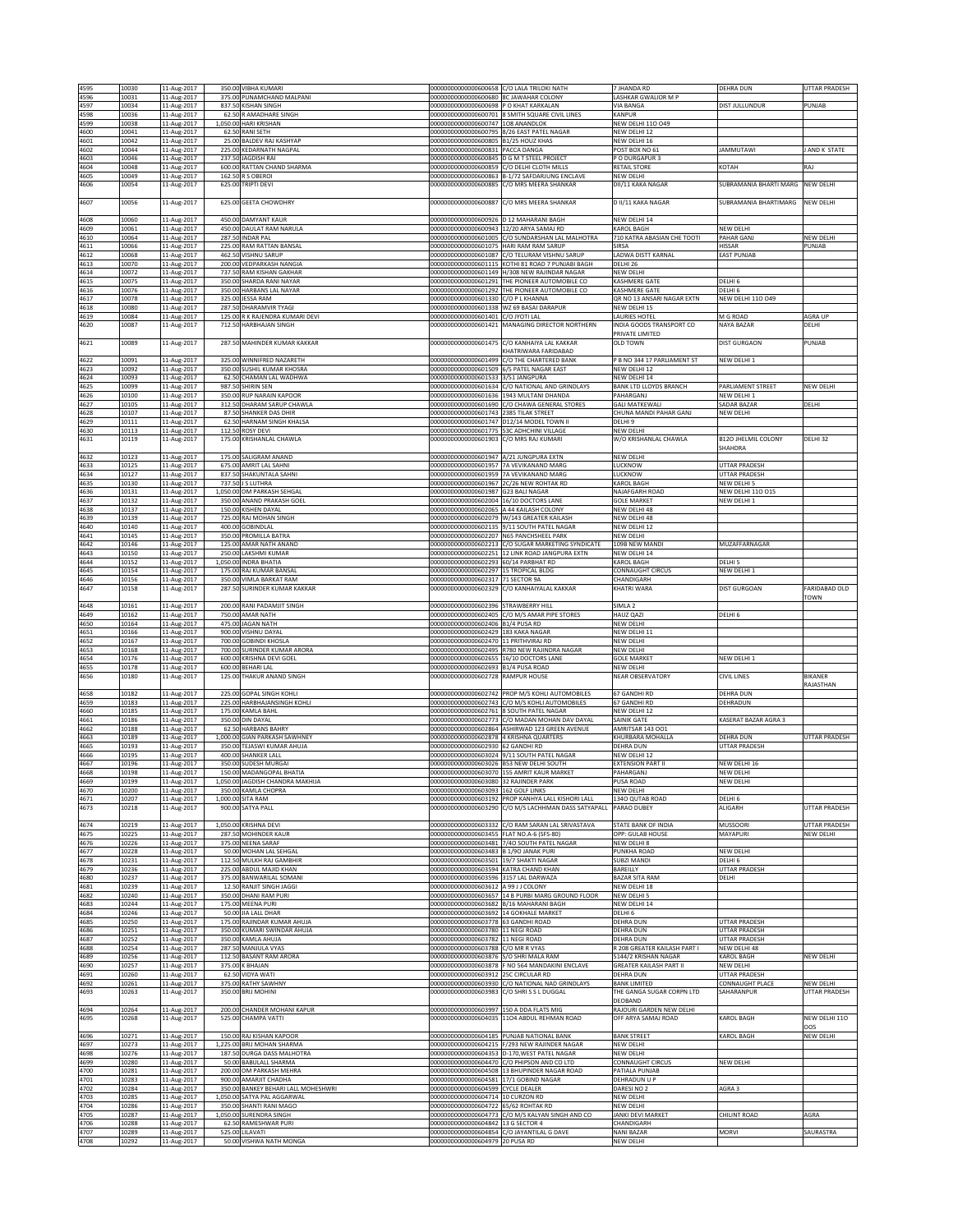| 4709<br>4710 | 10295<br>10297 | 11-Aug-2017<br>11-Aug-2017 | 500.00 RAM SARAN DASS SEHGAL<br>62.50 VED PAL CHADHA        | 00000000000000605017 E144/1 D D A COLONY                                           | 000000000000000605024 DR CHADHAS NURSING HOME                                                             | NARAINA<br>WESTERN KUTCHERY RD                    | <b>VEW DELHI</b><br>MEERUT CITY     | UTTAR PRADESH                                 |
|--------------|----------------|----------------------------|-------------------------------------------------------------|------------------------------------------------------------------------------------|-----------------------------------------------------------------------------------------------------------|---------------------------------------------------|-------------------------------------|-----------------------------------------------|
| 4711         | 10299          | 11-Aug-2017                | 350.00 PURANCHAND GUPTA                                     |                                                                                    | 000000000000000605044 C/O M/S SIRIRAM PIRTHI CHAND                                                        | <b>BANKERS AND COMMISSION AGENTS</b>              | BARNALA                             | PUNJAB                                        |
| 4712         | 10300          | 11-Aug-2017                | 375.00 SHANTI DEVI                                          | 00000000000000605070 C/O M/S BHATIA BROS                                           |                                                                                                           | 70 MOHAN SINGH PLACE                              | <b>RWIN ROAD</b>                    | NEW DELHI                                     |
| 4713<br>4714 | 10302<br>10306 | 11-Aug-2017<br>11-Aug-2017 | 237.50 RICHARD TEAGUE BUDD<br>175.00 PRITAM VACHANI         |                                                                                    | 00000000000000605080 55A FRIENDS COLONY EAST<br>00000000000000605157 15A EAST MARREDPATTY                 | NFW DFI HI<br>SECUNDERABAD A P                    |                                     |                                               |
| 4716         | 10312          | 11-Aug-2017                | 1,475.00 KRISHNA CHANDRA M P                                |                                                                                    | 00000000000000605180 24 DR RAJENDRA PRASAD RD                                                             | NEW DELHI                                         |                                     |                                               |
| 4717<br>4718 | 10314<br>10315 | 11-Aug-2017<br>11-Aug-2017 | 575.00 S S JOSHI<br>700.00 RIT MOHINDER SINGH               | 00000000000000605189 204 SAKET<br>00000000000000605206 MOTI BAGH PALACE            |                                                                                                           | MEERUT<br>PATIALA                                 |                                     |                                               |
| 4719<br>4720 | 10316<br>10320 | 11-Aug-2017<br>11-Aug-2017 | 900.00 MENO DEVI<br>1,225.00 PUSHPA GUPTA                   |                                                                                    | 000000000000000605242 C/O M/S RAGHS MULL AND SONS<br>00000000000000605293 W/O SHRI DINESH CHANDRA         | <b>4E CONNAUGHT PLACE</b><br>RAM NIWAS            | NEW DELHI<br>EASTERN KUTCHERY ROAD  | MEERUT CITY U P                               |
| 4721         | 10325          | 11-Aug-2017                | 287.50 HARBANS SINGH                                        |                                                                                    | 00000000000000605374 8546 MOHALA ARAKASHAN                                                                | RAM NAGAR                                         | <b>JEW DELHI</b>                    |                                               |
| 4722<br>4723 | 10329<br>10331 | 11-Aug-2017<br>11-Aug-2017 | 350.00 MALIK UTTAM CHAND VIJ<br>912.50 PREMCHAND DEWAN      | 00000000000000605396 C/O SHRI K C MALIK<br>00000000000000605436 48 NAJAFGARH RD    |                                                                                                           | RAILWAY GUARD<br>INDUSTRIAL AREA                  | PO JIND EAST PUNJAB<br>NEW DELHI    |                                               |
| 4724<br>4725 | 10333<br>10334 | 11-Aug-2017<br>11-Aug-2017 | 112.50 SHRI REMAL DASS<br>25.00 KAILASH PRASAD GUPTA        |                                                                                    | 00000000000000605440 BROTHER CYCLE WORKS<br>00000000000000605444 ADVOCATE SUPREME COURT                   | 61 RAJINDER NAGER<br>M29 GREATER KAILASH I        | NEW DELHI<br>VEW DELHI 48           |                                               |
| 4726         | 10338          | 11-Aug-2017                | 287.50 RAGHBIR KAUR                                         |                                                                                    | 00000000000000605506 33/2 EAST PATEL NAGAR                                                                | NEW DELHI 5                                       |                                     |                                               |
| 4727<br>4728 | 10339<br>10340 | 11-Aug-2017<br>11-Aug-2017 | 25.00 KAILASH PRASAD GUPTA<br>350.00 HARBANS SINGH          | 000000000000000605542 PUNJAB WARE HOUSE                                            | 00000000000000605512 ADVOCATE SUPREME COURT                                                               | M29 GREATER KAILASH I<br>1854 CHANDNI CHOWK       | NEW DELHI 48<br>DELHI 6             |                                               |
| 4730         | 10343          | 11-Aug-2017                | 237.50 JAYWANT ULLAL                                        | 00000000000000605566                                                               | THE TIMES OF INDIA                                                                                        | <b>BOMBAY 1</b><br>NEW DELHI 15                   |                                     |                                               |
| 4731<br>4732 | 10344<br>10345 | 11-Aug-2017<br>11-Aug-2017 | 200.00 RAJ KUMARI<br>350.00 HARINDER KAUR SODHI             | 00000000000000605614 F76 RAJOURI GARDENS<br>00000000000000605642 THE PANTH WEEKLEY |                                                                                                           | A/56 HAUZ KHAS                                    | NEW DELHI 16                        |                                               |
| 4733<br>4734 | 10351<br>10353 | 11-Aug-2017<br>11-Aug-2017 | 1,050.00 BRIJNATH JHINGAN<br>62.50 HER PERSHAD MEHRA        | 00000000000000605719                                                               | 00000000000000605681 C/O THE CHARTERED BANK<br>3060 GALI DILSUKHRAI                                       | <b>NEW DELHI</b><br>KHAZANCHI                     | BALLIMARAN                          | DELH                                          |
| 4735         | 10355          | 11-Aug-2017                | 175.00 GOPI CHAND                                           | 00000000000000605737                                                               | HOUSE NO 6318                                                                                             | BLOCK NO 6                                        | DEV NAGAR                           | NEW DELHI 5                                   |
| 4736<br>4737 | 10357<br>10359 | 11-Aug-2017<br>11-Aug-2017 | 125.00 BRIJ KISHORE SEXENA<br>62.50 GURBACHAN SINGH         | 00000000000000605756                                                               | 00000000000000605741 1309 BAGICHI TANSUKHRAI<br>2463 KANTA NIWAS                                          | CHOWK SHAH MUBARAK<br>NALWA ST                    | BAZAR SITA RAM<br>PAHARGANJ         | DELHI<br>NEW DELHI                            |
| 4738<br>4739 | 10363<br>10366 | 11-Aug-2017<br>11-Aug-2017 | 350.00 LAJWANTI<br>312.50 PARVESH RAI                       | 0000000000000605825<br>0000000000000605856                                         | C/O KARAM CHAND MEHRA<br>148 SUNDER NAGAR                                                                 | 119/5 MINTO BRIDGE<br>NEW DELHI                   | NEW DELHI                           |                                               |
| 4740         | 10369          | 11-Aug-2017                | 937.50 GOPAL SINGH                                          | 00000000000000605883                                                               | HOUSE NO XVI/1344                                                                                         | NAIWALA GALI NO 19                                | <b>CAROL BAGH</b>                   | NEW DELHI 5                                   |
| 4741<br>4742 | 10373<br>10377 | 11-Aug-2017<br>11-Aug-2017 | 287.50 KISHIN DAS JAMNA DAS<br>312.50 RAM PIYARI MIDHA      | 00000000000000605901<br>00000000000000606034                                       | C/O VISHNU HOSIERY HOUSE<br>C/O ARORA BROS                                                                | JAWAHAR HOSIERY MARKET<br>28D CONNAUGHT PLACE     | SADAR BAZAR<br>NEW DELHI            | DELHI                                         |
| 4743<br>4744 | 10378<br>10384 | 11-Aug-2017<br>11-Aug-2017 | 1,050.00 PARKASH SEHGAL<br>125.00 SHYAM KISHEN KITCHLU      | 00000000000000606040 G23 BALI NAGAR<br>00000000000000606203 87 SHAN NAGAR          |                                                                                                           | NAJAFGARH ROAD<br>NEW DELHI                       | <b>VEW DELHI 110 015</b>            |                                               |
| 4745<br>4746 | 10386<br>10390 | 11-Aug-2017                | 125.00 VIMLA KITCHLU<br>112.50 GANESH PERSHAD SAREEN        | 00000000000000606205 87 SHAN NAGAR<br>00000000000000606227                         | <b>GANESH TRADERS AND ENGINEERS</b>                                                                       | NEW DELHI<br>2786 PEEPAL MOHADEV STREET           | DELHI 6                             |                                               |
| 4747         | 10392          | 11-Aug-2017<br>11-Aug-2017 | 1,050.00 PRITHVI RAJ DEWAN                                  | 00000000000000606261                                                               | 1002 ASHA DEEP                                                                                            | HAILEY ROAD                                       | <b>JEW DELHI 1</b>                  |                                               |
| 4748<br>4749 | 10395<br>10397 | 11-Aug-2017<br>11-Aug-2017 | 462.50 BRAHMA DUTTA<br>350.00 ACHHRU RAM                    | 00000000000000606299 HINDUSTAN DAILY<br>00000000000000606335                       | 23 FRIENDS COL6NY                                                                                         | NEW DELHI<br>N5W DELHI 14                         |                                     |                                               |
| 4750         | 10398          | 11-Aug-2017                | 387.50 MADANLAL OIHA                                        | 00000000000000606351                                                               | С/О Н К ОЈНА<br>C/O M/S VASUDEVA PUBLICITY                                                                | ADVOCATE                                          | RANI BAZAR<br>50/M CONNAUGHT CIRCUS | BIKANER<br>NEW DELHI                          |
| 4751<br>4752 | 10400<br>10403 | 11-Aug-2017<br>11-Aug-2017 | 387.50 SATISH KUMAR VASUDEVA<br>125.00 JAGDISH DATT KAPOOR  | 00000000000000606373                                                               | 00000000000000606437 3/8 EAST PATEL NAGAR                                                                 | SERVICE<br>NEW DELHI                              |                                     |                                               |
| 4754<br>4755 | 10407<br>10411 | 11-Aug-2017<br>11-Aug-2017 | 1,050.00 PRITAM SINGH CHNNA<br>237.50 SHYAMA NAND           | 00000000000000606586 SHANTI BHAWAN                                                 | 00000000000000606554 28/65 WEST PATEL NAGAR                                                               | NEW DELHI<br>PATHERWALA                           | MEERUT CITY                         | U P                                           |
| 4756         | 10414          | 11-Aug-2017                | 187.50<br><b>ISHAR DAS SETHI</b>                            | 00000000000000606650                                                               | PEON D O BRIDGES                                                                                          | <b>BARODA HOUSE</b>                               | <b>VEW DELHI 1</b>                  |                                               |
| 4757<br>4758 | 10416<br>10419 | 11-Aug-2017<br>11-Aug-2017 | 250.00 SHAKUNTALA DEVI<br>375.00 SUSHILA JAIN               | 00000000000000606680 HOUSE NO 1167                                                 | 00000000000000606727 N/33 GREEN PARK EXTN                                                                 | CHHATTA MADAN GOPAL<br>NEW DELHI 16               | CHANDNI CHOWK                       | DELHI                                         |
| 4759<br>4760 | 10420<br>10425 | 11-Aug-2017<br>11-Aug-2017 | 900.00 RAJ KUMARI VED PARKASH<br>325.00<br>KARTADIAL KHANNA | 00000000000000606837                                                               | 00000000000000606751 PLOT NO 4-A DEEP MARG<br>22D RAJA BAZAR SQUARE                                       | PAOTA-A<br><b>BAIRD LANE</b>                      | <b>JODHPUR</b><br><b>VEW DELH</b>   | RAJASTHAN                                     |
| 4761         | 10429          | 11-Aug-2017                | 1,125.00 LALJI PRASAD SINHA                                 | 0000000000000606895                                                                | C/O THE IMPERIAL TOBACCO CO OF                                                                            | <b>THAPER HOUSE</b>                               | 124 JANPATH                         | NEW DELHI 1                                   |
| 4762         | 10432          | 11-Aug-2017                | 175.00 GOPAL DAS                                            | 00000000000000606917                                                               | INDIA LTD<br>ASSTT AUDIT OFFICER RETD HOUSE NO                                                            | 4 KRISHEN NAGAR                                   | KAROL BAGH                          | NEW DELHI                                     |
| 4763         | 10434          | 11-Aug-2017                | 237.50 MEENA PRAKASH                                        | 00000000000000606919                                                               | 5197<br>D411 DEFENCE COLONY                                                                               | DELHI                                             |                                     |                                               |
| 4764         | 10435          | 11-Aug-2017                | 900.00 RAJ KUMAR ARORA                                      | 00000000000000606929 22 BLOCK                                                      |                                                                                                           | 6 PLOT                                            | SHAKTI NAGAR                        | DELHI                                         |
| 4765<br>4766 | 10437<br>10441 | 11-Aug-2017<br>11-Aug-2017 | 175.00 ASHARFI DEVI<br>175.00 SHAM LAL                      | 00000000000000606971 SARAI PUKHTA<br>00000000000000606994                          | C/O M/S DURGA PARSAD SHAMLAL                                                                              | OM BHAWAN<br>PALWAL                               | PALWAL<br>E PUNJAB                  | E PUNJAB                                      |
| 4767<br>4768 | 10442<br>10443 | 11-Aug-2017<br>11-Aug-2017 | 25.00 VIJAY KUMAR GUPTA<br>450.00 KAILASH WATI AGARWAL      | 0000000000000606998                                                                | C/O SHRIK P GUPTA<br>00000000000000607012 3481 GALI BAJRANGBALI                                           | M29 GREATER KAILASH I<br>CHAWRI BAJAR             | VEW DELHI 48<br>DELHI 6             |                                               |
| 4769         | 10445          | 11-Aug-2017                | 350.00 SUNDER DEVI                                          | 00000000000000607026 H12 KAILASH COLONY                                            |                                                                                                           | NEW DELHI 14                                      |                                     |                                               |
| 4770<br>4771 | 10447<br>10451 | 11-Aug-2017<br>11-Aug-2017 | 62.50 RAMARAO P HUILGOL<br>112.50 PHOOL WATI                | 00000000000000607100 AREA MANAGER<br>0000000000000607138                           | C/O MR PRABHU DAYAL                                                                                       | NDIAN AIRLINES CORPN<br><b>TOLSTOY MARG</b>       | MALHOTRA BLDG<br><b>CEELINGE RD</b> | NEW DELHI<br>NEW DELHI 1                      |
| 4772<br>4773 | 10454<br>10458 | 11-Aug-2017<br>11-Aug-2017 | 112.50 MAYA DEVI KHERA<br>312.50 OM PARKASH TALWAR          | 00000000000000607163 EXPERT TRADING CO                                             | 00000000000000607146 KOTHI NO 3 ROAD NO 61                                                                | PUNJABI BAGH<br>ABDUL AZIZ RD                     | DELHI 26<br>KAROL BAGH              | N DELHI                                       |
| 4774         | 10463          | 11-Aug-2017                | 362.50 BASHESHAR NATH KHANNA                                |                                                                                    | 00000000000000607272 SAWAN COTTAGE P O SAPROOM                                                            | SIMLA HILLS                                       |                                     |                                               |
| 4775<br>4776 | 10466<br>10468 | 11-Aug-2017<br>11-Aug-2017 | 237.50 DARYAL LAL BAMBA<br>350.00 MADAN BAI                 | 00000000000000607298 D/I MODEL TOWN                                                | 00000000000000607352 POONGLIA BLDG MOTI SINGH BHOMIA                                                      | KARNAL<br>JOHARI BAZAR                            | <b>JAIPUR CITY</b>                  | RAJASTHAN                                     |
| 4777         | 10470          | 11-Aug-2017                | 112.50 SHANTI DEVI KUMAR                                    | 00000000000000607382                                                               | KA RASTA<br>19/7 SHAKTI NAGAR                                                                             | UBZI MANDI                                        | DELHI <sub>6</sub>                  |                                               |
| 4778         | 10472          | 11-Aug-2017                | SAT PALL GOEL<br>175.00                                     | 00000000000000607438                                                               | C/O SH KASHMIRILAL JIWANLAL                                                                               | <b>GUR MANDI</b>                                  | <b>ATIALA</b>                       | <b>UNJAB</b>                                  |
| 4779<br>4780 | 10474<br>10476 | 11-Aug-2017<br>11-Aug-2017 | 62.50 SHAKUNTLA KHOSLA<br>112.50 NEENA KASHYAP              | 00000000000000607452<br>0000000000000607484                                        | 96A BANK RD<br>C/O M/S TRIVENI GAS                                                                        | AMBALA CANTT<br><b>ENTERPRISES</b>                | <b>443 BANK STREET</b>              | <b>BHATINDA</b>                               |
| 4781         | 10478          | 11-Aug-2017                | 25.00 KANAHYA LAL SAQUIB                                    | 00000000000000607490 17A SAHARANPUR RD                                             |                                                                                                           | <b>DEHRA DUN</b>                                  | U P                                 | PUNJAB                                        |
| 4782         | 10480          | 11-Aug-2017                | 837.50 OM PARKASH MARWAH                                    | 00000000000000607498 18 NEW RD                                                     |                                                                                                           | <b>DEHRA DUN</b>                                  | U P                                 |                                               |
| 4784<br>4785 | 10487<br>10492 | 11-Aug-2017<br>11-Aug-2017 | 837.50 ANGURI DEVI<br>675.00 GURDIT SINGH                   | 00000000000000607546 C/O JAGDISH AND CO                                            | 00000000000000607670 PROP M/S SANGHA MOTORS                                                               | KAMALA BAZAR<br><b>KUTCHERY RD</b>                | HATHRAS<br>MOGA                     | $\mathsf{II} \, \mathsf{P}$<br>DIST FEROZEPUR |
| 4787         | 10497          | 11-Aug-2017                | 62.50 KAILASH NATH SACHDEVA                                 | 00000000000000607709 HOTEL IMPERIAL                                                |                                                                                                           | NEW DELHI                                         |                                     |                                               |
| 4/88         | 10498          | 11-Aug-2017                | 1,250.00 MONOMOHON DAS                                      | 0000000000000007713                                                                | X-MEMBER LOK SABHA FLAT NO M-4                                                                            | VIDYA SAGAR NIKE I AN                             | ALI LAKE IOWNSHIP<br>SECTOR-I       | .ALCUTTA 64                                   |
| 4789<br>4790 | 10501<br>10504 | 11-Aug-2017<br>11-Aug-2017 | 900.00 FLORENCE CAMPOS                                      |                                                                                    |                                                                                                           |                                                   |                                     |                                               |
| 4791         | 10509          |                            | 100.00 KRISHAN KANT BHATIA                                  | 00000000000000607769 60/14 PARBHAT RD                                              | 00000000000000607753 C/O NATIONAL AND GRINDLAYS                                                           | <b>BANK LTD</b><br><b>KAROL BAGH</b>              | CONNAUGHT PLACE<br>NEW DELHI 5      | NEW DELHI                                     |
| 4792<br>4793 |                | 11-Aug-2017                | 350.00 GIRDHARI LAL KOTRA                                   | 00000000000000607858 C/O M/S VOLTAS LTD                                            |                                                                                                           | 31 NAJAFGARH ROAD                                 | NEW DELHI 15                        |                                               |
| 4794<br>4795 | 10512<br>10514 | 11-Aug-2017<br>11-Aug-2017 | 112.50 MELA RAM KHERA<br>175.00 SUSHIL CHANDRA ANAND        |                                                                                    | 00000000000000607876 KOTHI NO 3 ROAD NO 61<br>00000000000000607880 ANAND MOTORS JAINDRAGANJ               | PUNJABI BAGH<br>LASHKAR                           | DELHI 26<br>GWALIOR                 | M <sub>P</sub>                                |
|              | 10515          | 11-Aug-2017                | 1.000.00 KRISHNA KATHPALIA                                  |                                                                                    | 00000000000000607886 E/272 GREATER KAILASH II                                                             | <b>PART TWO</b>                                   | NEW DELHI 48                        | U P                                           |
| 4796         | 10519<br>10521 | 11-Aug-2017<br>11-Aug-2017 | 575.00 GURDIAL SINGH KOHLI<br>575.00 BALWANT SINGH KOHLI    |                                                                                    | 00000000000000607948 C/O KOHLI MOTOR WORKS<br>00000000000000607949 C/O KOHLI MOTOR WORKS                  | HALDWANI<br>HALDWANI                              | DISTT NANITAL<br>DIST NANITAL       | U P                                           |
| 4797<br>4798 | 10522<br>10529 | 11-Aug-2017<br>11-Aug-2017 | 500.00 BABU RAM PORWAL<br>575.00 RAJENDRA KUMAR GODHA       | 00000000000000607996 30 BABER LANE                                                 | 00000000000000607953 VILLAGE AND P O ACHALDA                                                              | DISTT ETAWAH<br>NEW DELHI                         | U P                                 |                                               |
| 4799         | 10533          | 11-Aug-2017                | 175.00 AMAR SINGH                                           | 00000000000000608043 BLOCK 1 QR NO 15                                              |                                                                                                           | <b>DOUBLE STOREY</b>                              | WEST PATEL NAGAR                    | NEW DELHI                                     |
| 4800<br>4801 | 10534<br>10535 | 11-Aug-2017<br>11-Aug-2017 | 612.50 KAUSHALYA RANI KOHLI<br>375.00 RAM NATH BATRA        |                                                                                    | 000000000000000608053 T424 JAWAHAR REFUGEE QUARTER<br>000000000000000608061 UDAY ELECTRICAL EQUIPMENTS CO | AHATA KIDARA<br>K BLOCK                           | SADAR BAZAR<br>CONNAUGHT CIRCUS     | DELHI<br>NEW DELHI 1                          |
| 4802<br>4803 | 10537<br>10541 | 11-Aug-2017<br>11-Aug-2017 | 112.50 CHAND RANI KAPUR<br>350.00 BISHAMBER NATH BAJAJ      | 000000000000000608109 27/24 SHAKTI NAGAR                                           | 00000000000000608175 C/O M/S BAJAJ AND CO                                                                 | DELHI 6<br>27 MUNICIPAL MARKET                    | CONNAUGHT CIRCUS                    | NEW DELHI                                     |
| 4804         | 10544          | 11-Aug-2017                | 175.00 UDHOWDAS GURDINOMAL                                  | 00000000000000608201 2ND FLOOR                                                     |                                                                                                           | 2646 SADAR THANA RD                               | DELHI 6                             |                                               |
| 4805<br>4806 | 10545<br>10556 | 11-Aug-2017<br>11-Aug-2017 | 12.50 LILA VATI PURI<br>62.50 PARMA NAND SADANA             |                                                                                    | 00000000000000608223 D6 GREEN PARK EXTENSION<br>00000000000000608369 1/7 OLD DOUBLE STOREY NAGER          | NEW DELHI 16<br><b>NEW DELHI</b>                  |                                     |                                               |
| 4807<br>4808 | 10560<br>10563 | 11-Aug-2017                | 175.00 WIRAN WALL<br>125.00 HARISH CHANDRA AGGARWAL         | 000000000000000608389 D/89 PAWAN NAGAR                                             | 00000000000000608405 EX VALUATION OFFICER                                                                 | LODI RD<br>WZ 52 RATTAN PARK                      | NEW DELHI<br>NAJAFGARH RD           | NEW DELHI 15                                  |
| 4809         | 10564          | 11-Aug-2017<br>11-Aug-2017 | 150.00 NAGARMAL PARWAL                                      | 00000000000000608416 1 DOCTORS LANE                                                |                                                                                                           | NEW DELHI                                         |                                     |                                               |
| 4810<br>4812 | 10565<br>10571 | 11-Aug-2017<br>11-Aug-2017 | 350.00 SWEETA TALWAR<br>1,062.50 SAROOP SINGH               | 00000000000000608460 77 CIRCULAR RD                                                | 00000000000000608422 137 STATE BANK COLONY                                                                | <b>G T KARNAL ROAD</b><br>NEW DELHI               | DELHI 33                            |                                               |
| 4813         | 10573          | 11-Aug-2017                | 375.00 DHANESHWAR DAYAL RAJBANSHI                           | 00000000000000608496 C-II/138 LODI COLONY                                          |                                                                                                           | NEW DELHI 3                                       |                                     |                                               |
| 4814<br>4815 | 10575<br>10578 | 11-Aug-2017<br>11-Aug-2017 | 287.50 SHEILA KHOSLA<br>175.00 UDHOWDAS GURDINO MAL         | 00000000000000608514 3718 BARNA ST                                                 | 00000000000000608518 2646 SADDAR THANA RD                                                                 | SADAR BAZAR<br>DELHI <sub>6</sub>                 | DELHI 6                             |                                               |
| 4816<br>4817 | 10579<br>10580 | 11-Aug-2017<br>11-Aug-2017 | 900.00 SHYAM SUNDER GULATI<br>375.00 SHEILA PARSHAD         | 00000000000000608528 838 CHANDNI CHOWK                                             | 00000000000000608520 C/O M/S BELMONT RUBBER                                                               | <b>INDUSTRIES</b><br>DELHI <sub>6</sub>           | 58-B INDUSTRIAL AREA                | FARIDABAD                                     |
| 4818<br>4819 | 10581<br>10585 | 11-Aug-2017                | 350.00 SHANTI DEVI<br>312.50 KAILASH                        |                                                                                    | 00000000000000608554 582 DOUBLE STOREYED BLDGS<br>000000000000000608578 C/O M/S PRAN NATH KULDIPRAJ       | NEW RAJINDER NAGAR<br>166 DESHBANDHU GUPTA MARKET | NEW DELHI 5<br>KAROL BAGH           | NEW DELHI 5                                   |
|              |                | 11-Aug-2017                |                                                             |                                                                                    |                                                                                                           |                                                   |                                     |                                               |
| 4820         | 10587          | 11-Aug-2017                | 312.50 KULDIP RAJ ALAGH                                     | 00000000000000608580                                                               | C/O M/S PRANNATH KULDIPRAJ ALAGH 166 DESHBANDHU GUPTA MARKET                                              |                                                   | KAROL BAGH                          | NEW DELHI 5                                   |
| 4821         | 10589          | 11-Aug-2017                | 312.50 SAROJ BALA                                           | 00000000000000608582                                                               | C/O M/S PRAN NATH KULDIPRAJ<br>ALAGH                                                                      | 166 DESHBANDHU GUPTA MARKET                       | KAROL BAG                           | NEW DELHI 5                                   |
| 4822         | 10591          | 11-Aug-2017                | 312.50 DINANATH ALAGH                                       | 00000000000000608584                                                               | C/O M/S PRANNATH KULDIPRAJ ALAGH 166 DESHBANDU GUPTA MARKET                                               |                                                   | KAROL BAGH                          | NEW DELHI 5                                   |
| 4823<br>4824 | 10592<br>10594 | 11-Aug-2017<br>11-Aug-2017 | 900.00 MAHBUB SINGH<br>900.00 DAULAT RAM BIJAWAT            | 00000000000000608588 BALLABGARH                                                    | 00000000000000608586 PANCHI GUJRAN P O GANAUR                                                             | DIST ROHTAK HARYANA<br><b>DIST GURGAON</b>        | HARYANA                             |                                               |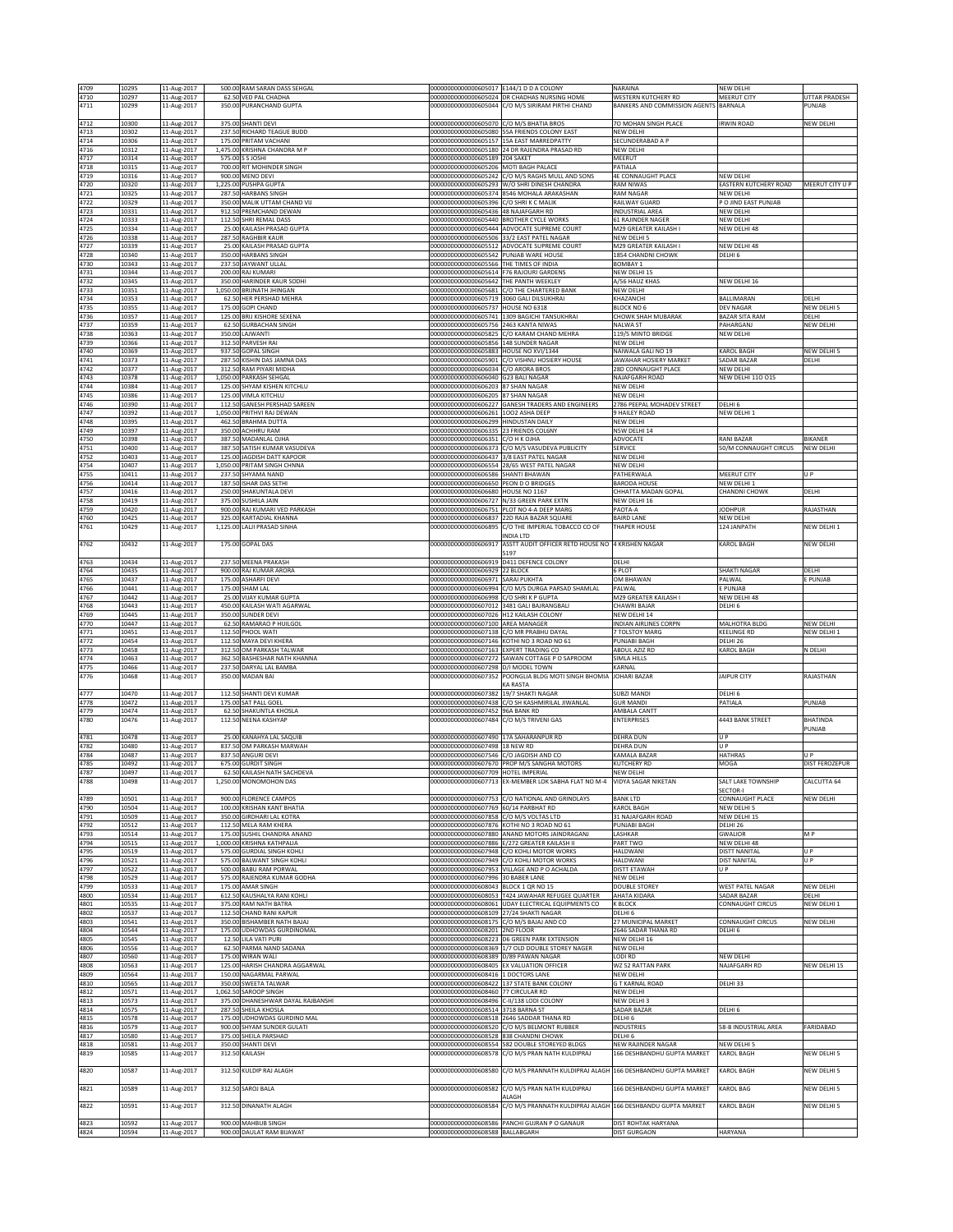| 4825         | 10598          | 11-Aug-2017                | 62.50 PRITAM KAUR                                                     | 00000000000000608608                                                            | C/O S HARDYAL SINGH C/O ORIENTAL<br><b>BLDG AND</b>                                                 | FURNISHING CO PVT LTD M BLOCK                    | CONNAUGHT CIRCUS                 | <b>OPPOSITE FIRE</b><br><b>BRIGADE STATION</b> |
|--------------|----------------|----------------------------|-----------------------------------------------------------------------|---------------------------------------------------------------------------------|-----------------------------------------------------------------------------------------------------|--------------------------------------------------|----------------------------------|------------------------------------------------|
|              |                |                            |                                                                       |                                                                                 |                                                                                                     |                                                  |                                  | NEW DELHI                                      |
| 4826         | 10600          | 11-Aug-2017                | 187.50 BASANTLAL GUPTA                                                | 00000000000000608610 CIVIL LINES                                                |                                                                                                     | GURGAON                                          | HARYANA                          |                                                |
| 4827         | 10603          | 11-Aug-2017                | 350.00 AJIT PERSHAD JAIN                                              | 00000000000000608614 41 G B RD                                                  |                                                                                                     | DELHI 6<br>ALIGARH                               | II P                             |                                                |
| 4828<br>4829 | 10607<br>10611 | 11-Aug-2017<br>11-Aug-2017 | 100.00 DURGA CHARAN KHAITAN<br>175.00 DIWAN CHAND CHHABRA             | 00000000000000608668 BARAH DWAR<br>00000000000000608690                         | E/67 N D S E PART                                                                                   | <b>RING RD</b>                                   | NEW DELHI                        |                                                |
| 4830         | 10616          | 11-Aug-2017                | 125.00 SHUSHILA DEVI JAIN                                             | 00000000000000608712                                                            | C/O M&S PARKASH PLAYING CARDS<br>MFG CO                                                             | 28 NORTH BASTI HARPHOOL SINGH                    | SADAR THANA                      | DELHI                                          |
| 4831         | 10617          | 11-Aug-2017                | 375.00 PURSHUTTAM LALL BURMAN                                         | 00000000000000608730 4069 AJMERE GATE                                           |                                                                                                     | DELHI                                            |                                  |                                                |
| 4832<br>4833 | 10624<br>10625 | 11-Aug-2017<br>11-Aug-2017 | 250.00 JAINARAIN GUPTA<br>350.00 OM PARKASH VACHHER                   | 00000000000000608773 B/19 MOTI NAGAR                                            | 00000000000000608769 SHOP NO 15 RAMDAWARA ROAD                                                      | PAHARGANJ<br>NEW DELHI 15                        | NEW DELHI 55                     |                                                |
| 4834<br>4835 | 10634<br>10638 | 11-Aug-2017<br>11-Aug-2017 | 350.00 AVTAR SINGH<br>900.00 SHIVKUMAR ABROL                          | 00000000000000608826 BLOCK NO P<br>00000000000000608848 C8 LAJPATNAGAR III      |                                                                                                     | HOUSE NO 12<br>NEW DELHI 24                      | WEST PATEL NAGAR                 | NEW DELHI                                      |
| 4836         | 10639          | 11-Aug-2017                | 1,050.00 RAM KISHORE                                                  | 00000000000000608850                                                            | C/O RAM KISHORE SONS                                                                                | 25 BAZAR LANE BHOGAL                             | JANGPURA NEW DELHI-14            |                                                |
| 4837<br>4838 | 10640<br>10643 | 11-Aug-2017<br>11-Aug-2017 | 700.00 DEEPAK ROY<br>225.00 HARBANS KAUR                              | 00000000000000608861<br>00000000000000608863 NO 553 SECTOR 18B                  | C/O ROY BROS                                                                                        | N4 JANPATH<br>CHANDIGARH                         | NEW DELHI                        |                                                |
| 4839         | 10647          | 11-Aug-2017                | 350.00 MAHESH RAJ SUDA                                                | 00000000000000608903 E22 JANGPURA EXTNS                                         |                                                                                                     | NEW DELHI 14                                     |                                  |                                                |
| 4840<br>4841 | 10649<br>10654 | 11-Aug-2017<br>11-Aug-2017 | 525.00 PARKASH KAUR<br>112.50 SHANI LAL REWARI                        | 00000000000000608925 HOUSE NO 11/2426<br>00000000000000608959                   | 15 OLD GANDHI NAGAR                                                                                 | BEADONPURA<br>GHAZIABAD U P                      | <b>CAROL BAGH</b>                | NEW DELHI 5                                    |
| 4842<br>4843 | 10657          | 11-Aug-2017<br>11-Aug-2017 | 62.50 GAYAN CHAND<br>350.00 MUNISHWAR CHANDER GUPTA                   | 00000000000000608971 M79 MAULVIA NAGAR<br>00000000000000608979 27E LAJPAT NAGAR |                                                                                                     | NEW DELHI<br>NEW DELHI                           |                                  |                                                |
| 4844         | 10659<br>10661 | 11-Aug-2017                | 300.00 KEWAL KRISHAN CHOPRA                                           |                                                                                 | 00000000000000608991 WORLD HEALTH ORGANISATION                                                      | PATIALA HOUSE                                    | <b>TILAK MARG</b>                | <b>NEW DELHI</b>                               |
| 4845<br>4846 | 10665<br>10671 | 11-Aug-2017<br>11-Aug-2017 | 237.50 CHATOMAL TECKCHAND GIDWANI<br>750.00 DHARMO DEVI               | 0000000000000609001<br>00000000000000609038 80 GOLF LINKS                       | TRILOKINATH BUNGLO COURT RD                                                                         | SAHARANPUR<br>NEW DELHI                          |                                  |                                                |
| 4847         | 10674          | 11-Aug-2017                | 775.00 JAI CHAND KAPUR                                                | 00000000000000609047 62 SWISS HOTEL                                             |                                                                                                     | DELHI                                            |                                  |                                                |
| 4848<br>4849 | 10677<br>10686 | 11-Aug-2017<br>11-Aug-2017 | 325.00 AJ KANTA<br>125.00 KRISHNA KUMARI KALRA                        | 000000000000000609061 36A NIZAMUDIN EAST                                        | 000000000000000609251 C/O M/S CHAMAN MOTOR COMPANY                                                  | NEW DELHI<br>856/5 AND 865 QUEENS ROAD           | DELHI <sub>6</sub>               |                                                |
| 4850         | 10688          |                            | 125.00 JOGINDAR SINGH CHAUDHARY                                       | 00000000000000609261 208 DEV NAGAR                                              |                                                                                                     |                                                  | NEW DELHI                        |                                                |
| 4851         | 10690          | 11-Aug-2017<br>11-Aug-2017 | 12.50 RAM SARAN CHOPRA                                                | 00000000000000609269 CRAIGS VILLE THE MALL                                      |                                                                                                     | KAROL BAGH<br>SIMLA <sub>1</sub>                 | HIMACHAL PRADESH                 |                                                |
| 4852<br>4853 | 10691<br>10694 | 11-Aug-2017<br>11-Aug-2017 | 900.00 GURPERSHAD MEHRA<br>175.00 RAJ KRISHAN JAIN                    | 00000000000000609271 2/44B ANSARI ROAD<br>00000000000000609298 3B/5 POORVI MARG |                                                                                                     | DELHI <sub>6</sub><br>SIR GANGARAM HOSPITAL MARG | N DELHI                          |                                                |
| 4855         | 10697          | 11-Aug-2017                | 1,050.00 CHUNILAL KAKRA                                               | 00000000000000609334 43 ISHWAR COLONY                                           |                                                                                                     | PAMBARI ROAD DELHI 9                             |                                  |                                                |
| 4856<br>4857 | 10698<br>10701 | 11-Aug-2017<br>11-Aug-2017 | 62.50 RAJNARAIN MEHRA<br>387.50 OM PARKASH GULATI                     |                                                                                 | 000000000000000609346 2/44B ANSARI ROAD DARYA GANJ<br>00000000000000609374 QUARTER NO 8 BLOCK NO 16 | DELHI 6<br>RAILWAY QUARTERS                      | KISHENGANJ                       | DELHI                                          |
| 4859<br>4860 | 10703<br>10705 | 11-Aug-2017<br>11-Aug-2017 | 375.00 RADHESHYAM PIPLANI<br>237.50 HARI NARAIN GUPTA                 | 00000000000000609390 EA39 INDER PURI                                            | 00000000000000609440 K 31 MAIN VINAY NAGAR                                                          | NEW DELHI 110 012<br>NEW DELHI                   |                                  |                                                |
| 4861         | 10706          | 11-Aug-2017                | 350.00 HANS RAJ SAPRA                                                 |                                                                                 | 00000000000000609485 C/O SUBHASH GENERAL STORES                                                     | R K HOTEL ST                                     | AMINARAD PARK                    | LUCKNOW                                        |
| 4862<br>4863 | 10707<br>10712 | 11-Aug-2017<br>11-Aug-2017 | 350.00 DARSHAN SINGH BINDRA<br>287.50 SOM NATH DHAR                   | 00000000000000609509 XV 2484 NALWA STREET                                       | 00000000000000009570 B-3 PAMPOSH ENCLAVE                                                            | CHUNA MANDI<br>NEW DELHI 48                      | NEW DELH                         |                                                |
| 4864         | 10713          | 11-Aug-2017                | 350.00 VINOD KUMAR SAHGAL                                             | 00000000000000609578 28 FRIENDS COLONY                                          |                                                                                                     | MATHURA RD                                       | NEW DELHI                        |                                                |
| 4865<br>4866 | 10717<br>10720 | 11-Aug-2017<br>11-Aug-2017 | 375.00 RAM LALL BHANDARI<br>62.50 USHA PANDEY                         | 00000000000000609653 A/26 ANAND VIHAR                                           | 00000000000000609702 177A WEST VINAY NAGAR                                                          | DELHI<br>NEW DELHI 3                             |                                  |                                                |
| 4867         | 10721          | 11-Aug-2017                | 312.50<br>SHANTA DEVI MOHINDRA 112520 DENA BANK DEB KAROL BAGH<br>KLB | 00000000000000609710 SWASTIK PHARMACY                                           |                                                                                                     | 13/18 W E A                                      | <b>AROL BAGH</b>                 | NEW DELHI 5                                    |
| 4868         | 10722          | 11-Aug-2017                | 412.50 JAMNDAS MOHINDRA                                               | 00000000000000609712 SWASTIK PHARMACY                                           |                                                                                                     | $13/18$ W E A                                    | KAROL BAGH                       | NEW DELHI 5                                    |
| 4869<br>4870 | 10724<br>10726 | 11-Aug-2017<br>11-Aug-2017 | 287.50 KIRPAL RANDHAWA<br>375.00 JANAK KAPUR                          | 00000000000000609721 147 GANGA RD                                               | 00000000000000609716 PRINCIPAL B R T SCHOOL                                                         | <b>MAIN ROAD</b><br>JULLUNDUR CANTT              | RANCHI 1                         |                                                |
| 4871         | 10728          | 11-Aug-2017                | 525.00 PREM CHAND PAHWA                                               |                                                                                 | 00000000000000609729 M/S KANSHI RAM PREMCHAND                                                       | <b>CLOTH MERCHANT</b>                            | 5221 SADAR THANA RD              | DELHI                                          |
| 4872         | 10729          | 11-Aug-2017                | 1,000.00 DEOKI DEVI                                                   | 00000000000000609731                                                            | PAHWA<br>13C D D A COLONY                                                                           | NARAINA                                          | NEW DELHI 28                     |                                                |
| 4873         | 10732          | 11-Aug-2017<br>11-Aug-2017 | 375.00 BIMLA DEVI<br>375.00 JAGDISH CHANDER ANAND                     | 00000000000000609774 A5 HAUZ KHAS                                               | 000000000000000609861 66 EAST AVENUE PUNJABI BAGH                                                   | NEW DELHI                                        |                                  |                                                |
| 4875<br>4877 | 10739<br>10742 | 11-Aug-2017                | 350.00 KAMLA SAHGAL                                                   | 00000000000000609997 28 FRIENDS COLONY                                          |                                                                                                     | DELHI 34<br>MATHURA RD                           | NEW DELHI                        |                                                |
| 4878<br>4879 | 10745<br>10746 | 11-Aug-2017<br>11-Aug-2017 | 987.50 HARBANS BHAGAT<br>500.00 BHIM SEN KHOSLA                       | 00000000000000610024 519 SECTOR-10                                              | 00000000000000610044 B/98 GREATER KAILASH                                                           | CHANDIGARH<br>NEW DELHI 48                       |                                  |                                                |
| 4880         | 10754          | 11-Aug-2017                | 387.50 JOGINDER SINGH YOGIE                                           | 00000000000000610159                                                            | C/O THE MARKETING RESEARCH                                                                          | CORPORATION OF INDIA LTD                         | 2A NATIONAL INSURANCE            | NEW DELHI                                      |
|              |                |                            |                                                                       |                                                                                 |                                                                                                     |                                                  | BLDG PARLIAMENT ST               |                                                |
|              |                |                            |                                                                       |                                                                                 |                                                                                                     | DELHL6                                           |                                  |                                                |
| 4881<br>4882 | 10760<br>10764 | 11-Aug-2017<br>11-Aug-2017 | 287.50 RAJESHWAR NATH SARIN<br>325.00 MADAN LAL                       | 00000000000000610203 2773 CHURIWALAN<br>00000000000000610237 HOUSE NO 2778/XI   |                                                                                                     | <b>GALI GARHYA KUCHA CHAILAN</b>                 | DARYA GANJ                       | DELHI                                          |
| 4883<br>4884 | 10765<br>10772 | 11-Aug-2017<br>11-Aug-2017 | 425.00 SUNDAR SINGH<br>900.00 PRABHUDAYAL                             | 00000000000000610255 38 J/III LAJPAT NAGAR                                      | 000000000000000610309 C/O DELHI CLOTH MILL GENERAL                                                  | NEW DELHI<br>K E M RD                            | <b>BIKANER</b>                   | RAJASTHAN                                      |
|              |                |                            |                                                                       |                                                                                 | <b>STORES</b>                                                                                       |                                                  | U P                              |                                                |
| 4885<br>4886 | 10773<br>10774 | 11-Aug-2017<br>11-Aug-2017 | 350.00 TARA CHAND<br>900.00 ANOOP SINGH                               | 00000000000000610317 1B ONKAR RD                                                | 00000000000000610321 7/6 WEST PATEL NAGAR                                                           | DEHRADUN<br>NEW DELHI                            |                                  |                                                |
| 4887<br>4888 | 10775<br>10777 | 11-Aug-2017<br>11-Aug-2017 | 900.00 MOHINDER KAUR<br>287.50 M R SETHI                              | 00000000000000610327 DELHI AUTO STORE                                           | 00000000000000610323 7/6 WEST PATEL NAGAR                                                           | NEW DELHI<br>MIRD                                | AIPUR                            |                                                |
| 4889         | 10778          | 11-Aug-2017                | 375.00 RAM DEV GUPTA                                                  | 00000000000000610329 C99 SHIVAJEE MARG                                          |                                                                                                     | <b>TILAKNAGAR</b>                                | <b>AIPUR 4 RAJASTHAN</b>         |                                                |
| 4890<br>4892 | 10780<br>10786 | 11-Aug-2017<br>11-Aug-2017 | 262.50 PADAM BAHADUR SINGH<br>62.50 KENNETH CHANDULALL                | 000000000000000610349 3 DILKUSHA RAJA RD                                        | 00000000000000610416 24 WILLINGDON CRESCENT                                                         | DEHRADUN<br>NEW DELHI                            | UР                               |                                                |
| 4893<br>4894 | 10789<br>10794 | 11-Aug-2017                | 112.50 PHOOL OBERAI                                                   | 00000000000000610523 9960 NAWAB GANJ                                            |                                                                                                     | PUL BAGASH                                       | DELHI 6                          |                                                |
| 4895         | 10796          | 11-Aug-2017<br>11-Aug-2017 | 62.50 SOHAN SINGH BHALLA<br>225.00 S S BHALLA                         | 00000000000000610541 E/48 GREATER KAILASH<br>00000000000000610543               | 7/15 NAJAF GARH RD                                                                                  | NEW DELHI 48<br><b>KIRTI NAGAR</b>               | DELHI 15                         |                                                |
| 4896<br>4897 | 10800<br>10801 | 11-Aug-2017<br>11-Aug-2017 | 725.00 KRISHAN CHANDER<br>137.50 DEVINDER LAL DUGGAL                  |                                                                                 | 00000000000000610563 27/64 RAJINDER NAGAR<br>00000000000000610571 W40 RAJOURI GARDENS               | NEW DELHI 5<br>NEW DELHI 15                      |                                  |                                                |
| 4898         | 10810          | 11-Aug-2017                | 175.00 HOMI KAIKOBAD MODY                                             | 00000000000000610607 14 G NIZAMUDIN WEST                                        |                                                                                                     | NEW DELHI                                        |                                  |                                                |
| 4899<br>4900 | 10812<br>10814 | 11-Aug-2017<br>11-Aug-2017 | 287.50 MONIMAL AGARWAL<br>1/5.00 JETHI BAI                            | <b>JUUUUUUUUUUUUUb1Ub21</b>                                                     | 00000000000000610617 C/O M/S MONIMAL AGARWAL AND<br>IO MR R N BABLA IOS                             | SONS<br><b>MINISTRY OF DEFENCE</b>               | PIPAL MANDI ROAD<br>SIURES       | AGRA 3 U P<br>SHAHJAHANPUK U                   |
| 4901         | 10816          | 11-Aug-2017                | 112.50 MANOHAR LAL CHHABRA                                            |                                                                                 | ADMINISTRATIVE OFFICER<br>00000000000000610626 MANAGER THE PUNJAB NATIONAL                          | INSPECTORATE OF GENERAL<br><b>BANK ST</b>        | KAROL BAGH                       | NEW DELHI                                      |
|              |                |                            |                                                                       |                                                                                 | <b>BANK LTD</b>                                                                                     |                                                  |                                  |                                                |
| 4902<br>4903 | 10818<br>10821 | 11-Aug-2017<br>11-Aug-2017 | 287.50 GODAR MAL<br>350.00 SOHANLAL PEETY                             | 00000000000000610696 GOLD SMITH<br>00000000000000610718 JANKIDAS RAMPARTAP      |                                                                                                     | SHOP NO 46<br>SADAR BAZAR                        | KOTA JN<br>BIKANER               | RAJASTHAN                                      |
| 4904<br>4905 | 10823<br>10825 | 11-Aug-2017                | 112.50 DROPATI<br>175.00 DEWAN CHAND DHALL                            | 00000000000000610728 JANKIDAS RAMPARTAP                                         |                                                                                                     | SADAR BAZAR<br>69 ZERO RD                        | BIKANER<br>ALLAHABAD             | RAJASTHAN                                      |
| 4906         | 10826          | 11-Aug-2017<br>11-Aug-2017 | 62.50 RIKHABCHAND BOHRA                                               | 00000000000000610732 GOPAL JI KA RASTA                                          | 00000000000000610730 C/O UNIVERSAL MOTOR STORES                                                     | JOHRI BAZAR                                      | AIPUR <sub>3</sub>               |                                                |
| 4907<br>4908 | 10831<br>10843 | 11-Aug-2017<br>11-Aug-2017 | 175.00 PRANNATH DHALL<br>312.50 DULARI KHURANA                        | 00000000000000610792 HOUSE AI 232                                               | 00000000000000610748 C/O UNIVERSAL MOTOR STORES                                                     | 69 ZERO RD<br>P O FARIDABAD                      | ALLAHABAD<br><b>NEW TOWNSHIP</b> |                                                |
| 4909         | 10844          | 11-Aug-2017                | 1,000.00 JAGDISH NARAIN MEHROTRA                                      | 00000000000000610800 ALLAHABAD BANK LTD                                         |                                                                                                     | AGRA                                             |                                  |                                                |
| 4910<br>4911 | 10846<br>10848 | 11-Aug-2017<br>11-Aug-2017 | 375.00 N L BHASIN<br>1,000.00 MEHRSINGH KOHLI                         | 00000000000000610812 NIRMAL NIWAS<br>00000000000000610837 GOVT CONTRACTOR       |                                                                                                     | R716 NEW RAJINDER NAGAR<br>5737 NICHELSON ROAD   | NEW DELHI 5<br>AMBALA CANTT      |                                                |
| 4912         | 10852          | 11-Aug-2017                | 12.50 TEK MIRCHANDANI                                                 | 00000000000000610854                                                            | C/O LARSEN AND TOUBRO LTD L AND T NAROTTAM MORARJI MARG<br>HOUSE                                    |                                                  | <b>BALLARD ESTATE</b>            | BOMBAY 1                                       |
| 4913         | 10854          | 11-Aug-2017                | 312.50 HERPRASHAD KHANDELWAL                                          | 00000000000000610866                                                            | <b>BARAHBHAI ST BELANGANJ</b>                                                                       | AGRA                                             | U P                              |                                                |
| 4914<br>4915 | 10855<br>10857 | 11-Aug-2017<br>11-Aug-2017 | 900.00 SHAMBHOO NATH AGARWAL<br>350.00 KANAK RAJ BAFANA               | 00000000000000610880 MASJID KAIT                                                | 00000000000000610889 SHANTI NATHJI KA MANDIR                                                        | RAMPUR U P<br>AHORE                              |                                  |                                                |
| 4916         | 10861          | 11-Aug-2017                | 412.50 RAMCHAND TOURMAL KRIPALANI                                     |                                                                                 | 00000000000000610920 NATIONAL AND GRINDLAYS                                                         | <b>BANK LTD</b>                                  | CONNAUGHT PLACE                  | NEW DELHI 1                                    |
| 4917<br>4918 | 10863<br>10864 | 11-Aug-2017<br>11-Aug-2017 | 187.50 MEHER SINGH CHADDAH<br>62.50 JANAK SETHI                       | 00000000000000610928 25 NARINDRA PLACE                                          | 00000000000000610930 D 131 DEFENCE COLONY                                                           | PARLIAMENT ST<br><b>NEW DELHI</b>                | NEW DELHI                        |                                                |
| 4919         | 10867          | 11-Aug-2017                | 350.00 MANGAT RAM KUMAR                                               | 00000000000000610940 KUMAR CYCLE STORES                                         |                                                                                                     | <b>BHIMGANJ MANDI</b>                            | KOTAH JN                         | RAJASTHAN                                      |
| 4920<br>4921 | 10869<br>10871 | 11-Aug-2017<br>11-Aug-2017 | 287.50 NANDLAL KUMAR<br>175.00 RAM BABLA                              | 00000000000000610942 KUMAR CYCLE STORE<br>00000000000000610947                  | C/O MR R N BABLA IOS                                                                                | <b>BHIM GANJ MANDI</b><br>MINISTRY OF DEFENCE    | KOTAH JN<br><b>STORES</b>        | SHAHJAHANPUR U                                 |
| 4922         | 10873          | 11-Aug-2017                | 237.50 GIAN DEVI                                                      | 00000000000000610953 61/18 ROHTAK RD                                            | ADMINISTRATIVE OFFICER                                                                              | NSPECTORATE OF GENERAL<br>NEW DELHI 5            |                                  |                                                |
| 4923         | 10874          | 11-Aug-2017                | 125.00 SANT SINGH                                                     | 00000000000000610955 MODEL CO OP                                                |                                                                                                     | TRANSPORT SOCIETY LTD                            | GURGAON                          | HARYANA                                        |
| 4924<br>4925 | 10876<br>10884 | 11-Aug-2017<br>11-Aug-2017 | 150.00 NANAK CHAND JAIN<br>125.00 BOIG SHIR DIAL SINGH                | 00000000000000610961 ADVOCATE<br>00000000000000610982 ARMY HEADQUARTERS         |                                                                                                     | ROHTAK<br>NEW DELHI                              | HARYANA                          |                                                |
| 4926         | 10886<br>10887 | 11-Aug-2017                | 300.00 WAZIR SINGH                                                    | 00000000000000611022 110A KAMLA NAGAR                                           | 00000000000000611013 E/23-A EAST OF KAILASH                                                         | NEW DELHI<br><b>SUBZI MANDI</b>                  | DELHI 6                          |                                                |
| 4927<br>4928 | 10889          | 11-Aug-2017<br>11-Aug-2017 | 350.00 NAWAL KISHORE BHARGAVA<br>237.50 MOHANLALL NANDA               | 00000000000000611032 687L MODEL TOWN                                            |                                                                                                     | <b>JULLUNDUR CITY</b>                            |                                  |                                                |
| 4929<br>4930 | 10893<br>10897 | 11-Aug-2017<br>11-Aug-2017 | 62.50 SHYAM SUNDER LALL<br>125.00 LALA DURGADAS KOCHHAR               |                                                                                 | 00000000000000611056 23B/16 NEW ROHTAK RD<br>00000000000000611065 C/O ASHOK KUMAR AND BROS          | NEW DELHI 5<br><b>BHAGIRATH PALACE</b>           | DELHI 6                          |                                                |
| 4931         | 10899          | 11-Aug-2017                | 550.00 KAMLA DEVI                                                     |                                                                                 | 00000000000000611103 C/O SAHU HARI KRISHNA                                                          | CHOWRAHA GALI MORADABAD                          |                                  |                                                |
| 4932<br>4934 | 10908<br>10916 | 11-Aug-2017<br>11-Aug-2017 | 125.00 B N NANDA<br>350.00 JUGAL KISHORE KHANNA                       | 00000000000000611129 46 TODAR MAL RD                                            | 00000000000000611171 C/O M/S NANDLAL HARNARAIN                                                      | NEW DELHI<br><b>CHANDNI CHOWK</b>                | DELHI                            |                                                |
| 4935         | 10918          | 11-Aug-2017                | 100.00 JAGATNARAIN KHANNA                                             |                                                                                 | 00000000000000611172 C/O NANDLAL HARNARAIN SHOP NO<br>197                                           | OUT SIDE KATRA PYARELAL                          | CHANDNI CHOWK                    | DELHI                                          |
| 4936<br>4937 | 10920<br>10929 | 11-Aug-2017<br>11-Aug-2017 | 350.00 ROOPNARAIN KHANNA<br>1,162.50 KHUSHI RAM SOOD                  | 00000000000000611269 BAIKUNTH                                                   | 00000000000000611173 C/O M/S NANDLAL HARNARAIN                                                      | <b>CHANDNI CHOWK</b><br><b>CIVIL LINES</b>       | DELHI<br>LUDHIANA                |                                                |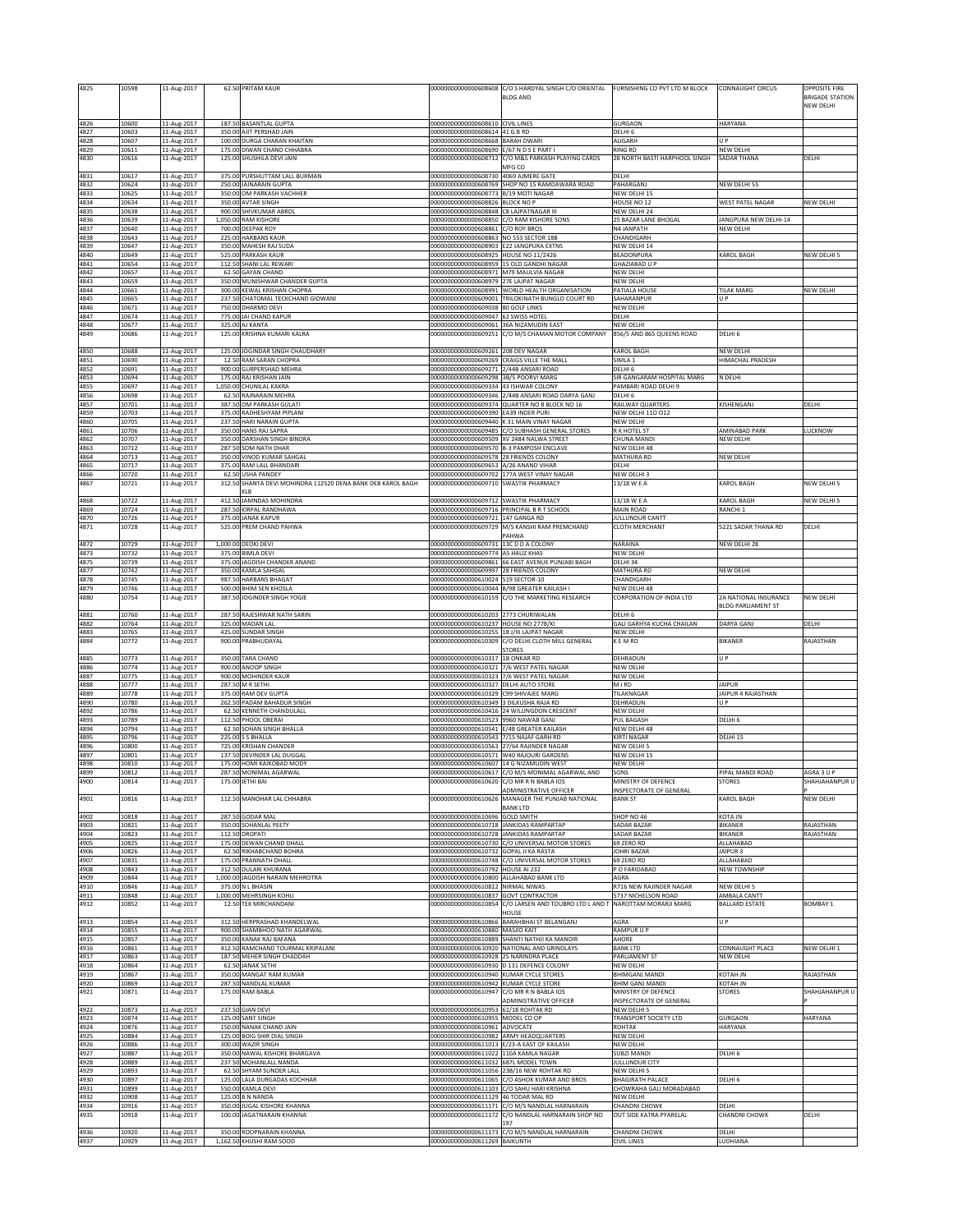| 4938         | 10930          | 11-Aug-2017                | 375.00 SHACHI NANDAN                                       |                                                                                   | 00000000000000611304 BEHIND SALES TAX OFFICE                                              | MODEL TOWN                                      | <b>GHAZIABAD</b>                    |                      |
|--------------|----------------|----------------------------|------------------------------------------------------------|-----------------------------------------------------------------------------------|-------------------------------------------------------------------------------------------|-------------------------------------------------|-------------------------------------|----------------------|
| 4939         | 10932          | 11-Aug-2017                | 350.00 SIRI CHAND                                          | 00000000000000611316 H NO 1350                                                    |                                                                                           | <b>FAIYZ GUNJ</b>                               | BAHADUR GARH RD                     | DELHI                |
| 4940         | 10933          | 11-Aug-2017                | 350.00 SURANCHLA VIRMANI                                   |                                                                                   | 00000000000000611328 638 DOUBLE STOREY QUARTERS                                           | NEW RAJINDER NAGAR                              | NEW DELHI 6                         |                      |
| 4941         | 10935          | 11-Aug-2017                | 462.50 VIRENDRA KUMAR JAIN                                 | 00000000000000611330 D87 DEFENCE COLONY                                           |                                                                                           | NEW DELHI 3                                     |                                     |                      |
| 4942         | 10938          | 11-Aug-2017                | 125.00 TILOK CHAND JHANB                                   | 00000000000000611346 4A/58 RAJINDRA NAGAR                                         |                                                                                           | NEW DELHI                                       |                                     |                      |
| 4943<br>4944 | 10939<br>10942 | 11-Aug-2017                | 1,050.00 SATISH KUMAR BAJAJ<br>287.50 AUTAR SINGH PAINTAL  | 00000000000000611352 F75 D D A COLONY<br>00000000000000611366 DIRECTOR            |                                                                                           | NARAINA<br>VALLABHBHAI PATEL CHEST INST         | NEW DELHI 28<br>JNIVERSITY OF DELHI | DELHI 7              |
| 4945         | 10945          | 11-Aug-2017<br>11-Aug-2017 | 375.00 TARAN WATTI                                         | 00000000000000611382 578 KAITWALI STREET                                          |                                                                                           | SANGTRASHAN                                     | AHARGUNJ                            | NEW DELHI 55         |
| 4946         | 10946          | 11-Aug-2017                | 350.00 O P MEHRA                                           | 00000000000000611388 119/5 MINTO BRIDGE                                           |                                                                                           | NEW DELHI                                       |                                     |                      |
| 4947         | 10948          | 11-Aug-2017                | 750.00 BIMLA MEHTA                                         | 00000000000000611505 D/387 DEFENCE COLONY                                         |                                                                                           | NEW DELHI                                       |                                     |                      |
| 4948<br>4949 | 10951          | 11-Aug-2017                | 350.00 JASBIR SINGH BAWA<br>1.050.00 SHAKUNTLA DEVI        | 000000000000000700035 1 CHANAN SINGH PARK                                         | 00000000000000700043 C/O M/S VAISHNOO DASS MANOHAR                                        | DELHI CANTT                                     | DAL BAZAR                           | LUDHIANA             |
|              | 10952          | 11-Aug-2017                |                                                            |                                                                                   |                                                                                           | LAL JAIN                                        |                                     |                      |
| 4950         | 10954          | 11-Aug-2017                | 175.00 JAGDISH SINGH BHALLA                                | 00000000000000700079 HOUSE NO 138/6                                               |                                                                                           | SARAI MAIJIKI                                   | <b>GHILORI GATE</b>                 | PATIALA              |
| 4951         | 10957          | 11-Aug-2017                | 312.50 BHAG MAL SHARMA                                     | 00000000000000700093                                                              | C/O BHARAT MOTORS                                                                         | NEHRU GARDEN RD                                 | ULLUNDUR CITY                       |                      |
| 4952         | 10959          | 11-Aug-2017                | 350.00 MOTILAL KHANNA                                      | 00000000000000700109                                                              | <b>BAZAR BIKANERIAN</b>                                                                   | KATRA AHLUWALIAN                                | MRITSAR                             |                      |
| 4953         | 10960          | 11-Aug-2017                | 350.00 JUGAL KISHORE KHANNA                                | 00000000000000700140                                                              | C/O M/S JUGAL KISHORE AND CO                                                              | TEA MERCHANTS                                   | ATRA AHLUWALIA                      | AMRITSAR             |
| 4954         | 10962          | 11-Aug-2017                | 50.00 HARI DASS GUPTA                                      | 00000000000000700198                                                              | C/O HARI BHAWAN                                                                           | 5 GULAB BAGH                                    | <b>JAIPUR ROAD</b>                  | ALWAR<br>RAJASTHAN   |
| 4956         | 10965          | 11-Aug-2017                | 287.50 BAIJ NATH MODA                                      |                                                                                   | 00000000000000700210 C/O NARSING DAS MELA RAM                                             | <b>BAZAR BIKANARIAN</b>                         | AMRITSAR                            |                      |
| 4957         | 10971          | 11-Aug-2017                | 225.00 MANOHARLAL DHAWAN                                   |                                                                                   | 00000000000000700248 36 MALL ROAD AMRITSAR PUNJAB                                         |                                                 |                                     |                      |
| 4958         | 10973          | 11-Aug-2017                | 125.00 MADAN SINGH                                         | 00000000000000700262 SHOP NO 422/4                                                |                                                                                           | <b>CHOWK KAULSAR</b>                            | AMRITSAR                            |                      |
| 4959<br>4960 | 10974<br>10975 | 11-Aug-2017                | 350.00 HARBANS SINGH NARANG<br>350.00 RAWEL KAUR NARANG    | 00000000000000700268<br>00000000000000700270                                      | 22C SECTOR 9B<br>C/O DR HARBANSSINGH NARANG                                               | CHANDIGARH<br>114 SECTOR 9B                     | <b>HANDIGARE</b>                    |                      |
| 4961         | 10978          | 11-Aug-2017<br>11-Aug-2017 | 262.50 RAJ THUKRAL                                         | 00000000000000700284                                                              | C/O. MRS. SIMMI MALHOTRA                                                                  | <b>HOUSE NO: B - 17</b>                         | ECTOR - 47                          | NOIDA (U.P.)         |
| 4962         | 10979          | 11-Aug-2017                | 1,050.00 SATYA NARAIN                                      | 00000000000000700286                                                              | CARE DAYA CHAND HARDIAL                                                                   | KATRA AHLUWALA                                  | MRITSAR                             |                      |
| 4963         | 10981          | 11-Aug-2017                | 175.00 DAROPADI DEVI                                       | 00000000000000700302                                                              | HOUSE NO 3196D SECTOR 23                                                                  | CHANDIGARH PUNJAB                               |                                     |                      |
| 4964         | 10987          | 11-Aug-2017                | 375.00 KRISHAN KUMAR SETH                                  |                                                                                   | 00000000000000700364 PLOT NO 40 KATRA MOTI RAM                                            | <b>INSIDE HATHI GATE</b>                        | AMRITSAR PUNJAB                     |                      |
| 4965         | 10990          | 11-Aug-2017                | 125.00 MALIK CHAND                                         | 00000000000000700368 25 TAGORE COLONY                                             |                                                                                           | THE MALL                                        | AMRITSAR                            |                      |
| 4966<br>4967 | 10991<br>10993 | 11-Aug-2017<br>11-Aug-2017 | 375.00 JIWAN SINGH<br>287.50 GURDIAL SINGH GILL            | 00000000000000700386<br>00000000000000700396 HEAD MASTER                          | 1 RACECOURSE RD                                                                           | AMRITSAR<br><b>GILL HOUSE</b>                   | MAJITHA RD                          | AMRITSAR             |
| 4968         | 10996          | 11-Aug-2017                | 375.00 RAM LUBHAYA                                         | 00000000000000700426 C/O S.T.COSMETICS                                            |                                                                                           | BEHRAM PUR ROAD                                 | VILL: KHANDSA                       | GURGAON              |
|              |                |                            |                                                            |                                                                                   |                                                                                           |                                                 |                                     | HARYANA              |
| 4969         | 10998          | 11-Aug-2017                | 287.50 KRISHNA KUMARI                                      | 00000000000000700434                                                              | 115 COOPER RD                                                                             | AMRITSAR                                        |                                     |                      |
| 4970         | 10999          | 11-Aug-2017                | 375.00 SHIV CHARAN DAS GULATI                              | 00000000000000700442                                                              | C/O M/S SUNDERDAS                                                                         | <b>JIWANRAM</b>                                 | NIMAK MANDI                         | AMRITSAR             |
| 4972<br>4973 | 11006<br>11007 | 11-Aug-2017<br>11-Aug-2017 | 287.50 KAMLESH RANI<br>350.00 SATNARAIN GOENKA             | 00000000000000700494<br>0000000000000700520                                       | C/O M/S GANESH DAS GUJJAR MAL<br>C/O M/S GOENKA TEA CO                                    | <b>CLOTH MERCHANTS</b><br>KATRA AHLUWALIA       | <b>JAGRAON</b><br>AMRITSAF          | DIST LUDHIANA        |
| 4974         | 11008          | 11-Aug-2017                | 375.00 BANARSIDAS CHAWLA                                   | 00000000000000700526 RAMGALI                                                      |                                                                                           | KATRA AHLUWALA                                  | AMRITSAR                            | PUNJAB               |
| 4976         | 11010          | 11-Aug-2017                | 350.00 VISHAN DAS CHHABRA                                  |                                                                                   | 00000000000000700568 56 NEW JAWAHAR NAGAR                                                 | JULLUNDUR CITY                                  |                                     |                      |
| 4977         | 11012          | 11-Aug-2017                | 175.00 TARLOCHAN SINGH                                     | 00000000000000700598 SADAR BAZAR                                                  |                                                                                           | GURDASPUR                                       | PUNJAB                              |                      |
| 4978         | 11015          | 11-Aug-2017                | 375.00 SURINDER C KHANNA                                   | 00000000000000700628 3 SIR GOPAL DAS ROAD                                         |                                                                                           | OPP GAGAN CINEMA                                | AMRITSAR                            |                      |
| 4981<br>4982 | 11021<br>11023 | 11-Aug-2017                | 287.50 RAJDULARI SAJDEH<br>287.50 RAM SARAN DAS DUA        | 00000000000000700694<br>00000000000000700696 C/O MINERVA BOOK                     | 13 CANT6NMENT                                                                             | AMRITSAR                                        | BAZAR MAI SEWAN                     | AMRITSA9             |
| 4983         | 11024          | 11-Aug-2017<br>11-Aug-2017 | 1,000.00 LAKHMICHAND JAIN                                  | 00000000000000700698 M/S VAISHNODAS                                               |                                                                                           | AND STATIONERY D19T<br>LAKHMICHAND JAIN         | 302 MUSJID BUNDER RD                | BO4BAY 3             |
| 4984         | 11026          | 11-Aug-2017                | 837.50 PUSPA VATI JAIN                                     | 00000000000000700704                                                              | 106-L NEW COLONY                                                                          | <b>GURGAON (HARYANA)</b>                        |                                     |                      |
| 4985         | 11028          | 11-Aug-2017                | 612.50 CHARANJIT KAUR                                      | 00000000000000700710                                                              | C/O SARDAR JAGDEV SINGH                                                                   | 116-B RANI KA BAGH AMRITSAR                     |                                     |                      |
| 4986         | 11030          | 11-Aug-2017                | 312.50 KAMLA DEVI RANI                                     | 00000000000000700714                                                              | W/O GOPICHAND SHARMA                                                                      | C/O LAKSHMI TRADERS                             | O/S GANDHI GATE                     | AMRITSAR             |
| 4987<br>4988 | 11031<br>11035 | 11-Aug-2017                | 1,050.00 HARMAHINDER SINGH ANAND<br>1,050.00 MANINDER KOUR | 00000000000000700750                                                              | 00000000000000700718 PROP GENERAL AUTO PARTS CO<br>UNIVERSAL SELS CORPORATION             | 19 NEW MOTOR STAND<br>18 BISHOP SHOP COURT ROAD | <b>JAMMU TAWI</b><br>AMRITSAR       | J AND K STATE        |
| 4989         | 11037          | 11-Aug-2017<br>11-Aug-2017 | 312.50 URMILA KAPUR                                        | 0000000000000700770                                                               | C/O THE KAPUR SPINNING MILLS                                                              | O RAYON AND SILK MILLS                          | T RD                                | AMRITSAR             |
| 4990         | 11040          | 1-Aug-2017                 | 175.00 TEJINDAR SINGH CHHATWAL                             | 00000000000000700782                                                              | H/32 RAJAURI GARDENS                                                                      | NEW DELHI 15                                    |                                     |                      |
| 4992         | 11043          | 11-Aug-2017                | 900.00 SAVINDER SINGH                                      |                                                                                   | 00000000000000700814 SAVINDER MOTOR STORES                                                | <b>OUTSIDE GANDHI GATE</b>                      | AMRITSAR                            |                      |
| 4993         | 11045          | 11-Aug-2017                | 312.50 GOPI CHAND SHARMA                                   | 00000000000000700854 C/O LAKSHMI TRADERS                                          |                                                                                           | <b>OUTSIDE GANDHI GATE</b>                      | AMRITSAR                            |                      |
| 4994         | 11046          | 11-Aug-2017                | 725.00 GOVERDHAN LAL CHOPRA                                | 00000000000000700858                                                              | C/O PUNJAB DYES AND                                                                       | CHEMICALS                                       | NEAR NEW TELEPHONE                  | AMRITSAR             |
| 4995         | 11048          | 11-Aug-2017                | 62.50 HARBHAJAN SINGH SETHI                                |                                                                                   | 00000000000000700860 C/O M/S KISHAN SINGH AND SONS                                        | DHAB VASTIRAM                                   | EXCHANGE<br>AMRITSAR                |                      |
| 4996         | 11050          | 11-Aug-2017                | 237.50 KHILANDA RAM SACHDEVA                               |                                                                                   | 00000000000000700864 R B JETHANAND KHILANDA RAM                                           | MAHANSINGH GATE                                 | CALTEX PETROL PUMP                  | AMRITSAR             |
| 4997         | 11053          | 11-Aug-2017                | 175.00 DES RAJ KHETARPAL                                   |                                                                                   | 00000000000000700930 C/O STATE BANK OF INDIA                                              | JULLUNDUR CITY                                  |                                     |                      |
| 4998         | 11054          | 11-Aug-2017                | 375.00 SOM DUTT SHARMA                                     |                                                                                   | 00000000000000700944 N C 223 KOTKISHANCHAND                                               | JULLUNDUR CITY                                  |                                     |                      |
| 4999         | 11055          | 11-Aug-2017                | 100.00 ROSHAN LAL MALHOTRA                                 | 00000000000000700958 21 MODERN COLONY                                             |                                                                                           | <b>NEAR RADIO STATION</b>                       | ULLUNDUR CITY                       |                      |
| 5000         | 11057          | 11-Aug-2017                | 62.50 NANAK CHAND SACHDEV                                  |                                                                                   | 00000000000000700970 C/O M/S HIRALAL DEVKINANDAN AND<br>rο                                | DISTRIBUTOR I C I INDIA P LTD                   | KATRA HARI SINGH                    | AMRITSAR             |
| 5001         | 11058          | 11-Aug-2017                | 350.00 PARMJIT SINGH                                       | 00000000000000700972                                                              | S/O SH CHARAN SINGH OSAHAN                                                                | 256 RACE COURSE                                 | AMRITSAR                            |                      |
|              |                |                            |                                                            |                                                                                   |                                                                                           |                                                 |                                     |                      |
|              |                |                            |                                                            |                                                                                   |                                                                                           |                                                 |                                     |                      |
| 5002<br>5003 | 11063<br>11067 | 11-Aug-2017<br>11-Aug-2017 | 312.50 RIKHDEVI KAPOOR<br>287.50 HUKAM SINGH               | 00000000000000700998                                                              | 00000000000000700984 BANSIDHAR KAPOOR AND SONS<br>C/O HUKAMSINGH AND SONS                 | <b>GURU BAZAR</b><br>BAZAR BANSANWALA           | AMRITSAR<br>AMRITSAR                | PUNJAB               |
| 5006         | 11072          | 11-Aug-2017                | 350.00 BEHARILAL AGGARWAL                                  | 00000000000000701014                                                              | C/O GOVERDHANDAS BEHARILAL                                                                | DAL MANDI                                       | MRITSAR                             |                      |
| 5007         | 11077          | 11-Aug-2017                | 137.50 BADRI NATH                                          | 00000000000000701044                                                              | WOODLANDS                                                                                 | THE MALL                                        | <b>MRITSAR</b>                      |                      |
| 5008         | 11079          | 11-Aug-2017                | 1,050.00 KARTAR SINGH                                      | 00000000000000701052 H NO 3297/1                                                  |                                                                                           | KATRA BAGHIAN                                   | KUCHA DYAL SINGH                    | AMRITSAR             |
| 5009<br>5010 | 11083          | 11-Aug-2017                | 837.50 JETHA SINGH BHATIA                                  | 00000000000000701056 29 RANI BAGH                                                 | 000000000000000701068 C/O RAJIV KUMAR AGARWAL                                             | AMRITSAR                                        |                                     |                      |
| 5011         | 11084<br>11089 | 11-Aug-2017<br>11-Aug-2017 | 350.00 VISHWANATH AGGARWAL<br>375.00 TRIPTA VOHRA          | 00000000000000701088 THE MALL                                                     |                                                                                           | DELUXE TRADING CO<br>OPPOSITE CAMBRIDGE COLLEGE | 111A/413 ASHOK NAGAR<br>AMRITSAR    | KANPUR               |
| 5012         | 11090          | 11-Aug-2017                | 362.50 HAR BHAJAN SINGH GREWAL                             | 00000000000000701090 C&O RAJA HOSPITAL                                            |                                                                                           | JULLUNDUR                                       | PUNJAB                              |                      |
| 5013         | 11093          | 11-Aug-2017                | 375.00 K C SHARMA                                          | 00000000000000701120 C/O K K SHARMA                                               |                                                                                           | NEW BANK COLONY                                 | UMA ROAD PO SADHU                   | <b>HOSHIARPUR</b>    |
|              |                |                            |                                                            |                                                                                   |                                                                                           |                                                 | ASHRAM                              | (PUNJAB)             |
| 5015         | 11097          | 11-Aug-2017                | 62.50 RAM PARKASH KOCHHAR                                  |                                                                                   | 00000000000000701130 922/IX/5 NEAR GALI RANJA                                             | KATRA KHAZANA                                   | AMRITSAR                            |                      |
| 5016<br>5017 | 11100<br>11102 | 11-Aug-2017<br>11-Aug-2017 | 62.50 K S CHADHA<br>62.50 JAWAHAR LAL JAIN                 | 00000000000000701142<br>00000000000000701144 C/O M/S BHAGOOMAL                    | PRESIDING OFFICER LABOUR COURT                                                            | 570 MODEL TOWN<br><b>BAZAR KATHIAN</b>          | ULLUNDUR<br><b>AMRITSAR</b>         | PUNJAB               |
|              |                |                            |                                                            |                                                                                   | BHAGWANDASS                                                                               |                                                 |                                     |                      |
| 5018         | 11103          | 11-Aug-2017                | 62.50 VED PARKASH KOHLI                                    |                                                                                   | 00000000000000701150 C/O M/S RATTAN STORES                                                | <b>HALL BAZAR</b>                               | AMRITSAR                            |                      |
| 5019         | 11104          | 11-Aug-2017                | 125.00 KANWAL DEV MEHRA                                    | 00000000000000701154 KAY CEE AND CO                                               |                                                                                           | POST BOX 49                                     | <b>VEAR JAGRAON BRIDGE</b>          | LUDHIANA             |
| 5020         | 11107<br>11109 | 11-Aug-2017                | 500.00 KHUSHIRAM JAIN                                      | 00000000000000701162 ADVOCATE                                                     |                                                                                           | PACCA BAGH                                      | IULLUNDUR CITY                      |                      |
| 5021<br>5022 | 11111          | 11-Aug-2017<br>11-Aug-2017 | 237.50 MOHAN LAL JAIN<br>1,050.00 CHARANDAS VERMA          | 00000000000000701164 C/O JAIN CYCLE CO<br>00000000000000701170 PUNJAB AUTOMOBILES |                                                                                           | CHAURA BAZAR<br>NEHRU GARDEN RD                 | LUDHIANA<br><b>IULLUNDUR CITY</b>   |                      |
| 5023         | 11112          | 11-Aug-2017                | 525.00 MUNILAL                                             | 00000000000000701196 259 GREEN AVENUE                                             |                                                                                           | AMRITSAR                                        |                                     |                      |
| 5024         | 11114          | 11-Aug-2017                | 175.00 DIWAN CHAND                                         | 00000000000000703018 C/O DR D B MINOCHA                                           |                                                                                           | CHIEF MEDICAL OFFICER                           | HISSAR HARYANA                      |                      |
| 5025         | 11115          | 11-Aug-2017                | 1,000.00 TILAK RAJ BHARANY                                 | 00000000000000703030 CIRCULAR RD                                                  |                                                                                           | AMRITSAR                                        |                                     |                      |
| 5026<br>5027 | 11119<br>11121 | 11-Aug-2017                | 312.50 MOHINDER KAUR MAKKAR<br>312.50 SHARAN MAKKAR        | 00000000000000703042                                                              | 00000000000000703040 C/O S MOHAN SINGH MAKKAR<br>C/O S HARPAL SINGH MAKKAR                | 11 DAYANAND NAGAR<br>11 DAYANAND NAGAR          | <b>LAWRENCE RD</b><br>AWRENCE RD    | AMRITSAR<br>AMRITSAR |
| 5028         | 11122          | 11-Aug-2017<br>11-Aug-2017 | 900.00 KAMAL KUMAR KHANNA                                  |                                                                                   | 00000000000000703046 KAPILA WORSTED SPG.MILLS                                             | P.O: KHANNA NAGAR                               | BATALA ROAD                         | AMRITSAR             |
| 5029         | 11124          | 11-Aug-2017                | 312.50 RAMA NAND KAPOOR                                    | 00000000000000703050 GURU BAZAR                                                   |                                                                                           | <b>LAXMI MARKET</b>                             | AMRITSAR                            |                      |
| 5030         | 11125          | 11-Aug-2017                | 1,000.00 BRAHMANAND SINGHAL                                |                                                                                   | 00000000000000703058 40 R B DUNI CHAND ROAD                                               | AMRITSAR                                        |                                     |                      |
| 5031         | 11127          | 11-Aug-2017                | 300.00 KAMLAWATI                                           | 00000000000000703068                                                              | C/O SHRI BRIJ MOHAN AGGARWAL                                                              | INCOME TAX PRACTITIONER 390                     | NEAR KATCHEHRI CHOWK                | AMRITSAR             |
|              |                |                            | 1,050.00 JAGDEV INDRA SINGH                                | 00000000000000703070 BIKRAM HALL                                                  |                                                                                           | LAWYER AVENUE<br>AMRITSAR                       |                                     |                      |
| 5032<br>5033 | 11128<br>11131 | 11-Aug-2017<br>11-Aug-2017 | 837.50 JUGAL KISORE GUPTA                                  | 00000000000000703084                                                              | C/O BISHANDASS SULAKHANDASS                                                               | <b>BAZAR KATHIAN</b>                            | AMRITSAR                            |                      |
| 5034         | 11132          | 11-Aug-2017                | 225.00 MOHINDRA KUMARI KHANNA                              | 00000000000000703088 59 LAWRENCE ROAD                                             |                                                                                           | AMRITSAR                                        |                                     |                      |
| 5035         | 11134          | 11-Aug-2017                | 312.50 SHANTI PARKASH ARORA                                |                                                                                   | 00000000000000703090 C/O M/S INTERNATIONAL TRADERS                                        | MAJEETH MANDI                                   | AMRITSAR                            |                      |
| 5037         | 11139          | 11-Aug-2017                | 700.00 KHARATI RAM SETH                                    |                                                                                   | 00000000000000703106 C/O THE AMRITSAR RAYON AND SILK                                      | GRAND TRUNK RD POST BOX NO 20                   | AMRITSAR                            | PUNJAB               |
| 5038         | 11142          | 11-Aug-2017                | 350.00 NARINDER RANDHAWA                                   | 00000000000000703142                                                              | MILLS PVT LTD<br>C/O BRIG A S RANDHAWA NATIONAL                                           | <b>BANK LTD</b>                                 | <b>LOYDS BRANCH</b>                 | BOMBAY 1             |
|              |                |                            |                                                            |                                                                                   | AND GRINDLAYS                                                                             |                                                 |                                     |                      |
| 5039         | 11144          | 11-Aug-2017                | 312.50 SURINDER KUMAR SHARMA                               | 00000000000000703144                                                              | 9 MODEL TOWN                                                                              | AMRITSAR                                        |                                     |                      |
| 5040         | 11147          | 11-Aug-2017                | 175.00 PIARA SINGH GALA                                    |                                                                                   | 00000000000000703148 GALA ICE FACTORY AND COLD                                            | <b>STORAGES</b>                                 | PATNA <sub>6</sub>                  |                      |
| 5041         | 11149          | 11-Aug-2017                | 287.50 BRIJ RANI ARORA                                     | 00000000000000703154                                                              | 77 LAWRENCE ROAD                                                                          | AMRITSAR                                        |                                     |                      |
| 5042         | 11150          | 11-Aug-2017                | 900.00 HARNAM SINGH                                        |                                                                                   | 00000000000000703160 FARM ENGINEERS CORPN                                                 | OPP MUNICIPAL GARDEN                            | G T RD                              | LUDHIANA             |
| 5043<br>5044 | 11152<br>11154 | 11-Aug-2017                | 112.50 JANKI NATH SEHGAL                                   | 00000000000000704006                                                              | 00000000000000703170 C/O M/S RAGHUNATH TEXTILE<br>B139 COOPER RD                          | <b>MILLS</b><br>AMRITSAR                        | O/S SULTANWIND GATE                 | AMRITSAR             |
| 5047         | 11161          | 11-Aug-2017<br>11-Aug-2017 | 700.00 GURDIAL KAUR DHILLON<br>375.00 PARKASH WATI         | 00000000000000705021                                                              | VIKRAMGALI                                                                                | LOHGARH                                         | MRITSAR                             |                      |
| 5048         | 11164          | 11-Aug-2017                | 750.00 BRIJ MOHAN                                          | 00000000000000705034                                                              | NOVELTY TEXTILE MILLS                                                                     | ARYA SAMAJ ROAD                                 | <b>OHGARH</b>                       | AMRITSAR             |
| 5049         | 11167          | 11-Aug-2017                | 350.00 MITTERPALL KHANNA                                   |                                                                                   | 00000000000000705037 C/O KALISARAN KHANNA                                                 | AND BROS                                        | NEHRU GARDEN RD                     | JULLUNDUR CITY       |
| 5050         | 11170          | 11-Aug-2017                | 575.00 RISHI KUMAR KAPOOR                                  | 00000000000000706020 GALI PIPAL WALI KHOW                                         |                                                                                           | <b>BOMBAY WALA</b>                              | AMRITSAR                            | PUNJAB               |
| 5051         | 11174          | 11-Aug-2017                | 750.00 LAKSHMI DEVI                                        |                                                                                   | 00000000000000706055 315 NEW JAWAHAR NAGAR                                                | JULLUNDUR CITY PUNJAB                           |                                     |                      |
| 5052<br>5053 | 11175<br>11176 | 11-Aug-2017<br>11-Aug-2017 | 750.00 ROHTASH CHANDER<br>700.00 KUNDAN LAL                |                                                                                   | 00000000000000706056 315 NEW JAWAHAR NAGAR<br>00000000000000706060 M/S GURDIAL NARAINDASS | JULLUNDUR CITY PUNJAB<br><b>CLOTH MERCHANTS</b> | KATRA AHLUWALIAN                    | AMRITSAR             |
| 5055         | 11180          | 11-Aug-2017                | 1,350.00 VIDYA PARKASH KAPUR                               |                                                                                   | 00000000000000706087 C/O THE KAPUR SPINNING MILLS                                         | P O RAYON AND SILK MILLS                        | G T RD                              | AMRITSAR             |
| 5056         | 11182          | 11-Aug-2017                | 1,350.00 PYARA LAL KAPUR                                   | 00000000000000706088                                                              | C/O THE KAPUR SPINNING MILLS                                                              | P O RAYON AND SILK MILLS                        | <b>MRITSAR</b>                      |                      |
| 5057         | 11184          | 11-Aug-2017                | 1,350.00 JANAK VATI                                        | 00000000000000706089                                                              | C/O THE KAPUR SPINNING MILLS                                                              | P O RAYON AND SILK MILLS                        | T RD                                | AMRITSAR             |
| 5059         | 11186          | 11-Aug-2017                | 12.50 SATYA PAUL AGGARWAL                                  | 00000000000000706091                                                              | C/O M/S SATYA PAUL HARISH                                                                 | KUMAR                                           | <b>HALL BAZAR</b>                   | AMRITSAR             |
| 5060<br>5061 | 11187<br>11189 | 11-Aug-2017<br>11-Aug-2017 | 125.00 HIRALAL VOHRA<br>687.50 PUSHPA VATI                 | 00000000000000706094 THE MALL                                                     | 00000000000000706098 C/O M/S APPOLLON TEXTURED                                            | OPPOSITE CAMBRIDGE COLLEGE<br><b>FIBRES</b>     | AMRITSAR<br>14/5 MATHURA ROAD       | FARIDABAD            |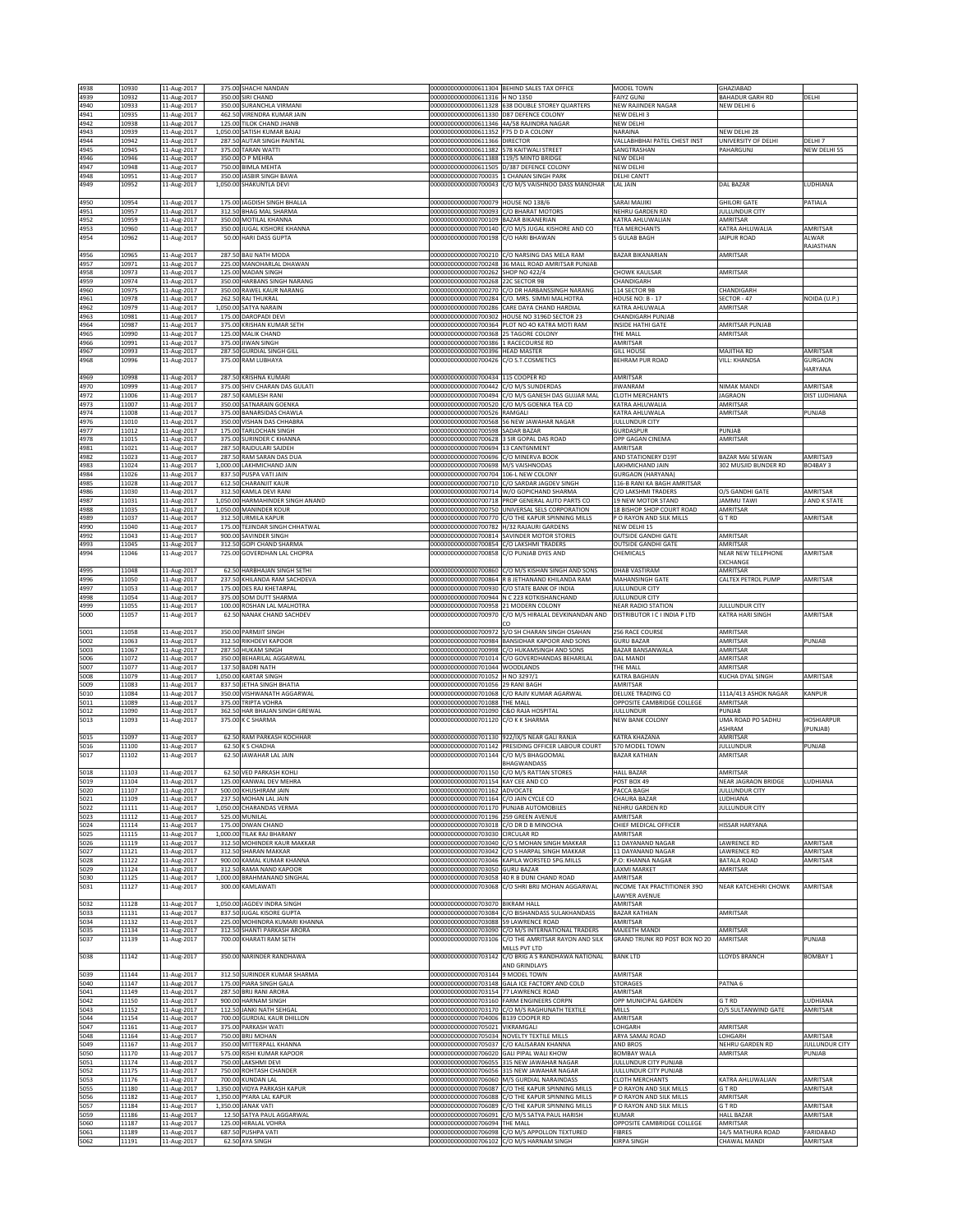| 5063         | 11192          | 11-Aug-2017                |                | 75.00 BRIJLALL CHOPRA                                                   |                                                                                | 00000000000000706110 NORTHERN AUTOMOBILE CORP                                                   | NEHRU GARDEN ROAD                                      | ULLUNDUR CITY                                     |                                |
|--------------|----------------|----------------------------|----------------|-------------------------------------------------------------------------|--------------------------------------------------------------------------------|-------------------------------------------------------------------------------------------------|--------------------------------------------------------|---------------------------------------------------|--------------------------------|
| 5065<br>5066 | 11197<br>11200 | 11-Aug-2017<br>11-Aug-2017 |                | 12.50 RM MEENAKSHI ACHI<br>900.00 MANALEL CHERIAN JOSEPH                | 00000000000000800042<br>00000000000000800098                                   | W/O KT PL RAMASWAMY CHETTIAR<br>MANAGER                                                         | SOUTH INDIA CORPN PVT LTD<br>PUNCHIRI BOAT SERVICE LTD | P B NO 26<br><b>COTTAYAM</b>                      | COCHIN <sub>2</sub><br>KERALA  |
| 5067         | 11202          | 11-Aug-2017                |                | 175.00 P M RAMAN NAMBUDIRIPAD                                           | 00000000000000800103                                                           | POOMULLI MANA                                                                                   | PERINGODE                                              | <b>ERALA STATE</b>                                |                                |
| 5068<br>5069 | 11203<br>11204 | 11-Aug-2017<br>11-Aug-2017 |                | 187.50 JANAMMA KARUNAKARA MENON<br>900.00 M C PHILIPOSE                 | 000000000000000800133 SREE KUMARAM<br>000000000000000800145 MINERVA CORPN      |                                                                                                 | <b>WARRIYAM RD</b><br>M G RD                           | RNAKULAM<br>ERNAKULAM                             |                                |
| 5070         | 11206          | 11-Aug-2017                |                | 125.00 SOSAMMA CHERIAN                                                  | 00000000000000800147                                                           | CHIRAMEL                                                                                        | RAVIPURAM                                              | <b>RNAKULAM 5</b>                                 |                                |
| 5071<br>5072 | 11207<br>11209 | 11-Aug-2017<br>11-Aug-2017 |                | 350.00 C P VARUGHESE<br>112.50 M C VARUGIS                              | 00000000000000800148<br>00000000000000800150 ADVOCATE                          | POOPALLIL                                                                                       | ALLEPPEY<br>ALLEPPEY                                   | <b>CERALA</b><br>KERALA                           |                                |
| 5074         | 11213          | 11-Aug-2017                |                | 1,175.00 C C JACOB                                                      | 00000000000000800185                                                           | CHIRAMEL                                                                                        | RAVIPURAM                                              | <b>ERNAKULAM 5</b>                                |                                |
| 5075<br>5076 | 11214<br>11216 | 11-Aug-2017<br>11-Aug-2017 |                | 700.00 CYRIAC VELLAPALLY<br>62.50 THALIYATH OUSEPH PAUL                 | 00000000000000800197<br>00000000000000800198                                   | <b>ARCHITECT</b><br>THALIYATH HOUSE                                                             | KOTTAYAM<br><b>COURT RD</b>                            | <b>KERALA STATE</b><br>RINJALAKUDA                | KERALA STATE                   |
| 5078         | 11224          | 11-Aug-2017                |                | 500.00 PANNA LAL BHANDARI                                               | 00000000000000900014                                                           | C/O CHANDA BHANDARI                                                                             | PEARL ENTERPRISES                                      | SCO:94 SECTOR 35-C                                | CHANDIGARH                     |
| 5079<br>5080 | 11226<br>11230 | 11-Aug-2017<br>11-Aug-2017 |                | 25.00 RANDHIR KAUR<br>287.50 JAWAHAR LAL NAGAR                          | 00000000000000900031<br>00000000000000900051                                   | 65/1 RAJPUR ROAD<br>C/O ALLAHABAD BANK LTD                                                      | DEHRADUN U P<br>LUCKNOW                                |                                                   |                                |
| 5081         | 11233          | 11-Aug-2017                |                | 175.00 BHISHAM PARMAR                                                   | 00000000000000900059                                                           | 94 AISHBAGH                                                                                     | LUCKNOW                                                | J P                                               |                                |
| 5082         | 11237          | 11-Aug-2017                |                | 100.00 NAGINDER SINGH BEDI                                              | 0000000000000900105                                                            | 43 PURANA KILA<br>C/O MR RAM NARAIN TANDON                                                      | LUCKNOW                                                | BAREILLY                                          | $\mathsf{U}$ P                 |
| 5083<br>5084 | 11240<br>11241 | 11-Aug-2017<br>11-Aug-2017 |                | 350.00 INDER NARAIN TANDON<br>375.00 BANWARI LAL MEHROTRA               | 00000000000000900183<br>00000000000000900199                                   | SAADAT GANJ                                                                                     | BEHARIPUR<br>LUCKNOW                                   |                                                   |                                |
| 5085         | 11242          | 11-Aug-2017                |                | 375.00 GANGA RAM                                                        | 00000000000000900207                                                           | NAV KETAN<br>33/146 GAYA PARSAD LANE                                                            | <b>GANDHI NAGAR</b>                                    | <b>UCKNOW</b>                                     |                                |
| 5086<br>5087 | 11244<br>11246 | 11-Aug-2017<br>11-Aug-2017 |                | 25.00 SAROJ MEHROTRA<br>300.00 RAKHAL CHANDRA RAKSHIT                   | 00000000000000900259<br>0000000000000900270                                    | X26 HAUZ KHAS                                                                                   | KANPUR<br>NEW DELHI 16                                 |                                                   |                                |
| 5088         | 11248          | 11-Aug-2017                |                | 312.50 BANWARI LAL ROHATGI                                              | 00000000000000900275                                                           | 15/268 CIVIL LINES                                                                              | <b>KANPUR</b>                                          | J P                                               |                                |
| 5089<br>5090 | 11249<br>11250 | 11-Aug-2017<br>11-Aug-2017 |                | 325.00 PREM RAJ NIRULA<br>350.00 BAKHAT RAM                             | 00000000000000900291<br>00000000000000900303                                   | 57 ELLIOTT ROAD<br>26/82A SHANKAR GANJ                                                          | CALCUTTA 16<br>BIRHANA ROAD KANPUR (U.P)               |                                                   |                                |
| 5091         | 11252          | 11-Aug-2017                |                | 287.50 SATPAL SINGH BHATIA                                              | 00000000000000900308                                                           | 111A/155 ASHOK NAGAR                                                                            | KANPUR                                                 |                                                   |                                |
| 5092         | 11254          | 11-Aug-2017                |                | 287.50 HIRA MANI                                                        | 00000000000000900335                                                           | WIFE OF OMPARKASH AGGARWAL<br>PLEADER                                                           | CHARKHI                                                | DADRI                                             | PUNJAB                         |
| 5093         | 11256          | 11-Aug-2017                |                | 112.50 OM PATI                                                          | 00000000000000900337                                                           | WIFE OF RAMJI LALL PLEADER                                                                      | CHARKHI                                                | <b>DADRI</b>                                      | PUNJAB                         |
| 5094<br>5095 | 11258<br>11261 | 11-Aug-2017<br>11-Aug-2017 |                | 500.00 MOTI LAL JAIN<br>175.00 NIRMAL CHANDRA BANERJEE                  | 00000000000000900346 M/S AGARWALA BROS<br>00000000000000900352                 | 1-D MANHATTAN APARTMENTS                                                                        | THE MALL<br>'GARDEN ESTATE'                            | KANPUR<br>MEHRAULI-GURGAON ROAD                   | DIST: GURGAON                  |
|              |                |                            |                |                                                                         |                                                                                | <b>BUILDING NO.4</b>                                                                            |                                                        |                                                   | HARYANA)                       |
| 5096<br>5097 | 11262<br>11265 | 11-Aug-2017<br>11-Aug-2017 |                | 250.00 SATYA NARAIN KAPOOR<br>62.50 ROHITASHWA KUMAR SHOREWALA          | 00000000000000900356<br>00000000000000900407                                   | 41 A GUJRATI MOHALLAH<br><b>BHARAT MOTOR STORES</b>                                             | ALLAHABAD<br><b>GOL GHAR</b>                           | <b>GORAKHPUR</b>                                  | UP                             |
| 5098         | 11270          | 11-Aug-2017                |                | 200.00 KASRUTI LAL KATYAL                                               | 0000000000000900496                                                            | PAUL MOTOR STORES                                                                               | <b>GTRD</b>                                            | KANPUR                                            |                                |
| 5099<br>5100 | 11272<br>11275 | 11-Aug-2017<br>11-Aug-2017 |                | 525.00 SAT PAL KATYAL<br>575.00 HIRAMANI GUPTA                          | 0000000000000900498<br>00000000000000900502                                    | PAUL MOTOR STORES<br>C/O DR DAUJI GUPTA                                                         | G T RD<br>NAND NIKETAN NAKA HINDOLA                    | KANPUR<br><b>UCKNOW</b>                           |                                |
| 5101         | 11276          | 11-Aug-2017                |                | 350.00 KAMALAM                                                          | 00000000000000900511                                                           | C/O KAMALA NILAYAM                                                                              | 335 MUMFORDGANJ                                        | ALLAHABAD 2                                       |                                |
| 5102<br>5103 | 11277<br>11280 | 11-Aug-2017                |                | 162.50 ARIF WALIULLAH<br>1.000.00 SAWARAN SINGH SABHARWAL               | 00000000000000900521<br>0000000000000900557                                    | C/O M/S BANK OF MADURA LTD<br>AUTOMOBILE SECTION SARAYA SUGAR                                   | 7 SARDAR PATEL MARG<br>P.O: SARDAR NAGAR               | CIVIL LINES ALLAHABAD<br>DISTT: GORAKHPUR         | U P                            |
|              |                | 11-Aug-2017                |                |                                                                         |                                                                                | <b>MILLS LTD</b>                                                                                |                                                        |                                                   |                                |
| 5104         | 11282          | 11-Aug-2017                |                | 175.00 AZIZUDDIN HAIDER                                                 | 00000000000000900563                                                           | 35 GANG1 711{A4 14                                                                              | LUCKNOW                                                |                                                   | <b>KANPUR1</b>                 |
| 5105<br>5106 | 11287<br>11288 | 11-Aug-2017<br>11-Aug-2017 |                | 350.00 CHOTELAL KHUNNAH<br>350.00 PARVATI DEVI                          | 00000000000000900601<br>00000000000000900603                                   | C/O L N KHUNNAH AND SONS<br>C/O L N KHUNNAH AND SONS                                            | LAKSHMI BLDG<br>LAKSHMI BLDG                           | MAHATMA GANDHI ROAD<br><b>MAHATMA GANDHI ROAD</b> | <b>KANPUR1</b>                 |
| 5107         | 11289          | 11-Aug-2017                |                | 350.00 BISHAN DEVI                                                      | 00000000000000900605                                                           | C/O L N KHUNNAH AND SONS                                                                        | LAKSHMI BLDG                                           | MAHATMA GANDHI ROAD                               | KANPUR <sub>1</sub>            |
| 5108<br>5109 | 11290<br>11291 | 11-Aug-2017<br>11-Aug-2017 |                | 350.00 PYARELAL KHUNNAH<br>375.00 DHANICHAND KHUNNAH                    | 00000000000000900607<br>0000000000000900609                                    | C/O L N KHUNNAH AND SONS<br>3/214 VISHNUPURI                                                    | LAKSHMI BLDG<br><b>KANPUR 208 002</b>                  | MAHATMA GANDHI ROAD                               | KANPUR 1                       |
| 5110         | 11292          | 11-Aug-2017                |                | 350.00 MOOLCHAND KHUNNAH                                                | 00000000000000900611                                                           | C/O L N KHUNNAH AND SONS                                                                        | LAKSHMI BLDG                                           | <b>MAHATMA GANDHI ROAD</b>                        | <b>KANPUR1</b>                 |
| 5111         | 11294          | 11-Aug-2017                |                | 237.50 BIPIN KUMAR KAPOOR                                               | 00000000000000900620                                                           | C/O PIONEER MEDICAL STORES RETAIL                                                               | WHOLESALE CHEMISTS & DRUGGISTS                         | 37/54 PIONEER BUILDING                            | <b>MESTON ROAD</b><br>KANPUR   |
| 5112         | 11298          | 11-Aug-2017                |                | 287.50 ZAHID HUSAIN                                                     | 00000000000000900633 97/153 TALAQ MAHAL                                        |                                                                                                 | KANPUR                                                 | U <sub>P</sub>                                    |                                |
| 5113<br>5114 | 11300<br>11301 | 11-Aug-2017<br>11-Aug-2017 |                | 287.50 S AFZAL HUSAIN<br>700.00 SHAKUNTLA DEVI                          | 00000000000000900635<br>00000000000000900670                                   | 97/153 TALAQ MAHAL<br>CHHAJURAM RAMKUMAR                                                        | KANPUR<br>GENERALGANJ                                  | KANPUR                                            |                                |
| 5115         | 11302          | 11-Aug-2017                |                | 250.00 NAND KISHORE JHAJHARIA                                           | 00000000000000900671                                                           | 49/28 GENERALGANJ                                                                               | <b>KANPUR</b>                                          |                                                   |                                |
| 5116<br>5117 | 11306<br>11307 | 11-Aug-2017                |                | 287.50 HARCHARN SINGH<br>1,175.00 DALIP SINGH MAJITHIA                  | 00000000000000900754<br>00000000000000900757                                   | C/O SARAYA SUGAR MILLS PVT LTD<br>SARAYA SUGAR MILLS PVT LTD                                    | P O SARDAR NAGAR<br>P O SARDARNAGAR                    | DIST GORAKHPUR<br>DISTT GORAKHPUR                 | U P<br>U P                     |
| 5118         | 11308          | 11-Aug-2017<br>11-Aug-2017 |                | 1,175.00 JOAN HILDA MAJITHIA                                            | 0000000000000900758                                                            | C/O SQ LDR DALIP SINGH MAJITHIA                                                                 | P O SAR4ARNAGAR                                        | DIST GORAKHPUR                                    | U P                            |
| 5119         | 11310          | 11-Aug-2017                |                | 125.00 TARACHAND CHOWDHRY                                               | 00000000000000900788                                                           | C/O CHOWDHRY SWEET HOUSE                                                                        | HAZRATGANJ                                             | <b>UCKNOW</b>                                     |                                |
| 5120         | 11311          | 11-Aug-2017                |                | 375.00 USHA SARIN                                                       | 00000000000000900799                                                           | C/O MR M.S.SARIN                                                                                | 106 SAVITA SADAN                                       | RAMNAGAR                                          | KRISHNANAGAR,<br>MATHURA (U.P) |
| 5121         | 11312          | 11-Aug-2017                |                | 187.50 PRAMILA KHANNA                                                   | 00000000000000900803                                                           | C/O DR JAGAT NARAIN KHANNA                                                                      | CHOWK                                                  | UCKNOW 3                                          | U P                            |
| 5122         | 11313          | 11-Aug-2017                |                | 350.00 OM PRAKASH MODI                                                  |                                                                                | 00000000000000900818 C/O M/S GAMNI SHANKER PREM<br>PRAKASH                                      | ISMAILPUR PO                                           | <b>GORAKHPUR</b>                                  |                                |
| 5124         | 11315          | 11-Aug-2017                |                | 350.00 LACHMAN LEKHRAJ                                                  | 00000000000000900841                                                           | C/O M/S LEKHRAJ AND CO                                                                          | 27 AMINABAD PARK                                       | <b>UCKNOW</b>                                     | U P                            |
| 5125<br>5126 | 11320<br>11321 | 11-Aug-2017<br>11-Aug-2017 |                | 487.50 MAN MOHAN GUPTA<br>700.00 MOHANLAL                               | 0000000000000900965<br>00000000000000900976                                    | C/O M/S PRAYAG UDYOG PVT LTD<br>112/214 SWARUPNAGAR                                             | AUTO SALES BUILDING<br><b>KANPUR</b>                   | <b>CANPUR ROAD</b>                                | ALLAHABAD                      |
| 5127         | 11322          | 11-Aug-2017                |                | 350.00 SURENDRA PRAKASH JINDAL                                          | 00000000000000900987 119 R G VIDYANT RD                                        |                                                                                                 | <b>LAL KUAN</b>                                        | LUCKNOW                                           |                                |
| 5128<br>5129 | 11328<br>11333 | 11-Aug-2017<br>11-Aug-2017 |                | 937.50 PRITHWISH CHANDRA MAZUMDER<br>350.00 MANIK CHAND                 | 00000000000000901022 DOLLY VILLA<br>00000000000000901067                       | <b>36 LATOUCHE RD</b>                                                                           | 7/20 PARBATI BAGLA RD<br>LUCKNOW                       | KANPUR                                            | $\mathsf{U}$ P                 |
| 5130         | 11334          | 11-Aug-2017                |                | 350.00 TRILOK CHAND                                                     | 00000000000000901069                                                           | 36 LATOUCHE RD                                                                                  | LUCKNOW                                                |                                                   |                                |
| 5131<br>5132 | 11335<br>11336 | 11-Aug-2017<br>11-Aug-2017 |                | 350.00 KALA RANI SETH<br>1,225.00 GOPALDASS AHUJA                       | 00000000000000901079<br>00000000000000901080                                   | C/O SRI P N SETH<br>C/O B D GOPALDASS                                                           | MIRZAMANDI CHOWK<br>LAKSHMI BLDG                       | LUCKNOW 3 U P<br>THE MALL                         | KANPUR                         |
| 5133         | 11342          | 11-Aug-2017                |                | 212.50 BASUDEO CHHAWCHHARIA                                             | 00000000000000901112                                                           | C/O B CHHAWAHHARIA AND CO                                                                       | 33 NETAJI SUBHAS ROAD                                  | CALCUTTA 1                                        |                                |
| 5134<br>5135 | 11344<br>11345 | 11-Aug-2017<br>11-Aug-2017 |                | 1,050.00 RAM LAL<br>700.00 KHALIQUE AHMAD SIDDIQUI                      | 00000000000000901120<br>00000000000000901126                                   | 120/46 LAJPAT NAGAR<br>C P TIMBER INDUSTRIES                                                    | KANPUR<br>79/33 BANSMANDI                              | <b>ANPUR</b>                                      |                                |
| 5136         | 11347          | 11-Aug-2017                |                | 162.50 NATHMAL KALANTRI                                                 | 00000000000000901141                                                           | C/O SWADESHI CLOTH DELERS LTD                                                                   | 49/37 GENERAL GANJ                                     | <b>CANPUR</b>                                     |                                |
| 5137<br>5138 | 11348<br>11351 | 11-Aug-2017<br>11-Aug-2017 |                | 900.00 CHUNI LAL<br>312.50 R L BAZAZ                                    | 00000000000000901156 QUARTER NO 68/6                                           | 00000000000000901176 C/O PREMDAS JAGATRAM AND CO                                                | BLOCK NO 7<br>55&124 GENERAL GANJ                      | <b>GOVIND NAGAR</b><br>KANPUR                     | KANPUR                         |
| 5139         | 11352          | 11-Aug-2017                |                | 750.00 RAMMURTI KHANNA                                                  |                                                                                | 00000000000000901177 F/50 SHANTI NAGAR KANPUR                                                   |                                                        |                                                   |                                |
| 5140<br>5141 | 11354<br>11357 | 11-Aug-2017<br>11-Aug-2017 |                | 262.50 G VISHWA NATH<br>1,025.00 KUZHUPPAT KOCHUKRISHNAN NAIR           |                                                                                | 00000000000000901181 122/161 SAROJNI NAGAR<br>00000000000001000008 PROPRIETOR GITA AUTOMOBILES  | <b>GUMTI NO 5</b><br>TOWN HALL RD                      | <b>CANPUR</b><br>CALICUT <sub>1</sub>             | KERALA                         |
| 5142         | 11359          | 11-Aug-2017                |                | 312.50 S R MEENAKSHY                                                    |                                                                                | 000000000000001000013 C/O S V RAMASWAMI IYER BANKER                                             | KANDAMKULAM RD                                         | <b>HALAPURAM</b>                                  | CALICUT <sub>2</sub>           |
| 5143<br>5144 | 11361<br>11363 | 11-Aug-2017<br>11-Aug-2017 |                | 62.50 K P CHAKHUNNY<br>1,450.00 M RAM BHAKTA                            | 00000000000001000017<br>00000000000001000031 PARTNER                           | KUTTUKKARAN HOUSE                                                                               | MISSION QUARTERS<br>M/S SUBAS TOBACCO STORES           | TRICHUR 1<br>MAIDAN CROSS RD                      | MANGALORE 1                    |
| 5145         | 11364          | 11-Aug-2017                | 1,050.00 VEDOM |                                                                         |                                                                                | 000000000000001000035 PARLI VILLAGE PARLI POST                                                  | PALGHAT                                                | KERALA                                            |                                |
| 5146<br>5147 | 11366<br>11368 | 11-Aug-2017<br>11-Aug-2017 |                | 375.00 KOYAPPATHODY M MUHAMMED KUTTY<br>287.50 K P KANDAYI              | 00000000000001000043 BEACH RD<br>00000000000001000057                          | 9/311 BIG BAZAAR                                                                                | CALICUT <sub>1</sub><br>CALICUT 1                      | KERALA                                            |                                |
| 5148         | 11369          | 11-Aug-2017                |                | 350.00 K P SAHADEVAN                                                    | 000000000000001000059 VINODH VILLA                                             |                                                                                                 | KUNNAMANGALAM P O                                      | CALICUT                                           |                                |
| 5149<br>5150 | 11370<br>11372 | 11-Aug-2017<br>11-Aug-2017 |                | 287.50 K KRISHNAN<br>112.50 GOVIND DINAKER PRABHU                       | 00000000000001000061<br>00000000000001000077                                   | KOLASSERY HOUSE<br>C/O M/S K GOVINDA PR12HU                                                     | MEENCHANDA<br><b>MERCHANTS</b>                         | O KOZHIKODE 3<br>PALAYAM RD                       | KERALA<br>CALICUT <sub>1</sub> |
| 5151         | 11374          | 11-Aug-2017                |                | 287.50 GOVIND SURENDRANATH PRABHU                                       | 00000000000001000079                                                           | C/O M&S K GOVINDA PRABHU                                                                        | PALAYAM RD                                             | CALICUT <sub>1</sub>                              |                                |
| 5152         | 11377          | 11-Aug-2017                |                | 262.50   HARISCHANDRA SHANBHOGUE                                        | 00000000000001000127                                                           | LAND LORD                                                                                       | INNANJE VILLAGE                                        | <b>INNANJE POST</b>                               | SOUTH KANARA<br>DIST           |
| 5153         | 11379          | 11-Aug-2017                |                | 612.50 KRISHNA DAMODARA MENON                                           |                                                                                | 000000000000001000129 KORAT THACHILLATH HOUSE                                                   | P O TAVANUR DIST MALAPURAM                             | KERALA                                            |                                |
| 5154         | 11380          | 11-Aug-2017                |                | 437.50 PRAHLADRAY MAGANLAL                                              | 00000000000001000131                                                           | C/O M/S RAMESHCHANDRA MANILAL                                                                   | SOUTH BEACH RD                                         | POST BOX NO 143                                   | CALICUT 1                      |
| 5155         | 11381          | 11-Aug-2017                |                | 1,050.00 VASANTLAL PREMANAND GOHEL                                      | 00000000000001000133                                                           | AND CO<br>C/O P J GOHEL                                                                         | 2/C SONAWALA BLDG                                      | 3RD FLOOR TARDEO                                  | <b>BOMBAY 7</b>                |
| 5156         | 11384          | 11-Aug-2017                |                | 112.50 PULIKKOT ACHUTHAN NAIR                                           | 00000000000001000143                                                           | <b>PROPRIETOR</b>                                                                               | <b>BHARATH MOTORS</b>                                  | MANJERI                                           |                                |
| 5157<br>5158 | 11388<br>11390 | 11-Aug-2017<br>11-Aug-2017 |                | 862.50 KRISHNA PADMAVATHI PRABHU<br>325.00 M NARAYANAN NAIR             | 00000000000001000148<br>000000000000001000149 MANAGING PARTNER                 | PUTHIYARA                                                                                       | CALICUT 4<br>N V MOTOR SERVICE                         | BANK RD                                           | KOZHIKODE 1                    |
| 5159         | 11392          | 11-Aug-2017                |                | 125.00 S V RAMASWAMI IYER                                               | 00000000000001000151                                                           | <b>BANKER</b>                                                                                   | KANDAMKULAM RD                                         | <b>HALAPURAM</b>                                  | CALICUT <sub>2</sub>           |
| 5160<br>5161 | 11394<br>11396 | 11-Aug-2017<br>11-Aug-2017 |                | 1,225.00 M NARAYANAN NAIR<br>287.50 SUNDER BHASKAR RAO                  | 000000000000001000153 MANAGING PARTNER<br>000000000000001000163 DAS NAIK BLDGS |                                                                                                 | N V MOTOR SERVICE<br>KALLAI RD                         | BANK RD<br><b>COZHIKODE 2</b>                     | CALICUT 1                      |
| 5162         | 11398          | 11-Aug-2017                |                | 237.50 M ACHUTHAN NAIR                                                  | 000000000000001000164 MANAGING PARTNER                                         |                                                                                                 | SREE BALAKRISHNA TRANSPORTS                            | WYNAD RD                                          | KOZHIKODE 1                    |
| 5163<br>5164 | 11401<br>11402 | 11-Aug-2017<br>11-Aug-2017 |                | 737.50 KANTILAL SOMCHAND<br>900.00 MOHANRAJ BALIA                       | 000000000000001100049 NEW MADHUPURA                                            | 00000000000001100028 DASHA PORVAD SOCIETY                                                       | BEHIND PALDI BUS STOP<br>AHMEDABAD                     | AHMEDABAD 7                                       |                                |
| 5165         | 11403          | 11-Aug-2017                |                | 350.00 AMBALAL NRUSINHLAL SHAH                                          |                                                                                | 00000000000001100080 6B MUNICIPAL SERVANTS SOCIETY                                              | KANKARIA                                               | HMEDABAD 17                                       |                                |
| 5167         | 11408          | 11-Aug-2017                |                | 287.50 BHARATI JAYANTILAL PARIKH                                        |                                                                                | 00000000000001100096 C/O JAYANTILAL LALBHAI PARIKH                                              | NEAR VADILAL SARABHAI HOSPITAL                         | ELLIS BRIDGE                                      | AHMEDABAD 6                    |
| 5168         | 11409          | 11-Aug-2017                |                | 650.00 SATYA BRAT PANDEY                                                | 00000000000001100113 1O9/83B NEHRU NAGAR                                       | ARJUN NIWAS                                                                                     | KANPUR U P                                             |                                                   |                                |
| 5169         | 11410          | 11-Aug-2017                |                | 75.00 RAMANLAL TRIBHOWANDAS SORATHIA                                    | 00000000000001100130 2/2792 A SAGRAMPURA                                       |                                                                                                 | KSHETRAPAL MALIFALIA                                   | SURAT <sub>2</sub>                                |                                |
| 5170<br>5172 | 11412<br>11419 | 11-Aug-2017<br>11-Aug-2017 |                | 375.00 TARABEN CHHOTALAL<br>112.50 MANIBHAI MANGALBHAI PATEL            |                                                                                | 00000000000001100155 2B SNEHSANGAM SOCIETY LTD<br>00000000000001100245 C/O PUNJAB NATIONAL BANK | USMANPURA AHMEDABAD 13<br>MASKATI MARKET               | AHMEDABAD                                         |                                |
| 5173         | 11421          | 11-Aug-2017                |                | 125.00 MADHUKAR PANDE                                                   |                                                                                | 00000000000001100282 PADMA VILLA 24 VALLABHNAGAR                                                | INDORE 3 M P                                           |                                                   |                                |
| 5174<br>5176 | 11424<br>11429 | 11-Aug-2017<br>11-Aug-2017 |                | 375.00 RASIKLAL CHUNILAL SHAH<br>350.00 SUBHADRA CHHAGANLAL PATEL       | 00000000000001100339 27 JAIN SOCIETY                                           | 00000000000001100439 1451 MAMUNAYAKS POLE                                                       | ELLIS BRIDGE PALDI<br>KALUPUR                          | AHMEDABAD 7 GUJARAT<br>AHMEDABAD                  |                                |
| 5177         | 11432          | 11-Aug-2017                |                | 225.00 DAHYABHAI RATANJI PATEL                                          | 00000000000001100533 AT AND POST BAJIPURA                                      |                                                                                                 | VIA MADHI                                              | DIST SURAT                                        | T V RLY                        |
| 5178<br>5179 | 11434<br>11436 | 11-Aug-2017<br>11-Aug-2017 |                | 225.00 VANMALIBHAI RATANJIBHAI PATEL<br>350.00 BHAGVANDAS VADILAL DESAI | 00000000000001100534 AT AND POST BAJIPURA                                      | 00000000000001100549 DESAIWADA CHELLA FALIA                                                     | VIA MADHI<br>POST DOHAD                                | DIST SURAT<br>DIST PANCHMAHALS                    |                                |
| 5180         | 11437          | 11-Aug-2017                |                | 900.00 RAMAKANT DAYASHANKER TRIPATHI                                    | 00000000000001100561 BUNGLOW NO 22                                             |                                                                                                 | MAHADEV NAGAR SOCIETY                                  | STADIUM ROAD NAVJIVAN                             | AHMEDABAD 14                   |
| 5181         | 11439          | 11-Aug-2017                |                | 112.50 SHA KIRTANLAL CHUNILAL                                           | 00000000000001100609 SANKDI SHERI                                              |                                                                                                 | RUGNATH BUMBS POLE                                     | AHMEDABAD                                         |                                |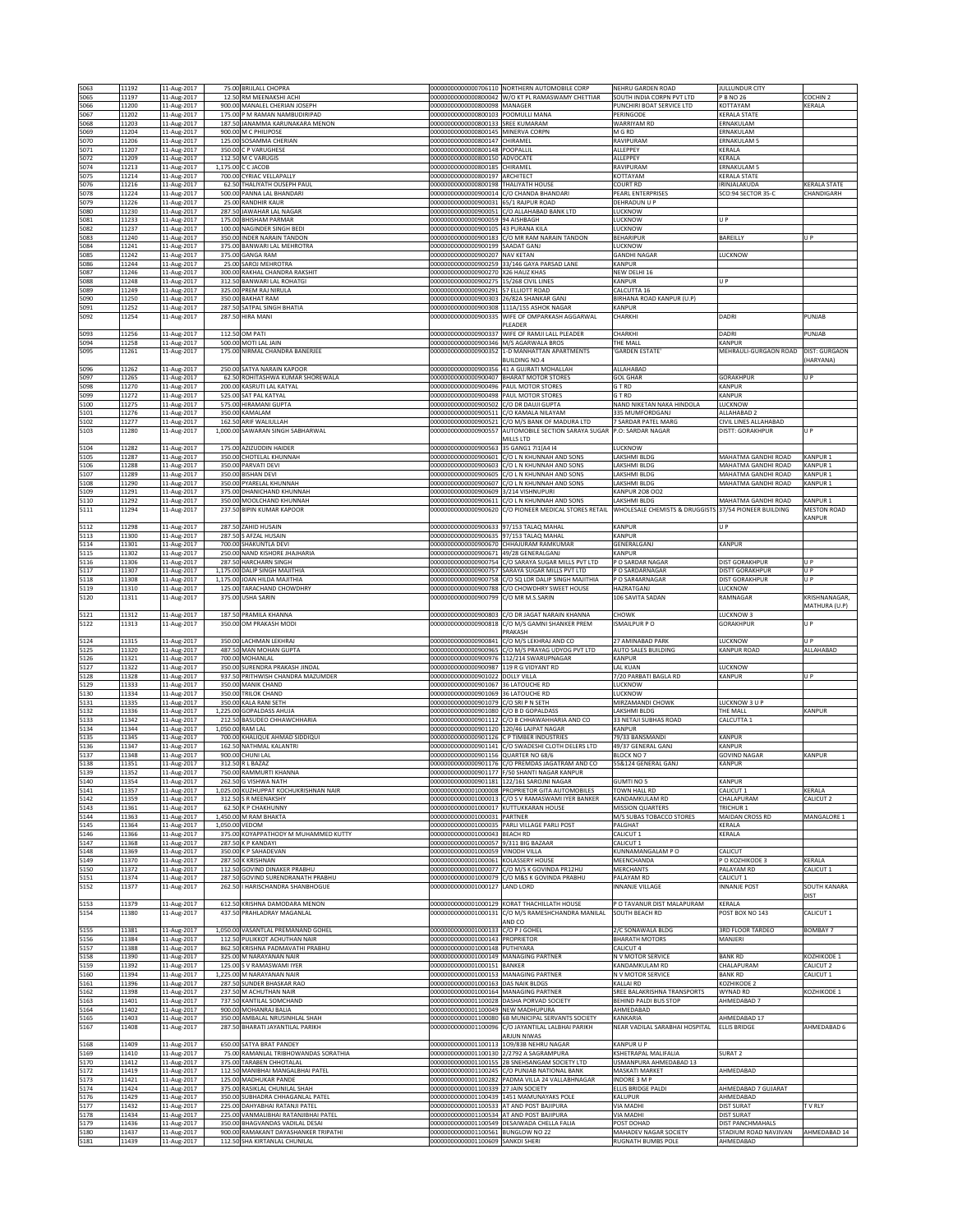| 5182         | 11441          | 11-Aug-2017                | 187.50 NANDKUMAR HIRANAND BHAYA                                                 |                                                                               | 00000000000001100621 UNITED COMMERCIAL BANK LTD                                                          | <b>BHDRA</b>                                       | AHMEDABAD                             |                                  |
|--------------|----------------|----------------------------|---------------------------------------------------------------------------------|-------------------------------------------------------------------------------|----------------------------------------------------------------------------------------------------------|----------------------------------------------------|---------------------------------------|----------------------------------|
| 5183         | 11443          | 11-Aug-2017                | 287.50 VIDYAGAURI BALKRISHNA PANDYA                                             |                                                                               | 000000000000001100661 18 AMRAKUNJA SOCIETY                                                               | BALIANAKA                                          | KANKARIA                              | AHMEDABAD 1                      |
| 5184         | 11445          | 11-Aug-2017                | 987.50 RAMNIKLAL VRAJLAL SHUKLA                                                 |                                                                               | 00000000000001100700 C/O GOODYEAR INDIA LTD                                                              | MIRZAPUR RD                                        | LAL DARAWAJA                          | AHMEDABAD                        |
| 5185<br>5186 | 11446<br>11447 | 11-Aug-2017<br>11-Aug-2017 | 62.50 JAYAVADAN BHIKHALAL PARIKH<br>350.00 SARDABHEN AMRATLAL                   | 00000000000001100806 GANDHI WADO<br>00000000000001100865                      | C/O SHAH AMRATLAL KHODIDAS                                                                               | ATARSUMBA<br>HARIBHAI MARKET                       | VIA KAPADWANJ<br><b>CROSS LANE</b>    | <b>DIST KAIRA</b><br>AHMEDABAD 2 |
| 5188         | 11452          | 11-Aug-2017                | 837.50 NAGINBHAI DAHYA BHAI PATEL                                               | 00000000000001101020 MOTI KHADKI                                              |                                                                                                          | <b>BAKROL VIA ANAND</b>                            | <b>DIST KAIRA</b>                     | GUJARAT                          |
| 5189         | 11456          | 11-Aug-2017                | 287.50 KAMALABEN BABULAL SHAH                                                   |                                                                               | 00000000000001101026 C/O BABUBHAI NAROTTAMDAS SHAH                                                       | <b>OUTSIDE SHAHPUR GATE</b>                        | YOGESH CO OP HOUSING                  | AMI KUNJ BUNGLA                  |
|              |                |                            |                                                                                 |                                                                               |                                                                                                          |                                                    | SOCIETY                               | NO 9 AHMEDABAD                   |
| 5190         | 11457          | 11-Aug-2017                | 375.00 NARSINHLAL MANEKALAL PATEL                                               |                                                                               | 000000000000001101030 1125 HANAMAN WALI POLE                                                             | NEAR KHODI AMBALI                                  | DARIAPUR                              | AHMEDABAD                        |
| 5191         | 11459          | 11-Aug-2017                | 375.00 CHAMPAKLAL PUNJABHAI SHAH                                                | 00000000000001101041 MANDAL                                                   |                                                                                                          | DIST AHMEDABAD                                     |                                       |                                  |
| 5192         | 11462          | 11-Aug-2017                | 1,000.00 GOVINDLAL HARILAL GANDHI                                               | 00000000000001101053 BHANDERI POLE                                            |                                                                                                          | PADAPOLE                                           | AHMEDABAD 1                           |                                  |
| 5195         | 11468          | 11-Aug-2017                | 950.00 CHANDRAKANTA NAVNITLAL JHAVERI                                           |                                                                               | 00000000000001101255 C/O NAVANITLAL C JHAVERI ESQ                                                        | CHEMICAL ENGINEER B/14 ATUL                        | VIA BULSAR                            | <b>GUJRAT STATE</b>              |
|              |                |                            |                                                                                 |                                                                               |                                                                                                          | COLONY POST ATUL                                   |                                       |                                  |
| 5196<br>5197 | 11470<br>11471 | 11-Aug-2017<br>11-Aug-2017 | 700.00 JAGJIVANDAS LILADHAR<br>700.00 HARILAL SAMAJIBHAI DOSHI                  | 00000000000001101297 KAPASIA BAZAR<br>00000000000001101314 C/O M/S DOSHI BROS |                                                                                                          | <b>NAROTTAM BLDG</b><br>WANKANER                   | AHMEDABAD 2<br>SAURASHTRA             |                                  |
| 5198         | 11472          | 11-Aug-2017                | 700.00 NYALCHAND SHAMJIBHAI DOSHI                                               | 00000000000001101316 C/O DOSHI BROS                                           |                                                                                                          | <b>BAZAR RD</b>                                    | VANKANER                              | SAURASHTRA                       |
| 5199         | 11473          | 11-Aug-2017                | 700.00 JEKUVAR SHAMJIBHAI DOSHI                                                 | 00000000000001101317 C/O M/S DOSHI BROS                                       |                                                                                                          | <b>BAZAR RD</b>                                    | VANKANER                              | SAURASHTRA                       |
| 5200         | 11477          | 11-Aug-2017                | 500.00 ATMARAM AILMAL THADHANI                                                  |                                                                               | 000000000000001101354 NEW IMPERIAL CYCLE WORKS                                                           | 1/S PANCHKUWA                                      | AHMEDABAD 1                           |                                  |
| 5201         | 11478          | 11-Aug-2017                | 1,300.00 BULCHAND AILMAL THADHANI                                               |                                                                               | 000000000000001101355 NEW IMPERIAL CYCLE WORKS                                                           | 1/S PANCHKUWA                                      | AHMEDABAD 1                           |                                  |
| 5202<br>5203 | 11481<br>11487 | 11-Aug-2017<br>11-Aug-2017 | 175.00 SAVITRIBEN DHIRUBHAI NAIK<br>125.00 KAMLA BEN SUBODH CHANDRA             |                                                                               | 000000000000001101529 DEV ASHISH URMIKUNJ SOCIETY<br>00000000000001101556 C/O M/S SUBODHCHANDRA POPATLAL | OPP ST XAVIERS COLLEGE<br>246 NEW CLOTH MARKET     | NAVRANGPURA<br>AHMEDABAD 2            | AHMEDABAD 9                      |
|              |                |                            |                                                                                 |                                                                               |                                                                                                          |                                                    |                                       |                                  |
| 5204         | 11492          | 11-Aug-2017                | 125.00 SURYABALA VADILAL                                                        | 000000000000001101577 C/O N V CHOKSHI                                         |                                                                                                          | 800 HAJA PATELS POLE                               | KALUPUR                               | AHMEDABAD                        |
| 5205         | 11494          | 11-Aug-2017                | 325.00 KASTURBHAI MOHANLAL SHAH                                                 | 000000000000001101587 154 GHANCHIS POLE                                       |                                                                                                          | MANEK CHOWK                                        | AHMEDABAD 1                           |                                  |
| 5208         | 11498          | 11-Aug-2017                | 1,050.00 FAZLA ABDULREHMAN KAMKORIWALA                                          |                                                                               | 000000000000001101664 1595 KAMKORIWALAS POLE                                                             | DARIAPUR                                           | AHMEDABAD 1                           |                                  |
| 5209         | 11500          | 11-Aug-2017                | 350.00 RASULBHAI HAJIHASANBHAI                                                  |                                                                               | 00000000000001101718 OPPO JASWANT SOAP FACTORY                                                           | H NO 1915                                          | DHALGARWAD                            | AHMEDABAD                        |
| 5211<br>5213 | 11505<br>11514 | 11-Aug-2017<br>11-Aug-2017 | 287.50 NATVERLAL CHANDULAL SHAH<br>987.50 MOHANBHAI MITHABHAI LIMBACHIA         | 00000000000001101816 PANCHABHAIS POLE                                         | 00000000000001101972 31 SOMNATHNAGAR SOCIETY                                                             | MEHTA SHERI<br>NEAR NARANPURA CHARRASTA            | AHMEDABAD<br>AHMEDABAD 380 013        |                                  |
|              |                |                            |                                                                                 |                                                                               |                                                                                                          |                                                    | GUJARAT                               |                                  |
| 5214         | 11515          | 11-Aug-2017                | 62.50 RASIKLAL BHIKHABHAI VORA                                                  | 00000000000001101980 POST MANDAL                                              |                                                                                                          | DIST AHMEDABAD                                     |                                       |                                  |
| 5216         | 11517          | 11-Aug-2017                | 137.50 ATUL ISHVERLAL SHAH                                                      | 00000000000001101994 1656 MANDVIS ST                                          |                                                                                                          | <b>MOTIBHAIS KHADAKI</b>                           | AHMEDABAD                             |                                  |
| 5217         | 11518          | 11-Aug-2017                | 350.00 SHAH PRAVINCHANDRA JAYANTILAL                                            | 00000000000001101998 385A KHETARPALS POLE                                     |                                                                                                          | MANEK CHOWK                                        | AHMEDABAD                             |                                  |
| 5218<br>5219 | 11523<br>11526 | 11-Aug-2017<br>11-Aug-2017 | 125.00 CHAMPABEN CHHOTALAL<br>612.50 CHHOTALAL NARSHIDAS DOSHI                  |                                                                               | 00000000000001102054 C/O THE FAVOURITE WATCH CO<br>00000000000001102077 PROP THE FAVOURITE WATCH CO      | 808 GANDHI RD<br>808 GANDHI RD                     | AHMEDABAD<br>AHMEDABAD                |                                  |
| 5221         | 11528          | 11-Aug-2017                | 350.00 MANILAL CHUNILAL SHAH                                                    | 00000000000001102131 KALASIS LANE                                             |                                                                                                          | SHETHSHERI                                         | BAJWADA                               | <b>BARODA</b>                    |
| 5222         | 11529          | 11-Aug-2017                | 350.00 VADILAL MOHANLAL PATEL                                                   |                                                                               | 00000000000001102133 4 RANJAN SOCIETY NO 2                                                               | NEAR SARDAR PATEL COLONY                           | NAVARANG PURA                         | AHEMDABAD 13                     |
| 5223         | 11533          | 11-Aug-2017                | 350.00 BHAILAL MOHANLAL BAVISHI                                                 | 00000000000001102173 GORDWADI                                                 |                                                                                                          | PALITANA                                           |                                       |                                  |
| 5224         | 11535          | 11-Aug-2017                | 100.00 KANTILAL NAGARDAS PATEL                                                  |                                                                               | 000000000000001102191 SANDESRAS MADH CHACHARIA                                                           | PATAN                                              | VIA MEHSANA                           | N GUJARAT<br>AHMEDABAD 13        |
| 5225         | 11536          | 11-Aug-2017                | 350.00 CHAMPA HIRALAL                                                           | 00000000000001102203                                                          | C/O HIRALAL DAMODARDAS SHAH                                                                              | OPP SHANTINAGAR SOCIETY BUS<br>STAND               | NEAR PETROL PUMP<br>ASHRAM ROAD VADAJ |                                  |
| 5226         | 11540          | 11-Aug-2017                | 287.50 KANTILAL CHHOTALAL SHAH                                                  | 00000000000001102256 DASADA                                                   |                                                                                                          | DIST SURENDRANAGAR                                 |                                       |                                  |
| 5227         | 11541          | 11-Aug-2017                | 350.00 HIRALAI AMBALAI SHAH                                                     | 00000000000001102258 MEHTA POLE                                               |                                                                                                          | KHADIAS KHADKI                                     | <b>BARODA</b>                         |                                  |
| 5229         | 11548          | 11-Aug-2017                | 287.50 NATVERLAL TALAKCHAND SHAH                                                | 000000000000001102313 C/O BABULAL T SHAH                                      |                                                                                                          | NAVABAZZAR                                         | MIYAGAM KARJAN DIST                   | <b>GUJARAT</b>                   |
|              | 11551          |                            | 287.50 ANSUYA PRAMODCHANDRA                                                     | 000000000000001102348 123 GANCHIS POLE                                        |                                                                                                          |                                                    | BARODA                                |                                  |
| 5230<br>5231 | 11552          | 11-Aug-2017<br>11-Aug-2017 | 1.000.00 NIRMALCHANDRA VRULAL CHOKSHY                                           | 00000000000001102380                                                          | <b>ARUNA SOCIETY</b>                                                                                     | MANEK CHAWK<br>SARKHEJ RD                          | AHMEDABAD<br><b>ELLIS BRIDGE</b>      | AHMEDABAD 7                      |
| 5232         | 11553          | 11-Aug-2017                | 350.00<br>JAYANTILAL GIRDHARLAL SHAH                                            | 00000000000001102404                                                          | KOTIYARK SOCIETY                                                                                         | <b>CANKARIA RD</b>                                 | AHMEDABAD                             |                                  |
| 5233         | 11554          | 11-Aug-2017                | 50.00 SHAH TRIKAMLAL UJAMSHI                                                    | 000000000000001102432 33 NUTAN SOCIETY                                        |                                                                                                          | RASIK VILLA                                        | AHMEDABAD 7                           |                                  |
| 5234         | 11555          | 11-Aug-2017                | 312.50 ALLIES CYCLE AND MOTOR CO                                                | 000000000000001102444 PANCH KUWA RD                                           |                                                                                                          | AHMEDABAD                                          |                                       |                                  |
| 5235         | 11558          | 11-Aug-2017                | 125.00 GORDHANDAS HUNDRAJ BHATIA                                                | 00000000000001102448                                                          | JAGDISH PHOTO STUDIO                                                                                     | SIR CHINUBHAI RD                                   | KHADIA                                | AHMEDABAD 1                      |
| 5236<br>5237 | 11559<br>11561 | 11-Aug-2017                | 125.00 SARITA MAHENDRA SHAH<br>175.00 MAGANLAL KARUNASHANKER SHUKLA             | 00000000000001102456 11 SHASHI COLONY<br>00000000000001102462 C/O C M SHAH    |                                                                                                          | O ANAND NAGAR<br>SHARE BROKER                      | AHMEDABAD 7<br>BOMBAY                 |                                  |
| 5238         | 11563          | 11-Aug-2017<br>11-Aug-2017 | 375.00 HIMATLAL CHUNILAL MEHTA                                                  |                                                                               | 00000000000001102478 B-107, BRAHMANAND FLATS,                                                            | JAIN MERCHANT SOCIETY,                             | PALDI, AHMEDABAD-7                    |                                  |
| 5239         | 11564          | 11-Aug-2017                | 1,225.00 LAXMANRAO KRISHNAJI GAEKWAD                                            |                                                                               | 00000000000001102493 ISHWAR SADAN 2ND FLOOR                                                              | DANDIA BAZAR                                       | <b>BARODA1</b>                        | <b>GUJARAT STATE</b>             |
| 5240         | 11566          | 11-Aug-2017                | 287.50 BAKORBHAI LALUBHAI PATEL                                                 | 00000000000001102543                                                          | <b>BUNGLOW NO 10</b>                                                                                     | NARNARAYAN SOCIETY                                 | NAVRANGPURA AHMEDABAD                 |                                  |
|              |                |                            |                                                                                 |                                                                               |                                                                                                          |                                                    |                                       |                                  |
| 5241         | 11569          | 11-Aug-2017                | 350.00 RAMANLAL PASUBHAI GANDHI                                                 | 00000000000001102569 NAGAR SHETHS VANDO                                       |                                                                                                          | <b>RELIEF RD</b>                                   | NEAR OLD CIVIL HOSPITAL               | AHMEDABAD                        |
| 5242<br>5243 | 11572<br>11573 | 11-Aug-2017<br>11-Aug-2017 | 175.00 NARSIDAS BHUDARBHAI SHAH<br>62.50 DAHYABHAI MOTIBHAI PATEL               | 00000000000001102577 POST MANDAL<br>00000000000001102606 NEAR POST OFFICE     |                                                                                                          | DIST AHMEDABAD<br>DIST SABARKANTHA                 | KHEDBRAHMA                            |                                  |
| 5244         | 11575          | 11-Aug-2017                | 125.00 BILASRAI THANAMAL                                                        | 00000000000001102610 CARE BILASRAI SATYANARAIN                                |                                                                                                          | BALABHAI GIRDHARLAL MARKET                         | <b>CROSS LANE</b>                     | AHMEDABAD 2                      |
|              |                |                            |                                                                                 |                                                                               |                                                                                                          |                                                    |                                       |                                  |
| 5245         | 11581          | 11-Aug-2017                | 125.00 RAOJIBHAI GORDHANBHAI PATEL                                              |                                                                               | 00000000000001102660 59/A RADHA VALLABHA COLONY                                                          | SOUTH DIVISION MANINAGAR                           | AHMEDABAD 8                           |                                  |
| 5246         | 11583          | 11-Aug-2017                | 850.00 SHIVAJIBHAI KANJIBHAI JAGANI                                             | 00000000000001102670 ASHOKWADI                                                |                                                                                                          | PANCHVATI                                          | <b>ELLIS BRIDGE</b>                   | AHMEDABAD 6                      |
| 5247         | 11584          | 11-Aug-2017                | 900.00 HASU LILADHAR SABHADIA                                                   |                                                                               | 00000000000001102692 65 WALKESWAR ROAD SAGAR MAHAL                                                       | BLOCK NO 48 6TH FLOOR                              | BOMBAY 6                              |                                  |
|              |                |                            |                                                                                 |                                                                               |                                                                                                          |                                                    |                                       |                                  |
| 5249         | 11586          | 11-Aug-2017                | 1,050.00 PRAMOD BHIKHABHAI SHAH                                                 | 00000000000001102696 AMBALALS CHAWL                                           |                                                                                                          | PRITAMNAGER                                        | <b>ELLIS BRIDGE</b>                   | AHMEDABAD 6                      |
| 5250<br>5251 | 11587<br>11588 | 11-Aug-2017<br>11-Aug-2017 | 350.00 JHAVERI JAMBUKUMAR<br>1,050.00 EKRAJ VISANRAJ BHANDARI                   | 000000000000001102701 90 KASUMBAVAD                                           | 000000000000001102713 C/O MANEKRAJ PRASANRAJ                                                             | DOSHIWADAS POLE<br>DHANLAXMI MARKET                | AHMEDABAD<br><b>CROSS LANE</b>        | AHMEDABAD 2                      |
| 5252         | 11590          | 11-Aug-2017                | 287.50 UJAMBEN POPATLAL PATEL                                                   | 00000000000001102746 ATMAJYOTY                                                |                                                                                                          | VEDMANDIR                                          | KANKARIA                              | AHMEDABAD 1                      |
| 5253         | 11592          | 11-Aug-2017                | 1,400.00 CHARANDAS BHIKHABHAI SHAH                                              |                                                                               | 00000000000001102795 1/4 LOTUS CO OP HSG SOCIETY                                                         | OPP GUJARAT VIDYAPITH                              | ASHRAM ROAD AHMEDABAD                 |                                  |
|              |                |                            |                                                                                 |                                                                               |                                                                                                          |                                                    |                                       |                                  |
| 5254         | 11595          | 11-Aug-2017                | POPATLAL VALJIBHAI PATEL<br>575.00<br>375.00                                    | 00000000000001102840                                                          | 00000000000001102813 ATMJYOTY VEDMANDIR<br><b>BUNGLOW NO 10</b>                                          | KANKARIA                                           | AHMEDABAD 1                           |                                  |
| 5259<br>5260 | 11604<br>11607 | 11-Aug-2017<br>11-Aug-2017 | CHOKSHAI RAMESHCHANDRA DAHYABHAI<br>162.50 ARUNKUMAR RAMLABHAYA                 |                                                                               | 000000000000001102851 C/O SETH RADHAKISHAN TILAKRAJ                                                      | <b>SHANTINAGAR SOCIETY</b><br><b>VISHNU BHAWAT</b> | ASHRAM ROAD<br>TILAK RD               | AHMEDABAD 13<br>AHMEDABAD        |
| 5262         | 11693          | 11-Aug-2017                | 375.00 RAJASHREE ROY                                                            | 000000000000001201243 12, BHIM GHOSH LANE                                     |                                                                                                          | POLICE STATION BURTOLLA                            | CALCUTTA                              |                                  |
| 5263         | 11939          | 11-Aug-2017                | 1,050.00 SANTOSH KUMAR SHAH                                                     |                                                                               | 00000000000001202624 K-23/65,DOODH VINAYAK                                                               | VARANASI                                           |                                       |                                  |
| 5264         | 11950          | 11-Aug-2017                | 350.00 KAMLA RANI KHANNA                                                        | 00000000000001202687 H NO 474                                                 |                                                                                                          | MOTA SINGH NAGAR                                   | <b>JALANDHAR CITY</b>                 |                                  |
| 5266         | 11974          | 11-Aug-2017                | 500.00 INDRA GULATI                                                             |                                                                               | 00000000000001202798 C-588, DEFENCE COLONY                                                               | NEW DELHI                                          |                                       |                                  |
| 5267         | 11976          | 11-Aug-2017                | 350.00 ARUN KRISHNA MANDAL 297089 UNITED BANK OF INDIA HIGH<br>COURT HCT        | 00000000000001202815 169 RAIL PARK                                            |                                                                                                          | PO-RISHRA                                          | DIST-HOOGHLY (W B)                    |                                  |
| 5268         | 12051          | 11-Aug-2017                | 150.00 VINOD KUMAR                                                              | 00000000000001203250                                                          | CANARA BANK, ROCK FIELD PUBLIC                                                                           | SECTOR - 16 ROHINI                                 | DELHI                                 |                                  |
|              |                |                            |                                                                                 |                                                                               | CHOOL                                                                                                    |                                                    |                                       |                                  |
| 5270         | 7071           | 11-Aug-2017                | 887.50 BENJAMIN FERNANDES                                                       | 00000000000000305559 MANORAMA SADAN                                           |                                                                                                          | -B M M CHOTANI ROAD                                | MAHIM BOMBAY 400016                   |                                  |
| 5271         | 166<br>306     | 11-Aug-2017                | 575.00 SAROJ KHANNA<br>25.00 DAYA RAM VASWANI                                   | 00000000000000002525 C/O G K CHUGANI                                          | 00000000000000001777 17/18, WINDSOR MANSION,                                                             | JANPATH LANE<br>13-BAZAR LANE BENGALI MARKET       | NEW DELHI<br><b>NEW DELHI</b>         |                                  |
| 5272<br>5273 | 315            | 11-Aug-2017<br>11-Aug-2017 | 1,050.00 SHAKUNTLA RANI                                                         | 00000000000000002666 23 (ANNEXE)                                              |                                                                                                          | KASTURBA GANDHI MARG                               | NEW DELHI                             |                                  |
| 5274         | 945            | 11-Aug-2017                | 62.50 BHAGWANDAS ROOPCHAND KIRPALANI                                            |                                                                               | 00000000000000050596 1 KASTURBA GANDHI MARG                                                              | NEW DELHI                                          |                                       |                                  |
| 5275         | 1108           | 11-Aug-2017                | 125.00 S K ROY                                                                  | 000000000000000053574 C-11/45 TILAK MARG                                      |                                                                                                          | NEW DELHI                                          |                                       |                                  |
| 5276         | 1575           | 11-Aug-2017                | 225.00 MANOHAR LAL CHAUDHRY                                                     | 00000000000000061505 P O BOX NO 202                                           |                                                                                                          | NEW DELHI                                          |                                       |                                  |
| 5277<br>5278 | 2753<br>2857   | 11-Aug-2017<br>11-Aug-2017 | 1,250.00 BANK OF BARODA<br>1,000.00 ROMILA KAPUR                                | 000000000000000074023 SURYA KIRAN BUILDING                                    | 00000000000000075447 H-64 CONNAUGHT CIRCUS                                                               | 19 K G MARG NEW DELHI<br>NEW DELHI                 |                                       |                                  |
| 5280         | 3659           | 11-Aug-2017                | 900.00 EVELYN MARGUERITE DAVID                                                  |                                                                               | 000000000000000085175 C/O THE MANAGER, GRINDLAYS BANK                                                    | RIVE10, SANSAD MARG POST BOX-5                     | NEW DELHI                             |                                  |
|              |                |                            |                                                                                 |                                                                               |                                                                                                          |                                                    |                                       |                                  |
| 5281         | 4670           | 11-Aug-2017                | 825.00 SAHARA INDIA MUTUAL BENEFIT COMPANY LTD                                  | 00000000000000096169 INVESTMENT SECTION                                       |                                                                                                          | 7TH FLOOR, AMBADEEP                                | 14, KASTURBA GANDHI MARG NEW DELHI    |                                  |
|              |                |                            |                                                                                 |                                                                               |                                                                                                          |                                                    |                                       |                                  |
| 5282         | 4815<br>4860   | 11-Aug-2017                | 500.00 VINEY NANDA<br>375.00 KAMAL KUMAR MANGAL                                 | 00000000000000097545 46 TODAR MAL ROAD<br>00000000000000097945                | C/O D C M TOYOTA                                                                                         | NEW DELHI<br>18 BARAKHAMBA ROAD                    | NEW DELHI                             |                                  |
| 5283<br>5284 | 4960           | 11-Aug-2017<br>11-Aug-2017 | 500.00 CITI BANK N A                                                            | 00000000000000098783                                                          | 124 JEEVAN BHARATHI BLDG.                                                                                | <b>CONNAUGHT CIRCUS</b>                            | NEW DELHI                             |                                  |
| 5285         | 6360           | 11-Aug-2017                | 262.50 PRAKASH VATI GOVIL                                                       | 000000000000000120423 C/O SHREE KANT GOVIL                                    |                                                                                                          | <b>JA BABAR ROAD NEW DELHI</b>                     |                                       |                                  |
| 5286         | 6526           | 11-Aug-2017                | 987.50 JAGDISH PRASAD SEHGAL                                                    |                                                                               | 00000000000000122954 JEEVAN DEEP (5TH FLOOR)                                                             | PARLIAMENT STREET                                  | NEW DELHI                             |                                  |
| 5287         | 9594           | 11-Aug-2017                | 575.00 KAMLA DEVI                                                               |                                                                               | 00000000000000503653 C/O QUEENSWAY STORE                                                                 | 68 JANPATH                                         | <b>NEW DELHI</b>                      |                                  |
| 5288         | 9651           | 11-Aug-2017                | 700.00 NARULA FINANCE PVT LTD                                                   |                                                                               | 00000000000000504248 C/O OFFICIAL LIQUIDATOR, DELHI                                                      | A2/W2 CURZON ROAD BARRACKS                         | KASTURBA GANDHI MARG                  | <b>NEW DELHI</b>                 |
| 5289         | 9898           | 11-Aug-2017                | 25.00 DAYA RAM VASWANI                                                          | 00000000000000505868 C/O G K CHUGANI                                          |                                                                                                          | 13-BAZAR LANE BENGALI MARKET                       | NEW DELHI                             |                                  |
| 5290<br>5291 | 10022<br>10147 | 11-Aug-2017<br>11-Aug-2017 | 525.00 GIRISH C CHATURVEDI<br>125.00 MOHINI ANAND                               | 00000000000000600586 CIMMCO LTD                                               | 00000000000000602217 27-D CONNAUGHT PLACE                                                                | 4 D VANDANA BUILDING<br>NEW DELHI                  | 11 TOLSTOY MARG                       | NEW DELHI                        |
| 5292         | 10221          | 11-Aug-2017                | 287.50 KANTA KHOSLA                                                             |                                                                               | 00000000000000603374 C/O V K KHOSLA CAPITAL TRUST LTD                                                    | UNITED INDIA LIFE BLDG 3RD FLOOR                   | CONNAUGHT PLACE                       | NEW DELHI                        |
|              |                |                            |                                                                                 |                                                                               |                                                                                                          | -BLOCK                                             |                                       |                                  |
| 5293         | 10348          | 11-Aug-2017                | 237.50 TRILOK CHAND KAPUR                                                       |                                                                               | 00000000000000605657 F-39 BHAGAT SINGH MARKET                                                            | NEW DELHI                                          |                                       |                                  |
| 5294<br>5295 | 10490<br>10782 | 11-Aug-2017                | 275.00 SIRI RAM SABHERWAL<br>237.50 MAKHAN LAL GUPTA                            | 00000000000000610365 43 GOLE MARKET                                           | 00000000000000607668 10 A SAGAR APARTMENTS                                                               | <b>6 TILAK MARG</b><br>NEW DELHI                   | NEW DELHI                             |                                  |
| 5296         | 11267          | 11-Aug-2017<br>11-Aug-2017 | 125.00 ARUNA BHARGAVA                                                           |                                                                               | 00000000000000900458 C/O ANAND EXPORT CORPORATION                                                        | 1105 ASHOKA ESTATE                                 | BARAKHAMBA ROAD                       | NEW DELHI                        |
|              |                |                            |                                                                                 |                                                                               |                                                                                                          |                                                    |                                       |                                  |
| 5297         | 11530          | 11-Aug-2017                | 25.00 DAYA RAM PUTLI                                                            | 00000000000001102149 C/O G K CHUGANI                                          |                                                                                                          | 13-BAZAR LANE BENGALI MARKET                       | NEW DELHI                             |                                  |
| 5299         | 13542          | 11-Aug-2017                | 12.50 AVANTIKA MEHTA                                                            | 000000000000001205960 18 JAIN BHAWAN                                          |                                                                                                          | 12 BHAGAT SINGH MARG                               | NEAR GOLE MARKET                      | NEW DELHI                        |
| 5300         | 19852          | 11-Aug-2017                | 12.50 PREM KUMAR MEHTA 02589 VIJAYA BANK                                        | 0000IN30039414053744 18 JAIN BHAWAN                                           |                                                                                                          | <b>12 BHAGAT SINGH MARG</b>                        | NEAR GOLE MARKET                      | NEW DELHI                        |
| 5302         | 19854<br>19855 | 11-Aug-2017                | 12.50 BASANTI MEHTA 02917 VIJAYA BANK<br>12.50 AVANTIKA MEHTA 05251 VIJAYA BANK | 0000IN30039414053769 18 JAIN BHAWAN<br>0000IN30039414130357 18 JAIN BHAWAN    |                                                                                                          | 12 BHAGAT SINGH MARG<br>12 BHAGAT SINGH MARG       | NEAR GOLE MARKET<br>NEAR GOLE MARKET  | NEW DELHI<br>NEW DELHI           |
| 5303<br>5304 | 19867          | 11-Aug-2017<br>11-Aug-2017 | 12.50 PREM KUMAR MEHTA 02589 VIJAYA BANK                                        | 0000IN30039415131277 18 JAIN BHAVAN                                           |                                                                                                          | 12 BHAGAT SINGH MARG                               | NEAR GOLE MARKET                      | NEW DELHI                        |
| 5305         | 19868          | 11-Aug-2017                | 12.50 BASANTI MEHTA 02917 VIJAYA BANK                                           | 0000IN30039415131285 18 JAIN BHAVAN                                           |                                                                                                          | 12 BHAGAT SINGH MARG                               | NEAR GOLE MARKET                      | NEW DELHI                        |
| 5306         | 24518          | 11-Aug-2017                | 1,250.00 V T SECURITIES LIMITED 0011 402357 001 CENTURIAN BANK LTD              |                                                                               | 0000IN30142810001937 UB-11, ANTRIKSH BHAWAN,                                                             | 22, K. G. MARG,                                    | NEW DELHI                             | NEW DELHI                        |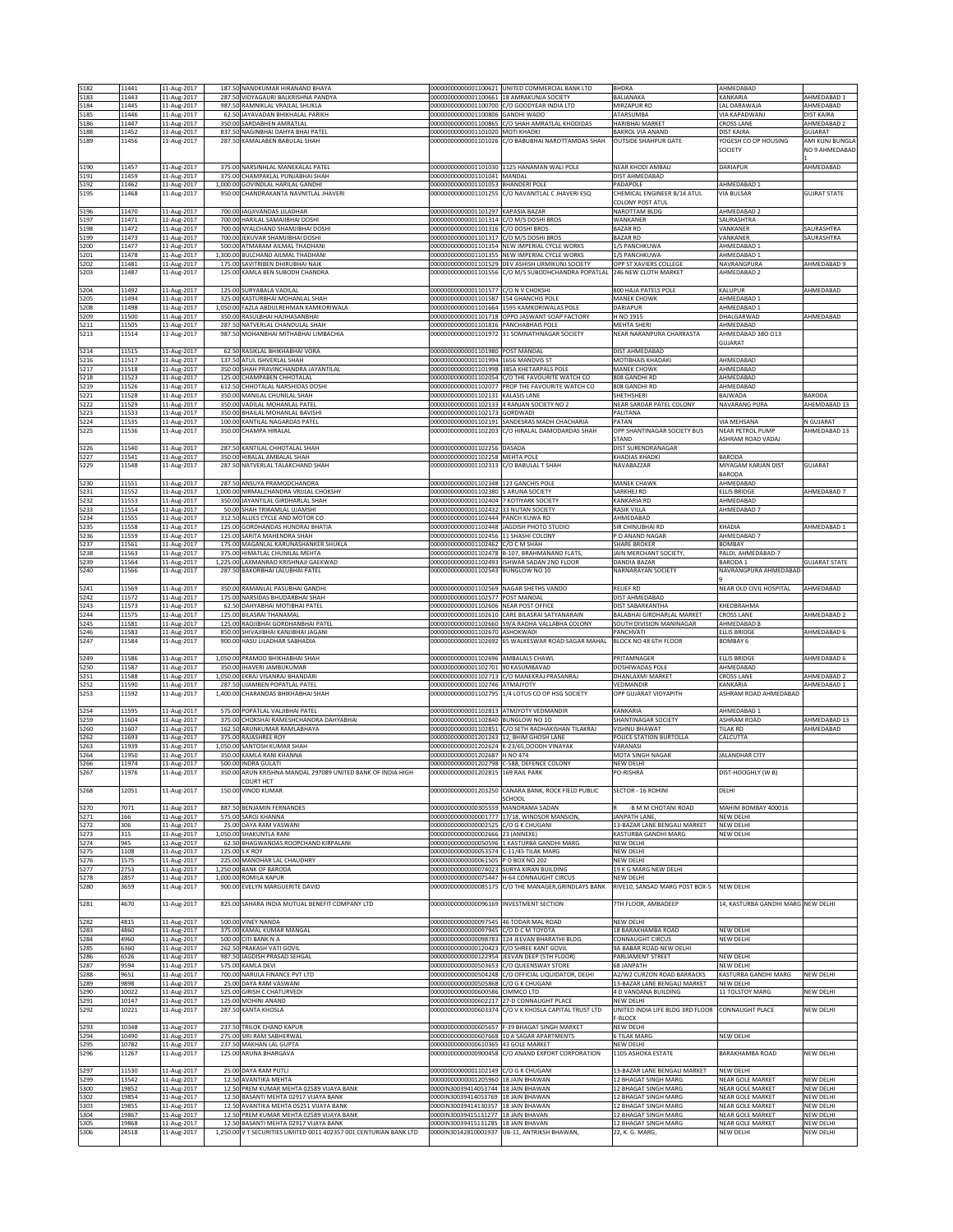| 5307         | 552            | 11-Aug-2017                |                | 550.00 VINOD J KATYAL                                             | 00000000000000005920 FLAT-7 ANSARI MARKET                      |                                                                                                  | DARYAGANJ                                           | NEW DELHI                                   |                               |
|--------------|----------------|----------------------------|----------------|-------------------------------------------------------------------|----------------------------------------------------------------|--------------------------------------------------------------------------------------------------|-----------------------------------------------------|---------------------------------------------|-------------------------------|
| 5308         | 553            | 11-Aug-2017                |                | 550.00 VINOD J KATYAL                                             | 00000000000000005921 FLAT-7 ANSARI MARKET                      |                                                                                                  | DARYA GANJ                                          | NEW DELHI                                   |                               |
| 5311         | 1400           | 11-Aug-2017                |                | 625.00 THAKAR DASS                                                |                                                                | 00000000000000057482 C/O GOODYEAR INDIA LTD                                                      | ANSARI ROAD DARYAGANJ                               | NEW DELHI                                   |                               |
| 5312<br>5313 | 1945<br>2321   | 11-Aug-2017<br>11-Aug-2017 |                | 900.00 SARBJIT AHLUWALIA<br>50.00 CHAMPAVATI                      | 00000000000000069775                                           | 00000000000000066223 C/O GOODYEAR INDIA LTD<br>C/O DR ROSHAN LAL AGGARWAL &                      | 1 ANSARI ROAD DARYAGANJ<br>SONS                     | N DELHI<br>16 NETAJI SUBASH MARG            | DARYA GANJ NEW                |
|              |                |                            |                |                                                                   |                                                                |                                                                                                  |                                                     |                                             | DELHI                         |
| 5314         | 2610           | 11-Aug-2017                |                | 225.00 BISAMBHAR DAYAL AGARWAL                                    | 00000000000000072664                                           | C/O B D AGARWAL & CO                                                                             | AXMAN HOUSE 3RD FLOOR                               | 9/3 ASAF ALI ROAD                           | NEW DELHI                     |
| 5315         | 2647           | 11-Aug-2017                |                | 112.50 SHASHI KUMARI KAINTAL                                      | 00000000000000072952 XI/3578-79                                |                                                                                                  | NETAJI SUBHASH MARG                                 | NEW DELHI                                   |                               |
| 5316         | 2954           | 11-Aug-2017                | 600.00         | RADHE MOHAN GUPTA<br><b>SURAJ PRAKASH VASHIST</b>                 | 00000000000000076397 KUCHA PATIRAM                             |                                                                                                  | BAZAR SITA RAM DELHI                                |                                             |                               |
| 5317<br>5318 | 3326<br>3327   | 11-Aug-2017<br>11-Aug-2017 | 525.00         | 525.00 VISHVESH VASHIST                                           | 00000000000000080744<br>00000000000000080745                   | 3410 MALIAN STREET DELHIGATE<br>3410 MALIAN STREET DELHI GATE                                    | NEW DELHI<br>NEW DELHI                              |                                             |                               |
| 5319         | 3519           | 11-Aug-2017                |                | 325.00 SURINDER KUMAR DHUPAR                                      |                                                                | 00000000000000082860 C-160 MINTO ROAD COMPLEX                                                    | NEW DELHI                                           |                                             |                               |
| 5320         | 3665           | 11-Aug-2017                |                | 900.00 THE OFFICIAL LIQUIDATOR                                    |                                                                | 00000000000000085224 BHARAT SCOUTS & GUIDES                                                      | BUILDING 16                                         | RING ROAD I P ESTATE                        | NEW DELHI                     |
| 5321         | 3991           | 11-Aug-2017                |                | 375.00 NIRMAL KAPOOR                                              | 000000000000000089669 46-D LEKHRAM ROAD                        |                                                                                                  | <b>DARYAGANJ NEW DELHI</b>                          |                                             |                               |
| 5322         | 4192           | 11-Aug-2017                |                | 1,250.00 VINOD J KATYAL                                           | 00000000000000091449                                           | FLAT-7 ANSARI MARKET                                                                             | <b>ARYA GANJ</b>                                    | NEW DELHI                                   |                               |
| 5323         | 4227           | 11-Aug-2017                |                | 1,062.50 SRF SUPERIOR HOLDINGS LTD                                | 00000000000000091865 EXPRESS BUILDING                          |                                                                                                  | 9-10 BAHADUR SHAH ZAFAR MARG                        | <b>NEW DELHI</b>                            |                               |
| 5328         | 9386           | 11-Aug-2017                |                | 375.00 KRISHNA NARAIN                                             | 00000000000000501868                                           | 68 PARIKH NIWAS                                                                                  | DARYAGANI                                           | NEW DELHI                                   |                               |
| 5332         | 10319          | 11-Aug-2017                |                | 175.00 J R SHARMA                                                 | 00000000000000605261                                           | 3622 NETAILSURHASH MARG                                                                          | NEW DELHI                                           |                                             |                               |
| 5334         | 10914          | 11-Aug-2017                |                | 100.00 JATINDER NATH BAGGA                                        |                                                                | 00000000000000611157 C/O THE NEW INDIA ASSCE CO LTD                                              | LAXMAN HOUSE                                        | ASAF ALI ROAD                               | NEW DELHI                     |
| 5337         | 186            | 11-Aug-2017                |                | 125.00 VIMLA MALIK                                                | 00000000000000001859                                           | C/O MR I P BHOLA                                                                                 | 22/1028 LODI COLONY                                 | NEW DELHI                                   |                               |
| 5340         | 3404           | 11-Aug-2017                | 500.00         | JAIDEEP AHUJA NINOR THRU MR K D AHUJA AS FATHER AND               | 00000000000000081782                                           | 193 GOLF LINKS                                                                                   | NEW DELHI                                           |                                             |                               |
| 5341         | 3717           | 11-Aug-2017                |                | <b>NATURAL GUARDIAN</b><br>1,250.00 ANU BHATIA                    | 000000000000000086165 A-82 SARASWATI VIHAR                     |                                                                                                  | DELHI 4                                             |                                             |                               |
| 5344         | 4836           | 11-Aug-2017                | 750.00         | DHARMO DEVI BHATIA                                                | 00000000000000097671 80 GOLF LINKS                             |                                                                                                  | NEW DELHI                                           |                                             |                               |
| 5345         | 9437           | 11-Aug-2017                | 225.00         | AMRIT LAL JINDAL                                                  | 00000000000000502314                                           | 116 SUNDER NAGAR                                                                                 | NEW DELHI                                           |                                             |                               |
| 5346         | 10247          | 11-Aug-2017                |                | 375.00 JAWAHAR K MEHRA                                            | 00000000000000603694                                           | C/O MR P N TALWAR                                                                                | 3/172 JORBAGH NEW DELHI                             |                                             |                               |
| 5348         | 11700          | 11-Aug-2017                |                | 12.50 MEENAKSHI GUPTA                                             | 00000000000001201347 B-5, TAGORE ROAD,                         |                                                                                                  | ADARSH NAGAR                                        | DELHI                                       |                               |
| 5349<br>5351 | 12282<br>17324 | 11-Aug-2017                |                | 12.50 RATNESH KUMAR DUBEY<br>12.50 R K DUBEY                      | 00000000000001204118 959,BLOCK-19                              | 19/959 LODHI COLONY                                                                              | LODHI COLONY                                        |                                             | NEW DELHI<br>NEW DELHI        |
| 5352         | 17373          | 11-Aug-2017<br>11-Aug-2017 |                | 12.50 R K DUBEY                                                   | 00000000000001210312<br>0000000000001210375                    | 19/959 LODHI COLONY                                                                              |                                                     |                                             | NEW DELHI                     |
| 5353         | 17374          | 11-Aug-2017                | 12.50          | R K DUBEY                                                         | 00000000000001210376                                           | 19/959 LODHI COLONY                                                                              |                                                     |                                             | <b>VEW DELHI</b>              |
| 5354         | 17375          | 11-Aug-2017                |                | 12.50 R K DUBEY                                                   | 00000000000001210377                                           | 19/959 LODHI COLONY                                                                              |                                                     |                                             | NEW DELHI                     |
| 5355         | 17376          | 11-Aug-2017                |                | 12.50 R K DUBEY                                                   | 00000000000001210378                                           | 19/959 LODHI COLONY                                                                              |                                                     |                                             | NEW DELHI                     |
| 5356         | 17377          | 11-Aug-2017                |                | 12.50 R K DUBEY                                                   | 00000000000001210379<br>00000000000001210380                   | 19/959 LODHLCOLONY                                                                               |                                                     |                                             | NEW DELHI                     |
| 5357<br>5358 | 17378<br>17379 | 11-Aug-2017<br>11-Aug-2017 |                | 12.50 R K DUBEY<br>12.50 R K DUBEY                                | 00000000000001210381 19/959 LODHI COLONY                       | 19/959 LODHI COLONY                                                                              |                                                     |                                             | NEW DELHI<br>NEW DELHI        |
| 5359         | 17380          | 11-Aug-2017                |                | <b>12.50 R K DUBEY</b>                                            | 00000000000001210382                                           | 19/959 LODHI COLONY                                                                              |                                                     |                                             | NEW DELHI                     |
| 5360         | 17381          | 11-Aug-2017                |                | 12.50 R K DUBEY                                                   | 00000000000001210383                                           | 19/959 LODHLCOLONY                                                                               |                                                     |                                             | NEW DELHI                     |
| 5361         | 17382          | 11-Aug-2017                |                | 12.50 R K DUBEY                                                   | 00000000000001210384                                           | 19/959 LODHI COLONY                                                                              |                                                     |                                             | NEW DELHI                     |
| 5362         | 17405          | 11-Aug-2017                |                | 12.50 PRATIBHA DUBEY                                              | 00000000000001210414 19/959, LODHI COLONY                      |                                                                                                  |                                                     |                                             | NEW DELHI                     |
| 5363<br>5364 | 17406<br>17407 | 11-Aug-2017<br>11-Aug-2017 | 12.50<br>12.50 | PRATIBHA DUBEY<br>PRATIBHA DUBEY                                  | 00000000000001210415<br>00000000000001210416                   | 19/959, LODHI COLONY<br>19/959. LODHLCOLONY                                                      |                                                     |                                             | NEW DELHI<br>NEW DELH         |
| 5365         | 17408          | 11-Aug-2017                |                | 12.50 PRATIBHA DUBEY                                              | 00000000000001210417                                           | 19/959, LODHI COLONY                                                                             |                                                     |                                             | NEW DELHI                     |
| 5366         | 17409          | 11-Aug-2017                |                | 12.50 PRATIBHA DUBEY                                              | 00000000000001210418 19/959, LODHI COLONY                      |                                                                                                  |                                                     |                                             | NEW DELHI                     |
| 5367         | 17410          | 11-Aug-2017                |                | 12.50 PRATIBHA DUBEY                                              | 00000000000001210419 19/959, LODHI COLONY                      |                                                                                                  |                                                     |                                             | NEW DELHI                     |
| 5368         | 17411          | 11-Aug-2017                | 12.50          | PRATIBHA DUBEY                                                    | 00000000000001210420                                           | 19/959. LODHLCOLONY                                                                              |                                                     |                                             | NEW DELHI                     |
| 5369         | 17412          | 11-Aug-2017                | 12.5           | <b>RATIBHA DUBEY</b>                                              | 00000000000001210421                                           | 9/959, LODHI COLONY                                                                              |                                                     |                                             | NEW DELHI                     |
| 5370<br>5371 | 17413<br>681   | 11-Aug-2017<br>11-Aug-2017 | 12.50          | PRATIBHA DUBEY<br>375.00 CHANDRA SAIN GUPTA                       | 00000000000001210422<br>00000000000000007104                   | 19/959, LODHI COLONY<br>32 MODEL BASTI KAROLBAGH                                                 | NEW DELHI                                           |                                             | NEW DELHI                     |
| 5372         | 737            | 11-Aug-2017                | 725.00         | JITESH MOHINDRA                                                   | 00000000000000008089                                           | C/O SWASTIK OPTICIANS                                                                            | 13/18 W E A AJMAL KHAN ROAD                         | KAROL BAGH NEW DELHI                        |                               |
| 5373         | 865            | 11-Aug-2017                |                | 1,250.00 OM PRAKASH AGARWAL                                       | 0000000000000009618                                            | A/4/65, IIND FLOOR                                                                               | SEC 15, ROHINI                                      | DELHI                                       |                               |
| 5374         | 2768           | 11-Aug-2017                |                | 50.00 OM PARKASH AHUJA                                            | 00000000000000074229 9/6541 STREET NO                          |                                                                                                  | DEV NAGAR                                           | KAROL BAGH                                  | NEW DELHI                     |
| 5376         | 3088           | 11-Aug-2017                |                | 75.00 CHANDER BATRA                                               |                                                                | 00000000000000078037 8/6516 DEV NAGAR KAROL BAGH                                                 | NEW DELHI                                           |                                             |                               |
| 5377<br>5378 | 3122<br>3123   | 11-Aug-2017                | 12.50          | 25.00 PANNA LAL BANDEN                                            | 00000000000000078378<br>0000000000000078379                    | 42/4907 RAIGAR PURA KAROL BAGH<br>17A/29 W E A KAROL BAGH                                        | NEW DELHI<br>NEW DELHI                              |                                             |                               |
| 5380         | 3145           | 11-Aug-2017<br>11-Aug-2017 |                | ANAND PRAKASH BATRA<br>25.00 RAJIV CHOPRA                         | 00000000000000078660                                           | 701 TANK ROAD ANAND PURI                                                                         | <b>IEW DELHI</b>                                    |                                             |                               |
| 5381         | 4357           | 11-Aug-2017                |                | 100.00 P S VISWANATHAN                                            | 00000000000000092967                                           | V-2 MIG FLAT                                                                                     | PRASAD NAGAR                                        | NEW DELHI                                   |                               |
| 5382         | 4550           | 11-Aug-2017                | 12.5           | PADAM KANT LADIA                                                  | 00000000000000094904                                           | 59/13 NEW ROHTAK ROAD                                                                            | NEW DELHI                                           |                                             |                               |
| 5383         | 4838           | 11-Aug-2017                | 525.00         | RAJINDER SINGH MARWAH                                             | 0000000000000097693                                            | 1341/19 HARI SINGH NALWA                                                                         | <b>IST FLOOR</b>                                    | KAROL BAGH                                  | NEW DELHI                     |
| 5384         | 4918           | 11-Aug-2017                |                | 150.00 ASHA KHANNA                                                | 00000000000000098475 C/O MR N K GUPTA                          |                                                                                                  | 3 NEW ROHTAK ROAD                                   | NEW DELHI                                   |                               |
| 5385         | 6507           | 11-Aug-2017                |                | 875.00 SHANTI DEVI SHARMA                                         | 00000000000000122595 9947 SHANTI SADAN<br>00000000000000502460 | 60/14 PARBHAT ROAD                                                                               | NEW ROHTAK ROAD                                     | SARAI ROHILLA NEW DELHI                     |                               |
| 5386<br>5387 | 9451<br>9472   | 11-Aug-2017<br>11-Aug-2017 |                | 62.50 MOHANLAL BHATIA<br>1,350.00 GIAN SINGH                      | 00000000000000502639                                           | 11852/8 SAT NAGAR                                                                                | KAROL BAGH<br><b>VEW DELHI</b>                      | NEW DELHI                                   |                               |
| 5388         | 10101          | 11-Aug-2017                | 375.00         | <b>KISHAN NARAIN KAPOOR</b>                                       | 00000000000000601638                                           | H.NO.B-2 M.I.G. DDA FLATS                                                                        | RASHAD NAGAR PHASE II                               | RAJINDER PLACE                              | <b>VEW DELHI</b>              |
| 5389         | 10249          | 11-Aug-2017                | 350.00         | LAL CHAND ARORA                                                   | 00000000000000603734                                           | 82 PRASAD NAGAR MIG                                                                              | ) D A FLATS                                         | NEW DELHI                                   |                               |
| 5390         | 10317          | 11-Aug-2017                | 1,050.00       | KASTURI LAL CHADHA                                                | 00000000000000605255                                           | M/S WELCOME STORES                                                                               | 13/9 W E A AJMAL KHAN ROAD                          | <b>KAROL BAGH</b>                           | NEW DELHI                     |
| 5392         | 10669          | 11-Aug-2017                | 575.00         | RAJENDRA KUMAR JAIN                                               | 00000000000000609014                                           | 24-B/5, D B GUPTA ROAD                                                                           | DEV NAGAR                                           | NEW DELHI                                   |                               |
| 5394<br>5395 | 13096<br>13097 | 11-Aug-2017<br>11-Aug-2017 |                | 12.50 SUDHIR KUMAR GUPTA<br>12.50 SUDHIR KUMAR GUPTA              | 00000000000001205417                                           | 65/67 NEW ROHTAK ROAD<br>00000000000001205418 65/67 NEW ROHTAK ROAD                              |                                                     |                                             | NEW DELHI<br>NEW DELHI        |
| 5398         | 13100          | 11-Aug-2017                |                | 12.50 SUDHIR KUMAR GUPTA                                          |                                                                | 00000000000001205421 65/67 NEW ROHTAK ROAD                                                       |                                                     |                                             | NEW DELHI                     |
| 5401         | 13103          | 11-Aug-2017                |                | 12.50 SUDHIR KUMAR GUPTA                                          | 00000000000001205424                                           | 65/67 NEW ROHTAK ROAD                                                                            |                                                     |                                             | NEW DELHI                     |
| 5403         | 13105          | 11-Aug-2017                | 12.50          | <b>JUDHIR KUMAR GUPTA</b>                                         | 00000000000001205426                                           | 5/67 NEW ROHTAK ROAD                                                                             |                                                     |                                             | VEW DELHI                     |
| 5406         | 13108          | 11-Aug-2017                | 12.50          | SUDHIR KUMAR GUPTA                                                | 00000000000001205429                                           | 55/67 NEW ROHTAK ROAD                                                                            |                                                     |                                             | NEW DELHI                     |
| 5409         | 13111          | 11-Aug-2017                | 12.50          | SUDHIR KUMAR GUPTA                                                | 00000000000001205432                                           | 65/67 NEW ROHTAK ROAD                                                                            |                                                     |                                             | NEW DELHI                     |
| 5545<br>5552 | 17979<br>808   | 11-Aug-2017<br>11-Aug-2017 | 287.5<br>50.0  | SWINDER SINGH SAWHNEY 793 KARNATAKA BANK LTD<br>KHALID IQBAL KHAN | 0000IN30011810782688<br>0000000000000008700                    | 2136 MIR BUKHARI STREET                                                                          | PUSA ROAD<br>DELHI                                  |                                             | NEW DELHI                     |
| 5554         | 1944           | 11-Aug-2017                |                | 725.00 SHANTI DEVI                                                | 00000000000000066169 C/O DR.H.K.JAIN                           |                                                                                                  | 4352 PAHARI DHIRAJ                                  | DELHI                                       |                               |
| 5555         | 2216           | 11-Aug-2017                |                | 25.00 VISHNOO BHAGWAN GURWALA                                     | 00000000000000068724 1024 MALIWARA                             |                                                                                                  | DELHI                                               |                                             |                               |
| 5556         | 2388           | 11-Aug-2017                |                | 350.00 SHIVDEV MALHOTRA                                           | 00000000000000070594                                           | C/O M/S N D ARYAN DASS                                                                           | GENERAL MERCHANTS QUTAB ROAD                        | DELH                                        |                               |
|              |                |                            |                |                                                                   |                                                                |                                                                                                  |                                                     |                                             |                               |
| 5557         | 2559           | 11-Aug-2017                |                | 100.00 INDIRA REKHY                                               | 00000000000000072246 C/O DR P L REKHY                          | C/O JAIN GARMENTS                                                                                | 30/11 SHAKTI NAGAR<br>664 BAHADURGARH ROAD          | DELHI                                       |                               |
| 5558<br>5561 | 2938<br>3127   | 11-Aug-2017<br>11-Aug-2017 |                | 25.00 SUBHKARAN BOTHRA<br>25.00 RAVINDER SINGH LAMBA              | 00000000000000076196<br>00000000000000078404 9673 ISLAM GANJ   |                                                                                                  | OPP AZAD MARKET DELHI                               | GOURI SHANKAR BHAVAN                        | DELHI                         |
| 5563         | 3387           | 11-Aug-2017                |                | 25.00 RENU GUPTA                                                  | 00000000000000081470 1458 GALI ARYA SAMAJ                      |                                                                                                  | BAZAR SITA RAM DELHI                                |                                             |                               |
| 5564         | 3520           | 11-Aug-2017                |                | 900.00 LOVE KISHORE KHANNA                                        |                                                                | 00000000000000082866 773 KATRA NEEL CHANDNI CHOWK                                                | DELHI                                               |                                             |                               |
| 5565         | 3570           | 11-Aug-2017                |                | 125.00 PANKAJ RISHI KUMAR                                         |                                                                | 00000000000000083359 3395 MUSADDI LAL MARKET                                                     | BAZAR SITA RAM DELHI                                |                                             |                               |
| 5566<br>5569 | 3966<br>4039   | 11-Aug-2017                |                | 350.00 SURAJ DEVI<br>150.00 SHAMSHAD DAR                          | 00000000000000089496<br>00000000000000090174                   | 3340 KUCHA KASGIRI<br>FARASH KHANA H NO 748                                                      | BAZAR SITA RAM DELHI<br><b>PHATAK DHOBIAN DELHI</b> |                                             |                               |
| 5570         | 4142           | 11-Aug-2017<br>11-Aug-2017 | 750.00         | <b>KRISHAN KUMAR</b>                                              | 0000000000000091049                                            | XIII/4520 JANTA SHOE STORE                                                                       | AHARI DHIRAJ                                        | DELHI                                       |                               |
| 5571         | 4216           | 11-Aug-2017                |                | 900.00 SUBHASH CHANDER BAHL                                       |                                                                | 00000000000000091781 C/O BAHL MOTOR STORES                                                       | 156 GURUNANAK AUTO MARKET                           | KASHMERI GATE                               | DELHI                         |
| 5573         | 4281           | 11-Aug-2017                |                | 1,250.00 GYANESHWAR PERSHAD GUPTA 6445 CANARA BANK CAB QUAZI      | 00000000000000092382 2532-A CHOORIWALAN                        |                                                                                                  | SARAK PREM NARAIN                                   | DELHI                                       |                               |
|              |                |                            |                | HAUZ HQI                                                          |                                                                |                                                                                                  |                                                     |                                             |                               |
| 5574         | 4350           | 11-Aug-2017                |                | 1,250.00 RAM KUMAR GUPTA                                          |                                                                | 00000000000000092923 62 GALI RAJA KEDAR NATH                                                     | CHAWRI BAZAR<br><b>GALI LOHEWALI, CHARKHEWALAN</b>  | DELHI                                       |                               |
| 5575<br>5577 | 4622<br>4790   | 11-Aug-2017<br>11-Aug-2017 |                | 375.00 SAVITRI SHARMA<br>1,050.00 VINOD KUMAR MEHROTRA            | 00000000000000097284 418 KUCHA BRIJ NATH                       | 00000000000000095722 3683 KUDA KUTBI BEGUM                                                       | CHANDNI CHOWK                                       | DELHI<br>DELHI                              |                               |
| 5578         | 4895           | 11-Aug-2017                |                | 125.00 MADHURIMA KHANNA                                           | 00000000000000098353                                           | C/O VIPIN KUMAR KHANNA                                                                           | 38, GANDHI GALI                                     | <b>FATEH PURI</b>                           | DELHI                         |
| 5579         | 6205           | 11-Aug-2017                | 425.0          | BRHAM DEV DAING                                                   | 00000000000000118644                                           | C/O M/S MANOHAR TRADING CO                                                                       | RAM LAL CHANDOK MARG                                | 2733-A KASHMERE GATE                        | DELHI                         |
| 5580         | 9277           | 11-Aug-2017                |                | 350.00 VIJAI KUMAR JAIN                                           | 00000000000000500542 C/O V K JAIN & SONS                       |                                                                                                  | 40 SWADESHI MARKET                                  | SADAR BAZAR DELHI                           |                               |
| 5581         | 9288           | 11-Aug-2017                |                | 225.00 SHANTI DEVI                                                | 00000000000000500622 C/O V K JAIN & SONS                       |                                                                                                  | 40 SWADESHI MARKET                                  | SADAR BAZAR DELHI                           |                               |
| 5582         | 9303           | 11-Aug-2017                | 375.00         | SUDHIR KUMAR SOIN                                                 |                                                                | 00000000000000500744 1651 S.P.MUKHERJEE MARG<br>00000000000000500917 SHANI STANDARD CYCLE STORES | DELHI<br><b>NEAR GORI SHANKAR</b>                   |                                             |                               |
| 5583<br>5584 | 9321<br>9335   | 11-Aug-2017<br>11-Aug-2017 |                | 1,000.00 CHAKAR DHAR SAHNI<br>175.00 KIMATRAI JAIN                | 00000000000000501056 C/O LACHHMINARAIN                         |                                                                                                  | NOHARIAMAL                                          | TEMPLE CHANDNI CHOWK<br>KATRA PYRELAL CH CH | DELHI <sub>6</sub><br>DELHI 6 |
| 5585         | 9343           | 11-Aug-2017                |                | 375.00 RAMESH CHANDER KAPOOR                                      |                                                                | 00000000000000501301 C/O M/S KANSHI RAM KAPOOR NAD                                               | 601 GANDHI CLOTH MARKET                             | CHANDNI CHOWK                               | DELHI 6                       |
|              |                |                            |                |                                                                   |                                                                | SONS                                                                                             |                                                     |                                             |                               |
| 5586         | 9362           | 11-Aug-2017                |                | 137.50 KAMLESH KUMARI                                             | 00000000000000501535                                           | C/O AMAR NATH MAHENDER KUMAR                                                                     | <b>CLOTH MERCHANTS</b>                              | 3623 CHAWRI BAZAR                           | DELHI 6                       |
|              |                |                            |                |                                                                   |                                                                |                                                                                                  |                                                     |                                             |                               |
| 5587         | 9425           | 11-Aug-2017                |                | 375.00 DINESH KUMAR                                               | 00000000000000502144 1906 CHANDNI CHOWK                        |                                                                                                  | OPP: SIS GANJ                                       | DELHI                                       |                               |
| 5588<br>5589 | 9453<br>9501   | 11-Aug-2017<br>11-Aug-2017 |                | 175.00 DAYAL DAS BHATIA<br>500.00 HANS RAJ BAHL                   | 00000000000000502462                                           | C/O M/S GURDITTA RAM<br>00000000000000502876 M/S KUNDAN LAL KISHORI LAL                          | MOHAN LAL<br>17 KRISHNA CLOTH MARKET                | 136 TILAK BAZAR<br><b>CHANDNI CHOWK</b>     | DELHI 6<br>DELHI 6            |
| 5590         | 9503           | 11-Aug-2017                |                | 112.50 MANAK SINGH                                                |                                                                | 00000000000000502878 C/O NAND SINGH PRABHJT SINGH                                                | <b>GANDHI CLOTH MERKET</b>                          | CHANDNI CHOWK                               | DELHI 6                       |
| 5591         | 9527           | 11-Aug-2017                |                | 375.00 MADANLAL KHANDELWAL                                        |                                                                | 00000000000000503078 C/O M/S MAHENDRA STEELS                                                     | 3482/2 HAUZ QAZI                                    | DELHI                                       |                               |
| 5592         | 9540           | 11-Aug-2017                |                | 375.00 BALDEV RAJ VOHRA                                           | 00000000000000503203                                           | C/O M/S GOODWILL AUTOMOBILES                                                                     | <b>GANDHI MOTOR MARKET</b>                          | KASHMERE GATE                               | DELHI 6                       |
| 5593         | 9557           | 11-Aug-2017                |                | 375.00 RAM LALL                                                   | 00000000000000503366                                           | C/O M/S CHANDER BHAN PREHLAD                                                                     | <b>GANDHI CLOTH MERKET</b>                          | CHANDNI CHOWK                               | DELHI 6                       |
|              |                |                            |                |                                                                   |                                                                | UMAR                                                                                             |                                                     |                                             |                               |
|              |                |                            |                |                                                                   |                                                                |                                                                                                  |                                                     |                                             |                               |
| 5594         | 9586           | 11-Aug-2017                |                | 12.50 SURAJNARAYAN AGARWAL                                        | 00000000000000503608                                           | C/O M/S RAM CHAND                                                                                | SHRI NARAYAN                                        | HAYZ QAZI                                   | DELHI 6                       |
| 5595<br>5596 | 9655<br>9659   | 11-Aug-2017                |                | 312.50 KANTA GUPTA<br>62.50 BIMAL KUMAR                           | 00000000000000504285<br>00000000000000504289                   | C/O M/S G R ARJUNDAS<br>C/O M/S G R ARJUNDAS                                                     | 4540 KRISHNA BAZAR<br>4540 KRISHNA BAZAR            | <b>CLOTH MARKET</b><br><b>CLOTH MARKET</b>  | DELHI <sub>6</sub><br>DELHI 6 |
| 5597         | 9660           | 11-Aug-2017<br>11-Aug-2017 |                | 350.00 KUMARI URMILA                                              | 00000000000000504295                                           | ROOM NO.1 HOTEL BHAGIRATH                                                                        | PALACE BUILDING CHANDNI CHOWK                       | DELHI                                       |                               |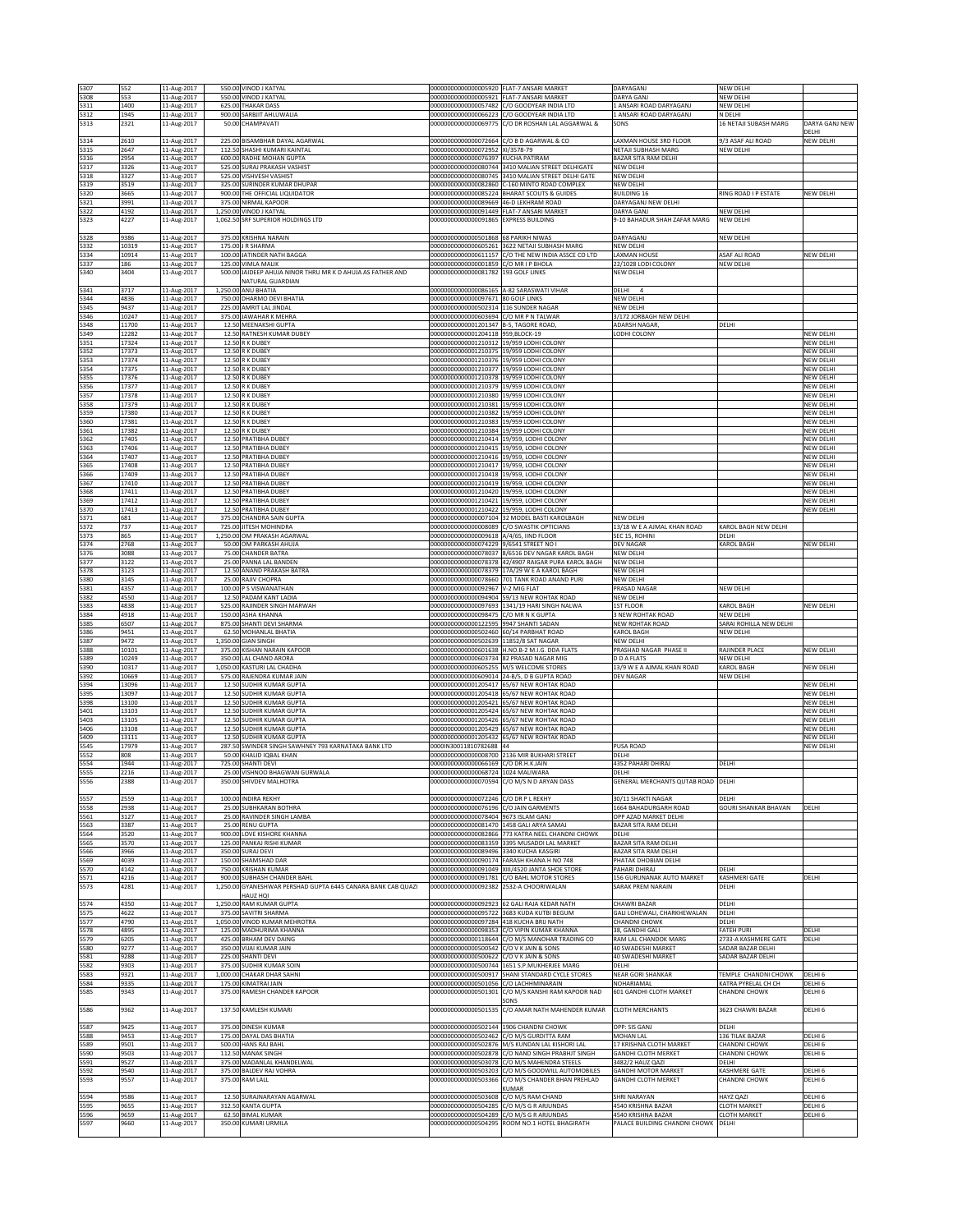| 5598         | 9676           | 11-Aug-2017                |                  | 1,187.50 HEM KAUR                                                                     | 0000000000000504469                                                            | C/O DEWAN CHAND DHOLAN DAS                                                                         | <b>IND COMPANY</b>                                 | RAMDURGA BLDG JAWAHAR<br><b>NAGAR</b>     | DELHI 6                                  |
|--------------|----------------|----------------------------|------------------|---------------------------------------------------------------------------------------|--------------------------------------------------------------------------------|----------------------------------------------------------------------------------------------------|----------------------------------------------------|-------------------------------------------|------------------------------------------|
| 5600         | 9735           | 11-Aug-2017                |                  | 375.00 SHAM SUNDER                                                                    | 00000000000000504764                                                           | C/O M/S BALDEV SAHAI                                                                               | RAM BHAGAT                                         | NAYA BAZAR                                | DELHI <sub>6</sub>                       |
| 5601<br>5602 | 9742<br>9743   | 11-Aug-2017<br>11-Aug-2017 | 300.00<br>187.50 | SHORILAL JAIN<br><b>RAGHBAR DAYAL</b>                                                 | 0000000000000504792<br>00000000000000504796 C/O VIDYA R P & CO                 | C/O M/S KAKOO SHAH                                                                                 | <b>CLOTH HOUSE</b><br>106/1 1ST FLOOR              | CHANDNI CHOWK<br>BAHADUR GARH ROAD DELH   | DELHI                                    |
| 5603         | 9762           | 11-Aug-2017                |                  | 350.00 GIAN CHAND JAIN                                                                |                                                                                | 00000000000000504982 C/O M/S GAIN CHAND HEM RAJ SHOP                                               | <b>BARTAN MARKET</b>                               | <b>SADAR BAZAR</b>                        | DELHI <sub>6</sub>                       |
|              |                |                            |                  |                                                                                       |                                                                                | NO 1065                                                                                            |                                                    |                                           |                                          |
| 5604<br>5605 | 9764<br>9791   | 11-Aug-2017<br>11-Aug-2017 |                  | 350.00 PANNA LAL KHANNA<br>450.00 BHAJAN LAL                                          | 0000000000000504994                                                            | 1541/35-D BHAGIRATH PALACE<br>00000000000000505115 C/O M/S PANOOMAL MOHANLAL                       | DELHI<br>AND SONS                                  | <b>SUBZI MAND</b>                         | DELHI <sub>6</sub>                       |
| 5606<br>5607 | 9795<br>9809   | 11-Aug-2017<br>11-Aug-2017 |                  | 525.00 JETHANAND<br>375.00 CHANANLAL AGGARWAL                                         | 10000000000000505217                                                           | 000000000000000505119 C/O PAHOOMAL MOHANLAL<br>C/O M/S ANANTRAM CHANANLAL                          | AND SONS<br>2074 KATRA TOBACCO                     | SUBZI MANDI<br><b>CHARI BAOLI</b>         | DELHI <sub>6</sub><br>DELHI <sub>6</sub> |
|              |                |                            |                  |                                                                                       |                                                                                | <b>GGARWAL</b>                                                                                     |                                                    |                                           |                                          |
| 5608<br>5609 | 9832<br>9833   | 11-Aug-2017<br>11-Aug-2017 |                  | 62.50 SWINDERSINGH SAWHNEY<br>350.00 HARCHARAN SINGH SAWHNEY                          | 00000000000000505421<br>0000000000000505423                                    | C/O M/S HARCHARAN SINGH<br>C/O M/S HARCHARAN SINGH                                                 | <b>SAWHNEY AND BROS</b><br>AWHNEY AND BROS         | 1400 TILAK BAZAR<br>1400 TILAK BAZAR      | DELHI <sub>6</sub><br>DELHI <sub>6</sub> |
| 5610         | 9860           | 11-Aug-2017                |                  | 625.00 RATNA JAIN                                                                     | 00000000000000505544                                                           | C/O INDUSTRIAL AGENTS<br>C/O SETHI TYRES                                                           | 525 SADAR BAZAR DELHI                              |                                           |                                          |
| 5611<br>5612 | 9951<br>9971   | 11-Aug-2017<br>11-Aug-2017 |                  | 1,050.00 SARDAR BALIIT SINGH SITHI<br>1,050.00 KOURA LAL                              | 0000000000000506112                                                            | 00000000000000506176 5837 BASTI HARPHOOL SINGH                                                     | 305/35 GURU NANAK HOUSE<br><b>SADAR THANA ROAD</b> | S P MUKHERJEE MARG<br>DELHI               | DELHI 6                                  |
| 5613<br>5614 | 10082<br>10144 | 11-Aug-2017<br>11-Aug-2017 |                  | 837.50 MANMOHAN SINGH<br>112.50 MULK RAJ                                              | 0000000000000602205                                                            | 00000000000000601384 C/O NORTHERN INDIA GOODS<br>SHOP NO 164                                       | FPT CO P LTD<br><b>AJPATRAI MARKET</b>             | 1 GOKHLE MARKET<br>CHANDNI CHOWK          | DELHI 6<br>DELHI <sub>6</sub>            |
| 5615         | 10214          | 11-Aug-2017                |                  | 50.00 TILUMAL VERHOMAL                                                                | 000000000000603269                                                             | C/O N V KEWALRAM AND SONS                                                                          | <b>4 SWADESHI MARKET</b>                           | SADAR BAZAR                               | DELHI 6                                  |
| 5616<br>5617 | 10216<br>10269 | 11-Aug-2017<br>11-Aug-2017 | 287.50           | LAKHMICHAND VERHOMAL<br>750.00 BANWARI LAL                                            | 00000000000000604129 VIII/2555 SAROJ GALI                                      | 00000000000000603275 C/O N V KEWALRAM AND SONS                                                     | <b>4 SWADESH MARKET</b><br>BEHIND KALI MASJID      | SADAR BAZAR<br>SITA RAM BAZAR             | DELHI 6<br>DELHI 6                       |
| 5618         | 10322          | 11-Aug-2017<br>11-Aug-2017 | 525.00           | <b>BASDEO KAPOOR</b>                                                                  | 00000000000000605313 VERMA AND KAPOOR                                          |                                                                                                    | <b>CATRA NEEL</b>                                  | <b>CHANDNI CHOWK</b>                      | DELHI <sub>6</sub>                       |
| 5619<br>5620 | 10426<br>10503 | 11-Aug-2017                | 1,050.00         | OM PARKASH GUPTA<br>287.50 CHETUMAL THARUMAL                                          |                                                                                | 00000000000000606851 C/O THAKUR DASS SARDARI LAL<br>00000000000000607759 C/O JAIHIND HOSIERY HOUSE | 3 40 GALI BAJRANG BALI<br><b>AWAHAR MARKET</b>     | CHAWARI BAZAR<br>SADAR BAZAR              | DELHI 6<br>DELHI <sub>6</sub>            |
| 5621<br>5622 | 10602<br>10635 | 11-Aug-2017<br>11-Aug-2017 |                  | 287.50 TILAK CHAND<br>375.00 SHASHI BALA                                              |                                                                                | 00000000000000608612 TILAKCHAND RAJENDRA<br>00000000000000608830 C/O SHRI RAMCHARAN AGGARWAL DY    | KUMAR JAIN<br>NAUGHARA                             | 5198 SADAR BAZAR<br>KINARI BAZAR          | DELHI <sub>6</sub><br>DELHI <sub>6</sub> |
|              |                |                            |                  |                                                                                       |                                                                                | MAYOR                                                                                              |                                                    |                                           |                                          |
| 5623<br>5624 | 10652<br>10710 | 11-Aug-2017<br>11-Aug-2017 | 187.50           | 287.50 RATAN LAL RATHI<br>MAHESH PRASAD BHARGAVA                                      | 0000000000000608943<br>0000000000000609544                                     | 1593 MADARSA ROAD<br>3370 HAUZ QAZI                                                                | BEHIND ENGG.COLLEGE)<br>DELHI                      | KASHMERE GATE                             | DELHI                                    |
| 5625<br>5626 | 10749<br>10803 | 11-Aug-2017                | 287.50           | 175.00 RAVI KUMAR MEHANDROO<br>NIAMAT RAI                                             | 00000000000000610082<br>0000000000000610587                                    | S/O PRITAM PIARA<br>C/O STANDARD SALES AGENCIES                                                    | <b>NSPECTOR POLICE</b><br>2442 SHARDHANAND MARG    | A/9 OLD POLICE LINES<br>DELH              | DELHI <sub>6</sub>                       |
| 5627         | 10805          | 11-Aug-2017<br>11-Aug-2017 | 312.5            | RAJ KUMAR SETH 534 DENA BANK DEB GARSTION BASTION ROAD                                | 0000000000000610589                                                            | 65/7 LIMTON HOUSE                                                                                  | <b>HARDHANAND MARG</b>                             | DELH                                      |                                          |
| 5628         | 10878          | 11-Aug-2017                | 287.5            | GBR<br><b>THAKAR DAS</b>                                                              | 00000000000000610970 C/O R B JESSA RAM                                         |                                                                                                    | <b>FATEH CHAND</b>                                 | NAYA BAZAR                                | DELHI <sub>6</sub>                       |
| 5629         | 10895          | 11-Aug-2017                |                  | 300.00 MADAN LAL KOCHHAR                                                              |                                                                                | C/O M/S NARAIN DAS BHAGWAN DAS                                                                     | BEHIND STATE BANK OF INDIA                         | BHAGIRATH PALACE                          | DELHI                                    |
| 5630         | 10912          | 11-Aug-2017                |                  | 575.00 AJUDHIA NATH BAGGA                                                             |                                                                                | 00000000000000611156 C/O M/S AJUDHIA NATH SURENDAR                                                 | 2343 TILAK BAZAR                                   | CHANDNI CHOWK<br>KHARI BAOLI              | DELHI 6                                  |
| 5631         | 10925          | 11-Aug-2017                |                  | 1,050.00 RAJ KOHLI                                                                    |                                                                                | NATH<br>00000000000000611216 C/O ASIATIC AUTOMOBILES                                               | 859 S.P. MUKHERJEE MARG                            | DELHI                                     |                                          |
| 5632         | 10926          | 11-Aug-2017                |                  | 1,050.00 S SARDAR SINGH KOHLI                                                         |                                                                                | 00000000000000611217 C/O ASIATIC AUTOMOBILES                                                       | 359 S.P.MUKHERJEE MARG                             | DELH                                      |                                          |
| 5633<br>5634 | 11159<br>11653 | 11-Aug-2017<br>11-Aug-2017 | 62.50            | 200.00 CHARANJITLAL AGGARWAL<br>MADHU KHANNA 44882 UNION BANK OF INDIA UBI CHANDNI    | 00000000000000705020 C/O M/S K SALES CO<br>00000000000001200932 38 GANDHI GALI |                                                                                                    | 2797/2815 BARA BAZAR<br>ATEHPURI                   | KASHMERE GATE<br>DELHI                    | DELHI                                    |
|              |                |                            |                  | CHOWK CHC                                                                             |                                                                                |                                                                                                    |                                                    |                                           |                                          |
| 5635<br>5638 | 11730<br>11747 | 11-Aug-2017<br>11-Aug-2017 | 12.5<br>12.50    | MANJU BHARGAVA<br>MANJU BHARGAVA                                                      | 0000000000001201549                                                            | 00000000000001201488 2226 MASJID KHAZOOR<br>2226, MASJID KHAZOOR                                   | DHARMPURA<br><b>DHAMPURA</b>                       | DELH<br>DELHI                             |                                          |
| 5639<br>5640 | 11828<br>11829 | 11-Aug-2017<br>11-Aug-2017 |                  | 25.00 MAMTA<br>12.50 RAJ KUMAR                                                        | 0000000000001202022                                                            | 4054-STREET BARNA<br>00000000000001202024 4055-64 STREET BARNA                                     | <b>SADAR BAZAR</b><br><b>ADAR BAZAR</b>            | DELH<br>DELHI                             |                                          |
| 5641         | 11830          | 11-Aug-2017                | 12.5             | MANJU BHARGAVA                                                                        | 00000000000001202025                                                           | 2226, MASJID KHAZOOR                                                                               | DHARMPURA, DELHI                                   |                                           |                                          |
| 5643<br>5644 | 11832<br>11833 | 11-Aug-2017<br>11-Aug-2017 |                  | 12.50 MANJU BHARGAVA<br>12.50 MANJU BHARGAVA                                          | 10000000000001202030                                                           | 2226 MASIID KHAZOOR<br>00000000000001202032 2226, MASJID KHAZOOR                                   | <b>DHARMPURA</b><br><b>DHARMPURA</b>               | DELH<br>DELHI                             |                                          |
| 5645         | 11834          | 11-Aug-2017                |                  | 12.50 MANJU BHARGAVA                                                                  | 00000000000001202036 2226, MASJID KHAZOOR                                      |                                                                                                    | DHARMPURA                                          | DELH                                      |                                          |
| 5646<br>5647 | 11835<br>11836 | 11-Aug-2017<br>11-Aug-2017 |                  | 12.50 MANJU BHARGAVA<br>12.50 NEERAJ BHARGAVA                                         | 0000000000001202037                                                            | 2226.MASJID KHAZOOR<br>00000000000001202038 2226, MASJID KHAZOOR                                   | <b>DHARMPURA</b><br><b>DHARMPURA</b>               | DELHI<br>DELHI                            |                                          |
| 5648<br>5649 | 11996<br>11997 | 11-Aug-2017<br>11-Aug-2017 | 12.50            | 12.50 MANJU BHARGAVA<br>MANJU BHARGAVA                                                |                                                                                | 00000000000001202977 2226, MASJID KHAZOOR<br>00000000000001202978 2226, MASJID KHAZOOR             | <b>DHARMPURA</b><br>DHARMPURA                      | DELHI<br>DELHI                            |                                          |
| 5650         | 11998          | 11-Aug-2017                |                  | 25.00 MANJU BHARGAVA                                                                  | 00000000000001202979 2226 MASJID KHAZOOR                                       |                                                                                                    | DHARMPURA                                          | DELH                                      |                                          |
| 5651<br>5652 | 11999<br>12062 | 11-Aug-2017<br>11-Aug-2017 |                  | 12.50 MANJU BHARGAVA<br>12.50 MANJU BHARGAVA                                          | 00000000000001203302 2226 MASJID KHAZOOR                                       | 00000000000001202980 2226, MASJID KHAZOOR                                                          | <b>DHARMPURA</b><br>DHARMPURA                      | DELHI<br>DELHI                            |                                          |
| 5653<br>5655 | 12063<br>12327 | 11-Aug-2017                |                  | 12.50 MANJU BHARGAVA<br>12.50 ZEA UL HASAN                                            | 00000000000001204231 5046 KUCHA REHMAN                                         | 00000000000001203303 2226, MASJID KHAZOOR                                                          | <b>DHARAMPURA</b><br><b>HANDNI CHOWK</b>           | DELHI<br>DELHI                            |                                          |
| 5738         | 17803          | 11-Aug-2017<br>11-Aug-2017 | 12.50            | RAJ KUMAR 16291 BANK OF BARODA                                                        | 000IN30011810040989                                                            | 4054                                                                                               | ARNA ESTATE                                        | <b>ADAR BAZAR</b>                         | DELHI                                    |
|              |                |                            |                  |                                                                                       |                                                                                |                                                                                                    |                                                    |                                           |                                          |
| 5739         | 17905          | 11-Aug-2017                | 12.50            | SUSHIL KUMAR JAIN 6434 ORIENTAL BANK OF COMMERCE                                      | 0000IN30011810409219                                                           | 2360                                                                                               | <b>CHATTA SHAHJI</b>                               | CHAWRI BAZAR                              | DELHI                                    |
| 5740         | 19660          | 11-Aug-2017                | 12.50            | NEERAJ BHARGAVA N 3558 THE VAISH CO OPERATIVE NEW BANK<br>I <sub>TD</sub>             | 0000IN30036021042164                                                           | 2226 MASJID KHAJOOR                                                                                | NEAR JAIN SCHOOL DHARAMPURA                        | CHANDNI CHOWK G P O<br><b>NORTH DELHI</b> | DELHI                                    |
| 5741         | 19698          | 11-Aug-2017                | 12.50            | MANJU BHARGAVA 16557 UNITED BANK OF INDIA                                             |                                                                                | 0000IN30036022213616 2226 MASJID KHAZOOR DHARMPURA                                                 | DELHI                                              |                                           |                                          |
| 5742         | 22376          | 11-Aug-2017                |                  | 12.50 RAJ KUMAR 16291 BANK OF BARODA                                                  | 0000IN30087020003049 4054, GALI BARNA                                          |                                                                                                    | SADAR BAZAR                                        |                                           | DELHI                                    |
| 5744<br>5748 | 26081<br>182   | 11-Aug-2017<br>11-Aug-2017 |                  | 12.50 NEERAJ BHARGAVA 15815 UNITED BANK OF INDIA<br>300.00 BIR INDER MALHOTRA         |                                                                                | 0000IN30177416209618 5/2226 KATRA KHUSHHAL ROY<br>00000000000000001851 C-2/10 RANA PRATAP BAGH     | CHANDINI CHOWK<br><b>DELHI</b>                     |                                           | DELHI                                    |
| 5752         | 1009           | 11-Aug-2017                |                  | 1,000.00 JAGAN NATH NANDA                                                             |                                                                                | 00000000000000052000 C/O M/S NANDA ENTERPRISES                                                     | 3475 ARYA PURA                                     | OLD SUBZI MANDI DELHI                     |                                          |
| 5753<br>5758 | 1706<br>3521   | 11-Aug-2017<br>11-Aug-2017 | 600.0            | 325.00 VIDYA VATI KHANNA<br>KAMLA WATI MARWAHA                                        | 00000000000000063306 19 RIVIERA SOUTH                                          | 00000000000000082870 47 JAYNA BLDG ROSHANARA RD                                                    | <b>15 THE MALL DELHI</b><br>DELHI                  |                                           |                                          |
| 5760<br>5761 | 4070<br>4214   | 11-Aug-2017<br>11-Aug-2017 | 25.0             | DINESH KUMAR KHANDELWAL<br>50.00 SATISH KUMAR TUTEJA                                  |                                                                                | 0000000000000090452 7 (NORTH) RIVIERA APART<br>0000000000000091767 FACULTY OF MANAGEMENT STUDIES   | <b>15 MALL ROAD</b><br>DELHI UNIVERSITY            | DELH<br>DELH                              |                                          |
|              |                |                            |                  |                                                                                       |                                                                                |                                                                                                    |                                                    |                                           |                                          |
| 5763<br>5764 | 4701<br>4834   | 11-Aug-2017<br>11-Aug-2017 |                  | 350.00 OM PAYARI NANDA<br>975.00 AATAM DEVI                                           | 00000000000000096407 B-23/3 SHAKTI NAGAR                                       | 00000000000000097648 7801 ROSHANARA ROAD                                                           | DELHI<br>DELHI                                     |                                           |                                          |
| 5766<br>5767 | 7166<br>9404   | 11-Aug-2017<br>11-Aug-2017 |                  | 50.00IRABINDRA NATH MALHOTRA<br>350.00 JAGDISH LAL KAPUR                              | 0000000000000308464<br>00000000000000502045 E-11 D.E.S.U.COLONY                | 40/9 SHAKTI NAGAH                                                                                  | JELMI<br><b><i>FRIPOLIA</i></b>                    | DELHI                                     |                                          |
| 5768         | 9556           | 11-Aug-2017                |                  | 287.50 RADHEY SHAM                                                                    | 00000000000000503342 IIND FLOOR                                                |                                                                                                    | 15-A KAMLA NAGAR DELHI                             |                                           |                                          |
| 5770<br>5771 | 9664<br>9978   | 11-Aug-2017<br>11-Aug-2017 |                  | 12.50 OM PRAKASH<br>1,050.00 JAGDISH LAL KAPUR                                        | 00000000000000506202 E-11 DESU COLONY                                          | 000000000000000504367 A-8/9 RANA PRATAP BAGH                                                       | DELHI<br><b><i>FRIPOLIA</i></b>                    | DELH                                      |                                          |
| 5772         | 10379<br>10461 | 11-Aug-2017                |                  | 350.00 SHER SINGH AGRAWAL<br>1,050.00 PREMWATI SETH                                   | 00000000000000606062 AGRAWAL HOUSE                                             |                                                                                                    | 49-UA JAWAHAR NAGAR<br>6007 38 U A JAWAHAR NAGAR   | DELHI<br>DELHI                            |                                          |
| 5773<br>5774 | 11733          | 11-Aug-2017<br>11-Aug-2017 |                  | 1,250.00 SUBHASH CHAND JAIN                                                           | 00000000000000607260 C/O MS DOLLY SETH<br>00000000000001201504 159, VIR NAGAR  |                                                                                                    | DELHI                                              |                                           |                                          |
| 5775<br>5787 | 11745<br>17884 | 11-Aug-2017<br>11-Aug-2017 |                  | 375.00 SUBHASH CHAND JAIN<br>62.50 SUNIL JAIN 6329 THE JAMMU AND KASHMIR BANK LIMITED | 00000000000001201538 159, VIR NAGAR<br>0000IN30011810362042 115                |                                                                                                    | DELHI<br><b>VEER NAGAR</b>                         | <b>JAIN COLONY</b>                        | DELHI                                    |
| 5788<br>5789 | 18746          | 11-Aug-2017                | 12.5<br>12.50    | SANDEEP JAIN 8592 PUNJAB NATIONAL BANK                                                | 0000IN30020610663286 A-7                                                       |                                                                                                    | C C COLONY                                         |                                           | DELHI<br>DELHI                           |
| 5790         | 18748<br>18755 | 11-Aug-2017<br>11-Aug-2017 |                  | SANDEEP JAIN 8592 PUNJAB NATIONAL BANK<br>12.50 AMITA JAIN 5206 PUNJAB NATIONAL BANK  | 0000IN30020610711480 A-7<br>0000IN30020610806332 A-7                           |                                                                                                    | C C COLONY<br>C COLONY                             |                                           | DELHI                                    |
| 5791<br>5792 | 19696<br>19828 | 11-Aug-2017<br>11-Aug-2017 |                  | 375.00 TARU ROHATGI 30449 UCO BANK<br>12.50 SANDEEP JAIN 8592 P N B                   | 0000IN30036022174649 28 UB<br>0000IN30039412414495 A-7                         |                                                                                                    | JAWAHAR NAGAR<br>C COLONY                          | DELHI                                     | DELHI                                    |
| 5793         | 19832          | 11-Aug-2017                | 12.50            | AMITA JAIN 5206 PUNJAB NATIONAL BANK                                                  | 000IN30039412576926 A-7                                                        |                                                                                                    | C C COLONY                                         |                                           | DELHI                                    |
| 5795<br>5797 | 22428<br>30960 | 11-Aug-2017<br>11-Aug-2017 | 12.50            | BIMAL PERSHAD JAIN 01 025 PNB<br>12.50 SANJIV JAIN 2386 PUNJAB NATIONAL BANK          | 000IN30088813615208 A 7 CC COLONY                                              | 00001203000000063294 A-7, C.C. COLONY, MODEL TOWN,                                                 | DELHI                                              |                                           | DELHI<br>NEW DELHI                       |
| 5799<br>5800 | 738<br>2209    | 11-Aug-2017                |                  | 200.00 MANJU<br>475.00 HAKIKATRAI ANAND                                               | 00000000000000008091 28/33 1ST FLOOR                                           | 00000000000000068652 36/16 WEST PATEL NAGAR                                                        | WEST PATEL NAGAR                                   | <b>NEW DELHI</b>                          |                                          |
| 5801         | 2959           | 11-Aug-2017<br>11-Aug-2017 |                  | 1,050.00 PARKASHWATI ABROL                                                            |                                                                                | 00000000000000076469 4/22 EAST PATEL NAGAR                                                         | NEW DELHI<br><b>VEW DELHI</b>                      |                                           |                                          |
| 5802<br>5803 | 3357<br>3905   | 11-Aug-2017<br>11-Aug-2017 |                  | 25.00 PARAMJEET KAUR<br>1,250.00 INDER JIT PURI                                       | 00000000000000081035 C/O MR R K KAPOOR                                         | 000000000000000088726 FLAT-W SOUTH PATEL NAGAR MARKT                                               | -216 WEST PATEL NAGAR<br>NEW DELHI                 | NEW DELHI                                 |                                          |
|              |                |                            |                  |                                                                                       |                                                                                |                                                                                                    |                                                    |                                           |                                          |
| 5804<br>5805 | 4607<br>9610   | 11-Aug-2017<br>11-Aug-2017 |                  | 700.00 KUNDAN KAUR<br>937.50 PARSHOTAM DEV CHOWDHRY                                   |                                                                                | 00000000000000095530 2994/1A RANJIT NAGAR<br>00000000000000503921 7/29 WEST PATEL NAGAR            | <b>NEW DELHI</b><br>NEW DELHI                      |                                           |                                          |
| 5806         | 9968           | 11-Aug-2017                |                  | 350.00 JASPAL SINGH KAPOOR                                                            | 00000000000000506166 11 PATEL ROAD                                             |                                                                                                    | WEST PATEL NAGAR                                   | NEW DELHI                                 |                                          |
| 5807<br>5808 | 10605<br>10684 | 11-Aug-2017<br>11-Aug-2017 |                  | 375.00 DHAN RAJ CHOPRA<br>1,050.00 PARKASH RAJ JOLLY                                  | 00000000000000609247 D D A FLATS                                               | 00000000000000608636 4/1 EAST PATEL NAGAR                                                          | NEW DELHI<br>QUARTER NO 22 A J J COLONY            | PANDAV NAGAR                              | NEW DELHI                                |
| 5809<br>5810 | 10730<br>11318 | 11-Aug-2017<br>11-Aug-2017 |                  | 900.00 JASWANT RAI KUMAR<br>62.50 RAVIN LATA SETH                                     | 00000000000000900914 BUNGALOW NO.9                                             | 00000000000000609743 8/21 WEST PATEL NAGAR                                                         | NEW DELHI<br>WEST PATEL NAGAR                      | NEW DELHI                                 |                                          |
| 5812         | 11824          | 11-Aug-2017                |                  | 12.50 ATISH KATHPAL                                                                   |                                                                                | 000000000000001202001 28/125, WEST PATEL NAGAR                                                     | NEW DELHI                                          |                                           |                                          |
| 5813<br>5816 | 11899<br>11903 | 11-Aug-2017<br>11-Aug-2017 |                  | 12.50 SAKSHI KATHPAL<br>12.50 MEETA RIKHY                                             |                                                                                | 00000000000001202371 28/125, WEST PATEL NAGAR<br>0000000000001202375 28/125, WEST PATEL NAGAR      | <b>NEW DELHI</b><br><b>VEW DELHI</b>               |                                           |                                          |
| 5819         | 12120          | 11-Aug-2017                |                  | 12.50 YASH KATHPAL                                                                    |                                                                                | 00000000000001203613 28/125, WEST PATEL NAGAR                                                      | NEW DELHI                                          |                                           |                                          |
| 5822<br>5825 | 12126<br>12143 | 11-Aug-2017<br>11-Aug-2017 |                  | 12.50 ISH KATHPAL<br>12.50 ARUSHI KATHPAL                                             |                                                                                | 00000000000001203640 28/125, WEST PATEL NAGAR<br>00000000000001203698 28/125, WEST PATEL NAGAR     | NEW DELHI<br>NEW DELHI                             |                                           |                                          |
| 5828<br>5831 | 12147<br>12204 | 11-Aug-2017<br>11-Aug-2017 |                  | 12.50 YASH KATHPAL<br>12.50 ARUSHI KATHPAL                                            |                                                                                | 00000000000001203703 28/125, WEST PATEL NAGAR<br>00000000000001203931 28/125 WEST PATEL NAGAR      | NEW DELHI<br>NEW DELHI                             |                                           |                                          |
| 5834<br>5835 | 13799<br>25696 | 11-Aug-2017<br>11-Aug-2017 |                  | 12.50 SANJAY KATHPAL<br>850.00 RAJ RANI 11213 PUNJAB AND SIND BANK                    | 0000IN30156510010562 7/60                                                      | 00000000000001206237 28/125, WEST PATEL NAGAR                                                      | SOUTH PATEL NAGAR                                  |                                           | NEW DELHI<br>NEW DELHI                   |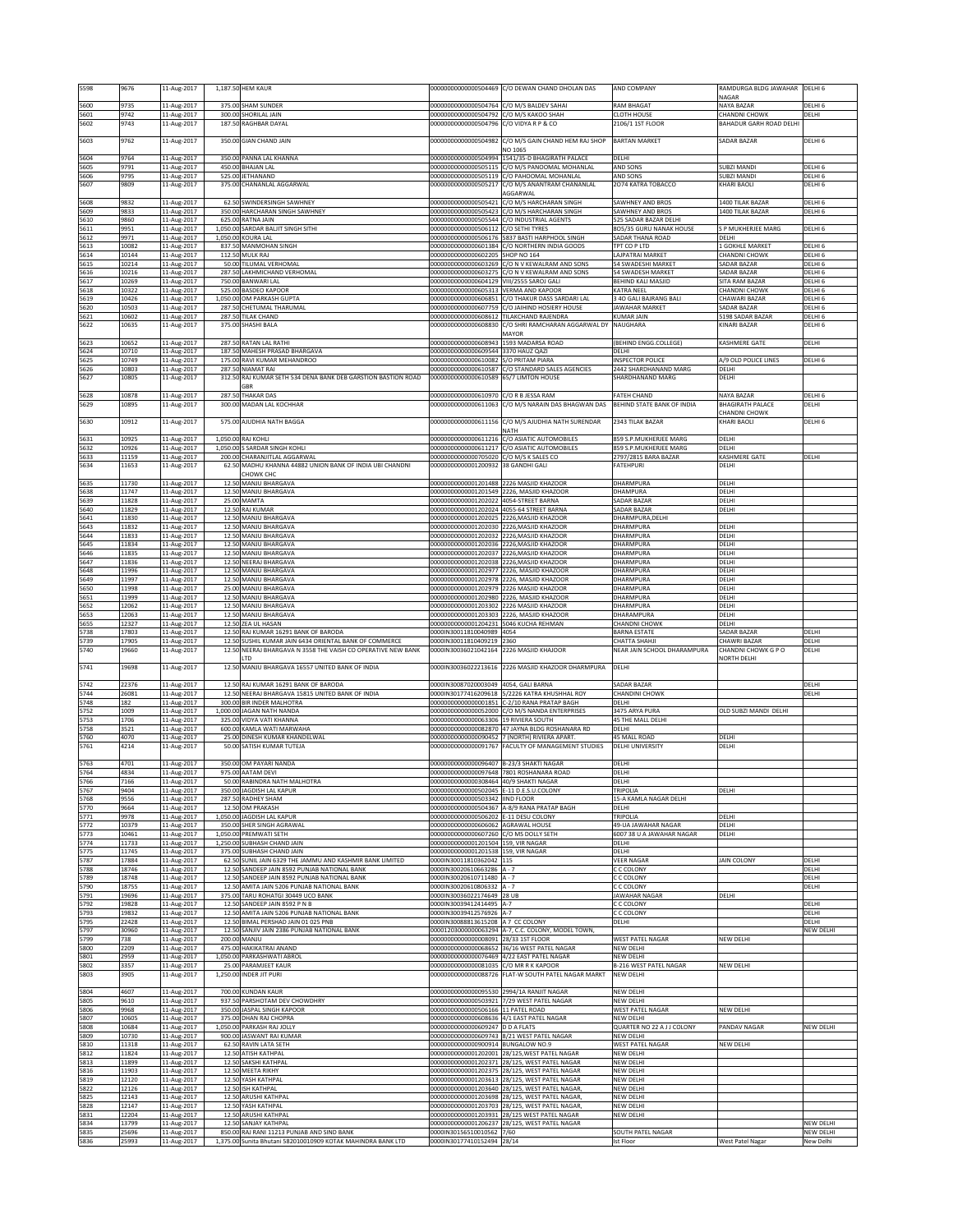| 5837                 | 26088                | 11-Aug-2017                               |                   | 312.50 ANIL KUMAR BHUTANI 582010010909 KOTAK MAHINDRA BANK LTD 0000IN30177416518043                |                                                                                      | 28/14 BLOCK 28                                                                   | WEST PATEL NAGAR                                  |                               | NEW DELHI                     |
|----------------------|----------------------|-------------------------------------------|-------------------|----------------------------------------------------------------------------------------------------|--------------------------------------------------------------------------------------|----------------------------------------------------------------------------------|---------------------------------------------------|-------------------------------|-------------------------------|
| 5838                 | 84                   | 11-Aug-2017                               |                   | 275.00 SATYA PAL                                                                                   | 00000000000000001106                                                                 | A-46, 1ST FLOOR                                                                  | <b>GUJRANWALA TOWN-I</b>                          | DELHI                         |                               |
| 5839<br>5840         | 649<br>3340          | 11-Aug-2017<br>11-Aug-2017                |                   | 112.50 PRABHA WALIA<br>700.00 NAND LAL                                                             | 0000000000000006886<br>00000000000000080879                                          | A-120 GUJRAWALA TOWN<br><b>IOUSE NO.2356</b>                                     | <b>PART-I DELHI</b><br><b>IUDSON LINES</b>        | DELHI                         |                               |
| 5842<br>5843         | 9364<br>9465         | 11-Aug-2017<br>11-Aug-2017                | 375.00            | 937.50 PARSHOTAM LALL KHANDUJA<br><b>HAR BHAJAN SINGH</b>                                          | 00000000000000501567 F 11/14 MODEL TOWN<br>00000000000000502593                      | <b>IST FLOOR</b>                                                                 | DELHI<br>TAGORE PARK                              | DELHI                         |                               |
| 5844                 | 9510                 | 11-Aug-2017                               | 350.00            | PREM KAUR ARORA                                                                                    | 00000000000000502898                                                                 | 259, TAGORE PARK                                                                 | <b>NEAR MODEL TOWN</b>                            | DELHI                         |                               |
| 5845<br>5846         | 9541<br>9672         | 11-Aug-2017<br>11-Aug-2017                |                   | 375.00 MANOHAR LAL GOYAL<br>725.00 DEWAN CHAND                                                     | 00000000000000503235                                                                 | 149. S.B.I.COLONY<br>00000000000000504465 C/O DEWAN CHAND DHOLAN                 | <b>G.T.KARNAL ROAD</b><br>DAS & CO                | DELHI<br>H-5/4 MODEL TOWN     | DELHI                         |
| 5847<br>5848         | 9674<br>9928         | 11-Aug-2017<br>11-Aug-2017                | 350.00            | 837.50 KIRAN BALA<br>MONHAR LAL 42323 ORIENTAL BANK OF COMMERCE OBC                                | 00000000000000504467<br>00000000000000506022                                         | C/O DEWAN CHAND DHOLAN DAS<br>345 HAKIKAT NAGAR                                  | AND COMPANY<br>DELHI                              | H-5/4 MODEL TOWN              | DELHI                         |
|                      |                      |                                           |                   | KINGSWAY CAMP                                                                                      |                                                                                      |                                                                                  |                                                   |                               |                               |
| 5849<br>5850         | 10109<br>10294       | 11-Aug-2017<br>11-Aug-2017                | 512.50            | <b>HARBHAJAN KAUR</b><br>187.50 CHAND KHURANA                                                      | 00000000000000601745 D-12/14 MODEL TOWN II<br>00000000000000605001                   | C/O MISS SATYA KHURANA                                                           | DELHI<br>MODEL PUBLIC SCHOOL                      | F-2/8 MODEL TOWN              | DELHI                         |
| 5853<br>5854         | 12181<br>12187       | 11-Aug-2017<br>11-Aug-2017                |                   | 12.50 NARESH<br>12.50 SHILPI BHARGAWA                                                              | 0000000000001203833                                                                  | H.NO-120, STATE BANK COLONY<br>00000000000001203867 H.NO. 120, STATE BANK COLONY | G.T. KARNAL ROAD<br>NEAR G.T. KARNAL ROAD         | DELHI<br>DELHI                |                               |
| 5931<br>5997         | 15609<br>15982       | 11-Aug-2017<br>11-Aug-2017                |                   | 12.50 NAVNEET KUMAR GOEL                                                                           | 00000000000001208371 92, SBI COLONY<br>00000000000001208793                          | G 3/34                                                                           | NANK PIO GURDWARA<br>MODEL TOWN II                |                               | <b>NEW DELHI</b><br>DELHI     |
| 5998                 | 16099                | 11-Aug-2017                               |                   | 1,050.00 KRISHNA CHAWLA<br>12.50 ALKA NAYYAR                                                       | 00000000000001208913                                                                 | 57, KALYAN VIHAR                                                                 | POLO ROAD                                         |                               | DELHI                         |
| 6001<br>6004         | 16102<br>16105       | 11-Aug-2017<br>11-Aug-2017                | 12.50             | ALKA NAYYAR<br>12.50 ALKA NAYYAR                                                                   | 00000000000001208916<br>00000000000001208919                                         | 7. KALYAN VIHAR<br>7, KALYAN VIHAR                                               | OLO ROAD<br>POLO ROAD                             |                               | DELHI<br>DELHI                |
| 6176<br>6177         | 16718<br>16719       | 11-Aug-2017<br>11-Aug-2017                | 12.50             | 12.50 ALKA NAYYAR<br><b>ALKA NAYYAR</b>                                                            | 00000000000001209619<br>00000000000001209620                                         | <b>7. KALYAN VIHAR</b><br>57. KALYAN VIHAR                                       | POLO ROAD<br>POLO ROAD                            |                               | DELHI<br>DELH                 |
| 6180                 | 16722                | 11-Aug-2017                               | 12.50             | ALKA NAYYAR                                                                                        | 00000000000001209623                                                                 | 57, KALYAN VIHAR                                                                 | POLO ROAD                                         |                               | DELHI                         |
| 6311<br>6374         | 17241<br>17401       | 11-Aug-2017<br>11-Aug-2017                |                   | 12.50 NAVNEETI KUMAR GOEL<br>12.50 RAVINDER SINGH                                                  | 00000000000001210221<br>00000000000001210408 2370 HUDSON LINE                        | H.NO-92, M FLOOR                                                                 | <b>STATE BANK COLONY</b><br>KINGSWAY CAMP         | <b>GTK ROAD</b>               | NEW DELHI<br>DELHI            |
| 6376<br>6377         | 21005<br>21785       | 11-Aug-2017<br>11-Aug-2017                | 12.50<br>25.00    | ANUJ BHARGAVA 42538 UTI BANK<br>PREM PRAKASH GOEL 0617000102230237 PUNJAB NATIONAL BANK            | 0000IN30051310589355<br>0000IN30070810645829                                         | 120 STATE BANK COLONY<br>H. NO. 92. STATE BANK COLONY                            | <b>G J KARNAL ROAD</b><br>MODEL TOWN              | DR. MUKERJEE NAGAR            | DELHI<br>DELHI                |
|                      |                      |                                           |                   |                                                                                                    |                                                                                      |                                                                                  |                                                   |                               |                               |
| 6379                 | 22948                | 11-Aug-2017                               |                   | 12.50 GULSHAN KUMAR GERA 19866 STATE BANK OF INDIA                                                 | 0000IN30112715386164                                                                 | 5/24 A VIJAY NAGAR DOUBLE STOREY                                                 | DELHI                                             |                               |                               |
| 6380<br>6381         | 23126<br>26054       | 11-Aug-2017<br>11-Aug-2017                |                   | 12.50 ANUJ BHARGAVA 054010100019035 UTI BANK LTD<br>350.00 ANUJ KHANNA 4185 CORPORATION BANK       | 0000IN30114310465747<br>0000IN30177414425160 101                                     | 120                                                                              | STATE BANK COLONY<br><b>TAGORE PARK</b>           | <b>GTK ROAD</b>               | DELHI<br>DELHI                |
| 6382                 | 29563                | 11-Aug-2017                               |                   | 12.50 DEEPIKA GERA<br>125.00 MANISHA SHARMA 392010100004602 AXIS BANK LTD                          | 00001201410000007364 5/24-A                                                          |                                                                                  | <b>VIJAY NAGAR</b><br>FOURTH LANE RAMESHWAR NAGAR | <b>DOUBLE STOREY</b>          | DELHI<br>NEW DELHI            |
| 6383                 | 32345                | 11-Aug-2017                               |                   |                                                                                                    | 00001204470001712961 203                                                             |                                                                                  |                                                   | MODEL TOWN                    |                               |
| 6384<br>6385         | 9983<br>10715        | 11-Aug-2017<br>11-Aug-2017                |                   | 350.00 JASBIR SINGH BAWA<br>350.00 SHANTI DEVI BHARGAVA                                            | 00000000000000600068<br>00000000000000609608                                         | <b>LCHANAN SINGH PARK</b><br>135 SUNDER NAGAR                                    | DELHI CANTT<br>NEW DELHI                          |                               |                               |
| 6386                 | 1568                 | 11-Aug-2017                               |                   | 125.00 SHARDA GUPTA<br><b>IOBAL SINGH SACHDEVA</b>                                                 | 00000000000000061465                                                                 | C/O MR I P GUPTA                                                                 | A-41 INDERPURI                                    | (BEHIND PUSA)                 | NEW DELHI                     |
| 6387<br>6389         | 2643<br>15042        | 11-Aug-2017<br>11-Aug-2017                | 250.00            | 12.50 KUSUM JAIN                                                                                   | 0000000000000072926<br>00000000000001207594 EA 94                                    | EA-93 INDERPURI                                                                  | NEW DELHI<br>INDERPURI                            |                               | NEW DELHI                     |
| 6390<br>6391         | 17199<br>19690       | 11-Aug-2017<br>11-Aug-2017                | 625.00            | 12.50 SWATANTRA DEV JAIN<br>KRISHAN LAL MEDIRATTA 14290 STATE BANK OF INDIA                        | 00000000000001210177 EA-94, INDER PURI<br>0000030036021835337                        | EA 144 INDER PURI                                                                | NEW DELHI                                         |                               | NEW DELHI                     |
| 6392<br>6393         | 390<br>2225          | 11-Aug-2017<br>11-Aug-2017                | 987.50<br>350.00  | RAM PIARI<br>NIRMAL NAINI MEHRA                                                                    | 00000000000000004268<br>18582000000000068781                                         | 4-6 NIZAMUDDIN WEST<br>-13 NIZAMUDDIN FAST                                       | <b>VEW DELHI</b><br><b>VEW DELHI</b>              |                               |                               |
| 6394                 | 9895                 | 11-Aug-2017                               | 375.00            | <b>INDRA SAHNI</b>                                                                                 | 00000000000000505850                                                                 | -51 NIZAM-UD-DIN EAST                                                            | NEW DELHI                                         |                               |                               |
| 6395<br>6396         | 9958<br>1030         | 11-Aug-2017<br>11-Aug-2017                | 62.5              | HARNAM SINGH ANAND<br>25.00 MAYA DEVI                                                              | 00000000000000506126<br>00000000000000052497                                         | A-6 NIZAMUDDIN WEST<br>A-41 FRIENDS COLONY                                       | NEW DELHI<br>NEW DELHI                            |                               |                               |
| 6397                 | 1585                 | 11-Aug-2017                               | 350.00            | PRABODH MEDIRATTA<br>25.00 MEHAR SINGH                                                             | 0000000000000061685                                                                  | 54D POCKET-C<br>9 BIRBAI ROAD                                                    | <b>IDDARTH EXTN</b>                               | NEW DELHI                     |                               |
| 6399<br>6401         | 3325<br>9914         | 11-Aug-2017<br>11-Aug-2017                |                   | 287.50 PREM KUMARI                                                                                 | 0000000000000080737                                                                  | 00000000000000505904 G-48 JANGPURA EXTENSION                                     | ANGPURA EXTENSION<br>NEW DELHI                    | NEW DELHI                     |                               |
| 6402<br>6403         | 9959<br>10725        | 11-Aug-2017<br>11-Aug-2017                |                   | 62.50 KIRPAL SINGH<br>350.00 SATDEV KAPAI                                                          | 00000000000000506140<br>00000000000000609719                                         | 330 HOSPITAL ROAD JANGPURA<br>POCKET'B'                                          | NEW DELHI<br>49-C SIDDHARTHA EXTN.                | NEW DELHI                     |                               |
| 6404                 | 10758                | 11-Aug-2017                               |                   | 100.00 JOTAN SINDHU                                                                                | 00000000000000610193                                                                 | 517 NEW FRIENDS COLONY                                                           | NEW DELHI                                         |                               |                               |
| 6405<br>6408         | 11088<br>835         | 11-Aug-2017<br>11-Aug-2017                | 12.50             | 287.50 R P SETHI<br>SANTOSH BHUTANI                                                                | 00000000000000701086<br>00000000000000009046                                         | C-50 FRIENDS COLONY<br>ARPAN COTTAGE                                             | NEW DELHI<br>A-12 SUDERSHAN PARK                  | NEW DELHI                     |                               |
| 6410<br>6413         | 3409<br>4257         | 11-Aug-2017<br>11-Aug-2017                |                   | 725.00 S N LAMBA<br>62.50 NAVEEN VERMA                                                             | 00000000000000081808<br>00000000000000092132                                         | C/O LAMBA & CO<br>-67 KIRTI NAGAR                                                | WZ-10A RATTAN PARK<br>NEW DELHI                   | OPP: KIRTI NAGAR              | NEW DELHI                     |
| 6414                 | 4495                 | 11-Aug-2017                               |                   | 175.00 SARITA LAMBA                                                                                | 00000000000000094041 WZ-10A RATTAN PARK                                              |                                                                                  | NEW DELHI                                         | <b>SUDERSHAN PARK</b>         |                               |
| 6416<br>6417         | 4742<br>9548         | 11-Aug-2017<br>11-Aug-2017                | 900.00            | 375.00 BHARAT BHUSHAN<br>O P DHUPAR                                                                | 00000000000000096877<br>00000000000000503265                                         | F-269 BACK SIDE<br>-40 MOTI NAGAR                                                | <b>SECOND FLOOR</b><br><b>NEW DELHI</b>           |                               | NEW DELHI                     |
| 6418<br>6419         | 9734<br>10361        | 11-Aug-2017<br>11-Aug-2017                | 900.00            | <b>SWARAN LATA DHUPAR</b><br>625.00 KAUSHALYA DEVI                                                 | 00000000000000504762                                                                 | -40 MOTI NAGAR<br>00000000000000605794 MUNICIPAL MARKET FLAT NO 10               | <b>VEW DELHI</b><br>RAMESH NAGAR                  | NEW DELHI                     |                               |
| 6420<br>6421         | 10551<br>10845       | 11-Aug-2017<br>11-Aug-2017                |                   | 1,175.00 BIMLA RANI VARMA<br>350.00 NARINDER NATH BAKSHI                                           | 00000000000000608309<br>00000000000000610810                                         | C/O NEW NEEL KAMAI<br>23/1 RAMESH NAGAR                                          | <b>35 DLF INDUSTRIAL AREA</b><br>NEW DELHI        | MOTI NAGAR NEW DELHI          |                               |
| 6422                 | 11734                | 11-Aug-2017                               |                   | 12.50 SUNITA KUMARI                                                                                | 0000000000001201506                                                                  | T C 7/11, NEW MOTI NAGAR                                                         | NEW DELHI                                         |                               |                               |
| 6619<br>6620         | 19831<br>19845       | 11-Aug-2017<br>11-Aug-2017                | 12.50             | 12.50 GANESH CHANDER DUTTA 3779 UNITED BANK OF INDIA<br>SUMITA DUTTA 5297 UNITED BANK OF INDIA     | 0000IN30039412551718 F-228<br>0000IN30039413394769 F 228 KARAM PURA                  |                                                                                  | <b>KARAM PURA</b>                                 |                               | NEW DELHI<br>NEW DELHI        |
| 6621<br>6623         | 19859<br>19873       | 11-Aug-2017<br>11-Aug-2017                | 12.50<br>12.50    | SUMITA DUTTA 5297 UNITED BANK OF INDIA<br><b>GANESH CHANDER DUTTA 3779 UNITED BANK OF INDIA</b>    | 0000IN30039414470679<br>0000IN30039415524018                                         | 228<br>$-228$                                                                    | <b>CARAM PURA</b><br><b>CARAM PURA</b>            |                               | NEW DELHI<br>NEW DELHI        |
| 6624                 | 22566                | 11-Aug-2017                               | 12.50             | AJAY AJMANI 01190020284 STATE BANK OF PATIALA                                                      | 0000IN30094010074880                                                                 | WZ-108-A/1                                                                       | <b>BASAI DARAPUR</b>                              | MOTI NAGAR                    | NEW DELHI                     |
| 6625<br>6626         | 25701<br>25702       | 11-Aug-2017<br>11-Aug-2017                | 12.50<br>12.50    | GURPAL JEET SINGH OHSON 11071 PUNJAB AND SIND BANK<br>SHASHI PAL KANWAR 51731 PUNJAB NATIONAL BANK | 0000IN30156510024857<br>0000IN30156510025456                                         | C/142<br>D 131                                                                   | MOTI NAGAR<br>KARAMPURA                           | NEW DELHI<br><b>NEW DELHI</b> | New Delhi<br><b>NEW DELHI</b> |
| 6630<br>6631         | 80<br>146            | 11-Aug-2017<br>11-Aug-2017                | 25.0              | <b>SOHAN LAL BERRY</b><br>600.00 RAVI KUMAR JAIN                                                   | 00000000000000001059<br>00000000000000001654                                         | CO MR M L HANDA<br>HOUSE NO F 53                                                 | 28 HAUZ KHAS<br><b>GREEN PARK MAIN</b>            | NEW DELHI<br>NEW DELHI        |                               |
| 6633                 | 603                  | 11-Aug-2017                               |                   | 625.00 RADHIKA RANI                                                                                | 00000000000000006503 C/O MR S.S.GUPTA                                                |                                                                                  | D/55-C, HAUZ KHAS                                 | NEW DELHI                     |                               |
| 6635<br>6636         | 2569<br>3042         | 11-Aug-2017<br>11-Aug-2017                |                   | 25.00 KUSUM AGRAWAL<br>75.00 P K CHAKRABORTY                                                       | 00000000000000072324 C-28 USHA NIKETAN                                               | 00000000000000077595 A-43 HAUZ KHAS, GROUND FLOOR,                               | SAFDARJUNG DEV.AREA<br>NEW DELHI                  | NEW DELHI                     |                               |
| <b>bb3/</b><br>6638  | 3402<br>3468         | .1-Aug-2017<br>11-Aug-2017                | 375.UU            | HILTON RUBBERS LIMITED<br>50.00 MAHAVIR PRASHAD GUPTA                                              | 10000000000000081751<br>000000000000000082351 28A/11/1 JIA SARAI                     | 5-23 GREEN PARK EXTN                                                             | IEW DELHI<br><b>I I T HAUZ KHAS</b>               | NEW DELHI                     |                               |
| 6639                 | 3604                 | 11-Aug-2017                               |                   | 375.00 SAVITRI BHATIA                                                                              | 00000000000000083844 J-9 GREEN PARK                                                  |                                                                                  | NEW DELHI                                         |                               |                               |
| 6642<br>6643         | 4592<br>4603         | 11-Aug-2017<br>11-Aug-2017                |                   | 12.50 SATISH P BHATIA<br>250.00 AJIT SANT SINGH                                                    | 00000000000000095395<br>00000000000000095467 C-4/54 S D AREA                         | S-33 GREEN PARK                                                                  | NEW DELHI<br>NEW DELHI                            |                               |                               |
| 6646<br>6647         | 10136<br>10460       | 11-Aug-2017<br>11-Aug-2017                |                   | 1,000.00 PAMANDAS JOTOOMAL VACHANI<br>1,050.00 RAGHUBANSH BAHADUR MATHUR                           | 00000000000000602057 A-5 MAYFAIR GARDENS<br>00000000000000607183 M-7 GREEN PARK EXTN |                                                                                  | NEW DELHI<br>NEW DELHI                            |                               |                               |
| 6648<br>6652         | 10505<br>195         | 11-Aug-2017<br>11-Aug-2017                |                   | 350.00 BAL KRISHAN AHUJA<br>1,300.00 AMARJIT SINGH GAREWAL                                         | 00000000000000607803 NIPCCD HOSTEL<br>00000000000000001934                           | N-121 PANCH SHILLA PARK                                                          | SIRI INSTITUTIONAL AREA<br>NEW DELHI              | HAUZ KHAS NEW DELHI           |                               |
| 6653                 | 518                  | 11-Aug-2017                               |                   | 712.50 SUDHIR KRISHNA MUKHERJEE                                                                    |                                                                                      | 00000000000000005572 C-135 SARVODAYA ENCLAVE                                     | NEW DELHI                                         |                               |                               |
| 6657<br>6658         | 1605<br>1707         | 11-Aug-2017<br>11-Aug-2017                | 312.5<br>1,175.00 | ASHA NANDA<br>YOGESH KHANNA                                                                        | 00000000000000061985<br>00000000000000063308                                         | C/O M.D.GUJRATI & CO<br>S-29 PANCHSHEEL PARK                                     | 573, IST FLOOR, MAIN ROAD<br>NEW DELHI            | CHIRAG DELHI                  | NEW DELHI                     |
| 6659<br>6660         | 1719<br>1733         | 11-Aug-2017<br>11-Aug-2017                |                   | 1,000.00 PRAKASH CHANDER SHARMA<br>100.00 GOVERDHAN LALL KAPOOR                                    | 00000000000000063569                                                                 | 34 NAVJIVAN VIHAR<br>00000000000000063697 MANAGING EDITOR NIF WEEKLY             | <b>NEW DELHI</b><br><b>POST BOX 4007</b>          | C-25 PRESS ENCLAVE            | SAKET NEW DELHI               |
|                      |                      |                                           |                   |                                                                                                    |                                                                                      |                                                                                  |                                                   |                               |                               |
| 6661<br>6662         | 2293<br>2772         | 11-Aug-2017<br>11-Aug-2017                | 375.00            | 25.00 JOHN MOHAN<br>H B LALL                                                                       | 00000000000000069385<br>0000000000000074255                                          | -3/B SFS FLATS<br>N 27 PANCHSHILA PARK                                           | SAKET<br><b>I DELHI</b>                           | NEW DELHI                     |                               |
| 6663<br>6664         | 2944<br>4552         | 11-Aug-2017<br>11-Aug-2017                |                   | 125.00 BIMLA MAMGAIN<br>1,250.00 SHEELA CHANANA                                                    | 00000000000000076255                                                                 | HOUSE NO.20, CHETNA NEW DELHI<br>00000000000000094909 108 ANUPAM APARTMENTS      | .P.EXTENSION<br><b>M B ROAD, SAKE</b>             | PATPARGANJ<br>NEW DELHI       | DELHI 110092                  |
| 6665                 | 4891                 | 11-Aug-2017                               |                   | 287.50 HARDYAL SINGH                                                                               |                                                                                      | 00000000000000098319 S-246 PANCH SHEEL PARK                                      | NEW DELH                                          |                               |                               |
| 6666<br>6667         | 8619<br>9639         | 11-Aug-2017<br>11-Aug-2017                | 375.00            | RAJ RENU TANDON<br>125.00 LILARAM T KARAMCHANDANI                                                  | 00000000000000335338                                                                 | 155 SHEIKH SARAI D.D.A FLATS<br>00000000000000504186 D 273 SARVODAYA ENCLAVE     | PHASE I (RPS)<br>NEW DELHI                        | NEW DELHI                     |                               |
| 6668                 | 10121                | 11-Aug-2017                               |                   | 1,050.00 NANI GOPAL SEN                                                                            | 00000000000000601936 J 9 SAKET                                                       | S-112 PANCHSHILA PARK                                                            | NEW DELHI<br>NEW DELHI                            |                               |                               |
| 6669<br>6670         | 10212<br>10388       | 11-Aug-2017<br>11-Aug-2017                |                   | 1,025.00   MALHOTRA<br>1,050.00 PARVATI RAMNANI                                                    | 00000000000000603234<br>00000000000000606225                                         | <b>B-48 FIRST FLOOR</b>                                                          | SARVODAYA ENCLAVE                                 | NEW DELHI                     |                               |
| 6671<br>6672         | 10507<br>10937       | 11-Aug-2017<br>11-Aug-2017                |                   | 350.00 RAJKUMARI CHOPRA<br>350.00 PUSHPA NARULA                                                    | 00000000000000607817<br>00000000000000611344                                         | 7 NAVJIWAN VIHAR<br>-47 DDA FLATS SAKET                                          | NEW DELHI<br>NEW DELHI                            |                               |                               |
| 6673<br>6675         | 11619<br>11638       | 11-Aug-2017<br>11-Aug-2017                | 225.00            | 1,250.00 BHUDEO PRASAD BINDAL<br>DIGVIJAY SINGH                                                    | 00000000000001200294<br>00000000000001200744                                         | C-177 SARVODAYA ENCLAVE<br><b>B-31 SARVODAYA ENCLAVE</b>                         | NEW DELHI<br>NEW DELHI                            |                               |                               |
| 6677                 | 11710                | 11-Aug-2017                               |                   | 12.50 SONAKSHI CHACHRA                                                                             | 00000000000001201386 J-14 SAKET                                                      |                                                                                  | NEW DELHI                                         |                               |                               |
| 6683<br>6686         |                      | 11-Aug-2017                               |                   | 1,250.00 INDRAJIT KUNWAR PURI<br>12.50 PREM CHAND CHACHRA 0413378001 CITI BANK                     | 00000000000001204362 E-49, PANCHSHEEL PARK<br>00001201330000335373                   | G3/1 MALVIYA NAGAR                                                               | NEW DELHI<br>NEW DELHI                            |                               | NEW DELHI                     |
|                      | 12390<br>29506       | 11-Aug-2017                               |                   |                                                                                                    |                                                                                      |                                                                                  |                                                   |                               |                               |
| 6687                 | 30080                | 11-Aug-2017                               |                   | 12.50 RITU RITU 7988 UCO BANK                                                                      | 00001202060000005718                                                                 | $G - 3/1$ .                                                                      | MALVIYA NAGAR                                     |                               | NEW DELHI                     |
| 6689                 | 30312                | 11-Aug-2017                               | 12.50             | PREM CHAND CHACHRA HUF 586010028991 KOTAK MAHINDRA<br>BANK                                         | 00001202430000059332                                                                 | G 3 / 1, MALVIYA NAGAR,                                                          |                                                   |                               | NEW DELHI                     |
| 6690<br>6691         | 823<br>4017          | 11-Aug-2017<br>11-Aug-2017                | 187.50<br>375.00  | RAGHUNATH SETHI<br><b>KEWAL KRISHAN SETH</b>                                                       | 00000000000000008924 B-23 SHAM NAGAR<br>0000000000000089999                          | C/O DECENT ESTATES                                                               | NEW DELHI<br>MG-1/19 VIKASPURI                    | NEW DELHI                     |                               |
| 6692                 | 4222                 | 11-Aug-2017                               |                   | 375.00 ADARSH MEHTA                                                                                | 00000000000000091813 A-748 J.J.COLONY                                                |                                                                                  | CHOKHANDI                                         | NEW DELHI                     |                               |
| 6693<br>6694<br>6695 | 4229<br>9324<br>9720 | 11-Aug-2017<br>11-Aug-2017<br>11-Aug-2017 |                   | 50.00 R K BATRA<br>375.00 RAJENDRA PRASAD KOHLI<br>50.00 MOHAN SINGH SAWHNEY                       | 00000000000000091875 F-30 VIKAS PURI<br>00000000000000504713 D-81 AJAY ENCLAVE       | 00000000000000500947 A-17, GUJRANWALA APTS.                                      | NEW DELHI<br>-BLOCK, OPP.ANAND KUNJ<br>NEW DELHI  | VIKASPURI, NEW DELHI          |                               |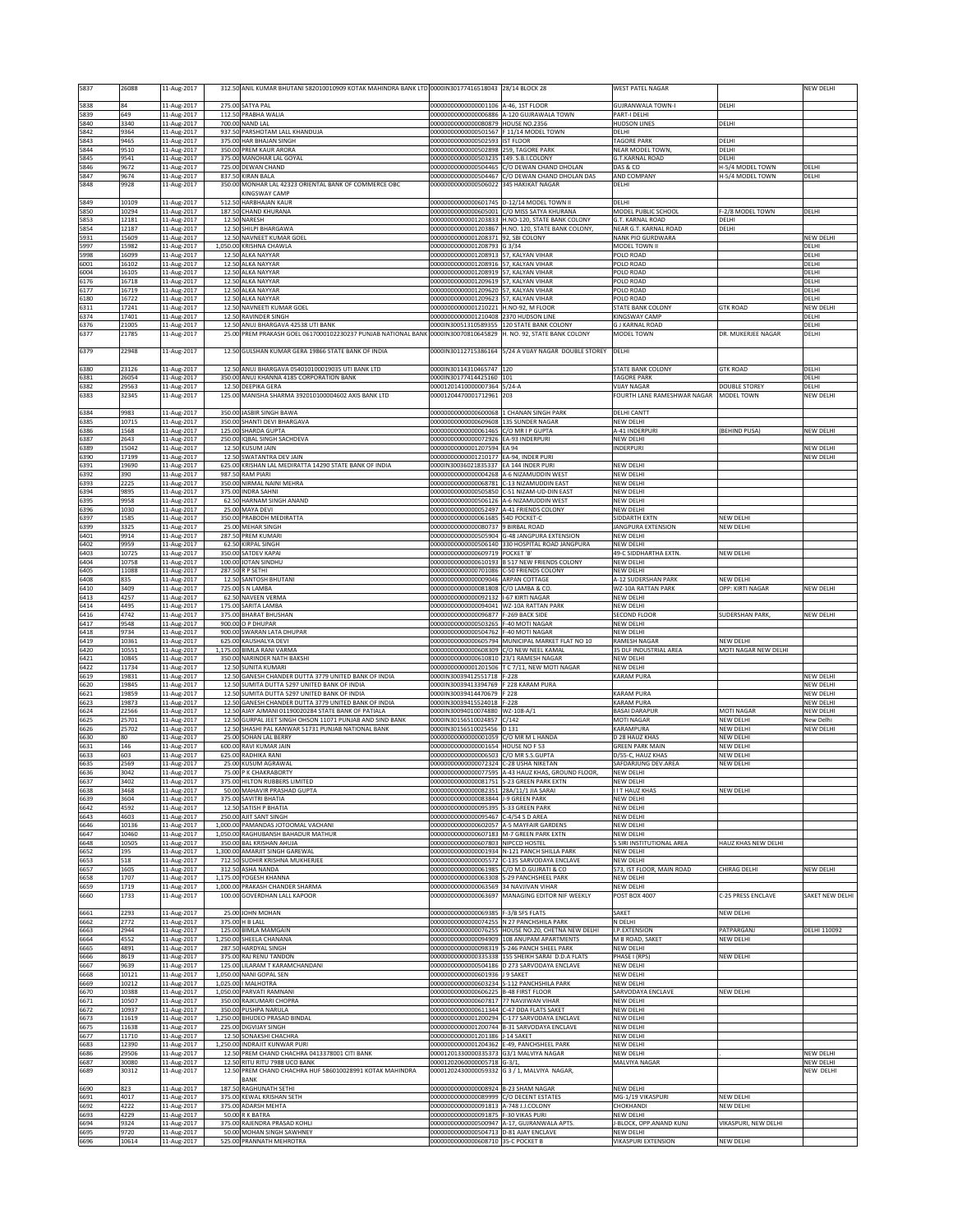|              |                |                            |        |                                                                                                    |                                                                                          | C 113A, GANESH NAGAR                                   | P.O. TILAK NAGAR                                     |                                            |                                      |
|--------------|----------------|----------------------------|--------|----------------------------------------------------------------------------------------------------|------------------------------------------------------------------------------------------|--------------------------------------------------------|------------------------------------------------------|--------------------------------------------|--------------------------------------|
| 6697<br>6698 | 11679<br>11685 | 11-Aug-2017<br>11-Aug-2017 |        | 62.50 OM PRAKASH RAJPAUL<br>75.00 OM PRAKASH RAJPAUL                                               | 00000000000001201178<br>00000000000001201228                                             | C-113 A GANESH NAGAR                                   | PO TILAK NAGAR                                       | <b>JEW DELHI</b><br>NEW DELHI              |                                      |
| 6699         | 11688          | 11-Aug-2017                |        | 62.50 HIMANI RAJPAUL                                                                               | 00000000000001201232                                                                     | C-113- A, GANESH NAGAR                                 | P O TILAK NAGAR                                      | NEW DELHI                                  |                                      |
| 6700         | 11697          | 11-Aug-2017                |        | 62.50 HARSH RAJPAUL                                                                                | 0000000000001201295                                                                      | C-113A, GANESH NAGAR                                   | P O TILAK NAGAR                                      | <b>VEW DELHI</b>                           |                                      |
| 6701         | 11896          | 11-Aug-2017                |        | 12.50 HARSH RAJPAUL                                                                                | 00000000000001202317                                                                     | C-113 A, GANESH NAGAR                                  | P O TILAK NAGAR                                      | <b>JEW DELHI</b>                           |                                      |
| 6702         | 11969          | 11-Aug-2017                |        | 12.50 HARSH RAJPAUL                                                                                | 00000000000001202782 C-113A GANESH NAGAR                                                 |                                                        | PO-TILAK NAGAR                                       | NEW DELHI                                  |                                      |
| 6703         | 11973          | 11-Aug-2017                |        | 12.50 PURAN DEVI RAJPAUL                                                                           | 00000000000001202793                                                                     | C-113 A, GANESH NAGAR                                  | PO-TILAK NAGAR                                       | NEW DELHI                                  |                                      |
| 6704         | 12024          | 11-Aug-2017                |        | 12.50 OM PARKASH RAJPAUL                                                                           | 00000000000001203105 HOUSE NO. C-113 A                                                   |                                                        | <b>GANESH NAGAR</b>                                  | <b>ILAK NAGAR</b>                          | NEW DELHI                            |
| 6705         | 12025          | 11-Aug-2017                |        | 12.50 PURAN DEVI RAJPAUL                                                                           | 00000000000001203106 H.NO. 113 A                                                         |                                                        | <b>GANESH NAGAR</b>                                  | OST - TILAK NAGAR                          | NEW DELHI                            |
| 6706         | 12026          | 11-Aug-2017                |        | 12.50 OM PARKASH RAJPAUL                                                                           | 00000000000001203107 H.NO. 113 A                                                         |                                                        | <b>GANESH NAGAR</b>                                  | POST - TILAK NAGAR                         | <b>NEW DELHI</b>                     |
| 6707         | 12027          | 11-Aug-2017                |        | 12.50 HARSH RAJPAUL                                                                                | 000000000000001203108 H.NO. 113 A                                                        |                                                        | <b>GANESH NAGAR</b>                                  | POST - TILAK NAGAR                         | NEW DELHI                            |
| 6708         | 12074          | 11-Aug-2017                |        | 25.00 MUKESH SAHNI                                                                                 | 00000000000001203407                                                                     | D-40, GALI NO. 4, KRISHNA PARK,                        | <b>TILAK NAGAR</b>                                   | NEW DELHI                                  |                                      |
| 6709         | 12075          | 11-Aug-2017                |        | 12.50 BABITA SAHNI                                                                                 |                                                                                          | 00000000000001203408 D-40, STREET NO. 4, KRISHNA PARK, | NEW DELHI                                            |                                            |                                      |
| 6710<br>6711 | 18766<br>23092 | 11-Aug-2017                |        | 12.50 HARSH 063200194970647 Punjab National Bank<br>12.50 OM PARKASH RAJPAUL 11907 DENA BANK       | 0000IN30020610871405 C-113A<br>0000IN30114310057873                                      | C-113 A                                                | <b>GANESH NAGAR</b><br><b>GANESH NAGAR</b>           | PO - TILAK NAGAR<br>O TILAK NAGAR          | NEW DELHI<br>NEW DELHI               |
| 6712         | 23115          | 11-Aug-2017<br>11-Aug-2017 |        | 12.50 PURAN DEVI RAJPAUL 11907 DENA BANK                                                           | 0000IN30114310407722                                                                     | $C-113A$                                               | <b>GANESH NAGAR</b>                                  | O TILAK NAGAR                              | NEW DELHI                            |
| 6713         | 23117          | 11-Aug-2017                |        | 12.50 PURAN DEVI RAJPAUL 11123540 BANK OF PUNJAB LTD                                               | 000IN30114310410216                                                                      | $-113A$                                                | <b>GANESH NAGAR</b>                                  | ILAK NAGAR                                 | NEW DELHI                            |
| 6714         | 23118          | 11-Aug-2017                |        | 12.50 OM PARKASH RAJPAUL 11907 DENA BANK                                                           | 0000IN30114310410582                                                                     | C-113 A                                                | <b>GANESH NAGAR</b>                                  | O TILAK NAGAR                              | NEW DELHI                            |
| 6715         | 30409          | 11-Aug-2017                |        | 12.50 PURAN DEVI RAJPAUL 11907 DENA BANK                                                           | 00001202600000011416 C-113 A                                                             |                                                        | <b>GANESH NAGAR</b>                                  | .O.TILAK NAGAF                             | NEW DELHI                            |
| 6716         | 30411          | 11-Aug-2017                |        | 12.50 PURAN DEVI RAJPAUL 11907 DENA BANK                                                           | 00001202600000011454 H.NO-113A                                                           |                                                        | <b>GANESH NAGAR</b>                                  | POST-TILAK NAGAR                           | NEW DELHI                            |
| 6717         | 254            | 11-Aug-2017                |        | 350.00 MOHAN S LAKHANI                                                                             |                                                                                          | 00000000000000002241 1-1688 CHITTARANJAN PARK          | NEW DELHI                                            |                                            |                                      |
| 6718         | 2149           | 11-Aug-2017                |        | 175.00 DEBABRATA GUHA                                                                              |                                                                                          | 00000000000000068059 H-1520 CHITTARANJAN PARK          | NEW DELHI                                            |                                            |                                      |
| 6719         | 2487           | 11-Aug-2017                |        | 37.50 PURUSHOTTAM KUMAR LAKHOTIA                                                                   | 00000000000000071454 R-22 NEHRU ENCLAVE                                                  |                                                        | KALKAJI                                              | <b>VEW DELHI</b>                           |                                      |
| 6720         | 4312           | 11-Aug-2017                |        | 137.50 MEENAKSHI VENKATRAMAN                                                                       | 0000000000000092633                                                                      | 265 ARAWALI APPARTMENTS                                | <b>ALAKNANDA</b>                                     | VEW DELHI                                  |                                      |
| 6721         | 5858           | 11-Aug-2017                |        | 375.00 AMALENDU SENGUPTA                                                                           |                                                                                          | 00000000000000113721 1-1878 CHITTARANJAN PARK          | NEW DELHI                                            |                                            |                                      |
| 6722         | 3513           | 11-Aug-2017                |        | 350.00 KUSUM JOHRI                                                                                 | 0000000000000334060                                                                      | C/O SHRI A K JOHRI                                     | A-4/243 KALKAJI EXTN.                                | <b>JEW DELHI</b>                           |                                      |
| 6740         | 14716          | 11-Aug-2017                |        | 12.50 RAGHAV KUMAR KAPOOR                                                                          | 00000000000001207215 10/15, FIRST FLOOR                                                  |                                                        | KALKAJI EXTENTION                                    |                                            | DELHI                                |
| 6744         | 15296          | 11-Aug-2017                |        | 12.50 PREM KUMAR MEHTA                                                                             | 00000000000001207934                                                                     | 355, MANDAKINI ENCLAVE                                 | ALAKHNANDA                                           |                                            | <b>NEW DELHI</b><br><b>NEW DELHI</b> |
| 6747         | 15299          | 11-Aug-2017                |        | 12.50 PREM KUMAR MEHTA                                                                             | 0000000000001207938                                                                      | 355, MANDAKINI ENCLAVE                                 | ALAKHNANDA                                           |                                            |                                      |
| 6798<br>6803 | 19248<br>4473  | 11-Aug-2017                |        | 12.50 DILIMON 19138 THE FEDERAL BANK LIMITED<br>525.00 ANIL CHATURVEDI                             | 0000IN30023912655608<br>0000000000000093856                                              | J 1/227<br>GENERAL MANAGER MODI RUBBER                 | <b>DDA FLATS</b><br><b>EXPORT DIVISION</b>           | <b>CALKAJI</b><br>D-36 OKHLA INDUSTRIAL    | NEW DELHI<br>PHASE-I DELHI           |
|              |                | 11-Aug-2017                |        |                                                                                                    |                                                                                          | .TD                                                    |                                                      | AREA                                       |                                      |
| 6804         | 10141          | 11-Aug-2017                |        | 600.00 KIRANDIP SINGH                                                                              | 0000000000000602143                                                                      | C/O M/S AMARPREET ENTERPRISES                          | (P) LTD                                              | D-112 OKHLA INDUSTRIAL                     | PHASE-I NEW                          |
|              |                |                            |        |                                                                                                    |                                                                                          |                                                        |                                                      | AREA                                       | DELHI                                |
| 6805         | 967            | 11-Aug-2017                |        | 625.00 PRITAM CHHABRA                                                                              | 00000000000000050978 2/2 SHANTI NIKETAN                                                  |                                                        | NEW DELHI                                            |                                            |                                      |
| 6806         | 2022           | 11-Aug-2017                |        | 75.00 AJIT NATH                                                                                    | 00000000000000066868 21 RAJDOOT MARG                                                     |                                                        | CHANAKYAPURI                                         | NEW DELHI                                  |                                      |
| 6807         | 8395           | 11-Aug-2017                |        | 1,050.00 NIHAL CHANDRA VARMA                                                                       | 00000000000000332514 3/42 SHANTI NIKETAN                                                 |                                                        | NEW DELHI                                            |                                            |                                      |
| 6808         | 10052          | 11-Aug-2017                |        | 900.00 MOHANJIT KHURANA                                                                            |                                                                                          | 00000000000000600879 W/O MR BALBIR SINGH S E           | D 1/171 SATYA MARG                                   | <b>VEAR CHANAKYAPURI</b>                   | NEW DELHI                            |
| 6809         | 10117          | 11-Aug-2017                |        | 350.00 VIDYA PASRICHA 4002 PUNJAB NATIONAL BANK PNB MOTI BAGH                                      | 00000000000000601849 E56 ANAND NIKETAN                                                   |                                                        | NEW DELHI                                            |                                            |                                      |
|              |                |                            |        | MOB                                                                                                |                                                                                          |                                                        |                                                      |                                            |                                      |
| 6810         | 10326          | 11-Aug-2017                |        | 350.00 MAHESH CHANDER MEHRA                                                                        | 00000000000000605380 225, SATYA NIKETAN                                                  |                                                        | NEAR NANAK PURA GURDWARA                             | MOTI BAGH-II                               | NEW DELHI                            |
| 6813         | 10771          | 11-Aug-2017                |        | 312.50 RAMINDER SARUPSINGH                                                                         | 0000000000000610303                                                                      | NO.3 SARDAR PATEL MARG                                 | DIPLOMATIC ENCLAVE                                   | <b>VEW DELHI</b>                           |                                      |
| 6814         | 401            | 11-Aug-2017                |        | 1,250.00 MADHURIMA RAMPAL                                                                          |                                                                                          | 00000000000000004376 SECTOR NO .- 9, FLAT NO-55        | R K PURAM                                            | NEW DELHI                                  |                                      |
| 6815         | 10681          | 11-Aug-2017                |        | 612.50 RAMAWATAR KHEMANI                                                                           | 00000000000000609096 A/2/3 M S FLATS                                                     |                                                        | SECTOR XIII R K PURAM                                | NEW DELHI                                  |                                      |
| 6817         | 701            | 11-Aug-2017                |        | 25.00 GUNJAN GANDHI                                                                                | 0000000000000007597                                                                      | C-155 DAYANAND COLONY                                  | LAJPAT NAGAR-IV                                      | VEW DELHI                                  |                                      |
| 6818         | 1365           | 11-Aug-2017                |        | 100.00 VIJAY KUMAR BATRA                                                                           | 00000000000000057106 1-26 LAJPAT NAGAR 3RD                                               |                                                        | NEW DELHI                                            |                                            |                                      |
| 6819         | 1506           | 11-Aug-2017                |        | 900.00 SUSHMA LAMBA                                                                                | 0000000000000060613                                                                      | <b>B-5 EAST OF KAILASH</b>                             | NEW DELHI                                            |                                            |                                      |
| 6820<br>6821 | 2623<br>2802   | 11-Aug-2017                |        | 250.00 PADMA LAL                                                                                   | 00000000000000072779 A-176 DEFENCE COLONY<br>00000000000000074600                        | II/D/7 LAJPAT NAGAR                                    | NEW DELHI<br>NEW DELHI                               |                                            |                                      |
|              |                | 11-Aug-2017                |        | 62.50 G K SETHI                                                                                    | 0000000000000078274                                                                      | C-468 DEFENCE COLONY                                   |                                                      |                                            |                                      |
| 6822         | 3111           | 11-Aug-2017<br>11-Aug-2017 | 125.00 | SHEWAK NIHCHALDAS DEMBLA<br>S P MALHOTRA                                                           |                                                                                          | -508 DEFENCE COLONY                                    | NEW DELHI                                            |                                            |                                      |
| 6823         | 3203           |                            | 125.00 |                                                                                                    | 0000000000000079319                                                                      |                                                        | NEW DELHI                                            |                                            |                                      |
| 6824<br>6825 | 3581<br>3685   | 11-Aug-2017<br>11-Aug-2017 |        | 1,000.00 RAJU ASHOK<br>100.00 RAVINDRA NATH BHOWMICK                                               | 0000000000000083523<br>000000000000000085631 C-43 DEFENCE COLONY                         | I-20 LAJPAT NAGAR III                                  | NEW DELHI<br>N DELHI                                 |                                            |                                      |
| 6826         | 3808           | 11-Aug-2017                |        | 250.00 RUDRA BALI                                                                                  | 000000000000000087666 A-85 DEFENCE COLONY                                                |                                                        | NEW DELHI                                            |                                            |                                      |
| 6827         | 3829           | 11-Aug-2017                |        | 625.00 URMIL MEHTAN                                                                                | 00000000000000087878                                                                     | C/O SH. RAM PIYARA DUDEJA                              | III-B-13 LAJPATNAGAR                                 | <b>JEW DELHI</b>                           |                                      |
| 6828         | 3830           | 11-Aug-2017                |        | 625.00 YOGESH MEHTANI                                                                              |                                                                                          | 00000000000000087879 C/O SH. RAM PIYARA DUDEJA         | III-B-13 LAJPAT NAGAR                                | NEW DELHI                                  |                                      |
| 6829         | 4339           | 11-Aug-2017                |        | 350.00 ANIL KUMAR GANDHI                                                                           |                                                                                          | 00000000000000092839 A-110 DAYANAND COLONY             | LAJPAT NAGAR                                         | NEW DELHI                                  |                                      |
| 6831         | 4457           | 11-Aug-2017                |        | 250.00 N BALAKRISHNAN                                                                              | 00000000000000093661                                                                     | C-120 DEFENCE COLONY                                   | NEW DELHI                                            |                                            |                                      |
| 6832         | 4892           | 11-Aug-2017                |        | 900.00 SUHAS BHISE                                                                                 | 0000000000000098330                                                                      | D-293 DEFENCE COLONY                                   | NEW DELHI                                            |                                            |                                      |
| 6833         | 9398           | 11-Aug-2017                |        | 350.00 NIRMAL CHOPRA                                                                               | 00000000000000502004 D-159 DEFENCE COLONY                                                |                                                        | NEW DELHI                                            |                                            |                                      |
| 6834         | 9642           | 11-Aug-2017                |        | 375.00 PRAKASH BATRA                                                                               | 00000000000000504217 C/18 DEFENCE COLONY                                                 |                                                        | NEW DELHI                                            |                                            |                                      |
| 6835         | 9993           | 11-Aug-2017                |        | 175.00 TANKHA RAJENDRA NARAIN                                                                      | 00000000000000600185 B-94 DEFENCE COLONY                                                 |                                                        | <b>IST FLOOR</b>                                     | NEW DELHI                                  |                                      |
| 6836         | 10103          | 11-Aug-2017                |        | 62.50 SAVITRI ANAND                                                                                | 00000000000000601673 C/O TANYA AGENCIES                                                  |                                                        | <b>B-62 DEFENCE COLONY</b>                           | <b>VEW DELHI</b>                           |                                      |
| 6837         | 10142          | 11-Aug-2017                |        | 350.00 KUSHALYA MEHANDRU                                                                           | 00000000000000602159 E 262 EAST OF KAILASH                                               |                                                        | NEW DELHI                                            |                                            |                                      |
| 6838         | 10148          | 11-Aug-2017                |        | 350.00 N N SETH                                                                                    | 0000000000000602225                                                                      | D-124 DEFENCE COLONY                                   | NEW DELHI                                            |                                            |                                      |
| 6839         | 10272          | 11-Aug-2017                |        | 1,175.00 RAJENDAR K GUPTA                                                                          | 0000000000000604207                                                                      | G-79 LAJPAT NAGAR-I                                    | NEW DELHI                                            |                                            |                                      |
| 6840         | 10370          | 11-Aug-2017                |        | 25.00 PADMA LAL                                                                                    | 0000000000000605889                                                                      | A-176 DEFENCE COLONY                                   | NEW DELHI                                            |                                            |                                      |
| 6841         | 10375          | 11-Aug-2017                |        | 100.00 MOOLCHAND BOSARAM GOSAIN                                                                    | 00000000000000606016                                                                     | C-564 DEFENCE COLONY                                   | NEW DELHI                                            |                                            |                                      |
| 6842<br>6843 | 10670<br>10747 | 11-Aug-2017                |        | 700.00 MANOHAR LAL SABHLOK<br>300.00 LALIT MALHOTRA                                                | 00000000000000609034 II-J-29 LAJPAT NAGAR II<br>00000000000000610066 D-82 DEFENCE COLONY |                                                        | NEW DELHI<br>NEW DELHI                               |                                            |                                      |
|              |                | 11-Aug-2017                |        |                                                                                                    |                                                                                          | 00000000000000610525 13 FEROZE GANDHI ROAD             | LAJPAT NAGAR NEW DELHI                               |                                            |                                      |
| 6844<br>6845 | 10791<br>10820 | 11-Aug-2017<br>11-Aug-2017 |        | 837.50 HARJIT<br>525.00 MOHAN LAL SAREEN                                                           | 00000000000000610698 C/O MR C L SAREEN                                                   |                                                        | A-323 DEFENCE COLONY                                 | NEW DELHI                                  |                                      |
| 6846         | 10891          | 11-Aug-2017                |        | 837.50 SATYA PALL JAGGI                                                                            | 00000000000000611048 31 RING ROAD                                                        |                                                        | LAJPAT NAGAR IV                                      | NEW DELHI                                  |                                      |
| 6847         | 12199          | 11-Aug-2017                |        | 262.50 RADHA RANI MEHRA                                                                            | 00000000000001203922 D-51, DEFENCE COLONY                                                |                                                        | NEW DELHI                                            |                                            |                                      |
| 6848         | 12200          | 11-Aug-2017                |        | 262.50 RADHA RANI MEHRA                                                                            | 00000000000001203923 D-51, DEFENCE COLONY                                                |                                                        | NEW DELHI                                            |                                            |                                      |
| 6850         | 20326          | 11-Aug-2017                |        | 12.50 ABHA SOMANI 21043 CENTRAL BANK OF INDIA                                                      | 000IN30046810034155                                                                      | A-39,                                                  | AJPAT NAGAR PART I                                   |                                            | NEW DELHI                            |
| 6851         | 22930          | 11-Aug-2017                |        | 1,000.00 KAPIL BHASIN 3090 PNB                                                                     | 0000IN30112715045614 C 221                                                               |                                                        | DEFENCE COLONY                                       |                                            | <b>NEW DELHI</b>                     |
| 6853         | 25983          | 11-Aug-2017                |        | 25.00 PUNIT KUMAR GOEL 40005 CORPORATION BANK                                                      | 0000IN30176610083045 OLD BUNGLOW NO- 6                                                   |                                                        | TYPE V, JAL VIHAR                                    | LAJPAT NAGAR- II                           | NEW DELHI                            |
| 6856         | 3275           | 11-Aug-2017                |        | 225.00 SUNIL KUMAR NEB                                                                             | 000000000000000080067 ROAD NO 4 H NO 8                                                   |                                                        | PUNJABI BAGH NEW DELHI                               |                                            |                                      |
| 6857         | 3958           | 11-Aug-2017                |        | 462.50 MASTER SAHIL ARORA MINOR THRU MR GULSHAN KUMAR AS F                                         |                                                                                          | 000000000000000089380 N.W.A. PUNJABI BAGH EXTENSION    | NEW DELHI                                            |                                            |                                      |
|              |                |                            |        | AND N G                                                                                            |                                                                                          |                                                        |                                                      |                                            |                                      |
| 6858         | 6569           | 11-Aug-2017                |        | 375.00 SATYA PRAKASH GUPTA                                                                         |                                                                                          | 00000000000000200314 C/O AMEBY LABORATORIES            | <b>G-2 VIKAS APARTMENTS</b>                          | 34/1 EAST PUNJABI BAGH                     | <b>NEW DELHI</b>                     |
| 6859         | 9458           | 11-Aug-2017                |        | 587.50 J S SOLANKI                                                                                 |                                                                                          | 000000000000000502556 HOUSE NO 12 ROAD NO 31           | PUNJABI BAGH EXTENSION                               | <b>VEW DELHI</b>                           |                                      |
| 6860         | 3668           | 11-Aug-2017                |        | 462.50 SUBHASH CHANDER MAGO                                                                        | 00000000000000504375 11/23 PUNJABI BAGH                                                  |                                                        | NEW DELHI                                            |                                            |                                      |
| 6861         | 10350          | 11-Aug-2017                |        | 175.00 RAVILA DEWAN                                                                                | 00000000000000605675 50/52 PUNJABI BAGH                                                  |                                                        | NEW DELHI                                            |                                            |                                      |
| 6862         | 12002          | 11-Aug-2017                |        | 12.50 MONIKA JAIN                                                                                  | 000000000000001203002 66 ARIHANT NAGAR,                                                  |                                                        | PUNJABI BAGH WEST                                    | ROHTAK ROAD                                | NEW DELHI                            |
| 6863         | 12007          | 11-Aug-2017                |        | 12.50 AJAY JAIN                                                                                    | 00000000000001203022 66, ARIHANT NAGAR                                                   |                                                        | PUNJABI BAGH (WEST)                                  | <b>ROHTAK ROAD</b>                         | NEW DELHI                            |
| 6864<br>7033 | 12009<br>16531 | 11-Aug-2017<br>11-Aug-2017 |        | 12.50 AJAY JAIN<br>12.50 JAI KISHAN GUPTA                                                          | 00000000000001203025 66 ARIHANT NAGAR<br>000000000000001209417 27-A, MADAN PARK          |                                                        | PUNJABI BAGH WEST<br>PUNJABI BAGH                    | <b>OHTAK ROAD</b>                          | NEW DELHI<br>NEW DELHI               |
| 7378         | 17101          | 11-Aug-2017                |        | 1,450.00 NAVDEEP CHHABRA                                                                           | 00000000000001210044 HOUSE NO 13                                                         |                                                        |                                                      | WEST PUNJABI BAGH                          | NEW DELHI                            |
| 7379         | 871            |                            |        | 1,050.00 SACHIN GUPTA                                                                              |                                                                                          |                                                        |                                                      |                                            |                                      |
| 7380         |                |                            |        |                                                                                                    |                                                                                          |                                                        | ROAD NO 61                                           |                                            |                                      |
|              |                | 11-Aug-2017                |        |                                                                                                    |                                                                                          | 00000000000000009683 Z-66 RAJOURI GARDEN EXTN          | NEW DELHI<br>RAJOURI GARDEN                          |                                            |                                      |
| 7381         | 2592<br>4040   | 11-Aug-2017                |        | 375.00 GOPAL SWARUP<br>550.00 CHANDER KAUR                                                         | 00000000000000072541 155-C D D A FLATS MIG<br>00000000000000090181 J3/45 RAJOURI GARDEN  |                                                        | NEW DELHI                                            | <b>JEW DELHI</b>                           |                                      |
| 7382         | 4063           | 11-Aug-2017<br>11-Aug-2017 |        | 25.00 KUSUM BALA                                                                                   | 00000000000000090365 J-8/50 RAJOURI GARDEN                                               |                                                        | NEW DELHI                                            |                                            |                                      |
| 7383         | 4185           | 11-Aug-2017                |        | 100.00 VISHAL SHARMA                                                                               | 00000000000000091354 C/O A SHARMA                                                        |                                                        | Q-13, 2ND FLOOR                                      | RAJOURI GARDEN                             | NEW DELHI                            |
| 7384         | 4399           | 11-Aug-2017                |        | 12.50 SONIA KAPOOR                                                                                 |                                                                                          | 00000000000000093228 C-471 RAGHUBIR NAGAR              | NEW DELHI                                            |                                            |                                      |
| 7385         | 5031           | 11-Aug-2017                |        | 1,250.00 MADHU INDER KAUR                                                                          | 00000000000000099494 MONA SEC. PVT. LTD.                                                 |                                                        | <b>B-18 GUPTA PALACE</b>                             | A-2/42 RAJOURI GARDEN                      | <b>NEW DELHI</b>                     |
| 7386         | 7586           | 11-Aug-2017                |        | 575.00 SARANJIT SINGH                                                                              | 00000000000000318116 J-129 RAJOURI GARDEN                                                |                                                        | NEW DELHI                                            |                                            |                                      |
| 7388         | 9785           | 11-Aug-2017                | 375.00 | KHUSHI RAM KALRA                                                                                   | 00000000000000505089                                                                     | 215-A M I G                                            | D D A FLATS (512)                                    | <b>AJOURI GARDEN</b>                       | <b>NEW DELHI</b>                     |
| 7390         | 10621          | 11-Aug-2017                | 287.50 | MAHENDRA KUMAR BHARGAVA                                                                            | 0000000000000608755                                                                      | 155-A DDA (MIG) FLATS                                  | RAJOURI GARDEN EXTENSION                             | <b>IEW DELHI</b>                           |                                      |
| 7391         | 10658          | 11-Aug-2017                |        | 1,050.00 SHIVE RAM DHAWAN                                                                          | 0000000000000608973                                                                      | I-10/43 RAJOURI GARDEN EXTN                            | NEW DELHI                                            |                                            |                                      |
| 8171         | 14955          | 11-Aug-2017                |        | 12.50 JOGINDER KUMAR BHATIA                                                                        | 00000000000001207484                                                                     | 3/195, SUBHASH NAGAR                                   |                                                      |                                            | NEW DELHI                            |
| 8403         | 17959          | 11-Aug-2017                |        | 500.00 NARINDER KAUR 25403 SYNDICATE BANK                                                          | 0000IN30011810596459 14/42                                                               |                                                        | SUBASH NAGAR                                         |                                            | <b>NEW DELHI</b>                     |
| 8404         | 19593          | 11-Aug-2017                |        | 625.00 KRISHNA SWAMY SUNDERASAN 10203 BO                                                           | 0000IN30036020063433                                                                     | <b>B-21 GF VISHAL ENCLAVE</b>                          | RAJOURI GARDEN                                       | NEW DELHI                                  |                                      |
| 8406         | 26961          | 11-Aug-2017                |        | 125.00 Gopal Krishan Wadhwa 608001011000167 VIJAYA BANK                                            | 0000IN30256610079619 16/1                                                                |                                                        | Subhash Nagar                                        |                                            | New Delhi                            |
| 8407         | 2763           | 11-Aug-2017                |        | 1,362.50 SUNIL NANGIA                                                                              | 00000000000000074140 A-56 NARAINA VIHAR                                                  |                                                        | (RESIDENTIAL AREA)                                   | NEW DELHI                                  |                                      |
| 8408         | 3513           | 11-Aug-2017                |        | 25.00 PREM NATH GOGIA                                                                              | 0000000000000082827                                                                      | E-54 NARAIN VIHAR                                      | NEW DELHI                                            |                                            |                                      |
| 8409         | 4795           | 11-Aug-2017                |        | 350.00 SURINDRA KANTA NAGPAL                                                                       | 0000000000000097317                                                                      | -139 NARAINA VIHAR                                     | NEW DELHI                                            |                                            |                                      |
| 8410         | 9887           | 11-Aug-2017                |        | 375.00 R K KOHLI                                                                                   | 0000000000000505793                                                                      | - 94/1, NARAIN VIHAR                                   | NEW DELHI                                            |                                            |                                      |
| 8411         | 17723          | 11-Aug-2017                |        | 1,050.00 Giri Raj Kumar Tandon 1102600 Bank Of Punjab                                              | 0000IN30009510845297 G - 5, First Floor                                                  |                                                        | Naraina Vihar                                        |                                            | NEW DELHI                            |
| 8412<br>8413 | 19695          | 11-Aug-2017                |        | 112.50 SUNIL NANGIA 10120 PUNJAB AND SIND BANK                                                     | 0000IN30036022012527 A 56 NARAINA VIHAAR                                                 |                                                        | NEW DELHI                                            |                                            |                                      |
|              | 2460           | 11-Aug-2017                |        | 200.00 M C CHATURVEDI                                                                              |                                                                                          | 00000000000000071264 APPLIED MECHANICS DEPT I IT       | HAUZ KHAS NEW DELHI                                  |                                            |                                      |
| 8414         | 4151           | 11-Aug-2017                |        | 350.00 SARV KANWALIIT SINGH                                                                        |                                                                                          | 00000000000000091129 B-5/188 SAFDARJUNG ENCLAVE        | NEW DELHI                                            |                                            |                                      |
| 8416<br>8417 | 9329<br>9395   | 11-Aug-2017                |        | 375.00 SAROJ KUMARI                                                                                | 000000000000000500997 C/O V K MALHOTRA<br>00000000000000501988                           | C/O V K MALHOTRA                                       | A-1/303 SAFDARJUNG ENCLAVE                           | NEW DELHI<br>NEW DELHI                     |                                      |
| 8418         | 9538           | 11-Aug-2017                |        | 375.00 IQBAL NATH MALHOTRA<br>150.00 PRAKASH WATI                                                  |                                                                                          | 00000000000000503196 A 2/50 SAFDARJUNG ENCLAVE         | A-1/303 SAFDARJUNG ENCLAVE<br>NEW DELHI              |                                            |                                      |
| 8419         | 9539           | 11-Aug-2017<br>11-Aug-2017 |        | 150.00 DHARMENDRA                                                                                  | 0000000000000503198                                                                      | A 2/50 SAFDARJUNG ENCLAVE                              | NEW DELHI                                            |                                            |                                      |
| 8420         | 9657           | 11-Aug-2017                |        | 237.50 SWARN LATA                                                                                  |                                                                                          | 00000000000000504287 B-4/22 SAFDARJUNG ENCLAVE         | NEW DELHI                                            |                                            |                                      |
| 8424         | 13426          | 11-Aug-2017                |        | 350.00 RAJESH KUMAR SETH                                                                           | 00000000000001205804 8A/21                                                               |                                                        | PARK SIDE                                            | <b>GEETA COLONY</b>                        | DELHI                                |
| 8427<br>8428 | 22605<br>22606 | 11-Aug-2017<br>11-Aug-2017 |        | 125.00 HARJIT KAUR 4546 PUNJAB AND SIND BANK<br>12.50 SURJIT SINGH ALAGH 4546 PUNJAB AND SIND BANK | 0000IN30096610078004 353<br>0000IN30096610085050 353                                     |                                                        | SARASWATI BHANDAR COLONY<br>SARASWATI BHANDAR COLONY | <b>GANDHI NAGAR</b><br><b>GANDHI NAGAR</b> | DELHI<br>DELHI                       |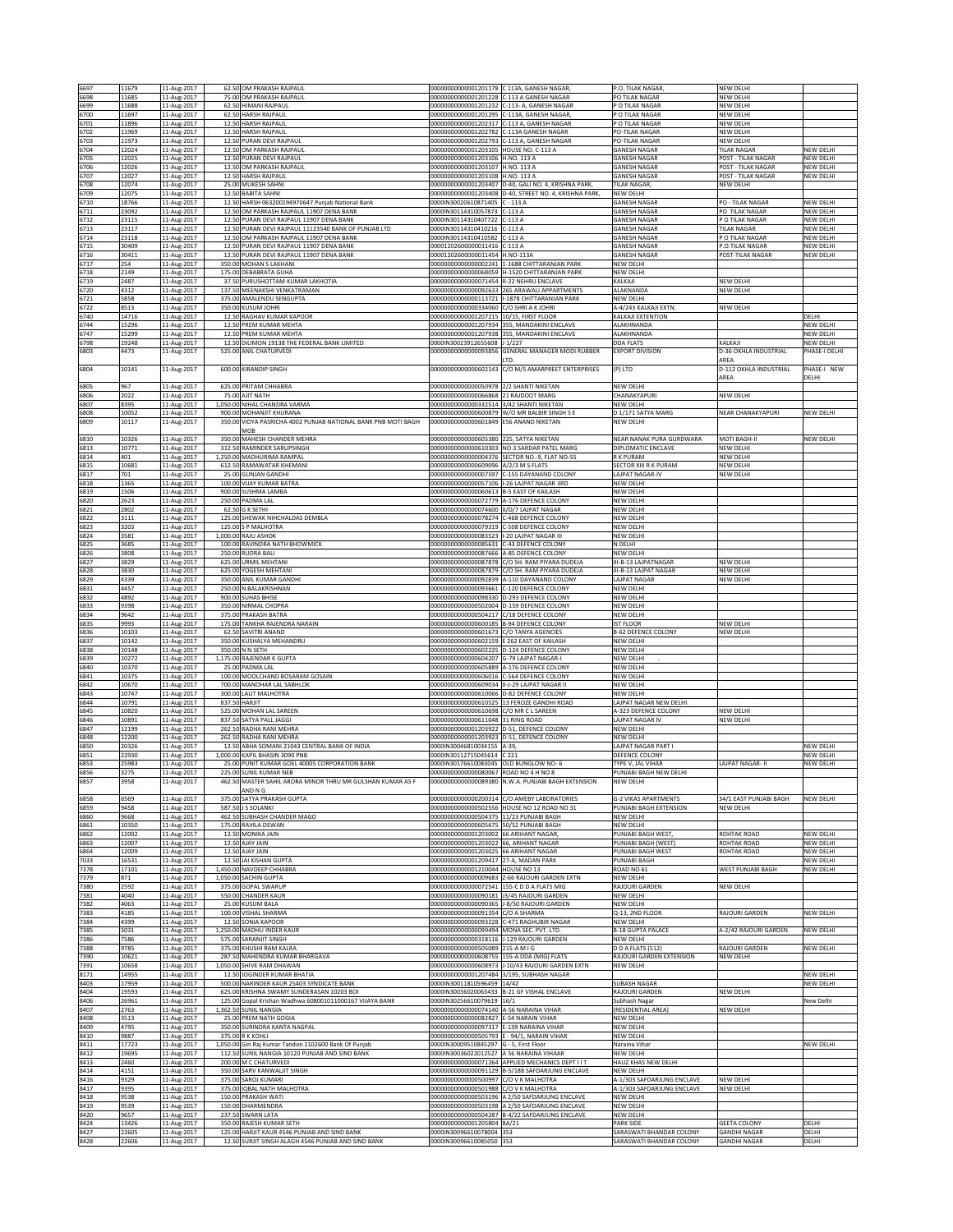|              | 22607          | 11-Aug-2017                |                    | 125.00 DASHMEET KAUR ALAGH 90891 UNITED BANK OF INDIA                        | 0000IN30096610092184                                                              | 353                                                                                            | SARASWATI BHANDAR                                | <b>GANDHI NAGAR</b>              | DELHI          |
|--------------|----------------|----------------------------|--------------------|------------------------------------------------------------------------------|-----------------------------------------------------------------------------------|------------------------------------------------------------------------------------------------|--------------------------------------------------|----------------------------------|----------------|
| 8429<br>8433 | 557            | 11-Aug-2017                |                    | 1,050.00 DEEN BANDHU SHARMA                                                  | 00000000000000005964                                                              | 1/5483/A, STREET NO 17                                                                         | <b>BALBIR NAGAR EXTENSION</b>                    | SHAHDARA                         | DELHI          |
| 8436         | 4007           | 11-Aug-2017                |                    | 125.00 KRISHNA KUMARI DHINGRA                                                | 00000000000000089862 2/30 VISHWAS NAGAR                                           |                                                                                                | SHAHDARA DELHI                                   |                                  |                |
| 8437         | 5036           | 11-Aug-2017                |                    | 12.50 NIRUPA SHARMA                                                          | 0000000000000099516                                                               | 4/17 BHOLA NATH NAGAR                                                                          | SHAHDARA DELHI                                   |                                  |                |
| 8438         | 9967           | 11-Aug-2017                | 287.50             | <b>DULI CHAND</b>                                                            | 0000000000000506164                                                               | C/O M/S SHYAMI AL GOKAL CHAND                                                                  | 327 ANAJ MANDI SHAHDRA NEAR                      | DHARMASHALA                      | DELHI          |
|              |                |                            |                    |                                                                              |                                                                                   |                                                                                                | ALA MUSADDILAL                                   |                                  |                |
| 8439         | 11649          | 11-Aug-2017                |                    | 1,050.00 TRIPTA KAPUR                                                        | 00000000000001200885                                                              | -13 NAVIN SHAHDRA                                                                              | DELHI                                            |                                  |                |
| 8442         | 12334          | 11-Aug-2017                |                    | 12.50 ZEA UL HASAN                                                           | 0000000000001204254                                                               | $C-38/1$                                                                                       | JYOTI COLONY                                     | <b>SHAHDARA</b>                  | DELH           |
| 8443         | 12475          | 11-Aug-2017                |                    | 25.00 RICHA AGGARWAL                                                         | 00000000000001204486                                                              | 27/109A, PANDAV ROAD                                                                           | OPP SHANKAR GALIJWALA NAGAR                      | SHAHDARA                         | DELHI          |
| 8445         | 12477          | 11-Aug-2017                |                    | 12.50 ZEA UL HASAN                                                           | 00000000000001204493 C-38/1 JYOTI COLONY                                          |                                                                                                | SHAHDARA                                         | DELHI                            |                |
| 8446         | 12478          | 11-Aug-2017                |                    | 12.50 ZEA UL HASAN                                                           | 00000000000001204494                                                              | C-38/1 JYOTI COLONY                                                                            | SHAHDARA                                         | DELHI                            |                |
| 8448         | 15563          | 11-Aug-2017                | 25.00              | <b>MANJIT SINGH</b>                                                          | 00000000000001208264                                                              | 1/9157                                                                                         | ALI NO. 4                                        | <b>WEST ROHTAS NAGAR</b>         | DELHI          |
| 8450         | 18019          | 11-Aug-2017                | 12.50              | ZEA UL HASAN 500938 CORPORATION BANK                                         | 0000IN30011811011855                                                              | 38/1                                                                                           | YOTI COLONY                                      | SHAHDARA                         | DELHI          |
| 8451         | 18042          | 11-Aug-2017                | 12.50              | KHURSHEEDA NOOR 503101 CORPORATION BANK                                      | 0000IN30011811238665                                                              | $-219$                                                                                         | GALI NO-4 A-BLOCK                                | KABIR NAGAR JYOTI NAGAR          | DELHI          |
|              |                |                            |                    |                                                                              |                                                                                   |                                                                                                |                                                  |                                  |                |
| 8453         | 26772          | 11-Aug-2017                | 12.50              | RAVI SHANKER KAPOOR 1334 THE JAMMU AND KASHMIR BANK LTD 0000IN30234910008516 |                                                                                   | 251/c2/1A Gali No5                                                                             | <b>Bhola Nath Nagar</b>                          | Shahdra                          | New Delhi      |
|              |                |                            |                    |                                                                              |                                                                                   |                                                                                                |                                                  |                                  |                |
| 8454         | 30113          | 11-Aug-2017                |                    | 12.50 MEENA SHARMA 14527 PUNJAB AND SIND BANK                                | 00001202060000433781 1/4880                                                       |                                                                                                | ST NO- 9 BALBIR NAGAR EXTN                       | SHAHDARA                         | DELHI          |
| 8455         | 30117          | 11-Aug-2017                |                    | 12.50 RAKESH 51236 PUNJAB AND SIND BANK                                      | 00001202060000493155                                                              | 1/4885                                                                                         | GALI NO- 8 BALBIR NAGAR EXT                      | SHAHDARA                         | DELHI          |
| 8456<br>8457 | 30118          | 11-Aug-2017                | 12.50              | MOHAN LAL SHARMA 45523 PUNJAB AND SIND BANK                                  | 00001202060000494845<br>00001202060000628606                                      | 1/4880<br>45 A                                                                                 | ST NO- 9 BALBIR NAGAR EXT<br>AGORE GAL           | SHAHDARA                         | DELHI          |
|              | 30129          | 11-Aug-2017                | 12.50              | MANJU GUPTA 516013 CORPORATION BANK KABIR NAGAR NEW<br>DELHI                 |                                                                                   |                                                                                                |                                                  | <b>WEST BABARPUR</b>             | DELHI          |
| 8458         | 31612          | 11-Aug-2017                | 25.00              | I SUMAN KAPOOR 1436 JAMMU AND KASHMIR BANK LTD                               |                                                                                   | 00001203330000356282 251 C 2 1 BHOLANATH NAGAR                                                 | GALI NO 1 TO 6                                   | <b>IDGHA ROAD BACK</b>           | DELHI          |
|              |                |                            |                    |                                                                              |                                                                                   |                                                                                                |                                                  | SEELAMPUR                        |                |
| 8459         | 869            | 11-Aug-2017                |                    | 62.50 ARUN KUMAR ARORA                                                       | 00000000000000009678                                                              | D-53 ARORA KUNJ RANA PRATAP ROAD                                                               | <b>ADARSH NAGAR</b>                              | DELHI                            |                |
|              |                |                            |                    |                                                                              |                                                                                   |                                                                                                |                                                  |                                  |                |
| 8460         | 870            | 11-Aug-2017                |                    | 12.50 ARUN KUMAR ARORA                                                       |                                                                                   | 00000000000000009679 D-53 ARORA KUNJ RANA PRATAP ROAD ADARSH NAGAR                             |                                                  | DELHI                            |                |
|              |                |                            |                    |                                                                              |                                                                                   |                                                                                                |                                                  |                                  |                |
| 8461         | 1891           | 11-Aug-2017                | 187.50             | ROSHAN LAL JAIN                                                              | 00000000000000065632                                                              | D-17 MAHENDRU ENCLAVE                                                                          | .T.KARNAL ROAD                                   | DELHI                            |                |
| 8462         | 2298           | 11-Aug-2017                | 550.00             | OM PRAKASH RAWAT                                                             | 0000000000000069413                                                               | KHANDELWAL NIWAS'                                                                              | -255 (G.F.) DERAWAL NAGAR                        | <b>G.T.KARNAL ROAD</b>           | DELHI          |
| 8463         | 4170           | 11-Aug-2017                |                    | 62.50 ARUN KUMAR ARORA                                                       | 00000000000000091234                                                              | 0-53 ARORA KUNJ                                                                                | RANA PRATAP ROAD                                 | ADARSH NAGAR DELHI               |                |
| 8464         | 4352           | 11-Aug-2017                | 62.50              | ARUN KUMAR                                                                   | 00000000000000092929 D-53 ARORA KUNJ                                              |                                                                                                | <b>RANA PRATAP ROAD</b>                          | ADARSH NAGAR                     | DELHI          |
| 8465         | 9469           | 11-Aug-2017<br>11-Aug-2017 |                    | 375.00 SHANTI SARUP MEHTA                                                    |                                                                                   | 00000000000000502626 B-86 GUJRANWALA TOWN<br>00000000000000700772 A-137 GUJRANWALA TOWN PART 1 | DELHI<br>DELHI                                   |                                  |                |
| 8467<br>8468 | 11038<br>11639 | 11-Aug-2017                |                    | 900.00 JASWANT KAUR<br>100.00 ARUN KUMAR ARORA                               | 00000000000001200746 D-53 ARORA KUNJ                                              |                                                                                                | RANA PRATAP ROAD                                 | ADARSH NAGAR                     | DELHI          |
| 8469         | 11640          | 11-Aug-2017                |                    | 50.00 RENU ARORA                                                             | 00000000000001200747 D-53 ARORA KUNJ                                              |                                                                                                | <b>RANA PRATAP ROAD</b>                          | ADARSH NAGAR                     | DELHI          |
| 8470         | 11711          | 11-Aug-2017                | 12.50              | MEENAKSHI GUPTA                                                              | 00000000000001201387                                                              |                                                                                                | AGORE ROAD                                       | ADARSH NAGAR                     | DELHI          |
| 8471         | 11774          | 11-Aug-2017                | 12.50              | ARUN KUMAR ARORA                                                             | 00000000000001201678                                                              | D 53, RANA PRATAP ROAD                                                                         | ADARSH NAGAR                                     | DELHI                            |                |
| 8472         | 12236          | 11-Aug-2017                | 12.50              | ANUJ BHARGAVA                                                                | 00000000000001204044 404, AMBER TOWER                                             |                                                                                                | NEAR AKASH CINEMA                                | AZADPUR                          | DELHI          |
| 8473         | 12237          | 11-Aug-2017                | 12.50              | NARESH CHAND                                                                 | 00000000000001204045                                                              | 404, AMBER TOWER                                                                               | NEAR AKASH CINEMA                                | AZADPUR                          | DELHI          |
| 8474         | 12238          | 11-Aug-2017                |                    | 12.50 NARESH CHAND                                                           | 00000000000001204047                                                              | 404, AMBER TOWER                                                                               | NEAR AKASH CINEMA                                | AZADPUR                          | DELHI          |
| 8475         | 12239          | 11-Aug-2017                |                    | 12.50 NARESH CHAND                                                           | 00000000000001204048 404, AMBER TOWER                                             |                                                                                                | <b>VEAR AKASH CINEMA</b>                         | AZADPUR,                         | DELHI          |
| 8480         | 12459          | 11-Aug-2017                |                    | 12.50 ANUJ BHARGAVA                                                          | 00000000000001204460 404, AMBER TOWER,                                            |                                                                                                | NEAR AKASH CINEMA                                | AZADPUR                          | DELHI          |
| 8481         | 12460          | 11-Aug-2017                | 12.50              | NARESH BHARGAVA                                                              | 00000000000001204461                                                              | 404, AMBER TOWER                                                                               | NEAR AKASH CINEMA                                | AZADPUR                          | DELHI          |
| 8482         | 12461          | 11-Aug-2017                | 12.50              | NARESH BHARGAVA                                                              | 00000000000001204462                                                              | 404, AMBER TOWER                                                                               | <b>NEAR AKASH CINEMA</b>                         | AZADPUR                          | DELHI          |
| 8483         | 12462          | 11-Aug-2017                | 12.5               | ANJU BHARGAVA                                                                | 0000000000001204463                                                               | 404. AMBER TOWER                                                                               | <b>JEAR AKASH CINEMA</b>                         | AZADPUR                          | DELHI          |
| 8484         | 12463          | 11-Aug-2017                | 12.50              | NARESH BHARGAVA                                                              | 00000000000001204464 404, AMBER TOWER,                                            |                                                                                                | <b>VEAR AKASH CINEMA</b>                         | AZADPUR                          | DELHI          |
| 8485<br>8491 | 12464<br>14706 | 11-Aug-2017                |                    | 12.50 NARESH BHARGAVA<br>SAURABH JAIN                                        | 00000000000001204465<br>00000000000001207198                                      | 404, AMBER TOWER,<br>HOUSE NO-168                                                              | NEAR AKASH CINEMA<br>GALI NO -4 RAMESHWAR NAGAR  | <b>AZADPUR</b><br><b>AZADPUR</b> | DELHI<br>DELHI |
| 8493         | 14720          | 11-Aug-2017                | 12.50              | 12.50 SUNIL KUMAR                                                            | 00000000000001207223                                                              | <b>B-5. TAGORE ROAD</b>                                                                        | ADARSH NAGAR                                     |                                  | DELHI          |
| 8494         | 14721          | 11-Aug-2017                |                    | 12.50 SUNIL KUMAR                                                            | 00000000000001207224                                                              | <b>B-5, TAGORE ROAD</b>                                                                        | ADARSH NAGAR                                     |                                  | DELHI          |
| 8495         | 14722          | 11-Aug-2017<br>11-Aug-2017 |                    | 12.50 SUNIL KUMAR                                                            | 00000000000001207225 B-5, TAGORE ROAD                                             |                                                                                                | ADARSH NAGAR                                     |                                  | DELHI          |
| 8496         | 14723          | 11-Aug-2017                |                    | 12.50 SUNIL KUMAR                                                            | 00000000000001207226                                                              | <b>B-5, TAGORE ROAD</b>                                                                        | <b>ADARSH NAGAR</b>                              |                                  | DELHI          |
| 8497         | 14724          | 11-Aug-2017                | 12.50              | SUNIL KUMAR                                                                  | 00000000000001207227 B-5, TAGORE ROAD                                             |                                                                                                | <b>IDARSH NAGAR</b>                              |                                  | DELHI          |
| 8507         | 21712          | 11-Aug-2017                | 12.50              | URENDRA KUMAR GUPTA 18557 PNB                                                | 0000IN30070810088109                                                              | 167                                                                                            | RAMESHWAR NAGAR                                  | GALI NO 4 AZADPUR                | DELHI          |
| 8508         | 21713          | 11-Aug-2017                |                    | 12.50 POONAM GUPTA 28459 PNB                                                 | 0000IN30070810090628 167                                                          |                                                                                                | RAMESHWAR NAGAR                                  | GALI NO 4 AZADPUR                | DELHI          |
| 8509         | 29859          | 11-Aug-2017                | 12.50              | MEENAKSHI GUPTA 27454 INDIAN OVERSEAS BANK                                   | 00001201910101131382                                                              |                                                                                                | TAGORE ROAD,                                     | <b>ADARSH NAGAR</b>              | DELHI          |
| 8510         | 34010          | 11-Aug-2017                | 812.50             | YOGESH GARG 392010100009621 AXIS BANK LTD                                    | 00001304140000084025 E7 MAHINDRA PARK                                             |                                                                                                | <b>THEKE WALA ROAD</b>                           | AZADPUR FRUIT MARKET             | NEW DELHI      |
| 8511         | 540            | 11-Aug-2017                |                    | 625.00 DALIT SINGH                                                           | 00000000000000005796 C/O MR M S CHHABRA                                           |                                                                                                | P/119 MAURYA ENCLAVE                             | PITAMPURA                        | DELHI          |
| 8512         | 1013           | 11-Aug-2017                |                    | 375.00 GODAVARI DEVI                                                         |                                                                                   | 00000000000000052124 FLAT 98 POCKET NO D-12                                                    | SECTOR NO 7 ROHINIE                              | DELHI                            |                |
|              |                |                            |                    |                                                                              |                                                                                   |                                                                                                |                                                  |                                  |                |
| 8513         | 3030           | 11-Aug-2017                | 125.00             | NIRMAL                                                                       | 0000000000000077323                                                               | C (UTTARI) 77 PITAM PURA                                                                       | DELHI                                            |                                  |                |
| 8514         | 3370           | 11-Aug-2017                | 200.00             | AKSHMA KAUSHIK                                                               | 0000000000000081277                                                               | -25 PUNDRIK VIHAR                                                                              | OPP D BLOCK SARASWATI VIHAR                      | PITAM PURA                       | NEW DELHI      |
| 8515         | 4713           | 11-Aug-2017                | 200.00             | <b>JUNDEEP KUMAR ARORA</b>                                                   | 0000000000000096653                                                               | <b>IU 250 MIG FLAT</b>                                                                         | <b>ITAM PURA</b>                                 | DELHI                            |                |
| 8516         | 5046           | 11-Aug-2017                |                    | 1,250.00 BELA NAGPAL                                                         | 0000000000000099699                                                               | 494 KOHAT ENCLAVE PITAMPURA                                                                    | DELHI                                            |                                  |                |
| 8517         | 9524           | 11-Aug-2017                | 350.00             | MAHABIR PRASAD JAIN                                                          | 00000000000000503024                                                              | MD-20 PITAMPURA                                                                                | DELHI                                            |                                  |                |
| 8519         | 9619           | 11-Aug-2017                | 287.50             | KUNDANLAL JAISINGH                                                           | 00000000000000504060                                                              | 16 SHARDA APARTMENT                                                                            | WEST ENCLAVE                                     | PITAMPURA DELHI                  |                |
| 8520         | 9628<br>10374  | 11-Aug-2017                |                    | 375.00 HUKAM CHAND GUPTA                                                     |                                                                                   | 00000000000000504103 PP 63 MAURYA ENCLAVE                                                      | PITAMPURA DELHI                                  |                                  |                |
| 8521         |                | 11-Aug-2017                |                    | 350.00 JAGAN NATH                                                            | 00000000000000605963 A-26 ROHIT KUNJ                                              | FLAT NO.101, VIDYA VIHAR                                                                       | P O RANIBAGH DELHI                               | <b>OUTER RING ROAD</b>           | DELHI          |
| 8522<br>8523 | 10448<br>10561 | 11-Aug-2017<br>11-Aug-2017 | 350.00<br>1,050.00 | DHARAM PAL BHATIA<br>SATYA VATI KHANNA                                       | 00000000000000607122<br>00000000000000608397                                      | (U-37 UTTARI PITAMPURA                                                                         | PLOT NO.5 WEST PITAMPURA<br>DELHI                |                                  |                |
| 8524         | 10936          | 11-Aug-2017                | 1,050.00           | <b>GORAKH NATH KHANNA</b>                                                    | 00000000000000611332                                                              | LAT NO.14 D.T.C.COLONY                                                                         | ROAD NO.44 PITAMPURA                             | DELHI                            |                |
| 8525         | 11141          | 11-Aug-2017                | 312.50             | RAM NATH BHATIA                                                              | 00000000000000703138                                                              | 188 VAISHALI                                                                                   | PITAMPURA                                        | DELHI                            |                |
| 8527         | 21161          | 11-Aug-2017                | 250.00             | GHANSHYAM PRASAD SUREKA 503010295564 KOTAK MAHINDRA                          | 0000IN30051316082989                                                              | G 102 RASHMI APT                                                                               | <b>HARSH VIHAR</b>                               | PITAMPURA                        | DELHI          |
|              |                |                            |                    | <b>BANK LTD</b>                                                              |                                                                                   |                                                                                                |                                                  |                                  |                |
| 8529         | 22595          | 11-Aug-2017                | 12.5               | PRABHA SARIN 3967 BANK OF BARODA                                             | 0000IN30096610013400                                                              | HOUSE NO 274, GROUND FLOOR                                                                     | <b>COHAT ENCLAVE</b>                             | PITAMPURA                        | DELHI          |
| 8530         | 22600          | 11-Aug-2017                | 12.50              | PRABHA SARIN 18832 PUNJAB NATIONAL BANK                                      |                                                                                   | 0000IN30096610038670 KOTHI NO 274, GROUND FLOOR                                                | OHAT ENCLAVE                                     | PITAMPURA                        | DELH           |
| 8532         | 26928          | 11-Aug-2017                |                    | 1,325.00 PUSHPA RANI 37340100001376 BANK OF BARODA                           | 0000IN30254010010597 46                                                           |                                                                                                | RAJ NAGAR                                        | SHAKURPUR                        | DELHI          |
| 8533         | 26933          | 11-Aug-2017                |                    | 12.50 A K GUPTA 37340100000155 BANK OF BARODA                                | 0000IN30254010030815 46                                                           |                                                                                                | <b>RAJ NAGAR</b>                                 | PITAM PURA                       | DELHI          |
| 8534         | 26934          | 11-Aug-2017                |                    | 12.50 POONAM GUPTA 37340400000012 BANK OF BARODA                             | 0000IN30254010030833 46                                                           |                                                                                                | RAJ NAGAR                                        | PITAM PURA                       | DELHI          |
| 8535         | 27009          | 11-Aug-2017                |                    | 25.00 SUBHASH CHANDER SARIN 18831 PUNJAB NATIONAL BANK                       |                                                                                   | 0000IN30262010002715 HOUSE NO-274, GROUND FLOOR                                                | KOHAT ENCLAVE                                    | PITAMPURA                        | DELHI          |
| 8536         | 29614<br>2877  | 11-Aug-2017                |                    | 12.50 HARSH KAUL 12291 BANK OF BARODA                                        | 00001201640000013830 85, D.T.C SOCITY                                             |                                                                                                | PITAM PURA<br>DELHI                              |                                  | DELHI          |
| 8539<br>8540 | 3146           | 11-Aug-2017<br>11-Aug-2017 |                    | 225.00 MANOHAR LAL CHAWLA<br>37.50 VINOD KUMAR GHAI                          |                                                                                   | 00000000000000075642 A-1/139A LAWRENCE ROAD<br>00000000000000078663 19/204 BASTI SARAI ROHILLA | DELHI                                            |                                  |                |
| 8541         | 3281           | 11-Aug-2017                |                    | 250.00 ANJNA SAWHNEY                                                         |                                                                                   | 000000000000000080133 A-1/33 B LAWRENCE ROAD                                                   | DELHI                                            |                                  |                |
| 8544         | 4600           | 11-Aug-2017                |                    | 275.00 INDU SAWHNEY                                                          | 00000000000000095453 A-I/33 FLOOR B                                               |                                                                                                | KESHAV PURAM                                     | DELHI                            |                |
| 8545         | 5173           | 11-Aug-2017                |                    | 450.00 PARBATI DEVI MEHRA                                                    | 00000000000000101757                                                              | C/O MR.B.K KHANNA D.D.A -                                                                      | POCKET B-3 FLAT NO.20-A                          | LAWRENCE ROAD                    | DELHI          |
|              |                |                            |                    |                                                                              |                                                                                   | M.I.G.FLATS                                                                                    |                                                  | <b>KESHAVPURAM)</b>              |                |
| 8546         | 9942           | 11-Aug-2017                |                    | 62.50 MANOHAR LAL BAGGA                                                      | 00000000000000506078                                                              | A-20 SUBHADRA COLONY                                                                           | SARAI ROHILLA                                    | DELHI                            |                |
| 8569         | 13210          | 11-Aug-2017                |                    | 12.50 SHASHI GUPTA                                                           |                                                                                   | 00000000000001205540 231/20 ONKAR NAGAR-B                                                      | TRI NAGAR                                        |                                  | DELHI          |
| 8584         | 14544          | 11-Aug-2017                |                    | 12.50 SHASHI GUPTA                                                           |                                                                                   | 00000000000001207032 231/20, ONKAR NAGAR-B                                                     | TRINAGAR                                         |                                  | DELHI          |
| 8587         | 14547          | 11-Aug-2017                |                    | 12.50 SHASHI GUPTA                                                           |                                                                                   | 00000000000001207035 231/20, ONKAR NAGAR-B                                                     | <b><i>FRINAGAR</i></b>                           |                                  | DELHI          |
| 8617         | 14838          | 11-Aug-2017                |                    | 12.50 SHASHI GUPTA<br>12.50 SHASHI GUPTA                                     |                                                                                   | 00000000000001207359 231/20, ONKAR NAGAR-B<br>00000000000001207360 231/20, ONKAR NAGAR-B       | RINAGAR                                          |                                  | DELHI          |
| 8618         | 14839<br>14840 | 11-Aug-2017                |                    | 12.50 SHASHI GUPTA                                                           |                                                                                   |                                                                                                | <b><i>FRINAGAR</i></b><br><b><i>FRINAGAR</i></b> |                                  | DELHI<br>DELHI |
| 8619<br>8620 | 14841          | 11-Aug-2017<br>11-Aug-2017 |                    | 12.50 SHASHI GUPTA                                                           | 00000000000001207362                                                              | 00000000000001207361 231/20, ONKAR NAGAR-B<br>231/20, ONKAR NAGAR-B                            | <b>RINAGAR</b>                                   |                                  | DELHI          |
| 8621         | 14842          | 11-Aug-2017                |                    | 12.50 SHASHI GUPTA                                                           | 00000000000001207363                                                              | 231/20, ONKAR NAGAR-B                                                                          | <b>RINAGAR</b>                                   |                                  | DELHI          |
| 8622         | 14843          | 11-Aug-2017                |                    | 12.50 SHASHI GUPTA                                                           |                                                                                   | 00000000000001207364 231/20, ONKAR NAGAR-B                                                     | <b><i>FRINAGAR</i></b>                           |                                  | DELHI          |
| 8623         | 14844          | 11-Aug-2017                |                    | 12.50 SHASHI GUPTA                                                           |                                                                                   | 00000000000001207365 231/20, ONKAR NAGAR-B                                                     | <b><i>FRINAGAR</i></b>                           |                                  | DELHI          |
| 8627         | 26773          | 11-Aug-2017                |                    | 1,250.00 OM PRAKASH GUPTA 7613 BANK OF BARODA                                | 0000IN30234910010244 A-1, 284A                                                    |                                                                                                | Lawrence Road                                    |                                  | Delhi          |
| 8628         | 27467          | 11-Aug-2017                |                    | 12.50 SUNIL DATT KAUSHIK 1190 CORPORATION BANK                               | 0000IN30282210119659                                                              | <b>HOUSE NO.294/23</b>                                                                         | <b>ONKAR NAGAR B</b>                             | TRI NAGAR                        | DELHI          |
| 8629         | 10767          | 11-Aug-2017                |                    | 100.00 DUKH HARAN NATH VARMA                                                 |                                                                                   | 00000000000000610273 B-10/7019 VASANT KUNJ                                                     | NEW DELHI                                        |                                  |                |
| 8630         | 29616          | 11-Aug-2017                |                    | 12.50 VIRENDER SINGH 10615 SYNDICATE BANK                                    |                                                                                   | 00001201640000019053 VILL- DARIYA PUR KALAN                                                    |                                                  |                                  | DELHI          |
| 8631         | 3614           | 11-Aug-2017                |                    | 12.50 YOGESH                                                                 |                                                                                   | 000000000000000083926 8-B MADHUR APARTMENTS                                                    | P.O. NANGLOI                                     | DELHI                            |                |
| 8632         | 3799           | 11-Aug-2017                |                    | 1,000.00 PHOOL KUMARI CHHABRA                                                | 00000000000000087597                                                              | 42 PASCHIM ENCLAVE                                                                             | NEAR PEERA GARHI CROSSING                        | DELHI                            |                |
| 8633         | 4106           | 11-Aug-2017                |                    | 12.50 B R SACHDEVA                                                           | 0000000000000090809                                                               | GH-10/60C SUNDER APARTMENTS                                                                    | PASCHIM VIHAR                                    | NEW DELHI                        |                |
| 8634         | 4781           | 11-Aug-2017                |                    | 12.50 BALKRISHNA GAUR                                                        | 0000000000000097228                                                               | D-879, PHASE II, OPP LOKESH CINEMA                                                             | NANGLOI NO.2,                                    | NEW DELHI                        |                |
|              |                |                            |                    |                                                                              | 00000000000000097229                                                              | D-879, PHASE II, OPP LOKESH CINEMA                                                             | NANGLOI NO 2                                     |                                  |                |
| 8635         | 4782           | 11-Aug-2017                |                    | 12.50 JYOTI GAUR                                                             |                                                                                   |                                                                                                |                                                  | NEW DELHI                        |                |
| 8636         | 4783           | 11-Aug-2017                |                    | 12.50 SADHNA GAUR                                                            |                                                                                   | 00000000000000097230 D-879, PHASE II, OPP LOKESH CINEMA                                        | NANGLOI NO 2                                     | NEW DELHI                        |                |
|              |                |                            |                    |                                                                              |                                                                                   |                                                                                                |                                                  |                                  |                |
| 8637         | 4784           | 11-Aug-2017                |                    | 12.50 URMILA GAUR                                                            |                                                                                   | 00000000000000097231 D-879, PHASE II, OPP LOKESH CINEMA                                        | NANGLOI NO 2                                     | NEW DELHI                        |                |
|              |                |                            |                    |                                                                              |                                                                                   |                                                                                                |                                                  |                                  |                |
| 8638         | 4812           | 11-Aug-2017                |                    | 62.50 ANUPAM GAUR                                                            |                                                                                   | 00000000000000097532 D-879, PHASE II, OPP LOKESH CINEMA                                        | NANGLOI NO 2                                     | NEW DELHI                        |                |
|              |                |                            |                    |                                                                              |                                                                                   |                                                                                                |                                                  |                                  |                |
| 8639         | 21455          | 11-Aug-2017                |                    | 12.50 SADHANA GAUR 12733 INDIAN OVERSEAS BANK                                | 0000IN30058910197585 D - 879 PHASE - II                                           |                                                                                                | OPP. LOKESH CINEMA                               | NANGLOI NO.2                     | NEW DELHI      |
| 8640         | 11672          | 11-Aug-2017                |                    | 12.50 NARENDER KUMAR                                                         | 00000000000001201123 C-70/6 (C-BLOCK)                                             |                                                                                                | GALI NO. 4, SWROOP NAGAR                         | DELHI                            |                |
| 8641         | 11673          | 11-Aug-2017                |                    | 12.50 SHANU GUPTA                                                            | 00000000000001201124 C-70/6, (C-BLOCK)                                            |                                                                                                | GALI NO. 4, SWROOP NAGAR                         | DELHI                            |                |
| 8642<br>8643 | 1614<br>3998   | 11-Aug-2017<br>11-Aug-2017 |                    | 125.00 KAUSHALYA DEVI<br>900.00 ALITA CHANDRA                                | 00000000000000062099 E-19 SARITA VIHAR<br>00000000000000089708 A-386 SARITA VIHAR |                                                                                                | NEW DELHI<br>NEW DELHI                           |                                  |                |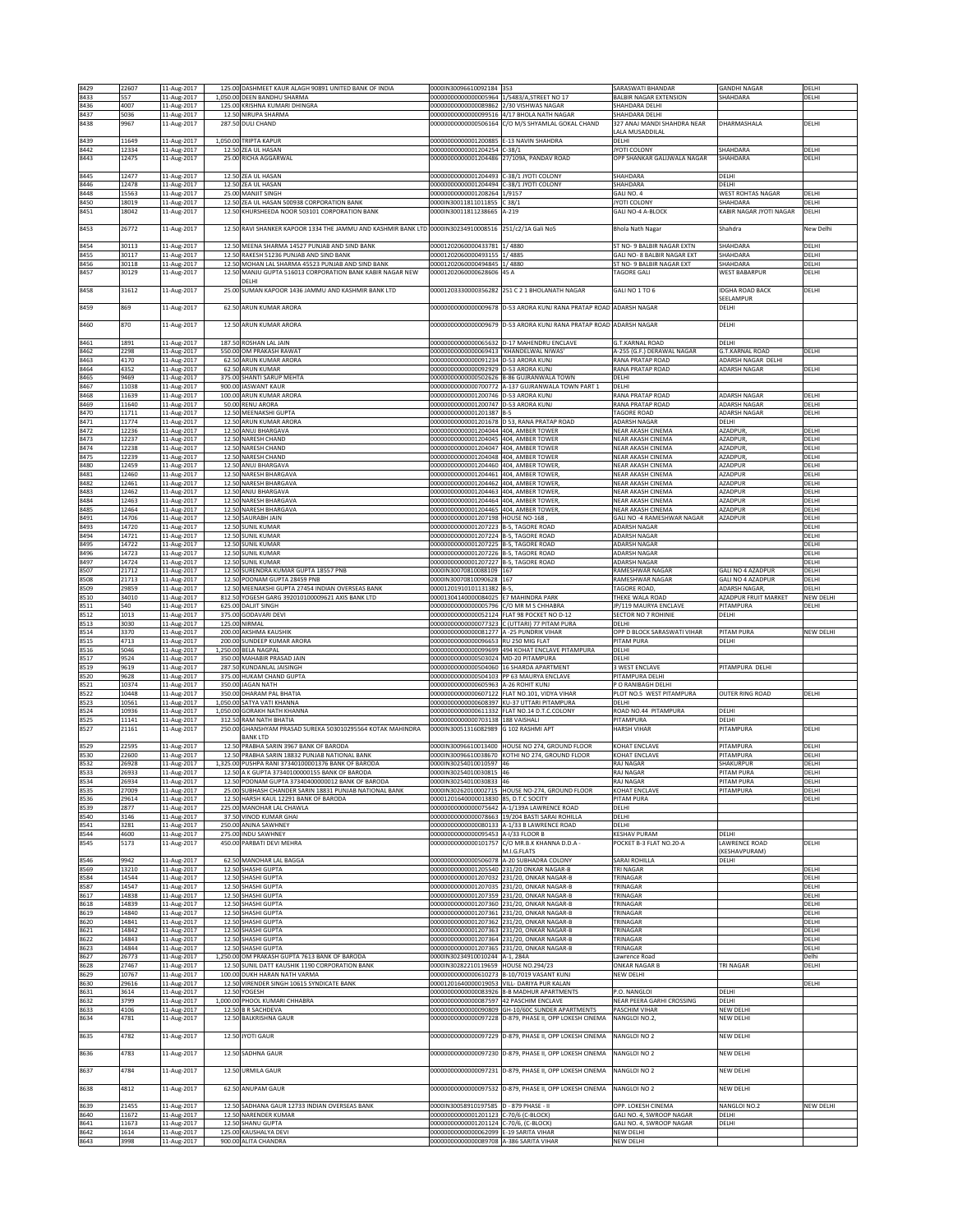| 8644         | 5019           | 11-Aug-2017                | 1,000.00 VEERA DEVI                                                                       | 00000000000000099380 H-179 SARITA VIHAR                                               |                                                                                                  | NEW DELHI                                                  |                                               |                        |
|--------------|----------------|----------------------------|-------------------------------------------------------------------------------------------|---------------------------------------------------------------------------------------|--------------------------------------------------------------------------------------------------|------------------------------------------------------------|-----------------------------------------------|------------------------|
| 8646<br>8647 | 10210<br>2755  | 11-Aug-2017<br>11-Aug-2017 | 1,400.00 JAGDISH CHANDAR KOHLI<br>1,050.00 GEETA DEVI SHARMA                              | 00000000000000603230 40, VAISHALI                                                     | 00000000000000074053 E18 SOUTH EXTENSION PART III                                                | PALAM DWARKA ROAD,<br>NEW DELHI                            | NEW DELHI                                     |                        |
| 8648         | 347            | 11-Aug-2017                | 750.00 LILAWATI POMBRA                                                                    |                                                                                       | 00000000000000002934 B-3 GREATER KAILASH ENCLAVE II                                              | OUTER RING ROAD                                            | NEW DELHI                                     |                        |
| 8650         | 464            | 11-Aug-2017                | 900.00 MANJIT DAYAL                                                                       | 000000000000000005027 A-44 KAILASH COLONY                                             |                                                                                                  | NEW DELHI                                                  |                                               |                        |
| 8652<br>8653 | 1240<br>1257   | 11-Aug-2017<br>11-Aug-2017 | 350.00 SHAM BABU TAWAKLEY<br>900.00 PRATIBHA RAJPAUL                                      | 00000000000000055354                                                                  | 000000000000000055177 E 6 GREATER KAILASH NO 1<br>C/O MR B D RAJPAL                              | <b>NEW DELHI</b><br>E-65 GREATER KAILASH II                | NEW DELHI                                     |                        |
| 8657         | 2844           | 11-Aug-2017                | 175.00 MOHAN LAL GULIANI                                                                  | 00000000000000075270 E-81 GREATER KAILASH                                             |                                                                                                  | NEW DELHI                                                  |                                               |                        |
| 8658<br>8660 | 3341<br>4100   | 11-Aug-2017<br>11-Aug-2017 | 200.00 RAM LUBHAI<br>150.00 IQBAL SIDHU                                                   | 00000000000000080880<br>00000000000000090722                                          | 5, 363, G-F,<br>C/O LT.COL.T.S.GILL                                                              | <b>GREATER KAILASH PART - I</b><br>S-462 GREATER KAILASH-I | NEW DELHI<br>NEW DELHI                        |                        |
| 8662         | 4896           | 11-Aug-2017                | 87.50 MADHURIMA KHANNA                                                                    | 00000000000000098354                                                                  | C/O V.K.KHANNA                                                                                   | DUNCANS INDUSTRIES LTD                                     | BB/5 GREATER KAILASH ENCL- NEW DELHI          |                        |
| 8663         | 5820           | 11-Aug-2017                | 350.00 PREM KAUR SAHGAL                                                                   | 00000000000000113085 E-30 GREATER KAILASH I                                           |                                                                                                  | NEW DELHI                                                  |                                               |                        |
| 8664         | 6749           | 11-Aug-2017                | 62.50 PRITI A DEV                                                                         | 00000000000000202379                                                                  | S-179 GREATER KAILASH II                                                                         | NEW DELHI                                                  |                                               |                        |
| 8665         | 7256           | 11-Aug-2017                | 500.00 JITENDRA MOHAN KANTAWALA                                                           |                                                                                       | 00000000000000310441 C/O MRS D BHARADWAJ                                                         | M-122 GREATER KAILASH-II                                   | NEW DELHI                                     |                        |
| 8666<br>8668 | 9215<br>10323  | 11-Aug-2017<br>11-Aug-2017 | 350.00 PARMESHWAR SARUP MATHUR<br>175.00 HEM CHAND SANGAL                                 | 00000000000000605317 T-9 GREEN PARK MAIN                                              | 000000000000000500024 E-192 GREATER KAILASH I                                                    | NEW DELHI<br><b>GREATER KAILASH-I</b>                      | NEW DELHI                                     |                        |
| 8669         | 10362          | 11-Aug-2017                | 600.00 SUDARSHAN KAPUR                                                                    |                                                                                       | 00000000000000605796 W-12 GREATER KAILASH I                                                      | NEW DELHI                                                  |                                               |                        |
| 8670<br>8672 | 10381<br>10418 | 11-Aug-2017<br>11-Aug-2017 | 350.00 PUSHP LATA CHUGH<br>612.50 MOTI LAL GUPTA                                          | 00000000000000606076                                                                  | C/O MR OM PARKASH<br>00000000000000606694 N-117 GREATER KAILASH 1                                | E-128 GREATER KAILASH<br>NEW DELHI                         | PART I                                        | NEW DELHI              |
| 8674         | 10583          | 11-Aug-2017                | 312.50 RAMINDERA SABHARWAL                                                                |                                                                                       | 00000000000000608556 N-248, GREATER KAILASH - I                                                  | NEW DELHI                                                  |                                               |                        |
| 8675         | 10619          | 11-Aug-2017                | 50.00 SHOBHA GROVER                                                                       | 00000000000000608734 S-360 GROUND FLOOR                                               |                                                                                                  | <b>GREATER KAILASH-I</b>                                   | NEW DELHI                                     |                        |
| 8676<br>8677 | 10716<br>10750 | 11-Aug-2017<br>11-Aug-2017 | 375.00 SNEHLATA SINGH<br>350.00<br>PYARE LALL SARIN                                       | 00000000000000609636<br>0000000000000610117                                           | E-466 GREATER KAILASH II<br>W-163 GREATER KAILASH II                                             | <b>NEW DELHI</b><br>NEW DELHI                              |                                               |                        |
| 8679         | 10924          | 11-Aug-2017                | 25.00 VED PRAKASH LAMA                                                                    | 00000000000000611209                                                                  | R-114A GREATER KAILASH PART-I                                                                    | <b>NEW DELHI</b>                                           |                                               |                        |
| 8680         | 10947          | 11-Aug-2017                | 900.00 MADAN SINGH                                                                        | 00000000000000611402                                                                  | <b>B-4A KAILASH COLONY</b>                                                                       | NEW DELHI                                                  |                                               |                        |
| 8682<br>8683 | 11646<br>11727 | 11-Aug-2017<br>11-Aug-2017 | 425.00 RAJESH KUMAR KAPOOR<br>375.00 PREM AHUJA                                           | 00000000000001201474                                                                  | 00000000000001200841 E-141 GREATER KAILASH-I<br><b>G21.MASJID MOTH</b>                           | NEW DELHI<br>NEW DELHI                                     |                                               |                        |
| 8688         | 12392          | 11-Aug-2017                | 25.00 OM PARKASH GANDHI                                                                   | 00000000000001204375                                                                  | E-10, GREATER KAILASH ENCLAVE - I                                                                | NEW DELHI                                                  |                                               |                        |
| 8704<br>8708 | 117<br>2403    | 11-Aug-2017<br>11-Aug-2017 | 700.00 SRISHTI RAJ BAHL<br>750.00 MOHINDER KAUR                                           | 00000000000000001371 A-25 GULMOHAR PARK                                               | 00000000000000070750 C/O MADAN GOPAL SINGH                                                       | NEW DELHI<br>47 UDAY PARK                                  | ASIAD VILLAGE ROAD                            | NEW DELHI              |
| 8709         | 2991           | 11-Aug-2017                | 375.00 HARSAI LAL SEHGAL                                                                  | 00000000000000076844 H-5 N D S E PART I                                               |                                                                                                  | <b>NEW DELHI</b>                                           |                                               |                        |
| 8710         | 3164           | 11-Aug-2017                | 62.50 MUKESH GOEL                                                                         | 00000000000000078767 B/25 NDSE II                                                     |                                                                                                  | NEW DELHI                                                  |                                               |                        |
| 8711<br>8712 | 3165<br>3528   | 11-Aug-2017<br>11-Aug-2017 | 62.50 RAKESH GOEL<br>525.00 SHUKLA M KIRPALANI                                            | 00000000000000078768 B/25 NDSE II<br>00000000000000082900 9 UDAY PARK                 |                                                                                                  | NEW DELHI<br>NEW DELHI                                     |                                               |                        |
| 8714         | 7056           | 11-Aug-2017                | 25.00 INDIRA AJITRAI MARU                                                                 | 00000000000000305299                                                                  | P-44 N D S E PART I                                                                              | NEW DELHI                                                  |                                               |                        |
| 8715<br>8716 | 10116<br>10510 | 11-Aug-2017<br>11-Aug-2017 | 712.50 SHAN PARKASH<br>350.00 JAGDISH PARSHAD GUPTA                                       | 00000000000000601823 D-22 NDSE PART II<br>00000000000000607872 M/S MANHATTAN          |                                                                                                  | NEW DELHI<br><b>BINNY'S TEXTILE</b>                        | E-5 N.D.S.E. PART II MARKET                   | <b>NEW DELHI</b>       |
|              |                |                            |                                                                                           |                                                                                       |                                                                                                  |                                                            |                                               |                        |
| 8717         | 10740          | 11-Aug-2017                | 350.00 PROMILLA SHARMA                                                                    | 00000000000000609921 A-26 SOUTH EXTN. II                                              |                                                                                                  | NEW DELHI                                                  |                                               |                        |
| 8718<br>8719 | 10808<br>10880 | 11-Aug-2017<br>11-Aug-2017 | 987.50 KSHITISH KUMAR<br>175.00 YOGESHWAR PRASAD                                          | 00000000000000610605 D-81 GUL MOHAR PARK<br>00000000000000610974 A-92, NEETI BAGH     |                                                                                                  | NEW DELHI<br>NEW DELHI                                     |                                               |                        |
| 8720         | 10944          | 11-Aug-2017                | 837.50 PREM KAPOOR                                                                        | 00000000000000611374 C/O MR N M KAPOOR                                                |                                                                                                  | 493 SECTOR-2 TYPE-2                                        | SADIQ NAGAR                                   | NEW DELHI              |
| 8732         | 11864          | 11-Aug-2017                | 12.50 ARTI SINGHAL                                                                        | 000000000000001202154 91. GAUTAM NAGAR                                                |                                                                                                  | NEELAM TENT HOUSE                                          | NEW DELHI                                     |                        |
| 8736<br>8737 | 18728<br>18731 | 11-Aug-2017<br>11-Aug-2017 | 12.50 KAMLESH 1240 UNION BANK OF INDIA<br>12.50 KAMLESH 1240 UNION BANK OF INDIA          | 0000IN30020610445708 91<br>0000IN30020610463270 91                                    |                                                                                                  | <b>GAUTAM NAGAR</b><br><b>GAUTAM NAGAR</b>                 | <b>NEELAM TENT HOUSE</b><br>NEELAM TENT HOUSE | NEW DELHI<br>NEW DELHI |
| 8739         | 19679          | 11-Aug-2017                | 375.00 ASHA KHANNA 19588 CENTRAL BANK OF INDIA                                            | 0000IN30036021570819 L 11 FIRST FLOOR                                                 |                                                                                                  | N D S E PART 2                                             |                                               | NEW DELHI              |
| 8741<br>8742 | 50<br>537      | 11-Aug-2017<br>11-Aug-2017 | 437.50 KRISHAN LAL CHAWLA<br>PARMOD KUMAR JAIN<br>1,075.00                                | 000000000000000000566 D-4 KRISHAN NAGAR<br>0000000000000005785                        | 42-B GALI NO 1                                                                                   | DELHI<br><b>EAST AZAD NAGAR</b>                            | DELHI                                         |                        |
| 8743         | 565            | 11-Aug-2017                | 50.00 D D SARDANA                                                                         | 00000000000000006054 15 GAGAN VIHAR                                                   |                                                                                                  | DELHI                                                      |                                               |                        |
| 8744         | 566            | 11-Aug-2017                | 50.00 D D SARDANA                                                                         | 00000000000000006055 15 GAGAN VIHAR                                                   |                                                                                                  | DELHI                                                      |                                               |                        |
| 8745<br>8746 | 4371<br>11800  | 11-Aug-2017<br>11-Aug-2017 | 12.50 VIRENDER KUMAR MITTAL<br>525.00 SOUMYA ABBI                                         | 00000000000000093087<br>00000000000001201841 C-24, 1ST FLOOR                          | 12/2 LAXMAN PARK                                                                                 | <b>EAST CHANDER NAGAR</b><br>LAXMAN PARK                   | GALI NO.1 DELHI<br><b>NEAR CHANDER NAGAR</b>  | DELH                   |
| 8747         | 12999          | 11-Aug-2017                | 300.00 AMIT TANDON                                                                        | 00000000000001205267                                                                  | C-32 EAST KRISHNA NAGAR                                                                          |                                                            |                                               | DELH                   |
| 8748         | 15550          | 11-Aug-2017                | 12.50 KRISHAN LAL CHAWLA                                                                  | 00000000000001208235 D-4, KRISHNA NAGAR                                               |                                                                                                  |                                                            |                                               | DELHI                  |
| 8749<br>8750 | 890<br>3149    | 11-Aug-2017<br>11-Aug-2017 | 12.50 RAJESH GARG<br>25.00 JAI PARKASH MITTAL                                             | 00000000000000009887 AB-179 SHALIMAR BAGH<br>00000000000000078676 E-166 SHASTRI NAGAR |                                                                                                  | DELHI<br>DELHI                                             |                                               |                        |
| 8751         | 3179           | 11-Aug-2017                | 1,250.00 MUKESH BANSAL                                                                    | 00000000000000079021                                                                  | BM-55 (WEST)                                                                                     | SHALIMAR BAGH                                              | JELHI                                         |                        |
| 8753<br>8754 | 3605<br>3840   | 11-Aug-2017<br>11-Aug-2017 | 12.50 BHUPENDER KUMAR JAIN<br>900.00 SATISH BHASIN                                        | 00000000000000083850 J-BLOCK 60-C PHASE                                               | 000000000000000087918 FLAT NO 66-B POCKET A/C-IV                                                 | <b>ASHOK VIHAR</b><br>SHALIMAR BAGH RING ROAD              | DELHI<br>DELHI                                |                        |
| 8755         | 4282           | 11-Aug-2017                | 1.050.00 ASHISH KAPOOF                                                                    |                                                                                       | 00000000000000092386 FLAT NO 140 POCKET NO A/C-                                                  | SHALIMAR BAGH RING ROAD                                    | DELHI                                         |                        |
| 8756         | 4579           | 11-Aug-2017                | 62.50 MANIKA GUPTA MINOR THRU THRU MR MANOJ GUPTA AS F AND N                              | 00000000000000095240                                                                  | I-139 ASHOK VIHAR PHASE-I                                                                        | DELHI                                                      |                                               |                        |
| 8757         | 4675           | 11-Aug-2017                | 12.50 RAKESH GUPTA                                                                        | 00000000000000096213 S/O SH G K GUPTA                                                 |                                                                                                  | C-96 SHAKTI NAGAR EXTN.                                    | DELHI                                         |                        |
| 8759         | 9462           | 11-Aug-2017                | 525.00 SAWARAN LATA DHAWAN                                                                | 00000000000000502565                                                                  | <b>D-43 ASHOK VIHAR</b>                                                                          | PHASE-I DELHI                                              |                                               |                        |
| 8760         | 10549          | 11-Aug-2017                | 350.00 NIRMAL MEHROTRA                                                                    | 00000000000000608269 D-136 ASHOK VIHAR                                                |                                                                                                  | PHASE I                                                    | <b>JELHI</b>                                  |                        |
| 8761<br>8762 | 10683<br>10762 | 11-Aug-2017<br>11-Aug-2017 | 350.00 PREM PARKASH NAGPAL<br>1,150.00 SARLA WATI                                         |                                                                                       | 000000000000000609233 H-25 ASHOK VIHAR PHASE-<br>00000000000000610225 BK-28 (WEST) SHALIMAR BAGH | DELHI<br>DELHI                                             |                                               |                        |
| 8763         | 11878          | 11-Aug-2017                | 12.50 ANKIT GARG                                                                          |                                                                                       | 00000000000001202214 AB-179,SHALIMAR BAGH                                                        | DELHI                                                      |                                               |                        |
| 8764<br>8765 | 12015<br>12152 | 11-Aug-2017<br>11-Aug-2017 | 12.50 JAI DEVI<br>12.50 BALRAJ KURSIJA                                                    | 00000000000001203047 A-238/2<br>00000000000001203730 A-238/2 PHASE - I                |                                                                                                  | PHASE - I, LIG FLATS,<br><b>LIG FLATS</b>                  | <b>ASHOK VIHAR</b><br><b>ASHOK VIHAR</b>      | DELH<br>DELHI          |
| 8766         | 12268          | 11-Aug-2017                | 12.50 BALRAJ KURSIJA                                                                      | 00000000000001204099 A-238/2 PHASE-I                                                  |                                                                                                  | <b>LIG FLATS</b>                                           | <b>ASHOK VIHAR</b>                            | DELHI                  |
| 8767         | 12269          | 11-Aug-2017                | 12.50 BALRAJ KURSIJA                                                                      | 00000000000001204100                                                                  | A-238/2 PHASE-                                                                                   | LIG FLATS                                                  | <b>ASHOK VIHAR</b>                            | DELHI                  |
| 8768<br>8769 | 12270<br>12343 | 11-Aug-2017<br>11-Aug-2017 | 12.50 JAI DEVI<br>25.00 JAI DEVI                                                          | 00000000000001204101<br>00000000000001204289                                          | 4-238/2 PHASE-I<br>A-238/2, PHASE-I                                                              | LIG FLATS<br>LIG FLATS                                     | <b>SHOK VIHAR</b><br><b>ASHOK VIHAR</b>       | DELHI<br>DELHI         |
| 8770         | 12344          | 11-Aug-2017                | 12.50 BALRAJ KURSIJA                                                                      | 00000000000001204290                                                                  | A-238/2, PHASE-                                                                                  | LIG FLATS                                                  | <b>ASHOK VIHAR</b>                            | DELHI                  |
| 8771<br>8774 | 15426<br>15565 | 11-Aug-2017                | 12.50 VEENA GOYAL<br>12.50 VEENA GOYAL                                                    | 00000000000001208092<br>000000000000001208282 C/O P D GOYAL                           | C/O DIN DAYAL GOYAL                                                                              | F-41/B GOYAL NIWAS                                         | SHASTRI NAGAF<br>SHASTRI NAGAR                | DELHI<br>DELH          |
| 8827         | 16161          | 11-Aug-2017<br>11-Aug-2017 | 12.50 HIMANSHU GOYAL                                                                      | 00000000000001208981 F-41/B, GOYAL NIWAS                                              |                                                                                                  | F41/B GOYAL NIWAS<br><b>SHASTRI NAGAR</b>                  |                                               | DELHI                  |
| 8833         | 16167          | 11-Aug-2017                | 12.50 HIMANSHU GOYA                                                                       | 000000000000001208987 F-41/B, GOYAL NIWAS                                             |                                                                                                  | SHASTRI NAGAI                                              |                                               | DELHI                  |
| 8834<br>8836 | 17303<br>17305 | 11-Aug-2017<br>11-Aug-2017 | 12.50 KAPIL GOYAL<br>12.50 HIMANSHU GOYAL                                                 | 00000000000001210285 F-41/B, GOYAL NIWAS<br>00000000000001210287 F-41/B, GOYAL NIWAS  |                                                                                                  | SHASTRI NAGAR<br>SHASTRI NAGAR                             | DELHI<br>DELHI                                |                        |
| 8838         | 17307          | 11-Aug-2017                | 12.50 KAPIL GOYAL                                                                         | 00000000000001210289                                                                  | F-41/B, GOYAL NIWAS                                                                              | SHASTRI NAGAR                                              | <b>JELHI</b>                                  |                        |
| 8839<br>8846 | 17308<br>17315 | 11-Aug-2017                | 12.50 HIMANSHU GOYAL                                                                      | 00000000000001210290 F-41/B, GOYAL NIWAS<br>00000000000001210297 F-41/B, GOYAL NIWAS  |                                                                                                  | SHASTRI NAGAR<br>SHASTRI NAGAR                             | DELHI<br>DELHI                                |                        |
| 8848         | 17317          | 11-Aug-2017<br>11-Aug-2017 | 12.50 KAPIL GOYAL<br>12.50 HIMANSHU GOYAL                                                 | 00000000000001210299 F-41/B, GOYAL NIWAS                                              |                                                                                                  | SHASTRI NAGAR                                              | DELHI                                         |                        |
| 8851         | 17320          | 11-Aug-2017                | 12.50 KAPIL GOYAL                                                                         | 00000000000001210302 F-41/B, GOYAL NIWAS                                              |                                                                                                  | SHASTRI NAGAR                                              | DELHI                                         |                        |
| 8854<br>8856 | 17825<br>17838 | 11-Aug-2017<br>11-Aug-2017 | 12.50 VEENA GOYAL SB 2601 SYNDICATE BANK<br>12.50 KRISHANA WATI GOYAL 2601 SYNDICATE BANK | 0000IN30011810103194 C/O P D GOYAL<br>0000IN30011810166593 F 41/B                     |                                                                                                  | F 41/B GOYAL NIWAS<br><b>GOYAL NIWAS</b>                   | SHASTRI NAGAR<br><b>SHASTRI NAGAR</b>         | DELHI<br>DELHI         |
| 8857         | 17846          | 11-Aug-2017                | 12.50 DIN DAYAL GOYAL SB 2601 SYNDICATE BANK                                              | 0000IN30011810200918 F41 / B                                                          |                                                                                                  | <b>GOYAL NIWAS</b>                                         | <b>SHASTRI NAGAR</b>                          | DELHI                  |
| 8858<br>8865 | 17888<br>610   | 11-Aug-2017<br>11-Aug-2017 | 25.00 VEENA GOYAL SB 2601 SYNDICATE BANK<br>12.50 ARUN KUMAR GOEL                         | 0000IN30011810371380<br>00000000000000006568 A 31/25, AZAD GALI,                      | C/O DIN DAYAL GOYAL                                                                              | 41/B GOYAL NIWAS<br>MAUJPUR, DELHI                         | SHASTRI NAGAR                                 | DELHI                  |
| 8866         | 1387           | 11-Aug-2017                | 25.00 JUGMANDER DAS JAIN                                                                  | 000000000000000057396 C-2/24 YAMUNA VIHAR                                             |                                                                                                  | DELHI                                                      |                                               |                        |
| 8867         | 13421          | 11-Aug-2017                | 12.50 AUMBRISH KUMAR VARSHNEY                                                             | 00000000000001205778                                                                  | F-33A, SHASTRI PARK                                                                              |                                                            |                                               | DELHI                  |
| 8868<br>8869 | 13422<br>13434 | 11-Aug-2017<br>11-Aug-2017 | 12.50 SHIVANI VARSHNEY<br>12.50 AUMBRISH KUMAR VARSHNEY                                   | 00000000000001205779 F 33A, SHASHTRI PARK<br>00000000000001205843 F-33A, SHASTRI PARK |                                                                                                  |                                                            |                                               | DELHI<br>DELHI         |
| 8870         | 13537          | 11-Aug-2017                | 12.50 GAYTREE DEVI VARSHNEY                                                               | 00000000000001205952 F-33 A, SHASTRI PARK                                             |                                                                                                  |                                                            |                                               | DELHI                  |
| 8871         | 13543          | 11-Aug-2017<br>11-Aug-2017 | 12.50 AUMBRISH KUMAR VARSHNEY<br>PRIYA SHARMA 6308 JAMMU AND KASHMIR BANK LTD<br>12.50    | 00000000000001205961 F-33A, SHASTRI PARK<br>00001201910100229123                      |                                                                                                  | ARVIND NAGAR                                               | GHONDA                                        | DELHI                  |
| 8872<br>8874 | 29813<br>9532  | 11-Aug-2017                | 900.00 RAJ KUMAR KAPUR 9171 PUNJAB NATIONAL BANK PNB ASAF ALI                             | 00000000000000503170 9 RAJNIWAS MARG                                                  | $V - 102$                                                                                        | DELHI                                                      |                                               | DELHI                  |
|              |                |                            | ROAD AAR                                                                                  |                                                                                       |                                                                                                  |                                                            |                                               |                        |
| 8875<br>8877 | 10396<br>17370 | 11-Aug-2017<br>11-Aug-2017 | 900.00<br><b>KRISHNA S CHANDRA</b><br>350.00 VIKAS SETH                                   | 00000000000001210370 10-A UNDER HILL LANE                                             | 00000000000000606307 FLAT NO.B-1, SANGAM ESTATE                                                  | 1, UNDERHILL ROAD<br><b>CIVIL LINES</b>                    | CIVIL LINES                                   | DELHI<br>DELHI         |
| 8879         | 139            | 11-Aug-2017                | 225.00 TIRATH RAM HANDA                                                                   | 00000000000000001604 1/18 RANI JHANSI ROAD                                            |                                                                                                  | NEW DELHI                                                  |                                               |                        |
| 8880         | 2660           | 11-Aug-2017                | 125.00 L P MATHIAS                                                                        | 00000000000000073075 55A DDA SFS FLATS                                                |                                                                                                  | MOTIA KHAN NEW DELHI                                       |                                               |                        |
| 8881         | 4863           | 11-Aug-2017                | 1,225.00 SHANUNTALA BHATIA                                                                | 00000000000000097984                                                                  | C/O R.P.MISHRA MISHRA TRAVEL<br>SARVADESHA                                                       | B-17 BHANOT PLAZA-I 1, DESH<br><b>BANDHU GUPTA MARG</b>    | PAHARGANJ                                     | NEW DELHI              |
| 8884         | 9381           | 11-Aug-2017                | 775.00 DIN DAYAL DUREJA                                                                   | 00000000000000501799                                                                  | C/O AMRIT LAL & COMPANY                                                                          | 36-A CYCLE MARKET PHASE 1                                  | HANDEWALAN NEW DELHI                          |                        |
| 8885         | 9881<br>10489  | 11-Aug-2017                | 1,050.00 SHANTA JAIN<br>1,050.00 BRIJ LAL NAGPAUL                                         | 00000000000000505719 FEDERAL SPORTS                                                   |                                                                                                  | <b>66A CYCLE MARKET</b><br><b>NEW DELHI</b>                | <b>IHANDEWALAN NEW DELHI</b>                  |                        |
| 8887<br>8889 | 11667          | 11-Aug-2017<br>11-Aug-2017 | 125.00 VARUN SHARMA                                                                       | 00000000000000607652 7337 ARAM NAGAR                                                  | 00000000000001201100 10196 JHANDEWALA MANDIR                                                     | NEW DELHI                                                  |                                               |                        |
| 8890         | 11983          | 11-Aug-2017                | 375.00 KAPIL SHARMA                                                                       |                                                                                       | 00000000000001202893 10/96 JHANDEWALA MANDIR                                                     | NEW DELHI                                                  |                                               |                        |
| 8891         | 13429          | 11-Aug-2017                | 62.50 NIRMAL SHARMA                                                                       | 00000000000001205812 C/O SH. VED PARKASH                                              |                                                                                                  | 10196/12, JHANDEWALAN, GALI<br>MATA MANDIR                 | NR. SARASWATI BAL MANDIR NEW DELHI<br>SCHOOL  |                        |
| 8893         | 10613          | 11-Aug-2017                | 125.00 NARESH CHANDER JAIN                                                                |                                                                                       | 000000000000000608702 B-11 NEW MULTAN NAGAR                                                      | NEW DELHI                                                  |                                               |                        |
| 8895         | 621            | 11-Aug-2017                | 1,050.00 RAJESHWARI HOOJA                                                                 | 0000000000000006666                                                                   | 10 PASCHIMI MARG                                                                                 | VASANT VIHAR NEW DELHI                                     |                                               |                        |
| 8896<br>8897 | 2532<br>2988   | 11-Aug-2017<br>11-Aug-2017 | 450.00 GURPUR MURLIDHAR BHAT<br>350.00 KAMLA VATI CHOPRA                                  | 00000000000000071930 E-12/3 VASANT VIHAR<br>00000000000000076819 C/O MR V P SONI      |                                                                                                  | NEW DELHI<br>E-10/3 VASANT VIHAR                           | NEW DELHI                                     |                        |
| 8898         | 3315           | 11-Aug-2017                | 1,250.00 VIVEK TANDON                                                                     | 000000000000000080666 E-9/9 VASANT VIHAR                                              |                                                                                                  | NEW DELHI                                                  |                                               |                        |
| 8899         | 4660           | 11-Aug-2017                | 50.00 PARTHASARATHI MITRA                                                                 | 00000000000000096038 20, PASCHIMI MARG                                                |                                                                                                  | VASANT VIHAR                                               | NEW DELHI                                     |                        |
| 8900         | 8166           | 11-Aug-2017                | 1,000.00 ONKAR NATH BAJPAI                                                                | 00000000000000328247 32 PASCHIM MARG                                                  |                                                                                                  | VASANT VIHAR                                               | NEW DELHI                                     |                        |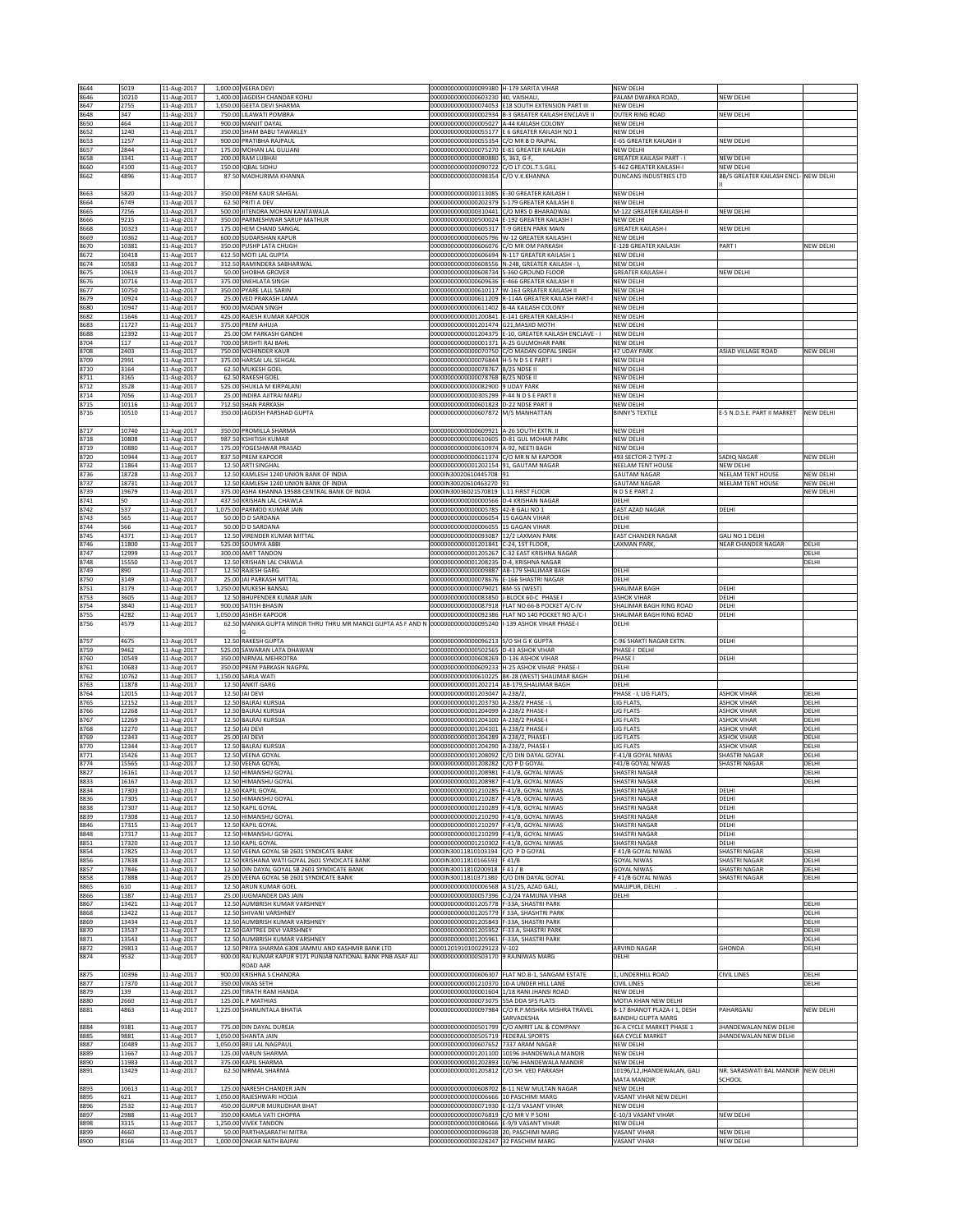| 8902                 | 9982                    | 11-Aug-2017                               | 1,050.00 AMRIT LAL BHALLA                                                                                           | 00000000000000600046 C-6/3 VASANT VIHAR                                                                                 |                                                                                                              | NEW DELHI                                           |                                    |                    |
|----------------------|-------------------------|-------------------------------------------|---------------------------------------------------------------------------------------------------------------------|-------------------------------------------------------------------------------------------------------------------------|--------------------------------------------------------------------------------------------------------------|-----------------------------------------------------|------------------------------------|--------------------|
| 8903                 | 10423                   | 11-Aug-2017                               | 375.00 GOWARDHAN LAL GUPTA                                                                                          | 00000000000000606799 A-8/7 VASANT VIHAR                                                                                 |                                                                                                              | NEW DELHI                                           |                                    |                    |
| 8904                 | 10609                   | 11-Aug-2017                               | 375.00 KRISHNA GUPTA                                                                                                | 00000000000000608682                                                                                                    | A-8/7 VASANT VIHAR                                                                                           | NEW DELHI                                           |                                    |                    |
| 8916                 | 1381                    | 11-Aug-2017                               | 275.00 SHEEL KUMARI JHINGAN                                                                                         | 00000000000000057266 FLAT NO.48-A                                                                                       |                                                                                                              | BB' BLOCK JANAK PURI                                | NEW DELHI                          |                    |
| 8917                 | 1831                    | 11-Aug-2017                               | 312.50 PUSHPA DEVI BATRA                                                                                            | 0000000000000064927                                                                                                     | C4B/38 JANAKPURI                                                                                             | NEW DELHI                                           |                                    |                    |
| 8918<br>8919         | 2299<br>3046            | 11-Aug-2017                               | 475.00 N L VIJ<br>75.00 PRABHA SHAHANI 2347 INDIAN OVERSEAS BANK IOB JANAKPURI                                      | 00000000000000069421 A3/248 JANAK PURI<br>00000000000000077632 B1A/34B JANAKPUR                                         |                                                                                                              | NEW DELHI<br>NEW DELHI                              |                                    |                    |
|                      |                         | 11-Aug-2017                               | INP                                                                                                                 |                                                                                                                         |                                                                                                              |                                                     |                                    |                    |
| 8920                 | 3282                    | 11-Aug-2017                               | 750.00 KRISHNA MURARI SWARUP                                                                                        | 000000000000000080138 B-1/280 JANAKPURI                                                                                 |                                                                                                              | NEW DELHI                                           |                                    |                    |
| 8921                 | 3657                    | 11-Aug-2017                               | 25.00 RAJENDER KUMAR                                                                                                |                                                                                                                         | 00000000000000085156 FLAT NO 82-A BLOCK A5B                                                                  | JANAKPURI NEW DELHI                                 |                                    |                    |
| 8922<br>8924         | 4067<br>4338            | 11-Aug-2017<br>11-Aug-2017                | 1,050.00 SANJIV MADHOK<br>350.00 DAVENDER SINGH SACHAR                                                              | 00000000000000090402 A-1/213 JANAK PURI<br>00000000000000092838 G-42 (WZ-47)                                            |                                                                                                              | NEW DELHI<br><b>G-BLOCK HARINAGAR</b>               | NEW DELHI                          |                    |
| 8925                 | 4984                    | 11-Aug-2017                               | 612.50 S MALATHY                                                                                                    | 00000000000000099064 C-2D/7A JANAK PURI                                                                                 |                                                                                                              | NEW DELHI                                           |                                    |                    |
| 8926                 | 5096                    | 11-Aug-2017                               | 125.00 NIRMAL CHANDRA SAHA                                                                                          | 000000000000000100471 C/O MR R B PIPLE                                                                                  |                                                                                                              | B-3/28 JANAKPURI                                    | NEW DELHI                          |                    |
| 8927                 | 10202                   | 11-Aug-2017                               | 850.00 SHYAM SUNDER VINDAL                                                                                          |                                                                                                                         | 000000000000000603131 HOUSE NO 119 CHANDER NAGAR                                                             | JANAKPURI NEW DELHI                                 |                                    |                    |
| 8928<br>8929         | 10427<br>10596          | 11-Aug-2017<br>11-Aug-2017                | 75.00 DES RAJ BRAHMI<br>375.00 VED PRAKASH DEWAN                                                                    | 00000000000000606875<br>0000000000000608592                                                                             | C-4-C/254 JANAK PURI<br>B-I/258 JANAKPURI                                                                    | NEW DELHI<br>NEW DELHI                              |                                    |                    |
| 8930                 | 10799                   | 11-Aug-2017                               | 137.50 R K CHARI                                                                                                    | 00000000000000610559 'ROHINI HOUSE'                                                                                     |                                                                                                              | D.D.A.FLAT NO.C2D-7A                                | JANAKPURI                          | NEW DELHI          |
| 8931                 | 10806                   | 11-Aug-2017                               | 175.00 RAM PARKASH JHINGAN                                                                                          |                                                                                                                         | 000000000000000610595 FLAT NO.48-A 'BB'BLOCK                                                                 | <b>JANAK PURI</b>                                   | NEW DELHI                          |                    |
| 8934                 | 11795                   | 11-Aug-2017                               | 12.50 AAKASH SALUJA                                                                                                 | 00000000000001201796 11A D-1/C, LIG FLATS                                                                               |                                                                                                              | <b>JANAKPURI</b>                                    | NEW DELHI                          |                    |
| 8940<br>8942         | 12017<br>12058          | 11-Aug-2017<br>11-Aug-2017                | 12.50 GAGANDEEP SINGH REEN<br>12.50 AMARJEET SINGH                                                                  | 00000000000001203058 WZ-10A, STREET NO. 1                                                                               | 00000000000001203294 WZ-10 A, STREET - 1, SHIV NAGAR                                                         | SHIV NAGAR,<br>JAIL ROAD, JANAK PURI                | NEW DELHI<br>NEW DELHI             |                    |
| 8943                 | 12059                   | 11-Aug-2017                               | 12.50 AMARIEFT SINGH                                                                                                |                                                                                                                         | 000000000000001203295 WZ-10 A. STREET - 1. SHIV NAGAR                                                        | <b>JAIL ROAD, JANAK PURI</b>                        | NEW DELHI                          |                    |
| 8944                 | 12060                   | 11-Aug-2017                               | 12.50 AMARJEET SINGH                                                                                                |                                                                                                                         | 00000000000001203296 WZ-10 A, STREET - 1, SHIV NAGAR                                                         | JAIL ROAD, JANAK PURI                               | NEW DELHI                          |                    |
| 8945                 | 12061                   | 11-Aug-2017                               | 12.50 AMARJEET SINGH                                                                                                | 00000000000001203297                                                                                                    | WZ-10 A, STREET - 1, SHIV NAGAR                                                                              | JAIL ROAD, JANAK PURI                               | <b>VEW DELHI</b>                   |                    |
| 8946<br>8947         | 12091<br>12092          | 11-Aug-2017<br>11-Aug-2017                | 12.50 AMARJEET SINGH<br>12.50 AMARJEET SINGH                                                                        |                                                                                                                         | 00000000000001203443 WZ-10A, STREET - 1, SHIV NAGAR,<br>00000000000001203444 WZ-10A, STREET - 1, SHIV NAGAR, | JAIL ROAD, JANAK PURI,<br>JAIL ROAD, JANAK PURI,    | <b>JEW DELHI</b><br>NEW DELHI      |                    |
| 8948                 | 12131                   | 11-Aug-2017                               | 12.50 NAVNEET KAUR                                                                                                  |                                                                                                                         | 00000000000001203663 WZ-10-A II-ND FLOOR, STREET--1                                                          | SHIV NAGAR, JAIL ROAD                               | NEW DELHI                          |                    |
| 9084                 | 18771                   | 11-Aug-2017                               | 12.50 RAMANDEEP SINGH 2265 CENTURION BANK OF PUNJAB LTD                                                             | 0000IN30020610901128                                                                                                    | $WZ - 10A$                                                                                                   | IInd FLOOR, STREET NO - 1                           | SHIV NAGAR, JAIL ROAD,             | NEW DELHI          |
|                      |                         |                                           |                                                                                                                     |                                                                                                                         |                                                                                                              |                                                     | <b>ANAKPURI</b>                    |                    |
| 9086<br>9087         | 25700<br>26643          | 11-Aug-2017<br>11-Aug-2017                | 12.50 GIANENDRA DEV SHARMA 25116 STATE BANK OF INDIA<br>875.00 VINOD KUMAR OBEROI 207010100187350 AXIS BANK LIMITED | 0000IN30156510022169 C1A/107<br>0000IN30226912726275                                                                    | C/3A/370 JANAK PURI                                                                                          | <b>JANAK PURI</b><br>NEW DELHI                      | NEW DELHI<br>DELHI                 | New Delhi<br>India |
| 9090                 | 30099                   | 11-Aug-2017                               | 12.50 DEEPAK 43519 PUNJAB NATIONAL BANK                                                                             | 00001202060000033792 10/3 G.F                                                                                           |                                                                                                              | PREM NAGAR                                          |                                    | DELHI              |
| 9092                 | 30962                   | 11-Aug-2017                               | 12.50<br>NAVNEET KAUR 11012265 BANK OF PUNJAB NEW DELHI BRANCH                                                      | 00001203000000073959                                                                                                    | WZ 10A, IIND FLOOR,                                                                                          | STREET NO.1, SHIV NAGAR,                            | IAIL ROAD, JANAKPURI,              | NEW DELHI          |
|                      |                         |                                           |                                                                                                                     |                                                                                                                         |                                                                                                              |                                                     |                                    |                    |
| 9093<br>9094         | 31870<br>3759           | 11-Aug-2017<br>11-Aug-2017                | 25.00 SANTOSH THAKUR 91322010001442 SYNDICATE BANK<br>50.00 UMA J KUMAR                                             | 00001203500000099159 10/3, GROUND FLOOR,<br>000000000000000086896 D-19 KIRAN GARDEN                                     |                                                                                                              | PREM NAGAR, BLOCK-1,<br>UTTAM NAGAR NEW DELH        | JANAKPURI,                         | NEW DELHI          |
| 9095                 | 23106                   | 11-Aug-2017                               | 12.50 ASHOK KUMAR 01190007206 STATE BANK OF INDIA                                                                   | 0000IN30114310224946 A 3/5 DAL MILL ROAD                                                                                |                                                                                                              | BUDH BAZAR WALI GALI                                | <b>JTTAM NAGAR</b>                 | NEW DELHI          |
| 9099                 | 1984                    | 11-Aug-2017                               | 125.00 PREM MEHTA                                                                                                   |                                                                                                                         | 00000000000000066629 B-73 NEW RAJINDER NAGAR                                                                 | NEW DELHI                                           |                                    |                    |
| 9100                 | 2207                    | 11-Aug-2017                               | 25.00 VISHWA NATH                                                                                                   |                                                                                                                         | 000000000000000068624 F-281 NEW RAJENDRA NAGAR                                                               | NEW DELHI                                           |                                    |                    |
| 9101<br>9103         | 2433<br>3052            | 11-Aug-2017<br>11-Aug-2017                | 100.00 SURAJ PRASHAD YADAV<br>12.50 USHA MAHESHWARI                                                                 |                                                                                                                         | 00000000000000071059 R896 NEW RAJINDER NAGAR<br>00000000000000077699 R 903 NEW RAJINDER NAGAR                | NEW DELHI<br><b>1ST FLOOR</b>                       | <b>JEW DELHI</b>                   |                    |
| 9105                 | 4509                    | 11-Aug-2017                               | 525.00 SANDEEP KHANNA                                                                                               |                                                                                                                         | 00000000000000094214 R-570 NEW RAJINDER NAGAR                                                                | NEW DELHI                                           |                                    |                    |
| 9106                 | 5538                    | 11-Aug-2017                               | 775.00 SUPRABHA RANI GOEL                                                                                           | 00000000000000107571                                                                                                    | C/O MR.R.K.AGGARWAL                                                                                          | 6/1-B SANT GADGE MARG                               | RAJENDRANAGAR                      | NEW DELHI          |
| 9107                 | 9636                    | 11-Aug-2017                               | 1,000.00 PUSHPA KUMARI BAGAI                                                                                        | 00000000000000504161                                                                                                    | 4D/27 RAJENDAR NAGAR                                                                                         | NEW DELHI                                           |                                    |                    |
| 9108<br>9109         | 9773<br>10352           | 11-Aug-2017<br>11-Aug-2017                | 350.00 RADINDER KUMAR<br>375.00 SOHAN LAL                                                                           |                                                                                                                         | 00000000000000505018 24/8, OLD RAJINDER NAGAR<br>00000000000000605691 8A/8 OLD RAJINDER NAGAR                | NEW DELHI<br>NEW DELHI                              |                                    |                    |
| 9110                 | 10550                   | 11-Aug-2017                               | 1,050.00 PARKASH LAL SAPRA                                                                                          |                                                                                                                         | 00000000000000608307 27A RAJINDER NAGAR MARKET                                                               | <b>NEW DELHI</b>                                    |                                    |                    |
| 9111                 | 10769                   | 11-Aug-2017                               | 312.50 PUSHPA GAMBIR                                                                                                | 00000000000000610297                                                                                                    | C/O MR I W DUA                                                                                               | 6/B4 NORTHERN EXTENSION AREA                        | RAJINDER NAGAR                     | <b>NFW DFI HI</b>  |
|                      |                         |                                           |                                                                                                                     |                                                                                                                         |                                                                                                              |                                                     |                                    |                    |
| 9116                 | 10159                   | 11-Aug-2017                               | 312.50 PUSHPA TALWAR                                                                                                | 00000000000000602346 J-225, LANE W-17B                                                                                  |                                                                                                              | SOUTH AVENUE                                        | <b>SAINIK FARMS</b>                | NEW DELHI          |
| 9118<br>9119         | 886<br>1461             | 11-Aug-2017<br>11-Aug-2017                | 750.00 HARIDEV KHATTAR<br>25.00 OM PRAKASH SAREEN                                                                   |                                                                                                                         | 00000000000000009850 38 PANJABI BAGH APPTS.<br>00000000000000060128 G-122, PUSHKAR ENCLAVE                   | <b>NEAR MADIPUR</b><br>PASCHIM VIHAR                | ROHTAK ROAD<br>NEW DELHI           | NEW DELHI          |
| 9120                 | 1889                    | 11-Aug-2017                               | 87.50 DESH BANDHU GUPTA                                                                                             |                                                                                                                         | 00000000000000065615 GH-14/177 PASCHIM VIHAR                                                                 | <b>NEW DELHI</b>                                    |                                    |                    |
| 9121                 | 2192                    | 11-Aug-2017                               | 1,000.00 DILIP SENGUPTA                                                                                             |                                                                                                                         | 00000000000000068497 13/E NEVEDITA ENCLAVE                                                                   | A/6 PASCHIM VIHAR                                   | NEW DELHI                          |                    |
| 9123                 | 4851                    | 11-Aug-2017                               | 12.50 AMARJEET SINGH                                                                                                |                                                                                                                         | 00000000000000097864 B-4/141 PASHCHIM VIHAR                                                                  | NEW DELHI                                           |                                    |                    |
| 9124<br>9125         | 9882<br>10595           | 11-Aug-2017<br>11-Aug-2017                | 1,050.00 PARKASH WATI MALHOTRA<br>350.00 PREM KAUR                                                                  | 000000000000000505723 ZG-17 SHIVA ENCLAVE                                                                               | 00000000000000608590 A-3/64 PASCHIM VIHAR                                                                    | A-4 PASCHIM VIHAR<br>NEW DELHI                      | NEW DELHI                          |                    |
| 9126                 | 10752                   | 11-Aug-2017                               | 375.00<br>MADAN MOHAN BHARADWAJ                                                                                     | 00000000000000610127                                                                                                    | J-11 RESERVE BANK ENCLAVE                                                                                    | OPP: D.D.A. SUNDER APARTMENTS                       | NEW DELHI                          |                    |
|                      |                         |                                           |                                                                                                                     |                                                                                                                         |                                                                                                              |                                                     |                                    |                    |
|                      |                         |                                           |                                                                                                                     |                                                                                                                         |                                                                                                              |                                                     |                                    |                    |
| 9127                 | 18730                   | 11-Aug-2017                               | 100.00 LACHHMI NARAIN GUPTA 7592 CORPORATION BANK                                                                   | 0000IN30020610459562 KOTHI NO A 1/186                                                                                   |                                                                                                              | PASCHIM VIHAR                                       |                                    | NEW DELHI          |
| 9128                 | 2297                    | 11-Aug-2017                               | 225.00 JAGDISH SETH                                                                                                 | 00000000000000069409 FLAT NO EA-394                                                                                     |                                                                                                              | <b>MAYA ENCLAVE</b>                                 | NEW DELHI                          |                    |
| 9129<br>9130         | 4810<br>9984            | 11-Aug-2017<br>11-Aug-2017                | 125.00 PARVEEN KAPUR<br>350.00 J R K SRIVASTAVA                                                                     |                                                                                                                         | 00000000000000097529 RAJ BANDHU INDUSTRIAL CO<br>00000000000000600070 POCKET- EB/138,D.D.A.(SFS)             | C-61 MAYAPURI PHASE-II<br>G-8 AREA, NEAR HARI NAGAR | NEW DELHI<br>NEW DELHI             |                    |
| 9131                 | 10267                   | 11-Aug-2017                               | 125.00 KULDIP CHANDER BANSIL                                                                                        | 00000000000000604021 EA-377 HARI NAGAR                                                                                  |                                                                                                              | NEW DELHI                                           |                                    |                    |
| 9132                 | 10655                   | 11-Aug-2017                               | 525,00 AGYA KAUR                                                                                                    |                                                                                                                         | 000000000000000608969 B-38 HARI NAGAR CLOCK TOWER                                                            | NEW DELHI                                           |                                    |                    |
| 9173                 | 391                     | 11-Aug-2017                               | 1,050.00 BANK OF INDIA                                                                                              |                                                                                                                         | 00000000000000004280 EAST OF KAILASH BRANCH                                                                  | 1 COMMUNITY CENTRE                                  | AST OF KAILASH                     | NEW DELHI          |
| 9174<br>9175         | 895<br>896              | 11-Aug-2017<br>11-Aug-2017                | 1,250.00 KEWAL KRISHNA THAKAR<br>1,250.00 KEWAL KRISHNA THAKAR                                                      | 00000000000000010087                                                                                                    | B-90/2 EAST OF KAILASH<br>000000000000000010094 B-90/2 EAST OF KAILASH                                       | NEW DELHI<br>NEW DELHI                              |                                    |                    |
| 9176                 | 1383                    | 11-Aug-2017                               | 837.50 RAM RANI KOHLI                                                                                               | 0000000000000057281                                                                                                     | A-66 NEW FRIENDS COLONY                                                                                      | NEW DELHI                                           |                                    |                    |
| 9177                 | 1730                    | 11-Aug-2017                               | 625.00 BHUPINDAR SINGH                                                                                              | 00000000000000063682 B-5 EAST OF KAILASH                                                                                |                                                                                                              | NEW DELHI                                           |                                    |                    |
| 9179                 | 3044                    | 11-Aug-2017                               | 250.00 CHANDAN KUMAR GANGULI                                                                                        |                                                                                                                         | 00000000000000077602 C/O GOODYEAR INDIA LTD                                                                  | <b>GODREJ BHAWAN</b>                                | MATHURA ROAD                       | NEW DELHI          |
| 9180                 | 3048                    | 11-Aug-2017                               | 50.00 K V SUDHIR                                                                                                    | 00000000000000077635                                                                                                    | C/O GOODYEAR INDIA LIMITED                                                                                   | GODREJ BHAVAN MATHURA ROAD                          | NEW DELHI                          |                    |
| 9182                 | 3938                    | 11-Aug-2017                               | 825.00 A C KOHLI                                                                                                    | 00000000000000089173                                                                                                    | C-663 NEW FRIENDS COLONY                                                                                     | <b>NEW DELHI</b>                                    |                                    |                    |
| 9183                 | 4263                    | 11-Aug-2017                               | 837.50 RAM RANI KOHLI                                                                                               | 0000000000000092199                                                                                                     | A-66 NEW FRIENDS COLONY                                                                                      | NEW DELHI                                           |                                    |                    |
| 9186                 | 9280                    | 11-Aug-2017                               | 62.50 PRIMLA                                                                                                        |                                                                                                                         | 00000000000000500556 C/O MR.S.P.MALHOTRA                                                                     | DEV COTTAGE                                         | C-727 NEW FRIENDS COLONY NEW DELHI |                    |
| 9187                 | 9328                    | 11-Aug-2017                               | 350.00 MULKH RAJ SETHI                                                                                              |                                                                                                                         | 00000000000000500993 BLOCK NO 7 QUARTER NO 21                                                                | <b>NEHRU NAGAR</b>                                  | NEW DELHI                          |                    |
| 9188                 | 9460                    | 11-Aug-2017                               | 62.50 KUSUM LATA CHOPRA                                                                                             |                                                                                                                         | 00000000000000502560 C-767 NEW FRIENDS COLONY                                                                | NEW DELHI                                           |                                    |                    |
| 9189                 | 9858                    | 11-Aug-2017                               | 700.00 ROSHAN LAL KHATTAR                                                                                           | 00000000000000505532 60 FRIENDS COLONY                                                                                  |                                                                                                              | MATHURA ROAD                                        | NEW DELHI                          |                    |
| 9190<br>9191         | 9870<br>9931            | 11-Aug-2017                               | 1,000.00 KANTA WASANDI<br>287.50 PARMODH KUMAR BAHL                                                                 | 000000000000000505594 B-51 FRIENDS COLONY                                                                               |                                                                                                              | NEW DELHI<br>NEW DELHI                              |                                    |                    |
| 9195                 | 17404                   | 11-Aug-2017<br>11-Aug-2017                | 1,075.00 SHYAM KRISHNAN                                                                                             | 00000000000001210412 175 KAILASH HILLS                                                                                  | 000000000000000506040 C-705 NEW FRIENDS COLONY                                                               |                                                     |                                    | NEW DELHI          |
| 9196                 | 1176                    | 11-Aug-2017                               | 700.00 SUSHILADEVI SHRIKISHANLALII                                                                                  |                                                                                                                         | 00000000000000054441 C/O MRS. DR. ALKA BAKSHI                                                                | HOUSE NO.-77, BHAWANI KUNJ                          | BEHIND D-2 VASANT KUNJ             | NEW DELHI          |
| 9197                 | 3213                    | 11-Aug-2017                               | 62.50 ANAND RUDRA                                                                                                   | 00000000000000079429 SECTOR C POCKET 9                                                                                  |                                                                                                              | FLAT - 9761                                         | VASANT KUNJ                        | NEW DELHI          |
| 9199<br>9200         | 6476<br>10459           | 11-Aug-2017                               | 350.00 PREM CHAND SOOD<br>1,050.00 KUSUM MITTAL 8529 CORPORATION BANK COB VASANT KUNJ VSK                           | 00000000000000122266 FLAT NO.8261                                                                                       | 00000000000000607175 B-10/7193, VASANT KUNJ,                                                                 | SECTOR- C POCKET-8<br>NEW DELHI                     | VASANT KUNJ                        | NEW DELHI          |
|                      |                         | 11-Aug-2017                               |                                                                                                                     |                                                                                                                         |                                                                                                              |                                                     |                                    |                    |
| 9202                 | 19170                   | 11-Aug-2017                               | 275.00 POOJA MISHRA 0112173562 KOTAK MAHINDRA BANK LTD                                                              | 0000IN30021420713973                                                                                                    | FLAT A1 404 BPCL APPT PLOT 23A                                                                               | SECTOR 10 DWARKA NR GOLAK                           | FEMPLE NEW DELHI                   | NEW DELHI DELHI    |
|                      |                         |                                           |                                                                                                                     |                                                                                                                         |                                                                                                              | DHAM                                                |                                    |                    |
| 9203<br>9205         | 644<br>4267             | 11-Aug-2017<br>11-Aug-2017                | 625.00 SIRI RAM AGGARWAL<br>375.00 SIRI RAM AGGARWAL                                                                | 00000000000000006822                                                                                                    | D-218, PRASHANT VIHAR<br>00000000000000092261 D-218, PRASHANT VIHAR                                          | NEW DELHI<br>NEW DELHI                              |                                    |                    |
| 9207                 | 7940                    | 11-Aug-2017                               | 125.00 CHIMANLAL MANCHANDA                                                                                          |                                                                                                                         | 00000000000000323428 D-36 TULSI APARTMENT                                                                    | SECTOR-14                                           | ROHINI, DELHI                      |                    |
| 9208                 | 10232                   | 11-Aug-2017                               | 1,050.00 DEVINDER NATH SUD                                                                                          |                                                                                                                         | 00000000000000603519 552 SUNEHRI BAAGH APTS                                                                  | PLOT NO.15 SECTOR-13                                | ROHINI DELHI                       |                    |
| 9209                 | 10866                   | 11-Aug-2017                               | 312.50 JAGDISH CHANDRA JAITLY                                                                                       | 00000000000000610936 C/O MR.R.C.JAITLY                                                                                  |                                                                                                              | GROUND FLOOR FLAT NO.243                            | SECTOR VIII POCKET A-3             | ROHINI NEW         |
| 9210                 | 11914                   |                                           | 125.00 KARAN                                                                                                        |                                                                                                                         | 000000000000001202480 C/O MAHAVIR GARG, ADVOCATE                                                             | D-3/39, SECTOR-16                                   | ROHINI                             | DELHI<br>DELHI     |
| 9211                 | 17954                   | 11-Aug-2017<br>11-Aug-2017                | 1,250.00 ASHOK KUMAR JAIN 2031 CANARA BANK                                                                          | 0000IN30011810538037                                                                                                    | $B - 5/40$                                                                                                   | SECTOR 4                                            | ROHINI                             | DELHI              |
| 9212                 | 26033                   | 11-Aug-2017                               | 625.00<br>SHRI PAL JAIN 2027 UNION BANK OF INDIA                                                                    | 0000IN30177412194097                                                                                                    | PKTF26                                                                                                       | H NO 109                                            | <b>ECTOR 7 ROHINI</b>              | NEW DELHI          |
| 9215                 | 29833                   | 11-Aug-2017                               | 175.00 HARSH GOEL 20677 CANARA BANK ROHINI                                                                          | 00001201910100663652                                                                                                    | $-112$                                                                                                       | <b>VIJAY VIHAR</b>                                  | PHASE - III ROHINI                 | DELHI              |
| 9217<br>9218         | 415<br>522              | 11-Aug-2017                               | 312.50 S P MALHOTRA<br>12.50 SHYAM KRISHAN AGARWAL 8807 NAINITAL BANK LTD SHALIMAR                                  | 00000000000000004522 FD-50 PITAMPURA                                                                                    | 00000000000000005593 B B 111/C DDA LIG FLATS                                                                 | DELHI<br>POORVI SHALIMAR BAGH                       | DELHI                              |                    |
|                      |                         | 11-Aug-2017                               | <b>BAGH SHB</b>                                                                                                     |                                                                                                                         |                                                                                                              |                                                     |                                    |                    |
| 9219                 | 530                     | 11-Aug-2017                               | 25.00 SHYAM KRISHAN AGARWAL 8807 NAINITAL BANK LTD SHALIMAR                                                         |                                                                                                                         | 00000000000000005718 B.B. 111-C, DDA LIG FLATS                                                               | (POORVI) SHALIMAR BAGH                              | DELHI                              |                    |
|                      |                         |                                           | <b>BAGH SHB</b>                                                                                                     |                                                                                                                         |                                                                                                              |                                                     |                                    |                    |
| 9220                 | 531                     | 11-Aug-2017                               | 12.50 SUSHMA AGARWALA 8917 NAINITAL BANK LTD SHALIMAR BAGH                                                          | 00000000000000005720                                                                                                    | B.B. 111-C, DDA LIG FLATS                                                                                    | (POORVI) SHALIMAR BAGH                              | DELHI                              |                    |
| 9221                 | 619                     | 11-Aug-2017                               | SHB<br>62.50 S K AGARWAL 8807 NAINITAL BANK LTD SHALIMAR BAGH SHB                                                   | 00000000000000006652 B B 111-C (POORVI)                                                                                 |                                                                                                              | SHALIMAR BAGH DELHI                                 |                                    |                    |
| 9222                 | 633                     | 11-Aug-2017                               | 62.50 S K AGARWAL 8807 NAINITAL BANK LTD SHALIMAR BAGH SHB                                                          |                                                                                                                         | 00000000000000006749 B B 111-C POORVI SHALIMAR BAGH                                                          | DELHI                                               |                                    |                    |
| 9223                 | 634                     | 11-Aug-2017                               | 62.50 SUSHMA AGARWALA 8917 NAINITAL BANK LTD SHALIMAR BAGH                                                          |                                                                                                                         | 00000000000000006751 B B 111-C POORVI SHALIMAR BAGH                                                          | DELHI                                               |                                    |                    |
|                      |                         |                                           | SHR                                                                                                                 |                                                                                                                         |                                                                                                              |                                                     |                                    |                    |
| 9224                 | 832                     | 11-Aug-2017                               | 62.50 SUSHMA AGARWALA 8917 NAINITAL BANK LTD SHALIMAR BAGH<br>SHB                                                   | 00000000000000009021 B B 111-C (POORVI)                                                                                 |                                                                                                              | SHALIMAR BAGH                                       | DELHI                              |                    |
| 9225                 | 833                     | 11-Aug-2017                               | SUSHMA AGARWALA 8917 NAINITAL BANK LTD SHALIMAR BAGH<br>62.50                                                       | 00000000000000009022 B B 111-C (POORVI)                                                                                 |                                                                                                              | SHALIMAR BAGH                                       | DELHI                              |                    |
|                      |                         |                                           | SHB                                                                                                                 |                                                                                                                         |                                                                                                              |                                                     |                                    |                    |
| 9226                 | 2894                    | 11-Aug-2017                               | 375.00 OM PARKASH MITTAL                                                                                            | 00000000000000075822 BM-167 PASCHIMI                                                                                    |                                                                                                              | SHALIMAR BAGH DELHI                                 |                                    |                    |
| 9227                 | 3631                    | 11-Aug-2017                               | 250.00 SAVITRI MITTAL                                                                                               |                                                                                                                         | 00000000000000084216 BM-167 PASCHIMI SHALIMAR BAGH                                                           | DELHI                                               | DELHI                              |                    |
| 9228<br>9229<br>9230 | 10298<br>11703<br>11704 | 11-Aug-2017<br>11-Aug-2017<br>11-Aug-2017 | 350.00 M K SINGAL<br>12.50 ANITA GUPTA<br>12.50 SURENDER KUMAR GUPTA                                                | 00000000000000605042 31, VAISHALI<br>00000000000001201351 AD/88-D, DDA FLATS<br>00000000000001201352 AD/88-D, DDA FLATS |                                                                                                              | PITAMPURA<br>SHALIMAR BAGH<br>SHALIMAR BAGH         | DELHI<br>DELHI                     |                    |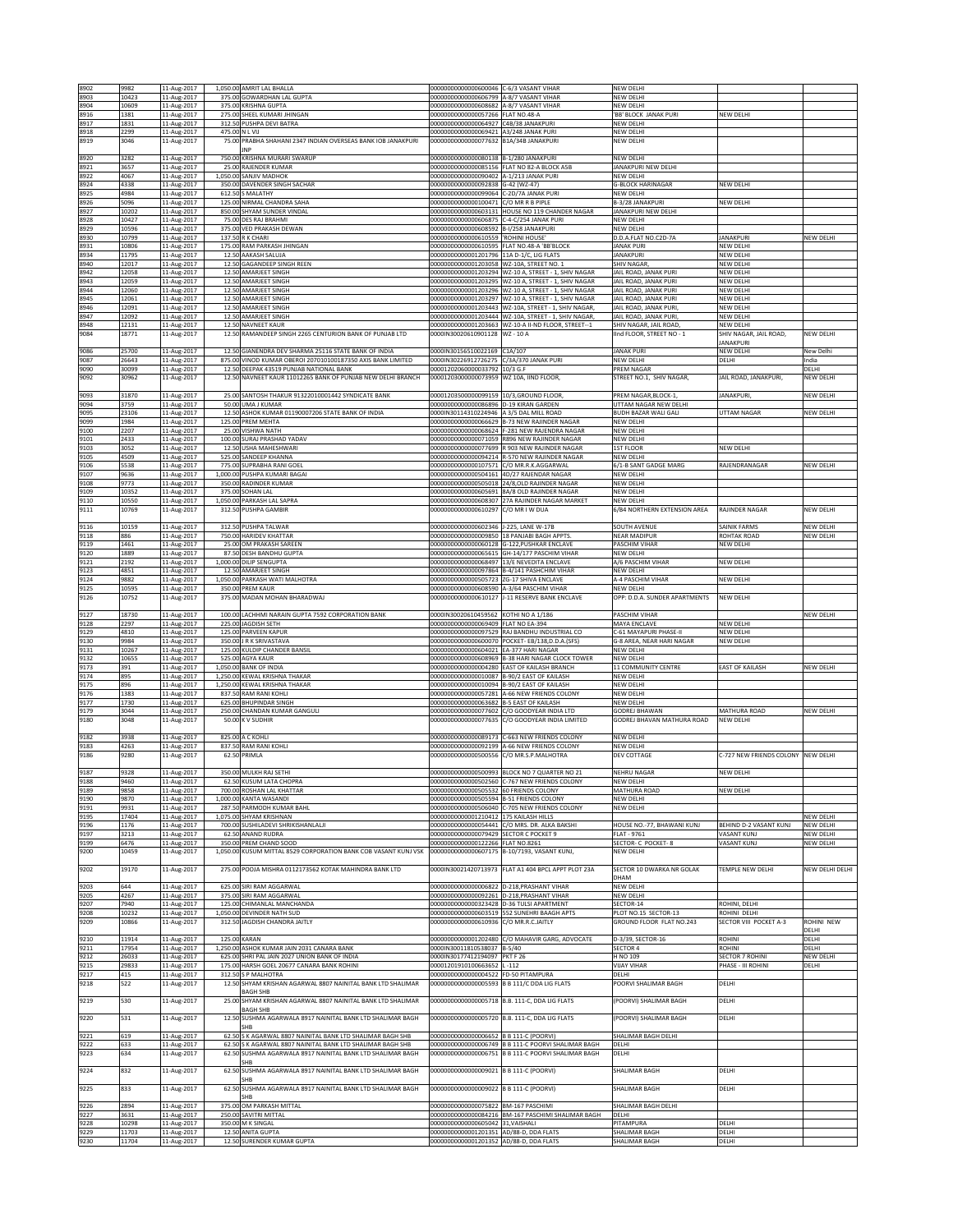| 9231         | 11705          | 11-Aug-2017                |                   | 12.50 SURENDER KUMAR GUPTA                                                                                           | 00000000000001201353 AD/88-D, DDA FLATS                                              |                                                                | SHALIMAR BAGH                                           | DELHI                                          |                        |
|--------------|----------------|----------------------------|-------------------|----------------------------------------------------------------------------------------------------------------------|--------------------------------------------------------------------------------------|----------------------------------------------------------------|---------------------------------------------------------|------------------------------------------------|------------------------|
| 9232         | 11706          | 11-Aug-2017                |                   | 12.50 AJAY KUMAR                                                                                                     | 00000000000001201354                                                                 | AD/49-B, DDA FLATS                                             | SHALIMAR BAGH                                           | DELHI                                          |                        |
| 9233<br>9234 | 11794<br>11796 | 11-Aug-2017<br>11-Aug-2017 |                   | 12.50 SHIV PRASHAD GARG<br>12.50 RAJESH GARG                                                                         | 00000000000001201794<br>00000000000001201824 AB-179                                  | AB-179                                                         | SHALIMAR BAGH<br>SHALIMAR BAGH                          | DELHI<br>DELHI                                 |                        |
| 9235         | 11841          | 11-Aug-2017                |                   | 12.50 ANKIT AGARWAL 12334 NAINITAL BANK LTD SHALIMAR BAGH SHB                                                        | 00000000000001202066                                                                 | B.B. 111-C(POORVI)                                             | SHALIMAR BAGH                                           | DELHI                                          |                        |
|              |                |                            |                   |                                                                                                                      |                                                                                      |                                                                |                                                         |                                                |                        |
| 9236         | 11842          | 11-Aug-2017                | 62.50             | SUSHMA AGARWALA 8917 NAINITAL BANK LTD SHALIMAR BAGH<br><b>SHB</b>                                                   | 00000000000001202067                                                                 | B.B. 111-C(POORVI)                                             | SHALIMAR BAGH                                           | DELHI                                          |                        |
| 9237         | 11843          | 11-Aug-2017                |                   | 62.50 SUSHMA AGARWALA 8917 NAINITAL BANK LTD SHALIMAR BAGH                                                           | 00000000000001202068                                                                 | B.B. 111-C(POORVI)                                             | SHALIMAR BAGH                                           | DELHI                                          |                        |
|              |                |                            |                   | SHB                                                                                                                  |                                                                                      |                                                                |                                                         |                                                |                        |
| 9238         | 11844          | 11-Aug-2017                | 50.00             | SHYAM KRISHAN AGARWAL 8807 NAINITAL BANK LTD SHALIMAR                                                                | 00000000000001202069                                                                 | B.B. 111-C(POORVI)                                             | SHALIMAR BAGH                                           | DELHI                                          |                        |
| 9239         | 11850          | 11-Aug-2017                | 12.50             | <b>BAGH SHB</b><br>SUSHMA AGARWALA 8917 NAINITAL BANK LTD SHALIMAR BAGH                                              | 00000000000001202105 B.B.111-C (POORVI)                                              |                                                                | SHALIMAR BAGH DELHI                                     |                                                |                        |
|              |                |                            |                   | SHR                                                                                                                  |                                                                                      |                                                                |                                                         |                                                |                        |
| 9240         | 11851          | 11-Aug-2017                | 12.5              | AKANKSHA AGARWAL 14201 NAINITAL BANK LTD SHALIMAR BAGH                                                               | 00000000000001202106                                                                 | B.B. 111-C (POORVI)                                            | SHALIMAR BAGH                                           | DELHI                                          |                        |
| 9241         | 11852          | 11-Aug-2017                | 12.50             | <b>SHB</b><br>ANKIT AGARWAL 12334 NAINITAL BANK LTD SHALIMAR BAGH SHB                                                | 00000000000001202107                                                                 | B.B. 111-C (POORVI)                                            | SHALIMAR BAGH                                           | DELHI                                          |                        |
|              |                |                            |                   |                                                                                                                      |                                                                                      |                                                                |                                                         |                                                |                        |
| 9242         | 11853          | 11-Aug-2017                |                   | 12.50 SHYAM KRISHAN AGARWAL 8807 NAINITAL BANK LTD SHALIMAR                                                          | 00000000000001202108                                                                 | B.B. 111-C(POORVI)                                             | SHALIMAR BAGH                                           | DELHI                                          |                        |
|              |                |                            |                   | <b>BAGH SHB</b>                                                                                                      |                                                                                      |                                                                |                                                         |                                                |                        |
| 9243<br>9244 | 11856<br>11863 | 11-Aug-2017<br>11-Aug-2017 |                   | 12.50 SHIV PRASHAD GARG<br>12.50 RAJESH GARG                                                                         | 00000000000001202136 AB-179, SHALIMAR BAGH<br>00000000000001202153 AB-179            |                                                                | DELHI<br>SHALIMAR BAGH                                  | DELHI                                          |                        |
| 9245         | 11947          | 11-Aug-2017                |                   | 12.50 SHIV PRASHAD GARG                                                                                              | 00000000000001202674                                                                 | AB-179, SHALIMAR BAGH                                          | DELHI                                                   |                                                |                        |
| 9246         | 11948          | 11-Aug-2017                | 12.50             | RAJESH GARG                                                                                                          | 0000000000001202675                                                                  | <b>AB-179, SHALIMAR BAGH</b>                                   | DELHI                                                   |                                                |                        |
| 9247         | 11949          | 11-Aug-2017                | 12.50             | <b>AMITA GARG</b>                                                                                                    | 00000000000001202676                                                                 | AB-179, SHALIMAR BAGH                                          | DELHI                                                   |                                                |                        |
| 9248<br>9249 | 12224<br>12289 | 11-Aug-2017<br>11-Aug-2017 | 12.50<br>25.00    | <b>SUMAN GARG</b><br><b>SUMAN GARG</b>                                                                               | 00000000000001203989<br>00000000000001204155                                         | AB-179, SHALIMAR BAGH<br>AB - 179                              | DELHI<br>SHALIMAR BAGH                                  | DELHI                                          |                        |
| 9250         | 12307          | 11-Aug-2017                | 37.50             | <b>SHIV PRASHAD GARG</b>                                                                                             | 00000000000001204178                                                                 | AB-179                                                         | SHALIMAR BAGH                                           | DELHI                                          |                        |
| 9251         | 17821          | 11-Aug-2017                |                   | 12.50 SUSHMA AGARWALA 664101416283 ICICI BANK LIMITED                                                                | 0000IN30011810088802                                                                 | B-B-111-C                                                      | POORVI                                                  | SHALIMAR BAGH                                  | DELHI                  |
| 9252<br>9254 | 18741<br>22668 | 11-Aug-2017<br>11-Aug-2017 |                   | 100.00 SHARAD GOEL 122310 THE BANK OF RAJASTHAN LTD<br>12.50 SHYAM KRISHAN AGARWAL 2008807 THE NAINITAL BANK LIMITED | 0000IN30020610535535 BM - 5<br>0000IN30096610675015 111 C                            |                                                                | EAST SHALIMAR BAGH<br><b>B B BLOCK (EAST)</b>           | SHALIMAR BAGH                                  | DELHI<br>NEW DELHI     |
|              |                |                            |                   |                                                                                                                      |                                                                                      |                                                                |                                                         |                                                |                        |
| 9255         | 24530          | 11-Aug-2017                |                   | 12.50 SHIV PRASAD GARG 3308 KARNATAKA BANK LTD                                                                       | 0000IN30142810059616                                                                 | AB-179                                                         | SHALIMAR BAGH                                           | DELHI                                          | DELHI                  |
| 9256         | 25994          | 11-Aug-2017                |                   | 325.00 K K Gupta 23120 Punjab National Bank                                                                          | 0000IN30177410155677                                                                 | BH 324 East                                                    | Shalimar Bagh                                           |                                                | New Delhi              |
| 9257<br>9260 | 26779<br>17201 | 11-Aug-2017<br>11-Aug-2017 | 350.00            | 12.50 MITHLESH GARG 26030100000884 BANK OF BARODA<br><b>KUNISH KOHLI</b>                                             | 0000IN30234910173163<br>00000000000001210179                                         | A/G 376<br>H-1/7, 2ND FLOOR                                    | Shalimar Bagh<br>SECTOR-16                              | Ring Road<br><b>ROHINI</b>                     | Delhi<br>DELH          |
| 9261         | 29830          | 11-Aug-2017                |                   | 12.50 RAJ TALWAR 7644 NAINITAL BANK LTD                                                                              | 00001201910100545427 A3/64                                                           |                                                                | SECTOR 18                                               | <b>ROHIN</b>                                   | DELHI                  |
| 9262         | 466            | 11-Aug-2017                |                   | 700.00 SUSHILA LAL                                                                                                   | 000000000000000005057 46 MAITRI APARTMENTS                                           |                                                                | <b>5 MAYUR VIHAR PHASE-I</b>                            | DELHI                                          |                        |
| 9263<br>9264 | 3040<br>3323   | 11-Aug-2017<br>11-Aug-2017 |                   | 125.00 JYOTISWAR BALIAL<br>275.00 SUDHA ROHATGI                                                                      | 00000000000000077587<br>20000000000000080727                                         | FLAT NO.418 POCKET- E<br>72-E.MAYUR VIHAR                      | MAYUR VIHAR PHASE II<br>OCKET IV, PHASE-1,              | DELHI<br>DELHI                                 |                        |
| 9265         | 4256           | 11-Aug-2017                | 1,312.50          | HITESH VERMA                                                                                                         | 00000000000000092131                                                                 | 14 MAITRI APARTMENTS                                           | PLOT NO 5 MAYUR VIHAR PHASE-I                           | DELHI                                          |                        |
| 9268         | 4806           | 11-Aug-2017                |                   | 1,250.00 AJAY JAIN                                                                                                   |                                                                                      | 00000000000000097486 ROSEWOOD APPARTMENTS                      | A BLOCK-601 PLOT NO-4                                   | MAYUR VIHAR PHASE-I                            | <b>NEW DELHI</b>       |
| 9271         | 1181           | 11-Aug-2017                | 125.00            | <b>BAL MOKAND ARYA</b>                                                                                               | 00000000000000054492                                                                 | 121 P.N.BANK ENCLAVE                                           | DELHI                                                   |                                                |                        |
| 9272<br>9273 | 1259<br>1650   | 11-Aug-2017<br>11-Aug-2017 |                   | 375.00 DEV RAJ KAPOOR<br>375.00 SATWANT KAUR                                                                         | 0000000000000055383<br>00000000000000062618 D-51, ANAND VIHAR                        | A-5 ASHOKA NIKETAN                                             | DELHI<br>DELHI                                          |                                                |                        |
| 9274         | 2356           | 11-Aug-2017                |                   | 425.00 S N WAHAL                                                                                                     |                                                                                      | 00000000000000070168 C-146 SARASWATI KUNJ SOCIETY              | PLOT NO.25 PATPARGANJ                                   | DELHI                                          |                        |
| 9275         | 2791           | 11-Aug-2017                |                   | 25.00 SHASHI GARG                                                                                                    |                                                                                      | 00000000000000074450 C/O RATIKA FABRICS & EXPORTS              | WA-108 SHAKARPUR                                        | DELHI                                          |                        |
| 9278         | 3195           | 11-Aug-2017                | 25.00             | <b>SK MITTAL</b>                                                                                                     | 00000000000000079278                                                                 | <b>G-9 VIVEK APARTMENTS EAST</b>                               | SHRESTHA VIHAR                                          | DELHI                                          |                        |
| 9279<br>9280 | 3228<br>3487   | 11-Aug-2017<br>11-Aug-2017 | 1,250.00<br>25.00 | <b>C VERMA</b><br><b>BALIEET HINGORANI</b>                                                                           | 0000000000000079637<br>00000000000000082517                                          | 703 PARIVAR APARTMENTS<br>FLAT NO. 405                         | 0 INDRAPRASTHA EXTENSION<br>ARIVAR APPARTMENTS, PLOT NO | DELHI<br>P EXTENTION                           | DELHI                  |
|              |                |                            |                   |                                                                                                                      |                                                                                      |                                                                |                                                         |                                                |                        |
| 9281         | 3552           | 11-Aug-2017                |                   | 100.00 CHANDER KOCHHAR                                                                                               | 00000000000000083170 B-140 ANAND VIHAR                                               |                                                                | DELHI                                                   |                                                |                        |
| 9283         | 4140           | 11-Aug-2017                |                   | 300.00 KAPIL SAIGAL                                                                                                  | 0000000000000091036                                                                  | A-604, UNESCO APARTMENTS                                       | 55. I.P. EXTENSION                                      | DELHI                                          |                        |
| 9287<br>9288 | 9279<br>9429   | 11-Aug-2017<br>11-Aug-2017 |                   | 187.50 KANTA RANI KHANNA<br>350.00 NARAIN DASS                                                                       | 00000000000000500548 149 JAGRITI ENCLAVE                                             | 00000000000000502178 205 MADHU VAN NEW DELHI                   | <b>VIKAS MARG EXTENSION</b>                             | DELHI                                          |                        |
| 9289         | 10083          | 11-Aug-2017                |                   | 125.00 MANORAMA GROVER                                                                                               | 00000000000000601395                                                                 | 27 GYAN KUNJ P O LAXMI NAGAR                                   | DELHI                                                   |                                                |                        |
| 9290         | 10328          | 11-Aug-2017                | 462.50            | JAGDISH CHANDRA M OJHA                                                                                               | 0000000000000605390                                                                  | AGARWAL COMPLEX IST FLOOR                                      | S-524 SCHOOL BLOCK                                      | SHAKARPUR, MAIN VIKAS                          | DELHI                  |
|              |                |                            |                   |                                                                                                                      |                                                                                      |                                                                |                                                         | MARG                                           |                        |
| 9291<br>9292 | 10336<br>10387 | 11-Aug-2017<br>11-Aug-2017 |                   | 375.00 BALWANT SINGH<br>725.00 RAM NARAIN MEHROTRA                                                                   | 00000000000000605504<br>00000000000000606211                                         | D-51, ANAND VIHAR<br>C-126 ANAND VIHAR                         | DELHI<br>DELHI                                          |                                                |                        |
| 9295         | 11609          | 11-Aug-2017                | 1.250.00          | <b>RISHI KUMAR GARG</b>                                                                                              | 00000000000001200065                                                                 | 159 JAGRITI ENCLAVE                                            | II ND FLOOR                                             | NEW DELHI                                      |                        |
|              |                |                            |                   |                                                                                                                      |                                                                                      |                                                                |                                                         |                                                |                        |
| 9299         | 11859          | 11-Aug-2017                |                   | 12.50 RAJESH NAYYAR 569 VIJAYA BANK VJB VIGNAN VIHAR VIG                                                             | 00000000000001202147                                                                 | 96, VIGYAN VIHAR                                               | DELHI-92                                                |                                                |                        |
| 9302         | 17866          | 11-Aug-2017                |                   | 12.50 NITIN JAIN 14946 JAIN CO OP BANK LTD                                                                           |                                                                                      | 0000IN30011810278986 HOUSE NO 1 JANTA GARDEN                   | PANDAV NAGAR                                            | PATPAR GANJ                                    | DELHI                  |
| 9305<br>9310 | 21561<br>430   | 11-Aug-2017                |                   | 675.00 SHAKUNTALA DEVI GARG 192138 ABN AMRO Bank<br>1,250.00 SATISH BAHREE                                           | 0000IN30064410134336<br>00000000000000004694                                         | 304 PARIVAR HSG SOC PLOT NO 30<br>POCKET-E 236/B LIG FLATS     | P EXTENSION<br>GTB ENCLAVE NAND NAGAR                   | PATPARGANJ<br>DELHI                            | NEW DELHI              |
| 9311         | 3932           | 11-Aug-2017<br>11-Aug-2017 | 50.00             | DINESH KUMAR SHARMA                                                                                                  | 0000000000000089057                                                                  | A-48 NATHU COLONY                                              | OPP GURUDWARA) MANDOLI ROAD NEAR SHAHDARA DELHI         |                                                |                        |
|              |                |                            |                   |                                                                                                                      |                                                                                      |                                                                |                                                         |                                                |                        |
| 9312         | 12022          | 11-Aug-2017                |                   | 12.50 JAI KUMAR SHARMA                                                                                               | 00000000000001203082                                                                 | 339 - A, POCKET - E,                                           | LIG FLATS                                               | <b>GTB ENCLAVE</b>                             | DELHI                  |
| 9313<br>9314 | 12980<br>12981 | 11-Aug-2017<br>11-Aug-2017 |                   | 12.50 JAI KUMAR SHARMA<br>12.50 JAI KUMAR SHARMA                                                                     | 00000000000001205181<br>00000000000001205182                                         | 308-A. POCKET-E LIG FLAT<br>308-A, POCKET-E LIG FLAT           | NAND NAGARI<br><b>VAND NAGARI</b>                       | DELHI<br>DELHI                                 |                        |
| 9315         | 12982          | 11-Aug-2017                |                   | 12.50 JAI KUMAR SHARMA                                                                                               |                                                                                      | 00000000000001205183 308-A, POCKET-E LIG FLAT                  | <b>NAND NAGARI</b>                                      | DELHI                                          |                        |
| 9316         | 12983          | 11-Aug-2017                |                   | 12.50 JAI KUMAR SHARMA                                                                                               |                                                                                      | 00000000000001205184 308-A, POCKET-E LIG FLAT                  | NAND NAGARI                                             | DELHI                                          |                        |
| 9317         | 12984          | 11-Aug-2017                | 12.50             | <b>JAI KUMAR SHARMA</b>                                                                                              | 00000000000001205185                                                                 | 308-A, POCKET-E LIG FLAT<br>2038, D.D.A FLAT                   | <b>VAND NAGARI</b>                                      | DELHI                                          |                        |
| 9318<br>9319 | 25708<br>33972 | 11-Aug-2017<br>11-Aug-2017 | 62.50<br>12.50    | ANIL KUMAR WALIA 14775 BANK OF BARODA<br>NEERA NEERA                                                                 | 0000IN30159010046634<br>00001302800000006238                                         | 339A, POCKET E, LIG FLAT                                       | .T.B. ENCLAVE<br><b>STB ENCLAVE</b>                     | NAND VIHAR                                     | DELHI<br>DELHI         |
| 9320         | 13297          | 11-Aug-2017                | 375.00            | RAMESH CHAND                                                                                                         | 00000000000001205631                                                                 | -122, JHILMIL COLONY                                           |                                                         |                                                | DELHI                  |
| 9321         | 21794          | 11-Aug-2017                |                   | 1,050.00 TEJ PRATAP SINGH KENT 544 1 001945 6 STANDARD CHARTERED                                                     | 0000IN30072410070062 D-148                                                           |                                                                | <b>BLOCK-D</b>                                          | <b>ANAND VIHAR</b>                             | DELHI                  |
| 9322         | 22639          | 11-Aug-2017                |                   | BANK<br>12.50 RAMESH CHAND RASTOGI 7713 PUNJAB AND SIND BANK                                                         | 0000IN30096610522417 D-83                                                            |                                                                | <b>VIVEK VIHAR</b>                                      |                                                | DELHI                  |
| 9323         | 30956          | 11-Aug-2017                |                   | 1.000.00 AMIT NASA 127 JAMMU AND KASHMIR BANK LTD                                                                    | 00001203000000037027 A-219 F/F,                                                      |                                                                | HILMIL COLONY,                                          | SHAHDRA                                        | DELHI                  |
| 9324         | 289            | 11-Aug-2017                |                   | 750.00 TARLOK SINGH                                                                                                  |                                                                                      | 00000000000000002444 C/O S KIRPAL SINGH BINDRA                 | C1/ LAJPAT NAGAR                                        | NEW DELHI                                      |                        |
| 9325<br>9326 | 453<br>454     | 11-Aug-2017<br>11-Aug-2017 | 12.50             | 12.50 SANJAY MALIK<br><b>BIMLA RANI</b>                                                                              | 00000000000000004916 H.NO. 5-C-63<br>00000000000000004919 H.NO. 5-C-63               |                                                                | NEAR SONU EMPORIUM<br><b>VEAR SONU EMPORIU</b>          | N.I.T. FARIDABAD<br>N.I.T FARIDABAD            | HARYANA                |
| 9328         | 801            | 11-Aug-2017                |                   | 62.50 VEENA SHARMA                                                                                                   | 000000000000000008642 6/424 KHATRI WARA                                              |                                                                | FARIDABAD OLD                                           |                                                |                        |
| 9330         | 2887           | 11-Aug-2017                |                   | 350.00 ARUN KUMAR VOHRA                                                                                              | 00000000000000075754 SHAKUN VILA                                                     |                                                                | HOUSE NO 291                                            | SECTOR 9                                       | FARIDABAD              |
| 9331         | 3306           | 11-Aug-2017                | 25.00             | RAKESH SHARAN                                                                                                        | 00000000000000080571                                                                 | C/O GUPTA VIJAY KUMAR & CO                                     | C-17, IST FLOOR NEHRU GROUND                            | NEAR DAYA NAND COLLEGE                         | N.I.T. FARIDABAD       |
| 9334         | 11110          | 11-Aug-2017                |                   | 1,050.00 ISHAR DASS MEHRA                                                                                            |                                                                                      | 00000000000000701168 3F/155 METRO CINEMA ROAD                  | NEW TOWNSHIP                                            | FARIDABAD                                      |                        |
| 9335         | 11982          | 11-Aug-2017                |                   | 25.00 SHRUTI                                                                                                         | 00000000000001202892                                                                 | 6/424 KHATRI BARA                                              | ARIDABAD                                                |                                                |                        |
| 9336         | 12323          | 11-Aug-2017                |                   | 12.50 SUSHEEL ARORA                                                                                                  | 00000000000001204212 H NO. 5A, 70 B P NIT                                            |                                                                | ARIDABAD                                                | HARYANA                                        |                        |
| 9337<br>9338 | 12325<br>12326 | 11-Aug-2017<br>11-Aug-2017 | 12.50             | <b>SUSHEEL ARORA</b><br>12.50 KARAM SINGH ARORA                                                                      | 00000000000001204225 H.NO. 5A 70<br>00000000000001204226 5A 70 N IT                  |                                                                | <b>NIT FARIDABAD</b><br>FARIDABAD                       | <b>HARYANA</b><br>HARYANA                      |                        |
| 9339         | 12381          | 11-Aug-2017                |                   | 12.50 MEGHA ARORA                                                                                                    | 00000000000001204345 H.NO. 5A-70                                                     |                                                                | N I T FARIDABAD                                         | HARYANA                                        |                        |
| 9340         | 12382          | 11-Aug-2017                |                   | 12.50 MOHIT ARORA                                                                                                    | 00000000000001204346 H.NO. 5A-70                                                     |                                                                | N I T FARIDABAD                                         | HARYANA                                        |                        |
| 9341         | 12442          | 11-Aug-2017                |                   | 25.00 SURINDER KAUR<br>25.00 DUKH BHANJAN SINGH                                                                      | 00000000000001204428 H NO. 458 SECTOR 18<br>00000000000001204429 H NO. 458 SECTOR 18 |                                                                | CHB COLONY                                              | FARIDABAD                                      | HARYANA                |
| 9342<br>9344 | 12443<br>17997 | 11-Aug-2017<br>11-Aug-2017 |                   | 25.00 VINAY KATARIA 584010023555 KOTAK MAHINDRA BANK LTD                                                             | 0000IN30011810970383 3A/63                                                           |                                                                | CHB COLONY<br>NIT                                       | FARIDABAD                                      | HARYANA<br>FARIDABAD   |
|              |                |                            |                   |                                                                                                                      |                                                                                      |                                                                |                                                         |                                                | <b>HARYANA</b>         |
| 9345         | 23103          | 11-Aug-2017                |                   | 25.00 SUNITA RANI KATARIA 18171 ORIENTAL BANK OF COMMERCE                                                            | 0000IN30114310143599                                                                 | Q NO 11 ESI HOSPITAL                                           | <b>NH 3 FARIDABAD</b>                                   | PUNJAB                                         | <b>HARYANA</b>         |
| 9346<br>9347 | 468<br>475     | 11-Aug-2017<br>11-Aug-2017 |                   | 50.00 RENUKA BHATIA<br>50.00 RENUKA BHATIA                                                                           | 00000000000000005075<br>00000000000000005112                                         | KOTHI NO.-2595 SECTOR-16<br>HOUSE NO.2595 SECTOR NO.16         | OPP.SECTOR-16 MARKET<br>NEAR SECTOR 16 MARKET           | FARIDABAD(HARYANA)<br>FARIDABAD(HARYANA)       |                        |
| 9348         | 477            | 11-Aug-2017                |                   | 12.50 RATTAN LAL MADAN                                                                                               | 00000000000000005134                                                                 | 52 SECTOR-16                                                   | FARIDABAD(HARYANA)                                      |                                                |                        |
| 9349         | 574            | 11-Aug-2017                |                   | 12.50 GAURAV MADAN                                                                                                   | 00000000000000006130 52, SECTOR-16                                                   |                                                                | ARIDABAD<br>HARYANA                                     |                                                |                        |
| 9350         | 753<br>774     | 11-Aug-2017                |                   | 12.50 SAROJ MADAN                                                                                                    | 00000000000000008292 52 SECTOR-16                                                    |                                                                | ARIDABAD HARYANA                                        |                                                |                        |
| 9351<br>9352 | 775            | 11-Aug-2017<br>11-Aug-2017 |                   | 12.50 PUSHPA GROVER<br>12.50 JANKI DEVI                                                                              | 00000000000000008407 C/O RENUKA BHATIA<br>00000000000000008422                       | 52 SECTOR-16                                                   | KOTHI NO. 2595, SECTOR-16<br>FARIDABAD                  | OPP. SECTOR 16 MARKET                          | FARIDABAD              |
| 9353         | 784            | 11-Aug-2017                |                   | 12.50 PURAN CHAND MADAN                                                                                              | 00000000000000008485                                                                 | 52 SECTOR-16                                                   | ARIDABAD                                                |                                                |                        |
| 9354         | 825            | 11-Aug-2017                |                   | 37.50 TONI BHATIA                                                                                                    | 00000000000000008962                                                                 | 2595 SECTOR-16                                                 | OPP SECTOR-16 MARKET                                    | FARIDABAD HARYANA                              |                        |
| 9355         | 3496           | 11-Aug-2017                |                   | 250.00 PREM DASS VIRMANI                                                                                             |                                                                                      | 00000000000000082582 2125, SECTOR-28, HOUSING BOARD<br>COLONY, | FARIDABAD                                               |                                                |                        |
| 9356         | 4398           | 11-Aug-2017                |                   | 12.50 RAKESH GUPTA                                                                                                   | 00000000000000093225                                                                 | HOUSE NO.1024 SECTOR 19                                        | ARIDABAD<br>(HARYANA)                                   |                                                |                        |
| 9357         | 4937           | 11-Aug-2017                |                   | 25.00 LAJWANTI BHATIA                                                                                                |                                                                                      | 00000000000000098628 HOUSE NO-1963 SECTOR-16                   | NEAR JAIN MANDIR                                        | FARIDABAD                                      |                        |
| 9358         | 11661          | 11-Aug-2017                |                   | 175.00 PREM SAREEN                                                                                                   | 00000000000001201052 358, SECTOR - 15                                                |                                                                | FARIDABAD                                               |                                                |                        |
| 9359<br>9360 | 11725<br>11726 | 11-Aug-2017                |                   | 25.00 PUSHPA<br>25.00 PUSHPA                                                                                         | 00000000000001201467 C/O RENUKA BHATIA<br>00000000000001201468                       | C/O RENUKA BHATIA                                              | KOTHI NO. 2595, SECTOR-16<br>KOTHI NO. 2595, SECTOR-16  | OPP. SECTOR 16 MARKET<br>OPP. SECTOR 16 MARKET | FARIDABAD<br>FARIDABAD |
| 9361         | 11732          | 11-Aug-2017<br>11-Aug-2017 | 12.50             | SAVITRI DEVI                                                                                                         | 00000000000001201498                                                                 | CO RENUKA BHATIA                                               | OTHI NO. 2595, SECTOR-16                                | FARIDABAD                                      |                        |
| 9362         | 11815          | 11-Aug-2017                |                   | 12.50 RENUKA                                                                                                         | 00000000000001201936 C/O BHATIA'S                                                    |                                                                | KOTHI NO. 2595, SECTOR-16                               | FARIDABAD                                      |                        |
| 9363         | 11817          | 11-Aug-2017                |                   | 12.50 PUSHPA                                                                                                         | 00000000000001201963                                                                 | C/O BHATIA'S                                                   | KOTHI NO. 2595, SECTOR-16                               | FARIDABAD                                      |                        |
| 9364<br>9365 | 11818<br>11981 | 11-Aug-2017<br>11-Aug-2017 |                   | 12.50 RENUKA<br>100.00 RISHI SHARMA                                                                                  | 00000000000001201964<br>00000000000001202880 6/424 KHATRI BARA                       | C/O BHATIA'S                                                   | KOTHI NO. 2595, SECTOR-16<br>FARIDABAD OLD              | FARIDABAD<br>OPP SECTOR 16 MARKET              | FARIDABAD              |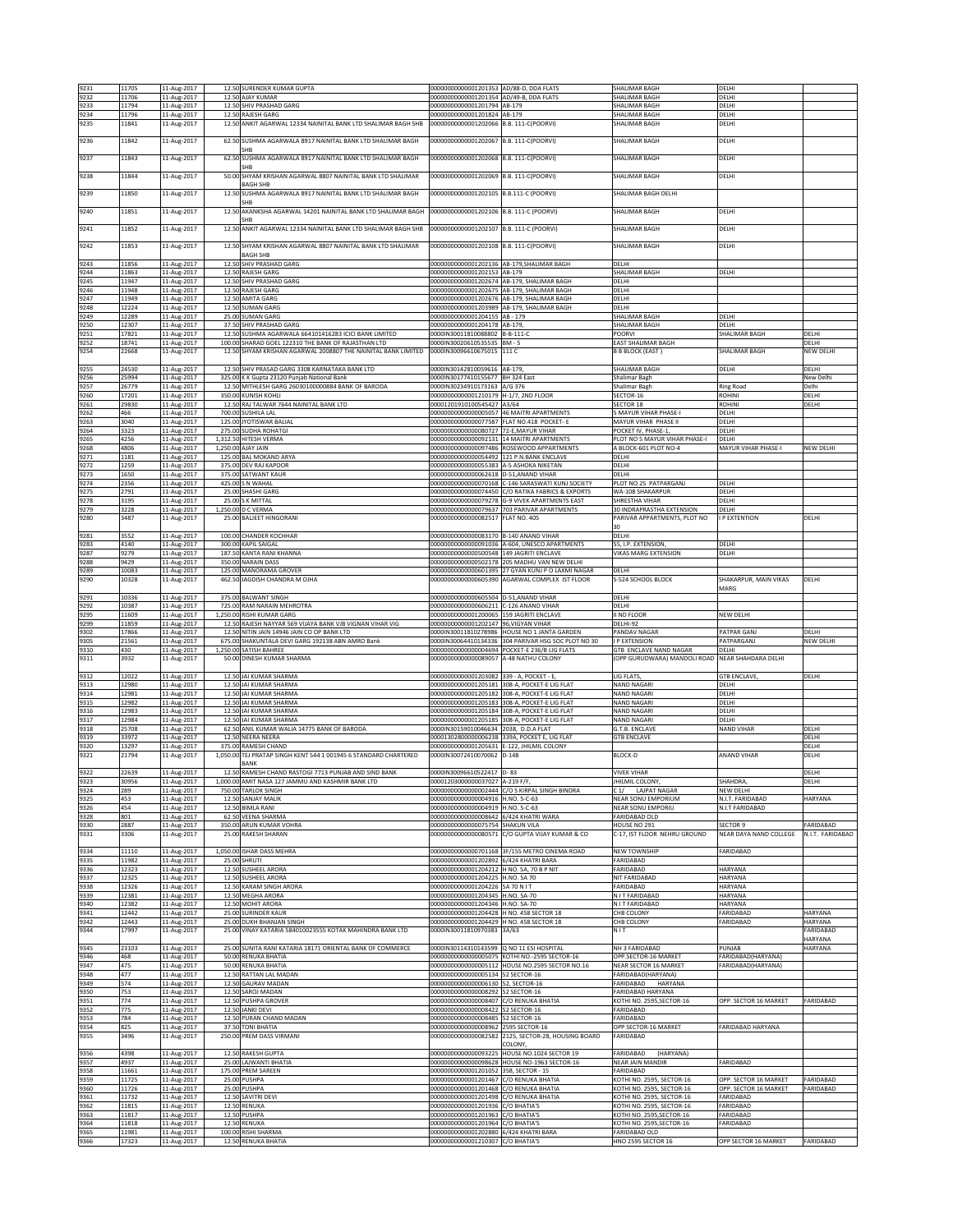| 9367         | 17940          | 11-Aug-2017                               |          | 12.50 VINOD KUMAR TNM 5077 THE DELHI NAGRIK SEHKARI BANK                                                                   | 0000IN30011810455529 HOUSE NO 2/1048                                         |                                                                                              | NEAR HEENA MAHNDI OLD                               | HARYANA                                          | FARIDABAD                  |
|--------------|----------------|-------------------------------------------|----------|----------------------------------------------------------------------------------------------------------------------------|------------------------------------------------------------------------------|----------------------------------------------------------------------------------------------|-----------------------------------------------------|--------------------------------------------------|----------------------------|
|              |                |                                           |          |                                                                                                                            |                                                                              |                                                                                              | FARIDABAD                                           |                                                  |                            |
| 9368<br>9369 | 17941<br>17942 | 11-Aug-2017<br>11-Aug-2017                |          | 12.50 VINOD K GUPTA T 5077 THE DELHI NAGRIK SEHKARI BANK LTD<br>12.50 V K GUPTA TNM 5077 THE DELHI NAGRIK SEHKARI BANK LTD | 0000IN30011810455560 HOUSE NO 2/1048<br>0000IN30011810455609 HOUSE NO 2/1048 |                                                                                              | NEAR HEENA MEHNDI<br>NEAR BLACK ROSE MEHNDI         | HARYANA<br>HARYANA                               | OLD FARIDABAD<br>FARIDABAD |
| 9371         | 3456           | 11-Aug-2017                               |          | 600.00 SHANTI SARUP BAIJAL                                                                                                 |                                                                              | 00000000000000082184 HOUSE NO 505, SECTOR-37                                                 | P O AMAR NAGAR                                      | FARIDABAD                                        | HARYANA                    |
| 9373         | 716            | 11-Aug-2017                               |          | 12.50 MOHANI DEVI 14116 ORIENTAL BANK OF COMMERCE OBC MOHNA                                                                | 00000000000000007867                                                         | NEW PLOTS B/H HAFFED GODOWN                                                                  | MUKESH COLONY BALLABGARH                            |                                                  |                            |
| 9376         | 3621           | 11-Aug-2017                               |          | ROAD BA<br>125.00 RAM KUMAR                                                                                                | 00000000000000084062 SHANTI BHAWAN                                           |                                                                                              | CHAWLA COLONY                                       | BALLABGARH                                       |                            |
| 9377         | 4103           | 11-Aug-2017                               |          | 525.00 KAUSHALYA DEVI DUREJA                                                                                               | 00000000000000090791                                                         | C/O SARLA BANGA                                                                              | 2088, SECTOR-3,                                     | FARIDABAD                                        |                            |
| 9379         | 10128          | 11-Aug-2017                               |          | 375.00 KUNDAN LAL LUTHRA                                                                                                   | 00000000000000601965                                                         | KOTHI NO.275                                                                                 | SECTOR 21-A                                         | FARIDABAD                                        |                            |
| 9380         | 10622          | 11-Aug-2017                               |          | 900.00 TARA DEVI                                                                                                           |                                                                              | 00000000000000608765 C/O PT DIN DAYAL KAUSHIK                                                | KAUSHIK FARM                                        | BALLABHARH<br>FARIDABAD                          |                            |
| 9381         | 11702          | 11-Aug-2017                               |          | 12.50 MOHANI DEVI 14116 ORIENTAL BANK OF COMMERCE OBC MOHNA                                                                | 00000000000001201350 NEW PLOT NO. 50,                                        |                                                                                              | BEHIND HAFFED GODOWN,                               | MUKESH COLONY,                                   | BALLABGARH,                |
|              |                |                                           |          | ROAD BA                                                                                                                    |                                                                              |                                                                                              |                                                     |                                                  | HARYANA                    |
| 9382         | 11762          | 11-Aug-2017                               |          | 12.50 DINESH KUMAR GOEL                                                                                                    | 00000000000001201602 H NO 905, SECTOR 9                                      |                                                                                              | FARIDABAD                                           | <b>HARYANA</b>                                   |                            |
| 9383         | 11846          | 11-Aug-2017                               |          | 12.50 DIVYA GOYAL                                                                                                          | 00000000000001202080 106,IST FLOOR<br>00000000000001202081 106, IST FLOOR    |                                                                                              | <b>JAIN COLONY</b>                                  | BALLABHGARH                                      | HARYANA                    |
| 9384<br>9385 | 11847<br>12066 | 11-Aug-2017<br>11-Aug-2017                |          | 12.50 HIMANSHU<br>300.00 ASHISH CHAUDHARY                                                                                  | 00000000000001203345                                                         | H.NO. A/4,                                                                                   | <b>JAIN COLONY</b><br>BHIM SAIN COLONY,             | BALLABHGARH<br><b>BALLABGARH DISTT:</b>          | HARYANA<br>HARYANA         |
|              |                |                                           |          |                                                                                                                            |                                                                              |                                                                                              |                                                     | FARIDABAD                                        | MOBILE:                    |
|              |                |                                           |          |                                                                                                                            |                                                                              |                                                                                              |                                                     |                                                  | 9213156514                 |
| 9386<br>9391 | 12815<br>11051 | 11-Aug-2017<br>11-Aug-2017                |          | 12.50 AMIT SHARMA<br>375.00 PARDUMAN LAL MALHOTRA                                                                          | 00000000000001204991 H.NO. 5497 (36 GAJ)<br>00000000000000700910             | 29 SECTOR 7A                                                                                 | SECTOR - 3, BALLABGARH<br>FARIDABAD                 | DISTT: FARIDABAD                                 | HARYANA                    |
| 9397         | 12032          | 11-Aug-2017                               |          | 12.50 DAMODAR PRASHAD AGARWAL                                                                                              | 00000000000001203130                                                         | I.NO 1169, SECTOR-7D                                                                         | NEAR JANKALYAN MANDIR                               |                                                  | ARIDABAD                   |
| 9402         | 12037          | 11-Aug-2017                               |          | 12.50 ANIL KUMAR GUPTA GUPTA                                                                                               | 00000000000001203138                                                         | H.NO 1169, SECTOR-7D                                                                         | NEAR JANKALYAN MANDIR                               |                                                  | FARIDABAD                  |
| 9413         | 13087          | 11-Aug-2017                               |          | 12.50 RINA CHATTERJEE                                                                                                      | 00000000000001205405 PLOT NO.-3, BLOCK-B/1                                   |                                                                                              | 2ND FLOOR SECTOR-11                                 | FARIDABAD                                        | HARYANA                    |
| 9421<br>9423 | 22604<br>10833 | 11-Aug-2017<br>11-Aug-2017                |          | 12.50 SUBRAT BASAK 1230 VIJAYA BANK<br>237.50 PADMA KHANNA                                                                 | 0000IN30096610060748<br>00000000000000610766                                 | HOUSE NO-735<br>HOUSE NO.819                                                                 | SECTOR- 7 C<br>SECTOR 15-A                          | FARIDABAD<br>FARIDABAD                           | HARYANA                    |
| 9425         | 22608          | 11-Aug-2017                               |          | 1,250.00 ARCHANA GARG 8936 STATE BANK OF PATIALA                                                                           | 0000IN30096610101752                                                         | H.NO.1295                                                                                    | SECTOR-15                                           |                                                  | FARIDABAD                  |
| 9426         | 526            | 11-Aug-2017                               |          | 62.50 RAJIV KUMAR ARYA                                                                                                     |                                                                              | 000000000000000005652 C/O VIJAY KUMAR NARENDER KUMAR                                         | GANDHI CHOWK, HODAL                                 | DIST.FARIDABAD                                   |                            |
|              |                |                                           |          |                                                                                                                            |                                                                              |                                                                                              |                                                     | HARYANA                                          |                            |
| 9427<br>9428 | 757<br>3567    | 11-Aug-2017<br>11-Aug-2017                |          | 1,400.00 ZORAWAR INDER SINGH KALRA<br>1,025.00 MEENAKSHI SHARMA                                                            | 00000000000000008318<br>00000000000000083325                                 | A-52/4<br>416 SECTOR 14                                                                      | DLF PHASE-1<br>DIST: GURGAON                        | HARYANA                                          | GURGAON                    |
| 9429         | 4174           | 11-Aug-2017                               |          | 350.00 SAVITRI GULATI                                                                                                      | 00000000000000091249 HOUSE NO. 629                                           |                                                                                              | SECTOR - 22 B                                       | <b>GURGAON</b>                                   |                            |
| 9430         | 4324           | 11-Aug-2017                               |          | 12.50 B L AGGARWAL                                                                                                         | 00000000000000092729 KRISHI VIKAS KENDRE                                     |                                                                                              | OPP. AJIT THEATRE                                   | DELHI ROAD                                       | GURGAON                    |
| 9431         | 11041          | 11-Aug-2017                               |          | 62.50 HARBHUSHAN LALL                                                                                                      | 00000000000000700784 H.NO.914 SECTOR-14                                      |                                                                                              | <b>GURGAON (HARYANA)</b>                            |                                                  |                            |
| 9433         | 914            | 11-Aug-2017                               |          | 25.00 ARUNA SUD                                                                                                            | 00000000000000050118                                                         | 101/47 "SILVER OAKS" DLF QUTAB<br><b>ENCLAVE</b>                                             | PHASE-                                              | GURGAON                                          | HARYANA                    |
| 9436         | 3979           | 11-Aug-2017                               |          | 450.00 RACHNA BALI                                                                                                         | 00000000000000089562                                                         | C/O MRS SANTOSH BALI 103 EAST                                                                | FLAT #71 SILVER OAKS                                | PHASE I                                          | GURGAON                    |
|              |                |                                           |          |                                                                                                                            |                                                                              |                                                                                              |                                                     |                                                  | HARYANA)                   |
| 9437         | 10371          | 11-Aug-2017                               |          | 375.00 DHAN RAJ TANDON                                                                                                     | 00000000000000605899                                                         | A-53/4 DLF QUTAB ENCLAVE                                                                     | PHASE-1, GURGAON,                                   | <b>HARYANA</b>                                   |                            |
| 9438<br>9439 | 11669          | 11-Aug-2017                               |          | 750.00 KRISHNA TANDON<br>350.00 B ANANTHARAMAN                                                                             |                                                                              | 00000000000001201107 101-48 SILVEROAKS APPTT.                                                | D.L.F. QUTAB ENCLAVE<br><b>ESSEL TOWERS</b>         | PHASE - I<br>MEHRAULI - GURGAON ROAD             | GURGAON<br><b>GURGAON</b>  |
|              | 12169          | 11-Aug-2017                               |          |                                                                                                                            |                                                                              | 00000000000001203766 EMERAL COURT-1, C-301&302                                               |                                                     |                                                  |                            |
| 9440         | 12291          | 11-Aug-2017                               |          | 25.00 PREMA GUPTA                                                                                                          | 00000000000001204159 C/O. ANURADHA MALIK                                     |                                                                                              | T-22A WINDSOR COURT,                                | DLF CITY PHASE IV                                | GURGAON                    |
| 9441         | 26960          | 11-Aug-2017                               |          | 925.00 Davinder Nath Maini 5438 Indian Overseas Bank                                                                       | 0000IN30256610079563 H No C-221                                              |                                                                                              | Sushant Lok-I                                       | Gurgaon                                          | Haryana                    |
| 9443         | 2108           | 11-Aug-2017                               |          | 287.50 JHANGIRILAL M GUPTA                                                                                                 | 00000000000000067637                                                         | P.O: HAILIMANDI                                                                              | BEHIND CANARA BANK NEW<br><b>BULDING</b>            | <b>DIST: GURGAON</b>                             | HARYANA                    |
| 9445         | 4709           | 11-Aug-2017                               |          | 600.00 SUSHIL KUMAR JAIN                                                                                                   | 00000000000000096543                                                         | AINSONS WOOLENS                                                                              | QUILLA ROAD                                         | ROHTAK                                           |                            |
| 9446         | 9276           | 11-Aug-2017                               |          | 1,250.00 BHIM SAIN JAIN                                                                                                    | 00000000000000500534                                                         | <b>JAINSONS</b>                                                                              | <b>QUILLA ROAD</b>                                  | ROHTAK<br>HARYANA                                |                            |
| 9447         | 9689           | 11-Aug-2017                               |          | 250.00 MURLI DHAR AGGARWAL                                                                                                 | 00000000000000504540                                                         | <b>GARG BHAWAN</b>                                                                           | SANT NAGAR CIVIL LINES                              | ROHTAK                                           |                            |
| 9448         | 11687          | 11-Aug-2017                               |          | 25.00 SHIV SHANKER GUPTA                                                                                                   | 00000000000001201231                                                         | PLOT NO. 70, EKTA COLONY,                                                                    | KANHEILLI ROAD,                                     | <b>ROHTAK</b>                                    |                            |
| 9449         | 15551          | 11-Aug-2017                               |          | 12.50 RUPALI                                                                                                               | 00000000000001208236                                                         | H.NO 149                                                                                     | WARD NO.6, RAJAN STREET                             | OPP JAIN HIGH SCHOOL BARA ROHTAK<br><b>BAZAR</b> |                            |
| 9450         | 15552          | 11-Aug-2017                               |          | 12.50 RUPALI                                                                                                               | 00000000000001208237                                                         | H.NO 149                                                                                     | WARD NO.6, RAJAN STREET                             | OPP JAIN HIGH SCHOOL BARA                        | ROHTAK                     |
|              |                |                                           |          |                                                                                                                            |                                                                              |                                                                                              |                                                     | <b>BAZAR</b>                                     |                            |
| 9451         | 15553          | 11-Aug-2017                               |          | 12.50 RUPALI                                                                                                               | 00000000000001208238                                                         | H.NO 149                                                                                     | WARD NO.6, RAJAN STREET                             | OPP JAIN HIGH SCHOOL BARA                        | ROHTAK                     |
| 9452         | 15554          | 11-Aug-2017                               |          | 12.50 RUPALI                                                                                                               | 00000000000001208239 H.NO 149                                                |                                                                                              | WARD NO.6, RAJAN STREET                             | <b>BAZAR</b><br>OPP JAIN HIGH SCHOOL BARA        | <b>ROHTAK</b>              |
|              |                |                                           |          |                                                                                                                            |                                                                              |                                                                                              |                                                     | <b>BAZAR</b>                                     |                            |
| 9453         | 15555          | 11-Aug-2017                               |          | 12.50 RUPALI                                                                                                               | 00000000000001208240                                                         | H.NO 149                                                                                     | WARD NO.6, RAJAN STREET                             | OPP JAIN HIGH SCHOOL BARA ROHTAK                 |                            |
|              |                |                                           |          |                                                                                                                            |                                                                              |                                                                                              |                                                     | BAZAR                                            |                            |
|              |                |                                           |          |                                                                                                                            |                                                                              |                                                                                              |                                                     |                                                  |                            |
| 9461         | 22564          | 11-Aug-2017                               |          | 12.50 ASHOK GOYAL 6269 JAIN CO OPERATIVE BANK LTD                                                                          | 0000IN30094010068176 HOUSE NO. 110                                           |                                                                                              | PARAS MOHALLA                                       | <b>BARA BAZAR</b>                                | <b>ROHTAK</b>              |
| 9463         | 22571          | 11-Aug-2017                               |          | 12.50 KRISHAN LAL 900005 CORPORATION BANK                                                                                  | 0000IN30094010251755                                                         | H.NO-235/14                                                                                  | SANJAY NAGAR                                        | <b>SUBHASH ROAD</b>                              | ROHTAK<br>HARYANA)         |
| 9464         | 25691          | 11-Aug-2017                               |          | 12.50 PREM 0130 M26430 001 INDUSIND BANK                                                                                   | 0000IN30155721962546                                                         | H NO 149, WARD NO 6                                                                          | <b>RAJAN STREET</b>                                 | OPP. JAIN HIGH SCHOOL,                           | ROHTAK                     |
|              |                |                                           |          |                                                                                                                            |                                                                              |                                                                                              |                                                     | <b>BARA BAZAR</b>                                |                            |
| 9465         | 30405          | 11-Aug-2017                               |          | 25.00 BHARAT BHUSAN GOYAL 8979 STATE BANK OF INDIA                                                                         | 00001202600000001015 HOUSE NO.- 110                                          |                                                                                              | PARAS MOHALLA                                       |                                                  | ROHTAK                     |
| 9466         | 11808          | 11-Aug-2017                               |          | 12.50 RAJESH KUMAR MADANPOTRA                                                                                              | 00000000000001201901                                                         | C/O SHRI SAT RAM DASS                                                                        | 15/41, MAHABIR MANDIR GALI                          | <b>JHAJJAR DIST BAHADURGARH</b>                  | HARYANA                    |
| 9467         | 11809          | 11-Aug-2017                               |          | 12.50 RAJESH KUMAR MADANPOTRA                                                                                              | 00000000000001201902 C/O SAT RAM DASS                                        |                                                                                              | 15/41, MAHABIR MANDIR GALI                          | BAHADURGARH, JHAJJAR                             | HARYANA                    |
| 9468         | 11810          | 11-Aug-2017                               |          | 12.50 SUNITA MADANPOTRA                                                                                                    | 0000000000001201903                                                          | C/O SAT RAM DASS                                                                             | 15/41, MAHABIR MANDIR GALI                          | BAHADURGARH, JHAJJAR                             | HARYANA                    |
| 9470         | 4476           | 11-Aug-2017                               |          | 25.00 RAMESH KUMAR                                                                                                         | 00000000000000093887                                                         | 1853 LAXMI NIWAS                                                                             | MOHALLA RAMPURA                                     | HISAR                                            |                            |
| 9471<br>9472 | 4727<br>10133  | 11-Aug-2017                               | 1,250.00 | MANOJ KUMAR GOYAL<br>1,000.00 RATTAN LAL SARAF                                                                             | 0000000000000096792<br>00000000000000602013                                  | HARAT VARIETY STORE<br><b>ANTA BHAWAN ROAD</b>                                               | 88, SCF, RAJGURU MARKET<br>SIRSA                    | (HARYANA)<br>O. HISAR<br>HARYANA                 |                            |
| 9473         | 3428           | 11-Aug-2017<br>11-Aug-2017                |          | 25.00 KAMAL AGARWAL                                                                                                        | 00000000000000081903                                                         | CO GOYAL MACHINERY STORE                                                                     | HANSI ROAD JIND                                     | HARAYANA                                         |                            |
| 9474         | 3430           | 11-Aug-2017                               |          | 25.00 SHASHI KANT SINGAL                                                                                                   | 00000000000000081942                                                         | CO GOYAL MACHINERY STORE                                                                     | HANSI ROAD JIND                                     | HARAYANA                                         |                            |
| 9476         | 2300           | 11-Aug-2017                               |          | 275.00 SAKUNTALA DEVI                                                                                                      | 00000000000000069426                                                         | 5/479 RAJ BHAWAN                                                                             | <b>INDRA COLONY</b>                                 | SONEPAT                                          |                            |
| 9478<br>9481 | 11714<br>12071 | 11-Aug-2017<br>11-Aug-2017                |          | 12.50 MADHU RANI<br>12.50 SAROJ GOYAL                                                                                      | 00000000000001201408 CHHABRA NIWAS                                           | 00000000000001203372 HOUSE NO. 722, SECTOR - 12                                              | 23, PREM COLONY<br>SONEPAT, HARYANA                 | SONEPAT                                          | HARYANA                    |
| 9482         | 12231          | 11-Aug-2017                               |          | 12.50 VIKAS GOYAI                                                                                                          | 00000000000001204029 H.NO. 2488                                              |                                                                                              | SECTOR-12, HBC                                      | <b>SONEPAT</b>                                   | HARYANA                    |
| 9483         | 12232          | 11-Aug-2017                               |          | 12.50 VIKAS GOYAL                                                                                                          | 00000000000001204030 H.NO. 2488                                              |                                                                                              | SECTOR-12, HBC                                      | SONEPAT                                          | HARYANA                    |
| 9484         | 12233          | 11-Aug-2017                               |          | 12.50 VIKAS GOYAL                                                                                                          | 00000000000001204031 H.NO. 2488                                              |                                                                                              | SECTOR-12, HBC                                      | SONEPAT                                          | HARYANA                    |
| 9485<br>9486 | 12234<br>12235 | 11-Aug-2017<br>11-Aug-2017                |          | 12.50 VIKAS GOYAL<br>12.50 VIKAS GOYAL                                                                                     | 00000000000001204032 H.NO. 2488<br>00000000000001204033 H.NO. 2488           |                                                                                              | SECTOR-12, HBC<br>SECTOR-12, HBC                    | SONEPAT<br>SONEPAT                               | HARYANA<br>HARYANA         |
| 9487         | 12251          | 11-Aug-2017                               |          | 12.50 BHARAT BHUSHAN GOYAL                                                                                                 | 00000000000001204075 2488. SECTOR-12, HBC                                    |                                                                                              | SONEPAT                                             | <b>HARYANA</b>                                   |                            |
| 9488         | 12252          | 11-Aug-2017                               |          | 12.50 BHARAT BHUSHAN GOYAL                                                                                                 | 00000000000001204076 2488, SECTOR-12, HBC                                    |                                                                                              | SONEPAT                                             | HARYANA                                          |                            |
| 9489         | 12253          | 11-Aug-2017                               |          | 12.50 BHARAT BHUSHAN GOYAL                                                                                                 | 00000000000001204077 2488, SECTOR-12, HBC                                    |                                                                                              | SONEPAT<br>SONEPAT                                  | HARYANA                                          |                            |
| 9490<br>9491 | 12254<br>12255 | 11-Aug-2017<br>11-Aug-2017                |          | 12.50 BHARAT BHUSHAN GOYAL<br>12.50 BHARAT BHUSHAN GOYAL                                                                   | 00000000000001204078 2488, SECTOR-12, HBC<br>00000000000001204079            | 2488, SECTOR-12, HBC                                                                         | SONEPAT                                             | HARYANA<br>HARYANA                               |                            |
| 9492         | 12256          | 11-Aug-2017                               |          | 12.50 BHARAT BHUSHAN GOYAL                                                                                                 | 00000000000001204080                                                         | 2488, SECTOR-12, HBC                                                                         | SONEPAT                                             | HARYANA                                          |                            |
| 9493         | 12257          | 11-Aug-2017                               |          | 12.50 BHARAT BHUSHAN GOYAL                                                                                                 | 00000000000001204081 2488, SECTOR-12, HBC                                    |                                                                                              | SONEPAT                                             | HARYANA                                          |                            |
| 9494<br>9495 | 12258<br>12259 | 11-Aug-2017                               |          | 12.50 BHARAT BHUSHAN GOYAL<br>12.50 BHARAT BHUSHAN GOYAL                                                                   | 00000000000001204082<br>00000000000001204083                                 | 2488, SECTOR-12, HBC<br>2488, SECTOR-12, HBC                                                 | SONEPAT<br>SONEPAT                                  | HARYANA<br>HARYANA                               |                            |
| 9496         | 12260          | 11-Aug-2017<br>11-Aug-2017                |          | 12.50 BHARAT BHUSHAN GOYAL                                                                                                 | 00000000000001204084 2488, SECTOR-12, HBC                                    |                                                                                              | SONEPAT                                             | HARYANA                                          |                            |
| 9497         | 12261          | 11-Aug-2017                               |          | 12.50 BHARAT BHUSHAN GOYAL                                                                                                 | 00000000000001204085 2488, SECTOR-12, HBC                                    |                                                                                              | SONEPAT                                             | HARYANA                                          |                            |
| 9498         | 12262          | 11-Aug-2017                               |          | 12.50 BHARAT BHUSHAN GOYAL                                                                                                 | 00000000000001204086 2488, SECTOR-12, HBC                                    |                                                                                              | SONEPAT                                             | HARYANA                                          |                            |
| 9499<br>9500 | 12263<br>12264 | 11-Aug-2017<br>11-Aug-2017                |          | 12.50 BHARAT BHUSHAN GOYAL<br>12.50 BHARAT BHUSHAN GOYAL                                                                   | 00000000000001204087<br>0000000000001204088                                  | 2488, SECTOR-12, HBC<br>2488, SECTOR-12, HBC                                                 | SONEPAT<br>SONEPAT                                  | <b>HARYANA</b><br>HARYANA                        |                            |
| 9501         | 12265          | 11-Aug-2017                               |          | 12.50 BHARAT BHUSHAN GOYAL                                                                                                 | 00000000000001204089                                                         | 2488, SECTOR-12, HBC                                                                         | SONEPAT                                             | HARYANA                                          |                            |
| 9502         | 12266          | 11-Aug-2017                               |          | 12.50 BHARAT BHUSHAN GOYAL                                                                                                 | 00000000000001204090                                                         | 2488, SECTOR-12, HBC                                                                         | SONEPAT                                             | HARYANA                                          |                            |
| 9503         | 12267          | 11-Aug-2017                               |          | 12.50 BHARAT BHUSHAN GOYAL                                                                                                 | 00000000000001204091                                                         | 2488, SECTOR-12, HBC                                                                         | SONEPAT                                             | HARYANA                                          |                            |
| 9504<br>9505 | 13393<br>22561 | 11-Aug-2017<br>11-Aug-2017                |          | 12.50 BHARAT BHUSHAN GOYAL<br>12.50 BHARAT BHAUSHAN GOYAL 8806 STATE BANK OF INDIA                                         | 00000000000001205732<br>0000IN30094010045086 2488                            | 2488, SECTOR -12                                                                             | <b>HBC</b><br>HOUSING BOARD COLONY                  | SONEPAT<br>SECTOR-12                             | SONEPAT                    |
| 9506         | 22562          | 11-Aug-2017                               |          | 50.00 SAROJ GOYAL 8979 STATE BANK OF INDIA                                                                                 |                                                                              | 0000IN30094010045857 C/O-BHARAT BHUSHAN GOYAL,                                               | HOUSING BOARD COLONY,                               |                                                  | SONEPAT                    |
| 9507         | 22563          | 11-Aug-2017                               |          | 25.00 BHARAT BHUSHAN GOYAL 8979 STATE BANK OF INDIA                                                                        | 0000IN30094010068117                                                         | 722                                                                                          | SECTOR-12                                           |                                                  | SONEPAT                    |
|              |                |                                           |          |                                                                                                                            |                                                                              |                                                                                              |                                                     |                                                  | HARYANA                    |
| 9508         | 29612          | 11-Aug-2017                               |          | 37.50 MANOJ KUMAR GUPTA 8555 JAIN COOPERATIVE BANK LTD<br>daryaganj                                                        | 00001201640000004317                                                         | 2488, HOUSING BOARD COLONY                                                                   | SECTOR - 12                                         |                                                  | SONEPAT                    |
| 9509         | 30958          | 11-Aug-2017                               |          | 12.50 MANOJ KUMAR GUPTA 8555 JAIN COOPERATIVE BANK LTD                                                                     | 00001203000000053123 2488, SECTOR - 12,                                      |                                                                                              | HOUSING BOARD COLONY,                               |                                                  | SONEPAT                    |
|              |                |                                           |          | daryaganj                                                                                                                  |                                                                              |                                                                                              |                                                     |                                                  |                            |
| 9510         | 30963          | 11-Aug-2017                               |          | 25.00 BHARAT BHUSHAN GOYAL 5044 CENTRAL BANK OF INDIA                                                                      |                                                                              | 00001203000000089460 722, SECTOR - 12, SONEPAT,                                              |                                                     |                                                  | SONEPAT                    |
| 9511         | 30969          | 11-Aug-2017                               |          | 12.50 BHARAT BHUSHAN GOYAL 5044 CENTRAL BANK OF INDIA                                                                      | 00001203000000109131 722, SECTOR - 12,                                       |                                                                                              |                                                     |                                                  | SONEPAT                    |
| 9512<br>9513 | 30931<br>30932 | 11-Aug-2017<br>11-Aug-2017                |          | 25.00 DEEP MALA 2671074175 GENERAL POST OFFICE<br>25.00 PUSHPA 2671074182 GENERAL POST OFFICE                              | 00001202990005423352 H NO 2120<br>00001202990005621532 H.NO. 2120            |                                                                                              | <b>ASHOK NAGAR</b><br><b>ASHOK NAGAR</b>            | GANAUR<br>Ganaur Mandi Distt Sonepat             | SONEPAT<br>SONEPAT         |
|              |                |                                           |          |                                                                                                                            |                                                                              |                                                                                              |                                                     |                                                  |                            |
| 9514         | 32105          | 11-Aug-2017                               |          | 12.50 MUKESH KUMAR 2656094 GENERAL POST OFFICE                                                                             | 00001203840000973527 VILL-BHANWAR                                            |                                                                                              | PO-KHUBRU                                           | VIA-GANAUR                                       | DIST-SONEPAT               |
| 9515         | 4083           | 11-Aug-2017                               |          | 700.00 SHASHI BALA 20209 CORPORATION BANK COB KAROL BAGH KLB                                                               | 0000000000000090600                                                          | C/O.RAM AVTAR TAYAL                                                                          | <b>CORPORATION BANK MEHFIL</b>                      | OPP. TEHSIL, G.T. ROAD,                          | KARNAL                     |
| 9516         | 11105          |                                           |          | 375.00 BAL KRISHAN PRASHAR                                                                                                 | 00000000000000701158 "KRISHNA KUNJ"                                          |                                                                                              | <b>BUILDING,</b><br>1171/13 URBAN ESTATE            | KARNAL                                           | HARYANA)                   |
| 9517<br>9518 | 3731<br>9272   | 11-Aug-2017<br>11-Aug-2017<br>11-Aug-2017 |          | 125.00 RAJ KUMARI<br>900.00 PREM PARKASH                                                                                   |                                                                              | 000000000000000086368 C/O SHRI RAM MURTI SETH<br>00000000000000500506 C/O SUPREME TRADING CO | SETHAN STREET KAITHAL<br><b>BISHAN SARUP COLONY</b> | PANIPAT                                          |                            |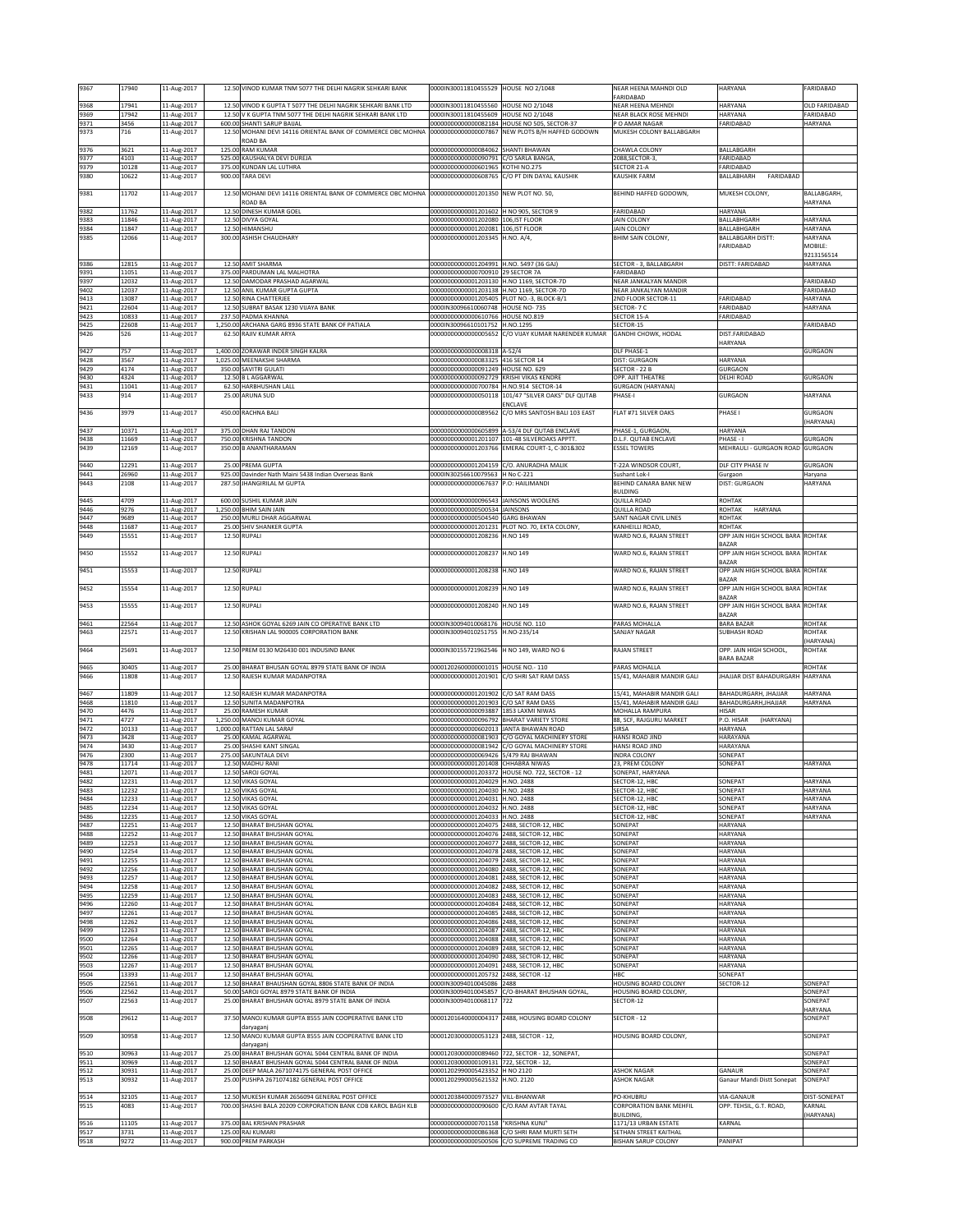| 9521         | 4310           | 11-Aug-2017                | 137.50 RAKESH KHETARPAUL                                         | 00000000000000092612 HOUSE NO.819                                              |                                                                    | SECTOR-8 HOUSING BOARD                                | AMBALA CITY                       |                       |
|--------------|----------------|----------------------------|------------------------------------------------------------------|--------------------------------------------------------------------------------|--------------------------------------------------------------------|-------------------------------------------------------|-----------------------------------|-----------------------|
| 9522         | 1377           | 11-Aug-2017                | 350.00 MANORAMA SOOD                                             |                                                                                | 00000000000000057188 H.NO. 1394, SECTOR - 15                       | PANCHKULA                                             | HARYANA                           |                       |
| 9523         | 1455           | 11-Aug-2017                | 350.00 SHAMBU NATH CHAWLA                                        | 00000000000000060073 4 SHIVAJI PARK                                            |                                                                    | YAMUNA NAGAR                                          | DIST AMBALA HARYANA               |                       |
| 9524         | 9476           | 11-Aug-2017                | 1,400.00 SUNDER LAL                                              |                                                                                | 00000000000000502661 HOUSE NO 110 SANT PURA ROAD                   | MODEL TOWN                                            | YAMUNA NAGAR                      |                       |
| 9525         | 10037          | 11-Aug-2017                | 750.00 BASANT SINGH                                              | 00000000000000600741 1314, YAMUNA GALI                                         |                                                                    | YAMUNA NAGAR                                          |                                   |                       |
| 9528         | 28959          | 11-Aug-2017                | 187.50 CHANDER MOHAN 05522010021250 ORIENTAL BANK OF             | 00001201060400041250 C-III/1545                                                |                                                                    | RAILWAY ROAD                                          |                                   | <b>JAGADHRI</b>       |
| 9530         | 17389          |                            | COMMERCE<br>1,450.00 SUDARSHANA KUMARI                           |                                                                                |                                                                    | CAITHAL                                               |                                   | HARYANA               |
| 9533         | 4326           | 11-Aug-2017<br>11-Aug-2017 | 62.50 KAUSHALYA DEVI                                             | 00000000000001210393 #398, WARD 20<br>00000000000000092743                     | C/O G D GOYAL                                                      | STREET NO. 9 UPKAR NAGAR                              | <b>CIVIL LINES</b>                | LUDHIANA              |
| 9534         | 5052           | 11-Aug-2017                | 12.50 ANIL JALOTA                                                |                                                                                | 00000000000000099765 RAJ BHAWAN 72 CLUB ROAD                       | LUDHIANA                                              |                                   |                       |
| 9535         | 10558          | 11-Aug-2017                | 375.00 BALWANT KAUR                                              | 00000000000000608387                                                           | 68/H SARABHA NAGAR                                                 | LUDHIANA                                              |                                   |                       |
| 9538         | 671            | 11-Aug-2017                | 1,250.00 SUNDER SINGH BEDI                                       | 00000000000000007052                                                           | 48 NEW LAJPAT NAGAR                                                | LUDHIANA                                              |                                   |                       |
| 9540         | 30362          | 11-Aug-2017                | 350.00 AKSHAY AGGARWAL 1116 SOUTH INDIAN BANK LTD GREATWAY       | 00001202540000139071 H.NO. 309                                                 |                                                                    | <b>B.R.S NAGAR</b>                                    | BLOCK-G, WARD NO. 43              | LUDHIANA              |
|              |                |                            | HOUSE LUDHIANA                                                   |                                                                                |                                                                    |                                                       |                                   |                       |
| 9541         | 10495          | 11-Aug-2017                | 350.00 BIMLA DEWAN                                               | 0000000000000607684                                                            | C/O M/S P DEWAN & COMPANY                                          | 262 INDUSTRIAL AREA-A                                 | LUDHIANA                          |                       |
| 9542         | 11004          | 11-Aug-2017                | 62.50 QIMAT RAI JAIN                                             | 00000000000000700486                                                           | C/O JAIN CYCLE COMPANY                                             | GILL ROAD MILLER GANJ                                 | LUDHIANA<br>OPP. MILITARY CAMP    |                       |
| 9543<br>9546 | 11065<br>4139  | 11-Aug-2017<br>11-Aug-2017 | 187.50 PARKASH WATI<br>100.00 CHANDER MOHAN GUPTA                | 00000000000000700994                                                           | M/S. RAJINDER MOTORS<br>00000000000000091026 B-IX-828 SHIWALA ROAD | G T ROAD<br>LUDHIANA                                  |                                   | LUDHIANA              |
| 9547         | 5060           | 11-Aug-2017                | 1,050.00 SANJEEV                                                 | 00000000000000099909                                                           | 15-16 A, ATAM BHAWAN                                               | SHIVALA ROAD                                          | LUDHIANA                          |                       |
| 9548         | 10569          | 11-Aug-2017                | 775.00 SATYA WATI JAIN                                           | 00000000000000608452                                                           | C/O M/S RAJ VANSH HOSIERY                                          | 1720 MOHALLA BANDIAN                                  | LUDHIANA                          |                       |
| 9549         | 26617          | 11-Aug-2017                | 1,250.00 RAKESH SHARMA 322010100004688 UTI BANK LTD              | 0000IN30226911278732                                                           | H.NO.131,                                                          | WARD NO.13,                                           | TEH KHANNA,                       | DISTT-LUDHIANA,       |
|              |                |                            |                                                                  |                                                                                |                                                                    |                                                       |                                   | PUNJAB                |
|              |                |                            |                                                                  |                                                                                |                                                                    |                                                       |                                   |                       |
| 9552         | 103            | 11-Aug-2017                | 525.00 ROSHANLAL AGGARWAL                                        | 000000000000000001311 79 DAYANAND NAGAR<br>0000000000000070664                 |                                                                    | LAWRANCE ROAD AMRITSAR                                |                                   |                       |
| 9553<br>9554 | 2395<br>3253   | 11-Aug-2017<br>11-Aug-2017 | 575.00 PREM WATI<br>700.00 KUNDANLAL                             | 00000000000000079772                                                           | BOMBAY PHOTO HOUSE STREET<br>CO GURDIAL NARAINDAS                  | HALL BAZAR AMRITSAR<br>KATRA AHLUWALA                 | AMRITSAR                          |                       |
| 9557         | 4704           | 11-Aug-2017                | 350.00 SATISH KUMAR KAPANI                                       |                                                                                | 00000000000000096463 66-R STATE BANK COLONY                        | <b>NEAR POLICE LINES</b>                              | AMRITSAR                          |                       |
| 9559         | 4880           | 11-Aug-2017                | 250.00 HARSH KUMAR                                               | 00000000000000098105 16 KRISHAN NAGAR                                          |                                                                    | LAWRENCE ROAD                                         | AMRITSAR (PB.)                    |                       |
| 9561         | 4996           | 11-Aug-2017                | 162.50 PANKAJ GANDHI                                             | 00000000000000099214                                                           | 1 VIJAY NAGAR KASHMIR ROAD                                         | AMRITSAR                                              |                                   |                       |
| 9562         | 10966          | 11-Aug-2017                | 125.00 BIMLA BEHL                                                | 00000000000000700220                                                           | 43 MOHINDRA AVENUE                                                 | COURT ROAD AMRITSAR                                   |                                   |                       |
| 9563         | 10986          | 11-Aug-2017                | 837.50 DES RAJ                                                   |                                                                                | 00000000000000700354 C/O VISHAL DRY CLEANERS                       | MAJITHA ROAD                                          | GOPAL NAGAR GALI NO.1             | AMRITSAR              |
| 9564         | 11014          | 11-Aug-2017                | 62.50 SHAM SUNDER TALWAR                                         | 00000000000000700620 7 EKTA AVENUE                                             |                                                                    | CIRCULAR ROAD                                         | AMRITSAR                          |                       |
| 9566<br>9567 | 11033<br>11081 | 11-Aug-2017<br>11-Aug-2017 | 187.50 SHREE KUMAR JOLLY<br>187.50 SANTOSH SEHGAL                | 00000000000000701054                                                           | 00000000000000700728 H/3-1658 DASHMESH NAGAR<br>71 BASANT AVENUE   | <b>B/S GURDAWARA</b><br>AMRITSAR                      | I/S JORA PHATAK                   | AMRITSAR              |
| 9570         | 11163          | 11-Aug-2017                | 750.00 HARIVANSH LAL                                             | 00000000000000705032                                                           | C/O DEENA NATH HARBANS LAL                                         | 1736/II-23 KATRA AHLUWALA                             | AMRITSAR                          |                       |
| 9577         | 11061          | 11-Aug-2017                | 375.00 HANSRAJ JULKA                                             | 00000000000000700982 PLOT NO.79 JAIL GALI                                      |                                                                    | INSIDE RAM BAGH GATE                                  | AMRITSAR                          |                       |
| 9578         | 11165          | 11-Aug-2017                | 750.00 OM PARKASH                                                | 0000000000000705035                                                            | C/O DINA NATH OM PARKASH                                           | 1782/2 OUTSIDE DAMODAR MARKET                         | OPP: PESHOWARIA                   | AMRITSAR              |
|              |                |                            |                                                                  |                                                                                |                                                                    |                                                       | DHARAMSHALA KATRA                 |                       |
|              |                |                            |                                                                  |                                                                                |                                                                    |                                                       | AHLUWALIA                         |                       |
| 9579         | 11168          | 11-Aug-2017                | 750.00 JASWANT SINGH KOCHAR                                      | 0000000000000706016                                                            | CHOWK KILLA BHANGIAN                                               | P.O. AMRITSAR                                         |                                   |                       |
| 9580         | 11665          | 11-Aug-2017                | 312.50 SUNIL KUMAR GUPTA                                         | 00000000000001201097                                                           | 8 KRISHNA MARKET                                                   | <b>IST FLOOR</b>                                      | CHOWK FAWARA                      | AMRITSAR              |
| 9581<br>9584 | 12044<br>5487  | 11-Aug-2017                | 1,325.00 ANITA KHANNA<br>1,225.00 BANDANA DEVI                   | 00000000000001203208<br>00000000000000106846                                   | C/O. DR. MADAN LAL KHANNA<br>C/O MR.M.M.BANERJEE                   | HALL BAZAR<br>GOODYEAR INDIA LTD                      | AMRITSAR<br><b>LALLY BUILDING</b> | G.T.ROAD              |
|              |                | 11-Aug-2017                |                                                                  |                                                                                |                                                                    |                                                       | <b>B.M.C.CHOWK</b>                | <b>IALANDHAR</b>      |
| 9585         | 11001          | 11-Aug-2017                | 1,250.00 KRISHAN GOPAL MALHOTRA                                  | 00000000000000700480                                                           | 22, NEW JAWAHAR NAGAR                                              | <b>BANK COLONY</b>                                    | <b>JALANDHAR</b>                  |                       |
| 9586         | 22978          | 11-Aug-2017                | 337.50 LOKESH JUNEJA 14115181 BANK OF PUNJAB                     | 0000IN30112715894613                                                           | 246 S.U.S.NAGAR                                                    | JALANDHAR CITY(PB)                                    |                                   |                       |
| 9589         | 4456           | 11-Aug-2017                | 300.00 RAJNISH SUDHIR                                            | 00000000000000093653 1279 B B J NAGAR                                          |                                                                    | P O DAKOHA, RAMA MANDI                                | JALANDHAR CANTT                   |                       |
| 9590         | 10984          | 11-Aug-2017                | 312.50 BISHAMBER DAS GUPTA                                       | 00000000000000700338                                                           | C/O MR N K JAIN, YEN OP & MTE                                      | 220 K V GRID S/STATION BYEPASS                        | JALANDHAR CITY                    | PUNJAB                |
|              |                |                            |                                                                  |                                                                                | <b>DIVISION BBMB</b>                                               |                                                       |                                   |                       |
| 9591         | 1565           | 11-Aug-2017                | 1,250.00 KARTAR SINGH SINGHOTA                                   | 00000000000000061434                                                           | BARA PIND P.O.                                                     | DIST JULLUNDUR PUNJAB                                 |                                   |                       |
| 9595         | 3303           | 11-Aug-2017                | 1,225.00 CHAND NARAIN ROZDON                                     | 00000000000000080526                                                           | <b>DALHOUSIE ROAD</b>                                              | 173 GURU NANAK NAGAR                                  | PATHANKOT                         |                       |
| 9596<br>9597 | 10988<br>852   | 11-Aug-2017<br>11-Aug-2017 | 1,050.00 CHANDAR KIRAN ROZDON<br>137.50 ARUNA KUTHIALA           | 00000000000000700366<br>00000000000000009300 RAM SADAN CIVIL LINES             | DALHOUSIE ROAD                                                     | 173 GURU NANAK NAGAR<br><b>HOSHIARPUR</b>             | PATHANKOT                         |                       |
| 9598         | 4595           | 11-Aug-2017                | 175.00 ANUP KUTHIALA                                             | 00000000000000095420                                                           | KUTHIALA HOUSE                                                     | R B JODHA MAL NAGAR                                   | <b>HOSHIARPUR</b>                 |                       |
| 9599         | 828            | 11-Aug-2017                | 1,050.00 ASHOK TANDON                                            | 0000000000000008983                                                            | 24-B NEW OFFICERS COLONY                                           | STADIUM ROAD                                          | PATIALA                           |                       |
| 9601         | 9433           | 11-Aug-2017                | 900.00 VIRINDAR SINGH GAIND                                      | 00000000000000502212 143 PANJABI BAGH                                          |                                                                    | PATIALA                                               |                                   |                       |
| 9602         | 9598           | 11-Aug-2017                | 187.50 SHANTI SARUP JAIN                                         | 00000000000000503666                                                           | 16 SADAR BAZAR                                                     | PATIALA                                               |                                   |                       |
| 9604         | 30215          | 11-Aug-2017                | 350.00 ANJU GARG 55027934432 STATE BANK OF PATIALA               | 00001202290000126862                                                           | <b>VIJAY SINGH HOME</b>                                            | GEETA BHAWAN ROAD                                     |                                   | SUNAM                 |
| 9605         | 10050          | 11-Aug-2017                | 100.00 TIRATH SINGH KHURANA                                      | 00000000000000600877                                                           | C/O MR A P SINGH                                                   | MANAGER INDIAN OVERSEAS BANK                          | <b>BHATINDA PUNJAB</b>            |                       |
| 9606         | 2261           | 11-Aug-2017                | 100.00 SATISH K SINGAL                                           | 0000000000000069138                                                            | 654 OLD SATTA BAZAR                                                | NEAR ARYA SAMAJ CHOWK                                 | BATHINDA                          |                       |
| 9608         | 22843          | 11-Aug-2017                | 1,425.00 MANOHARLAL KHANNA 3007 ORIENTAL BANK OF COMMERCE        | 0000IN30106310026023                                                           | HOUSE NO -59                                                       | LAWRENCE ROAD                                         | TEH AMRITSAR                      | <b>DISTT AMRITSAR</b> |
| 9609         | 1786           | 11-Aug-2017                | 12.50 SITA SURI                                                  | 00000000000000064380 501 SECTOR 10C                                            |                                                                    | CHANDIGARH                                            |                                   |                       |
|              |                |                            |                                                                  |                                                                                |                                                                    |                                                       |                                   |                       |
| 9610         | 9625           |                            | 287.50 JOGINDER SINGH LIKHARI                                    | 00000000000000504086 136 SECTOR 11-A                                           |                                                                    | CHANDIGARH                                            |                                   |                       |
| 9612         | 22844          | 11-Aug-2017<br>11-Aug-2017 | 1,200.00 MOHINDER KUMAR KHANNA 50002 INDIAN BANK                 | 0000IN30106310027510 HOUSE NO -59                                              |                                                                    | LAWIRENCE ROAD                                        | TEH AMRITSAR                      | DISTT AMRITSAR        |
| 9613         | 345            | 11-Aug-2017                | 300.00 KRISHNA CHANDRA GUPTA                                     |                                                                                | 00000000000000002914 HOUSE NO 112 FIRST FLOOR                      | SECTOR 18-A CHANDIGARH                                |                                   |                       |
| 9614         | 10708          | 11-Aug-2017                | 125.00 NARINDAR SINGH                                            | 00000000000000609542                                                           | 1256 SECTOR 18-C                                                   | CHANDIGARH                                            |                                   |                       |
| 9615         | 1934           | 11-Aug-2017                | 200.00 KRISHAN DEV SINGH                                         | 00000000000000066079 1002 SECTOR 27                                            |                                                                    | CHANDIGARH                                            |                                   |                       |
| 9618         | 24133          | 11-Aug-2017                | 37.50 NEERU GOYAL 6762 ORIENTAL BANK OF COMMERCE                 | 0000IN30133017660607                                                           | HOUSE NO 179                                                       | SEC 19 A                                              | CHANDIGARH                        | U.T                   |
| 9619         | 3151           | 11-Aug-2017                | 1,250.00 RAJ KUMAR MENDIRATTA                                    | 0000000000000078700                                                            | <b>COTHI NO 3009</b>                                               | SECTOR 20-D CHANDIGARH                                |                                   |                       |
| 9620         | 11986          | 11-Aug-2017                | 12.50 LT COL S S BHALLA                                          | 00000000000001202927                                                           | 1530 SECTOR 34-D                                                   | CHANDIGARH                                            |                                   |                       |
| 9622<br>9623 | 2567<br>26047  | 11-Aug-2017<br>11-Aug-2017 | 1,487.50 LABH SINGH SAMRA<br>125.00 NEERAJ PAUL 4649 CANARA BANK | 00000000000000072313<br>0000IN30177413979789 2084                              | 3285 SECTOR 23-D                                                   | CHANDIGARH<br><b>SEC 45 C</b>                         |                                   | CHANDIGARH            |
| 9624         | 22353          | 11-Aug-2017                | 1,250.00 RAJINDER SINGH BHUTANI 10615 PUNJAB NATIONAL BANK       | 0000IN30086110035026                                                           | H.No.-2931, Phase-7                                                |                                                       |                                   | Mohali                |
| 9626         | 3166           | 11-Aug-2017                | 200.00 GORDHANDAS LILADHAR                                       | 00000000000000078774                                                           | DR VIEGAS STREET                                                   | DHANJI MULJI HOUSE 2ND FLOOR                          | (ALBADEVI BOMBAY 400002           |                       |
|              |                |                            |                                                                  |                                                                                |                                                                    |                                                       |                                   |                       |
| 9628         | 3801           | 11-Aug-2017                | 112.50 KRISHNA DEVI                                              | 00000000000000087602 SHIVA COTTAGE-2                                           |                                                                    | RULDU BHATIA SIMLA                                    |                                   |                       |
| 9629         | 18742          | 11-Aug-2017                | 1,150.00 SUBHASH CHANDER 1061801 PUNJAB NATIONAL BANK            | 0000IN30020610574821                                                           | SARGAM                                                             | VILL - RUKHRI, PO - SHAMBHUWALA                       | TEH - NAHAN, DISTT -              | HIMACHAL              |
|              |                |                            |                                                                  |                                                                                | 00000000000000066956 C/O M/S GIFT CENTRE CLOTH HOUSE               |                                                       | <b>SIRMOUR</b>                    | PRADESH               |
| 9632         | 2029           | 11-Aug-2017                | 125.00 GURDIAL SINGH KHURANA                                     |                                                                                |                                                                    | SADAR BAZAR                                           | DALHOUSIE                         | H.P.                  |
| 9633         | 26774          | 11-Aug-2017                | 750.00 VIDYA RATTAN GUPTA 7580 J AND K Bank                      | 0000IN30234910023839 486 A                                                     |                                                                    | Gandhi Nagar                                          |                                   | Jammu                 |
| 9635         | 2773           | 11-Aug-2017                | 725.00 FAROKY MERWAN                                             | 00000000000000074258                                                           | SAIDWAR APARTMENT                                                  | BUILDING NO 2, FLAT NO 19                             | 1ST FLOOR, SAMBHAJI               | UNTAWADI ROAD,        |
|              |                |                            |                                                                  |                                                                                |                                                                    |                                                       | HOWK:                             | <b>VASHIK</b>         |
| 9636         | 4807           | 11-Aug-2017                | 900.00 RADHA M KHAMBADKONE                                       | 00000000000000097490                                                           | C/O CHANDRAKANT VALVI                                              | NO. 10/263, REVENUE APARTMENTS KHERNAGAR, BANDRA EAST |                                   | MUMBAI                |
|              | 4241           |                            |                                                                  |                                                                                | 00000000000000091967 KM-190 NEW KAVI NAGAR                         |                                                       |                                   |                       |
| 9638<br>9639 | 9552           | 11-Aug-2017<br>11-Aug-2017 | 112.50 ALKA SOOD<br>712.50 DHARAM PAL SAWHNEY                    | 00000000000000503300 364 BAGH BHATIARI                                         |                                                                    | GHAZIABAD (U.P.)<br>GHAZIABAD<br>(U P)                |                                   |                       |
| 9640         | 17488          | 11-Aug-2017                | 62.50 SANJIV JAIN 15987 CANARA BANK                              | 0000IN30001110639017 III K/27 NEHRU NAGAR                                      |                                                                    | GHAZIABAD (U.P)                                       |                                   | U.P.                  |
| 9643         | 3142           | 11-Aug-2017                | 25.00 DAVENDER KUMAR BAJAJ                                       | 00000000000000078655 HOUSE NO-44 SECTOR-4                                      |                                                                    | CHINRAJIV VIHAR                                       | GHAZIABAD (UP)                    |                       |
| 9644         | 4580           | 11-Aug-2017                | 12.50 SUNIL GUPTA                                                | 00000000000000095245 KB-128 KAVI NAGAR                                         |                                                                    | GHAZIABAD                                             |                                   |                       |
| 9645         | 9700           | 11-Aug-2017                | 50.00 SAROJNI TAYAL                                              | 00000000000000504580                                                           | -7/E-100 RAJNAGAR                                                  | SHAZIABAD<br>(U.P)                                    |                                   |                       |
| 9647         | 4901           | 11-Aug-2017                | 1,000.00 MAHENDER SINGH KHANNA                                   | 00000000000000098391                                                           | -1 SHYAM PARK EXTENTION                                            | DIST-GHAZIABAD                                        | SAHIBABAD                         |                       |
| 9648<br>9649 | 12631<br>12632 | 11-Aug-2017                | 12.50 BHARAT BHUSHAN GOYAL<br>12.50 BHARAT BHUSHAN GOYAL         | 00000000000001204783 6/100, SECTOR-2                                           | 6/100. SECTOR-2                                                    | RAJENDRA NAGAR                                        | SAHIBABAD                         |                       |
| 9650         | 12633          | 11-Aug-2017<br>11-Aug-2017 | 12.50 BHARAT BHUSHAN GOYAL                                       | 00000000000001204784<br>00000000000001204785 6/100, SECTOR-2                   |                                                                    | RAJENDRA NAGAR<br>RAJENDRA NAGAR                      | SAHIBABAD<br>SAHIBABAD            |                       |
| 9651         | 12634          | 11-Aug-2017                | 12.50 BHARAT BHUSHAN GOYAL                                       | 00000000000001204786 6/100, SECTOR-2                                           |                                                                    | RAJENDRA NAGAR                                        | SAHIBABAD                         |                       |
| 9652         | 12635          | 11-Aug-2017                | 12.50 BHARAT BHUSHAN GOYAL                                       | 00000000000001204787 6/100, SECTOR-2                                           |                                                                    | RAJENDRA NAGAR                                        | SAHIBABAD                         |                       |
| 9653         | 12636          | 11-Aug-2017                | 12.50 BHARAT BHUSHAN GOYAL                                       | 00000000000001204788                                                           | 6/100, SECTOR-2                                                    | RAJENDRA NAGAR                                        | SAHIBABAD                         |                       |
| 9654         | 12776          | 11-Aug-2017                | 12.50 MOHIT GOYAL                                                | 00000000000001204945                                                           | 6/100, SECTOR-2,                                                   | RAJENDRA NAGAR                                        | SAHIBABAD                         |                       |
| 9655         | 12777          | 11-Aug-2017                | 12.50 MOHIT GOYAL                                                | 00000000000001204946                                                           | 5/100, SECTOR-2,                                                   | RAJENDRA NAGAR                                        | SAHIBABAD                         |                       |
| 9656         | 12778          | 11-Aug-2017                | 12.50 MOHIT GOYAL                                                | 00000000000001204947                                                           | 6/100 SECTOR-2                                                     | RAJENDRA NAGAR                                        | SAHIBABAD                         |                       |
| 9657<br>9658 | 12779<br>12780 | 11-Aug-2017                | 12.50 MOHIT GOYAL                                                | 00000000000001204948<br>00000000000001204949                                   | 6/100 SECTOR-2<br>6/100 SECTOR-2                                   | RAJENDRA NAGAR<br>RAJENDRA NAGAR                      | SAHIBABAD<br>SAHIBABAD            |                       |
| 9659         | 12781          | 11-Aug-2017<br>11-Aug-2017 | 12.50 MOHIT GOYAL<br>12.50 MOHIT GOYAL                           | 00000000000001204950 6/100 SECTOR-2                                            |                                                                    | RAJENDRA NAGAR                                        | SAHIBABAD                         |                       |
| 9660         | 12782          | 11-Aug-2017                | 12.50 MOHIT GOYAL                                                | 00000000000001204951 6/100 SECTOR-2                                            |                                                                    | RAJENDRA NAGAR                                        | SAHIBABAD                         |                       |
| 9661         | 12783          | 11-Aug-2017                | 12.50 MOHIT GOYAL                                                | 00000000000001204952                                                           | 6/100 SECTOR-2                                                     | RAJENDRA NAGAR                                        | SAHIBABAD                         |                       |
| 9662         | 12784          | 11-Aug-2017                | 12.50 MOHIT GOYAL                                                | 00000000000001204953 6/100 SECTOR-2                                            |                                                                    | RAJENDRA NAGAR                                        | SAHIBABAD                         |                       |
| 9663         | 12785          | 11-Aug-2017                | 12.50 MOHIT GOYAL                                                | 00000000000001204954                                                           | 5/100 SECTOR-2                                                     | RAJENDRA NAGAR                                        | SAHIBABAD                         |                       |
| 9664         | 12786          | 11-Aug-2017                | 12.50 MOHIT GOYAL                                                | 00000000000001204955                                                           | 6/100 SECTOR-2                                                     | RAJENDRA NAGAR                                        | SAHIBABAD                         |                       |
| 9665         | 12787          | 11-Aug-2017                | 12.50 MOHIT GOYAL                                                | 00000000000001204956                                                           | 6/100 SECTOR-2<br>6/100 SECTOR-2                                   | RAJENDRA NAGAR                                        | SAHIBABAD                         |                       |
| 9666         | 12788          | 11-Aug-2017                | 12.50 MOHIT GOYAL                                                | 00000000000001204957                                                           |                                                                    | RAJENDRA NAGAR                                        | SAHIBABAD                         |                       |
| 9667<br>9668 | 12789<br>12790 | 11-Aug-2017<br>11-Aug-2017 | 12.50 MOHIT GOYAL<br>12.50 MOHIT GOYAL                           | 00000000000001204958 6/100 SECTOR-2<br>00000000000001204959 6/100, SECTOR-2    |                                                                    | RAJENDRA NAGAR<br>RAJENDER NAGAR                      | SAHIBABAD<br>SAHIBABAD            |                       |
| 9669         | 12791          | 11-Aug-2017                | 12.50 MOHIT GOYAL                                                | 00000000000001204960 6/100, SECTOR-2                                           |                                                                    | RAJENDER NAGAR                                        | SAHIBABAD                         |                       |
| 9670         | 12792          | 11-Aug-2017                | 12.50 MOHIT GOYAL                                                | 00000000000001204961 6/100, SECTOR-2                                           |                                                                    | RAJENDER NAGAR                                        | SAHIBABAD                         |                       |
| 9671         | 12793          | 11-Aug-2017                | 12.50 MOHIT GOYAL                                                | 00000000000001204962                                                           | 5/100, SECTOR-2                                                    | RAJENDER NAGAR                                        | SAHIBABAD                         |                       |
| 9672         | 12794          | 11-Aug-2017                | 12.50 MOHIT GOYAL                                                | 00000000000001204963                                                           | 5/100, SECTOR-2,                                                   | RAJENDRA NAGAR                                        | SAHIBABAD                         |                       |
| 9673<br>9674 | 12795<br>12796 | 11-Aug-2017<br>11-Aug-2017 | 12.50 MOHIT GOYAL<br>12.50 MOHIT GOYAL                           | 00000000000001204964 6/100, SECTOR-2,<br>00000000000001204965 6/100, SECTOR-2, |                                                                    | RAJENDRA NAGAR<br>RAJENDRA NAGAR                      | SAHIBABAD<br>SAHIBABAD            |                       |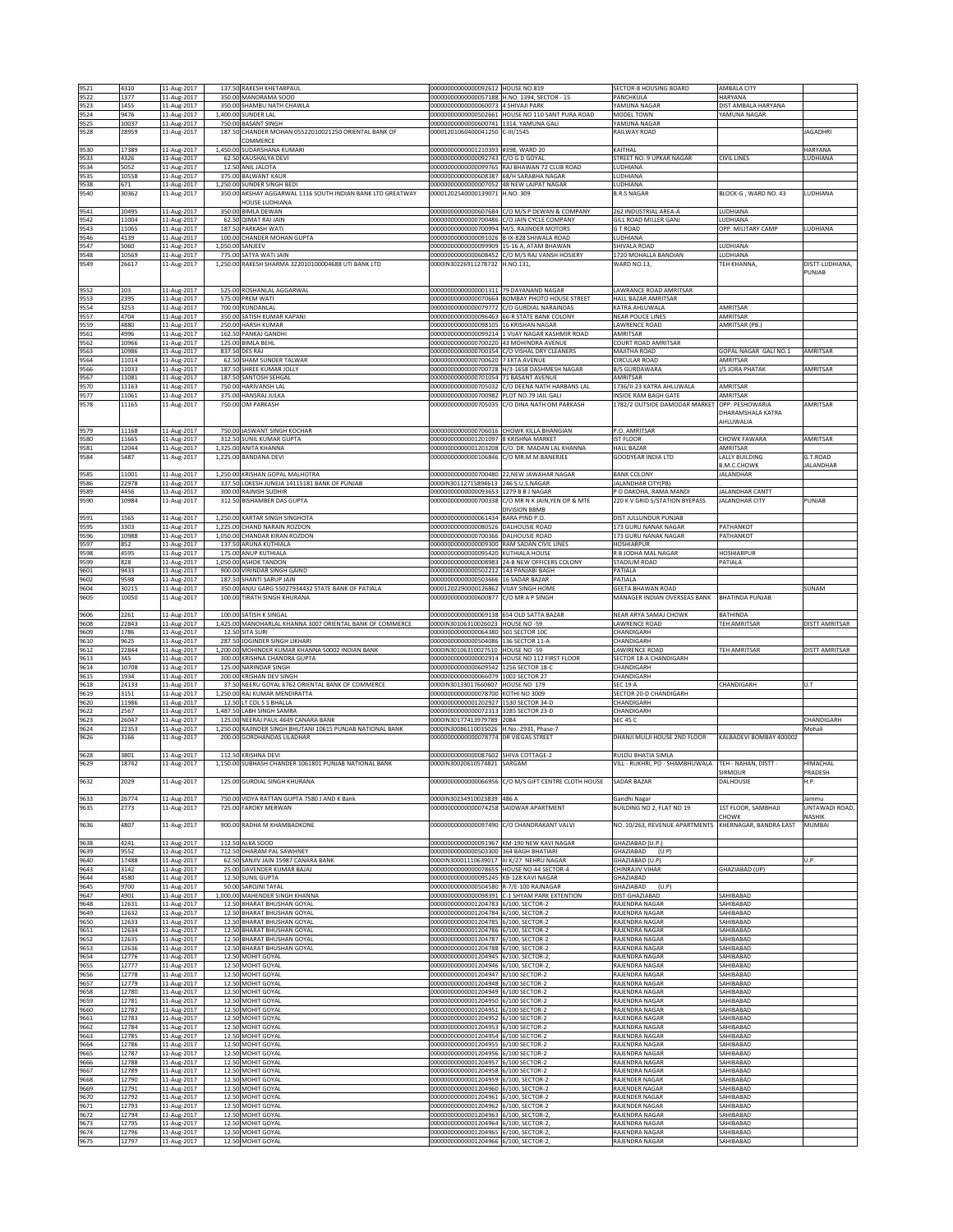| 9676         | 12798          | 11-Aug-2017                | 12.50 BHARAT BHUSHAN GOYAL                                                                  | 00000000000001204967 6/100. SECTOR-2                                      |                                                                                                        | RAJENDRA NAGAR                                      | SAHIBABAD                            |                             |
|--------------|----------------|----------------------------|---------------------------------------------------------------------------------------------|---------------------------------------------------------------------------|--------------------------------------------------------------------------------------------------------|-----------------------------------------------------|--------------------------------------|-----------------------------|
| 9677         | 12799          | 11-Aug-2017                | 12.50 BHARAT BHUSHAN GOYAL                                                                  | 00000000000001204968 6/100, SECTOR-2                                      |                                                                                                        | RAJENDRA NAGAR                                      | SAHIBABAD                            |                             |
| 9678         | 12800          | 11-Aug-2017                | 12.50 BHARAT BHUSHAN GOYAL                                                                  | 00000000000001204969 6/100, SECTOR-2                                      |                                                                                                        | RAJENDRA NAGAR                                      | SAHIBABAD                            |                             |
| 9679         | 12801          | 11-Aug-2017                | 12.50 BHARAT BHUSHAN GOYAL                                                                  | 00000000000001204970 6/100, SECTOR-2                                      |                                                                                                        | RAJENDRA NAGAR                                      | SAHIBABAD                            |                             |
| 9680         | 12802          | 11-Aug-2017                | 12.50 BHARAT BHUSHAN GOYAL                                                                  | 00000000000001204971                                                      | 6/100. SECTOR-2                                                                                        | RAJENDRA NAGAR                                      | SAHIBABAD                            |                             |
| 9681         | 12803          | 11-Aug-2017                | 12.50 BHARAT BHUSHAN GOYAL                                                                  | 00000000000001204972                                                      | 5/100, SECTOR-2                                                                                        | RAJENDRA NAGAR                                      | SAHIBABAD                            |                             |
| 9682<br>9683 | 12804<br>12805 | 11-Aug-2017<br>11-Aug-2017 | 12.50 BHARAT BHUSHAN GOYAL<br>12.50 BHARAT BHUSHAN GOYAL                                    | 00000000000001204973<br>00000000000001204974 6/100, SECTOR-2              | 6/100, SECTOR-2                                                                                        | RAJENDRA NAGAR<br>RAJENDRA NAGAR                    | SAHIBABAD<br>SAHIBABAD               |                             |
| 9684         | 12806          | 11-Aug-2017                | 12.50 BHARAT BHUSHAN GOYAL                                                                  | 00000000000001204975 6/100, SECTOR-2                                      |                                                                                                        | RAJENDRA NAGAR                                      | SAHIBABAD                            |                             |
| 9685         | 29617          | 11-Aug-2017                | 12.50 ANIL GUPTA 5048 BANK OF INDIA                                                         | 00001201640000033532 100/6                                                |                                                                                                        | SECTOR-2                                            | <b>RAJENDRA NAGAR</b>                | SAHIBABAD                   |
| 9686         | 10516          | 11-Aug-2017                | 1,450.00 TRIYOGI NARAIN                                                                     | 00000000000000607894 A-288 SURYA NAGAR                                    |                                                                                                        | DELHI-U P BORDER                                    | O CHIKAMBAR PUR                      | GHAZIABAD U P               |
| 9687         | 33088          | 11-Aug-2017                | 12.50 GURMEET SINGH 0674000100363103 Punjab National Bank                                   | 00001205870000032359 H.NO-46/2                                            |                                                                                                        | OM NAGAR , MOHAN NAGAR                              | POLICE STATION-SAHIBABAD             | GHAZIABAD                   |
|              |                |                            |                                                                                             |                                                                           |                                                                                                        |                                                     |                                      |                             |
| 9688         | 9358           | 11-Aug-2017                | 1,050.00 GRISH CHANDRA SAXENA                                                               | 00000000000000501499                                                      | HIG FLAT NO. G-219                                                                                     | PRATAP VIHAR                                        | <b>HAZIABAD</b>                      |                             |
| 9689         | 2165           | 11-Aug-2017                | 437.50 DEVENDRA NATH AZAD                                                                   | 00000000000000068185                                                      | C/O R.N.VERMA                                                                                          | C-II/45 ASHIRWAD                                    | SECTOR II, VAISHALI                  | GHAZIABAD (U.P)             |
|              |                |                            |                                                                                             |                                                                           |                                                                                                        |                                                     |                                      |                             |
| 9690<br>9691 | 11953<br>23739 | 11-Aug-2017<br>11-Aug-2017 | 1,000.00 ANIL UPPAL<br>12.50 DEEPA SHARMA 523 CORPORATION BANK                              | 0000IN30120910152728 15 / 601, VASUNDHARA                                 | 00000000000001202702 1-2090 GAUR GREEN CITY                                                            | VAIBHAVKHAND                                        | NDIRAPURAM                           | DIST-GHAZIABAD<br>GHAZIABAD |
| 9692         | 319            | 11-Aug-2017                | 450.00 TRILOKI NATH BANSAL                                                                  | 00000000000000002706 D-37 CHANDER NAGAR                                   |                                                                                                        | GHAZIABAD                                           | U.P.                                 |                             |
| 9693         | 3809           | 11-Aug-2017                | 525.00 BIPIN JAIN                                                                           | 00000000000000087669 C-55 CHANDER NAGAR                                   |                                                                                                        | DELHI GHAZIABAD BORDER                              | GHAZIABAD<br>(U.P)                   |                             |
| 9694         | 29615          | 11-Aug-2017                | 12.50 ASHOK GOYAL 141 JAIN COOPERATIVE BANK LTD JAIN CO OP BANK                             | 00001201640000014017                                                      | 19/231, SHIVAM KHAND                                                                                   | VASUNDHARA                                          |                                      | GHAZIABAD                   |
|              |                |                            | VIJAY CHOWK N                                                                               |                                                                           |                                                                                                        |                                                     |                                      |                             |
| 9695         | 850            | 11-Aug-2017                | 62.50 PARUL GUPTA                                                                           | 00000000000000009296 N-23 SECTOR-XI                                       |                                                                                                        | NOIDA                                               |                                      |                             |
| 9696         | 1564           | 11-Aug-2017                | 1,050.00 RAJ BEHARI MATHUR                                                                  | 00000000000000061432 C-463 SECTOR-19                                      |                                                                                                        | NOIDA                                               | (UP)                                 |                             |
| 9697         | 2544           | 11-Aug-2017                | 700.00 R K KHANNA                                                                           | 00000000000000072081 N 10, SECTOR XI, NOIDA                               |                                                                                                        |                                                     |                                      |                             |
| 9698         | 3488           | 11-Aug-2017                | 25.00 DEB CHANDRA JHA                                                                       | 00000000000000082518                                                      | B-291A SECTOR-19                                                                                       | NOIDA                                               |                                      |                             |
| 9699<br>9700 | 3525<br>4669   | 11-Aug-2017<br>11-Aug-2017 | 1,050.00 USHA SEHGAL<br>525.00 MOHINI GROVER                                                | 00000000000000082880 A-523 SECTOR 19<br>00000000000000096157 FLAT NO.-722 |                                                                                                        | NOIDA<br>SECTOR - 29                                | <b>GHAZIABAD (U.P)</b><br>NOIDA U.P. |                             |
| 9702         | 13193          | 11-Aug-2017                | 12.50 SADHANA KUMARI                                                                        | 00000000000001205522 508, E4, SEC-26                                      |                                                                                                        | CANARA BANK APARTMENT                               |                                      | NOIDA                       |
| 9703         | 13196          | 11-Aug-2017                | 12.50 SADHANA KUMARI                                                                        | 00000000000001205525 508, E4, SEC-26                                      |                                                                                                        | CANARA BANK APARTMENT                               |                                      | NOIDA                       |
| 9704         | 13203          | 11-Aug-2017                | 12.50 SADHANA KUMARI                                                                        | 00000000000001205532 508, E4, SEC-26                                      |                                                                                                        | CANARA BANK APARTMENT                               |                                      | NOIDA                       |
| 9705         | 13213          | 11-Aug-2017                | 12.50 SADHANA KUMARI                                                                        | 00000000000001205543 508, E4,                                             |                                                                                                        | CANARA BANK APARTMENT                               | SECTOR 26                            | <b>NOIDA</b>                |
| 9706         | 13215          | 11-Aug-2017                | 12.50 SADHANA KUMARI                                                                        | 00000000000001205545 508, E4                                              |                                                                                                        | CANARA BANK APARTMENT                               | SECTOR 26                            | NOIDA                       |
| 9707         | 14734          | 11-Aug-2017                | 12.50 ALOK RANJAN                                                                           | 00000000000001207238                                                      | <b>FLAT NO 508, E-4</b>                                                                                | SECTOR-26                                           | CANARA BANK APARTMENT                | NOIDA                       |
|              |                |                            |                                                                                             |                                                                           |                                                                                                        |                                                     |                                      |                             |
| 9708         | 14766          | 11-Aug-2017                | 12.50 SADHANA KUMARI                                                                        | 00000000000001207270 FLAT NO.508, E-4                                     |                                                                                                        | SECTOR-26                                           | CANARA BANK APARTMENT                | NOIDA                       |
| 9709         | 14767          | 11-Aug-2017                | 12.50 SADHANA KUMARI                                                                        | 00000000000001207271 FLAT NO.508, E-4                                     |                                                                                                        | SECTOR-26                                           | CANARA BANK APARTMENT                | NOIDA                       |
|              |                |                            |                                                                                             |                                                                           |                                                                                                        |                                                     |                                      |                             |
| 9710         | 14768          | 11-Aug-2017                | 12.50 SADHANA KUMARI                                                                        | 00000000000001207272 FLAT NO.508, E-4                                     |                                                                                                        | SECTOR-26                                           | CANARA BANK APARTMENT                | <b>NOIDA</b>                |
|              |                |                            |                                                                                             |                                                                           |                                                                                                        |                                                     |                                      |                             |
| 9711         | 14769          | 11-Aug-2017                | 12.50 SADHANA KUMARI                                                                        | 00000000000001207273 FLAT NO.508, E-4                                     |                                                                                                        | SECTOR-26                                           | CANARA BANK APARTMENT                | NOIDA                       |
|              |                |                            |                                                                                             |                                                                           |                                                                                                        |                                                     |                                      |                             |
| 9712         | 14770          | 11-Aug-2017                | 12.50 SADHANA KUMARI                                                                        | 00000000000001207274 FLAT NO.508, E-4                                     |                                                                                                        | SECTOR-26                                           | CANARA BANK APARTMENT                | NOIDA                       |
|              |                |                            |                                                                                             |                                                                           |                                                                                                        |                                                     |                                      |                             |
| 9713         | 14771          | 11-Aug-2017                | 12.50 SADHANA KUMARI                                                                        | 00000000000001207275 FLAT NO.508, E-4                                     |                                                                                                        | SECTOR-26                                           | CANARA BANK APARTMENT                | NOIDA                       |
|              |                |                            |                                                                                             |                                                                           |                                                                                                        |                                                     |                                      |                             |
| 9714         | 14772          | 11-Aug-2017                | 12.50 SADHANA KUMARI                                                                        | 00000000000001207276 FLAT NO.508, E-4                                     |                                                                                                        | SECTOR-26                                           | CANARA BANK APARTMENT                | NOIDA                       |
|              |                |                            |                                                                                             |                                                                           |                                                                                                        |                                                     |                                      |                             |
| 9715         | 14773          | 11-Aug-2017                | 12.50 SADHANA KUMARI                                                                        | 00000000000001207277 FLAT NO.508, E-4                                     |                                                                                                        | SECTOR-26                                           | CANARA BANK APARTMENT                | <b>NOIDA</b>                |
|              |                |                            |                                                                                             |                                                                           |                                                                                                        |                                                     |                                      |                             |
| 9716         | 14774          | 11-Aug-2017                | 12.50 SADHANA KUMARI                                                                        | 00000000000001207278                                                      | <b>FLAT NO.508, E-4</b>                                                                                | SECTOR-26                                           | CANARA BANK APARTMENT                | NOIDA                       |
| 9717         | 14775          | 11-Aug-2017                | 12.50 SADHANA KUMARI                                                                        | 00000000000001207279 FLAT NO.508, E-4                                     |                                                                                                        | SECTOR-26                                           | CANARA BANK APARTMENT                | NOIDA                       |
|              |                |                            |                                                                                             |                                                                           |                                                                                                        |                                                     |                                      |                             |
| 9718         | 14776          | 11-Aug-2017                | 12.50 SADHANA KUMARI                                                                        | 00000000000001207280 FLAT NO.508, E-4                                     |                                                                                                        | SECTOR-26                                           | ANARA BANK APARTMENT                 | NOIDA                       |
|              |                |                            |                                                                                             |                                                                           |                                                                                                        |                                                     |                                      |                             |
| 9719         | 14777          | 11-Aug-2017                | 12.50 SADHANA KUMARI                                                                        | 00000000000001207281 FLAT NO.508, E-4                                     |                                                                                                        | SECTOR-26                                           | CANARA BANK APARTMENT                | NOIDA                       |
|              |                |                            |                                                                                             |                                                                           |                                                                                                        |                                                     |                                      |                             |
| 9720         | 22675          | 11-Aug-2017                | 1,000.00 GEETA ISSAR 52142971349 STATE BANK OF INDIA                                        | 0000IN30096610698662                                                      | B-144                                                                                                  | OPP POST OFFICE                                     | SECTOR-19                            | NOIDA (UTTAR                |
|              |                |                            |                                                                                             |                                                                           |                                                                                                        |                                                     |                                      |                             |
|              |                |                            |                                                                                             |                                                                           |                                                                                                        |                                                     |                                      | PRADESH)                    |
| 9722         | 1878           | 11-Aug-2017                | 100.00 P H TRIVEDI                                                                          | 00000000000000065525 D-1 SECTOR 30                                        |                                                                                                        | NOIDA                                               | GHAZIABAD (U.P)                      |                             |
| 9723         | 10540          | 11-Aug-2017                | 1,050.00 KISHORI LAL KHOSLA                                                                 | 00000000000000608163 B 46, SECTOR 41                                      |                                                                                                        | NOIDA (U P)                                         |                                      |                             |
| 9724         | 10547          | 11-Aug-2017                | 350.00 INDER MAIRA 9409 UNION BANK OF INDIA UBI HAROLA HLA                                  | 00000000000000608261                                                      | NO.19 SECTOR 37                                                                                        | <b>ARUN VIHAR</b>                                   | <b>IOIDA</b><br>(U.P)                |                             |
| 9725         | 10548          | 11-Aug-2017                | 350.00 SARABJIT MAIRA 9409 UNION BANK OF INDIA UBI HAROLA HLA                               | 00000000000000608263                                                      | NO.19 SECTOR 37                                                                                        | ARUN VIHAR                                          | NOIDA<br>(U.P)                       |                             |
|              |                |                            |                                                                                             |                                                                           |                                                                                                        |                                                     |                                      |                             |
| 9727         | 4379           | 11-Aug-2017                | 1,225.00 RAMA KANT SHARMA                                                                   | 00000000000000093106                                                      | JAI MEDICAL STORE                                                                                      | 16/6 MALVIYA MARG                                   | MUNSHI PARA                          | BULANDSHAHR<br>(U.P.)       |
| 9728         | 9373           |                            | 1,012.50 MULK RAJ                                                                           | 00000000000000501693 C/O ARORA BROTHERS                                   |                                                                                                        | TEHSIL- CHADHI                                      | CHOWK BAZAR                          | BULANDSHAHR                 |
|              |                | 11-Aug-2017                |                                                                                             |                                                                           |                                                                                                        |                                                     |                                      | (U.P)                       |
| 9730         | 3058           | 11-Aug-2017                | 300.00 MAHABIR PRASAD NIGAM                                                                 | 00000000000000077743                                                      | C/O P.L.TANDON & CO                                                                                    | IST FLOOR, WESTCOTT BLDG.                           | THE MALL                             | KANPUR                      |
| 9731         | 3664           | 11-Aug-2017                | 500.00 MAMTA BHALLA                                                                         | 00000000000000085198                                                      | 24/15 KARACHI KHANA                                                                                    | OPP KWALITY THEMALL                                 | CANPUR                               |                             |
| 9732         | 4056           | 11-Aug-2017                | 100.00 SANDEEP KUMAR                                                                        |                                                                           | 00000000000000090310 GARG BHAWAN 15/78 CIVIL LINES                                                     | KANPUR<br>(UP)                                      |                                      |                             |
| 9734         | 10367          | 11-Aug-2017                | 900.00 PUTLI MEHRA                                                                          | 00000000000000605858 18/52 THE MALL                                       |                                                                                                        | <b>KANPUR</b>                                       |                                      |                             |
| 9736         | 21432          | 11-Aug-2017                | 375.00 MURARI LAL BHARTIYA 5619 JAMMU AND KASHMIR BANK LTD                                  | 0000IN30055610164004                                                      | 26/103 BIRHANA ROAD                                                                                    |                                                     |                                      | <b>KANPUR</b>               |
| 9737         | 25690          | 11-Aug-2017                | 1.150.00 SAT PAL KATYAL 30005569706 STATE BANK OF INDIA                                     | 0000IN30155721864323                                                      | 120/98, LAJPAT NAGAR                                                                                   |                                                     |                                      | KANPUR                      |
| 9739         | 4264           | 11-Aug-2017                | 350.00 DIPTI SAKSENA                                                                        | 00000000000000092211                                                      | 7/181-A SWARUP NAGAR                                                                                   | KANPUR<br>U P                                       |                                      |                             |
| 9740         | 11263          | 11-Aug-2017                | 162.50 SARASWATI AGARWAL                                                                    | 00000000000000900402 C/O MR M M SAKSENA                                   |                                                                                                        | 7/105-C SWAROOP NAGAR                               | KANPUR                               |                             |
| 9741         | 11326<br>8720  | 11-Aug-2017                | 62.50 OM PRAKASH AGARWAL<br>287.50 LILARAM DAYARAM SHIVLAN                                  |                                                                           | 00000000000000901003 FLAT NO 4 J K C M APARTMENTS<br>000000000000000336381  HOUSE NO 120/152 1ST FLOOF | 113/212 SWAROOP NAGAR<br>LAJPAT NAGAR KANPUR<br>U.F | KANPUR                               |                             |
| 9743<br>9744 | 11338          | 11-Aug-2017<br>11-Aug-2017 | 200.00 MADHU CHOPRA                                                                         | 00000000000000901102 EKTA APARTMENT                                       |                                                                                                        | <b>S-1 RANJEET NAGAR</b>                            | KANPUR                               |                             |
| 9745         | 12137          | 11-Aug-2017                | 637.50 AMIT MEHROTRA                                                                        |                                                                           | 00000000000001203689 24, MADHUVAN ENCLAVE                                                              | DAYAL BAGH                                          | AGRA (U.P.                           |                             |
| 9746         | 3433           | 11-Aug-2017                | 125.00 JAGDISH PRASAD CHOUDHRY                                                              |                                                                           | 00000000000000081956 46 DURGA HOUSING SOCIETY                                                          | SHIV KATRA ROAD                                     | LAL BANGLA                           | KANPUR                      |
| 9747         | 11296          | 11-Aug-2017                | 62.50 EMMANUEL DAVIDSON                                                                     | 0000000000000900627                                                       | 322, Y-1 SHANKARACHARYA NAGAR                                                                          | P.O: KIDWAI NAGAR                                   | KANPUR                               |                             |
| 9748         | 11330          | 11-Aug-2017                | 350.00 RAM PYARI                                                                            |                                                                           | 00000000000000901032 118/270 A KAUSHAL PURI                                                            | <b>KANPUR UP</b>                                    |                                      |                             |
| 9749         | 19703          | 11-Aug-2017                | 1,475.00 SUNIL KATYAL 2944 PUNJAB E SIND BANK                                               | 0000IN30036022329644 111 A/1 G J ROAD                                     |                                                                                                        | KANPUR                                              |                                      |                             |
| 9750<br>9751 | 22421<br>22490 | 11-Aug-2017                | 437.50 HARDEV SINGH 9280 BOB<br>250.00 DHIRENDRA KUMAR SHARMA 7657 UNITED MERCANTILE CO     | 0000IN30088813561629 122/233<br>0000IN30088814439716                      | 119/133 A                                                                                              | <b>FAZAL GANJ</b><br><b>BAMBA ROAD</b>              | KANPUR<br>DARSHAN PURWA              | KANPUR                      |
|              |                | 11-Aug-2017                | <b>OPERATIVE BANK</b>                                                                       |                                                                           |                                                                                                        |                                                     |                                      |                             |
| 9752         | 471            | 11-Aug-2017                | 100.00 ARUNA SHUKLA                                                                         |                                                                           | 00000000000000005100 E-218 BARRAI ADARSH NAGAR                                                         | KANPUR                                              |                                      |                             |
| 9753         | 472            | 11-Aug-2017                | 100.00 BHANU PRAKASH SHUKLA                                                                 |                                                                           | 00000000000000005101 E-218 BARRAI ADARSH NAGAR                                                         | KANPUR                                              |                                      |                             |
| 9754         | 658            | 11-Aug-2017                | 887.50 NORIN ARIF                                                                           |                                                                           | 00000000000000006962 12 ELGIN ROAD CIVIL LINES                                                         | ALLAHABAD                                           |                                      |                             |
| 9755         | 1883           | 11-Aug-2017                | 675.00 VISHNU RAM JHA                                                                       |                                                                           | 00000000000000065595 C/O JHA JEE SREE RAM SONS                                                         | POST BOX NO.1-061 HEAD P.O.                         | ALLAHABAD                            |                             |
| 9756         | 3787           | 11-Aug-2017                | 1,250.00 RENU RASTOGI                                                                       |                                                                           | 00000000000000087506 43/30 SARDAR PATEL MARG,                                                          | CIVIL LINES                                         | ALLAHABAD                            |                             |
| 9758         | 859            | 11-Aug-2017                | 687.50 SHAKUNTALA MALAVIYA                                                                  | 00000000000000009454 28 HAMILTON ROAD                                     |                                                                                                        | <b>GEORGE TOWN</b>                                  | ALLAHABAD                            |                             |
| 9759         | 1714<br>3946   | 11-Aug-2017                | 362.50 DAYA MALAVIYA                                                                        | 00000000000000063391                                                      | 28 HAMILTON ROAD                                                                                       | <b>GEORGE TOWN</b><br>U P                           | ALLAHABAD                            |                             |
| 9760<br>9761 | 11324          | 11-Aug-2017<br>11-Aug-2017 | 350.00 MYDHILI RAJAMANI<br>112.50 RAM SWARUP JALOTA                                         | 00000000000000089262<br>0000000000000900989                               | 335 MUMFORD GANJ<br>C/O MR V.K.SONI                                                                    | ALLAHABAD<br>11 LAJPAT RAI ROAD                     | NEW KATRA                            | ALLAHABAD                   |
| 9762         | 5267           | 11-Aug-2017                | 375.00 RAMJIWAN CHOWDHARY                                                                   |                                                                           | 0000000000000000103561 132 SWAMY VIVEKANAND MARG                                                       | "MEENAKSHI"                                         | ALLAHABAD                            |                             |
| 9763         | 5606           | 11-Aug-2017                | 375.00 DHANULAL CHOUDHARY                                                                   |                                                                           | 00000000000000108543 C/O M/S NAVIN ENGG. WORKS                                                         | 2A TRIPOLIA MIRGANJ                                 | ALLAHABAD                            |                             |
| 9764         | 11283          | 11-Aug-2017                | 350.00 CHANDRA PRAKASH SRIVASTAVA                                                           |                                                                           | 00000000000000900572 71 BAGHAMBARI HOUSING SCHEME                                                      | ALLAHABAD                                           |                                      |                             |
| 9765         | 11279          | 11-Aug-2017                | 1,225.00 H L KHANNA                                                                         |                                                                           | 000000000000000900553 BLOCK NO 40 HOUSE NO 2 IT I LTD                                                  | VILLAGE SANDWA                                      | OTSLNAINI                            | ALLAHABAD UP                |
|              |                |                            |                                                                                             |                                                                           | COLONY                                                                                                 |                                                     |                                      |                             |
| 9766         | 3811           | 11-Aug-2017                | 1,250.00 PUSHPA SETHI                                                                       | 00000000000000087678                                                      | DEFENCE COLONY                                                                                         | <b>FLYOVER MARKET</b>                               | NEW DELHI 110024                     |                             |
| 9767         | 4362           | 11-Aug-2017                | 1,250.00 PAWAN KUMAR                                                                        |                                                                           | 00000000000000093040 C/O P K TIBREWAL A/C SKA                                                          | RAJA KATRA                                          | <b>HOWK</b>                          | VARANASI                    |
| 9768         | 11316          | 11-Aug-2017                | 1,050.00 DATTATRAYA KESHAO HANDIEKAR                                                        | 00000000000000900842                                                      | <b>EXECUTIVE ENGINEER</b>                                                                              | B-2/249 RAVINDRAPURI                                | <b>ARANASI</b>                       |                             |
| 9769         | 10995          | 11-Aug-2017                | 325.00 RAMANATH GHOSH                                                                       |                                                                           | 00000000000000700410 SRI RAMAKRISHNA ADVAITA ASHRAM                                                    | RAMAKRISHNA PARAMHANSA ROAD                         | LUXA, VARANASI                       |                             |
|              |                |                            |                                                                                             |                                                                           |                                                                                                        |                                                     |                                      |                             |
| 9771         | 433            | 11-Aug-2017                | 187.50 MATHURA PRASAD SINGH                                                                 |                                                                           | 00000000000000004714 VILLAGE: MANJRUDDINPUR                                                            | POST: MANJRUDDINPUR                                 | DISTT: FAIZABAD                      | U.P.                        |
| 9772         | 6102<br>3883   | 11-Aug-2017                | 325.00 P C JAIN                                                                             |                                                                           | 00000000000000117077 BP-494 SARAOGI MOHALLA                                                            | P O BARA BANKI UP                                   |                                      |                             |
| 9774         |                | 11-Aug-2017                | 1,225.00 MAYA DEVI                                                                          |                                                                           | 00000000000000088399 75 RAMGOPAL VIDYANT ROAD                                                          | MAQBOOL GANJ<br>HAVELOCK ROAD,                      | LUCKNOW<br>LUCKNOW                   |                             |
| 9775<br>9777 | 4002<br>12093  | 11-Aug-2017<br>11-Aug-2017 | 1,000.00 AVDHESH NARAIN<br>1,000.00 MADHU SRIVASTAVA                                        | 00000000000000089796 "HARNIVAS"                                           | 00000000000001203445 HAR NIVAS, 10-HAVELOCK,                                                           | ROAD, LUCKNOW (U.P.)                                |                                      |                             |
| 9778         | 11234          | 11-Aug-2017                | 187.50 SHIVA NATH MEHROTRA                                                                  | 00000000000000900061                                                      | 34 DEHLA KUAN                                                                                          | CHOWK                                               | <b>UCKNOW</b>                        |                             |
| 9779         | 21207          | 11-Aug-2017                | 750.00 RASHMI TIKKU 015104000324984 IDBI BANK                                               | 0000IN30051318399344 66 VASUDEV NAGAR                                     |                                                                                                        | KAMTA CHINHAT                                       | LUCKNOW                              | UTTAR PRADESH               |
| 9780         | 25679          | 11-Aug-2017                | 625.00 KIRAN KAPOOR 7234 PUNJAB NATIONAL BANK                                               |                                                                           | 0000IN30155710450273 66 NAPIER ROAD COLONY                                                             | PART 2 THAKUR GANJ                                  |                                      | LUCKNOW                     |
| 9781         | 2010           | 11-Aug-2017                | 1,000.00 MOHINI TANDON                                                                      | 00000000000000066813 C-139 SECTOR 'B'                                     |                                                                                                        | ALIGANJ HOUSING SCHEME                              | LUCKNOW<br>U P                       |                             |
| 9783         | 24228          | 11-Aug-2017                | 900.00 JEEVAN JI MEHROTRA 15001 CENTRAL BANK OF INDIA                                       | 0000IN30133019981530 B 11 J ROAD                                          |                                                                                                        | MAHANAGAR EXTN                                      |                                      | LUCKNOW                     |
| 9784<br>9785 | 5842<br>18893  | 11-Aug-2017<br>11-Aug-2017 | 1,000.00 RAM CHANDRA TAKRU<br>1,000.00 JYOTI KUMAR DHALL 01410120003821 KOTAK MAHINDRA BANK | 00000000000000113437 C-8 NIRALANAGAR                                      | 0000IN30021412761654 8-423 T G CIVIL LINE NEW HYDRABAD                                                 | LUCKNOW<br>OPP TELEPHONE EXCHANGE TRANS             |                                      | LUCKNOW UTTAR               |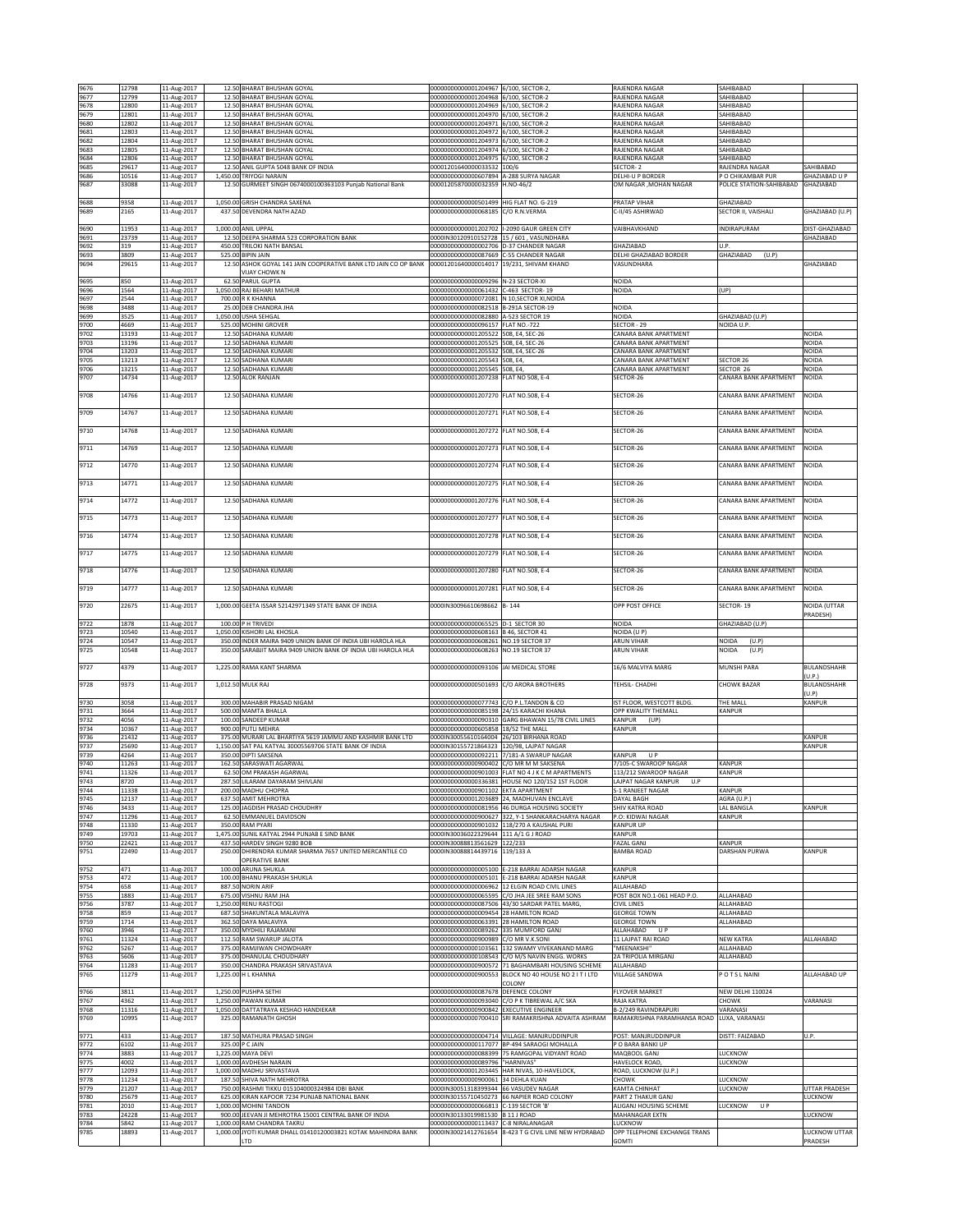| 9787<br>9790  | 4725<br>4041   | 11-Aug-2017<br>11-Aug-2017 | 1,250.00 GANESH SHANKER TEWARI<br>350.00 PRABHU NATH NAGAR                             | 00000000000000090192                                                                | 00000000000000096778 P-9, PUSHPAYAN, NEHRU ENCLAVE<br>"PRABHU DHAM" | <b>GOMTI NAGAR</b><br>2/153, RASHMI KHAND-2              | LUCKNOW<br>OPP. SHARDA NAGAR<br>TELEPHONE EXCHANGE | SHARDA NAGAR<br>YOJANA.   |
|---------------|----------------|----------------------------|----------------------------------------------------------------------------------------|-------------------------------------------------------------------------------------|---------------------------------------------------------------------|----------------------------------------------------------|----------------------------------------------------|---------------------------|
| 9791          | 3086           | 11-Aug-2017                | 1,250.00 LAKSHMI CHANDRA SHARMA                                                        | 00000000000000078030                                                                | C-438 INDIRA NAGAR                                                  | LUCKNOW<br>UP                                            |                                                    | <b>UCKNOW</b>             |
| 9793<br>9795  | 5482<br>11629  | 11-Aug-2017<br>11-Aug-2017 | 350.00 IQBAL SHANKER NIGAM<br>237.50 JAIWANTI PRIBHDAS LALCHANDANI                     | 00000000000000106665<br>00000000000001200483                                        | C-201 SECTOR 6<br>18/366 INDIRA NAGAR                               | INDRA NAGAR<br>LUCKNOW                                   | LUCKNOW                                            |                           |
| 9796          | 11303          | 11-Aug-2017                | 350.00 BAIKUNTH NATH BAJPAI                                                            | 00000000000000900728 C-95/31                                                        |                                                                     | ARYA SAMAJ MANDIR ROAD                                   | <b>GANESH GANJ</b>                                 | LUCKNOW                   |
| 9797<br>9799  | 3820<br>6339   | 11-Aug-2017<br>11-Aug-2017 | 1,050.00 VIRENDRA KUMAR JHINGRAN<br>350.00 SHANTI DEVI AGARWALA                        | 00000000000000087805 B-2/340, S B I COLONY<br>00000000000000120177 MATANHELIA NIWAS |                                                                     | SECTOR-A, SITAPUR ROAD<br>MACANDREW GANJ                 | SCHEME, JANKIPURAM<br>PRATAPGARH                   | LUCKNOW                   |
| 9800<br>9803  | 5936<br>15576  | 11-Aug-2017<br>11-Aug-2017 | 375.00 RAM RAJ SINGH<br>1,050.00 RAS BEHARI SAXENA                                     | 00000000000000115180<br>00000000000001208334                                        | VILL & P.O. BALLIPUR<br><b>H.NO 4</b>                               | <b>VIA RAMGARH</b><br>MOHALLA PANWARIA                   | <b>DIST CHANDAULI</b><br>BUDAUN(U.P)               | U.P.<br><b>BUDAUN</b>     |
| 9804          | 9226           | 11-Aug-2017                | 375.00 OMKAR NATH SHAH                                                                 | 00000000000000500115                                                                | SHARIKA DHAM A-4 M.D.A.                                             | SHANKER DUTT MARG                                        | MORADABAD                                          |                           |
| 9806<br>9808  | 4691<br>3955   | 11-Aug-2017<br>11-Aug-2017 | 350.00 MAHESH CHANDRA AGARWAL<br>350.00 VIRESH AGARWAL                                 | 00000000000000096327<br>00000000000000089378                                        | C/O KUMAON DIESELS<br>CHIPI-KA-CHORAHA                              | KATORATAL ROAD<br>RAMPUR                                 | KASHIPUR<br>(NAINITAL)                             |                           |
| 9809<br>9810  | 10409<br>6635  | 11-Aug-2017<br>11-Aug-2017 | 112.50 YOGESH KUMAR MITTAL<br>12.50 SATISH CHAND JAIN                                  | 00000000000000606572<br>00000000000000201247 C/O NEM CHAND JAIN                     | MOHALA KATAR MAL                                                    | P.O: CHANDPUR<br>2/1454/4-5 PRADUMAN NAGAR               | BIJNOR (U.P)<br>SAHARANPUR                         |                           |
| 9811          | 9653           | 11-Aug-2017                | 1,000.00 RAJ DEVA DUBE                                                                 | 00000000000000504283                                                                | 28 MANGAL NAGAR                                                     | SAHARANPUR                                               |                                                    |                           |
| 9812<br>9813  | 10026<br>188   | 11-Aug-2017<br>11-Aug-2017 | 575.00 MITRA SAIN<br>250.00 BADRI NATH MARWAH                                          | 00000000000000600622<br>00000000000000001873                                        | :/O M/S KUMAR HARDWARE STORE<br>51 KHURBURA MOHALLA                 | RAILWAY ROAD DEOBAND<br>DEHRADUN                         | <b>DIST SAHARANPUR</b>                             |                           |
| 9814          | 1758           | 11-Aug-2017                | 175.00 RUKMAN RANI SARIN                                                               | 00000000000000064130                                                                | /O MRS VINOD BALA                                                   | 100/2/1 NASHVILLA ROAD                                   | <b>DEHRA DUN</b>                                   |                           |
| 9815<br>9816  | 3434<br>3465   | 11-Aug-2017<br>11-Aug-2017 | 350.00 VIKRAM KUMAR KAPOOR<br>350.00 KUSUM CHATURVEDI                                  | 00000000000000081969 38 LYTTON ROAD                                                 | 00000000000000082294 7/3 (NEW 11) UGGAR ROAD                        | DEHRADUN<br>DEHRADUN                                     |                                                    |                           |
| 9818<br>9820  | 4494<br>5864   | 11-Aug-2017<br>11-Aug-2017 | 1,050.00 RATAN PRABHA JAIN<br>300.00 ARJUN PHEROO BHAGAT                               | 00000000000000094030                                                                | 44/1 MALVIYA ROAD<br>00000000000000113799 C/O MRS. SHANTI VARMA     | LAXMAN CHOWK<br>WELHAM GIRLS SCHOOL                      | DEHRADUN<br>(U.P.)<br>DEHRADUN                     |                           |
| 9821          | 6795           | 11-Aug-2017                | 300.00 GIRISH CHANDRA PANT                                                             | 00000000000000300763                                                                | CONSORTIUM SHARE SHOPPEE HOTEL<br>NIVESH                            | MAHENDRA VIHAR                                           | 138 BALLUPUR CHAKRATA<br>ROAD                      | DEHRADUN                  |
| 9823<br>9824  | 9814<br>10085  | 11-Aug-2017<br>11-Aug-2017 | 350.00 BIHARI LAL MAINI<br>1,050.00 NARENDRA BAHADUR SINGH                             | 00000000000000505276<br>00000000000000601403                                        | 53 TYAGI ROAD<br>SECTOR-3-C-153                                     | DEHRADUN<br>DEFENCE COLONY,                              | DEHRADUN (UTTARANCHAL)                             |                           |
|               | 10482          |                            |                                                                                        |                                                                                     |                                                                     |                                                          |                                                    |                           |
| 9825<br>9826  | 10856          | 11-Aug-2017<br>11-Aug-2017 | 187.50 RAMJI KOHLI<br>450.00 VARSHA KUMARI KHOSLA                                      | 00000000000000607520<br>00000000000000610885                                        | 65-5 RAJPUR ROAD<br>35/2 E C ROAD                                   | DEHRADUN<br>DEHRADUN                                     |                                                    |                           |
| 9829<br>9830  | 2527<br>3822   | 11-Aug-2017<br>11-Aug-2017 | 100.00 USHA DEWAN<br>125.00 SEEMA AGARWAL                                              | 00000000000000071902 QR.NO.10 TYPE IV<br>00000000000000087841 C/O MR.RAKESH GUPTA   |                                                                     | SECTOR II B.H.E.L<br>722 P.L.SHARMA ROAD                 | RANIPUR<br>MEERUT CITY (U.P)                       | HARDWAR (U.P)             |
| 9831<br>9833  | 9768<br>196    | 11-Aug-2017<br>11-Aug-2017 | 287.50 SATISH CHAND JAIN<br>125.00 SURESH CHANDRA GARG                                 | 00000000000000505002<br>00000000000000001938                                        | 189/5 THAPAR NAGAR<br>164 PATHERWALA STREET                         | MEERUT (U.P)<br>SHANTI BHAWAN                            | MEERUT                                             |                           |
| 9834          | 4818           | 11-Aug-2017                | 375.00 KAMLA MEHRA                                                                     | 00000000000000097576                                                                | 250 JATTIWARA MEERUT                                                |                                                          |                                                    |                           |
| 9835<br>9836  | 10484<br>4840  | 11-Aug-2017<br>11-Aug-2017 | 25.00 DEVENDRA NATH GARG<br>1,250.00 SARASWATI CHARITABLE SOCIETY                      | 00000000000000607540 147/7 SHASTRI NAGAR<br>00000000000000097742                    | A 21 LALIT PARK                                                     | MEERUT<br>MODI PURAM MEERUT UP                           |                                                    |                           |
| 9837<br>9838  | 463<br>22652   | 11-Aug-2017<br>11-Aug-2017 | 1,000.00 ANIL KUMAR ANAND<br>25.00 BHAVINI 765110110000007 BANK OF INDIA               | 00000000000000005022<br>0000IN30096610555265                                        | 109/B NEW MANDI<br>186/11                                           | MUZAFFAR NAGAR(U.P.)<br>ARYA PURI                        | MUZAFFAR NAGAR                                     | UTTAR PRADESH             |
| 9839          | 25683          | 11-Aug-2017                | 25.00 MADHU GARG 522 0 55 11267 STANDARD CHARTERED BANK                                | 0000IN30155720795767                                                                | 186-11, ARYA PURI                                                   |                                                          |                                                    | MUZAFFARNAGAR             |
| 9840          | 26804          | 11-Aug-2017                | 25.00 VASANT GARG 765027100200011 BANK OF INDIA                                        | 0000IN30236510721886                                                                | $1.NO - 186 - 11$                                                   | ARYA PURI                                                | MUZAFFAR NAGAR                                     | <b>JTTAR PRADESH</b>      |
| 9841          | 26805          | 11-Aug-2017                | 37.50 MADHU GARG OD 765027100200011 BANK OF INDIA                                      | 0000IN30236510722354                                                                | H.NO-186/11,                                                        | ARYA PURI                                                | MUZAFFAR NAGAR                                     | <b>JTTAR PRADESH</b>      |
| 9843          | 28956          | 11-Aug-2017                | 12.50 ALPANA GARG 10880305925 STATE BANK OF INDIA                                      | 00001201060400027677                                                                | 186/11 ARYA PURI                                                    |                                                          |                                                    | MUZAFFARNAGAR             |
| 9844          | 28957          | 11-Aug-2017                | 12.50 PREM BALA 10880309351 STATE BANK OF INDIA                                        | 00001201060400027702 186/11 ARYA PURI                                               |                                                                     |                                                          |                                                    | MUZAFFARNAGAR             |
| 9845          | 31828          | 11-Aug-2017                | 37.50 VASANT GARG 093010100047384 AXIS BANK LTD                                        | 00001203450000496089 186/11 ARYA PURI                                               |                                                                     |                                                          |                                                    | <b>MUZAFFAR</b><br>NAGAR  |
| 9846          | 34021          | 11-Aug-2017                | 12.50 VASANT GARG 093010100047384 AXIS BANK LTD                                        | 00001304140000689772 186 11                                                         |                                                                     | <b>ARYA PURI</b>                                         |                                                    | MUZAFFARNAGAR             |
| 9847          | 6433           | 11-Aug-2017                | 112.50 NARAYANI DEVI MAHAWAR                                                           | 00000000000000121401                                                                | C/O AJAY KUMAR & BROTHERS                                           | LAT BHAWAN STATION ROAD                                  | <b>SITAPUR</b>                                     |                           |
| 9848<br>9850  | 10680<br>4571  | 11-Aug-2017<br>11-Aug-2017 | 175.00 MADHAVA PRASAD<br>1,250.00 JUGNU SEHGAL                                         | 00000000000000609093<br>00000000000000095138 KAPOOR THALA                           | C/O M/S LH SUGAR FACTORIES LTD                                      | PILIBHIT (U.P)<br><b>GHOSYANA ROAD</b>                   | LAKHIMPUR KHERI                                    |                           |
| 9851<br>9852  | 9558<br>5165   | 11-Aug-2017<br>11-Aug-2017 | 375.00 PRITAM SINGH KOHLI<br>400.00 ANJALI LAHARI                                      | 00000000000000503370<br>00000000000000101554                                        | 13/33 GURU NANAK PURA<br>C/O MRS A.SEN                              | HALDWANI (U.P)<br>TREVONE                                | RANIKHET                                           | ALMORA (U.P)              |
| 9853          | 11264          | 11-Aug-2017                | 750.00 VASUDEV SHEOREWALA                                                              | 00000000000000900404                                                                | C/O M/S GANESHDAS RAMGOPAL                                          | DHARAMSHALA ROAD                                         | <b>GOLGHAR</b>                                     | GORAKHPUR (U.P)           |
| 9854          | 866            | 11-Aug-2017                | 12.50 BIHARI LAL TIWARI                                                                | 00000000000000009640                                                                | WS/63, PHASE III RAPTI NAGAR                                        | POST AROGYA MANDIR                                       | DIST. GORAKHPUR                                    |                           |
| 9857          | 403            | 11-Aug-2017                | 187.50 BISHAN KUMAR AGRAWAL                                                            | 00000000000000004414                                                                | C/O NAND KISHOR MUKUTWALE                                           | LOI BAZAR                                                | MATHURA VRINDABAN(U.P.)                            |                           |
| 9858<br>9859  | 404<br>405     | 11-Aug-2017                | 125.00 MITHILESH KUMARI AGRAWAL<br>62.50 SUMIT AGRAWAL                                 | 00000000000000004415<br>00000000000000004416                                        | C/O NAND KISHOR MUKUTWALE<br>C/O NAND KISHOR MUKUTWALE              | LOI BAZAR DIST .- MATHURA<br>LOI BAZAR DIST.-MATHURA     | VRINDABAN(U.P.)<br>VRINDABAN(U.P.                  |                           |
| 9860          | 9843           | 11-Aug-2017<br>11-Aug-2017 | 100.00 SHYAMLALL                                                                       | 00000000000000505460                                                                | C/O SWAMI AKHANDANAND ANAND                                         | MOTIJHEEL                                                | P.O: VRINDABAN                                     | DIST: MATHURA             |
| 9861          | 596            | 11-Aug-2017                | 1,050.00 SATISH CHANDER KUMAR                                                          | 00000000000000006385                                                                | KUTEER<br>36 NEW RAJA KI MANDI                                      | AGRA                                                     |                                                    | U.P)                      |
| 9863<br>9864  | 3838           | 11-Aug-2017                | 1.250.00 RAMJI LAL SHARMA                                                              | 00000000000000087909<br>00000000000000100969                                        | ADAN BAGH DAYAL BAGH                                                | AGRA UP                                                  |                                                    |                           |
| 9865          | 5135<br>6300   | 11-Aug-2017<br>11-Aug-2017 | 1,050.00 SARJU PRASAD SRIVASTAVA<br>1,225.00 PITAMBER DASS AGARWAL                     | 00000000000000119810 B-33 KAMLA NAGAR                                               | 103 JAIRAM BAGH COLONY                                              | DAYALBAGH<br>AGRA                                        | AGRA                                               |                           |
| 9866<br>9868  | 10194<br>21793 | 11-Aug-2017<br>11-Aug-2017 | 187.50 PYARE MOHAN ROHATGI<br>975.00 MEWALAL JAIN 01190094346 STATE BANK OF INDIA      | 00000000000000602936 F639A KAMLA NAGAR<br>0000IN30072410062193 5, STATE BANK COLONY |                                                                     | AGRA UP<br><b>JAIPUR HOUSE</b>                           |                                                    | AGRA                      |
| 9870          | 7687           | 11-Aug-2017                | 350.00 MADAN LAL GUPTA                                                                 | 00000000000000319555                                                                | <b>JAGANNATH KUTEER</b>                                             | 3KA - 131/132 SHIVAJI PARK COLONY                        | ALWAR - 301001                                     |                           |
| 9871          | 22939          | 11-Aug-2017                | 125.00 NARENDRA KUMAR HIRAWAT 6013 UNION BANK OF INDIA                                 | 0000IN30112715206383 NEROLAC INDUSTRIES                                             |                                                                     | F 188 M.I.A                                              | (RAJASTHAN)                                        | ALWAR                     |
| 9873<br>9874  | 2961<br>4483   | 11-Aug-2017<br>11-Aug-2017 | 1,100.00 PINKY CHAWLA<br>150.00 PARDEEP CHAWLA                                         | 00000000000000076482<br>00000000000000093940 F 444 INDUSTRIAL AREA                  | F 444 INDUSTRIAL AREA PHASE 1                                       | DHABA COMPLEX<br>HASE - I                                | BHIWADI<br>DHABA COMPLEX                           | RAJASTHAN<br>BHIWADI      |
|               |                |                            |                                                                                        |                                                                                     |                                                                     |                                                          |                                                    | RAJASTHAN                 |
| 987 J<br>9878 | ,212<br>30897  | 1-Aug-201.<br>11-Aug-2017  | <b>MUHAN LAL SABUL</b><br>437.50 BARKHA GUPTA 68510 BANK OF RAJASTHAN MALVIYA NAGAR II | JIUZSSZ<br>00001202990000125005                                                     | NIWA:<br>32, GANESH VIHAR                                           | <b>MARABI</b><br><b>TONK ROAD</b>                        | ۹I۲U<br>SANGANER                                   | <b>JAIPUR</b>             |
|               |                |                            | <b>BRANCH JAIPUR</b>                                                                   |                                                                                     |                                                                     |                                                          |                                                    |                           |
| 9880<br>9881  | 5508<br>11034  | 11-Aug-2017<br>11-Aug-2017 | 12.50 SAJAN LAL SRIMAL<br>375.00 JAGDISH PARSHAD PODAR                                 | 00000000000000700732 C/O PODDAR BROTHERS                                            | 000000000000000107064 1448 BARA GANGOR KA RASTA                     | JOHARI BAZAR JAIPUR<br>13 DIGGI KATLA                    | JOHARI BAZAR                                       | <b>JAIPUR</b>             |
| 9882<br>9884  | 846<br>5297    | 11-Aug-2017<br>11-Aug-2017 | 625.00 RAKESH GOPAL MATHUR<br>350.00 DEBI PRASAD SODHANI                               | 00000000000000009238 A-20 SHANTI PATH<br>00000000000000104126 17 SHIVAJI MARG       |                                                                     | <b>TILAK NAGAR</b><br>DIGGI HOUSE                        | <b>JAIPUR</b><br><b>JAIPUR</b>                     |                           |
| 9889          | 5451           | 11-Aug-2017                | 237.50 SHANTI DEVI KHAITAN<br>550.00 PREM DASS GUPTA                                   | 00000000000000106159                                                                | 3-22A SHIV MARG<br>-58 MURLIPURA SCHEME                             | BANI PARK JAIPUR<br>J.D.A.COLONY                         |                                                    |                           |
| 9890<br>9891  | 1300<br>2654   | 11-Aug-2017<br>11-Aug-2017 | 275.00 PREM DASSGUPTA                                                                  | 00000000000000055905                                                                | 00000000000000073047 E-58 MURLIPURA SCHEME                          | J.D.A.COLONY                                             | <b>JAIPUR</b><br><b>JAIPUR</b>                     |                           |
| 9892<br>9893  | 4250<br>26342  | 11-Aug-2017<br>11-Aug-2017 | 12.50 PRAKASH MALL BHANSALI<br>287.50 RIKHAB CHAND BOHRA 4177 BANK OF RAJASTHAN LTD    | 00000000000000092040<br>0000IN30210510238585 12, SAMPAT SADAN                       | <b>G-4 DURGA APTS</b>                                               | D 147 DURGA MARG BANI PARK<br>GEM ENCLAVE, PRADHAN MARG, | <b>JAIPUR</b><br>MALVIYA NAGAR                     | <b>JAIPUR</b>             |
| 9895          | 11545          | 11-Aug-2017                | 375.00 DEVENDRA NATH DHANDA                                                            | 00000000000001102307 1/18, SFS MANSAROVAR                                           |                                                                     | <b>JAIPUR</b>                                            |                                                    |                           |
| 9896          | 4345           | 11-Aug-2017                | 37.50 RAVINDRA SHARMA                                                                  | 00000000000000092895                                                                | C/O SH. GOVIND RAM SHARMA<br>RETD.PRINCIPAL)                        | C-102, GARUD MARG                                        | HANUMAN NAGAR,<br>KHATIPURA                        | JAIPUR (RAJ)              |
| 9897<br>9898  | 1722<br>3792   | 11-Aug-2017<br>11-Aug-2017 | 350.00 RAM AUTAR SHARMA<br>350.00 PREM LATA BHARGAVA                                   | 00000000000000063588<br>00000000000000087560                                        | -140, DURGAPATH<br>95 ADARSH NAGAR                                  | AMBA BARI<br>AJMER                                       | <b>JAIPUR</b>                                      |                           |
| 9899          | 4058           | 11-Aug-2017                | 1,250.00 URVAKSHY DOSSABHAI MOTAFRAM                                                   | 00000000000000090322                                                                | GULSHAN NEAR PARSI FIRE TEMPLE                                      | <b>VIVEKANAND MARG</b>                                   | <b>AJMER</b><br>(RAJASTHAN)<br>RAJASTHAN           |                           |
| 9900          | 7307           | 11-Aug-2017                | 87.50 KISHAN SWARUP GARG                                                               | 00000000000000311649                                                                | AROGYA BHAWAN, 10/57, CIVIL LINES,                                  | AJMER                                                    |                                                    |                           |
| 9905          | 33778          | 11-Aug-2017                | 62.50 DILIP KUMAR RANKA 666301538096 ICICI BANK LIMITED JAIPUR<br>CCCC                 | 00001301760000102689 112, BALAJI MARKET,                                            |                                                                     |                                                          |                                                    | BHILWARA                  |
| 9908<br>9909  | 2963<br>33786  | 11-Aug-2017<br>11-Aug-2017 | 125.00 SANJAY SHAH<br>625.00 RATAN DEVI GUPTA 668501433099 ICICI BANK LIMITED JAIPUR   | 00000000000000076506<br>00001301760000721572                                        | 10, POLO GROUND<br>W/O NARAYAN LAL GUPTA                            | NEAR SAHELIYON KI BARI<br>PATWARI MOHALLA                |                                                    | UDAIPUR<br>NATHDWARA      |
| 9910          | 33787          | 11-Aug-2017                | cccc<br>625.00 VISHAL GUPTA 668501433716 ICICI BANK LIMITED JAIPUR CCCC                | 00001301760000784633                                                                | PATWARI MOHALLA                                                     | NATHDWARA                                                |                                                    | NATHDWARA                 |
|               |                |                            |                                                                                        |                                                                                     |                                                                     |                                                          |                                                    |                           |
| 9912<br>9913  | 2771<br>12030  | 11-Aug-2017<br>11-Aug-2017 | 12.50 M L VERMA<br>162.50 KALPESH SARAF                                                | 00000000000000074238 D-41 SAHU NAGAR<br>00000000000001203119 DHANLAXMI SECURITIES   |                                                                     | SAWAIMADHOPUR<br>SABZI MANDI LADIES MARKET               | RAJASTHAN<br>CHURU (RAJ.)                          |                           |
| 9914          | 19878          | 11-Aug-2017                | 1,250.00 VINEET KUMAR JAIN 06832040012450 ORIENTAL BANK OF<br>COMMERCE                 | 0000IN30039416044879 S/O MOHAN LAL JAIN                                             |                                                                     | KUMHARO KI GALI                                          | MOCHIWARA ROAD                                     | SIKAR                     |
| 9917          | 10822          | 11-Aug-2017                | 350.00 PARVATI DEVI AGARWAL                                                            | 00000000000000610722                                                                | C/O BIKANER GLOBE TRANSPORT CO                                      | <b>G.S.ROAD TRANSPORT STREET</b>                         | <b>BIKANER</b>                                     |                           |
| 9918          | 10835          | 11-Aug-2017                | 287.50 MOOLCHAND AGRAWAL                                                               |                                                                                     | 00000000000000610768 C/O M/S DWARKADAS AGARWAL                      | SEWAGON KA CHOWK                                         | BIKANER                                            | RAJASTHAN                 |
| 9919<br>9921  | 10837<br>10829 | 11-Aug-2017<br>11-Aug-2017 | 287.50 DWARKADAS AGRAWAL<br>62.50 GOVINDLAL PEETY                                      | 00000000000000610770 SEWAGON KA CHOWK<br>00000000000000610746                       | C/O BAJARANG LAL AGARWAL                                            | <b>BIKANER</b><br>BARA BAZAR SADAR BAZAR                 | RAJASTHAN<br><b>BIKANER</b>                        | RAJASTHAN                 |
| 9922          | 2937           | 11-Aug-2017                | 25.00 KIRAN DEVI BOTHRA                                                                | 00000000000000076195                                                                | C/O BHANWARLAL BHIKAMCHAND                                          | <b>BOTHRA</b>                                            | NEAR MALOO GUEST HOUSE                             | GANGASHAHR<br>BIKANER RAJ |
| 9923          | 4933           | 11-Aug-2017                | 100.00 RAJENDRA KUMAR SINGHI                                                           | 00000000000000098587                                                                | C/O SRI SOHAN LALJI RATAN                                           | POST-GANGA SHAHR (OLD LANE)                              | DIST-BIKANER(RAJASTHAN)                            |                           |
| 9924          | 10838          | 11-Aug-2017                | 1,050.00 PRABHUDAYAL AGRAWAL                                                           | 00000000000000610772                                                                | 71,'N' BLOCK                                                        | SRIGANGANAGAR                                            | RAJASTHAN                                          |                           |
| 9925          | 5626           | 11-Aug-2017                | 600.00 PRATAP SINGH MOHONOT                                                            |                                                                                     | 00000000000000108849 C/O MR.PADAM SINGH MOHNOT                      | KHIRKI DARWAJA                                           | P.O: DIDWANA                                       | RAJASTHAN                 |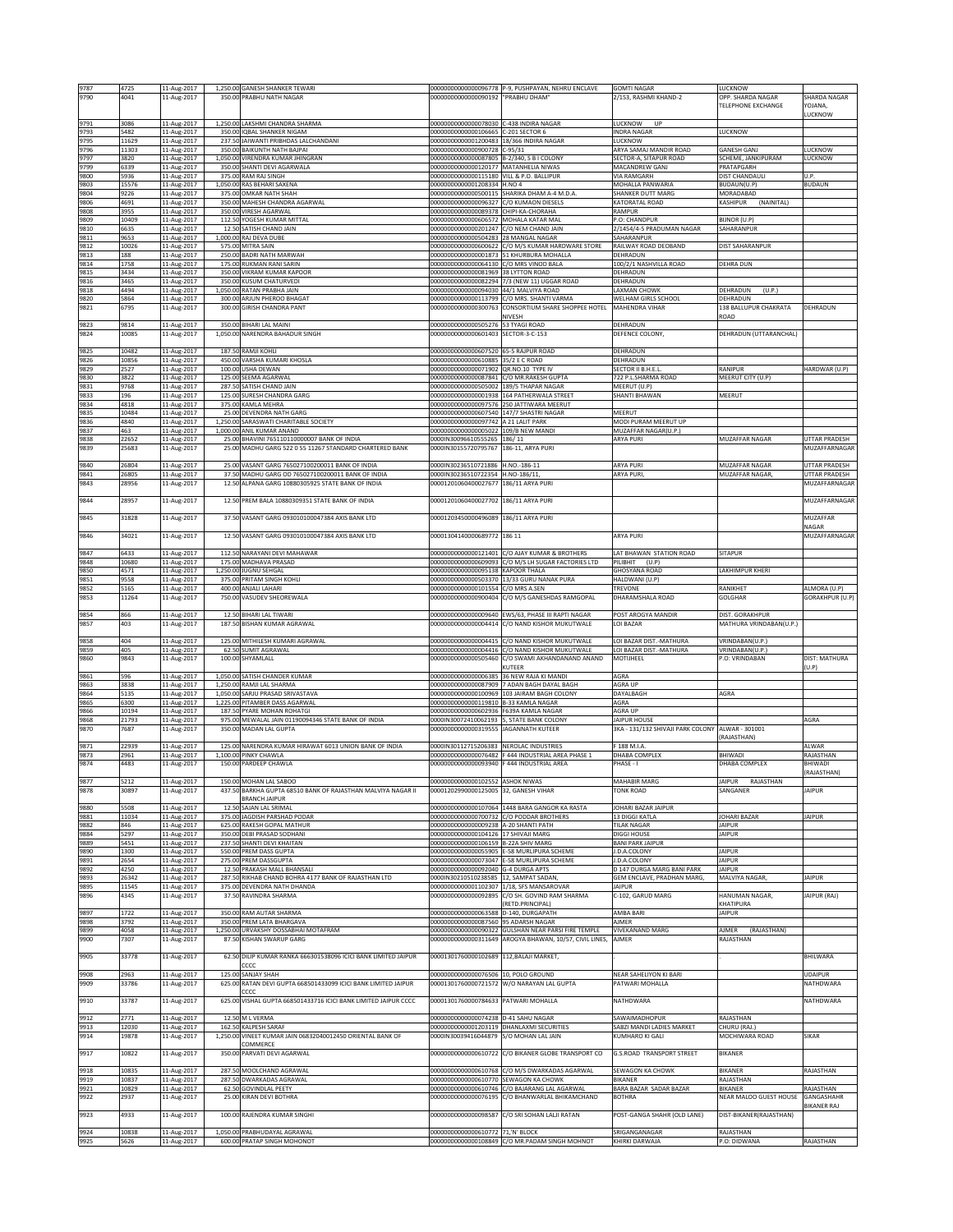| 9928           | 29542          | 11-Aug-2017                |         | 1,250.00 HIRA CHAND DAGA 0433110 PUNJAB NATIONAL BANK JODHPUR                                                 | 00001201370000063508 SARAFO KI POLE                                                |                                                                                                   | SARAFA BAZAR                                               |                                                     | <b>JODHPUR</b>              |
|----------------|----------------|----------------------------|---------|---------------------------------------------------------------------------------------------------------------|------------------------------------------------------------------------------------|---------------------------------------------------------------------------------------------------|------------------------------------------------------------|-----------------------------------------------------|-----------------------------|
| 9929<br>9930   | 4147<br>5106   | 11-Aug-2017                |         | 50.00 SURESH KAPOOR VYAS<br>162.50 RAM DAYAL                                                                  | 00000000000000091092 VYAS SADAN<br>00000000000000100668 ADVOCATE                   |                                                                                                   | D-151 SHASTRI NAGAR<br><b>BRD PAOTA 'C' ROAD</b>           | <b>JODHPUR</b><br>NEAR AKASHWANI                    | <b>JODHPUR</b>              |
| 9932           | 4150           | 11-Aug-2017<br>11-Aug-2017 |         | 62.50 SEWA RAM SON                                                                                            | 00000000000000091124 SONI CLOTH STORES                                             |                                                                                                   | <b>STATION ROAD</b>                                        | OSIAN                                               |                             |
| 9935<br>9936   | 4249<br>4503   | 11-Aug-2017<br>11-Aug-2017 |         | 12.50 SHAILESH N SUTARIA<br>12.50 SHANKERLAL AGARWAL                                                          |                                                                                    | 00000000000000092025 "VIPUL" YOGINIKETAN PLOT<br>00000000000000094135 C/O HARYANA TRADING CO      | NIRMALA SCHOOL ROAD<br>DANAPITH, BARDANGALI                | RAJKOT<br>P/O RAJKOT (GUJARAT)                      |                             |
| 9942           | 31092          | 11-Aug-2017                |         | 375.00 MULARAJ JIVARAJ BHINDE 56153035841 STATE BANK OF                                                       | 00001203210000028221 10 GAYAK WADI                                                 |                                                                                                   | PLOT NO 7                                                  | <b>NEAR RAILWAY JUNCTION</b>                        | RAJKOT                      |
| 9945           | 22712          | 11-Aug-2017                |         | SAURASHTRA<br>625.00 MANSUKHBHAI N CHOVATIA 05679 SHREE DHARTI CO OP BANK LTD 0000IN30097410973354 MATRUKRUPA |                                                                                    |                                                                                                   | 23, GUNDAWADI, CLOSED STREET,                              | NEAR SHREEJI NIWAS,                                 | RAJKOT.                     |
| 9947           | 28647          | 11-Aug-2017                |         | 750.00 DHARA DIVYANGBHAI DAVE 21446 THE CO OPERATIVE BANK OF                                                  | 0000IN30357510006223                                                               | AMOGH.                                                                                            | UNIVERSITY ROAD, 6 VIMAI NAGAR.                            | NEAR DHARATI APPT.                                  | RAJKOT                      |
| 9948           | 28649          | 11-Aug-2017                |         | RAJKOT<br>125.00 DIVYANG BABUBHAI DAVE 030326669 THE CO OPERATIVE BANK OF 0000IN30357510065189 AMOGH          |                                                                                    |                                                                                                   | 6 VIMAL NAGAR, NR. DHARTI                                  | UNIVERSITY ROAD                                     | RAJKOT                      |
| 9953           | 2077           | 11-Aug-2017                |         | RAJKOT LTD<br>50.00 BIPINCHANDRA JIVANCHAND S JHAVERI                                                         | 00000000000000067349 EAGLE PALACE                                                  |                                                                                                   | APPARTMENT<br><b>ROKAD STREET</b>                          | BHAYAVADAR                                          |                             |
| 9954           | 7458           | 11-Aug-2017                |         | 175.00 SURYAKANT                                                                                              | 00001203440000820547 JANAKPURI SOCIETY                                             | 00000000000000314121 DASHA MODH BUILDING                                                          | PAREKH CHAKLA<br>AT. PORBANDAR                             | PORBANDAR                                           |                             |
| 9957<br>9960   | 31801<br>492   | 11-Aug-2017<br>11-Aug-2017 |         | 12.50 DIPTIBEN JOSHI 56048027852 STATE BANK OF SAURASHTRA<br>350.00 SARBATIDEVI BALASARIA                     |                                                                                    | 00000000000000005318 ANJANEYA PRECISION COMPONENTS                                                | B-17 M.P.SHAH INDL. ESTATE                                 | SARU SECTION ROAD                                   | PORBANDAR<br>JAMNAGAR       |
| 9961           | 927            | 11-Aug-2017                |         | 225.00 PARVATI JAYANTILAL ANJARIA                                                                             | 00000000000000050342 C/O WALKER ANJARIA                                            |                                                                                                   | AND SONS P LTD                                             | <b>(ISHAN CHOWK</b>                                 | JAMNAGAR                    |
| 9965<br>9966   | 4507<br>4845   | 11-Aug-2017<br>11-Aug-2017 |         | 350.00 BABULAL CHHOTALAL KARIA<br>25.00 HIRENDRA N SOLANKI                                                    | 00000000000000094204 9 PATEL COLONY<br>00000000000000097833 2 JETHWA STREET        |                                                                                                   | SHREE GOVIND NIVAS                                         | VADGAMA LANE<br>JAMNAGAR                            | <b>JAM NAGAR</b>            |
| 9967           | 8284           | 11-Aug-2017                |         | 1,050.00 RAMKRISHNA DHIRAJLAL UDANI                                                                           |                                                                                    | 00000000000000330258 1 HIMAT NAGAR COLONY                                                         | OPP. VIKAS GRAH<br>ASHWIN                                  | NEAR IRWIN HOSPITAL                                 | JAMNAGAR                    |
| 9968<br>9971   | 12171<br>22811 | 11-Aug-2017<br>11-Aug-2017 |         | 50.00 PANNALAL GOENKA<br>1,000.00 DHANSUKHLAL KANJI DARI 8083 BANK OF BARODA                                  | 00000000000001203772 401, ALAP AVENUE<br>0000IN30103924298835 98/14 KHARVA SOCIETY |                                                                                                   | PARK COLONY,<br>VERAVAL                                    | <b>IAMNAGAR</b>                                     | <b>GUJRAT</b><br>VERAVAL    |
| 9977           | 18445          | 11-Aug-2017                |         | 287.50 VIJAY V KHAKHKHAR 100006027374 INDUSIND BANK LIMITED                                                   | 0000IN30015910511718 RAMKROSHAN NAGAR                                              |                                                                                                   | B P/10 MAIN ROAD                                           |                                                     | MORBI.                      |
| 9978<br>9980   | 765<br>1211    | 11-Aug-2017<br>11-Aug-2017 |         | 75.00 SURYAKANT A VORA<br>425.00 HATHICHAND JIVANLAL DOSHI                                                    | 000000000000000008385 2601 DIAMOND CHOWK                                           | 000000000000000054774 1088 NEMI NATH APARTMENTS                                                   | BHAVNAGAR<br>OPP: SHIVA SHAKTI GAS AGENCY                  | NEW AERODROME ROAD                                  | BHAVNAGAR                   |
| 9981           | 2453           | 11-Aug-2017                |         | 350.00 ALAKNANDA KAMALKANT                                                                                    | 00000000000000071219 GUNI SAKH PITH                                                | <b>GROUND FLOOR</b>                                                                               | DHOBI-NO-KHUMERO                                           | BHAVNAGAR                                           |                             |
| 9982           | 7451           | 11-Aug-2017                |         | 350.00 RASIKLAL GAURISHANKAR JOSHI                                                                            | 00000000000000313909 SHRI SAIBABA SOCIETY                                          |                                                                                                   | PLOT NO.50 NEAR TILAK NAGAR                                | BEHIND MAHILA COLLEGE                               | BHAVNAGAR                   |
| 9984           | 22724          | 11-Aug-2017                |         | 375.00 JAYESH JITENDRA PARIKH 10355547976 STATE BANK OF INDIA                                                 |                                                                                    | 0000IN30097411767433 PLOT NO. 148AB/6A 6B, AMBAWADI                                               | NEAR. APANG PARIVAR KENDRA                                 | <b>CRISHNANAGAR</b><br><b>GANDHI TILES BUNGLOW,</b> | BHAVNAGAR                   |
| 9988           | 22718          | 11-Aug-2017                |         | 125.00 RAMESH HIMATLAL SARVAIYA 1002005014923 SHREE TALAJA                                                    |                                                                                    | 0000IN30097411518182 35, NOKARIYAT SOCIETY,                                                       | SHIVAJI NAGAR.                                             | DIST. BHAVNAGAR,                                    | TALAJA                      |
|                |                |                            |         | <b>NAGRIK SAH BANK LTD</b>                                                                                    |                                                                                    |                                                                                                   |                                                            |                                                     |                             |
| 9989           | 26269          | 11-Aug-2017                |         | 1,250.00 JAYENDRABHAI GAMBHIRDAS VYAS 01190017162 STATE BANK OF<br>SAURASHTRA                                 | 0000IN30199110239050 OPP. PETROL PUMP                                              |                                                                                                   | B/H. VISHRANTI GRUH                                        | AT. SONGADH, SIHOR                                  | BHAVNAGAR                   |
| 9990<br>9993   | 683<br>3416    | 11-Aug-2017<br>11-Aug-2017 |         | 125.00 ISAB MANKAD<br>25.00 CHANDRAKANT SHA                                                                   | 00000000000000007119 BEHIND NYAL BHUVAN<br>00000000000000081841 C/O ILA.C.SHAH     |                                                                                                   | <b>BOTAD</b><br>9 VARDHMANNAGAR SOCIETY                    | BEHIND HOTEL PARK VIEW                              | <b>BHUJ KUTCH</b>           |
| 9999           | 2928           | 11-Aug-2017                |         | 100.00 SHUN SHENG SIAO                                                                                        |                                                                                    | 00000000000000076163 A5 KHEMANI CHAMBERS                                                          | SHAHPUR BAHAI CENTRE                                       | AHMEDABAD                                           |                             |
| 10001          | 3467           | 11-Aug-2017                |         | 175.00 RAMESHBHAI DAHYABHAI RAVAL                                                                             | 00000000000000082319 H NO 3538/39                                                  |                                                                                                   | MULJI BHULA'S KHADKI                                       | DARWAJA'S KHANCHO<br><b>HAHPUR</b>                  | AHMEDABAD                   |
| 10003<br>10004 | 3783<br>3857   | 11-Aug-2017<br>11-Aug-2017 |         | 62.50 BEHROSE R KAPADIA<br>425.00 REBECCABAI JULIUS                                                           | 00000000000000087488 FLAT NO 6-C 6TH FLOOR                                         | 000000000000000088113 JAMALPUR TEKRA NR S M CHURCH                                                | <b>JSHAKIRAN BLDG</b><br>AMALPUR AHMEDABAD                 | <b>OPP KHANPUR GATE</b>                             | AHMEDABAD                   |
| 10005          | 4130           | 11-Aug-2017                |         | 125.00 ARUNA PRADIP SHAH                                                                                      |                                                                                    | 00000000000000090982 MANGLAM NAGAR SHETH VANDO                                                    | GHEE KANTA ROAD                                            | <b>HMEDABAD</b>                                     |                             |
| 10010<br>10011 | 4602<br>5008   | 11-Aug-2017<br>11-Aug-2017 |         | 12.50 CHETAN V SHAH<br>125.00 DILIPKUMAR ATMARAM MODI                                                         | 00000000000000095459 59 MAYURI FLATS                                               | 00000000000000099295 C/O CHOKSHI D RAJNIKANT                                                      | <b>NEAR NOVELTY CINEMA</b><br>OPP. GHANCHIS POLE MANEKCHOE | <b>GHEEKANTA ROAD</b><br>AHMEDABAD                  | AHMEDABAD                   |
| 10013          | 7967           | 11-Aug-2017                |         | 475.00 HYDERALI E MERCHANT                                                                                    |                                                                                    | 00000000000000324163 7B (B) "USHA KIRAN" 7TH FLOOR                                                | KHANPUR GATE AHMEDABAD                                     |                                                     |                             |
| 10014          | 11544          | 11-Aug-2017                |         | 1,087.50 POPATLAL KALIDAS                                                                                     | 00000000000001102282 C/O A.T.SHAH                                                  |                                                                                                   | B/6 DHAVALGIRI FLAT                                        | KHANPUR                                             | AHMEDABAD                   |
| 10016<br>10017 | 22613<br>2476  | 11-Aug-2017<br>11-Aug-2017 |         | 550.00 ALTAFHUSEN NAZIMHUSEN ALVI 50066 BANK OF BARODA<br>100.00 VIRMATI CHANDULAL SHAH                       | 0000IN30096610259276 148                                                           | 00000000000000071381 C/O CHIMANLAL DAHYABHAI SHAH                                                 | SAIYEDWAD<br>523/1 OUTSIDE PANCHKOVA GATE                  | ASTUDIA<br>AHMEDABAD                                | AHMEDABAD                   |
| 10018<br>10019 | 5695<br>11489  | 11-Aug-2017<br>11-Aug-2017 |         | 1,000.00 LAXMI NARAYAN DEORA<br>225.00 MADHUKANTA SUMATILAL                                                   |                                                                                    | 00000000000000111083 C/O M/S GOURISHANKAR<br>00000000000001101561 C/O SUMATILAL POPATLAL          | AXMINARAYAN<br>181 NEW CLOTH MARKET                        | NEW CLOTH MARKET<br>AHMEDABAD                       | AHMEDABAD                   |
| 10025          | 2634           | 11-Aug-2017                |         | 700.00 SHETH ARUNKUMAR CHINUBHAI                                                                              | 00000000000000072856 VASANT BHUVAN                                                 |                                                                                                   | SHAHIBAG                                                   | AHMEDABAD                                           |                             |
| 10026<br>10030 | 3878<br>383    | 11-Aug-2017<br>11-Aug-2017 |         | 125.00 PURNIMABEN NAVANITLAL<br>612.50 BHARAT CHOKSEY                                                         |                                                                                    | 000000000000000088326 DEEPAK KUNJ SHASHIBAUG<br>00000000000000004209 B-2 AKSHAT APT. OPP.DR.HOUSE | AHMEDABAD<br>NEAR PARIMAL GARDEN                           | ELLIS BRIDGE AHMEDABAD                              |                             |
| 10031<br>10033 | 1762<br>2322   | 11-Aug-2017<br>11-Aug-2017 |         | 200.00 VASUMATI SARABHAI MEHTA<br>200.00 PADMANK TRIGUNRAM MEHTA                                              | 00000000000000064140 302 KRISHNA KUTIR<br>000000000000000069781 7 GURUKRUPA DUPLEX |                                                                                                   | <b>GULBAI TEKRA</b><br>6 NEW BRAHMKSHATRIYA SOCIETY        | AHMEDABAD<br>PRITAMNAGAR, ELLISBRIDGE AHMEDABAD     |                             |
|                |                |                            |         |                                                                                                               |                                                                                    |                                                                                                   |                                                            |                                                     |                             |
| 10034<br>10035 | 2599<br>2985   | 11-Aug-2017<br>11-Aug-2017 |         | 550.00 AMIT SARABHAI MEHTA<br>425.00 VIJAY TARACHAND SHAH                                                     | 00000000000000072603 302 KRISHNA KUTIR                                             | 00000000000000076768 3 PRAPTI B/H DOCTOR HOUSE                                                    | <b>GULBAI TEKRA</b><br>ELLISBRIDGE                         | HMEDABAD<br>AHMEDABAD                               |                             |
| 10036<br>10037 | 3125<br>3290   | 11-Aug-2017<br>11-Aug-2017 |         | 1,125.00 HAREN RAMANBHAI JHAVERI<br>125.00 HARIHARBHAI KANTILAL BHATT                                         | 000000000000000080299 B-1 KAILAS APARTMENT                                         | 00000000000000078393 VASANT KUNJ KALYAN SOCIETY                                                   | ELLIS BRIDGE AHMEDABAD<br>OPP: DR SHAH ORTHO HOSPITAL      | ELLISBRIDGE AHMEDABAD                               |                             |
| 10039          | 3394           | 11-Aug-2017                |         | 1,250.00 SUSHILABEN SUMANTLAL DESAI                                                                           |                                                                                    | 00000000000000081625 C/O SUMANTLAL C DESAI                                                        | GULMOHR OPP NAGRI EYE HOSPITAL                             | ELLISBRIDGE AHMEDABAD                               |                             |
| 10040          | 3826           | 11-Aug-2017                |         | 75.00 LEENA PRABODH DESAI                                                                                     | 00000000000000087857 C/O JUSTICE P D DESAI                                         |                                                                                                   | <b>JADAV'S BUNGALOW</b>                                    | VEAR HIRABAUG AMBAWADI                              | AHMEDABAD                   |
| 10041          | 8281           | 11-Aug-2017                |         | 175.00 PADMANK TRIGUNRAM MEHTA                                                                                | 00000000000000330209 7 GURUKRUPA DUPLEX                                            |                                                                                                   | <b>NEW BRAHMKSHATRIYA SOCIETY</b>                          | PRITAMNAGAR, ELLISBRIDGE                            | AHMEDABAD                   |
|                |                |                            |         |                                                                                                               |                                                                                    |                                                                                                   |                                                            |                                                     |                             |
| 10042          | 11405          | 11-Aug-2017                |         | 62.50 SUDHA LALBHAI SHAH                                                                                      |                                                                                    | 00000000000001100083 22 NEW BRAHMAKSHATRIYA SOCIETY                                               | ELLISBRIDGE SARKHEJ ROAD                                   | AHMEDABAD                                           |                             |
| 10043          | 11449          | 11-Aug-2017                |         | 350.00 CHANDULAL JAVANMAL SHAH 9062 PROGRESSIVE CO OP BANK LTD<br><b>PGM STATION ROAD</b>                     |                                                                                    | 00000000000001100999 81/A TIRTHBHUMI APARTMENTS                                                   | OPP: THAKORBHAI DESAI HALL                                 | LAW GARDEN, ELLISBRIDGE                             | AHMEDABAD                   |
| 10046          | 18865          | 11-Aug-2017                |         | 875.00 GITA N ZAVERI 08120120011891 KOTAK MAHINDRA BANK LTD                                                   |                                                                                    | 0000IN30021411901443 LILAMANI 13 A KALYAN SOC NR NAGRI                                            | HOSPITAL ELLIS BRIDGE                                      |                                                     | AHMEDABAD                   |
| 10048          | 26863          | 11-Aug-2017                |         | 925.00 SUNIL 314487 DENA BANK                                                                                 | 0000IN30246110088883 2, NARANGI VILLA,                                             |                                                                                                   | <b>NEAR NAGARI HOSPITAL.</b>                               | ELLISBRIDGE,                                        | <b>GUJARAT</b><br>AHMEDABAD |
| 10053          | 1825           | L1-Aug-2017                | 1,050.0 | SHKIMA I I PRAVINCHANDKA                                                                                      | 1000000000000064862                                                                | L/O PRAVINCHANDRA S SHAH 10<br>DEVALAYA FLATS                                                     | IEAR UMA SUCIETY                                           | IEHIND JAIN MEKCHAN I<br>SOCIETY                    | ALDI<br>AHMEDABAD           |
| 10060          | 4372           | 11-Aug-2017                |         | 162.50 DARSHANABEN DINESHBHAI OZA                                                                             |                                                                                    | 00000000000000093091 17TH VISHWA BANDHU SOCIETY                                                   | POST ANAND NAGAR                                           | BTH VIKASGRUH                                       | AHMEDABAD                   |
| 10066<br>10067 | 8202<br>8279   | 11-Aug-2017<br>11-Aug-2017 |         | 187.50 DESAI NIKHIL S<br>300.00 SUSHILA PRATAPRAI SHAH                                                        | 00000000000000328842 1-NEELAM SOCIETY                                              | 00000000000000330145 C/O MR P V SHAH TRUPTI CORNER                                                | <b>BHUDER PARA ROAD</b><br>NEAR TRUPTI SOCIETY DHUMKETU    | AMBAWADI<br>AHMEDABAD                               | AHMEDABAD<br>GUJARAT        |
| 10069          | 11467          | 11-Aug-2017                |         | 450.00 BALUBHAI MOTILAL PARIKH                                                                                | 00000000000001101215 5 SACHIN APTS.                                                | <b>GROUND FLOOR</b>                                                                               | ROAD PALDI<br><b>TOLAK NAGAR</b>                           | NEAR MAHALAXMI CHAR                                 | PALDI                       |
|                |                |                            |         |                                                                                                               |                                                                                    |                                                                                                   |                                                            | RASTA                                               | AHMEDABAD                   |
| 10070<br>10071 | 11506<br>11507 | 11-Aug-2017<br>11-Aug-2017 |         | 62.50 SHAH JITENDRA SARABHAI<br>375.00 SURESH CHIMANLAL SHAH                                                  | 00000000000001101847 1 SUMIT APARTMENT                                             | 00000000000001101836 3A KEDARNATH COOP HSG SOCIETY                                                | P T COLLEGE ROAD<br>OPP:SAFALI FLATS                       | ALADI<br>LAVANYA SOCIETY VASNA                      | AHMEDABAD<br>AHMEDABAD      |
| 10072          | 11568          | 11-Aug-2017                |         | 62.50 INDRAVADAN VITHALDAS DESAI                                                                              |                                                                                    | 00000000000001102555 C/O AUTO TYRES SALES & SERVICE                                               | ASHIRWAD AVENUE                                            | OPP: KOCHRAB ASHRAM                                 | PALDI                       |
| 10075          | 31203          | 11-Aug-2017                |         | 62.50 JIGNESH BHARAT RAJGOR 70082010000291 SYNDICATE BANK                                                     | 00001203320000511826 5 S P NAGAR                                                   |                                                                                                   | ELLISBRIDGE                                                |                                                     | AHMEDABAD<br>AHMEDABAD      |
| 10083<br>10084 | 4298<br>6995   | 11-Aug-2017<br>11-Aug-2017 |         | 25.00 NIRANJANA D PATEL<br>62.50 SHANTABEN DEVPRASAD BHATT                                                    |                                                                                    | 00000000000000092537 10 SUKHIWADI APARTMENTS<br>00000000000000304019 DEV-SHANTI E-14 ISHWAR NAGAR | <b>KRISHNA BAUG</b><br>OPP TOLNAKA                         | MANINAGAR<br>VATVA RD MANINAGAR                     | AHMEDABAD<br>AHMEDABAD      |
| 10088          | 868            | 11-Aug-2017                |         | 175.00 RAGESH CHAMPAKLAL SHAH                                                                                 |                                                                                    | 00000000000000009671 13 SUHAS NAGAR SOCIETY                                                       | B/H NUTAN FELLOWSHIP HIGH-                                 | SCHOOL, NAVRANGPURA                                 |                             |
| 10089          | 2112           | 11-Aug-2017                |         | 625.00 BALWANTRAY PUNJALAL VYAS                                                                               |                                                                                    | 00000000000000067726 G-003 SAMRAJYA COMPLEX                                                       | NEAR MANAV MANDIR                                          | AHMEDABAD<br>DRIVE IN ROAD                          | AHMEDABAD                   |
| 10090<br>10092 | 2344<br>3451   | 11-Aug-2017<br>11-Aug-2017 |         | 400.00 ANJANA BUDHABHAI SHAH<br>150.00 PALLAVI CHINUBHAI SHETH                                                | 000000000000000082114 RATNAMANI                                                    | 000000000000000070033 11 SAHAKARNIKETAN SOCIETY                                                   | NEAR STADIUM NAVRANGPURA<br>OPP SHANTILAL PARIKH HOSPITAL  | AHMEDABAD<br>NEAR SHAHPUR BRIDGE                    | NAVRANGPURA                 |
|                |                |                            |         |                                                                                                               |                                                                                    |                                                                                                   |                                                            |                                                     | AHMEDABAD                   |
| 10094          | 3538           | 11-Aug-2017                |         | 25.00 AMI DHIREN SHAH                                                                                         |                                                                                    | 00000000000000082985 11 NAVRANG COLONY NAVRANGPURA                                                | AHMEDABAD                                                  |                                                     |                             |
| 10098<br>10099 | 11428<br>11578 | 11-Aug-2017<br>11-Aug-2017 |         | 312.50 KANTILAL SHAKARA BHAI<br>137.50 CHANDRAKANT CHHOTALAL SHAH                                             | 00000000000001102624 81/2 SWASTIK SOCIETY                                          | 00000000000001100418 B-13 EESHITA APARTMENTS                                                      | NAVRANGPURA<br>VAVRANGPURA                                 | AHMEDABAD<br>AHMEDABAD                              |                             |
| 10101          | 19119          | 11-Aug-2017                |         | 12.50 PALAK MANEKLAL PATEL 0511766433 KOTAK MAHINDRA BANK LTD                                                 |                                                                                    | 0000IN30021419205848 3 BHARATKUNJ SOC MITHAKHALI                                                  | VAVRANGPURA                                                |                                                     | AHMEDABAD                   |
| 10103          | 1823           | 11-Aug-2017                |         | 375.00 SAROJ RAMANLAL SHAH                                                                                    |                                                                                    | 00000000000000064847 FLAT NO.860 BLOCK NO.G-72 SHIVAM                                             | <b>NEAR BHAVSAR HOSTEL</b>                                 | VAVA VADAJ                                          | GUJARAT<br>AHMEDABAD        |
| 10106          | 3877           | 11-Aug-2017                |         | 1,250.00 BHUPENDRABHAI KRISHNAWAT                                                                             |                                                                                    | APARTMENT<br>000000000000000088317 2 DHANJIBHAI COMPLEX                                           | 2ND FLOOR                                                  | NEAR NARANPURA                                      | AHMEDABAD                   |
|                |                |                            |         |                                                                                                               |                                                                                    |                                                                                                   |                                                            | RLY.CROSSING                                        |                             |
| 10108<br>10109 | 4375<br>4376   | 11-Aug-2017<br>11-Aug-2017 |         | 375.00 SUMITRA ANUBHAI SHAH<br>625.00 SUMITRA ANUBHAI SHAH                                                    |                                                                                    | 00000000000000093101 B-5 LAXMINARAYAN SOCIETY<br>00000000000000093102 B-5 LAXMINARAYAN SOCIETY    | OPP. CHAMPANER SOCIETY<br>OPP. CHAMPANER SOCIETY           | VADAJ<br><b>ADAJ</b>                                | AHMEDABAD<br>AHMEDABAD      |
| 10110          | 4533           | 11-Aug-2017                |         | 12.50 KOKILA NANCHAND SHAH                                                                                    |                                                                                    | 00000000000000094585 BLOCK NO.S-13 FLAT NO. 151                                                   | SHANTI APARTMENTS                                          | HASTRI NAGAR,                                       | AHMEDABAD                   |
| 10111          | 8029           | 11-Aug-2017                |         | 100.00 VAIDYA MANANTRAI SHRIPATRAI                                                                            |                                                                                    | 00000000000000325754 6 STATE BANK SENIOR OFFICERS                                                 | CO-OP HOUSING SOCIETY LTD                                  | NARANPURA<br>ST XAVIERS HIGH SCHOOL                 | NARANPURA                   |
| 10112          | 8088           | 11-Aug-2017                |         | 125.00 GULABRAI J JOSHI                                                                                       | 00000000000000327144 G-10 EVERBELLA FLATS                                          |                                                                                                   | ANKUR ROAD NARANPURA                                       | <b>GAOR</b><br>AHMEDABAD                            | AHMEDABAD                   |
| 10113          | 11482          | 11-Aug-2017                |         | 287.50 SHANTA JASHBHAI PATEL<br>375.00 CHHAYABEN SHARADKUMAR SHAH                                             | 00000000000001210389 35 KALPATARU SOCIETY                                          | 00000000000001101537 KRISHNA KUNJ 2 SHREE HARI PARK                                               | NR BHAGIRATH SOCIETY<br>MIRAMBICA ROAD                     | AHMEDABAD<br>NARANPURA                              | AHMEDABAD                   |
| 10115<br>10122 | 17387<br>11542 | 11-Aug-2017<br>11-Aug-2017 |         | 350.00 CHANDANBEN RATILAL THAKER                                                                              |                                                                                    | 00000000000001102272 BUNGALOW NO 3 HATKESH SOCIETY                                                | ST XAVIERS SCHOOL ROAD                                     | AHMEDABAD                                           |                             |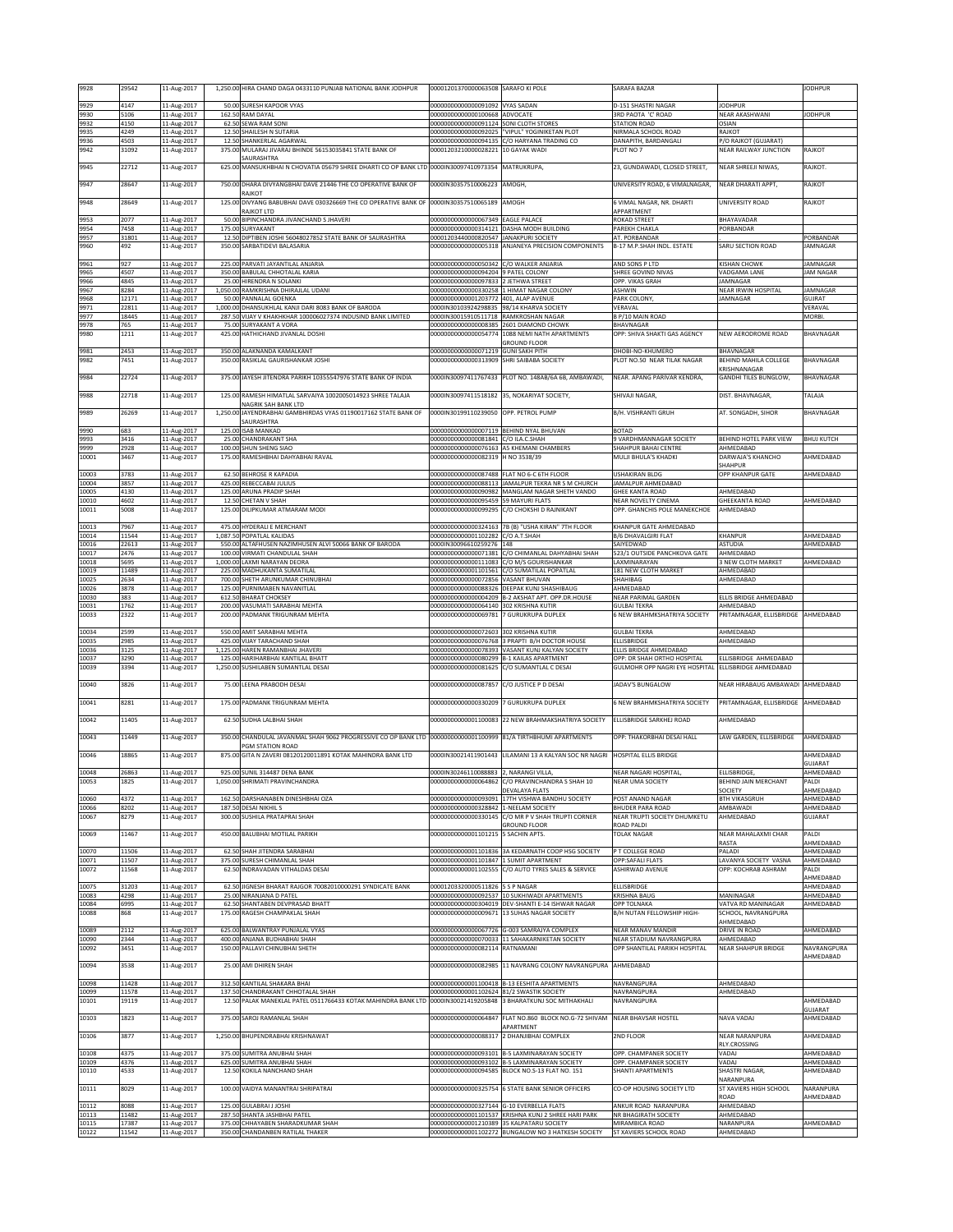| 10125          | 994            | 11-Aug-2017                |       | 575.00 VISHNUPRASAD PARMANAND JOSHI                                                                                   | 00000000000000051788 BUNGLOW NO.13                                                                            |                                                                          | SATYAKAM SOCIETY                                     | SATELLITE ROAD AMBAVADI                | AHMEDABAD                  |
|----------------|----------------|----------------------------|-------|-----------------------------------------------------------------------------------------------------------------------|---------------------------------------------------------------------------------------------------------------|--------------------------------------------------------------------------|------------------------------------------------------|----------------------------------------|----------------------------|
| 10126          | 1567           | 11-Aug-2017                |       | 175.00 SAVITABEN ISHWARBHAI PATEL                                                                                     | 0000000000000061448                                                                                           | 22 KAMESHWAR TWINS                                                       | NEAR YOGASHRAM SOCIETY                               | AMBAWADI                               | AHMEDABAD                  |
| 10128<br>10130 | 1995<br>3041   | 11-Aug-2017<br>11-Aug-2017 |       | 25.00 DHIRAJLAL GARBADDAS VYAS<br>375.00 JASUBEN P BANKER                                                             | 00000000000000066696<br>0000000000000077593                                                                   | 53/347 SARASWATI NAGAR<br>B-204 ROYALL CHINMAY APTS                      | VASTRAPUR<br><b>JUDGES BUNGALOW ROAD</b>             | AHMEDABAD<br>VASTRAPUR                 | AHMEDABAD                  |
| 10132          | 3725           | 11-Aug-2017                |       | 900.00 CHHAYA BHUPENDRA NANAVATI                                                                                      | 00000000000000086303                                                                                          | KUSHAL APARTMENTS FLAT NO.12                                             | LAD SOCIETY ROAD                                     | BEHIND I.I.M. VASTRAPUR                | AHMEDABAD                  |
| 10133          | 3949           | 11-Aug-2017                |       | 1,250.00 VISHNUPRASAD PARMANAND JOSHI                                                                                 | 00000000000000089292                                                                                          | <b>BRD FLOOR</b><br><b>BUNGLOW NO.13</b>                                 | SATYAKAM SOCIETY                                     | SATELLITE ROAD AMBAVADI                | AHMEDABAD                  |
| 10134          | 4248           | 11-Aug-2017                |       | 250.00 SHRIKANT CHANDULAL SHAH                                                                                        | 00000000000000092022                                                                                          | 1/C 96 SHYAMAL RAW HOUSE                                                 | SATELLITE ROAD                                       | P O POLYTECNIC                         | AMBAWADI                   |
|                |                |                            |       |                                                                                                                       |                                                                                                               |                                                                          |                                                      |                                        | AHMEDABAD                  |
| 10135<br>10137 | 4835<br>7827   | 11-Aug-2017<br>11-Aug-2017 |       | 350.00 INDIRA JITENDRA SHAH<br>37.50 VEENA BADRINATH VYAS                                                             | 0000000000000097665<br>00000000000000321825                                                                   | 8, ROHINI APARTMENTS<br><b>INTARIKSHA, 9TH FLOOR</b>                     | <b>MARKUNJ SOCIETY</b><br>PANJARAPOLE CHAR RASTA     | S M ROAD, AMBAWADI<br>AHMEDABAD        | AHMEDABAD                  |
| 10138          | 7832           | 11-Aug-2017                |       | 37.50 BADRINATH TRYAMBAKNATH VYAS                                                                                     |                                                                                                               | 00000000000000321860 ANTARIKSHA, 9TH FLOOR                               | PANJARAPOLE CHAR RASTA                               | AHMEDABAD                              |                            |
| 10140          | 10095          | 11-Aug-2017                |       | 125.00 INDER JIT KOHLI                                                                                                | 00000000000000601557                                                                                          | C/O V.C.RAWLLEY B-72/73 SATELLITE<br>LAZA                                | OPP: AAKAR SOCIETY                                   | SATELLITE ROAD                         | AHMEDABAD                  |
| 10141          | 11576          | 11-Aug-2017                |       | 1,000.00 GUNVANTLAL POPATLAL SHAH                                                                                     | 00000000000001102616                                                                                          | 14 CHAITANYA STATE BANK OFFICER'S                                        | DR VIKRAM SARABHAI ROAD                              | <b>NEAR VASTRAPUR</b>                  | AHMEDABAD                  |
| 10143          | 13299          | 11-Aug-2017                |       | 50.00 RAHUL INDULAL DOSHI                                                                                             | 00000000000001205635                                                                                          | SOCIETY<br>A/17 PRASIDDHA APPT                                           | OPP ISHAVASYAM BUNGLOWS                              | SATELLITE                              | AHMEDABAD                  |
| 10147          | 31562          | 11-Aug-2017                |       | 500.00 MANUSHI NIHAR SHAH 20367009836 STATE BANK OF INDIA                                                             | 00001203320010858575                                                                                          | 804 KRISHNA BUILDING                                                     | <b>PARTH SARTHI AVENUE</b>                           | SHYAMAL CROSS ROAD                     | AHMEDABAD                  |
| 10149          | 2927           | 11-Aug-2017                |       | 62.50 SHUN SHENG SIAO                                                                                                 | 00000000000000076162 1243 TAILOR BUILDING                                                                     |                                                                          | SARASPUR CHAR RASTA                                  | SATELLITE<br>AHMEDABAD<br>GUJARAT      |                            |
| 10150<br>10157 | 4527<br>3265   | 11-Aug-2017<br>11-Aug-2017 |       | 100.00 CHANDRAKANT P PATEL<br>250.00 PALLAVI CHINUBHAI SHETH                                                          | 00000000000000094502 45 NEHRU PARK SOCIETY<br>00000000000000079896                                            | 'RATNAMANI                                                               | GOMTIPUR, AHMEDABAD<br>OPP SHANTILAL PARIKH HOSPITAL | <b>NEAR SHAHPUR BRIDGE</b>             | NAVRANGPURA                |
|                |                |                            |       |                                                                                                                       |                                                                                                               |                                                                          |                                                      |                                        | AHMEDABAD                  |
| 10158          | 3267           | 11-Aug-2017                |       | 200.00 PALLAVI CHINUBHAI SHETH                                                                                        | 00000000000000079897                                                                                          | "RATNAMANI"                                                              | OPP SHANTILAL PARIKH HOSPITAL                        | NEAR SHAHPUR BRIDGE                    | NAVRANGPURA<br>AHMEDABAD   |
| 10163          | 4385           | 11-Aug-2017                |       | 625.00 NIMISHA CHAMPAKSINH GHARIA                                                                                     | 0000000000000093152                                                                                           | 39 MUKESH PARK SOCIETY                                                   | NEAR JIWARAJ CROSSING                                | JIWARAJ PARK VEJALPUR                  | AHMEDABAD                  |
| 10165          | 11570          | 11-Aug-2017                |       | 62.50 MANJUBEN AMRATLAL SHAH                                                                                          | 00000000000001102573                                                                                          | SHALIGRAME-3, B-34, 3RD FLOOR,                                           | PRAHLAD NAGAR, OPP. MARUTI                           | ROAD<br>SATELLITE                      | AHMEDABAD                  |
|                |                |                            |       |                                                                                                                       |                                                                                                               |                                                                          | HILLS                                                |                                        |                            |
| 10166          | 24745          | 11-Aug-2017                |       | 500.00 SHOBHA PARITOSH MAJMUNDAR 05000100003458 BANK OF<br><b>BARODA</b>                                              | 0000IN30154914605983                                                                                          | FLAT NO F 401 KALADEEP                                                   | <b>B/H DHANANJAY TOWERS</b>                          | 100 FEET ROAD SATELLITE<br><b>ROAD</b> | AHMEDABAD                  |
| 10169          | 11524          | 11-Aug-2017                |       | 125.00 JOSEPH SALVADORE MENEZES                                                                                       | 00000000000001102070                                                                                          | A/6 RUPAL FLATS                                                          | MEMNAGAR PO                                          | AHMEDABAD                              |                            |
| 10170<br>10172 | 1005<br>4959   | 11-Aug-2017<br>11-Aug-2017 |       | 375.00 ANSUYA MANUBHAI CHOCKSY<br>887.50 MOHINI ASHWIN ACHARYA                                                        | 00000000000000098780                                                                                          | 00000000000000051981 C/O ALKA K SHAH LANE 17/331<br>17 SANDIPANI SOCIETY | SATYAGRAH CHHAVANI SOCIETY<br>DRIVE IN ROAD THALTEJ  | JODHPUR TEKRA<br>AHMEDABAD             | AHMEDABAD                  |
| 10175          | 20449          | 11-Aug-2017                |       | 250.00 VASANTI SUBHASHBHAI PATEL 6592 CENTRAL BANK OF INDIA                                                           | 0000IN30047640598576                                                                                          | 21 A TULIP BUNGLOWS OPP TV<br>TATION                                     | NR SOMESHWARA CIRCLE                                 | THALTEJ                                | AHMEDABAD                  |
| 10176          | 215            | 11-Aug-2017                |       | 350.00 BIBHUTI BHUSAN MUKERJEE                                                                                        | 00000000000000002051                                                                                          | 3, RIDDHI SIDDHI BUNGLOWS                                                | OPP. TELEPHONE EXCHANGE                              | H P PETROL PUMP LANE                   | BOPAL,                     |
| 10180          | 12510          | 11-Aug-2017                |       | 112.50 DEVAL NARENDRA SHETH                                                                                           | 00000000000001204616                                                                                          | A/52. ARYAMAN BUNGLOW                                                    | NEAR SHILAJ RAY CROSSING                             | THALTEJ-SHILAJ ROAD                    | AHMEDABAD<br>AHMEDABAD     |
| 10186          | 11454          | 11-Aug-2017                |       | 112.50 CHANDRAKANT RATILAL SHETH                                                                                      |                                                                                                               | 00000000000001101024 87/709 PUSHPAK APARTMENT                            | SOLA ROAD                                            | NARANPURA                              | AHMEDABAD                  |
| 10190<br>10192 | 4719<br>31923  | 11-Aug-2017<br>11-Aug-2017 |       | 162.50 YASODHARA KIRITBHAI OZA<br>50.00 ILABEN UMESHKUMAR SHAH 8829 AHMEDABAD DISTRICT CO                             | 00000000000000096694 505/1, SECTOR-23                                                                         | 00001203600001087295 21 MANGALMURTI APARTMENT                            | <b>GANDHI NAGAR</b><br>NARODA GAM                    |                                        | AHMEDABAD                  |
|                |                |                            |       | OPERATIVE BANK LIMITED NARODA AHMEDABAD GUAJRAT                                                                       |                                                                                                               |                                                                          |                                                      |                                        |                            |
| 10193          | 19495          | 11-Aug-2017                |       | 500.00 BUNTY HUNDRAJ 4493 UCO BANK                                                                                    | 0000IN30034310363403                                                                                          | 12, J. P. BUNGLOWS,                                                      | NR. GOPAL PARK,                                      | NEW G-WARD,<br><b>KUBERNAGAR</b>       | AHMEDABAD.                 |
| 10194          | 1789           | 11-Aug-2017                |       | 1,462.50 VIDYA DHAR JOSHI                                                                                             |                                                                                                               | 00000000000000064400 A/71 SHRI HARIDHAM COOP SOCY                        | NEAR PARSWANTH TOWNSHIP                              | <b>B/H KRISHNANAGAR</b>                | AHMEDABAD                  |
| 10195<br>10196 | 2740<br>3565   | 11-Aug-2017<br>11-Aug-2017 |       | 1,250.00 ANIL KUMAR RAMKISHAN AGRAWAL<br>625.00 RAJIV RAMANLAL PARIKH                                                 | 0000000000000073883<br>00000000000000083316                                                                   | 15A/177 KRISHAN NAGAR<br>C/O RAMANLAL MAFATLAL PARIKH                    | <b>GUJRAT HOUSING</b><br>A/15/179 KRISHNA NAGAR      | SAUAPUR<br>SAIJPUR BOGHA               | AHMEDABAD                  |
|                |                |                            |       |                                                                                                                       |                                                                                                               |                                                                          |                                                      | AHMEDABAD                              |                            |
| 10200          | 1940           | 11-Aug-2017                |       | 750.00 VITHALBHAI AMBALAL PATEL                                                                                       | 00000000000000066110                                                                                          | 20 NAV RACHNA SOCIETY                                                    | ANAND VADI BUS STOP                                  | MANINAGAR ISANPUR ROAD                 | AHMEDABAD                  |
| 10201<br>10205 | 2135<br>2394   | 11-Aug-2017<br>11-Aug-2017 |       | 875.00 VIRAF PESTONJI BHANDARI<br>1,225.00 MADHUKANTA POPATLAL                                                        | 0000000000000067913<br>00000000000000070662                                                                   | 45, LAV-LACE SOCIETY<br>C/O SHIVASHANKER L PANDYA                        | NR GIDC WATER TANK<br>NEAR OLD POST OFFICE           | VATWA<br>MANSA                         | AHMEDABAD<br>NORTH GUJARAT |
| 10207          | 19487          | 11-Aug-2017                |       | 487.50 SHAH RAJAN SUBHASHCHANDRA 807091002009944 THE TALOD                                                            | 0000IN30034310195348                                                                                          | 'SUBHASH BHUVAN",                                                        | SARVODAY SOCIETY,                                    | TA--TALOD.                             | TALOD.                     |
| 10209          | 3395           | 11-Aug-2017                |       | NAGRIK SAHAKARI BANK LTD<br>525.00 SUNILA JITENDRAKUMAR PATEL                                                         | 00000000000000081680                                                                                          | <b>MADAN MOHAN BUILDING</b>                                              | PILAJI GANJ                                          | DISTSABARKANTHA<br>MAHESANA            |                            |
| 10210          | 1112           | 11-Aug-2017                |       | 550.00 DHARAMCHAND RAICHAND SOLANKI                                                                                   | 00000000000000053626                                                                                          | C/O DR.J.D.SOLANKI                                                       | 9 SAHKAR CHAMBERS                                    | HIGHWAY, MODHERA CHAR-                 | MEHSANA                    |
|                |                |                            |       |                                                                                                                       |                                                                                                               |                                                                          |                                                      | RASTA                                  |                            |
|                |                |                            |       |                                                                                                                       |                                                                                                               |                                                                          |                                                      |                                        |                            |
| 10213<br>10214 | 23894<br>32174 | 11-Aug-2017<br>11-Aug-2017 |       | 125.00 PATEL RAMANBHAI PRAHLADBHAI 8830 BANK OF BARODA<br>625.00 DILIPKUMAR RAMANLAL SHAH 615 SARVODAYA COMMERCIAL CO | 00001204130000020506                                                                                          | 0000IN30127630309743 10 DIPALI CO OP HOU SOCIETY<br>$9 - 1 - A$          | NR CHAVELI NAGAR SOCIETY<br><b>/IRNAGARA SOCIETY</b> | AERODRAM,                              | MEHSANA<br>MEHSANA         |
|                |                |                            |       | OPBANK LTD                                                                                                            |                                                                                                               |                                                                          |                                                      |                                        |                            |
| 10216<br>10217 | 3186<br>4327   | 11-Aug-2017<br>11-Aug-2017 |       | 525.00 PARESH ARVINDLAL GOTHI<br>1,250.00 RAKESH VIJAY ZAVERI                                                         | 0000000000000092774                                                                                           | 00000000000000079143 NEAR LOTESHWAR MAHADEV<br>VAKHAR NO PADO            | PATAN (N.G.)<br><b>GOL SHERI</b>                     | PATAN (N.G.)                           |                            |
| 10219          | 33354          | 11-Aug-2017                |       | 312.50 JASHIBEN PARSOTAMBHAI PATEL 001004001005492 THE RANUJ<br>NAGRIK SAHAKARI BANK LTD DOSHIVAT BRANCH PATAN        | 00001207710000034138                                                                                          | JAPA VALO MADH,                                                          | AT-SANKHARI,                                         | PATAN                                  | PATAN                      |
|                |                |                            |       |                                                                                                                       |                                                                                                               |                                                                          |                                                      |                                        |                            |
| 10220<br>10221 | 1615<br>1625   | 11-Aug-2017<br>11-Aug-2017 |       | 100.00 SHANTA RAMANLAL<br>100.00 UMESH RAMANLAL                                                                       | 00000000000000062100<br>00000000000000062290                                                                  | 5/10/14, PAREKH POLE<br>5/10/14. PAREKH POLE                             | VISNAGAR N G<br>/ISNAGAR N G                         | VISNAGAR<br>VISNAGAR                   |                            |
| 10227          | 26477          | 11-Aug-2017                |       | 125.00 RAVIKUMAR SHANTILAL DARAJI 30116045132 STATE BANK OF                                                           | 0000IN30216410230806                                                                                          | A/30, SANTOSHNAGAR SOCIETY                                               | AT AND P.O.- VISNAGAR                                | DIST-MEHSANA                           | GUJARAT                    |
| 10228          | 11461          | 11-Aug-2017                |       | INDIA<br>187.50 PRABHULAL CHHAGANLAL SHAH                                                                             | 00000000000001101045                                                                                          | C/O NAVINCHANDRA N.PATEL                                                 | COLLEGE COMPOUND                                     | PALANPUR                               |                            |
| 10230          | 11905          | 11-Aug-2017                |       | 1,250.00 ASHVINKUMAR LAXMICHAND MEHTA                                                                                 | 00000000000001202384<br>00000000000001100545                                                                  | AT PO CHANDISAR                                                          | OPP. STATE BANK OF INDIA                             | TA-PALANPUR                            |                            |
| 10239<br>10242 | 11435<br>3930  | 11-Aug-2017<br>11-Aug-2017 |       | 175.00 GHANSHYAM BAPULAL SHAH<br>925.00 RAJENDOR M DANI                                                               | 00000000000000088994                                                                                          | 70A NAVJIVAN SOCIETY<br>AT & POST: UTTARSANDA (W.RLY)                    | MEHMEDABAD<br>DIST. KHEDA                            | <b>DIST KAIRA</b><br>PIN<br>(GUJARAT)  |                            |
| 10246<br>10252 | 4721<br>7707   | 11-Aug-2017                |       | 475.00 PRAVINA RAMESH DAVE<br>350.00 KANTILAL AMBALAL PARIKH                                                          | 00000000000000096723 BAJI BHATT'S ZAMPA                                                                       |                                                                          | <b>UMRETH</b><br>PARBHA ROAD                         | DIST. KHEDA, GUJARAT<br><b>GODHRA</b>  | <b>GUJARAT</b>             |
|                |                | 11-Aug-2017                |       |                                                                                                                       |                                                                                                               | 00000000000000320190 77 PRABHAKUNJ SOCIETY                               |                                                      | PANCHMAHALS)                           |                            |
| 10254          | 21122          | L1-Aug-2017                | 250.0 | ALIASGAR SHABBIRBHAI JAMBUGHODAWALA 367010100003896<br>UTI BANK LTD                                                   | )000IN30051313859924                                                                                          | 41 BURHANI SUCIETY                                                       | STATION ROAD                                         | JAHUD                                  | GUJAKA I                   |
| 10255          | 21151          | 11-Aug-2017                |       | 875.00 DIENSHBHAI MAGANLAL KABRAWALA 11069 THE DAHOD URBAN                                                            | 0000IN30051315156487 KAMALIYAWAD                                                                              |                                                                          | DAHOD                                                |                                        | GUJARAT                    |
| 10260          | 4050           | 11-Aug-2017                |       | CO OP BANK LTD<br>700.00 MANUPRASAD GANGASHANKER PANDYA                                                               | 00000000000000090250 NEAR HANUMAN DERI                                                                        |                                                                          | <b>DEVGAD BARIA</b>                                  | GUJARAT                                |                            |
| 10262          | 669            | 11-Aug-2017                |       | 900.00 RAVINDRA MARTAND PALKAR                                                                                        | 00000000000000007034 303 CHITRAKUT APTS                                                                       |                                                                          | MADHUVAN SOCIETY<br>OPP BECHAR MIDIS KHADKI          | R V DESAI ROAD                         | VADODARA                   |
| 10265<br>10266 | 3420<br>3886   | 11-Aug-2017<br>11-Aug-2017 |       | 900.00 CHANDRAKANT LILACHAND KOTHARI<br>375.00 KANCHANBEN CHAMPAKLAL SHAH                                             | 000000000000000081861 NARSINHJI'S POLE<br>00000000000000088415 SAMARPAN                                       |                                                                          | KRISHNANAGAR SOC                                     | BARODA<br>OPP MOTI BAUG                | BARODA                     |
| 10271<br>10272 | 10743<br>11463 | 11-Aug-2017<br>11-Aug-2017 |       | 1,050.00 SATI U MATAI<br>125.00 MUKUNDBHAI ASHABHAI PATEL                                                             | 00000000000000610020                                                                                          | 53 KASHI VISHWANATH NAGAR<br>00000000000001101055 OLD LAKKADPITHA ROAD   | RAJ MAHAL ROAD<br>MADANZAMPA                         | BARODA<br>(GUJARAT)<br>BARODA          |                            |
| 10273          | 11908          | 11-Aug-2017                |       | 775.00 JAYSHREE HARSHAD PATEL                                                                                         |                                                                                                               | 00000000000001202391 NANDA DEEP, NR.JAYRATNA BUILDING                    | R V DESAI ROAD                                       | VADODARA                               |                            |
| 10276          | 713            | 11-Aug-2017                |       | 425.00 SAMIR S SHAH                                                                                                   | 00000000000000007797                                                                                          | C/O TUSHAR KAPADIA 30 YOGINAGAR                                          | FATEH GANJ POST OFFICE ROAD                          | NEAR PARSI DHARMSALA                   |                            |
|                |                |                            |       |                                                                                                                       |                                                                                                               | SOCIETY                                                                  |                                                      | FATEH GANJ BARODA                      |                            |
| 10281<br>10282 | 5783<br>1938   | 11-Aug-2017<br>11-Aug-2017 |       | 237.50 PIYUSHKUMAR MANVANTRAY<br>225.00 HEMANG SUDHAKER MEHTA                                                         | 00000000000000112462<br>00000000000000066100                                                                  | 8 PARAMHANS SOCIETY<br>C/O MR D L DHOLAKIA                               | MAJALPUR VADODARA<br>14 MAGANWADI                    | BARODA                                 |                            |
| 10283          | 2495           | 11-Aug-2017                |       | 50.00 ZAVERIBEN HARGOVIND                                                                                             | 00000000000000071525                                                                                          | GOVERNMENT QUARTERS FLAT NO 8                                            | OPP PRATAP HIGH SCHOOL                               | SAYAJI GUNJ                            | BARODA                     |
| 10284          | 2733           | 11-Aug-2017                |       | 125.00 DHIRAJLAL AMRITLAL SHAH                                                                                        |                                                                                                               | 00000000000000073786 GOVENMENT QUARTERS FLAT NO 8                        | OPP PRATAP HIGH SCHOOL                               | SAYA 1 GUNJ                            | BARODA                     |
| 10285<br>10286 | 3794<br>7385   | 11-Aug-2017<br>11-Aug-2017 |       | 1,225.00 CHANDRAHAS GOVINDBHAI DESAI<br>250.00 NATAWARLAL AMBALAL PANDYA                                              | 0000000000000087568<br>00000000000000312907                                                                   | 77 ALKAPURI<br>15/2 ARUNODAY SOCIETY                                     | <b>BARODA</b><br>ALKAPURI CHANDANI                   | <b>BARODA</b>                          |                            |
| 10287          | 7386           | 11-Aug-2017                |       | 162.50 VIDYA LAKSHMI RASIKLAL THAKAR                                                                                  | 00000000000000312909                                                                                          | C/O R S THAKAR                                                           | SHASTRI BAG, SAYAJIGANJ                              | OPP. BARODA COLLEGE, B/H               | VADODARA                   |
| 10288          | 8539           | 11-Aug-2017                |       | 712.50 SHAH NALINKANT AMRITLAL                                                                                        | 00000000000000334336                                                                                          | C/O SHAH SALES AGENCIES                                                  | 7 AIKAPURI SHOPPING CENTRE                           | LMP BLDG<br>VISHWAS COLONY AIKAPURI    | BARODA                     |
|                |                |                            |       |                                                                                                                       |                                                                                                               |                                                                          |                                                      |                                        |                            |
| 10290          | 2562           | 11-Aug-2017                |       | 200.00 SHASHIKANT SHAMLAL SHAH                                                                                        | 00000000000000072256                                                                                          | NEAR GOVARDHAN NATHJIS MANDIR                                            | MEHTA POLE BARODA                                    |                                        |                            |
| 10291          | 24821          | 11-Aug-2017                |       | 525.00 DHARMESH CHANDRAVADAN PAREKH 6280 DENA BANK                                                                    | 0000IN30154916010839 11 SHRIDHAR DUPLEX                                                                       |                                                                          | BEHIND VRUNDAVAN TOWNSHIP                            | <b>HARNI ROAD</b>                      | VADODARA                   |
| 10292          | 663            | 11-Aug-2017                |       | 325.00 SUDHA SHANABHAI PATEL                                                                                          | 00000000000000006994                                                                                          | C/O V S AMIN 1 AMRAKUNJ SOCIETY                                          | NR ELLORA PARK                                       | RACE COURSE CIRCLE                     | BARODA                     |
| 10294          | 1296           | 11-Aug-2017                |       | 400.00 PATEL SUDHA SHANABHAI                                                                                          |                                                                                                               | 00000000000000055847 C/O V.S.AMIN 1 AMRAKUNJ SOCIETY                     | NEAR ELLORA PARK                                     | RACE COURSE CIRCLE                     | BARODA                     |
| 10295          | 3593           | 11-Aug-2017                |       | 150.00 SUMAN M DESAI                                                                                                  | 00000000000000083693                                                                                          | 14 TANA APARTMENT RACE COURSE                                            | <b>BARODA</b>                                        |                                        |                            |
| 10297          | 7473           | 11-Aug-2017                |       | 375.00 RASIKLAL KISANDAS SHETH                                                                                        | 00000000000000314624                                                                                          | 43/272 GUJARAT HOUSING BOARD                                             | <b>ELLORA PARK SUBHANPURA</b>                        | RACE COURSE ROAD                       | BARODA                     |
| 10298<br>10299 | 11510<br>11657 | 11-Aug-2017<br>11-Aug-2017 |       | 287.50 KRISHNAKANT NARSINHLAL PARIKJ<br>350.00 JAGVIHARI V MEHTA                                                      | 00000000000001200945 26 PUNIT NAGAR                                                                           | 00000000000001101907 2 GAUTAMNAGAR SOCIETY                               | RACE COURSE BARODA<br>NEW SAMA ROAD                  | VADODARA                               |                            |
| 10301<br>10302 | 7826<br>5463   | 11-Aug-2017<br>11-Aug-2017 |       | 225.00 MANSUKHLAL RIKHAVDAS SHAH<br>1,050.00 YASHAVANT KALYANCHAND SHAH                                               | 00000000000000321815<br>00000000000000106327                                                                  | 421 VIJAY NAGAR<br>C/O PARASH CONTROL DEVICES                            | VADODRA<br>C1/351/4 G.I.D.C.IND ESTATE               | MAKARPURA                              | VADODARA                   |
|                |                |                            |       |                                                                                                                       |                                                                                                               | PRIVATE LIMITED                                                          |                                                      |                                        |                            |
| 10303<br>10305 | 398<br>33706   | 11-Aug-2017<br>11-Aug-2017 |       | 625.00 JYOTSNA N SHAH<br>250.00 JAYANTILAL MANILAL AMIN 21 PRAGATI SAHAKARI BANK LTD                                  | 00000000000000004341<br>00001301670000030072 9, ASHIRWAD SOCIETY,<br>00000000000000004267 11/B SHAKTI SOCIETY | C/O KIRIT N SHAH                                                         | 104 VARDHAMAN APT.<br>OPP, REVA PARK                 | G.I.D.C ROAD MAKARPURA<br>MANJALPUR    | BARODA<br>BARODA           |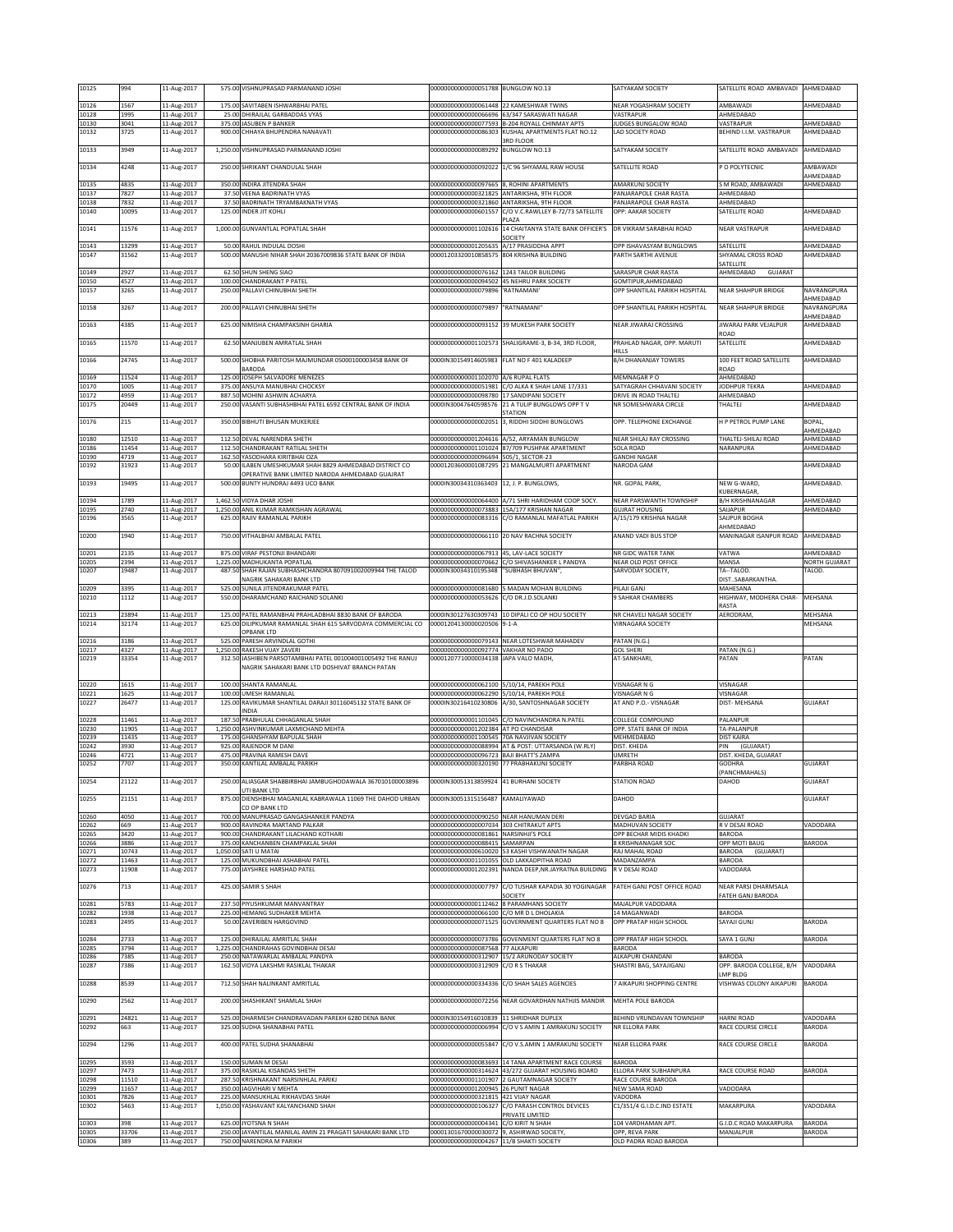| 10307          | 857            | 11-Aug-2017                |        | 1,487.50 SUNDERLAL CHIMANLAL PARIKH                                                                           | 00000000000000009419                                            | "GAYATRI" B/H PARITA PARK                                                                            | RACE COURSE CIRCLE                                 | VADODRA                                     |                                |
|----------------|----------------|----------------------------|--------|---------------------------------------------------------------------------------------------------------------|-----------------------------------------------------------------|------------------------------------------------------------------------------------------------------|----------------------------------------------------|---------------------------------------------|--------------------------------|
| 10308<br>10309 | 1356<br>4225   | 11-Aug-2017<br>11-Aug-2017 |        | 775.00 PANALAL MANILAL VAIDYA<br>25.00 VINAY K GIDWANI                                                        | 00000000000000056974<br>00000000000000091850                    | 34, SHIVASHRAYA SOCIETY<br>C/O DR PUSHPA R AMIN                                                      | VASANA ROAD<br>SARGAM, OLD PADRA ROAD              | <b>BARODA</b><br><b>44 PUNIT NAGAR</b>      | BARODA                         |
| 10311          | 5078           | 11-Aug-2017                |        | 125.00 RAJIBHAI ASHABHAI PATEL                                                                                |                                                                 | 00000000000000100204 A-18 MAHESWARI SOCIETY                                                          | GOTRI ROAD NEAR WATER TANK                         | VADODARA                                    |                                |
| 10312<br>10313 | 7238<br>15548  | 11-Aug-2017<br>11-Aug-2017 |        | 475.00 PANALAL MANILAL VAIDYA<br>50.00 NITIN THAKORBHAI DESAI                                                 | 00000000000001208229                                            | 00000000000000309935 34, SHIVASHRAYA SOCIETY<br>SF-201, RACHNA FLATS                                 | VASANA ROAD,<br>SHYAM VATIKA SOCIETY               | BARODA<br>OPP.SOHAM BUNGLOWS OFF            | VADODARA                       |
|                |                |                            |        |                                                                                                               |                                                                 |                                                                                                      |                                                    | SAIYED VASNA ROAD                           |                                |
| 10315          | 1790           | 11-Aug-2017                |        | 700.00 HIRALAXMI HARILAL VORA                                                                                 | 00000000000000064414                                            | A-6 JALARAM NAGAR OPP:<br>BAHUCHARAJI TEMPLE                                                         | BAHUCHARAJI ROAD                                   | KARELI BAUG                                 | BARODA                         |
| 10316          | 1959           | 11-Aug-2017                |        | 137.50 SNEH LATA JAIN                                                                                         | 0000000000000066399                                             | BLOCK NO 1 FLAT NO 100                                                                               | MIG FLATS                                          | KARELI BAUG                                 | BARODA                         |
| 10317<br>10319 | 3172<br>26264  | 11-Aug-2017<br>11-Aug-2017 |        | 625.00 JASUMATI RAMANLAL MEHTA<br>250.00 SAROJBEN LALITCHANDRA SHAH 108110002947 DENA BANK                    | 0000000000000078852<br>0000IN30199110099540 34\B, JITENDRA PARK | 13-B MEGHDOOT SOCIETY                                                                                | KARELIBAG BARODA<br>NEAR AYODHAYA NAGAR            | VIP ROAD, KARELIBAUG                        | <b>BARODA</b>                  |
| 10326          | 4360           | 11-Aug-2017                |        | 187.50 KAMLESH BIHARILAL PARIKH                                                                               | 00000000000000092994                                            | C-119 TAGORNAGAR SOCIETY                                                                             | OLD PADRA ROAD                                     | BARODA                                      |                                |
| 10327<br>10329 | 11893<br>885   | 11-Aug-2017<br>11-Aug-2017 |        | 362.50 NALINKUMAR OCHHAVLAL PARIKH<br>350.00 GAURAV V DAVE                                                    | 00000000000001202301<br>00000000000000009832                    | "KIRTAN",6 VRAJDHAM SOCIETY<br>3-9 JALPA SOCIETY                                                     | BEHIND DODSAL NAGAR<br>BEHIND GREENLAND SOCIETY    | AKOTA BARODA<br>GOTRI ROAD, HARINAGAR       | BARODA                         |
| 10330          | 1313           | 11-Aug-2017                |        | 300.00 SUBODH CHANDULAL SHAH                                                                                  | 00000000000000056216                                            | 201 PARTH AVENUE                                                                                     | .E.R.I. LAB LANE                                   | <b>GOTRI ROAD</b>                           | BARODA                         |
| 10331<br>10336 | 11458<br>7344  | 11-Aug-2017<br>11-Aug-2017 |        | 212.50 JITENDRA KAPILROY BHATT<br>125.00 BHIKHALAL JIVANLAL PARIKH                                            | 00000000000001101032<br>00000000000000312208                    | SAMIR'<br><b>BAZAR ROAD</b>                                                                          | BEHIND GANGA NAGAR<br><b>BODELI</b>                | <b>GOTRI BARODA</b><br><b>DIST BARODA</b>   |                                |
| 10337          | 1841           | 11-Aug-2017                |        | 100.00 KOKILA RAMANLAL PARIKH                                                                                 | 00000000000000065053                                            | C/O JIVANLAL M SHAH                                                                                  | NEAR MOTA MANDIR                                   | BHATVADA SANKHEDU                           | BARODA                         |
| 10342<br>10343 | 86<br>2376     | 11-Aug-2017<br>11-Aug-2017 |        | 350.00 GOOL PIROJSHAW SIDHWA<br>1,025.00 GOOL PIROJSHAW SIDHWA                                                | 00000000000000001150<br>0000000000000070386                     | C/O MRS P.J.VAKHARIA<br>C/O MRS P.J.VAKHARIA                                                         | BEGUM WADI FORT<br>BEGUM WADI FORT                 | <b>BROACH</b><br><b>BROACH</b>              |                                |
| 10344          | 18861          | 11-Aug-2017                |        | 62.50 NIGAM SURESHBHAI SHAH 08730110000033 KOTAK MAHINDRA                                                     | 0000IN30021411729332                                            | 790 MUKTINAGAR                                                                                       |                                                    |                                             | BHARUCH                        |
| 10345          | 26279          | 11-Aug-2017                | 250.00 | <b>BANK LTD</b><br>KISHORBHAI CHHAGANBHAI TOPIWALA 973 CENTRAL BANK OF                                        | 0000IN30199110652610                                            | 1097-GAYATRI NAGAR                                                                                   | NR.MUKTI NAGAR                                     | G.H. BOARD                                  | GUJARAT<br>BHARUCH             |
|                |                |                            |        | INDIA                                                                                                         |                                                                 |                                                                                                      |                                                    |                                             |                                |
| 10347          | 2919           | 11-Aug-2017                |        | 25.00 ANIL SHASTREE                                                                                           | 00000000000000076079                                            | 490, ALAKNANDA PARK                                                                                  | NR. NARAYAN VIDYA VIHAR                            | NARMADA NAGAR, BHARUCH GUJRAT               |                                |
| 10348          | 7423           | 11-Aug-2017                |        | 550.00 SWARUPCHAND JETHABHAI SHAH                                                                             | 00000000000000313277                                            | C/O METAL TREATS                                                                                     | 228 G I O S IND ESTATE                             | ANKLESHWAR                                  |                                |
| 10349<br>10350 | 547<br>3015    | 11-Aug-2017<br>11-Aug-2017 |        | 12.50 PRAFUL M KACHIWALA<br>600.00 BHANUBEN NARESHBHAI PATEL                                                  |                                                                 | 000000000000000005862 FLAT NO 301 KRISHNA APARTMENT<br>00000000000000077113 C/O ADARSH CHEMICALS &   | BEHIND DENA BANK<br>POST BOX NO 13                 | <b>UDHNA</b><br>SURAT<br><b>UDHNA</b>       | <b>DIST SURAT</b>              |
| 10355          | 8784           | 11-Aug-2017                |        | 287.50 PRABHAVATI VILAS DESAI                                                                                 | 00000000000000337032                                            | FERTILIZERS LIMITED<br>P.O.VALOD,                                                                    | <b>VIA SURAT</b>                                   |                                             | <b>GUJARAT STATE</b>           |
| 10357          | 1159           | 11-Aug-2017                | 100.00 | CHANDULAL HARKISONDAS                                                                                         | 0000000000000054225                                             | HREE APARTMENTS                                                                                      | 310/K 3RD FLOOR                                    | NANPURA MAKKAI POOL                         | SURAT                          |
| 10359          | 6789           | 11-Aug-2017                |        | 350.00 JEMATIGAURI MOHANLAL                                                                                   | 00000000000000300645                                            | 11/1315 NANAVAT<br>HARSHA APARTMENT, 2ND FLOOR                                                       | MAIN ROAD SURAT<br>NEAR JAMNAGAR BUS STAND         | GHOD DOD ROAD                               | SURAT                          |
| 10360<br>10366 | 7424<br>21521  | 11-Aug-2017<br>11-Aug-2017 |        | 62.50 DHIRUBHAI VASANJI LALLUBHAI DESAI<br>625.00 SUNITA RANI SHAMSUNDER CHUGH 510010063382 KOTAK             | 00000000000000313299<br>0000IN30061010968671                    | 230 2ND FLOOR                                                                                        | MULCHAND MARKET                                    | <b>RING ROAD</b>                            | SURAT                          |
| 10371          | 4269           | 11-Aug-2017                |        | MAHINDRA BANK LTD<br>300.00 EBRAHIM MAHMOOD MOOLA                                                             |                                                                 | 00000000000000092291 5/1783-84 TOORAWA STREET                                                        | SAYEDPURA                                          | SURAT                                       |                                |
| 10373          | 4337           | 11-Aug-2017                |        | 475.00 TARABEN R SORATHIA                                                                                     | 00000000000000092837                                            | 2/2792 MALI FALIA                                                                                    | SAGRAMPURA, KHETRAPAL                              | SURAT                                       |                                |
| 10377<br>10378 | 5038<br>6474   | 11-Aug-2017<br>11-Aug-2017 |        | 1,250.00 SHARAD KUMAR A JARIWALA<br>50.00 SAFYA S GOGA                                                        | 00000000000000099564<br>00000000000000122262                    | 3/3940 KANBI STREET<br>HOUSE NO.4/3295                                                               | NAVAPURA<br><b>SHOGAWALLA HOUSE</b>                | <b>JURAT</b><br>HYDERALLY CASSAMJEE ST.     | SURAT                          |
| 10380          | 11773          | 11-Aug-2017                |        | 62.50 TANUBEN B MEHTA                                                                                         | 00000000000001201677                                            | C/O SURAT COMMERCIAL                                                                                 | POST BOX NO. 243                                   | <b>BALAJI ROAD</b>                          | SURAT                          |
| 10383          | 8097           | 11-Aug-2017                |        | 1,050.00 MOHAMED AHMED SURTEE                                                                                 | 00000000000000327280                                            | CORPORATION<br>H NO. 6/30 VAKHAROLI STREET                                                           | <b>RANDER</b>                                      | SURAT<br>(GUJ)                              |                                |
| 10384          | 19965          | 11-Aug-2017                |        | 575.00 RUKSANABANU IBRAHIM MITCHLA 19913 BANK OF BARODA                                                       | 0000IN30042510139709                                            | 7/221, MODANGALI,                                                                                    | NAGINALANE,                                        | RANDER,                                     | SURAT.                         |
| 10385<br>10386 | 5016<br>7384   | 11-Aug-2017<br>11-Aug-2017 |        | 750.00 GIRISH SHANTILAL SHAH<br>25.00 CHANDRAKANT RANGILDAS GANDHI                                            |                                                                 | 00000000000000099360 G/B RAVIJYOT APARTMENT<br>00000000000000312855 BUNGLOW NO.111 NEHRU NAGAR       | OPP. LOURDES CONVENT<br>NEAR OLD UMRA JAKAT        | ATHWALINES SURAT<br>NAKA, ICHHANATH,        | SURAT                          |
|                |                |                            |        |                                                                                                               |                                                                 |                                                                                                      |                                                    | ATHWALINES                                  |                                |
| 10388          | 9039           | 11-Aug-2017                |        | 175.00 KANTABEN N SHAH                                                                                        | 00000000000000403006                                            | 104 PANCHRATAN APT                                                                                   | OPP: MUNICIPAL COMM.BUNGLOW                        | ATHWALINES                                  | SURAT                          |
| 10390          | 28982          | 11-Aug-2017                |        | 1,062.50 RADHIKA SREEMULNATH IYER 578010021515 KOTAK MAHINDRA                                                 | 00001201070000447971                                            | 10, TIRUMALA APT                                                                                     | NEHRUNAGAR ICHANATH                                |                                             | SURAT                          |
| 10392          | 898            | 11-Aug-2017                |        | BANK<br>112.50 YOGESH BHALCHANDRA MEHTA                                                                       | 00000000000000010135                                            | 1 SHANTI NIKETAN SOCIETY                                                                             | <b>SUMUL DAIRY ROAD</b>                            | SURAT                                       |                                |
| 10395          | 4068           | 11-Aug-2017                |        | 750.00 HEMLATA THAKORBHAI NAIK                                                                                | 00000000000000090408                                            | 28 RAVINDRA PARK                                                                                     | ADAJAN ROAD SURAT                                  |                                             |                                |
| 10396          | 4458           | 11-Aug-2017                |        | 75.00 MODI JITESH BALVANTRAY                                                                                  | 00000000000000093662                                            | 66 RAJNIGANDHA, MEVAWALA GROUP                                                                       | KAVASJINAGAR JUNA ADAJAN ROAD                      | ADAJAN, SURAT                               |                                |
| 10397          | 5057           | 11-Aug-2017                |        | 1,225.00 ASHWIN KUMAR PANDYA                                                                                  | 0000000000000099898                                             | 55 SANGNA SOCIETY                                                                                    | <b>VEAR NAVYUG COLLEGE</b>                         | RANDER ROAD SURAT                           |                                |
| 10398<br>10401 | 11413<br>31253 | 11-Aug-2017<br>11-Aug-2017 |        | 312.50 LILAVATI BIPINCHANDRA DESAI<br>1,450.00 AJIT NARENDRABHAI KALOLA 10754 UCO BANK                        | 00000000000001100165<br>00001203320001535644                    | 18 SAI ASHISH NAGAR-2<br>-22 SILICON SHOPPERS                                                        | ADWADI RANDER ROAD<br>OPP SATYANAGAR               | SURAT<br>MAIN ROAD UDHANA                   | SURAT                          |
| 10402          | 32182          | 11-Aug-2017                |        | 375.00 VICKYKUMAR JAGDISHBHAI GANJAWALA 1347 THE SURAT PEOPLES<br>CO OP BANK LIMITED APMC MARKET BRANCH SURAT |                                                                 | 00001204150000158421 A/49,1ST FLOOR HIRANAGAR SOC,                                                   | <b>BESIDE CHORYASI DAIRY</b>                       | PARVAT PATIYA                               | SURAT                          |
|                |                |                            |        |                                                                                                               |                                                                 |                                                                                                      |                                                    |                                             |                                |
| 10403          | 26055          | 11-Aug-2017                |        | 62.50 RAJEN CHAMPAKLALBHAI BHANSALI 4845 THE SURAT DISTICT CO<br>OP BANK LTD                                  |                                                                 | 0000IN30177414464175 809 GRINEVANYU APPARTMENT                                                       | <b>BCDE</b>                                        | <b>BHATAR</b>                               | SURAT                          |
| 10409          | 18434          | 11-Aug-2017                |        | 1,000.00 DHANANJAY BABULAL SHAH 100006093751 IndusInd Bank Limited                                            | 0000IN30015910292174                                            | OPP. JAIN TEMPLE                                                                                     | <b>NEHRU STREET</b>                                |                                             | VAPI.                          |
| 10410          | 842            | 11-Aug-2017                |        | 1,250.00 ANJANA PINAKIN MEHTA                                                                                 |                                                                 | 00000000000000009158 174 "SONAL" CHHARWADE ROAD                                                      | OPP GZDC GUEST HOUSE                               | VAPI                                        |                                |
| 10412          | 18436          | 11-Aug-2017                |        | 1,250.00 DINESH GANDABHAI HALPATI 0085665240001 IndusInd Bank                                                 | 0000IN30015910309690                                            | 310. SKYLON                                                                                          | <b>CHAR RASTA</b>                                  | G.I.D.C.                                    | VAPI                           |
| 10415          | 7107           | 11-Aug-2017                |        | Limited<br>237.50 PARASMANI RAJENDRALAL SURKATHA                                                              | 00000000000000306299 104/7 AMLI, SILVASSA                       |                                                                                                      | VIA-VAPI                                           | U.T.OF D & N.H.                             |                                |
| 10416          | 4724           | 11-Aug-2017                |        | 375.00 NITESH MANSUKHLAL SHAH                                                                                 | 00000000000000096774 SONIWAD                                    |                                                                                                      | BILIMORA                                           | DIST.VALSAD, GUJARAT                        |                                |
| 10418<br>10419 | 1582<br>2749   | 11-Aug-2017<br>11-Aug-2017 |        | 312.50 NIRANJANABEN RANCHHODDAS ATTAWALA<br>1,000.00 PADMAVATI CHUNILAL PAREKH                                | 00000000000000073977                                            | 00000000000000061641 AJIT SOCIETY, MANEKLAL ROAD,<br>DADANGWAD                                       | NAVSARI (S GUJRAT)<br>NAVSARI PIN                  |                                             |                                |
| 10422          | 5709           | 11-Aug-2017                |        | 900.00 KANTILAL T MEHTA                                                                                       | 00000000000000111314                                            | 51-52 MAHAVIR NAGAR                                                                                  | ZAVERI SADAK                                       | VAVSARI                                     | DIST: BULSAR                   |
| 10434<br>10435 | 2053<br>2054   | 11-Aug-2017<br>11-Aug-2017 |        | 12.50 VINODRAI CHHAGANLAL POOJARA<br>12.50 VRAJLAL CHHAGANLAL POOJARA                                         | 00000000000000067123<br>00000000000000067125                    | C/O M/S V.V.K & SONS<br>C/O M/S V.V.K & SONS                                                         | 25 YUSUF BUILDING<br>25 YUSUF BUILDING             | M.G.ROAD FORT<br>M.G.ROAD FORT              | <b>BOMBAY</b><br><b>BOMBAY</b> |
| 10436<br>10437 | 2936<br>2952   | 11-Aug-2017                |        | 250.00 UNITED COMMERCIAL BANK                                                                                 | 00000000000000076192<br>00000000000000076365                    | HAMAM STREET BRANCH<br>C/O MERCANTILE BANK LIMITED                                                   | RAJA BAHADUR BUILDING<br>52/60 MAHATMA GANDHI ROAD | 18/18-A HAMAM STREET                        | BOMBAY                         |
| 10439          | 3362           | 11-Aug-2017<br>11-Aug-2017 |        | 350.00 NOEL SAMUEL WESTCOT DYSON<br>187.50 KAMAL JAIN                                                         | 00000000000000081116 84-A 2ND FLOOR                             |                                                                                                      | <b>ESPLANADE MANSION</b>                           | P O BOX NO 128 BOMBAY<br>M G ROAD BOMBAY    |                                |
| 10441<br>10442 | 3874           | 11-Aug-2017                |        | 375.00 PERVIZ HOSANG MISTRY                                                                                   | 00000000000000088281 P.O. BOX NO.1469                           |                                                                                                      | G.P.O.<br>1ST FLOOR ROOM NO.1                      | <b>MUMBAI</b>                               |                                |
| 10443          | 4078<br>4236   | 11-Aug-2017<br>11-Aug-2017 |        | 125.00 KUMUDBEN CHIMANLAL JARIWALA<br>375.00 HITESH SANGHVI                                                   | 00000000000000090542 52/54 MINT ROAD<br>0000000000000091909     | C/O BOMBAY BUSINESS CENTRE 37                                                                        | HANUMAN BLDG. 308 PERIN                            | <b>BOMBAY</b><br><b>NARIMAN STREET FORT</b> | BOMBAY                         |
| 10444          | 4999           | 11-Aug-2017                |        | 87.50 KAILASH MANTRY                                                                                          | 00000000000000099233                                            | 48/B HANUMAN BLDG.                                                                                   | 308 PERIN NARIMAN STREET                           | OPP. CENTRAL LIBRARY FORT                   | <b>BOMBAY</b>                  |
| 10445          | 5040           | 11-Aug-2017                |        | 50.00 KAILASH MANTRY                                                                                          | 0000000000000099580                                             | 48/B HANUMAN BLDG.                                                                                   | 308 PERIN NARIMAN STREET                           | OPP. CENTRAL LIBRARY                        | FORT BOMBAY                    |
| 10446          | 7587           | 11-Aug-2017                |        | 87.50 SURESH MOTILAL PATEL                                                                                    | 00000000000000318117                                            | C/O MR J M PATEL                                                                                     | A/29 NOBLE CHAMBERS 4TH FLOOR                      | <b>GHOGA STREET FORT</b>                    | BOMBAY                         |
| 10447          | 7736           | 11-Aug-2017                |        | 125.00 VINODCHANDRA CHIMANLAL SHAH                                                                            | 00000000000000320847                                            | C/O BINANI INDUSTRIES LIMITED                                                                        | MERCANTILE CHAMBERS, 2ND                           | 12 J.N.HERIDIA MARG                         | MUMBAI                         |
| 10448          | 7793           | 11-Aug-2017                |        | 375.00 PRADIPKUMAR MAGANLAL AJMERA                                                                            | 00000000000000321525                                            | DEVIDAS MANSION, 2ND FLOOR                                                                           | FLOOR<br>4 B.K. BOMAN BHERAM MARG                  | APPOLLO BUNDER                              | MUMBAI                         |
| 10449          | 8599           | 11-Aug-2017                |        | 575.00 GOPI LOKUMAL MANSUKHANI                                                                                | 00000000000000335179                                            | /O N KRISHIN & CO.                                                                                   | 55/66 BOMBAY MUTUAL BUILDING                       | DADABHAI NAOROJI ROAD                       | BOMBAY                         |
| 10451          | 17700          | 11-Aug-2017                |        | 1,075.00 Centbank Financial Services Limited 1708891 Central Bank Of India                                    | 0000IN30009510494140                                            | Central Bank-MMO Building 3rd                                                                        | Floor (East Wing) 55 MG Road                       | Fort                                        | MUMBAI                         |
| 10452          | 18208          | 11-Aug-2017                |        | 1,000.00 NAFISA MOHSIN CONTRACTOR 21234 BANK OF BARODA                                                        | 0000IN30012610223281                                            | H.M.CONTRACTOR&CO.CHARTERTS                                                                          | ACCOUNTANTS, MUSTFA BLDG. 7SIR P. MEHTA ROAD,      |                                             | <b>BOMBAY</b>                  |
| 10456          | 446            | 11-Aug-2017                |        | 525.00 NATWARLAL MANSUKHBHAI SHAH                                                                             |                                                                 | 00000000000000004850 95A, NETAJI SUBHASH ROAD                                                        | 21. SHANTI NIKETAN                                 | <b>3RD FLOOR</b>                            | <b>BOMBAY</b>                  |
| 10457<br>10458 | 447<br>448     | 11-Aug-2017<br>11-Aug-2017 |        | 262.50 NATWARLAL MANSUKHBHAI SHAH<br>262.50 NATWARLAL MANSUKHBHAI SHAH                                        |                                                                 | 00000000000000004851 95A, NETAJI SUBHASH ROAD<br>00000000000000004852 95A, NETAJI SUBHASH ROAD       | 21. SHANTI NIKETAN<br>21, SHANTI NIKETAN           | 3RD FLOOR<br><b>3RD FLOOR</b>               | <b>BOMBAY</b><br><b>BOMBAY</b> |
| 10461          | 695            | 11-Aug-2017                |        | 312.50 SAVITA RAMANLAL SHAH                                                                                   | 00000000000000007364                                            | 48 3RD BHORWADA BHULESHWAR                                                                           | <b>BIHARI BAUG 4TH FLOOR</b>                       | BOMBAY                                      |                                |
| 10462          | 700            | 11-Aug-2017                |        | 325.00 RAJKUMARI PURSHOTAMDAS                                                                                 | 00000000000000007564                                            | ROOM NO-17 1ST FLOOR NANA<br>SHANKER SETH SMRUTI                                                     | 380/82 JAGANATH SHANKER SETH                       | ROAD MUMBAI                                 |                                |
| 10467          | 2799           | 11-Aug-2017                |        | 175.00 FRENY KEKOBAD PIR                                                                                      | 00000000000000074596                                            | 9 TODDY TERRACE GR FLOOR                                                                             | DHUS WADI DHOBI TALAO                              | <b>BOMBAY</b>                               |                                |
| 10468<br>10469 | 2854<br>2875   | 11-Aug-2017<br>11-Aug-2017 |        | 700.00 NARENDRA MOHANLAL CHANDARANA<br>400.00 SUNDERBAI TULSIDAS KAPADIA                                      | 00000000000000075434<br>00000000000000075597                    | MAXIM CORPORATION<br>185/187 PRINCESS STREET                                                         | 37/280 LOKMANYA TILAK MARG<br>MULJI JETHA BUILDING | <b>BOMBAY</b><br>4TH FLOOR R NO 81          | BOMBAY                         |
| 10473          | 3077           | 11-Aug-2017                |        | 225.00 MILENA COUTINHO                                                                                        | 00000000000000078002                                            | KHAN STATE 262 THAKURDWAR ROAD                                                                       | <b>BOMBAY</b>                                      |                                             |                                |
| 10475          | 3126           | 11-Aug-2017                |        | 25.00 PRAMOD GORDHANDAS JOSHI                                                                                 | 00000000000000078396                                            | 31ST 2ND FOFALWADI                                                                                   | <b>BRD FLOOR BHULESHWAR</b>                        | BOMBAY                                      |                                |
| 10476          | 3131           | 11-Aug-2017                |        | 162.50 GORDHANDAS LILADHER                                                                                    | 00000000000000078467                                            | 167/171 DR VIEGAS STREET                                                                             | DHANJI MULJI HOUSE                                 | KALBADEVI BOMBAY                            |                                |
| 10477<br>10480 | 3133<br>3417   | 11-Aug-2017<br>11-Aug-2017 |        | 275.00 MAHENDRA AMBALAL UPADHYAYA<br>700.00 YUSUF KADERBHOY HARIANAWALA 7452 BANK OF INDIA BOI NULL           |                                                                 | 00000000000000078486 BOTAWALA BUILDING 1ST FLOOR<br>00000000000000081855 17 SUTAR CHAWL BOMBAY       | 481 KALBADEVI ROAD                                 | <b>BOMBAY</b>                               |                                |
|                |                |                            |        | <b>BAZAR NLB</b>                                                                                              |                                                                 |                                                                                                      |                                                    |                                             |                                |
| 10484<br>10486 | 3871<br>4013   | 11-Aug-2017<br>11-Aug-2017 |        | 112.50 RAMESH JETHALAL KOTECHA<br>775.00 VITHALDAS BHAGWANDAS SANGHVI                                         |                                                                 | 00000000000000088242 SETHNA HOUSE 56 TRINITY STREET<br>000000000000000089952 RAMANLAL VITHALDAS & CO | DHOBITALAO BOMBAY<br>NEAR JUMA MASJID              | <b>BOMBAY</b>                               |                                |
| 10487          | 4076           | 11-Aug-2017                |        | 350.00 DHANANJAY B MADHIWALLA                                                                                 | 00000000000000090507 BHARRAT STOVE DEPOT                        |                                                                                                      | 105 LOHAR CHAWL                                    | <b>BOMBAY</b>                               |                                |
| 10489<br>10490 | 4112<br>4212   | 11-Aug-2017<br>11-Aug-2017 |        | 250.00 SATABAI LAKHMICHAND<br>325.00 HIRABEN GOPALDAS SALVI                                                   | 0000000000000090856<br>00000000000000091732                     | 307 NIRANJAN BLDG<br>22/24 ANANT WADI                                                                | 99 MARINE DRIVE BOMBAY<br>3RD FLOOR ROOM NO 68     | BOMBAY                                      |                                |
| 10491          | 4265           | 11-Aug-2017                |        | 1,000.00 SUNIL ARVIND RANE                                                                                    | 00000000000000092248 102 1ST FLOOR                              |                                                                                                      | YASH HEIGHTS DHUS WADI                             | (ZAOBA WADI) J S ROAD                       | MUMBAI                         |
| 10495          | 4335           | 11-Aug-2017                |        | 475.00 GULABBAI V PURAO                                                                                       |                                                                 | 00000000000000092822 33 DR NAGINDAS N SHAH MARG                                                      | VIJAY WADI, CHIRA BAZAR                            | THAKURDWAR<br><b>BOMBAY</b>                 |                                |
| 10496          | 4342           | 11-Aug-2017                |        | 12.50 B P SHAH                                                                                                |                                                                 | 00000000000000092890 6/8 ANANT WADI ROAD NO 14                                                       | BHULESHWAR BOMBAY                                  |                                             |                                |
| 10499          | 4608           | 11-Aug-2017                |        | 525.00 HEMANT KUMAR MEHTA                                                                                     | 00000000000000095541 6 MALHARRAO WADI                           |                                                                                                      | IST FLOOR KAPADIYA BLDG.                           | DADISETH AGAYARI LANE                       | <b>BOMBAY</b>                  |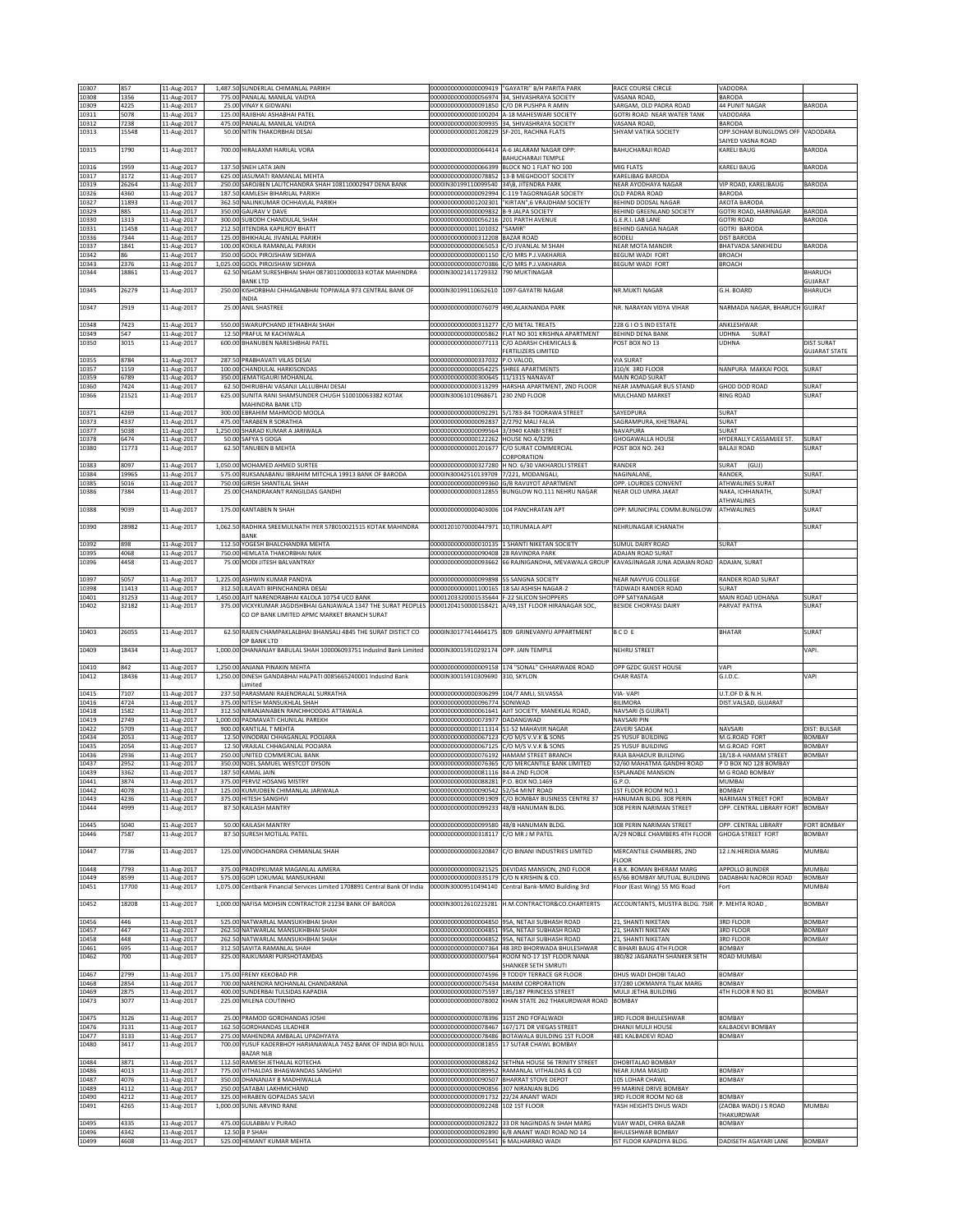| 10500          | 4609           | 11-Aug-2017                |        | 350.00 JASWANT KUMAR MEHTA                                                                                     | 00000000000000095543 6 MALHARRAO WADI                                             |                                                                                                        | IST FLOOR, KAPADIYA BLDG                            | DADISETH AGIARY LANE                        | <b>BOMBAY</b>        |
|----------------|----------------|----------------------------|--------|----------------------------------------------------------------------------------------------------------------|-----------------------------------------------------------------------------------|--------------------------------------------------------------------------------------------------------|-----------------------------------------------------|---------------------------------------------|----------------------|
| 10504          | 6065           | 11-Aug-2017                |        | 350.00 RAMSWAROOP KEJRIWAL                                                                                     |                                                                                   | 00000000000000116533 201 KALBADEVI ROAD 3RD FLOOR                                                      | <b>BOMBAY</b>                                       |                                             |                      |
| 10505          | 7316           | 11-Aug-2017                |        | 1,000.00 GANGADAS NARANDAS CHITALIA                                                                            | 00000000000000311703 C/O CHITALIA BROTHERS                                        |                                                                                                        | 132 G BHAGATWADI                                    | BHULESHWAR                                  | <b>BOMBAY</b>        |
| 10508<br>10509 | 7447<br>7464   | 11-Aug-2017<br>11-Aug-2017 |        | 350.00 VASANTBAI LALIEE<br>50.00 SUNDER MURLIDHAR TEJUJA                                                       | 000000000000000314212 31 BHARAT MAHAL                                             | 00000000000000313821 C/O DHARAMSHI RATANSHI                                                            | 32 L.K. MARKET<br>86 MARINE DRIVE                   | BOMBAY<br>BOMBAY                            |                      |
| 10510          | 7475           | 11-Aug-2017                |        | 175.00 DHIRENDRA VANMALIDAS                                                                                    | 00000000000000314634 VANMALI BHIKHA & CO                                          |                                                                                                        | 9 DEVKARAN MENSION                                  | PRINCESS STREET BOMBAY                      |                      |
| 10512          | 7699           | 11-Aug-2017                |        | 350.00 CHHOTALAL KALIDAS SHAH                                                                                  | 00000000000000319903 170,LOHAR CHAWL                                              |                                                                                                        | BOMBAY                                              |                                             |                      |
| 10513          | 7802           | 11-Aug-2017                |        | 850.00 VIRMATI BHAGWANDAS CHIKHAL                                                                              | 000000000000000321604 5 OLD HANUMAN                                               |                                                                                                        | <b>1ST CROSS LANE</b>                               | KALBADEVI ROAD                              | BOMBAY               |
| 10514          | 7998           | 11-Aug-2017                |        | 125.00 HUSNARA A SAYED                                                                                         |                                                                                   | 00000000000000324743 C/O A A SAYED SHAHVIRI, 2ND FLOOR                                                 | 37 R.S.SAPRE MARG                                   | (PICKET ROAD)                               | <b>BOMBAY</b>        |
| 10515          | 8317           | 11-Aug-2017                |        | 350.00 MADHUKANT DAHYABHAI VED                                                                                 | 00000000000000330943 8 DR M B VEKAR STREET                                        |                                                                                                        | KALYANJI HANSRAJ BLDG 4TH FLR                       | ROOM NO-30 KALBADEVI                        | MUMBAI               |
|                |                |                            |        |                                                                                                                |                                                                                   |                                                                                                        |                                                     | ROAD                                        |                      |
| 10516<br>10517 | 8362<br>399    | 11-Aug-2017<br>11-Aug-2017 |        | 900.00 CHODHRI BENI PARSAD SANTLAL<br>62.50 MANUBAI JETHABHAI                                                  | 0000000000000332542                                                               | 00000000000000331876 C/O BENIPRASAD SHIVKUMAR<br>C/O M V TRADING CORPORATION                           | 336 KALBADEVI ROAD<br>58-60 CAVEL CROSS LANE NO 7   | 3RD FLOOR R NO 5<br><b>ITH FLOOR BOMBAY</b> | BOMBAY               |
| 10518          | 3736           | 11-Aug-2017                |        | 237.50 JAYABEN BHAGWATISHANKER JOSHI                                                                           | 00000000000000336469 C/O N.N.SHUKLA                                               |                                                                                                        | 24 DURU MAHAL                                       | 84 N.SUBHASH ROAD                           | <b>BOMBAY</b>        |
| 10519          | 17416          | 11-Aug-2017                |        | 1,200.00 MRIDULA JAYSINH KAPADIA                                                                               |                                                                                   | 00000000000001210425 35 1ST CAVEL CROSS LANE                                                           | OPP RAMWADI 4TH FLOOR                               |                                             | MUMBAI               |
| 10521          | 22541          | 11-Aug-2017                |        | 375.00 RAMA MAHENDRA SHETH 17858 THE KAPOL CO OP BANK LTD                                                      |                                                                                   | 0000IN30090710290798 2ND FLR GODAVARI SADAN                                                            | 11 GAZDAR STREET JSS ROAD<br><b>SWASHRAY E ROAD</b> | CHIRA BAZAR<br>2ND FLOOR FLAT NO 6          | MUMBAI               |
| 10522<br>10524 | 23244<br>31094 | 11-Aug-2017<br>11-Aug-2017 |        | 750.00 PUSHPA KANAYALAL CHHABRIA 110922 BANK OF BARODA<br>62.50 AVANI DHARMEN PANDYA 45718 BANK OF MAHARASHTRA | 00001203210000050933                                                              | 0000IN30115112110772 BLDG NO 81 MARINE DRIVE<br>3/48 JAWAHAR MANSION                                   | FANAS WADI CORNER                                   |                                             | MUMBAI<br>MUMBAI     |
|                |                |                            |        | BORIVALI WEST MUMBAI                                                                                           |                                                                                   |                                                                                                        |                                                     |                                             |                      |
| 10526          | 370            | 11-Aug-2017                |        | 12.50 KETAN DESAI                                                                                              | 00000000000000004029                                                              | C/O JAY BHARAT BEARING CO                                                                              | 71, NAGDEVI CROSS LANE                              | <b>IST FLOOR</b>                            | BOMBAY               |
| 10527<br>10528 | 508<br>549     | 11-Aug-2017<br>11-Aug-2017 | 800.00 | AMBEREEN L POONAWALLA<br>1,225.00 FREDDY M SOPHER                                                              | 00000000000000005472<br>00000000000000005898                                      | 198 KAMBEKAR ST. 2ND FLOOR<br>C/O SUPERIOR CAP MART                                                    | <b>BOMBAY</b><br>70 MIRZA STREET                    | MUMBAI                                      |                      |
| 10529          | 1611           | 11-Aug-2017                |        | 375.00 GOBINDRAM CHUHARMAL NAGPAL                                                                              | 00000000000000062042                                                              | C/O LAXMI COMMERCIAL CO.                                                                               | 59 BULLION REFINERY BUILDING                        | GROUND ELOOR 2ND AGIARY                     | <b>BOMBAY</b>        |
|                |                |                            |        |                                                                                                                |                                                                                   |                                                                                                        |                                                     | ANE                                         |                      |
| 10532          | 2484           | 11-Aug-2017                |        | 250.00 SHANTINI DHIRAJLAL SHAH                                                                                 |                                                                                   | 00000000000000071425 C/O CONET CORPORATION                                                             | 73 NAGDEVI CROSS LANE                               | BOMBAY                                      |                      |
| 10533<br>10536 | 3004<br>7903   | 11-Aug-2017<br>11-Aug-2017 |        | 12.50 ASMA YUSUF KANTAWALA<br>75.00 ISHWERLAL MULCHANDAS NAYAK                                                 | 00000000000000077050 163 JANJIKER STREET                                          | 00000000000000322967 C/O M/S H C DARBAR & CO                                                           | BOMBAY<br>20/22 MIRZA STREET                        | BOMBAY                                      |                      |
| 10537          | 7943           | 11-Aug-2017                |        | 375.00 HUSANI A BASRAI                                                                                         | 00000000000000323635                                                              | C/O H N MALBARI & CO CHARTERED                                                                         | 60 MAHAVIR DARSHAN, 5TH FLOOR                       | 412 NARSI NATHA STREET                      | MUMBAI               |
|                |                |                            |        |                                                                                                                |                                                                                   | <b>ACCOUNTANTS</b>                                                                                     |                                                     |                                             |                      |
| 10538          | 8132           | 11-Aug-2017                |        | 350.00 SHANKER SANTDAS MORIANI                                                                                 | 00000000000000327851                                                              | C/O M/S IMPERIAL COMMERCIAL CO                                                                         | 207 ABDUL REHMAN STREET                             | BOMBAY                                      |                      |
| 10539          | 8708           | 11-Aug-2017                |        | 50.00 MIRA PUNJABI                                                                                             |                                                                                   | 00000000000000336287 C/O ESHWARDAS TILLOOMAL & CO                                                      | <b>43 BIBIJAN STREET</b>                            | NAGDEVI                                     | BOMBAY               |
| 10541          | 18553          | 11-Aug-2017                |        | 1,050.00 KAMRUDDIN A MOTIWALA 21274 BANK OF BARODA                                                             | 0000IN30018310584567 92, SARANG STREET                                            |                                                                                                        | <b>MUMBAI</b>                                       |                                             |                      |
| 10544<br>10552 | 450<br>946     | 11-Aug-2017<br>11-Aug-2017 |        | 1,150.00 SEEMA BALWANT VAIDYA<br>62.50 KISHINCHAND ROOPCHAND KIRPALANI                                         |                                                                                   | 00000000000000004879 74 ANNPURNA SADAN 1ST FLOOR<br>00000000000000050597 C/O ROOPCHAND JEWELLERS       | VITHALBHAI PATEL ROAD<br>MODI CHAMBERS OPP:OPERA    | C P TANK BOMBAY<br>FRENCH BRIDGE BOMBAY     |                      |
|                |                |                            |        |                                                                                                                |                                                                                   |                                                                                                        | HOUSE                                               |                                             |                      |
| 10557          | 2752           | 11-Aug-2017                |        | 75.00 KOKILA BIPINKUMAR VAKIL                                                                                  |                                                                                   | 00000000000000074017 C VAKIL & CO PRIVATE LTD                                                          | 497/3 ROOPRAJ                                       | SARDAR VALLABHBHAI P RD                     | <b>BOMBAY BR</b>     |
|                |                |                            |        |                                                                                                                |                                                                                   |                                                                                                        |                                                     |                                             |                      |
| 10559<br>10561 | 2896<br>3098   | 11-Aug-2017<br>11-Aug-2017 |        | 12.50 BOMANJI PESTONJI MASTER<br>187.50 SURESH M JHAVERI                                                       | 00000000000000078186 SHANKAR MANSION                                              | 00000000000000075857 SHAPUR BAUG B BLOCK 2ND FLOOR                                                     | FLAT NO 5 V P ROAD<br>SARDAR VALLABHBHAI PATEL RD   | BOMBAY<br>DR BHAJEKAR ST.                   | BOMBAY               |
| 10572          | 4470           | 11-Aug-2017                |        | 737.50 JAYESHREE SHASHIKANT KALE                                                                               |                                                                                   | 00000000000000093791 DOMINIC HOUSE 3RD FLOOR                                                           | S ROAD                                              | GAIWADI GIRGAUM                             | BOMBAY               |
| 10573          | 4597           | 11-Aug-2017                |        | 12.50 HILLA BOMANJI MASTER                                                                                     | 00000000000000095428 SHAHPUR BAUG                                                 |                                                                                                        | <b>B BLOCK 2ND FLOOR</b>                            | FLAT NO.5 V P ROAD                          | BOMBAY               |
| 10574<br>10576 | 4645<br>6947   | 11-Aug-2017<br>11-Aug-2017 |        | 350.00 JAYALAXMI DHIRAJLAL SHETH<br>1,000.00 PREMKAUR AVTARSINGH ANAND                                         |                                                                                   | 00000000000000095930 122/B KIKA STREET, 3RD FLOOR<br>00000000000000303234 C/O AVTAR SINGH ANAND & SONS | R. NO. 48<br>362 VITHALBHAI PATEL RD                | BOMBAY<br>BOMBAY                            |                      |
| 10577          | 5982           | 11-Aug-2017                |        | 375.00 LILAVATI JAGADISH SHROFF                                                                                |                                                                                   | 00000000000000303878 BLDG NO 10 2ND FLOOR                                                              | <b>ND BHATWADI LANE</b>                             | <b>GIRGAON BOMBAY</b>                       |                      |
| 10578          | 042            | 11-Aug-2017                | 750.00 | RAMAN RAMBHAI NAIK                                                                                             | 00000000000000304991 ADVOCATE                                                     |                                                                                                        | <b>EER BHOY MANSION</b>                             | SARDAR V P ROAD                             | <b>BOMBAY</b>        |
| 10579<br>10580 | 7197<br>7434   | 11-Aug-2017<br>11-Aug-2017 |        | 1,000.00 RAGHUNATH JANARDHAN NATEKAR<br>375.00 JAGDISH RATILAL SHROFF                                          | 00000000000000313387 BLDG NO 10 2ND FLOOR                                         | 000000000000000309189 GAIFEE MANZIL SOMON BLDG                                                         | KENNEDY BRIDGE<br>2ND BHATWADI LANE                 | BOMBAY<br><b>GIRGAON BOMBAY</b>             |                      |
| 10581          | 7608           | 11-Aug-2017                |        | 225.00 BANWARILAL JALAN                                                                                        |                                                                                   | 00000000000000318400 II FLOOR SETHIA BHAWAN                                                            | 12 D D SATHE MARG                                   | BOMBAY                                      |                      |
| 10582          | 7705           | 11-Aug-2017                |        | 1.425.00 RAMANLAL VISHWANTH RAWAL                                                                              |                                                                                   | 00000000000000320034 60/62 KIKA STREET 1ST FLOOR                                                       | <b>BOMBAY</b>                                       |                                             |                      |
| 10583          | 8672           | 11-Aug-2017                |        | 50.00 SAVITRIDEVI TIBREWALA                                                                                    | 00000000000000335765                                                              | C/O PAWAN KUMAR B TIBREWALA                                                                            | 314 MALAD SHOPPING CENTRE                           | SMAIL BAUG S V ROAD                         | MALAD WEST           |
| 10584          | 8702           | 11-Aug-2017                |        | 62.50 JASUMATI BABULAL MEHTA                                                                                   | 00000000000000336245                                                              | TARABAUG ESTATE D BLOCK ROOM NO RAJA RAM MOHAN RAY ROAD                                                |                                                     | CHARNI ROAD                                 | BOMBAY<br>BOMBAY     |
|                |                |                            |        |                                                                                                                |                                                                                   | 16 IST FLOOR                                                                                           |                                                     |                                             |                      |
| 10588          | 13000          | 11-Aug-2017                |        | 212.50 SUSMITA INDRAJIT MULLAJI                                                                                | 00000000000001205276 361 RUSHABH APT                                              |                                                                                                        | DR. PAREKH STREET OPP. H.N.<br>HOSPITAL             | PRATHANA SAMAJ                              | MUMBAI               |
| 10589          | 18430          | 11-Aug-2017                |        | 750.00 ANIL S BHARNE NRO 9589 BANK OF BARODA                                                                   | 0000IN30015910258788 377, MAYUR                                                   |                                                                                                        | V. P. ROAD                                          | 3RD FLOOR, BLOCK NO. 6                      | MUMBAI               |
| 10594          | 559            | 11-Aug-2017                |        | 975.00 PERVIN PERSIS BILLIMORIA 12786 BANK OF BARODA BOB CUFFE                                                 | 00000000000000005974 10 SEA LAND                                                  |                                                                                                        | 41 CUFFE PARADE                                     | MUMBAI                                      |                      |
|                | 848            | 11-Aug-2017                |        | PARADE CFP<br>1,050.00 GURMUKH T LALWANI                                                                       |                                                                                   |                                                                                                        | COLABA MUMBAI                                       |                                             |                      |
|                |                |                            |        |                                                                                                                |                                                                                   |                                                                                                        |                                                     |                                             |                      |
| 10595<br>10596 | 877            | 11-Aug-2017                |        | 500.00 DOSU DARA NALLADARU                                                                                     |                                                                                   | 00000000000000009271 11 PREM BHAVAN 1ST FLOOR<br>00000000000000009734 MEHERZIN BUILDING C/34           | WODE HOUSE ROAD, COLABA                             | MUMBAI                                      |                      |
| 10599          | 2038           | 11-Aug-2017                |        | 1,150.00 HIRA SORAB PITHAWALLA                                                                                 |                                                                                   | 00000000000000067035 DALAMUL PARK DIAL MAHAL BLOCKNO NEXT TO PRESIDENT HOTEL                           |                                                     | CUFFE PARADE COLABA                         | BOMBAY               |
|                |                |                            |        |                                                                                                                |                                                                                   |                                                                                                        |                                                     |                                             |                      |
| 10601<br>10606 | 2605<br>4359   | 11-Aug-2017<br>11-Aug-2017 |        | 125.00 YAMUNA NILKANTH DRAVID<br>975.00 ALOO JAL DEBOO                                                         | 00000000000000072620 7 ASHLEY HOUSE<br>00000000000000092975 21-22A MEHERZIN       |                                                                                                        | COLABA BOMBAY<br>109-A N PARIKH ROAD                | COLABA BOMBAY                               |                      |
| 10608          | 6953           | 11-Aug-2017                |        | 800.00 JANKI SANTU JAGTIANI                                                                                    | 00000000000000303424 72-GITANJALI                                                 |                                                                                                        | BEHIND RADIO CLUB                                   | COLABA BOMBAY                               |                      |
| 10609          | 7180           | 11-Aug-2017                |        | 650.00 RAMCHANDRA VISHWANTH SATHE                                                                              | 000000000000000308917 JADHAVJI MANSION                                            |                                                                                                        | CUFFE PARADE COLABA                                 | BOMBAY                                      |                      |
| 10610<br>10611 | 7292<br>7525   | 11-Aug-2017                |        | 50.00 COWAS J JEEJEEBHOY<br>575.00 COWAS JEHANGIR JEEJEEBHOY                                                   | 00000000000000311443 C2 CORINTHIAN<br>00000000000000316370 C-2 "CORINTHIAN"       |                                                                                                        | 17 ARTHUR BUNDER ROAD<br>17 ARTHUR BUNDER ROAD      | COLABA BOMBAY<br>COLABA BOMBAY              |                      |
| 10612          | 7944           | 11-Aug-2017<br>11-Aug-2017 |        | 1,050.00 TARA JEKISON TRALSHAWALA                                                                              | 00000000000000323637                                                              | 301 SHIVALA                                                                                            | 11 SOBHANI ROAD                                     | CUFFE PARADE                                | <b>BOMBAY</b>        |
| 10613          | 3570           | 11-Aug-2017                | 287.50 | INDUR HOTCHAND SHIVDASANI                                                                                      | 0000000000000334694                                                               | <b>B-62 ANJALI 6TH FLOOR</b>                                                                           | BEHIND RADIO CLUB                                   | COLABA BOMBAY                               |                      |
| 10618          | 590            | 11-Aug-2017                |        | 975.00 RASHMI SHRIKANT                                                                                         | 00000000000000006278 41-B SUDHA KALASH                                            |                                                                                                        | <b>HARKNESS ROAD</b>                                | MUMBAI                                      |                      |
| 10621<br>10623 | 799<br>1811    | 11-Aug-2017<br>11-Aug-2017 |        | 1,250.00 EURO ASIAN SECURITIES LTD<br>375.00 SUBHDRA CHINUBHAI                                                 | 000000000000000008627 MITTAL COURT A-WING                                         | 000000000000000064611 KALPA VRAKSHA APARTMENTS                                                         | 14TH FLOOR NARIMAN POINT<br>1ST FLOOR FLAT NO 2     | MUMBAI<br>27 B G KHER MARG                  | BOMBAY               |
| 10628          | 2360           | 11-Aug-2017                |        | 75.00 SUBHADRA CHINUBHAI                                                                                       |                                                                                   | 00000000000000070273 KALPA VRAKSHA APARTMENTS                                                          | <b>IST FLOOR FLAT NO 2</b>                          | 27 B G KHER MARG                            | BOMBAY               |
| 10629          | 2838           | 11-Aug-2017                |        | 450.00 VINAYKANT MANEKLAL DESAI 32197 BANK OF INDIA BOI C P TANK<br>CPT                                        |                                                                                   | 00000000000000075177 C/O M/S VINAY CALENDAR CO                                                         | 12 DANI SADAN 3RD FLOOR                             | 113 WALKESHWAR ROAD                         | BOMBAY               |
| 10630          | 3280           | 11-Aug-2017                |        | 187.50 SHANTIKUMAR NAGINDAS MASTER                                                                             | 00000000000000080117 SOMAIYA HOUSE                                                |                                                                                                        | 20 WALKESHWAR ROAD                                  | BOMBAY                                      |                      |
| 10633          | 3686           | 11-Aug-2017                |        | 1.250.00 VIJAY KRISHNAKANT MAKIM                                                                               |                                                                                   | 000000000000000085673 I81-A ATLAS APARTMENTS                                                           | 11 J M MEHTA ROAD                                   | BOMBAY                                      |                      |
| 10637<br>10638 | 4242<br>4601   | 11-Aug-2017<br>11-Aug-2017 |        | 150.00 MUSTALI ZAKIUDDIN<br>1,250.00 HOMI DARAB SETHNA                                                         | 00000000000000091970 SAIFI MAHAL                                                  | 00000000000000095455 72 ASHOKA APARTMENTS                                                              | A.G. BEU MARG<br>RUNGTA LANE                        | MALABAR HILL W<br>NEPEAN SEA ROAD           | BOMBAY<br>BOMBAY     |
| 10640          | 4716           | 11-Aug-2017                |        | 1,425.00 PUSHPA HIDAYATULLAH                                                                                   | 00000000000000096673 A-10, ROCKSIDE                                               |                                                                                                        | 112, WALKESHWAR ROAD                                | BOMBAY                                      |                      |
| 10641          | 6914           | 11-Aug-2017                |        | 125.00 MAHENDRAKUMAR RIKHAVACHAND                                                                              |                                                                                   | 00000000000000302770 3/59 SAMRAT ASHOK SOCIETY                                                         | 2ND FLOOR                                           | 7 RATILAL THAKKAR MARG                      | WALKESHWAR<br>BOMBAY |
| 10642          | 7069           | 11-Aug-2017                |        | 75.00 SAMARATBEN KALIDAS                                                                                       | 00000000000000305529 98 NEPEAN SEA ROAD                                           |                                                                                                        | SHANTI NAGAR 19 TH FLOOR                            | AWING BLOCK-194                             | BOMBAY               |
| 10643          | 7329           | 11-Aug-2017                |        | 362.50 RUSTOM FRAMROZE SCREWVALLA                                                                              |                                                                                   | 00000000000000312056 20 PUNAM APARTMENTS, 5TH FLOOR                                                    | 67 NEPEAN SEA ROAD                                  | MUMBAI                                      |                      |
| 10644          | 7399           | 11-Aug-2017                |        | 350.00 PRAVINCHADRA NATHALAL CHOKSI                                                                            | 00000000000000313067 28-RIDGE ROAD                                                |                                                                                                        | 17 PRAKASH NO 2                                     | BOMBAY                                      |                      |
| 10645          | 7870           | 11-Aug-2017                |        | 375.00 GOOL RUSTOMJI MISTRY                                                                                    | 00000000000000322507 C/O MINNIE K DUMASIA                                         |                                                                                                        | 'SPENTA" 4TH FLOOR, FLAT-1                          | B.G.KHER MARG, MALABAR                      | MUMBAI               |
| 10647          | 7999           |                            |        | 50.00 VINOD SHAMJI GADHIA                                                                                      | 00000000000000324780 19 PARAS                                                     |                                                                                                        |                                                     | HILL<br>BOMBAY                              |                      |
| 10648          | 8093           | 11-Aug-2017<br>11-Aug-2017 |        | 350.00 PORECHA BHUPENDRA VALII                                                                                 |                                                                                   | 00000000000000327228 77/B WALKESHWAR ROAD                                                              | LITTLE GIBBS ROAD<br>BOMBAY                         |                                             |                      |
| 10649          | 8359           | 11-Aug-2017                |        | 1,050.00 MANJULA MANILAL LAKHANI                                                                               | 00000000000000331854 001/A VIMAL SOCIETY                                          |                                                                                                        | 91-L BANGANGA ROAD                                  | X NARAYAN DABHOLKAR                         | <b>BOMBAY</b>        |
| 10650          | 8763           |                            |        | 375.00 MANGALDAS CHAMPAKLAL KAMDAR                                                                             |                                                                                   | 00000000000000336823 108 WALKESHWAR ROAD                                                               | <b>OPP PARSEE AGIARY</b>                            | ROAD<br>BOMBAY                              |                      |
| 10652          | 10307          | 11-Aug-2017<br>11-Aug-2017 |        | 175.00 VEENA RAGHAVAN                                                                                          | 00000000000000605169 C/O H S MALIK                                                |                                                                                                        | 43 MAYFAIR GARDENS                                  | LITTLE GIBBS ROAD                           | BOMBAY               |
| 10655          | 11731          | 11-Aug-2017                |        | 475.00 SUSHIL ARVIND DALAL                                                                                     | 00000000000001201494 21 NYMPH                                                     |                                                                                                        | VARAYAN DABOLKAR ROAD                               | MUMBAI                                      |                      |
| 10662          | 806            | 11-Aug-2017                |        | 1,050.00 JEHANGIR KAIKOBAD SHROFF                                                                              |                                                                                   | 000000000000000008692 SONAWALA BLDG 2A TARDEO                                                          | MUMBAI<br>MUMBAI                                    |                                             |                      |
| 10663<br>10664 | 807<br>904     | 11-Aug-2017<br>11-Aug-2017 |        | 1,050.00 JEHANGIR KAIKOBAD SHROFF<br>375.00 SINDHU M PATHARE                                                   | 00000000000000010182 21/C GAMDEVI                                                 | 000000000000000008693 SONAWALA BLDG 2A TARADEO                                                         | MUMBAI                                              |                                             |                      |
| 10666          | 2517           | 11-Aug-2017                |        | 100.00 BHICKHOO CAVASJI PATEL                                                                                  | 00000000000000071814 NESS BAUG A 2                                                |                                                                                                        | NANA CHOWK                                          | BOMBAY                                      |                      |
| 10667          | 2566           | 11-Aug-2017                |        | 187.50 MINOO RUTTONJI NANJI                                                                                    | 00000000000000072308 BOYCE BLDG 1ST FLOOR                                         |                                                                                                        | CHICKALWADI                                         | ZORASTRIAN COMPOUND                         | TARDEO BOMBAY        |
| 10668          | 2712           | 11-Aug-2017                |        | 300.00 DINYAR DARABSHA DARUWALA                                                                                | 0000000000000073583 281 SIDHWA BLDG                                               |                                                                                                        | PRINCESS STREET BOMBAY                              | NANA CHOWK                                  |                      |
| 10669          | 2777           | 11-Aug-2017                |        | 25.00 GOPALDAS LAXMIDAS RAMJI                                                                                  |                                                                                   | 00000000000000074337 GARDEN HOUSE GROUND FLOOR                                                         | DADY SETHA 2ND CROSS LANE                           | <b>CHOWPATTY BOMBAY</b>                     |                      |
| 10670          | 2839           | 11-Aug-2017                |        | 25.00 TARABAI GOPAL KELKAR                                                                                     | 00000000000000075189 HANUMAN VAS                                                  |                                                                                                        | SHASTRI HALL                                        | <b>J DADAJEE ROAD GRANT</b><br>ROAD         | <b>BOMBAY</b>        |
| 10673          | 3219           | 11-Aug-2017                |        | 62.50 ARNAVAZ SORABJI SETHNA                                                                                   |                                                                                   | 00000000000000079482 SIDHWA BUILDING ROOM NO 10                                                        | BALARAM STREET GRANT ROAD                           | BOMBAY                                      |                      |
| 10674          | 3285           | 11-Aug-2017                |        | 187.50 K H RAU                                                                                                 |                                                                                   | 000000000000000080177 MANI BHUVAN HUGHES ROAD                                                          | <b>BOMBAY</b>                                       |                                             |                      |
| 10680<br>10683 | 3517<br>3736   | 11-Aug-2017                |        | 250.00 DAULET PERVEZ DALAL<br>525.00 RUBY LYDIA MOSES                                                          | 00000000000000082856 C/O SOHLI DALAL                                              | 00000000000000086445 ANAND BHAVAN FLAT NO 402                                                          | NESS BAUG C-BLOCK<br>BABULNATH ROAD 2ND CROSS LANE  | NANACHOWK<br><b>CHOWPATTY BOMBAY</b>        | BOMBAY               |
|                |                | 11-Aug-2017                |        |                                                                                                                |                                                                                   |                                                                                                        |                                                     |                                             |                      |
| 10684          | 3738           | 11-Aug-2017                |        | 1,050.00 ARNIE KELLY DASTUR                                                                                    | 000000000000000086504 SLEATER HOUSE NO 1                                          |                                                                                                        | SLEATER ROAD GRANT ROAD                             | BOMBAY                                      |                      |
| 10685<br>10688 | 3972<br>4555   | 11-Aug-2017<br>11-Aug-2017 |        | 700.00 VIJAY SATYASHRAYA PANANDIKAR<br>12.50 NAINESH M SHAH                                                    |                                                                                   | 00000000000000089528 GANDHI BLDG 4TH FLOOR<br>00000000000000094973 C/O EVERGREEN AGENCY                | SANDHURST BRIDGE<br>5-B SHREEPANT BHUVAN 2ND FLOOR  | BOMBAY<br>ABOVE DADAJEE DHACKJEE            | SANDHURST            |
|                |                |                            |        |                                                                                                                |                                                                                   |                                                                                                        |                                                     | <b>VEAR OPERA HOUSE,</b>                    | BRIDGE BOMBAY        |
| 10689<br>10692 | 4628<br>4758   | 11-Aug-2017<br>11-Aug-2017 |        | 525.00 COOMI B PRESSWALLA<br>375.00 RODA J KHODAEJI                                                            | 00000000000000095757 190 LAMINGTON ROAD<br>00000000000000097019 C/O MS S.N.MUNSHI |                                                                                                        | <b>BOMBAY</b><br>BOTAWALLA BLDG.                    | A-BLOCK, 3RD FLOOR                          | MUMBAI               |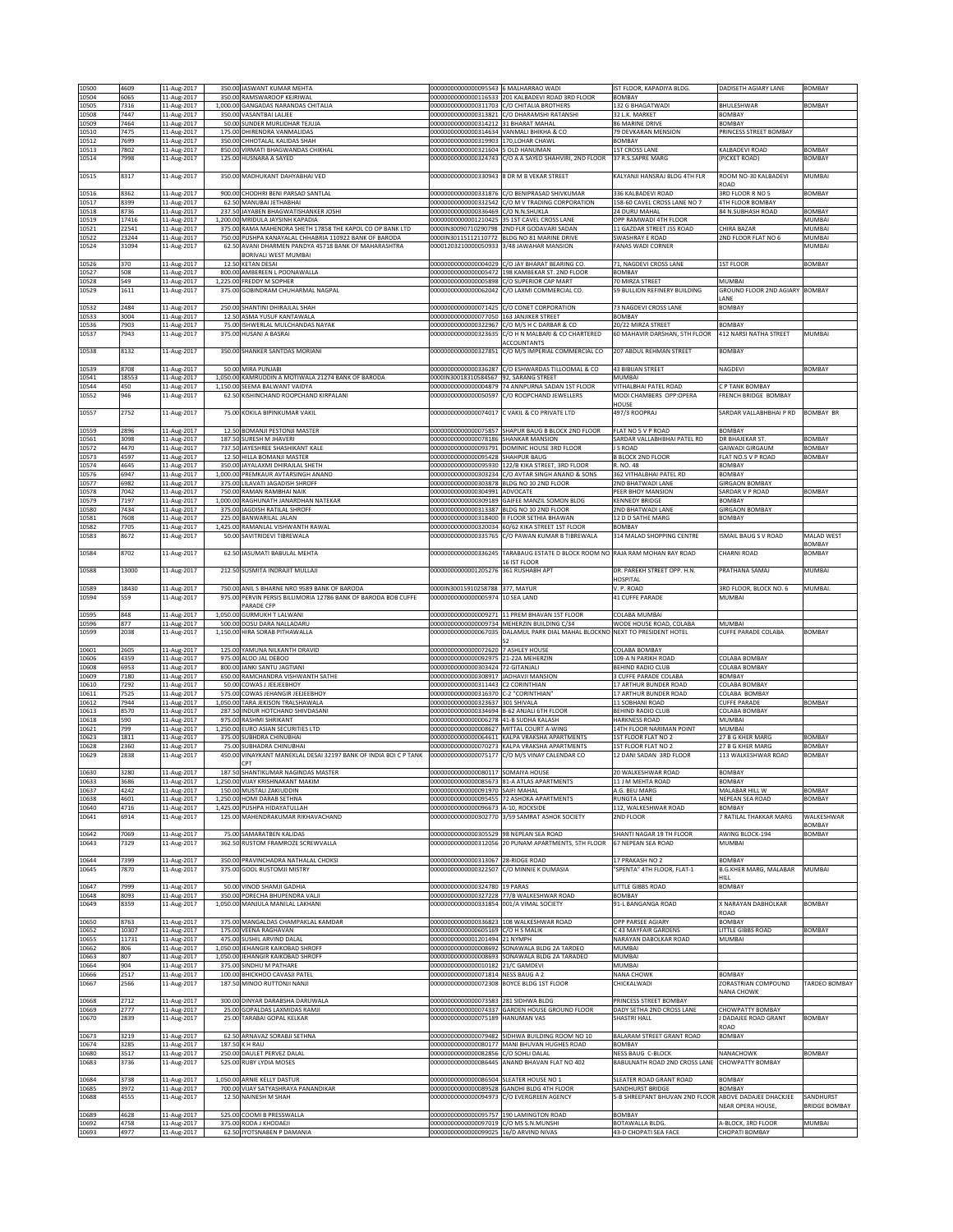| 10694          | 4991           | 11-Aug-2017                 | 125.00 SHRIDHAR PADGAONKAR 16926 SARASWAT CO OP BANK LTD SRC<br>FORT FOR                                       | 00000000000000099187 2 SATYABHAMA BLDG                                             |                                                                                                       | <b>IUKARAM JAVJI ROAD GRANT ROAD</b>                    | BOMBAY                                        |                         |
|----------------|----------------|-----------------------------|----------------------------------------------------------------------------------------------------------------|------------------------------------------------------------------------------------|-------------------------------------------------------------------------------------------------------|---------------------------------------------------------|-----------------------------------------------|-------------------------|
| 10695          | 5043           | 11-Aug-2017                 | 1,050.00 REKHA HARIRAM                                                                                         |                                                                                    | 00000000000000099686 MANI BHAWAN BUILDING                                                             | 54 HUGBER ROAD BOMBAY                                   |                                               |                         |
| 10701<br>10702 | 8544<br>8684   | 11-Aug-2017<br>11-Aug-2017  | 125.00 BIPINCHANDRA MAGANLAL RAO<br>525.00 KEWALRAMANI ISHWAR JHAMATMAL                                        | 00000000000000334371 111 PATIL ESTATE<br>00000000000000335875 C/O ELECTRO MUSICS   |                                                                                                       | 278 TARDEO ROAD<br>366 LAMINGTON ROAD                   | BOMBAY<br>BOMBAY                              |                         |
| 10703<br>10704 | 11485<br>11660 | 11-Aug-2017<br>11-Aug-2017  | 50.00 INDRAJIT GOVINDLAL THAKORE<br>425.00 V P KULCHANDRA                                                      | 00000000000001101547 CHANDRI VILLA<br>00000000000001201012 A/56, BHARAT NAGAR      |                                                                                                       | TEJPAL ROAD<br>342, GRANT ROAD                          | GAMDEVI<br>MUMBAI                             | <b>BOMBAY</b>           |
| 10705          | 15033          | 11-Aug-2017                 | 1,475.00 KANCHAN KANHAIYALAL TRIKAMDAS                                                                         |                                                                                    | 00000000000001207570 PETER FERNADIS CHAWL, ROOM NO<br>13,2ND DADI SETH                                | ROAD, B/H TEJ KIRAN BUILDING<br>BABULNATH BOMBAY        | GARGE, GRANT ROAD WEST,<br><b>GRANT ROAD</b>  | MUMBAI                  |
| 10711          | 3866           | 11-Aug-2017                 | 1,250.00 ABID FAROSH                                                                                           |                                                                                    | 000000000000000088186 BAITUL RAHIM IIND FLOOR                                                         | SOUTER ST 10 MEGHRAJ SHETTY ST                          | <b>BYCULLA BOMBAY</b>                         |                         |
| 10713<br>10715 | 7747<br>8127   | 11-Aug-2017<br>11-Aug-2017  | 125.00 MANECK ARDESHIR GYARA<br>287.50 MARIYEM IBRAHIM                                                         | 00000000000000320979 CRESSET VILLA                                                 | 00000000000000327773 69/AL-HOOR APT 4/YMCA ROAD                                                       | 6 DR NAIR ROAD<br>3RD FLOOR FLAT NO 303                 | BOMBAY<br>BOMBAY                              |                         |
| 10716          | 8414           | 11-Aug-2017                 | 187.50 NOORUL HUSAIN ABDULHUSAIN ZAKI                                                                          |                                                                                    | 00000000000000332774 ASIAN PALACE FLAT NO.17                                                          | 4TH FLOOR SANKLI STREET                                 | <b>3RD CROSS LANE</b>                         | BYCULLA<br>BOMBAY       |
| 10718<br>10720 | 12847<br>4856  | 11-Aug-2017<br>11-Aug-2017  | 187.50 MOAYYAD NOORULHUSAIN ZAKI<br>337.50 NURUNNISSA E MERCHANT                                               |                                                                                    | 00000000000001205028 ASIAN PALACE FLAT NO 17<br>00000000000000097898 ABDULLA MANSION NO 2             | 4TH FLOOR, SANKLI STREET<br>3RD FLOOR 6 M.A.SARANG MARG | 3RD CROSS LANE BYCULLA<br>BOMBAY              | MUMBAI                  |
| 10721          | 9273           | 11-Aug-2017                 | 62.50 RAGHU NATH                                                                                               | 00000000000000500518 C/O KESHO RAM & CO.                                           |                                                                                                       | 303 ARIHANT, AHMEDABAD STREET                           | CARNAC BUNDER BOMBAY                          |                         |
| 10725          | 689            | 11-Aug-2017                 | 375.00 MOHAMED YUSUF ABDULLATIF NOORANI                                                                        |                                                                                    | 00000000000000007245 FLAT NO-A/104 JASMINE APTS                                                       | 65-B DOCKYARD ROAD MAZGAON                              | MUMBAI                                        |                         |
| 10735          | 7261           | 11-Aug-2017                 | 550.00 KHORSHED DINSHAWJI MEHTA 5729 SARASWAT CO OP BANK LTD<br>SRC GRANT ROAD GRR                             |                                                                                    | 00000000000000310672 TODIWALLA BLDG, 2ND FLOOR BLOCK<br>NO.11                                         | 28 SUN MILL ROAD.                                       | LOWER PAREL                                   | MUMBAI                  |
| 10736<br>10739 | 7667<br>571    | 11-Aug-2017<br>11-Aug-2017  | 125.00 PADMINI H RAJANI<br>350.00 PERIN ERUCH RANA                                                             | 00000000000000006099 137 AIMAYE MANZIL                                             | 00000000000000319212 208 A-Z INDUSTRIAL ESTATE                                                        | <b>GANPATRAO KADAM MARG</b><br>DR AMBEDKAR ROAD         | BOMBAY<br>DADAR TT DADAR                      | <b>BOMBAY</b>           |
| 10742          | 1466           | 11-Aug-2017                 | 250.00 DOLLY RASHID ENGINEER                                                                                   | 00000000000000060140 607-A DOLAT MANZIL                                            |                                                                                                       | DR AMBEDKAR ROAD                                        | DADAR BOMBAY                                  |                         |
| 10746<br>10747 | 3501<br>3981   | 11-Aug-2017<br>11-Aug-2017  | 1,250.00 ROSHEN KAIKOBAD DELVADAVALA<br>1,000.00 VIMAL GOVIND SHEVADE                                          | 00000000000000082673 GULISTAN 3RD FLOOR<br>00000000000000089569 VASUDEO SADAN      |                                                                                                       | 802 A AMBEDKAR ROAD<br>50 HINDU COLONY, 6TH ROAD        | DADAR BOMBAY<br>DADAR BOMBAY                  |                         |
| 10750<br>10755 | 1280<br>'260   | 11-Aug-2017<br>11-Aug-2017  | 525.00 SHERA GUSTAD DASTOOR<br>250.00 KHORSHED KEIKHUSHROO DOODHMAL                                            | 00000000000000092376 GROUND FLOOR<br>0000000000000310599                           | C/O A F DOCTOR                                                                                        | <b>5 KOHINOOR ROAD</b><br>303-C, DR B AMBEDKAR ROAD     | DADAR BOMBAY<br><b>JADAR, MUMBAI</b>          |                         |
| 10756          | 7463           | 11-Aug-2017                 | 250.00 MADHAV VINAYAK BHATAVADEKAR                                                                             | 00000000000000314198                                                               | FLAT NO 101 NEELKANTH<br>APARTMENTS                                                                   | 1ST FLOOR GOKULDAS PASTA ROAD                           | BEHIND CHITRA CINEMA                          | DADAR BOMBAY            |
| 10757          | 7631           | 11-Aug-2017                 | 100.00 PRATIBHADATTATRAYA TOLE                                                                                 | 00000000000000318868                                                               | C/O MR.P.B.TOLE                                                                                       | 602 ABHISHEK-A                                          | <b>G.D.AMBEKAR MARG</b>                       | NAIGAON                 |
| 10758          | 7782           | 11-Aug-2017                 | 1,012.50 KHORSHED JALEJAR TARAPORVALA                                                                          |                                                                                    | 00000000000000321379 793 FAMILY HOUSE D BLOCK                                                         | 1ST FLOOR JAME-JAMSHED ROAD                             | PARSI COLONY DADAR                            | BOMBAY<br>BOMBAY        |
| 10759<br>10760 | 7841<br>8219   | 11-Aug-2017<br>11-Aug-2017  | 312.50 BALKRISHNA MAHESHWARI<br>175.00 BEHRAMJI KHARSHEDJI MOTIWALA                                            | 00000000000000321985<br>0000000000000329069                                        | 34 RADHIKA BLDG FLAT NO 11<br>C/O YASWIN MISTRY                                                       | NAIGAON ROAD<br>803/A MISTRY MANOR,                     | BOMBAY<br>DR. AMBEDKAR ROAD                   | DADAR, MUMBAI-          |
| 10764          | 458            | 11-Aug-2017                 | 137.50 REENA M BHAMBHANI                                                                                       |                                                                                    | 00000000000000004935 PLANT QUARANTINE & FUMIGATION                                                    | STATION HAJI BUNDER ROAD                                | SEWRI BOMBAY                                  | 400014                  |
|                |                |                             |                                                                                                                |                                                                                    |                                                                                                       |                                                         |                                               |                         |
| 10767<br>10769 | 465<br>747     | 11-Aug-2017<br>11-Aug-2017  | 450.00 GANGADHAR S TILAK<br>612.50 SHASHIKALA PRABHAKAR DALVI                                                  | 000000000000000005041 58/E LOKMANYA NAGAR                                          | 00000000000000008159 B-24 GAJANAN CO-OP HSG SOC LTD                                                   | <b>T.H.KATARIA MARG</b><br>LT. DILIP GUPTE MARG         | MAHIM BOMBAY<br>MAHIM MUMBAI                  |                         |
| 10770          | 1798           | 11-Aug-2017                 | 287.50 DAMAYANTI BABOORAO SHROFF                                                                               |                                                                                    | 00000000000000064494 C/O PRAFULL SHROFF KSHATRIYA<br>NIWAS NO 5                                       | 2ND FLOOR BLOCK NO 1                                    | SITALDEVI TEMPLE ROAD<br><b>NEST</b>          | <b>MAHIM BOMBAY</b>     |
| 10772          | 2661           | 11-Aug-2017                 | 125.00 CANDIDA CONSTANTINA PINTO                                                                               |                                                                                    | 00000000000000073083 RATNA CO OP HOUSING SOCIETY LTD                                                  | FLAT NO B2/A3 GROUND FLOOR                              | 186 CADALL ROAD MAHIM                         | <b>BOMBAY</b>           |
| 10774          | 3087           | 11-Aug-2017                 | 375.00 MOHINI KISHIN THADHANI                                                                                  |                                                                                    | 00000000000000078033 6/5 BHAGWANSINGH COLONY                                                          | TULSIPIPE ROAD MATUNGA                                  | BOMBAY                                        |                         |
| 10776<br>10777 | 3679<br>3828   | 11-Aug-2017<br>11-Aug-2017  | 350.00 LALITA J RELE<br>1,000.00 ANAND ACHYUT KIRPEKAR                                                         |                                                                                    | 000000000000000085456 KSHATRIYA DNYATI NIWAS<br>000000000000000087869 B-4 MUTUAL COLONY MOGAL LANE    | -B/8 SITALADEVI TEMPLE ROAD<br><b>MAHIM BOMBAY</b>      | MAHIM BOMBAY                                  |                         |
| 10779<br>10781 | 4126<br>4561   | 11-Aug-2017<br>11-Aug-2017  | 12.50 CONNIE FERNANDEZ<br>37.50 SUBHADRA CHAMPAKLAL DALAL                                                      | 00000000000000090935 C/O I A RODRICKS                                              | 00000000000000095030 14 JAGRUTI 141 SENAPATI BAPAT                                                    | 17B BOTAWALA BLDG. 2ND FLOOR<br>NEAR RUPAREL COLLEGE    | SITLADEVI TEMPLE ROAD<br>MATUNGA ROAD MATUNGA | MAHIM BOMBAY<br>BOMBAY  |
| 10782          | 4847           | 11-Aug-2017                 | 375.00 VANITA CHHATARAM DARYANANI                                                                              |                                                                                    | MARG<br>00000000000000097843 C/O KISHORE DARYANANI                                                    | BLDG.NO.3, FLAT-3, IST FLOOR                            | (W. RLY.)<br>VIVEKANAND CO-OP HSG SOC         | T.H.KATARIA             |
|                |                |                             |                                                                                                                |                                                                                    |                                                                                                       |                                                         |                                               | MARG, MAHIM             |
| 10785          | 7282           | 11-Aug-2017                 | 575.00 UGGAPPA BASAPPA SHETTY                                                                                  | 00000000000000311088 A-32 4TH FLOOR                                                |                                                                                                       | ULTRA CO-OP.HSG.SOC.LTD.                                | LT.DILIP GUPTE ROAD                           | MUMBAI<br>SHIVAJI PARK  |
| 10789          | 8354           | 11-Aug-2017                 | 1,050.00 SHRIPAD RAMAKRISHNA KAMAT                                                                             |                                                                                    | 00000000000000331626 C/O P R SATAM CAROL MANSION                                                      | SITLADEVI TEMPLE BUILDING                               | (MOGUL LANE CROSSING)                         | BOMBAY<br><b>BOMBAY</b> |
|                |                |                             |                                                                                                                |                                                                                    | (BACK SIDE)                                                                                           |                                                         |                                               |                         |
| 10790<br>10794 | 12065<br>33652 | 11-Aug-2017<br>11-Aug-2017  | 350.00 SHIRISH VINAYAK VAIDYA<br>75.00 DEEPAK RAMCHANDRA AGASHE 01 JANATA SAHAKARI BANK LTD                    | 00000000000001203332 506/1, MEGHMALHAR,<br>00001301420000029444 3,ALANKAR,         |                                                                                                       | <b>GABRIAL STREET,</b><br>LADY JAMSHEDJI ROAD.          | MAHIM<br>MAHIM (W)                            | MUMBAI<br>MUMBAI        |
| 10795          | 455            | 11-Aug-2017                 | PLINE<br>1,250.00 UTI INDIA GROWTH FUND UNIT SCHEME 1988                                                       |                                                                                    | 000000000000000004929 C/O CITIBANK N.A. CUSTODY SERVICES                                              | SULTANALLY'S BUSINESS CENTRE                            | BARODAWALA MANSION                            | WORLI BOMBAY            |
|                |                |                             |                                                                                                                |                                                                                    |                                                                                                       |                                                         |                                               |                         |
|                |                |                             |                                                                                                                |                                                                                    |                                                                                                       |                                                         | DR.ANNIE BESANT ROAD                          |                         |
| 10796          | 473            | 11-Aug-2017                 | 1,250.00 UTI INDIA FUND UNIT SCHEME 1986                                                                       |                                                                                    | 00000000000000005108 CITIBANK N.A. (CUSTODY SERVICES)                                                 | C/O SULTANALLY'S BUSINESS CENTRE                        | BARODAWALA MANSION DR<br>ANNIE BESANT ROAD    | WORLI BOMBAY            |
| 10797<br>10798 | 668<br>2009    | 11-Aug-2017<br>11-Aug-2017  | 125.00 RAJNI KANT CHHAGANLAL NANAVATI<br>200.00 REKHA BHANDARE                                                 | 00000000000000007033 B/308 POONAM APT<br>00000000000000066801 4-L EDEN HALL        |                                                                                                       | SHIV SAGAR ESTATE<br>DR ANNIE BESANT ROAD               | MUMBAI<br>WORLI BOMBAY                        |                         |
| 10799<br>10800 | 2226<br>3112   | 11-Aug-2017<br>11-Aug-2017  | 25.00 DINA NARIMAN SEERVAI<br>250.00 MANIBEN HASMUKHLAL MODY                                                   | 00000000000000078290                                                               | 00000000000000068790 30 NEELKANTH APARTMENTS<br>C/208 POONAM APARTMENT                                | 10TH FLOOR<br><b>ZND FLOOR</b>                          | WORLI HILL ROAD<br>DR ANNIE BESANT ROAD       | BOMBAY<br>BOMBAY        |
| 10801          | 4233           |                             | 525.00 PRAVEEN MAHAVIR PRASAD MAHESHWARI                                                                       |                                                                                    | 00000000000000091893 206 SATYANARAYAN BHAWAN                                                          | WORLI SEA-FACE                                          | <b>NORLI</b><br>DR R G THADANI ROAD           | BOMBAY                  |
| 10802          | 7933           | 11-Aug-2017<br>11-Aug-2017  | 62.50 RAJNIKANT CHHAGANLAL NANAVATI                                                                            |                                                                                    | 00000000000000323375 308/B POONAM APARTMENTS                                                          | SHIV SAGAR ESTATE                                       | DR ANNIE BESANT ROAD                          | WORLI BOMBAY            |
| 10805<br>10808 | 123<br>763     | 11-Aug-2017<br>11-Aug-2017  | 300.00 RAJ BHALLA<br>1,250.00 RATILAL MAGANLAL VORA                                                            | 00000000000000001418 C/O. BARAT BHALLA                                             | 00000000000000008383 274 SHAKTINIVAS 3RD FLOOR                                                        | 73 TIMBER TERRACE<br>DEODHAR ROAD MATUNGA (CR)          | KAS MARG, MATUNGA CR<br>MUMBAI                | MUMBAI                  |
| 10809<br>10811 | 764<br>3336    | 11-Aug-2017<br>11-Aug-2017  | 1,250.00 RATILAL MAGANLAL VORA<br>62.50 NITIN PRANJIVANDAS VORA                                                | 000000000000000080848 SANDEEP BLDG                                                 | 00000000000000008384 274 SHAKTINIVAS 3RD FLOOR                                                        | DEODHAR ROAD MATUNGA (CR)<br>LAXMI NARAYAN LANE         | MUMBAI<br><b>4TH FLOOR MATUNGA C RLY</b>      | <b>BOMBAY</b>           |
| 10812          | 3640           | 11-Aug-2017                 | 625.00 DEV BRAT BHALLA                                                                                         | 00000000000000084479 C/O. BARAT BHALLA,                                            |                                                                                                       | 3 TIMBER TERRACE                                        | KAS MARG, MATUNGA CR                          | MUMBAI                  |
| 10814          | 1072           | 11-Aug-2017                 | 25.00 HEMA SHAH                                                                                                |                                                                                    | 00000000000000090463 23/449 VIRAM MANSION                                                             | <b>PP. AURORA TALKIES</b>                               | <b>INGS CIRCLE BOMBAY</b>                     |                         |
| 10816<br>ng 17 | 5005<br>nne    | 11-Aug-2017<br>11-4:10-2017 | 312.50 RAMESH KRISHNAN<br>62 50 SAROJA KRISHNAM                                                                | 00000000000000099286 2 LAKSHMI NIKETAN<br>1000000000000000022 2 LAKSHAL NIKETAL    |                                                                                                       | BRAHMAN WADA ROAD<br>ARAHMANWADA                        | MATUNGA BOMBAY<br>MATHNGA ROMRAY              |                         |
| 10818<br>10819 | 5030<br>7089   | 11-Aug-2017<br>11-Aug-2017  | 900.00 NARENDRA BHAWANIDAS DOSHI<br>375.00 KANTILAL MANILAL KAPADIA                                            | 00000000000000305841 21 SAWAI BLDG                                                 | 00000000000000099485 468A/10 HANUMAN PRASAD                                                           | 2ND FLOOR ABOVE P.N.BANK<br>KING'S CIRCLE BOMBAY        | KING'S CIRCLE BOMBAY                          |                         |
| 10820<br>10821 | 7469<br>8287   | 11-Aug-2017<br>11-Aug-2017  | 550.00 TULSIRAM ATAL<br>200.00 P S N SWAMI                                                                     | 00000000000000330364 NO 8 SETHIA BHAVAN                                            | 00000000000000314502 27 A/6 K A SUBRAMANIAM ROAD                                                      | SHREE VISHNU BHAWAN<br>IST FLOOR PLOT NO 103            | KINGI CIRCLE BOMBAY<br>SETHIA BHAVAN OPP RAM  | MATUNGA                 |
| 10826          | 22056          | 11-Aug-2017                 | 375.00 CHOLPADY TARA KAMATH 3080 DENA BANK                                                                     | 0000IN30075711764796 18/447 DILIP VILLA                                            |                                                                                                       | DR B AMBEDKAR ROAD                                      | <b>BAUGH</b><br>MATUNGA                       | <b>BOMBAY</b><br>MUMBAI |
| 10828          | 29451          | 11-Aug-2017                 | 12.50 VASUMATI SHASHIKANT BHANKHARIA SB 12396 BANK OF INDIA BOI 00001201290000003608 9/40, SEWREE WADALA ROAD, |                                                                                    |                                                                                                       | BEHIND DON BOSCO SCHOOL,                                | MATUNGA                                       | MUMBAI                  |
| 10830          | 378            | 11-Aug-2017                 | 750.00 PRABHAKAR SANTARAM KHANDKE                                                                              |                                                                                    | 00000000000000004121 10 QUEENS COURT M KARVE ROAD                                                     | <b>BOMBAY</b>                                           |                                               |                         |
| 10831          | 437            | 11-Aug-2017                 | 225.00 RAMA MAHENDRA SOMAYA                                                                                    |                                                                                    | 00000000000000004753 C/O MR JAYANTILAL H LAKHANI                                                      | SWADHIN SADAN, C-ROAD 50,<br>CHURCHGATE RECLMN.         | FLAT NO 32, 5TH FLOOR                         | BOMBAY                  |
| 10833<br>10836 | 816<br>1600    | 11-Aug-2017<br>11-Aug-2017  | 375.00 GOPI RAMKRISHIN CHAINANI<br>325.00 SUMAN KUMAR                                                          | 00000000000000008778 2 FRAMROZ COURT<br>00000000000000061886 FLAT NO.2 FAIRLAWNS   |                                                                                                       | MARINE DRIVE<br><b>28 MAHARSHI KARVE ROAD</b>           | <b>MUMBAI</b><br>BOMBAY                       |                         |
| 10838          | 3204           | 11-Aug-2017                 | 500.00 ANURADHA MIHIR PAREKH                                                                                   | 00000000000000079325                                                               | C/O STANDARD IND.LTD                                                                                  | MAFATLAL HOUSE, 5TH FLOOR                               | <b>BACKBAY RECLAMATION</b>                    | MUMBAI                  |
| 10843<br>10848 | 4028<br>4846   | 11-Aug-2017<br>11-Aug-2017  | 375.00 DHAN JAL MEHTA<br>700.00 SORAB KAIKHUSHROO COMMISSARIAT                                                 |                                                                                    | 00000000000000090093 C/O ANTIA QUEENS CHAMBERS<br>00000000000000097841 RAJESH MANSION, D. VACHA ROAD  | QUEENS ROAD BOMBAY<br><b>CHURCHGATE RECLAMATION</b>     | FORT BOMBAY                                   |                         |
| 10850<br>10851 | 4973<br>4978   | 11-Aug-2017<br>11-Aug-2017  | 750.00 TEHMI A ENGINEER<br>850.00 FRANCIS FERNANDES                                                            |                                                                                    | 00000000000000098990 JEHANGIR MANSION 4TH FLOOR<br>00000000000000099027 MEGJI BHUVAN GR.F1. FLAT NO-1 | <b>1ST MARINE STREET</b><br>BARRACK ROAD BOMBAY         | BOMBAY                                        |                         |
| 10852<br>10853 | 6866<br>7243   | 11-Aug-2017<br>11-Aug-2017  | 987.50 NOSHIR RUSTOMJI DORABJI ROMER<br>62.50 BACHA NADIR COOPER                                               | 00000000000000310023 QUEEN'S COURT                                                 | 00000000000000301920 RAJESH MANSION 1ST FLOOR                                                         | OPP THE OVAL BOMBAY<br>OPP: OVAL                        | M.KARVE ROAD (QUEENS                          | <b>BOMBAY</b>           |
| 10856          | 7623           |                             | 375.00 HARJI SHIVKUMAR VASWANI                                                                                 | 00000000000000318584                                                               | <b>VISHNU MAHAL</b>                                                                                   | FLAT NO.12 2ND FLOOR                                    | ROAD)<br>D'ROAD CHURCHGATE                    | BOMBAY                  |
| 10857          | 7626           | 11-Aug-2017<br>11-Aug-2017  | 100.00 SARLA DEVI                                                                                              | 00000000000000318684                                                               | C/O M/S NARAINDAS CHELARAM                                                                            | JAITIRATH MANSION                                       | BARRACK ROAD BOMBAY                           |                         |
| 10858<br>10859 | 7878<br>8092   | 11-Aug-2017<br>11-Aug-2017  | 25.00 KANJI LILADHAR<br>162.50 KANTILAL MOHANLAL PAREKH                                                        | 00000000000000322553                                                               | PANCHSHEEL<br>00000000000000327198 73/20 NETAJI SUBHAS ROAD                                           | 4TH FLOOR, FLAT NO.404<br>AL-SABHA COURT                | C-ROAD, CHURCHGATE<br>MUMBAI                  | BOMBAY                  |
| 10861          | 8200           | 11-Aug-2017                 | 1,000.00 LAKHANI NAGARDAS LILADHAR                                                                             | 00000000000000328838                                                               | C/O M/S VASANTRAI & CO                                                                                | 105 MARINE CHAMBERS 1ST FLOOR                           | NEW MARINE LINES                              | <b>BOMBAY</b>           |
| 10867<br>10868 | 4624<br>4825   | 11-Aug-2017                 | 1,250.00 BANK OF OMAN LTD<br>12.50 SANJAY MUNDRA                                                               | 00000000000000095733 AIR INDIA BUILDING<br>00000000000000097611 133-A MITTAL COURT |                                                                                                       | NARIMAN POINT<br><b>NARIMAN POINT</b>                   | BOMBAY<br>BOMBAY                              |                         |
| 10869          | 5025           | 11-Aug-2017<br>11-Aug-2017  | 612.50 YASMIN I GOJER                                                                                          | 00000000000000099413                                                               | C/O ING BANK N.V. 7TH FLOOR,                                                                          | .O BOX NO.9971                                          | <b>NARIMAN POINT</b>                          | MUMBAI                  |
| 10871          | 7062           | 11-Aug-2017                 | 575.00 SHANTI MOHANLAL                                                                                         | 00000000000000305421                                                               | HOECHST HOUSE<br><b>CRYSTALINE SECURITIES (INDIA)</b>                                                 | PVT.LTD                                                 | 508 TULSIANI CHAMBERS                         | NARIMAN POINT           |
| 10872          | 7240           | 11-Aug-2017                 | 1,137.50 BHAGIRATHI PATEL                                                                                      | 00000000000000309968 51 ADVENT 5TH FLOOR                                           |                                                                                                       | 12A FORESHORE CO OP HSG SCTY                            | STH FL<br><b>GENERAL BHOSLE MARG</b>          | BOMBAY<br>BOMBAY        |
| 10873          | 7545           | 11-Aug-2017                 | 250.00 GIRDHARLAL AMRATLAL PVT LTD                                                                             | 00000000000000316789 86 ARCADIA                                                    |                                                                                                       | <b>TD</b><br>NARIMAN POINT                              | BOMBAY                                        |                         |
| 10874<br>10875 | 7674           | 11-Aug-2017                 | 237.50 ABEDIN F KAGALWALA<br>450.00 NARENDRA JAMNADAS KHILNANI                                                 | 00000000000000328181                                                               | 00000000000000319388 SITA KUNJ, 5TH FLOOR, COOPERATE<br>23 HORIZON VIEW                               | 164 MAHARISHI KARVE MARG<br><b>GENERAL BHOSALE MARG</b> | MUMBAI<br>OPP: SACHIVALYA                     | BOMBAY                  |
| 10881          | 8158<br>489    | 11-Aug-2017<br>11-Aug-2017  | 1,250.00 HEMA S MEHTA                                                                                          |                                                                                    | 00000000000000005293 C/O STATE BANK OF INDIA SECURITIES BOMBAY SAMACHAR MARG                          |                                                         | <b>SYMKHANA</b><br><b>BOMBAY MAIN BRANCH</b>  | FORT, BOMBAY            |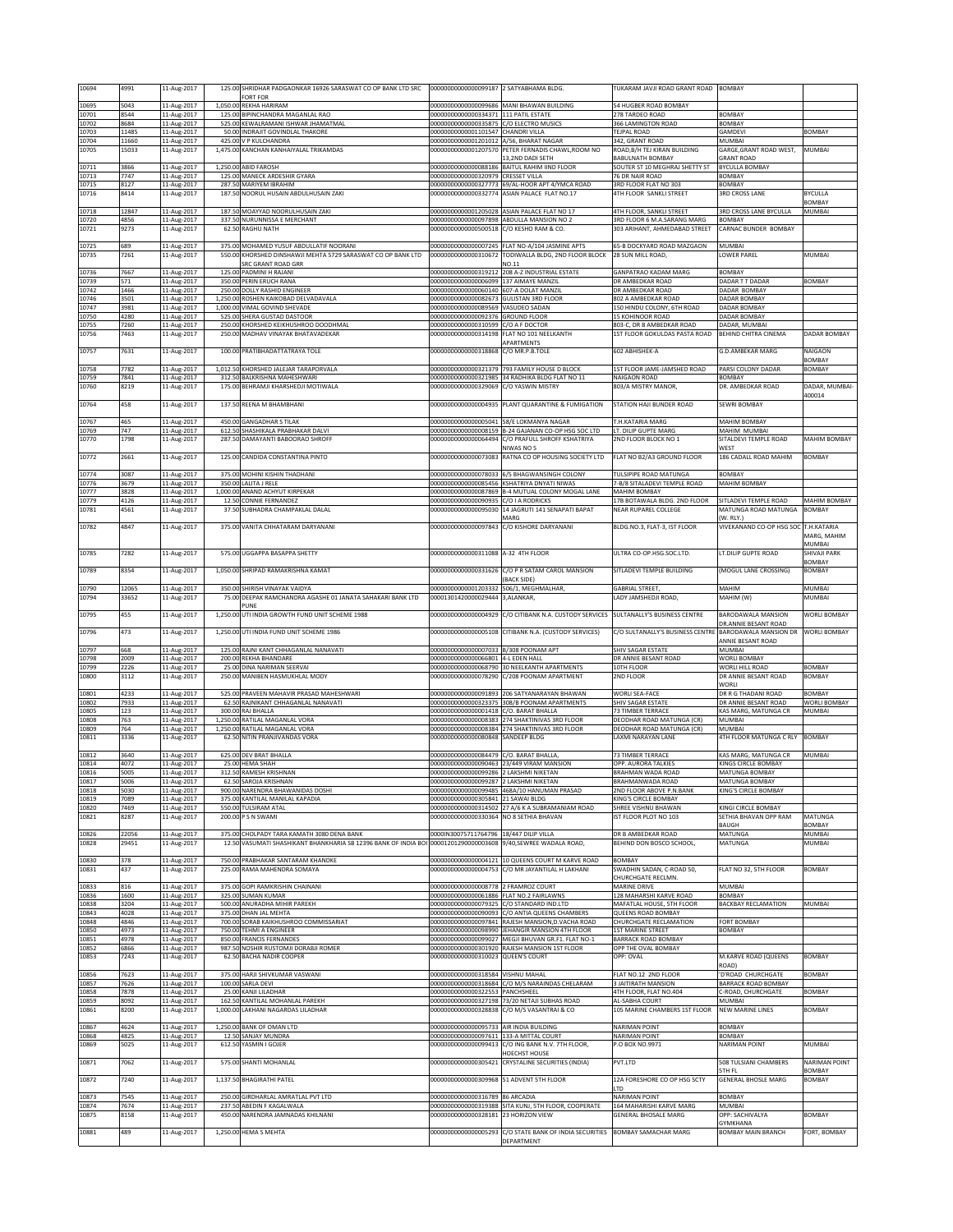| 10883          | 742           | 11-Aug-2017                | 375.00 SATTUPATTU SANKARA SUBRAMANIAN                                                                                 |                                                              | 00000000000000008102 9/213 SHANKAR KUNJ 1ST FLOOR                                | MAIN ROAD SION EAST                                   | <b>MUMBAI</b>                                     |                                 |
|----------------|---------------|----------------------------|-----------------------------------------------------------------------------------------------------------------------|--------------------------------------------------------------|----------------------------------------------------------------------------------|-------------------------------------------------------|---------------------------------------------------|---------------------------------|
| 10886<br>10887 | 1099<br>1936  | 11-Aug-2017<br>11-Aug-2017 | 25.00 ANIL CHUNILAL SHAH<br>375.00 NADIPURAM NARASIMHACHR DESIKACHAR                                                  | 00000000000000053456 3RD FLOOR, "VARSHA"                     | 00000000000000066092 NO 5 JAIN PARADISE CO OP HOUSING                            | 193 GUJARAT SOCIETY<br><b>SOCIETY LTD</b>             | SION (WEST) BOMBAY<br>PLOT NO 159 WEST            | <b>SION BOMBAY 22</b>           |
|                |               |                            |                                                                                                                       |                                                              |                                                                                  |                                                       |                                                   |                                 |
| 10890          | 2637          | 11-Aug-2017                | 250.00 VISHRAM PADAMSHI RUPAREL                                                                                       | 00000000000000072880                                         | HIND HOUSING CO-OP SOCIETY LTD                                                   | PLOT NO 17 2ND FLOOR                                  | KRISHNA KUNJ DUNCAN<br>CAUSEWAY                   | <b>SION BOMBAY</b>              |
| 10891          | 2984          | 11-Aug-2017                | 500.00 DINESH CHIMANLAL SHAH                                                                                          | 00000000000000076729                                         | 192/7, SHANTA NIVAS,                                                             | <b>GUJRAT SOCIETY</b>                                 | SION WEST, MUMBAI                                 |                                 |
| 10893<br>10896 | 7275<br>8104  | 11-Aug-2017<br>11-Aug-2017 | 112.50 SAHASRANAMAN HARIHARA AYYAR<br>62.50 RAMAKRISHNA KRISHNAMURTHY                                                 | 00000000000000310960                                         | 405 SAGAR APARTMENTS<br>00000000000000327434 FLAT NO.13 PLOT NO.289 (EAST)       | V.N.PURAV MARG<br>JAYSANKAR YAGNIK MARG               | <b>CHUNABHATTI</b><br><b>BOMBAY</b>               | BOMBAY                          |
| 10897          | 8187          | 11-Aug-2017                | 425.00 PARAMESHWARAIYER RAMAN                                                                                         |                                                              | 00000000000000328587 11/98 KAUSALYA MAHAL                                        | SION (WEST) BOMBAY                                    |                                                   |                                 |
| 10903          | 561           | 11-Aug-2017                | 800.00 MOHAN MALKANI                                                                                                  | 00000000000000005990                                         | ADD-VALUE FINANCIAL SERVICES PVT                                                 | 4 KOTHARI HOUSE, 5/7 OAK LANE                         | 1ST FLOOR, FORT                                   | <b>BOMBAY</b>                   |
| 10905          | 1552          | 11-Aug-2017                | 125.00 LEELA CHATURBHUJ CHHABRIA                                                                                      | 00000000000000061143                                         | C/O FATECHAND CHATURBHUJDAS                                                      | MEHTA HOUSE, IST FLOOR                                | 91 BOMBAY SAMACHAR                                | FORT BOMBAY                     |
|                |               |                            |                                                                                                                       |                                                              |                                                                                  |                                                       | MARG                                              |                                 |
| 10906          | 2163          | 11-Aug-2017                | 125.00 HARSHADKUMAR VRAJALAL MEHTA                                                                                    | 00000000000000068181                                         | C/O M & J COMBINES                                                               | CHURCHGATE HOUSE 4TH FLOOR                            | 32-34 VEER NARIMAN ROAD<br>FORT                   | <b>BOMBAY</b>                   |
| 10910          | 4099          | 11-Aug-2017                | 287.50 RAMNIKLAL A SHAH                                                                                               | 00000000000000090721                                         | C/O S RAMDAS                                                                     | <b>BHUPEN CHAMBER</b>                                 | DALAL STREET BOMBAY                               |                                 |
| 10911          | 4128          | 11-Aug-2017                | 1,362.50 JHARNA KAR 229063 CENTRAL BANK OF INDIA CBI BOMBAY MAIN<br>OFFIC                                             | 00000000000000090956                                         | 43 TAMARIND LANE                                                                 | 5TH FLOOR RAJA BAHADUR COMP.                          | <b>FORT BOMBAY</b>                                |                                 |
| 10912          | 4149          | 11-Aug-2017                | 387.50 RAMNIKLAL A SHAH                                                                                               | 00000000000000091123                                         | C/O S RAMDAS                                                                     | BHUPEN CHAMBERS DALAL STREET                          | BOMBAY                                            |                                 |
| 10913          | 4259          | 11-Aug-2017                | 525.00 JAYANT KRISHNA MANJREKAR                                                                                       | 00000000000000092153                                         | C/O KARTIK V KANAKIA SHARE &                                                     | 27 BOMBAY MUTUAL CHAMBERS                             | 19/21 AMBALAL DOSHI MARG FORT BOMBAY              |                                 |
|                |               |                            |                                                                                                                       |                                                              | <b>STOCK BROKER</b>                                                              |                                                       |                                                   |                                 |
| 10915          | 4718          | 11-Aug-2017                | 1,250.00 PILOO MANECK MANECKJI                                                                                        |                                                              | 00000000000000096690 MEHTA HOUSE (1ST FLOOR)                                     | 91, BOMBAY SAMACHAR MARG                              | <b>BOMBAY</b>                                     |                                 |
| 10917<br>10918 | 7254<br>7649  | 11-Aug-2017<br>11-Aug-2017 | 375.00 FALI PIROSHA MISTRI<br>50.00 JAYSUKHLAL RATILAL SHAH                                                           | 00000000000000310421<br>00000000000000319008                 | 84/11, APOLLO HOUSE, 2ND FLOOR,<br>C/O M/S INDUSTRIAL ENGG CO                    | <b>BOMBAY SAMCHAR MARG</b><br>51 BOMBAY SAMACHAR MARG | FORT, MUMBAI<br>FORT BOMBAY                       |                                 |
| 10919          | 11879         | 11-Aug-2017                | 350.00 CENTBANK FINANCIAL AND CUSTODIAL SERVICES LTD                                                                  |                                                              | 00000000000001202240 CENTRAL BANK-NMO BLDG                                       | 6TH FLOOR,55 M.G.ROAD                                 | FORT, MUMBAI                                      |                                 |
| 10920          | 17708         | 11-Aug-2017                | 625.00 Centbank Financial Services Limited 1708891 Central Bank Of India                                              | 0000IN30009510586822                                         | Central Bank - MMO Bldg.                                                         | 6th Floor 55, M. G. Road                              | Fort                                              | MUMBAI                          |
| 10923          | 7909          | 11-Aug-2017                | 375.00 SADASHIVA KORAGAPPA UCHIL                                                                                      |                                                              | 00000000000000323033 503 RAM KRUPA SHIV SHRUSTI                                  | KURLA EAST BOMBAY                                     |                                                   |                                 |
| 10924          | 310           | 11-Aug-2017                | 350.00 NAYNA LALDAS VORA                                                                                              | 00000000000000002543                                         | C/O GIRISH C SHETH                                                               | A/4 ICICI APARTMENTS                                  | P BABU MARG PRABHADEVI                            | <b>BOMBAY</b>                   |
| 10925          | 568           | 11-Aug-2017                | 175.00 BHANUMATI BHASKAR GUPTE                                                                                        | 00000000000000006086                                         | KAMANA CO-OP SOCIETY                                                             | BLDG NO-2, FLAT NO-5                                  | S K BOLE ROAD, PRABHADEVI                         | BOMBAY                          |
| 10927          | 1839          | 11-Aug-2017                | 12.50 BHOGILAL MANILAL TRIVEDI                                                                                        | 00000000000000065015 6/27 SAGAR PRABHA                       |                                                                                  | P.BALU MARG                                           | PRABHADEVI BOMBAY                                 |                                 |
| 10929          | 2796          | 11-Aug-2017                | 700.00 SAROJINI KUDVA                                                                                                 | 00000000000000074561 14 KALPATARU                            |                                                                                  | DHRUVA CO OP HSG SOC LTD                              | PRABHADEVI                                        | BOMBAY                          |
| 10930<br>10931 | 3917<br>6405  | 11-Aug-2017<br>11-Aug-2017 | 87.50 NEELAM KAPUR<br>25.00 JAGDISH SHARAN VARSHNEYA                                                                  | 00000000000000088868<br>00000000000000120849                 | 134-B TWIN TOWERS<br>21 'JAYSHREE'                                               | PRABHADEVI BOMBAY<br>75 WORLI SEA FACE                | BOMBAY                                            |                                 |
| 10934          | 191           | 11-Aug-2017                | 750.00 RAMSARAN MEHRA                                                                                                 | 000000000000000001891 A/11 SNEH SADAN                        |                                                                                  | NOWROJI GAMADIA ROAD                                  | <b>BOMBAY</b>                                     |                                 |
| 10936<br>10943 | 502<br>1946   | 11-Aug-2017<br>11-Aug-2017 | 900.00 RAM S TARNEJA<br>850.00 NARAYAN SINGH MAHESHWARI                                                               | 00000000000000005378<br>00000000000000066232                 | 4, PASHMINA<br><b>52-A MEHERINA</b>                                              | 33A, PEDDAR ROAD,<br>51/C NEPEAN SEA ROAD             | MUMBAI<br><b>BOMBAY</b>                           |                                 |
| 10944          | 2039          | 11-Aug-2017                | 25.00 KHORSHED BEJON TALATI                                                                                           |                                                              | 00000000000000067040 C/O MRS D AHMADULLAH                                        | 52 JUPITAR APTS                                       | 1 ANSTEY ROAD CUMBALLA                            | <b>BOMBAY</b>                   |
|                |               |                            |                                                                                                                       |                                                              |                                                                                  |                                                       | HILL                                              |                                 |
| 10948<br>10951 | 2636<br>3272  | 11-Aug-2017<br>11-Aug-2017 | 400.00 DARA BOMANSHA KHAN<br>425.00 SHANTILAL V VAKHARIA                                                              | 00000000000000072868<br>00000000000000080020                 | <b>TIRUPATI APARTMENTS</b><br>104-B SURYA APARTMENTS                             | ANAND-B-1 4TH FLOOR<br>3 BHULABHAI DESAI ROAD         | BHULABHAI DESAI ROAD<br><b>BOMBAY</b>             | <b>BOMBAY</b>                   |
| 10953          | 3345          | 11-Aug-2017                | 350.00 PRAVINCHANDRA LAXMIDAS SHAH                                                                                    | 209903000000000000000                                        | 505 PRABHU KUNI 5TH FLOOR                                                        | PEDDAR ROAD BOMBAY                                    |                                                   |                                 |
| 10957<br>10958 | 4741<br>4885  | 11-Aug-2017<br>11-Aug-2017 | 350.00 MANHARLAL KAPADIA<br>1,000.00 KUNDANDAS POKARDAS KAMRA                                                         | 00000000000000096864 405, CUMBALA CREST                      | 00000000000000098228 52 EVEREST 12 PEDDER ROAD                                   | 42, PEDDAR ROAD<br><b>BOMBAY</b>                      | <b>BOMBAY</b>                                     |                                 |
| 10959          | 4970          | 11-Aug-2017                | 350.00 BIMAL NATVERLAL SHASTRI                                                                                        |                                                              | 00000000000000098915 1101 ASHISH TIRUPATTI APT.                                  | <b>BHULABHAI DESAI ROAD</b>                           | <b>BOMBAY</b>                                     |                                 |
| 10961<br>10963 | 6164<br>7288  | 11-Aug-2017<br>11-Aug-2017 | 25.00 KHOOZEMA MOHAMMAD FAIZULLABHOY<br>100.00 INDRU RAMCHAND LALWANI                                                 | 00000000000000117902<br>00000000000000311301                 | <b>GULISTAN 4TH FLOOR</b><br>11/A ANANTA                                         | FLAT NO 44<br>DR RAJABALI PATEL ROAD                  | CARMICHAEL ROAD<br><b>BOMBAY</b>                  | BOMBAY                          |
| 10964          | 7334          | 11-Aug-2017                | 700.00 GENERAL INV AND FINANCE PRIVATE LTD                                                                            | 00000000000000312077 9 ALTAMOUNT ROAD                        |                                                                                  | BOMBAY                                                |                                                   |                                 |
| 10965<br>10966 | 7348<br>7422  | 11-Aug-2017                | 600.00 ABBAS SHUMS CHINWALA<br>12.50 BHAJANLAL                                                                        | 00000000000000312282                                         | 130 CUMBALLA HILL ROAD<br>00000000000000313275 12 BRIJ BHAVAN PEDDAR ROAD        | <b>BANOO MANSION C BLOCK</b><br>BOMBAY                | <b>II FLOOR BOMBAY</b>                            |                                 |
| 10968          | 7695          | 11-Aug-2017<br>11-Aug-2017 | 700.00 CHIMANIBAI THAKURDAS CHHABRIA                                                                                  | 00000000000000319833 B-31 16TH FLOOR                         |                                                                                  | STERLING APARTMENT PEDDER                             | MUMBAI                                            |                                 |
|                |               |                            |                                                                                                                       |                                                              |                                                                                  | ROAD                                                  |                                                   |                                 |
| 10969<br>10970 | 7763<br>8397  | 11-Aug-2017<br>11-Aug-2017 | 1,325.00 SATYANARAIN PURANMAL SINGHANIA<br>25.00 NIKUNJ NATVERLAL MAZUMDAR                                            | 00000000000000321104<br>00000000000000332516                 | 25 VIMLA MAHAL 2ND FLOOR<br>HORMUZO APARTMENTS FLAT NO 504                       | OPP JASLOK HOSPITAL<br>131 AUGUST KRANTI MARG         | PEDDAR ROAD BOMBAY<br>NEAR SHALIMAR HOTEL         | <b>BOMBAY</b>                   |
|                |               |                            |                                                                                                                       |                                                              | <b>STH FLOOR</b>                                                                 | GOWALIA TANK ROAD                                     |                                                   |                                 |
| 10973<br>10976 | 8715<br>593   | 11-Aug-2017<br>11-Aug-2017 | 62.50 PRAVIN DHUDALAL GANDHI                                                                                          | 00000000000000336347 FLAT NO.2 IST FLOOR                     |                                                                                  | HIMGIRI                                               | 755/6 PEDDAR ROAD                                 | BOMBAY<br>MUMBAI                |
|                |               |                            |                                                                                                                       |                                                              |                                                                                  |                                                       |                                                   |                                 |
|                |               |                            | 575.00 DADI J BALSARA 9855 BOMBAY MERCANTILE CO OP BANK LTD BMC<br><b>BYCUL</b>                                       |                                                              | 00000000000000006341 13/5 RUSTOM BAUG,                                           | SANT SAVTA MARG                                       | <b>BYCULLA</b>                                    |                                 |
| 10979          | 4588          | 11-Aug-2017                | 1,250.00 MINOO RUSTOMJI PALKHIWALLA                                                                                   |                                                              | 00000000000000095309 37,E BLOCK, JERBAI BAUG                                     | <b>BYCULLA, EAST</b>                                  | DR AMBEDKAR ROAD                                  | BOMBAY                          |
| 10984          | 1119          | 11-Aug-2017                | 700.00 MANGALA MADHAV PRADHAN                                                                                         | 00000000000000053689                                         | 9 SARVAMANGAL HOUSING SOCIETY                                                    | <b>15 COLLEGE STREET</b>                              | DADAR BOMBAY                                      |                                 |
| 10986          | 2846          | 11-Aug-2017                | 1,250.00 SHANTA ANANT GOKHALE                                                                                         | 00000000000000075294                                         | ANANT 3 GOKHALE RD                                                               | <b>SOUTH BOMBAY</b>                                   |                                                   |                                 |
| 10987          | 3293          | 11-Aug-2017                | 1,225.00 HARI PANDURANG SAMANT                                                                                        | 00000000000000080317                                         | HOUSE NO-242 SANTOSH 3RD FLOOR<br>ROOM NO-18                                     | LADY JAMSHEDJI ROAD                                   | O BHAVANI SHANKAR ROAD BOMBAY                     |                                 |
| 10989          | 3594          | 11-Aug-2017                | 375.00 GAJANAN SADASHIV SALVEY                                                                                        | 00000000000000083713                                         | SHARD ASHRAM I BLOCK                                                             | 1ST FLOOR BHAVANI SHANKAR ROAD DADAR BOMBAY           |                                                   |                                 |
| 10992          | 3743          | 11-Aug-2017                | 1,050.00 WINIFRED MARY GONSALVES                                                                                      | 00000000000000086545                                         | NO 18 CEMETERY GARDEN                                                            | OPP KAMDAR PARK                                       | OFF GOKHALE ROAD SOUTH                            | <b>DADAR BOMBAY</b>             |
|                |               |                            |                                                                                                                       |                                                              |                                                                                  |                                                       |                                                   |                                 |
| 10993<br>10994 | 4141<br>4615  | 11-Aug-2017<br>11-Aug-2017 | 250.00 SARAL BHIKAJI SARDESHPANDE<br>775.00 LEENA JAGDISH SHAH                                                        | 00000000000000095623                                         | 00000000000000091041 MATRU CHHAYA PLOT NO 86<br><b>IAGIIWAN NIWAS, 4TH FLOOR</b> | DR M B RAUT ROAD SHIVAJI PARK<br>20 GOKHALE ROAD (N)  | <b>DADAR BOMBAY</b><br><b>BOMBAY</b>              |                                 |
| 10997          | 6806          | 11-Aug-2017                | 162.50 GANPATWAMAN KOTHARE                                                                                            | 00000000000000300986                                         | PARULKAR BLOCK NO 7 PLOT 9                                                       | BHANDARWADA ROAD DADAR                                | <b>BOMBAY</b>                                     |                                 |
| 10998          | 7139          | 11-Aug-2017                | 250.00 JAYANT SHRIDHAR NARWEKAR                                                                                       | 00000000000000307013                                         | M/S NARWEKAR & NARWEKAR<br><b>CHARTERED ARCHITECTS</b>                           | 4 SHIV SADAN IST FLOOR                                | OPP: PORTUGUESE CHURCH                            | DADAR BOMBAY                    |
| 10999          | 8140          | 11-Aug-2017                | 287.50 VIJAY SHRIDHAR PARALKAR 36480 SARASWAT CO OP BANK LTD SRC 000000000000000327953 DADAR ANUPAM CO-OP HSG SOC LTD |                                                              |                                                                                  | PLOT NO 5-B BLOCK NO 4                                | IST FLOOR S H PARALKAR                            | <b>SHIVAJI PARK</b>             |
|                |               |                            | MADHUKENDRA MD                                                                                                        |                                                              | B-203 KOHINOOR TOW                                                               |                                                       | MARG                                              | DADAR BOMBAY                    |
| .1004<br>11006 | 20905<br>4387 | .1-Aug-2017<br>11-Aug-2017 | 625.00 PRAMODINI KAM SURVE 9<br>300.00 KASTURBAI KARAMSEY                                                             | JUUUIN3UU4842UU43b78<br>00000000000000093160 18 CHANDRAVILLA |                                                                                  | GOVINDAS KOAD DADAK WES<br>218 R A KIDWAI ROAD        | MUMBAI DADAR<br>WADALA BOMBAY                     | VIAHAKASHIKA                    |
| 11011          | 33684         | 11-Aug-2017                | 125.00 PRAKASH VITHALDAS SARAIYA 11029 THE GREATER BOMBAY CO<br>OP BANK LTD WADALA W                                  | 00001301540000126151 3/301, SHANTA BHAVAN,                   |                                                                                  | J.D. LANE.                                            | WADALA,                                           | MUMBAI                          |
| 11013          | 3827          | 11-Aug-2017                | 100.00 JANARDAN BABOO KERKAR                                                                                          | 00000000000000087868                                         | 6/481 DIGVIJAY MILLS CHAWL                                                       | DATTARAM LAD PATH KALACHOWKI                          | <b>BOMBAY</b>                                     |                                 |
|                |               |                            |                                                                                                                       |                                                              |                                                                                  |                                                       |                                                   |                                 |
| 11018          | 3377          | 11-Aug-2017                | 550.00 RAJIV CHANDRAKANT SHAH                                                                                         | 00000000000000081344                                         | BLDG 4 BLOCK 22 3RD FL                                                           | HAJIALI MUNICIPAL OFFICERS                            | HOUSING SOCIETY                                   | HAJI ALI BOMBAY                 |
| 11024          | 7363          | 11-Aug-2017                | 525.00 K AMBA BAI                                                                                                     | 00000000000000312502                                         | C/O MR N.N.NAYAK 18-B DEVCHAYA                                                   | TARDEO ROAD                                           | HAJIALI                                           | MUMBAI                          |
| 11026          | 7727          | 11-Aug-2017                | 350.00 GULCHER MEHERJI VUZIFDAR                                                                                       |                                                              | 00000000000000320560 DADISETH BUILDING 1ST FLOOR                                 | WADIA STREET                                          | TARDEO BOMBAY                                     |                                 |
| 11027          | 8449          | 11-Aug-2017                | 125.00 ISHWARLAL KOTHARY                                                                                              | 00000000000000333283                                         | 131 SAHAKAR NIWAS                                                                | <b>4TH FLOOR</b>                                      | TARDEO ROAD                                       | MUMBAI                          |
| 11030          | 31261         | 11-Aug-2017                | 187.50 GUPTA GAURAV SATISH 094 202801 006 HONGKONG SHANGHAI<br><b>BANKING CORPORATION</b>                             |                                                              | 00001203320001689989 2 B II GREAT EASTERN ROYALE                                 | 333 BELLASSIS ROAD                                    | TARDEO                                            | MUMBAI                          |
| 11031          | 496           | 11-Aug-2017                | 1,250.00 RATNASREE ACHARYYA                                                                                           | 00000000000000005348                                         | D-15 HYDERABAD ESTATE                                                            | NAPEAN SEA ROAD                                       | MUMBAI                                            |                                 |
| 11033          | 1736          | 11-Aug-2017                | 975.00 SULEIMAN ABDULLA HATTEEA                                                                                       | 00000000000000063719 MADISON ADVERTISING                     |                                                                                  | KHATAU MANSION                                        | 95 K OMER PARK                                    | <b>B DESAI ROAD</b><br>BOMBAY   |
| 11035          | 2621          | 11-Aug-2017                | 200.00 RAGINI M KULKARNI                                                                                              | 00000000000000072772 122 MONA LISA                           |                                                                                  | <b>BOMANJI PETIT ROAD</b>                             | <b>BOMBAY</b>                                     |                                 |
| 11036<br>11037 | 2817<br>2916  | 11-Aug-2017<br>11-Aug-2017 | 200.00 RAGINI MOHAN KULKARNI<br>575.00 FIZIA GULAMHUSSEIN JAFFAR                                                      | 00000000000000075010 122 MONA LISA                           | 00000000000000076061 INDIA HOUSE NO 3 FLAT NO 7                                  | <b>BOMANJI PETIT ROAD</b><br><b>G DESHMUKH MARG</b>   | <b>BOMBAY</b><br><b>BOMBAY</b>                    |                                 |
| 11040          | 3225          | 11-Aug-2017                | 425.00 DHUN KAIKHUSHROO SORABJEE MODY                                                                                 | 0000000000000079583                                          | 41-C MEHERINA                                                                    | 51,-C NEPEAN SEA ROAD                                 | <b>BOMBAY</b>                                     |                                 |
| 11041          | 3491          | 11-Aug-2017                | 1,275.00 AWADUBAI ANANDRAO KERKAR                                                                                     | 00000000000000082562                                         | ASHER MANSION 40/A FORJETT ST                                                    | <b>BOMBAY</b>                                         |                                                   |                                 |
| 11043<br>11044 | 4001<br>4131  | 11-Aug-2017<br>11-Aug-2017 | 1,000.00 DADU GORDHANDAS MULTANI<br>900.00 RANJAN SHAH                                                                | 00000000000000089795 4 TULSI MAHAL<br>00000000000000090992   | HAPPY HOME FLAT NO 5                                                             | RAGHAVJI ROAD<br>16 FORJETT STREET CROSS LANE         | <b>GOWALIA TANK BOMBAY</b><br><b>GOWALIA TANK</b> | <b>BOMBAY</b>                   |
| 11045          | 4419          | 11-Aug-2017                | 750.00 DOLAT SOHRAB ADAJANIA                                                                                          | 00000000000000093391                                         | 4-A MALABAR APARTMENTS                                                           | OFF NAPEAN ROAD                                       | NEAR NAPEAN SEA ROAD                              | BOMBAY                          |
| 11047<br>11048 | 4822<br>6890  | 11-Aug-2017<br>11-Aug-2017 | 650.00 KAIKHUSHRU RATANJI PAYMASTER<br>200.00 KAMLA SHEWARAM JAISINGH                                                 | 00000000000000097581<br>00000000000000302357                 | HIROJSHAW BUILDING<br><b>GRAND PARADI APTS</b>                                   | 70-C AUGUST KRANTI MARG<br>C-142 14TH FLOOR           | <b>BOMBAY</b><br><b>KEMP'S CORNER</b>             | BOMBAY                          |
| 11049          | 6987          | 11-Aug-2017                | 100.00 CHANDRA CHANDRAKANT MAHALE                                                                                     | 00000000000000303951                                         | 17/A JALDARSHAN                                                                  | NEPEAN SEA ROAD                                       | <b>BOMBAY</b>                                     |                                 |
| 11050          | 7210          | 11-Aug-2017                | 12.50 SULTANATH HATTEEA                                                                                               | 00000000000000309429                                         | MADISON ADVERTISING                                                              | KHATAU MANSION                                        | 95 K OMER PARK                                    | <b>B DESAI ROAD</b><br>BOMBAY   |
| 11051          | 7766          | 11-Aug-2017                | 312.50 ARJUN CHOITHRAM BATHUA                                                                                         | 00000000000000321125                                         | HANUMAN SHARAN FLAT NO 43 9TH                                                    | <b>NEAR PARSI GEN HOSP</b>                            | <b>BOMANJI PETIT ROAD</b>                         | BOMBAY                          |
| 11052          | 8017          |                            | 375.00 PRADYUMNA NATVERLAL NANAVATI                                                                                   | 00000000000000325374                                         | <b>LOOR</b><br>JAHANGIR TOWER FIRST FLOOR                                        | 10 SETALWAD LANE                                      | OFF L JAGMOHAN MARG                               | NEPEAN SEA                      |
|                |               | 11-Aug-2017                |                                                                                                                       |                                                              |                                                                                  |                                                       |                                                   | ROAD BOMBAY                     |
| 11053          | 8173          | 11-Aug-2017                | 125.00 KUSUMBEN POONAMCHAND DOSHI                                                                                     |                                                              | 00000000000000328371 IST FLOOR SARASWATI SADAN                                   | (ANNEXE) BEHIND BANK OF BARODA B.D.ROAD BOMBAY        |                                                   |                                 |
| 11062          | 6992          | 11-Aug-2017                | 12.50 MURLIDHAR PARSRAM MANDHYAN                                                                                      | 0000000000000303999                                          | 6-B/112 S.S.S.NAGAR                                                              | KOLIWADA                                              | BOMBAY                                            |                                 |
| 11063          | 9240          | 11-Aug-2017                | 100.00 RAM KUMAR KAPUR                                                                                                | 00000000000000500238                                         | C/O MR. LALIT KISHORE KAPOOR                                                     | V-307, SILVER ARCH BHAKTI PARK                        | <b>NEAR I-MAX</b>                                 | MUMBAI                          |
| 11064          | 11260         | 11-Aug-2017                | 312.50 SHAKUNTALA MALHOUTRA                                                                                           | 00000000000000900349                                         | C/O CHRISTINE HODEN I P LTD                                                      | MAHINDRA SPICER BLDG                                  | THEATRE, WADALA (E)<br>15 J N HEREDIA MARG        | <b>BALLARD ESTATE</b><br>BOMBAY |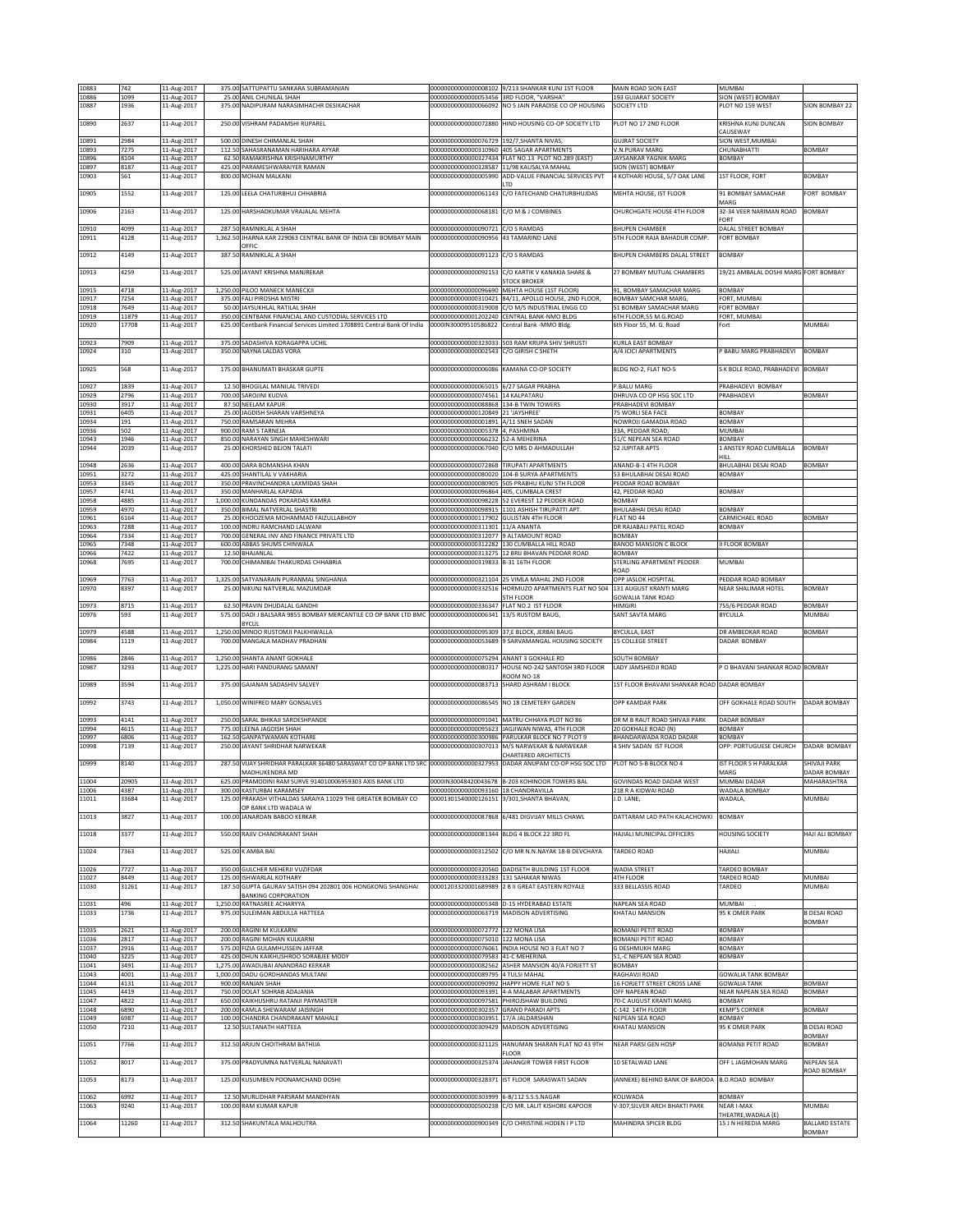| 11065          | 21563         | 11-Aug-2017                | 175.00 ORIENT SHIP AGENCY PRIVATE LIMITED 416544 ABN AMRO Bank                                   | 0000IN30064410185220                                                                 | ORIENT HOUSE 4TH FLOOR                                                                             | ADI MARZBAN PATH                                            | <b>BALLARD ESTATE</b>                          | MUMBAI                         |
|----------------|---------------|----------------------------|--------------------------------------------------------------------------------------------------|--------------------------------------------------------------------------------------|----------------------------------------------------------------------------------------------------|-------------------------------------------------------------|------------------------------------------------|--------------------------------|
| 11067          | 677           | 11-Aug-2017                | 962.50 DHUNJISHAW E COOPER                                                                       | 0000000000000007094                                                                  | C/O DORIAWALAS                                                                                     | YORK HOUSE A-BLOCK 1ST FLOOR                                | ALLANA MARG ELECTRIC                           | MUMBAI                         |
| 11068          | 1771          | 11-Aug-2017                | 250.00 MEHROO EDALJI PANTHAKY                                                                    | 00000000000000064242                                                                 | M-38 CUSROW BAUG                                                                                   | COLABA CAUSEWAY BOMBAY                                      | HOUSE                                          |                                |
| 11069<br>11071 | 1817<br>3852  | 11-Aug-2017<br>11-Aug-2017 | 1,250.00 KHURSHED MANECK VAJIFDAR<br>100.00 GUSTASP PIROJSHAW ANTIA                              | 00000000000000064743 M-15 CUSROW BAUG<br>00000000000000088099 M-16 CUSROW BAUG       |                                                                                                    | SHAHID BHAGAT SINGH ROAD<br>SHAHID BHAGAT SINGH ROAD        | <b>BOMBAY</b><br><b>BOMBAY</b>                 |                                |
| 11072          | 4243          | 11-Aug-2017                | 100.00 KATIE R BHARUCHA                                                                          | 00000000000000091979                                                                 | <b>D-2 AMERCHAND MANSIONS</b>                                                                      | 16 MADAME CAMA ROAD                                         | <b>BOMBAY</b>                                  |                                |
| 11075          | 396           | 11-Aug-2017                | 350.00 DEVIKA N KAPADIA 8675 INDIAN OVERSEAS BANK IOB ISKCON ISK                                 |                                                                                      | 00000000000000004326 302 RIVIERA GANDHI GRAM ROAD                                                  | JUHU BOMBAY                                                 |                                                |                                |
| 11077<br>11078 | 3067<br>3068  | 11-Aug-2017<br>11-Aug-2017 | 225.00 SUNDERBEN RAYCHAND LALAN<br>262.50 SUNDERBEN RAYCHAND LALAN                               | 00000000000000077871 SEA ISLAND<br>00000000000000077873 SEA ISLAND                   |                                                                                                    | 31-B THEOSOPHICAL COLONY<br>31-B THEOSOPHICAL COLONY        | JUHU ROAD JUHU<br>JUHU ROAD JUHU               | <b>BOMBAY</b><br><b>BOMBAY</b> |
| 11079          | 3113          | 11-Aug-2017                | 250.00 PARESH PRANJIVAN VALIA                                                                    | 00000000000000078320                                                                 | HARE KRISHNA" BUNGALOW NORTH                                                                       | J.V.P.D. SCHEME                                             | VILE PARLE WEST                                | BOMBAY                         |
| 11081          | 3718          | 11-Aug-2017                | 250.00 JENNIFER D SOUZA                                                                          | 00000000000000086169                                                                 | <b>SOUTH ROAD NO 8</b><br>C/O MR JOHN CAJETAN DESOUZA                                              | PLOT NO 66 FAIRVILLE ESTATE                                 | VITHAL NAGAR SOCIETY 2ND                       | N S ROAD NO 12                 |
| 11087          | 22478         | 11-Aug-2017                | 62.50 HEENA R PARIKH 112114 ALLAHABAD BANK                                                       | 0000IN30088814258306                                                                 | 15A 249 GREEN ACRES                                                                                | VIDHYANIDHI MARG                                            | <b>FLOOR</b><br>J V P D SCHEME                 | UHU BOMBAY<br>MUMBAI           |
| 11088          | 424           | 11-Aug-2017                | 375.00 NOSHIR JEHANBUX DASTUR<br>350.00 MOHINI HIRALAL GANDHI                                    | 00000000000000004659 31 ST. PAUL ROAD                                                |                                                                                                    | <b>BANDRA BOMBAY</b>                                        |                                                |                                |
| 11089<br>11090 | 536<br>612    | 11-Aug-2017<br>11-Aug-2017 | 1,250.00 INDU R KRIPALANI                                                                        | 00000000000000005783<br>00000000000000006582                                         | ATLANTA BLDG., 3RD FLOOR<br>302, RED GATE,                                                         | FLAT NO 302, SHIRLY RAJAN<br>ST. ALEXIOUS ROAD,             | BANDRA (W) BOMBAY<br>BANDRA(W), MUMBAI         |                                |
| 11091          | 902           | 11-Aug-2017                | 375.00 MEHERANGIZ JAMSHED KOTWAL                                                                 | 00000000000000010175                                                                 | C/O DINYAR J MEHTA                                                                                 | 404 SILVER CASCADE                                          | MOUNT MARY ROAD,<br>BANDRA                     | MUMBAI                         |
| 11092          | 1088          | 11-Aug-2017                | 62.50 ARDESHIR PIROISHAW HAMAWALLA                                                               | 0000000000000053374                                                                  | SAI ASHISH FLAT NO.22 PLOT NO.520                                                                  | N.A. PETER DIAS ROAD                                        | HILL ROAD BANDRA                               | <b>BOMBAY</b>                  |
| 11093          | 1146          | 11-Aug-2017                | 525.00 SHANTABAI BHAVANISHANKAR SAMSI                                                            | 00000000000000054064                                                                 | A/11 ANAND COURT                                                                                   | DR RAGHUNATH MARG                                           | <b>BANDRA BOMBAY</b>                           |                                |
| 11094          | 1657          | 11-Aug-2017                | 275.00 ALOO PESTONJI MASTER                                                                      | 0000000000000062668                                                                  | C/O MR BURJOR DORABJI KATGARA                                                                      | 2/C HORMAZD APARTMENT                                       | 44 PALIMALA ROAD BANDRA                        | <b>BOMBAY</b>                  |
| 11095          | 1851<br>1994  | 11-Aug-2017                | 325.00 MEHERA DHANJISHA BARIA<br>100.00 CHANDRABHAGA MARKANDRAI JOSHI                            | 00000000000000066674                                                                 | 00000000000000065209 PLOT NO 388 VIJAY APARTMENT<br>DHARAM JYOT BLDG NO.2                          | GROUND FLOOR NO A 16 ROAD<br><b>ELAT NO.01 GROUND FLOOR</b> | <b>BANDRATPS III</b><br>NEW KANT WADI ROAD     | BOMBAY                         |
| 11096          |               | 11-Aug-2017                |                                                                                                  |                                                                                      |                                                                                                    |                                                             |                                                | BANDRA (W)<br>BOMBAY           |
| 11097<br>11099 | 2140<br>2350  | 11-Aug-2017<br>11-Aug-2017 | 12.50 AYODHYA MADHURAM KAPUR<br>900.00 BHAVANI AMIN                                              |                                                                                      | 00000000000000067975 W-5 APSARA 61-B PALI HILL<br>00000000000000070107 THOMAS TERRACE GROUND FLOOR | <b>BANDRA BOMBAY</b><br>23 ST DOMINIC ROAD                  | <b>BANDRA</b>                                  | <b>BOMBAY</b>                  |
| 11100          | 2434          | 11-Aug-2017                | 575.00 SILLOO DADY BAXTER                                                                        | 00000000000000071062                                                                 | 52 PALI HILL, BANDRA                                                                               | MUMBAI                                                      |                                                |                                |
| 11101<br>11102 | 2448<br>2616  | 11-Aug-2017<br>11-Aug-2017 | 700.00 SHAILA GANESH VAIDYA<br>500.00 A ATHAIDE                                                  | 00000000000000071197 13 NEW PATKAR BLOCKS<br>00000000000000072727 16 DE BRITTO HOUSE |                                                                                                    | TARNER ROAD BANDRA<br>ST PETERS HOUSING SOCIETY             | <b>BOMBAY</b><br>PALI ROAD BANDRA              | BOMBAY                         |
| 11103<br>11106 | 2663<br>3330  | 11-Aug-2017<br>11-Aug-2017 | 500.00 MARY PHILIPA JOSEPH ALEXANDER DIAS<br>1.050.00 SUSHILA RAMAMOORTHY                        | 00000000000000073123                                                                 | 12 VERONICA STREET<br>000000000000000080782 B-4 JOLLY HIGH RISE APTS                               | RANWAR BANDRA WEST<br>PALIMALA ROAD BANDRA                  | <b>BOMBAY</b><br>BOMBAY                        |                                |
| 11108          | 3881          | 11-Aug-2017                | 375.00 SATNAM KAUR BAWEJA                                                                        | 00000000000000088370                                                                 | 186 SATNAM SAGAR 30TH ROAD                                                                         | BANDRA BOMBAY                                               |                                                |                                |
| 11109<br>11110 | 3926<br>3931  | 11-Aug-2017<br>11-Aug-2017 | 587.50 SUSHILA THAKORLAL MEHTA<br>350.00 BIDHAN AMIN                                             | 00000000000000089025 THOMAS TERRACE                                                  | 000000000000000088974 1 NEW CHAPPRA BUILDING                                                       | 84 GURU NANAK ROAD<br>23 ST. DOMINIC ROAD                   | <b>BANDRA W BOMBAY</b><br><b>BANDRA BOMBAY</b> |                                |
| 11111<br>11112 | 4190<br>4413  | 11-Aug-2017<br>11-Aug-2017 | 200.00 ADELAIDE ATHAIDE<br>25.00 ARNOLD JOSEPH RODRICKS                                          | 0000000000000091403<br>00000000000000093306                                          | 16 DE BRITTO HOUSE<br>'CHURCH VIEW'                                                                | ST PETER'S HSG SOCIETY<br>14TH ROAD T.P.S. III              | PALI ROAD BANDRA<br>BANDRA BOMBAY              | <b>BOMBAY</b>                  |
| 11113          | 4435          | 11-Aug-2017                | 125.00 SHARDA RANI MEHRA                                                                         | 00000000000000093501 27/28 MARY NIKETAN                                              |                                                                                                    | MOUNT MARY ROAD                                             | BANDRA                                         | BOMBAY                         |
| 11114<br>11115 | 4437<br>4438  | 11-Aug-2017<br>11-Aug-2017 | 450.00 TARO HIRANAND BHOJRAJ ADVANI<br>1.050.00 LYDIA ALPHONSO                                   | 00000000000000093535<br>00000000000000093537                                         | "THE FAVOURITE"<br>6 SHANTIVANAM                                                                   | 8 DE MONTE PARK ROAD<br><b>1ST FLOOR</b>                    | BANDRA BOMBAY<br>23-B PALI ROAD                | <b>BANDRA BOMBAY</b>           |
| 11117          | 4659          | 11-Aug-2017                | 100.00 GULAMALI ESMAIL MERCHANT                                                                  | 00000000000000096037 101 KALPAK BELA                                                 |                                                                                                    | 31 PERRY CROSS ROAD                                         | <b>BANDRA (WEST)</b>                           | BOMBAY                         |
| 11119          | 4747          | 11-Aug-2017                | 175.00 GOOL FAROKH KAPADIA                                                                       | 00000000000000096907 9.C. "HILL TOP                                                  |                                                                                                    | PALI HILL BANDRA                                            | <b>BOMBAY</b>                                  |                                |
| 11120<br>11122 | 4765<br>4957  | 11-Aug-2017<br>11-Aug-2017 | 125.00 MANOJ PATTANI<br>1,000.00 EDITA MARIA MENDES                                              | 00000000000000097087 G-1, B-WING<br>0000000000000098761                              | <b>8 STARLIT 21ST ROAD</b>                                                                         | 59, QUEENS APTS.<br>TPS III BANDRA WEST                     | PALI HILL, BANDRA (W)<br><b>BOMBAY</b>         | <b>BOMBAY</b>                  |
| 11123<br>11124 | 7365<br>7493  | 11-Aug-2017<br>11-Aug-2017 | 375.00 HARISHKUMAR BASANTRAM MOTWANI<br>112.50 BENJAMIN PUTHENVEETTIL THOMAS                     | 00000000000000312632                                                                 | 5 NAVSONARBALA<br>00000000000000315204 8 FRIENDSHIP 23 RD ROAD                                     | 35,36-A GURU NANAK ROAD<br>T P S III BANDRA                 | BANDRA BOMBAY<br>BOMBAY                        |                                |
| 11125          | 7524          | 11-Aug-2017                | 175.00 VARADARAJ ANANTACHARYA ADYA                                                               | 00000000000000316355                                                                 | 22 HILL NIKETAN                                                                                    | MOUNT MARY ROAD                                             | <b>BANDRA BOMBAY</b>                           |                                |
| 11126          | 7561          | 11-Aug-2017                | 650.00 ALICE HORMUSJI CURSETJI CAPTAIN                                                           | 00000000000000317646                                                                 | FLAT NO 305/306                                                                                    | <b>DAFFODILS</b>                                            | 56 PALI HILL                                   | BANDRA BOMBAY                  |
| 11127<br>11128 | 7615<br>7683  | 11-Aug-2017<br>11-Aug-2017 | 400.00 HILDA AYODHYA KAPUR<br>900.00 CASTELLO JOHN MANUEL                                        | 00000000000000318460<br>00000000000000319466                                         | W-5 APSARA 61-B PALI HILL<br>302 XAVIER APARTMENTS                                                 | <b>BANDRA BOMBAY</b><br>JOHN BAPTIST ROAD                   | <b>BANDRA BOMBAY</b>                           |                                |
| 11129          | 7779          | 11-Aug-2017                | 187.50 PITAMBERDAS SAHIJRAM RAGHANI                                                              | 00000000000000321270                                                                 | KOTHARI PRINTING WORKS                                                                             | SAMBAVA CHAMBERS S P MEHTA RD BOMBAY                        |                                                |                                |
| 11130          | 8074          | 11-Aug-2017                | 50.00 ALFRED WILLIE JEDDO                                                                        | 00000000000000327022 9 REBELLO ROAD                                                  |                                                                                                    | <b>BANDRA BOMBAY</b>                                        |                                                |                                |
| 11132<br>11133 | 8444<br>8523  | 11-Aug-2017<br>11-Aug-2017 | 887.50 MAYA SAHDEV KARNA<br>600.00 AVRAT KRISHNA CHOPRA                                          | 00000000000000333257                                                                 | 5 JER MANSION<br>00000000000000334227 SHIVA FLAT 21 22 TURNER ROAD                                 | OFF TURNER ROAD<br>BANDRA BOMBAY                            | <b>BANDRA BOMBAY</b>                           |                                |
| 11134          | 8598          | 11-Aug-2017                | 837.50 KALA GHANSHYAMDAS BABUR                                                                   | 00000000000000335157                                                                 | <b>3-6 NAR NARAYAN</b>                                                                             | 36-B TURNER ROAD                                            | BANDRA BOMBAY                                  |                                |
| 11135<br>11138 | 8658<br>11098 | 11-Aug-2017<br>11-Aug-2017 | 325.00 PHIROZE KHARSHED CAMA<br>375.00 SARLA DHAWAN                                              | 00000000000000335586<br>00000000000000701140                                         | 4-C "BALMORAL HALL"<br>4-A METROPOLITAN CO-OP HSG                                                  | MOUNT MARY ROAD, BANDRA<br>SOCIETY LTD                      | MUMBAI<br>20 PALI HILL ROAD BANDRA             | <b>BOMBAY</b>                  |
| 11146          | 23750         | 11-Aug-2017                | 325.00 WILFRED MARIO RIBEIRO 2090052000001133 CITIZENCREDIT COOP<br><b>BANK LTD</b>              | 0000IN30122510124685                                                                 | <b>SEAKIST</b>                                                                                     | BANDSTAND                                                   | <b>BANDRA</b>                                  | MUMBAI                         |
| 11147          | 23755         | 11-Aug-2017                | 625.00 ANIL JOSEPH DSILVA 2090142000002766 CITIZENCREDIT COOP                                    | 0000IN30122510231747                                                                 | <b>6 ANNETTE</b>                                                                                   | 35 ST PAULS ROAD                                            | <b>BANDRA</b>                                  | MUMBAI                         |
| 11148          | 23756         | 11-Aug-2017                | <b>BANK LTD</b><br>625.00 PREMILA FRANCES FERNANDES 2090142000002394 CITIZENCREDIT               | 0000IN30122510231763                                                                 | <b>6 ANNETTE</b>                                                                                   | 35 ST PAULS ROAD                                            | BANDRA                                         | MUMBAI                         |
| 11149          | 1210          | 11-Aug-2017                | COOP BANK LTD<br>175.00 SUNDERLAL G SOMANI                                                       | 00000000000000054766                                                                 | C-10/77 MIG COLONY                                                                                 | BANDRA EAST BOMBAY                                          |                                                |                                |
| 11151          | 372<br>754    | 11-Aug-2017                | 62.50 PADMA LAKHANPAL<br>125.00 JAMSHED BURJORJI TALATI                                          | 00000000000000004044 FLAT NO.23                                                      | 000000000000000008303 POST BOX NO-6718 KHAR DELIVERY                                               | HOUSE NO.376<br>107 S V ROAD 1ST FLOOR                      | 14TH ROAD, KHAR<br><b>KHAR MUMBAI</b>          | <b>BOMBAY</b>                  |
| 11153          |               | 11-Aug-2017                |                                                                                                  |                                                                                      | POST OFFICE                                                                                        |                                                             |                                                |                                |
| 11157<br>11158 | 2704<br>2794  | 11-Aug-2017<br>11-Aug-2017 | 500.00 AZIZA MUKHLIS TYABJI                                                                      | 00000000000000073483                                                                 |                                                                                                    |                                                             |                                                |                                |
| 11160          | 3623<br>4726  |                            |                                                                                                  |                                                                                      | NO.9 GARDEN HOMES                                                                                  | <b>IST ROAD</b>                                             | KHAR (W) MUMBAI                                |                                |
| 11161<br>1163  |               | 11-Aug-2017                | 750.00 MANJULA SUNDERDAS ASWANI<br>1,450.00 PUSHPA G PAI                                         | 00000000000000074546 ISHKRIPA PLOT NO 617<br>00000000000000084074 YOJANA BLOCK E     |                                                                                                    | 14TH ROAD KHAR<br>16TH ROAD KHAR BOMBAY                     | BOMBAY                                         |                                |
| 11164<br>11165 | 5064          | 11-Aug-2017<br>1-Aug-2017. | 375.00 SUNDERDAS THAKURDAS ASWANI<br>750.00 BEHARI SHAMDAS CHHABI                                | 00000000000000096782 ISH-KRIPA<br>0000000000000099943                                | BRIGHT LAND CO.OP.HSG.SC                                                                           | <b>PLOT NO.617</b><br>PLOT NO-440 FLAT NO-9                 | 14TH ROAD, KHAR<br>L4TH ROAD T.P.S.3 KHAH      | <b>BOMBAY</b><br><b>BOMBAY</b> |
|                | 7843          | 11-Aug-2017                | 700.00 JAIDEVI TULSIDAS LULLA                                                                    |                                                                                      | 00000000000000322004 1 DAN KUTIR 12TH ROAD                                                         | KHAR                                                        | <b>BOMBAY</b>                                  |                                |
|                | 8392          | 11-Aug-2017                | 737.50 KAMLA G SIPAHIMALANI                                                                      |                                                                                      | 00000000000000332464 NO.2 1ST FLOOR GANGA JAMUNA<br>MILAN CO-OP.                                   | <b>HOUSING SOCIETY</b>                                      | 3RD ROAD KHAR (WEST)                           | <b>BOMBAY</b>                  |
| 11171<br>11174 | 567<br>5041   | 11-Aug-2017<br>11-Aug-2017 | 1,050.00 AMARJIT SINGH<br>750.00 KUSAM TULI                                                      | 00000000000000099673 201/A RATAN NAGAR-4                                             | 00000000000000006061 202 MELBOURNE, BLDG NO 12                                                     | SHASHTRI NAGAR, ANDHERI WEST<br>FOUR BUNGALOWS              | MUMBAI<br>ANDHERI(W) BOMBAY                    |                                |
| 11175          | 7627          | 11-Aug-2017                | 375.00 LAJVANTI LALCHAND                                                                         | 00000000000000318694 201 'B' RESIDENCY                                               |                                                                                                    | LOKHANDWALA COMPLEX                                         | OFF FOUR BUNGALOWS                             | ANDHERI (W)<br>MUMBAI          |
| 11177          | 15567         | 11-Aug-2017                | 1,050.00 SHUBHAM BANTHIA                                                                         | 00000000000001208295 A-105 BASERA                                                    |                                                                                                    | <b>3RD X LANE</b>                                           | LOKHANDWALA COMPLEX,                           | MUMBAI                         |
| 11181          | 31276         | 11-Aug-2017                | 12.50 MALA SINHA 209708 BANK OF BARODA BOB                                                       | 00001203320002228359 801 17                                                          |                                                                                                    | INDRA DARSHAN                                               | ANDHERI (W)<br>LOKHANDWALA ANDHERI W           | MUMBAI                         |
| 11182          | 33683         | 11-Aug-2017                | 250.00 KHYATI DHARNENDRA SHAH 2783 THE GREATER BOMBAY CO OP                                      |                                                                                      | 00001301540000118457 B/205, HIRADHAM SUNDERVAN                                                     | COMPLEX, OFF.LOKHANDWALA,                                   | ANDHERI (WEST),                                | MUMBAI                         |
|                |               |                            | <b>BANK LTD VERSOVA</b>                                                                          |                                                                                      |                                                                                                    |                                                             |                                                |                                |
| 11184<br>11185 | 225<br>599    | 11-Aug-2017<br>11-Aug-2017 | 200.00 RASILA NAVINCHANDRA ARIHANT<br>737.50 SAMIR SURYAKANT SURATI                              | 00000000000000002085<br>00000000000000006462                                         | 103, VARUN AMIN VILLA<br>7, PRASHANTI NORTH WEST AVENUE                                            | 1ST FLOOR, DATTATRAYA ROAD,<br>SOCIETY                      | SANTACRUZ (WEST)<br>SANTACURZ (W)              | MUMBAI<br><b>BOMBAY</b>        |
| 11188          | 911           | 11-Aug-2017                | 375.00 PANNA JAWAHIR ASHER                                                                       | 00000000000000050089                                                                 | O-OP.HSG.<br>"SANGEETA" FLAT NO.2                                                                  | BEHIND ARYA SAMAJ                                           | 10-E V.P.ROAD SANTACRUZ                        | <b>BOMBAY</b>                  |
|                |               |                            |                                                                                                  |                                                                                      |                                                                                                    |                                                             | (W)                                            |                                |
| 11190<br>11194 | 1689<br>2447  | 11-Aug-2017<br>11-Aug-2017 | 500.00 NARESH MANUBHAI DESAI<br>350.00 RAVINDRA GANESH VAIDYA 19169 VIJAYA BANK VJB SANTA CURZ V | 00000000000000063012 1 AROGYADHAM<br>0000000000000071196                             | FLAT NO.2, IST FLOOR                                                                               | DATTATRAYA ROAD<br>PRASHANTI                                | SANTACRUZ (W)<br>CORNER OF NORTH & WEST        | <b>BOMBAY</b><br>SANTACRUZ (W) |
|                |               |                            | SCW                                                                                              |                                                                                      |                                                                                                    |                                                             | AVENUES                                        | MUMBAI                         |
| 11195          | 2819          | 11-Aug-2017                | 425.00 SANKLI JAGJIVAN VORA                                                                      | 00000000000000075027                                                                 | FLAT NO 12 3RD FLOOR                                                                               | MAHESHWAR SHIKHAR PLOT NO 55-                               | ANDREWS ROAD SANTACRUZ<br>W)                   | <b>BOMBAY</b>                  |
| 11196          | 2820          | 11-Aug-2017                | 375.00 SANKLI JAGJIVAN VORA                                                                      | 00000000000000075029                                                                 | FLAT NO 12 3RD FLOOR                                                                               | MAHESHWAR SHIKHAR PLOT NO 55-                               | ANDREWS ROAD SANTACRUZ<br>W)                   | BOMBAY                         |
| 11197          | 3247          | 11-Aug-2017                | 1,050.00 MAHESH HARSHADRAM MEHTA                                                                 | 00000000000000079722                                                                 | C/O SUHRUD D MEHTA                                                                                 | 200 DEEPAK                                                  | VALLABHBHAI PATEL ROAD                         | SANTACRUZ (W)                  |
| 11198          | 3965          | 11-Aug-2017                | 12.50 KALYAN VANUBHAI BHUTA                                                                      | 00000000000000089481                                                                 | BLK NO 5, RADHARAMAN KUNJ                                                                          | BAJAJ-WADI STATION ROAD                                     | SANTACRUZ (WEST) BOMBAY                        | BOMBAY                         |
| 11200          | 4089          | 11-Aug-2017                | 62.50 PARESH DOSHI                                                                               | 00000000000000090660 GOKUL APT BLOCK B-8                                             |                                                                                                    | PODAR ROAD SANTACRUZ (W)                                    | BOMBAY                                         |                                |
| 11202          | 4322          | 11-Aug-2017                | 1,050.00 KANTABEN P TRIVEDI                                                                      |                                                                                      | 00000000000000092721 2 PREM GRIHA SIR VITHALDAS NAGAR                                              | NORTH AVENUE                                                | SANTACRUZ (WEST)                               | <b>BOMBAY</b>                  |
| 11203          | 4323          | 11-Aug-2017                | 862.50 GUL WADHWANI                                                                              | 00000000000000092724 B-9 WEST VIEW                                                   |                                                                                                    | S V ROAD                                                    | SANTACRUZ (WEST)                               | <b>BOMBAY</b>                  |
| 11204<br>11205 | 4575<br>4598  | 11-Aug-2017<br>11-Aug-2017 | 137.50 GUL L WADHWANI<br>187.50 PANKAJ DILIP PATEL                                               | 00000000000000095171 9-B, "WEST VIEW-I"                                              | 00000000000000095441 HARIHAR NIWAS, 2ND FLOOR                                                      | 2ND FLOOR SV ROAD<br>BESANT ST. SANTACRUZ (W)               | SANTACRUZ (WEST)<br><b>BOMBAY</b>              | BOMBAY                         |
| 11206          | 4678          | 11-Aug-2017                | 350.00 PRAGNA PARIMAL MEHTA                                                                      | 00000000000000096225                                                                 | 22-A TILAK ROAD RIDDHI SIDDHI BLDG.                                                                | 2ND FLOOR, BLOCK NO.15                                      | SANTACRUZ (W)                                  | <b>BOMBAY</b>                  |
| 11208          | 6923          | 11-Aug-2017                | 462.50 SAROOP SINGH AHUJA                                                                        | 00000000000000303017                                                                 | RISING SUN APARTMENTS                                                                              | <b>BUILDING-C FLAT-5</b>                                    | JUHU ROAD SANTACRUZ                            | <b>BOMBAY</b>                  |
| 11211          | 7685          | 11-Aug-2017                | 162.50 SURYAKANT NIRBHAYA THAKAR                                                                 | 00000000000000319506                                                                 | PARASRAMPURIA APARTMENTS-2                                                                         | FLAT NO.105 IST FLOOR                                       | WEST<br>PLOT NO.65, TPS 6, ROAD<br>NO.1        | SANTA CRUZ (W)<br>BOMBAY       |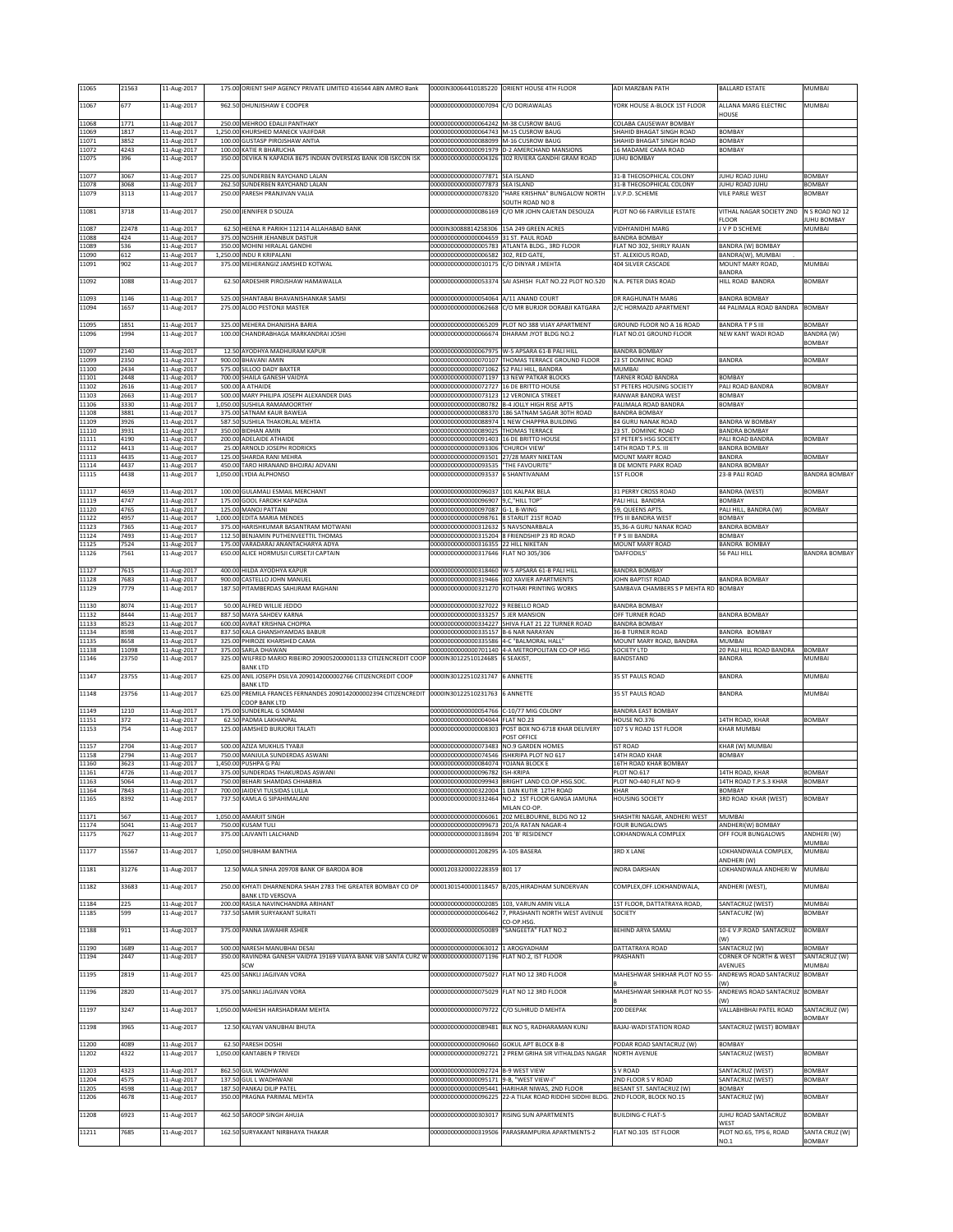| 11212           | 8468           | 11-Aug-2017                | 375.00 TIKAMDAS MOHANDAS CHHABRIA                                                                     | 000000000000000333442 C/O SHYAM CHANDANI                                                  |                                                                                                                            | 3 DIL BAHAR SOCIETY                                        | PHIROZSHAH X LANE                                  | SANTACRUZ (W)                  |
|-----------------|----------------|----------------------------|-------------------------------------------------------------------------------------------------------|-------------------------------------------------------------------------------------------|----------------------------------------------------------------------------------------------------------------------------|------------------------------------------------------------|----------------------------------------------------|--------------------------------|
| 11213           | 8489           | 11-Aug-2017                | 50.00 RASILA PREMCHAND                                                                                | 00000000000000333687                                                                      | C/O NAVINCHANDRA P JASWA                                                                                                   | AMIN VILLA BLOCK NO 101                                    | 17 DATTATRAYA ROAD                                 | BOMBAY<br><b>BOMBAY</b>        |
| 11214           | 8568           | 11-Aug-2017                | 1,000.00 HANSA PRADYUMAN MUGATWALA                                                                    | 00000000000000334678 C/O SUDHIR CHOKSEY                                                   |                                                                                                                            | 3 NARAYAN APTS.                                            | <b>ANTACRUZ W</b><br>63-B MAIN AVENUE              | SANTACRUZ (W)                  |
|                 |                |                            |                                                                                                       |                                                                                           |                                                                                                                            |                                                            |                                                    | <b>BOMBAY</b>                  |
| 11215<br>11216  | 11162<br>11858 | 11-Aug-2017<br>11-Aug-2017 | 700.00 RAMPARKASH AGGARWAL<br>125.00 BHARAT GOVERDHANDAS JUTHANI                                      |                                                                                           | 00000000000000705030 18 YOGESH, GROUND FLOOR<br>00000000000001202146 6, PADMA KUNJ, PODAR ROAD                             | S.V.ROAD SANTACRUZ WEST<br>OFF. S V ROAD                   | BOMBAY<br>SANTACRUZ (WEST)                         | MUMBAI                         |
| 11217           | 12148          | 11-Aug-2017                | 1,250.00 PRAFUL BHAGWANDAS DESAI                                                                      | 000000000000001203705 602/3 PANORAMA                                                      |                                                                                                                            | JAYSUKHLAL MEHTA MARG                                      | SANTACRUZ (W)                                      | MUMBAI                         |
| 11219           | 17111          | 11-Aug-2017                | 700.00 AROONA S SOUTHEKAL                                                                             | 00000000000001210067 3, SMITA APARTMENTS                                                  |                                                                                                                            | 82-B, SARASWATI ROAD                                       | OPP MUKTANAND<br>PARK, SANTACRUZ (WEST)            | MUMBAI                         |
| 11226           | 3851           | 11-Aug-2017                | 187.50 PREMCHAND TOPANDAS GANDHI                                                                      |                                                                                           | 00000000000000088096 KALI NIKETAN 1ST FLOOR                                                                                | <b>83 VAKOLA BRIDGE</b>                                    | SANTACRUZ EAST BOMBAY                              |                                |
| 11228<br>11229  | 3913<br>4889   | 11-Aug-2017<br>11-Aug-2017 | 550.00 HIRAVATI VALJI<br>187.50 DIVYA NANDU GANDHI                                                    |                                                                                           | 000000000000000088819 NARENDRA NIWAS 6TH ROAD<br>00000000000000098300 KALI NIKETAN 1ST FLOOR                               | SANTACRUZ EAST<br>83 VAKOLA BRIDGE SANTACRUZ               | BOMBAY<br>(EAST) BOMBAY                            |                                |
| 11230           | 7191           | 11-Aug-2017                | 287.50 MEENA BANERJEE                                                                                 | 0000000000000309097                                                                       | C/O GANSONS ENGINEERS PVT. LTD                                                                                             | SHANTINAGAR INDUSTRIAL ESTATE                              | VAKOLA SANTACRUZ EAST                              | MUMBAI                         |
| 11231           | 7725           | 11-Aug-2017                | 275.00 RAMRAO ANANDRAO PRADHAN                                                                        |                                                                                           | 00000000000000320534 KUMAR CO-OP HSG SOC LTD                                                                               | SANTACRUZ UNIT BUILDING NO C                               | BLOCK NO 6 IST FLOOR                               | <b>BOMBAY</b>                  |
| 11235           | 2505           | 11-Aug-2017                | 187.50 CHUNILAL BHIMJI SHAH                                                                           | 00000000000000071702 52 BAJAJ ROAD                                                        |                                                                                                                            | 1 SONAL VILE PARLE (W)                                     | SANTACRUZ EAST<br>BOMBAY                           |                                |
| 11236           | 3069           | 11-Aug-2017                | 587.50 OCHHAVLAL MAGANLAL PARIKH                                                                      | 0000000000000077876                                                                       | C/O SUVINA P PARIKH                                                                                                        | 11/12 BHARAT DARSHAN                                       | BESANT ROAD, VILE PARLE                            | MUMBAI                         |
| 11237           | 3481           | 11-Aug-2017                | 100.00 DEVENDRA DOONGARSEY ASHAR 1302 KAPOLE CO OP BANK LTD                                           |                                                                                           | 000000000000000082429 ANUPAM, 10-ANSARI ROAD                                                                               | VILE PARLE (WEST)                                          | W)<br><b>MUMBAI</b>                                |                                |
|                 |                |                            | KCB VILE PARLE W V                                                                                    |                                                                                           |                                                                                                                            |                                                            |                                                    |                                |
| 11238<br>11240  | 3607<br>3977   | 11-Aug-2017<br>11-Aug-2017 | 12.50 NANJI DHARSHI SHAH<br>25.00 DEVENDRA DOONGARSEY ASHAR 1302 KAPOLE CO OP BANK LTD                | 000000000000000083876 8 SWASTIK BLOCK NO 4                                                | 000000000000000089559 ANUPAM, 10-ANSARI ROAD                                                                               | J D SCHEME N S ROAD NO 1<br>VILE PARLE (WEST)              | <b>VILE PARLE WEST</b><br>MUMBAI                   | <b>BOMBAY</b>                  |
|                 |                |                            | KCB VILE PARLE W V                                                                                    |                                                                                           |                                                                                                                            |                                                            | <b>MUMBAI</b>                                      |                                |
| 11241           | 3978           | 11-Aug-2017                | 25.00 MRUDULA DEVENDRA ASHAR 1302 KAPOLE CO OP BANK LTD KCB<br>VILE PARLE W V                         |                                                                                           | 000000000000000089560 ANUPAM, 10-ANSARI ROAD                                                                               | VILE PARLE (WEST)                                          |                                                    |                                |
| 11242<br>11243  | 4044<br>4045   | 11-Aug-2017<br>11-Aug-2017 | 750.00 BHARATKUMAR KARSANDAS SAMPAT<br>275.00 BHARATKUMAR KARSANDAS SAMPAT                            | 00000000000000090201 22 JADAVJI KARA BLDG<br>00000000000000090202 22 JADAVJI KARA BLDG    |                                                                                                                            | 77 S V ROAD IRLA<br>77 S V ROAD IRLA                       | PARLE WEST BOMBAY<br>PARLE WEST BOMBAY             |                                |
| 11244           | 4650           | 11-Aug-2017                | 175.00 RANJANBEN B KAMDAR                                                                             | 00000000000000095948 8 DARPAN SOCIETY                                                     |                                                                                                                            | 89 BHAGAT SINGH ROAD                                       | VILE PARLE (WEST)                                  | <b>BOMBAY</b>                  |
| 11245<br>11246  | 6915<br>7032   | 11-Aug-2017<br>11-Aug-2017 | 375.00 KIZHUSSERY ACHYUTAN<br>750.00 CHANDRAKANT HARJIVANDAS                                          | 000000000000000302782 C/4/8 KRIPA NAGAR                                                   | 00000000000000304619 GOPAL BHUVAN 4TH FLOOR                                                                                | IRLA VILE PARLE (WEST)<br>BAPUBHAI VASHI RD                | <b>BOMBAY</b><br>VILLE PARLE WEST                  | <b>BOMBAY</b>                  |
| 11247           | 7083           | 11-Aug-2017                | 800.00 MOHANLAL HARJIVANDAS MODI                                                                      |                                                                                           | 00000000000000305777 KAPOLE COOPERATIVE HOUSING                                                                            | FLAT NO 27 2ND FLOOR C WING                                | 46 BAPUBHAI VASHI ROAD                             | VILE-PARLE WEST                |
| 11251           | 8387           | 11-Aug-2017                | 1,000.00 NARSINH MUKUND NAYAK                                                                         | 00000000000000332438                                                                      | SOCIETY<br>B-16 NAVSHILPVANI CO-OP HSG.SOC                                                                                 | LALLUBHAI PARK ROAD                                        | EXTN. IRLA VILE PARLE (W)                          | BOMBAY<br><b>BOMBAY</b>        |
| 11255           | 23757          | 11-Aug-2017                | 625.00 DAISY AMELIA DMELLO 2090152000002347 CITIZENCREDIT COOP                                        |                                                                                           | TD.<br>0000IN30122510233564 B/9 BHAGIRATHI SOCIETY                                                                         | IRLA PASSAGE LANE                                          | VILE PARLE W                                       | MUMBAI                         |
|                 |                |                            | <b>BANK LTD</b>                                                                                       |                                                                                           |                                                                                                                            |                                                            |                                                    |                                |
| 11261           | 2997           | 11-Aug-2017                | 125.00 MADHUKAR LAXMAN UKIDAVE                                                                        |                                                                                           | 00000000000000076974 2/39 HANUMAN RAMANAND CO-OP                                                                           | HSC SCTY                                                   | HANUMAN RD VILEPARLE E                             | BOMBAY                         |
| 11263           | 3493           | 11-Aug-2017                | 750.00 ARCHANA THAKAR                                                                                 |                                                                                           | 000000000000000082580 SARDAR PATEL CO-OP HSG SCTY LTD                                                                      | <b>BUILDING B SECOND FLOOR</b>                             | NEHRU ROAD VILE PARLE                              | <b>BOMBAY</b>                  |
| 11267           | 4989           | 11-Aug-2017                | 375.00 DULARI ATUL JAYAKAR                                                                            | 00000000000000099163 401, ANANDLAXMI                                                      | <b>PATEL BAUG</b>                                                                                                          | PRATHANA SAMAJ ROAD                                        | EAST<br>VILE PARLE(EAST)                           | MUMBAI                         |
| 11268           | 7218           | 11-Aug-2017                | 350.00 SHANTILAL PRAGJI MEHTA                                                                         | 00000000000000309515                                                                      | SANTOSH SOCIETY THANAWALA LANE,                                                                                            | FLAT NO.20                                                 | VILE PARLE (E)                                     | MUMBAI                         |
| 11269           | 7221           | 11-Aug-2017                | 287.50 PADIA JAICHANDRA MOHANLAL                                                                      |                                                                                           | -WING<br>00000000000000309558 17 YOGAYOG 4TH FLOOR                                                                         | PHIROZESHAH MEHTA ROAD                                     | VILE PARLE EAST BOMBAY                             |                                |
| 11270           | 7854           | 11-Aug-2017                | 575.00 ANANTHASOBRA MANIAN JAGADESAN                                                                  | 000000000000000322115 VIJAY NIVAS 1ST FLOOR<br>00000000000000326920 VIJAY NIWAS 1ST FLOOR |                                                                                                                            | <b>34 NEHRU ROAD</b><br>34 NEHRU ROAD                      | <b>VILLE PARLE EAST</b>                            | <b>BOMBAY</b>                  |
| 11271<br>11273  | 8071<br>8654   | 11-Aug-2017<br>11-Aug-2017 | 275.00 PARVATHI JAGADESAN IYER<br>750.00 BALARAM VINAYAKRAO SHRIMANI                                  |                                                                                           | 00000000000000335573 KUMAR CO-OP HSG SOC LTD                                                                               | C-10 BUILDING 3RD FLOOR                                    | <b>VILLE PARLE EAST</b><br>BLOCK NO 8 DAYAL DAS    | BOMBAY<br>VILE PARLE EAST      |
| 11279           | 24291          | 11-Aug-2017                | 625.00 SRIKAR VITHAL NAGARKATTI 2132 CORPORATION BANK                                                 | 0000IN30133021037100 E/1 GURUPRASAD                                                       |                                                                                                                            | HANUMAN RD                                                 | ROAD<br>VILE PARLE EAST                            | BOMBAY<br>MUMBAI               |
| 11282           | 692            | 11-Aug-2017                | 1,225.00 ANNAPURNA BALASUBRAMANIAN                                                                    |                                                                                           | 00000000000000007328 FLAT NO-B-202 GULMOHAR APTS                                                                           | CEASAR ROAD AMBOLI NR                                      | MUMBAI                                             |                                |
| 11283           | 982            | 11-Aug-2017                | 1,050.00 MADATHIL GOPALAN                                                                             | 00000000000000051496 30 'RAGHUKUL'                                                        |                                                                                                                            | FILMALAYA ANDHERI WEST<br>LALLUBHAI PARK                   | ANDHERI (WEST)                                     | <b>BOMBAY</b>                  |
| 11284           | 2382           | 11-Aug-2017                | 1.000.00 JAYBALA GIRISHKUMAR SHAH                                                                     | 00000000000000070507 YOGIKRUPA                                                            |                                                                                                                            | 15/62 MANISH NAGAR                                         | FOUR BUNGLOWS JAY                                  | <b>ANDHERI WEST</b>            |
| 11286           | 2640           | 11-Aug-2017                | 100.00 HASMUKH KHUSHALCHAND DOSHI                                                                     | 00000000000000072906 B-62 NANDANVAN                                                       |                                                                                                                            | BEHIND AMBER-OSCAR THEATRE                                 | PARKASH ROAD<br>S.V.ROAD ANDHERI (WEST)            | BOMBAY<br><b>BOMBAY</b>        |
|                 |                |                            |                                                                                                       |                                                                                           |                                                                                                                            |                                                            |                                                    |                                |
| 11287           | 2664           | 11-Aug-2017                | 62.50 HEMANT CHANDRAPRASAD LAKHIA                                                                     | 00000000000000073130 4/C TUSHAR PARK                                                      |                                                                                                                            | GROUND FLO69                                               | BARFIWALA MARG JUHU<br>ANE                         | ANDHERI W<br>BOMBAY            |
| 11288           | 2886           | 11-Aug-2017                | 600.00 DHUN MINOO PANTHAKI                                                                            |                                                                                           | 00000000000000075743 D-3/15, BHARUCHA BAUG                                                                                 | 1ST FLOOR, SV ROAD                                         | ANDHERI WEST                                       | MUMBAI                         |
| 11289<br>11291  | 2889<br>3440   | 11-Aug-2017<br>11-Aug-2017 | 1,350.00 NAJOO PHEROZE MUKADAM<br>1,000.00 PUSHPA PARSRAM WADHWA                                      |                                                                                           | 00000000000000075764 23 B HILL VIEW J P ROAD<br>00000000000000082001 3/20 SARVOTTAM SOCIETY                                | NEAR NAVRANG CINEMA<br>3RD FLOOR IRLA ANDHERI W            | ANDHERI (W) BOMBAY<br>BOMBAY                       |                                |
| 11292           | 3592           | 11-Aug-2017                | 12.50 MOHANLAL TULSIDAS BHATIA                                                                        | 00000000000000083686 SINCHAN APARTMENT                                                    |                                                                                                                            | SINCHAN COOP HOUSING SOCIETY<br>LTD BLK NO 401/2           | 4TH FLOOR NR LAXMI<br>INDUSTRIAL ESTATE            | ON NEW LINK<br>ROAD ANDHERI    |
|                 |                |                            |                                                                                                       |                                                                                           |                                                                                                                            |                                                            |                                                    | WEST BOMBAY                    |
| 11293<br>11295  | 3854<br>4164   | 11-Aug-2017<br>11-Aug-2017 | 700.00 KANTILAL JIVANLAL BHAGAT<br>25.00 JAYANT LALBHAI DESAI                                         | 00000000000000091198 1 PARIMAL SOCIETY                                                    | 00000000000000088106 307 GULSHAN-1 JUHU X LANE                                                                             | ANDHERI W BOMBAY<br>V P ROAD ANDHERI WEST                  | BOMBAY                                             |                                |
| 11296           |                |                            | 925.00 ATUL V MEHTA                                                                                   | 00000000000000096224 SOUTH BUNGLOW                                                        |                                                                                                                            | <b>VAIKUNTH SOCIETY</b>                                    | LALUBHAI PARK, ANDHERI                             | <b>BOMBAY</b>                  |
| 11297           | 4677           | 11-Aug-2017                |                                                                                                       |                                                                                           |                                                                                                                            |                                                            |                                                    |                                |
|                 |                |                            |                                                                                                       |                                                                                           |                                                                                                                            |                                                            | W)                                                 |                                |
| 11298           | 5280<br>6814   | 11-Aug-2017<br>11-Aug-2017 | 62.50 TARUN K TRIVEDI<br>437.50 PRAVIN MANUBHAI DESAI                                                 | 00000000000000103770 35 AVINASH<br>000000000000000301102 C/O MR IN DESAI                  |                                                                                                                            | JAYAPRAKASH ROAD<br>PARVATI NIKETAN                        | ANDHERI (WEST) BOMBAY<br>V P ROAD ANDHERI WEST     | <b>BOMBAY</b>                  |
| 11300<br>11301  | 7620<br>7825   | 11-Aug-2017<br>11-Aug-2017 | 1,100.00 LALII GOVINDJI SONEJI<br>1,050.00 CHANDRAGOVIND MULCHANDRA TELIVALA                          | 00000000000000318557 34 YESHWANTNAGAR                                                     | 00000000000000321801 ALKA CHAMBER PREMISES CO-OP                                                                           | 53 S.V.ROAD ANDHERI (W)<br>FIRST FLOOR FLAT NO 111 OPP M A | <b>BOMBAY</b><br>S V ROAD ANDHERI WEST             | <b>BOMBAY</b>                  |
|                 |                |                            |                                                                                                       |                                                                                           | SOCIETY LTD                                                                                                                | HIGH SCHOOL                                                |                                                    |                                |
| 11306<br>11307  | 17196<br>17773 | 11-Aug-2017<br>11-Aug-2017 | 1,050.00 CHANDRASEKHAR RAMAKRISHNAN<br>50.00 Estate Of Dhunjishah Pirojshah Jesia 003200100010429 THE |                                                                                           | 000000000000001210168 A-4/2 SHREE RAM NAGAR<br>0000IN30009511785654 G/11 Shapurji Bharucha Colony                          | S V ROAD<br>S V Road Andheri West                          | ANDHERI (W)                                        | MUMBAI<br>Mumbai               |
|                 |                |                            | ZOROASTRAIN CO OP BANK LIMITED                                                                        |                                                                                           |                                                                                                                            |                                                            |                                                    |                                |
| 15 I.L<br>11311 | 411<br>26987   | 11-Aug-201.<br>11-Aug-2017 | ARUNA SHANTI KUMAR PANDIT 8793<br>1,050.00 DESAI HARSHADBHAI BAPUBHAI 2413 CORPORATION BANK           | JIN3013301/2936/1                                                                         | /USA BLASE VIEW<br>0000IN30260310105747 4/10 HEERA BHUVAN 1ST FLOOR                                                        | CEASOR ROAD AMBOLI                                         | ANDHERI WEST                                       | MUMBAI                         |
| 11313           | 1203           | 11-Aug-2017                | 1,050.00 BHANUMATI GIRJASHANKER BHATT                                                                 |                                                                                           | 00000000000000054721 FLAT NO.D-101/102, IST FLOOR                                                                          | SILVER GARDENS, KANTI NAGAR                                | J.B.NAGAR, ANDHERI (EAST)                          | <b>BOMBAY</b>                  |
| 11314           | 2475           | 11-Aug-2017                | 12.50 FRAMROZE SAROBJI BHARUCHA                                                                       |                                                                                           | 00000000000000071374 1/7 BLOSSOM CO-OP HSG SOCIETY                                                                         | MILITARY ROAD MAROL                                        | ANDHERI EAST BOMBAY                                |                                |
| 11316           | 7392           | 11-Aug-2017                | 1.400.00 SURINDER SINGH                                                                               |                                                                                           | 00000000000000312982 C/O MAKER ENGINEERING COMPANY                                                                         | 43 SHIV SHAKTI INDUSTRIAL ESTATE                           | M VASSANJI ROAD SAKI NAKA                          | <b>BOMBAY</b>                  |
| 11317           | 8078           | 11-Aug-2017                | 937.50 KISHINCHAND TIKAMDAS JAVA                                                                      |                                                                                           | 00000000000000327055 C/O AWON ENGINEERS AWON                                                                               | PLOT-A MAKWANA ROAD                                        | MAROL NAKA ANDHERI (E)                             | BOMBAY                         |
| 11318           | 8442           | 11-Aug-2017                | 287.50 KANCHANBEN RATILAL                                                                             | 00000000000000333237 A-29 TERESA TRIUMPH                                                  | INDUSTRIAL HOUSE                                                                                                           | <b>BAMANPURI ROAD</b>                                      | J.B.NAGAR                                          | ANDHERI (E)                    |
|                 |                |                            |                                                                                                       |                                                                                           |                                                                                                                            |                                                            |                                                    | MUMBAI                         |
| 11319           | 25710          | 11-Aug-2017                | 500.00 QASIM SAIF 4445 SAFE CO OP BANK LTD                                                            | 0000IN30160410004822 202,A SAIFEE BLDG                                                    |                                                                                                                            | SAIFEE PARK, CHURCH ROAD, MAROL,                           | ANDHERI EAST                                       | MUMBAI                         |
| 11322           | 2336           | 11-Aug-2017                | 100.00 KALPANA DEVENDRANATH RELE                                                                      |                                                                                           | 00000000000000069880 B-10 YOJANA CO-OP.HSG.SOC.LTD                                                                         | NATWAR NAGAR ROAD NO.5                                     | JOGESHWARI EAST                                    | <b>BOMBAY</b>                  |
| 11323<br>11324  | 2530<br>2589   | 11-Aug-2017<br>11-Aug-2017 | 625.00 GULCHER PEROZ MUNSHY<br>700.00 R C MAJRA                                                       | 00000000000000071911 SUNNY VIEW<br>00000000000000072511                                   | C/O MR F K BOMAN-BEHRAM BEHROJ                                                                                             | 25 MALCOLM BAUG<br>MALCOLM BAUG                            | <b>JOGESHWARI</b><br>JOGESHWARI WEST               | BOMBAY<br><b>BOMBAY</b>        |
|                 | 8659           |                            |                                                                                                       |                                                                                           | /ILLA                                                                                                                      |                                                            |                                                    |                                |
| 11326<br>11329  | 4080           | 11-Aug-2017<br>11-Aug-2017 | 125.00 MEHRA RAJPAUL MAGHARMAL<br>350.00 ABAN PIROJSHA SANJANA                                        | 00000000000000335623 12 MAHARAJ BHAVAN                                                    | 000000000000000090593 ABHAR APARTMENT C-BLOCK 206                                                                          | CAVES ROAD<br><b>SEVEN BUNGALOWS</b>                       | JOGESHWARI (E)<br><b>VERSOVA-ANDHERI</b>           | <b>MUMBAI</b><br><b>BOMBAY</b> |
| 11330<br>11331  | 8119<br>11968  | 11-Aug-2017                | 350.00 VIPINCHANDRA DAMODARDAS RESHAMIA<br>375.00 NIRUPANA ARJAN HINGORANI                            |                                                                                           | 00000000000000327547 A-501, SEA SHELL APARTMENTS<br>00000000000001202779 405 AMARNATH TOWER                                | SEVEN BUNGALOWS, VERSOVA<br>OPP-YARI ROAD VERSOVA          | ANDHERI(W)<br>ANDHERI (WEST)                       | <b>MUMBAI</b><br>MUMBAI        |
| 11333           | 13424          | 11-Aug-2017<br>11-Aug-2017 | 687.50 KALPANA CHANDRA                                                                                | 00000000000001205784 A-103 SEA SHELL                                                      |                                                                                                                            | 7 BUNGALOWS                                                | ANDHERI (W)                                        | MUMBAI                         |
| 11335<br>11336  | 2931<br>3630   | 11-Aug-2017                | 900.00 NEMCHAND KESHAVLAL SHAH<br>125.00 ARVINDKUMAR CHANDULAL SHAH                                   |                                                                                           | 00000000000000076184 213 LAXMI JAWAHAR NAGAR<br>00000000000000084133 49 JAWAHAR NAGAR 6TH ROAD                             | ROAD NO 14 GOREGAON WEST<br>MADHUKUNJ GOREGAON W           | BOMBAY<br>BOMBAY                                   |                                |
| 11337           | 4195           | 11-Aug-2017<br>11-Aug-2017 | 100.00 ILABEN A SHAH                                                                                  | 00000000000000091487 49 JAWAHAR NAGAR                                                     |                                                                                                                            | <b>6TH ROAD MADHUKUNJ</b>                                  | 2ND FLOOR GOREGAON (W)                             | <b>BOMBAY</b>                  |
| 11339           | 8384           | 11-Aug-2017                | 312.50 DESAI SUVARNALATA NATVARLAL                                                                    | 00000000000000332291 140 JAWAHAR NAGAR                                                    |                                                                                                                            | ROAD NO.9                                                  | GOREGAON (WEST)                                    | <b>BOMBAY</b>                  |
| 11340           | 8692           | 11-Aug-2017                | 350.00 KANUBHAI KESHAVLAL PARIKH                                                                      | 00000000000000335965 5/40 RDS COLONY                                                      |                                                                                                                            | UNNATNAGAR 1 GOREGAON W                                    | BOMBAY                                             |                                |
| 11341<br>11345  | 8752<br>1335   | 11-Aug-2017<br>11-Aug-2017 | 187.50 DHANJIBHAI NATHABHAI SHAH<br>125.00 SHANKAR VAMAN JOGLEKAR                                     |                                                                                           | 00000000000000336681 9 CHADRA BHUVAN II FLOOR<br>00000000000000056543 33 JAYAS CO-OP HOUSING SOCIETY LTD JAYAPRAKASH NAGAR | H N COMPOUND M G ROAD                                      | GOREGAON WEST BOMBAY<br>OPP MUNICIPAL SCHOOL       | <b>GOREGAON EAST</b>           |
|                 |                |                            |                                                                                                       |                                                                                           |                                                                                                                            |                                                            |                                                    | BOMBAY                         |
| 11349<br>11351  | 2921<br>6861   | 11-Aug-2017<br>11-Aug-2017 | 175.00 DEV RAJ BALI<br>350.00 CHITRASENANANDRAO JAYAKAR                                               |                                                                                           | 000000000000000076083 AA-38 YASHODHAM ENCLAVE<br>00000000000000301857 RADIUM APARTMENT, BLOCK 'B'                          | OFF FILM CITY ROAD<br>FLAT NO.607 SHREYAS COLONY           | <b>GOREGAON EAST BOMBAY</b><br>AARAY ROAD GOREGAON | BOMBAY                         |
|                 |                |                            |                                                                                                       |                                                                                           |                                                                                                                            |                                                            | EAST                                               |                                |
| 11352<br>11359  | 2700<br>4656   | 11-Aug-2017<br>11-Aug-2017 | 350.00 HARISH CHANDRA CHINTAMAN PENDSE<br>375.00 CHANDULAL GIRDHARLAL PARIKH                          |                                                                                           | 00000000000000073467 "SWAGAT" BUILDING ROOM NO.3<br>00000000000000095989 ROOM NO 12, MARWADI CHAWL NO.1                    | MAMLEDAR WADI ROAD NO.4<br>OPP TELEPHONE EXCHANGE          | MALAD (W) BOMBAY<br>S V ROAD, MALAD                | BOMBAY                         |
| 11360           | 5604           |                            | 175.00 ROQUE ISIDORE SOUSA                                                                            | 000000000000000108521 MANALI 4B/13                                                        |                                                                                                                            | <b>EVERSHINE NAGAR</b>                                     | MALAD(W)                                           | BOMBAY                         |
| 11364           | 22543          | 11-Aug-2017<br>11-Aug-2017 | 625.00 DHANLAXMI DHANESH SHAH 11714 THE KAPOL CO OP BANK LTD                                          | 0000IN30090710362510 1 D DEVSHANTI APT                                                    |                                                                                                                            | MARVE RD                                                   | MALAD WEST                                         | <b>MUMBAI</b>                  |
| 11369           | 2233           | 11-Aug-2017                | 350.00 DHIRAJLAL JEPRASAD DOSHI                                                                       |                                                                                           | 00000000000000068866 B NANAK NAGAR 1ST FLOOR                                                                               | BLOCK NO 2 MAHATMA GANDHI RD                               | <b>BORIVLI EAST</b>                                | <b>BOMBAY</b>                  |
|                 |                |                            |                                                                                                       |                                                                                           |                                                                                                                            |                                                            |                                                    |                                |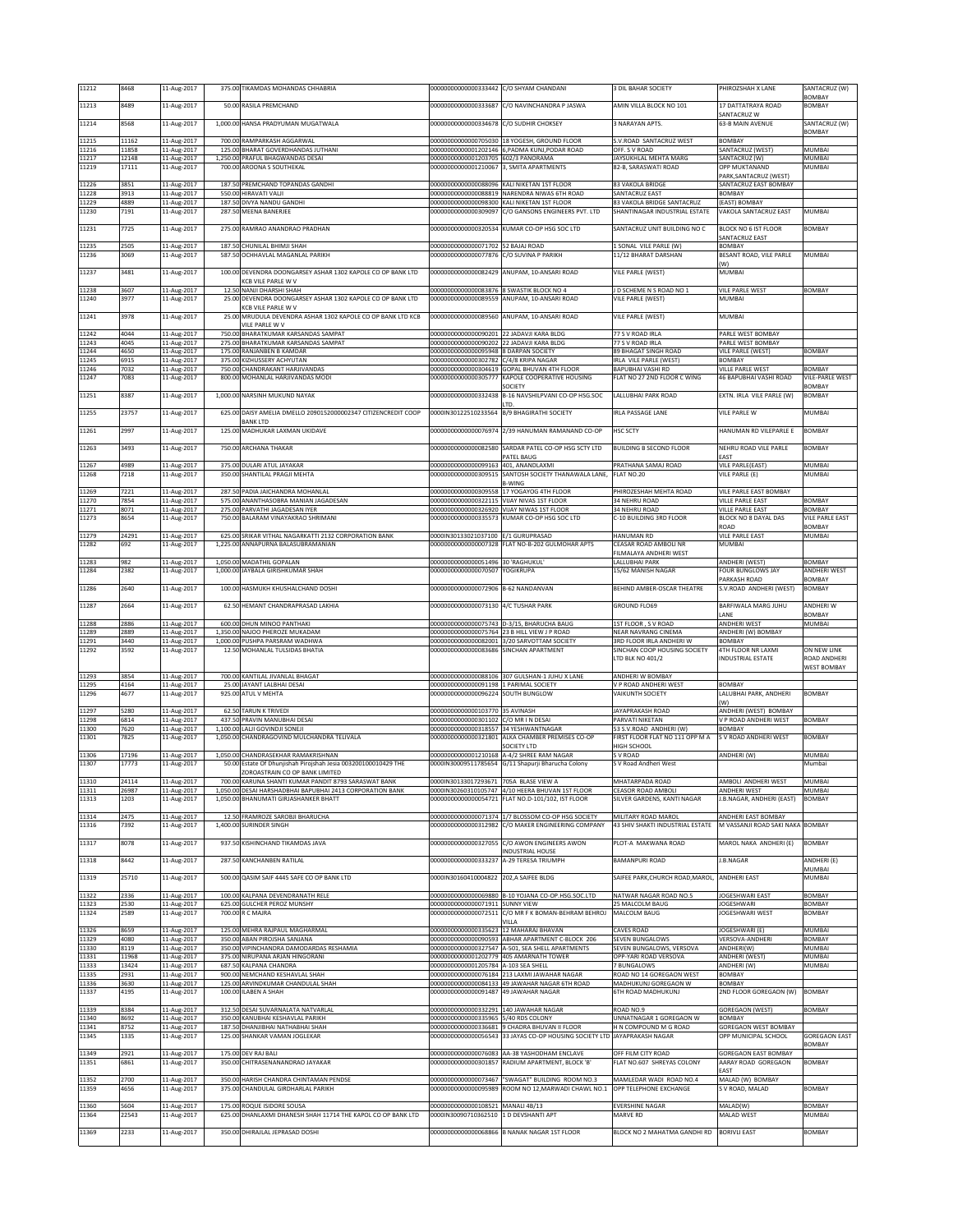| 11370          | 2429           | 11-Aug-2017                | 575.00 MANECK KEKI DASTOOR                                                                                        |                                                                                     | 00000000000000071023 A-2204/5 EKTA MEADOWS                                                                  | OFF W.E. HIGHWAY                                                 | KHATAU MILL COMPOUND<br>AYOUT                    | <b>BORIVALI EAST,</b><br>MUMBAI      |
|----------------|----------------|----------------------------|-------------------------------------------------------------------------------------------------------------------|-------------------------------------------------------------------------------------|-------------------------------------------------------------------------------------------------------------|------------------------------------------------------------------|--------------------------------------------------|--------------------------------------|
| 11371          | 2805           | 11-Aug-2017                | 375.00 PRANLAL JAGJIVANDAS MAJLANI                                                                                | 00000000000000074645 FLAT NO.23, V-FLOOR                                            |                                                                                                             | 1/B ASHA NAGAR                                                   | WESTERN EXPRESS HIGHWAY                          | <b>BORIVLI (E)</b><br>BOMBAY         |
| 11372          | 3116           | 11-Aug-2017                | 187.50 SHUBHADA VITTHAL PATIL                                                                                     |                                                                                     | 00000000000000078349 18 SHUBHALAY ABHINAV NAGAR                                                             | BORIVALI (EAST) BOMBAY                                           |                                                  |                                      |
| 11373<br>11377 | 4031<br>399    | 11-Aug-2017<br>11-Aug-2017 | 75.00 RAMILABEN P THAKAR<br>1,050.00 SUSHILA SUDHAKAR TRIVEDI                                                     | 00000000000000090110 V-7/02 ASHOKVAN                                                | 00000000000000004350 A-501 HIGHLAND OCEAN                                                                   | BORIVALI EAST BOMBAY<br>HIGHLAND COMPLEX                         | NEAR CHARKOP VILLAGE,                            | KANDIVALI (W)                        |
| 11379          | 1131           | 11-Aug-2017                | 275.00 SAROJINI PRABHAKAR PHENE                                                                                   |                                                                                     | 00000000000000053873 N-5 AVDHOOT CO-OP HSG.SOCIETY                                                          | DATTA MANDIR ROAD                                                | M.G.ROAD<br>KANDIVALI (W) DAHANUKAR              | MUMBAI<br><b>BOMBAY</b>              |
| 11381          | 2678           | 11-Aug-2017                | 250.00 SHARDABEN THAKORLAL SHAH                                                                                   | 00000000000000073251 204/B REGENCY                                                  |                                                                                                             | RDP-7 PLOT NO.146                                                | WADI<br>SECTOR-3 CHARKOP                         | KANDIVALI (W)                        |
| 11382          | 3234           | 11-Aug-2017                | 375.00 JASU SURESH KIKLA                                                                                          | 00000000000000079678 KEWAL KUNJ 1ST FLOOR                                           |                                                                                                             | KILACHAND ROAD KANDIVALEE WEST BOMBAY                            |                                                  | BOMBAY                               |
|                |                |                            |                                                                                                                   |                                                                                     |                                                                                                             |                                                                  |                                                  |                                      |
| 11383<br>11386 | 3580<br>4923   | 11-Aug-2017<br>11-Aug-2017 | 375.00 MANGLABEN MOHANLAL MEHTA<br>25.00 JAYESH CHANDULAL DOSHI                                                   | 00000000000000083496 SITA SADAN 1ST FLOOR                                           | 00000000000000098533 M-36 C-2 MAHAVIR NAGAR                                                                 | S V ROAD OPP BAJAJ ROAD<br>SHANKAR LANE 4TH FLOOR                | KANDIVALI WEST<br>KANDIVALI(W) BOMBAY            | <b>BOMBAY</b>                        |
| 11387<br>11388 | 4950<br>6900   | 11-Aug-2017<br>11-Aug-2017 | 300.00 BHAVESH DHIRAJLAL SHETH<br>375.00 RAMDAS MOJJILAL PARIKH                                                   |                                                                                     | 00000000000000098716 B-401, HIGHLAND HARMONY<br>00000000000000302504 36 BALASINOR CO-OP HSG.SOC             | MAHAVIR NAGAR<br>S.V.ROAD                                        | KANDIVLI WEST<br>KANDIVLI (WEST)                 | MUMBAI<br><b>BOMBAY</b>              |
| 11389<br>11393 | 6924<br>8170   | 11-Aug-2017<br>11-Aug-2017 | 1,050.00 GUNVANTI POPATLAL<br>25.00 THAKORLAL AMBALAL SHAH                                                        |                                                                                     | 000000000000000303019 202-B BHOUMIK RAM GALI S V RD<br>00000000000000328313 204/B REGENCY RDP-7 PLOT NO.146 | KANDIVALI WEST BOMBAY<br>SECTOR-3 CHARKOP                        | KANDIVALI (WEST)                                 | <b>BOMBAY</b>                        |
| 11394          | 8732           | 11-Aug-2017                | 525.00 SALVI RAMCHAND POPATLAL                                                                                    | 00000000000000336461 IST FLOOR ARVIND - E                                           |                                                                                                             | KAMAL APARTMENT SHANKAR LANE KANDIVALI (WEST)                    |                                                  | <b>BOMBAY</b>                        |
| 11399          | 21607          | 11-Aug-2017                | 350.00 MRS TARABAIMANGALDAS 55176 BANK OF BARODA                                                                  |                                                                                     | 0000IN30068510324826 B-201 MAITRY RESIDENCY-II                                                              | NR. KAMALA VIHAR BORSAPADA                                       | <b>BHD. POISUR BUS DEPOT</b>                     | KANDIWALI(WEST)                      |
| 11401          | 24204          | 11-Aug-2017                | 1,050.00 ASHOK KANAL 17281 CENTRAL BANK OF INDIA                                                                  |                                                                                     | 0000IN30133019435590 101 SARASWATI BLDG PLOT NO 37                                                          | SECTOR NO 2 CHARKOP                                              | KANDIVALI                                        | MUMBAI<br><b>MUMBAI</b>              |
| 11404          | 33681          | 11-Aug-2017                | 500.00 MAHESH ANANT JOSHI 4604 THE GREATER BOMBAY CO OP BANK<br>LTD KANDIVALI W BRANCH                            |                                                                                     | , 00001301540000092839 9, BHATWADI, DATTA MANDIR                                                            | DAHANUKAR WADI.                                                  | KANDIVALI (WEST),                                | MUMBAI                               |
| 11408          | 8190           | 11-Aug-2017                | 187.50 SURYA MADHUSUDAN SHROFF                                                                                    | 00000000000000328663 C/O MR M M SHROFF                                              |                                                                                                             | 'SAI-ANAND, B-503'                                               | ANAND NAGAR, C. S. ROAD                          | DAHISAR (E),<br>MUMBAI               |
| 11410<br>11412 | 22501<br>31198 | 11-Aug-2017<br>11-Aug-2017 | 12.50 TONDAWALKAR DEEPAK 468 BANK OF INDIA<br>312.50 SUMAN RAJESH KHANNA 10088 SARASWAT CO OP BANK LTD            |                                                                                     | 0000IN30088814571317 504 SUYOG APARTMENT<br>00001203320000392725 B-301 LAXMI APPTS BEHIND ANAND             | OFF MARY IMMACULATE SCHOOL<br>NAGAR DAHISAR (E)                  | MANDPESHWAR ROAD                                 | DAHISAR WEST<br>MUMBAI               |
| 11413          | 1260           | 11-Aug-2017                | 375.00 JAYKUMAR KALYANJI UDESHI                                                                                   |                                                                                     | 000000000000000055396 B-401 VISHAL APARTMENTS                                                               | SIR M.V.ROAD                                                     | ANDHERI (EAST) BOMBAY                            |                                      |
| 11414          | 2853           | 11-Aug-2017                | 1,050.00 MANORAMA DATTARAM VAIDYA                                                                                 |                                                                                     | 00000000000000075426 BLOCK NO 2 WING B GROUND FLOOR                                                         | ALLAHABAD BANK NUTAN CO-OP<br><b>HOUSING SOCY</b>                | KOLDONGARI 2 KANOJI<br>MARG ANDHERI EAST         | <b>BOMBAY</b>                        |
| 11415<br>11416 | 3692<br>7143   | 11-Aug-2017<br>11-Aug-2017 | 50.00 K NARENDRA SHENOY<br>750.00 RENUKA KARSONLAL PARIKH                                                         | 00000000000000085795                                                                | 1/26 VASUDEV NAGAR P P ROAD<br>00000000000000307266 C/O MR SHAILESH R PARIKH                                | <b>ANDHERI EAST</b><br>6/83 VARMA NAGAR                          | <b>BOMBAY</b><br>OLD NAGARDAS ROAD               | <b>BOMBAY</b>                        |
| 11417          | 7355           | 11-Aug-2017                | 175.00 VIRBALA SAVAILAL SHAH                                                                                      |                                                                                     | 00000000000000312368 B-1 ASHISH 60 S N MARG                                                                 | ANDHERI (E) BOMBAY                                               | ANDHERI EAST                                     |                                      |
| 11418          | 8098           | 11-Aug-2017                | 1,000.00 M RAJALAKSHMI K NAYAR                                                                                    |                                                                                     | 00000000000000327320 J/17 BUNA NAGAR CO OP HSG                                                              | SOCIETY                                                          | ANDHERI KURLA ROAD                               | <b>ANDHERI EAST</b><br><b>BOMBAY</b> |
| 11420          | 3797           | 11-Aug-2017                | 350.00 SAILESH J SHAH                                                                                             | 00000000000000087586 M/S JIVAN JYOT                                                 |                                                                                                             | 15/16 PATEL MANSION                                              | STATION ROAD KURLA                               | <b>BOMBAY</b>                        |
| 11422<br>11423 | 2379<br>4266   | 11-Aug-2017<br>11-Aug-2017 | 600.00 M S RAJAMMAL<br>1,375.00 MEERA VENKATESH SHENOY                                                            |                                                                                     | 00000000000000070485 B 6 PADMA PLOT NO 293<br>00000000000000092256 C/12 SHREE SARASWATHI COOP HSG           | 5TH ROAD CHEMBUR<br>SOCIETY                                      | <b>BOMBAY</b><br>N G ACHARYA MARG                | <b>BOMBAY</b>                        |
| 11424          | 6546           | 11-Aug-2017                | 375.00 Q S AKHTAR                                                                                                 | 00000000000000200150 151 SINDHI SOCIETY                                             |                                                                                                             | CHEMBUR                                                          | CHEMBUR<br>BOMBAY                                |                                      |
| 11427          | 7182           | 11-Aug-2017                | 62.50 GUNWANT DIPCHAND SHAH                                                                                       |                                                                                     | 00000000000000309040 "DEEP ASHISH" 372 A&B SHANTABAI<br>AMBRE MARG                                          | <b>NEAR SAI BABA TEMPLE</b>                                      | OFF 9TH ROAD CHEMBUR                             | MUMBAI                               |
| 11429          | 7915           | 11-Aug-2017                | 1,000.00 JOSEPH ANTHONY MONTEIRO 15411 SARASWAT CO OP BANK LTD                                                    |                                                                                     | 00000000000000323102 TWINKLE STAR CO-OP HOUSING                                                             | soc                                                              | <b>BUILDG 1 FLAT 1 GHATLA RD</b>                 | <b>CHEMBUR</b>                       |
| 11430          | 8229           | 11-Aug-2017                | SRC CHEMBUR CHE<br>350.00 ARUNA BHANUKANT PALKAR                                                                  | 00000000000000329313 FLAT NO.5/6                                                    |                                                                                                             | VANI CO-OP HSG SOC LTD                                           | 6TH ROAD CHEMBUR                                 | <b>BOMBAY</b><br><b>BOMBAY</b>       |
| 11432<br>11435 | 24109<br>3907  | 11-Aug-2017<br>11-Aug-2017 | 25.00 RAVI SANCHETI 11523 THE BHARAT CO OP BANK LTD<br>800.00 GITA KINI                                           |                                                                                     | 0000IN30133017165489 5 YESHODA KUNG 1ST RD<br>00000000000000088759 22 MERCANTILE APARTMENTS                 | OPP NATRAJ CINEMA<br>CO-OPERATIVE HSG SOCIETY LTD                | CHEMBUR<br>OPP BASANT STUDIO DR C P              | MUMBAI<br>CHEMBUR                    |
| 11436          | 10290          | 11-Aug-2017                | 612.50 RAM PARKASH GARG                                                                                           | 00000000000000604867 1/2 BORLA SOCIETY LTD                                          |                                                                                                             | GROUND FLOOR DR GIDWANI ROAD                                     | <b>SIDWANI ROAD</b><br><b>CHEMBUR BOMBAY</b>     | BOMBAY                               |
| 11438          | 2941           | 11-Aug-2017                | 400.00 CHANDRA KANT MITAL                                                                                         |                                                                                     | 00000000000000076229 C-89 I I T QUARTERS POWAI                                                              | <b>BOMBAY</b>                                                    |                                                  |                                      |
| 11440          | 1340           | 11-Aug-2017                | 200.00 MAHENDRA MANILAL PANDYA                                                                                    | 000000000000000056675 TRIVEDI BLDG                                                  |                                                                                                             | KHOKHANI LANE                                                    | <b>GHATKOPAR (EAST)</b>                          | <b>BOMBAY</b>                        |
| 11442          | 2930           | 11-Aug-2017                | 125.00 KARUNKULAM SUNDARAM RAMASWAMI                                                                              | 00000000000000076179 13/162 "SUNDARAM"                                              |                                                                                                             | GARODIA NAGAR,                                                   | <b>GHATKOPAR (EAST)</b>                          | MUMBAI<br><b>GHATKOPAR (E)</b>       |
| 11446          | 3850           | 11-Aug-2017                | 375.00 KALAVATI JETHANAND DAVDA                                                                                   | 00000000000000088070 7 'MEENA' 1ST FLOOR                                            |                                                                                                             | SHREE MEENAKSHI CO-OP HSG.SOC.                                   | 353/5A R B MEHTA MARG                            |                                      |
| 11447          | 4798           | 11-Aug-2017                | 900.00 MAHENDRA MANILAL PANDYA                                                                                    | 00000000000000097348 TRIVEDI BUILDING                                               |                                                                                                             | LTD<br>KHOKHANI LANE                                             | <b>GHATKOPAR (EAST)</b>                          | <b>BOMBAY</b><br><b>BOMBAY</b>       |
| 11448          | 6901           | 11-Aug-2017                | 375.00 RAMNIKLAL CHUNILAL MEHTA                                                                                   |                                                                                     | 00000000000000302508 R.B.MEHTA ROAD PLOT NO.198                                                             | SMRUTI BLOCK NO.9                                                | <b>GHATKOPAR (EAST)</b>                          | <b>BOMBAY</b>                        |
| 11450<br>11451 | 8000<br>8726   | 11-Aug-2017<br>11-Aug-2017 | 750.00 MANIBEN PARSHOTAM<br>62.50 RAJENDRA ANUPCHAND DHULIA                                                       | 000000000000000324781 MARWADI WADI                                                  | 00000000000000336415 SOMNATH BUILDING NEELKANTH                                                             | 58 M G ROAD<br>RAJAWADI SOMAIYA COLLEGE                          | BOMBAY<br><b>GHATKOPAR (EAST)</b>                | <b>BOMBAY</b>                        |
| 11453          | 15095          | 11-Aug-2017                | 1,450.00 MANJU VINAYKANT ASSAR                                                                                    | 000000000000001207686 A-1/4 ABHI VILLA                                              | VALLEY 7TH ROAD                                                                                             | CHITRANJAN NAGAR                                                 | RAJAWADI, GHATKOPAR                              | MUMBAI                               |
| 11456          | 17747          | 11-Aug-2017                | 12.50 Kalindi V Modi 9215 The Shamrao Vithal Co Op Bank Ltd                                                       | 0000IN30009511373763 043, Giriraj Building                                          |                                                                                                             | Rajawadi                                                         | EAST)<br>Ghatkopar East                          | Mumbai                               |
| 11458<br>11459 | 28482<br>28490 | 11-Aug-2017<br>11-Aug-2017 | 125.00 AMIT JAGDISH SHETH 15715 BANK OF MAHARASHTRA<br>625.00 DAVE VIKAS KAILASH 1951 SHRI ARIHANT CO OP BANK LTD |                                                                                     | 0000IN30311610057939 3/13 DAKSHA CO OP HSG SOCIETY<br>0000IN30311610265838 2 24 LASAN WALA CHAWL            | VALLABH BAUG LANE EXTN<br>M G ROAD                               | GHATKOPAR(EAST)<br><b>GHATKOPAR EAST</b>         | MUMBAI<br>MUMBAI                     |
| 11460          | 28493          | 11-Aug-2017                | 625.00 DIPTI R RAMANI 498 CORPORATION BANK                                                                        | 0000IN30311610349503 SAI BABA NAGAR                                                 |                                                                                                             | TRIKAL BLDG BACK SITE                                            | 90 FIT ROAD 10 NO CHAKKI                         | MUMBAI                               |
| 11464          | 10223          | 11-Aug-2017                | 175.00 TILAK RAJ GROVER                                                                                           | 000000000000000603436 BHANDUR BOMBAY                                                |                                                                                                             |                                                                  | <b>BACK SITE</b>                                 |                                      |
| 11471<br>11473 | 1337<br>2649   | 11-Aug-2017<br>11-Aug-2017 | 12.50 JASWANTRAI SHAMALDAS BHUTA<br>100.00 HASMUKH VRAJLAL ASTIK                                                  | 00000000000000072994 ASTIK TRADING CORP                                             | 000000000000000056597 ANJALI BLOCK NO 1 J N ROAD                                                            | NEXT TO APANA BAZAR<br>PALIWAL VILLA                             | MULUND W BOMBAY<br>J NEHRU ROAD MULUND           | <b>BOMBAY</b>                        |
| 11476<br>11477 | 4442<br>4570   | 11-Aug-2017<br>11-Aug-2017 | 250.00 HARILAL KISHINDAS<br>350.00 PRABHAVATI DURLABHJI SANGHVI                                                   |                                                                                     | 00000000000000093555 5 LAXMI NIWAS 1ST FLOOR<br>00000000000000095136 2ND FLOOR JEEVAN NIVAS                 | KASTURBA ROAD OFF V P ROAD<br>ABOVE VISHVA BHARTI HOTEL          | MULUND (W)<br>OPP. RLY STATION, MULUND           | <b>BOMBAY</b><br><b>BOMBAY</b>       |
| 11479          | 8297           | 11-Aug-2017                | 1,000.00 SATNAM SINGH ARJAN SINGH BATRA                                                                           | 00000000000000330537 12 GOVERDHAN NAGAR                                             |                                                                                                             | KASTURBA MARG                                                    | W)<br>MULUND                                     | <b>BOMBAY</b>                        |
| 1483           | 2374           | $11 - \Delta + 6$          | 125 00 CANIAV JUDE LORO SR1504 CITIZEN COOR RANK LTD                                                              | 1000 N30122510086272 QKIRAN ST PILIS                                                |                                                                                                             | <b>CT DILIC V DOAF</b>                                           | <b>JAHILD MILLIMO MEST</b>                       | <b>MIIMRA</b>                        |
| 11485          | 11631          | 11-Aug-2017                | 25.00 SHOBHANA PRAMOD JAGTAP                                                                                      | 00000000000001200501 B-5 SAMRUDDHI C.H.S.                                           |                                                                                                             | V S PHADKE MARG                                                  | SANE GURUJI NAGAR,<br>MULUND EAST                | MUMBAI                               |
| 11489          | 34125          | 11-Aug-2017                | 312.50 RAMESH PERAJBHAI GAJRA 3850 THE SATARA SAHAKARI BANK LTD                                                   |                                                                                     | 00001601010000324544 ROOM NO 10 SHIVAJI NAGAR                                                               | GANESH GALLI ASLFA J M M RD                                      | <b>GHATKOPAR WEST</b>                            | MUMBAI                               |
| 11491          | 1153           | 11-Aug-2017                | 375.00 AMRATLAL PANACHAND MEHTA                                                                                   |                                                                                     | 00000000000000054145 15 KESHAV CO-OP HSG SOCIETY                                                            | JAGDUSHA NAGAR                                                   | <b>GOLIBAR ROAD GHATKOPAR</b><br>W)              | BOMBAY                               |
| 11492<br>11493 | 4114<br>6959   | 11-Aug-2017                | 1,050.00 INDUMATI JAYANTILAL SHAH<br>375.00 REVASHANKER HARGOVANDAS JOSHI                                         | 00000000000000090872 3 GHANSHYAM NIWAS                                              |                                                                                                             | MANEKLAL ESTATE                                                  | L B S MARG GHATKOPAR                             | <b>BOMBAY</b>                        |
| 11495          | 8364           | 11-Aug-2017<br>11-Aug-2017 | 350.00 CHANDULAL VRAJLAL SHETH                                                                                    | 000000000000000303501 16/1, MADHAV BHUVAN.<br>000000000000000331904 6 GELDA SADAN A |                                                                                                             | GANDHI NAGAR, AGRA ROAD<br>14 GOLIBAR ROAD                       | GHATKOPAR (W) BOMBAY<br><b>JAGDUSHA NAGAR</b>    | BOMBAY                               |
| 11496          | 8522           | 11-Aug-2017                | 375.00 CHAMPAKLAL MOHANLAL SHETH                                                                                  |                                                                                     | 000000000000000334215 12 NILKANTH ANAND MAHATMA                                                             | OPP BANK OF INDIA                                                | <b>GHATKOPAR (W)</b><br><b>GHATKOPAR WEST</b>    | BOMBAY                               |
| 11497          | 8764           | 11-Aug-2017                | 375.00 SATYAPAL RAMGOPAL KHANNA                                                                                   | 00000000000000336829                                                                | <b>GANDHI ROAD</b><br>29 SHEETAL APARTMENTS MANEKLAL                                                        | <b>B SHASTRI MARG</b>                                            | <b>GHATKOPAR WEST</b>                            | BOMBAY                               |
| 11498          | 11880          | 11-Aug-2017                | 87.50 PRITI J TRIVEDI                                                                                             |                                                                                     | MEHTA ESTATE<br>00000000000001202244 1-A, SONAL APARTMENT                                                   | L.B.S. MARG,                                                     | <b>GHATKOPAR WEST</b>                            | MUMBAI                               |
| 11500          | 6087           | 11-Aug-2017                | 200.00 PREMILA PURI                                                                                               | 00000000000000116883 56, ACHARYA NAGAR                                              |                                                                                                             | GOVANDI                                                          | <b>MUMBAI</b>                                    |                                      |
| 11501<br>11503 | 10304<br>3693  | 11-Aug-2017<br>11-Aug-2017 | 1,125.00 SHASHIKALA SUKHATME<br>425.00 P K MANGALAM 16787 CORPORATION BANK COB CHEMBUR CHE                        | 00000000000000605151 C/O DR. S N DOKE                                               | 000000000000000085807 14 GANGA NAVA SRINAGAR SOCIETY                                                        | 38, SHREE NIWAS,<br>P.L.LOKANDE MARG                             | DEONAR FARM ROAD<br>CHEMBUR BOMBAY               | <b>MUMBAI</b>                        |
| 11504          | 5444           | 11-Aug-2017                | 350.00 MANCHAND SINGHVI                                                                                           |                                                                                     | 00000000000000106085 F-9/6 HARINIKETAN SOCIETY                                                              | <b>BANGUR NAGAR</b>                                              | <b>GOREGAON (WEST)</b>                           | <b>BOMBAY</b>                        |
| 11505<br>11507 | 8314<br>31369  | 11-Aug-2017<br>11-Aug-2017 | 837.50 MAHADEO HARI DARUWALE<br>137.50 DATTARAM KASHIRAM MAHADIK 1526 KONKAN PRANT SAHAKARI                       | 00000000000000330778 PRATIKSHA BVI M2/155<br>00001203320007335094 23/1766           |                                                                                                             | L.T.ROAD VAZIRA NAKA<br>M H B COLONY                             | BORIVLI (W)<br>GORAI ROAD BORIVALI W             | <b>BOMBAY</b><br>MUMBAI              |
|                |                |                            | <b>JANK LTD BORIVLI W BRANCH MUMBAI</b>                                                                           |                                                                                     |                                                                                                             |                                                                  |                                                  |                                      |
| 11508          | 436            | 11-Aug-2017                | 62.50 VEENA ARVIND SHAH                                                                                           | 00000000000000004751 404, 5-A, ESS-BEE APT.                                         |                                                                                                             | ESS-BEE GEE G CO-OP SOCIETY                                      | SAIBABA NAGAR                                    | BORIVALI (W),<br>BOMBAY              |
| 11510<br>11511 | 623<br>724     | 11-Aug-2017<br>11-Aug-2017 | 1,250.00 HARENDRA P MUNSIFF<br>12.50 NIKITA SINGHAL                                                               | 00000000000000006677 202 A MANISH                                                   | 00000000000000007943 601-B PARESH APTS S V P ROAD                                                           | S V PATEL ROAD<br>BORIVALI WEST MUMBAI                           | BORIVLI WEST MUMBAI                              |                                      |
| 11512          | 2172           | 11-Aug-2017                | 175.00 PRATIBHA NARANDAS PARIKH                                                                                   |                                                                                     | 00000000000000068242 C/O SHREE NITIN N PARIKH ROSALINDA GROUND FLOOR PLOT NO 5<br>FLAT NO 2                 |                                                                  | KENDARPADA HILL X ROAD                           | <b>BORIVLI WEST</b><br><b>BOMBAY</b> |
| 11513          | 2503           | 11-Aug-2017                | 175.00 SHAILESH RASIKLAL SHAH                                                                                     |                                                                                     | 00000000000000071679 WING NO.2 BLOCK NO.15 2ND FLOOR                                                        | SPECIAL GITANJALI NAGAR                                          | SAIBABA NAGAR BORIVALI<br>W)                     | BOMBAY                               |
| 11516          | 3484           | 11-Aug-2017                | 125.00 CHANDRASHEKHAR SAKHARAM HANDE                                                                              |                                                                                     | 00000000000000082475 5/172 YOGANAND SAHANIWAS                                                               | VAZIRA NAKA L T MARG                                             | BORIVLI W BOMBAY                                 |                                      |
| 11518<br>11519 | 3780<br>4497   | 11-Aug-2017<br>11-Aug-2017 | 550.00 GULAB VRAJLAL SHETH<br>100.00 HITESH VINUBHAI PATEL                                                        | 00000000000000094048                                                                | 000000000000000087446 3 RAMVIHAR BRIJNAGAR<br>3/4 INDUMATI CO-OP HSG SOC                                    | ROKADIA LANE SARDAR V P ROAD<br>OPP: GOKHALE SCHOOL              | BORIVLI (WEST) BOMBAY<br>SHIMPOLI ROAD, BORIVALI | BOMBAY                               |
| 11520          | 4826           | 11-Aug-2017                | 1,250.00 ATUL JAMNADAS RANDERIA                                                                                   |                                                                                     | 00000000000000097618 GANJAWALLA APPT.8TH FLOOR                                                              | B WING F NO 104 BLDG NO 2                                        | W)<br>BORIVLI (W) BOMBAY                         |                                      |
| 11521<br>11522 | 4827<br>5059   | 11-Aug-2017<br>11-Aug-2017 | 1,325.00 BHANU JAMNADAS RANDERIA<br>200.00 RAMESH CHANDRA M PATEL                                                 |                                                                                     | 00000000000000097619 GANJAWALLA APPT 8TH FLOOR<br>00000000000000099901 PATEL SADAN VASANTRAO ROAD           | B WING F NO 104 BLDG NO 2<br><b>BABHAI NAKA</b>                  | <b>BORIVLI (W) BOMBAY</b><br>BORIWALI(W) BOMBAY  |                                      |
| 11523<br>11525 | 6964<br>7164   | 11-Aug-2017<br>11-Aug-2017 | 350.00 YASHUMATI GIRDHARLAL MALAVIA<br>175.00 BABUBHAI JETHALAL GANDHI                                            | 00000000000000303561 C/O D.K.TRIVEDI                                                | 00000000000000308409 C/O. VIPIN JAYANTILAL MEHTA                                                            | C-1/203 HARI OM APARTMENTS<br>103, VAISHALI APT., YASHALEEN CHS. | S.V.ROAD BORIVLI (W)<br>TPS-III, 51 ST ROAD,     | <b>BOMBAY</b><br>MUMBAI              |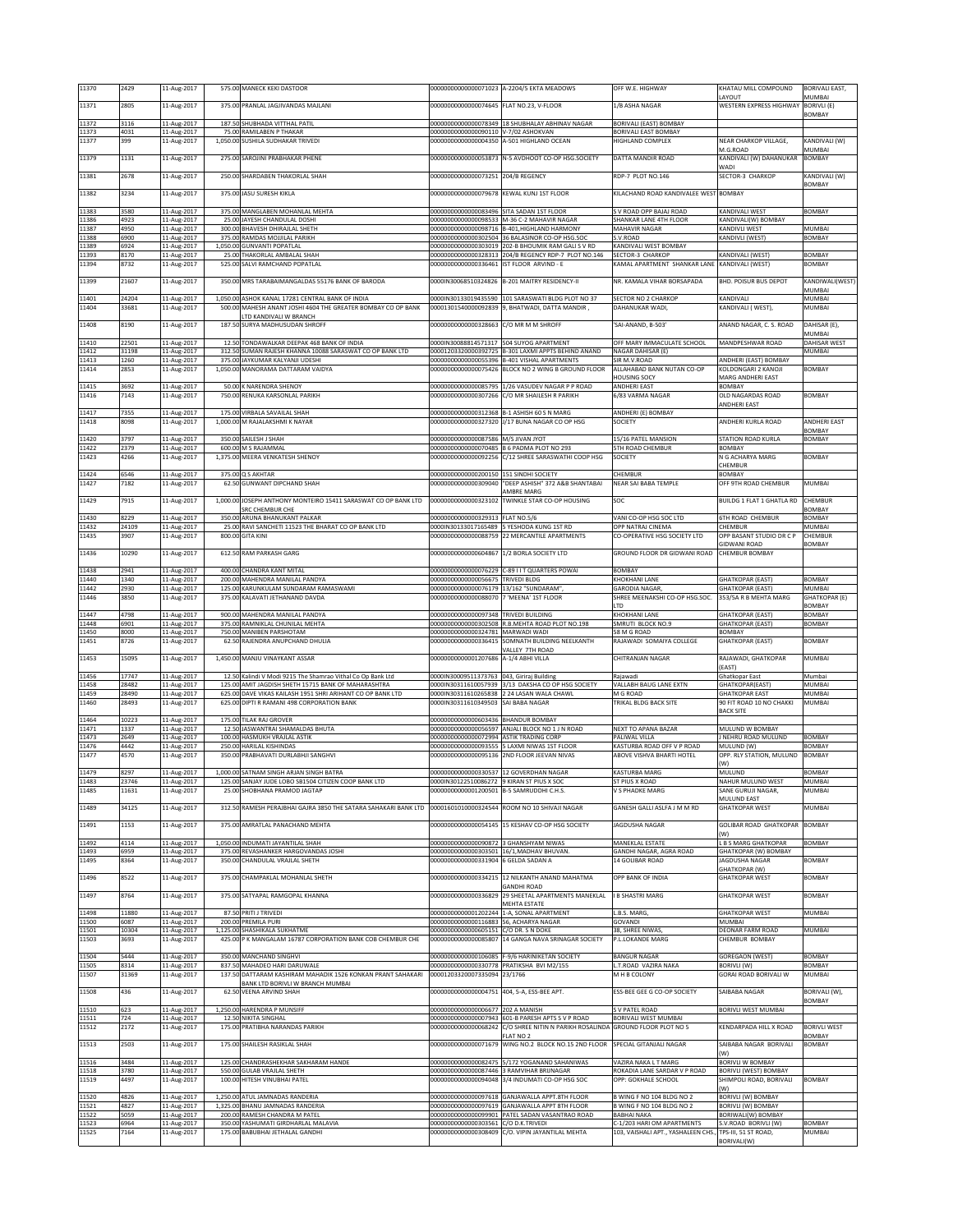| 11526          | 7519           | 11-Aug-2017                | 100.00 NATVARLAL MANILAL SHAH<br>50.00 KHIMJI NANJI                                                               | 00000000000000316093 SHIV KRIPA                                                     |                                                                                                   | 4TH FLOOR FLAT NO.403                                    | <b>BORIVALI WEST</b>                             | BOMBAY                              |
|----------------|----------------|----------------------------|-------------------------------------------------------------------------------------------------------------------|-------------------------------------------------------------------------------------|---------------------------------------------------------------------------------------------------|----------------------------------------------------------|--------------------------------------------------|-------------------------------------|
| 11527<br>11528 | 7925<br>8223   | 11-Aug-2017<br>11-Aug-2017 | 287.50 RAMNIKLAL CHHAGANLAL LALIWALA                                                                              | 00000000000000323208 C/O D.K.& SONS<br>00000000000000329090 C/O D.H.GORAGANDHI      |                                                                                                   | 18-B LAXMICHAYA<br>A/2 GORAGANDHI APT                    | L.T.ROAD BORIVALI (W)<br>S.V.ROAD BORIVLI (WEST) | BOMBAY<br><b>BOMBAY</b>             |
| 11531<br>11532 | 8613<br>8614   | 11-Aug-2017<br>11-Aug-2017 | 850.00 PETER FERNANDES<br>1,050.00 DORIS CONCEICAO FERNANDES                                                      | 00000000000000335312 CONCEPTA                                                       | 00000000000000335310 NEAR I C COLONY PLAY GROUND                                                  | BORIVLI WEST BOMBAY<br><b>JEAR I C COLONY PLAYGROUND</b> | BORIVLI WEST BOMBAY                              |                                     |
| 11533          | 11652          | 11-Aug-2017                | 1,050.00 MANOHAR SHANKAR CHANDAWARKAR                                                                             |                                                                                     | 000000000000001200924 2 JEEVAN MANGAL CHIKUWADI                                                   | SHIMPOLI VILLAGE                                         | <b>BORIVALI WEST</b>                             | MUMBAI                              |
| 11537          | 31862          | 11-Aug-2017                | 1,250.00 MANASHVI HARESH SHAH 24314 JANA SEVA SAHAKARI BANK<br>BORIVALI LIMITED LOKMANYA TILAK ROAD BORIVALI WEST | 00001203490000031249 B/4, GANAGA JAMUNA,                                            |                                                                                                   | T. ROAD,                                                 | BORIVALI (WEST),                                 | MUMBAI                              |
|                |                |                            | MUMBAI MAHARASHTRA                                                                                                |                                                                                     |                                                                                                   | PROF.ALMEIDA CO-OP HSG.SOC.LTD                           |                                                  | ANDHERI (E)                         |
| 11539          | 1497           | 11-Aug-2017                | 700.00 PRABHAKAR NARAYAN JOSHI                                                                                    | 00000000000000060517 FLAT NO.5 SEEMA 'B'                                            |                                                                                                   |                                                          | OFF MAHAKALI CAVES ROAD                          | BOMBAY                              |
| 11540          | 2128           | 11-Aug-2017                | 62.50 USHA DEVI BHEL                                                                                              | 0000000000000067883                                                                 | 'AMAN' PLOT NO.244                                                                                | SHERE PUNJAB CO-OP HSG SOC                               | MAHAKALI CAVES ROAD                              | ANDHERI (E)<br>BOMBAY               |
| 11543          | 7037           | 11-Aug-2017                | 125.00 VENKATESH KRISHNA KAMATH                                                                                   |                                                                                     | 000000000000000304810 FLAT NO.A/9 2ND FLOOR                                                       | MINEENDIA CO-OP HSG.SOC.LTD                              | MAHAKALI CAVES ROAD                              | <b>BOMBAY</b>                       |
| 11544          | 8147           | 11-Aug-2017                | 1,225.00 TUKARAM MAHADEO GAODE                                                                                    | 00000000000000328017                                                                | 'ARCHANA SMRUTI' MAHAKALI ROAD                                                                    | OPP: HOLI SPIRIT HOSPITAL                                | ANDHERI (EAST)<br>ANDHERI (EAST)                 | BOMBAY                              |
|                |                |                            |                                                                                                                   |                                                                                     |                                                                                                   |                                                          |                                                  |                                     |
| 11546          | 8954           | 11-Aug-2017                | 1,050.00 MADHUREKHA SARIN                                                                                         | 000000000000000402066 BENZEER PLYWOOD,                                              |                                                                                                   | 4 LALA COMPOUND,                                         | MAHAKALI CAVES ROAD,<br>ANDHERI EAST             | MUMBAI                              |
| 11548<br>11554 | 3269<br>10969  | 11-Aug-2017<br>11-Aug-2017 | 725.00 SHAILA ASHOK KHANORE<br>375.00 RAJ KUMAR KAPUR                                                             | 00000000000000079941 D-5 SARNATH<br>00000000000000700240 T PARIJAT" C.H.S. LTD      |                                                                                                   | ANUSHAKTI NAGAR<br>BLDG 11, FLAT NO. 32                  | SION-TROMBAY ROAD<br>MHADA COMPLEX, GEN. A K     | BOMBAY<br>FILM CITY ROAD,           |
|                |                |                            |                                                                                                                   |                                                                                     |                                                                                                   |                                                          | <b>VAIDYA MARG</b>                               | MALAD(E),                           |
| 11555          | 11911          | 11-Aug-2017                | 1,250.00 SMITA NEGI                                                                                               | 00000000000001202416 303. TEMPLE VIEW-2                                             |                                                                                                   | RAHEJA TOWNSHIP                                          | <b>MALAD EAST</b>                                | MUMBAI<br>MUMBAI                    |
| 11556          | 20460          | 11-Aug-2017                | 625.00 KUSUM V GUPTA 13969 THE MALAD SAHAKARI BANK LTD                                                            |                                                                                     | 0000IN30047640797158 4/38 10TH FLR MALAD CO OP HSG SOC                                            | ODDAR ROAD                                               | <b>MALAD EAST</b>                                | MUMBAI                              |
| 11561          | 29266          | 11-Aug-2017                | 375.00 ALKA GIRISH MEHTA 33441 BANK OF INDIA BOI                                                                  | 00001201120100009650 403-A POOJA BUILDING,                                          |                                                                                                   | PUSHPA PARK ROAD NO.1,                                   | DAFTARY ROAD, MALAD                              | MUMBAI,                             |
| 11562          | 1487           | 11-Aug-2017                | 1,050.00 J R MEHTAJI                                                                                              |                                                                                     | 00000000000000060354 102 "NAVJYOT" VAKOLA MASJID ROAD                                             | NEAR KADAMWADI                                           | (EAST),<br>SANTACRUZ (EAST)                      | <b>BOMBAY</b>                       |
|                |                |                            |                                                                                                                   |                                                                                     |                                                                                                   |                                                          |                                                  |                                     |
| 11563          | 7836           | 11-Aug-2017                | 62.50 CAETANO XAVIER RODRIGUES                                                                                    |                                                                                     | 00000000000000321910 URVASHI CO-OP HSG SOCTY LTD                                                  | BUILDING-B FLAT-202 2ND FLOOR                            | SNDER NAGAR ROAD NO 2<br>KALINA SANTA CRUZ E     | <b>BOMBAY</b>                       |
| 11566          | 1838           | 11-Aug-2017                | 800.00 TENKANIDIYUR RAMDEO PAI                                                                                    | 000000000000000065002 B 5 VARSHA MILAN                                              |                                                                                                   | OUTSIDE GOLD SPOT SOUTH GATE                             | SAHAR ROAD ANDHERI EAST                          | <b>BOMBAY</b>                       |
| 11567          | 3473           | 11-Aug-2017                | 650.00 TENKANIDIYUR RAMDEO PAI                                                                                    | 00000000000000082397                                                                | B/5 VARSHA MILAN                                                                                  | OUTSIDE GOLD SPOT ANDHERI EAST                           | SOUTH GATE BOMBAY                                |                                     |
| 11568          | 7073           | 11-Aug-2017                | 1.112.50 VIMAL RAMDEO PAI                                                                                         | 00000000000000305583                                                                | <b>B-5 VARSHA MILAN</b>                                                                           | <b>OUTSIDE GOLD SPOT SOUTH GATE</b>                      | SAHAR ROAD ANDHERI EAST                          | BOMBAY                              |
|                |                |                            |                                                                                                                   |                                                                                     |                                                                                                   |                                                          |                                                  |                                     |
| 11569          | 8401           | 11-Aug-2017                | 100.00 RAMDEO RAMCHANDRA PAI                                                                                      | 000000000000000332549 B-5 VARSHA MILAN                                              |                                                                                                   | OUTSIDE GOLD SPOT SOUTH GATE                             | SAHAR ROAD ANDHERI EAST                          | <b>BOMBAY</b>                       |
| 11570          | 24804          | 11-Aug-2017                | 62.50 KANEEZ FATIMA KHAN 909 INDIAN OVERSEAS BANK                                                                 |                                                                                     | 0000IN30154915714583 G/1/2/3 SADIKA MANZIL                                                        | CARDINAL GRESIOUS RD WEST                                | CHAKALA ANDHERI WEST                             | MUMBAI                              |
| 11574<br>11575 | 7339<br>8052   | 11-Aug-2017<br>11-Aug-2017 | 350.00 SADGUNA GUNVANTLAL BAVISHI<br>887.50 VASUDEO N LUTHRIA                                                     |                                                                                     | 00000000000000312198 A4 SARYU APT. SAHKAR GRAM<br>00000000000000326329 2402, TOWER-2, CHALLENGERS | ASHOK NAGAR CROSS ROAD NO 3<br>THAKUR VILLAGE            | KANDIVLI EAST BOMBAY<br>NEAR SANTA NAGAR         | KANDIVALI (E),                      |
| 11576          | 8698           | 11-Aug-2017                | 50.00 SHARVANKUMAR PHAGUNMAL MATHRANI                                                                             | 00000000000000336235 10A-702 ALICA NAGAR                                            |                                                                                                   | OKHANDWALA TOWNSHIP                                      | AKURLI ROAD, KANDIVLI(E)                         | MUMBAI<br>MUMBAI                    |
| 11577          | 11239          | 11-Aug-2017                | 125.00 KULDIP RAJ DHALL                                                                                           | 00000000000000900130 C/O. RAJAT DHALL,                                              |                                                                                                   | 204, CRIMSON TOWER,                                      | OKHANDWAI A TOWNSHIP                             | KANDIVALI (EAST)                    |
|                |                |                            |                                                                                                                   |                                                                                     |                                                                                                   |                                                          | NEAR MAHADA CIRCLE                               | MUMBAI                              |
| 11580          | 3110           | 11-Aug-2017                | 100.00 ALOO PIROJSHAH COOPER                                                                                      |                                                                                     | 00000000000000078273 FATIMA MAHAL CO-OP.HSG SOCIETY                                               | FLAT NO.B-8 IIND FLOOR                                   | 53 KEVNIPADA JOGESHWARI                          | <b>BOMBAY</b>                       |
| 11588          | 2507           | 11-Aug-2017                | 350.00 ISHWAR TALREJA                                                                                             | 00000000000000071725 FLAT NO. 1401/A                                                |                                                                                                   | DHIRAJ RESIDENCY "A-WING"                                | (W)<br>LINK ROAD, OPP. OSHIWARA                  | GOREGAON(W),                        |
| 11590          | 2955           |                            | 250.00 G SUNDARESAN                                                                                               |                                                                                     | 00000000000000076414 89/6 BRINDAVAN SOCIETY                                                       | THANE (W)                                                | <b>BUS DEPOT</b>                                 | MUMBAI                              |
| 11591          | 2966           | 11-Aug-2017<br>11-Aug-2017 | 175.00 NEETA KAMLAKAR VIJAYAKAR 22094 SARASWAT CO OP BANK LTD                                                     | 0000000000000076547                                                                 | <b>BRINDAVAN SOCIETY</b>                                                                          | BLDG NO.6 FLAT NO.2                                      | THANE (WEST)                                     |                                     |
| 11593          | 7263           | 11-Aug-2017                | <b>SRC THANE THN</b><br>287.50 GOPALASAMUDRAM SRINIVASA VENKATESWARAN                                             |                                                                                     | 00000000000000310678 60-B/12 BRINDAVAN SOCIETY                                                    | THANE (W)                                                | PIN                                              |                                     |
| 11600          | 22989          | 11-Aug-2017                | 1,250.00 ASHA PANDHARINATH KULKARNI 19444 BHARAT SAHAKARI CO OP                                                   | 0000IN30112716007537                                                                | 9 UDAY                                                                                            | <b>GHANTALI ROAD</b>                                     | NAUPADA                                          | THANF                               |
| 11605          | 8687           | 11-Aug-2017                | <b>BANK LTD</b><br>100.00 KALPATHY RAMANATH VAIDYANATHAN                                                          |                                                                                     | 00000000000000335897 204 JYOTSNA APARTMENTS                                                       | OPP:RAILWAY STATION                                      | CHENDANI                                         | THANE (EAST)                        |
| 11607<br>11609 | 22471<br>29119 | 11-Aug-2017<br>11-Aug-2017 | 312.50 CHANCHALDAS BHATIA 3522 PUNJAB NATIONAL BANK<br>625.00 SUNANDA CHANDRASHEKAR SHETTY 18374 THANE JANATA     | 00001201090005045180 A/502 AMALFI                                                   | 0000IN30088814182198 FLAT 9/126 DAULAT NAGAR                                                      | KOPRI COLONY<br>RAHEJA GARDEN L.B.S MARG                 | THANE EAST<br>THANE-W                            | THANE                               |
|                |                |                            | SAHAKARI BANK LTD                                                                                                 |                                                                                     |                                                                                                   |                                                          |                                                  |                                     |
| 11613<br>11614 | 2710<br>539    | 11-Aug-2017<br>11-Aug-2017 | 12.50 RATTANBAI FRAMROZE WRITER<br>375.00 PRATIMA M SARKAR                                                        | 00000000000000005794 602 JAY VASANT                                                 | 00000000000000073566 RITAVILLA GROUNDFLOOR                                                        | 45 CEASOR ROAD ANDHERI WEST<br>PLOT NO.11, SECTOR 16A    | BOMBAY<br>VASHI, NEW BOMBAY                      |                                     |
| 11616          | 8459           | 11-Aug-2017                | 300.00 ZEHRABAI HASANALI ABBASI                                                                                   | 00000000000000333380 SHAZ VILLA                                                     |                                                                                                   | PLOT NO 91 SECTOR VIII                                   | VASHI NEW BOMBAY                                 |                                     |
| 11618          | 11220          | 11-Aug-2017                | 287.50 JAYAKIRTI SUBBARAO KIKKERI                                                                                 |                                                                                     | 00000000000000800255 CANDIDA A-5 PLOT NO 51A                                                      | SECTOR 9-A                                               | NEXT TO FATHER ANGEL<br>SCHOOL                   | <b>VASHI NEW</b><br>BOMBAY          |
| 11621<br>11622 | 6215<br>1339   | 11-Aug-2017<br>11-Aug-2017 | 750.00 PRANAB KUMAR BAGCHI<br>100.00 DHIRAJLAL MAGANLAL CHITALIA 12141 CORPORATION BANK COB                       | 00000000000000118674 302, RAJYOGINI C H SOC.                                        | 000000000000000056657 205 SAIGIRI APARTMENT CO-OP                                                 | PLOT NO. 90, SECTOR 17<br>HSG.SOCIETY LIMITED, 2ND FLOOR | <b>KOPAR KHAIRANE</b><br>OPP: SALASAR NAGAR      | NAVI MUMBAI<br><b>NAVGHAR CROSS</b> |
|                |                |                            | BHAYANDAR BYD                                                                                                     |                                                                                     |                                                                                                   |                                                          |                                                  | ROAD                                |
|                |                |                            |                                                                                                                   |                                                                                     |                                                                                                   |                                                          |                                                  | <b>BHAYANDER</b><br>(EAST) THANE    |
| 11623          | 7408           | 11-Aug-2017                | 25.00 CHAMPAKLAL RANCHHODDAS VINDHARA                                                                             |                                                                                     | 00000000000000313189 14/15, 1ST FLOOR SWATI BLDG                                                  | <b>NAVGHAR ROAD</b>                                      | BHAYANDAR (E)                                    |                                     |
| 11625          | 19615          | 11-Aug-2017                | 62.50 SHRIVALABH SARDA 11182 CANARA BANK                                                                          |                                                                                     | 0000IN30036020241861 SALASAR NAGAR BLDG NO 2 A                                                    | B' WING FLAT NO 8 NAVGHAR ROAD BHAYANDAR EAST            |                                                  | <b>DIST THANE</b>                   |
| 11629          | 581            | 11-Aug-2017                | 1,225.00 MAHENDRABHAI PATEL                                                                                       | 00000000000000006203 C/O U C PATEL                                                  |                                                                                                   | B-11-601 SILVER PARK                                     | MIRA BHAYANDER ROAD<br>MIRA ROAD (E)             | MUMBAI                              |
| 11630          | 582            | 11-Aug-2017                | 625.00 RAMILABEN PATEL                                                                                            | 00000000000000006205 C/O U C PATEL                                                  |                                                                                                   | B-11-601 SILVER PARK                                     | MIRA BHAYANDER ROAD                              | MUMBAI                              |
| 11631          | 24197          | .1-Aug-2017                | 350.00 RAJAL VIKKAM MEHTA 6453 BANK OF INDIA                                                                      |                                                                                     | IUUUIN30133019319184   JSO3 A JASMINE NATASHA PARK                                                | PENKARPADA                                               | MIRA ROAD (E)<br>VIIKA KUAD EASI                 | I HANE                              |
| 11633          | 1630           | 11-Aug-2017                | 375.00 SHEELA BINDRABAN BHARANI                                                                                   |                                                                                     | 000000000000000062363 A-202 KOMAL APT NAVYUG NAGAR                                                | NAVGHAR VASAI WEST                                       | <b>DIST THANE</b>                                |                                     |
| 11634<br>11636 | 3724<br>2354   | 11-Aug-2017<br>11-Aug-2017 | 25.00 RAJESH CHANDULAL SHAH<br>375.00 MANORAMA RAMCHANDRA MOKASHI                                                 | 00000000000000070135 A-2, 33, J.P.NAGAR                                             | 000000000000000086265 C-302 ABHILASHA 3RD FLOOR                                                   | BEHIND SAI NAGAR<br>(OPHARAD, VIRAR (W)                  | VASAI (WEST)<br>TALUKA- VASAI                    | THANE<br><b>DIST: THANE</b>         |
| 11637          | 3002           | 11-Aug-2017                | 125.00 SHRIPAD RAMCHANDRA KAMAT 17051 N K G S B CO OP BANK LTD<br>NKC V P ROAD VPR                                | 00000000000000077047 76, ENTERPRISE APT.                                            |                                                                                                   | FARJET HILL ROAD                                         | <b>MUMBAI</b>                                    |                                     |
| 11638          | 915            | 11-Aug-2017                | 12.50 JULIE DSOUZA                                                                                                | 000000000000000050215 BUNGALOW NO.6                                                 |                                                                                                   | KAMAT KINARA                                             | MIRAMAR, CARANZALEM                              | PANAJI, GOA                         |
| 11640<br>11641 | 4702<br>3421   | 11-Aug-2017<br>11-Aug-2017 | 1,250.00 JAMSHEDJI NUSSERWANJI PATEL<br>550.00 MARIA BERNADETTE MASCARENHAS                                       | 00000000000000081862 NIZMAR RESORTS                                                 | 00000000000000096433 C/O PANDURANG SAW MILLS                                                      | BETIM VEREM ROAD<br>LAT NO S-1, BLOCK A,                 | <b>BETIM BARDEZ</b><br>NAIKA VADDO               | GOA<br>CALANGUTE                    |
|                |                |                            |                                                                                                                   |                                                                                     |                                                                                                   |                                                          |                                                  | BARDEZ (GOA)                        |
| 11642<br>11645 | 1104<br>509    | 11-Aug-2017<br>11-Aug-2017 | 750.00 SURENDRA VISHWANATH BORKAR<br>1,250.00 ZAHIR HASHAM SHARIFF                                                | 00000000000000005477 689 TABOOT STREET                                              | 000000000000000053515 CHOWGULE OFFICER'S BUILDING                                                 | OPP: MUNICIPAL GARDEN<br>PUNE                            | BAINA, VASCO-DA-GAMA                             | GOA                                 |
| 11647          | 2083           | 11-Aug-2017                | 25.00 LILAVATI SURYAKANT SHAH                                                                                     |                                                                                     | 00000000000000067429 RIVER CREST HOUSE HOUSING SOCIETY<br>LTD                                     | FLAT #8, BLDG. NO. 3, 14A,                               | <b>BOAT CLUB ROAD,</b>                           | PUNE                                |
| 11648          | 2465           | 11-Aug-2017                | 50.00 JOY MASCARENHAS                                                                                             |                                                                                     | 00000000000000071270 825 DASTUR MEHER RD CAMP                                                     | PUNE                                                     |                                                  |                                     |
| 11649<br>11654 | 4194<br>2743   | 11-Aug-2017<br>11-Aug-2017 | 100.00 MINOO PHIROZESHAW MEHTA<br>100.00 NASHIR NANABHAI BHESANIA                                                 | 00000000000000091464 5/3 SALISBURY PARK<br>00000000000000073910 RUSTORIN COURT NO 5 |                                                                                                   | UNE<br>QUARTER GATE                                      | LAXMI ROAD                                       | POONA                               |
| 11655          | 4219           | 11-Aug-2017                | 25.00 SHIRISH S JADHAV                                                                                            | 00000000000000091795 378 SHUKRAWAR PETH                                             |                                                                                                   | PUNE                                                     |                                                  |                                     |
| 11656<br>11657 | 7856<br>30198  | 11-Aug-2017<br>11-Aug-2017 | 575.00 NANDUBAI LALCHAND NAVALAKHA<br>312.50 UMA DILIP MUNDADA 8333 MAHESH SAHAKARI BANK LTD                      | 00000000000000322119 KRISHI BHAVAN<br>00001202260000033130 129, NANA PETH,          |                                                                                                   | 1379 BHAVANI PETH<br><b>NEAR RAM MANDIR,</b>             | POONA                                            | <b>PUNE</b>                         |
| 11658          | 3922           | 11-Aug-2017                | 75.00 KAMAL S MARATHE                                                                                             | 00000000000000325742 226, IST FLOOR                                                 | 00000000000000088940 BHARAT PENCILS 12 BOMBAY ROAD                                                | PUNE                                                     |                                                  |                                     |
| 11659<br>11660 | 8025<br>8027   | 11-Aug-2017<br>11-Aug-2017 | 162.50 KOMLESH MANIKLAL JAIN<br>900.00 MANIKLAL MANGILAL JAIN                                                     | 00000000000000325746 226, FIRST FLOOR                                               |                                                                                                   | OLD BAZAR, KIRKEE<br>OLD BAZAR, KIRKEE                   | PUNE<br>PUNE                                     |                                     |
| 11661<br>11662 | 11793<br>978   | 11-Aug-2017<br>11-Aug-2017 | 450.00 MANIKLAL MANGILAL JAIN<br>250.00 ANUSAYA M YARDI                                                           | 00000000000001201786 226, FIRST FLOOR<br>00000000000000051366 PANCHADRI FLATS       |                                                                                                   | OLD BAZAR KHADKI<br>55/15 ERANDWANE PUNE                 | PUNE                                             |                                     |
| 11663          | 1219           | 11-Aug-2017                | 587.50 SHANTA GANESH ATHLYE                                                                                       | 00000000000000054868 ANKOOR                                                         |                                                                                                   | 47/13A ERANDWANA                                         | POONA                                            |                                     |
| 11664          | 1496           | 11-Aug-2017                | 750.00 VISHWANATH SHANKAR DABHOLKAR                                                                               |                                                                                     | 00000000000000060489 9 HILL VIEW APRTMENTS                                                        | 107-B ERANDWANE                                          | 15TH CROSS PRABHAT ROAD PUNE                     |                                     |
| 11665          | 1531           | 11-Aug-2017                | 75.00 GULI JAMIATRAI LAKHANI                                                                                      | 00000000000000000911 C/O MR T V MAKHIJANI                                           |                                                                                                   | 2-A RAHUL APARTMENTS                                     | LAW COLLEGE ROAD                                 | DECCAN                              |
|                |                |                            |                                                                                                                   |                                                                                     |                                                                                                   |                                                          |                                                  | GYMKHANA PUNE                       |
| 11666          | 2094           | 11-Aug-2017                | 100.00 SHARAD GANESH DEO                                                                                          |                                                                                     | 00000000000000067529 32/2B, SHRAMSAPHLYA SOCIETY                                                  | <b>BUNGALOW NO.2</b>                                     | NEAR MEHENDALE GARAGE                            | (ERANDWANA)<br>PUNE                 |
| 11667          | 2729           | 11-Aug-2017                | 700.00 GULI JAMIATLAL LAKHANI                                                                                     |                                                                                     | 00000000000000073766 2-A RAHUL APARTMENTS                                                         | AW COLLEGE ROAD                                          | DECCAN GYMKHANA PUNE                             |                                     |
| 11668<br>11671 | 2888<br>4921   | 11-Aug-2017<br>11-Aug-2017 | 25.00 SUBHASH SHRIPAD KALE<br>375.00 MADHURI ANAND DESHPANDE                                                      | 00000000000000075756 DURGADHIWAS 823-B                                              | 00000000000000098531 46/9 LAW COLLAGE ROAD                                                        | BHANDARKAR INSTITUTE ROAD<br>PUNE                        | PUNE                                             |                                     |
| 11672          | 4922           | 11-Aug-2017                | 375.00 SMITA CHARUDUTTA DESHPANDE                                                                                 |                                                                                     | 00000000000000098532 46/9 LAW COLLAGE ROAD                                                        | PUNE                                                     |                                                  |                                     |
| 11674          | 22515          | 11-Aug-2017                | 1,000.00 ANURADHA BHASKAR MULAY 12171 UNITED WESTERN BANK                                                         |                                                                                     | 0000IN30088814840253 28 LAXMI AMAR HOUSING SOCIETY                                                | S.NO.44/2 GULMOHOR PATH                                  | OFF LAW COLLEGE ROAD                             | ERANDAWANE<br>PUNE                  |
| 11678<br>11680 | 1536<br>8057   | 11-Aug-2017<br>11-Aug-2017 | 75.00 ZAHIR EBRAHIM TAHERBHAI<br>350.00 TEHMI ASPANDIAR IRANI                                                     | 00000000000000060966 PUNE COMPUTERS                                                 | 00000000000000326611 C/O MRS KETTY FIROZE IRANI                                                   | <b>B KUBERA CHAMBERS</b><br>NO.6 NAGAR ROAD              | SHIVAJI NAGAR<br>PUNE                            | PUNE                                |
| 11683          | 1470           | 11-Aug-2017                | 900.00 ASHOK MAHAN CAIRAE                                                                                         |                                                                                     | 00000000000000060197 19 NATIONAL HOUSING CO-OP                                                    | SOCIETY                                                  | <b>BANER ROAD POONA</b>                          |                                     |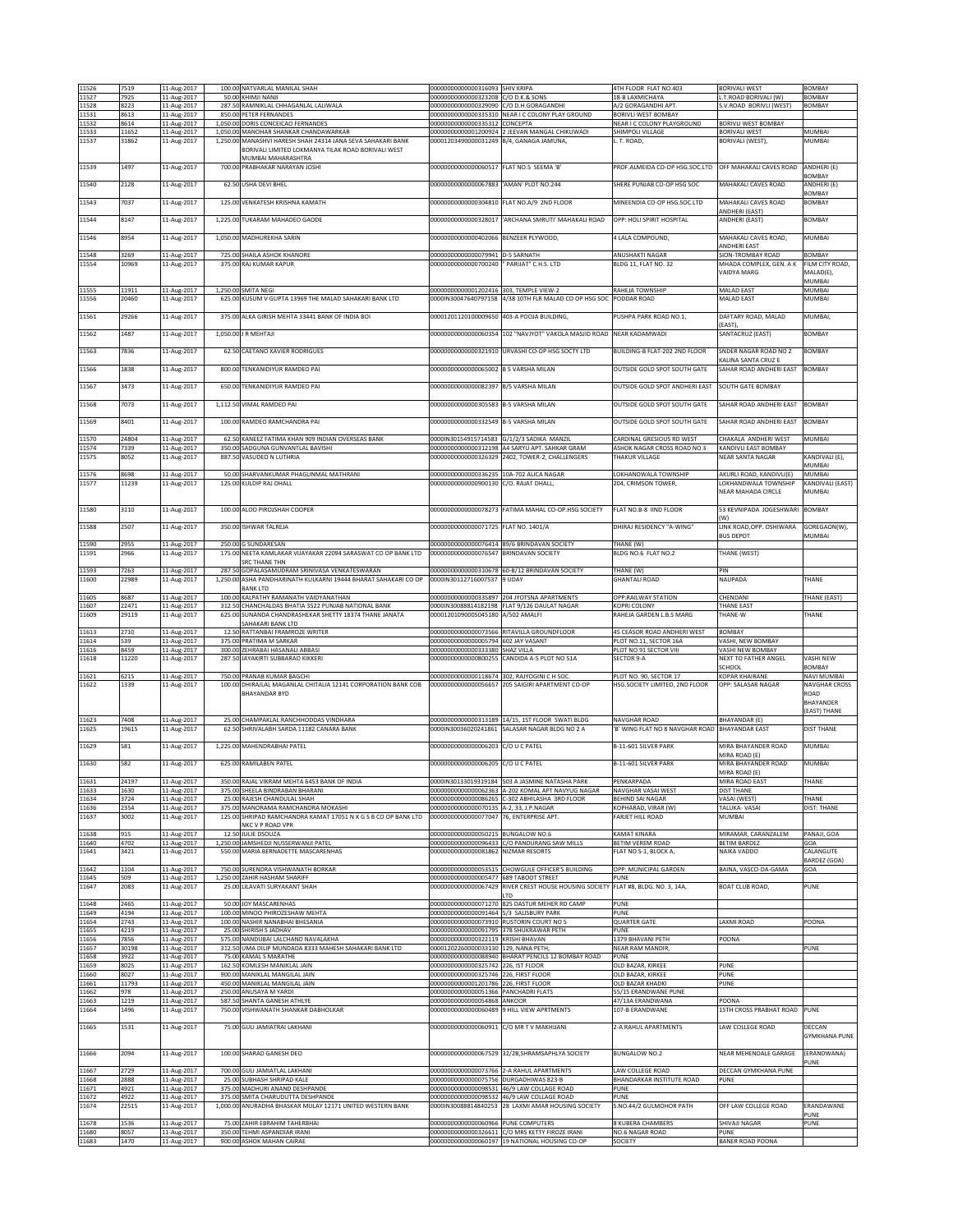| 11684<br>11689 | 5881<br>1041   | 11-Aug-2017<br>11-Aug-2017 | 287.50 SANTOSH KUMAR SEN<br>225.00 PANDURANG NARAYAN PATHAK                                                   | 00000000000000114365 4 CHINTANGAD APTS<br>00000000000000052719 310 SOMWAR PETH |                                                                        | GULMOHAR PARK I.T.I.ROAD<br>LAXMI NIVAS                   | <b>AUNDH PUNE</b><br>PUNE               |                                  |
|----------------|----------------|----------------------------|---------------------------------------------------------------------------------------------------------------|--------------------------------------------------------------------------------|------------------------------------------------------------------------|-----------------------------------------------------------|-----------------------------------------|----------------------------------|
| 11690          | 2565           | 11-Aug-2017                | 1,287.50 VIMALA PRABHAKAR CHAUBAL                                                                             | 00000000000000072297                                                           | 501 HIMALAYAN HEIGHTS                                                  | SOLAPUR ROAD                                              | PUNE                                    |                                  |
| 11691<br>11692 | 3973<br>2184   | 11-Aug-2017<br>11-Aug-2017 | 1,000.00 ZENI NURUDDIN SAVLIWALA<br>25.00 JAMSHED FRAMROZE NOWROJI KALYANVALA                                 | 00000000000000089536<br>00000000000000068406                                   | KADAMBARI HOUSING SOCIETY<br>HINDUSTAN TERRACE                         | FLAT NO-309 FATEMA NAGAR<br>52, KALYANI NAGAR             | OPP MUKTANAND SOCIETY<br>PUNE           | PUNE                             |
| 11695          | 1021           | 11-Aug-2017                | 100.00 MISHRILAL MOHANLAL MUTHA                                                                               |                                                                                | 00000000000000052310 ASAWARI CO-OP. HSG. SOCIETY                       | BANGLOW NO. 2                                             | NR. GOPAL VIHAR SOCIETY                 | KOTHRUD, PUNE                    |
| 11696          | 1799           | 11-Aug-2017                | 375.00 ANAND MAHADEV JOSHI                                                                                    | 00000000000000064501 STATE BANK OF INDIA                                       |                                                                        | "NEEL KAMAL" CO-OP HSG.SOCTY<br>BUNGALOW NO.7             | HINGNE (BUDRUK)                         | PUNE                             |
| 11699<br>11701 | 7720<br>8067   | 11-Aug-2017<br>11-Aug-2017 | 300.00 MAHADEV DATTATRAYA RAJMACHIKAR<br>175.00 SARASWATIBAI NARAYAN KARODE                                   | 00000000000000320371<br>00000000000000326858                                   | <b>UMA APARTMENTS</b><br>C/O MR R N KARODE SRI GAURI                   | FRONT BUILDING 3RD FLOOR<br>FLAT NO C-2 H NO 275 SHANIWAR | 512 SHANI PETH PUNE<br>POONA            | MAHARASHTRA                      |
|                |                |                            |                                                                                                               |                                                                                | SOCIETY                                                                | PETH                                                      |                                         |                                  |
| 11705          | 21530          | 11-Aug-2017                | 375.00 ASHOK KUMAR KAMMA 509010265637 KOTAK MAHINDRA BANK<br>TD.                                              | 0000IN30061011172020 FLAT NO 2, ROAD NO 11                                     |                                                                        | <b>PRANAY RAJ CORNER</b>                                  | <b>TINGRE NAGAR</b>                     | PUNE                             |
| 11706          | 7075           | 11-Aug-2017                | 62.50 MORESHWAR MAHADEV KARANDIKAR                                                                            | 00000000000000305653 FLAT - C-1, ATHASHRI                                      |                                                                        | NEAR MUNDHWA RAILWAY<br>CROSSING BRIDGE                   | MAGAR PATTA ROAD,<br>MUNDHWA            | PUNE                             |
| 11707          | 504            | 11-Aug-2017                | 1,250.00 PARESH M SHAH                                                                                        | 0000000000000005400                                                            | FLAT NO F-102                                                          | <b>SUJAY GARDEN</b>                                       | 12 MUKUNDNAGAR                          | PUNE                             |
| 11709          | 12340          | 11-Aug-2017                | 375.00 MANJU DHOKA                                                                                            | 00000000000001204268                                                           | MAXIM PHARMA PVT. LTD.                                                 | 4/16, PRASANNA PARK, BEHIND<br>MIRA SOC.                  | SHANKER SETH ROAD,                      | PUNE                             |
| 11710          | 2096           | 11-Aug-2017                | 125.00 GOVIND NARAYAN OKA                                                                                     | 00000000000000067535<br>£8280000000000098563                                   | 5 DHANALAXMI APARTMENTS                                                | 9 SHEELAVIHAR COLONY                                      | PUNE                                    |                                  |
| 11712<br>11714 | 4928<br>562    | 11-Aug-2017<br>11-Aug-2017 | 25.00 MANGILAL K NIBJIYA<br>325.00 VINODINI SULE                                                              | 0000000000000006009                                                            | 66/B/2, BHAWANI PETH<br>3701, PRAKRTII,                                | GULALI<br>NEXT TO STP SOFTWARE                            | PUNE<br>BALEWADI ROAD, BANER,           | PUNE                             |
| 11716          | 20298          | 11-Aug-2017                | 375.00 ALAT SULABHA RAGHUNATH 002810010006093 IDBI LTD                                                        | 0000IN30045080514717                                                           | 403 A BLDG AMBER PARK                                                  | S NO 12 OPP RIBM B/H ASHOK<br>LEYLAND                     | KATRAJ DEHU ROAD BYPASS                 | AMBERGAON<br><b>BADURUK PUNE</b> |
|                |                |                            |                                                                                                               |                                                                                |                                                                        |                                                           |                                         | MAHARASHTRA                      |
| 11717<br>11720 | 7467<br>457    | 11-Aug-2017<br>11-Aug-2017 | 62.50 SAROJINI MOTI SHAHANI<br>837.50 SURESH PURUSHOTTAM BACHUWAR                                             | 00000000000000314284<br>00000000000000004932                                   | <b>HEAVEN GARDEN APARTMENTS</b><br><b>BHAVANA APARTMENTS</b>           | SALUNKE VIHAR ROAD<br>86 RAILWAY LINES                    | PUNE<br>SOLAPUR                         |                                  |
| 11721<br>11722 | 1349<br>15174  | 11-Aug-2017<br>11-Aug-2017 | 837.50 PURUSHOTTAM CHANDRAYA BACHUWAR<br>375.00 ASHOK GOPAL NAGANE                                            | 00000000000001207791                                                           | 00000000000000056807 9 BHAVANA APARTMENT<br>129, MURARJI PETH          | 86 RAILWAY LINES<br>HAZARTHKHAN                           | SHOLAPUR<br>CHAWL                       | SOLAPUR                          |
| 11726          | 7369           | 11-Aug-2017                | 237.50 RAMNIKABAI PRATAPSING THAKKER                                                                          | 00000000000000312640                                                           | C/O CHOTHANI COMPANY                                                   | O BOX NO 47 MAIN ROAD                                     | SHRIRAMPUR                              | DIST                             |
| 11727          | 28978          | 11-Aug-2017                | 62.50 SANJAY BALAJI LAGDIVE 5193 CENTRAL BANK OF INDIA                                                        | 00001201070000190149 C/O. PMT                                                  |                                                                        | DENTAL COLLEGE, PMT QR.525                                | 15/40, LONI BANK                        | AHMADNAGAR<br>LONI               |
| 11728          | 654            | 11-Aug-2017                | 25.00 ATUL ARVIND JOSHI                                                                                       | 00000000000000006938                                                           | 127/703 HUDCO COLONY                                                   | SAWEDI ROAD B/H CIVIL HOSPITAL                            | AHMEDNAGAR<br>MAHARASHTRA               |                                  |
| 11735          | 406            | 11-Aug-2017                | 100.00 SHALINI MAHALING SHETE                                                                                 | 00000000000000004446                                                           | 323 YODOGOPAL PETH                                                     | SATARA                                                    |                                         |                                  |
| 11743<br>11744 | 3819<br>4849   | 11-Aug-2017<br>11-Aug-2017 | 1,050.00 SHRIRANG GAJANAN DESHPANDE<br>112.50 SHAHU KUMAR NEMCHAND KHOT                                       | 00000000000000087796<br>00000000000000097854                                   | 27 AADARSH NAGAR SAGAR MAL<br>C/O D A POMAJE BEHIND HUTATMA            | KOLHAPUR<br>SMARAK OPP. MARKET YARD                       | SANGLI                                  | MAHARASHTRA                      |
| 11747          |                |                            |                                                                                                               | 00000000000000096302                                                           | CAMP-1, BARRACK A-71 ROOM NO.424 OPP.SUNITA APARTMENTS                 |                                                           |                                         | <b>STATE</b>                     |
|                | 4688           | 11-Aug-2017                | 1,050.00 PERMANAND R KESWANI                                                                                  |                                                                                |                                                                        |                                                           | ULHASNAGAR                              | DIST. THANE<br>(MAHARASHTRA)     |
| 11748          | 3873           | 11-Aug-2017                | 375.00 SUNITA P ADVANI                                                                                        |                                                                                | 00000000000000088269 FLAT NO. 9. GROUND ELOOR                          | KAJAL APARTMENT                                           | <b>BLOCK C/18/69</b>                    | ULHANAGAR                        |
| 11751          | 21076          | 11-Aug-2017                | 562.50 YOGESH JAGANNATH BANGERA 832 THE BHARAT CO OP BANK LTD                                                 |                                                                                | 0000IN30051312568286 3/69 PARIJAT BLDG PENDSE NAGAR                    | <b>GANESH MANDIR ROAD</b>                                 | DOMBIVILI EAST                          | THANE                            |
| 11754          | 19208          | 11-Aug-2017                | 312.50 SACHIN RAMESH MAHAJAN 005677 CORPORATION BANK                                                          | 0000IN30023911340932                                                           | C\O MR.V.S.BHARAMBE                                                    | A,401 SUJATA PALACE CROSS                                 | DINDAYAL ROAD,                          | DOMBIVLI(W)                      |
| 11756<br>11758 | 17371<br>4154  | 11-Aug-2017<br>11-Aug-2017 | 500.00 HITESHRI VRAIFSH SHAH<br>350.00 SARASWATI D EKLAHARE                                                   | 00000000000001210373<br>00000000000000091142                                   | B/7 SANDHAYALAJ SOCIETY<br>KARNIK CHAWL                                | <b>NEAR PARIJAL SOCIETY</b><br>RAM BAUG LANE NO 4         | AGRA ROAD KATYAN(W)<br><b>CALYAN</b>    | THANE                            |
| 11759          | 8153           | 11-Aug-2017                | 287.50 INDIRABAI PURSHOTTAM KARVE                                                                             | 00000000000000328117                                                           | 90 KALPATARU                                                           | INAMDAR WADA, GANDHI CHOWK                                | P.O: KULGAON                            | <b>DIST: THANE</b>               |
| 11760          | 3331           | 11-Aug-2017                | 1,225.00 LAXMAN NARAYAN CHAPEKAR                                                                              | 000000000000000080796 BADLAPUR DT THANE                                        |                                                                        |                                                           |                                         |                                  |
| 11761<br>11763 | 6911<br>18899  | 11-Aug-2017<br>11-Aug-2017 | 600.00 PRAKASHKUMAR BALCHAND SHAH<br>62.50 MALPATHAK SUREKHA SATISH 115010100138987 UTI BANK                  | 00000000000000302655<br>0000IN30021412975094                                   | 2054 DELHI DARWAJA<br>16 AHER APPTS ASHOK STUMBH                       | <b>NILGIRI TEA DEPOT</b>                                  | NASIK                                   | NASIK                            |
| 11764          | 29225          | 11-Aug-2017                | 625.00 MARGARET FAROKY MERWAN 2701006268 ICICI BANK                                                           |                                                                                | 00001201090700011228 SAIDWAR APARTMENT, BLDG NO.1,                     | FLAT NO 1, SAMBHAJI CHOWK                                 | UNTWADI ROAD,                           | NASHIK                           |
| 11766<br>11768 | 3899<br>7477   | 11-Aug-2017<br>11-Aug-2017 | 1,250.00 GANESHMAL BANWAT<br>50.00 SURESH SOIROBA TELANG                                                      | 00000000000000088644<br>00000000000000314655                                   | SMRUTI PATEL ESTATE<br>12 KALAVAIBHAV HSG SOCIETY                      | INDRAKUND PANCHVATI<br>PATIL LANE NO.4 COLLEGE ROAD       | <b>NASIK</b><br>NASHIK                  |                                  |
| 11769          | 8546           | 11-Aug-2017                | 1,000.00 NILAXI CHAMPAKALAL CHOKSI                                                                            | 00000000000000334387                                                           | C/O MR BANKIM C CHOKSI                                                 | SNEHAL' 258-A MAHATMA NAGAR                               | NASIK CO-OP. HOUSING<br>SOCIETY         | NASIK                            |
| 11771          | 19287          | 11-Aug-2017                | 125.00 GANPAT BHAUSAHEB NANNOR 04730100010891 BANK OF BARODA 0000IN30023913810610                             |                                                                                | FLAT NO 7 BALAJI RESIDENCY                                             | SAHADEO NAGAR                                             | <b>GANGAPUR ROAD</b>                    | <b>NASIK</b>                     |
| 11772          | 7114           | 11-Aug-2017                | 175.00 MAHENDRA VRAJLAL THAKKER                                                                               | 00000000000000306417                                                           | AMRUT DHARA SOCIETY                                                    | VIHIT GAON, LAM ROAD                                      | NASIK ROAD                              |                                  |
| 11773          | 11628          | 11-Aug-2017                | 350.00 RAMILA P DESAI                                                                                         | 00000000000001200477                                                           | FLAT NO - 13, KEAN CO-OP HSG<br>SOCIETY                                | DATTA MANDIR ROAD                                         | <b>NASIK ROAD</b>                       | MAHARASHTRA                      |
| 11778          | 30267          | 11-Aug-2017                | 125.00 SUNIL BALASAHEB THOMBRE 4139 YEOLA MERCHANT S CO OP                                                    | 00001202350000171517                                                           | PABLE GALI.                                                            | VEAR SHRI SAI BABA MANDIR,                                | YEOLA                                   | NASIK                            |
|                |                |                            |                                                                                                               |                                                                                |                                                                        |                                                           |                                         |                                  |
| 11780          | 5049           | 11-Aug-2017                | <b>BANK</b><br>1,250.00 RAJENDRA SAKHARAM SONAWANE                                                            | 00000000000000099705                                                           | KRISHNARAO APARTMENT                                                   | 45 VIDYUT COLONY                                          | NEAR SHIV COLONY N.H.NO-6 JALGAON       |                                  |
|                |                |                            |                                                                                                               |                                                                                |                                                                        |                                                           |                                         |                                  |
| 11781          | 30045          | 11-Aug-2017                | 100.00 SHIRISH KANTILAL SHAH 2561 AMALNER URBAN CO OP BANK<br>LIMITED                                         | 00001202000000082231                                                           | H-NO-2753/54                                                           | WARD NO 15 AMALNER                                        | <b>DIST JALGAON</b>                     | AMALNER                          |
| 11782<br>11783 | 358<br>4897    | 11-Aug-2017                | 437.50 SHARANGPANI PARSHURAM GANESH<br>500.00 MEENAKSHI AJAY MAHTOLE                                          | 00000000000000098360                                                           | 00000000000000002994 ANAND NEW OSMANPURA<br>SHREE INVESTMENTS          | AURANGABAD<br>NEAR RAVI KUNJ                              | OPP.KALA NIKETAN TILAK                  | AURANGABAD                       |
|                |                | 11-Aug-2017                |                                                                                                               |                                                                                |                                                                        |                                                           | PATH                                    |                                  |
| 11786          | 26247          | 11-Aug-2017                | 100.00 SANTOSH RAMRAO KOLAPKAR 592 THE MALKAPUR URBAN CO OP<br>BANK LTD                                       | 0000IN30198310521539                                                           | N-11, B94/3, T. V. CENTER,                                             | HUDCO,                                                    |                                         | AURANGABAD<br>(MAH.)             |
| 11787<br>11788 | 3223<br>26080  | 11-Aug-2017                | 25.00 ARUN KUMAR JHANWAR<br>100.00 ASHOK DEVAJI PACHPOL 487010100010867 AXIS BANK LTD                         | 0000IN30177416198640 ADARSH COLONY                                             | 00000000000000079544 FLEXO FILM WRAPS (INDIA) LTD                      | B-22 M.I.D.C<br>WORD NO 10                                | WALUJ                                   | AURANGABAD<br>PARTUR             |
| 11789          | 4942           | 11-Aug-2017<br>11-Aug-2017 | 1,250.00 CHANDRIKA GALA                                                                                       | 0000000000000098657                                                            | C/O ATUL PULSE MILL                                                    | C-14/15 INDUSTRIAL ESTATE                                 | NANDED (M.S.)                           |                                  |
| 11794<br>11796 | 8184<br>1632   | 11-Aug-2017<br>11-Aug-2017 | 375.00 KESHAO NILKANTH KOLWADKAR<br>150.00 LALITA SHANKER AGNIHOTRI                                           | 00000000000000328541<br>00000000000000062372 155 SHANKAR NAGAR                 | 21 ZADE LAYOUT (BHARATNAGAR)                                           | DHANSHRI APARTMENT<br>NAGPUR                              | 1ST FLOOR (1A) NAGPUR                   |                                  |
| 11797<br>11800 | 4006           | 11-Aug-2017                | 187.50 UMASHANKAR DAVE                                                                                        | 000000000000000089856 RASHMI APARTMENT                                         |                                                                        | LENDRA PARK                                               | RAMDASPETH<br><b>DARIPATKA</b>          | NAGPUR<br>NAGPUR                 |
|                | 31350          | 11-Aug-2017                | 125.00 VIKRAM G KHEMCHANDANI 737010155536 KOTAK MAHINDRA<br>BANK                                              | 00001203320006444581 BLOCK NO 14                                               |                                                                        | <b>KACHA OPP ARORA CYCLE STORE</b>                        |                                         |                                  |
| 11801<br>11803 | 6290<br>8741   | 11-Aug-2017<br>11-Aug-2017 | 350.00 SHREEDHAR DATTATRAYA AMBASELKAR<br>1,050.00 SANTOSH KUMAR PODAR                                        | 00000000000000119674<br>00000000000000336527                                   | 38 SAVARKAR NAGAR<br>5159, DICKENS DRIVE                               | KHAMALA ROAD<br>RICHMOND HEIGHTS                          | NAGPUR<br>OHIO                          | OHIO 44143                       |
| 11804<br>11811 | 5564<br>33874  | 11-Aug-2017<br>11-Aug-2017 | 375.00 RAMKISAN DAMANI<br>125.00 SUSHIL VIRBHAN TALREJA 33846 AKOLA JANATA COMMERCIAL                         | 00000000000000107953<br>00001302310000058566                                   | AT MOHADI<br>SINDHI CAMP                                               | <b>DIST BHANDARA</b><br>PIN<br><b>GANDHI NAGAR</b>        |                                         | AKOLA                            |
|                |                |                            | COOP BANK LTD                                                                                                 |                                                                                |                                                                        |                                                           |                                         |                                  |
| 11812          | 33981          | 11-Aug-2017                | 625.00 SHRUTIKA ASHISH SHAH 25818 AKOLA URBAN COOP BANK LTD                                                   | 00001303580000052735                                                           | DEOASHISH,                                                             | NEAR SURYA SANKUL,                                        | RATANLAL PLOT,                          | AKOLA                            |
| 11816          | 3755           | 11-Aug-2017                | 1,050.00 SUDHIR GOVIND DESHMUKH                                                                               | 00000000000000086738                                                           | C/O G.V.DESHMUKH                                                       | MALIWESH, ACHALPUR CITY                                   | DIST-AMRAVATI<br>(MAHARASHTRA)          |                                  |
| 11818          | 7896           | 11-Aug-2017                | 350.00 JAGDISH PODDAR                                                                                         | 00000000000000322743                                                           | C/O SHREE RAM TEXTILE                                                  | 466 MALIWADA                                              | <b>CHOWK BAZAR</b>                      | <b>BURHANPUR</b>                 |
| 11819          | 8541           | 11-Aug-2017                | 350.00 LAXMIDAS MASTER                                                                                        | 00000000000000334365 TWARA                                                     |                                                                        | <b>BURHANPUR</b>                                          | M.P.                                    | M.P                              |
| 11821<br>11822 | 206<br>1295    | 11-Aug-2017<br>11-Aug-2017 | 1,075.00 SHANTILAL KUNDANMAL MEHTA<br>312.50 LILARAM HEMNANI                                                  | 00000000000000002022 74 KANCHAN BAGH<br>00000000000000055846                   | <b>AKASH APARTMENTS</b>                                                | <b>INDORE</b><br>FLAT NO 39 7TH FLOOR                     | M.P<br>JA/I OLD PALASIA                 | INDORE (M P)                     |
| 11823          | 2858           | 11-Aug-2017                | 725.00 PRAVEEN SHAH                                                                                           | 00000000000000075457                                                           | 301 ADITYA APTS                                                        | 203-B SRINAGAR MAIN                                       | INDORE                                  |                                  |
| 11824          | 3270           | 11-Aug-2017                | 425.00 YOGESHKUMAR AMBALAL PATEL                                                                              | 00000000000000079987                                                           | C/O OPTIC PALAC                                                        | G-1 JOHRI PALACE                                          | 51 M.G.ROAD, OPP: SUPER<br>BAZAR        | (M.P)<br>INDORE                  |
| 11825          | 5429<br>6771   | 11-Aug-2017                | 62.50 SHANKAR LAL GAUR<br>112.50 GULABI N IDNANI                                                              | 00000000000000300239                                                           | 000000000000000105955 302 SAINATH APARTMENT<br><b>DOCTORS QUARTERS</b> | 78 SNEH NAGAR<br>CHOITHRAM HOSPITAL & RESEARCH            | <b>INDORE</b><br><b>MANIK BAGH ROAD</b> | INDORE<br>(M.P)                  |
| 11826          |                | 11-Aug-2017                |                                                                                                               |                                                                                |                                                                        | CENTRE                                                    |                                         |                                  |
| 11827<br>11829 | 7539<br>3081   | 11-Aug-2017<br>11-Aug-2017 | 375.00 VIJYALAXMI NIRMDASHANKER TRIVEDI<br>100.00 PRADEEP KUMAR GUPTA                                         | 00000000000000316657 C/O GIRIS-N-TRIVEDI                                       | 00000000000000078011 M O G LINES D/1 QUARTER NO 14                     | PARIJAT 309 SAKET NAGAR<br><b>INDORE M P</b>              | INDORE<br>MP                            |                                  |
| 11830<br>11832 | 8353<br>893    | 11-Aug-2017                | 375.00 BANSHIDHAR LADDHA<br>1,250.00 SUNIL CHORDIA                                                            | 00000000000000331573<br>00000000000000010034                                   | C/O SONAL STUDIO<br>11/2, MEERA PATH,                                  | OPP: POLICE STATION<br>DHENU MARKET,                      | MALHARGANJ<br>INDORE                    | <b>INDORE CITY</b>               |
| 11837          | 5062           | 11-Aug-2017<br>11-Aug-2017 | 750.00 ANITA SOMANI                                                                                           | 00000000000000099931                                                           | /O PRAMOD SOMANI                                                       | 'TRIVENI", 264, ANOOP NAGAR                               | INDORE(M.P.)                            |                                  |
| 11838<br>11839 | 22462<br>29097 | 11-Aug-2017<br>11-Aug-2017 | 900.00 KARUNA SHANKAR TRIVEDI 525 BANK OF INDIA<br>175.00 NEETA PAWANKUMAR GOENKA 1248 AKOLA JANATA COMMERCIA | 0000IN30088814081277 479 SECTOR R<br>00001201090003865746                      | 402/293                                                                | MAHALAXMI NAGAR<br>SILICON CITY RAU                       | RING ROAD<br>VILLAGE NIHALPUR MANDI     | <b>INDORE MP</b><br>INDORE       |
|                |                |                            | CO OPERATIVE BANK LIMITED AKOLA CHETAK CENTRE RNT ROAD<br><b>INDORE</b>                                       |                                                                                |                                                                        |                                                           |                                         |                                  |
| 11841          | 6787           | 11-Aug-2017                | 375.00 VIMALCHAND JHANJARI                                                                                    | 00000000000000300627                                                           | 18, PATRAKAR COLONY, GATE NO. 2,                                       | NR SAKET CHOURAHA,                                        | INDORE                                  |                                  |
| 11842          | 32491          | 11-Aug-2017                | 37.50 RAKESH KUMAR JATAV 7402000400000683 PUNJAB NATIONAL                                                     | 00001204570000029917                                                           | 409 ANAND EKTA HEIGHTS                                                 | <b>SINGAPUR TOWNSHIP</b>                                  | TALAWALI CHANDA MANGLIA INDORE          |                                  |
|                |                |                            | <b>BANK</b>                                                                                                   |                                                                                |                                                                        |                                                           |                                         |                                  |
| 11843<br>11844 | 7459<br>3861   | 11-Aug-2017<br>11-Aug-2017 | 375.00 SHANTI SHAMDASANI<br>100.00 RASHMI JAIN                                                                | 00000000000000314152 19 NEW PALASIA EXTN<br>00000000000000088153               | C/O SUNIL JAIN                                                         | INDORE<br>MP<br><b>UCO BANK</b>                           | KAMARI MARG UJJAIN                      |                                  |
| 11845          | 21055          | 11-Aug-2017                | 625.00 PRAKASH BANKA 10727842336 STATE BANK OF INDIA                                                          | 0000IN30051311819892                                                           | 2 BIRLAGRAM MARKET                                                     | NAGDA                                                     | MP                                      | MADHYAPRADESH                    |
|                |                |                            |                                                                                                               |                                                                                |                                                                        |                                                           |                                         |                                  |
| 11846<br>11847 | 1198<br>29633  | 11-Aug-2017<br>11-Aug-2017 | 175.00 USHA RAVINDRA KAPADIA<br>187.50 HUSSAIN BAROODWALA 009178 ORIENTAL BANK OF COMMERCE                    | 00000000000000054698<br>00001201700000077756                                   | C/O MR AJIT R KAPADIA<br>861, KADRI COLONI,                            | NEAR MAHAVIJAY TRANSPORT CO                               | MHOW ROAD RATLAM                        | RATLAM                           |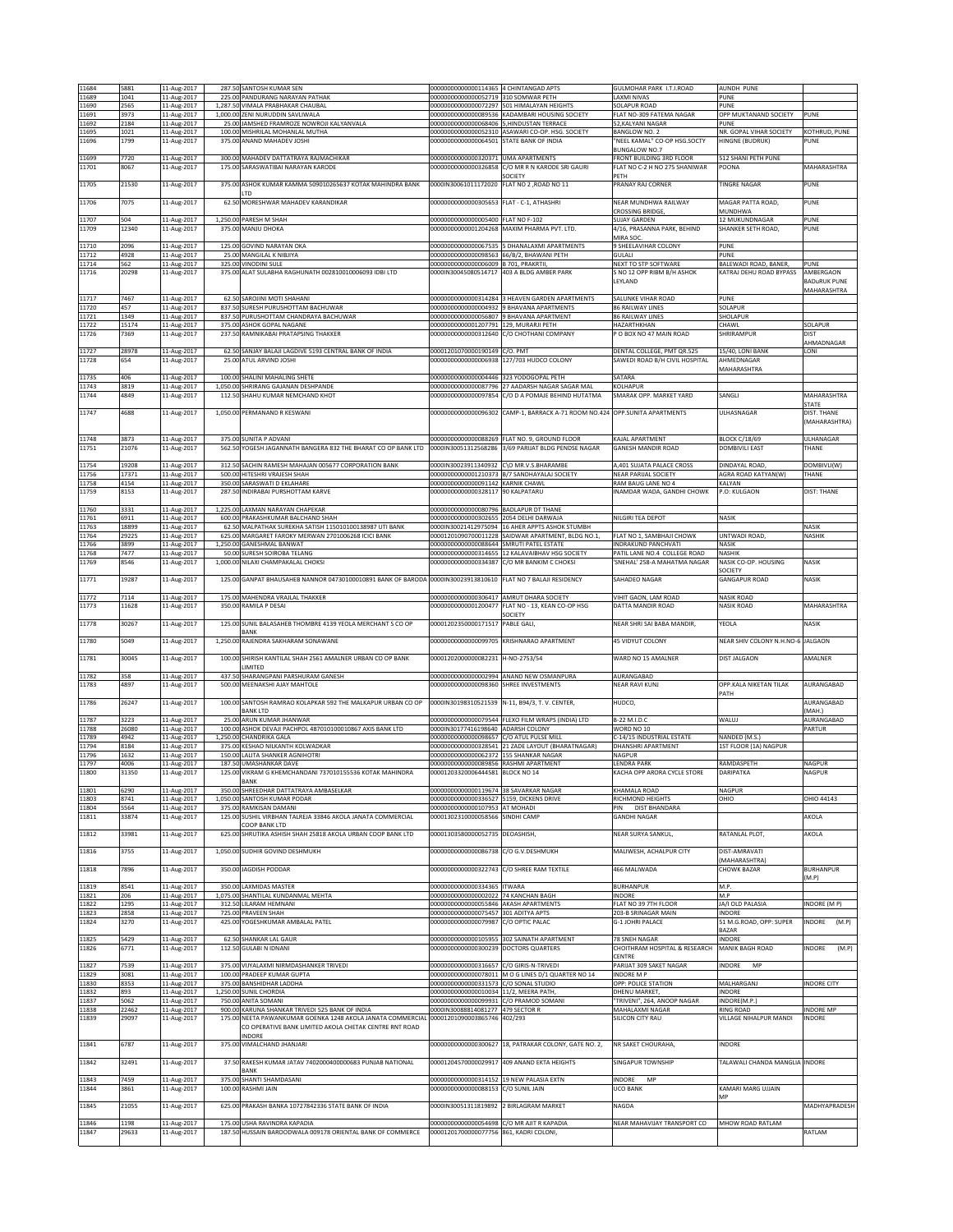| 11848<br>11849 | 8776<br>8178   | 11-Aug-2017<br>11-Aug-2017 |                  | 100.00 HASINA BEGUM<br>450.00 GANGU MAGHANMAL BHATIA                           | 00000000000000336944 FLAT NO.A-5 IST FLOOR<br>00000000000000328399 GANGULIS BUILDING |                                                                                              | CHINAR PALACE<br>26 SHAMLA ROAD                       | A-24 KOH-E-FIZA<br>BHOPAL MP                   | BHOPAL                                          |
|----------------|----------------|----------------------------|------------------|--------------------------------------------------------------------------------|--------------------------------------------------------------------------------------|----------------------------------------------------------------------------------------------|-------------------------------------------------------|------------------------------------------------|-------------------------------------------------|
| 11850          | 3096           | 11-Aug-2017                |                  | 250.00 ARUN KUMAR JAIN                                                         |                                                                                      | 00000000000000078180 C/O MRS LAXMI DEVI JAIN                                                 | G-8/7 SOUTH T.T.NAGAR                                 | NEAR PATEL SCHOOL                              | M.P.                                            |
| 11854          | 715            | 11-Aug-2017                |                  | 1,250.00 KAMLA MEHTA                                                           | 00000000000000007832 42 RAMBAGH COLONY                                               |                                                                                              | SHINDE KI CHAWNI LASHKAR                              | <b>BHOPAL</b><br><b>GWALIOR MP</b>             |                                                 |
| 11855          | 28854          | 11-Aug-2017                |                  | 625.00 Naresh Kalra                                                            |                                                                                      | 00001201060000064663 26-A BASANT VIHAZ COLONY CASH                                           | KARZ GWALIOR (M.P.)                                   |                                                | Gwalior                                         |
| 11856<br>11857 | 10828<br>6265  | 11-Aug-2017<br>11-Aug-2017 | 62.50<br>700.00  | LAXMI DEVI MAKHARIA<br>RANJIT KUMAR ANAND                                      | 00000000000000119312 KRISHNA COLONY                                                  | 00000000000000610738 C/O MR R A MAKHARIA KOTHI NO 4                                          | INSIDE J C MILLS LTD<br>NAYA BAZAR                    | BIRLANAGAR<br><b>GWALIOR</b>                   | <b>GWALIOR M P</b>                              |
| 11861          | 6107           | 11-Aug-2017                |                  | 375.00 TOKARSHI MEGHJI SHAH<br>575.00 THRITEE KEKI DALAL                       | 00000000000001200941 C/O MR D C BAJAN                                                | 00000000000000117157 C/O HATHIWALA SALES & SERVICE                                           | 293 MARHATAL                                          | <b>JABALPUR</b>                                |                                                 |
| 11862<br>11863 | 11656<br>6563  | 11-Aug-2017<br>11-Aug-2017 |                  | 1,150.00 PURUSHOTTAM NATH NIGAM                                                |                                                                                      | 000000000000000200222 56 WEST GHAMAPUR CHOWK                                                 | NERBUDDA CLUB BUNGALOW<br>JABALPUR (M.P)              | <b>JABALPUR</b>                                |                                                 |
| 11866<br>11869 | 2942<br>20153  | 11-Aug-2017<br>11-Aug-2017 | 125.00<br>25.00  | ASHA NAYAK<br>KAPIL DEV JAIN 048104000123495 IDBI BANK LTD                     | 0000IN30045012442618 BLOCK - 03                                                      | 00000000000000076234 C/O DR K N NAYAK RAVANATOLA                                             | <b>SATNA M P</b><br>PLOT - 14                         | <b>JEHRU NAGAR - EAST</b>                      | BHILAI, CG                                      |
| 11870          | 4271           | 11-Aug-2017                |                  | 50.00 VINITA RATHI                                                             |                                                                                      | 00000000000000092294 C/O SANJIV RATHI & ASSOCIATES                                           | 43 ASHIRWAD TOWER                                     | G.E.ROAD                                       | RAIPUR (M.P.)                                   |
| 11871          | 8467           | 11-Aug-2017                | 350.00           | AMIN PRAMOD RAMBHAI                                                            | 00000000000000333434                                                                 | C/O DILIP P DESAI                                                                            | 504 CIVIL LINES                                       | <b>NEAR BAILADILA REST HOUSE</b>               | RAIPUR                                          |
| 11873          | 4296           | 11-Aug-2017                |                  | 12.50 SAROJ TOSHNIWAL                                                          | 00000000000000092511                                                                 | C/O S N TOSHNIWAL, PRESIDENT                                                                 | AMBUJA CEMENT EASTERN LIMITED                         | VILL & PO RAWAN, TEHSIL -                      | DISTT. RAIPUR                                   |
| 11877          | 1576           | 11-Aug-2017                |                  | 25.00 KEDAR NATH KHERIA                                                        |                                                                                      | (COMML.)<br>00000000000000061528 L-5 JAGDISH MARKET 2ND FLOOR                                | ABIDS ROAD HYDERABAD                                  | <b>BALODA BAZAR</b>                            | CG)                                             |
| 11878          | 7976           | 11-Aug-2017<br>11-Aug-2017 | 50.00            | 312.50 A RAGHUNANDAN<br>LAKSHMI DEVI                                           | 00000000000000324261 H.NO.23-6-825<br>0000000000000600682                            | C/O PRASADILAL DINESH KUMAR                                                                  | CHANDULAL BELA<br>PATEL MARKET                        | <b>IYDERABAD</b><br><b>IYDERABAD</b>           |                                                 |
| 11879<br>11881 | 10032<br>3964  | 11-Aug-2017                |                  | 375.00 KHORSHED BAHMAN SURTI                                                   |                                                                                      | 000000000000000089474 37 SAROJINI DEVI ROAD                                                  | SECUNDERABAD                                          | A P                                            |                                                 |
| 11882          | 5356           | 11-Aug-2017                |                  | 625.00 GULAM ABBAS BHARMAL                                                     |                                                                                      | 000000000000000104991 C/O. ESSAR ENTERPRISES                                                 | 4-2-298/299, OLD BHOIGUDA,                            | MAHANKALI STREET)                              | SECUNDERABAD<br>(A.P)                           |
| 11883          | 6356           | 11-Aug-2017                |                  | 350.00 HASSANAND DAYALDAS JAISING                                              | 00000000000000120376 C/O DR H B JAISING                                              |                                                                                              | 100 SAROJINI DEVI ROAD                                | SECUNDERABAD                                   |                                                 |
| 11884<br>11885 | 7589<br>8530   | 11-Aug-2017<br>11-Aug-2017 |                  | 125.00 RAMCHAND MELOOMAL<br>350.00 NARAINDAS MELDOMAL                          |                                                                                      | 00000000000000318190 B1/16 PRASHANT APPARTMENT<br>00000000000000334263 B-1/19 PRASHANT APPT. | PRENDERGHART ROAD<br>P.G.ROAD                         | SECUNDERABAD<br>A <sub>P</sub><br>SECUNDERABAD |                                                 |
| 11886          | 9331           | 11-Aug-2017                |                  | 350.00 RAJ KUMARI AGARWAL                                                      |                                                                                      | 00000000000000501023 C/O SHRI P DURGACHAND PRASHANT                                          | A-12 3RD FLOOR                                        | 145 MACINTYRE ROAD                             | SECUNDERABAD                                    |
| 11888          | 4468           | 11-Aug-2017                |                  | 1,250.00 KRISHAN PRAKASH BHASIN                                                | 00000000000000093768 C/O CEAT LIMITED                                                | APARTMENTS                                                                                   | 5-1-79 LAKDI-KA-PUL                                   | HYDERABAD                                      | AР                                              |
| 11891          | 6049           | 11-Aug-2017                |                  | 162.50 SITARAM BAJAJ                                                           |                                                                                      | 000000000000000116341 PLOT NO.23,GF BHAVANA COLONY                                           | PHASE III, TARBUND                                    | OLD BOWENPALLY                                 | SECUNDERABAD                                    |
| 11894<br>11895 | 4532<br>4534   | 11-Aug-2017<br>11-Aug-2017 |                  | 1,250.00 OMPRAKASH SARDA<br>1,250.00 SNEHA LATHA                               | 00000000000000094569 15-6-175/2 KOLSAWADI                                            | 00000000000000094619 5-3-387 TOPKHANA ROAD                                                   | BEGUM BAZAR<br>OSMAN GUNJ                             | <b>HYDERABAD</b><br>(A.P.)<br>HYDERABAD        |                                                 |
| 11903<br>11904 | 2793<br>2795   | 11-Aug-2017<br>11-Aug-2017 |                  | 250.00 ANURADHA<br>625.00 JAMUNA BAI                                           | 00000000000000074545 7-1-95/2 AMEERPET<br>00000000000000074548 7-1-95/2 AMEERPET     |                                                                                              | HYDERABAD<br>HYDERABAD                                |                                                |                                                 |
| 11905          | 10841          | 11-Aug-2017                |                  | 312.50 JANKIDAS SADANI                                                         |                                                                                      | 00000000000000610784 1-11-112 NAGILLA TOWERS 503                                             | SHAMLAL BEGUMPET                                      | HYDERABAD                                      |                                                 |
| 11906          | 11430          | 11-Aug-2017                |                  | 125.00 VASSANT MONANI                                                          | 00000000000001100489                                                                 | C/O R MONANI                                                                                 | THE VAZIR SULTAN TOBACCO CO                           | LTD                                            | AZAMABAD<br>HYDERABAD                           |
| 11909          | 3372           | 11-Aug-2017                |                  | 50.00 MADHU BAFNA                                                              |                                                                                      | 00000000000000081301 W/O VIRENDRA KUMAR BAFNA                                                | 10-3-74/4 EAST NEHRU NAGAR                            | SECUNDERABAD                                   |                                                 |
| 11914          | 27509          | 11-Aug-2017                |                  | 250.00 LAXMI SUBRAMANESWARI S 15642011001298 ORIENTAL BANK OF<br>COMMERCE      |                                                                                      | 0000IN30286310360198 SY NO 118 AND 119 FLAT NO 409                                           | URBAN COUNTY KFC ROAD INDIRA<br>NAGAR                 | GACHIBOWLI OPP ADITYA<br>APTS                  | <b>SERILINGAMPALLY</b><br><b>K V RANGAREDDY</b> |
|                |                |                            |                  |                                                                                |                                                                                      |                                                                                              | 781/1 ROAD NO.44                                      |                                                |                                                 |
| 11915          | 8846           | 11-Aug-2017                |                  | 325.00 BIRAJ KAVER                                                             | 00000000000000400746 C/O MR.M.C.GALADA                                               |                                                                                              |                                                       | DEVI NILAYAM JUBILEE HILLS HYDERABAD           |                                                 |
| 11916<br>11917 | 11614<br>604   | 11-Aug-2017<br>11-Aug-2017 | 462.50<br>62.50  | UMA SHASHI ANAND<br><b>C SHYAM KUMAR</b>                                       | 00000000000001200184 KHAZANA<br>00000000000000006508                                 | 8-2-542/3 ROAD NO. 7                                                                         | PLOT NO. 1263, ROAD NO. 36,<br>BANJARA HILLS          | JUBILEE HILLS<br><b>IYDERABAD</b>              | HYDERABAD                                       |
| 11918          | 2109           | 11-Aug-2017                | 550.00           | <b>ASOK KANTA SEN</b>                                                          | 00000000000000067654 A-202 BANJARA KIRAN                                             |                                                                                              | PLOT NO.5, ROAD NO.1                                  | <b>BANJARA HILLS</b>                           | HYDERABAD                                       |
| 11920          | 21135          | 11-Aug-2017                | 50.00            | VISHAL BHAILALBHAI PATEL 36782596221 STATE BANK OF INDIA                       | 0000IN30051314681027                                                                 | PLOT NO 51 ROAD NO 6                                                                         | SNEHAPURI COLONY NAGAOLE ROAD                         | <b>HYDERABAD</b>                               | ANDHRA PRADESH                                  |
| 11921          | 1426           | 11-Aug-2017                |                  | 625.00 G V SARMA                                                               | 00000000000000057870                                                                 | 166/B SANJEEVA REDDY                                                                         | NAGAR COLONY                                          | .O: SANJEEVA REDDY NAGAR HYDERABAD             |                                                 |
| 11922          | 3622           | 11-Aug-2017                |                  | 900.00 V P LAKSHMY                                                             | 00000000000000084064 175/A KALYAN NAGAR                                              |                                                                                              | HYDERABAD                                             | PEDDA WALTAIR POST                             | VISAKHAPATNAM                                   |
|                |                |                            |                  |                                                                                |                                                                                      |                                                                                              |                                                       |                                                | 530017                                          |
| 11923          | 17671          | 11-Aug-2017                | 250.00           | PARAMESHWAR DASARI 22910194838 STANDARD CHARTERED<br><b>BANK</b>               | 0000IN30007910479244                                                                 | FLAT NO 102 BLUE LOTUS<br>APARTMENTS                                                         | PLOT NO. 35 & 36 BALAJI HILLS                         | NEAR RAJIV GRUHA KALPA<br>NIZAMPET             | HYDERABAD,<br>ANDHRAPRADESH                     |
|                |                |                            |                  |                                                                                |                                                                                      |                                                                                              |                                                       |                                                |                                                 |
| 11925<br>11930 | 27493<br>19805 | 11-Aug-2017<br>11-Aug-2017 | 262.50           | 375.00 T URMILA REDDY 8994 ANDHRA BANK<br>N RADHA 1767 ANDHRA BANK             | 0000IN30286310219405 H NO 1-1-385/10/A<br>0000IN30039411278098                       | W/O N PANDURANGA RAO                                                                         | STREET P AND T COLONY<br>DY MANAGER, D I T, 5TH FLOOR | GANDHINAGAR<br>ANDHRA BANK BUILDINGS           | HYDERABAD<br>KOTI HYDERABAD                     |
|                |                |                            |                  |                                                                                |                                                                                      |                                                                                              |                                                       |                                                |                                                 |
| 11931          | 5002           | 11-Aug-2017                |                  | 12.50 PANKAJAM SUBRAMANYAN                                                     |                                                                                      | 00000000000000099251 C/O V C SUBRAMANYAN                                                     | ESTATE MANAGEMENT UNIT                                | <b>DRDO COMPLEX</b><br>KANCHANBAGH             | HYDERABAD                                       |
| 11933<br>11934 | 2865<br>2633   | 11-Aug-2017<br>11-Aug-2017 | 350.00<br>200.00 | <b>KVENKATARAMANA RAO</b><br>RABINDRA KUMAR LADHA                              | 00000000000000075527 B-47/F-4<br>0000000000000072835                                 | <b>MERIDIAN APARTMENT</b>                                                                    | .S.NAGAR<br><b>IOUSE NO 5-9-24/78 FLAT NO 104</b>     | VIJAYANAGAR COLONY<br>LAKE HILL ROAD BASHIR    | PO HYDERABAD<br>HYDERABAD                       |
|                |                |                            |                  |                                                                                |                                                                                      |                                                                                              |                                                       | <b>BAGH</b>                                    |                                                 |
| 11935<br>11936 | 4621           | 11-Aug-2017<br>11-Aug-2017 |                  | 750.00 PUSHPA BHARGAVA 2288 FEDERAL BANK LTD<br>550.00 SHAPOON ROY             | 00000000000000000026 6-3-1090/B/4                                                    | 00000000000000095716 16-2-836/A/17 L I C COLONY                                              | RAJ BHAVAN ROAD<br>SAIDABAD                           | SOMAJIGUDA HYDERABAD<br>HYDERABAD              |                                                 |
| 11937          | 4364           | 11-Aug-2017                | 12.50            | A VENKATESWARA RAO                                                             |                                                                                      | 00000000000000093054 H.NO.16-2-740/14 KALYANANAGAR                                           | GADDIANNARAM                                          | DILSUKHNAGAR                                   | HYDERABAD                                       |
| 11939          | 9037           | 11-Aug-2017                | 1,050.00         | TADEPALLY PADMAVATHI 2 203 ANDHRA BANK ANB VISHWA                              | 00000000000000402982                                                                 | COLONY<br>'KARUNA' 13/82 (PLOT NO.251)                                                       | VASAVI COLONY                                         | SRIRAMAKRISHNAPURAM                            | HYDERABAD                                       |
| 11940          | 32077          |                            | 625.00           | BHARATHI HIGH SCHOOL<br>PRATHYUSHA PARTHIREDDY 35275759645 STATE BANK OF INDIA |                                                                                      | 00001203810000231586 H NO 23-290 Q NO-2494                                                   | NAGARJUNA COLONY                                      | <b>CCC NASPUR</b>                              |                                                 |
|                |                | 11-Aug-2017                |                  |                                                                                |                                                                                      |                                                                                              |                                                       |                                                | MANCHERIAL                                      |
| 11941          | 32925          | 11-Aug-2017                |                  | 250.00 CHETTIPELLY KISHAN 343010036092 KOTAK MAHINDRA BANK<br>LIMITED          | 00001205140000025285 #16-2,                                                          |                                                                                              | CHOPPADANDI                                           |                                                | KARIMNAGAR                                      |
| 11944          | 4619           | 11-Aug-2017                | 950.0            | KALEPALLI KUMARI                                                               |                                                                                      | 00000000000000095708 H. NO. 3-8-36 GUTTALA BAZAR                                             | KHAMMAM<br>(AP)                                       |                                                |                                                 |
| 11950          | 21582          | 11-Aug-2017                | 312.50           | POLEPALLI ASHOK KUMAR 5089 SREE ANANTHA GRAMEENA BANK                          | 0000IN30066910170517                                                                 | D NO 8-3-373(2)                                                                              | MAIN BAZAR                                            | RAYADURG                                       | RAYADURG                                        |
| 11953          | 8817           | 11-Aug-2017                |                  | 287.50 C S R GUPTA                                                             | 00000000000000400504 DOOR NO.3/1321                                                  |                                                                                              | VASAVI NAGAR                                          | T.B.ROAD PRODDATUR                             | CUDDAPAH                                        |
| 11954          | 2548           | .1-Aug-2017                | 100.00           | ARUN AGARWAL                                                                   | 10000000000000072106                                                                 | TIKUMALA TIKUPATI DEVASTHANAMS                                                               | IKUPAII                                               | DIST: CHITTOR                                  | DIST.(A.P)<br>ANDHKA PKADESH                    |
|                |                |                            |                  |                                                                                |                                                                                      |                                                                                              |                                                       |                                                |                                                 |
| 11956          | 8820           | 11-Aug-2017                |                  | 350.00 S ANASUYA BAI                                                           | 00000000000000400566 C/O N VIVEK BABU                                                |                                                                                              | <b>CORPORATION BANK</b>                               | D NO 23-11-86, N P ROAD,                       | SATYANARAYANA<br>PURAM.                         |
|                |                |                            |                  | 1,050.00 MADDI SAMBA SHIVA                                                     | 00000000000000054257 64 MAIN ROAD                                                    |                                                                                              | AP                                                    |                                                | VIJAYAWADA                                      |
| 11958<br>11961 | 1160<br>4908   | 11-Aug-2017<br>11-Aug-2017 |                  | 62.50 SURESH KUMAR GOLECHA                                                     |                                                                                      | 00000000000000098418 14-25-40 MAHARANIPETA                                                   | <b>GUNTUR</b><br><b>VISAKHAPATNAM</b>                 |                                                |                                                 |
| 11962          | 30189          | 11-Aug-2017                |                  | 625.00 REDDI SRINIVASA RAO 759010055758 KOTAK MAHINDRA BANK                    | 00001202230000059071 DOOR NO. 57-25-11/1                                             |                                                                                              | HUMMADAPALEM                                          | KANCHARAPALEM (POST)                           | VISAKHAPATNAM                                   |
| 11963          | 22786          | 11-Aug-2017                |                  | 12.50 BALAJI NARAYAN UPADHYAYA 25982 ANDHRA BANK                               | 0000IN30102220590659 50 24 22                                                        |                                                                                              | <b>TPT COLONY</b>                                     | SEETAMMADHARA                                  | VISAKHAPATNAM                                   |
| 11965          | 20090          | 11-Aug-2017                | 625.00           | ACHANTA LAKSHMI RAMANA 0131081022900 IDBI BANK LTD                             | 0000IN30045010508870 205 BALAJEE TOWERS                                              |                                                                                              | BEACH RD OFF YMCA                                     | VISAKHAPATNAM                                  |                                                 |
| 11969          | 6277           | 11-Aug-2017                |                  | 350.00 K MALLIKARJUNA RAU                                                      | 00000000000000119590 KEERTYNIVAS                                                     |                                                                                              | RAMARAOPETA                                           | KAKINADA                                       |                                                 |
| 11972          | 26758          | 11-Aug-2017                |                  | 250.00 KARRI SATYANARYANA REDDY 11503194470 STATE BANK OF INDIA                | 0000IN30232410271094 D NO 2-48                                                       |                                                                                              | KUMMARLA VEEDHI                                       | G MAMIDADA, KAKINADA<br>TQ)                    | EAST GODAVARI<br>DISTRICT                       |
| 11974          | 3347           | 11-Aug-2017                |                  | 1,250.00 SREE KRISHNA MURTY MADIPALLI                                          |                                                                                      | 000000000000000080942 S/O MADIPALLI AMMIRAJU                                                 | MARELLAVARI STREET                                    | BHIMAVARAM                                     | WEST GODAVARI                                   |
|                |                |                            |                  |                                                                                |                                                                                      |                                                                                              |                                                       |                                                | <b>DISTRICT ANDHRA</b>                          |
| 11975          | 31893          | 11-Aug-2017                |                  | 125.00 SARSWATULA S N V M SURENDRA 30203634376 STATE BANK OF<br>INDIA          | 00001203520000032657 H NO:3-5/A                                                      |                                                                                              | KALIPATNAM                                            | MOGALTURU MANDAL                               | KALIPATNAM                                      |
| 11976          | 1169           | 11-Aug-2017                | 125.00           | PUSHPA KANAYALAL MAKHIJA                                                       | 00000000000000054359                                                                 | 10/1 NORTH PARK ROAD                                                                         | 2ND FLOOR KUMARA PARK (EAST)                          | <b>BANGALORE</b>                               |                                                 |
| 11977          | 6621           | 11-Aug-2017                |                  | 900.00 ANGELA CORDEIRO                                                         | 00000000000000201101 VIRLOS NIVAS                                                    |                                                                                              | 21/4-A MAHATMA GANDHI ROAD                            | <b>CRAIG PARK LAYOUT</b>                       | BANGALORE                                       |
| 11983          | 1446           | 11-Aug-2017                |                  | 450.00 SUBBAMMA RAMASWAMY                                                      |                                                                                      | 00000000000000058392 C/O CANARA BANK EXECUTOR                                                | SECTION                                               | FIN & GEN ADMN WING HO                         | BANGALORE                                       |
| 11985          | 3296           | 11-Aug-2017                |                  | 25.00 LYSAMMA JACOB                                                            |                                                                                      | TRUSTEE & TAXATION<br>000000000000000080344 GOODYEAR INDIA LIMITED                           | 16 SHRI J.C ROAD                                      | BANGALORE                                      |                                                 |
| 11988          | 4268           | 11-Aug-2017                | 1,250.00 L GOPI  |                                                                                |                                                                                      | 00000000000000092279 GOPI NIVAS 7/1A SINDHI COLONY                                           | J C ROAD BANGALORE                                    |                                                |                                                 |
| 11991<br>11992 | 5003<br>5070   | 11-Aug-2017<br>11-Aug-2017 |                  | 150.00 RITU KUMAR<br>350.00 B S RAMASWAMY                                      | 00000000000000100056                                                                 | 00000000000000099263 FARPORT STEEL COMPANY<br>C/O CANARA BANK EXECUTOR                       | 96 S P ROAD BANGALORE<br>SECTION                      | FIN & GEN ADMN WING HO                         | BANGALORE                                       |
|                |                |                            |                  |                                                                                |                                                                                      | TRUSTEE & TAXATION                                                                           |                                                       |                                                |                                                 |
| 11993          | 11362          | 11-Aug-2017                |                  | 375.00 K P VAROO                                                               | 000000000000001000019 MANAGING PARTNER                                               |                                                                                              | POPULAR AUTOMOBILES                                   | 38 KALASIPALAYAM NEW<br>EXTN.                  | BANGALORE                                       |
| 11995          | 17683          | 11-Aug-2017                | 12.50            | Ramesh Kumar Jain 9942 Union Bank of India                                     | 0000IN30009510069472                                                                 | R Gundecha & Co.                                                                             | No. 72, Il Floor, Subhas Complex                      | Avenue Road                                    | Bangalore                                       |
| 11997          | 26206          | 11-Aug-2017                |                  | 362.50 K A ANIL KUMAR 1181 THE MYSORE SILK CLOTH MER COOP BANK                 | 0000IN30192610190729 SOCIETY SAREE GARDEN                                            |                                                                                              | 295 AVENUE ROAD                                       | <b>BASEMENT FLOOR</b>                          | Karnataka<br>BANGALORE                          |
| 11999          | 943            | 11-Aug-2017                |                  | 175.00 W O K A PUNNEN                                                          |                                                                                      | 00000000000000050580 83/B 7 KINATTUKARA BLDG                                                 | 4TH MAIN                                              | MALLESWARAM                                    | BANGALORE                                       |
| 12000          | 1125           | 11-Aug-2017                |                  | 125.00 B R PRASAD                                                              |                                                                                      | 00000000000000053783 NO. 302, NARASIMHA NILAYA                                               | 19/2, 4TH MAIN ROAD                                   | MALLESWARAM                                    | BANGALORE                                       |
| 12001<br>12002 | 2918<br>3016   | 11-Aug-2017<br>11-Aug-2017 |                  | 50.00 R SESHADRI<br>125.00 S RENGARAJAN                                        | 00000000000000077117 140 OLD NO 112/8                                                | 00000000000000076076 NO 70 EAST PARK ROAD                                                    | MALLESWARAM BANGALORE<br>11TH CROSS 5TH MAIN          | MALLESWARAM BANGALORE                          |                                                 |
|                |                |                            |                  |                                                                                |                                                                                      |                                                                                              |                                                       |                                                |                                                 |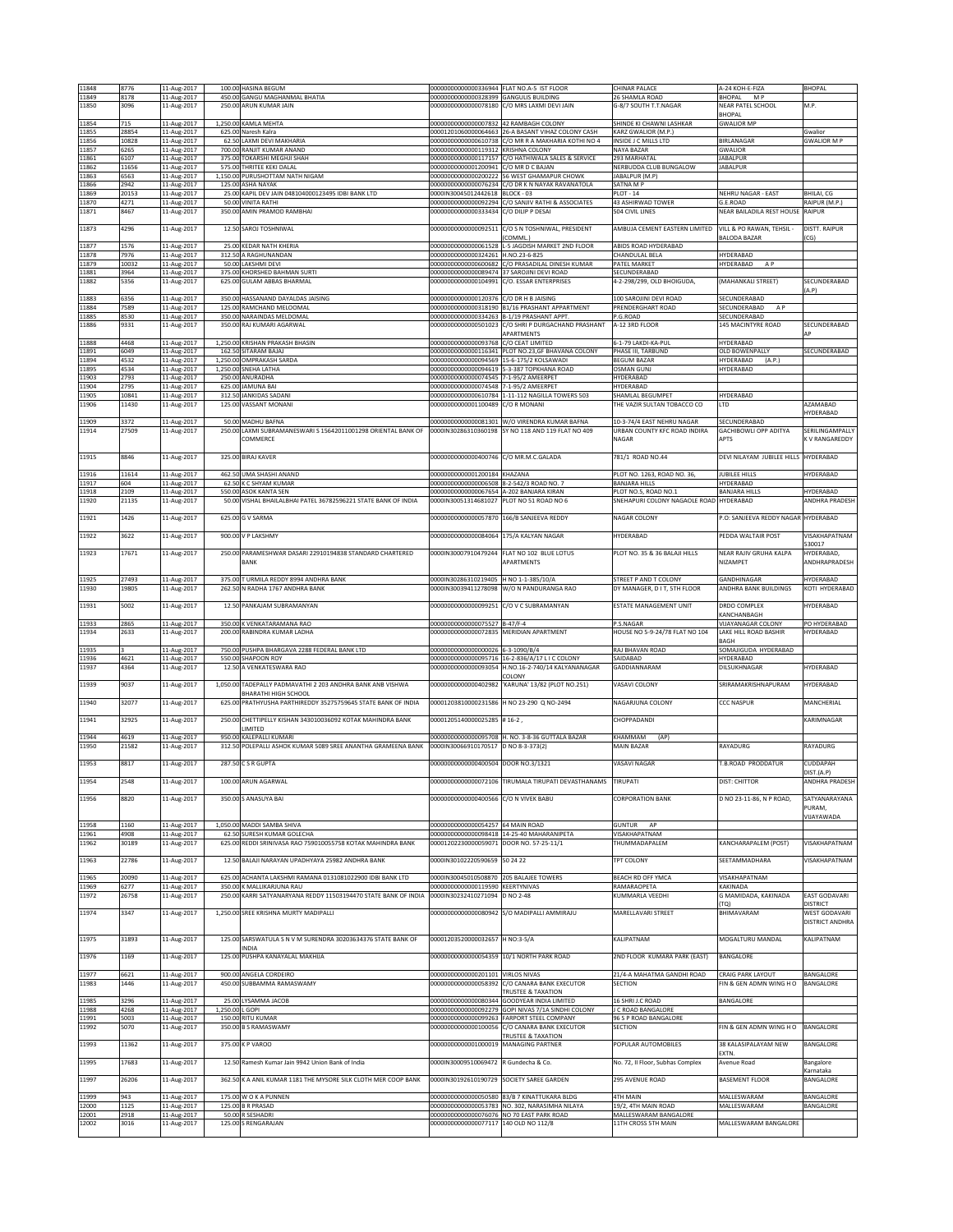| 12003          | 3102           | 11-Aug-2017                | 25.00 A DRONACHALA SHETTY                                                                   | 00000000000000078209 NO 24 BHAKTHI VILAS                            |                                                                                                               | 10TH CROSS MARGOSA ROAD                                    | MALLESWARAM BANGALORE                               |                               |
|----------------|----------------|----------------------------|---------------------------------------------------------------------------------------------|---------------------------------------------------------------------|---------------------------------------------------------------------------------------------------------------|------------------------------------------------------------|-----------------------------------------------------|-------------------------------|
| 12004          | 4794           | 11-Aug-2017                | 250.00 A N JAYAMMA                                                                          | 00000000000000097302                                                | 'SRI KRISHNA KATAKSHA'                                                                                        | 23 WEST PARK ROAD                                          | MALLESWARAM                                         | BANGALORE                     |
| 12005<br>12008 | 10402<br>3480  | 11-Aug-2017<br>11-Aug-2017 | 87.50 JANNIAH NAGARAJ<br>625.00 R SAVITHRI                                                  | 00000000000000606393<br>00000000000000082424                        | C/O MR S L JANNIAH<br>NO 8 01 D NO 37                                                                         | 41 2ND MAIN ROAD VYALIKAWAL<br>WEST ANJANEYA TEMPLE STREET | BANGALORE<br>BASAVANAGUDI BANGALORE                 |                               |
| 12009          | 3658           | 11-Aug-2017                | 1,050.00 INDIRA BAI                                                                         | 00000000000000085170 NO.2 (NEW NO.86)                               |                                                                                                               | SUBBARAMACHETTY ROAD                                       | BASAVANAGUDI                                        | BANGALORE                     |
| 12010<br>12011 | 4444<br>8854   | 11-Aug-2017<br>11-Aug-2017 | 62.50 R P RAM MANOHER<br>200.00 MYSORE MANJANATH ANAND RAM                                  | 00000000000000093578<br>00000000000000400790                        | 567 SAJJAN RAO ROAD<br>SHREE, NO. 15, PAMPAMAHAKAVI                                                           | V V PURAM<br>SHANKARPURAM                                  | BANGALORE<br>BANGALORE                              |                               |
|                |                |                            |                                                                                             |                                                                     | ROAD,                                                                                                         |                                                            |                                                     |                               |
| 12013          | 8966           | 11-Aug-2017                | 175.00 R S SEETHARAMA IYER                                                                  | 00000000000000402172 VIJAYA TRADERS                                 |                                                                                                               | 11/3, 7TH CROSS LALBAGH FORT<br>ROAD                       | KUBER SINGH LANE,<br>DODDAMAVALLI                   | <b>BANGALORE</b>              |
| 12015<br>12016 | 3235<br>7125   | 11-Aug-2017<br>11-Aug-2017 | 1,050.00 JASMINE HOMIYAR PANTHAKI<br>1,300.00 KRISHNA ALAMELU                               | 0000000000000079686<br>00000000000000306843                         | 7/4 CHARLES CAMPBELL ROAD<br>19/1 (NEW NO) (35 OLD NO)                                                        | COX TOWN BANGALORE<br>USHA, M.N.KRISHNA RAO ROAD           | BASAVANGUDI                                         | BANGALORE                     |
| 12017<br>12018 | 21511<br>1579  | 11-Aug-2017<br>11-Aug-2017 | 1,250.00 M CHAIN RAJ 187010001915 KOTAK MAHINDRA BANK LTD<br>750.00 VISHNU SIDHUMAL THAKUR  | 0000IN30061010475887<br>00000000000000061584                        | 97 TANNERY ROAD<br>TRISHUL, PLOT NO.1682                                                                      | <b>BSA ROAD</b><br>8TH MAIN, HAL IIIRD STAGE               | BANGALORE                                           | BANGALORE                     |
| 12019          | 5923           | 11-Aug-2017                | 787.50 RANJANA KAUR                                                                         | 00000000000000114966                                                | C/O CAPT.SUKDEV SINGH, SUKI VILLA                                                                             | 3358, 13TH MAIN ROAD, H.A.L 2ND                            | INDIRANAGAR                                         | BANGALORE                     |
| 12020          | 6305           | 11-Aug-2017                | 62.50 A CHRISTOPHER                                                                         | 00000000000000119860                                                | C/O MR.K.LOKANATH 'INDIRA                                                                                     | STAGE<br>1/1) NO.7 4TH CROSS                               | GUPTA LAYOUT ULSOOR                                 | BANGALORE                     |
| 12021          | 11708          | 11-Aug-2017                | 12.50 PRECIOUS SECURITIES P LTD                                                             | 00000000000001201377                                                | NILAYAM <sup>®</sup><br>338 1ST FLOOR, PRABHAT COMPLEX                                                        | K G ROAD                                                   | BANGALORE                                           |                               |
| 12024<br>12026 | 1987<br>4876   | 11-Aug-2017<br>11-Aug-2017 | 200.00 S V RAMESH BABU<br>25.00 M S GOVINDA RAO                                             | 00000000000000098074 NO.82, IST CROSS                               | 00000000000000066643 522 20TH MAIN 4TH T BLOCK                                                                | <b>JAYANAGAR</b><br>L.I.C.COLONY, III BLOCK EAST           | BANGALORE<br>JAYANAGAR                              | <b>BANGALORE</b>              |
| 12027          | 2202           | 11-Aug-2017                | 1,000.00 AKELLA KRISHNA KUMARI                                                              | 00000000000000068567                                                | C/O DR A K RAO PROFESSOR                                                                                      | AERONAUTICS DEPT I I SC                                    | <b>BANGALORE</b>                                    |                               |
| 12028<br>12029 | 2404<br>8959   | 11-Aug-2017<br>11-Aug-2017 | 25.00 V RAGHAVENDRACHAR<br>375.00 P N KRISHNA SWAMY                                         | 00000000000000070754<br>00000000000000402116                        | TOOL DESIGN- L P E<br>PROP VIJAYA AUTO SERVICE                                                                | <b>B E L JALAHALLI</b><br>DEALERS FOR BHARAT PETROLEUM     | BANGALORE<br><b>CORPON LTD</b>                      | MYSORE ROAD                   |
| 12030          | 8972           | 11-Aug-2017                | 312.50 K V MURTHY                                                                           | 00000000000000402256                                                | 244, 3RD MAIN ROAD                                                                                            | CHAMRAJPET                                                 | BANGALORE                                           | BANGALORE                     |
| 12031          | 9104           | 11-Aug-2017                | 1,412.50 M S PADAKI                                                                         | 00000000000000403570                                                | 15 RAGHAVENDRA COLONY                                                                                         | <b>STH MAIN ROAD CHAMARAJAPET</b>                          | BANGALORE<br>KARNATAKA                              |                               |
| 12032          | 9106           | 11-Aug-2017                | 1,412.50 M JAYAMMA                                                                          | 00000000000000403572                                                | 15 RAGHAVENDRA COLONY                                                                                         | 5TH MAIN ROAD CHAMARAJAPET                                 | BANGALORE<br>KARNATAKA                              |                               |
| 12036          | 3401           | 11-Aug-2017                | 125.00 M S MADAN                                                                            | 00000000000000081741                                                | PADMA' DOOR NO 19 II CROSS ROAD                                                                               | SRIPURAM EXTENSION                                         | <b>SESHADRI PURAM</b>                               | BANGALORE                     |
| 12038          | 800            | 11-Aug-2017                | 750.00 A D REGO                                                                             | 00000000000000008637 130 RESIDENCY ROAD                             |                                                                                                               | BANGALORE                                                  |                                                     |                               |
| 12039<br>12040 | 1757<br>3733   | 11-Aug-2017<br>11-Aug-2017 | 487.50 VYJAYANTHI RAJAGOPALAN<br>1.250.00 VINAY AGARWAL                                     | 00000000000000064127 NO 21 OLD NO 14                                | 000000000000000086402 NO 8 MOYEN VILLE ROAD                                                                   | <b>LANG FORD GARDENS</b><br>LANGFORD TOWN BANGALORE        | BANGALORE                                           |                               |
| 12041          | 7448           | 11-Aug-2017                | 62.50 NALINI ARUN DESAI                                                                     | 00000000000000313851                                                | <b>FOUR SEASONS</b>                                                                                           | FLAT NO.207                                                | <b>16 BRUNTON ROAD</b><br><b>BANGALORE,</b>         | BANGALORE                     |
| 12042<br>12044 | 23031<br>5292  | 11-Aug-2017<br>11-Aug-2017 | 1,250.00 GREGORY DE NAZARETH 906 BANK OF INDIA<br>375.00 HASMUKHLAL SHAH                    | 0000IN30113513031764 ENDEAVOUR<br>00000000000000104035              | C/O AWISHKAR ASSOCIATES                                                                                       | NO 38 CASTLE STREET<br>183 KADER SHERIFF GARDEN            | <b>LALBAGH 4TH CROSS</b>                            | BANGALORE<br>BANGALORE        |
| 12045<br>12050 | 3778<br>995    | 11-Aug-2017<br>11-Aug-2017 | 1,050.00 V SUNDARAIAH<br>1,175.00 KAILASH CHANDRA GOEL                                      | 00000000000000087383<br>00000000000000051802                        | 102, OM SHAKTHI APARTMENT<br>C/O. SANJAY GOEL                                                                 | 80 FT ROAD DEAD END<br>VILLA #140 ADARSH VISTA             | HMT LAYOUT, R T NAGARA<br>VIBHUTIPURA OFF H A L     | BANGALORE<br>BANGALORE        |
| 12051          | 440            | 11-Aug-2017                | 375.00 PARUL BALA KUMAR                                                                     | 00000000000000004799                                                | 219, 7TH MAIN                                                                                                 | SADANANDA NAGAR                                            | AIRPORT ROAD<br><b>NGEF EAST</b>                    | BANGALORE                     |
| 12052          | 1652           | 11-Aug-2017                | 350.00 HARILAL LAKHMICHAND                                                                  | 00000000000000062645                                                | 555 9TH MAIN ROAD 4TH CROSS                                                                                   | FIRST FLOOR HAL IIND STAGE                                 | INDIRA NAGAR BANGALORE                              |                               |
| 12053          | 3503           | 11-Aug-2017                | 250.00 JESSIE ANNE PAIS                                                                     |                                                                     | 00000000000000082705 520 1ST STAGE INDIRANAGAR                                                                | BANGALORE                                                  |                                                     |                               |
| 12054<br>12057 | 8562<br>21500  | 11-Aug-2017<br>11-Aug-2017 | 350.00 VASUDEVAN KRISHNA IYER<br>62.50 B A RAJALAKSHMI 165210007257 KOTAK MAHINDRA BANK LTD | 00000000000000334630 3494 'VENKATADRI'<br>0000IN30061010095859      | ANANDASRI NO. 2028/55, FIRST MAIN                                                                             | 14TH MAIN, HAL II STAGE<br>M.C. LAYOUT                     | INDIRANAGAR<br>VIJAYANAGAR                          | BANGALORE<br><b>BANGALORE</b> |
| 12059          | 4487           | 11-Aug-2017                | 125.00 U P KAMATH                                                                           | 00000000000000093965 572, 21ST MAIN                                 |                                                                                                               | <b>36TH CROSS IV T BLOCK</b>                               | JAYANAGAR                                           | BANGALORE                     |
| 12060<br>12061 | 10734<br>13416 | 11-Aug-2017<br>11-Aug-2017 | 187.50 SHORI LAL LAMBA<br>525.00 KUMAR V JAHGIRDAR                                          | 00000000000001205761 NO. 78 OSBORNE ROAD                            | 00000000000000609794 A-4 MAYFAIR APARTMENTS                                                                   | 8/3 ULSOOR ROAD<br>NEAR LAKESIDE HDFC BANK                 | BANGALORE                                           | BANGALORE                     |
| 12062          | 851            | 11-Aug-2017                | 300.00 T U KRISHNA                                                                          | 0000000000000009299                                                 | 243 IV MAIN I STAGE VI PHASE                                                                                  | WEST OF CHORD ROAD INDUSTRIAL<br><b>TOWN</b>               | BANGALORE                                           |                               |
| 12063          | 2701           | 11-Aug-2017                | 350.00 JIMOTHY PHILLIPS                                                                     |                                                                     | 00000000000000073468 MAXWELL CLINIC 103/8 SURANA                                                              | P & T COLONY                                               | NAGWARA MAIN ROAD                                   | VENKTESPURAM                  |
| 12065          | 5251           | 11-Aug-2017                | 350.00 VISHNU NARAYAN                                                                       | 00000000000000103449                                                | COMPLEX<br>65/9 MILLERS ROAD                                                                                  | <b>BENSON TOWN</b>                                         | BANGALORE                                           | BANGALORE                     |
| 12067<br>12068 | 8986<br>3781   | 11-Aug-2017<br>11-Aug-2017 | 987.50 SHOBHANA CHOPDE<br>200.00 KERSI KAIKOBAD KUKA                                        | 00000000000000402491                                                | C/O DR SUDHIR CHOPDE<br>00000000000000087457 C/O GRAPHITE INDIA LIMITED                                       | ST PHILOMENA'S HOSPITAL<br>VISVESWARAYA INDL.AREA          | DOCTORS QUARTERS<br>WHITEFIELD ROAD                 | BANGALORE<br>BANGALORE        |
| 12071          | 3732           | 11-Aug-2017                | 212.50 SAMJI KRISHNAMURTHY RAO PANDURANGA RAO                                               | 000000000000000086380 877, 13TH MAIN ROAD,                          |                                                                                                               | SRINIVASANAGARA, BANASHANKARI BANGALORE<br><b>II STAGE</b> |                                                     |                               |
| 12072          | 24452          | 11-Aug-2017                | 675.00 USHA DEVI N 01003551 CORPORATION BANK                                                | 0000IN30135620193164 NO 936 6TH CROSS                               |                                                                                                               | 2ND BLOCK                                                  | <b>B S K IST STAGE</b>                              | BANGALORE                     |
| 12074<br>12079 | 4211<br>26449  | 11-Aug-2017<br>11-Aug-2017 | 125.00 K PURSHOTAM<br>50.00 S KRISHNA MURTHY 451 THE GRAIN MERCHANTS CO OP BANK LTD         | 0000IN30214810763472                                                | 00000000000000091722 126 DEVATHA MARKET CHICKPET<br><b>NO 115</b>                                             | BANGALORE<br>AKKIPET MAIN ROAD                             | OFF LAKSHMI NARAYANA                                | BANGALORE                     |
| 12082          | 1124           | 11-Aug-2017                | 375.00 SAVNEUR NARAYANAMURTHY KRISHNASWAMI RAO                                              | 00000000000000053764                                                | 101 AATREYA APARTMENTS 57, 10TH                                                                               | BETWEEN 15TH & 16TH CROSS                                  | TEMPLE<br>MALLESWARAM WEST                          | TALUKA<br>BANGALORE           |
| 12083          | 5347           | 11-Aug-2017                | 1,050.00 SRINIVASARAGHAVACHAR RAMASWAMY                                                     | 00000000000000104863                                                | MAIN ROAD<br>FLAT NO.S-2                                                                                      | <b>MEERA MANSION</b>                                       | 60, 17TH CROSS,                                     | BANGALORE                     |
| 12084          | 9094           | 11-Aug-2017                | 12.50 SAMPUR ASTAPUTREE ANANDACHAR                                                          | 00000000000000403512                                                | NO 9 16TH ROAD                                                                                                | MALLESWARAM                                                | MALLESWARAM<br>BANGALORE                            |                               |
| 12085<br>12087 | 11198<br>3333  | 11-Aug-2017<br>11-Aug-2017 | 725.00 KRISHNAN POOMULLIMANACHERIA NAMBOODIRIPAD<br>800.00 LOUIS CHRISTINA                  |                                                                     | 000000000000000800082 20/1 16TH CROSS 12TH MAIN<br>00000000000000080799 C/O T S BIRDIE M/S POLYSYNTH          | MALLESWARAM WEST<br>55/2 A BEGUR ROAD                      | BANGALORE<br><b>BOMMANAHALLI</b>                    | <b>BANGALORE</b>              |
| 12088          | 30048          |                            | 50.00 DIPAK VINOD RUNWAL 21647 BANK OF INDIA                                                | 00001202000000097318                                                | <b>JLTRAPACK</b><br>34, FIRST FLOOR, 2ND CROSS                                                                | PURA POST, CHENNASADRA,                                    |                                                     | BANGALORE                     |
| 12092          | 2240           | 11-Aug-2017<br>11-Aug-2017 | 750.00 A JAYALAKSHMI                                                                        | 00000000000000069013                                                | 16 CHENGAMA RAJU LAYOUT                                                                                       | JAYAPRAKASH NAGAR                                          | BANGALORE                                           |                               |
| 12093          | 21170          | 11-Aug-2017                | 562.50 SANJAI S GANDHI 2063 INDIAN OVERSEAS BANK                                            |                                                                     | 0000IN30051316663442 100 GROUND FLOOR 2ND CROSS                                                               | MUNISANJEEVAPPA LAYOUT                                     | JARAGANAHALLI<br>KANAKAPURA ROAD                    | BANGALORE<br>KARNATAKA        |
| 12094<br>12095 | 8331<br>8997   | 11-Aug-2017<br>L1-Aug-2017 | 1,012.50 RAVINDRANATH NARASIMHA DAMBAL<br>900.00 UPPUNDA NAKAYANA MAYYA                     | JUUUUUUUUUUUUU4UZ587                                                | 00000000000000331128 38 SBI OFFICERS' COLONY<br>./U MRS U.SUMITHRA DEVI                                       | <b>BASAVESHWAR NAGAR</b><br>51 HIG, IST 'C' MAIN ROAD      | <b>BANGALORE</b><br>STAGE K.H.B.COLONY              | 3ANGALUKE                     |
| 12097          | 9017           | 11-Aug-2017                | 62.50 AJIT SHETTY                                                                           | 00000000000000402755 119 R.M.V.EXTENSION                            |                                                                                                               | BANGALORE                                                  | BASAVESHWARANAGAR                                   |                               |
| 12098          | 9021           | 11-Aug-2017                | 225.00 LALITHA SHETTY                                                                       | 00000000000000402759                                                | 119 RAJMAHAL VILAS EXTENSION                                                                                  | BANGALORE                                                  |                                                     |                               |
| 12100<br>12102 | 2920<br>3158   | 11-Aug-2017<br>11-Aug-2017 | 125.00 R SOWRAIAH<br>25.00 P KRISHNA MURTHY                                                 | 00000000000000076080 NO 70 (36/1) II CROSS                          | 00000000000000078739 NO 157 Y 1ST FLOOR 3RD MAIN IV                                                           | <b>HUTCHINS ROAD</b><br>7TH BLOCK 3RD STAGE                | ST THOMAS TOWN<br>BANASHANKARI                      | BANGALORE<br>BANAGLORE        |
| 12104          | 9511           | 11-Aug-2017                | 1,050.00 SUSHILA DEVI SONI                                                                  | 00000000000000502902                                                | PHASE<br>NO 142, III PHASE                                                                                    | GIRINAGAR BANGALORE                                        |                                                     |                               |
| 12107          | 11717          | 11-Aug-2017                | 1,025.00 SULA MAHESH JHAVERI 3558 CANARA BANK CAB SAHAKARNAGAR                              | 00000000000001201437                                                | NO. 521, F-BLOCK                                                                                              | SAHAKAR NAGAR                                              | BANGALORE                                           |                               |
| 12109          | 6611           | 11-Aug-2017                | 375.00 DEVI GOBINDRAM HIRANANDANI                                                           | 00000000000000201000                                                | "HIRA KUTIR"                                                                                                  | NO 108, 3RD MAIN                                           | A-BLOCK, CIL COLONY                                 | SANJAYNAGAR.<br>BANGALORE     |
| 12110<br>12112 | 24455<br>2537  | 11-Aug-2017                | 12.50 R MUNIRAJU 026403 CANARA BANK<br>100.00 E KOTESWARA RAO                               |                                                                     | 0000IN30135620250263 DOOR NO 720 6TH BLOCK<br>00000000000000071982 FLAT NO. 103 G-1, BVR APARTMENT            | 17TH B MAIN ROAD<br>SRINIDHI LAYOUT                        | KORAMANGALA<br>VIDYARANYAPURA                       | BANGALORE<br>BANGALORE        |
| 12116          | 4610           | 11-Aug-2017<br>11-Aug-2017 | 12.50 P PUTTASWAMY                                                                          | 0000000000000095553                                                 | 94/2B, 4TH CROSS                                                                                              | RAJENDRA NAGAR                                             | <b>MYSORE</b>                                       |                               |
| 12117          | 3909           | 11-Aug-2017                | 200.00 SANGHAMITRA DUTTAGUPTA                                                               | 00000000000000088797                                                | MAHENDRA NILAYAM HOUSE NO 661                                                                                 | 17TH MAIN SARASWATIPURAM                                   | <b>MYSORE</b>                                       |                               |
| 12118<br>12121 | 631<br>31871   | 11-Aug-2017<br>11-Aug-2017 | 1,250.00 SUPARNA PRASAD<br>37.50 S GIREESH 108010004515 ING VYSYA BANK LIMITED              |                                                                     | 00000000000000006722 174- I-MAIN JAYALAXMIPURAM<br>00001203500000235554 S/O SADASHIVAMURTHY,                  | <b>MYSORE</b><br>D.NO. 6/322 F,                            | <b>VAKILRAMAIAH STREET</b>                          | KOLLEGAL                      |
| 12125<br>12131 | 3173<br>20     | 11-Aug-2017<br>11-Aug-2017 | 75.00 R VENKATRAYA NAYAK<br>800.00 ULLAL VARADARAJA NAYAK                                   | 00000000000000078858<br>00000000000000000258                        | NARASIMHA NIVAS<br>C/O CORPORATION BANK ZONAL                                                                 | P O KARKALA<br>SCHOOL BOOK CO BUILDING                     | DAKSHINA KANNADA JILLA<br><b>CAR STREET</b>         | KARNATAKA<br>BANGALORE        |
|                |                |                            |                                                                                             |                                                                     | OFFICE                                                                                                        |                                                            |                                                     |                               |
| 12132<br>12133 | 3555<br>4167   | 11-Aug-2017<br>11-Aug-2017 | 1,250.00 M SANJEEVA BANGERA<br>300.00 ANANTH V NAYAK                                        | 00000000000000091207                                                | 000000000000000083195 M M GARDEN OLD KENT ROAD<br>GEETANJALI                                                  | MANGALORE<br>NEAR VITHOBA TEMPLE                           | MANGALORE                                           |                               |
| 12134<br>12135 | 5015<br>8901   | 11-Aug-2017<br>11-Aug-2017 | 525.00 P DAYANANDA PAI<br>525.00 P DAYANANDA PAI                                            | 00000000000000401370                                                | 00000000000000099352 POLYMER POINT NEAR CITY PRESS<br>C/O CENTRAL STORES NEAR CITY PRESS AZIZUDDIN CROSS ROAD | AZIZUDDIN CROSS ROAD                                       | MANGALORE<br>LOWER CAR STREET                       | MANGALORE                     |
| 12143          | 25949          | 11-Aug-2017                | 62.50 MANJUNATH PAI B 01442020001631 SYNDICATE BANK                                         | 0000IN30169610622472                                                | P) LTD<br>BHARDWAJ                                                                                            | NO 12/3/20                                                 | BRAHMAGIRI                                          | <b>UDUPI DIST</b>             |
| 12146          | 412<br>22398   | 11-Aug-2017                | 1,250.00 MAMATHA H RAO<br>25.00 SUMANGALA J SHETTY 5000 SYNDICATE BANK                      | 00000000000000004495                                                | <b>VEENA MANDIR</b><br>DENDOOR MOODUMANE                                                                      | OPP SYNDICATE BANK                                         | <b>HEBRI</b><br>VIA MOODUBELLE                      | UDUPI TALUK                   |
| 12147          |                | 11-Aug-2017                |                                                                                             | 0000IN30088813211773                                                |                                                                                                               | POST MANIPURA                                              |                                                     | KARNATAKA                     |
| 12148<br>12153 | 2541<br>3446   | 11-Aug-2017<br>11-Aug-2017 | 125.00 B GIRIDHARA PAI<br>125.00 B R BALIGA                                                 | 00000000000000072055<br>00000000000000082042                        | 172/4 WEST BLOCK ROAD<br>MAYA ENGINEERING & MACHINERY                                                         | KUNDAPUR (D.K)<br>co                                       | <b>GANDHI CIRCLE DAVANGERE</b>                      |                               |
| 12157          | 8914           | 11-Aug-2017                | 300.00 M V PARVATAVARDHANA                                                                  | 00000000000000401500                                                | "LALITHA PRASADAM"                                                                                            | CHIKMAGALUR                                                | KARNATAKA                                           |                               |
| 12160<br>12165 | 4244<br>4983   | 11-Aug-2017<br>11-Aug-2017 | 375.00 SUNEEL CHANDRASHEKAR HESARUR<br>375.00 SUSHMA G KYATANAVAR                           | 0000000000000091989<br>0000000000000099062                          | C/O SHETTAR - ADVOCATE<br>C/O GANGAPPA S KYATANVAR                                                            | SHIVAPUR COLONY<br><b>JANGALIONI</b>                       | DHARWAD<br>OLD HUBLI KARNATAKA                      |                               |
| 12166<br>12167 | 28865<br>2568  | 11-Aug-2017<br>11-Aug-2017 | 312.50 MELKUNDI SATEESH 12869 ANDHRA BANK<br>1,400.00 SIDRAMAPPA MALLIKARJUNAPPA TAMBAKE    | 00001201060000456736 PLOT NO. 95<br>00000000000000072320 ADAT BAZAR |                                                                                                               | PAJAKA, SRINAGAR<br>POST BOX NO.8                          | <b>JEWARGI COLONY</b><br><b>BUAPUR</b><br>KARNATAKA | GULBARGA                      |
| 12169          | 4566           | 11-Aug-2017                | 187.50 SANGEETHALAXMI SURESH HANDRAL 6907 CANARA BANK CAB                                   | 00000000000000095065                                                | SHRI REHUKA CLINIC                                                                                            | NEAR PANKHA MASJID                                         | <b>BAGALKOT</b>                                     |                               |
|                | 4728           | 11-Aug-2017                | RAJMAHAL VILAS EXTN RVE<br>187.50 SHREEMATI RAMESH HARITE                                   |                                                                     | 00000000000000096794 RAMASHREE, IIND CROSS                                                                    | P. NEHRU ROAD, BHAGYANAGAR                                 | BELGAUM                                             |                               |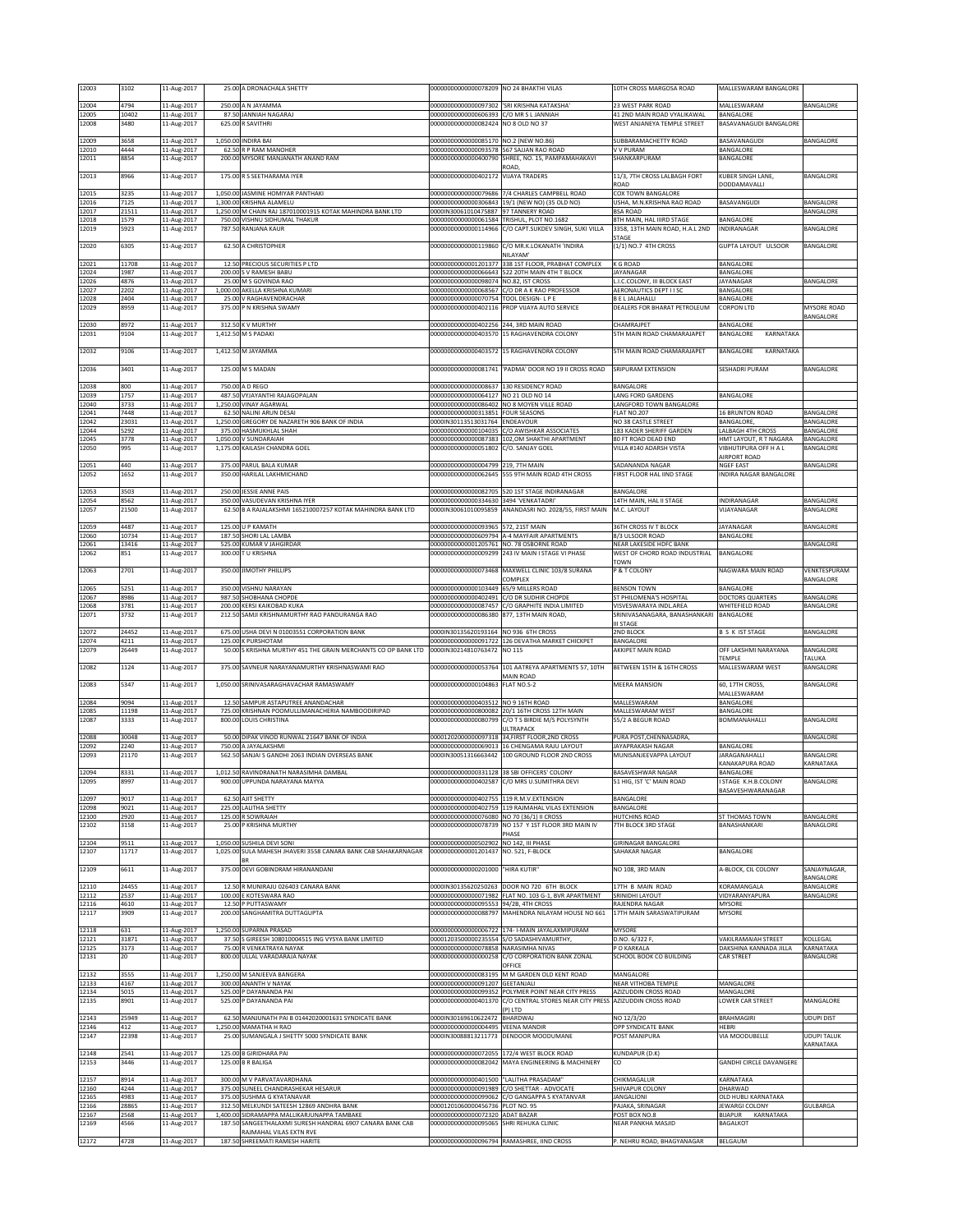| 12173          | 8419          | 11-Aug-2017                |       | 62.50 JADHAVJI TRIKAMDAS                                                                            |                                                                | 00000000000000332833 218 RANI CHANNAMA NAGAR                                          | BELGAUM                                                |                                          |                  |
|----------------|---------------|----------------------------|-------|-----------------------------------------------------------------------------------------------------|----------------------------------------------------------------|---------------------------------------------------------------------------------------|--------------------------------------------------------|------------------------------------------|------------------|
| 12175          | 2890          | 11-Aug-2017                |       | 125.00 KEWALCHAND SANCHETI                                                                          | 00000000000000075767 5 ERULAPPAN ST                            |                                                                                       | SOWCARPET                                              | MADRAS                                   |                  |
| 12176          | 3587          | 11-Aug-2017                |       | 350.00 TULSIDAS K MOTWANI                                                                           |                                                                | 00000000000000083563 62-A CORAL MERCHANT STREET                                       | MANNADY                                                | CHENNAI                                  |                  |
| 12177          | 6074          | 11-Aug-2017                |       | 750.00 PURANMAL SARAVGI                                                                             | 00000000000000116821                                           | C/O NIRMAL KUMAR & BROS                                                               | 47 ACHARAPPAN STREET                                   | MADRAS                                   |                  |
| 12178          | 8793          | 11-Aug-2017                |       | 350.00 A MOHAMED UBAIDULLA                                                                          | 00000000000000400076                                           | 32 MARAKAYAR LABBAI STREET                                                            | <b>GEORGE TOWN</b>                                     | MADRAS                                   |                  |
| 12179<br>12181 | 8866<br>1861  | 11-Aug-2017<br>11-Aug-2017 |       | 187.50 S M MOHAMED ABUBUCKER<br>375.00 SAMBANDAM THIRUNAVUKKARASU                                   | 00000000000000400994                                           | /O MYSON TRADERS<br>00000000000000065349 20 SUNGUWAR AGRARAM                          | 39 NARAYANA MUDALI STREET<br>CHINTADRIPET MADRAS       | MADRAS                                   |                  |
| 12182          | 3095          | 11-Aug-2017                |       | 750.00 G V RATHNAM                                                                                  | 00000000000000078157                                           | C/O GOODYEAR INDIA LTD                                                                | 12 PUTTALOS ROAD                                       | P O MOUNT ROAD MADRAS                    |                  |
|                |               |                            |       |                                                                                                     |                                                                |                                                                                       |                                                        |                                          |                  |
| 12183          | 3274          | 11-Aug-2017                |       | 375.00 PARVATHI CHETTUR                                                                             | 00000000000000080036 C/O "GIGGLES"                             |                                                                                       | CONNEMARA HOTEL                                        | <b>BINNY ROAD</b>                        | MADRAS           |
| 12185          | 8799          | 11-Aug-2017                |       | 375.00 SRICHAND R RAHEJA                                                                            |                                                                | 000000000000000400294 30 SUNKUVAR AGRAHARAM ST.                                       | CHINTADRIPET                                           | MADRAS                                   |                  |
| 12187<br>12188 | 9120<br>8924  | 11-Aug-2017<br>11-Aug-2017 |       | 350.00 C R KANAKARAJ<br>375.00 DINESHCHANDRA MAVJI SHAH                                             | 00000000000000401558                                           | 000000000000000403730 42 RAJAGOPAL NAICKKEN STREET<br>11, VENKATROYAN LANE, 1ST FLOOR | CHINT ADRIPET<br>MADRAS                                | MADRAS                                   |                  |
| 12189          | 9041          | 11-Aug-2017                |       | 350.00 NAINMAL                                                                                      | 00000000000000403022                                           | C/O ARISTO STAINLESS                                                                  | 19 RAGHUNAIKULU STREET                                 | PARK TOWN                                | MADRAS           |
| 12190          | 10073         | 11-Aug-2017                |       | 350.00 KANTABEN V TARVADI                                                                           | 00000000000000601151 205 MINT STREET                           |                                                                                       | PARK TOWN MADRAS                                       |                                          |                  |
| 12192          | 337           | 11-Aug-2017                |       | 62.50 S R GURUSWAMY                                                                                 | 00000000000000002878                                           | 36/21 LOGANATHAN COLONY                                                               | <b>MYLAPORE</b>                                        | CHENNAI                                  |                  |
| 12194          | 1401          | 11-Aug-2017                |       | 550.00 R K KALYAN SINGH                                                                             | 0000000000000057491                                            | 10 BISHOP WALLERS AVENUE WEST                                                         | MYLAPORE MADRAS                                        |                                          |                  |
| 12195          | 2908          | 11-Aug-2017                |       | 900.00 SRIRAM SIVARAMAKRISHNAN<br>250.00 V SRINIVASAN                                               | 000000000000000080663 NO 1 RAMA RAO ROAD                       | 00000000000000075914 4 KRISHNASWAMI AVENUE                                            | LUZ, MYLAPORE                                          | MADRAS                                   |                  |
| 12196<br>12197 | 3314<br>3939  | 11-Aug-2017<br>11-Aug-2017 |       | 350.00 V PASUPATHI                                                                                  |                                                                | 00000000000000089181 19 JUSTICE SUNDARAM ROAD                                         | MYLAPORE MADRAS<br>MYLAPORE MADRAS                     |                                          |                  |
| 12198          | 4513          | 11-Aug-2017                |       | 1,050.00 VASANTHA NATARAJAN                                                                         | 00000000000000094241                                           | 38 KRISHNASWAMY AVENUE                                                                | LUZ, MYLAPORE                                          | MADRAS                                   |                  |
| 12199          | 4680          | 11-Aug-2017                |       | 100.00 N SAI SUBRAMANIAN                                                                            | 0000000000000096242                                            | IO.58 B-2 CHITRAKULAM                                                                 | NORTH STREET, MYLAPORE                                 | MADRAS                                   |                  |
| 12200          | 5014          | 11-Aug-2017                |       | 1,250.00 S R GURUSWAMY                                                                              | 00000000000000099334                                           | 36/21 LOGANATHAN COLONY                                                               | MYLAPORE                                               | CHENNAI                                  |                  |
| 12201          | 8967          | 11-Aug-2017                |       | 25.00 P L MUTHIAH                                                                                   | 00000000000000402194                                           | C/O RASI PAPER HOUSE                                                                  | 59 ROYAPPETTAH HIGH ROAD                               | MYLAPORE                                 | MADRAS           |
| 12203<br>12207 | 19697<br>569  | 11-Aug-2017<br>11-Aug-2017 |       | 375.00 ADAM AZEEZUL HUQ 6240 INDIAN BANK<br>1,300.00 SHASHIKANT PRABHAKAR                           | 0000IN30036022187677<br>00000000000000006095                   | C/O SRI AVM KUMARAN<br><b>SINGARACHARI STREET</b>                                     | <b>6 AVM AVENUE</b><br>TRIPLICANE                      | MYLAPORE<br>CHENNAI                      | CHENNAI          |
| 12208          | 570           | 11-Aug-2017                |       | 1,375.00 SHUBHA PRABHAKAR                                                                           | 00000000000000006096                                           | 9 SINGARACHARI STREET                                                                 | <b>TRIPLICANE</b>                                      | CHENNAI                                  |                  |
| 12209          | 4772          | 11-Aug-2017                |       | 125.00 N JEYENDRAN                                                                                  | 00000000000000097174 48, T.P. KOVIL STREET                     |                                                                                       | TRIPLICANE                                             | MADRAS                                   |                  |
| 12210          | 8945          | 11-Aug-2017                |       | 350.00 SAROJINI NEELAKANTAN                                                                         | 00000000000000401852                                           | C/O MR CHANDRASEKHAR                                                                  | NEW NO. 33                                             | PILLAIYAR KOIL ST., 22 FLOOR TRIPLICANE, |                  |
|                |               |                            |       |                                                                                                     |                                                                |                                                                                       |                                                        |                                          | CHENNAI          |
| 12214          | 3205          | 11-Aug-2017                |       | 450.00 HARBHAGWANDAS P ARORA                                                                        | 00000000000000079368                                           | 28 JERMIAH ROAD MADRAS                                                                |                                                        |                                          |                  |
| 12216<br>12217 | 4998<br>8828  | 11-Aug-2017<br>11-Aug-2017 |       | 12.50 KANTHA KAWAR<br>62.50 PRIYAKANT P SHAH                                                        | 00000000000000099225<br>00000000000000400638                   | 8 MAHAVEER COLONY<br><b>8 BISHOP LANE 1ST FLOOR</b>                                   | E.V.K.SAMPATH ROAD<br><b>MADRAS</b>                    | <b>VEPERY MADRAS</b>                     |                  |
| 12219          | 351           | 11-Aug-2017                |       | 25.00 SARADHA KRISHNAMURTHI 12345 INDIAN BANK EGMORE EGM                                            | 0000000000000002947                                            | 7, IST STREET, SAIT COLONY                                                            | EGMORE                                                 | CHENNAI                                  |                  |
|                |               |                            |       |                                                                                                     |                                                                |                                                                                       |                                                        |                                          |                  |
| 12220          | 2012          | 11-Aug-2017                |       | 450.00 GYAN DEVI LODHA                                                                              | 00000000000000066826                                           | C/O RAJENDRA LODHA                                                                    | FLAT NO 81, RADHEY SHYAM                               | 1ST FLOOR, MARSHALLS                     | <b>EGMORE</b>    |
|                |               |                            |       | 1.337.50 CITI BANK N A                                                                              |                                                                |                                                                                       | APPARTMENTS                                            | ROAD                                     | CHENNAI          |
| 12221<br>12222 | 4460<br>8868  | 11-Aug-2017<br>11-Aug-2017 |       | 875.00 TOTARAM SHAMDAS                                                                              | 0000000000000093666<br>00000000000000401000                    | <b>5TH FLOOR SHAKTI TOWERS</b><br>RAM MANSION 376 PANTHEON ROAD                       | 766 ANNA SALAI<br>MADRAS                               | MADRAS                                   |                  |
|                |               |                            |       |                                                                                                     |                                                                |                                                                                       |                                                        |                                          |                  |
| 12223          | 8872          | 11-Aug-2017                |       | 212.50 K RAMAGOPAL                                                                                  | 00000000000000401082                                           | "SRINIKETAN"                                                                          | NO.2 (OLD NO. 12),                                     | MANOHAR AVENUE, OFF,                     | <b>EGMORE</b>    |
|                |               |                            |       |                                                                                                     |                                                                |                                                                                       |                                                        | CASA MAJOR ROAD                          | CHENNAI          |
| 12224          | 8944          | 11-Aug-2017                |       | 375.00 JANKIBAI                                                                                     |                                                                | 00000000000000401850 NO 13 VICTORIA CRESCENT ROAD                                     | EGMORE                                                 | MADRAS                                   |                  |
| 12225          | 847           | 11-Aug-2017                |       | 25.00 EDITH THOMPSON 7446 CANARA BANK KILPAUK KPK                                                   | 00000000000000009248 45-B BARNABY ROAD                         |                                                                                       | KILPAUK                                                | CHENNAI                                  |                  |
| 12228<br>12230 | 5007<br>8873  | 11-Aug-2017<br>11-Aug-2017 |       | 350.00 Y K LAKSHMINARAYANAN<br>1.050.00 MADIREDDI BHUVANESHWARI                                     | 00000000000000401086                                           | 00000000000000099289 750 POONA MALLE HIGH ROAD<br>C/O M S RAO                         | KILPAUK MADRAS<br>WADDELS ROAD                         | KILPAUK MADRAS                           |                  |
| 12231          | 11837         | 11-Aug-2017                | 87.50 | EDITH THOMPSON 7446 CANARA BANK KILPAUK KPK                                                         | 00000000000001202044                                           | 15-B (NEW 12)                                                                         | <b>ARNARY ROAD</b>                                     | KILPAUK                                  | <b>HENNAI</b>    |
| 12232          | 4935          | 11-Aug-2017                |       | 12.50 V RAVI GANESAN                                                                                | 00000000000000098604                                           | 7 SACHIDANANTHAM STREET                                                               | KOSAPET, MADRAS                                        |                                          |                  |
| 12234          | 28387         | 11-Aug-2017                |       | 937.50 F MARTIN JAYARAJ 322401000283 I C I C I BANK                                                 | 0000IN30302866852810                                           | N NO 41 MEGHADOOTH APARTMENT                                                          | FLR PERAMBUR BARRACKS                                  | CHENNAI                                  | TAMILNADU, INDIA |
|                |               |                            |       |                                                                                                     |                                                                | O NO 19                                                                               | NAMMALWARPET                                           |                                          |                  |
| 12235<br>12236 | 845<br>1097   | 11-Aug-2017                |       | 375.00 S N KRISHNAN<br>700.00 VIJAYAN SITARAM                                                       | 0000000000000009235<br>00000000000000053447                    | 12 SRIPURAM I STREET<br>VISRANTHI                                                     | ROYAPETTAH<br>74 AVVAI SHANMUGAM ROAD                  | CHENNAI<br>MADRAS                        |                  |
| 12238          | 8996          | 11-Aug-2017<br>11-Aug-2017 |       | 375.00 MAHALINGAM RAJAGOPALAN                                                                       | 00000000000000402567 'SHARADA                                  |                                                                                       | 19, IIND STREET                                        | <b>BALAJI NAGAR</b>                      | MADRAS           |
| 12242          | 8835          | 11-Aug-2017                |       | 987.50 CHANDRAKALAVATHI GALADA                                                                      | 00000000000000400662                                           | 80 V.S.MUDALI STREET                                                                  | SAIDAPET                                               | MADRAS                                   |                  |
| 12243          | 772           | 11-Aug-2017                |       | 900.00 R USHA RANI 15795 CENTRAL BANK OF INDIA ALANDUR ALR                                          | 0000000000000008402                                            | <b>B DHADIKARASAMY KOIL STREET</b>                                                    | <b>LANDUR CHENNAI</b>                                  |                                          |                  |
| 12244          | 2280          | 11-Aug-2017                |       | 100.00 R SRIDHAR                                                                                    | 00000000000000069225                                           | 27 SOUNDARARAJAN STREET                                                               | <b>NAGAR</b>                                           | MADRAS                                   |                  |
| 12247          | 4275          | 11-Aug-2017                |       | 1,250.00 SAROJ VISHNU KHATU                                                                         | 00000000000000092347                                           | C/O G V KHATU                                                                         | 13 SARVAMANGALA NIWAS                                  | 28 VENKATRAMAN STREET                    | T NAGAR MADRAS   |
| 12248          | 5446          | 11-Aug-2017                |       | 600.00 SWAMINATHA NAGA RAJAN                                                                        | 00000000000000106093                                           | FLAT NO.4 IIND FLOOR                                                                  | 57 THIRUMALAI ROAD                                     | T.NAGAR MADRAS                           |                  |
| 12249          | 5985          | 11-Aug-2017                |       | 162.50 PADMA BAI                                                                                    | 00000000000000115677                                           | C/O SRI R NARASINGH NO 44 (1ST                                                        | NORTH USMAN ROAD                                       | NAGAR <sup></sup>                        | MADRAS           |
|                |               |                            |       |                                                                                                     |                                                                | ELOOR)                                                                                |                                                        |                                          |                  |
| 12250          | 8188          | 11-Aug-2017                |       | 1,250.00 R J PRAKASH                                                                                | 00000000000000328625                                           | 11 GOPAL STREET                                                                       | T NAGAR                                                | MADRAS                                   |                  |
| 12251          | 8796          | 11-Aug-2017                |       | 1,400.00 G KRISHNAJI                                                                                | 00000000000000400244                                           | DWARAKA 25 RAMANATHAN STREET                                                          | NAGAR MADRAS                                           |                                          |                  |
| 12252          |               |                            |       |                                                                                                     |                                                                |                                                                                       |                                                        |                                          |                  |
| 12253          | 9102<br>9139  | 11-Aug-2017<br>11-Aug-2017 |       | 500.00 R S REVATHI<br>750.00 R RAMAKRISHNAN                                                         | 00000000000000403894                                           | 00000000000000403554 24 THIRUMALAIPILLAI ROAD<br>SRIRAMNIVAS                          | T.NAGAR<br>56 BAZLULLAH ROAD                           | MADRAS<br><b>T NAGAR</b>                 | MADRAS           |
| 12254          | 9186          | 11-Aug-2017                |       | 1,025.00 SURENDRA MANILAL MEHTA                                                                     | 00000000000000404354                                           | C/O M/S MEHTA JEWELLERY                                                               | 40 THIRUMALAI PILLAI ROAD                              | T.NAGAR MADRAS                           |                  |
| 12257          | 501           | 11-Aug-2017                |       | 637.50 PRADEEP KR SOMANI                                                                            | 00000000000000005377                                           | 123/5, T.T.K. ROAD                                                                    | ALWARPET                                               | MADRAS                                   |                  |
| 12258          | 2232          | 11-Aug-2017                |       | 550.00 CHITTUR VAIDYALINGAIER DHARMAMBAL                                                            | 00000000000000068865 48 B M GARDEN STREET                      |                                                                                       | MADRAS                                                 |                                          |                  |
| 12259          | 3100          | 11-Aug-2017                |       | 250.00 GITA RANGANATHAN                                                                             | 00000000000000078198                                           | 16/1 T.T.K.ROAD                                                                       | IST CROSS ALWARPET                                     | MADRAS                                   |                  |
| 12260<br>12263 | 3332<br>4313  | 11-Aug-2017<br>11-Aug-2017 |       | 162.50 L CHELLAMMAL<br>375.00 S VENKATARAMAN                                                        | 00000000000000080797<br>0000000000000092634                    | <b>XANADU</b><br>1 SUBBARAYA AIYER AVENUE                                             | NO 21 SEETHAMMA EXTENSION<br>C P RAMASWAMI IYER STREET | TEYNAMPET MADRAS<br>MADRAS               |                  |
| 12264          | 8857          | 11-Aug-2017                |       | 25.00 S A PADMANBHAN SUDARSANAM                                                                     | 00000000000000400802                                           | APT.NO.1-A "GLENMORE"                                                                 | 3 SRIRAMNAGAR NORTH STREET                             | ALWARPET                                 | MADRAS           |
| 12265          | 9125          | 11-Aug-2017                |       | 375.00 N KRISHNA MURTHY                                                                             | 00000000000000403784 NO.46-A FLAT                              |                                                                                       | THIRD STREET                                           | ABHIRAMAPURAM                            | MADRAS           |
| 12266          | 9126          | 11-Aug-2017                |       | 375.00 N K MANI                                                                                     | 00000000000000403786                                           | NO.46-A FLAT                                                                          | THIRD STREET                                           | ABHIRAMAPURAM                            | MADRAS           |
| 12267          | 11971         | 11-Aug-2017                |       | 350.00 FARHAT GANESHAN                                                                              | 00000000000001202785                                           | 10 SEETHAMAL EXTENSION                                                                | <b>1ST CROSS STREET</b>                                | <b>TEYNAMPET</b>                         | CHENNAI          |
| 12270          | 26843         | 11-Aug-2017                |       | 200.00 U SURESH RAO 12810100006334 BANK OF BARODA<br>1,250.00 NAMBI INVESTMENTS AND FINANCE PVT LTD | 0000IN30243720009216                                           |                                                                                       | <b>T.T.K.ROAD</b>                                      | ALWARPET                                 | CHENNAI          |
| 12272<br>12276 | 707<br>8999   | 11-Aug-2017<br>11-Aug-2017 |       | 362.50 SOORA NAGAMIAH CHETTY                                                                        | 00000000000000007707 1 FIRST MAIN ROAD                         | 00000000000000402591 FLAT NO.10 FIRST FLOOR                                           | INDIRA NAGAR CHENNAI<br>33, IVTH MAIN ROAD             | <b>GANDHI NAGAR ADAYAR</b>               | MADRAS           |
| 12277          | 9054          | 11-Aug-2017                |       | 350.00 S SULTANA                                                                                    |                                                                | 000000000000000403117 INO.9 4TH CROSS STREET                                          | KARPAGAM GARDENS                                       | ADYAR MADRAS                             |                  |
| 12278          | 8860          | 11-Aug-2017                |       | 125.00 KOMPALA SATHYANATHAN SULOCHANA                                                               |                                                                | 000000000000000400946 NO.1 THANGAVELUPILLAI GARDEN                                    | II STREET KORRUKKUPET                                  | MADRAS                                   |                  |
| 12279          | 8995          | 11-Aug-2017                |       | 375.00 M K MARAGATHAMBAL                                                                            | 00000000000000402565 NO-7 IST CROSS ST                         |                                                                                       | V P COLONY MADRAS                                      |                                          |                  |
| 12281<br>12284 | 2735<br>1432  | 11-Aug-2017                |       | 12.50 S SRINIVASAN<br>12.50 PARVATHY SRINIVAS                                                       | 00000000000000058075                                           | 00000000000000073793 B 84 AIR PORT QUARTERS<br>16 CENTRAL AVENUE                      | MEENAMBAKKAM MADRAS<br>K.P.PURAM                       | MADRAS                                   |                  |
| 12285          | 3000          | 11-Aug-2017<br>11-Aug-2017 |       | 62.50 SUSHILA SRINIVASAN IYENGAR                                                                    | 00000000000000077013                                           | 4 ICICI APARTMENT KESAVA PERUMAL                                                      | OFF GREENWAYS ROAD                                     | 14 NORTH AVENUE                          | MADRAS           |
|                |               |                            |       |                                                                                                     |                                                                | PURAM                                                                                 |                                                        |                                          |                  |
| 12288          | 4796          | 11-Aug-2017                |       | 375.00 R RAJAMMAL                                                                                   |                                                                | 00000000000000097320 FLAT 2-B, CHAMIERS APTS                                          | 61/62 CHAMIERS ROAD                                    | R A PURAM                                | MADRAS           |
| 12289          | 8237          | 11-Aug-2017                |       | 125.00 SUSAN KURIAN                                                                                 | 00000000000000329472 GREENSLEEVES                              |                                                                                       | <b>IA CHAMIERS ROAD</b>                                | MADRAS                                   |                  |
| 12290          | 8555          | 11-Aug-2017                |       | 375.00 HIRIYANNAIAH SWAMY RAO 1239 BANK OF BARODA MRC NAGAR<br>MRN                                  | 00000000000000334564                                           | PLOT NO 40 SOUTH BEACH AVENUE                                                         | M C NAGAR RAJA ANNAMALAI                               | MADRAS                                   |                  |
| 12291          | 8870          | 11-Aug-2017                |       | 1,050.00 S B S MANIAN                                                                               | 00000000000000401044                                           | C/O MR J RAMACHANDRAN C-6                                                             | PURAM<br>3/5 SOUTH BANK ROAD                           | MANDAVALLIPAKKAM                         | MADRAS           |
|                |               |                            |       |                                                                                                     |                                                                | AYODHYA FLATS                                                                         |                                                        |                                          |                  |
| 12292          | 8918          | 11-Aug-2017                |       | 287.50 P CHELLAM                                                                                    | 00000000000000401518                                           | 10 SADYAPPAN STREET                                                                   | MANDAVELLI                                             | MADRAS                                   |                  |
| 12293          | 9090          | 11-Aug-2017                |       | 62.50 S K SOMANI                                                                                    | 00000000000000403476 16, III CROSS ROAD                        |                                                                                       | RAJA ANNAMALAIPURAM                                    | MADRAS                                   |                  |
| 12294          | 10456         | 11-Aug-2017                |       | 312.50 BALASUBRAMANIAM HARIHARAN                                                                    |                                                                | 00000000000000607150 BLOCK II B SARAVANA APARTMENTS                                   | 240 ST MARYS ROAD                                      | MADRAS                                   |                  |
| 12295          | 11970         | 11-Aug-2017                |       | 1,250.00 VIMALA GOWARIKANTHAN                                                                       | 00000000000001202784 FLAT 5 °C'                                |                                                                                       | RAMANIYAM TOWERS                                       | 12 GREENWAYS ROAD                        | CHENNAI          |
| 12299          | 4813          | 11-Aug-2017                |       | 1,025.00 SURENDRA MANILAL MEHTA 5922 INDIAN OVERSEAS BANK                                           | 00000000000000097543                                           | 57 MC.NICHOLS ROAD                                                                    | <b>MADRAS</b>                                          |                                          |                  |
|                |               |                            |       | EDWARD ELLIOTS ROAD EEK                                                                             |                                                                |                                                                                       |                                                        |                                          |                  |
| 12300          | 8920          | 11-Aug-2017                |       | 175.00 RATHNAVALLI GOPALAKRISHNAN                                                                   | 00000000000000401520 PARIJATHA                                 |                                                                                       | <b>6/38 HARRINGTON AVENUE</b>                          | <b>MADRAS</b>                            |                  |
| 12306<br>12307 | 34116<br>3703 | 11-Aug-2017                |       | 375.00 DARSAMA DEVI 7420 INDIAN OVERSEAS BANK<br>287.50 ETERNAL FINANCE AND INVESTMENTS P LTD       | 00001601010000224701 NO 82                                     | 00000000000000085974 NO 7 BRAHADAMBAL ROAD                                            | <b>BRINDAVAN STREET</b><br>NUNGAMBAKKAM MADRAS         | <b>WEST MAMBALAM</b>                     | CHENNAI          |
| 12309          | 7482          | 11-Aug-2017<br>11-Aug-2017 |       | 1,025.00 MUHAMED ABDUL ALLAM                                                                        | 00000000000000314850 NO 5 II CROSS                             |                                                                                       | MAHALINGA CHITTY STREET                                | MAHALINGAPURAM MADRAS                    |                  |
|                |               |                            |       |                                                                                                     |                                                                |                                                                                       |                                                        |                                          |                  |
| 12311          | 9081          | 11-Aug-2017                |       | 1,000.00 GYAN DEVI                                                                                  |                                                                | 00000000000000403426 NO 2 WHEAT CROFTS ROAD                                           | NUNGAMBAKKAM                                           | MADRAS                                   |                  |
| 12313          | 11236         | 11-Aug-2017                |       | 525.00 K V RAMANI                                                                                   | 00000000000000900071                                           | C/O DR A CHANDRASEKHARAN                                                              | 15 SECOND LOOP ROAD                                    | <b>IIT MADRAS</b>                        |                  |
| 12314          | 2041          | 11-Aug-2017                |       | 1,125.00 S JAYANTHIKUMARI                                                                           | 00000000000000067057 'Y' BLOCK NO.57                           |                                                                                       | ANNA NAGAR<br>3RD MAIN ROAD                            | MADRAS<br>ANNA NAGAR MADRAS              |                  |
| 12315<br>12316 | 9051<br>25826 | 11-Aug-2017<br>11-Aug-2017 |       | 350.00 KN SARASWATHI<br>1,250.00 KURIAKOSE VARGHEESE 13240100037206 THE FEDERAL BANK LTD            | 00000000000000403109 PLOT NO.4199 T.74<br>0000IN30163740603780 | AK 107, 10TH MAIN ROAD                                                                | ANNA NAGAR                                             | CHENNAI                                  |                  |
|                |               |                            |       |                                                                                                     |                                                                |                                                                                       |                                                        |                                          |                  |
| 12317          | 1674          | 11-Aug-2017                |       | 375.00 N SRINIVASAN                                                                                 | 00000000000000062892 PLOT NO.35                                |                                                                                       | KARPAGAMBAL NAGAR                                      | KOTTIVAKKAM                              | MADRAS           |
| 12320          | 6682          | 11-Aug-2017                |       | 187.50 RAMALINGAM BALAN                                                                             | 00000000000000201892                                           | 33 SECOND MAIN ROAD                                                                   | PURUSHOTHAM NAGAR                                      | CHROMEPET MADRAS                         |                  |
| 12321<br>12322 | 3268<br>2695  | 11-Aug-2017<br>11-Aug-2017 |       | 25.00 ROOP CHAND JAIN<br>500.00 H TEJRAJ CHORDIA                                                    | 00000000000000079938<br>00000000000000073420                   | "BOHRA HOUSE" KARYANCHAVDI<br>DOOR NO 11 AYYA MUDALI STREET                           | POONAMALLEE-MADRAS<br>SOWCARPET MADRAS                 |                                          |                  |
| 12324          | 4404          | 11-Aug-2017                |       | 12.50 DILIP KUMAR SURANA                                                                            | 00000000000000093256 3 VADAMALAI IST LANE                      |                                                                                       | (NEAR TIRUPALLI ST.)                                   | SOWCARPET, GROUND                        | CHENNAI          |
|                |               |                            |       |                                                                                                     |                                                                |                                                                                       |                                                        | <b>FLOOR</b>                             |                  |
| 12325          | 4506          | 11-Aug-2017                |       | 300.00 B MAHENDRA KUMAR JAIN                                                                        | 00000000000000094189 20 STROTTEN                               |                                                                                       | MUTHIA MUDALI STREET                                   | MADRAS                                   |                  |
| 12326          | 4786          | 11-Aug-2017                |       | 12.50 R RAJENDRA KUMAR                                                                              | 00000000000000097241 C/O SHAH ELECTRICALS                      |                                                                                       | 341 MINT STREET                                        | MADRAS                                   |                  |
| 12328          | 8990          | 11-Aug-2017                |       | 375.00 NATHMAL KHEMRAJ RATHI                                                                        | 00000000000000402545 48 VEERAPPAN STREET                       |                                                                                       | CHENNAI                                                |                                          |                  |
| 12329          | 9024          | 11-Aug-2017<br>11-Aug-2017 |       | 375.00 MADANLAL KUMBHAT<br>350.00 B PARASMAL                                                        | 000000000000000402843 2 KALATHI PILLAI STREET                  | 00000000000000403020 NO 2 MUNIAPPAN STREET                                            | <b>IST FLOOR</b><br>MADRAS                             | MADRAS                                   |                  |
| 12330          | 9040          |                            |       |                                                                                                     |                                                                |                                                                                       |                                                        |                                          |                  |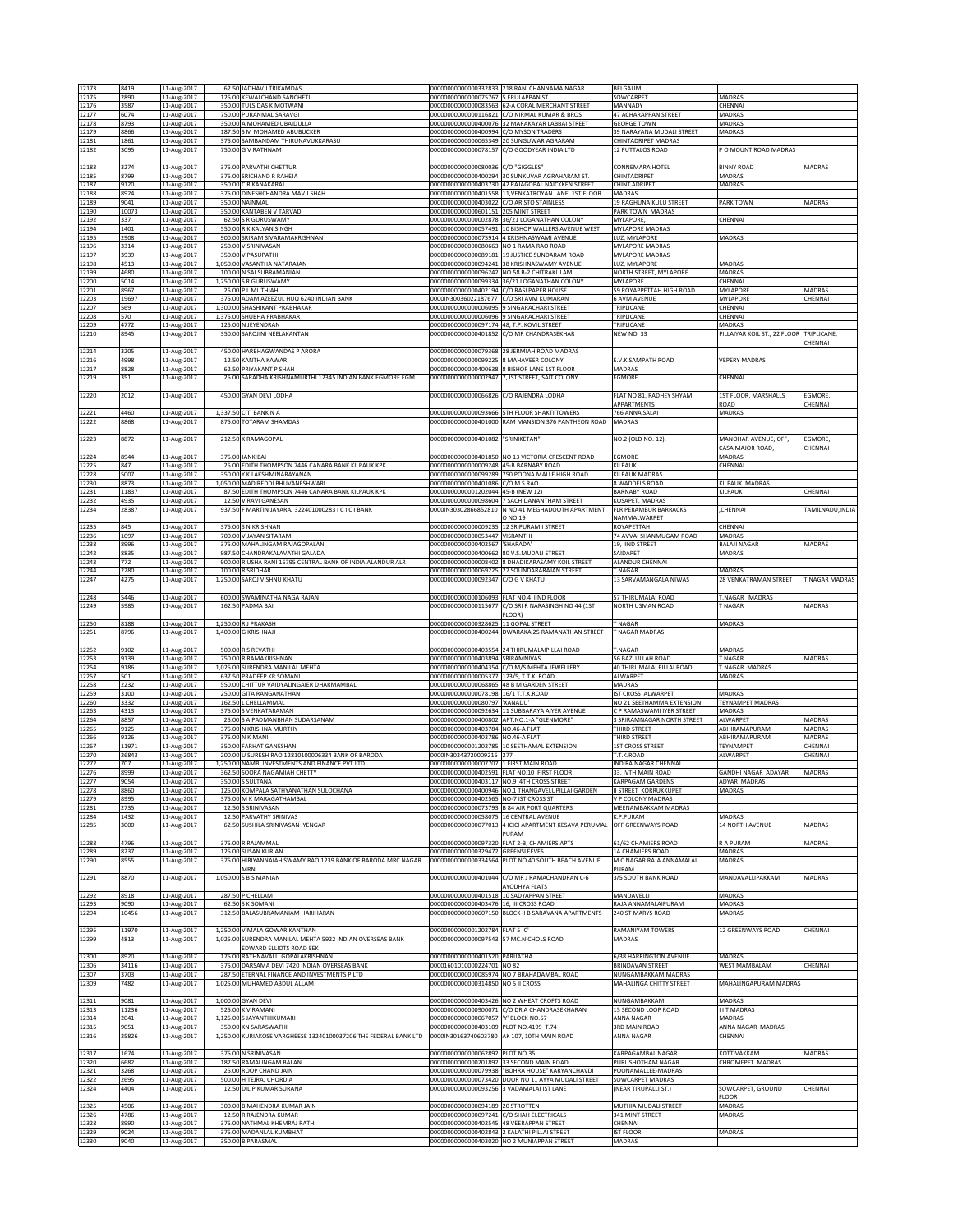| 12331          | 9196           |                            |             | 575.00 S JAWARILAL JAMAD                                                                    |                                                                                   | 00000000000000404419 48 GENERAL MUTHIA MUDALI ST                                            | IST FLOOR SOWCARPET                                                    | MADRAS                                 |                                 |
|----------------|----------------|----------------------------|-------------|---------------------------------------------------------------------------------------------|-----------------------------------------------------------------------------------|---------------------------------------------------------------------------------------------|------------------------------------------------------------------------|----------------------------------------|---------------------------------|
| 12334          | 9098           | 11-Aug-2017<br>11-Aug-2017 |             | 187.50 R N SUBRAMANYAN                                                                      |                                                                                   | 000000000000000403542 16 THIRD CIRCULAR ROAD                                                | JAWAHAR NAGAR COLONY                                                   | MADRAS                                 |                                 |
| 12335          | 23956          | 11-Aug-2017                |             | 1,050.00 BALAKRISHNAN C R 279 INDIAN OVERSEAS BANK                                          |                                                                                   | 0000IN30131320850862 OLD 6 NEW 13 7TH AVENUE                                                | <b>ASHOK NAGAR</b>                                                     | CHENNAI                                | CHENNAI                         |
| 12336<br>12337 | 12178<br>6712  | 11-Aug-2017<br>11-Aug-2017 |             | 1,050.00 K THARA<br>375.00 UDHAM SINGH MALIK                                                | 00000000000001203820 1075 (NEW NO. 104)<br>00000000000000202183 C/O S K KELAVKAR  |                                                                                             | POONAMALLEE HIGH ROAD,<br>25 RANJIT ROAD KOTTARPURAM                   | MADRAS                                 |                                 |
| 12338          | 3636           | 11-Aug-2017                |             | 62.50 AJIT VISVANATHAN                                                                      |                                                                                   | 00000000000000084343 1 POES GARDEN MADRAS                                                   |                                                                        |                                        |                                 |
| 12340<br>12342 | 1000<br>3232   | 11-Aug-2017<br>11-Aug-2017 |             | 700.00 M S VENKATARAMAN<br>1,000.00 MURLI RAGHAVAN                                          | 000000000000000051891 29-E PARK DUGAR                                             | 00000000000000079660 1/6 DEV APARTMENTS 2ND FLOOR                                           | MOUNT POONAMALLEE ROAD<br>17TH CROSS STREET                            | CHENNAI<br><b>BESANT NAGAR</b>         | MADRAS                          |
| 12343          | 3548           | 11-Aug-2017                |             | 375.00 GEETHA RADHAKRISHNAN                                                                 | 00000000000000083104 12 BESANT AVENUE                                             |                                                                                             | KARPAGAM GARDENS MADRAS                                                |                                        |                                 |
| 12346          | 3252           | 11-Aug-2017                |             | 1,250.00 MALA SUNDARAM                                                                      | 00000000000000079764 FLAT NO 2,SUDARSHAN                                          |                                                                                             | 41-42, AANI STREET                                                     | CHINMAYA NAGAR STAGE II                | VIRUGAMBAKKAM<br>CHENNAI        |
| 12347          | 4284           | 11-Aug-2017                |             | 862.50 KN MUTHUKKARUPPI                                                                     |                                                                                   | 00000000000000092399 PLOT NO 161, ROHINI ILLAM                                              | III MAIN STREET, NATESH NAGAR                                          | <b>MADRAS</b>                          |                                 |
| 12348<br>12349 | 8899<br>6013   | 11-Aug-2017<br>11-Aug-2017 |             | 12.50 SITHAMBARAM KANNAPPAN KANNAPPAN<br>1,050.00 MAJOR V CHANDRA CHUDAN                    | 000000000000000115963 29 INNER RING ROAD                                          | 00000000000000401338 ROHINI ILLAM, PLOT NO.161                                              | 3RD MAIN ROAD, NATESH NAGAR<br>SENTHIL NAGAR MADRAS                    | VIRUGAMBAKKAM                          | CHENNAI                         |
| 12351          | 1504           | 11-Aug-2017                |             | 750.00 V SIVARAMA KRISHNAN                                                                  | 00000000000000060568 'MEENAKSHI'                                                  |                                                                                             | PLOT NO.723, IV STREET.                                                | ANNANAGAR WEST                         | MADRAS                          |
| 12352<br>12354 | 9116<br>4759   | 11-Aug-2017<br>11-Aug-2017 |             | 62.50 GULABRAI DHARAMDAS VASWANI<br>1,050.00 LAKSHMI RAMASWAMY                              | 00000000000000403676 BLOCK H56 PLOT 3440<br>0000000000000097035                   | C/O RAJALAKSHMI VENKATARAMAN                                                                | GROUND FLOOR ANNA NAGAR<br>529 POONAMALLEE HIGH ROAD                   | <b>MADRAS</b><br>ARAMBAKKAM            | MADRAS                          |
|                |                |                            |             |                                                                                             |                                                                                   |                                                                                             |                                                                        |                                        |                                 |
| 12355<br>12361 | 5757<br>5305   | 11-Aug-2017<br>11-Aug-2017 |             | 375.00 MUTHU MUTHUKARUPPAN<br>1,225.00 SUJIT KUMAR NAG                                      | 00000000000000111924 1/12, GANGA AVENUE<br>000000000000000104245 C/O DR B.MOHANTY |                                                                                             | ALAPPAKKAM MAIN ROAD<br>110 MARIAMMAN KOIL STREET                      | <b>AI APPAKKAM</b><br>VAITHIKUPPAM     | CHENNAI<br>PONDICHERRY          |
| 12363          | 2421           | 11-Aug-2017                |             | 275.00 M V SRI RAMAN                                                                        |                                                                                   | 000000000000000070948 SHRI RAMA BHAVANAM                                                    | 95 NORTH ANDAR STREET                                                  | TIRUCHIRAPALLI                         | TAMIL NADU                      |
| 12364<br>12367 | 22897<br>8965  | 11-Aug-2017<br>11-Aug-2017 |             | 100.00 M M MEYYAPPAN 019810011002543 ANDHRA BANK<br>900.00 K SOUNDARA RAJAN                 | 0000IN30108022818404 44 A<br>000000000000000402154 2 GANDHI ROAD                  |                                                                                             | <b>BABU ROAD</b><br>THOTTIYAM (POST)                                   | <b>BABU ROAD</b><br>MUSIRI (TALUK)     | <b>TRICHY</b><br>DIST: KARUR    |
| 12369          | 4852           | 11-Aug-2017                |             | 187.50 PL M PALAMAPPA CHETTIAR                                                              | 00000000000000097875 PALANIAPPA ILLAM                                             |                                                                                             | <b>VIRACHILAI</b>                                                      |                                        |                                 |
| 12370<br>12371 | 4853<br>9079   | 11-Aug-2017<br>11-Aug-2017 |             | 62.50 PL M PALANIAPPA CHETTIAR<br>287.50 S VALLIAMMAI                                       | 00000000000000097876 PALANIAPPA ILLAM<br>00000000000000403404                     | W/O PL M SEKKAPPA CHETTIAR                                                                  | <b>VIRACHILAI</b><br>VIRACHILAI P.O.                                   | PUDUKKOTTAI DISTRICT                   | TAMIL NADU PIN                  |
|                |                |                            |             |                                                                                             |                                                                                   |                                                                                             |                                                                        |                                        |                                 |
| 12372<br>12374 | 9164<br>4447   | 11-Aug-2017<br>11-Aug-2017 |             | 575.00 M SEKKAPPAN<br>1,050.00 D SIRAJUDEEN                                                 | 00000000000000404190 VIRACHILAI P.O.<br>00000000000000093587 7 A C R COMPLEX      |                                                                                             | PUDUKKOTTAI DISTRICT<br>SEKKALAI ROAD                                  | TAMIL NADU<br>KARAIKUDI                |                                 |
| 12377          | 8864           | 11-Aug-2017                |             | 550.00 SUSHILA SWAMINATHAN                                                                  |                                                                                   | 00000000000000400986 C/O MRS SUMATHY SELVARAJ                                               | 10-2-12A HIGH SCHOOL ROAD                                              | PATTIVEERANPATTI                       |                                 |
| 2385<br>12391  | 4616<br>30773  | 11-Aug-2017<br>11-Aug-2017 |             | 50.00 P M S SOMA SUNDARAM<br>262.50 GOVINDARAMAN V 05420100003380 UCO BANK                  | 00001202980000275063 11                                                           | 00000000000000095628 9/17 JAWAHAR I ST (EXTN)                                               | S S COLONY<br>YOGESWAR STREET                                          | MADURAI<br>GOPALASAMUDRAM              | TIRUNELVELI                     |
| 12395          | 26056          | 11-Aug-2017                |             | 312.50 P N JEYAKUMAR 2 CANARA BANK                                                          | 0000IN30177414478379 NO 7/42 KOLLANCHI                                            |                                                                                             | KEELTHOTTAM                                                            | NATTALAM PO                            | KANCHIPURAM                     |
| 12398<br>12402 | 9053<br>6118   | 11-Aug-2017<br>11-Aug-2017 |             | 112.50 PL SHANMUKHAM<br>375.00 K PARTHASARATHY                                              | 00000000000000403111 46 COLLEGE ROAD                                              | 00000000000000117318 NO 3 15TH EAST CROSS ROAD                                              | KARAIKUDI<br>P O GHANDI NAGAR                                          | TAMIL NADU<br>VELLORE N A<br>TAMIL     |                                 |
|                |                |                            |             |                                                                                             |                                                                                   |                                                                                             |                                                                        | NADU                                   |                                 |
| 12403          | 25960          | 11-Aug-2017                |             | 375.00 EDWARD STANLEY JONES 420010011603 KOTAK MAHINDRA BANK                                | 0000IN30169611424293                                                              | NO <sub>5</sub>                                                                             | <b>6TH WEST CROSS ROAD</b>                                             | <b>GANDHI NAGAR</b>                    | VELLORE                         |
| 12404          | 1287           | 11-Aug-2017                |             | 350.00 URMILLA KALYAN SINGH                                                                 | 00000000000000055732 C/O A.S.CORNELIUS                                            |                                                                                             | 10 LONDON MISSION ROAD                                                 | VARASINGA RAO COLONY                   | TIRUPATTUR                      |
| 12408<br>12409 | 2454<br>3677   | 11-Aug-2017<br>11-Aug-2017 |             | 675.00 SARADAPRIYA<br>50.00 VADAKKENCHERY KRISHNAN BALAMBAL                                 | 00000000000000071241 SRI SARADA SAMITI                                            | 000000000000000085423 SREE MEENAKSHI, NO. 64/31                                             | SRI SARADA COLLEGE ROAD<br>(OLD NO. 31 F-5)                            | ALAGAPURAM<br>RANGA NAGAR,             | SALEM<br>SALEM (TAMIL           |
|                |                |                            |             |                                                                                             |                                                                                   |                                                                                             | <b>METTUR DAM</b>                                                      | SURAMANGALAM                           | NADU)                           |
| 12412          | 9144           | 11-Aug-2017                |             | 125.00 C HANUMANMANTHA RAO                                                                  |                                                                                   | 000000000000000403920 MERCHANT AND SANDALOIL DEALER                                         |                                                                        | MADRAS                                 |                                 |
| 12413          | 12086          | 11-Aug-2017                |             | 775.00 C HANUMANMANTHA RAO                                                                  |                                                                                   | 000000000000001203428 MERCHANT & SANDAL OIL DEARLER.                                        | 129, HOTEL SITE,                                                       | METTUR DAM,                            | CHENNAI                         |
| 12419          | 1965           | 11-Aug-2017                |             | 900.00 E RAMANI                                                                             |                                                                                   | 00000000000000066468 667 OPPNAKARA STREET                                                   | <b>COFFEE MERCHANTS</b>                                                | COIMBATORE                             |                                 |
| 12421          | 31560          | 11-Aug-2017                | 62.50       | RANJANA SURANA 448100050300343 TAMILNAD MERCANTILE<br><b>BANK ITD COIMBATORE</b>            | 00001203320010834904                                                              | 154 A R G ST                                                                                | RANGE STREET                                                           | COIMBATORE                             | COIMBATORE                      |
| 12423          | 22529          | 11-Aug-2017                |             | 800.00 N SANTANAM 11337 STATE BANK OF INDIA                                                 | 0000IN30089610097412 KOTTARAM                                                     |                                                                                             | NEW NO 117(OLD NO 64)                                                  | PONNURANGAM ROAD WEST R S PURAM        |                                 |
|                |                |                            |             |                                                                                             |                                                                                   |                                                                                             |                                                                        |                                        | COIMBATORE                      |
| 12424<br>12425 | 8819<br>645    | 11-Aug-2017<br>11-Aug-2017 |             | 987.50 C JAGANATHAM<br>50.00 S T S PRASADH                                                  | 00000000000000006843 NO-5 2ND FLOOR                                               | 00000000000000400542 52 VIVEKANANDA ROAD                                                    | COIMBATORE<br>284 CROSS CUT ROAD                                       | COIMBATORE                             |                                 |
| 12426          | 1682           | 11-Aug-2017                |             | 62.50 SUNDARAM RAMASWAMY                                                                    |                                                                                   | 00000000000000062961 6C/25-1 ALAMU NAGAR                                                    | SATHY ROAD                                                             | COIMBATORE                             |                                 |
| 12427<br>12428 | 29323<br>2727  | 11-Aug-2017<br>11-Aug-2017 |             | 125.00 ASHOK KUMAR V R 96042 SYNDICATE BANK<br>1,050.00 N JAYAKUMAR                         | 00001201160000037781 5/82, V V K NAGAR<br>00000000000000073757 6/29 HALLOW BLOCK  |                                                                                             | VADAMADURAI<br><b>TRICHY ROAD</b>                                      | OIMBATORE                              | COIMBATORE                      |
| 12429          | 2870           | 11-Aug-2017                |             | 375.00 MARYKUTTY THOMAS                                                                     | 00000000000000075576 C-202, LAVENDER                                              |                                                                                             | RAHEJA ENCLAVE                                                         | RACE COURSE ROAD                       | COIMBATORE                      |
| 12430<br>12434 | 23913<br>884   | 11-Aug-2017<br>11-Aug-2017 |             | 300.00 DHARMAMBAL C V 856 STATE BANK OF MYSORE<br>100.00 R ACHUTHAN                         | 00000000000000009819 TIRUVONAM MANDIR                                             | 0000IN30131320003654 B 4 PHASE II PARSNS SESH NESTLE                                        | NANJUNDAPURAM ROAD<br>NEW NO. 6 OLD NO. 71                             | SAKTHI NAGAR                           | COIMBATORE<br>RAMANATHAPUR      |
|                |                |                            |             |                                                                                             |                                                                                   |                                                                                             |                                                                        |                                        | AM, COIMBATORE                  |
|                |                |                            |             |                                                                                             |                                                                                   |                                                                                             |                                                                        |                                        |                                 |
| 12435          |                |                            |             |                                                                                             |                                                                                   |                                                                                             | <b>5TH STREET</b>                                                      | <b>TIRUPUR</b>                         |                                 |
| 12437          | 9168<br>5394   | 11-Aug-2017<br>11-Aug-2017 |             | 700.00 B R VADIVELU<br>625.00 THOTTON ABOOBACKER                                            | 00000000000000404233 38 K.P.N.COLONY<br>00000000000000105426 SUHANA               |                                                                                             | NEAR SAIDAR MOSQUE                                                     | ELLICHERRY-670102                      | KERELA STATE                    |
| 12438          | 7380           | 11-Aug-2017                |             | 1,000.00 VALLERANTAVIDA MAYAL KUNHIRAMAN NAIR                                               | 00000000000000312793 SUPRIYA SADAN                                                |                                                                                             | P.O. MOOZHIKKARA                                                       | <b>HALASSERY</b>                       | <b>CERLA</b>                    |
| 12439<br>12440 | 11375<br>662   | 11-Aug-2017<br>11-Aug-2017 |             | 1,050.00 R SHANTHA BHAT<br>1,312.50 JAYARAM K K                                             |                                                                                   | 000000000000001000101 C/O MR R SADASIVA BHAT<br>00000000000000006982 23/383 KOLASSERI HOUSE | 13/237 DAS NAIK BUILDINGS<br>PO KALLAI                                 | P O CHALAPURAM CALICUT<br>KOZHIKODE    | KERALA                          |
| 12442<br>12443 | 11365<br>4297  | 11-Aug-2017                |             | 900.00 T SREEDHARAN<br>125.00 C ANIZHA KUMARI                                               | 00000000000001000041 LEKSHMIGIRI<br>00000000000000092529 KACHERI VEETIL           |                                                                                             | NADAKKAV<br>NELLICODE P.O.                                             | CALICUT<br>(KERALA)<br>CALICUT         | KERALA                          |
| 12444          | 9044           | 11-Aug-2017<br>11-Aug-2017 |             | 375.00 KALLAT BALACHANDRAN                                                                  | 00000000000000403078 KELOTH HOUSE                                                 |                                                                                             | V O ROAD, BADAGARA                                                     | KERALA                                 |                                 |
| 12445          | 11915          | 11-Aug-2017                |             | 1.050.00 MADHAVI N NAIR                                                                     | 00000000000001202487                                                              | "INDIRALAYAM"                                                                               | POST MUTHUVALLOOR                                                      | VIA KANDOTTY                           | MAI APURAM DT.<br><b>CERALA</b> |
| 12447          | 10282          | 11-Aug-2017                |             | 50.00 L A VENKATRAMANI                                                                      | 00000000000000604563 3/162 DOUBLE STREET                                          |                                                                                             | L.N.PURAM                                                              | <b>ALAKKAD</b><br>KERALA               |                                 |
| 12449<br>12450 | 4262<br>30850  | 11-Aug-2017<br>11-Aug-2017 |             | 1,225.00 P DEVAKI AMMA<br>875.00 MADHU KUTTAT 159995804650 INDUSIND BANK KADAVANTARA        | 00000000000000092184 THARAKKAL HOUSE<br>00001202980000391730 KUTTAT HOUSE         |                                                                                             | OTTAPALAM<br>PALAT ROAD                                                | PALGHAT DIST (KERALA)<br>OTTAPALAM - 1 | PALGHAT - DT                    |
|                |                |                            |             | KOCHI                                                                                       |                                                                                   |                                                                                             |                                                                        |                                        |                                 |
| 12454<br>12457 | 25806<br>19219 | 11-Aug-2017                |             | 375.00 MADANAN A S 8415 DHANALAKSHMI BANK<br>1,050.00 KRISHNA KAMATH P 53792 SYNDICATE BANK | 0000IN30163710100739 ANDEZHATH HOUSE                                              | 0000IN30023911628577 VI/1236, VADAKKEMADAM                                                  | P O TALIKULAM<br>NEW ROAD(GUJARATI ROAD)                               | TRICHUR DISTRICT<br>MATTANCHERRY       | KERALA<br><b>KOCHI</b>          |
| 12458          | 3322           | 11-Aug-2017<br>11-Aug-2017 |             | 975.00 RM PALANIAPPAN                                                                       |                                                                                   | 000000000000000080720 13/1064 RAMESWARAM LANE                                               | KARUVELIPADY COCHIN                                                    |                                        |                                 |
| 12459<br>12460 | 30284<br>11221 | 11-Aug-2017<br>11-Aug-2017 |             | 1,250.00 P R DIVAKAR 13004 CANARA BANK<br>162.50 K CHERIAN                                  | 000000000000000800257 136/465. T.D.ROAD                                           | 00001202390000054919 SRI-NIVAS, WATER LAND ROAD                                             | PALLURUTHY<br>COSMOPOLITAN CAMPUS                                      | ERNAKULAM, COCHIN                      | KOCHI                           |
| 12461          | 1165           | 11-Aug-2017                |             | 350.00 ALAPPAT SIVARAMAKRISHNA MENON                                                        |                                                                                   | 000000000000000054331 216 ALAPPAT ROAD RAVIPURAM                                            | COCHIN                                                                 |                                        |                                 |
| 12463<br>12465 | 7109<br>4274   | 11-Aug-2017<br>11-Aug-2017 |             | 287.50 SUNDERLAL NAGINDAS SHAH<br>175.00 M VARGHESE JACOB                                   |                                                                                   | 000000000000000306347 28/94 TRIPUNITHURA ROAD<br>00000000000000092315 C/O M JACOB VARGHESE  | ERNACULAM COCHIN<br>XL/1490 SHENOY'S ROAD                              | KALOOR COCHIN                          | <b>KERALA STATE</b>             |
| 12467          | 30287          | 11-Aug-2017                |             | 75.00 P S SARMA 1670 CENTRAL BANK OF INDIA                                                  |                                                                                   | 00001202390000192700 NO:18.SKY LINE.AUTUMN VILLA                                            | <b>JAWAHAR NAGAR</b>                                                   |                                        | KOCHI                           |
| 12471<br>12474 | 4684<br>30764  | 11-Aug-2017<br>11-Aug-2017 |             | 1,250.00 GEORGE PAUL<br>262.50 SATHYANATH M N                                               | 00000000000000096278 "EDASSERY HOUSE"<br>00001202980000256819 NARAYANA NILAYAM    |                                                                                             | CHERANALLUR<br>RAILWAY STATION ROAD                                    | KOCHI<br>TRIPUNITHURA                  | ERNAKULAM                       |
| 12475          | 8949           | 11-Aug-2017                |             | 1,050.00 M PRABHAKAR                                                                        | 00000000000000402000 MELETH HOUSE                                                 |                                                                                             | KUNDANNOOR, MARADU                                                     | P.O: ERNAKULAM DIST                    | KERALA                          |
| 12478<br>12480 | 3858<br>3863   | 11-Aug-2017<br>11-Aug-2017 |             | 800.00 K M ABRAHAM<br>250.00 LATHA SAJU                                                     | 00000000000000088138 THATHOLIL HOUSE<br>00000000000000088173 THATHOLIL HOUSE      |                                                                                             | N PARUR KERALA<br>N PARUR KERALA STATE                                 |                                        |                                 |
| 12482          | 30289          | 11-Aug-2017                |             | 125.00 RIYAS HYDER 213801000005269 INDIAN OVERSEAS BANK                                     | 00001202390000370205 6 D CHANDYS HOMES                                            |                                                                                             | LAVENDER GARDEN                                                        | MARIATHURUTHU P O                      | KOTTAYAM                        |
| 12485<br>12487 | 22531<br>12812 | 11-Aug-2017<br>11-Aug-2017 |             | 12.50 BOBAN LUKOSE 0113053000010130 SOUTH INDIAN BANK<br>12.50 DILIMON                      | 0000IN30089610464212 VIMALABHAVAN<br>00000000000001204988                         | <b>VAZHAYK HOUSE</b>                                                                        | CHERUVALLY PO<br>CHOLATHADAM POST                                      | MANIMALA<br>POONJAR                    | KOTTAYAM<br>KOTTAYAM DIST       |
|                |                |                            |             |                                                                                             |                                                                                   |                                                                                             |                                                                        |                                        | KERALA                          |
| 12488          | 12813          | 11-Aug-2017                |             | 12.50 SANITHA                                                                               | 00000000000001204989 VAZHAYK HOUSE                                                |                                                                                             | CHOLATHADAM POST                                                       | POONJAR                                | KOTTAYAM DIST<br>KERALA         |
| 12489          | 12814          | 11-Aug-2017                |             | 12.50 DILIMON                                                                               | 00000000000001204990 VAZHAYK HOUSE                                                |                                                                                             | CHOLATHADAM POST                                                       | POONJAR                                | KOTTAYAM DIST                   |
| 12493          | 29028          | 11-Aug-2017                | 500.00 INDU |                                                                                             | 00001201090000885500 858, AMRITHA SADAN                                           |                                                                                             | 17                                                                     |                                        | KERALA<br>ALAPPUZHA             |
| 12498          | 19338          | 11-Aug-2017                |             | 62.50 DIVYA G BABU 57058342763 STATE BANK OF INDIA                                          | 0000IN30023915433157 CHANDRA BHAVAN                                               |                                                                                             | ANGADICKAL SOUTH                                                       | ANGADICKAL                             | PATHANAMTHITT                   |
| 12499          | 30696          | 11-Aug-2017                |             | 125.00 HEMA HARIHARAN 6988 KARNATAKA BANK LTD                                               |                                                                                   | 00001202980000043662 TC 20/50(32), SREEVALSAM,                                              | PREM NAGAR, C.I.T. ROAD                                                | KILLIPALAM,                            | TRIVANDRUM                      |
| 12501          | 10204          | 11-Aug-2017                |             | 525.00 MARY GEORGE                                                                          |                                                                                   | 00000000000000603182 T C 1-2379/1 PAZHAYA ROAD                                              | TRIVANDRUM                                                             |                                        |                                 |
| 12502<br>12504 | 30690<br>1071  | 11-Aug-2017<br>11-Aug-2017 |             | 175.00 SALINI HARIKUMAR 594 KERALA STATE CO OP BANK LTD<br>500.00 R SWARNAM                 | 00001202980000027815 PRASHANTH, NRA-27                                            | 000000000000000053125 3B PEARL HAVEN APARTMENTS                                             | NAVARANGAM LANE<br>OPPOSITE WOMEN'S COLLEGE                            | MEDICAL COLLEGE.P.O<br>VAZHUTHACAUD    | TRIVANDRUM<br>TRIVANDRUM        |
| 12505          | 30763          | 11-Aug-2017                |             | 337.50 BINOD P MENON                                                                        |                                                                                   | 00001202980000254387 CAPSTOCKS &SECURITIES(I)PVTLTD                                         | CAPSTOCKSTOWERS                                                        | C28/2023, FORT (PO)                    | TRIVANDRUM                      |
| 12508          | 30758          | 11-Aug-2017                |             | 1,000.00 TISSA MARIAM THOMAS 21780100002163 THE FEDERAL BANK LTD                            |                                                                                   | 00001202980000252449 853 15 853 CHIRAYIL HOUSE                                              | 10 VEDIVACHANKOVIL                                                     | PALLICHAL                              | TRIVANDRUM                      |
| 12509          | 70             | 11-Aug-2017                |             | 450.00 MOHAN LAL LATH                                                                       |                                                                                   | 00000000000000000829 C/O EAST INDIA CONSULTANTS                                             | PRIVATE LIMITED                                                        | 18 NETAJI SUBHAS ROAD                  | CALCUTTA                        |
| 12510          | 395            | 11-Aug-2017                |             | 1,250.00 DEEPAK KUMAR JAIN                                                                  |                                                                                   | 000000000000000004323 C/O RAJ SHREE RAJ IMPEX LTD.                                          | 71 B.R.B.B.ROAD BAGRI MARKET                                           | 4TH FLOOR ROOM NO C-425                | CALCUTTA                        |
| 12511          | 428            | 11-Aug-2017                |             | 25.00 ANNAPURNA JALAN                                                                       |                                                                                   | 00000000000000004668 C/O CALCUTTA STEEL AGENCY                                              | 5A CLIVE GHAT ST. 3RD FLOOR                                            | CALCUTTA                               |                                 |
| 12512<br>12514 | 431<br>564     | 11-Aug-2017<br>11-Aug-2017 |             | 375.00 GREENROSE MERCANTILES LIMITED<br>1,000.00 VIMLA PRAKASH                              | 00000000000000004701 21-A STEPHEN HOUSE                                           | 00000000000000006048 C/O DARSHANLAL ANAND PRAKASH                                           | 4 B B.D.BAGH(EAST)<br>& SONS PVT LTD                                   | CALCUTTA<br>11 R N MUKHERJEE ROAD      | <b>STH FLOOR,</b>               |
|                |                |                            |             |                                                                                             |                                                                                   |                                                                                             |                                                                        |                                        | <b>ALCUTTA</b>                  |
| 12516          | 903            | 11-Aug-2017                |             | 12.50 PUNAM CHAND RANGA                                                                     |                                                                                   | 000000000000000010180 P.V TRADING & INVESTMENT CO. PVT<br>I TD                              | 215 OLD CHINA BAZAR STREET                                             | 3RD FLOOR ROOM NO. 2                   | CALCUTTA                        |
| 12517          | 1077           | 11-Aug-2017                |             | 850.00 GOUR LAL DUTT                                                                        |                                                                                   | 000000000000000053181 RAGHUNATH BUILDINGS                                                   | 34-A BRABOURNE ROAD                                                    | CALCUTTA                               |                                 |
| 12518<br>12519 | 1415<br>2081   | 11-Aug-2017<br>11-Aug-2017 |             | 625.00 OMPRAKASH GUPTA<br>125.00 DAMODAR LAL MOR                                            | 00000000000000057651<br>00000000000000067422 5/1, CLIVE ROW                       | C/O. IMPEX EARTHMOVERS,                                                                     | 77, NETAJI SUBHAS ROAD, 2ND<br><b>FLOOR</b><br>4TH FLOOR, ROOM NO. 117 | ROOM NO. - 204                         | KOLKATA<br>KOLKATA              |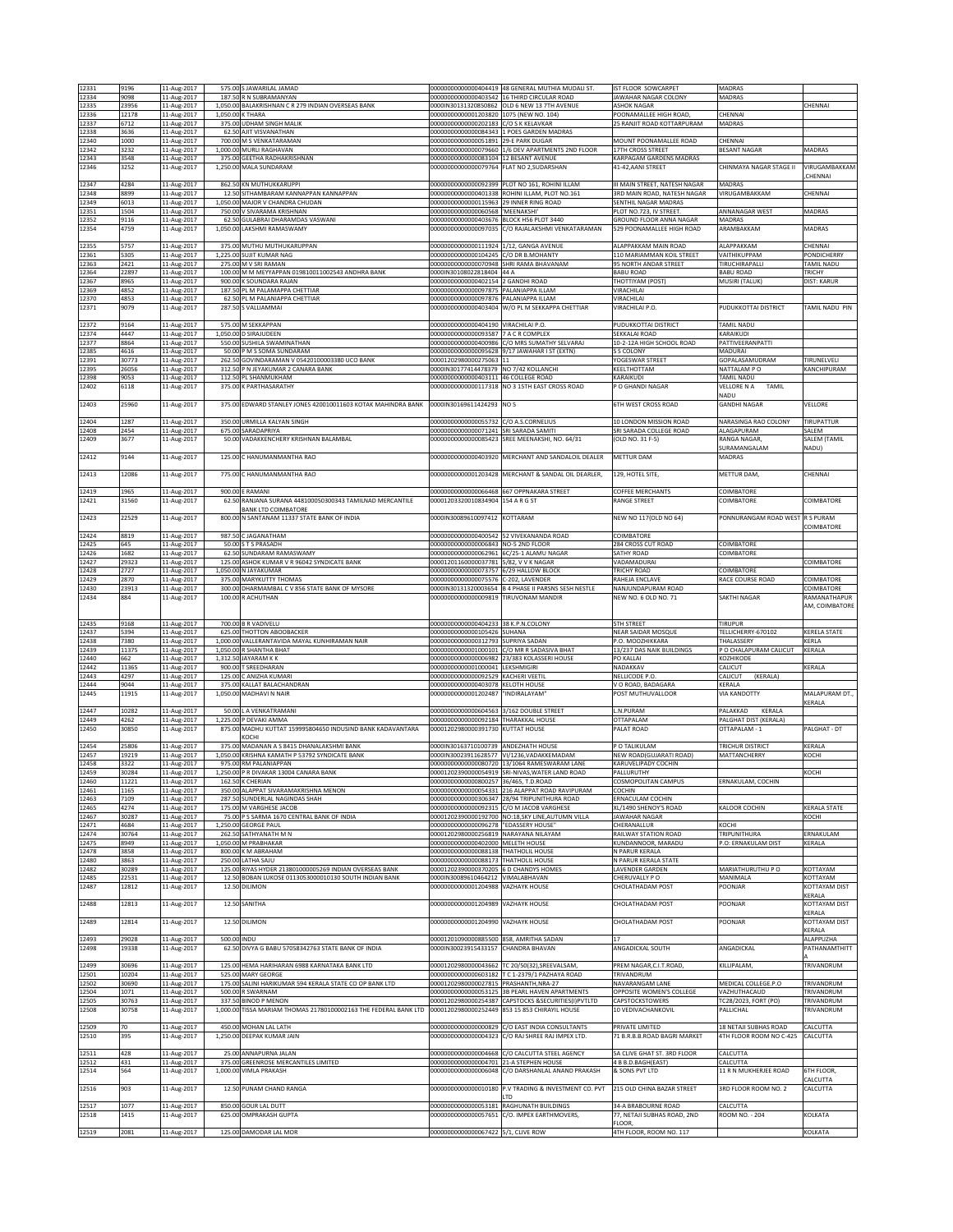| 12520          | 2444           | 11-Aug-2017                |                    | 25.00 SATYANARAYAN JHUNJHUNWALA                                                                |                                                                                | 00000000000000071174 C/O KISHAN CHAND JHUNJHUNWALA                                                      | 16 INDIA EXCHANGE PLACE                                 | CALCUTTA                                       |                      |
|----------------|----------------|----------------------------|--------------------|------------------------------------------------------------------------------------------------|--------------------------------------------------------------------------------|---------------------------------------------------------------------------------------------------------|---------------------------------------------------------|------------------------------------------------|----------------------|
| 12521          | 2542           | 11-Aug-2017                |                    | 1.050.00 CEELC AMALGAMATED PRIVATE LTD                                                         | 00000000000000072066                                                           | 5 KIRON SANKAR ROY ROAD                                                                                 | CALCUTTA                                                |                                                |                      |
| 12522          | 2703           | 11-Aug-2017                | 12.50              | SHYAM SUNDER SUREKA                                                                            | 00000000000000073478                                                           | ELRA STREET                                                                                             | <b>ALCUTTA</b>                                          |                                                |                      |
| 12524          | 2780<br>2835   | 11-Aug-2017<br>11-Aug-2017 |                    | 25.00 SHYAM SUNDER AGARWALA<br>25.00 SUNIL KUMAR AGRAWAL                                       | 00000000000000074348 4 B B D BAGH EAST<br>00000000000000075128                 | C/O MAZBAT TEA ESTATE LTD                                                                               | 102 STEPHEN HOUSE 6TH FLOOR<br>23/24 RADHA BAZAR STREET | CALCUTTA<br>CALCUTTA                           |                      |
| 12526<br>12527 | 2884           | 11-Aug-2017                |                    | 25.00 AMAL KUMAR DUTT                                                                          | 00000000000000075718                                                           | C/O NICCO OF INDIA LTD                                                                                  | LAW DEPTT                                               | NICCO HOUSE 2 HARE STREET CALCUTTA             |                      |
| 12529          | 2900           | 11-Aug-2017                |                    | 25.00 DALMIA INDUSTRIES PVT LTD                                                                |                                                                                | 00000000000000075878 21 R N MUKHARJEE ROAD                                                              | CALCUTTA                                                |                                                |                      |
| 12531          | 2915           | 11-Aug-2017                |                    | 450.00 RAGHUNATH DEY                                                                           | 00000000000000076060                                                           | 16 R N MUKHERJEE ROAD                                                                                   | CALCUTTA                                                |                                                |                      |
| 12532          | 2964           | 11-Aug-2017                |                    | 375.00 RAJ KUMAR AGARWALLA                                                                     | 00000000000000076515                                                           | C/O JHABAR MAL-BISWANATH                                                                                | -4 NEW HOWRAH BRIDGE APP                                | NANDRAM MARKET SHOP NO CALCUTTA                |                      |
| 12533          | 3010           | 11-Aug-2017                |                    | 500.00 S S VERMA                                                                               |                                                                                | 00000000000000077082 C/O M L SADANI ADVOCATE                                                            | <b>CAD</b><br>2 CHURCH LANE 2ND FLOOR                   | $3 - 33$<br>CALCUTTA                           |                      |
| 12534          | 3091           | 11-Aug-2017                |                    | 75.00 SUDARSHAN KUMAR DANGI                                                                    | 00000000000000078070 C/O DANGI JAIN & CO.                                      |                                                                                                         | , INDIA EXCHANGE PLACE                                  | 1ST FLOOR, ROOM #1,                            | CALCUTTA             |
| 12535          | 3143           | 11-Aug-2017                |                    | 375.00 SUBIR CHANDRA BOSE                                                                      | 00000000000000078657                                                           | C/O N C BOSE & CO                                                                                       | SOLICITORS & ADVOCATES                                  | 10 KIRON SANKAR ROY ROAD                       | CALCUTTA             |
| 12537          | 3361           | 11-Aug-2017                |                    | 125.00 GHANSHYAM DAS BAGRI                                                                     |                                                                                | 00000000000000081107 C/O JOONKTOLLEE TEA & IND LTD                                                      | A 2/1 GILLANDER HOUSE                                   | <b>8 NETAJI SUBHAS ROAD</b>                    | CALCUTTA             |
| 12547          | 4171           | 11-Aug-2017                |                    | 25.00 DHIRAI NATH BHATTACHERIEE 021021027006 HSBC BBD BAGH BBD 00000000000000091239            |                                                                                | ANDREW YULE CO LTD                                                                                      | LEGAL DEPARTMENT 8 CLIVE ROW                            | CALCUTTA                                       |                      |
| 12548          | 4247           | 11-Aug-2017                |                    | 12.50 LILA DEVI RUNGTA 157139 UNITED BANK OF INDIA ALIPUR ALI                                  | 00000000000000092017 28 AMRATOLLA STREET                                       |                                                                                                         | 3RD FLOOR POST BOX NO 645                               | CALCUTTA                                       |                      |
| 12550          | 4291           | 11-Aug-2017                |                    | 12.50 KAUSHALYA DEVI GUPTA<br>100.00 VINOD KUMAR JAIN                                          |                                                                                | 00000000000000092451 23-A, NETAJI SUBHAS ROAD                                                           | 2ND FLOOR, ROOM NO. 14                                  | CALCUTTA<br>ROOM NO. M-31                      | CALCUTTA             |
| 12551<br>12553 | 4331<br>4434   | 11-Aug-2017<br>11-Aug-2017 |                    | 750.00 MADAN LAL MAHAWAR                                                                       | 00000000000000092797 6 LYONS RANGE<br>00000000000000093497 27 AMARTOLLA STREET |                                                                                                         | FORTUNE CHAMBERS<br>CALCUTTA                            |                                                |                      |
| 12556          | 4504           | 11-Aug-2017                | 25.0               | SANDEEP BAGRODIA                                                                               | 0000000000000094141                                                            | <b>26 STRAND ROAD</b>                                                                                   | <b>ALCUTTA</b>                                          |                                                |                      |
| 12560<br>12561 | 4526<br>4535   | 11-Aug-2017<br>11-Aug-2017 |                    | 150.00 TAPENDRO MULLICK<br>1,250.00 ATUL D VORA                                                |                                                                                | 00000000000000094471 7/B KIRON SANKAR RAY ROAD<br>00000000000000094667 71, CANNING STREET, BLOCK D      | CALCUTTA<br>207,2ND FLOOR, CALCUTTA                     |                                                |                      |
| 12564          | 4573           | 11-Aug-2017                |                    | 1,250.00 BINA SHAH                                                                             |                                                                                | 00000000000000095145 14/2 OLD CHINA BAZAR STREET                                                        | ROOM NO.196 (3RD FLOOR)                                 | CALCUTTA                                       |                      |
| 12565<br>12566 | 4583<br>4623   | 11-Aug-2017<br>11-Aug-2017 | 1,250.00<br>625.00 | SUSHILA KEDIA<br>CHANDU VALLABH SHETHIA                                                        | 0000000000000095272<br>00000000000000095723                                    | C/O R K DUGAR<br>:/O KALYANJI MAVJI & CO.                                                               | 14/2 OLD CHINA BAZAR STREET<br>ST FLOOR                 | 4TH FLOOR ROOM NO.418<br>14 NETAJI SUBHAS ROAD | CALCUTTA<br>CALCUTTA |
| 12568          | 4676           | 11-Aug-2017                |                    | 1,250.00 SRAWAN KUMAR KHANDELWAL                                                               |                                                                                | 00000000000000096217 C/O KHANDELWAL UDYOG                                                               | -39/40 EZRA STREET                                      | CALCUTTA                                       |                      |
| 12571<br>12572 | 4767<br>4773   | 11-Aug-2017<br>11-Aug-2017 | 12.50              | AJAY KUMAR LODHA<br>50.00 MANOJ KUMAR KABRA                                                    | 00000000000000097139<br>0000000000000097175                                    | 58-D, NETAJI SUBHASH ROAD<br>C/O RAHUL & CO.                                                            | 3RD FLOOR<br>3B, LAL BAZAR STREET                       | ROOM NO. 314<br>CALCUTTA                       | CALCUTTA             |
| 12574          | 4841           | 11-Aug-2017                |                    | 12.50 KEERTI BOTHRA                                                                            |                                                                                | 00000000000000097749 P-36 INDIA EXCHANGE PLACE                                                          | <b>STH FLOOR CALCUTTA</b>                               |                                                |                      |
| 12575          | 4858           | 11-Aug-2017                |                    | 100.00 PAWAN KUMAR KHETAWAT                                                                    | 00000000000000097938 310 TODICHAMBERS                                          |                                                                                                         | LAL BAZAR STREET                                        | CALCUTTA                                       |                      |
| 12576<br>12577 | 4881<br>4909   | 11-Aug-2017<br>11-Aug-2017 |                    | 250.00 GAYATRI MAHAWAR<br>12.50 BIRDI CHAND SURANA                                             | 00000000000000098110 27 AMARTOLLA STREET<br>00000000000000098439               | 219C OLD CHINA BAZAR                                                                                    | CALCUTTA<br>ROOM D9 3RD FLOOR                           | CALCUTTA                                       |                      |
| 12578          | 4914           | 11-Aug-2017                | 300.00             | KAUSHALYA DEVI GUPTA                                                                           | 00000000000000098464                                                           | 23-A, NETAJI SUBHAS ROAD                                                                                | ND FLOOR, ROOM NO. 14                                   | CALCUTTA                                       |                      |
| 12579<br>12583 | 4915<br>5175   | 11-Aug-2017<br>11-Aug-2017 | 25.00              | 300.00 KISHORI LAL GUPTA<br>KASHI PRASAD SINGHANIA                                             | 00000000000000101791 54 EZRA STREET                                            | 00000000000000098465 23-A, NETAJI SUBHAS ROAD                                                           | 2ND FLOOR, ROOM NO. 14<br>3RD FLOOR                     | CALCUTTA<br>CALCUTTA                           |                      |
| 12584          | 5202           | 11-Aug-2017                | 1,475.00           | SANTOSH KUMAR DAS                                                                              | 00000000000000102267                                                           | 71 M B STREET                                                                                           | CALCUTTA                                                |                                                |                      |
| 12587<br>12588 | 5460<br>5475   | 11-Aug-2017<br>11-Aug-2017 |                    | 350.00 BRIDHICHAND CHHAJER<br>350.00 RAMPRASAD TRIPATHI                                        |                                                                                | 000000000000000106261 C/O BRIDHICHAND BINODKUMAR<br>000000000000000106561 TRICEL (RUBBER) INTERNATIONAL | <b>COMMERCIAL BUILDINGS</b><br>5/1 CLIVE ROW, 4TH FLOOR | CALCUTTA<br><b>ROOM NO.6/9</b>                 | CALCUTTA             |
| 12589          | 5500           | 11-Aug-2017                |                    | 187.50 BHOJRAJ AGARWAL                                                                         | 00000000000000106974                                                           | C/O MR.O.P.AGARWAL CHARTERED                                                                            | MARSHAL HOUSE ROOM NO.723                               | 7TH FLOOR STRAND ROAD                          | CALCUTTA             |
|                |                | 11-Aug-2017                |                    | 350.00 KANHIALAL JAIN                                                                          | 00000000000000107068                                                           | ACCOUNTANT                                                                                              | 18 NETAJI SUBHAS ROAD                                   | CALCUTTA                                       |                      |
| 12590<br>12591 | 5509<br>5576   | 11-Aug-2017                |                    | 1,050.00 MANGLA GAURI                                                                          | 00000000000000108129                                                           | C/O MR BADRIDAS KESHAVPRASAD<br>C/O UNITED MACHINERY STORES                                             | <b>81 NETAJI SUBHAS ROAD</b>                            | CALCUTTA                                       |                      |
| 12592          | 5610           | 11-Aug-2017                |                    | 12.50 MANSUKHLAL SHAH                                                                          | 00000000000000108590                                                           | 54/1 B R B BASU ROAD                                                                                    | FORMERLY CANNING ST.]                                   | 4TH FLOOR ROOM NO 7                            | CALCUTTA             |
| 12593<br>12594 | 5721<br>5753   | 11-Aug-2017<br>11-Aug-2017 | 450.00             | 700.00 CHAMPA DEVI AGARWALA<br>RAJ KUMAR GANDHI                                                | 00000000000000111483<br>00000000000000111874                                   | C/O N.L.BEDIA & CO<br>C/O UNITED ENGINEERING (EASTERN)                                                  | 12-A NETAJI SUBHAS ROAD<br>10 CANNING STREET            | 5TH FLOOR ROOM NO.7<br>(B R B BOSE ROAD)       | CALCUTTA<br>CALCUTTA |
|                |                |                            |                    |                                                                                                |                                                                                | CORPORATION                                                                                             |                                                         |                                                |                      |
| 12597<br>12598 | 6077<br>6079   | 11-Aug-2017<br>11-Aug-2017 |                    | 25.00 JASODA DEVI DAMANI<br>12.50 HARKISHANDAS DAMANI                                          | 00000000000000116829                                                           | 00000000000000116828 C/O DAMANI ENGINEERING CO<br>C/O DAMANI ENGINEERING CO.                            | 23A NETAJI SUBHAS ROAD<br>23-A NETAJI SUBHAS ROAD       | 8TH FLOOR CALCUTTA<br>8TH FLR CALCUTTA         |                      |
| 12599          | 6154           | 11-Aug-2017                | 375.00             | <b>OMPRAKASH GUPTA</b>                                                                         | 0000000000000117763                                                            | C/O IMPEX HOUSE, 2ND FLOOR, ROOM                                                                        | 77 NETAJI SUBHAS ROAD                                   | CALCUTTA                                       |                      |
|                |                |                            |                    |                                                                                                |                                                                                | <b>VO. 204</b>                                                                                          |                                                         |                                                |                      |
| 12600<br>12601 | 6234<br>6355   | 11-Aug-2017<br>11-Aug-2017 | 162.50             | KRISHAN KUMAR AGARWAL<br>50.00 RASIKLAL RATILAL BOGHANI                                        | 00000000000000118838<br>00000000000000120370                                   | 21-A CANNING STREET<br>C/O ELMEC ENGG & TRADING CO                                                      | CALCUTTA<br>44 EZRA STREET 1ST FLOOR                    | CALCUTTA                                       |                      |
| 12602          | 6475           | 11-Aug-2017                | 1.050.00           | SETHU KRISHNA MURTI                                                                            | 0000000000000122264                                                            | C/O MR K RANGANATH                                                                                      | RAILWAY BOARD IRON & STEEL                              | 3 KOILAGHAT STREET                             | CALCUTTA             |
| 12609<br>12612 | 18323<br>19414 | 11-Aug-2017<br>11-Aug-2017 |                    | 12.50 MAHABIR PRASAD PODDAR 021 232632 001 HSBC<br>25.00 SHYAM SABOO 12639 UCO BANK            | 0000IN30014210032124 HMP HOUSE                                                 | 0000IN30032710003682 1, R.N.MUKHERJEE ROAD                                                              | <b>4 FAIRLIE PLACE</b><br>4TH FLOOR, ROOM NO.65         | KOLKATA                                        | CALCUTTA             |
| 12614          | 33137          | 11-Aug-2017                |                    | 12.50 VINAY RUNGTA 518010120309 KOTAK MAHINDRA BANK                                            | 00001206120000233388                                                           | 1,R.N. MUKHERJEE ROAD                                                                                   | MARTIN BURN HOUSE                                       | 5TH FLOOR, ROOM NO. 7                          | KOLKATA              |
| 12615<br>12617 | 712<br>4961    | 11-Aug-2017<br>11-Aug-2017 | 125.00             | 225.00 SATINDRANATH ROY<br><b>BROJESH CHATTERJEE</b>                                           | 00000000000000007795<br>0000000000000098785                                    | 83 COSSIPORE ROAD<br>23/2 BONOMALI CHATTERJEE ST.                                                       | ALCUTTA<br><b>ALCUTTA</b>                               |                                                |                      |
| 12618          | 5218           | 11-Aug-2017                |                    | 1,050.00 JAI NARAYAN MEHROTRA                                                                  | 00000000000000102700 13 B                                                      |                                                                                                         | MANMATHA NATH GANGULI ROAD                              | CALCUTTA                                       |                      |
| 12619          | 11645          |                            |                    | 237.50 KRISHNA ROY                                                                             | 00000000000001200838                                                           | 83 COSSIPORE ROAD                                                                                       | CALCUTTA                                                |                                                |                      |
| 12623          | 3533           | 11-Aug-2017<br>11-Aug-2017 |                    | 25.00 PRIYABRATA KUMAR BASAK                                                                   | 00000000000000082928                                                           | 525A RABINDRA SARANI                                                                                    | <b>BAGH BAZAR</b>                                       | CALCUTTA                                       |                      |
| 12624          | 3559           | 11-Aug-2017                |                    | 725.00 BIJALI SAHA                                                                             |                                                                                | 00000000000000083258 5/1 B, RAMKRISHNA LANE                                                             | BAGBAZAR                                                |                                                | KOLKATA              |
| 12626<br>12627 | 6138<br>6260   | 11-Aug-2017<br>11-Aug-2017 |                    | 50.00 BHAGWATI DEBI BHALOTIA<br>125.00 BABOOLAL AGARWALA                                       | 00000000000000119265                                                           | 00000000000000117551 24 GIRISH AVENUE 4TH FLOOR<br>C/O G P BHALOTIA                                     | CALCUTTA<br>4 GIRISH AVENUE 4TH FLOOR                   | CALCUTTA                                       |                      |
| 12629          | 1651           | 11-Aug-2017                | 712.50             | AKSHMI BASAK                                                                                   | 00000000000000062626                                                           | C/O SUBIR NAG DAS                                                                                       | /H/30, GOURI BARI LANE                                  | CALCUTTA                                       |                      |
| 12631<br>12633 | 2968<br>4406   | 11-Aug-2017<br>11-Aug-2017 |                    | 400.00 SALIL KUMAR BASAK<br>525.00 RITA BISWAS                                                 | 00000000000000076572 8/A K C BOSE ROAD                                         | 00000000000000093271 6B BHABA NATH SEN STREET                                                           | CALCUTTA<br>CALCUTTA                                    |                                                |                      |
| 12634          | 5294           | 11-Aug-2017                |                    | 725.00 MOORARI MOHAN BANERJEE                                                                  |                                                                                | 00000000000000104071 49 BADRIDAS TEMPLE STREET                                                          | CALCUTTA                                                |                                                |                      |
| 12635<br>12636 | 6717<br>11617  | 11-Aug-2017<br>11-Aug-2017 | 375.0              | MADHU SUDAN GHOSH<br>200.00 RAGHUPATI SEN GUPTA                                                | 00000000000000202211 25-C BEPIN MITRA LANE                                     | 00000000000001200265 84-C BHUPENDRA BOSE AVENUE                                                         | <b>ALCUTTA</b><br>CALCUTTA                              |                                                |                      |
| 12638          | 1525           | 11-Aug-2017                |                    | 62.50 ASHOK KUMAR ROY                                                                          |                                                                                | 00000000000000060828 45 JATINDRA MOHAN AVENUE                                                           | CALCUTTA<br><b>WEST BENGAL</b>                          |                                                |                      |
| 12639          | 3367           | 11-Aug-2017                | 925.00             | ANATH NATH DATTA                                                                               |                                                                                | 00000000000000081207 64/2 AHIREETOLLA STREET                                                            | O HATKHOLA CALCUTTA                                     |                                                |                      |
| 12641<br>12644 | 3776<br>4423   | 11-Aug-2017<br>11-Aug-2017 | 12.50              | MOHAN LAL BOTHRA<br>225.00 SOMNATH GUPTA                                                       |                                                                                | 000000000000000087355 12/D RAMCHANDRA MOITRA LANE<br>00000000000000093417 16/1 TARAK CHATTERJEE LANE    | <b>ALCUTTA</b><br>ALCUTTA<br>(W.B.)                     |                                                |                      |
| 1264.          | 1505           | 1-Aug-201                  |                    |                                                                                                |                                                                                | UDIO KINKI                                                                                              |                                                         |                                                |                      |
| 12646<br>12647 | 4520<br>4671   | 11-Aug-2017<br>11-Aug-2017 |                    | 12.50 RAISHREE CHOWDHARY<br>375.00 DURGA RANI BASU MALLIK                                      | 00000000000000094370                                                           | C/O KEDARNATH CHOWDHARY<br>00000000000000096172 19 RAJA NABO KRISHNA STREET                             | 145 B.K.PAUL AVENUE<br>CALCUTTA                         | IST FLOOR, FLAT NO.2                           | CALCUTTA             |
| 12649          | 6021           | 11-Aug-2017                |                    | 1,050.00 SUNDARLAL MUNDHRA                                                                     |                                                                                | 00000000000000116103 137 MAHARSHI DEBENDRA ROAD                                                         | CALCUTTA                                                |                                                |                      |
| 12651<br>12655 | 11895<br>30966 | 11-Aug-2017<br>11-Aug-2017 |                    | 1,075.00 SANJITENDRA KRISHNA DEB<br>1,250.00 SHYAM SUNDER AGRAWAL 7320613299 THE ROYAL BANK OF | 00001203000000101512 150, B. K. PAUL AVENUE,                                   | 00000000000001202313 4,RAJA NABO KRISHNA STREET                                                         | KOLKATA                                                 |                                                | KOLKATA              |
|                |                |                            |                    | SCOTLAND N V                                                                                   |                                                                                |                                                                                                         |                                                         |                                                |                      |
| 12656<br>12657 | 394<br>542     | 11-Aug-2017<br>11-Aug-2017 |                    | 1,250.00 BASANT JAIN<br>537.50 GAUTAM BASU                                                     | 00000000000000004321                                                           | 62/5/1A BEADON STREET<br>00000000000000005804 96 AKSHAY KUMAR DUTTA SARANI                              | CALCUTTA<br>CALCUTTA                                    |                                                |                      |
| 12658          | 543            | 11-Aug-2017                |                    | 162.50 REETA BASU                                                                              |                                                                                | 000000000000000005805 96 AKSHAY KUMAR DUTTA SARANI                                                      | CALCUTTA                                                |                                                |                      |
| 12660          | 718            | 11-Aug-2017                |                    | 200.00 RAJKISHORE HAMIRWASIA                                                                   |                                                                                | 00000000000000007873 21/10 MAHENDRA GOSSAIN LANE                                                        | CALCUTTA                                                |                                                |                      |
| 12661<br>12663 | 837<br>2787    | 11-Aug-2017<br>11-Aug-2017 |                    | 175.00 PINAKI ROY<br>12.50 SHREE KRISHAN SARAF                                                 | 00000000000000074385 57 SIMLA ROAD                                             | 00000000000000009080 92/1 MASJID BARI STREET                                                            | CALCUTTA<br>MANIKTALA                                   | CALCUTTA                                       |                      |
| 12664          | 2826           | 11-Aug-2017                |                    | 125.00 CHHABI RANI BASAK                                                                       |                                                                                | 00000000000000075066 55 RAMDULAL SARKAR STREET                                                          | CALCUTTA                                                |                                                |                      |
| 12667<br>12668 | 3071<br>3107   | 11-Aug-2017<br>11-Aug-2017 |                    | 12.50 RAMESHWAR PRASAD JASORIA<br>1,275.00 GANGA SAHAI PANDEY                                  | 00000000000000078248 311 RABINDRA SARANI                                       | 00000000000000077905 1A ASHUTOSH DEY LANE                                                               | CALCUTTA<br>IIND FLOOR ROOM 15                          | CALCUTTA                                       |                      |
| 12669          | 3152           | 11-Aug-2017                |                    | 125.00 GANGESH PANDEY                                                                          |                                                                                | 00000000000000078705 311 RAVINDRA SARANI IIND FLOOR                                                     | ROOM NO 15 CALCUTTA                                     |                                                |                      |
| 12671<br>12673 | 3262<br>3561   | 11-Aug-2017<br>11-Aug-2017 |                    | 1.400.00 JOYDEB RANA<br>125.00 BANWARI LAL CHHAWCHHARIA                                        | 00000000000000079855 31/1R BEADON ROW                                          | 000000000000000083269 1/A NANDO MULLICK LANE                                                            | CALCUTTA<br>CALCUTTA                                    |                                                |                      |
| 12674          | 3632           | 11-Aug-2017                |                    | 125.00 JAI GOVIND AGRAWAL                                                                      |                                                                                | 00000000000000084239 207 C R AVENUE CALCUTTA                                                            |                                                         |                                                |                      |
| 12675          | 3660           | 11-Aug-2017                |                    | 50.00 SURAJ NATH RAM                                                                           |                                                                                | 000000000000000085184 36 HARTUKI BAGAN LANE                                                             | CALCUTTA                                                |                                                |                      |
| 12676<br>12679 | 3846<br>4224   | 11-Aug-2017<br>11-Aug-2017 |                    | 12.50 GAJANAND RATHI<br>1,250.00 JAYANTA BASU                                                  | 0000000000000091845                                                            | 00000000000000087992 C/O TRIMURTI TEXTILE INDUSTRIES<br>17 RAJENDRA LALA STREET                         | 66 PATHURIAGHAT STREET<br>CALCUTTA                      | <b>IST FLOOR</b>                               | CALCUTTA             |
| 12680          | 4252           | 11-Aug-2017                |                    | 12.50 PAWAN KUMAR LOHIA                                                                        | 00000000000000092089                                                           | 244-L VIVEKANAND ROAD                                                                                   | <b>BRD FLOOR</b>                                        | CALCUTTA                                       |                      |
| 12681<br>12682 | 4305<br>4317   | 11-Aug-2017<br>11-Aug-2017 |                    | 175.00 JOYDEB RANA<br>387.50 ALOKA DUTT                                                        | 00000000000000092578<br>00000000000000092673 3 AND 4 BIDHAN SARANI             | 31/1-R, BEADON ROW                                                                                      | .O.-BEADON STREET<br>.O. BEADON STREET                  | CALCUTTA<br>CALCUTTA                           |                      |
| 12684          | 4420           | 11-Aug-2017                |                    | 125.00 BIMAN BANERJEE                                                                          |                                                                                | 00000000000000093399 144/A-TARAK PRAMANICK ROAD                                                         | CALCUTTA<br>(W.B.)                                      |                                                |                      |
| 12685<br>12689 | 4547<br>5089   | 11-Aug-2017<br>11-Aug-2017 |                    | 125.00 SAMTA JAIN<br>375.00 ASIT BARAN MUKHERJEE                                               | 000000000000000100350 12 BHIM GHOSE LANE                                       | 00000000000000094808 67A, BALRAM DEY STREET                                                             | CALCUTTA<br>CALCUTTA                                    |                                                |                      |
| 12690          | 5266           | 11-Aug-2017                |                    | 375.00 TARAK NATH SHAW                                                                         | 000000000000000103559 75 BIDHAN SARANI                                         |                                                                                                         | P.O: BEADON STREET                                      | CALCUTTA                                       |                      |
| 12691          | 5481           | 11-Aug-2017                |                    | 375.00 DHANENDRA NATH DHAR                                                                     |                                                                                | 000000000000000106649 1/A TAGORE CASTLE STREET                                                          | CALCUTTA                                                |                                                |                      |
| 12692<br>12693 | 5821<br>5835   | 11-Aug-2017<br>11-Aug-2017 |                    | 187.50 RATNA SARAF<br>162.50 SHEW NATH MISHRA                                                  | 00000000000000113099<br>00000000000000113268                                   | 21/1 JATINDRA MOHAN AVENUE<br>67/42 STRAND ROAD                                                         | CALCUTTA<br><b>ALCUTTA</b>                              |                                                |                      |
| 12694          | 6067           | 11-Aug-2017                |                    | 387.50 NABA KUMAR DUTT                                                                         | 00000000000000116583 3 BIDHAN SARANI                                           |                                                                                                         | <b>ALCUTTA</b>                                          |                                                |                      |
| 12695<br>12696 | 6319<br>6320   | 11-Aug-2017<br>11-Aug-2017 |                    | 375.00 CHANDA ACHARYA<br>375.00 SUSHIL KUMAR ACHARYA                                           | 00000000000000119977 281/D RABINDRA SARAN                                      | 00000000000000119973 281/D RABINDRA SARANI                                                              | CALCUTTA<br>CALCUTTA                                    |                                                |                      |
| 12697          | 6322           | 11-Aug-2017                |                    | 312.50 RAJENDRA KUMAR ACHARYA                                                                  |                                                                                | 00000000000000119979 281/D RABINDRA SARANI                                                              | CALCUTTA                                                |                                                |                      |
| 12698          | 6331           | 11-Aug-2017                |                    | 375.00 ASHOK KUMAR ACHARYA                                                                     |                                                                                | 00000000000000120061 281/D RABINDRA SARANI                                                              | CALCUTTA                                                |                                                |                      |
| 12699<br>12701 | 6332<br>6478   | 11-Aug-2017<br>11-Aug-2017 |                    | 125.00 SATYA NARAIN ACHARYA<br>12.50 INDUBHAI NARANDAS PARIKH                                  |                                                                                | 00000000000000120063 281/D RABINDRA SARANI<br>00000000000000122268 13-A RAMESH DUTTA STREET             | CALCUTTA<br>P O BEADON STREET                           | CALCUTTA 7<br>CALCUTTA                         |                      |
| 12702          | 6524           | 11-Aug-2017                |                    | 375.00 TARAK NATH SHAW                                                                         | 000000000000000122913 75 BIDHAN SARANI                                         |                                                                                                         | .O: BEADON STREET                                       | CALCUTTA                                       |                      |
| 12703          | 6715           | 11-Aug-2017                |                    | 150.00 SAMARENDRA NATH DASS                                                                    | 00000000000000202192 13 PEARY DASS LANE                                        |                                                                                                         | CALCUTTA                                                |                                                |                      |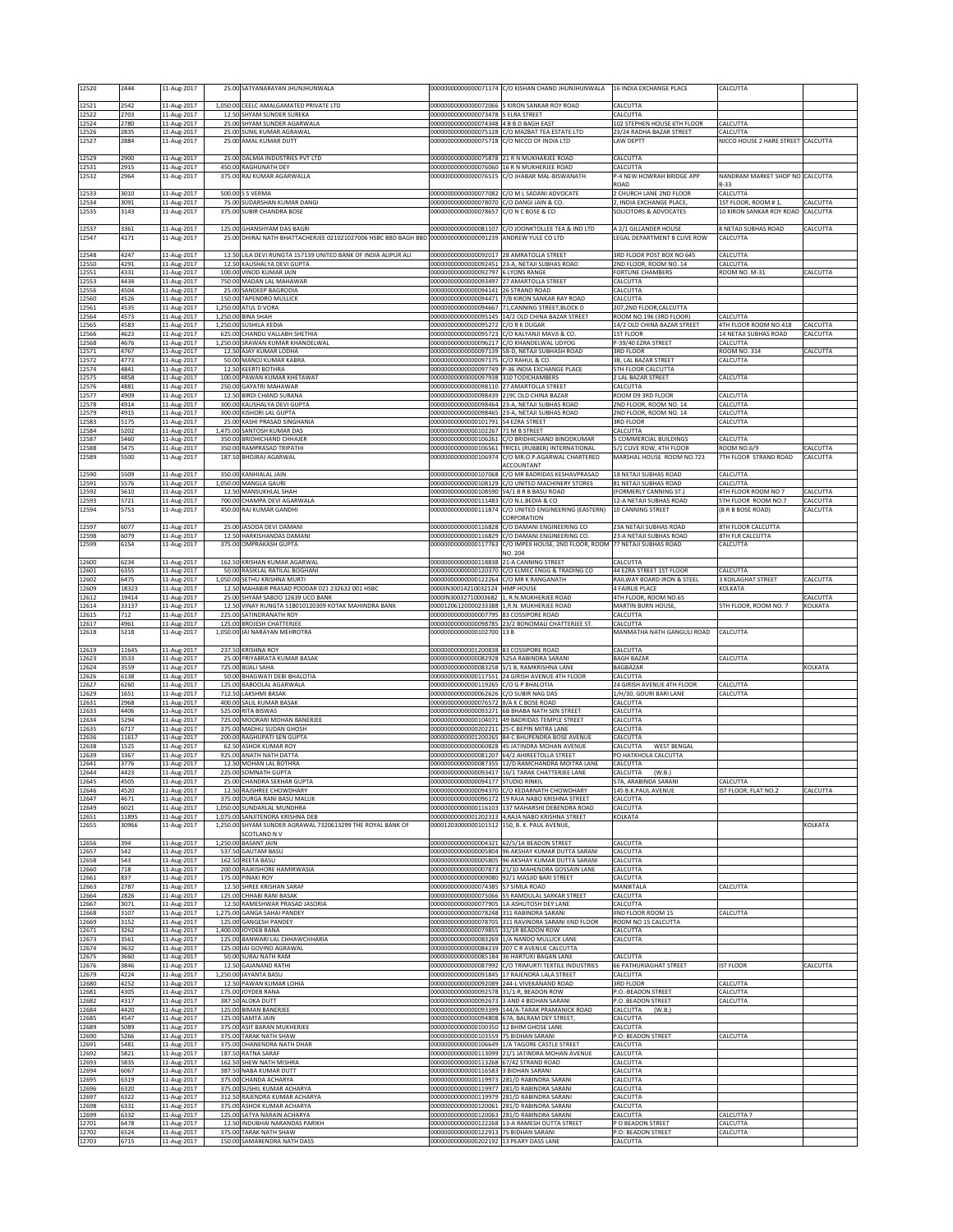| 12704          | 11662          | 11-Aug-2017                | 350.00 SISIR KUMAR DEY                                                                 | 00000000000001201063 15Y, NIMTOLA LANE                                              |                                                                                                  | LAHA COLONY                                       | KOLKATA                             |                            |
|----------------|----------------|----------------------------|----------------------------------------------------------------------------------------|-------------------------------------------------------------------------------------|--------------------------------------------------------------------------------------------------|---------------------------------------------------|-------------------------------------|----------------------------|
| 12705<br>12712 | 12101<br>24664 | 11-Aug-2017<br>11-Aug-2017 | 1,450.00 BARUN BARAN MITRA<br>25.00 Sabita Narsaria SB 58971 Bank of Rajasthan Ltd     | 0000IN30149310011102 54/4C, Strand Road                                             | 00000000000001203478 18/A BIRNDABAN BOSE LANE                                                    | KOLKATA                                           |                                     | Kolkata                    |
| 12715          | 417            | 11-Aug-2017                | 375.00 MINNALAL CHHAJER                                                                |                                                                                     | 00000000000000004563 173, M G ROAD, CALCUTTA                                                     |                                                   |                                     |                            |
| 12716          | 442            | 11-Aug-2017                | 375.00 CHHEDILAL DOKANIA                                                               | 00000000000000004832 21, GOENKA LANE                                                |                                                                                                  | CALCUTTA                                          |                                     |                            |
| 12720<br>12721 | 797<br>820     | 11-Aug-2017<br>11-Aug-2017 | 25.00 UMA DEVI YAJNIK<br>12.50 RADHA DEVI BHIWANIWALA                                  | 00000000000000008892                                                                | 000000000000000008602 169 MUKTARAM BABU STREET<br>134 MAHATMA GANDHI ROAD                        | CALCUTTA<br>CALCUTTA                              |                                     |                            |
| 12724          | 2340           | 11-Aug-2017                | 700.00 RUKMANI DEVI KEDIA                                                              | 00000000000000070007 C/O. SUMIT CHIRIPAL                                            |                                                                                                  | 149, MAHATMA GANDHI ROAD,                         | <b>1ST FLOOR</b>                    | KOLKATA                    |
| 12726<br>12727 | 2677<br>2685   | 11-Aug-2017                | 62.50 MUKUND LATH<br>125.00 CHOTHMAL GUPTA                                             | 00000000000000073239 5 VIVEKANAND ROAD<br>00000000000000073324 154 COTTON STREET    |                                                                                                  | CALCUTTA                                          |                                     |                            |
| 12728          | 2693           | 11-Aug-2017<br>11-Aug-2017 | 25.00 DUNGARMAL BHARTIA                                                                |                                                                                     | 00000000000000073413 170 CHITTARANJAN AVENUE                                                     | CALCUTTA<br>CALCUTTA                              |                                     |                            |
| 12729          | 2698           | 11-Aug-2017                | 25.00 BALKRISHNA JHAJHARIA                                                             | 00000000000000073442 7 MARCUS SQUARE                                                |                                                                                                  | CALCUTTA                                          |                                     |                            |
| 12730<br>12731 | 2702<br>2761   | 11-Aug-2017<br>11-Aug-2017 | 25.00 RANJEET SINGH<br>25.00 SURENDRA KUMAR KANORIA                                    | 00000000000000073475 CENTRAL BANK OF INDIA<br>00000000000000074132 30 ARI BANSTOLLA |                                                                                                  | BARA BAZAR BRANCH<br>CALCUTTA                     | 178 M G ROAD CAL                    |                            |
| 12733          | 2825           | 11-Aug-2017                | 200.00 PROVA SEAL                                                                      | 00000000000000075051                                                                | 25-F MUKTARAM BABU STREET                                                                        | CALCUTTA                                          |                                     |                            |
| 12734          | 2909           | 11-Aug-2017                | 125.00 RAM PRASAD TODI                                                                 | 00000000000000075915 C/O MADAN LAL TODI                                             |                                                                                                  | 195/1 MAHATMA GANDHI RD                           | 1ST FLOOR                           | CALCUTTA                   |
| 12736<br>12737 | 3120<br>3224   | 11-Aug-2017<br>11-Aug-2017 | 12.50 HIRA LAL AGRAWAL<br>25.00 VINOD KUMAR KANDO                                      | 00000000000000078373 PODDAR CHATRANIWAS<br>0000000000000079575                      | 132/1 MAHATMA GANDHI ROAD                                                                        | 150 C R AVENUE CALCUTTA<br>CALCUTTA               |                                     |                            |
| 12738          | 3279           | 11-Aug-2017                | 200.00 SUSIL KUMAR GUHA                                                                | 00000000000000080105                                                                | 16 MARCUS LANE CALCUTTA                                                                          | <b>WEST BENGAL</b>                                |                                     |                            |
| 12740<br>12741 | 3490<br>3551   | 11-Aug-2017<br>11-Aug-2017 | 12.50 SURESH KUMAR AGARWAL<br>125.00 SHRAWAN KUMAR SONI                                | 00000000000000083151 43/44 COTTON STREET                                            | 00000000000000082541 39/11/B SIR HARIRAM GOENKA                                                  | STREET<br>CALCUTTA                                | CALCUTTA                            |                            |
| 12742          | 3655           | 11-Aug-2017                | 12.50 MANGAL CHAND RATHI                                                               | 00000000000000085137                                                                | C/O M.P. BAIAI                                                                                   | 42 KALI KRISHNA TAGORE ST.                        | <b>ALCUTTA</b>                      |                            |
| 12744          | 3753           | 11-Aug-2017                | 1,250.00 NITA BHUTORIA                                                                 | 0000000000000086729<br>00000000000000086999                                         | C/O NIRMAL BHUTORIA                                                                              | 125 MAHATMA GANDHI ROAD                           | ALCUTTA                             |                            |
| 12745<br>12747 | 3762<br>4065   | 11-Aug-2017<br>11-Aug-2017 | 1,250.00 MURARI LAL RATHI<br>12.50 RAJKUMARI GUPTA                                     | 00000000000000090385                                                                | C/O SHREE GIRIRAJ TRADERS<br>C/O RAMAUTAR GUPTA                                                  | 7/1 BABU LAL LANE<br>156 RABINDRA SARANI          | CALCUTTA<br><b>GROUND FLOOR</b>     | CALCUTTA                   |
| 12748          | 4134           | 11-Aug-2017                | 25.00 SUSHILA KEDIA                                                                    | 00000000000000091004                                                                | 2 GOENKA LANE                                                                                    | CALCUTTA                                          |                                     |                            |
| 12749<br>12750 | 4188<br>4253   | 11-Aug-2017<br>11-Aug-2017 | 12.50 RAVI KANT RANKA<br>650.00 BRAMH DEO MEHTO                                        | 00000000000000091393<br>00000000000000092091                                        | 3 BURTOLLA STREET<br>163 MUKTA RAM BABU STREET                                                   | CALCUTTA<br>CALCUTTA                              |                                     |                            |
| 12751          | 4368           | 11-Aug-2017                | 12.50 SAROJ DEVI DUGAR                                                                 |                                                                                     | 00000000000000093075 C/O PADAMCHAND HANUMANMALL                                                  | 2ND FLOOR                                         | 190 JAMUNLAL BAZAZ STREET CALCUTTA  |                            |
| 12756          | 4531           | 11-Aug-2017                | 100.00 KANTA DEVI PUROHIT                                                              | 00000000000000094522 C/O ASHOK PUROHIT                                              |                                                                                                  | 35 SIR HARI RAM GOENKA STREET                     | 1ST FLOOR, CALCUTTA                 |                            |
| 12757          | 4582           | 11-Aug-2017                | 12.50 RAMESH KUMAR KEDIA                                                               | 00000000000000095269                                                                | C/O P L KEDIA & SONS                                                                             | 187 RABINDRA SARANEE                              | 3RD FLOOR, ROOM NO.88               | CALCUTTA                   |
| 12758          | 4630           | 11-Aug-2017                | 12.50 IMARTI DEVI AGARWAL                                                              | 0000000000000095773                                                                 | C/O MASANI HOSIERY MILLS                                                                         | 132 COTTON STREET 3RD FLOOR                       | CALCUTTA                            |                            |
| 12759          | 4740           | 11-Aug-2017                | 12.50 PIYUSH GOYAL                                                                     | 00000000000000096860 C/O AMIT ENTERPRISES                                           |                                                                                                  | 214/216 JAMUNALAL BAJAJ STREET                    | <b>SHOP NO.-128</b>                 | CALCUTTA                   |
| 12761          | 4837           | 11-Aug-2017                | 50.00 SARLA DUGAR                                                                      | 00000000000000097681                                                                | C/O SUPER TEXTILES                                                                               | 49/1 COTTON STREET                                | CALCUTTA                            |                            |
| 12764          | 4883<br>4938   | 11-Aug-2017                | 175.00 FULWATI CHOPRA                                                                  | 0000000000000098196<br>00000000000000098644                                         | C/O JOHARMAL AMOLAK CHAND                                                                        | 20 MULLICK STREET 3RD FLOOR<br>7/2 BABULAL LANE   | CALCUTTA<br>CALCUTTA                |                            |
| 12765<br>12766 | 5009           | 11-Aug-2017<br>11-Aug-2017 | 1,250.00 TOLARAM SHARMA<br>350.00 KISHAN KUMAR SADANI                                  | 0000000000000099305                                                                 | C/O SHREE SHYAM CONS SERVICES<br>113/B MANOHARDAS KATRA                                          | CALCUTTA                                          |                                     |                            |
| 12767          | 5010           | 11-Aug-2017                | 125.00 NISHA SADANI                                                                    | 0000000000000099306                                                                 | 113/B MANOHARDAS KATRA                                                                           | CALCUTTA                                          |                                     |                            |
| 12768<br>12769 | 5011<br>5012   | 11-Aug-2017<br>11-Aug-2017 | 125.00 PADMA SADANI<br>100.00 SAMEER SADANI                                            | 00000000000000099307                                                                | 113/B MANDHARDAS KATRA<br>00000000000000099308 113/B MANOHARDAS KATRA                            | CALCUTTA<br>CALCUTTA                              |                                     |                            |
| 12773          | 5348           | 11-Aug-2017                | 350.00 RAMNATH SHAW                                                                    |                                                                                     | 00000000000000104875 C/O RAM NATH KEDAR NATH                                                     | 168-A COTTON STREET                               | CALCUTTA                            |                            |
| 12774          | 5392           | 11-Aug-2017                | 662.50 TULSI DAS DAGA                                                                  |                                                                                     | 000000000000000105354 C/O DAGA TRADING & ENGG. CO.                                               | 5 RAMKUMAR RAKSHIT LANE, 1ST<br><b>FLOOR</b>      | CHINIPATTY                          | KOLKATA                    |
| 12775          | 5399           | 11-Aug-2017                | 125.00 DURGADEBI CHANDAK                                                               | 000000000000000105492 C/O RAWATMALL & CO                                            |                                                                                                  | 192 J.B.STREET                                    | CALCUTTA                            |                            |
| 12776          | 5409           | 11-Aug-2017                | 300.00 RAWATMALL CHANDAK                                                               | 00000000000000105650                                                                | C/O RAWATMALL & CO                                                                               | 192 J.B.STREET                                    | CALCUTTA                            |                            |
| 12777<br>12778 | 5628<br>5630   | 11-Aug-2017<br>11-Aug-2017 | 187.50 MAHABIR PRASAD CHOUDHRY<br>187.50 BIMAL KUMAR CHOUDHRY                          | 20000000000000108855<br>00000000000000108857                                        | 26.BURTOLLA STREET<br>26 BURTOLLA STREET                                                         | 3RD FLOOR, CALCUTTA<br>CALCUTTA                   |                                     |                            |
| 12779          | 5714           | 11-Aug-2017                | 350.00 SHYAMLAL JAJODIA                                                                | 00000000000000111360                                                                | C/O CHANDR-KALA                                                                                  | NEMANI KATRA                                      | 50 COTTON STREET                    | CALCUTTA                   |
| 12780          | 5792           | 11-Aug-2017                | 112.50 BHAGWATI DEVI SINGHANIA                                                         | 00000000000000112583                                                                | C/O M/S GHASIRAM MADANGOPAL                                                                      | 12 BURTOLLA STREET                                | CALCUTTA                            |                            |
| 12781<br>12782 | 5931<br>6058   | 11-Aug-2017<br>11-Aug-2017 | 375.00 SHAMBHU NATH SANDHI BIGRAH<br>350.00 JETHMAL JAIN                               | 00000000000000115087<br>00000000000000116449                                        | 5 HALWASIYA ROAD<br>3 NARAYAN PRASAD BABU LANE                                                   | CALCUTTA<br>CALCUTTA                              |                                     |                            |
| 12783          | 6092           | 11-Aug-2017                | 400.00 LALCHAND PERIWAL                                                                | 00000000000000116955                                                                | C/O LALCHAND SHANKARLAL                                                                          | 4 BALLAV DASS STREET                              | CALCUTTA                            |                            |
| 12784<br>12785 | 6185<br>6310   | 11-Aug-2017<br>11-Aug-2017 | 375.00 NARAYAN PRASAD AGARWALA<br>50.00 BUDHRAM GUPTA                                  | 00000000000000118238<br>00000000000000119885                                        | 7/1 BABULAL LANE<br>C/O M/S HARDWARIMULL                                                         | CALCUTTA<br>MAHABIRPRASAD                         | <b>55 COTTON STREET</b>             | CALCUTTA                   |
| 12786          | 6316           | 11-Aug-2017                | 62.50 BHARAMALL BHARECH                                                                | 00000000000000119961                                                                | 177/B CHITTARANJAN AVENUE                                                                        | CALCUTTA                                          |                                     |                            |
| 12787          | 6368           | 11-Aug-2017                | 187.50 GAJANAND SHROFF                                                                 | 00000000000000120457                                                                | 178 MAHATMA GANDHI ROAD                                                                          | CALCUTTA                                          |                                     |                            |
| 12790<br>12793 | 11707<br>17704 | 11-Aug-2017<br>11-Aug-2017 | 12.50 SIPRA SEAL<br>250.00 Tapendro Mullick 323 1 000312 5 Standard AND Chartered Bank | 00000000000001201367 44 SIKDARPARA STREET<br>0000IN30009510556879                   | Marble Palace                                                                                    | KOLKATA<br>46. Muktaram Babu Street               |                                     | CALCUTTA                   |
|                |                |                            |                                                                                        |                                                                                     |                                                                                                  |                                                   |                                     |                            |
| 12800          | 26343          | 11-Aug-2017                | 250.00 CHANDRAKALA BIHANI 34 100 32493 BHARAT OVERSEAS BANK LTD 0000IN30210510238657   |                                                                                     | 32/A, BRINDABAN BASACK STREET,                                                                   |                                                   |                                     | KOLKATA                    |
| 12802          | 4087           | 11-Aug-2017                | 100.00 BIRESWAR DAS                                                                    |                                                                                     | 00000000000000090656 145/3 KALIPADA MUKHERJEE ROAD                                               | P O BARISHA CALCUTTA                              |                                     |                            |
| 12803<br>12807 | 12052<br>2697  | 11-Aug-2017<br>11-Aug-2017 | 62.50 SHANTA KESH<br>250.00 JAYDEB DUTT                                                | 00000000000001203255                                                                | 61, SANTOSH ROY ROAD<br>00000000000000073428 17 RAMANANDA CHATTERJEE                             | BARISHA<br><b>STREET</b>                          | ALCUTTA<br>CALCUTTA                 |                            |
| 12808          | 2878           | 11-Aug-2017                | 1,050.00 NARESH CHANDRA DAS                                                            |                                                                                     | 00000000000000075644 34 PANCHANON GHOSE LANE                                                     | CALCUTTA                                          |                                     |                            |
| 12809          | 3024           | 11-Aug-2017                | 375.00 PHANI BHUSHAN SENGUPTA                                                          | 00000000000000077209                                                                | C/O MR MIHIR DASGUPTA                                                                            | 55/1/1 ACHARYA PRAFULLA                           | KOLKATA                             |                            |
| 12813          | 3727           | 11-Aug-2017                | 12.50 NARENDRA KUMAR BAJAJ                                                             |                                                                                     | 00000000000000086332 19/1 VIDYASAGAR STREET                                                      | CHANDRA ROAD<br>FLAT 13 BLOCK B                   | CALCUTTA                            |                            |
| 12814          | 4239           | 11-Aug-2017                | 12.50 GOBINDA CHANDRA LAHA                                                             | 00000000000000091945                                                                | <b>75 SITARAM GHOSH STREET</b>                                                                   | CALCUTTA                                          |                                     |                            |
| 12815<br>12816 | 4631<br>19423  | 11-Aug-2017<br>11-Aug-2017 | 112.50 SANTOSH AGARWAL<br>1,250.00 ABASESH DAW 6747 BANK OF INDIA                      | 0000000000000095777<br>0000IN30032710108384                                         | 17/H/8 BALAI SINGHI LANE<br>31, BENIATOLA LANE, P.O.-R.R.SARANI                                  | <b>CHALTA BAGAN</b><br>NEAR CHITTARANJAN COLLEGE, | CALCUTTA                            | <b>ALCUTTA</b>             |
|                |                |                            |                                                                                        |                                                                                     |                                                                                                  |                                                   |                                     |                            |
| 12818          | 746            | 11-Aug-2017                | 175.00 RANJAN SARKAR                                                                   |                                                                                     | 00000000000000008146 BLOCK-4 FLAT-34 SECTOR-XIIM                                                 | CIT BUILDING NEW BELIAGHATA                       | CALCUTTA                            |                            |
| 12819          | 3351           | 11-Aug-2017                | 25.00 YOGESH KUMAR VYAS                                                                | 00000000000000080973                                                                | <b>IDEAL APARTMENT!</b>                                                                          | FLAT NO. 4A, BLOCK "A'                            | 152,RAJA RAJENDRA LAL<br>MITRA ROAD | KOLKATA                    |
| 12820          | 4095           | 11-Aug-2017                | 625.00 KAILASH KUMARI DOSHI                                                            | 00000000000000090692 TILOKE APARTMENTS                                              |                                                                                                  | 2ND FLOOR P-130 CIT ROAD                          | 58 HEMCHANDRA NASKER                | BELIAGHATA                 |
| 12821          | 6241           | 11-Aug-2017                | 1,225.00 RABINDRA LAL MITRA                                                            |                                                                                     | 000000000000000118942  SURAH RASHBATI 144/2 RAJA                                                 | ROAD                                              | ROAD)<br>O BELIAGHATA               | CALCUTTA<br><b>ALCUTTA</b> |
|                |                |                            |                                                                                        |                                                                                     | RAJENDRA LAL MITRA                                                                               |                                                   |                                     |                            |
| 12822          | 4641           | 11-Aug-2017                | 550.00 CHHABI RANI BASAK                                                               | 00000000000000095894                                                                | 118, NARKEL DANGA NORTH ROAD                                                                     | CALCUTTA                                          |                                     |                            |
| 12823<br>12824 | 2980<br>2981   | 11-Aug-2017<br>11-Aug-2017 | 500.00 RATILAL KHIMJI<br>650.00 RATILAL KHIMJI                                         |                                                                                     | 00000000000000076710 28 CHITTARANJAN AVENUE<br>00000000000000076711 28 CHITTARANJAN AVENUE       | CALCUTTA<br>CALCUTTA                              |                                     |                            |
| 12825          | 3078           | 11-Aug-2017                | 375.00 BIMAL DE                                                                        |                                                                                     | 00000000000000078004 1A BISWANATH MOTILAL LANE                                                   | CALCUTTA                                          |                                     |                            |
| 12826<br>12827 | 3079<br>3094   | 11-Aug-2017<br>11-Aug-2017 | 25.00 ARCHANA DEY<br>12.50 GIRJA SHANKAR SAWADIA                                       |                                                                                     | 00000000000000078006 70 SRIGOPAL MULLICK LANE<br>00000000000000078144 50 WESTON STREET 2ND FLOOR | CALCUTTA<br>CALCUTTA                              |                                     |                            |
| 12830          | 3414           | 11-Aug-2017                | 1,000.00 CHAMANLAL JERAM                                                               |                                                                                     | 00000000000000081826 28 CHITTARANJAN AVENUE                                                      | CALCUTTA                                          |                                     |                            |
| 12832          | 3947           | 11-Aug-2017                | 375.00 ANUP KUMAR ROY                                                                  | 000000000000000089265 7A AKRUR DUTTA LANE                                           |                                                                                                  | CALCUTTA                                          |                                     |                            |
| 12834<br>12835 | 4788<br>4843   | 11-Aug-2017<br>11-Aug-2017 | 125.00 BHAWANA M RAWAL<br>375.00 PARESH NATH SEN                                       | 0000000000000097265                                                                 | 20 JADUNATH DEY ROAD<br>00000000000000097828 37 BROJANATH DUTTA LANE                             | 2ND FLOOR<br>CALCUTTA                             | ALCUTTA                             |                            |
| 12837          | 5632           | 11-Aug-2017                | 287.50 PURNIMA BANERJI                                                                 | 000000000000000108887 61/A MALANGA LANE                                             |                                                                                                  | P.O: BOWBAZAR                                     | CALCUTTA                            |                            |
| 12839<br>12840 | 11826<br>22079 | 11-Aug-2017<br>11-Aug-2017 | 1,050.00 PRONOB KUMAR DEY<br>1,250.00 SUNIL KUMAR KARNANI 712897 ABN AMRO BANK         |                                                                                     | 00000000000001202005 5 & 7, MADAN GOPAL LANE<br>0000IN30077310128235 34, CHITTARANJAN AVENUE     | KOLKATA<br>JABA-KUSUM-HOUSE                       | <b>SROUND FLOOR</b>                 | KOLKATA                    |
| 12841          | 614            | 11-Aug-2017                | 1,250.00 DEBKANTI PAUL                                                                 |                                                                                     | 00000000000000006597 C/O DR. SUNIL KUMAR SADHUKHAN                                               | 30. S.N BANERJEE ROAD,                            | CALCUTTA                            |                            |
| 12845<br>12848 | 4477<br>8498   | 11-Aug-2017<br>11-Aug-2017 | 50.00 PRAKASH CHAND KUNDALIA<br>475.00 RASIKLAL HARIDAS LAKHANI                        | 00000000000000093888 NATIONAL ELECTRICALS<br>00000000000000333814 C/O VASANT S MODI |                                                                                                  | 60 METCALFE STREET<br>IMPERIAL HOUSE, 2ND FLOOR   | CALCUTTA<br>13 GANESH CHANDRA       | CALCUTTA                   |
|                |                |                            |                                                                                        |                                                                                     |                                                                                                  |                                                   | AVENUE                              |                            |
| 12850          | 11616          | 11-Aug-2017                | 1,050.00 LILAVANTI JAGMOHAN                                                            |                                                                                     | 00000000000001200252 BAGATI HOUSE, 6TH FLOOR                                                     | 34 GANESH CHANDRA AVENUE                          | CALCUTTA                            |                            |
| 12856<br>12857 | 2500<br>3475   | 11-Aug-2017<br>11-Aug-2017 | 12.50 PAHARI LAL ROY<br>1,050.00 SAMIR KUMAR SARKAR                                    | 00000000000000071647 25, GOPE LANE (OLD)<br>00000000000000082400                    | 139/D/5 ANANDA PALIT ROAD                                                                        | 25/A, GOPE LANE (NEW)<br>CALCUTTA                 |                                     | KOLKATA                    |
| 12858          | 4955           | 11-Aug-2017                | 300.00 BYOMKESH DUTTA                                                                  |                                                                                     | 00000000000000098740 41D DEHI SRERAMPORE ROAD                                                    | CALCUTTA                                          |                                     |                            |
| 12859<br>12860 | 5090<br>6183   | 11-Aug-2017<br>11-Aug-2017 | 375.00 MANINDRA NATH MUKHERJEE<br>325.00 NILIMA DUTTA ROY                              | 00000000000000118200 C/O MR S.R.DATTA                                               | 00000000000000100385 47-B SERPENTINE LANE 1ST FLOOR                                              | CALCUTTA<br>8/3-D, HATI BAGAN ROAD                | CALCUTTA                            |                            |
| 12862          | 2891           | 11-Aug-2017                | 900.00 ANITA SURAIYA                                                                   | 00000000000000075784 ROYAL COURT                                                    |                                                                                                  | <b>FIRST FLOOR</b>                                | 5/1 RUSSEL STREET                   | CALCUTTA                   |
| 12863          | 4488           | 11-Aug-2017                | 50.00 ASHISH MEHRA                                                                     | 00000000000000093979 61-A PARK STREET                                               |                                                                                                  | 64 AMBASSADOR APT.                                | CALCUTTA                            |                            |
| 12864<br>12866 | 6210<br>490    | 11-Aug-2017<br>11-Aug-2017 | 700.00 FAIRFIELDS PRIVATE LTD<br>125.00 MANI RUSY MISTRY                               | 00000000000000118647 2-C PARK CENTER<br>00000000000000005297 183 PARK STREET        |                                                                                                  | 24 PARK STREET<br>2ND FLOOR                       | <b>CALCUTTA</b><br>CALCUTTA         |                            |
| 12867          | 1577           | 11-Aug-2017                | 375.00 TAPAN KUMAR GHOSE                                                               | 00000000000000061543 FLAT-4A 'THE LOUDON'                                           |                                                                                                  | 8/1/3 LOUDON STREET                               | CALCUTTA                            |                            |
| 12868          | 2535           | 11-Aug-2017                | 875.00 SANTOSH KUMAR DAS 69086 UNITED BANK OF INDIA PARK CIRCUS<br>PKC                 | 00000000000000071959 68/A BECK BAGAN ROW                                            |                                                                                                  | CALCUTTA                                          |                                     |                            |
| 12869          | 4084           | 11-Aug-2017                | 750.00 NEW BANK OF INDIA                                                               |                                                                                     | 00000000000000090601 52A SHAKESPEARE SARANI                                                      | CALCUTTA                                          |                                     |                            |
| 12871<br>12872 | 5021<br>5476   | 11-Aug-2017                | 125.00 HEMANT KANORIA<br>350.00 SHIV SHANKAR VYAS                                      | 00000000000000099385 15 LOUDON STREET<br>00000000000000106563 C/O MR S K CHANDAK    |                                                                                                  | CALCUTTA<br>HINDUSTAN GAS & INDUSTRIES LTD        | 10 CAMAC STREET                     | CALCUTTA                   |
|                |                | 11-Aug-2017                |                                                                                        |                                                                                     |                                                                                                  |                                                   |                                     |                            |
| 12874          | 5979           | 11-Aug-2017                | 237.50 LILA DEBI KANORIA                                                               | 00000000000000115651 'GANGA JAMUNA'                                                 |                                                                                                  | FLAT NO.95, 9TH FLOOR                             | 28/1 SHAKESPEARE SARANI             | CALCUTTA                   |
| 12875<br>12876 | 6130<br>6292   | 11-Aug-2017<br>11-Aug-2017 | 350.00 SHAKUNTLA<br>1,462.50 MANMULL GOENKA                                            | 00000000000000117419 C/O MR B R MALIK<br>00000000000000119759 4 ROBINSON STREET     |                                                                                                  | 78-B NEW THEATRE ROAD<br>CALCUTTA                 | CALCUTTA                            |                            |
| 12877          | 6347           | 11-Aug-2017                | 1,050.00 GINIA DEVI TODI                                                               |                                                                                     | 00000000000000120221 C/O INDIA FORGINGS & ENGG.CO.                                               | 19/1 CAMAC STREET                                 | CALCUTTA                            |                            |
| 12880<br>12884 | 25975<br>1101  | 11-Aug-2017<br>11-Aug-2017 | 237.50 ANAND KUMAR NOPANY 1150 CANARA BANK<br>1,400.00 KUNJ BEHARI TIBRAWALLA          | 0000IN30174010234675 122B, KARAYA ROAD<br>00000000000000053505 7 OLD BALLYGUNGE     |                                                                                                  | 4TH FLOOR<br>2ND LANE                             | KOLKATA                             | KOLKATA                    |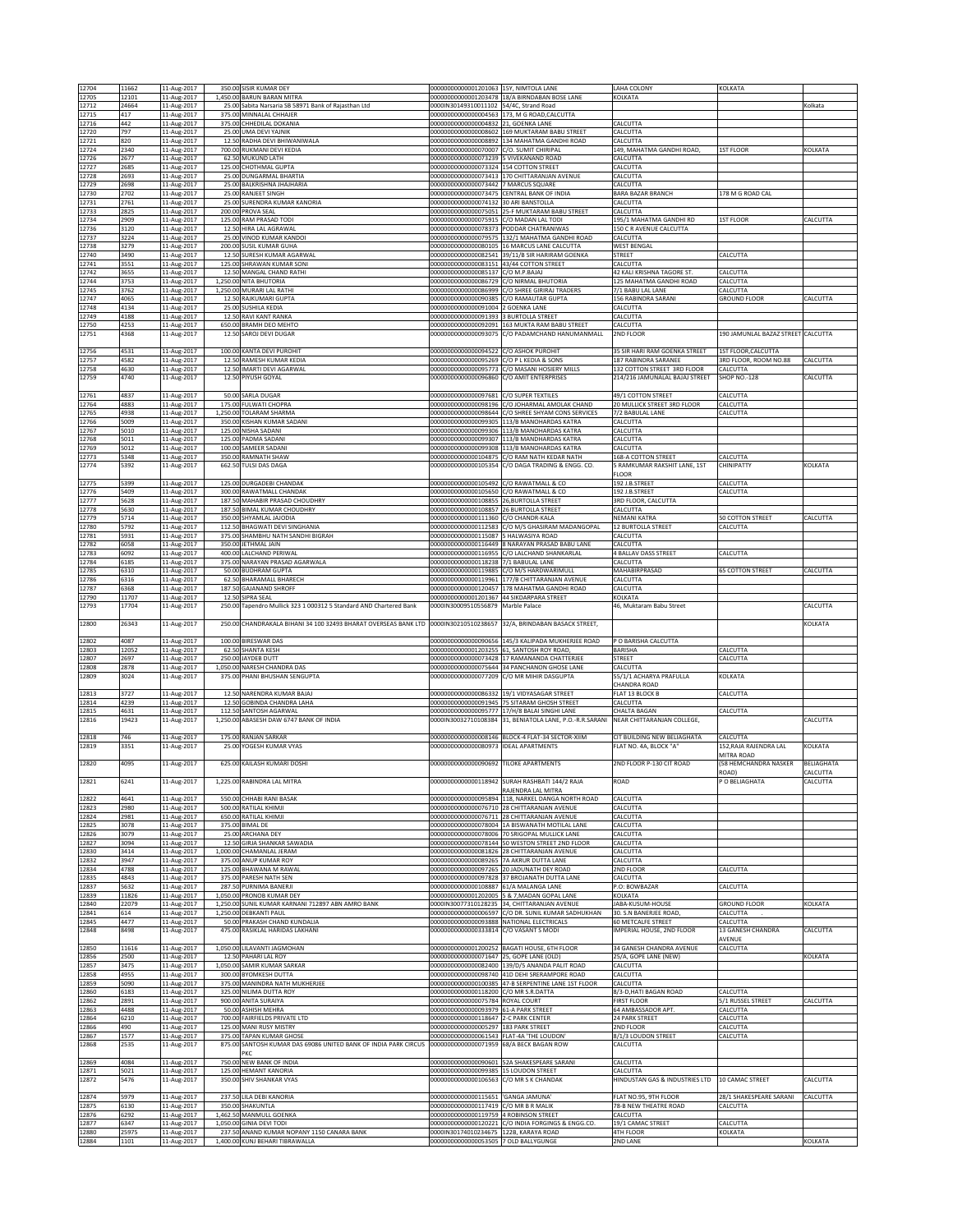| 12885          | 1967          | 11-Aug-2017                |          | 300.00 TULIKA SEN                                                                             |                                                                 | 00000000000000066469 FLAT NO 126/F SAPTAPARN                                                    | 58/1 BALLY GUNJ CIRCULAR ROAD             | CALCUTTA                                      |                |
|----------------|---------------|----------------------------|----------|-----------------------------------------------------------------------------------------------|-----------------------------------------------------------------|-------------------------------------------------------------------------------------------------|-------------------------------------------|-----------------------------------------------|----------------|
| 12887          | 3335          | 11-Aug-2017                |          | 250.00 AMIYA MITTER                                                                           | 000000000000000080826 1/17 GARCHA 1ST LANE                      |                                                                                                 | <b>BALLYGUNGE CALCUTTA</b>                |                                               |                |
| 12888          | 3471          | 11-Aug-2017                |          | 25.00 JAI BOTHRA                                                                              | 00000000000000082385 WINDSOR PALACE                             |                                                                                                 | FLAT 401 BLOCK 'D'                        | 6-A IRONSIDE ROAD                             | BALLYGUNGE     |
|                |               |                            |          |                                                                                               |                                                                 |                                                                                                 |                                           |                                               | CALCUTTA       |
| 12890          | 3884          | 11-Aug-2017                |          | 1.250.00 K C KOHLI                                                                            | 000000000000000088405 4A PALM AVENUE                            |                                                                                                 | CALCUTTA                                  |                                               |                |
| 12892<br>12893 | 4082<br>4166  | 11-Aug-2017<br>11-Aug-2017 |          | 250.00 RAKESH KUMAR ARORA<br>375.00 RACHANA GHOSE                                             | 00000000000000090597<br>00000000000000091202 16-B DOVER TERRACE | 14 DEODER STREET                                                                                | CALCUTTA<br>FLAT NO.A-33                  | CALCUTTA                                      |                |
| 12894          | 4517          | 11-Aug-2017                |          | 1,250.00 NANDITA BASU                                                                         |                                                                 | 00000000000000094347 85B BONDEL ROAD,1ST FLOOR                                                  | CALCUTTA                                  |                                               |                |
| 12896          | 4945          | 11-Aug-2017                |          | 1,250.00 SAMIR KISHORE                                                                        |                                                                 | 00000000000000098695 39A BALLY GUNGE PLACE                                                      | CALCUTTA                                  |                                               |                |
| 12898          | 5069          | 11-Aug-2017                |          | 375.00 DIBYENDU MADHAB GUPTA                                                                  |                                                                 | 000000000000000100020 ASHOK TOWERS APT NR 5A                                                    | 11A PALM AVENUE                           | CALCUTTA                                      |                |
| 12899          | 5884          | 11-Aug-2017                |          | 350.00 CHUNI LALL ROY                                                                         | 00000000000000114450 C/O KANAI LAL SAHA                         |                                                                                                 | 16/1 JUSTICE MANMATHA                     | MUKERJEE ROAD                                 | CALCUTTA       |
| 12901          | 6382          | 11-Aug-2017                |          | 350.00 KAMALESH MULLICK                                                                       |                                                                 | 00000000000000120527 FLAT NO.6/10 "ALAKAPURI"<br>13/10/A SWIN-HOF STREET                        | 36/C BALLYGUNGE CIRCULAR RD.              | CALCUTTA                                      |                |
| 12905<br>12906 | 6604<br>6613  | 11-Aug-2017<br>11-Aug-2017 | 375.00   | 387.50 SAROJENDRA NATH SEN<br>NANDITA GANGULI                                                 | 00000000000000200905<br>00000000000000201028                    | 1/1C BALLYGUNGE PLACE EAST                                                                      | CALCUTTA<br>CALCUTTA                      |                                               |                |
| 12907          | 6620          | 11-Aug-2017                |          | 837.50 SUMITRA SEN                                                                            |                                                                 | 00000000000000201094 13/10/A SWIN-HOE STREET                                                    | CALCUTTA                                  |                                               |                |
| 12909          | 17100         | 11-Aug-2017                |          | 1,000.00 RAMESH KUMAR DAYMA                                                                   | 00000000000001210042 44/13, GARCHA ROAD                         |                                                                                                 |                                           |                                               | KOLKATA        |
| 12910          | 21510         | 11-Aug-2017                |          | 1,050.00 ASIM KUMAR BASU C 3752 STATE BANK OF INDIA                                           | 0000IN30061010462818                                            | 9. MANDIVILLA GARDEN                                                                            | FLAT NO 8 A                               |                                               | KOKATA         |
| 12912          | 29976         | 11-Aug-2017                |          | 12.50 SHANTI DEVI DAMANI 29651 UCO BANK KOLKATA MAIN RT                                       |                                                                 | 00001201910300053998 22, BALLYGUNGE PARK ROAD                                                   |                                           |                                               | KOLKATA        |
| 12913          | 411           | 11-Aug-2017                |          | 1,050.00 ARUN KUMAR MITRA                                                                     | 00000000000000004487                                            | "ANNAPOORNA"                                                                                    | FLAT NO.4-B                               | 23 SARAT BOSE ROAD                            | CALCUTTA       |
| 12914<br>12915 | 474<br>1778   | 11-Aug-2017<br>11-Aug-2017 |          | 1,250.00 ALLAHABAD BANK<br>62.50 BIRENDRA KUMAR AGARWALLA                                     | 00000000000000005110 CHOWRINGHEE BRANCH<br>0000000000000064292  | LANSDOWNE COURT                                                                                 | 59A J L NEHRU ROAD<br><b>GROUND FLOOR</b> | CALCUTTA<br>SARAT BOSE ROAD                   | CALCUTTA       |
| 12919          | 2262          | 11-Aug-2017                |          | <b>125,00 PALA ROY</b>                                                                        | 0000000000000069142                                             | 2-B LEE ROAD                                                                                    | CALCUTTA                                  |                                               |                |
| 12922          | 3043          | 11-Aug-2017                |          | 100.00 JHARNA DATTA                                                                           | 00000000000000077600                                            | C/O GOODYEAR INDIA LTD                                                                          | 60 CHOWRINGHEE ROAD                       | CALCUTTA                                      |                |
| 12925          | 3431          | 11-Aug-2017                |          | 175.00 ARCHANA TODI                                                                           | 00000000000000081944                                            | 225D ACHARYYA JAGADISH CHANDRA                                                                  | <b>BOSE ROAD</b>                          | CALCUTTA                                      |                |
|                |               |                            |          |                                                                                               |                                                                 |                                                                                                 |                                           |                                               |                |
| 12927<br>12929 | 4152<br>4491  | 11-Aug-2017<br>11-Aug-2017 |          | 225.00 RAVINDER UMMAT<br>162.50 KRISHNA KUMAR SURANA                                          | 0000000000000094007                                             | 00000000000000091130 8 ASHUTOSH MUKHERJEE ROAD<br>7A CHOWRINGEE TERRACE                         | CALCUTTA<br>CALCUTTA                      |                                               |                |
| 12933          | 5389          | 11-Aug-2017                |          | 125.00 DHIRAJLAL DALICHAND MODY                                                               |                                                                 | 000000000000000105233 16/C ASUTOSH MUKHERJEE ROAD                                               | 2ND FLOOR FLAT NO 3                       | CALCUTTA                                      |                |
| 12934          | 5612          | 11-Aug-2017                |          | 287.50 ASHOK KUMAR JAIN                                                                       | 000000000000000108615 1/C HEYSHAM ROAD                          |                                                                                                 | CALCUTTA                                  |                                               |                |
| 12935          | 5647          | 11-Aug-2017                |          | 125.00 KALAVATI DEVI PODDAR                                                                   | 000000000000000110214 2/1B ELGIN ROAD                           |                                                                                                 | CALCUTTA                                  |                                               |                |
| 12936          | 5960          | 11-Aug-2017                |          | 300.00 PERCY STUART GRANT                                                                     | 00000000000000115493                                            | 225C ACHARYYA JAGADISH BOSE                                                                     | ROAD CALCUTTA                             |                                               |                |
| 12937          | 6200          | 11-Aug-2017                |          | 375.00 NARAINI DEVI MODI                                                                      | 00000000000000118537                                            | 33/2 SARAT BOSE ROAD                                                                            | CALCUTTA                                  |                                               |                |
| 12938<br>12941 | 6653<br>21649 | 11-Aug-2017<br>11-Aug-2017 |          | 375.00 SANTOKH SINGH OBERAI<br>750.00 LEKHA RAJESH MEHTA 01190006928 STATE BANK OF SAURASHTRA | 00000000000000201547 8-G NEELKAMAL<br>0000IN30069310037423      | 38. CHAKRABERIA LANE                                                                            | 41 ELGIN ROAD<br>FLAT NO.3B,              | CALCUTTA                                      | CALCUTTA       |
|                |               |                            |          |                                                                                               |                                                                 |                                                                                                 |                                           |                                               |                |
| 12944          | 4864          | 11-Aug-2017                |          | 125.00 RATNA CHANDRAN                                                                         |                                                                 | 00000000000000097987 1-G HOSPITAL LANE HASTINGS                                                 | CALCUTTA                                  |                                               |                |
| 12945          | 5491          | 11-Aug-2017                |          | 125.00 V K R CHANDRAN                                                                         | 00000000000000106868 1-G HOSPITAL LANE                          |                                                                                                 | <b>HASTINGS</b>                           | CALCUTTA                                      |                |
| 12948          | 3464          | 11-Aug-2017                |          | 450.00 PRATIP KUMAR CHATTERJEE                                                                |                                                                 | 00000000000000082293 26/1 WATGUNGE STREET                                                       | CALCUTTA                                  |                                               |                |
| 12949<br>12950 | 3586<br>4664  | 11-Aug-2017<br>11-Aug-2017 | 1,250.00 | KAKALI MITRA<br>625.00 SABIR HOSSAIN                                                          | 00000000000000083562                                            | 80 MANSATALA LANE<br>00000000000000096068 19, H. MOMIN PUR ROAD                                 | CALCUTTA<br>P.O. KHIDDERPUR               | CALCUTTA                                      |                |
| 12951          | 6115          | 11-Aug-2017                |          | 187.50 SANTI NATH LAHIRI                                                                      |                                                                 | 000000000000000117277 28 HEM CHANDRA STREET                                                     | CALCUTTA                                  |                                               |                |
| 12952          | 9498          | 11-Aug-2017                |          | 1,462.50 PRITHVI RAJ SETHI                                                                    | 000000000000000502856 42 EKBALPUR LANE                          |                                                                                                 | <b>FLAT - 203</b>                         | CALCUTTA                                      |                |
| 12954          | 766           | 11-Aug-2017                |          | 1,000.00 SAILA BALA BISWAS                                                                    | 00000000000000008388 Q-366 MUDIALI ROAD                         |                                                                                                 | CALCUTTA                                  |                                               |                |
| 12955          | 95            | 11-Aug-2017                |          | 112.50 JETHALAL GOKALDAS UDESHI                                                               |                                                                 | 00000000000000001260 44, RAMESH MITRA ROAD                                                      | 'SHYAM KUNJ', 2ND FLOOR                   | <b>FLAT NO. 201</b>                           | CALCUTTA       |
| 12956<br>12958 | 2848<br>2876  | 11-Aug-2017                |          | 250.00 SARAJU BALA DAS<br>125.00 USHA RANI BOSE                                               |                                                                 | 00000000000000075323 10/1A MAHESH CHOWDHURY LANE                                                | BHOWANIPUR<br>CALCUTTA                    | CALCUTTA                                      |                |
| 12959          | 2882          | 11-Aug-2017<br>11-Aug-2017 |          | 525.00 HASMUKH G PATEL                                                                        |                                                                 | 00000000000000075641 47/1 HARISH MUKHERJEE RD<br>00000000000000075679 41/G SUBURBAN SCHOOL ROAD | CALCUTTA                                  |                                               |                |
| 12960          | 3033          | 11-Aug-2017                |          | 25.00 PUSPENDU PORE                                                                           | 00000000000000077382 C/O NIRANJAN KR PORE                       |                                                                                                 | 26A KALIGHAT ROAD                         | BHOWANIPUR CALCUTTA                           |                |
| 12962          | 4136          | 11-Aug-2017                |          | 25.00 REKHA J SHAH                                                                            | 00000000000000091014 7 ASHU BISWAS ROAD,                        |                                                                                                 | 1ST FLOOR,                                | KOLKATA                                       |                |
| 12963          | 4315          | 11-Aug-2017                |          | 375.00 PABITRA KUMAR BOSE                                                                     |                                                                 | 00000000000000092666 47/1 HARISH MUKHERJEE ROAD                                                 | CALCUTTA                                  |                                               |                |
| 12964          | 4401          | 11-Aug-2017                |          | 175.00 PAMPA MITRA                                                                            | 00000000000000093241                                            | 17A NIL GOPAL MITRA LANE                                                                        | CALCUTTA                                  |                                               |                |
| 12966<br>12967 | 5883<br>6716  | 11-Aug-2017                |          | 1,150.00 MONIKA MUKHERJEE<br>100.00 JAGIR SINGH GREWAL                                        | 00000000000000114373<br>00000000000000202203 80 C LANSDOWN ROAD | 17A KEDAR BOSE LANE                                                                             | CALCUTTA<br>2ND FLOOR CALCUTTA            |                                               |                |
| 12969          | 11729         | 11-Aug-2017<br>11-Aug-2017 |          | 1,000.00 SAMITA BANERJI                                                                       | 00000000000001201481 53, SARAT BOSE ROAD                        |                                                                                                 | FLAT NO. 5A                               | KOLKATA                                       |                |
| 12973          | 1485          | 11-Aug-2017                |          | 25.00 LAKSHMI MUKHERJI                                                                        |                                                                 | 000000000000000060342 C/O RAI BAHADUR K N MUKHERJI                                              | 4 PARKSIDE ROAD                           | CALCUTTA                                      |                |
| 12975          | 3895          | 11-Aug-2017                |          | 25.00 ASHIS BANDHU GUHA                                                                       | 00000000000000088587                                            | 128/14 HAZRA ROAD                                                                               | CALCUTTA                                  |                                               |                |
| 12979          | 5320          | 11-Aug-2017                |          | 37.50 ANURADHA DEBI                                                                           | 000000000000000104417 122/1S/1C MONOHAR                         |                                                                                                 | PUKUR ROAD                                | CALCUTTA                                      |                |
| 12980<br>12981 | 5855<br>6148  | 11-Aug-2017<br>11-Aug-2017 |          | 100.00 SUSILRANJAN DAS<br>1,050.00 BIBEK BHUSAN DAS                                           | 000000000000000113681 25A KABIR ROAD<br>00000000000000117673    | 107/2/1 MANOHAR PUKUR ROAD                                                                      | <b>GROUND FLOOR</b><br>P.O: KALIGHAT      | NORTHSIDE FLAT<br>CALCUTTA                    | CALCUTTA       |
| 12983          | 889           | 11-Aug-2017                |          | 350.00 KALYANI SINHA                                                                          |                                                                 | 0000000000000009868 38 WOOLANDS SYNDICATE                                                       | 8/7 ALIPORE ROAD                          | CALCUTTA                                      |                |
| 12984          | 1622          | 11-Aug-2017                |          | 350.00 JAY KUMAR SUREKA                                                                       | 00000000000000062277 8 RAJA SANTOSH ROAD                        |                                                                                                 | CALCUTTA                                  |                                               |                |
| 12987          | 4129          | 11-Aug-2017                |          | 25.00 SHAKUNTALA DEVI MALAWAT                                                                 | 00000000000000090963                                            | KAMAL-KUNJ                                                                                      | 15/2C CHETLA ROAD                         | CALCUTTA                                      |                |
| 12990          | 4251          | 11-Aug-2017                |          | 12.50 GIRIRAJ CHITLANGIA                                                                      |                                                                 | 00000000000000092050 30 B, JUDGES COURT ROAD                                                    | 3RD FLOOR, FLAT NO. 3a,                   | KOLKATA                                       |                |
| 12991          | 4586          | 11-Aug-2017                |          | 12.50 KAMAL KANT MITTAL                                                                       | 00000000000000095296                                            | 43 JAINUDDIN MISTRY LANE                                                                        | ALIPUR CHETLA                             | <b>CALCUTTA</b>                               |                |
| 12994<br>12995 | 5225<br>5686  | 11-Aug-2017<br>11-Aug-2017 |          | 312.50 RADHA VARMA<br>1,050.00 BHAURI DEVI HARLALKA                                           | 000000000000000110961 C/O. SUSHIL HARLALKA                      | 000000000000000102942 203 VANDANA APARTMENTS                                                    | 22/1 ALIPORE ROAD<br>19 B ALIPORE ROAD    | CALCUTTA<br>SHUBHAM BLD. FLAT NO 3-F, KOLKATA |                |
|                |               |                            |          |                                                                                               |                                                                 |                                                                                                 |                                           | <b>II RD FLOOR</b>                            |                |
| 12996          | 6272          | 11-Aug-2017                |          | 250.00 DEBJANI SARKAR                                                                         | 00000000000000119552                                            | 7/5B DWARKA NATH GHOSH LANE                                                                     | CALCUTTA                                  |                                               |                |
| 12997          | 6338          | 11-Aug-2017                |          | 375.00 KRISHNAKUMAR GOENKA                                                                    | 00000000000000120149 1 A ALIPUR AVENUE                          |                                                                                                 | CALCUTTA                                  |                                               |                |
| 12998          | 6399          | 11-Aug-2017                |          | 675.00 SAJAN KUMAR KANORIA                                                                    | 00000000000000120839                                            | 8/1/1B ALIPUR PARK ROAD<br>8/1/1B ALIPUR PARK ROAD                                              | CALCUTTA                                  |                                               |                |
| 12999<br>13000 | 6453<br>11874 | 11-Aug-2017<br>11-Aug-2017 |          | 112.50 BHAGWANI DEBI<br>1,050.00 RADHA DEVI KESHAN                                            | 0000000000000121857<br>00000000000001202203 8/B, ALIPORE ROAD   |                                                                                                 | CALCUTTA<br><b>COLKATA</b>                |                                               |                |
| 13002          | 24720         | 11-Aug-2017                |          | 750.00 MAHABIR PRASAD AGARWALA 031653744006 HONG KONG BANK                                    | 0000IN30154914422381 8 RAJA SANTOSH ROAD                        |                                                                                                 | ALIPORE                                   | CALCUTTA                                      |                |
|                |               |                            |          |                                                                                               |                                                                 |                                                                                                 |                                           |                                               |                |
| 13003          | 31830         | 11-Aug-2017                |          | 87.50 G SUBRAMANIAN 8986 UCO BANK                                                             |                                                                 | 00001203450000556992 28/1/1, PRITAMBAR GHATAK LANE                                              |                                           |                                               | KOLKATA        |
| 13007          | 740           | 11-Aug-2017                |          | 525.00 RAMESH KR SARAF                                                                        | 00000000000000008098                                            | 19/A JATIN BAGCHI ROAD                                                                          | CALCUTTA                                  |                                               |                |
| 13008          | 1063          | 11-Aug-2017                |          | 1,250.00 KALPANA GHOSH                                                                        | 00000000000000053042 49 JATIN DAS ROAD                          |                                                                                                 | CALCUTTA                                  |                                               |                |
| 13009<br>13011 | 1433<br>2696  | 11-Aug-2017<br>11-Aug-2017 |          | 625.00 K B MOOKERJEE<br>375.00 ROMA DEBI                                                      |                                                                 | 00000000000000058158 24-B MONOHOR PUKUR ROAD<br>00000000000000073424 200/2A RASHBEHARI AVENUE   | 1ST FLOOR CALCUTTA<br>CALCUTTA            |                                               |                |
| 13013          | 2926          | 11-Aug-2017                |          | 225.00 RADHARANI SAHA                                                                         | 000000000000000076157  217 SARAT BOSE ROAD                      |                                                                                                 | CALCUTTA                                  |                                               |                |
| 13014          | 3543          | 11-Aug-2017                |          | 1,050.00 BIRENDRA NATH BHADURI                                                                |                                                                 | 000000000000000083039 P-82 LAKE ROAD CALCUTTA                                                   |                                           |                                               |                |
| 13015          | 3553          | 11-Aug-2017                |          | 375.00 PRATIP KUMAR SANYAL                                                                    |                                                                 | 000000000000000083184 17/1 SIRDAR SANKAR ROAD                                                   | CALCUTTA                                  |                                               |                |
| 13018          | 4430          | 11-Aug-2017                |          | 1,250.00 SUSMITA TALUKDAR                                                                     | 00000000000000093455 28-A GARIAHAT ROAD                         |                                                                                                 | <b>IST FLOOR</b>                          | CALCUTTA                                      |                |
| 13019<br>13022 | 4730<br>5122  | 11-Aug-2017<br>11-Aug-2017 |          | 12.50 SUMIT SANCHETI<br>300.00 AKHIL CHANDRA MAITRA                                           | 00000000000000096809 C/O VINOD SANCHETI                         | 00000000000000100868 31 BALLYGUNGE TERRACE                                                      | 38, LAKE TEMPLE ROAD<br>CALCUTTA          | 3RD FLOOR, CALCUTTA                           |                |
| 13023          | 5219          | 11-Aug-2017                |          | 1,050.00 KALI BARAN BHATTACHARJEE                                                             | 000000000000000102718 16/B LAKE VIEW ROAD                       |                                                                                                 | CALCUTTA                                  |                                               |                |
| 13024          | 5269          | 11-Aug-2017                |          | 1,000.00 INDERCHAND BHARECH                                                                   |                                                                 | 000000000000000103607 C/O GIRDHARI LAL BHARECH (HUF)                                            | 96-A RAJA BASANT ROY ROAD                 | 2ND FLOOR CALCUTTA                            |                |
| 13025          | 5329          | 11-Aug-2017                |          | 375.00 GITA MULLICK                                                                           | 00000000000000104589 18/B, MONOHARPUKUR                         |                                                                                                 | 2ND LANE                                  |                                               | KOLKATA        |
| 13026          | 5361          | 11-Aug-2017                |          | 25.00 PRABHAS RANJAN CHAKI                                                                    | 00000000000000105009 FLOOR 9 S E SAROBAR                        |                                                                                                 | 102 SOUTHERN AVENUE                       | CALCUTTA                                      |                |
| 13027          | 5525          | 11-Aug-2017                |          | 900.00 BHUPATISH ROY CHOWDHURY<br>375.00 CHAND KISHORE SARAF                                  |                                                                 | 000000000000000107381 P-16/4/1 PURNA DAS ROAD                                                   | CALCUTTA<br>CALCUTTA                      |                                               |                |
| 13028<br>13029 | 5938<br>6143  | 11-Aug-2017<br>11-Aug-2017 |          | 1,000.00 RATNI DEVI BHARECH                                                                   | 000000000000000115184 6, J. KEYATALLA ROAD                      | 00000000000000117629 C/O GIRDHARI LAL BHARECH (HUF)                                             | 96-A RAJA BASANT ROY ROAD                 | 2ND FLOOR                                     | CALCUTTA       |
| 13030          | 6444          | 11-Aug-2017                |          | 200.00 SAROJ KUMAR MUKHERJEA                                                                  | 00000000000000121679 C/O MR N BANERJEE                          |                                                                                                 | 18/53 DOVER LANE                          | 2ND FLOOR                                     | CALCUTTA       |
| 13031          | 11621         | 11-Aug-2017                |          | 1,050.00 PURNIMA BASU                                                                         |                                                                 | 00000000000001200327 86-H MANOHAR PUKUR ROAD                                                    | CALCUTTA                                  |                                               |                |
| 13032          | 11758         | 11-Aug-2017                |          | 375.00 SOMA SARKAR                                                                            |                                                                 | 00000000000001201597 85A, SOUTHERN AVENUE                                                       | <b>IST FLOOR</b>                          | KOLKATA                                       |                |
| 13035          | 19719         | 11-Aug-2017<br>11-Aug-2017 |          | 350.00 INDUMATI TIBREWAL 6359 ALLAHABAD BANK<br>375.00 DIPALI BHAR                            | 0000IN30036022513512 14 1 HINDUSTAN ROAD                        |                                                                                                 | <b>COLKATA</b>                            |                                               | KOLKATA        |
| 13037<br>13038 | 2369<br>4355  | 11-Aug-2017                |          | 50.00 BHAGABATI MUKHERJEE                                                                     | 00000000000000092939                                            | 00000000000000070353 2/6 B SREENATH MUKHERJEE LANE<br>'REKHA BHAVAN'                            | CALCUTTA<br>767 PURBA SINTHEE ROAD        | NEAR BAGHJALA KHAL AREA) CALCUTTA             |                |
|                |               |                            |          |                                                                                               |                                                                 |                                                                                                 |                                           |                                               |                |
| 13039          | 5255          | 11-Aug-2017                |          | 350.00 ANANDALALL CHAKRABARTY                                                                 |                                                                 | 00000000000000103463 14D/1A DUM DUM ROAD                                                        | CALCUTTA                                  |                                               |                |
| 13040          | 12068         | 11-Aug-2017                |          | 1,050.00 JYOTSNA HAZRA                                                                        | 00000000000001203357 GAGANLAYA 5/4/3A                           |                                                                                                 | DUMDUM ROAD,                              | KOLKATA                                       |                |
| 13042          | 6454          | 11-Aug-2017                |          | 1,225.00 BARUN GHOSE                                                                          |                                                                 | 00000000000000121883 28/31 DHAKURIA STATION ROAD                                                | CALCUTTA                                  |                                               |                |
| 13044          | 1514          | 11-Aug-2017                |          | 275.00 HEM CHANDRA PATHAK                                                                     | 00000000000000060712 C/O MR M K PATHAK                          |                                                                                                 | 14 RAIPUR ROAD EAST                       | P O JADAVPUR                                  | CALCUTTA       |
| 13045<br>13046 | 3199<br>5075  | 11-Aug-2017<br>11-Aug-2017 |          | 62.50 RAJE VARMA<br>350.00 ANIL KISORE CHAKRABORTY                                            | 00000000000000079292 7 CENTRAL PARK                             | 000000000000000100156 7/10 BEJOYGARH IST FLOOR                                                  | <b>FLAT 4-B &amp; C</b><br>JADAVPUR       | <b>JADAVPUR</b><br>CALCUTTA                   | CALCUTTA       |
| 13047          | 6243          | 11-Aug-2017                |          | 1,050.00 ASHUTOSH CHOUDHURY                                                                   | 00000000000000119015 76 REGENT ESTATE                           |                                                                                                 | CALCUTTA                                  |                                               |                |
| 13048          | 6618          | 11-Aug-2017                |          | 525.00 PANKAJ KUMAR MITRA                                                                     | 00000000000000201066 17/2A CENTRAL PARK                         |                                                                                                 | CALCUTTA                                  |                                               |                |
| 13049          | 505           | 11-Aug-2017                |          | 12.50 SUJIT KUMAR DAW                                                                         | 000000000000000005408 43A CHARU AVENUE                          |                                                                                                 | TOLLYGUNGE CALCUTTA                       |                                               |                |
| 13050          | 538           | 11-Aug-2017                |          | 350.00 MINU ROY                                                                               |                                                                 | 00000000000000005792 43 RUSSA ROAD EAST 1ST LANE                                                | <b>SWISS PARK</b>                         | CALCUTTA                                      |                |
| 13051<br>13055 | 615<br>1490   | 11-Aug-2017<br>11-Aug-2017 |          | 300.00 AKHIL KUMAR DAS<br>750.00 MIHIR ROY                                                    | 00000000000000060393 5-CHARU AVENUE                             | 00000000000000006623 290/2 PRINCE ANWARSHA ROAD                                                 | CALCUTTA<br>CALCUTTA                      |                                               |                |
| 13057          | 3562          | 11-Aug-2017                |          | 500.00 ASHIS KUMAR GUPTA                                                                      | 000000000000000083301 61 GOLF CLUB ROAD                         |                                                                                                 | CALCUTTA                                  |                                               |                |
| 13058          | 26241         | 11-Aug-2017                |          | 25.00 RAJ KISHORE GUPTA 14812 VIJYA BANK                                                      |                                                                 | 0000IN30198310191506 60/138, HARIPADA DUTTA LANE,                                               | JADAVPUR,                                 |                                               | KOLKATA (W.B.) |
| 13060          | 4559          | 11-Aug-2017                |          | 350.00 MANJU BANERJEE                                                                         | 00000000000000094982 KRIPALAYA                                  |                                                                                                 | 178/N DR. A K PAUL ROAD                   | CALCUTTA                                      |                |
| 13063          | 4936          | 11-Aug-2017                |          | 12.50 ANIT KUMAR SURANA                                                                       | 00000000000000098626 7, N K CHATTERJEE LANE                     |                                                                                                 | NAGENDRA APARTMENT                        | 3RD FLOOR, CALCUTTA                           |                |
| 13064<br>13065 | 5665<br>11816 | 11-Aug-2017<br>11-Aug-2017 |          | 100.00 MANMOHAN SINGH<br>450.00 SMRITI KANA CHAKRABORTY                                       | 000000000000000110607 83/1 BARNI PARA LANE                      | 00000000000001201946 B-3/6, UTTARAYAN HSG ESTATE                                                | CALCUTTA<br>102 BT ROAD, 2ND FLOOR        | <b>BON HOOGHLY</b>                            | KOLKATA        |
| 13068          | 2962          | 11-Aug-2017                |          | 50.00 SARMISTHA MUKHERJEE                                                                     | 00000000000000076496 98/65 G L TAGORE RD                        |                                                                                                 | CALCUTTA                                  |                                               |                |
| 13069          |               | 11-Aug-2017                |          | 350.00 SHREKANWAR DEBI BAGREE                                                                 |                                                                 | 000000000000000108811 6-A NARENDRA NATH PAUL ROAD                                               | CALCUTTA                                  |                                               |                |
|                | 5625          |                            |          |                                                                                               |                                                                 |                                                                                                 |                                           |                                               |                |
| 13070<br>13075 | 5994<br>4261  | 11-Aug-2017<br>11-Aug-2017 |          | 900.00 PARESH RANJAN DUTTA GUPTA<br>12.50 SANJIV BAJORIA                                      | 00000000000000115755 88/5-B MRINAL PARK                         | 00000000000000092176 64/29A BELGACHIA ROAD                                                      | BARANAGAR<br>CALCUTTA                     | CALCUTTA                                      |                |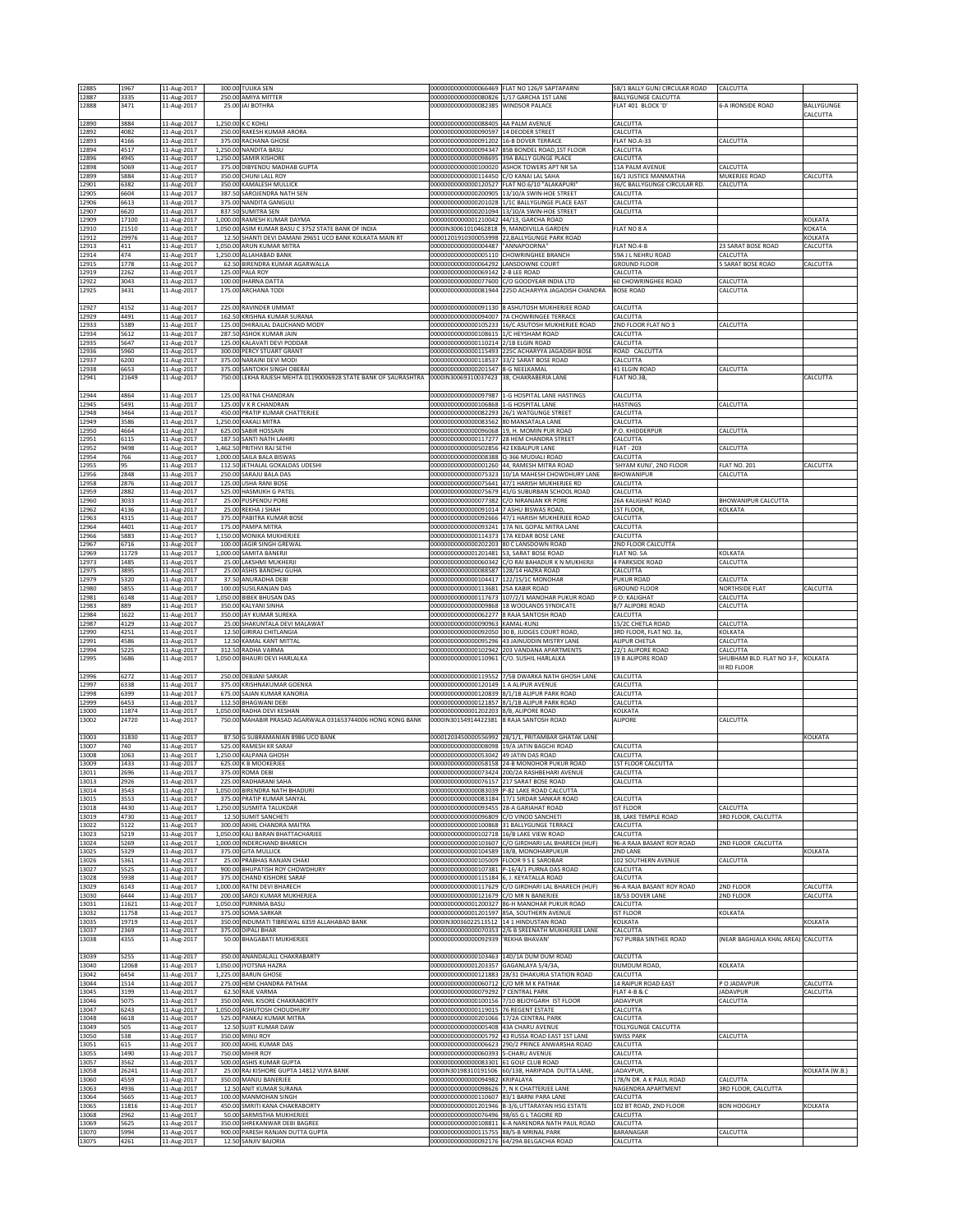| 13076          | 4394          | 11-Aug-2017                |       | 175.00 ASOK PAUL                                                                          | 00000000000000093202 85 INDRA BISWAS ROAD                         |                                                                                                      | CALCUTTA                               |                                  |                      |
|----------------|---------------|----------------------------|-------|-------------------------------------------------------------------------------------------|-------------------------------------------------------------------|------------------------------------------------------------------------------------------------------|----------------------------------------|----------------------------------|----------------------|
| 13078          | 771           | 11-Aug-2017                |       | 12.50 JATINDER SINGH PAUL                                                                 | 00000000000000008401 2-2D AWAS                                    |                                                                                                      | 35 & 36 S N ROY ROAD                   | CALCUTTA                         |                      |
| 13079          | 3006          | 11-Aug-2017                |       | 500.00 ZOYEB TAIYEBBHAI KANTAWALA                                                         | 00000000000000077052 V-21 BANGUR COMPLEX                          |                                                                                                      | 5/7 BURO SHIBTALA MAIN ROAD            | CALCUTTA                         |                      |
| 13081          | 6681          | 11-Aug-2017                |       | 1,125.00 GOUR GOPAL SAHA                                                                  | 0000000000000201886                                               | 84A/1D, CHANDI GHOSH ROAD                                                                            | CALCUTTA                               |                                  |                      |
| 13082          | 6590          | 11-Aug-2017                |       | 125.00 BIMAL KUMAR SHOME                                                                  | 00000000000000200663                                              | 47/35/1 JADUNATH UKIL ROAD                                                                           | JKILPARA P O PASCHIM PUTIARY           | CALCUTTA                         |                      |
| 13083          | 1162          | 11-Aug-2017                |       | 350.00 PANNA GUHA                                                                         | 00000000000000054283                                              | 31 L N K GHOSAL ROAD                                                                                 | CALCUTTA                               |                                  |                      |
| 13084          | 6441          | 11-Aug-2017                |       | 350.00 GOPAL CHANDRA GUHA                                                                 | 00000000000000121547 31-L N K GHOSAL ROAD                         |                                                                                                      | CALCUTTA                               |                                  |                      |
| 13087<br>13088 | 5705<br>5785  | 11-Aug-2017                |       | 587.50 SEBABRATA SAHA<br>900.00 KRISHNA CHANDRA PAKRASI                                   | 00000000000000111259<br>00000000000000112480                      | 497 LAKE GARDENS                                                                                     | CALCUTTA<br><b>GOLF GREEN</b>          | CALCUTTA                         |                      |
| 13089          | 11941         | 11-Aug-2017<br>11-Aug-2017 |       | 175.00 GAYATRI BANERJEE                                                                   |                                                                   | FLAT NO. W2C-8/4, PHASE II<br>00000000000001202637 MANIPUSHPAK APARTMENT                             | <b>IST FLOOR, FLAT NO. 1</b>           | 147 LAKE GARDENS                 | KOLKATA              |
| 13091          | 4879          | 11-Aug-2017                |       | 62.50 SUDEB BARUA                                                                         |                                                                   | 00000000000000098088 40/1 BAISHNAB GHATA ROAD                                                        | P.O. NAKTALA CALCUTTA                  |                                  |                      |
| 13092          | 5443          | 11-Aug-2017                |       | 987.50 DEBABRATA SUR ROY                                                                  |                                                                   | 000000000000000106021 22/1/B RAIPUR MANDAL PARA ROAD                                                 | KEYABAGAN                              | CALCUTTA                         |                      |
|                |               |                            |       |                                                                                           |                                                                   |                                                                                                      |                                        |                                  |                      |
| 13095          | 3329          | 11-Aug-2017                |       | 25.00 SURENDRA KUMAR JAIN                                                                 | 00000000000000080760                                              | C/O H M DOGAR                                                                                        | 266 S K DEO ROAD RADHA COURT           | CALCUTTA                         |                      |
| 13097          | 5196          | 11-Aug-2017                |       | 775.00 GOURANGA CHANDRA BANIK                                                             | 00000000000000102203 142 S.K.DEB ROAD                             |                                                                                                      | CALCUTTA                               |                                  |                      |
| 13100          | 6169          | 11-Aug-2017                |       | 450.00 DIPTI NATH CHATTERJEE                                                              | 00000000000000117981                                              | 3 S.L.CHATTERJEE STREET                                                                              | P.O: NIMTA                             | CALCUTTA                         |                      |
| 13103          | 5265          | 11-Aug-2017                |       | 350.00 HRISHIKESH DAS                                                                     | 00000000000000103526                                              | 8/1/B SOUTH SINTHEE ROAD                                                                             | CALCUTTA                               |                                  |                      |
| 13104          | 6158          | 11-Aug-2017                |       | 162.50 MANINDRA CHANDRA CHAKRABIRTY                                                       | 00000000000000117822                                              | 7/C/1 KALICHARAN GHOSH ROAD                                                                          | P O SINTHEE, CALCUTTA                  |                                  |                      |
| 13105          | 23812         | 11-Aug-2017                |       | 1,162.50 DR NIRMAL BHATTACHARYYA C 2116 STATE BANK OF INDIA                               |                                                                   | 0000IN30125028005338 40A, KALI CHARAN GHOSH ROAD                                                     | P.O SINTHI                             | CALCUTTA                         |                      |
| 13106          | 3242          | 11-Aug-2017                |       | 50.00 SIKHA DAS                                                                           | 0000000000000079709                                               | 176 A P C ROY ROAD                                                                                   | AJODHYA NAGAR BIRATI                   | CALCUTTA                         |                      |
| 13107          | 3452          | 11-Aug-2017                |       | 525.00 MINA RANI ROY                                                                      | 00000000000000082131                                              | C/O SHRIK C ROY                                                                                      | M B ROAD BIRATI                        | CALCUTTA                         |                      |
| 13108          | 3804          | 11-Aug-2017                |       | 50.00 RAJENDRA BANDYOPADHYAY                                                              | 00000000000000087641                                              | 09 M B ROAD                                                                                          | <b>KADIHATI HOUSE BIRATI</b>           | VEAR N D D MUNICIPALITY          | <b>KOLKATA</b>       |
| 13109          | 6549          | 11-Aug-2017                |       | 500.00 S CHAKRAVORTY                                                                      | 00000000000000200156                                              | ADARSHAPALLI                                                                                         | P O BIRATI CALCUTTA                    |                                  |                      |
| 13110          | 19429<br>2540 | 11-Aug-2017                |       | 1,250.00 DIBAKAR CHAKRABORTY 16802 PUNJAB NATIONAL BANK<br>1,000.00 BASUDEB KUMAR GHOSHAL | 0000IN30032710182372<br>00000000000000072044                      | <b>EAST SIBACHAL</b><br>'KIRORI APARTMENTS" FLAT NO.A-2                                              | BIRATI<br>39 HARAPROSAD SHASTRI SARANI | BLOCK- H NEW ALIPORE             | CALCUTTA<br>CALCUTTA |
| 13114          |               | 11-Aug-2017                |       |                                                                                           |                                                                   |                                                                                                      |                                        |                                  |                      |
| 13115          | 3063          |                            |       | 500.00 SUDHANSHU KUMAR RAY                                                                |                                                                   | 00000000000000077832 106B BLOCK F NEW ALIPORE                                                        | CALCUTTA                               |                                  |                      |
| 13116          | 4417          | 11-Aug-2017<br>11-Aug-2017 |       | 675.00 ANJALI CHAKRAVORTY                                                                 |                                                                   | 00000000000000093337 20 (S) NALINI RANJAN AVENUE                                                     | BLOCK 'A' NEW ALIPORE                  | CALCUTTA                         |                      |
| 13117          | 4576          | 11-Aug-2017                |       | 12.50 ANUP AGARWAL                                                                        |                                                                   | 00000000000000095173 74 TOLLYGUNJE CIRCULAR ROAD                                                     | NEW ALIPUR, CALCUTTA                   |                                  |                      |
| 13121          | 5542          | 11-Aug-2017                |       | 62.50 JITENDRA NATH PAUL                                                                  | 00000000000000107647                                              | <b>HARIDAS DAW ROAD</b>                                                                              | CALCUTTA                               |                                  |                      |
| 13122          | 5805          | 11-Aug-2017                |       | 550.00 ARCHANA MAZUMDAR                                                                   | 00000000000000112721                                              | -102, BLOCK-F                                                                                        | NEW ALIPUR                             | <b>CALCUTTA</b>                  |                      |
| 13123          | 5827          | 11-Aug-2017                |       | 1,050.00 SUDHIN CHAKRABORTY                                                               | 00000000000000113162                                              | 769 BLOCK P                                                                                          | <b>NEW ALIPORE</b>                     | CALCUTTA                         |                      |
| 13124          | 19610         | 11-Aug-2017                |       | 25.00 RAMAWTAR BAJAJ SB 3656 ANDHRA BANK                                                  | 0000IN30036020201919                                              | 36 TOLLYGUNGE CIRCULAR ROAD                                                                          | <b>BLOCK B 3RD FLOOR</b>               | FLAT NO 3                        | KOLKATA              |
| 13129          | 4198          | 11-Aug-2017                |       | 25.00 MAHESH KUMAR MINDIA                                                                 | 0000000000000091569                                               | 10 DHAN DEVI KHANNA ROAD                                                                             | 3RD FLOOR                              | CALCUTTA                         |                      |
| 13132          | 4745          | 11-Aug-2017                |       | 350.00 SAROJ KUMAR DAS                                                                    | 00000000000000096887                                              | P-248 SCHEME VI                                                                                      | C.I.T.ROAD                             | CALCUTTA                         |                      |
| 13133          | 5658          | 11-Aug-2017                |       | 900.00 TRIPTI DUTTA                                                                       | 00000000000000110509                                              | C/O S S DUTTA                                                                                        | 13 SUPERWAY ESTATE                     | 108 MANIKTOLA MAIN ROAD CALCUTTA |                      |
|                |               |                            |       |                                                                                           |                                                                   |                                                                                                      |                                        |                                  |                      |
| 13134          | 5752          | 11-Aug-2017                |       | 350.00 MOHANLAL MAHENSARIA                                                                | 00000000000000111856                                              | P-65 C.I.T.SCHEME NO.VI-M                                                                            | CALCUTTA                               |                                  |                      |
| 13135          | 6521          | 11-Aug-2017                |       | 87.50 BIMAL CHARAN MUKHERJEE                                                              | 00000000000000122872                                              | FLAT NO B3                                                                                           | PURBAKALIKATA HOUSING SOCIETY          | CALCUTTA                         |                      |
|                |               |                            |       |                                                                                           |                                                                   |                                                                                                      |                                        |                                  |                      |
| 13136          | 6713          | 11-Aug-2017                |       | 1,050.00 SANDHYAKONA KUNDU                                                                | 00000000000000202187 BLOCK A-4 FLAT 8                             |                                                                                                      | PURBASA HOUSING ESTATE                 | 160 MANICKTOLLA MAIN             | CALCUTTA             |
|                |               |                            |       |                                                                                           |                                                                   |                                                                                                      |                                        | ROAD                             |                      |
| 13140          | 510           | 11-Aug-2017                |       | 1,250.00 DINESH KUMAR SINGHANIA                                                           | 00000000000000005478                                              | 124 & 124/1 BANGUR AVENUE                                                                            | <b>BLOCK-C 1ST FLOOR</b>               | CALCUTTA                         |                      |
| 13142          | 3050          | 11-Aug-2017                |       | 150.00 RADHA NATH NANDY                                                                   | 00000000000000077667 572 JESSORE ROAD                             | 00000000000000079782 P-218 BLOCK A BANGUR AVENUE                                                     | CALCUTTA                               |                                  |                      |
| 13143<br>13144 | 3254<br>3411  | 11-Aug-2017<br>11-Aug-2017 |       | 12.50 NARESH KUMAR AGARWALA<br>12.50 ASHOK KUMAR SULTANIA                                 | 00000000000000081814                                              | 123. BANGUR AVENUE                                                                                   | CALCUTTA<br>BLOCK - C                  | KOLKATA                          |                      |
| 13146          | 1541          | 11-Aug-2017                | 62.50 | RAVI SHANKAR DAGA                                                                         | 0000000000000094738                                               | -72 BANGUR AVENUE                                                                                    | BLOCK-B 4TH FLOOR                      | <b>CALCUTTA</b>                  |                      |
| 13149          | 5369          | 11-Aug-2017                |       | 375.00 SHARDA DEVI LOHIA                                                                  | 00000000000000105053                                              | C/O SUNIL LOHIA                                                                                      | 113/4 BANGUR AVENUE                    | BLOCK-C FLAT-15                  | CALCUTTA             |
| 13150          | 5781          | 11-Aug-2017                |       | 375.00 SRI ANIL CHANDRA KUNDU                                                             | 00000000000000112460                                              | 827 LAKE TOWN BLOCK A                                                                                | CALCUTTA                               |                                  |                      |
| 13152          | 13548         | 11-Aug-2017                |       | 725.00 RANJANA NAG                                                                        | 00000000000001205977                                              | P-229, BLOCK-A                                                                                       | <b>BANGUR AVENUE</b>                   |                                  | KOLKATA              |
| 13154          | 30427         | 11-Aug-2017                |       | 1,250.00 MANOHAR PRASAD RAI AND OTHERS HUF 80344 INDIAN OVERSEAS                          | 00001202650100011553                                              | GOKULDHAM, BLOCK F, 4TH FLOOR                                                                        | FLAT NO 4C1, 956 JESSORE ROAD          | NEAR CHINA TEMPLE.               | NORTH 24 PGS.,       |
|                |               |                            |       | BANK                                                                                      |                                                                   |                                                                                                      |                                        | BANGUR AVE.                      | KOLKATA              |
| 13155          | 5567          | 11-Aug-2017                |       | 587.50 BIMAN BEHARI BARDHAN                                                               | 00000000000000108006 8 M.M. FEEDER ROAD                           |                                                                                                      | ARIADAHA                               | CALCUTTA 700 057                 |                      |
| 13156          | 5661          | 11-Aug-2017                |       | 375.00 RADHA CHARON MANDAL                                                                | 00000000000000110575                                              | 15/2 BINDHYA BASINITALA ROAD                                                                         | ARIADAHA CALCUTTA                      |                                  |                      |
| 13158          | 3889          | 11-Aug-2017                |       | 62.50 TANMOY BANERJEE                                                                     | 00000000000000088509                                              | PRAVAS-TIRTHA ELIAS ROAD                                                                             | CALCUTTA                               |                                  |                      |
| 13159          | 4055          | 11-Aug-2017                |       | 375.00 RAJ KUMAR JALUKA                                                                   | 00000000000000090301                                              | C/O KAMARHATTY CO LTD                                                                                | GRAHAM ROAD STAFF QTR NO 53            | POST KAMARHATTY                  | CALCUTTA             |
| 13160          | 2070          | 11-Aug-2017                |       | 425.00 KAMINI KAPUR                                                                       | 00000000000000067330                                              | AA/11/1B DESHBANDHUNAGAR                                                                             | NEAR DESHBANDHUNAGAR POST              | <b>BAGUIHATI</b>                 | KOLKATA              |
|                |               |                            |       |                                                                                           |                                                                   |                                                                                                      | OFFICE                                 |                                  |                      |
| 13161          | 2242          | 11-Aug-2017                |       | 1,000.00 PRANAB KUMAR GHOSH                                                               | 00000000000000069021                                              | BC/7 :- HIGH SCHOOL ROAD                                                                             | POST: DESHBANDHU NAGAR                 | CALCUTTA                         |                      |
| 13162          | 3353          | 11-Aug-2017                |       | 375.00 REBA RANI DE                                                                       |                                                                   | 000000000000000080988 MORRIS HOUSE NARAYANTALA                                                       | ASWININAGAR CALCUTTA                   |                                  |                      |
|                |               |                            |       |                                                                                           |                                                                   |                                                                                                      |                                        |                                  |                      |
| 13164          | 4020          | 11-Aug-2017                |       | 550.00 BALDEO DAS KOTHARI                                                                 | 00000000000000090029 NARAYANTALA WEST                             |                                                                                                      | NEAR UMA&SHANKAR MISSION               | COLLEGE                          | BAGUIATI             |
|                |               |                            |       |                                                                                           |                                                                   |                                                                                                      |                                        |                                  | CALCUTTA             |
| 13166          | 4606          | 11-Aug-2017                |       | 1,250.00 SUBRATA DE 22245 UNITED BANK OF INDIA BAGUIHATI BGI                              | 00000000000000095505 FLAT NO.B-2 IST FLOOR                        |                                                                                                      | GA-48 NARAYANTALA ROAD (W)             | CALCUTTA                         |                      |
| 13168          | 18228         | 11-Aug-2017                |       | 375.00 SATYANARAIN PODDAR 82095 THE BANK OF RAJASTHAN LTD                                 | 0000IN30012610362097                                              | DUKE GARDEN                                                                                          | CROWN BUILDING FLAT 2C                 | <b>CIP MORE</b>                  | RAGHUNATHPUR         |
|                |               |                            |       |                                                                                           |                                                                   |                                                                                                      |                                        |                                  | CALCUTTA             |
| 13169          | 21613         | 11-Aug-2017                |       | 250.00 HASI DUTTA 14966 UNITED BANK OF INDIA                                              |                                                                   | 0000IN30068510337632 B G8/1 JYANGRA GHOSHPARA                                                        |                                        |                                  | CALCUTTA             |
| 13171          | 4328          | 11-Aug-2017                |       | 12.50 T P CHATURVEDI                                                                      | 00000000000000092777                                              | 369 A PARNA SREE PALLI                                                                               | BEHALA                                 | <b>CALCUTTA</b>                  |                      |
| 13172          | 5871          | 11-Aug-2017                |       | 350.00 DIPAK KUMAR MUKHERJEE                                                              | 00000000000000114052<br>00000000000000004678 C E-6 SALT LAKE CITY | 26 MOHARANI INDIRA DEVI ROAD                                                                         | BEHALA P O PURNASREE PALLY             | CALCUTTA                         |                      |
| 13174          | 429<br>2259   | 11-Aug-2017                |       | 462.50 DEBJANI MITRA<br>687.50 DHIRENDRA NATH ROY                                         | 00000000000000069132                                              | BLOCK-DA-92                                                                                          | SECTOR-1 CALCUTTA<br>SALT LAKE CITY    | CALCUTTA                         |                      |
| 13176<br>13177 | 4662          | 11-Aug-2017<br>11-Aug-2017 |       | 750.00 DRAUPADI DEVI DHURKA                                                               | 00000000000000096063                                              | F-119 SALT LAKE CITY                                                                                 | CALCUTTA                               |                                  |                      |
| 13178          | 4735          | 11-Aug-2017                |       | 350.00 SUNIL MITRA                                                                        | 0000000000000096839                                               | <b>HRIRANGAM</b>                                                                                     | BF-35, SALT LAKE CITY                  | <b>ALCUTTA</b>                   |                      |
| 13180          | 5120          | 11-Aug-2017                |       | 1,050.00 LAKSHMI MOOKHERJEE                                                               | 00000000000000100830                                              | /O DR J E MUKHERJEE                                                                                  | MARMACHAYA NO AE-721                   | SECTOR-1 SALT LAKE CITY          | CALCUTTA             |
| 13181          | 5580          | 11-Aug-2017                |       | 900.00 ANITA GHOSH                                                                        | 00000000000000108247                                              | C/O SRI S N KUMAR                                                                                    | AC-143 SECTOR-I SALTLAKE               | CALCUTTA                         |                      |
| 13182          | 5779          | 11-Aug-2017                |       | 1,050.00 PRANAB KUMAR BASU RAYCHAUDHURI                                                   | 00000000000000112444                                              | PLOT NO AD-204 SALT LAKE                                                                             | <b>BIDHAN NAGAR CALCUTTA</b>           |                                  |                      |
| 13183          | 6042          | 11-Aug-2017                |       | 125.00 DIPTI BIKASH SEN                                                                   | 00000000000000116307                                              | AD-75 1ST AVENUE                                                                                     | SALT LAKE CITY CALCUTTA                |                                  |                      |
| 13184          | 6404          | 11-Aug-2017                |       | 62.50 BHUPENDRA NATH SHAHA                                                                | 00000000000000120847                                              | BE-263 SALT LAKE CITY                                                                                | CALCUTTA                               |                                  |                      |
| 13185          | 6607          | 11-Aug-2017                |       | 1,050.00 PRIYABRATA DASGUPTA                                                              | 00000000000000200951 BE-233 SALT LAKE CITY                        |                                                                                                      | CALCUTTA                               |                                  |                      |
| 13186          | 7637          | 11-Aug-2017                |       | 475.00 BANERJI BASANTA KUMAR                                                              | 00000000000000318915 CE-161 SECTOR-                               |                                                                                                      | (EAST OF GREEN VERGE)                  | SALT LAKE CALCUTTA               |                      |
| 13190          | 33785         | 11-Aug-2017                |       | SAUGATA DAS GUPTA 695001419192 ICICI BANK LIMITED                                         | 00001301760000533231                                              | AC-135, SALT LAKE                                                                                    |                                        |                                  | KOLKATA              |
|                |               |                            |       | BIDHANNAGAR SALT LAKE CITY PARGANAS KOLKATA WEST BENGAL                                   |                                                                   |                                                                                                      |                                        |                                  |                      |
|                |               |                            |       |                                                                                           |                                                                   |                                                                                                      |                                        |                                  |                      |
| 13193<br>13194 | 4489<br>4490  | 11-Aug-2017                |       | 62.50 ANIL KUMAR SARAF<br>62.50 MANOJ KUMAR SARAF                                         | 0000000000000093990                                               | 0000000000000093989 C/O SWASTIKA TRADING COMPANY<br>C/O SWASTIKA TRADING COMPANY                     | 13A/39 ARIFF ROAD<br>13A/39 ARIFF ROAD | CALCUTTA<br>CALCUTTA             |                      |
| 13197          | 4867          | 11-Aug-2017<br>11-Aug-2017 |       | 450.00 MIHIR RANJAN DAS GUPTA                                                             |                                                                   | 00000000000000097990 P-15 GARIAHAT ROAD (S) 8-NE                                                     | CALCUTTA                               |                                  |                      |
| 13198          | 6274          | 11-Aug-2017                |       | 900.00 AMAL KUMAR SEN                                                                     | 00000000000000119578 508 JODHPUR PARK                             |                                                                                                      | CALCUTTA                               |                                  |                      |
| 13199          | 1137          | 11-Aug-2017                |       | 375.00 BAL GOVIND LOHIA                                                                   | 00000000000000053990                                              | C/O EAST INDIA TRANSPORT                                                                             | AGENCY                                 | 20 ABADUL HAMID STREET           | CALCUTTA             |
| 13201          | 4647          | 11-Aug-2017                |       | 12.50 BASUDEV BANERJEE                                                                    | 00000000000000095939 PUNJAB & SIND BANK                           |                                                                                                      | 27/5 WATERLOO STREET                   | CALCUTTA                         |                      |
| 13202          | 11648         | 11-Aug-2017                |       | 50.00 RISHI BHANSALI                                                                      | 00000000000001200856                                              | C/O M R BHANSALI                                                                                     | 60, BENTINCK STREET                    | KOLKATA                          |                      |
| 13206          | 2775          | 11-Aug-2017                |       | 25.00 KESHAR DEVI DAMANI                                                                  |                                                                   | 00000000000000074315 17/1B SHIB TALLA STREET                                                         | CALCUTTA                               |                                  |                      |
| 13207          | 3256          | 11-Aug-2017                |       | 12.50 GOPAL DAS LAKHOTIA                                                                  |                                                                   | 00000000000000079799 22B KALI KRISHNA TAGORE STREET                                                  | CALCUTTA                               |                                  |                      |
| 13208          | 3257          | 11-Aug-2017                |       | 25.00 KAMALA MUNDHRA                                                                      | 00000000000000079807                                              | C/O SHIV DAS MUNDHRA                                                                                 | 37 KALI KRISHNA TAGORE STREET          | CALCUTTA                         |                      |
| 13209          | 3297          | 11-Aug-2017                |       | 262.50 GOURI SEAL                                                                         | 000000000000000080371 44 SIKDARPARA STREET                        |                                                                                                      | CALCUTTA                               |                                  |                      |
| 13210          | 3328          | 11-Aug-2017                |       | 1,225.00 RATAN DEVI DAMANI                                                                |                                                                   | 00000000000000080754 17/1A, SHIBTALLA STREET                                                         | CALCUTTA                               |                                  |                      |
| 13211          | 3412          | 11-Aug-2017                |       | 25.00 DEO KUMAR AGARWAL                                                                   |                                                                   | 000000000000000081818 C/O SATYA NARAYAN BANGLE HOUSE                                                 | 23 GOENAKA LANE (DHAKA PATTI)          | CALCUTTA                         |                      |
|                |               |                            |       |                                                                                           |                                                                   |                                                                                                      |                                        |                                  |                      |
| 13212          | 3413          | 11-Aug-2017                |       | 25.00 KRISHNA KUMAR AGARWAL                                                               |                                                                   | 000000000000000081819 C/O SATYANARAYAN BANGLE HOUSE                                                  | 23 GOENAKA LANE (DHAKA PATTI)          | CALCUTTA                         |                      |
|                |               |                            |       | 1,250.00 SHARMISTHA BHAR                                                                  |                                                                   |                                                                                                      | P.O. BANSDRONI                         |                                  |                      |
| 13213<br>13214 | 4715<br>5376  | 11-Aug-2017                |       | 375.00 SATYA NARAYAN PUROHIT                                                              |                                                                   | 00000000000000096655 C/O "NIR" BRAHMAPUR ROAD<br>000000000000000105133 42 KALI KRISHNA TAGORE STREET | 2ND FLOOR P.O: KALAKAR ST.             | CALCUTTA<br>CALCUTTA             |                      |
| 13215          | 576           | 11-Aug-2017                |       | 62.50 RAJNI BEGWANI                                                                       | 00000000000000006158 FLAT NO 15                                   |                                                                                                      | 5/1 RUSSELL STREET                     | CALCUTTA                         |                      |
| 13216          | 2193          | 11-Aug-2017<br>11-Aug-2017 |       | 900.00 RANJIT KUMAR DAS                                                                   | 00000000000000068507 C/O ABN-AMRO BANK                            |                                                                                                      | I.T.C.CENTRE 5TH FLOOR                 | <b>4 RUSSEL STREET</b>           | CALCUTTA             |
| 13217          | 4107          | 11-Aug-2017                |       | 1,050.00 MAUD SOARES                                                                      | 00000000000000090815 2 MIDDLETON ROW                              |                                                                                                      | CALCUTTA                               |                                  |                      |
| 13218          | 4187          | 11-Aug-2017                |       | 50.00 ARUN KUMAR LADDHA                                                                   | 00000000000000091382 RUSSELL CHAMBERS                             |                                                                                                      | <b>6 RUSSELL STREET</b>                | CALCUTTA                         |                      |
| 13219          | 5611          | 11-Aug-2017                |       | 375.00 GANGA SHARAN GUPTA                                                                 | 00000000000000108598                                              | 35/1 JAWAHARLAL NEHRU ROAD                                                                           | FLAT NO.F-12                           | CALCUTTA                         |                      |
| 13222          | 1584          | 11-Aug-2017                |       | 1,300.00 SUSHILA DEBI JHAJHARIA                                                           | 00000000000000061681                                              | C/O PUJA ENTERPRISES                                                                                 | 29/1B CHANDNI CHOWK STREET             | (BIMLA CHOWK)                    | CALCUTTA             |
| 13223          | 3230          | 11-Aug-2017                |       | 500.00 MASTER AMIT KUMAR JHAJHARIA MINOR THROUGH FATHER AND                               | 00000000000000079648 C/O PUJA ENTERPRISES                         |                                                                                                      | SHOP NO.12 (BASEMENT)                  | 29/1B CHANDNI CHOWK              | CALCUTTA             |
|                |               |                            |       | NATURAL GUARDIAN MR BIJAY KUMAR                                                           |                                                                   |                                                                                                      |                                        | <b>STREET</b>                    |                      |
| 13230          | 4594          | 11-Aug-2017                |       | 375.00 SALEEM GAZYANI                                                                     | 0000000000000095409                                               | C/O KALIAR TOBACCO CO.                                                                               | 103 RABINDRA SARANI                    | CALCUTTA                         |                      |
| 13233          | 4873          | 11-Aug-2017                |       | 637.50 SHANKAR LAL SARAOGI                                                                |                                                                   | 00000000000000098035 22 TARA CHAND DUTT STREET                                                       | CALCUTTA                               |                                  |                      |
| 13234          | 5422          | 11-Aug-2017                |       | 375.00 SHYAM SUNDAR AGARWALLA                                                             |                                                                   | 000000000000000105905 2O TARA CHAND DUTT STREET                                                      | KOLKATA                                |                                  |                      |
| 13235          | 6392          | 11-Aug-2017                |       | 187.50 MOHAN LAL DIDWANIA                                                                 | 00000000000000120768 10/1 SYED SALLY LANE                         |                                                                                                      | CALCUTTA                               |                                  |                      |
| 13237          | 17717         | 11-Aug-2017                |       | 375.00 Pashu Pati Roy 60 2728 Bank Of India                                               | 0000IN30009510747383 2A Gopal Chandra Lane                        |                                                                                                      |                                        |                                  | KOLKATA              |
| 13240          | 5643          | 11-Aug-2017                |       | 1,050.00 RABINDRA KUMAR MAJUMDER 337307 UNITED BANK OF INDIA                              | 00000000000000110198                                              | 6/2, MEGHNAD SAHA ROAD                                                                               | KOLKATA                                |                                  |                      |
|                |               |                            |       | DUM DUM DMD                                                                               |                                                                   |                                                                                                      |                                        |                                  |                      |
| 13241          | 26317         | 11-Aug-2017                |       | 350.00 JYOTSNA KUMAR LAHA 9446 ORIENTAL BANK OF COMMERCE                                  |                                                                   | 0000IN30210510025166 247, SAHID HEMANTA KUMAR BASU                                                   | (JAWPUR ROAD),                         |                                  | KOLKATA              |
|                |               |                            |       |                                                                                           |                                                                   | SARANI                                                                                               |                                        |                                  |                      |
| 13242<br>13246 | 1450<br>5243  | 11-Aug-2017<br>11-Aug-2017 |       | 700.00 ABANI MOHAN BANIK<br>375.00 NIRMAL KUMAR BASU                                      | 00000000000000060030<br>000000000000000103232 410 ASHOK ROAD      | 19E GARTASITALA MANDIR ROAD                                                                          | CALCUTTA<br>CALCUTTA                   |                                  |                      |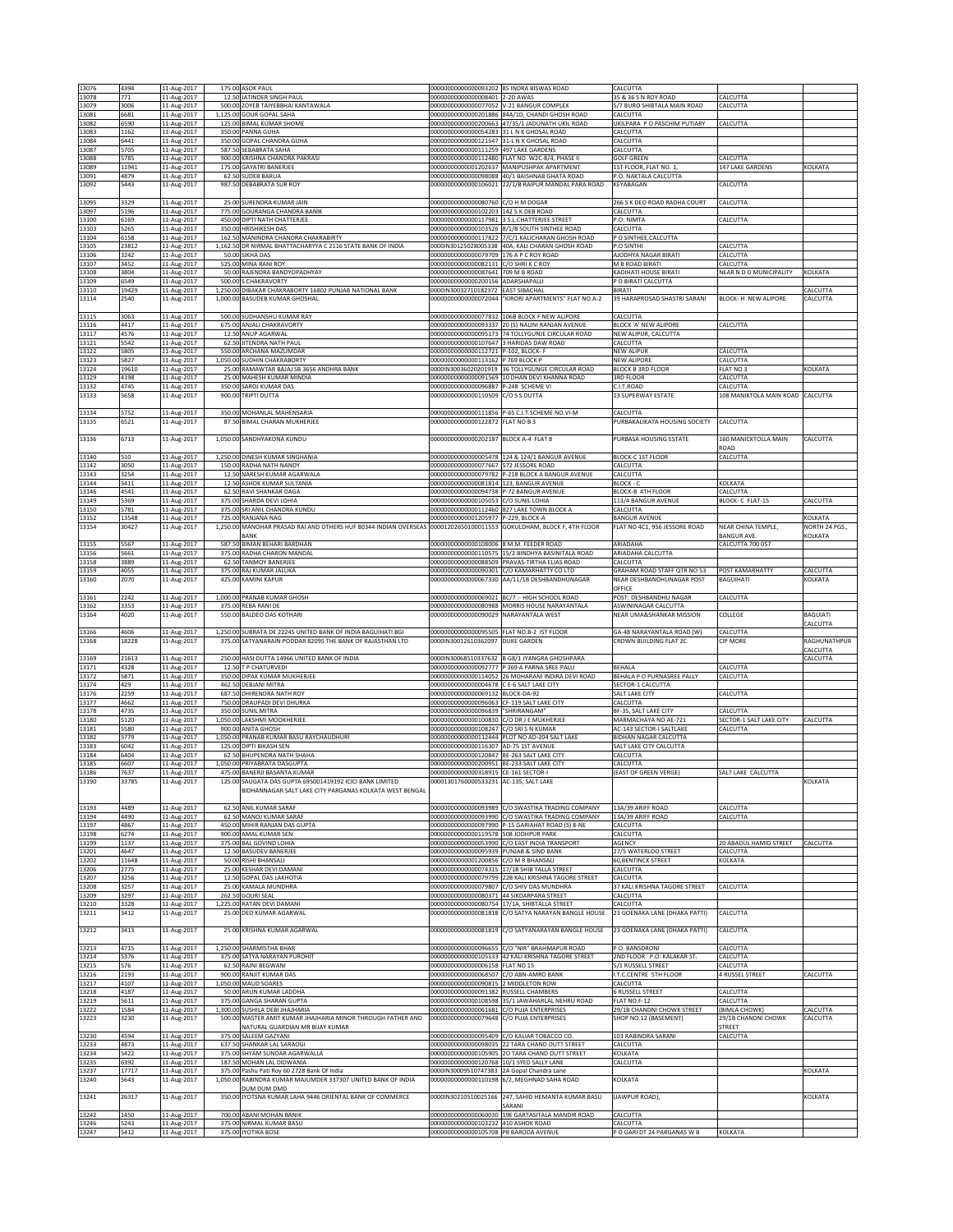| 13248          | 22602         | 11-Aug-2017                | 125.00 SHEELA CHAKRABORTY 25885 ALLAHABAD BANK                                  |                                                                                 | 0000IN30096610055815 A - 17, KAMDAHARI (NARKEL - BAGAN) 1111, REGENT PARK SOUTH 24 PGS         |                                                  | P.O. GARIA                                 | KOLKATA.                           |
|----------------|---------------|----------------------------|---------------------------------------------------------------------------------|---------------------------------------------------------------------------------|------------------------------------------------------------------------------------------------|--------------------------------------------------|--------------------------------------------|------------------------------------|
| 13251          | 3255          | 11-Aug-2017                | 12.50 SURESH KUMAR JALAN                                                        | 00000000000000079794                                                            | -129 LAKE TOWN                                                                                 | BLOCK-B                                          | CALCUTTA                                   |                                    |
| 13252          | 3407          | 11-Aug-2017                | 175.00 GITA SINHA                                                               | 00000000000000081792                                                            | C/O SUNIL KUMAR SINHA                                                                          | 113/1, LAKE TOWN                                 | <b>BLOCK - A</b>                           | KOLKATA - (WEST                    |
|                |               |                            |                                                                                 |                                                                                 |                                                                                                |                                                  |                                            | BENGAL)                            |
| 13257<br>13260 | 2514<br>5411  | 11-Aug-2017<br>11-Aug-2017 | 275.00 BIJOY KUMAR HOARE<br>125.00 UTPALESH LAHIRI                              | 00000000000000071798 FD-20, SECTOR 3<br>00000000000000105654 BLOCK: BJ- 313     |                                                                                                | SALT LAKE CITY<br><b>GROUND FLOOR SECTOR-II</b>  | CALCUTTA<br>SALT LAKE CITY                 | CALCUTTA                           |
| 13261          | 5941          | 11-Aug-2017                | 900.00 RANAJIT KUMAR GHOSE                                                      | 00000000000000115210 CL-220 SALT LAKE CITY                                      |                                                                                                | SECTOR-II                                        | CALCUTTA                                   |                                    |
| 13262          | 6744          | 11-Aug-2017                | 312.50 JUTHIKA GHOSE                                                            | 00000000000000202344 FLAT NO.E-16/2                                             |                                                                                                | KARUNAMOYEE HOUSING ESTATE                       | SALT LAKE CALCUTTA                         |                                    |
| 13263          | 23813         | 11-Aug-2017                | 1,250.00 PUSPA RANI DAS 2343 STATE BANK OF BIKANER AND JAIPUR                   |                                                                                 | 0000IN30125028007991 BLOCK EF 355 SECTOR 3 SALT LAKE                                           | CALCUTTA                                         |                                            |                                    |
| 13264          | 23814         | 11-Aug-2017                | 1,250.00 SISIR KUMER DAS 2343 STATE BANK OF BIKANER AND JAIPUR                  | 0000IN30125028008076                                                            | BLOCK FE 355 SECTOR 3                                                                          | SALT LAKE CITY                                   |                                            | KOLKATA                            |
| 13266<br>13267 | 5522<br>12186 | 11-Aug-2017<br>11-Aug-2017 | 25.00 SUDHANSHU KUMAR BANERJI<br>125.00 BABLY BHATTACHARJEE                     | 00000000000000107365                                                            | C/O RETD LT COL P BANERJEE<br>A/51, BAGHAJATIN,                                                | 126 REGENT ESTATE<br>P.O. REGENT ESTATE          | CALCUTTA                                   |                                    |
| 13268          | 4288          | 11-Aug-2017                | 62.50 S THIRUVADI                                                               | 00000000000001203859<br>0000000000000092430                                     | MIG-L-13, 3RD FLOOR                                                                            | BRAHMAPUR BADAMTALA 111                          | KOLKATA<br>REGENT PARK SOUTH 24            | KOLKATA                            |
|                |               |                            |                                                                                 |                                                                                 |                                                                                                |                                                  | PARGANAS                                   |                                    |
| 13272<br>13275 | 4981<br>2501  | 11-Aug-2017<br>11-Aug-2017 | 12.50 KHUSBOO BAID<br>250.00 AMITAVA CHATTERJEE                                 | 00000000000000099051 5, JBS HALDEN AVENUE                                       | 00000000000000071661 37, BALARAM ROYCHOWDHURY LANE                                             | <b>SILVER SPRING</b><br>P.O.: PANIHATI           | BLOCK-10, FLAT-8A<br>DIST: 24 PARGANAS (N) | KOLKATA                            |
|                |               |                            |                                                                                 |                                                                                 |                                                                                                |                                                  |                                            |                                    |
| 13277          | 739           | 11-Aug-2017                | 1,050.00 ANANYA SARMA                                                           | 00000000000000008097 PLOT - 45, J/L NO - 51                                     |                                                                                                | RAM KRISHNA PALLY (R K PURAM                     | POST+P.S. - SONARPUR                       | DIST SOUTH 24 -<br>PARGANAS        |
| 13278          | 2309          | 11-Aug-2017                | 1,175.00 NIRANJAN DAS PALIT                                                     |                                                                                 | 000000000000000069533 MEENAKSHI HOUSING COMPLEX                                                | BLOCK 'C' FLAT NO. 2                             | TEGHORIA MAIN ROAD                         | KOLKATA                            |
| 13279          | 9074          | 11-Aug-2017                | 187.50 BHAJANLAL N AHUJA                                                        | 00000000000000403368                                                            | C/O THE NEW INDIA ASSURANCE                                                                    | <b>BRANCH OFFICE</b><br>92 G.N.CHETTY            | MEZZANINE FLOOR                            | T.NAGAR                            |
| 13280          | 200           | 11-Aug-2017                | 325.00 NIBARAN CHANDRA GHOSH                                                    |                                                                                 | COMPANY LIMITED<br>00000000000000001952 8/2 BISESWAR BANERJEE LANE                             | <b>GAOR</b><br>KADAMTALA                         | HOWRAH<br>(W.B)                            | MADRAS 600017                      |
| 13281          | 456           | 11-Aug-2017                | 1,050.00 SHIVSHANKER M ACHARYA                                                  |                                                                                 | 00000000000000004930 34 BAIKUNTH CHATTERJI LANE                                                | <b>HOWRAH</b>                                    |                                            |                                    |
| 13282<br>13284 | 605<br>3191   | 11-Aug-2017                | 62.50 MANJU KHANDELWAL<br>350.00 SUMIL KUMAR PAUL                               | 0000000000000006521<br>00000000000000079237 4/3 THAKUR DAS DUTTA                | 1/2 TARACHAND POLLY LANE                                                                       | HOWRAH<br><b>IST LANE HOWRAH</b>                 |                                            |                                    |
| 3285           | 3214          | 11-Aug-2017<br>11-Aug-2017 | 25.00 MAHIPAL SHARMA                                                            | 00000000000000079433                                                            | 94 RAJBALLAV SAHA LANE                                                                         | <b>IOWRAH</b>                                    |                                            |                                    |
| 13286          | 3835          | 11-Aug-2017                | 900.00 SNEHA LATA DAS                                                           | 00000000000000087898                                                            | 33/2 BRINDABON MULLICK LANE                                                                    | HOWRAH                                           |                                            |                                    |
| 13287<br>13289 | 3865<br>4591  | 11-Aug-2017<br>11-Aug-2017 | 12.50 SUSHIL KUMAR BAGARIA<br>75.00 SUBODH KUMAR BANERJEE                       | 00000000000000088181<br>0000000000000095387                                     | 4TH FLR 50 BON BEHARI BOSE RD<br>3/1 KUCHIL GHOSAL LANE                                        | HOWRAH<br>W.B<br>HOWRAH<br>(WEST BENGAL)         |                                            |                                    |
| 13290          | 4692          | 11-Aug-2017                | 12.50 GANESH KUMAR AGARWAL                                                      |                                                                                 | 00000000000000096328 8 MAHENDRA NATH ROY LANE                                                  | (DOODHGALI) 3RD FLOOR                            | <b>HOWRAH</b>                              |                                    |
| 13291          | 4696          | 11-Aug-2017                | 12.50 VINOD KUMAR JAIN                                                          |                                                                                 | 00000000000000096346 18, MUKHRAM KANODIA ROAD                                                  | 4TH FLOOR, FLAT NO.-402B                         | <b>HOWRAH</b><br>(W.B.)                    |                                    |
| 13292<br>13293 | 4801<br>4926  | 11-Aug-2017<br>11-Aug-2017 | 12.50 RAJBALA BAGARIA<br>62.50 BIMAL KUMAR MERTIA                               | 0000000000000098556                                                             | 00000000000000097371 50 BON BEHARI BOSE ROAD<br>14 WATKINS LANE BLOCK 'C'                      | HOWRAH<br><b>HH FLOOR FLAT NO H-1</b>            | <b>HOWRAH</b>                              |                                    |
| 13297          | 19614         | 11-Aug-2017                | 625.00 REETA AGARWALLA 6495 UCO BANK                                            |                                                                                 | 0000IN30036020235113 80 JOY NARAYAN SANTRA LANE                                                | HOWRAH                                           | WB                                         | W <sub>B</sub>                     |
| 13300          | 33111         | 11-Aug-2017                | 350.00 RATHINDRA NATH DE 91033001151660 BANTRA CO OP BANK LTD                   |                                                                                 | 00001205930000023587 129/1, NARASINGHA DUTTA ROAD                                              |                                                  |                                            | HOWRAH                             |
| 13301          | 339           | 11-Aug-2017                | 1,225.00 TOTARAM CHATURVEDI                                                     | 00000000000000002888 VIVEK VIHAR D-303                                          |                                                                                                | 493C-A, G.T.ROAD(S)                              | <b>HOWRAH</b>                              |                                    |
| 13302          | 439           | 11-Aug-2017                | 1,050.00 PARTHA CHATTERJEE                                                      |                                                                                 | 00000000000000004790 140/5 RAMKRISTAPUR LANE                                                   | SHIBPUR HOWRAH                                   |                                            |                                    |
| 13305<br>13307 | 5462<br>21086 | 11-Aug-2017<br>11-Aug-2017 | 750.00 KRISHNA DEVI CHATURVEDI<br>12.50 ARUMOY KANRAR 978 CENTRAL BANK OF INDIA | 000000000000000106323 VIVEK VIHAR D-303                                         | 0000IN30051312799084 22 SHRI HARI NA PARA LANE                                                 | 493C-A, G.T.ROAD (S)<br>PO SHIBPUR               | <b>HOWRAH</b><br><b>HOWRAH</b>             | <b>WEST BENGAL</b>                 |
| 13308          | 23835         | 11-Aug-2017                | 750.00 SANJIB KUMAR BANERJI 5464 UNITED BANK OF INDIA                           | 0000IN30125028415534                                                            | 15 AMBIKA GHOSHAL LANE                                                                         | SHIBPUR                                          |                                            | HOWRAH                             |
| 3309<br>13310  | 1190<br>3984  | 11-Aug-2017<br>11-Aug-2017 | 450.00 KHAGENDRA NATH GHOSE<br>125.00 SHYAM PADA DAS                            | 00000000000000054597<br>00000000000000089614                                    | <b>J-A RAMKUMAR GANGULY LANE</b><br>45/20/1 B.G.ROAD                                           | P.O : BOTANICAL GARDEN<br>P.O. BOTANIC GARDEN    | DIST: HOWRAH<br><b>HOWRAH</b>              | <b>WEST BENGAL</b>                 |
| 13311          | 4777          | 11-Aug-2017                | 575.00 SHYAMALI MUKHERJEE                                                       |                                                                                 | 00000000000000097189 NO.4/7, P.K. ROYCHOUDHURI                                                 | 2ND BYE LANE                                     | <b>HOWRAH</b>                              |                                    |
| 13314          | 4646          | 11-Aug-2017                | 100.00 DURGA DEVI AGARWAL                                                       |                                                                                 | 00000000000000095937 26 LAL BEHARI BOSE LANE                                                   | SALKIA, HOWRAH                                   |                                            |                                    |
| 13316<br>13317 | 6294<br>19446 | 11-Aug-2017<br>11-Aug-2017 | 175.00 SREELAL KANODIA<br>175.00 RATAN LAL KANODIA 33365 BANK OF INDIA          | 00000000000000119784<br>0000IN30032710360975                                    | 3 BENARAS ROAD<br>101, SRI AUROBINDA RD.                                                       | SALKIA HOWRAH<br>SALKIA                          | NEAR HAROGUNJ BAZAR                        | HOWRAH                             |
| 13319          | 4872          | 11-Aug-2017                | 62.50 RADHESHWAR MISHRA                                                         | 00000000000000098021                                                            | 10/1 KRISHNA TARAN NASKAR LANE                                                                 | <b>GHUSURI HOWRAH</b>                            |                                            |                                    |
| 13322          | 11883         | 11-Aug-2017                | 1,050.00 SUDIP KUMAR MUKHERJEE 287199 UNITED BANK OF INDIA BALLY                | 00000000000001202265                                                            | 95, SANTIRAM RASTA                                                                             | BALLY, DIST. HOWRAH                              |                                            |                                    |
|                |               |                            | BLY                                                                             |                                                                                 |                                                                                                |                                                  |                                            |                                    |
| 13323          | 4951          | 11-Aug-2017                | 12.50 KAMAL KUMAR AGARWAL                                                       | 00000000000000098721                                                            | <b>3-7 GHUSURI PROJECT</b>                                                                     | POST-BELURMATH                                   | <b>DIST HOWRAH</b>                         |                                    |
| 13324<br>13325 | 5633<br>4408  | 11-Aug-2017<br>11-Aug-2017 | 837.50 MOTILAL MALL<br>12.50 GOURI DE                                           | 00000000000000108903<br>00000000000000093278                                    | C/O DWARKA (SWEETS & SNACKS)<br>'GOURI BHAWAN"                                                 | 24 NETAJI SUBHASH ROAD<br>PO-GHOSHPARA, BALLY    | LILUAH HOWRAH<br>DIST-HOWRAH<br>(W.B.)     |                                    |
| 13326          | 2273          | 11-Aug-2017                | 225.00 SNIGDHA RAY                                                              | 00000000000000069185                                                            | J C CHAKRABORTI ROAD,                                                                          | OFF: ANDUL ROAD, (NR. DUILLYA                    | P.O. DUILLYA,                              | HOWRAH                             |
|                |               |                            |                                                                                 |                                                                                 |                                                                                                | <b>FRANSFORMER MOR)</b>                          |                                            |                                    |
| 13327<br>13329 | 4518<br>23295 | 11-Aug-2017<br>11-Aug-2017 | 1,250.00 TANDRA BHATTACHARYYA<br>450.00 KAMINI KAPOOR 4825 PUNJAB NATIONAL BANK | 0000IN30115112741763                                                            | 00000000000000094355 ANDUL PURBAPARA, ANDUL MOURI<br>B 09/15 KOLKATA WEST                      | HOWRAH<br>NTERNATIONAL CITY AMTA ROAD            | BOMBAY RD CROSSING NH 6                    | <b>HOWRAH WEST</b>                 |
|                |               |                            |                                                                                 |                                                                                 |                                                                                                |                                                  |                                            |                                    |
|                |               |                            |                                                                                 |                                                                                 |                                                                                                |                                                  | POBANKRA                                   | <b>BENGAL</b>                      |
| 13331          | 4441          | 11-Aug-2017                | 450.00 SUNIL KUMAR DUTTA 366013 UNITED BANK OF INDIA CHINSURAH                  | 0000000000000093548                                                             | BURRABAZAR                                                                                     | (OPP. DUFF HIGH SCHOOL)                          | P.O. CHINSURAH                             | DIST. HOOGHLY                      |
| 13336          | 4755          | 11-Aug-2017                | <b>BRANCH CHN</b><br>1,300.00 RAJ KUMAR SEN                                     | 00000000000000096990                                                            | "SEN LODGE                                                                                     | <b>BORAL LANE</b>                                | P.O. & DIST. HOOGHLY                       | WEST BENGAL                        |
| 13338          | 12184         | 11-Aug-2017                | 900.00 NARENDAR KUMAR BANWET                                                    | 00000000000001203853 BANWET - HOUSE                                             |                                                                                                | LAKHIPUR - G.T. ROAD,                            | P.O. SAHAGANJ,                             | DIST: HOOGHLY                      |
| 13340          | 4672          | 11-Aug-2017                | 750.00 ANUSUA MUKHERJEE                                                         |                                                                                 | 00000000000000096177 C/O SRI INDRA NARAYAN NANDI                                               | BHUDEV MUKHERJEE ROAD                            | P.O. CHANDANNAGAR                          | DIST. HOOGHLY<br>(W.B.)            |
| 13342          | 18930         | 11-Aug-2017                | 625.00 RINA DEY 546010100084996 AXIS BANK LTD                                   | 0000IN30021414024517                                                            | SAPTAGRAM                                                                                      | MAGRA HOOGHLY                                    |                                            | HOOGHLY                            |
| 13343          | 5513          | 11-Aug-2017                | 312.50 C L JAIN                                                                 | 00000000000000107096                                                            | C/O J L SETHIA RAMPOORIA COTTON                                                                | PO SERAMPORE                                     | DIST HOOGHLY                               | W BENGAL                           |
| 13344          | 5548          | 11-Aug-2017                | 1,050.00 RADHA GOBINDA SINHA                                                    | 00000000000000107696                                                            | MILLS<br>MONOVILLA                                                                             | 4A MULLICK PARA BYE LANE                         | SERAMPORE                                  |                                    |
| 13345          | 23840         | 11-Aug-2017                | 625.00 DEBABRATA GHOSH 01190097209 STATE BANK OF INDIA                          | 0000IN30125028487655                                                            | 35 CHATRA CHAKRABORTY LANE                                                                     | POST CHATRA SERAMPORE                            | DIST HOOGHLY                               | W <sub>B</sub>                     |
| 13346<br>13347 | 2827<br>3229  | 11-Aug-2017<br>11-Aug-2017 | 325.00 KALI CHATTERJEE<br>125.00 BIMAL KUMAR GHOSH                              | 00000000000000075069<br>00000000000000079645 GHOSE-NIKETAN                      | 265 G T ROAD                                                                                   | POST BAIDYA BATI<br><b>GT ROAD</b>               | DT HOOGLY<br>P O SHEORAPHLI                | <b>WEST BENGAL</b><br>DIST-HOOGHLY |
| 13348          | 4805          | 11-Aug-2017                | 387.50 PHALGUNI KARMAKAR                                                        |                                                                                 | 00000000000000097447 102/5 N C GHOSH SARANI                                                    | P.O.-SHEORAPHULI                                 | DIST.HOOGHLY                               |                                    |
| 13349<br>13350 | 3444<br>3763  | 11-Aug-2017<br>11-Aug-2017 | 350.00 PROMILA BARDHAN<br>250.00 VINOD KUMAR RUNGTA                             | 000000000000000082007 57 DEBI PUKUR ROAD<br>000000000000000087002 ACCOUNTS DEPT |                                                                                                | PO HINDMOTOR<br>C/O HINDUSTAN MOTORS LTD         | DIST HOOGHLY<br>PO HINDMOTOR               | DISTT HOOGHLY                      |
|                |               |                            |                                                                                 |                                                                                 |                                                                                                |                                                  |                                            | WEST BENGAL                        |
| 13332          | בספו          | 1-Aug-201.                 | 311 A MUKHEKJE                                                                  | ພາອອດຈ                                                                          |                                                                                                | PU. KUN NAGAI                                    | ו ואסטטא ו כוכ                             |                                    |
| 13353          | 3093          | 11-Aug-2017                | 25.00 BINOD KUMAR AGARWAL                                                       | 00000000000000078096                                                            | C/O MR R.P.CHATTERGEE                                                                          | MATRI BHAVAN HOUSE NO.9<br>SITALATALA            | POST: MAKHLA                               | DIST: HOOGHLY<br>W.B)              |
| 13355          | 2651          | 11-Aug-2017                | 125.00 BHAGWATI H SHARMA                                                        |                                                                                 | 00000000000000073034 87/10 N.K.BANERJEE STREET                                                 | P.O. RISHRA                                      | DIST. HOOGHLY (W.B)                        |                                    |
| 13356<br>13359 | 2652<br>4965  | 11-Aug-2017                | 150.00 HAZARI LAL SHARMA<br>100.00 SAVITA PASARI                                |                                                                                 | 00000000000000073035 87/10 N.K.BANERJEE STREET<br>00000000000000098869 35/1 N S ROAD 3RD FLOOR | P.O: RISHRA<br>RISHRA HOOGHLY                    | HOOGHLY (W.B)                              |                                    |
| 13361          | 17392         | 11-Aug-2017<br>11-Aug-2017 | 750.00 SAUMENDRA NATH KUMAR                                                     | 00000000000001210396                                                            | 89/257                                                                                         | CHINTAHARAN BHATTACHARJEE                        | RISHRA                                     | HOOGHLY                            |
|                |               |                            | 375.00 DINABANDHU MUKHERJEE                                                     |                                                                                 |                                                                                                | ANE                                              |                                            |                                    |
| 13363<br>13365 | 5840<br>4453  | 11-Aug-2017<br>11-Aug-2017 | 12.50 SITA KHANDELWAL                                                           | 00000000000000113409 APARNA APARTMENT<br>0000000000000093626                    | C/O MANOHAR KHANDELWAL                                                                         | 32 A, BANERJEE PARA STREET,<br>98 BOHILAPARA     | <b>UTTARPARA</b><br>P.O & DT-BURDWAN W.B.  |                                    |
| 13366          | 4459          | 11-Aug-2017                | 375.00 ALOKA BANERJEE                                                           | 00000000000000093663                                                            | 21 RAMLAL BOSE LANE                                                                            | RADHA NAGAR PARA                                 | <b>BURDWAN</b><br>(WEST                    |                                    |
| 13367          | 4877          | 11-Aug-2017                | 1,250.00 MALOY ROY                                                              | 00000000000000098076 64 R B GHOSH ROAD                                          |                                                                                                | PO & DIST BURDWAN                                | <b>BENGAL)</b><br><b>WEST BENGAL</b>       |                                    |
| 13373          | 435           | 11-Aug-2017                | 600.00 SANDHYA SEN                                                              | 00000000000000004750                                                            | C/O DR A CHATTERJEE                                                                            | VIDYASAGAR SARANI                                | ASANSOL                                    | DIST.BURDWAN                       |
|                |               |                            | 350.00 KULBIR SINGH                                                             |                                                                                 |                                                                                                |                                                  |                                            | W.B.                               |
| 13374<br>13375 | 3560<br>4463  | 11-Aug-2017<br>11-Aug-2017 | 50.00 PAWAN KUMAR JHUNJHUNWALA                                                  | 000000000000000083265 C/O R K TRADING CO<br>0000000000000093706                 | C/O LALCHAND KHANDELWAL                                                                        | G T ROAD LOWER CHELIDANGA<br>198, P N MALIA ROAD | ASANSOL<br>P O RANIGANJ<br>(W.B.)          |                                    |
| 13376          | 4537          | 11-Aug-2017                | 50.00 RANJIT KUMAR AGARWALA                                                     | 0000000000000094680                                                             | C/O JAI GURU MANOHAR BASTRALYA                                                                 | NO. 14 C R ROAD                                  | P.O. RANIGANI                              |                                    |
| 13379          | 19439         | 11-Aug-2017                | 375.00 BASUDEO KANODIA 01190006283 STATE BANK OF INDIA                          | 0000IN30032710269043 2,N.S.B.ROAD                                               |                                                                                                |                                                  |                                            | RANIGANJ                           |
| 13380          | 690           | 11-Aug-2017                | 1,050.00 LILA RANI BISWAS                                                       |                                                                                 | 00000000000000007271 NO-40 GHURNI SIBTALA LANE                                                 | PO KRISHNAGAR                                    | DIST NADIA (WB)                            |                                    |
| 13382          | 4539          | 11-Aug-2017                | 125.00 SRABANI BHATTACHARYA                                                     | 00000000000000094711 C-304 SECTOR 13                                            |                                                                                                | P.O: HALDIA TOWNSHIP                             | DIST: MIDNAPORE<br>(W.B)                   |                                    |
| 13383          | 267           | 11-Aug-2017                | 750.00 GOPAL CHANDRA SATPATI                                                    | 00000000000000002309                                                            | <b>VILLAGE CHANDIPUR</b>                                                                       | O RAGHUNATHBARI                                  | <b>DIST MIDNAPORE</b>                      |                                    |
| 13384          | 6095          | 11-Aug-2017                | 375.00 SATYANARAIN BAJORIA                                                      | 00000000000000116971                                                            | M/S ONKARMALL NARAIN PRASAD                                                                    | <b>BEPARIHAT</b>                                 | OPP: PRADEEP PAPER MART                    | BANKURA (W.B)                      |
| 13385          | 11635         | 11-Aug-2017                | 1,250.00 SANJIV BANDHAN                                                         | 00000000000001200709                                                            | C/O BHALANATH SARAF                                                                            | LADU RAM SURAJ MAL                               | DALTALA BANKURA                            |                                    |
| 13386          | 12110         | 11-Aug-2017                | 125.00 CHANDRA KANTA MALL                                                       |                                                                                 | 00000000000001203532 SHREE BALAJEE FOOD PRODUCTS                                               | <b>B B DAS ROAD,</b>                             | PURULIA                                    |                                    |
| 13387<br>13388 | 4205<br>5713  | 11-Aug-2017                | 325.00 SWAPAN KUMAR DUTTA<br>375.00 DEOKI NANDAN JULASARIA                      | 00000000000000091660 P O LOHAPUR                                                | 00000000000000111354 C/O BAJRANG TRADING COMPANY                                               | <b>DIST BIRBHUM</b><br>"SATISH MANSION"          | <b>WEST BENGAL</b><br>197/133 SEVOKE ROAD  | SILIGURI (W.B)                     |
|                |               | 11-Aug-2017                |                                                                                 |                                                                                 |                                                                                                |                                                  |                                            |                                    |
| 13389          | 3442          | 11-Aug-2017                | 200.00 NIHARENDU BAL                                                            | 00000000000000082005                                                            | <b>NUTAN PARA</b>                                                                              | PO JALPAIGURI                                    |                                            |                                    |
| 13390<br>13391 | 3443<br>3859  | 11-Aug-2017<br>11-Aug-2017 | 200.00 NIRMALENDU BAL<br>200.00 RAJAT KANTI CHAKRABORTY                         | 00000000000000082006<br>00000000000000088144                                    | <b>IUTAN PARA JALPAIGURI TOWN</b><br>C/O SATYEN SAHA(RATION DEALER)                            | O JALPAIGURI<br>KERANIPARA                       | P O JALPAIGURI                             |                                    |
| 13393          | 4919          | 11-Aug-2017                | 62.50 BHAWANI SHANKAR TOSANIWAL                                                 | 0000000000000098512                                                             | C/O SUNSHINE ROLLER FLOUR                                                                      | MILLS (P) LTD                                    | P.O. BETHUADAHARI                          | DIST. NADIA                        |
| 13394          | 4446          | 11-Aug-2017                | 450.00 ANANDA GOPAL SEN                                                         | 00000000000000093581                                                            | VILL. ALAIPUR JAMADDARPARA                                                                     | P.O. MADANPUR                                    | SUB P.O. ALAIPUR                           | (W.B.)<br><b>WEST BENGAL</b>       |
|                |               |                            |                                                                                 |                                                                                 |                                                                                                |                                                  | DIST.NADIA                                 |                                    |
| 13395          | 4642          | 11-Aug-2017                | 1,050.00 ABHIJIT DUTTA                                                          | 00000000000000095908                                                            | C/O KARTIC CHANDRA DUTTA                                                                       | TAMAL TALA ROAD                                  | P.O. NABADWIP                              | DT. NADIA, WEST                    |
| 13396          | 4407          | 11-Aug-2017                | 525.00 ANITA BOSE                                                               | 00000000000000093272 84 GOLA MAHAL                                              |                                                                                                | SADAR BAZAR                                      | BARRACKPORE                                | BENGAL<br>24 PARGANAS (N)          |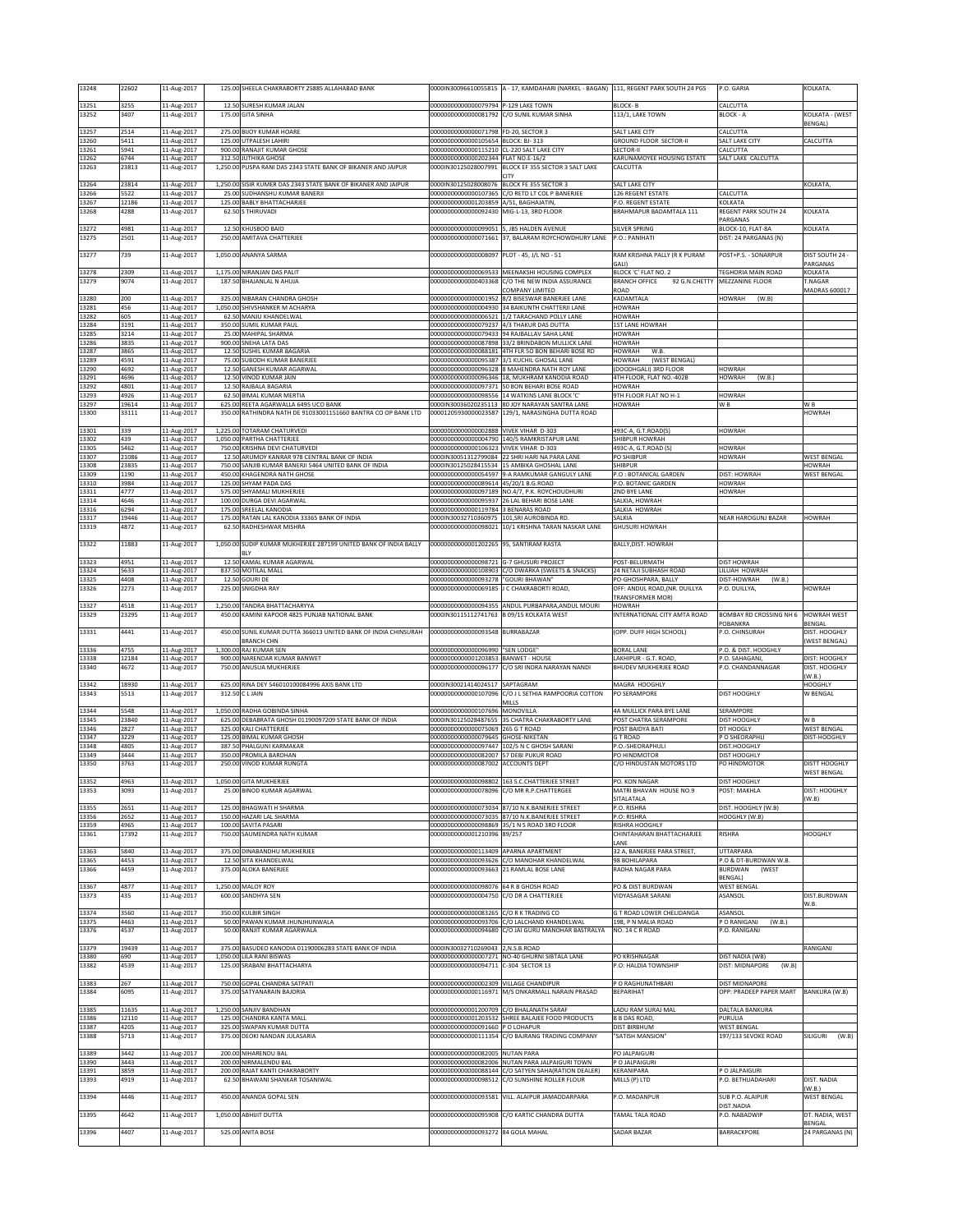| 13397          | 3337         | 11-Aug-2017                | 600.00 DAROGA SINGH YADAV                                        | 000000000000000080851 HOLDING NO 8                                                   |                                                                   | B L NO 11 MANIKPIR ROAD                              | KANKINARA 24 PGS W B                   |                          |
|----------------|--------------|----------------------------|------------------------------------------------------------------|--------------------------------------------------------------------------------------|-------------------------------------------------------------------|------------------------------------------------------|----------------------------------------|--------------------------|
| 13398          | 4545         | 11-Aug-2017                | 350.00 SHILA GHOSH                                               | 00000000000000094776 86 ROBERTSON ROAD                                               |                                                                   | P.O. NAIHATI                                         | <b>DIST. 24 PARGS (NORTH)</b>          | (WEST BENGAL)            |
| 13399          | 4439         | 11-Aug-2017                | 450.00 SNIGDHA RANI DE                                           | 00000000000000093544                                                                 | "NIRALA" C/O SRI AMIT KR. DE                                      | NORTH STATION ROAD P.O.                              | DIST.NORTH 24 PARAGANAS                | W. BENGAL                |
| 13400          | 5772         | 11-Aug-2017                | 175.00 KANAK PRAVA DEVI                                          | 000000000000000112410 P-47 UDAYAN ABASAN                                             |                                                                   | AGARPARA<br>P.O. & VILL: UDAIRAJPUR                  | DIST: 24 PARGANAS (N)                  | <b>WEST BENGAL</b>       |
|                |              |                            |                                                                  |                                                                                      | <b>MADHYAMGRAM</b>                                                |                                                      |                                        |                          |
| 13401          | 32374        | 11-Aug-2017                | 250.00 SUDHENDU SEKHAR MAITY 025010100162715 AXIS BANK LTD       | 00001204470004160164 EAST UDAY RAJPUR PO                                             |                                                                   |                                                      |                                        | 24 PGS N                 |
| 13402          | 5662         | 11-Aug-2017                | 350.00 NIRMAL MITRA                                              | 00000000000000110597                                                                 | 85 KALIBARI ROAD EXTN.                                            | <b>NEW BARRACKPORE</b>                               | 24 PARGANAS (N) WEST                   |                          |
|                |              |                            |                                                                  |                                                                                      |                                                                   |                                                      | BENGAL                                 |                          |
| 13404          | 6545         | 11-Aug-2017                | 1,050.00 MONORANJAN GHOSH                                        |                                                                                      | 00000000000000200116 DOLTALA, P.O & VILL- KAMRABAD                | VIA SONARPUR P.O                                     | DIST-24PARGANAS (SOUTH)                | W.B                      |
| 13405          | 4172         | 11-Aug-2017                | 525.00 ASHOK KUMAR BHATTACHARYA                                  |                                                                                      | 00000000000000091240 VILLAGE-KHASTIKA P.O.BAKHRAHAT               | DIST 24 PGS WEST BENGAL                              |                                        |                          |
|                |              |                            |                                                                  |                                                                                      |                                                                   |                                                      |                                        |                          |
| 13406          | 4173         | 11-Aug-2017                | 525.00 TAPAN KUMAR BHATTACHARYA                                  | 00000000000000091241                                                                 | <b>VILLAGE-KHASTIKA</b>                                           | P.O. BAKHRAHAT DIST 24 PARGNAS                       | <b>WEST BENGAL</b>                     |                          |
|                |              |                            |                                                                  |                                                                                      |                                                                   |                                                      |                                        |                          |
| 13407          | 20737        | 11-Aug-2017                | 1,050.00 ZUBEDA HASHIM JADWET 157010100080671 AXIS BANK LTD      | 0000IN30048412293649                                                                 | <b>TOWER HOUSE</b>                                                | JADWET TRADING COMPANY                               | ABERDEEN BAZAR                         | PORT BLAIR A N<br>ISLAND |
| 13408          | 3595         | 11-Aug-2017                | 25.00 SANDHYARANI SAMANT                                         |                                                                                      | 00000000000000083714 265/1668-E SASTRINAGAR UNIT-4                | BHUBANESWAR                                          |                                        |                          |
| 13410          | 1943         | 11-Aug-2017                | 375.00 BIBHUTI BHUSHAN SATPATHI                                  |                                                                                      | 00000000000000066152 PLOT NO 11 ASHOK NAGAR                       | UNIT 2 BHUBNESWAR                                    | ORISSA                                 |                          |
| 13411          | 3448         | 11-Aug-2017                | 25.00 USHA BAI KEJRIWAL                                          | 000000000000000082063 91/92 BAPUJINAGAR                                              |                                                                   | BHUBANESWAR                                          |                                        |                          |
| 13415          | 3384         | 11-Aug-2017                | 25.00 BADRI NARAYAN SAHA                                         | 00000000000000081428                                                                 | C/O DR.A.K.ROY                                                    | <b>FRIENDS COLONY</b>                                | GAMADIA                                | CUTTACK                  |
|                |              |                            |                                                                  |                                                                                      |                                                                   |                                                      |                                        | ORISSA                   |
| 13416          | 632<br>3385  | 11-Aug-2017                | 600.00 M D SAMAL                                                 | 00000000000000006726 T V LANE TULSIPUR                                               |                                                                   | <b>CUTTACK ORISSA</b>                                | CUTTACK<br>ORISSA                      |                          |
| 13417<br>13418 | 4763         | 11-Aug-2017<br>11-Aug-2017 | 25.00 RAMESH KUMAR SAHU<br>1.250.00 KASHI NARAIN OJHA            | 00000000000000081429 SAMIR NIWAS<br>00000000000000097084 MAHANADI ROAD               |                                                                   | <b>TULASI PUR</b><br><b>TULSIPUR</b>                 | CUTTACK                                |                          |
| 13419          | 5715         | 11-Aug-2017                | 750.00 MAHABIR PRASAD DALMIA                                     | 00000000000000111366 UPPER- TELINGA BAZAR                                            |                                                                   | (PURI GHAT)                                          | O CUTTACK ORISSA                       |                          |
| 13423          | 5514         | 11-Aug-2017                | 375.00 RENUKA BHATTACHERJEE                                      |                                                                                      | 00000000000000107108 MATRI DHAM RAHARA, BANDIPUR                  | KHARDAH                                              | <b>DIST: NORTH 24 PARGANAS</b>         | <b>WEST BENGAL</b>       |
| 13424          | 4637         | 11-Aug-2017                | 12.50 SAKUNTALA AGARWAL                                          | 00000000000000095852 P.O. BHAWANI PATNA                                              |                                                                   | DIST. KALAHANDI                                      | ORISSA                                 |                          |
| 13426          | 3261         | 11-Aug-2017                | 850.00 BHAGWANI DEVI                                             |                                                                                      | 00000000000000079838 M/S NANCY (INDIA) AUTOMOBILES                | (P) LTD. UDITNAGAR                                   | ROURKELA                               | DIST:                    |
|                |              |                            |                                                                  |                                                                                      |                                                                   |                                                      |                                        | SUNDERGARH               |
| 13427          | 461          | 11-Aug-2017                | 900.00 ASHOK KUMAR MALHOTRA                                      | 00000000000000004955 E-29 KOEL NAGAR                                                 |                                                                   | ROURKELA                                             |                                        | ORISSA                   |
| 13428          | 3379         | 11-Aug-2017                | 25.00 NEETA AGRAWAL                                              |                                                                                      | 00000000000000081359 C/O GHANSYAM DAS AGRAWAL                     | AT/P O RAJGANG PUR                                   | DIST SUNDARGARH ORISSA                 |                          |
| 13431          | 30226        | 11-Aug-2017                | 62.50 SUPRATICK SINHA 73902200008163 SYNDICATE BANK              | 00001202300000132799                                                                 | C/O.N.K.GHOSH-CO.                                                 |                                                      |                                        | DIBRUGARH                |
| 13432          | 735          | 11-Aug-2017                | 375.00 SHILLA DKHAR                                              | 00000000000000008074                                                                 | PYNTHORUMKHRAH PDENGSHNONG                                        | <b>GOLFLINKS POLO HILLS (N)</b>                      | NR HOUSE OF JM PARIAT EX               |                          |
|                |              |                            |                                                                  |                                                                                      |                                                                   |                                                      | <b>MLA SHILLONG</b>                    |                          |
| 13433          | 6330         | 11-Aug-2017                | 375.00 HOSHANG DHUNJISHAW BARTON                                 |                                                                                      | 00000000000000120044 GOLF LINKS POLO HILL (N)                     | PYNTHORUMKHRAH                                       | SHILLONG                               |                          |
| 13434<br>13435 | 6609<br>2461 | 11-Aug-2017<br>11-Aug-2017 | 1.450.00 CLIVE BEAUMONT JEFFREY MANUEL<br>150.00 KALYANI DATTA   | 00000000000000200971 'FAIR-MOUNT'                                                    | 00000000000000071266 C/O MR NIRMAL KANTI DATTA                    | LAITUMKHRAH MAIN ROAD<br>AMAR BHATTACHERJEE ROAD NEW | SHILLONG<br>SHILLONG                   | MEGHALAYA                |
|                |              |                            |                                                                  |                                                                                      |                                                                   | <b>KENCHS TERRACE</b>                                |                                        |                          |
| 13436          | 4811         | 11-Aug-2017                | 1,250.00 KAMALINI GARTIA                                         | 00000000000000097531 PHYSICS DEPARTMENT                                              |                                                                   | MANIPUR UNIVERSITY                                   | MPHAL                                  |                          |
| 13437          | 10303        | 11-Aug-2017                | 350.00 NAGINA SINGH GALA                                         | 00000000000000605145 BEHAR AUTO SHOPS                                                |                                                                   | <b>FRASER ROAD</b>                                   | ATNA <sup></sup>                       |                          |
| 13438          | 22407        | 11-Aug-2017                | 425.00 SUNIL KUMAR GARODIA 36 5205 BANK OF BARODA                | 0000IN30088813340600                                                                 | <b>GARODIA BHAWAN</b>                                             | <b>JHAUGANJ LANE</b>                                 | HAUGANJ                                | PATNA CITY.              |
| 13439          | 1869         | 11-Aug-2017                | 875.00 VINOD ROHATGI                                             | 000000000000000065420 LALLU BABU KA KUNCHA                                           |                                                                   | PATNA CITY                                           | PATNA                                  |                          |
| 13440          | 6722         | 11-Aug-2017                | 525.00 BALBIR SINGH                                              | 00000000000000202268 2/2 INDUSTRIAL ESTATE                                           |                                                                   | PATNA                                                |                                        |                          |
| 13441          | 659          | 11-Aug-2017                | 375.00 RAM R DAGA                                                | 00000000000000006970<br>0000000000000116321                                          | DERA SHAH KUTIR ROAD NO-7                                         | RAJENDRA NAGAR                                       | <b>ATNA</b><br><b>ATNA RIHAR</b>       |                          |
| 13442<br>13443 | 6046<br>6055 | 11-Aug-2017<br>11-Aug-2017 | 187.50 KIRON BALA ROY<br>187.50 ROHINI MOHAN ROY                 | 00000000000000116360                                                                 | C/O DR S K ROY M D<br>NEW BAHADURPUR                              | <b>NEW BAHADURPUR</b><br>PATNA                       |                                        |                          |
| 13444          | 10464        | 11-Aug-2017                | 350.00 CHANDRAMA PRASAD SRIVASTAVA                               | 00000000000000607278 B-12 PATRAKAR NAGAR                                             |                                                                   | P O LOHIA NAGAR PATNA                                |                                        |                          |
| 13445          | 2584         | 11-Aug-2017                | 275.00 RAM KUMAR DAS                                             | 00000000000000072458 NARAYAN DAS ROAD                                                |                                                                   | <b>BIHAR</b><br><b>MONGHYR</b>                       |                                        |                          |
| 13446          | 4687         | 11-Aug-2017                | 312.50 SHREE DARSHAN                                             | 00000000000000096294 C/O SRI L K DAS                                                 |                                                                   | NARAYAN DAS ROAD                                     | MUNGER                                 |                          |
| 13447          | 548          | 11-Aug-2017                | 37.50 RENU DEVI KHEMKA                                           | 00000000000000005871                                                                 | C/O M/S THAKUR PRASAD KHEMKA                                      | POST BARHIYA                                         | DIST.-LAKHISARAI BIHAR                 |                          |
| 13448          | 4931         | 11-Aug-2017                | 12.50 PRAMOD DAYAL RUNGTA                                        | 00000000000000098572 C/O P D RUNGTA & CO.                                            |                                                                   | RADHA RANI SINHA ROAD                                | BHAGALPUR                              |                          |
| 13449          | 656          | 11-Aug-2017                | 1,250.00 CHHEDI LAL SAH                                          | 00000000000000006949 KAZWALI CHAK                                                    |                                                                   | BHAGALPUR                                            |                                        |                          |
| 13450          | 6451         | 11-Aug-2017                | 900.00 SRI JANARDAN THAKUR                                       | 00000000000000121846 VILLAGE + P.O: ORHARA                                           |                                                                   | DIST: BHAGALPUR                                      | <b>SIHAR</b>                           |                          |
| 13451<br>13452 | 4553<br>4584 | 11-Aug-2017<br>11-Aug-2017 | 1,050.00 GOVIND PRASAD DALMIA<br>12.50 SUSHIL KUMAR KEDIA        | 00000000000000094912                                                                 | DALMIA HOUSE<br>00000000000000095273 C/O MONEY-N-MONEY, SHARMA    | <b>JASIDIH</b><br><b>GALI MAKATPUR, GIRIDIH</b>      | HARKHAND                               |                          |
|                |              |                            |                                                                  |                                                                                      | HOUSE                                                             |                                                      |                                        |                          |
| 13453          | 393          | 11-Aug-2017                | 737.50 RAMESH PRASAD AGRAWAL                                     |                                                                                      | 00000000000000004306 C/O DALTONGANJ AUTOMOBILES                   | <b>ENGINEERING ROAD</b>                              | DIST.PALAMAU(BIHAR)                    |                          |
|                |              |                            |                                                                  |                                                                                      |                                                                   | PO.DALTONGANJ                                        |                                        |                          |
| 13454          | 5468         | 11-Aug-2017                | 1,050.00 CHATURBHUJ PRASAD AGARWAL                               | 00000000000000106444 ZADU BABU CHOWK                                                 |                                                                   | HAZARIBAGH                                           |                                        |                          |
|                | 1983         | 11-Aug-2017                | 1,250.00 HARILAL RAGHAVJI THACKER                                | 00000000000000066591 C/O H.R.THACKER                                                 |                                                                   | HIRAPUR, DHANBAD                                     | .O.& DIST: DHANBAD                     |                          |
| 13455          |              |                            |                                                                  |                                                                                      |                                                                   |                                                      |                                        |                          |
| 13456          | 4155         | 11-Aug-2017                | 125.00 SUSHMA GUTGUTIA                                           | 00000000000000091147 S R K MILLS                                                     |                                                                   | <b>BHULI ROAD</b>                                    | O DHANBAD<br><b>BIHAR</b>              |                          |
| 13457          | 4156         | 11-Aug-2017                | 125.00 SUSHMA GUTGUTIA                                           | 00000000000000091148                                                                 | S R K MILLS                                                       | <b>BHULI ROAD</b>                                    | HANBAD<br>BIHAR                        |                          |
| 13458          | 31296        | 11-Aug-2017                | 312.50 ANAND KEDIA 171010100062259 AXIS BANK LTD                 | 00001203320003276449                                                                 | 55 SECTOR- 12 F                                                   | LOHANCHAL B S CITY                                   | O SEC-12 DIST-BOKARO                   | <b>BOKARO</b>            |
| 13459          | 6384         | 11-Aug-2017                | 375.00 SUMITRA DEVI DALMIA<br>1,250.00 NARESH A VORA             | 00000000000000120541 DALMIA BHAWAN<br>0000000000000096559                            | C/O NOVELTY RADIO                                                 | DHANSAR<br>OPP. FATEHPUR LANE                        | DHANBAD<br><b>ADARSH MANSION</b>       | <b>JHARIA</b>            |
| 13460          | 4710         | 11-Aug-2017                |                                                                  |                                                                                      |                                                                   |                                                      |                                        | (BIHAR)                  |
| 13461          | 22999        | 11-Aug-2017                | 625.00 SANJAY KUMAR JALUKA 2018 CANARA BANK                      | 0000IN30112716220745 DAL PATTI,                                                      |                                                                   | PO -JHARIA,                                          | DHANBAD                                | <b>JHARKHAND</b>         |
| 13462          | 686          | 11-Aug-2017                | 200.00 PUNAM KUMAR BHUPATRAY                                     |                                                                                      | 00000000000000007219 C/O BHARAT INVESTMENTS                       | MAIN ROAD BISTUPUR                                   | <b>JAMSHEDPUR</b>                      |                          |
| 13463          | 990          | 11-Aug-2017                | 300.00 RAMALA DAS                                                | 00000000000000051764 NARENDRALAYA                                                    |                                                                   | <b>KHARKAI LINK</b>                                  | BISTUPUR JAMSHEDPUR                    |                          |
| 13464          | 6726         | 11-Aug-2017                | 837.50 DHANWANT KAUR                                             | 00000000000000202278 C/O S.MANGAL SINGH                                              |                                                                   | <b>CONTRACTORS AREA</b>                              | <b>AMSHEDPUR</b>                       |                          |
| 13465<br>13466 | 9447         | 11-Aug-2017                | 125.00 PRANAB KUMAR CHOUDHURY                                    | 00000000000000502351 2 OFFICE ROAD                                                   |                                                                   | NORTHERN TOWN                                        | JAMSHEDPUR                             |                          |
| 13467          | 7435<br>4636 | 11-Aug-2017<br>11-Aug-2017 | 350.00 KRISHNA VITTAL PAI<br>1,250.00 RAMA SRINIVASAN            | 00000000000000313413 5 NEW T.C.COLONY<br>00000000000000095844 184 ROOM NO 5          |                                                                   | ROAD NO.7 B.H.AREA<br>SONARY WEST LAYOUT             | <b>JAMSHEDPUR</b><br><b>JAMSHEDPUR</b> |                          |
| 13468          | 4135         | 11-Aug-2017                | 350.00 DILIP MODI                                                | 00000000000000091006                                                                 | C/O MURARI LAL MODI ADVOCATE                                      | 21 RATU ROAD                                         | RANCHI                                 |                          |
| 13469          | 4421         | 11-Aug-2017                | 62.50 DINESH KUMAR DALMIA                                        | 00000000000000093408 C/O HIRA LAL MODI                                               |                                                                   | <b>EAST MARKET ROAD</b>                              | JPPER BAZAR, RANCHI                    |                          |
| 13470          | 4803         | 11-Aug-2017                | 12.50 BABITA JAIN                                                |                                                                                      | 00000000000000097385 102 PARAS APARTMENTS                         | IST FLOOR, KUTCHARY ROAD                             | RANCHI                                 |                          |
| 13471          | 12292        | 11-Aug-2017                | 1,000.00 CHHOBI GUPTA                                            | 00000000000001204161 C/O. H.M. GUPTA                                                 |                                                                   | SOUTH OFFICE PARA                                    | P.O. DORANDA, BESIDE                   | RANCHI                   |
| 13472          | 839          | 11-Aug-2017                | 1,250.00 SUDHA PRAKASH                                           | 00000000000000009126 10 INDIRA NAGAR                                                 |                                                                   | KANKE ROAD                                           | SHANTI APP<br>RANCHI                   |                          |
| 13473          | 2059         | 11-Aug-2017                | 300.00 AJINDER SINGH                                             | 00000000000000067195 LAKE AVENUE                                                     |                                                                   | KANKE ROAD HOUSE NO.36                               | RANCHI                                 |                          |
| 13474          | 5846         | 11-Aug-2017                | 1,050.00 MD SHAMSUL HASAN ARVI                                   | 00000000000000113475 C/O K H PERVAIZ                                                 |                                                                   | OFFICER VIJAYA BANK                                  | MUZAFFARPUR                            |                          |
| 13475          | 4102         | 11-Aug-2017                | 900.00 KUMARI PRAGYA                                             | 00000000000000090766 C/O VEENA CHOUDHURY                                             |                                                                   | M.D.D.M. COLLEGE                                     | MUZAFFARPUR                            |                          |
| 13476          | 4418         | 11-Aug-2017                | 1,000.00 ABHIJIT KUMAR                                           | 0000000000000093352                                                                  | C/O DR A KUMAR                                                    | DE-MARKET                                            | .O.& DIST-KISHANGANJ                   | BIHAR                    |
| 13477          | 11532        | 11-Aug-2017                | 462.50 NAVNITLAL AMBALAL PATEL                                   | 00000000000001102163 C/O OPHTHAL REMEDIES                                            |                                                                   | 466, GIDC, PHASE II,<br>9 TARACHAND ST               | VATWA, AHMEDABAD                       |                          |
| 13479<br>13480 | 101<br>105   | 11-Aug-2017<br>11-Aug-2017 | 700.00 KISHORI LAL AGARWALA<br>100.00 NIHAL DEVI AHUJA           | 00000000000000001297 EVEREST TRANSPORT CO<br>00000000000000001319 FLAT NO 902 JYOTI  |                                                                   | OFF NAPEANSEA ROAD                                   | CAL<br>BOMBAY <sub>6</sub>             |                          |
| 13481          | 147          | 11-Aug-2017                | 625.00 USHA JAJODIA                                              |                                                                                      | 000000000000000001659 13 MANDEVILLE GARDENS                       | CALCUTTA 19                                          |                                        |                          |
| 13482          | 221          | 11-Aug-2017                | 4,550.00 JIWANDA RAM NARANG                                      | 00000000000000002079 3W17 PATEL NAGAR                                                |                                                                   | NEW DELHI 12                                         |                                        |                          |
| 13483          | 226          | 11-Aug-2017                | 4,200.00 HANS RAJ NAYAR                                          | 00000000000000002088 17B BAZAR MARG                                                  |                                                                   | RAJINDER NAGAR                                       | <b>NEW DELHI 110060</b>                |                          |
| 13484          | 231          | 11-Aug-2017                | 5,375.00 FRANCIS XAVIER DENIS PINTO                              | 00000000000000002159 BOLAR                                                           |                                                                   | MANGALORE 1                                          | <b>MYSORE</b>                          |                          |
| 13485          | 253          | 11-Aug-2017                | 700.00 RAJ MOHINI VIKRAM SINGH                                   | 00000000000000002240 E-8 PANCHSHILA PARK                                             |                                                                   | NEW DELHI                                            |                                        |                          |
| 13486          | 356          | 11-Aug-2017                | 10,750.00 MUKTI MAITRA                                           | 00000000000000002985                                                                 | "MAITRA ELASHIN" VILLAGE ELACHI                                   | NALI MAITRA ROAD                                     | PO NARENDRAPUR                         | 24 PARGANAS (S)          |
| 13487          | 369          | 11-Aug-2017                | 937.50 SMRITI KANA SEN                                           | 00000000000000003054                                                                 |                                                                   |                                                      |                                        |                          |
| 13488          | 819          | 11-Aug-2017                | 1,050.00 PUTLI KEKI VAKHARIA                                     | 00000000000000008889                                                                 | SHAPUR BAUG "G-8"                                                 | V PATEL ROAD                                         | MUMBAI                                 |                          |
| 13489          | 1034         | 11-Aug-2017                | 2,000.00 JAMSHEDJEE HIRJIBHOY ALLBLESS                           | 00000000000000052553                                                                 | C/O BANK OF INDIA                                                 | 70/80 MAHATMA GANDHI ROAD                            | BOMBAY 1                               |                          |
| 13490          | 1075         | 11-Aug-2017                | 22,675.00 PRATAP SINGH                                           | 00000000000000053151 3665 CHOWRI BAZAR                                               |                                                                   | DELHI <sub>6</sub>                                   |                                        |                          |
| 13491          | 1123         | 11-Aug-2017                | 375.00 MANAK CHAND BANTHIA                                       | 00000000000000053758                                                                 | 19 CIRCULAR GARDEN REACH RD                                       | KIDDERPORE                                           | CALCUTTA 23                            |                          |
| 13492          | 1511         | 11-Aug-2017                | 7,000.00 LAL CHAND ROY<br>3,000.00 VITHAL KASHINATH RAJADHYAKSHA |                                                                                      | 00000000000000060687 C/O LALCHAND ROY AND CO P LTD                | 7 AND 7/1 GRANT LANE                                 | CALCUTTA 12                            |                          |
| 13493<br>13494 | 1618<br>1834 | 11-Aug-2017<br>11-Aug-2017 | 750.00 KAMLESH KUMAR HIRALAL MEHTA                               | 00000000000000062134 STATE BANK OF INDIA                                             | 00000000000000064940 143 MAHATMA GANDHI ROAD                      | FORT BOMBAY<br>CALCUTTA 7                            |                                        |                          |
| 13495          | 2036         | 11-Aug-2017                | 225.00 JASHVANTI GAMANLAL                                        | 00000000000000067029 C/O G.K SHAH                                                    |                                                                   | 4/112, VIRAL APARTMENTS                              | GARODIA NAGAR,                         | BOMBAY                   |
|                |              |                            |                                                                  |                                                                                      |                                                                   |                                                      | <b>GHATKOPAR</b>                       |                          |
| 13496          | 2246         | 11-Aug-2017                | 12.50 RAGHU NATH PRASAD AGARWALA                                 | 00000000000000069042                                                                 |                                                                   |                                                      |                                        |                          |
| 13497          | 2257         | 11-Aug-2017                | 12.50 KANTA PRASAD CHANGOIWALA                                   | 00000000000000069129                                                                 |                                                                   |                                                      |                                        |                          |
| 13498          | 2311         | 11-Aug-2017                | 100.00 MAKHANLAL PHUMBHRA                                        | 00000000000000069566 56 BURTOLLA STREET                                              |                                                                   | CALCUTTA 7                                           |                                        |                          |
| 13499          | 3911         | 11-Aug-2017                | 3,750.00 KRISHNAN SUBRAMANIAN NARAYAN                            |                                                                                      | 00000000000000088809 C/O BANK OF INDIA N R I CENTRE               | 70/80 M G ROAD                                       | BOMBAY                                 |                          |
| 13500          | 4061         | 11-Aug-2017                | 1,250.00 BIMALA DEVI AGARWAL                                     |                                                                                      | 00000000000000090355 C/O HOWRAH IRON & STEEL<br><b>INDUSTRIES</b> | 4TH FLOOR                                            | 18/1 MAHARSHI DEBENDRA<br>ROAD         | CALCUTTA                 |
| 13501          | 4062         | 11-Aug-2017                | 1,250.00 SUMAN AGARWAL                                           | 0000000000000090357                                                                  | C/O HOWRAH IRON & STEEL                                           | <b>INDUSTRIES</b>                                    | 18/1 MAHARSHI DEBENDRA                 | CALCUTTA                 |
|                |              |                            |                                                                  |                                                                                      |                                                                   |                                                      | <b>GAOR</b>                            |                          |
| 13502          | 4353         | 11-Aug-2017                | 700.00 SHAMSHER CHANDU LALL                                      | 00000000000000092931                                                                 | 33 LANGFORD COURT                                                 | LANGFORD GARDENS                                     | BANGALORE                              |                          |
| 13503          | 4686         | 11-Aug-2017                | 187.50 OMAN INTERNATIONAL BANK S A O G                           |                                                                                      | 00000000000000096292 201, RAHEJA CENTRE, 2ND FLOOR,               | FREE PRESS JOURNAL MARG,                             | NARIMAN POINT                          | MUMBAI                   |
| 13504          | 4723         | 11-Aug-2017                | 525.00 SANTOSH TIBREWAL                                          | 00000000000000096750 C/O A.K.KHEMKA & CO                                             |                                                                   | 8 GANESH CHANDRA AVENUE                              | <b>IST FLOOR</b>                       | CALCUTTA                 |
| 13505          | 5157         | 11-Aug-2017                | 6,675.00 DEVRAJ GARG                                             | 00000000000000101433 UDIT NAGAR                                                      |                                                                   | ROURKELA 1                                           |                                        |                          |
| 13506<br>13507 | 5222<br>5368 | 11-Aug-2017<br>11-Aug-2017 | 1,000.00 MAKHANLAL PHUMBHRA<br>1,000.00 VIMLESH AGGARWALLA       | 00000000000000102836 56 BURTOLLA STREET<br>000000000000000105035 52 PALI HILL BANDRA |                                                                   | CALCUTTA 7<br><b>BOMBAY 400 050</b>                  |                                        |                          |
| 13508<br>13509 | 5553<br>5598 | 11-Aug-2017<br>11-Aug-2017 | 350.00 JUGAL CHHRAN SAHA<br>1,000.00 DEVA DATTA                  | 00000000000000108376 9 WATERLOO STREET                                               | 000000000000000107812 PURBACHAL HOUSING ESTATE                    | CLUSTER- XIII FLAT NO.K-14<br>CALCUTTA 1             | SALT LAKE CALCUTTA                     |                          |